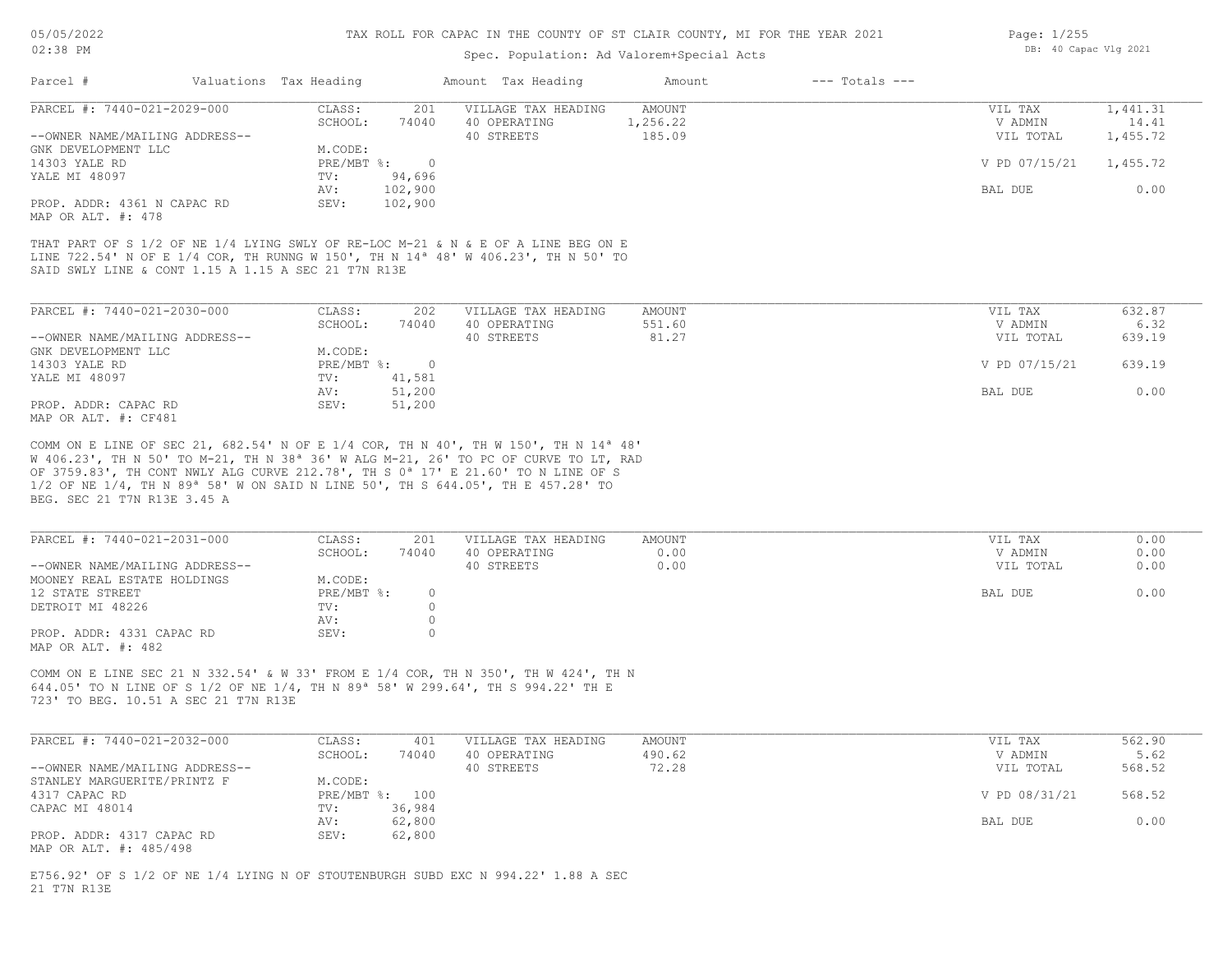#### Spec. Population: Ad Valorem+Special Acts

| Parcel #                        | Valuations Tax Heading |                | Amount Tax Heading                                                                  | Amount   | $---$ Totals $---$ |               |           |
|---------------------------------|------------------------|----------------|-------------------------------------------------------------------------------------|----------|--------------------|---------------|-----------|
| PARCEL #: 7440-021-2033-000     | CLASS:                 | 401            | VILLAGE TAX HEADING                                                                 | AMOUNT   |                    | VIL TAX       | 492.51    |
|                                 | SCHOOL:                | 74040          | 40 OPERATING                                                                        | 429.27   |                    | V ADMIN       | 4.92      |
| --OWNER NAME/MAILING ADDRESS--  |                        |                | 40 STREETS                                                                          | 63.24    |                    | VIL TOTAL     | 497.43    |
| LUMBARDO ROBERT NEIL JR         | M.CODE:                |                |                                                                                     |          |                    |               |           |
| LUMBARDO DESIREE M              | PRE/MBT %:             | $\overline{0}$ |                                                                                     |          |                    | BAL DUE       | 497.43    |
| 4900 IMLAY CITY RD              | TV:                    | 32,359         |                                                                                     |          |                    |               |           |
| ATTICA MI 48412                 | AV:                    | 40,400         |                                                                                     |          |                    |               |           |
|                                 | SEV:                   | 40,400         |                                                                                     |          |                    |               |           |
| PROP. ADDR: W PARK ST           |                        |                |                                                                                     |          |                    |               |           |
| MAP OR ALT. #: 476A             |                        |                |                                                                                     |          |                    |               |           |
|                                 |                        |                |                                                                                     |          |                    |               |           |
|                                 |                        |                | S1/2 OF NE 1/4 EXC STOUTENBURGH SUBD & EXC E 756' & EXC W 841.5' OF REMAINDER & EXC |          |                    |               |           |
|                                 |                        |                | S 511' OF E 511' THEREOF & EXC W 234' OF E 1501.92' OF N 418' OF S 568' OF NE 1/4   |          |                    |               |           |
| SECTION 21 T7N R13E 21.06 A     |                        |                |                                                                                     |          |                    |               |           |
|                                 |                        |                |                                                                                     |          |                    |               |           |
|                                 |                        |                |                                                                                     |          |                    |               |           |
| PARCEL #: 7440-021-2033-100     | CLASS:                 | 201            | VILLAGE TAX HEADING                                                                 | AMOUNT   |                    | VIL TAX       | 3,110.74  |
|                                 | SCHOOL:                | 74040          | 40 OPERATING                                                                        | 2,711.27 |                    | V ADMIN       | 31.10     |
| --OWNER NAME/MAILING ADDRESS--  |                        |                | 40 STREETS                                                                          | 399.47   |                    | VIL TOTAL     | 3,141.84  |
| WEST MICHIGAN FAMILY HOMES, LLC | M.CODE:                |                |                                                                                     |          |                    |               |           |
| 13854 SIMONE DR                 | PRE/MBT %:             |                |                                                                                     |          |                    | V PD 08/05/21 | 3, 141.84 |

| SHELBY MI 48315             | TVI  | 204,379 |         |      |
|-----------------------------|------|---------|---------|------|
|                             | AV:  | 209,400 | BAL DUE | 0.00 |
| PROP. ADDR: 15130 W PARK ST | SEV: | 209,400 |         |      |

MAP OR ALT. #: 476C

W234' OF E 1501.92' OF N 418' OF S 568' OF NE 1/4 SECTION 21 T7N R13E 2.25 A

| PARCEL #: 7440-021-2033-500     | CLASS:       | 201     | VILLAGE TAX HEADING | AMOUNT   | VIL TAX       | 6,260.82 |
|---------------------------------|--------------|---------|---------------------|----------|---------------|----------|
|                                 | SCHOOL:      | 74040   | 40 OPERATING        | 5,456.82 | V ADMIN       | 62.60    |
| --OWNER NAME/MAILING ADDRESS--  |              |         | 40 STREETS          | 804.00   | VIL TOTAL     | 6,323.42 |
| WEST MICHIGAN FAMILY HOMES, LLC | M.CODE:      |         |                     |          |               |          |
| 13854 SIMONE DR                 | $PRE/MBT$ %: | $\cap$  |                     |          | V PD 08/05/21 | 6,323.42 |
| SHELBY MI 48315                 | TV:          | 411,342 |                     |          |               |          |
|                                 | AV:          | 417,900 |                     |          | BAL DUE       | 0.00     |
| PROP. ADDR: 15122 W PARK ST     | SEV:         | 417,900 |                     |          |               |          |
| MAP OR ALT. #: 476B             |              |         |                     |          |               |          |

 $\_$  , and the state of the state of the state of the state of the state of the state of the state of the state of the state of the state of the state of the state of the state of the state of the state of the state of the

W511' OF E 1267.92' OF N 511' OF S 661' OF NE 1/4 6 A SEC 21 T7N R13E

| PARCEL #: 7440-021-2034-000    | CLASS:       | 401    | VILLAGE TAX HEADING | AMOUNT | VIL TAX       | 769.44 |
|--------------------------------|--------------|--------|---------------------|--------|---------------|--------|
|                                | SCHOOL:      | 74040  | 40 OPERATING        | 670.63 | V ADMIN       | 7.69   |
| --OWNER NAME/MAILING ADDRESS-- |              |        | 40 STREETS          | 98.81  | VIL TOTAL     | 777.13 |
| MASI JOHN R RLT                | M.CODE:      | 00LSB  |                     |        |               |        |
| CALABRESE-MASI CONSTANCE RLT   | $PRE/MBT$ %: | 100    |                     |        | V PD 07/28/21 | 777.13 |
| 4301 STEVENS DR                | TV:          | 50,553 |                     |        |               |        |
| CAPAC MI 48014-3044            | AV:          | 89,100 |                     |        | BAL DUE       | 0.00   |
|                                | SEV:         | 89,100 |                     |        |               |        |
| PROP. ADDR: 4301 STEVENS DR    |              |        |                     |        |               |        |

MAP OR ALT. #: CF483

W175' OF E 2147' OF S 150' OF NE 1/4 0.60 A SEC 21 T7N R13E

Page: 2/255 DB: 40 Capac Vlg 2021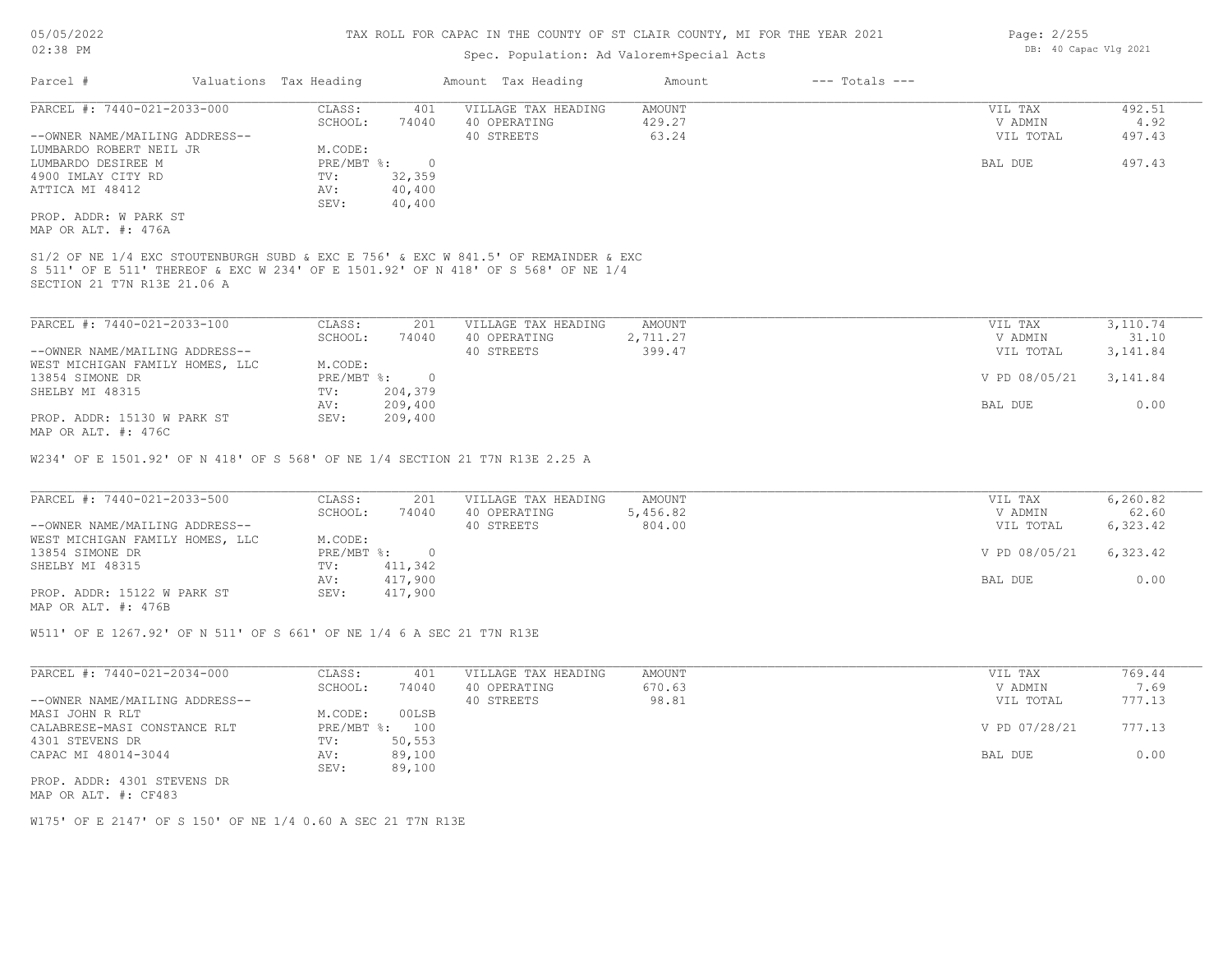### Spec. Population: Ad Valorem+Special Acts

CAPAC MI 48014 AV: 133,100 BAL DUE 0.00

| Parcel #                       | Valuations Tax Heading |                | Amount Tax Heading  | Amount   | $---$ Totals $---$ |               |          |
|--------------------------------|------------------------|----------------|---------------------|----------|--------------------|---------------|----------|
| PARCEL #: 7440-021-2035-000    | CLASS:                 | 401            | VILLAGE TAX HEADING | AMOUNT   |                    | VIL TAX       | 2,025.84 |
|                                | SCHOOL:                | 74040          | 40 OPERATING        | 1,765.69 |                    | V ADMIN       | 20.25    |
| --OWNER NAME/MAILING ADDRESS-- |                        |                | 40 STREETS          | 260.15   |                    | VIL TOTAL     | 2,046.09 |
| PTACH JAMIE                    | M.CODE:                | COREL          |                     |          |                    |               |          |
| PTACH KEELY                    |                        | PRE/MBT %: 100 |                     |          |                    | V PD 09/15/21 | 2,046.09 |
| 4313 STEVENS DR                | TV:                    | 133,100        |                     |          |                    |               |          |

MAP OR ALT. #: 480 PROP. ADDR: 4313 STEVENS DR

100.24', TH W 137.78' TO BEG. 0.31 A SEC 21 T7N R13E BEG W 206' & N 250' FROM SW COR OF STOUTENBURG SUBD, TH N 100', TH E 131.07', TH S

SEV: 133,100

| PARCEL #: 7440-021-2036-000    | CLASS:     | 402   | VILLAGE TAX HEADING | AMOUNT | VIL TAX   | 0.00 |
|--------------------------------|------------|-------|---------------------|--------|-----------|------|
|                                | SCHOOL:    | 74040 | 40 OPERATING        | 0.00   | V ADMIN   | 0.00 |
| --OWNER NAME/MAILING ADDRESS-- |            |       | 40 STREETS          | 0.00   | VIL TOTAL | 0.00 |
| VILLAGE OF CAPAC               | M.CODE:    |       |                     |        |           |      |
| 135 N MAIN ST                  | PRE/MBT %: |       |                     |        | BAL DUE   | 0.00 |
| CAPAC MI 48014-3143            | TV:        |       |                     |        |           |      |
|                                | AV:        |       |                     |        |           |      |
| PROP. ADDR: 15070 W PARK ST    | SEV:       |       |                     |        |           |      |
| MAP OR ALT. #: 484             |            |       |                     |        |           |      |

W66' OF E 1972' OF S 150' OF NE 1/4 0.23 A SEC 21 T7N R13E

| PARCEL #: 7440-021-2036-501    | CLASS:     | 402    | VILLAGE TAX HEADING | AMOUNT | VIL TAX   | 300.78 |
|--------------------------------|------------|--------|---------------------|--------|-----------|--------|
|                                | SCHOOL:    | 74040  | 40 OPERATING        | 262.16 | V ADMIN   | 3.00   |
| --OWNER NAME/MAILING ADDRESS-- |            |        | 40 STREETS          | 38.62  | VIL TOTAL | 303.78 |
| LUMBARDO ROBERT JR/DESIREE     | M.CODE:    |        |                     |        |           |        |
| 4900 IMLAY CITY RD             | PRE/MBT %: |        |                     |        | BAL DUE   | 303.78 |
| ATTICA MI 48412                | TV:        | 19,762 |                     |        |           |        |
|                                | AV:        | 36,400 |                     |        |           |        |
| PROP. ADDR: STEVENS DR         | SEV:       | 36,400 |                     |        |           |        |
| MAP OR ALT. #: 479A1           |            |        |                     |        |           |        |

ON 09-21-2005 FROM 27-021-2036-500 58S W 476.18', TH N OD 2M 46S W 899.11', TO BEG SECTION 21 T7N R13E 18.31 A SPLIT 47S E 1172.82', TH N 89D 39M 56S W 167.14', TH S OD 2OM 4S W 24.95', TH N 89D 39M BEG S 0D 2M 46S E 1334.67' FROM N 1/4 COR, TH S 89D 34M 39S E 841.5', TH S 0D 2M

| PARCEL #: 7440-021-2036-510     | CLASS:     | 402    | VILLAGE TAX HEADING | AMOUNT | VIL TAX   | 55.86 |
|---------------------------------|------------|--------|---------------------|--------|-----------|-------|
|                                 | SCHOOL:    | 74040  | 40 OPERATING        | 48.69  | V ADMIN   | 0.55  |
| --OWNER NAME/MAILING ADDRESS--  |            |        | 40 STREETS          | 7.17   | VIL TOTAL | 56.41 |
| VERBRUGGHE STEVEN/SUZANNE ET-AL | M.CODE:    |        |                     |        |           |       |
| 3929 US 98 SOUTH LOT 187        | PRE/MBT %: |        |                     |        | BAL DUE   | 56.41 |
| LAKELAND FL 33813               | TV:        | 3,671  |                     |        |           |       |
|                                 | AV:        | 22,300 |                     |        |           |       |
| PROP. ADDR: W PARK ST           | SEV:       | 22,300 |                     |        |           |       |
| MAP OR ALT. #: 479A2            |            |        |                     |        |           |       |

27-O21-2036-500: 4S W 275', TH N 89D SECTION 21 T7N R13E 2.99 A SPLIT ON 9-21-2005 FROM BEG S OD 2M 46S E 2233.78' FROM N 1/4 COR, TH S 89D 39M 58S E 476.18', TH S OD 20M Page: 3/255 DB: 40 Capac Vlg 2021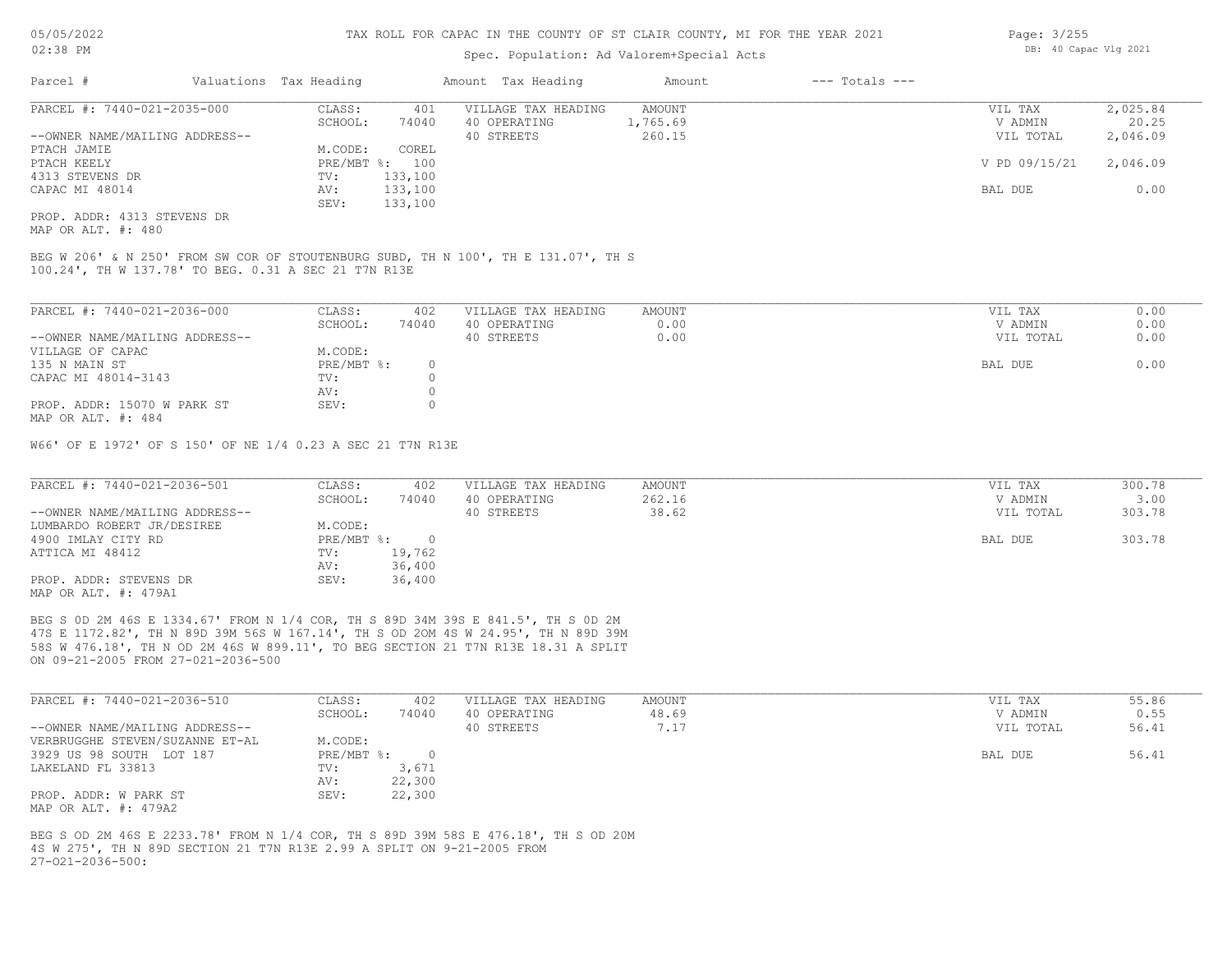#### Spec. Population: Ad Valorem+Special Acts

| Parcel #                       | Valuations Tax Heading |        | Amount Tax Heading  | Amount | $---$ Totals $---$ |           |       |
|--------------------------------|------------------------|--------|---------------------|--------|--------------------|-----------|-------|
| PARCEL #: 7440-021-2036-520    | CLASS:                 | 401    | VILLAGE TAX HEADING | AMOUNT |                    | VIL TAX   | 55.86 |
|                                | SCHOOL:                | 74040  | 40 OPERATING        | 48.69  |                    | V ADMIN   | 0.55  |
| --OWNER NAME/MAILING ADDRESS-- |                        |        | 40 STREETS          | 7.17   |                    | VIL TOTAL | 56.41 |
| LUMBARDO ROBERT JR/D           | M.CODE:                |        |                     |        |                    |           |       |
| 4900 IMLAY CITY RD             | $PRE/MBT$ %:           |        |                     |        |                    | BAL DUE   | 56.41 |
| ATTICA MI 48412                | TV:                    | 3,671  |                     |        |                    |           |       |
|                                | AV:                    | 26,700 |                     |        |                    |           |       |
| PROP. ADDR: STEVENS DR         | SEV:                   | 26,700 |                     |        |                    |           |       |
| MAP OR ALT. #: 479A3           |                        |        |                     |        |                    |           |       |

SECTION 21 T7N R13E .58 A SPLIT ON 9-21-2005 FROM 27-021-2036-500 TH N OD 20M 4S E 199.95', TH S 89D 39M 56S E 193.34', TH S OD 56M 14S E 200' TO BEG 100.22', TH N 89D 39M 56S W 131.07', TH S 0D 20M 4S W 100', TH N 89D 39M 56S W 60', 39M 56S W 167.14' & N OD 56M 14S W 100.02' FROM N 1/4 COR, TH N 3D 30M 16S W BEG S 0D 2M 46S E 1334.67', S 89D 34M 39S E 841.5', S OD 2M 47S E 1172.82', N 89D

| PARCEL #: 7440-021-2036-525    | CLASS:       | 402    | VILLAGE TAX HEADING | AMOUNT | VIL TAX   | 128.74 |
|--------------------------------|--------------|--------|---------------------|--------|-----------|--------|
|                                | SCHOOL:      | 74040  | 40 OPERATING        | 112.21 | V ADMIN   | 1.28   |
| --OWNER NAME/MAILING ADDRESS-- |              |        | 40 STREETS          | 16.53  | VIL TOTAL | 130.02 |
| LUMBARDO ROBERT N              | M.CODE:      |        |                     |        |           |        |
| LUMBARDO DESIREE M             | $PRE/MBT$ %: |        |                     |        | BAL DUE   | 130.02 |
| 4900 IMLAY CITY RD             | TV:          | 8,459  |                     |        |           |        |
| ATTICA MI 48412                | AV:          | 22,500 |                     |        |           |        |
|                                | SEV:         | 22,500 |                     |        |           |        |
| PROP. ADDR: STEVENS RD         |              |        |                     |        |           |        |
| MAP OR ALT. #: 479B            |              |        |                     |        |           |        |

197.78',TH S'LY 100.02' TO BEG SECTION 21 T7N R13E 0.46 A BEG W 66' & N0ª0'40"E 150' FROM SW COR STOUTENBURG SUBD TH W 200',TH N 100',TH E

| PARCEL #: 7440-021-2037-000    | CLASS:       | 402   | VILLAGE TAX HEADING | AMOUNT | VIL TAX   | 0.00 |
|--------------------------------|--------------|-------|---------------------|--------|-----------|------|
|                                | SCHOOL:      | 74040 | 40 OPERATING        | 0.00   | V ADMIN   | 0.00 |
| --OWNER NAME/MAILING ADDRESS-- |              |       | 40 STREETS          | 0.00   | VIL TOTAL | 0.00 |
| VILLAGE OF CAPAC               | M.CODE:      |       |                     |        |           |      |
| 135 N MAIN ST                  | $PRE/MBT$ %: |       |                     |        | BAL DUE   | 0.00 |
| CAPAC MI 48014-3143            | TV:          |       |                     |        |           |      |
|                                | AV:          |       |                     |        |           |      |
| PROP. ADDR: E PARK ST          | SEV:         |       |                     |        |           |      |
| MAP OR ALT. $\#: 477$          |              |       |                     |        |           |      |

S150' OF S 1/2 OF NE 1/4 EXC E 2147' 1.60 A SEC 21 T7N R13E

| PARCEL #: 7440-027-2005-000                       | CLASS:     | 102   | VILLAGE TAX HEADING | AMOUNT | VIL TAX   | 0.00 |
|---------------------------------------------------|------------|-------|---------------------|--------|-----------|------|
|                                                   | SCHOOL:    | 74040 | 40 OPERATING        | 0.00   | V ADMIN   | 0.00 |
| --OWNER NAME/MAILING ADDRESS--                    |            |       | 40 STREETS          | 0.00   | VIL TOTAL | 0.00 |
| VILLAGE OF CAPAC                                  | M.CODE:    |       |                     |        |           |      |
| 131 N MAIN ST                                     | PRE/MBT %: |       |                     |        | BAL DUE   | 0.00 |
| CAPAC MI 48014                                    | TV:        |       |                     |        |           |      |
|                                                   | AV:        |       |                     |        |           |      |
| PROP. ADDR: E HILL STREET<br>MAP OR ALT. #: CF600 | SEV:       |       |                     |        |           |      |

 $\_$  , and the state of the state of the state of the state of the state of the state of the state of the state of the state of the state of the state of the state of the state of the state of the state of the state of the

E1/2 OF NE 1/4 LYING S OF GTRR R/W & NE 1/4 OF SE 1/4 SECTION 27 T7N R13E 64.38 A

Page: 4/255 DB: 40 Capac Vlg 2021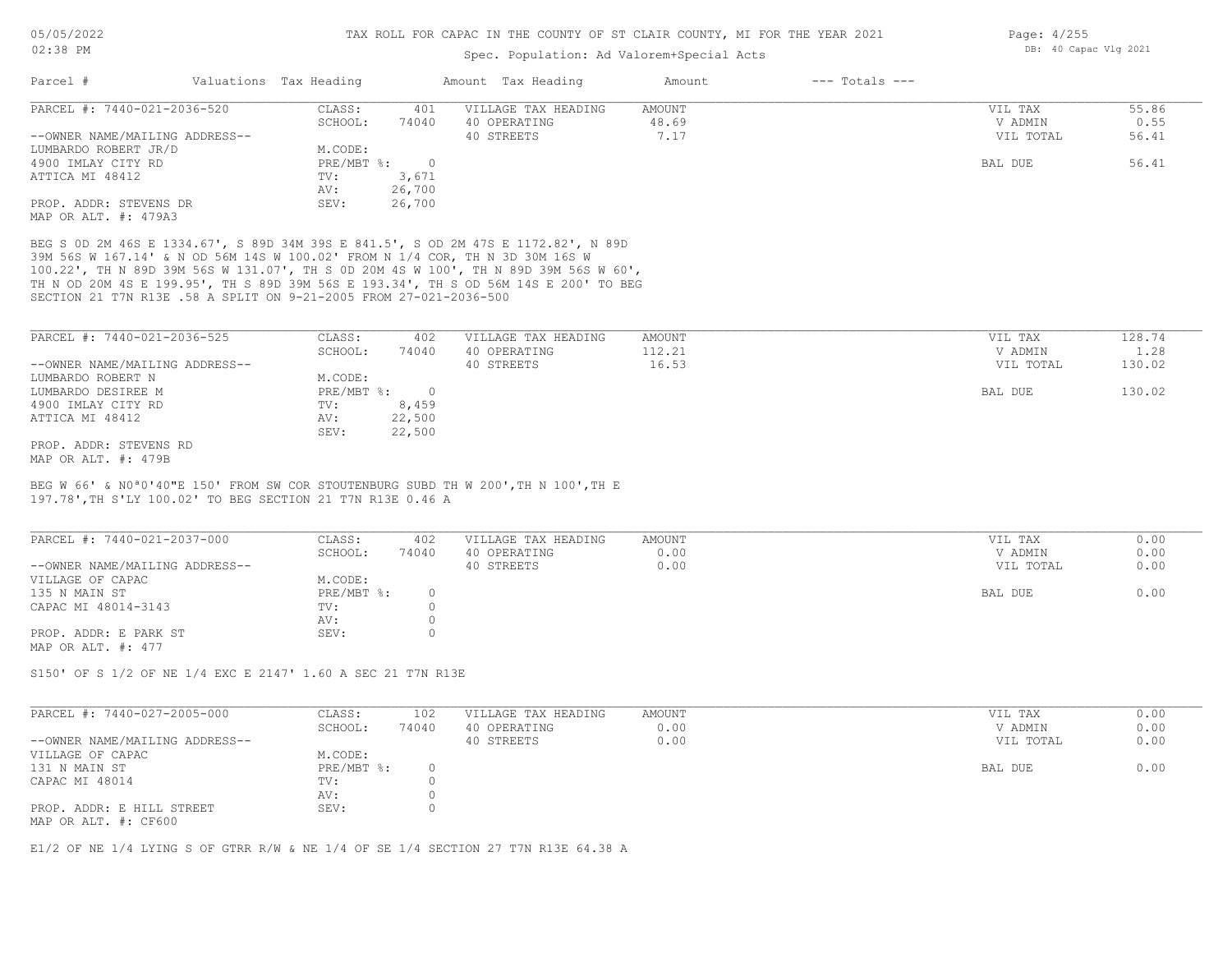## Spec. Population: Ad Valorem+Special Acts

| Page: 5/255 |                       |  |
|-------------|-----------------------|--|
|             | DB: 40 Capac Vlg 2021 |  |

| Parcel #                       |         | Valuations Tax Heading |              | Amount Tax Heading  | Amount | $---$ Totals $---$ |           |      |
|--------------------------------|---------|------------------------|--------------|---------------------|--------|--------------------|-----------|------|
| PARCEL #: 7440-027-3005-000    |         | CLASS:                 | 402          | VILLAGE TAX HEADING | AMOUNT |                    | VIL TAX   | 0.00 |
|                                | SCHOOL: | 74040                  | 40 OPERATING | 0.00                |        | V ADMIN            | 0.00      |      |
| --OWNER NAME/MAILING ADDRESS-- |         |                        |              | 40 STREETS          | 0.00   |                    | VIL TOTAL | 0.00 |
| VILLAGE OF CAPAC               |         | M.CODE:                |              |                     |        |                    |           |      |
| 131 N MAIN                     |         | PRE/MBT %:             |              |                     |        |                    | BAL DUE   | 0.00 |
| CAPAC MI 48014                 |         | TV:                    |              |                     |        |                    |           |      |
|                                |         | AV:                    |              |                     |        |                    |           |      |
| PROP. ADDR: DONALD RD          |         | SEV:                   |              |                     |        |                    |           |      |
|                                |         |                        |              |                     |        |                    |           |      |

MAP OR ALT. #: F00310

T7N R13E 2.74 A W66' OF SE 1/4 EXC THAT PART N OF S LINE OF N 25.22 A OF W 1/2 OF SE 1/4 SECTION 27

| PARCEL #: 7440-027-3006-000    | CLASS:     | 102   | VILLAGE TAX HEADING | AMOUNT | VIL TAX   | 0.00 |
|--------------------------------|------------|-------|---------------------|--------|-----------|------|
|                                | SCHOOL:    | 74040 | 40 OPERATING        | 0.00   | V ADMIN   | 0.00 |
| --OWNER NAME/MAILING ADDRESS-- |            |       | 40 STREETS          | 0.00   | VIL TOTAL | 0.00 |
| VILLAGE OF CAPAC               | M.CODE:    |       |                     |        |           |      |
| 131 N MAIN ST                  | PRE/MBT %: |       |                     |        | BAL DUE   | 0.00 |
| CAPAC MI 48014                 | TV:        |       |                     |        |           |      |
|                                | AV:        |       |                     |        |           |      |
| PROP. ADDR: E HILL STREET      | SEV:       |       |                     |        |           |      |
| MAP OR ALT. #: CF503/599       |            |       |                     |        |           |      |

SECTION 27 T7N R13E 57.26 A THAT PART OF SW 1/4 OF NE 1/4 LYING S OF GTRR R/W & N 25.22 A OF NW 1/4 OF SE 1/4

| PARCEL #: 7440-027-4001-000    | CLASS:  | 401            | VILLAGE TAX HEADING | AMOUNT | VIL TAX       | 800.35 |
|--------------------------------|---------|----------------|---------------------|--------|---------------|--------|
|                                | SCHOOL: | 74040          | 40 OPERATING        | 697.57 | V ADMIN       | 8.00   |
| --OWNER NAME/MAILING ADDRESS-- |         |                | 40 STREETS          | 102.78 | VIL TOTAL     | 808.35 |
| WYREMBELSKI TAYLOR M           | M.CODE: | 00LSB          |                     |        |               |        |
| 608 CAPAC RD                   |         | PRE/MBT %: 100 |                     |        | V PD 09/09/21 | 808.35 |
| CAPAC MI 48014                 | TV:     | 52,584         |                     |        |               |        |
|                                | AV:     | 72,300         |                     |        | BAL DUE       | 0.00   |
| PROP. ADDR: 608 CAPAC RD       | SEV:    | 72,300         |                     |        |               |        |
|                                |         |                |                     |        |               |        |

MAP OR ALT. #: CF604/620

THE N 109 FT OF THE W 384 FT OF THE SW 1/4 .96 A SEC 27 T7N R13E

| PARCEL #: 7440-027-4002-001         | CLASS:       | 101     | VILLAGE TAX HEADING | AMOUNT | VIL TAX   | 826.91 |
|-------------------------------------|--------------|---------|---------------------|--------|-----------|--------|
|                                     | SCHOOL:      | 74040   | 40 OPERATING        | 720.72 | V ADMIN   | 8.26   |
| --OWNER NAME/MAILING ADDRESS--      |              |         | 40 STREETS          | 106.19 | VIL TOTAL | 835.17 |
| SHULL BRIAN GRIFFITH BRENDA SHULL R | M.CODE:      |         |                     |        |           |        |
| 3520 CAPAC RD                       | $PRE/MBT$ %: | 100     |                     |        | BAL DUE   | 835.17 |
| CAPAC MI 48014-3700                 | TV:          | 54,329  |                     |        |           |        |
|                                     | AV:          | 114,300 |                     |        |           |        |
| PROP. ADDR: 3520 S CAPAC RD         | SEV:         | 114,300 |                     |        |           |        |
| MAP OR ALT. #: CF602/603            |              |         |                     |        |           |        |

6M 22S W 1127.17', TH N 89D 52M 10S W 1312.78' TO BEG SECTION 27 T7N R13E 34A BEG AT SW SEC COR, TH N 0D 0M 38S W 1127.17', TH S 89D 52M 10S E 1315.08', TH S 0D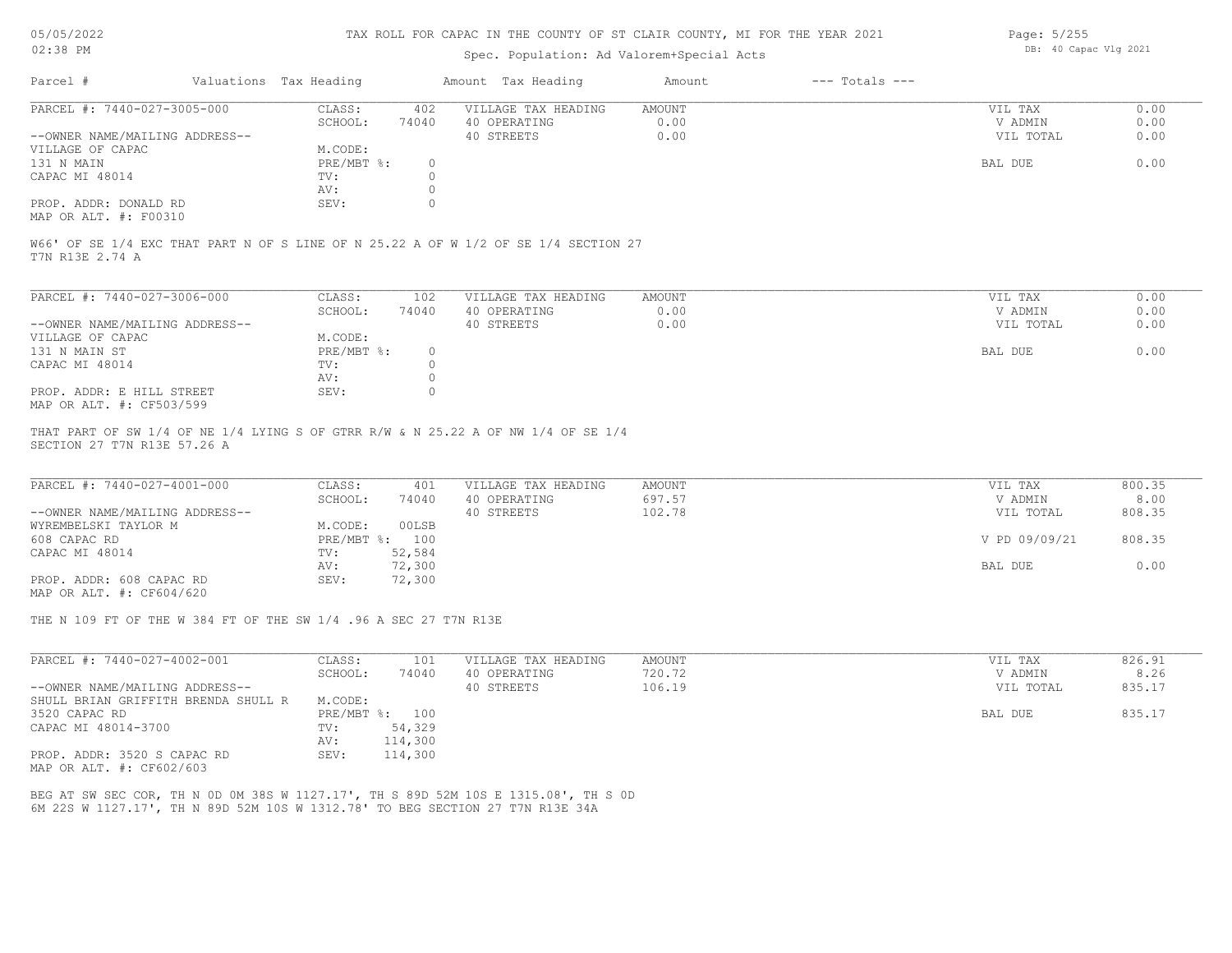#### Spec. Population: Ad Valorem+Special Acts

| Page: 6/255 |                       |  |
|-------------|-----------------------|--|
|             | DB: 40 Capac Vlg 2021 |  |

| PARCEL #: 7440-027-4002-010    | CLASS:  | 102            | VILLAGE TAX HEADING | AMOUNT | VIL TAX   | 970.82 |
|--------------------------------|---------|----------------|---------------------|--------|-----------|--------|
|                                | SCHOOL: | 74040          | 40 OPERATING        | 846.15 | V ADMIN   | 9.70   |
| --OWNER NAME/MAILING ADDRESS-- |         |                | 40 STREETS          | 124.67 | VIL TOTAL | 980.52 |
| SHULL WILLIAM                  | M.CODE: |                |                     |        |           |        |
| P.O.BOX 691                    |         | PRE/MBT %: 100 |                     |        | BAL DUE   | 980.52 |
| CAPAC MI 48014                 | TV:     | 63,784         |                     |        |           |        |
|                                | AV:     | 83,700         |                     |        |           |        |
| PROP. ADDR: S CAPAC RD         | SEV:    | 83,700         |                     |        |           |        |
| MAP OR ALT. #:                 |         |                |                     |        |           |        |

1523.41', TH N 89D 52M 10S W 1315.08', TO BEG SECTION 27 T7N R13E 45.10AC 50M 15S E 384', TH N 0D 0M 38S W 109', TH S 89D 50M 15S E 934.18', TH S 0D 6M 22S W

| PARCEL #: 7440-027-4003-000         | CLASS:  | 102            | VILLAGE TAX HEADING | AMOUNT | VIL TAX       | 986.50 |
|-------------------------------------|---------|----------------|---------------------|--------|---------------|--------|
|                                     | SCHOOL: | 74040          | 40 OPERATING        | 859.82 | V ADMIN       | 9.86   |
| --OWNER NAME/MAILING ADDRESS--      |         |                | 40 STREETS          | 126.68 | VIL TOTAL     | 996.36 |
| SR HUNTER'S CROSSING LLC            | M.CODE: |                |                     |        |               |        |
| 27777 FRANKLIN RD STE 200           |         | PRE/MBT %: 100 |                     |        | V PD 08/05/21 | 996.36 |
| SOUTHFIELD MI 48034                 | TV:     | 64,815         |                     |        |               |        |
|                                     | AV:     | 76,000         |                     |        | BAL DUE       | 0.00   |
| PROP. ADDR: CHRISTOPHER STONE DRIVE | SEV:    | 76,000         |                     |        |               |        |
| MAP OR ALT. #: CF601                |         |                |                     |        |               |        |

NE 1/4 OF SW 1/4 40 A SEC 27 T7N R13E

| PARCEL #: 7440-033-2002-250    | CLASS:     | 202    | VILLAGE TAX HEADING | AMOUNT | VIL TAX       | 522.45 |
|--------------------------------|------------|--------|---------------------|--------|---------------|--------|
|                                | SCHOOL:    | 74040  | 40 OPERATING        | 455.36 | V ADMIN       | 5.22   |
| --OWNER NAME/MAILING ADDRESS-- |            |        | 40 STREETS          | 67.09  | VIL TOTAL     | 527.67 |
| BONKOWIAK LLC                  | M.CODE:    |        |                     |        |               |        |
| 3433 S MAIN ST                 | PRE/MBT %: |        |                     |        | V PD 09/09/21 | 527.67 |
| CAPAC MI 48014                 | TV:        | 34,326 |                     |        |               |        |
|                                | AV:        | 67,000 |                     |        | BAL DUE       | 0.00   |
| PROP. ADDR: S CAPAC RD         | SEV:       | 67,000 |                     |        |               |        |
| $\frac{1}{2}$                  |            |        |                     |        |               |        |

MAP OR ALT. #: 382B1

N900' OF E 600' OF NE 1/4 EXC S 308' OF E 290' SEC 33 T7N R16E 10.35 A

| PARCEL #: 7440-033-2002-350                                                          | CLASS:     | 201      | VILLAGE TAX HEADING | AMOUNT   | VIL TAX       | 1,873.64 |
|--------------------------------------------------------------------------------------|------------|----------|---------------------|----------|---------------|----------|
|                                                                                      | SCHOOL:    | 74040    | 40 OPERATING        | 1,633.03 | V ADMIN       | 18.73    |
| --OWNER NAME/MAILING ADDRESS--                                                       |            |          | 40 STREETS          | 240.61   | VIL TOTAL     | 1,892.37 |
| BONKOWIAK LLC                                                                        | M.CODE:    |          |                     |          |               |          |
| 3433 S CAPAC RD                                                                      | PRE/MBT %: | $\Omega$ |                     |          | V PD 09/09/21 | 1,892.37 |
| CAPAC MI 48014                                                                       | TV:        | 123,100  |                     |          |               |          |
|                                                                                      | AV:        | 182,500  |                     |          | BAL DUE       | 0.00     |
| PROP. ADDR: 3433 S CAPAC RD<br>$\cdots$ $\cdots$ $\cdots$ $\cdots$ $\cdots$ $\cdots$ | SEV:       | 182,500  |                     |          |               |          |

MAP OR ALT. #: 382B2

S308' OF N 900' OF E 290' OF NE 1/4 SEC 33 T7N R13E 2.05 A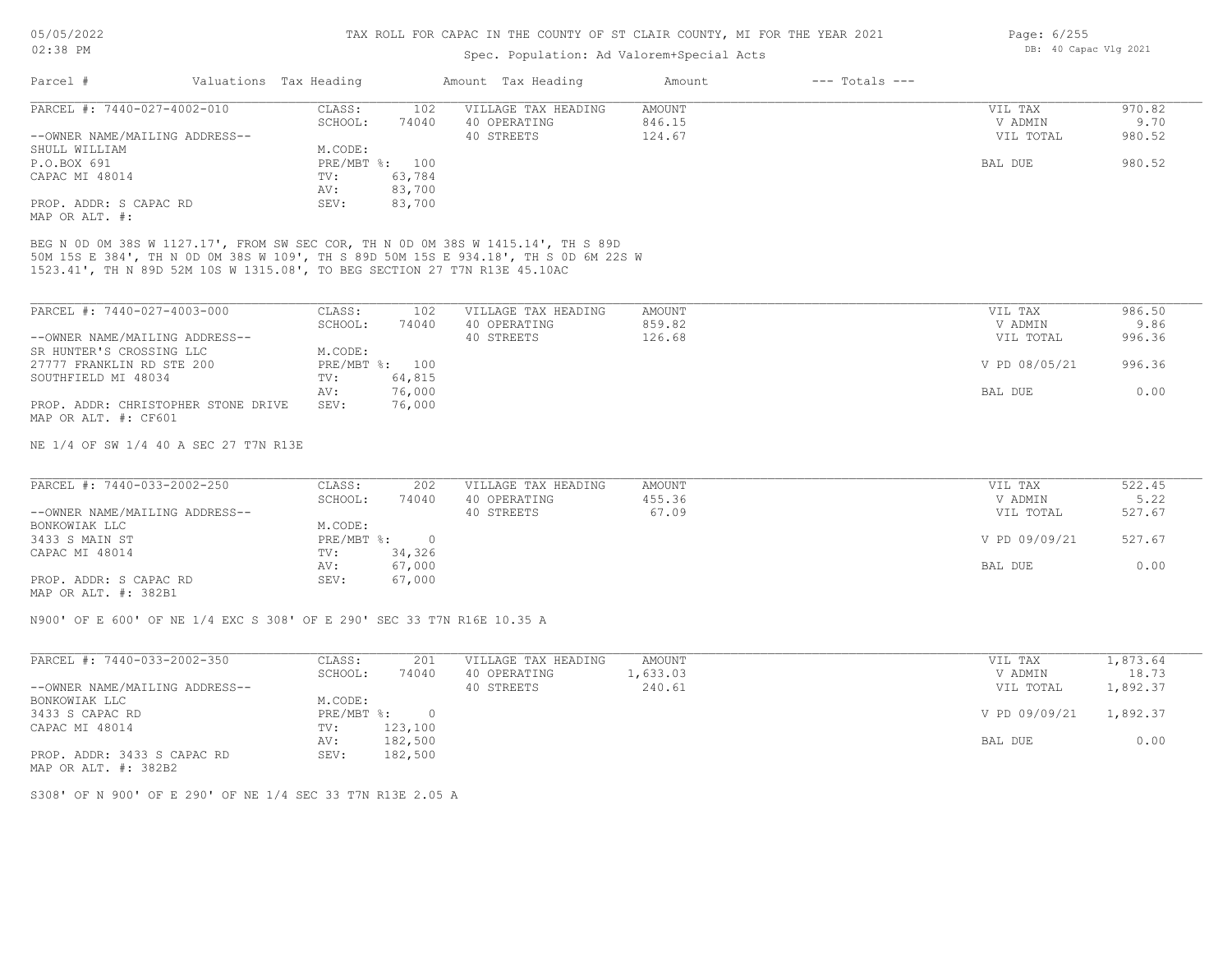#### Spec. Population: Ad Valorem+Special Acts

| Page: 7/255 |                       |  |
|-------------|-----------------------|--|
|             | DB: 40 Capac Vlg 2021 |  |

| Parcel #                       | Valuations Tax Heading |                | Amount Tax Heading  | Amount | $---$ Totals $---$ |               |          |
|--------------------------------|------------------------|----------------|---------------------|--------|--------------------|---------------|----------|
| PARCEL #: 7440-033-2002-400    | CLASS:                 | 102            | VILLAGE TAX HEADING | AMOUNT |                    | VIL TAX       | 1,127.10 |
|                                | SCHOOL:                | 74040          | 40 OPERATING        | 982.36 |                    | V ADMIN       | 11.27    |
| --OWNER NAME/MAILING ADDRESS-- |                        |                | 40 STREETS          | 144.74 |                    | VIL TOTAL     | 1,138.37 |
| M & N ENTERPRISES, INC.        | M.CODE:                |                |                     |        |                    |               |          |
| 14417 HOUGH ROAD               |                        | PRE/MBT %: 100 |                     |        |                    | V PD 08/25/21 | 1,138.37 |
| ALLENTON MI 48002              | TV:                    | 74,052         |                     |        |                    |               |          |
|                                | AV:                    | 108,300        |                     |        |                    | BAL DUE       | 0.00     |
| PROP. ADDR: CAPAC RD           | SEV:                   | 108,300        |                     |        |                    |               |          |
| MAP OR ALT. #: 382C            |                        |                |                     |        |                    |               |          |

SECTION 33 T7N R13E 57. 6 A

| PARCEL #: 7440-033-2003-000    | CLASS:     | 102    | VILLAGE TAX HEADING | AMOUNT | VIL TAX       | 473.23 |
|--------------------------------|------------|--------|---------------------|--------|---------------|--------|
|                                | SCHOOL:    | 74040  | 40 OPERATING        | 412.46 | V ADMIN       | 4.73   |
| --OWNER NAME/MAILING ADDRESS-- |            |        | 40 STREETS          | 60.77  | VIL TOTAL     | 477.96 |
| TOSCH RONALD                   | M.CODE:    |        |                     |        |               |        |
| 13833 FOLEY RD.                | PRE/MBT %: | 100    |                     |        | V PD 07/08/21 | 477.96 |
| CAPAC MI 48014                 | TV:        | 31,092 |                     |        |               |        |
|                                | AV:        | 66,600 |                     |        | BAL DUE       | 0.00   |
| PROP. ADDR: CAPAC RD           | SEV:       | 66,600 |                     |        |               |        |
| MAP OR ALT. #: 384             |            |        |                     |        |               |        |

T7N R13E N45 A OF THE S 1/2 OF NE 1/4 EXC THE N 10 A OF THE SE 1/4 OF THE NE 1/4 35 A SEC 33

| PARCEL #: 7440-033-3003-000         | CLASS:       | 001   | VILLAGE TAX HEADING | AMOUNT | VIL TAX   | 0.00 |
|-------------------------------------|--------------|-------|---------------------|--------|-----------|------|
|                                     | SCHOOL:      | 74040 | 40 OPERATING        | 0.00   | V ADMIN   | 0.00 |
| --OWNER NAME/MAILING ADDRESS--      |              |       | 40 STREETS          | 0.00   | VIL TOTAL | 0.00 |
| LOVE'S TRAVEL STOPS& COUNTRY STORES | M.CODE:      |       |                     |        |           |      |
| RYAN LLC                            | $PRE/MBT$ %: |       |                     |        | BAL DUE   | 0.00 |
| 15 W 6TH STREET STE.2400            | TV:          |       |                     |        |           |      |
| TULSA OK 74119                      | AV:          |       |                     |        |           |      |
|                                     | SEV:         |       |                     |        |           |      |
| PROP. ADDR: 3191 S CAPAC RD         |              |       |                     |        |           |      |

MAP OR ALT. #: 391D

S440' OF N 660' OF N 1/2 OF SE 1/4 EXC M21 R/W SEC 33 T7N R13E 25.39 A

| PARCEL #: 7440-033-3003-001         | CLASS:     | 201       | VILLAGE TAX HEADING | AMOUNT    | VIL TAX       | 16,772.98 |
|-------------------------------------|------------|-----------|---------------------|-----------|---------------|-----------|
|                                     | SCHOOL:    | 74040     | 40 OPERATING        | 14,619.02 | V ADMIN       | 167.72    |
| --OWNER NAME/MAILING ADDRESS--      |            |           | 40 STREETS          | 2,153.96  | VIL TOTAL     | 16,940.70 |
| LOVE'S TRAVEL STOPS& COUNTRY STORES | M.CODE:    |           |                     |           |               |           |
| RYAN LLC                            | PRE/MBT %: |           |                     |           | V PD 07/29/21 | 16,940.70 |
| 15 W 6TH STREET STE.2400            | TV:        | 1,102,000 |                     |           |               |           |
| TULSA OK 74119                      | AV:        | 1,102,000 |                     |           | BAL DUE       | 0.00      |
|                                     | SEV:       | 1,102,000 |                     |           |               |           |
| PROP. ADDR: 3191 S CAPAC RD         |            |           |                     |           |               |           |
| MAP OR ALT. #: 391D                 |            |           |                     |           |               |           |

SECTION 33 T7N R13E 35.63A 18S W 466.59', TH N 87D 55M 08S E 2643.55', TH S 02D 36M 36S E 71.99' TO BEG 46S W 740.30, TH S 77D 30M 17S W 375.92', TH N 76D 31M 02S W 1185.22', TH N 02D 40M 36S E 256.21', TH S 42D 23M 47S W 176.64', TH S 87D 23M 45S W 213.22', TH S 67D 23M BEG N 02D 36M 36S W 2349.65' FROM SE SEC COR, TH S 87D 23M 46S W 100', TH S 02D 36M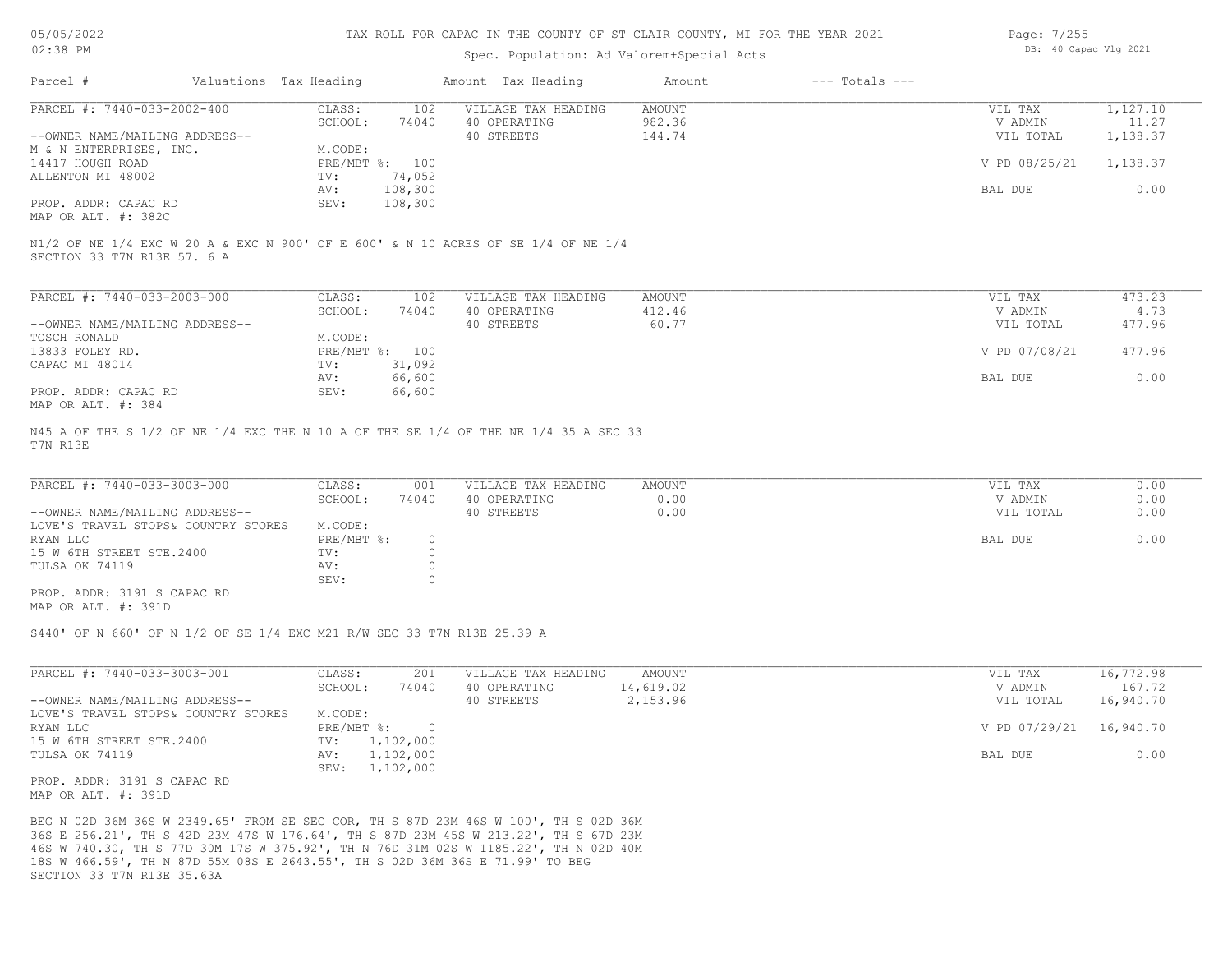# Spec. Population: Ad Valorem+Special Acts

| Valuations Tax Heading<br>Parcel #                                                                                                                                                                                                                                                            |                                  | Amount Tax Heading  | Amount    | $---$ Totals $---$ |               |           |
|-----------------------------------------------------------------------------------------------------------------------------------------------------------------------------------------------------------------------------------------------------------------------------------------------|----------------------------------|---------------------|-----------|--------------------|---------------|-----------|
| PARCEL #: 7440-034-1001-001                                                                                                                                                                                                                                                                   | CLASS:<br>001                    | VILLAGE TAX HEADING | AMOUNT    |                    | VIL TAX       | 0.00      |
|                                                                                                                                                                                                                                                                                               | SCHOOL:<br>74040                 | 40 OPERATING        | 0.00      |                    | V ADMIN       | 0.00      |
| --OWNER NAME/MAILING ADDRESS--                                                                                                                                                                                                                                                                |                                  | 40 STREETS          | 0.00      |                    | VIL TOTAL     | 0.00      |
| TOSCH RONALD                                                                                                                                                                                                                                                                                  | M.CODE:                          |                     |           |                    |               |           |
| TOSCH KIM                                                                                                                                                                                                                                                                                     | $PRE/MBT$ $\frac{1}{6}$ :<br>100 |                     |           |                    | BAL DUE       | 0.00      |
| 13833 FOLEY RD                                                                                                                                                                                                                                                                                | $\circ$<br>TV:                   |                     |           |                    |               |           |
| CAPAC MI 48014                                                                                                                                                                                                                                                                                | $\circ$<br>AV:                   |                     |           |                    |               |           |
|                                                                                                                                                                                                                                                                                               | $\circ$<br>SEV:                  |                     |           |                    |               |           |
| PROP. ADDR: CAPAC RD                                                                                                                                                                                                                                                                          |                                  |                     |           |                    |               |           |
| MAP OR ALT. #:                                                                                                                                                                                                                                                                                |                                  |                     |           |                    |               |           |
| PARCEL #: 7440-034-1001-002                                                                                                                                                                                                                                                                   | CLASS:<br>301                    | VILLAGE TAX HEADING | AMOUNT    |                    | VIL TAX       | 42,534.96 |
|                                                                                                                                                                                                                                                                                               | SCHOOL:<br>74040                 | 40 OPERATING        | 37,072.67 |                    | V ADMIN       | 425.34    |
| --OWNER NAME/MAILING ADDRESS--                                                                                                                                                                                                                                                                |                                  | 40 STREETS          | 5,462.29  |                    | VIL TOTAL     | 42,960.30 |
| KEIHIN MICHIGAN MANUFACTURING, INC                                                                                                                                                                                                                                                            | M.CODE:                          |                     |           |                    |               |           |
| 14898 KOEHN RD.                                                                                                                                                                                                                                                                               | $PRE/MBT$ %:<br>$\overline{0}$   |                     |           |                    | BAL DUE       | 42,960.30 |
| CAPAC MI 48014                                                                                                                                                                                                                                                                                | 2,794,584<br>TV:                 |                     |           |                    |               |           |
|                                                                                                                                                                                                                                                                                               | 2,808,400<br>AV:                 |                     |           |                    |               |           |
| PROP. ADDR: 14898 KOEHN RD                                                                                                                                                                                                                                                                    | SEV: 2,808,400                   |                     |           |                    |               |           |
| MAP OR ALT. #:                                                                                                                                                                                                                                                                                |                                  |                     |           |                    |               |           |
| BEG N 2D 33M 56S W 343' FROM W 1/4 COR, TH N 2D 33M 56S W 651.91; TH N 88D 21M 52S<br>E 1314.31; TH S 2D 36M 55S E 994.04; TH S 88D 19M 34S W 882.11; TH N 2D 33M 56S W<br>343.04; TH S 88D 19M 14S W 433.05' TO BEG SECTION 34 T7N R13E 26.602A SPLIT ON<br>05/16/2007 FROM 27-034-1001-001; |                                  |                     |           |                    |               |           |
| PARCEL #: 7440-034-1001-010                                                                                                                                                                                                                                                                   | CLASS:<br>402                    | VILLAGE TAX HEADING | AMOUNT    |                    | VIL TAX       | 171.33    |
|                                                                                                                                                                                                                                                                                               | SCHOOL:<br>74040                 | 40 OPERATING        | 149.33    |                    | V ADMIN       | 1.71      |
| --OWNER NAME/MAILING ADDRESS--                                                                                                                                                                                                                                                                |                                  | 40 STREETS          | 22.00     |                    | VIL TOTAL     | 173.04    |
| TOSCH RONALD                                                                                                                                                                                                                                                                                  | M.CODE:                          |                     |           |                    |               |           |
| TOSCH KIM                                                                                                                                                                                                                                                                                     | PRE/MBT %: 100                   |                     |           |                    | V PD 07/08/21 | 173.04    |
| 13833 FOLEY RD                                                                                                                                                                                                                                                                                | 11,257<br>TV:                    |                     |           |                    |               |           |
| CAPAC MI 48014                                                                                                                                                                                                                                                                                | 22,500<br>AV:                    |                     |           |                    | BAL DUE       | 0.00      |
|                                                                                                                                                                                                                                                                                               | SEV:<br>22,500                   |                     |           |                    |               |           |
| PROP. ADDR: 3326 S CAPAC RD                                                                                                                                                                                                                                                                   |                                  |                     |           |                    |               |           |
| MAP OR ALT. #:                                                                                                                                                                                                                                                                                |                                  |                     |           |                    |               |           |
| BEG N 2D 33M 56S W 1572.99' FROM W 1/4 COR, TH N 2D 33M 56S W 195', TH N 88D 21M                                                                                                                                                                                                              |                                  |                     |           |                    |               |           |
| 52S E 283', TH S 2D 33M 56S E 195', TH S 88D 21M 52S W 283' TO BEG SECTION 34 T7N                                                                                                                                                                                                             |                                  |                     |           |                    |               |           |
| R13E 1.26AC. SPLIT ON 01/18/2007 FROM 27-034-1001-000                                                                                                                                                                                                                                         |                                  |                     |           |                    |               |           |
|                                                                                                                                                                                                                                                                                               |                                  |                     |           |                    |               |           |
|                                                                                                                                                                                                                                                                                               |                                  |                     |           |                    |               |           |

| PARCEL #: 7440-034-1001-020    | CLASS:  | 102            | VILLAGE TAX HEADING | AMOUNT | VIL TAX       | 456.83 |
|--------------------------------|---------|----------------|---------------------|--------|---------------|--------|
|                                | SCHOOL: | 74040          | 40 OPERATING        | 398.17 | V ADMIN       | 4.56   |
| --OWNER NAME/MAILING ADDRESS-- |         |                | 40 STREETS          | 58.66  | VIL TOTAL     | 461.39 |
| TOSCH, RONALD/KIM              | M.CODE: |                |                     |        |               |        |
| 13833 FOLEY RD                 |         | PRE/MBT %: 100 |                     |        | V PD 07/08/21 | 461.39 |
| CAPAC MI 48014                 | TV:     | 30,015         |                     |        |               |        |
|                                | AV:     | 74,200         |                     |        | BAL DUE       | 0.00   |
| PROP. ADDR: S CAPAC RD         | SEV:    | 74,200         |                     |        |               |        |
| MAP OR ALT. #: 621/640A        |         |                |                     |        |               |        |

FROM 27-034-1001-001 S 88D 21M 52S W 783.14' TO BEG SECTION 34 T7N R13E 41.688AC. SPLIT ON 05/16/2007 TH N 2D 33M 56S W 885.71; TH N 88D 24M 32S E 1312.89; TH S 2D 36M 55S E 1657.8; TH W 578.08; TH S 88D 21M 52S W 248.17; TH N 2D 33M 56S W 195; TH S 88D 21M 52S W 283; BEG N 2D 33M 56S W 994.91 & N 88D 21M 52S E 531.17 FROM W 1/4 COR, TH N 2D 33M 56S Page: 8/255 DB: 40 Capac Vlg 2021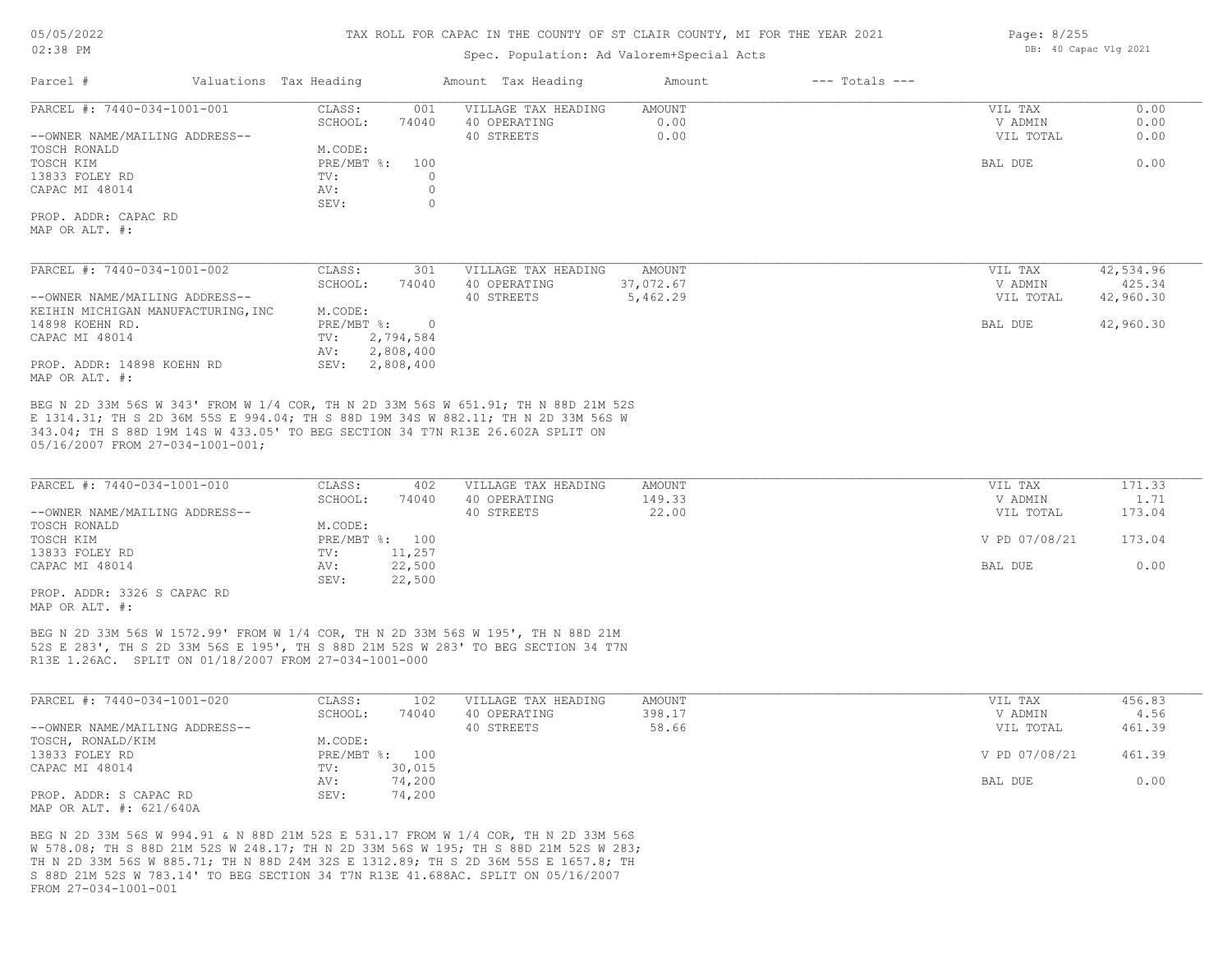#### Spec. Population: Ad Valorem+Special Acts

| Page: 9/255 |                       |  |
|-------------|-----------------------|--|
|             | DB: 40 Capac Vlg 2021 |  |

| Parcel #<br>Valuations Tax Heading      |        | Amount Tax Heading  | Amount | $---$ Totals $---$ |               |        |
|-----------------------------------------|--------|---------------------|--------|--------------------|---------------|--------|
| PARCEL #: 7440-034-1001-100<br>CLASS:   | 202    | VILLAGE TAX HEADING | AMOUNT |                    | VIL TAX       | 610.27 |
| SCHOOL:                                 | 74040  | 40 OPERATING        | 531.90 |                    | V ADMIN       | 6.10   |
| --OWNER NAME/MAILING ADDRESS--          |        | 40 STREETS          | 78.37  |                    | VIL TOTAL     | 616.37 |
| M.CODE:<br>SPENCER JAMES L. & JOANNE S. |        |                     |        |                    |               |        |
| PRE/MBT %:<br>1485 TORREY RD            |        |                     |        |                    | V PD 09/14/21 | 616.37 |
| GROSSE POINTE WOODS MI 48236<br>TV:     | 40,096 |                     |        |                    |               |        |
| AV:                                     | 80,700 |                     |        |                    | BAL DUE       | 0.00   |
| PROP. ADDR: CAPAC RD<br>SEV:            | 80,700 |                     |        |                    |               |        |

MAP OR ALT. #: 640B

S88^19'38"W 433' TO BEG SECTION 34 T7N R13E 3.41 A BEG AT W 1/4 COR,TH N2^33'56"W 343',TH N88^19'38"E 433',TH S2^33'56"E 343',TH

| PARCEL #: 7440-034-4001-000    | CLASS:     | 201     | VILLAGE TAX HEADING | AMOUNT   | VIL TAX       | 6,074.50 |
|--------------------------------|------------|---------|---------------------|----------|---------------|----------|
|                                | SCHOOL:    | 74040   | 40 OPERATING        | 5,294.42 | V ADMIN       | 60.74    |
| --OWNER NAME/MAILING ADDRESS-- |            |         | 40 STREETS          | 780.08   | VIL TOTAL     | 6,135.24 |
| SCHWEIHOFER CRP L.L.C.         | M.CODE:    |         |                     |          |               |          |
| 69245 BURKE DRIVE              | PRE/MBT %: |         |                     |          | V PD 09/14/21 | 6,135.24 |
| RICHMOND MI 48062              | TV:        | 399,100 |                     |          |               |          |
|                                | AV:        | 399,100 |                     |          | BAL DUE       | 0.00     |
| PROP. ADDR: 3200 S CAPAC RD    | SEV:       | 399,100 |                     |          |               |          |
| MAP OR ALT. #: 642A            |            |         |                     |          |               |          |

1.97 A E 260', TH S 88D 19M 38S W 330', TH N 2D 34M 48S W 260' TO BEG SECTION 34 T7N R13E BEG N 88D 19M 38S E 50.01' FROM W 1/4 COR, TH N 88D 19M 38S E 330', TH S 2D 34M 48S

| PARCEL #: 7440-034-4001-200    | CLASS:     | 201     | VILLAGE TAX HEADING | AMOUNT   | VIL TAX       | 1,914.52 |
|--------------------------------|------------|---------|---------------------|----------|---------------|----------|
|                                | SCHOOL:    | 74040   | 40 OPERATING        | 1,668.66 | V ADMIN       | 19.14    |
| --OWNER NAME/MAILING ADDRESS-- |            |         | 40 STREETS          | 245.86   | VIL TOTAL     | 1,933.66 |
| SCHWEIHOFER CRP LLC            | M.CODE:    |         |                     |          |               |          |
| 69245 BURKE DR                 | PRE/MBT %: |         |                     |          | V PD 09/14/21 | 1,933.66 |
| RICHMOND MI 48062              | TV:        | 125,786 |                     |          |               |          |
|                                | AV:        | 158,500 |                     |          | BAL DUE       | 0.00     |
| PROP. ADDR: 3200 S CAPAC RD    | SEV:       | 158,500 |                     |          |               |          |
| MAP OR ALT. #: 642B            |            |         |                     |          |               |          |

BEG SECTION 34 T7N R13E 6.22 A W 50', TH N 2D 34M 48S W 30.86', TH N 88D 19M 38S E 330', TH N 2D 34M 48S W 260' TO W 335.46', TH N 47D 34M 48S W 176.78', TH N 2D 34M 48S W 256.11', TH S 87D 25M 12S 5S E 120', TH N 67D 15M 24S W 240.33', TH N 55D 4M 48S W 678.30', TH S 87D 25M 12S 48S E 613.47', TH S 55D 4M 48S E 733.05', TH N 87D 22M 54S E 173.72', TH S 2D 37M BEG N 88D 19M 38S E 380.01' FROM W 1/4 COR, TH N 88D 19M 38S E 180.53', TH S 2D 34M

| PARCEL #: 7440-034-4001-400    | CLASS:       | 202     | VILLAGE TAX HEADING | AMOUNT | VIL TAX       | 214.48 |
|--------------------------------|--------------|---------|---------------------|--------|---------------|--------|
|                                | SCHOOL:      | 74040   | 40 OPERATING        | 186.94 | V ADMIN       | 2.14   |
| --OWNER NAME/MAILING ADDRESS-- |              |         | 40 STREETS          | 27.54  | VIL TOTAL     | 216.62 |
| CLEAR RIVER PETROLEUM          | M.CODE:      |         |                     |        |               |        |
| 69245 BURKE DR                 | $PRE/MBT$ %: |         |                     |        | V PD 09/14/21 | 216.62 |
| RICHMOND MI 48062              | TV:          | 14,092  |                     |        |               |        |
|                                | AV:          | 112,300 |                     |        | BAL DUE       | 0.00   |
| PROP. ADDR: 3200 CAPAC RD      | SEV:         | 112,300 |                     |        |               |        |
| MAP OR ALT. #: 642D / 650      |              |         |                     |        |               |        |

733.05',TH N2^34'48"W 613.47' TO BEG SECTION 34 T7N R13E 14.21 A N88^19'38ZZ'E 200',TH S2^ 37'5"E 814.66',TH S87^22'54"W 173.72',TH N55^4'48"W BET N88^19'38"E 560.54' FROM W 1/4 COR,TH N88^19'38"E 554.68',TH S2^37'5"E 233',TH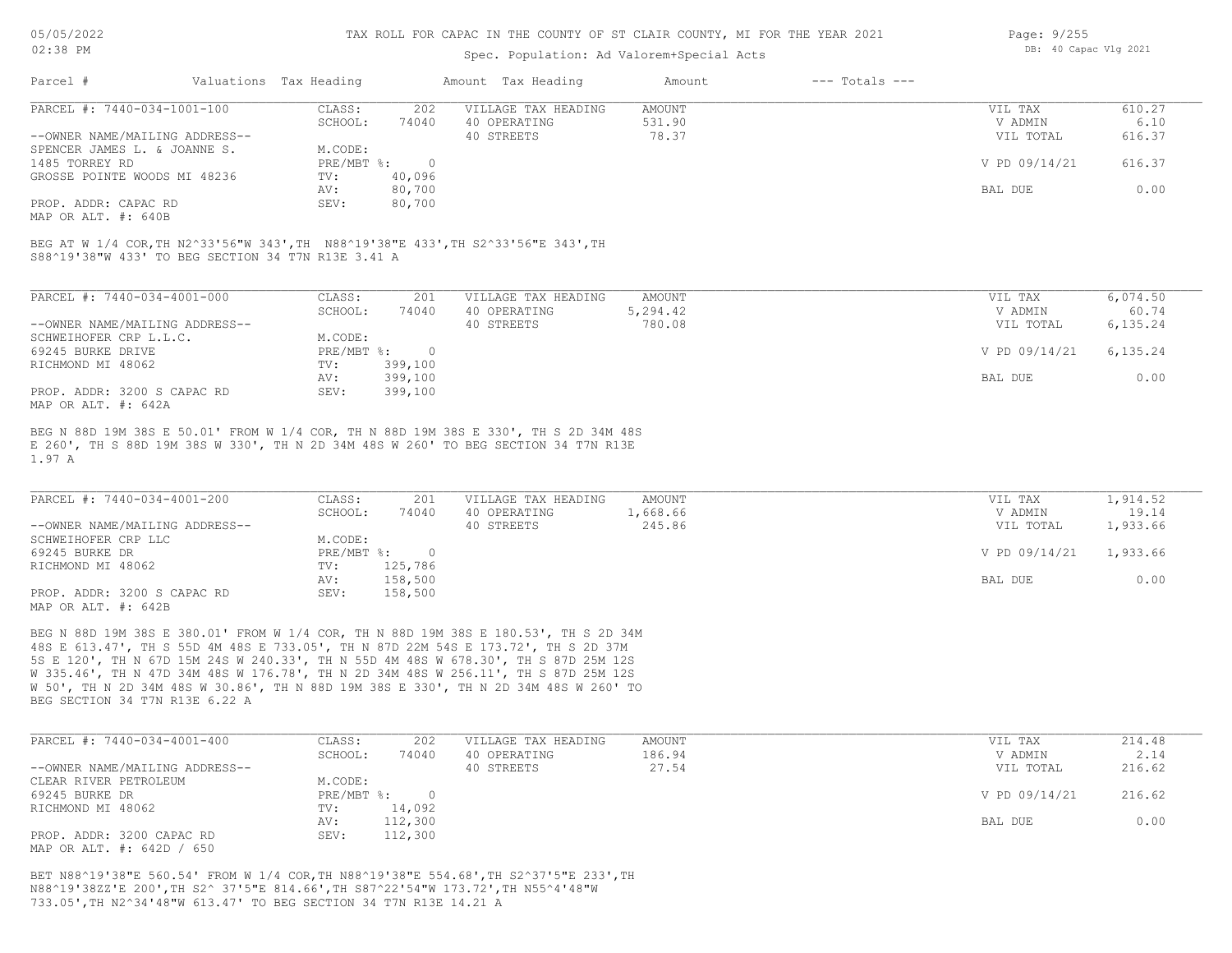#### TAX ROLL FOR CAPAC IN THE COUNTY OF ST CLAIR COUNTY, MI FOR THE YEAR 2021

## Spec. Population: Ad Valorem+Special Acts

| Parcel #                       | Valuations Tax Heading |       | Amount Tax Heading  | Amount | $---$ Totals $---$ |           |      |
|--------------------------------|------------------------|-------|---------------------|--------|--------------------|-----------|------|
| PARCEL #: 7440-034-4001-600    | CLASS:                 | 402   | VILLAGE TAX HEADING | AMOUNT |                    | VIL TAX   | 0.00 |
|                                | SCHOOL:                | 74040 | 40 OPERATING        | 0.00   |                    | V ADMIN   | 0.00 |
| --OWNER NAME/MAILING ADDRESS-- |                        |       | 40 STREETS          | 0.00   |                    | VIL TOTAL | 0.00 |
| VILLAGE OF CAPAC               | M.CODE:                |       |                     |        |                    |           |      |
| 131 N MAIN ST                  | PRE/MBT %:             |       |                     |        |                    | BAL DUE   | 0.00 |
| CAPAC MI 48014                 | TV:                    |       |                     |        |                    |           |      |
|                                | AV:                    |       |                     |        |                    |           |      |
| PROP. ADDR: KOEHN              | SEV:                   |       |                     |        |                    |           |      |

MAP OR ALT. #: CF642C

BEG N88^19'38"E 1115.22' FRO W 1/4 COR,TH N88^19'38"E

| PARCEL #: 7440-150-0001-000        | CLASS:  | 401            | VILLAGE TAX HEADING | AMOUNT | VIL TAX       | 812.37 |
|------------------------------------|---------|----------------|---------------------|--------|---------------|--------|
|                                    | SCHOOL: | 74040          | 40 OPERATING        | 708.05 | V ADMIN       | 8.12   |
| --OWNER NAME/MAILING ADDRESS--     |         |                | 40 STREETS          | 104.32 | VIL TOTAL     | 820.49 |
| LEWIS GERALD/JANE REVOCABLE TRUST  | M.CODE: |                |                     |        |               |        |
| 560 N GLASSFORD ST                 |         | PRE/MBT %: 100 |                     |        | V PD 09/09/21 | 820.49 |
| CAPAC MI 48014-3015                | TV:     | 53,374         |                     |        |               |        |
|                                    | AV:     | 93,500         |                     |        | BAL DUE       | 0.00   |
| PROP. ADDR: 560 N GLASSFORD STREET | SEV:    | 93,500         |                     |        |               |        |
| MAP OR ALT. #: CF281K01            |         |                |                     |        |               |        |

LOT 1 EXC S 13.5 FT BONER SUBD SEC 21 T7N R13E

| PARCEL #: 7440-150-0002-000    | CLASS:  | 401            | VILLAGE TAX HEADING | AMOUNT | VIL TAX       | 1,059.90 |
|--------------------------------|---------|----------------|---------------------|--------|---------------|----------|
|                                | SCHOOL: | 74040          | 40 OPERATING        | 923.79 | V ADMIN       | 10.59    |
| --OWNER NAME/MAILING ADDRESS-- |         |                | 40 STREETS          | 136.11 | VIL TOTAL     | 1,070.49 |
| LORIDON SARAH L                | M.CODE: |                |                     |        |               |          |
| OUICK ELIZABETH                |         | PRE/MBT %: 100 |                     |        | V PD 09/15/21 | 1,070.49 |
| 547 N NEEPER ST                | TV:     | 69,637         |                     |        |               |          |
| CAPAC MI 48014                 | AV:     | 102,900        |                     |        | BAL DUE       | 0.00     |
|                                | SEV:    | 102,900        |                     |        |               |          |
| PROP. ADDR: 547 N NEEPER ST    |         |                |                     |        |               |          |

MAP OR ALT. #: CF281K02

LOT 2 BONER SUBD SEC 21 T7N R13E

| PARCEL #: 7440-150-0003-000    | CLASS:     | 401    | VILLAGE TAX HEADING | AMOUNT | VIL TAX       | 585.68 |
|--------------------------------|------------|--------|---------------------|--------|---------------|--------|
|                                | SCHOOL:    | 74040  | 40 OPERATING        | 510.47 | V ADMIN       | 5.85   |
| --OWNER NAME/MAILING ADDRESS-- |            |        | 40 STREETS          | 75.21  | VIL TOTAL     | 591.53 |
| SCHULTZ RANDY                  | M.CODE:    |        |                     |        |               |        |
| SCHULTZ LINDA                  | PRE/MBT %: |        |                     |        | V PD 08/05/21 | 591.53 |
| 5300 KNOLL RD                  | TV:        | 38,480 |                     |        |               |        |
| CAPAC MI 48014-3038            | AV:        | 62,200 |                     |        | BAL DUE       | 0.00   |
|                                | SEV:       | 62,200 |                     |        |               |        |

MAP OR ALT. #: CF281K03 PROP. ADDR: 548 N NEEPER ST

LOT 3 BONER SUBDIVISION

Page: 10/255 DB: 40 Capac Vlg 2021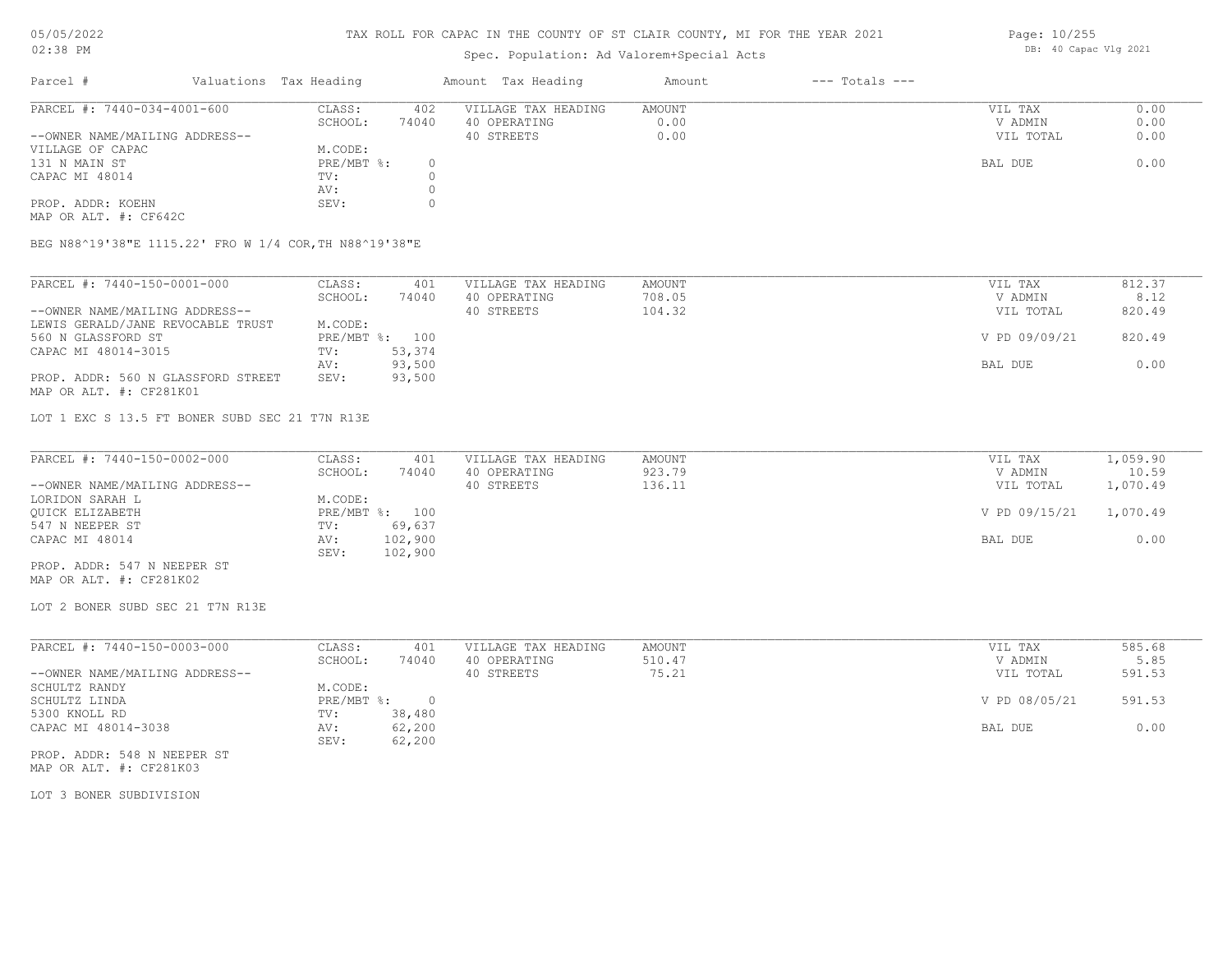## TAX ROLL FOR CAPAC IN THE COUNTY OF ST CLAIR COUNTY, MI FOR THE YEAR 2021

## Spec. Population: Ad Valorem+Special Acts

| Parcel #                                                                                                                                               | Valuations Tax Heading                                                          | Amount Tax Heading                                | Amount                     | $---$ Totals $---$ |                                                  |                                    |
|--------------------------------------------------------------------------------------------------------------------------------------------------------|---------------------------------------------------------------------------------|---------------------------------------------------|----------------------------|--------------------|--------------------------------------------------|------------------------------------|
| PARCEL #: 7440-150-0004-000<br>--OWNER NAME/MAILING ADDRESS--<br>SEIDELL JAMES D.<br>MARKEY MARY SUE, DROGOSCH KAY ELLEN<br>SEIDELL HERBERT D. HELEN M | CLASS:<br>401<br>74040<br>SCHOOL:<br>M.CODE:<br>PRE/MBT %: 100<br>60,373<br>TV: | VILLAGE TAX HEADING<br>40 OPERATING<br>40 STREETS | AMOUNT<br>800.90<br>118.00 |                    | VIL TAX<br>V ADMIN<br>VIL TOTAL<br>V PD 09/03/21 | 918.90<br>9.18<br>928.08<br>928.08 |
| P.O.BOX 54<br>CAPAC MI 48014-0054<br>PROP. ADDR: 550 N GLASSFORD STREET<br>MAP OR ALT. #: CF281K04                                                     | 103,300<br>AV:<br>103,300<br>SEV:                                               |                                                   |                            |                    | BAL DUE                                          | 0.00                               |
|                                                                                                                                                        | LOT 4 & S 13.5 FT OF LOT 1 BONER SUBD SEC 21 T7N R13E                           |                                                   |                            |                    |                                                  |                                    |
| PARCEL #: 7440-150-0005-000                                                                                                                            | CLASS:<br>401                                                                   | VILLAGE TAX HEADING                               | AMOUNT                     |                    | VIL TAX                                          | 1,120.46                           |
| --OWNER NAME/MAILING ADDRESS--                                                                                                                         | SCHOOL:<br>74040                                                                | 40 OPERATING<br>40 STREETS                        | 976.58<br>143.88           |                    | V ADMIN<br>VIL TOTAL                             | 11.20<br>1,131.66                  |
| CLARK NICOLE A<br>545 N NEEPER ST                                                                                                                      | M.CODE:<br>COREL<br>PRE/MBT %: 100<br>73,616                                    |                                                   |                            |                    | V PD 09/15/21                                    | 1,131.66                           |
| CAPAC, MI 48014<br>PROP. ADDR: 545 N NEEPER ST<br>MAP OR ALT. #: CF281K05                                                                              | TV:<br>76,600<br>AV:<br>SEV:<br>76,600                                          |                                                   |                            |                    | BAL DUE                                          | 0.00                               |
| LOT 5 BONER SUBD SEC 21 T7N R13E                                                                                                                       |                                                                                 |                                                   |                            |                    |                                                  |                                    |
| PARCEL #: 7440-150-0006-000                                                                                                                            | CLASS:<br>401                                                                   | VILLAGE TAX HEADING                               | AMOUNT                     |                    | VIL TAX                                          | 712.78                             |
| --OWNER NAME/MAILING ADDRESS--                                                                                                                         | SCHOOL:<br>74040                                                                | 40 OPERATING<br>40 STREETS                        | 621.25<br>91.53            |                    | V ADMIN<br>VIL TOTAL                             | 7.12<br>719.90                     |
| FULLER RAND/FLORENCE<br>546 N NEEPER ST<br>CAPAC MI 48014-3038                                                                                         | M.CODE:<br>PRE/MBT %: 100<br>TV:<br>46,831                                      |                                                   |                            |                    | V PD 08/05/21                                    | 719.90                             |
| PROP. ADDR: 546 N NEEPER ST<br>MAP OR ALT. #: CF281K06                                                                                                 | 75,700<br>AV:<br>SEV:<br>75,700                                                 |                                                   |                            |                    | BAL DUE                                          | 0.00                               |
| LOT 6 BONER SUBDIVISION                                                                                                                                |                                                                                 |                                                   |                            |                    |                                                  |                                    |
| PARCEL #: 7440-150-0007-000                                                                                                                            | CLASS:<br>401                                                                   | VILLAGE TAX HEADING                               | AMOUNT                     |                    | VIL TAX                                          | 840.20                             |
| --OWNER NAME/MAILING ADDRESS--                                                                                                                         | 74040<br>SCHOOL:                                                                | 40 OPERATING<br>40 STREETS                        | 732.31<br>107.89           |                    | V ADMIN<br>VIL TOTAL                             | 8.40<br>848.60                     |
| WEYHRAUCH GERALD F<br>WEYHRAUCH PATRICIA A                                                                                                             | COREL<br>M.CODE:<br>PRE/MBT %: 100                                              |                                                   |                            |                    | V PD 09/15/21                                    | 848.60                             |
| 540 GLASSFORD<br>CAPAC MI 48014                                                                                                                        | 55,203<br>TV:<br>96,000<br>AV:<br>SEV:<br>96,000                                |                                                   |                            |                    | BAL DUE                                          | 0.00                               |
| PROP. ADDR: 540 N GLASSFORD STREET<br>MAP OR ALT. #: CF281K07                                                                                          |                                                                                 |                                                   |                            |                    |                                                  |                                    |
| LOT 7 BONER SUBD SEC 21 T7N R13E                                                                                                                       |                                                                                 |                                                   |                            |                    |                                                  |                                    |
|                                                                                                                                                        |                                                                                 |                                                   |                            |                    |                                                  |                                    |
|                                                                                                                                                        |                                                                                 |                                                   |                            |                    |                                                  |                                    |
|                                                                                                                                                        |                                                                                 |                                                   |                            |                    |                                                  |                                    |

Page: 11/255 DB: 40 Capac Vlg 2021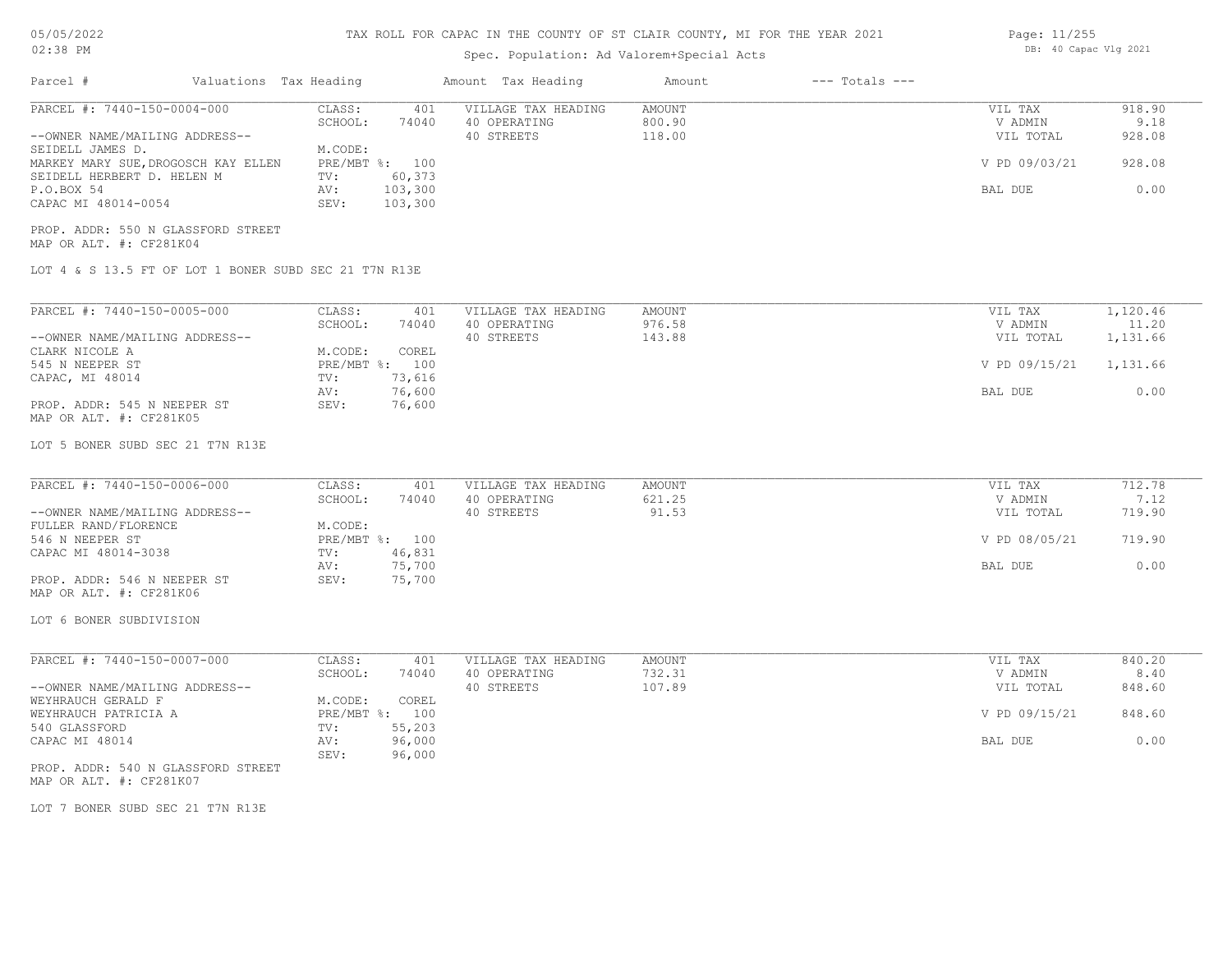### TAX ROLL FOR CAPAC IN THE COUNTY OF ST CLAIR COUNTY, MI FOR THE YEAR 2021

## Spec. Population: Ad Valorem+Special Acts

Parcel # Valuations Tax Heading Amount Tax Heading Amount --- Totals ---

| Page: 12/255 |                       |  |
|--------------|-----------------------|--|
|              | DB: 40 Capac Vlg 2021 |  |

| PARCEL #: 7440-150-0008-000                             | CLASS:<br>401<br>SCHOOL:<br>74040  | VILLAGE TAX HEADING<br>40 OPERATING | <b>AMOUNT</b><br>758.06 | VIL TAX<br>V ADMIN | 869.75<br>8.69 |
|---------------------------------------------------------|------------------------------------|-------------------------------------|-------------------------|--------------------|----------------|
| --OWNER NAME/MAILING ADDRESS--                          |                                    | 40 STREETS                          | 111.69                  | VIL TOTAL          | 878.44         |
| <b>JAMES MATTHEW</b><br>541 N NEEPER ST                 | M.CODE:<br>COREL<br>PRE/MBT %: 100 |                                     |                         | V PD 09/15/21      | 878.44         |
| CAPAC, MI 48014                                         | 57,144<br>TV:                      |                                     |                         |                    |                |
|                                                         | 74,100<br>AV:                      |                                     |                         | BAL DUE            | 0.00           |
| PROP. ADDR: 541 N NEEPER ST<br>MAP OR ALT. #: CF281K08  | SEV:<br>74,100                     |                                     |                         |                    |                |
| LOT 8 BONER SUBD SEC 21 T7N R13E                        |                                    |                                     |                         |                    |                |
| PARCEL #: 7440-150-0009-000                             | CLASS:<br>401                      | VILLAGE TAX HEADING                 | AMOUNT                  | VIL TAX            | 1,100.43       |
|                                                         | SCHOOL:<br>74040                   | 40 OPERATING                        | 959.12                  | V ADMIN            | 11.00          |
| --OWNER NAME/MAILING ADDRESS--<br>BOTWIN JONATHAN A     | M.CODE:<br>COREL                   | 40 STREETS                          | 141.31                  | VIL TOTAL          | 1,111.43       |
| TAUL TAYLOR                                             | PRE/MBT %: 100                     |                                     |                         | V PD 09/15/21      | 1,111.43       |
| 540 N NEEPER ST                                         | 72,300<br>TV:                      |                                     |                         |                    |                |
| CAPAC MI 48014-3038                                     | 72,300<br>AV:<br>SEV:<br>72,300    |                                     |                         | BAL DUE            | 0.00           |
| PROP. ADDR: 540 N NEEPER ST<br>MAP OR ALT. #: CF281K09  |                                    |                                     |                         |                    |                |
| LOT 9 BONER SUBD SEC 21 T7N R13E                        |                                    |                                     |                         |                    |                |
| PARCEL #: 7440-225-0001-000                             | CLASS:<br>401                      | VILLAGE TAX HEADING                 | <b>AMOUNT</b>           | VIL TAX            | 628.88         |
|                                                         | SCHOOL:<br>74040                   | 40 OPERATING                        | 548.12                  | V ADMIN            | 6.28           |
| --OWNER NAME/MAILING ADDRESS--<br>MCGEORGE II DOUGLAS N | M.CODE:<br>OLALS                   | 40 STREETS                          | 80.76                   | VIL TOTAL          | 635.16         |
| 2362 CAPAC RD                                           | $PRE/MBT$ $\div$<br>$\overline{0}$ |                                     |                         | V PD 09/15/21      | 635.16         |
| ALLENTON MI 48002                                       | 41,318<br>TV:                      |                                     |                         |                    |                |
|                                                         | 72,800<br>AV:                      |                                     |                         | BAL DUE            | 0.00           |
| PROP. ADDR: 203 S LESTER ST<br>MAP OR ALT. #: CF281K10  | SEV:<br>72,800                     |                                     |                         |                    |                |
| LOT 1 BULLOCK PLAT SEC 27 T7N R13E                      |                                    |                                     |                         |                    |                |
| PARCEL #: 7440-225-0002-000                             | CLASS:<br>401                      | VILLAGE TAX HEADING                 | AMOUNT                  | VIL TAX            | 901.00         |
|                                                         | SCHOOL:<br>74040                   | 40 OPERATING                        | 785.30                  | V ADMIN            | 9.01           |
| --OWNER NAME/MAILING ADDRESS--                          |                                    | 40 STREETS                          | 115.70                  | VIL TOTAL          | 910.01         |
| GAIER RONALD J JR                                       | M.CODE:<br>COREL                   |                                     |                         |                    |                |
| YORK TARAH B<br>205 S LESTER ST                         | PRE/MBT %: 100<br>TV:<br>59,197    |                                     |                         | V PD 09/15/21      | 910.01         |
| CAPAC MI 48014                                          | 79,700<br>AV:<br>SEV:              |                                     |                         | BAL DUE            | 0.00           |
| PROP. ADDR: 205 S LESTER ST                             | 79,700                             |                                     |                         |                    |                |

MAP OR ALT. #: CF281K11

LOT 2 BULLOCK PLAT SEC 27 T7N R13E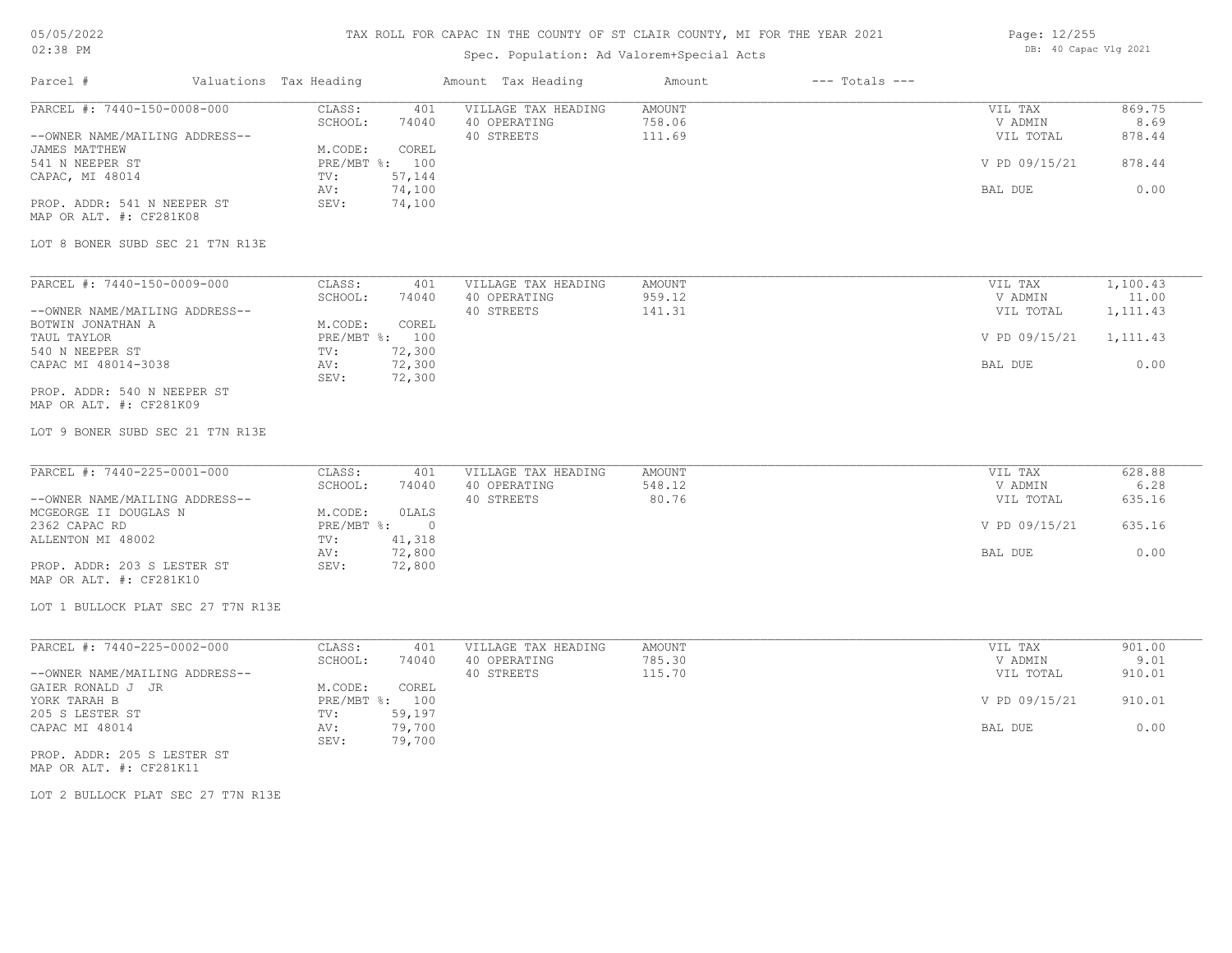### TAX ROLL FOR CAPAC IN THE COUNTY OF ST CLAIR COUNTY, MI FOR THE YEAR 2021

## Spec. Population: Ad Valorem+Special Acts

| Page: 13/255 |                       |  |
|--------------|-----------------------|--|
|              | DB: 40 Capac Vlg 2021 |  |

| Parcel #                                                                                 | Valuations Tax Heading                                               | Amount Tax Heading                                | Amount                           | $---$ Totals $---$ |                                 |                          |
|------------------------------------------------------------------------------------------|----------------------------------------------------------------------|---------------------------------------------------|----------------------------------|--------------------|---------------------------------|--------------------------|
| PARCEL #: 7440-225-0003-000<br>--OWNER NAME/MAILING ADDRESS--<br>GELARDEN ERNEST/BEVERLY | CLASS:<br>401<br>SCHOOL:<br>74040<br>M.CODE:                         | VILLAGE TAX HEADING<br>40 OPERATING<br>40 STREETS | <b>AMOUNT</b><br>434.11<br>63.96 |                    | VIL TAX<br>V ADMIN<br>VIL TOTAL | 498.07<br>4.98<br>503.05 |
| 209 S LESTER ST<br>CAPAC MI 48014-3713                                                   | PRE/MBT %: 100<br>32,724<br>TV:                                      |                                                   |                                  |                    | V PD 09/03/21                   | 503.05                   |
| PROP. ADDR: 209 S LESTER ST<br>MAP OR ALT. #: CF281K12                                   | 51,400<br>AV:<br>51,400<br>SEV:                                      |                                                   |                                  |                    | <b>BAL DUE</b>                  | 0.00                     |
| LOT 3 BULLOCK PLAT                                                                       |                                                                      |                                                   |                                  |                    |                                 |                          |
| PARCEL #: 7440-225-0004-000                                                              | CLASS:<br>401                                                        | VILLAGE TAX HEADING                               | AMOUNT                           |                    | VIL TAX                         | 513.51                   |
| --OWNER NAME/MAILING ADDRESS--<br>LEWIS JILL L                                           | SCHOOL:<br>74040<br>M.CODE:                                          | 40 OPERATING<br>40 STREETS                        | 447.57<br>65.94                  |                    | V ADMIN<br>VIL TOTAL            | 5.13<br>518.64           |
| 211 S LESTER ST<br>CAPAC MI 48014                                                        | PRE/MBT %: 100<br>33,739<br>TV:                                      |                                                   |                                  |                    | V PD 08/18/21                   | 518.64                   |
| PROP. ADDR: 211 S LESTER ST<br>MAP OR ALT. #: CF281K13                                   | 57,600<br>AV:<br>57,600<br>SEV:                                      |                                                   |                                  |                    | BAL DUE                         | 0.00                     |
| LOT 4 BULLOCK PLAT SEC 27 T7N R13E                                                       |                                                                      |                                                   |                                  |                    |                                 |                          |
| PARCEL #: 7440-225-0005-000                                                              | CLASS:<br>401                                                        | VILLAGE TAX HEADING                               | AMOUNT                           |                    | VIL TAX                         | 580.50                   |
| --OWNER NAME/MAILING ADDRESS--                                                           | SCHOOL:<br>74040                                                     | 40 OPERATING<br>40 STREETS                        | 505.96<br>74.54                  |                    | V ADMIN<br>VIL TOTAL            | 5.80<br>586.30           |
| BASTIAN MICHAEL F III<br>213 S LESTER ST<br>CAPAC MI 48014                               | M.CODE:<br>COREL<br>PRE/MBT %: 100<br>38,140<br>TV:<br>64,600<br>AV: |                                                   |                                  |                    | BAL DUE                         | 586.30                   |
| PROP. ADDR: 213 S LESTER ST<br>MAP OR ALT. #: CF281K14                                   | SEV:<br>64,600                                                       |                                                   |                                  |                    |                                 |                          |
| LOT 5 BULLOCK PLAT SEC 27 T7N R13E                                                       |                                                                      |                                                   |                                  |                    |                                 |                          |
| PARCEL #: 7440-225-0006-000                                                              | CLASS:<br>401                                                        | VILLAGE TAX HEADING                               | <b>AMOUNT</b>                    |                    | VIL TAX                         | 571.58                   |
| --OWNER NAME/MAILING ADDRESS--                                                           | SCHOOL:<br>74040                                                     | 40 OPERATING<br>40 STREETS                        | 498.18<br>73.40                  |                    | V ADMIN<br>VIL TOTAL            | 5.71<br>577.29           |
| VIELHABER RICHARD H<br>VIELHABER CINDT L                                                 | M.CODE:<br>PRE/MBT %: 100<br>TV:                                     |                                                   |                                  |                    | V PD 09/08/21                   | 577.29                   |
| 215 S LESTER ST<br>CAPAC MI 48014                                                        | 37,554<br>67,300<br>AV:<br>SEV:<br>67,300                            |                                                   |                                  |                    | BAL DUE                         | 0.00                     |
| PROP. ADDR: 215 S LESTER ST                                                              |                                                                      |                                                   |                                  |                    |                                 |                          |

MAP OR ALT. #: CF281K15

LOT 6 BULLOCK PLAT SEC 27 T7N R13E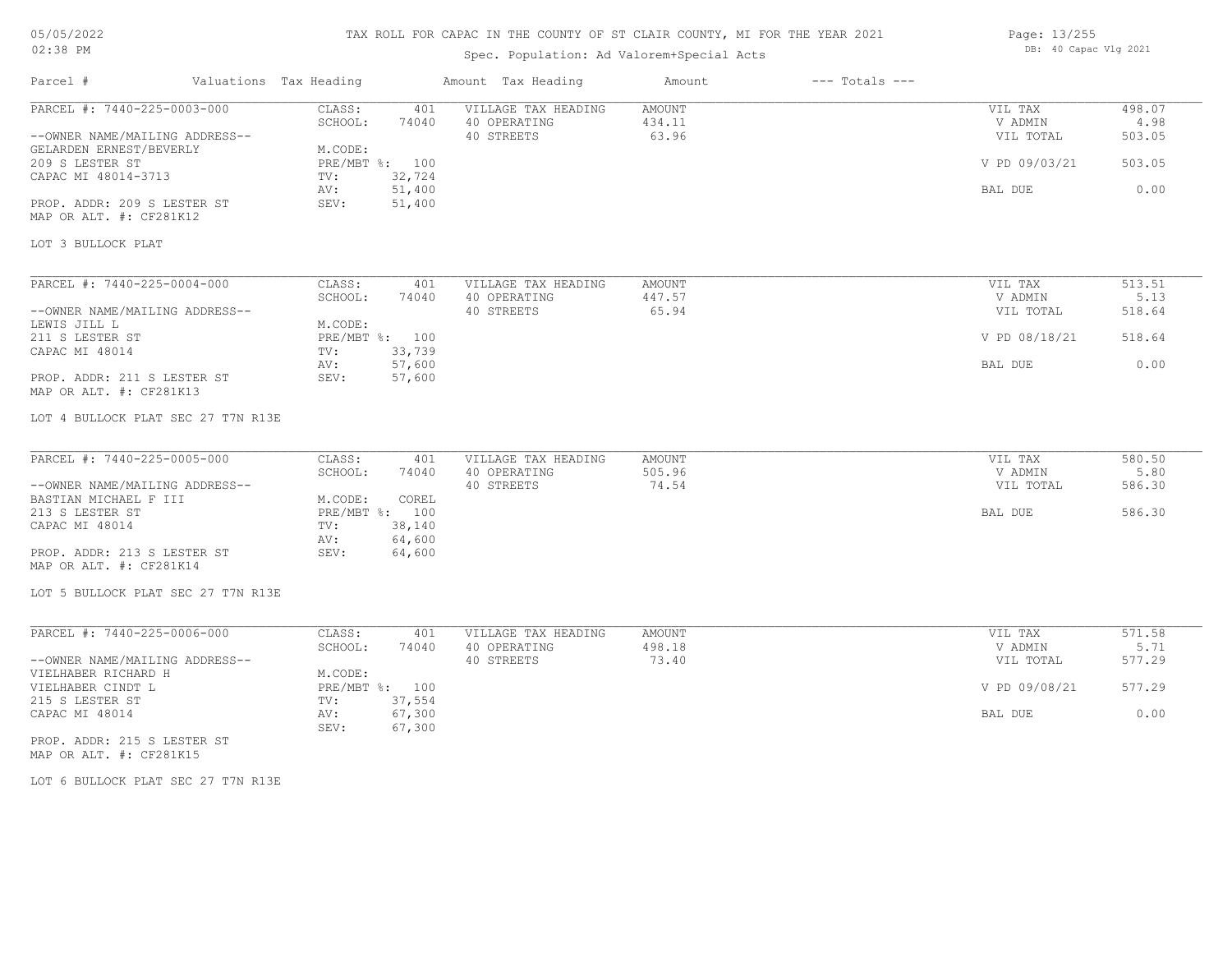### TAX ROLL FOR CAPAC IN THE COUNTY OF ST CLAIR COUNTY, MI FOR THE YEAR 2021

## Spec. Population: Ad Valorem+Special Acts

| Page: 14/255 |                       |  |
|--------------|-----------------------|--|
|              | DB: 40 Capac Vlg 2021 |  |

| Parcel #                                                                                                                                                                                                                                          | Valuations Tax Heading |                                                                                                                             | Amount Tax Heading                                | Amount                           | $---$ Totals $---$ |                                                             |                                            |
|---------------------------------------------------------------------------------------------------------------------------------------------------------------------------------------------------------------------------------------------------|------------------------|-----------------------------------------------------------------------------------------------------------------------------|---------------------------------------------------|----------------------------------|--------------------|-------------------------------------------------------------|--------------------------------------------|
| PARCEL #: 7440-225-0007-000<br>--OWNER NAME/MAILING ADDRESS--<br>COX PAUL/SANDRA<br>217 S LESTER ST<br>CAPAC MI 48014<br>PROP. ADDR: 217 S LESTER ST<br>MAP OR ALT. #: CF281K16                                                                   |                        | CLASS:<br>401<br>SCHOOL:<br>74040<br>M.CODE:<br>PRE/MBT %: 100<br>38,704<br>TV:<br>69,700<br>AV:<br>69,700<br>SEV:          | VILLAGE TAX HEADING<br>40 OPERATING<br>40 STREETS | <b>AMOUNT</b><br>513.44<br>75.65 |                    | VIL TAX<br>V ADMIN<br>VIL TOTAL<br>V PD 08/11/21<br>BAL DUE | 589.09<br>5.89<br>594.98<br>594.98<br>0.00 |
| LOT 7 BULLOCK PLAT SEC 27 T7N R13E                                                                                                                                                                                                                |                        |                                                                                                                             |                                                   |                                  |                    |                                                             |                                            |
| PARCEL #: 7440-225-0008-000<br>--OWNER NAME/MAILING ADDRESS--<br>RUDDOCK LEWIS J<br>216 S HUNTER ST<br>CAPAC MI 48014-3708<br>PROP. ADDR: 216 S HUNTER STREET<br>MAP OR ALT. #: CF281K17                                                          |                        | CLASS:<br>401<br>SCHOOL:<br>74040<br>M.CODE:<br>COREL<br>PRE/MBT %: 100<br>37,541<br>TV:<br>66,300<br>AV:<br>SEV:<br>66,300 | VILLAGE TAX HEADING<br>40 OPERATING<br>40 STREETS | <b>AMOUNT</b><br>498.01<br>73.37 |                    | VIL TAX<br>V ADMIN<br>VIL TOTAL<br>V PD 09/15/21<br>BAL DUE | 571.38<br>5.71<br>577.09<br>577.09<br>0.00 |
| LOT 8 BULLOCK PLAT                                                                                                                                                                                                                                |                        |                                                                                                                             |                                                   |                                  |                    |                                                             |                                            |
| PARCEL #: 7440-225-0009-000<br>--OWNER NAME/MAILING ADDRESS--<br>METZER SCOTT A<br>METZER STEPHEN G<br>214 S HUNTER ST<br>CAPAC MI 48014-3708<br>PROP. ADDR: 214 S HUNTER STREET<br>MAP OR ALT. #: CF281K18<br>LOT 9 BULLOCK PLAT SEC 27 T7N R13E |                        | CLASS:<br>401<br>SCHOOL:<br>74040<br>COREL<br>M.CODE:<br>PRE/MBT %: 100<br>37,463<br>TV:<br>67,700<br>AV:<br>SEV:<br>67,700 | VILLAGE TAX HEADING<br>40 OPERATING<br>40 STREETS | AMOUNT<br>496.98<br>73.22        |                    | VIL TAX<br>V ADMIN<br>VIL TOTAL<br>V PD 09/15/21<br>BAL DUE | 570.20<br>5.70<br>575.90<br>575.90<br>0.00 |
| PARCEL #: 7440-225-0010-000<br>--OWNER NAME/MAILING ADDRESS--<br>MANDEVILLE LAURINA<br>MAPLE JEFFREY<br>212 S HUNTER STREET<br>CAPAC MI 48014<br>PROP. ADDR: 212 S HUNTER STREET<br>MAP OR ALT. #: CF281K19                                       |                        | CLASS:<br>401<br>SCHOOL:<br>74040<br>M.CODE:<br>00LSB<br>PRE/MBT %: 100<br>43,271<br>TV:<br>69,900<br>AV:<br>69,900<br>SEV: | VILLAGE TAX HEADING<br>40 OPERATING<br>40 STREETS | <b>AMOUNT</b><br>574.02<br>84.57 |                    | VIL TAX<br>V ADMIN<br>VIL TOTAL<br>V PD 09/09/21<br>BAL DUE | 658.59<br>6.58<br>665.17<br>665.17<br>0.00 |

LOT 10 BULLOCK PLAT SEC 27 T7N R13E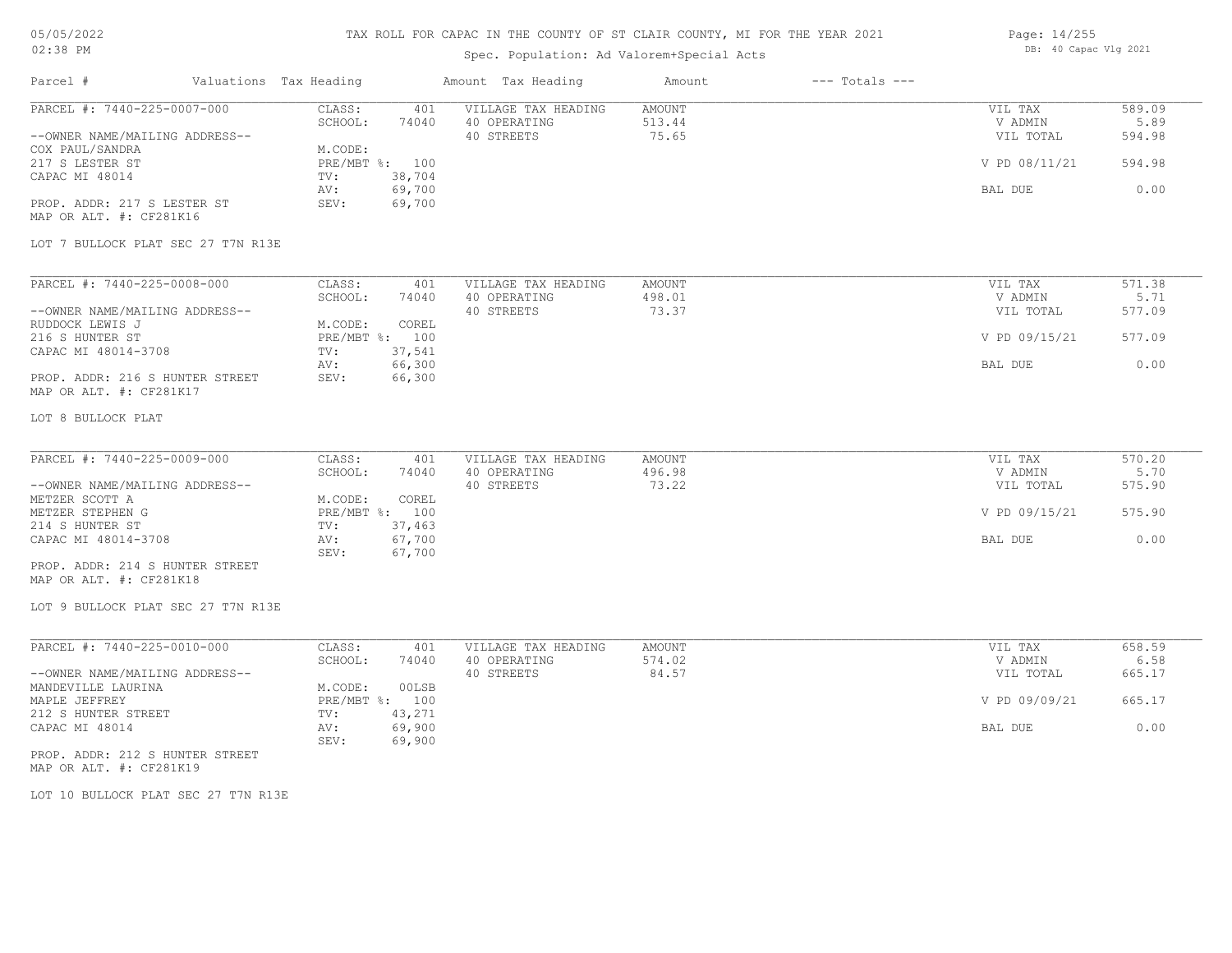#### TAX ROLL FOR CAPAC IN THE COUNTY OF ST CLAIR COUNTY, MI FOR THE YEAR 2021

## Spec. Population: Ad Valorem+Special Acts

| Page: 15/255 |                       |  |
|--------------|-----------------------|--|
|              | DB: 40 Capac Vlg 2021 |  |

| Parcel #                                                                                | Valuations Tax Heading                           | Amount Tax Heading                                | Amount                    | $---$ Totals $---$ |                                 |                          |
|-----------------------------------------------------------------------------------------|--------------------------------------------------|---------------------------------------------------|---------------------------|--------------------|---------------------------------|--------------------------|
| PARCEL #: 7440-225-0011-000<br>--OWNER NAME/MAILING ADDRESS--<br>PARDON BONNIE J. TRUST | CLASS:<br>401<br>SCHOOL:<br>74040<br>M.CODE:     | VILLAGE TAX HEADING<br>40 OPERATING<br>40 STREETS | AMOUNT<br>479.05<br>70.58 |                    | VIL TAX<br>V ADMIN<br>VIL TOTAL | 549.63<br>5.49<br>555.12 |
| 210 S HUNTER ST<br>CAPAC MI 48014-3708                                                  | PRE/MBT %: 100<br>36,112<br>TV:<br>67,400<br>AV: |                                                   |                           |                    | V PD 08/25/21<br>BAL DUE        | 555.12<br>0.00           |
| PROP. ADDR: 210 S HUNTER STREET<br>MAP OR ALT. #: CF281L                                | 67,400<br>SEV:                                   |                                                   |                           |                    |                                 |                          |
| LOT 11 BULLOCK PLAT SEC 27 T7N R13E                                                     |                                                  |                                                   |                           |                    |                                 |                          |
| PARCEL #: 7440-300-0001-000                                                             | CLASS:<br>401                                    | VILLAGE TAX HEADING                               | AMOUNT                    |                    | VIL TAX                         | 650.86                   |
| --OWNER NAME/MAILING ADDRESS--<br>MACKAY KURTIS                                         | SCHOOL:<br>74040<br>M.CODE:                      | 40 OPERATING<br>40 STREETS                        | 567.28<br>83.58           |                    | V ADMIN<br>VIL TOTAL            | 6.50<br>657.36           |
| 537 N NEEPER ST<br>CAPAC, MI 48014                                                      | PRE/MBT %: 100<br>42,763<br>TV:                  |                                                   |                           |                    | V PD 09/03/21                   | 657.36                   |
| PROP. ADDR: 537 N NEEPER ST<br>MAP OR ALT. #: CF281M1                                   | 69,200<br>AV:<br>69,200<br>SEV:                  |                                                   |                           |                    | <b>BAL DUE</b>                  | 0.00                     |
| LOT 1 CHRISTIES SUBD SEC 21 T7N R13E                                                    |                                                  |                                                   |                           |                    |                                 |                          |
| PARCEL #: 7440-300-0002-000                                                             | CLASS:<br>401                                    | VILLAGE TAX HEADING                               | AMOUNT                    |                    | VIL TAX                         | 599.42                   |
| --OWNER NAME/MAILING ADDRESS--<br>BARNARD DALE B JR                                     | SCHOOL:<br>74040<br>M.CODE:                      | 40 OPERATING<br>40 STREETS                        | 522.45<br>76.97           |                    | V ADMIN<br>VIL TOTAL            | 5.99<br>605.41           |
| KAISER ROBERT J, KAISER SANDRA K<br>535 N NEEPER ST                                     | PRE/MBT %: 100<br>39,383<br>TV:                  |                                                   |                           |                    | V PD 09/09/21                   | 605.41                   |
| CAPAC MI 48014-3040                                                                     | 64,900<br>AV:<br>64,900<br>SEV:                  |                                                   |                           |                    | BAL DUE                         | 0.00                     |
| PROP. ADDR: 535 N NEEPER ST<br>MAP OR ALT. #: CF281M2                                   |                                                  |                                                   |                           |                    |                                 |                          |
| LOTS 2 & 3 EXC S 48 FT OF LOT 3 CHRISTIES SUBD SEC 21 T7N R13E                          |                                                  |                                                   |                           |                    |                                 |                          |
| PARCEL #: 7440-300-0003-000                                                             | CLASS:<br>401<br>SCHOOL:<br>74040                | VILLAGE TAX HEADING<br>40 OPERATING               | AMOUNT<br>1,004.82        |                    | VIL TAX<br>V ADMIN              | 1,152.87<br>11.52        |
| --OWNER NAME/MAILING ADDRESS--<br>PORTER ALMA J                                         | M.CODE:                                          | 40 STREETS                                        | 148.05                    |                    | VIL TOTAL                       | 1,164.39                 |
| PORTER RAY W<br>423 N NEEPER ST                                                         | PRE/MBT %: 100<br>TV: 75,745                     |                                                   |                           |                    | V PD 07/15/21                   | 1,164.39                 |

CAPAC MI 48014-3041 **AV:** 78,000 **BAL DUE** 0.00

MAP OR ALT. #: CF281M3 PROP. ADDR: 423 N NEEPER ST

LOT 4 EXC S 23 FT & S 48 FT OF LOT 3 CHRISTIES SUBD SEC 21 T7N R13E

SEV: 78,000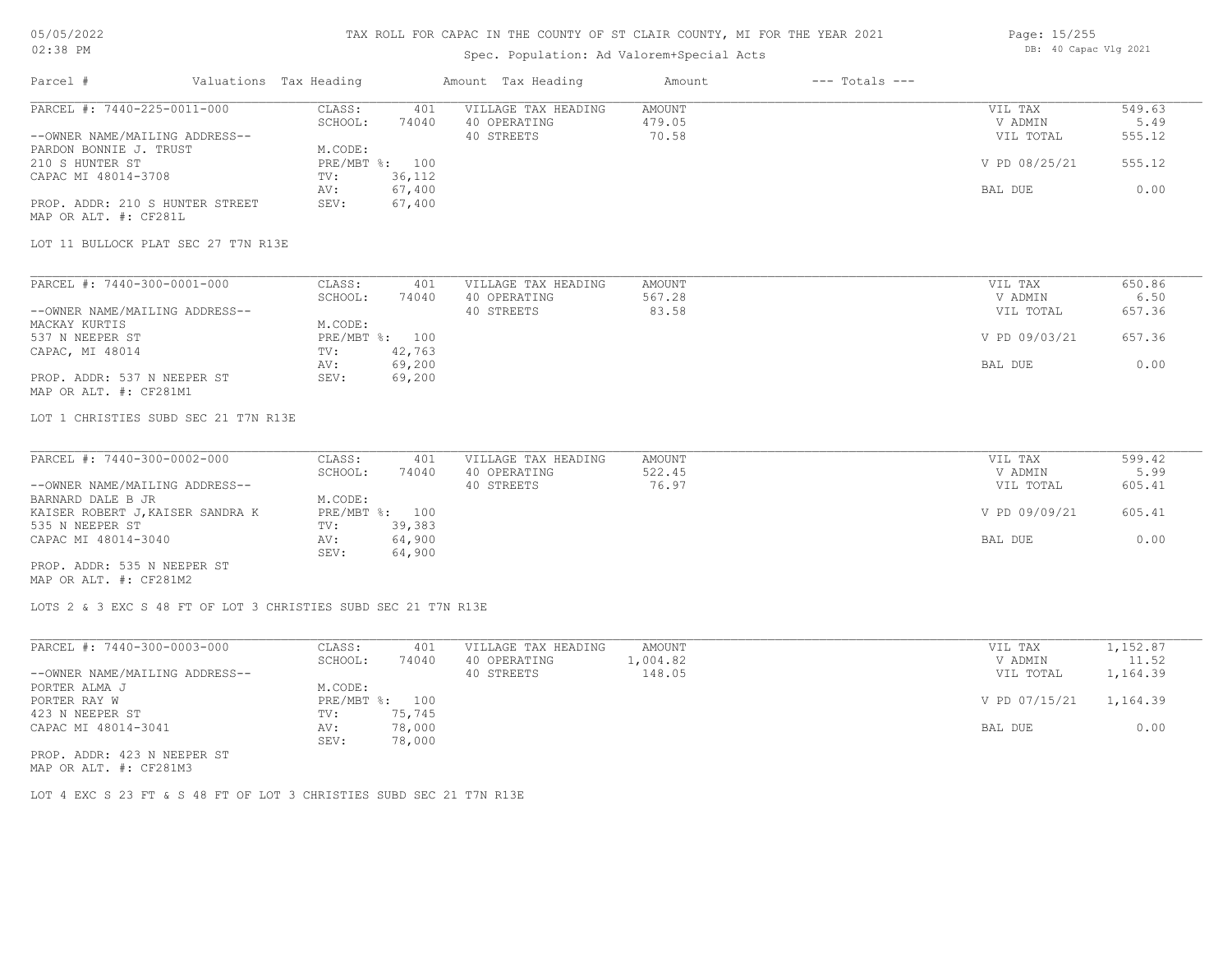### TAX ROLL FOR CAPAC IN THE COUNTY OF ST CLAIR COUNTY, MI FOR THE YEAR 2021

## Spec. Population: Ad Valorem+Special Acts

| Page: 16/255 |                       |  |
|--------------|-----------------------|--|
|              | DB: 40 Capac Vlg 2021 |  |

| PARCEL #: 7440-300-0004-000                                                       | CLASS:<br>401                             | VILLAGE TAX HEADING        | AMOUNT           | VIL TAX              | 635.47         |
|-----------------------------------------------------------------------------------|-------------------------------------------|----------------------------|------------------|----------------------|----------------|
| --OWNER NAME/MAILING ADDRESS--<br>PETZ ELMER/ISABELLA                             | SCHOOL:<br>74040<br>M.CODE:               | 40 OPERATING<br>40 STREETS | 553.87<br>81.60  | V ADMIN<br>VIL TOTAL | 6.35<br>641.82 |
| 421 N NEEPER ST                                                                   | PRE/MBT %: 100                            |                            |                  | V PD 07/08/21        | 641.82         |
| CAPAC MI 48014-3041                                                               | TV:<br>41,752<br>69,900<br>AV:            |                            |                  | BAL DUE              | 0.00           |
| PROP. ADDR: 421 N NEEPER ST<br>MAP OR ALT. #: CF281M4                             | SEV:<br>69,900                            |                            |                  |                      |                |
| LOT 5 & S 23 FT OF LOT 4 CHRISTIES SUBD SEC 21 T7N R13E                           |                                           |                            |                  |                      |                |
| PARCEL #: 7440-375-0001-000                                                       | CLASS:<br>401                             | VILLAGE TAX HEADING        | AMOUNT           | VIL TAX              | 852.42         |
| --OWNER NAME/MAILING ADDRESS--                                                    | SCHOOL:<br>74040                          | 40 OPERATING<br>40 STREETS | 742.96<br>109.46 | V ADMIN<br>VIL TOTAL | 8.52<br>860.94 |
| BERLIN MICHAEL/VICTORIA<br>410 N MAIN ST                                          | M.CODE:<br>PRE/MBT %: 100                 |                            |                  | V PD 08/11/21        | 860.94         |
| CAPAC MI 48014-3148                                                               | 56,006<br>$TV$ :                          |                            |                  |                      |                |
| PROP. ADDR: 410 N MAIN ST<br>MAP OR ALT. #: C281N01                               | 91,200<br>AV:<br>SEV:<br>91,200           |                            |                  | BAL DUE              | 0.00           |
| LOT 1 CLARKSON SUBD SEC 22 T7N R13E                                               |                                           |                            |                  |                      |                |
| PARCEL #: 7440-375-0002-000                                                       | CLASS:<br>401                             | VILLAGE TAX HEADING        | <b>AMOUNT</b>    | VIL TAX              | 891.50         |
|                                                                                   | SCHOOL:<br>74040                          | 40 OPERATING<br>40 STREETS | 562.84<br>82.92  | V ADMIN              | 7.54<br>899.04 |
| --OWNER NAME/MAILING ADDRESS--<br>CETNAROWSKI EMMANUEL                            | M.CODE:                                   | W                          | 69.60            | VIL TOTAL            |                |
| CETNAROWSKI JESSICA<br>415 N WALKER ST                                            | PRE/MBT %: 100<br>42,428<br>$\text{TV}$ : | S<br>$\circ$               | 40.13<br>136.01  | BAL DUE              | 899.04         |
| CAPAC MI 48014                                                                    | 73,500<br>AV:<br>73,500<br>SEV:           |                            |                  |                      |                |
| PROP. ADDR: 415 N WALKER ST<br>MAP OR ALT. #: CF281N02/03                         |                                           |                            |                  |                      |                |
| LOTS 2 & 3 EXC W 37 FT CLARKSON SUBD SEC 22 T7N R13E                              |                                           |                            |                  |                      |                |
| PARCEL #: 7440-375-0003-000                                                       | CLASS:<br>401                             | VILLAGE TAX HEADING        | AMOUNT           | VIL TAX              | 661.23         |
| --OWNER NAME/MAILING ADDRESS--                                                    | SCHOOL:<br>74040                          | 40 OPERATING<br>40 STREETS | 576.32<br>84.91  | V ADMIN<br>VIL TOTAL | 6.61<br>667.84 |
| WILLMAN TINA MARIE<br>414 N MAIN ST                                               | M.CODE:<br>00LSB<br>PRE/MBT %: 100        |                            |                  | V PD 09/09/21        | 667.84         |
| CAPAC MI 48014-3148                                                               | 43,444<br>TV:<br>73,800<br>AV:            |                            |                  | BAL DUE              | 0.00           |
| PROP. ADDR: 414 N MAIN ST<br>MAP OR ALT. #: CF281N04/05                           | SEV:<br>73,800                            |                            |                  |                      |                |
| LOTS 4 & 5 & W 37 FT OF LOTS 2 & 3 CLARKSON SUBD & LOT 3 SUP. JOHN BOWERS PLAT OF |                                           |                            |                  |                      |                |
| THE VILLAGE OF CAPAC OWNED & OCC AS 1 PARCEL SEC 22 T7N R13E                      |                                           |                            |                  |                      |                |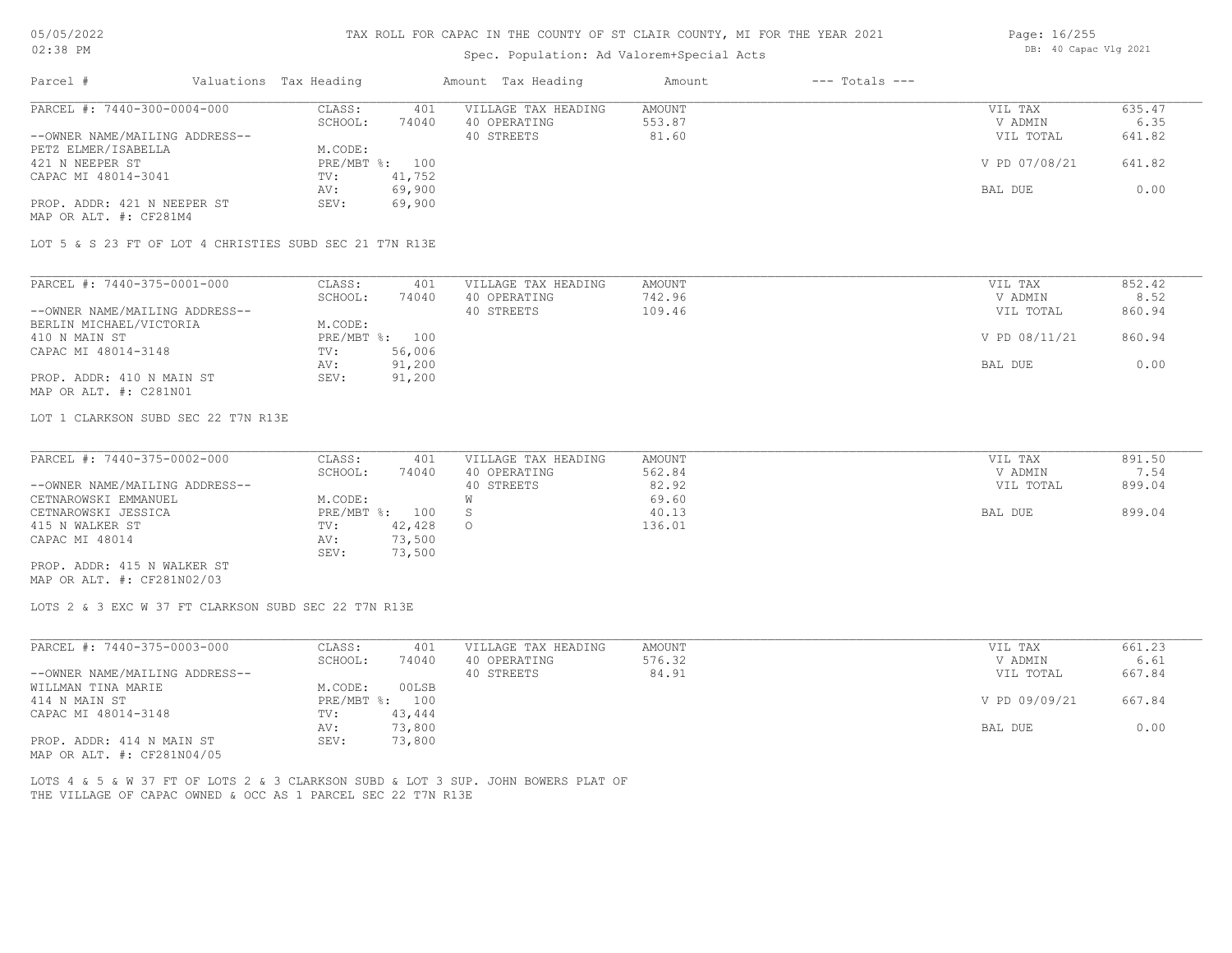### Spec. Population: Ad Valorem+Special Acts

| Parcel #                       | Valuations Tax Heading |                | Amount Tax Heading  | Amount | --- Totals --- |               |        |
|--------------------------------|------------------------|----------------|---------------------|--------|----------------|---------------|--------|
| PARCEL #: 7440-375-0004-000    | CLASS:                 | 401            | VILLAGE TAX HEADING | AMOUNT |                | VIL TAX       | 477.44 |
|                                | SCHOOL:                | 74040          | 40 OPERATING        | 416.13 |                | V ADMIN       | 4.77   |
| --OWNER NAME/MAILING ADDRESS-- |                        |                | 40 STREETS          | 61.31  |                | VIL TOTAL     | 482.21 |
| ADKINS JEFF E                  | M.CODE:                | COREL          |                     |        |                |               |        |
| ADKINS RENEE C                 |                        | PRE/MBT %: 100 |                     |        |                | V PD 09/15/21 | 482.21 |
| 425 N WALKER ST                | TV:                    | 31,369         |                     |        |                |               |        |
| CAPAC MI 48014-3174            | AV:                    | 54,000         |                     |        |                | BAL DUE       | 0.00   |
|                                | SEV:                   | 54,000         |                     |        |                |               |        |
|                                |                        |                |                     |        |                |               |        |

MAP OR ALT. #: CF281N06 PROP. ADDR: 425 N WALKER ST

CAPAC EXC S 14 FT LYING N OF LOT 6 CLARKSON SUB. SEC 22 T7N R13E S75 FT OF E 150 FT OF THAT PART OF LOT 2 SUP. JOHN BOWERS PLAT OF THE VILLAGE OF

| PARCEL #: 7440-375-0005-000    | CLASS:     | 401    | VILLAGE TAX HEADING | AMOUNT | VIL TAX       | 547.70 |
|--------------------------------|------------|--------|---------------------|--------|---------------|--------|
|                                | SCHOOL:    | 74040  | 40 OPERATING        | 477.37 | V ADMIN       | 5.47   |
| --OWNER NAME/MAILING ADDRESS-- |            |        | 40 STREETS          | 70.33  | VIL TOTAL     | 553.17 |
| GUERRERO VANESSA               | M.CODE:    | COREL  |                     |        |               |        |
| GUERRERO LEON FRANCISCO        | PRE/MBT %: | 100    |                     |        | V PD 09/15/21 | 553.17 |
| 421 N WALKER ST                | TV:        | 35,985 |                     |        |               |        |
| CAPAC MI 48014-3174            | AV:        | 60,100 |                     |        | BAL DUE       | 0.00   |
|                                | SEV:       | 60,100 |                     |        |               |        |
| PROP. ADDR: 421 N WALKER ST    |            |        |                     |        |               |        |

MAP OR ALT. #: CF281N07

22 T7N R13E A PLAT OF THE VILLAGE OF CAPAC ADJ ON N OF SAID LOT 6 OWNED & OCC AS ONE PARCEL SEC LOT 6 CLARKSON SUBD & S 14.0 FT OF E 150 FT OF THAT PART OF LOT 2 SUP. JOHN BOWERS

| PARCEL #: 7440-375-0006-000    | CLASS:       | 401    | VILLAGE TAX HEADING | AMOUNT | VIL TAX       | 1,091.30 |
|--------------------------------|--------------|--------|---------------------|--------|---------------|----------|
|                                | SCHOOL:      | 74040  | 40 OPERATING        | 951.16 | V ADMIN       | 10.91    |
| --OWNER NAME/MAILING ADDRESS-- |              |        | 40 STREETS          | 140.14 | VIL TOTAL     | 1,102.21 |
| HINES KAITLYN                  | M.CODE:      | COREL  |                     |        |               |          |
| BEALS DYLAN                    | $PRE/MBT$ %: | 100    |                     |        | V PD 09/15/21 | 1,102.21 |
| 503 N WALKER ST                | TV:          | 71,700 |                     |        |               |          |
| CAPAC MI 48014-3176            | AV:          | 71,700 |                     |        | BAL DUE       | 0.00     |
|                                | SEV:         | 71,700 |                     |        |               |          |
| PROP. ADDR: 503 N WALKER ST    |              |        |                     |        |               |          |

MAP OR ALT. #: CF281N08

SEC 22 T7N R13E BOWERS PLAT OF THE VILLAGE OF CAPAC ADJ ON S OF ABV DESC OWNED & OCC AS 1 PARCEL. LOT 7 EXC W 37 FT CLARKSON SUBD & N 11 FT OF E 150 FT OF THAT PART LOT 2 SUP JOHN

| PARCEL #: 7440-375-0007-000    | CLASS:     | 401    | VILLAGE TAX HEADING | AMOUNT | VIL TAX       | 481.80 |
|--------------------------------|------------|--------|---------------------|--------|---------------|--------|
|                                | SCHOOL:    | 74040  | 40 OPERATING        | 419.93 | V ADMIN       | 4.81   |
| --OWNER NAME/MAILING ADDRESS-- |            |        | 40 STREETS          | 61.87  | VIL TOTAL     | 486.61 |
| STERN LEONARD/DEAN             | M.CODE:    |        |                     |        |               |        |
| 1719 COUNTRY SOUIRE DR         | PRE/MBT %: |        |                     |        | V PD 09/14/21 | 486.61 |
| RICHMOND TX 77406--661         | TV:        | 31,655 |                     |        |               |        |
|                                | AV:        | 51,100 |                     |        | BAL DUE       | 0.00   |
| PROP. ADDR: 533 N WALKER ST    | SEV:       | 51,100 |                     |        |               |        |
| MAP OR ALT. #: CF281N09        |            |        |                     |        |               |        |

LOT 8 CLARKSON SUBD SEC 22 T7N R13E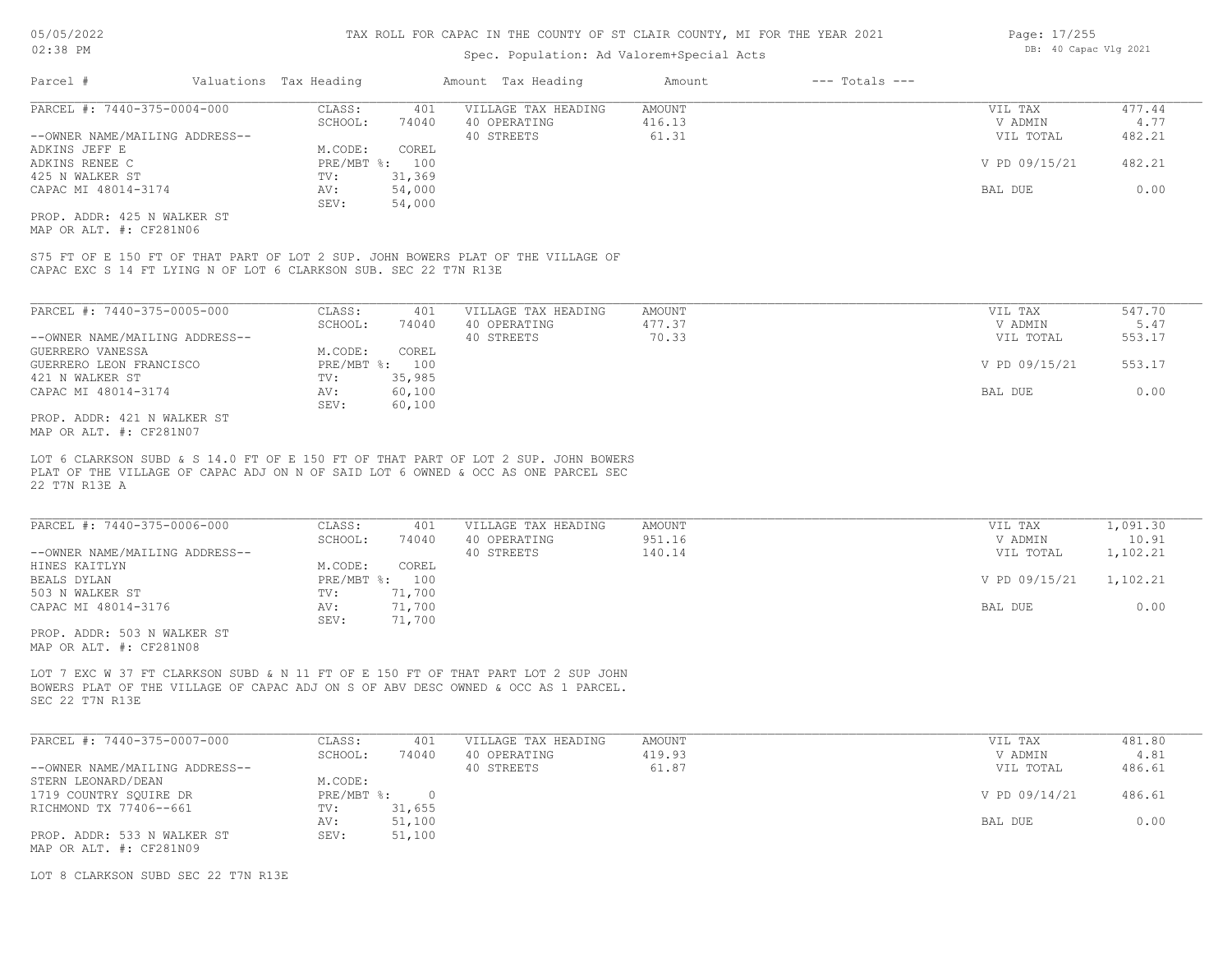## TAX ROLL FOR CAPAC IN THE COUNTY OF ST CLAIR COUNTY, MI FOR THE YEAR 2021

## Spec. Population: Ad Valorem+Special Acts

| Page: 18/255 |                       |  |
|--------------|-----------------------|--|
|              | DB: 40 Capac Vlg 2021 |  |

| PARCEL #: 7440-375-0008-000                            | CLASS:<br>401                   | VILLAGE TAX HEADING | <b>AMOUNT</b> | VIL TAX       | 447.97 |
|--------------------------------------------------------|---------------------------------|---------------------|---------------|---------------|--------|
|                                                        | SCHOOL:<br>74040                | 40 OPERATING        | 390.45        | V ADMIN       | 4.47   |
| --OWNER NAME/MAILING ADDRESS--                         |                                 | 40 STREETS          | 57.52         | VIL TOTAL     | 452.44 |
| FLORES, LINDA L                                        | M.CODE:                         |                     |               |               |        |
| 545 N WALKER                                           | PRE/MBT %: 100                  |                     |               | V PD 09/14/21 | 452.44 |
| CAPAC MI 48014                                         | 29,433<br>TV:<br>48,800<br>AV:  |                     |               | BAL DUE       | 0.00   |
| PROP. ADDR: 545 N WALKER ST                            | SEV:<br>48,800                  |                     |               |               |        |
| MAP OR ALT. #: CF28N10                                 |                                 |                     |               |               |        |
| LOT 9 CLARKSON SUBD SEC 22 T7N R13E                    |                                 |                     |               |               |        |
| PARCEL #: 7440-375-0009-000                            | CLASS:<br>401                   | VILLAGE TAX HEADING | <b>AMOUNT</b> | VIL TAX       | 508.81 |
|                                                        | SCHOOL:<br>74040                | 40 OPERATING        | 443.47        | V ADMIN       | 5.08   |
| --OWNER NAME/MAILING ADDRESS--                         |                                 | 40 STREETS          | 65.34         | VIL TOTAL     | 513.89 |
| WHEELER SHERYL L.                                      | M.CODE:                         |                     |               |               |        |
| WHEELER PAUL O.                                        | $PRE/MBT$ $\div$ 0              |                     |               | V PD 07/28/21 | 513.89 |
| 905 N SUMMERS RD                                       | TV:<br>33,430                   |                     |               |               |        |
| IMLAY CITY MI 48444                                    | 55,600<br>AV:<br>SEV:<br>55,600 |                     |               | BAL DUE       | 0.00   |
| PROP. ADDR: 561 N WALKER ST<br>MAP OR ALT. #: CF281N11 |                                 |                     |               |               |        |
| LOT 10 CLARKSON SUBD SEC 22 T7N R13E                   |                                 |                     |               |               |        |
| PARCEL #: 7440-375-0010-000                            | CLASS:<br>401                   | VILLAGE TAX HEADING | <b>AMOUNT</b> | VIL TAX       | 740.75 |
|                                                        | SCHOOL:<br>74040                | 40 OPERATING        | 645.63        | V ADMIN       | 7.40   |
| --OWNER NAME/MAILING ADDRESS--                         |                                 | 40 STREETS          | 95.12         | VIL TOTAL     | 748.15 |
| LOTT DAVID R JR                                        | M.CODE:<br>OLALS                |                     |               |               |        |
| 200 E PARK ST                                          | PRE/MBT %: 100                  |                     |               | V PD 09/15/21 | 748.15 |
| CAPAC MI 48014-3166                                    | TV:<br>48,669                   |                     |               |               |        |
|                                                        | 58,800<br>AV:                   |                     |               | BAL DUE       | 0.00   |
| PROP. ADDR: 200 E PARK ST<br>MAP OR ALT. #: CF281N12   | SEV:<br>58,800                  |                     |               |               |        |
| LOT 11 CLARKSON SUBD SEC 22 T7N R13E                   |                                 |                     |               |               |        |
| PARCEL #: 7440-375-0011-000                            | CLASS:<br>401                   | VILLAGE TAX HEADING | AMOUNT        | VIL TAX       | 517.26 |
|                                                        | SCHOOL:<br>74040                | 40 OPERATING        | 450.84        | V ADMIN       | 5.17   |
| --OWNER NAME/MAILING ADDRESS--                         |                                 | 40 STREETS          | 66.42         | VIL TOTAL     | 522.43 |
| CORWIN KENNETH/ETHEL                                   | M.CODE:                         |                     |               |               |        |
| 530 N WALKER                                           | PRE/MBT %: 100                  |                     |               | BAL DUE       | 522.43 |
| CAPAC MI 48014                                         | 33,985<br>TV:                   |                     |               |               |        |
|                                                        |                                 |                     |               |               |        |
|                                                        | 57,200<br>AV:                   |                     |               |               |        |
| PROP. ADDR: 530 N WALKER ST<br>MAP OR ALT. #: CF281N13 | SEV:<br>57,200                  |                     |               |               |        |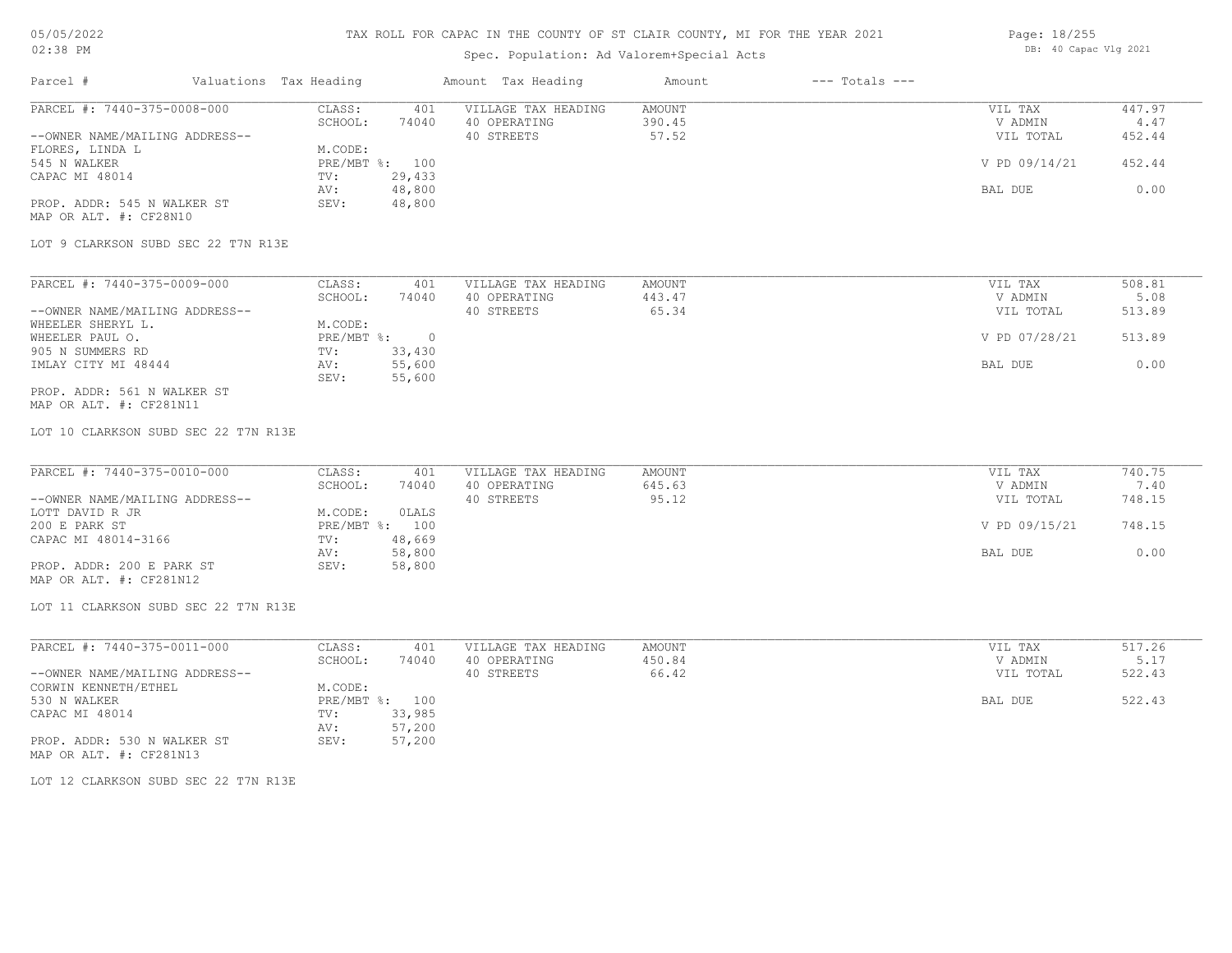### Spec. Population: Ad Valorem+Special Acts

| Parcel #                       | Valuations Tax Heading |        | Amount Tax Heading  | Amount | $---$ Totals $---$ |               |        |
|--------------------------------|------------------------|--------|---------------------|--------|--------------------|---------------|--------|
| PARCEL #: 7440-375-0012-000    | CLASS:                 | 401    | VILLAGE TAX HEADING | AMOUNT |                    | VIL TAX       | 734.90 |
|                                | SCHOOL:                | 74040  | 40 OPERATING        | 640.53 |                    | V ADMIN       | 7.34   |
| --OWNER NAME/MAILING ADDRESS-- |                        |        | 40 STREETS          | 94.37  |                    | VIL TOTAL     | 742.24 |
| TICE HARRY C JR                | M.CODE:                | COREL  |                     |        |                    |               |        |
| TICE LISA                      | $PRE/MBT$ %:           | 100    |                     |        |                    | V PD 09/15/21 | 742.24 |
| 450 N WALKER                   | TV:                    | 48,284 |                     |        |                    |               |        |
| CAPAC MI 48014                 | AV:                    | 70,100 |                     |        |                    | BAL DUE       | 0.00   |
|                                | SEV:                   | 70,100 |                     |        |                    |               |        |
| PROP. ADDR: 450 N WALKER ST    |                        |        |                     |        |                    |               |        |

MAP OR ALT. #: CF281N14

#### LOT 13 CLARKSON SUBDIVISION

| PARCEL #: 7440-375-0013-000    | CLASS:       | 401    | VILLAGE TAX HEADING | AMOUNT | VIL TAX       | 831.28 |
|--------------------------------|--------------|--------|---------------------|--------|---------------|--------|
|                                | SCHOOL:      | 74040  | 40 OPERATING        | 724.53 | V ADMIN       | 8.31   |
| --OWNER NAME/MAILING ADDRESS-- |              |        | 40 STREETS          | 106.75 | VIL TOTAL     | 839.59 |
| LAGROW FRANCIS A               | M.CODE:      |        |                     |        |               |        |
| LAGROW SALLY A                 | $PRE/MBT$ %: | 100    |                     |        | V PD 09/03/21 | 839.59 |
| 206 CLARKSON CT                | TV:          | 54,616 |                     |        |               |        |
| CAPAC MI 48014-3118            | AV:          | 98,600 |                     |        | BAL DUE       | 0.00   |
|                                | SEV:         | 98,600 |                     |        |               |        |
| PROP. ADDR: 206 CLARKSON COURT |              |        |                     |        |               |        |

MAP OR ALT. #: CF281N15

LOT 14 CLARKSON SUBD SEC 22 T7N R13E

| PARCEL #: 7440-375-0014-000    | CLASS:     | 401    | VILLAGE TAX HEADING | AMOUNT | VIL TAX       | 576.43 |
|--------------------------------|------------|--------|---------------------|--------|---------------|--------|
|                                | SCHOOL:    | 74040  | 40 OPERATING        | 502.41 | V ADMIN       | 5.76   |
| --OWNER NAME/MAILING ADDRESS-- |            |        | 40 STREETS          | 74.02  | VIL TOTAL     | 582.19 |
| ROBBERSTAD TIMOTHY             | M.CODE:    |        |                     |        |               |        |
| ROBBERSTAD NICOLE              | PRE/MBT %: |        |                     |        | V PD 09/09/21 | 582.19 |
| 1818 N VAN DYKE                | TV:        | 37,873 |                     |        |               |        |
| IMLAY CITY MI 48444            | AV:        | 61,800 |                     |        | BAL DUE       | 0.00   |
|                                | SEV:       | 61,800 |                     |        |               |        |
| PROP. ADDR: 205 CLARKSON COURT |            |        |                     |        |               |        |

MAP OR ALT. #: CF281N16

LOT 15 CLARKSON SUBD SEC 22 T7N R13E

| PARCEL #: 7440-375-0015-000    | CLASS:       | 401    | VILLAGE TAX HEADING | AMOUNT | VIL TAX       | 769.75 |
|--------------------------------|--------------|--------|---------------------|--------|---------------|--------|
|                                | SCHOOL:      | 74040  | 40 OPERATING        | 670.90 | V ADMIN       | 7.69   |
| --OWNER NAME/MAILING ADDRESS-- |              |        | 40 STREETS          | 98.85  | VIL TOTAL     | 777.44 |
| ROBERTSON BILLY                | M.CODE:      |        |                     |        |               |        |
| ROBERTSON SUSAN                | $PRE/MBT$ %: | 100    |                     |        | V PD 09/09/21 | 777.44 |
| 206 E PARK ST                  | TV:          | 50,574 |                     |        |               |        |
| CAPAC MI 48014-3166            | AV:          | 70,000 |                     |        | BAL DUE       | 0.00   |
|                                | SEV:         | 70,000 |                     |        |               |        |
| PROP. ADDR: 206 E PARK ST      |              |        |                     |        |               |        |

 $\_$  , and the state of the state of the state of the state of the state of the state of the state of the state of the state of the state of the state of the state of the state of the state of the state of the state of the

MAP OR ALT. #: CF281N17

LOT 16 CLARKSON SUBD SEC 22 T7N R13E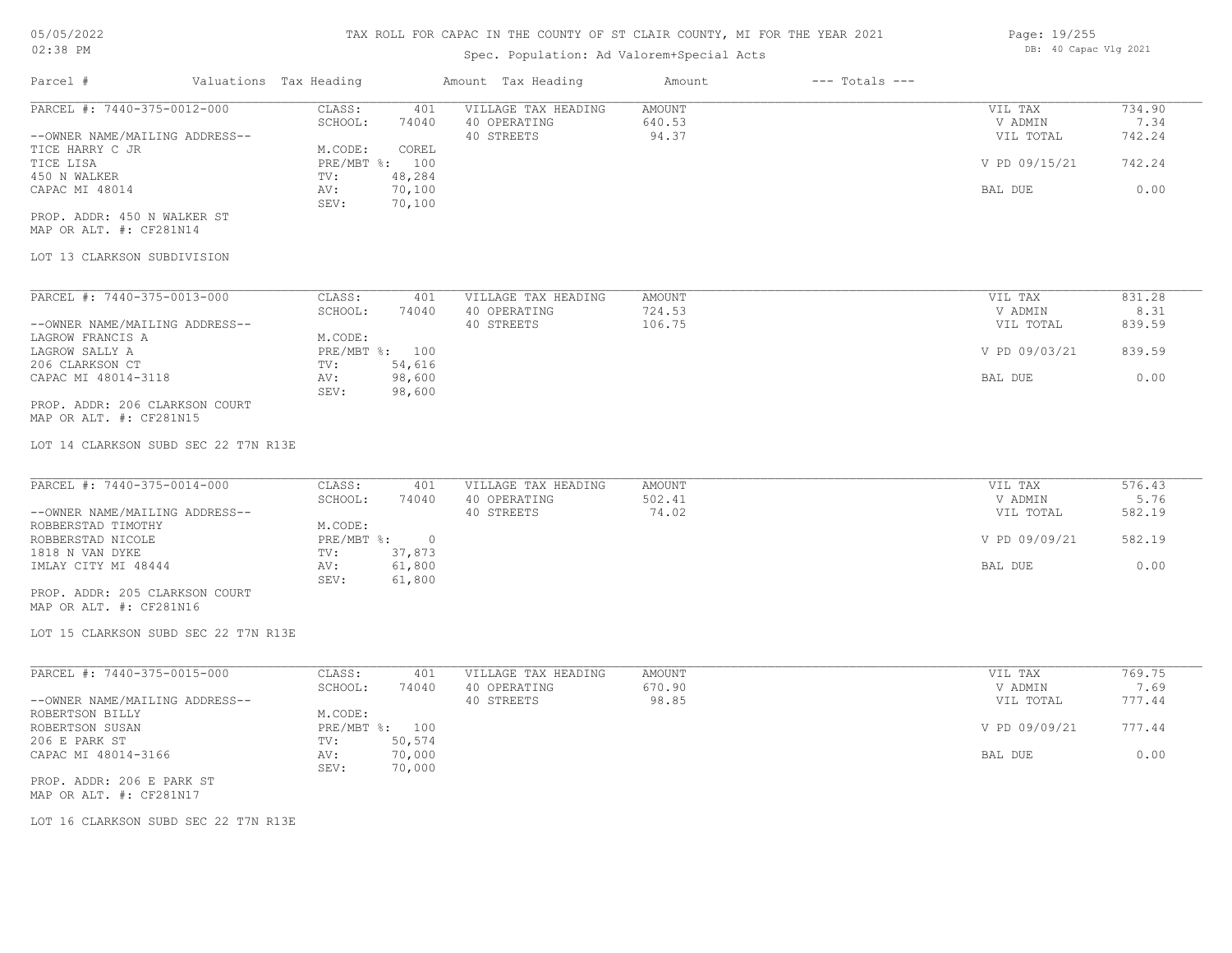### Spec. Population: Ad Valorem+Special Acts

| Parcel #                       | Valuations Tax Heading |        | Amount Tax Heading  | Amount | $---$ Totals $---$ |               |        |
|--------------------------------|------------------------|--------|---------------------|--------|--------------------|---------------|--------|
| PARCEL #: 7440-375-0016-000    | CLASS:                 | 401    | VILLAGE TAX HEADING | AMOUNT |                    | VIL TAX       | 741.97 |
|                                | SCHOOL:                | 74040  | 40 OPERATING        | 646.69 |                    | V ADMIN       | 7.41   |
| --OWNER NAME/MAILING ADDRESS-- |                        |        | 40 STREETS          | 95.28  |                    | VIL TOTAL     | 749.38 |
| MOORE DALE L                   | M.CODE:                |        |                     |        |                    |               |        |
| MOORE URH BRITT A              | PRE/MBT %: 100         |        |                     |        |                    | V PD 09/15/21 | 749.38 |
| 212 E PARK ST                  | TV:                    | 48,749 |                     |        |                    |               |        |
| CAPAC MI 48014                 | AV:                    | 95,900 |                     |        |                    | BAL DUE       | 0.00   |
|                                | SEV:                   | 95,900 |                     |        |                    |               |        |
| PROP. ADDR: 212 E PARK ST      |                        |        |                     |        |                    |               |        |

MAP OR ALT. #: CF281N18

OF M-21. SUPERVISORS JOHN BOWERS PLAT OF THE VILLAGE OF CAPAC SEC 22 T7N R13E LOT 17 CLARKSON SUBD & THAT PART OF LOT 2 LYING E OF S 113.91 FT OF LOT 17 & SWLY

| PARCEL #: 7440-375-0017-000    | CLASS:     | 402    | VILLAGE TAX HEADING | AMOUNT | VIL TAX       | 169.00 |
|--------------------------------|------------|--------|---------------------|--------|---------------|--------|
|                                | SCHOOL:    | 74040  | 40 OPERATING        | 147.30 | V ADMIN       | 1.69   |
| --OWNER NAME/MAILING ADDRESS-- |            |        | 40 STREETS          | 21.70  | VIL TOTAL     | 170.69 |
| MOORE DALE L                   | M.CODE:    |        |                     |        |               |        |
| MOORE URH BRITT A              | PRE/MBT %: | 100    |                     |        | V PD 09/15/21 | 170.69 |
| 212 E PARK ST                  | TV:        | 11,104 |                     |        |               |        |
| CAPAC MI 48014                 | AV:        | 19,400 |                     |        | BAL DUE       | 0.00   |
|                                | SEV:       | 19,400 |                     |        |               |        |
| PROP. ADDR: CLARKSTON COURT    |            |        |                     |        |               |        |

MAP OR ALT. #: CF281N19

LOT 18 CLARKSON SUBD SEC 22 T7N R13E

| PARCEL #: 7440-375-0018-000    | CLASS:     | 401    | VILLAGE TAX HEADING | AMOUNT | VIL TAX       | 932.13 |
|--------------------------------|------------|--------|---------------------|--------|---------------|--------|
|                                | SCHOOL:    | 74040  | 40 OPERATING        | 651.19 | V ADMIN       | 8.23   |
| --OWNER NAME/MAILING ADDRESS-- |            |        | 40 STREETS          | 95.94  | VIL TOTAL     | 940.36 |
| PESONEN THOMAS/KAREN           | M.CODE:    | OLALS  |                     | 48.72  |               |        |
| 214 CLARKSON CT                | PRE/MBT %: | 100    |                     | 28.10  | V PD 09/15/21 | 940.36 |
| CAPAC MI 48014                 | TV:        | 49,088 | $\circ$             | 108.18 |               |        |
|                                | AV:        | 80,500 |                     |        | BAL DUE       | 0.00   |
| PROP. ADDR: 214 CLARKSON COURT | SEV:       | 80,500 |                     |        |               |        |
| MAP OR ALT. #: CF281N20        |            |        |                     |        |               |        |

LOT 19 CLARKSON SUBD SEC 22 T7N R13E TRUST 06/03/98

| PARCEL #: 7440-375-0019-000    | CLASS:       | 401    | VILLAGE TAX HEADING | AMOUNT | VIL TAX       | 707.59 |
|--------------------------------|--------------|--------|---------------------|--------|---------------|--------|
|                                | SCHOOL:      | 74040  | 40 OPERATING        | 616.73 | V ADMIN       | 7.07   |
| --OWNER NAME/MAILING ADDRESS-- |              |        | 40 STREETS          | 90.86  | VIL TOTAL     | 714.66 |
| WIELAND EDWARD                 | M.CODE:      | COREL  |                     |        |               |        |
| WIELAND JANIS                  | $PRE/MBT$ %: | 100    |                     |        | V PD 09/15/21 | 714.66 |
| 220 CLARKSON CT                | TV:          | 46,490 |                     |        |               |        |
| CAPAC, MI 48014                | AV:          | 81,700 |                     |        | BAL DUE       | 0.00   |
|                                | SEV:         | 81,700 |                     |        |               |        |
| prop. then 000 grapuosis goupm |              |        |                     |        |               |        |

MAP OR ALT. #: CF281N21 PROP. ADDR: 220 CLARKSON COURT

LOT 20 CLARKSON SUBD SEC 22 T7N R13E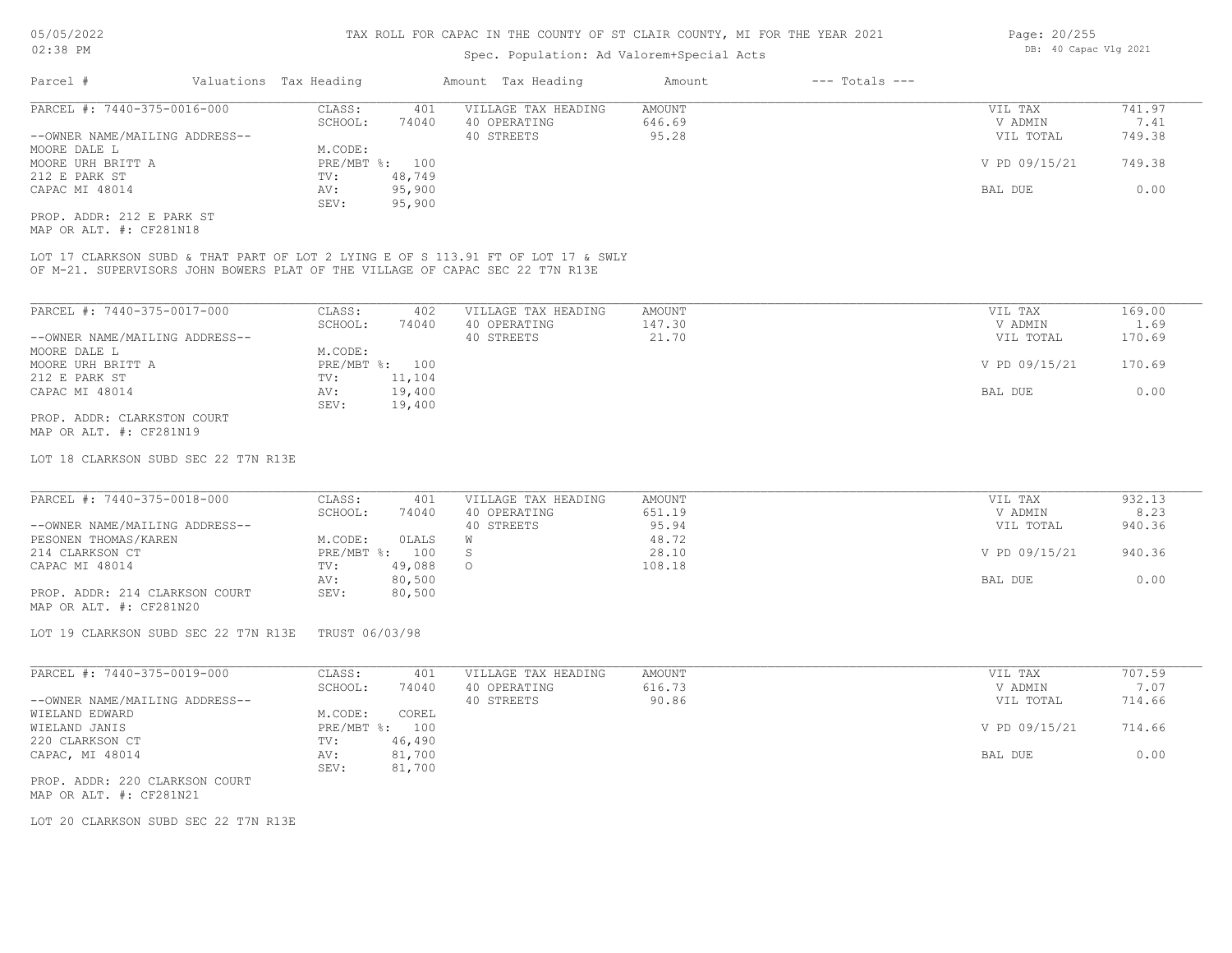## TAX ROLL FOR CAPAC IN THE COUNTY OF ST CLAIR COUNTY, MI FOR THE YEAR 2021

## Spec. Population: Ad Valorem+Special Acts

| Parcel #                                                                                     | Valuations Tax Heading                  |                  | Amount Tax Heading                                                                 | Amount                    | $---$ Totals $---$ |                                 |                          |
|----------------------------------------------------------------------------------------------|-----------------------------------------|------------------|------------------------------------------------------------------------------------|---------------------------|--------------------|---------------------------------|--------------------------|
| PARCEL #: 7440-375-0020-000<br>--OWNER NAME/MAILING ADDRESS--                                | CLASS:<br>SCHOOL:                       | 401<br>74040     | VILLAGE TAX HEADING<br>40 OPERATING<br>40 STREETS                                  | AMOUNT<br>522.45<br>76.97 |                    | VIL TAX<br>V ADMIN<br>VIL TOTAL | 599.42<br>5.99<br>605.41 |
| LIBKIE MILDRED/CARY/MARK<br>217 CLARKSON CT<br>CAPAC MI 48014-3119                           | M.CODE:<br>PRE/MBT %: 100<br>TV:<br>AV: | 39,383<br>74,600 |                                                                                    |                           |                    | BAL DUE                         | 605.41                   |
| PROP. ADDR: 217 CLARKSON COURT<br>MAP OR ALT. #: CF281N22                                    | SEV:                                    | 74,600           |                                                                                    |                           |                    |                                 |                          |
| LOT 21 CLARKSON SUBD & THAT PART OF LOT 2 LYING E OF ABV LOT 21 EXTD TO M-21.<br>22 T7N R13E |                                         |                  | SUPERVISOR JOHN BOWERS PLAT OF THE VILLAGE OF CAPAC OWNED & OCC AS ONE PARCEL. SEC |                           |                    |                                 |                          |
| PARCEL #: 7440-400-0001-000                                                                  | CLASS:                                  | 401              | VILLAGE TAX HEADING                                                                | AMOUNT                    |                    | VIL TAX                         | 866.90                   |
| --OWNER NAME/MAILING ADDRESS--<br>ABERCROMBIE VIOLET                                         | SCHOOL:<br>M.CODE:                      | 74040            | 40 OPERATING<br>40 STREETS                                                         | 755.58<br>111.32          |                    | V ADMIN<br>VIL TOTAL            | 8.66<br>875.56           |
| 100 CHARLES ST<br>CAPAC MI 48014-3003                                                        | PRE/MBT %: 100<br>$\texttt{TV}$ :       | 56,957           |                                                                                    |                           |                    | V PD 09/14/21                   | 875.56                   |
| PROP. ADDR: 100 CHARLES STREET                                                               | AV:<br>SEV:                             | 87,000<br>87,000 |                                                                                    |                           |                    | BAL DUE                         | 0.00                     |
| MAP OR ALT. #: CF282A/L01<br>LOT 1 KENWOOD SUBDIVISION                                       |                                         |                  |                                                                                    |                           |                    |                                 |                          |
|                                                                                              |                                         |                  |                                                                                    |                           |                    |                                 |                          |
| PARCEL #: 7440-400-0002-000                                                                  | CLASS:<br>SCHOOL:                       | 401<br>74040     | VILLAGE TAX HEADING<br>40 OPERATING                                                | AMOUNT<br>807.05          |                    | VIL TAX<br>V ADMIN              | 925.96<br>9.25           |
| --OWNER NAME/MAILING ADDRESS--<br>BAUMAN DESMOND W                                           | M.CODE:                                 |                  | 40 STREETS                                                                         | 118.91                    |                    | VIL TOTAL                       | 935.21                   |
| 102 CHARLES STREET<br>CAPAC MI 48014-3003                                                    | PRE/MBT %: 100<br>TV:                   | 60,837           |                                                                                    |                           |                    | V PD 09/14/21                   | 935.21                   |
| PROP. ADDR: 102 CHARLES STREET<br>MAP OR ALT. #: CF282L02                                    | AV:<br>SEV:                             | 68,900<br>68,900 |                                                                                    |                           |                    | BAL DUE                         | 0.00                     |
| LOT 2 KENWOOD                                                                                |                                         |                  |                                                                                    |                           |                    |                                 |                          |
| PARCEL #: 7440-400-0003-000                                                                  | CLASS:<br>SCHOOL:                       | 401<br>74040     | VILLAGE TAX HEADING<br>40 OPERATING                                                | <b>AMOUNT</b><br>771.53   |                    | VIL TAX                         | 885.20<br>8.85           |
| --OWNER NAME/MAILING ADDRESS--<br>MOSQUEDA ERIC/RANGEL GRISELDA                              | M.CODE:                                 |                  | 40 STREETS                                                                         | 113.67                    |                    | V ADMIN<br>VIL TOTAL            | 894.05                   |
| 104 CHARLES ST<br>CAPAC MI 48014-3003                                                        | PRE/MBT %: 100<br>TV:                   | 58,159           |                                                                                    |                           |                    | V PD 07/15/21                   | 894.05                   |
| PROP. ADDR: 104 CHARLES STREET<br>MAP OR ALT. #: CF282L03                                    | AV:<br>SEV:                             | 88,700<br>88,700 |                                                                                    |                           |                    | BAL DUE                         | 0.00                     |
| LOT 3 KENWOOD                                                                                |                                         |                  |                                                                                    |                           |                    |                                 |                          |
|                                                                                              |                                         |                  |                                                                                    |                           |                    |                                 |                          |

Page: 21/255 DB: 40 Capac Vlg 2021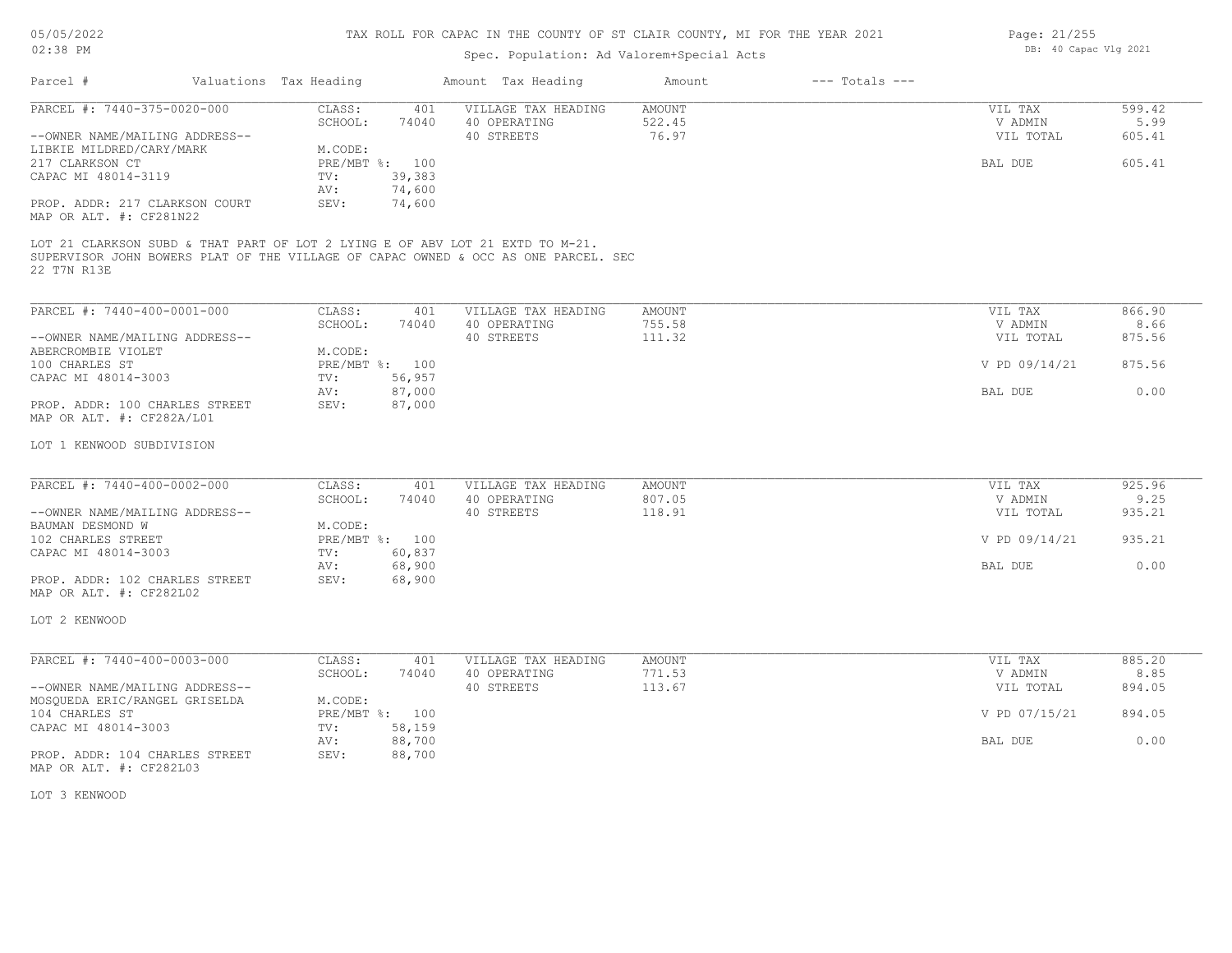### TAX ROLL FOR CAPAC IN THE COUNTY OF ST CLAIR COUNTY, MI FOR THE YEAR 2021

## Spec. Population: Ad Valorem+Special Acts

| Page: 22/255 |                       |  |
|--------------|-----------------------|--|
|              | DB: 40 Capac Vlg 2021 |  |

| Parcel #                                                  | Valuations Tax Heading             | Amount Tax Heading                         | Amount           | $---$ Totals $---$ |                    |                |
|-----------------------------------------------------------|------------------------------------|--------------------------------------------|------------------|--------------------|--------------------|----------------|
| PARCEL #: 7440-400-0004-000                               | CLASS:<br>SCHOOL:<br>74040         | VILLAGE TAX HEADING<br>401<br>40 OPERATING | AMOUNT<br>773.57 |                    | VIL TAX<br>V ADMIN | 887.54<br>8.87 |
| --OWNER NAME/MAILING ADDRESS--<br>ZUNIGA NOE              | M.CODE:<br>COREL                   | 40 STREETS                                 | 113.97           |                    | VIL TOTAL          | 896.41         |
| 106 CHARLES STREET<br>CAPAC MI 48014-3003                 | PRE/MBT %: 100<br>58,313<br>TV:    |                                            |                  |                    | V PD 09/15/21      | 896.41         |
| PROP. ADDR: 106 CHARLES STREET<br>MAP OR ALT. #: CF282L04 | AV:<br>96,100<br>96,100<br>SEV:    |                                            |                  |                    | BAL DUE            | 0.00           |
| LOT 4 KENWOOD                                             |                                    |                                            |                  |                    |                    |                |
| PARCEL #: 7440-400-0005-000                               | CLASS:                             | 401<br>VILLAGE TAX HEADING                 | AMOUNT           |                    | VIL TAX            | 1,026.66       |
|                                                           | SCHOOL:<br>74040                   | 40 OPERATING                               | 894.82           |                    | V ADMIN            | 10.26          |
| --OWNER NAME/MAILING ADDRESS--<br>BARTH JAMES/SHARON      | M.CODE:                            | 40 STREETS                                 | 131.84           |                    | VIL TOTAL          | 1,036.92       |
| 515 WILLIAM G DR                                          | PRE/MBT %: 100                     |                                            |                  |                    | V PD 09/14/21      | 1,036.92       |
| CAPAC MI 48014-3046                                       | 67,453<br>TV:<br>100,000<br>AV:    |                                            |                  |                    | BAL DUE            | 0.00           |
| PROP. ADDR: 515 WILLIAM G DR<br>MAP OR ALT. #: CF282L05   | SEV:<br>100,000                    |                                            |                  |                    |                    |                |
| LOT 5 KENWOOD                                             |                                    |                                            |                  |                    |                    |                |
| PARCEL #: 7440-400-0006-000                               | CLASS:                             | VILLAGE TAX HEADING<br>401                 | AMOUNT           |                    | VIL TAX            | 873.54         |
|                                                           | SCHOOL:<br>74040                   | 40 OPERATING                               | 761.36           |                    | V ADMIN            | 8.73           |
| --OWNER NAME/MAILING ADDRESS--                            |                                    | 40 STREETS                                 | 112.18           |                    | VIL TOTAL          | 882.27         |
| DALESSANDRO DAVID<br>517 WILLIAM G DR                     | M.CODE:<br>PRE/MBT %: 100          |                                            |                  |                    | BAL DUE            | 882.27         |
| CAPAC MI 48014                                            | 57,393<br>TV:                      |                                            |                  |                    |                    |                |
|                                                           | 87,000<br>AV:                      |                                            |                  |                    |                    |                |
| PROP. ADDR: 517 WILLIAM G DR<br>MAP OR ALT. #: CF282L06   | SEV:<br>87,000                     |                                            |                  |                    |                    |                |
| LOT 6 KENWOOD                                             |                                    |                                            |                  |                    |                    |                |
| PARCEL #: 7440-400-0007-000                               | CLASS:                             | 401<br>VILLAGE TAX HEADING                 | <b>AMOUNT</b>    |                    | VIL TAX            | 687.18         |
|                                                           | SCHOOL:<br>74040                   | 40 OPERATING                               | 598.94           |                    | V ADMIN            | 6.87           |
| --OWNER NAME/MAILING ADDRESS--                            |                                    | 40 STREETS                                 | 88.24            |                    | VIL TOTAL          | 694.05         |
| JAROS KARL P / SANDRA E<br>519 WILLIAM G DR               | M.CODE:<br>COREL<br>PRE/MBT %: 100 |                                            |                  |                    | V PD 09/15/21      | 694.05         |
| CAPAC MI 48014-3046                                       | 45,149<br>TV:                      |                                            |                  |                    |                    |                |
|                                                           | 71,000<br>AV:                      |                                            |                  |                    | BAL DUE            | 0.00           |
| PROP. ADDR: 519 WILLIAM G DR<br>MAP OR ALT. #: CF282L07   | SEV:<br>71,000                     |                                            |                  |                    |                    |                |

LOT 7 KENWOOD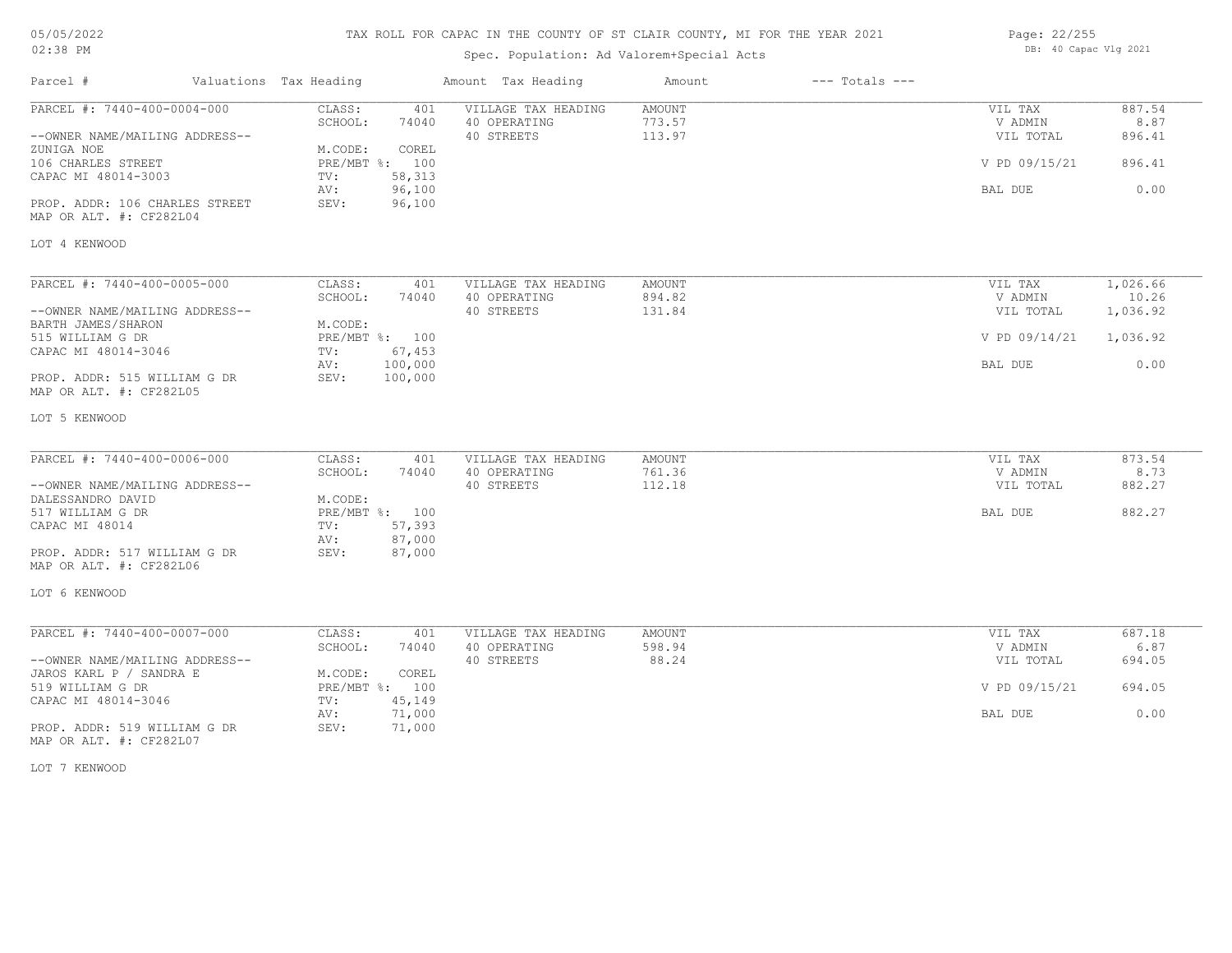#### TAX ROLL FOR CAPAC IN THE COUNTY OF ST CLAIR COUNTY, MI FOR THE YEAR 2021

# Spec. Population: Ad Valorem+Special Acts

| Parcel #                                                                                                                                                                                                                                            | Valuations Tax Heading |                                                                      |                                                     | Amount Tax Heading                                | Amount                           | $---$ Totals $---$ |                                                             |                                            |
|-----------------------------------------------------------------------------------------------------------------------------------------------------------------------------------------------------------------------------------------------------|------------------------|----------------------------------------------------------------------|-----------------------------------------------------|---------------------------------------------------|----------------------------------|--------------------|-------------------------------------------------------------|--------------------------------------------|
| PARCEL #: 7440-400-0008-000<br>--OWNER NAME/MAILING ADDRESS--<br>RICOTTA CHARLES<br>RICOTTA SUZANNE L, RICOTTA MARY G<br>521 WILLIAM G DR<br>CAPAC MI 48014<br>PROP. ADDR: 521 WILLIAM G DR<br>MAP OR ALT. #: CF282L08<br>LOT 8 KENWOOD SUBDIVISION |                        | CLASS:<br>SCHOOL:<br>M.CODE:<br>PRE/MBT %: 100<br>TV:<br>AV:<br>SEV: | 401<br>74040<br>42,088<br>66,900<br>66,900          | VILLAGE TAX HEADING<br>40 OPERATING<br>40 STREETS | AMOUNT<br>558.33<br>82.26        |                    | VIL TAX<br>V ADMIN<br>VIL TOTAL<br>V PD 09/22/21<br>BAL DUE | 640.59<br>6.40<br>646.99<br>646.99<br>0.00 |
|                                                                                                                                                                                                                                                     |                        |                                                                      |                                                     |                                                   |                                  |                    |                                                             |                                            |
| PARCEL #: 7440-400-0009-000<br>--OWNER NAME/MAILING ADDRESS--<br>KOKOSZKA DEBORAH L.<br>523 WILLIAM G DR                                                                                                                                            |                        | CLASS:<br>SCHOOL:<br>M.CODE:<br>PRE/MBT %: 100                       | 401<br>74040                                        | VILLAGE TAX HEADING<br>40 OPERATING<br>40 STREETS | <b>AMOUNT</b><br>626.20<br>92.26 |                    | VIL TAX<br>V ADMIN<br>VIL TOTAL<br>V PD 08/25/21            | 718.46<br>7.18<br>725.64<br>725.64         |
| CAPAC MI 48014-3046<br>PROP. ADDR: 523 WILLIAM G DR<br>MAP OR ALT. #: CF282L09                                                                                                                                                                      |                        | TV:<br>AV:<br>SEV:                                                   | 47,204<br>79,900<br>79,900                          |                                                   |                                  |                    | BAL DUE                                                     | 0.00                                       |
| LOT 9 KENWOOD                                                                                                                                                                                                                                       |                        |                                                                      |                                                     |                                                   |                                  |                    |                                                             |                                            |
| PARCEL #: 7440-400-0010-000<br>--OWNER NAME/MAILING ADDRESS--<br>BARTH TODD J<br>525 WILLIAM G DR<br>CAPAC MI 48014-3046<br>PROP. ADDR: 525 WILLIAM G DR<br>MAP OR ALT. #: CF282L10<br>LOT 10 KENWOOD SUBDIVISION                                   |                        | CLASS:<br>SCHOOL:<br>M.CODE:<br>PRE/MBT %: 100<br>TV:<br>AV:<br>SEV: | 401<br>74040<br>COREL<br>41,650<br>62,900<br>62,900 | VILLAGE TAX HEADING<br>40 OPERATING<br>40 STREETS | AMOUNT<br>552.52<br>81.40        |                    | VIL TAX<br>V ADMIN<br>VIL TOTAL<br>V PD 09/15/21<br>BAL DUE | 633.92<br>6.33<br>640.25<br>640.25<br>0.00 |
| PARCEL #: 7440-400-0011-000<br>--OWNER NAME/MAILING ADDRESS--<br>ZUBY GLENN/JULIANNE<br>527 WILLIAM G DR<br>CAPAC MI 48014-3046<br>PROP. ADDR: 527 WILLIAM G DR<br>MAP OR ALT. #: CF282L11<br>LOT 11 KENWOOD                                        |                        | CLASS:<br>SCHOOL:<br>M.CODE:<br>PRE/MBT %: 100<br>TV:<br>AV:<br>SEV: | 401<br>74040<br>COREL<br>46,241<br>70,200<br>70,200 | VILLAGE TAX HEADING<br>40 OPERATING<br>40 STREETS | AMOUNT<br>613.42<br>90.38        |                    | VIL TAX<br>V ADMIN<br>VIL TOTAL<br>V PD 09/15/21<br>BAL DUE | 703.80<br>7.03<br>710.83<br>710.83<br>0.00 |

Page: 23/255 DB: 40 Capac Vlg 2021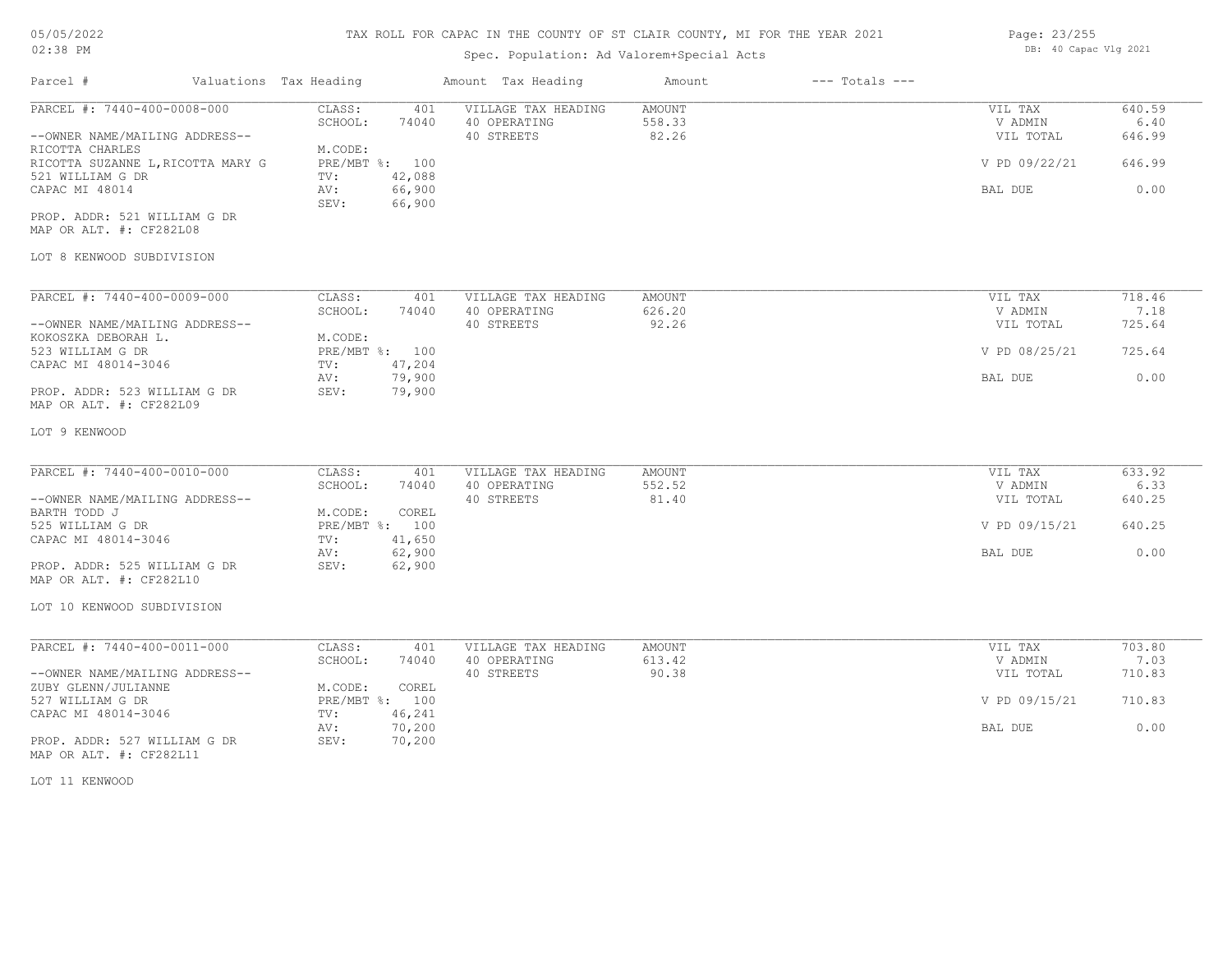## TAX ROLL FOR CAPAC IN THE COUNTY OF ST CLAIR COUNTY, MI FOR THE YEAR 2021

## Spec. Population: Ad Valorem+Special Acts

Parcel # Valuations Tax Heading Amount Tax Heading Amount --- Totals ---

| Page: 24/255 |                       |  |
|--------------|-----------------------|--|
|              | DB: 40 Capac Vlg 2021 |  |

| PARCEL #: 7440-400-0012-000                               | CLASS:<br>401<br>SCHOOL:<br>74040 | VILLAGE TAX HEADING<br>40 OPERATING | AMOUNT<br>720.78 | VIL TAX<br>V ADMIN | 826.98<br>8.26 |
|-----------------------------------------------------------|-----------------------------------|-------------------------------------|------------------|--------------------|----------------|
| --OWNER NAME/MAILING ADDRESS--<br>KESKIMAKI ALAN/KATHLEEN | M.CODE:                           | 40 STREETS                          | 106.20           | VIL TOTAL          | 835.24         |
| 529 WILLIAM G DR                                          | PRE/MBT %: 100                    |                                     |                  | V PD 09/08/21      | 835.24         |
| CAPAC MI 48014-3046                                       | 54,334<br>TV:                     |                                     |                  |                    |                |
|                                                           | 83,600<br>AV:                     |                                     |                  | BAL DUE            | 0.00           |
| PROP. ADDR: 529 WILLIAM G DR<br>MAP OR ALT. #: CF282L12   | SEV:<br>83,600                    |                                     |                  |                    |                |
|                                                           |                                   |                                     |                  |                    |                |
| LOT 12 KENWOOD                                            |                                   |                                     |                  |                    |                |
| PARCEL #: 7440-400-0013-000                               | CLASS:<br>401                     | VILLAGE TAX HEADING                 | AMOUNT           | VIL TAX            | 998.53         |
|                                                           | SCHOOL:<br>74040                  | 40 OPERATING                        | 870.30           | V ADMIN            | 9.98           |
| --OWNER NAME/MAILING ADDRESS--                            |                                   | 40 STREETS                          | 128.23           | VIL TOTAL          | 1,008.51       |
| BOWEN SAMUEL L                                            | M.CODE:<br>COREL                  |                                     |                  |                    |                |
| BOWEN TINA A                                              | PRE/MBT %: 100                    |                                     |                  | V PD 09/15/21      | 1,008.51       |
| 530 WILLIAM G DR                                          | 65,605<br>TV:                     |                                     |                  |                    |                |
| CAPAC MI 48014-3045                                       | 68,700<br>AV:<br>SEV:<br>68,700   |                                     |                  | BAL DUE            | 0.00           |
| PROP. ADDR: 530 WILLIAM G DR                              |                                   |                                     |                  |                    |                |
| MAP OR ALT. #: CF282L13                                   |                                   |                                     |                  |                    |                |
| LOT 13 KENWOOD SUBDIVISION                                |                                   |                                     |                  |                    |                |
| PARCEL #: 7440-400-0014-000                               | CLASS:<br>401                     | VILLAGE TAX HEADING                 | <b>AMOUNT</b>    | VIL TAX            | 678.87         |
|                                                           | SCHOOL:<br>74040                  | 40 OPERATING                        | 591.69           | V ADMIN            | 6.78           |
| --OWNER NAME/MAILING ADDRESS--                            |                                   | 40 STREETS                          | 87.18            | VIL TOTAL          | 685.65         |
| WHEATLEY WAYNE/CAROL ET-AL                                | M.CODE:                           |                                     |                  |                    |                |
| 28620 PALOMINO DR                                         | PRE/MBT %: 0                      |                                     |                  | V PD 07/15/21      | 685.65         |
| WARREN MI 48093                                           | 44,603<br>TV:                     |                                     |                  |                    |                |
|                                                           | 70,800<br>AV:                     |                                     |                  | BAL DUE            | 0.00           |
| PROP. ADDR: 528 WILLIAM G DR                              | SEV:<br>70,800                    |                                     |                  |                    |                |
| MAP OR ALT. #: CF282L14                                   |                                   |                                     |                  |                    |                |
| LOT 14 KENWOOD                                            |                                   |                                     |                  |                    |                |
| PARCEL #: 7440-400-0015-000                               | CLASS:<br>401                     | VILLAGE TAX HEADING                 | AMOUNT           | VIL TAX            | 580.69         |
|                                                           | 74040<br>SCHOOL:                  | 40 OPERATING                        | 506.12           | V ADMIN            | 5.80           |
| --OWNER NAME/MAILING ADDRESS--                            |                                   | 40 STREETS                          | 74.57            | VIL TOTAL          | 586.49         |
| DEBLOUW, HENRY A./DEANNA L.                               | M.CODE:                           |                                     |                  |                    |                |
| PIRRONE PRODUCE INC.                                      | PRE/MBT %: 0                      |                                     |                  | V PD 09/03/21      | 586.49         |
| 26350 24 MILE RD.                                         | 38,152<br>TV:                     |                                     |                  |                    |                |
| CHESTERFIELD MI 48051                                     | 59,400<br>AV:                     |                                     |                  | BAL DUE            | 0.00           |
|                                                           | 59,400<br>SEV:                    |                                     |                  |                    |                |
| PROP. ADDR: 526 WILLIAM G DR<br>MAP OR ALT. #: CF282L15   |                                   |                                     |                  |                    |                |

LOT 15 KENWOOD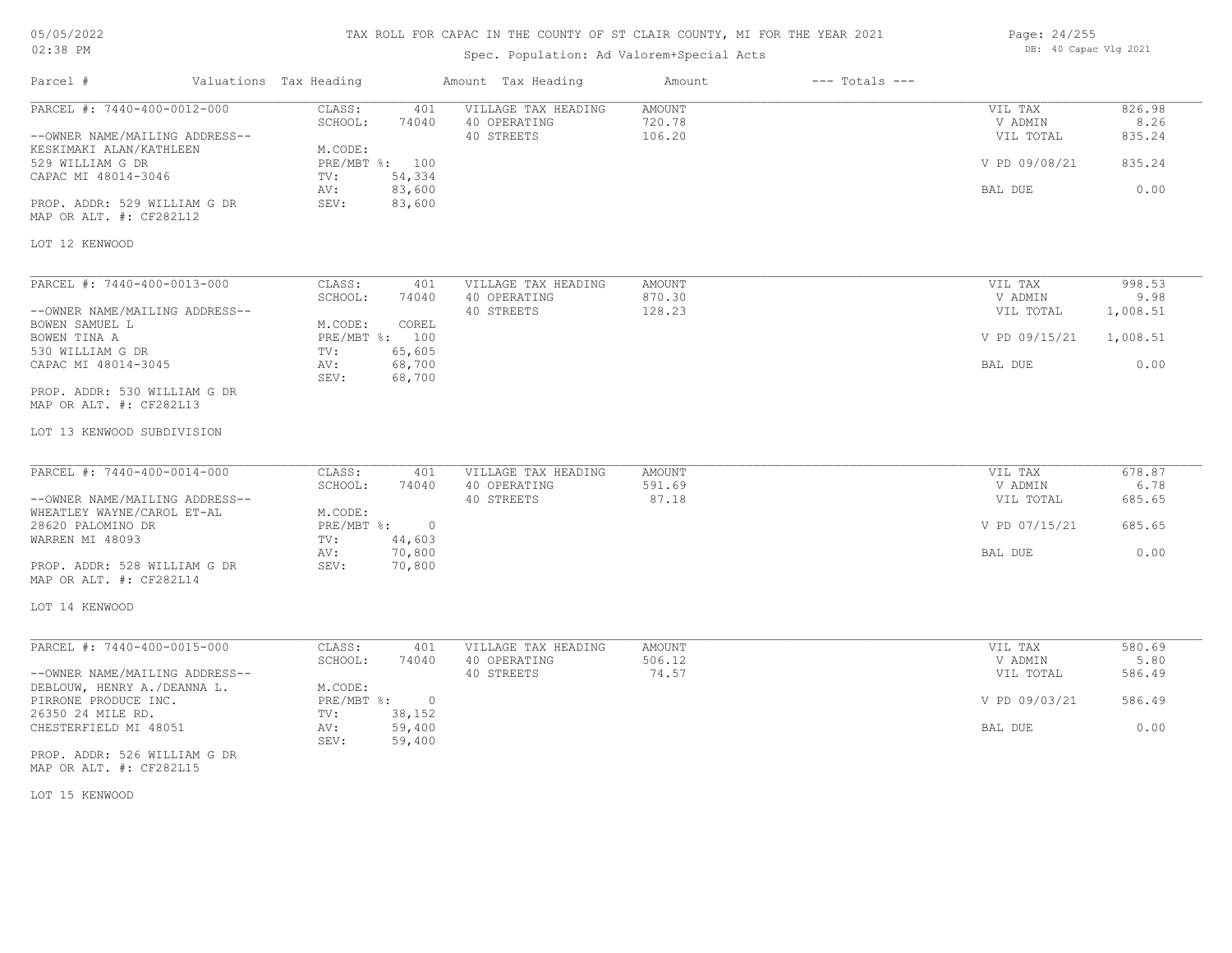## TAX ROLL FOR CAPAC IN THE COUNTY OF ST CLAIR COUNTY, MI FOR THE YEAR 2021

## Spec. Population: Ad Valorem+Special Acts

Parcel # Valuations Tax Heading Amount Tax Heading Amount --- Totals ---

| Page: 25/255 |                       |  |
|--------------|-----------------------|--|
|              | DB: 40 Capac Vlg 2021 |  |

| PARCEL #: 7440-400-0016-000                                | CLASS:<br>401<br>SCHOOL:<br>74040  | VILLAGE TAX HEADING<br>40 OPERATING | <b>AMOUNT</b><br>594.03 | VIL TAX<br>V ADMIN | 681.55<br>6.81 |
|------------------------------------------------------------|------------------------------------|-------------------------------------|-------------------------|--------------------|----------------|
| --OWNER NAME/MAILING ADDRESS--<br>WALKER JOEL/MARCIA TRUST | M.CODE:                            | 40 STREETS                          | 87.52                   | VIL TOTAL          | 688.36         |
| 524 WILLIAM G DR                                           | PRE/MBT %: 100                     |                                     |                         | V PD 07/08/21      | 688.36         |
| CAPAC MI 48014-3045                                        | 44,779<br>TV:                      |                                     |                         |                    |                |
|                                                            | 73,200<br>AV:                      |                                     |                         | BAL DUE            | 0.00           |
| PROP. ADDR: 524 WILLIAM G DR<br>MAP OR ALT. #: CF282L16    | SEV:<br>73,200                     |                                     |                         |                    |                |
| LOT 16 KENWOOD                                             |                                    |                                     |                         |                    |                |
| PARCEL #: 7440-400-0017-000                                | CLASS:<br>401                      | VILLAGE TAX HEADING                 | AMOUNT                  | VIL TAX            | 570.68         |
|                                                            | SCHOOL:<br>74040                   | 40 OPERATING                        | 497.40                  | V ADMIN            | 5.70           |
| --OWNER NAME/MAILING ADDRESS--                             |                                    | 40 STREETS                          | 73.28                   | VIL TOTAL          | 576.38         |
| HUMBLE HOUSING, LLC                                        | M.CODE:                            |                                     |                         |                    |                |
| 74900 JUDGES COURT<br>ROMEO MI 48065                       | PRE/MBT %: 0                       |                                     |                         | V PD 08/05/21      | 576.38         |
|                                                            | 37,495<br>TV:<br>59,700<br>AV:     |                                     |                         | BAL DUE            | 0.00           |
| PROP. ADDR: 522 WILLIAM G DR<br>MAP OR ALT. #: CF282L17    | SEV:<br>59,700                     |                                     |                         |                    |                |
| LOT 17 KENWOOD                                             |                                    |                                     |                         |                    |                |
| PARCEL #: 7440-400-0018-000                                | CLASS:<br>401                      | VILLAGE TAX HEADING                 | <b>AMOUNT</b>           | VIL TAX            | 787.54         |
|                                                            | SCHOOL:<br>74040                   | 40 OPERATING                        | 686.41                  | V ADMIN            | 7.87           |
| --OWNER NAME/MAILING ADDRESS--                             |                                    | 40 STREETS                          | 101.13                  | VIL TOTAL          | 795.41         |
| MOLINA MAGDALENO                                           | M.CODE:<br>COREL<br>PRE/MBT %: 100 |                                     |                         | V PD 09/15/21      | 795.41         |
| DIMAS KARINA<br>520 WILLIAM G DR                           | 51,743<br>TV:                      |                                     |                         |                    |                |
| CAPAC MI 48014                                             | 64,500<br>AV:                      |                                     |                         | BAL DUE            | 0.00           |
|                                                            | 64,500<br>SEV:                     |                                     |                         |                    |                |
| PROP. ADDR: 520 WILLIAM G DR<br>MAP OR ALT. #: CF282L18    |                                    |                                     |                         |                    |                |
| LOT 18 KENWOOD                                             |                                    |                                     |                         |                    |                |
| PARCEL #: 7440-400-0019-000                                | CLASS:<br>401                      | VILLAGE TAX HEADING                 | AMOUNT                  | VIL TAX            | 835.27         |
|                                                            | SCHOOL:<br>74040                   | 40 OPERATING                        | 728.01                  | V ADMIN            | 8.35           |
| --OWNER NAME/MAILING ADDRESS--                             |                                    | 40 STREETS                          | 107.26                  | VIL TOTAL          | 843.62         |
| WRIGHT MATTHEW D.<br>518 WILLIAM G DR                      | M.CODE:<br>PRE/MBT %: 100          |                                     |                         | V PD 07/08/21      | 843.62         |
| CAPAC MI 48014-3045                                        | 54,879<br>TV:                      |                                     |                         |                    |                |
|                                                            | 85,000<br>AV:                      |                                     |                         | BAL DUE            | 0.00           |
| PROP. ADDR: 518 WILLIAM G DR<br>MAP OR ALT. #: CF282L19    | SEV:<br>85,000                     |                                     |                         |                    |                |

LOT 19 KENWOOD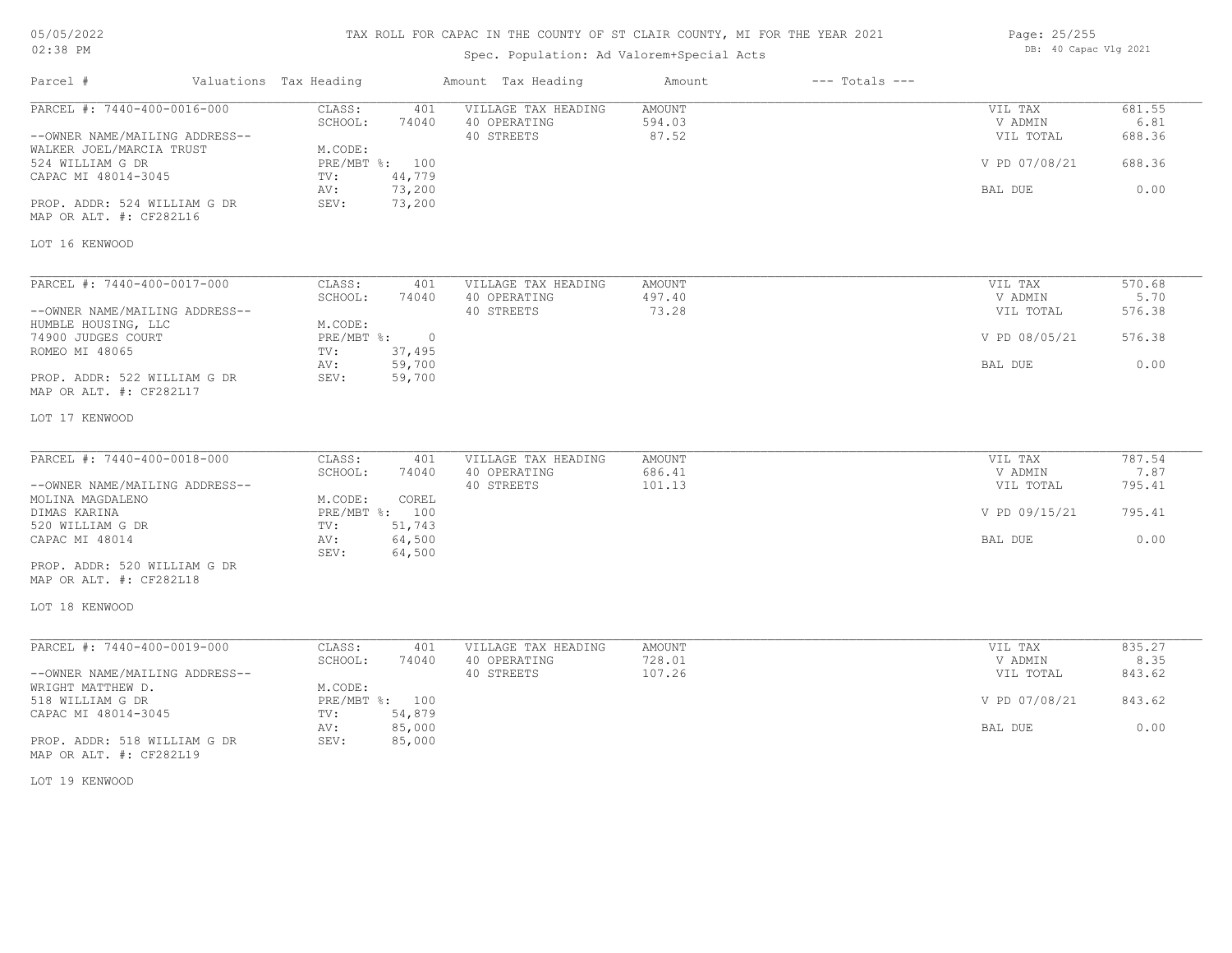### TAX ROLL FOR CAPAC IN THE COUNTY OF ST CLAIR COUNTY, MI FOR THE YEAR 2021

## Spec. Population: Ad Valorem+Special Acts

| Page: 26/255 |  |                       |  |  |
|--------------|--|-----------------------|--|--|
|              |  | DB: 40 Capac Vlg 2021 |  |  |

| Parcel #                                                                                                                                                                               | Valuations Tax Heading                             |                                                              | Amount Tax Heading                                | Amount                            | $---$ Totals $---$ |                                                             |                                            |
|----------------------------------------------------------------------------------------------------------------------------------------------------------------------------------------|----------------------------------------------------|--------------------------------------------------------------|---------------------------------------------------|-----------------------------------|--------------------|-------------------------------------------------------------|--------------------------------------------|
| PARCEL #: 7440-400-0020-000<br>--OWNER NAME/MAILING ADDRESS--<br>WRIGHT MARY ANN<br>516 WILLIAM G DR<br>CAPAC MI 48014-3045<br>PROP. ADDR: 516 WILLIAM G DR<br>MAP OR ALT. #: CF282L20 | CLASS:<br>SCHOOL:<br>M.CODE:<br>TV:<br>AV:<br>SEV: | 401<br>74040<br>PRE/MBT %: 100<br>55,645<br>85,800<br>85,800 | VILLAGE TAX HEADING<br>40 OPERATING<br>40 STREETS | <b>AMOUNT</b><br>738.18<br>108.76 |                    | VIL TAX<br>V ADMIN<br>VIL TOTAL<br>V PD 07/08/21<br>BAL DUE | 846.94<br>8.46<br>855.40<br>855.40<br>0.00 |
| LOT 20 KENWOOD                                                                                                                                                                         |                                                    |                                                              |                                                   |                                   |                    |                                                             |                                            |
| PARCEL #: 7440-400-0021-000<br>--OWNER NAME/MAILING ADDRESS--<br>LOPEZ JORGE                                                                                                           | CLASS:<br>SCHOOL:<br>M.CODE:                       | 401<br>74040                                                 | VILLAGE TAX HEADING<br>40 OPERATING<br>40 STREETS | AMOUNT<br>674.35<br>99.36         |                    | VIL TAX<br>V ADMIN<br>VIL TOTAL                             | 773.71<br>7.73<br>781.44                   |
| LOPEZ NORA                                                                                                                                                                             |                                                    | PRE/MBT %: 100<br>50,834                                     |                                                   |                                   |                    | V PD 09/14/21                                               | 781.44                                     |
| 101 CHARLES STREET<br>CAPAC MI 48014<br>PROP. ADDR: 101 CHARLES STREET                                                                                                                 | TV:<br>AV:<br>SEV:                                 | 77,800<br>77,800                                             |                                                   |                                   |                    | BAL DUE                                                     | 0.00                                       |
| MAP OR ALT. #: CF282L21                                                                                                                                                                |                                                    |                                                              |                                                   |                                   |                    |                                                             |                                            |
| LOT 21 KENWOOD SUBDIVISION                                                                                                                                                             |                                                    |                                                              |                                                   |                                   |                    |                                                             |                                            |
| PARCEL #: 7440-400-0022-000<br>--OWNER NAME/MAILING ADDRESS--<br>REMENAP JOSEPH                                                                                                        | CLASS:<br>SCHOOL:<br>M.CODE:                       | 401<br>74040                                                 | VILLAGE TAX HEADING<br>40 OPERATING<br>40 STREETS | <b>AMOUNT</b><br>645.34<br>95.08  |                    | VIL TAX<br>V ADMIN<br>VIL TOTAL                             | 740.42<br>7.40<br>747.82                   |
| REMENAP SANDRA                                                                                                                                                                         |                                                    | PRE/MBT %: 100                                               |                                                   |                                   |                    | V PD 07/08/21                                               | 747.82                                     |
| 517 W MILL ST<br>CAPAC MI 48014-3031                                                                                                                                                   | TV:<br>AV:<br>SEV:                                 | 48,647<br>72,800<br>72,800                                   |                                                   |                                   |                    | BAL DUE                                                     | 0.00                                       |
| PROP. ADDR: 517 W MILL ST<br>MAP OR ALT. #: CF282L22                                                                                                                                   |                                                    |                                                              |                                                   |                                   |                    |                                                             |                                            |
| LOT 22 KENWOOD                                                                                                                                                                         |                                                    |                                                              |                                                   |                                   |                    |                                                             |                                            |
| PARCEL #: 7440-400-0023-000                                                                                                                                                            | CLASS:                                             | 401                                                          | VILLAGE TAX HEADING                               | <b>AMOUNT</b>                     |                    | VIL TAX                                                     | 915.15                                     |
| --OWNER NAME/MAILING ADDRESS--                                                                                                                                                         | SCHOOL:                                            | 74040                                                        | 40 OPERATING<br>40 STREETS                        | 797.63<br>117.52                  |                    | V ADMIN<br>VIL TOTAL                                        | 9.15<br>924.30                             |
| RIEGEL JOHN / JUDITH<br>522 MILL ST                                                                                                                                                    | M.CODE:                                            | 00LSB<br>PRE/MBT %: 100                                      |                                                   |                                   |                    | V PD 09/09/21                                               | 924.30                                     |
| CAPAC MI 48014                                                                                                                                                                         | TV:<br>AV:                                         | 60,127<br>95,900                                             |                                                   |                                   |                    | BAL DUE                                                     | 0.00                                       |
| PROP. ADDR: 522 W MILL ST<br>MAP OR ALT. #: CF282L23/24                                                                                                                                | SEV:                                               | 95,900                                                       |                                                   |                                   |                    |                                                             |                                            |

LOTS 23 & 24 KENWOOD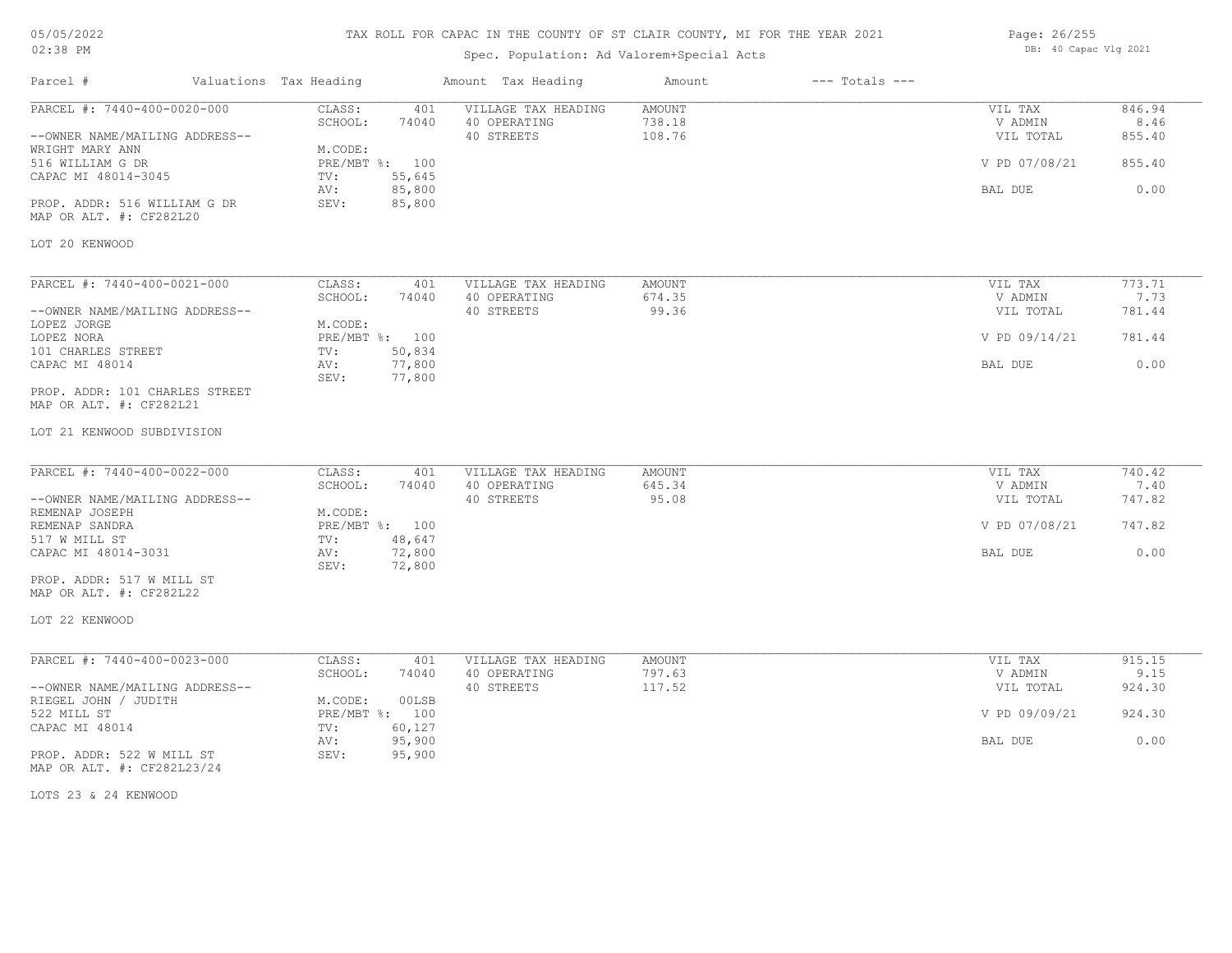## TAX ROLL FOR CAPAC IN THE COUNTY OF ST CLAIR COUNTY, MI FOR THE YEAR 2021

## Spec. Population: Ad Valorem+Special Acts

| Page: 27/255 |                       |  |
|--------------|-----------------------|--|
|              | DB: 40 Capac Vlg 2021 |  |

| Parcel #                                                      | Valuations Tax Heading |                           |                  | Amount Tax Heading                                | Amount                           | $---$ Totals $---$ |                                 |                          |
|---------------------------------------------------------------|------------------------|---------------------------|------------------|---------------------------------------------------|----------------------------------|--------------------|---------------------------------|--------------------------|
| PARCEL #: 7440-400-0025-000<br>--OWNER NAME/MAILING ADDRESS-- |                        | CLASS:<br>SCHOOL:         | 401<br>74040     | VILLAGE TAX HEADING<br>40 OPERATING<br>40 STREETS | <b>AMOUNT</b><br>591.69<br>87.18 |                    | VIL TAX<br>V ADMIN<br>VIL TOTAL | 678.87<br>6.78<br>685.65 |
| HLUBIC DEBRA                                                  |                        | M.CODE:                   | COREL            |                                                   |                                  |                    |                                 |                          |
| 523 W MILL ST<br>CAPAC MI 48014-3031                          |                        | PRE/MBT %: 100<br>TV:     | 44,603           |                                                   |                                  |                    | V PD 09/15/21                   | 685.65                   |
|                                                               |                        | AV:                       | 66,900           |                                                   |                                  |                    | BAL DUE                         | 0.00                     |
| PROP. ADDR: 523 W MILL ST<br>MAP OR ALT. #: CF282L25          |                        | SEV:                      | 66,900           |                                                   |                                  |                    |                                 |                          |
| LOT 25 KENWOOD                                                |                        |                           |                  |                                                   |                                  |                    |                                 |                          |
| PARCEL #: 7440-400-0026-000                                   |                        | CLASS:                    | 401              | VILLAGE TAX HEADING                               | AMOUNT                           |                    | VIL TAX                         | 833.63                   |
|                                                               |                        | SCHOOL:                   | 74040            | 40 OPERATING                                      | 726.58                           |                    | V ADMIN                         | 8.33                     |
| --OWNER NAME/MAILING ADDRESS--<br>KALMUS JAMIE S/JULIE A      |                        | M.CODE:                   | COREL            | 40 STREETS                                        | 107.05                           |                    | VIL TOTAL                       | 841.96                   |
| 525 W MILL ST                                                 |                        | PRE/MBT %: 100            |                  |                                                   |                                  |                    | V PD 09/15/21                   | 841.96                   |
| CAPAC MI 48014-3031                                           |                        | TV:<br>AV:                | 54,771<br>82,400 |                                                   |                                  |                    | BAL DUE                         | 0.00                     |
| PROP. ADDR: 525 W MILL ST<br>MAP OR ALT. #: CF282L26          |                        | SEV:                      | 82,400           |                                                   |                                  |                    |                                 |                          |
| LOT 26 KENWOOD                                                |                        |                           |                  |                                                   |                                  |                    |                                 |                          |
| PARCEL #: 7440-400-0027-000                                   |                        | CLASS:                    | 401              | VILLAGE TAX HEADING                               | <b>AMOUNT</b>                    |                    | VIL TAX                         | 882.90                   |
|                                                               |                        | SCHOOL:                   | 74040            | 40 OPERATING                                      | 769.52                           |                    | V ADMIN                         | 8.82                     |
| --OWNER NAME/MAILING ADDRESS--                                |                        |                           |                  | 40 STREETS                                        | 113.38                           |                    | VIL TOTAL                       | 891.72                   |
| CHALABIAN PHILLIP C<br>527 W MILL ST                          |                        | M.CODE:<br>PRE/MBT %: 100 | COREL            |                                                   |                                  |                    | V PD 09/15/21                   | 891.72                   |
| CAPAC MI 48014-3031                                           |                        | TV:                       | 58,008           |                                                   |                                  |                    |                                 |                          |
|                                                               |                        | AV:                       | 70,400           |                                                   |                                  |                    | BAL DUE                         | 0.00                     |
| PROP. ADDR: 527 W MILL ST<br>MAP OR ALT. #: CF282L27          |                        | SEV:                      | 70,400           |                                                   |                                  |                    |                                 |                          |
| LOT 27 KENWOOD                                                |                        |                           |                  |                                                   |                                  |                    |                                 |                          |
| PARCEL #: 7440-400-0028-000                                   |                        | CLASS:                    | 401              | VILLAGE TAX HEADING                               | AMOUNT                           |                    | VIL TAX                         | 775.37                   |
|                                                               |                        | SCHOOL:                   | 74040            | 40 OPERATING                                      | 675.80                           |                    | V ADMIN                         | 7.75                     |
| --OWNER NAME/MAILING ADDRESS--                                |                        |                           |                  | 40 STREETS                                        | 99.57                            |                    | VIL TOTAL                       | 783.12                   |
| CORDAN GEORGE/KATHRYN TRUST                                   |                        | M.CODE:                   |                  |                                                   |                                  |                    |                                 |                          |
| CHEMICAL BANK<br>2301 W BIG BEAVER STE 525                    |                        | PRE/MBT %: 100<br>TV:     | 50,943           |                                                   |                                  |                    | V PD 07/15/21                   | 783.12                   |
| TROY MI 48084                                                 |                        | AV:<br>SEV:               | 77,700<br>77,700 |                                                   |                                  |                    | BAL DUE                         | 0.00                     |
| PROP. ADDR: 529 W MILL ST                                     |                        |                           |                  |                                                   |                                  |                    |                                 |                          |

MAP OR ALT. #: CF282L28

LOT 28 KENWOOD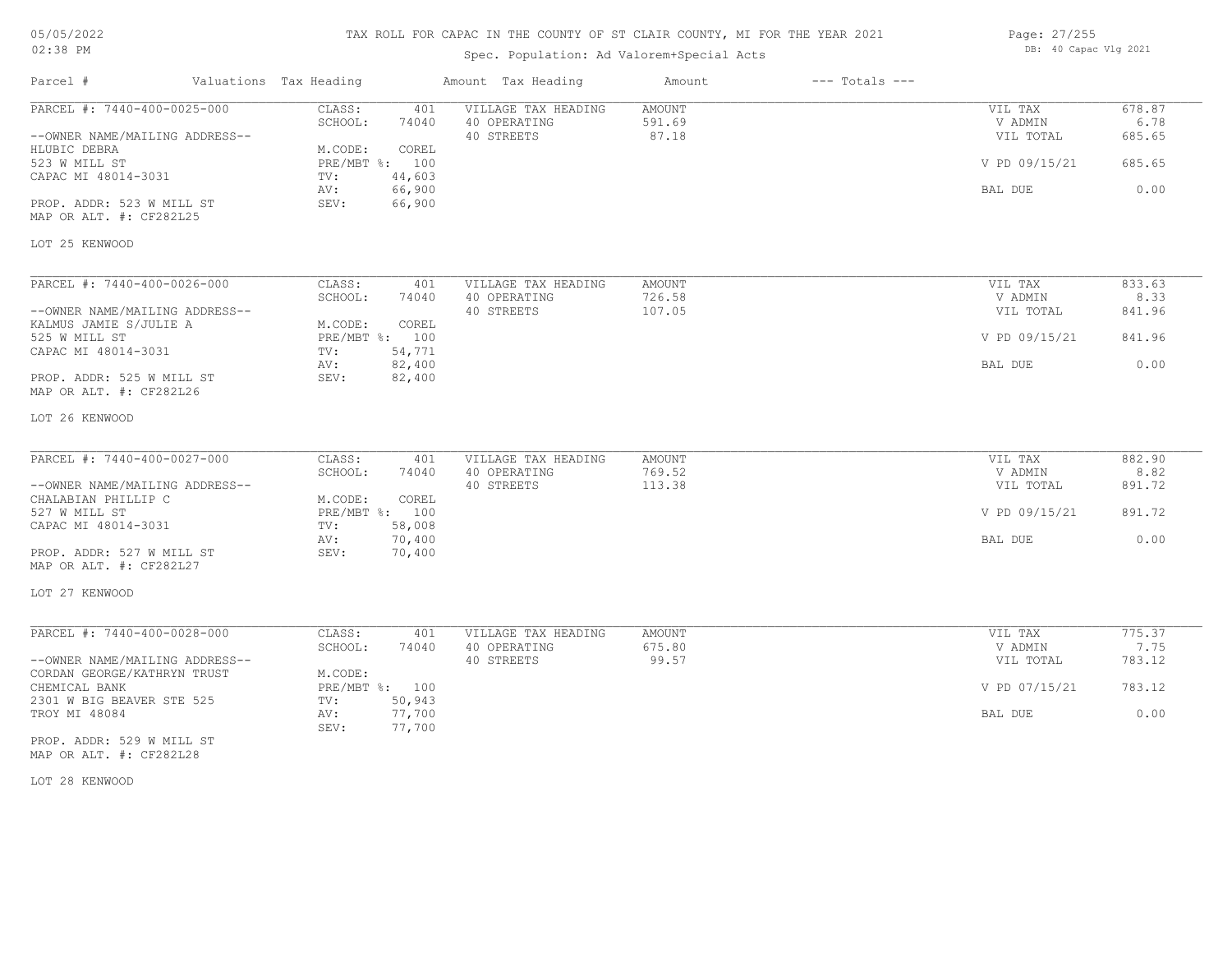#### TAX ROLL FOR CAPAC IN THE COUNTY OF ST CLAIR COUNTY, MI FOR THE YEAR 2021

| 02:38 PM                                                                                   |  |                               | Spec. Population: Ad Valorem+Special Acts    | DB: 40 Capac Vlg 2021                             |                                   |                    |                                 |                              |
|--------------------------------------------------------------------------------------------|--|-------------------------------|----------------------------------------------|---------------------------------------------------|-----------------------------------|--------------------|---------------------------------|------------------------------|
| Parcel #                                                                                   |  | Valuations Tax Heading        |                                              | Amount Tax Heading                                | Amount                            | $---$ Totals $---$ |                                 |                              |
| PARCEL #: 7440-400-0029-000<br>--OWNER NAME/MAILING ADDRESS--                              |  | CLASS:<br>SCHOOL:             | 401<br>74040                                 | VILLAGE TAX HEADING<br>40 OPERATING<br>40 STREETS | AMOUNT<br>738.06<br>108.74        |                    | VIL TAX<br>V ADMIN<br>VIL TOTAL | 1,125.27<br>9.68<br>1,134.95 |
| MUNOZ FREDRICO<br>MUNOZ MAIRA<br>LABREE HOMES, LLC<br>P.O. BOX 130<br>MARINE CITY MI 48039 |  | M.CODE:<br>TV:<br>AV:<br>SEV: | PRE/MBT %: 100<br>55,636<br>87,700<br>87,700 | W<br>S<br>$\circ$<br>UB                           | 77.95<br>44.96<br>135.56<br>20.00 |                    | BAL DUE                         | 1,134.95                     |
| PROP. ADDR: 101 ST CLAIR ST<br>MAP OR ALT. #: CF282L29                                     |  |                               |                                              |                                                   |                                   |                    |                                 |                              |
| LOT 29 KENWOOD SUBDIVISION                                                                 |  |                               |                                              |                                                   |                                   |                    |                                 |                              |
| PARCEL #: 7440-400-0030-000                                                                |  | CLASS:<br>SCHOOL:             | 401<br>74040                                 | VILLAGE TAX HEADING<br>40 OPERATING               | AMOUNT<br>545.28                  |                    | VIL TAX<br>V ADMIN              | 625.62<br>6.25               |
| --OWNER NAME/MAILING ADDRESS--<br>STACK GARY D                                             |  | M.CODE:                       |                                              | 40 STREETS                                        | 80.34                             |                    | VIL TOTAL                       | 631.87                       |
| 2131 W COOMBS RD<br>LAKE CITY MI 49651                                                     |  | PRE/MBT %:<br>TV:<br>AV:      | $\circ$<br>41,104<br>64,400                  |                                                   |                                   |                    | V PD 09/03/21<br>BAL DUE        | 631.87<br>0.00               |
| PROP. ADDR: 103 ST CLAIR ST<br>MAP OR ALT. #: CF282L30                                     |  | SEV:                          | 64,400                                       |                                                   |                                   |                    |                                 |                              |
| LOT 30 KENWOOD                                                                             |  |                               |                                              |                                                   |                                   |                    |                                 |                              |
| PARCEL #: 7440-400-0031-000<br>--OWNER NAME/MAILING ADDRESS--                              |  | CLASS:<br>SCHOOL:             | 401<br>74040                                 | VILLAGE TAX HEADING<br>40 OPERATING<br>40 STREETS | <b>AMOUNT</b><br>806.56<br>118.83 |                    | VIL TAX<br>V ADMIN<br>VIL TOTAL | 925.39<br>9.25<br>934.64     |
| HIGH ALENA<br>105 ST CLAIR ST<br>CAPAC MI 48014-3043                                       |  | M.CODE:<br>TV:                | PRE/MBT %: 100<br>60,800                     |                                                   |                                   |                    | V PD 08/05/21                   | 934.64                       |
| PROP. ADDR: 105 ST CLAIR ST<br>MAP OR ALT. #: CF282L31                                     |  | AV:<br>SEV:                   | 60,800<br>60,800                             |                                                   |                                   |                    | BAL DUE                         | 0.00                         |
| LOT 31 KENWOOD SUBDIVISION                                                                 |  |                               |                                              |                                                   |                                   |                    |                                 |                              |
| PARCEL #: 7440-400-0032-000                                                                |  | CLASS:<br>SCHOOL:             | 401<br>74040                                 | VILLAGE TAX HEADING<br>40 OPERATING               | AMOUNT<br>697.57                  |                    | VIL TAX<br>V ADMIN              | 800.35<br>8.00               |
| --OWNER NAME/MAILING ADDRESS--<br>RICHARDS NADINE                                          |  | M.CODE:                       | COREL                                        | 40 STREETS                                        | 102.78                            |                    | VIL TOTAL                       | 808.35                       |
| 107 ST. CLAIR ST<br>CAPAC MI 48014                                                         |  | TV:<br>AV:                    | PRE/MBT %: 100<br>52,584<br>82,600           |                                                   |                                   |                    | V PD 09/15/21<br>BAL DUE        | 808.35<br>0.00               |
| PROP. ADDR: 107 ST. CLAIR ST<br>MAP OR ALT. #: CF282L32                                    |  | SEV:                          | 82,600                                       |                                                   |                                   |                    |                                 |                              |
| LOT 32 KENWOOD SUBDIVISION                                                                 |  |                               |                                              |                                                   |                                   |                    |                                 |                              |
|                                                                                            |  |                               |                                              |                                                   |                                   |                    |                                 |                              |

Page: 28/255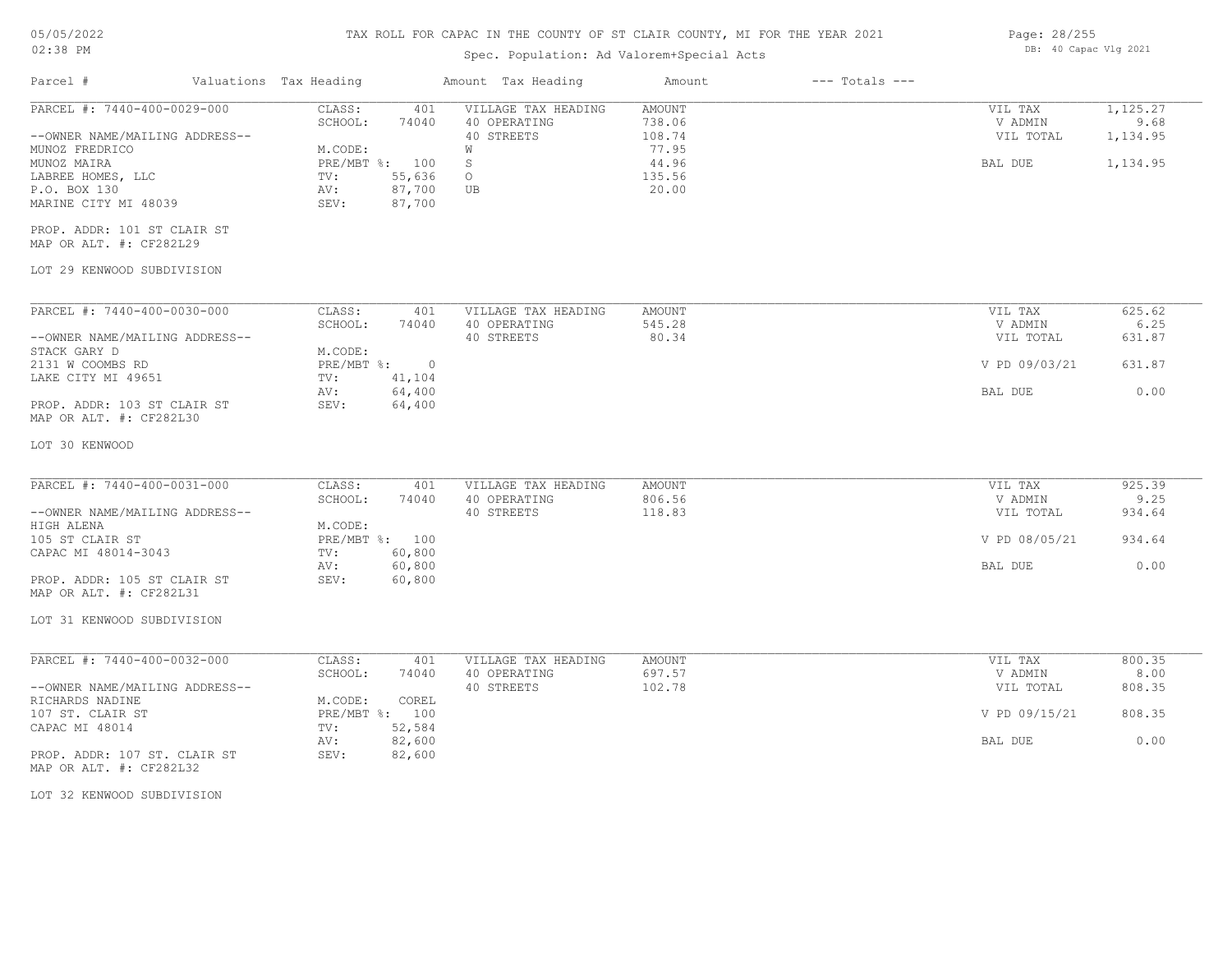## Spec. Population: Ad Valorem+Special Acts

| Parcel #                       | Valuations Tax Heading |       | Amount Tax Heading  | Amount | $---$ Totals $---$ |           |      |
|--------------------------------|------------------------|-------|---------------------|--------|--------------------|-----------|------|
| PARCEL #: 7440-425-0001-000    | CLASS:                 | 401   | VILLAGE TAX HEADING | AMOUNT |                    | VIL TAX   | 0.00 |
|                                | SCHOOL:                | 74040 | 40 OPERATING        | 0.00   |                    | V ADMIN   | 0.00 |
| --OWNER NAME/MAILING ADDRESS-- |                        |       | 40 STREETS          | 0.00   |                    | VIL TOTAL | 0.00 |
| MALANEY JOHN                   | M.CODE:                |       |                     |        |                    |           |      |
| MALANEY BRYAN                  | PRE/MBT %:             |       |                     |        |                    | BAL DUE   | 0.00 |
| 415 W MILL ST                  | TV:                    |       |                     |        |                    |           |      |
| CAPAC MI 48014-3618            | AV:                    |       |                     |        |                    |           |      |
|                                | SEV:                   |       |                     |        |                    |           |      |
| PROP. ADDR: 415 W MILL ST      |                        |       |                     |        |                    |           |      |

MAP OR ALT. #: CF282M/Q

LOT 1 EXC S 35' OF W 35' POPPS SUBDIVISION

| PARCEL #: 7440-425-0001-250    | CLASS:     | 402   | VILLAGE TAX HEADING | AMOUNT | VIL TAX<br>0.00   |
|--------------------------------|------------|-------|---------------------|--------|-------------------|
|                                | SCHOOL:    | 74040 | 40 OPERATING        | 0.00   | 0.00<br>V ADMIN   |
| --OWNER NAME/MAILING ADDRESS-- |            |       | 40 STREETS          | 0.00   | 0.00<br>VIL TOTAL |
| VILLAGE OF CAPAC               | M.CODE:    |       |                     |        |                   |
| 131 N MAIN ST                  | PRE/MBT %: |       |                     |        | 0.00<br>BAL DUE   |
| CAPAC MI 48014                 | TV:        |       |                     |        |                   |
|                                | AV:        |       |                     |        |                   |
| PROP. ADDR: 499 W MILL ST      | SEV:       |       |                     |        |                   |
| MAP OR ALT. #: CF282R1         |            |       |                     |        |                   |

S35' OF W 35' OF LOT 1 POPPS SUBDIVISION

| PARCEL #: 7440-425-0002-000      | CLASS:  | 401            | VILLAGE TAX HEADING | AMOUNT | VIL TAX       | 918.90 |
|----------------------------------|---------|----------------|---------------------|--------|---------------|--------|
|                                  | SCHOOL: | 74040          | 40 OPERATING        | 800.90 | V ADMIN       | 9.18   |
| --OWNER NAME/MAILING ADDRESS--   |         |                | 40 STREETS          | 118.00 | VIL TOTAL     | 928.08 |
| STEVENS CHRISTOPHER A / JENNIE S | M.CODE: |                |                     |        |               |        |
| 109 N MATTESON ST                |         | PRE/MBT %: 100 |                     |        | V PD 09/08/21 | 928.08 |
| CAPAC MI 48014-3020              | TV:     | 60,373         |                     |        |               |        |
|                                  | AV:     | 97,500         |                     |        | BAL DUE       | 0.00   |
| PROP. ADDR: 109 N MATTESON ST    | SEV:    | 97,500         |                     |        |               |        |
| MAP OR ALT. #: CF282R2           |         |                |                     |        |               |        |

LOT 2 POPPS SUBDIVISION

| PARCEL #: 7440-425-0003-000    | CLASS:     | 401    | VILLAGE TAX HEADING | AMOUNT | VIL TAX       | 764.32 |
|--------------------------------|------------|--------|---------------------|--------|---------------|--------|
|                                | SCHOOL:    | 74040  | 40 OPERATING        | 666.17 | V ADMIN       | 7.64   |
| --OWNER NAME/MAILING ADDRESS-- |            |        | 40 STREETS          | 98.15  | VIL TOTAL     | 771.96 |
| GRESELL KAREN A                | M.CODE:    |        |                     |        |               |        |
| 107 N MATTESON ST              | PRE/MBT %: | 100    |                     |        | V PD 07/15/21 | 771.96 |
| CAPAC MI 48014-3020            | TV:        | 50,217 |                     |        |               |        |
|                                | AV:        | 82,500 |                     |        | BAL DUE       | 0.00   |
| PROP. ADDR: 107 N MATTESON ST  | SEV:       | 82,500 |                     |        |               |        |
| MAP OR ALT. #: CF282R3         |            |        |                     |        |               |        |

LOT 3 POPPS SUBDIVISION

Page: 29/255 DB: 40 Capac Vlg 2021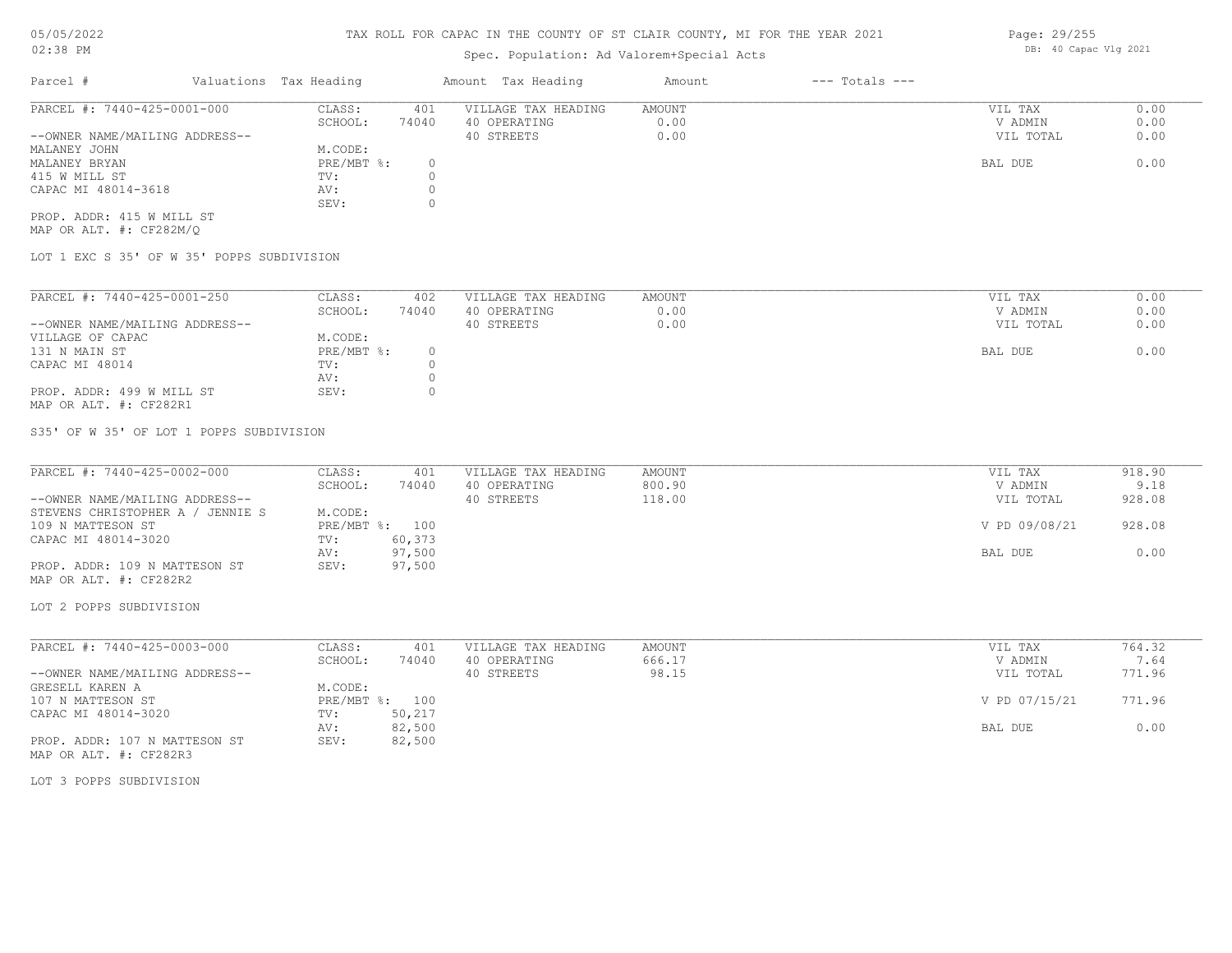# 05/05/2022

### 02:38 PM

### TAX ROLL FOR CAPAC IN THE COUNTY OF ST CLAIR COUNTY, MI FOR THE YEAR 2021

## Spec. Population: Ad Valorem+Special Acts

| Page: 30/255          |  |
|-----------------------|--|
| DB: 40 Capac Vlg 2021 |  |

| Parcel #                       | Valuations Tax Heading    |                  | Amount Tax Heading  | Amount        | $---$ Totals $---$ |               |        |
|--------------------------------|---------------------------|------------------|---------------------|---------------|--------------------|---------------|--------|
| PARCEL #: 7440-425-0004-000    | CLASS:                    | 402              | VILLAGE TAX HEADING | <b>AMOUNT</b> |                    | VIL TAX       | 99.44  |
|                                | SCHOOL:                   | 74040            | 40 OPERATING        | 86.67         |                    | V ADMIN       | 0.99   |
| --OWNER NAME/MAILING ADDRESS-- |                           |                  | 40 STREETS          | 12.77         |                    | VIL TOTAL     | 100.43 |
| WISNESKI DAVID F               | M.CODE:                   |                  |                     |               |                    |               |        |
| WISNESKI JANE M                | PRE/MBT %:                | 100              |                     |               |                    | V PD 09/16/21 | 100.43 |
| 403 W MILL ST                  | TV:                       | 6,534            |                     |               |                    |               |        |
| CAPAC MI 48014-3029            | AV:<br>SEV:               | 22,500<br>22,500 |                     |               |                    | BAL DUE       | 0.00   |
| PROP. ADDR: N MADISON          |                           |                  |                     |               |                    |               |        |
| MAP OR ALT. #: CF282R4         |                           |                  |                     |               |                    |               |        |
|                                |                           |                  |                     |               |                    |               |        |
| LOT 4 POPPS SUBDIVISION        |                           |                  |                     |               |                    |               |        |
|                                |                           |                  |                     |               |                    |               |        |
|                                |                           |                  |                     |               |                    |               |        |
| PARCEL #: 7440-425-0005-000    | CLASS:                    | 401              | VILLAGE TAX HEADING | AMOUNT        |                    | VIL TAX       | 638.92 |
|                                | SCHOOL:                   | 74040            | 40 OPERATING        | 556.87        |                    | V ADMIN       | 6.38   |
| --OWNER NAME/MAILING ADDRESS-- |                           |                  | 40 STREETS          | 82.05         |                    | VIL TOTAL     | 645.30 |
| WISNESKI DAVID F.              | M.CODE:                   |                  |                     |               |                    |               |        |
| WISNESKI JANE M                | $PRE/MBT$ $\frac{1}{6}$ : | 100              |                     |               |                    | V PD 09/16/21 | 645.30 |
| 403 W MILL ST                  | TV:                       | 41,978           |                     |               |                    |               |        |
| CAPAC MI 48014-3029            | AV:                       | 71,300           |                     |               |                    | BAL DUE       | 0.00   |
|                                | SEV:                      | 71,300           |                     |               |                    |               |        |
| PROP. ADDR: 403 W MILL ST      |                           |                  |                     |               |                    |               |        |
| MAP OR ALT. #: CF282R5/W       |                           |                  |                     |               |                    |               |        |
| LOT 5 POPPS SUBDIVISION        |                           |                  |                     |               |                    |               |        |
|                                |                           |                  |                     |               |                    |               |        |
|                                |                           |                  |                     |               |                    |               |        |

| PARCEL #: 7440-450-1001-000    | CLASS:     | 201    | VILLAGE TAX HEADING | AMOUNT | VIL TAX       | 794.32 |
|--------------------------------|------------|--------|---------------------|--------|---------------|--------|
|                                | SCHOOL:    | 74040  | 40 OPERATING        | 692.32 | V ADMIN       | 7.94   |
| --OWNER NAME/MAILING ADDRESS-- |            |        | 40 STREETS          | 102.00 | VIL TOTAL     | 802.26 |
| EVK PROPERTIES, LLC            | M.CODE:    |        |                     |        |               |        |
| 4309 CAPAC RD                  | PRE/MBT %: |        |                     |        | V PD 07/15/21 | 802.26 |
| CAPAC MI 48014                 | TV:        | 52,188 |                     |        |               |        |
|                                | AV:        | 96,900 |                     |        | BAL DUE       | 0.00   |
| PROP. ADDR: 4309 N CAPAC RD    | SEV:       | 96,900 |                     |        |               |        |
| MAP OR ALT. #: CF282X01        |            |        |                     |        |               |        |

LOT 1 EXC W 150' & EXC E 140' OF S 100' STOUTENBURG SUBDIVISION

| PARCEL #: 7440-450-1002-000                                                 | CLASS:     | 401    | VILLAGE TAX HEADING | AMOUNT   | VIL TAX       | 1,192.07 |
|-----------------------------------------------------------------------------|------------|--------|---------------------|----------|---------------|----------|
|                                                                             | SCHOOL:    | 74040  | 40 OPERATING        | 1,038.99 | V ADMIN       | 11.92    |
| --OWNER NAME/MAILING ADDRESS--                                              |            |        | 40 STREETS          | 153.08   | VIL TOTAL     | 1,203.99 |
| PAPE ROBIN                                                                  | M.CODE:    | COREL  |                     |          |               |          |
| 15030 W PARK ST                                                             | PRE/MBT %: | 100    |                     |          | V PD 09/15/21 | 1,203.99 |
| CAPAC MI 48014                                                              | TV:        | 78,321 |                     |          |               |          |
|                                                                             | AV:        | 91,100 |                     |          | BAL DUE       | 0.00     |
| PROP. ADDR: 15030 W PARK ST<br>$\cdots$ $\cdots$ $\cdots$ $\cdots$ $\cdots$ | SEV:       | 91,100 |                     |          |               |          |

MAP OR ALT. #: CF282X02

W150' OF LOT 1 EXC W 50' STOUTENBERG SUBDIVISION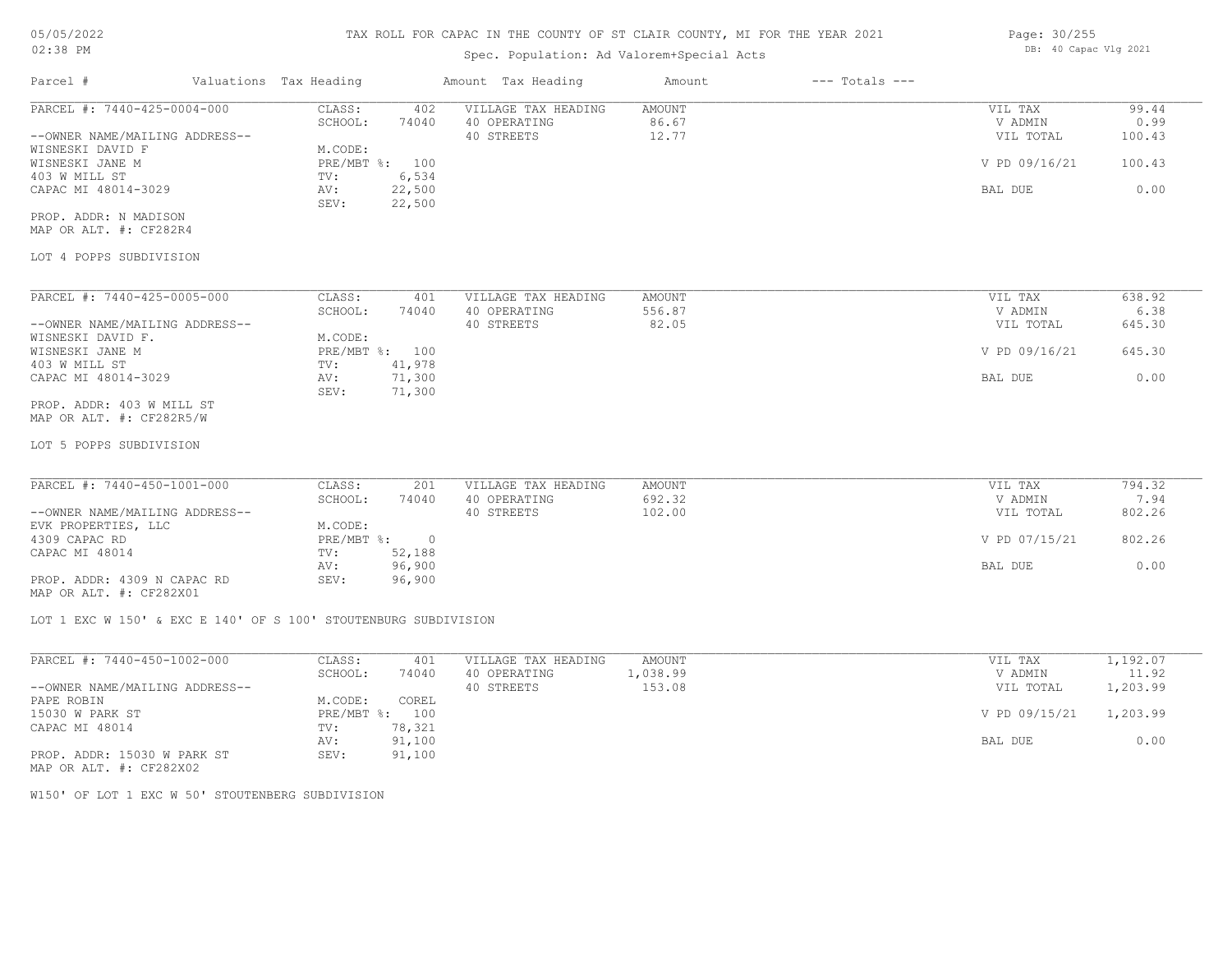## Spec. Population: Ad Valorem+Special Acts

| Page: 31/255 |                       |  |
|--------------|-----------------------|--|
|              | DB: 40 Capac Vlg 2021 |  |

| Parcel #                       | Valuations Tax Heading |        | Amount Tax Heading  | Amount | $---$ Totals $---$ |               |        |
|--------------------------------|------------------------|--------|---------------------|--------|--------------------|---------------|--------|
| PARCEL #: 7440-450-1003-000    | CLASS:                 | 202    | VILLAGE TAX HEADING | AMOUNT |                    | VIL TAX       | 145.41 |
|                                | SCHOOL:                | 74040  | 40 OPERATING        | 126.74 |                    | V ADMIN       | 1.45   |
| --OWNER NAME/MAILING ADDRESS-- |                        |        | 40 STREETS          | 18.67  |                    | VIL TOTAL     | 146.86 |
| EVK PROPERTIES, LLC            | M.CODE:                |        |                     |        |                    |               |        |
| 4309 CAPAC                     | $PRE/MBT$ %:           |        |                     |        |                    | V PD 07/15/21 | 146.86 |
| CAPAC MI 48014                 | TV:                    | 9,554  |                     |        |                    |               |        |
|                                | AV:                    | 21,000 |                     |        |                    | BAL DUE       | 0.00   |
| PROP. ADDR: 4305 N CAPAC RD    | SEV:                   | 21,000 |                     |        |                    |               |        |
| MAP OR ALT. #: CF282X03        |                        |        |                     |        |                    |               |        |

E140 FT OF S 100 FT OF LOT 1 STOUTENBURG SUBD SEC 21 T7N R13E

| PARCEL #: 7440-450-1004-000    | CLASS:  | 401            | VILLAGE TAX HEADING | AMOUNT | VIL TAX       | 573.63 |
|--------------------------------|---------|----------------|---------------------|--------|---------------|--------|
|                                | SCHOOL: | 74040          | 40 OPERATING        | 499.97 | V ADMIN       | 5.73   |
| --OWNER NAME/MAILING ADDRESS-- |         |                | 40 STREETS          | 73.66  | VIL TOTAL     | 579.36 |
| JAMISON NETTIE                 | M.CODE: |                |                     |        |               |        |
| 15038 W PARK ST                |         | PRE/MBT %: 100 |                     |        | V PD 09/16/21 | 579.36 |
| CAPAC MI 48014-3042            | TV:     | 37,689         |                     |        |               |        |
|                                | AV:     | 66,600         |                     |        | BAL DUE       | 0.00   |
| PROP. ADDR: 15038 W PARK ST    | SEV:    | 66,600         |                     |        |               |        |
| MAP OR ALT. #: CF282X04        |         |                |                     |        |               |        |

LOT 2 & W 50' OF LOT 1 STOUTENBURG SUBDIVISION

| PARCEL #: 7440-450-1005-000    | CLASS:     | 401    | VILLAGE TAX HEADING | AMOUNT | VIL TAX       | 158.94 |
|--------------------------------|------------|--------|---------------------|--------|---------------|--------|
|                                | SCHOOL:    | 74040  | 40 OPERATING        | 138.53 | V ADMIN       | 1.58   |
| --OWNER NAME/MAILING ADDRESS-- |            |        | 40 STREETS          | 20.41  | VIL TOTAL     | 160.52 |
| KOBAYASHI ROBERTA G.           | M.CODE:    |        |                     |        |               |        |
| BARNARD DALE B.                | PRE/MBT %: |        |                     |        | V PD 09/09/21 | 160.52 |
| 535 N NEEPER ST                | TV:        | 10,443 |                     |        |               |        |
| CAPAC MI 48014-3040            | AV:        | 24,600 |                     |        | BAL DUE       | 0.00   |
|                                | SEV:       | 24,600 |                     |        |               |        |
| PROP. ADDR: 15050 W PARK ST    |            |        |                     |        |               |        |

MAP OR ALT. #: CF282X05

#### LOT 3 STOUTENBURG SUBDIVISION

| PARCEL #: 7440-450-1006-000    | CLASS:  | 402            | VILLAGE TAX HEADING | AMOUNT | VIL TAX       | 167.31 |
|--------------------------------|---------|----------------|---------------------|--------|---------------|--------|
|                                | SCHOOL: | 74040          | 40 OPERATING        | 145.83 | V ADMIN       | 1.67   |
| --OWNER NAME/MAILING ADDRESS-- |         |                | 40 STREETS          | 21.48  | VIL TOTAL     | 168.98 |
| WHITE ROBERT G                 | M.CODE: |                |                     |        |               |        |
| 15070 W PARK ST                |         | PRE/MBT %: 100 |                     |        | V PD 08/05/21 | 168.98 |
| CAPAC MI 48014-3042            | TV:     | 10,993         |                     |        |               |        |
|                                | AV:     | 19,200         |                     |        | BAL DUE       | 0.00   |
| PROP. ADDR: W PARK ST          | SEV:    | 19,200         |                     |        |               |        |
| MAP OR ALT. #: CF282X06        |         |                |                     |        |               |        |

LOT 4 STOUTENBURG SUBD SEC 21 T7N R13E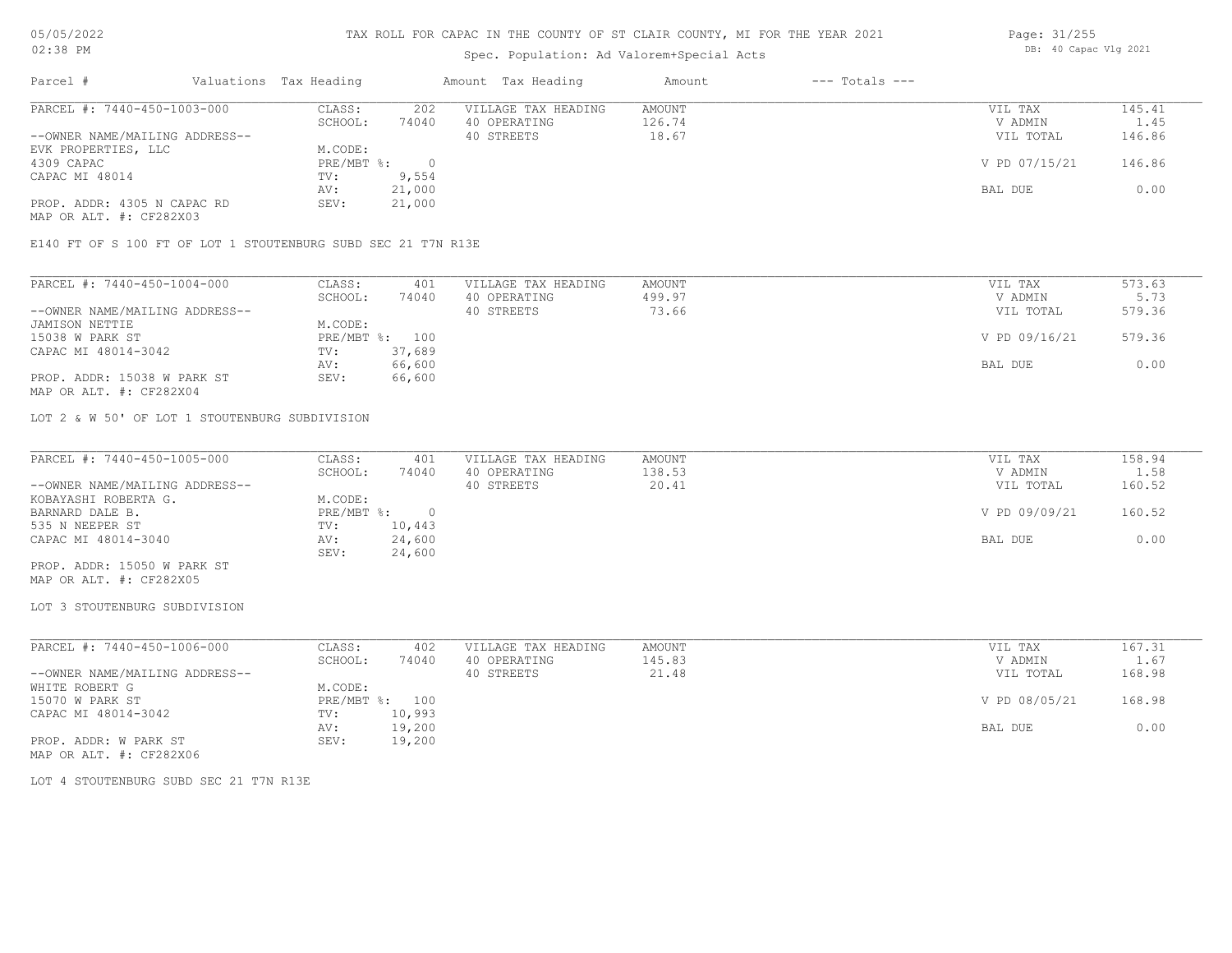### TAX ROLL FOR CAPAC IN THE COUNTY OF ST CLAIR COUNTY, MI FOR THE YEAR 2021

# Spec. Population: Ad Valorem+Special Acts

| Page: 32/255 |                       |  |
|--------------|-----------------------|--|
|              | DB: 40 Capac Vlg 2021 |  |

| Parcel #                       | Valuations Tax Heading |        | Amount Tax Heading  | Amount | $---$ Totals $---$ |               |        |
|--------------------------------|------------------------|--------|---------------------|--------|--------------------|---------------|--------|
| PARCEL #: 7440-450-1007-000    | CLASS:                 | 402    | VILLAGE TAX HEADING | AMOUNT |                    | VIL TAX       | 167.31 |
|                                | SCHOOL:                | 74040  | 40 OPERATING        | 145.83 |                    | V ADMIN       | 1.67   |
| --OWNER NAME/MAILING ADDRESS-- |                        |        | 40 STREETS          | 21.48  |                    | VIL TOTAL     | 168.98 |
| WHITE ROBERT G                 | M.CODE:                |        |                     |        |                    |               |        |
| 15070 W PARK ST                | PRE/MBT %: 100         |        |                     |        |                    | V PD 08/05/21 | 168.98 |
| CAPAC MI 48014-3042            | TV:                    | 10,993 |                     |        |                    |               |        |
|                                | AV:                    | 19,200 |                     |        |                    | BAL DUE       | 0.00   |
| PROP. ADDR: W PARK ST          | SEV:                   | 19,200 |                     |        |                    |               |        |
| MAP OR ALT. #: CF282X07        |                        |        |                     |        |                    |               |        |

LOT 5 STOUTENBURG SUBD SEC 21 T7N R13E

| PARCEL #: 7440-450-1008-000    | CLASS:  | 401            | VILLAGE TAX HEADING | AMOUNT | VIL TAX       | 803.80 |
|--------------------------------|---------|----------------|---------------------|--------|---------------|--------|
|                                | SCHOOL: | 74040          | 40 OPERATING        | 700.58 | V ADMIN       | 8.03   |
| --OWNER NAME/MAILING ADDRESS-- |         |                | 40 STREETS          | 103.22 | VIL TOTAL     | 811.83 |
| WHITE ROBERT G                 | M.CODE: | COREL          |                     |        |               |        |
| 15070 W PARK ST                |         | PRE/MBT %: 100 |                     |        | V PD 09/15/21 | 811.83 |
| CAPAC MI 48014-3042            | TV:     | 52,811         |                     |        |               |        |
|                                | AV:     | 89,000         |                     |        | BAL DUE       | 0.00   |
| PROP. ADDR: 15070 W PARK ST    | SEV:    | 89,000         |                     |        |               |        |
| MAP OR ALT. #: CF282X08        |         |                |                     |        |               |        |

LOT 6 STOUTENBURG SUBD SEC 21 T7N R13E

| PARCEL #: 7440-450-1009-000    | CLASS:     | 402   | VILLAGE TAX HEADING | AMOUNT | VIL TAX   | 0.00 |
|--------------------------------|------------|-------|---------------------|--------|-----------|------|
|                                | SCHOOL:    | 74040 | 40 OPERATING        | 0.00   | V ADMIN   | 0.00 |
| --OWNER NAME/MAILING ADDRESS-- |            |       | 40 STREETS          | 0.00   | VIL TOTAL | 0.00 |
| VILLAGE OF CAPAC               | M.CODE:    |       |                     |        |           |      |
| 131 N MAIN                     | PRE/MBT %: |       |                     |        | BAL DUE   | 0.00 |
| CAPAC MI 48014-3042            | TV:        |       |                     |        |           |      |
|                                | AV:        |       |                     |        |           |      |
| PROP. ADDR: W PARK ST          | SEV:       |       |                     |        |           |      |
| MAP OR ALT. #: CF282X09        |            |       |                     |        |           |      |

LOT 7 STOUTENBURG SUBD SEC 21 T7N R13E

| PARCEL #: 7440-450-1010-000    | CLASS:     | 402    | VILLAGE TAX HEADING | AMOUNT | VIL TAX       | 207.93 |
|--------------------------------|------------|--------|---------------------|--------|---------------|--------|
|                                | SCHOOL:    | 74040  | 40 OPERATING        | 181.23 | V ADMIN       | 2.07   |
| --OWNER NAME/MAILING ADDRESS-- |            |        | 40 STREETS          | 26.70  | VIL TOTAL     | 210.00 |
| WHITE ROBERT G                 | M.CODE:    |        |                     |        |               |        |
| 15070 W PARK ST                | PRE/MBT %: | 0.     |                     |        | V PD 08/05/21 | 210.00 |
| CAPAC MI 48014-3042            | TV:        | 13,662 |                     |        |               |        |
|                                | AV:        | 22,500 |                     |        | BAL DUE       | 0.00   |
| PROP. ADDR: W PARK ST          | SEV:       | 22,500 |                     |        |               |        |

MAP OR ALT. #: CF282X10

LOT 8 STOUTENBURG SUBD SEC 21 T7N R13E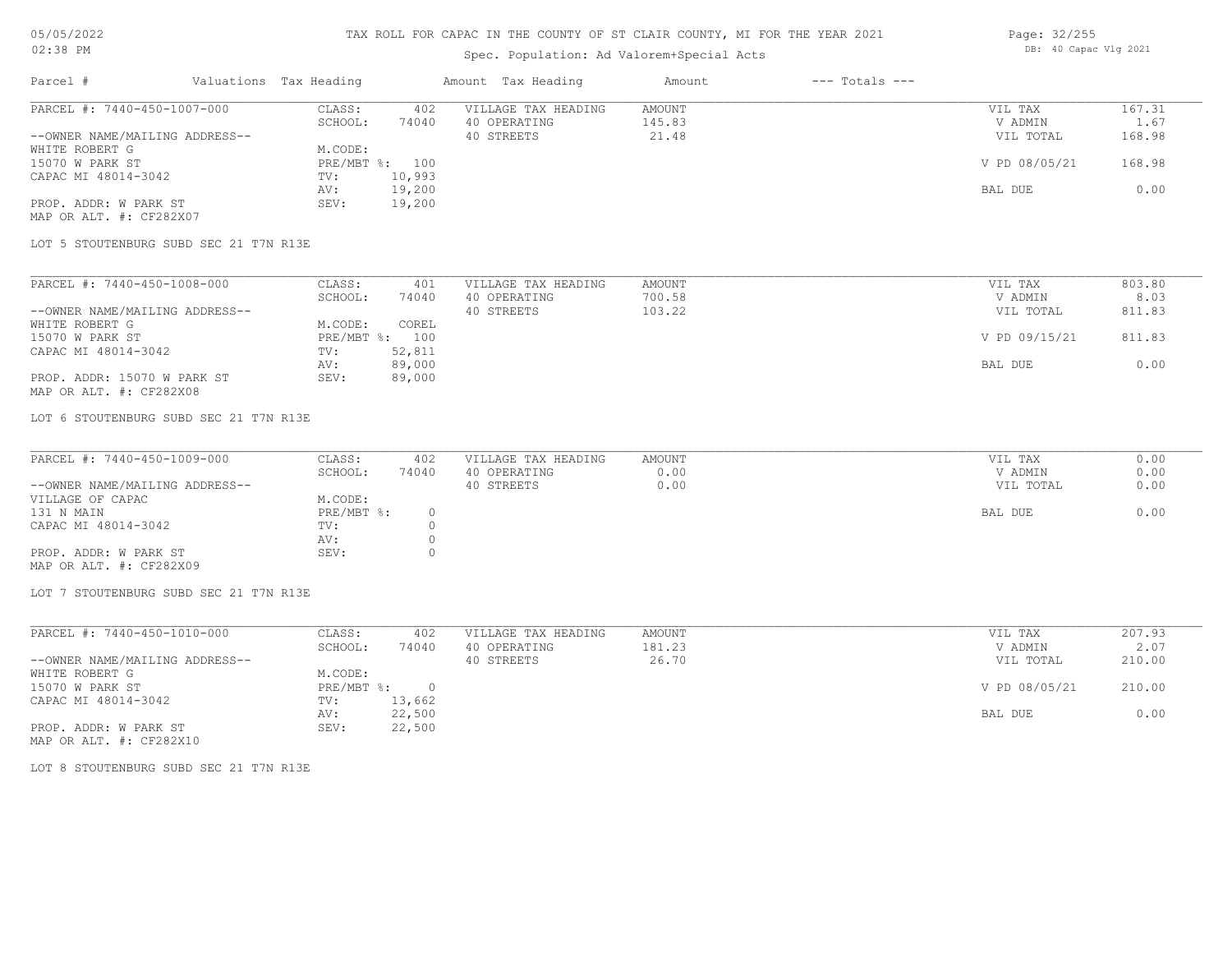## Spec. Population: Ad Valorem+Special Acts

| Parcel #                       | Valuations Tax Heading |        | Amount Tax Heading  | Amount | $---$ Totals $---$ |           |        |
|--------------------------------|------------------------|--------|---------------------|--------|--------------------|-----------|--------|
| PARCEL #: 7440-450-1011-000    | CLASS:                 | 401    | VILLAGE TAX HEADING | AMOUNT |                    | VIL TAX   | 735.37 |
|                                | SCHOOL:                | 74040  | 40 OPERATING        | 640.94 |                    | V ADMIN   | 7.35   |
| --OWNER NAME/MAILING ADDRESS-- |                        |        | 40 STREETS          | 94.43  |                    | VIL TOTAL | 742.72 |
| TOWNSEND JASON                 | M.CODE:                | COREL  |                     |        |                    |           |        |
| TOWNSEND COLLEEN               | PRE/MBT %: 100         |        |                     |        |                    | BAL DUE   | 742.72 |
| 15096 W PARK ST                | TV:                    | 48,315 |                     |        |                    |           |        |
| CAPAC MI 48014                 | AV:                    | 79,500 |                     |        |                    |           |        |
|                                | SEV:                   | 79,500 |                     |        |                    |           |        |
| PROP. ADDR: 15096 W PARK ST    |                        |        |                     |        |                    |           |        |

MAP OR ALT. #: CF282X11

LOT 9 STOUTENBURG SUBD SEC 21 T7N R13E

| PARCEL #: 7440-450-1012-000     | CLASS:     | 202    | VILLAGE TAX HEADING | AMOUNT | VIL TAX       | 91.76 |
|---------------------------------|------------|--------|---------------------|--------|---------------|-------|
|                                 | SCHOOL:    | 74040  | 40 OPERATING        | 79.98  | V ADMIN       | 0.91  |
| --OWNER NAME/MAILING ADDRESS--  |            |        | 40 STREETS          | 11.78  | VIL TOTAL     | 92.67 |
| WEST MICHIGAN FAMILY HOMES, LLC | M.CODE:    |        |                     |        |               |       |
| 13854 SIMONE DR                 | PRE/MBT %: |        |                     |        | V PD 08/05/21 | 92.67 |
| SHELBY MI 48315                 | TV:        | 6,029  |                     |        |               |       |
|                                 | AV:        | 11,100 |                     |        | BAL DUE       | 0.00  |
| PROP. ADDR: W PARK ST           | SEV:       | 11,100 |                     |        |               |       |
|                                 |            |        |                     |        |               |       |

MAP OR ALT. #: CF282X12

LOT 10 STOUTENBURG SUBD SEC 21 T7N R13E

| PARCEL #: 7440-450-1013-000    | CLASS:     | 401     | VILLAGE TAX HEADING | AMOUNT   | VIL TAX       | 1,194.11 |
|--------------------------------|------------|---------|---------------------|----------|---------------|----------|
|                                | SCHOOL:    | 74040   | 40 OPERATING        | 1,040.77 | V ADMIN       | 11.94    |
| --OWNER NAME/MAILING ADDRESS-- |            |         | 40 STREETS          | 153.34   | VIL TOTAL     | 1,206.05 |
| A S PROPERTIES INC             | M.CODE:    |         |                     |          |               |          |
| 20 EDDA MARIE CT               | PRE/MBT %: |         |                     |          | V PD 09/09/21 | 1,206.05 |
| LAPEER MI 48446                | TV:        | 78,455  |                     |          |               |          |
|                                | AV:        | 103,800 |                     |          | BAL DUE       | 0.00     |
| PROP. ADDR: 16014 W PARK ST    | SEV:       | 103,800 |                     |          |               |          |
|                                |            |         |                     |          |               |          |

MAP OR ALT. #: 282X13

LOT 11 STOUTENBURG SUBDIVISION SECTION 21 T7N R13E

| PARCEL #: 7440-450-1014-000    | CLASS:       | 401     | VILLAGE TAX HEADING | AMOUNT   | VIL TAX       | 1,216.99 |
|--------------------------------|--------------|---------|---------------------|----------|---------------|----------|
|                                | SCHOOL:      | 74040   | 40 OPERATING        | 1,060.71 | V ADMIN       | 12.16    |
| --OWNER NAME/MAILING ADDRESS-- |              |         | 40 STREETS          | 156.28   | VIL TOTAL     | 1,229.15 |
| A S PROPERTIES INC             | M.CODE:      |         |                     |          |               |          |
| 20 EDDA MARIE CT               | $PRE/MBT$ %: |         |                     |          | V PD 09/09/21 | 1,229.15 |
| LAPEER MI 48446                | TV:          | 79,958  |                     |          |               |          |
|                                | AV:          | 105,800 |                     |          | BAL DUE       | 0.00     |
| PROP. ADDR: 16018 W PARK ST    | SEV:         | 105,800 |                     |          |               |          |
| MAP OR ALT. #: 282X14          |              |         |                     |          |               |          |

LOT 12 STOUTENBURG SUBDIVISION SECTION 21 T7N R13E

Page: 33/255 DB: 40 Capac Vlg 2021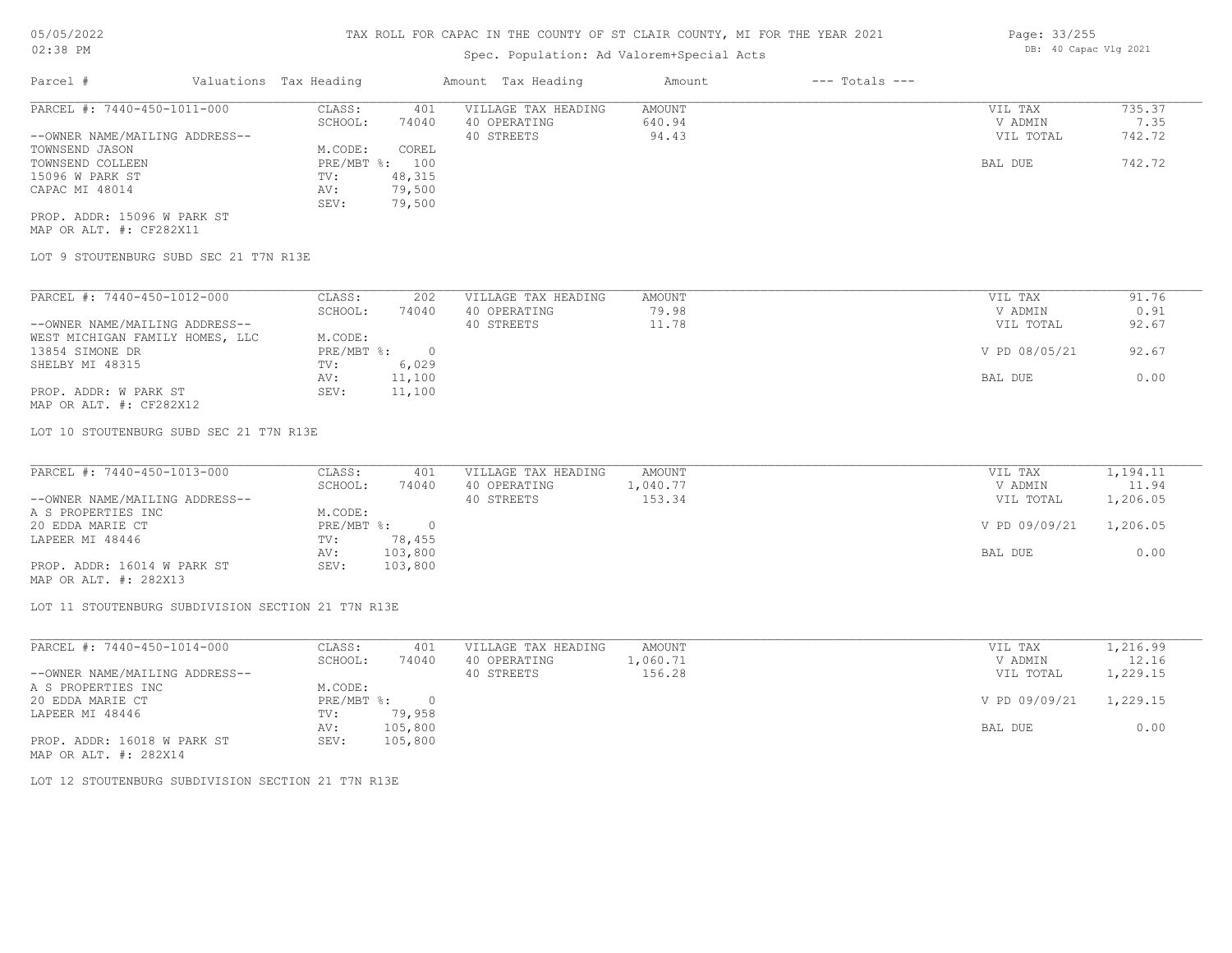#### Spec. Population: Ad Valorem+Special Acts

| Page: 34/255 |  |                       |  |
|--------------|--|-----------------------|--|
|              |  | DB: 40 Capac Vlg 2021 |  |

| Parcel #                       | Valuations Tax Heading |         | Amount Tax Heading  | Amount   | $---$ Totals $---$ |               |          |
|--------------------------------|------------------------|---------|---------------------|----------|--------------------|---------------|----------|
| PARCEL #: 7440-450-1015-000    | CLASS:                 | 401     | VILLAGE TAX HEADING | AMOUNT   |                    | VIL TAX       | 1,216.99 |
|                                | SCHOOL:                | 74040   | 40 OPERATING        | 1,060.71 |                    | V ADMIN       | 12.16    |
| --OWNER NAME/MAILING ADDRESS-- |                        |         | 40 STREETS          | 156.28   |                    | VIL TOTAL     | 1,229.15 |
| A S PROPERTIES INC             | M.CODE:                |         |                     |          |                    |               |          |
| 20 EDDA MARIE CT               | $PRE/MBT$ %:           |         |                     |          |                    | V PD 09/09/21 | 1,229.15 |
| LAPEER MI 48446                | TV:                    | 79,958  |                     |          |                    |               |          |
|                                | AV:                    | 105,800 |                     |          |                    | BAL DUE       | 0.00     |
| PROP. ADDR: 16022 W PARK ST    | SEV:                   | 105,800 |                     |          |                    |               |          |
| MAP OR ALT. #: 282X15          |                        |         |                     |          |                    |               |          |

LOT 13 STOUTENBURG SUBDIVISION SECTION 21 T7N R13E

| PARCEL #: 7440-450-1016-000    | CLASS:     | 402    | VILLAGE TAX HEADING | AMOUNT | VIL TAX   | 154.52 |
|--------------------------------|------------|--------|---------------------|--------|-----------|--------|
|                                | SCHOOL:    | 74040  | 40 OPERATING        | 134.68 | V ADMIN   | 1.54   |
| --OWNER NAME/MAILING ADDRESS-- |            |        | 40 STREETS          | 19.84  | VIL TOTAL | 156.06 |
| LUMBARDO ROBERT JR             | M.CODE:    |        |                     |        |           |        |
| LUMBARDO DESIREE M             | PRE/MBT %: |        |                     |        | BAL DUE   | 156.06 |
| 4900 IMLAY CITY RD             | TV:        | 10,153 |                     |        |           |        |
| ATTICA MI 48412                | AV:        | 22,500 |                     |        |           |        |
|                                | SEV:       | 22,500 |                     |        |           |        |
| PROP. ADDR: W PARK ST          |            |        |                     |        |           |        |

MAP OR ALT. #: CF282X16

LOT 14 STOUTENBURG SUBD SEC 21 T7N R13E

| PARCEL #: 7440-450-1017-000    | CLASS:       | 401     | VILLAGE TAX HEADING | AMOUNT        | VIL TAX   | 1,479.79 |
|--------------------------------|--------------|---------|---------------------|---------------|-----------|----------|
|                                | SCHOOL:      | 74040   | 40 OPERATING        | 1,289.76      | V ADMIN   | 14.79    |
| --OWNER NAME/MAILING ADDRESS-- |              |         | 40 STREETS          | 190.03        | VIL TOTAL | 1,494.58 |
| FEB 7 PROPERTIES, INC          | M.CODE:      |         |                     |               |           |          |
| 20 EDDA MARIE CT               | $PRE/MBT$ %: |         |                     | V PD 09/09/21 | 1,494.58  |          |
| LAPEER MI 48446                | TV:          | 97,224  |                     |               |           |          |
|                                | AV:          | 107,900 |                     |               | BAL DUE   | 0.00     |
| PROP. ADDR: 16030 W PARK ST    | SEV:         | 107,900 |                     |               |           |          |
| MAP OR ALT. #: 282X17          |              |         |                     |               |           |          |

LOT 15 STOUTENBURG SUBDIVISION SECTION 21 T7N R13E

| PARCEL #: 7440-450-1018-000    | CLASS:       | 401     | VILLAGE TAX HEADING | AMOUNT   | VIL TAX       | 1,468.27 |
|--------------------------------|--------------|---------|---------------------|----------|---------------|----------|
|                                | SCHOOL:      | 74040   | 40 OPERATING        | 1,279.72 | V ADMIN       | 14.68    |
| --OWNER NAME/MAILING ADDRESS-- |              |         | 40 STREETS          | 188.55   | VIL TOTAL     | 1,482.95 |
| FEB 7 PROPERTIES, INC          | M.CODE:      |         |                     |          |               |          |
| 20 EDDA MARIE CT               | $PRE/MBT$ %: |         |                     |          | V PD 09/09/21 | 1,482.95 |
| LAPEER MI 48446                | TV:          | 96,467  |                     |          |               |          |
|                                | AV:          | 106,800 |                     |          | BAL DUE       | 0.00     |
| PROP. ADDR: 16032 W PARK ST    | SEV:         | 106,800 |                     |          |               |          |
| MAP OR ALT. #: 282X18          |              |         |                     |          |               |          |

LOT 16 STOUTENBURG SUBDIVISION SECTION 21 T7N R13E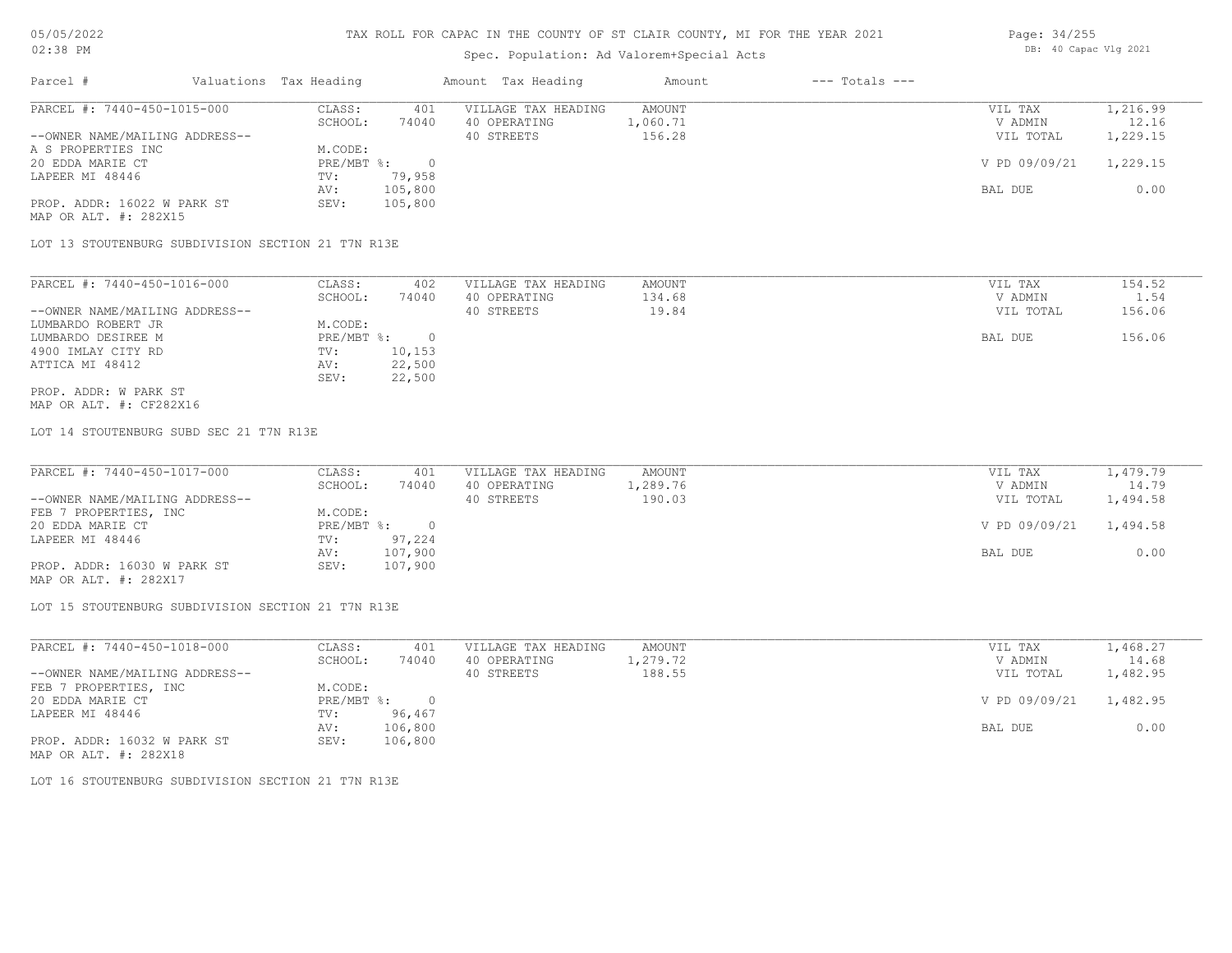## Spec. Population: Ad Valorem+Special Acts

| Page: 35/255 |                       |  |
|--------------|-----------------------|--|
|              | DB: 40 Capac Vlg 2021 |  |

| Parcel #                       | Valuations Tax Heading |         | Amount Tax Heading  | Amount   | $---$ Totals $---$ |               |          |
|--------------------------------|------------------------|---------|---------------------|----------|--------------------|---------------|----------|
| PARCEL #: 7440-450-1019-000    | CLASS:                 | 401     | VILLAGE TAX HEADING | AMOUNT   |                    | VIL TAX       | 1,315.38 |
|                                | SCHOOL:                | 74040   | 40 OPERATING        | 1,146.46 |                    | V ADMIN       | 13.15    |
| --OWNER NAME/MAILING ADDRESS-- |                        |         | 40 STREETS          | 168.92   |                    | VIL TOTAL     | 1,328.53 |
| KING JUSTIN                    | M.CODE:                | COREL   |                     |          |                    |               |          |
| 27650 BOARDMAN RD              | $PRE/MBT$ %:           | 50      |                     |          |                    | V PD 09/15/21 | 1,328.53 |
| RICHMOND MI 48062              | TV:                    | 86,422  |                     |          |                    |               |          |
|                                | AV:                    | 105,500 |                     |          |                    | BAL DUE       | 0.00     |
| PROP. ADDR: 16038 W PARK ST    | SEV:                   | 105,500 |                     |          |                    |               |          |
| MAP OR ALT. #: 282X19          |                        |         |                     |          |                    |               |          |

LOT 17 STOUTENBURG SUBDIVISION SECTION21 T7N R13E

| PARCEL #: 7440-600-0001-000    | CLASS:     | 201    | VILLAGE TAX HEADING | AMOUNT | VIL TAX       | 816.99 |
|--------------------------------|------------|--------|---------------------|--------|---------------|--------|
|                                | SCHOOL:    | 74040  | 40 OPERATING        | 712.08 | V ADMIN       | 8.16   |
| --OWNER NAME/MAILING ADDRESS-- |            |        | 40 STREETS          | 104.91 | VIL TOTAL     | 825.15 |
| K.M.D. INC                     | M.CODE:    |        |                     |        |               |        |
| 302 S MAIN ST                  | PRE/MBT %: |        |                     |        | V PD 09/30/21 | 825.15 |
| CAPAC MI 48014                 | TV:        | 53,678 |                     |        |               |        |
|                                | AV:        | 62,900 |                     |        | BAL DUE       | 0.00   |
| PROP. ADDR: 302 S MAIN         | SEV:       | 62,900 |                     |        |               |        |

MAP OR ALT. #: CF283

LOTS 1 & 2 SUPERVISOR CHRIS ABRAHAMS PLAT SEC 27 T7N R13E

| PARCEL #: 7440-600-0002-000    | CLASS:     | 201    | VILLAGE TAX HEADING | AMOUNT | VIL TAX       | 142.11 |
|--------------------------------|------------|--------|---------------------|--------|---------------|--------|
|                                | SCHOOL:    | 74040  | 40 OPERATING        | 123.86 | V ADMIN       | 1.42   |
| --OWNER NAME/MAILING ADDRESS-- |            |        | 40 STREETS          | 18.25  | VIL TOTAL     | 143.53 |
| K.M.D. INC                     | M.CODE:    |        |                     |        |               |        |
| 320 S MAIN ST                  | PRE/MBT %: | $\cap$ |                     |        | V PD 09/15/21 | 143.53 |
| CAPAC MI 48014                 | TV:        | 9,337  |                     |        |               |        |
|                                | AV:        | 89,000 |                     |        | BAL DUE       | 0.00   |
| PROP. ADDR: 300 S MAIN         | SEV:       | 89,000 |                     |        |               |        |
| MAP OR ALT. #: CF284           |            |        |                     |        |               |        |

 $\_$  , and the state of the state of the state of the state of the state of the state of the state of the state of the state of the state of the state of the state of the state of the state of the state of the state of the

LOT 3 SUPERVISOR CHRIS ABRAHAMS PLAT SEC 27 T7N R13E

| PARCEL #: 7440-600-0003-000                                                     | CLASS:     | 201     | VILLAGE TAX HEADING | AMOUNT   | VIL TAX       | 1,577.29 |
|---------------------------------------------------------------------------------|------------|---------|---------------------|----------|---------------|----------|
|                                                                                 | SCHOOL:    | 74040   | 40 OPERATING        | 1,374.74 | V ADMIN       | 15.77    |
| --OWNER NAME/MAILING ADDRESS--                                                  |            |         | 40 STREETS          | 202.55   | VIL TOTAL     | 1,593.06 |
| K.M.D. INC                                                                      | M.CODE:    |         |                     |          |               |          |
| 302 S MAIN ST                                                                   | PRE/MBT %: |         |                     |          | V PD 09/14/21 | 1,593.06 |
| CAPAC MI 48014                                                                  | TV:        | 103,630 |                     |          |               |          |
|                                                                                 | AV:        | 103,800 |                     |          | BAL DUE       | 0.00     |
| PROP. ADDR: 302 S MAIN<br>$\cdots$ $\cdots$ $\cdots$ $\cdots$ $\cdots$ $\cdots$ | SEV:       | 103,800 |                     |          |               |          |

MAP OR ALT. #: CF285A

LOTS 4, 5 & 6 SUPERVISOR CHRIS ABRAHAMS PLAT SEC 27 T7N R13E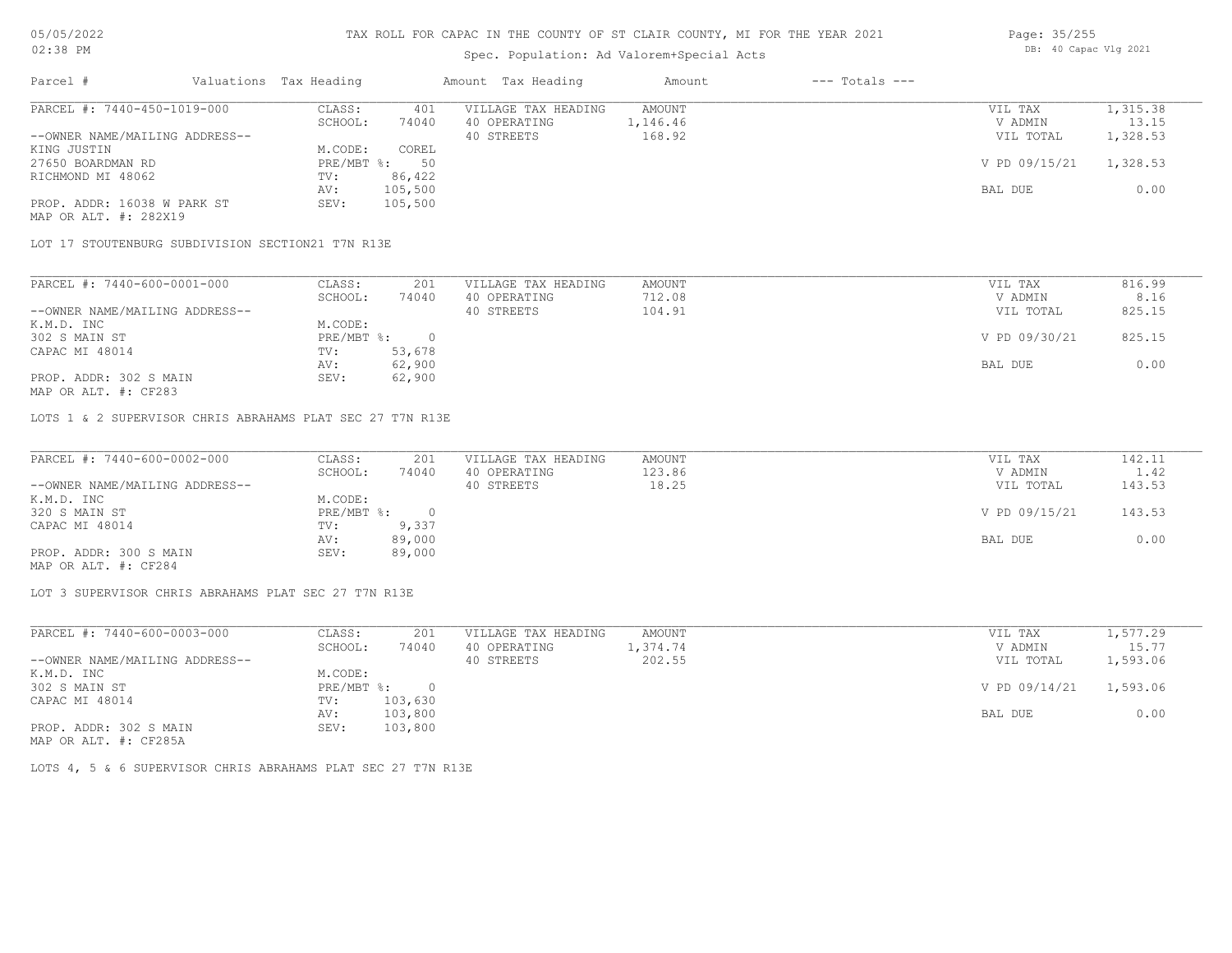### Spec. Population: Ad Valorem+Special Acts

| Page: 36/255 |  |                       |  |  |
|--------------|--|-----------------------|--|--|
|              |  | DB: 40 Capac Vlg 2021 |  |  |

| Parcel #                       | Valuations Tax Heading |        | Amount Tax Heading  | Amount | $---$ Totals $---$ |               |       |
|--------------------------------|------------------------|--------|---------------------|--------|--------------------|---------------|-------|
| PARCEL #: 7440-600-0004-000    | CLASS:                 | 202    | VILLAGE TAX HEADING | AMOUNT |                    | VIL TAX       | 84.38 |
|                                | SCHOOL:                | 74040  | 40 OPERATING        | 73.55  |                    | V ADMIN       | 0.84  |
| --OWNER NAME/MAILING ADDRESS-- |                        |        | 40 STREETS          | 10.83  |                    | VIL TOTAL     | 85.22 |
| GEBBIE EDWARD                  | M.CODE:                |        |                     |        |                    |               |       |
| 208 S MAIN ST                  | $PRE/MBT$ %:           |        |                     |        |                    | V PD 09/16/21 | 85.22 |
| CAPAC MI 48014                 | TV:                    | 5,545  |                     |        |                    |               |       |
|                                | AV:                    | 20,600 |                     |        |                    | BAL DUE       | 0.00  |
| PROP. ADDR: E HILL STREET      | SEV:                   | 20,600 |                     |        |                    |               |       |
| MAP OR ALT. #: CF285B          |                        |        |                     |        |                    |               |       |

LOT 7 SUPERVISOR CHRIS ABRAHAMS PLAT SEC 27 T7N R13E

| PARCEL #: 7440-600-0005-000    | CLASS:     | 301     | VILLAGE TAX HEADING | AMOUNT | VIL TAX   | 938.05 |
|--------------------------------|------------|---------|---------------------|--------|-----------|--------|
|                                | SCHOOL:    | 74040   | 40 OPERATING        | 817.59 | V ADMIN   | 9.38   |
| --OWNER NAME/MAILING ADDRESS-- |            |         | 40 STREETS          | 120.46 | VIL TOTAL | 947.43 |
| CAPAC CONSTRUCTION CO          | M.CODE:    |         |                     |        |           |        |
| PO BOX 388                     | PRE/MBT %: |         |                     |        | BAL DUE   | 947.43 |
| CAPAC MI 48014-0388            | TV:        | 61,631  |                     |        |           |        |
|                                | AV:        | 108,300 |                     |        |           |        |
| PROP. ADDR: 216 E HILL STREET  | SEV:       | 108,300 |                     |        |           |        |
| MAP OR ALT. #: CF286           |            |         |                     |        |           |        |

LOTS 8, 9, 10, 11, 12, 13 & 14 SUPERVISOR CHRIS ABRAHAMS PLAT SEC 27 T7N R13E

| PARCEL #: 7440-600-0006-000    | CLASS:  | 401            | VILLAGE TAX HEADING | AMOUNT | VIL TAX       | 322.86 |
|--------------------------------|---------|----------------|---------------------|--------|---------------|--------|
|                                | SCHOOL: | 74040          | 40 OPERATING        | 281.40 | V ADMIN       | 3.22   |
| --OWNER NAME/MAILING ADDRESS-- |         |                | 40 STREETS          | 41.46  | VIL TOTAL     | 326.08 |
| SUSTAITA GUADAUPE D            | M.CODE: | COREL          |                     |        |               |        |
| 106 E HILL ST                  |         | PRE/MBT %: 100 |                     |        | V PD 09/15/21 | 326.08 |
| CAPAC MI 48014                 | TV:     | 21,213         |                     |        |               |        |
|                                | AV:     | 40,300         |                     |        | BAL DUE       | 0.00   |
| PROP. ADDR: 106 E HILL STREET  | SEV:    | 40,300         |                     |        |               |        |
| MAP OR ALT. #: CF287           |         |                |                     |        |               |        |

LOT 15 SUPERVISOR CHRIS ABRAHAMS PLAT

| PARCEL #: 7440-600-0007-000    | CLASS:     | 401    | VILLAGE TAX HEADING | AMOUNT | VIL TAX       | 544.12 |
|--------------------------------|------------|--------|---------------------|--------|---------------|--------|
|                                | SCHOOL:    | 74040  | 40 OPERATING        | 474.25 | V ADMIN       | 5.44   |
| --OWNER NAME/MAILING ADDRESS-- |            |        | 40 STREETS          | 69.87  | VIL TOTAL     | 549.56 |
| GANSHAW LEVI                   | M.CODE:    | 00LSB  |                     |        |               |        |
| 104 E HILL STREET              | PRE/MBT %: | 100    |                     |        | V PD 09/09/21 | 549.56 |
| CAPAC MI 48014                 | TV:        | 35,750 |                     |        |               |        |
|                                | AV:        | 41,000 |                     |        | BAL DUE       | 0.00   |
| PROP. ADDR: 104 E HILL STREET  | SEV:       | 41,000 |                     |        |               |        |

MAP OR ALT. #: CF288

LOT 16 SUPERVISOR CHRIS ABRAHAMS PLAT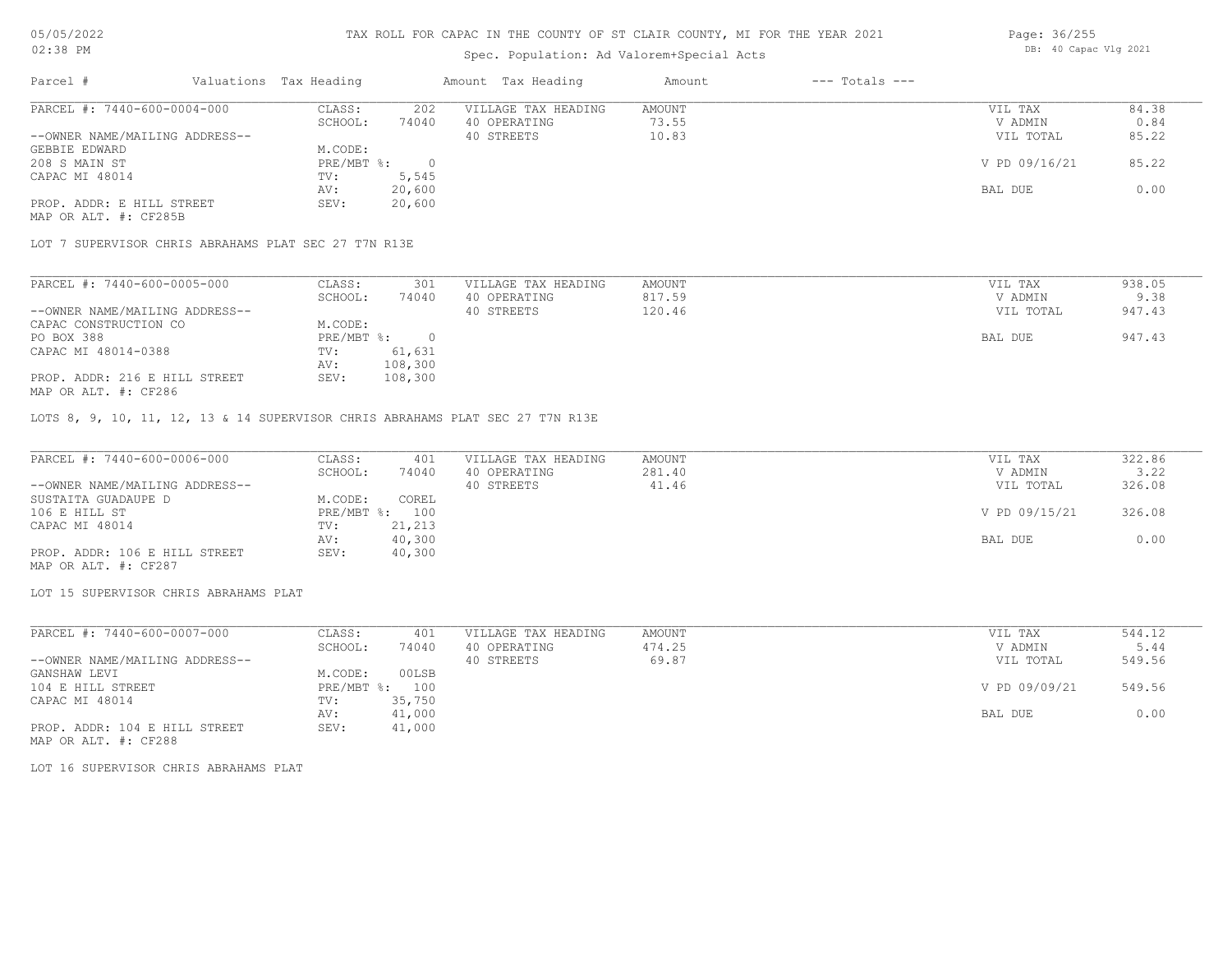# Spec. Population: Ad Valorem+Special Acts

| Page: 37/255 |                       |  |
|--------------|-----------------------|--|
|              | DB: 40 Capac Vlg 2021 |  |

| Parcel #                       | Valuations Tax Heading |        | Amount Tax Heading  | Amount | $---$ Totals $---$ |               |        |
|--------------------------------|------------------------|--------|---------------------|--------|--------------------|---------------|--------|
| PARCEL #: 7440-600-0008-000    | CLASS:                 | 401    | VILLAGE TAX HEADING | AMOUNT |                    | VIL TAX       | 479.18 |
|                                | SCHOOL:                | 74040  | 40 OPERATING        | 417.65 |                    | V ADMIN       | 4.79   |
| --OWNER NAME/MAILING ADDRESS-- |                        |        | 40 STREETS          | 61.53  |                    | VIL TOTAL     | 483.97 |
| GONZALEZ FRANCISCO J           | M.CODE:                | COREL  |                     |        |                    |               |        |
| P.O. BOX 381                   | PRE/MBT %:             |        |                     |        |                    | V PD 09/15/21 | 483.97 |
| MEMPHIS MI 48041               | TV:                    | 31,483 |                     |        |                    |               |        |
|                                | AV:                    | 46,800 |                     |        |                    | BAL DUE       | 0.00   |
| PROP. ADDR: 400 S MAIN         | SEV:                   | 46,800 |                     |        |                    |               |        |
| MAP OR ALT. #: CF289           |                        |        |                     |        |                    |               |        |

LOT 17 SUPERVISORS CHRIS ABRAHAMS PLAT SEC 27 T7N R13E

| PARCEL #: 7440-600-0010-000    | CLASS:     | 401    | VILLAGE TAX HEADING | AMOUNT | VIL TAX       | 480.09 |
|--------------------------------|------------|--------|---------------------|--------|---------------|--------|
|                                | SCHOOL:    | 74040  | 40 OPERATING        | 418.44 | V ADMIN       | 4.80   |
| --OWNER NAME/MAILING ADDRESS-- |            |        | 40 STREETS          | 61.65  | VIL TOTAL     | 484.89 |
| RAMIREZ MARIO                  | M.CODE:    | 00LSB  |                     |        |               |        |
| RAMIREZ SAMANTHA               | PRE/MBT %: | 100    |                     |        | V PD 09/09/21 | 484.89 |
| 404 S MAIN ST                  | TV:        | 31,543 |                     |        |               |        |
| CAPAC MI 48014-3719            | AV:        | 52,400 |                     |        | BAL DUE       | 0.00   |
|                                | SEV:       | 52,400 |                     |        |               |        |
| PROP. ADDR: 404 S MAIN         |            |        |                     |        |               |        |

MAP OR ALT. #: CF290

LOTS 18 & 19 SUPERVISOR CHRIS ABRAHAMS PLAT

| PARCEL #: 7440-600-0011-000    | CLASS:  | 401            | VILLAGE TAX HEADING | AMOUNT | VIL TAX       | 464.85 |
|--------------------------------|---------|----------------|---------------------|--------|---------------|--------|
|                                | SCHOOL: | 74040          | 40 OPERATING        | 405.16 | V ADMIN       | 4.64   |
| --OWNER NAME/MAILING ADDRESS-- |         |                | 40 STREETS          | 59.69  | VIL TOTAL     | 469.49 |
| DESMIT WALTER II/MARIE         | M.CODE: |                |                     |        |               |        |
| 406 S MAIN ST                  |         | PRE/MBT %: 100 |                     |        | V PD 09/03/21 | 469.49 |
| CAPAC MI 48014-3719            | TV:     | 30,542         |                     |        |               |        |
|                                | AV:     | 55,800         |                     |        | BAL DUE       | 0.00   |
| PROP. ADDR: 406 S MAIN         | SEV:    | 55,800         |                     |        |               |        |
|                                |         |                |                     |        |               |        |

MAP OR ALT. #: CF291

LOT 20 SUPERVISOR CHRIS ABRAHAMS PLAT SEC 27 T7N R13E

| PARCEL #: 7440-600-0012-000    | CLASS:     | 401    | VILLAGE TAX HEADING | AMOUNT | VIL TAX       | 76.26 |
|--------------------------------|------------|--------|---------------------|--------|---------------|-------|
|                                | SCHOOL:    | 74040  | 40 OPERATING        | 66.47  | V ADMIN       | 0.76  |
| --OWNER NAME/MAILING ADDRESS-- |            |        | 40 STREETS          | 9.79   | VIL TOTAL     | 77.02 |
| DESMIT WALTER II/MARIE         | M.CODE:    |        |                     |        |               |       |
| 406 S MAIN ST                  | PRE/MBT %: | 100    |                     |        | V PD 09/03/21 | 77.02 |
| CAPAC MI 48014-3719            | TV:        | 5,011  |                     |        |               |       |
|                                | AV:        | 24,400 |                     |        | BAL DUE       | 0.00  |
| PROP. ADDR: S MAIN             | SEV:       | 24,400 |                     |        |               |       |
| MAP OR ALT. #: CF292           |            |        |                     |        |               |       |

LOT 21 SUPERVISOR CHRIS ABRAHAMS PLAT SEC 27 T7N R13E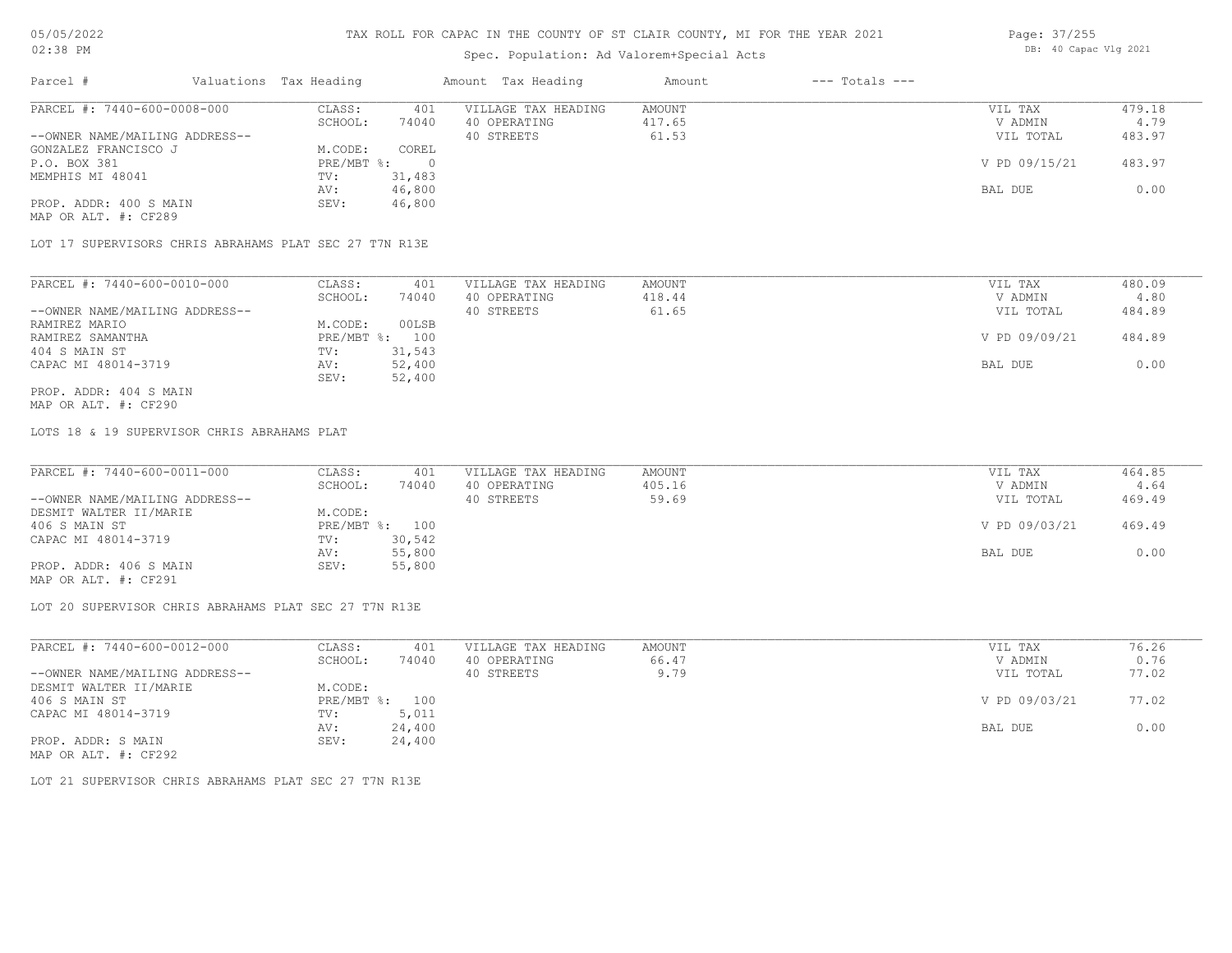# Spec. Population: Ad Valorem+Special Acts

| Page: 38/255 |                       |  |
|--------------|-----------------------|--|
|              | DB: 40 Capac Vlg 2021 |  |

| Parcel #                       | Valuations Tax Heading |        | Amount Tax Heading  | Amount | $---$ Totals $---$ |               |        |
|--------------------------------|------------------------|--------|---------------------|--------|--------------------|---------------|--------|
| PARCEL #: 7440-600-0013-000    | CLASS:                 | 401    | VILLAGE TAX HEADING | AMOUNT |                    | VIL TAX       | 803.92 |
|                                | SCHOOL:                | 74040  | 40 OPERATING        | 531.31 |                    | V ADMIN       | 7.19   |
| --OWNER NAME/MAILING ADDRESS-- |                        |        | 40 STREETS          | 78.28  |                    | VIL TOTAL     | 811.11 |
| WATKINS KIMBERLY M             | M.CODE:                | COREL  |                     | 70.30  |                    |               |        |
| 111 FRANTZ ST                  | $PRE/MBT$ %:           | 100    |                     | 40.54  |                    | V PD 09/15/21 | 811.11 |
| CAPAC MI 48014                 | TV:                    | 40,051 | $\Omega$            | 83.49  |                    |               |        |
|                                | AV:                    | 70,200 |                     |        |                    | BAL DUE       | 0.00   |
| PROP. ADDR: 111 FRANTZ STREET  | SEV:                   | 70,200 |                     |        |                    |               |        |
| MAP OR ALT. #: CF293A          |                        |        |                     |        |                    |               |        |

S89ª44'W 80',TH S0ª33'30"E 315.69' TO BEG SUPERVISOR CHRIS ABRAHAMS PLAT THAT PART OF LOT 22, BEG AT SW COR LOT 22,TH N89ª9'E 80' TH N0ª33'30"W 314.87' TH

| PARCEL #: 7440-600-0013-200    | CLASS:       | 401    | VILLAGE TAX HEADING | AMOUNT | VIL TAX       | 510.08 |
|--------------------------------|--------------|--------|---------------------|--------|---------------|--------|
|                                | SCHOOL:      | 74040  | 40 OPERATING        | 444.58 | V ADMIN       | 5.10   |
| --OWNER NAME/MAILING ADDRESS-- |              |        | 40 STREETS          | 65.50  | VIL TOTAL     | 515.18 |
| TROOP MICHAEL A                | M.CODE:      |        |                     |        |               |        |
| 410 S MAIN ST                  | $PRE/MBT$ %: | 100    |                     |        | V PD 07/15/21 | 515.18 |
| CAPAC MI 48014-3719            | TV:          | 33,513 |                     |        |               |        |
|                                | AV:          | 59,500 |                     |        | BAL DUE       | 0.00   |
| PROP. ADDR: 410 S MAIN         | SEV:         | 59,500 |                     |        |               |        |
| תכמכתים  וחזג תם תגזון         |              |        |                     |        |               |        |

MAP OR ALT. #: CF293B

ABRAHAMS PLAT THAT PART OF LOT 22 LYING W OF EXTD E LINE OF LOT 23 & ALL OF LOT 27 SUPV CHRIS

| PARCEL #: 7440-600-0013-400    | CLASS:         | 401    | VILLAGE TAX HEADING | AMOUNT | VIL TAX       | 638.92 |
|--------------------------------|----------------|--------|---------------------|--------|---------------|--------|
|                                | SCHOOL:        | 74040  | 40 OPERATING        | 556.87 | V ADMIN       | 6.38   |
| --OWNER NAME/MAILING ADDRESS-- |                |        | 40 STREETS          | 82.05  | VIL TOTAL     | 645.30 |
| FOX LON/KATHLEEN               | M.CODE:        |        |                     |        |               |        |
| 129 FRANTZ ST                  | PRE/MBT %: 100 |        |                     |        | V PD 07/15/21 | 645.30 |
| CAPAC MI 48014                 | TV:            | 41,978 |                     |        |               |        |
|                                | AV:            | 71,400 |                     |        | BAL DUE       | 0.00   |
| PROP. ADDR: 129 FRANTZ STREET  | SEV:           | 71,400 |                     |        |               |        |

MAP OR ALT. #: CF293C

ABRAHMS PLAT N0ª33'30"W 314.06',TH S89ª44'W 80',TH S0ª33'30"E 314.87' TO BEG SUPERVISOR CHRIS THAT PART OF LOT 22, BEG N89ª9'E 80' FROM SW COR LOT 22, TH N89ª9'E 80',TH

| PARCEL #: 7440-600-0013-600    | CLASS:  | 401            | VILLAGE TAX HEADING | AMOUNT | VIL TAX   | 926.29 |
|--------------------------------|---------|----------------|---------------------|--------|-----------|--------|
|                                | SCHOOL: | 74040          | 40 OPERATING        | 807.34 | V ADMIN   | 9.26   |
| --OWNER NAME/MAILING ADDRESS-- |         |                | 40 STREETS          | 118.95 | VIL TOTAL | 935.55 |
| HICKS PATRICA GRACE            | M.CODE: |                |                     |        |           |        |
| 205 FRANTZ STREET              |         | PRE/MBT %: 100 |                     |        | BAL DUE   | 935.55 |
| CAPAC MI 48014                 | TV:     | 60,859         |                     |        |           |        |
|                                | AV:     | 70,100         |                     |        |           |        |
| PROP. ADDR: 205 FRANTZ STREET  | SEV:    | 70,100         |                     |        |           |        |
| MAP OR ALT. #: CF292D          |         |                |                     |        |           |        |

314.06' TO BEG SUPERVISOR CHRIS ABRHAMS PLAT S0ª25'E 16.5',TH N89ª9'E 30.94',TH N0ª33'30"W 329.75',TH S89ª44'W 80',TH S0ª33'30"E THAT PART OF LOT 22, BEG N89ª9'E 160' FROM SW COR LOT 22 TH N89ª9'E 49.1',TH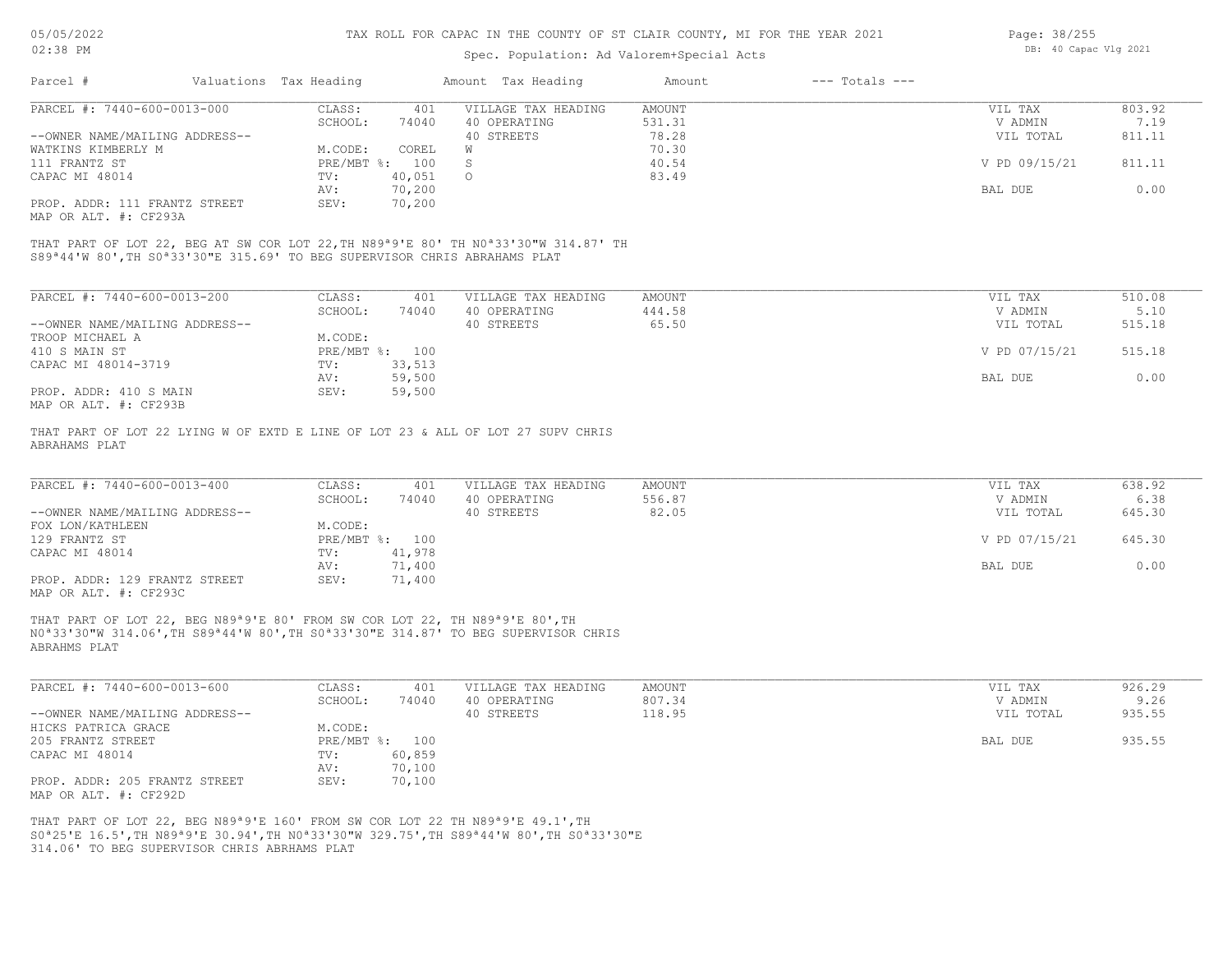| Page: 39/255 |                      |  |
|--------------|----------------------|--|
|              | DB: 40 Capac Vlg 202 |  |

| 02:38 PM                                              |  |                        |                | Spec. Population: Ad Valorem+Special Acts                                                                                                                                | DB: 40 Capac Vlg 2021 |                    |               |        |
|-------------------------------------------------------|--|------------------------|----------------|--------------------------------------------------------------------------------------------------------------------------------------------------------------------------|-----------------------|--------------------|---------------|--------|
| Parcel #                                              |  | Valuations Tax Heading |                | Amount Tax Heading                                                                                                                                                       | Amount                | $---$ Totals $---$ |               |        |
| PARCEL #: 7440-600-0013-800                           |  | CLASS:                 | 401            | VILLAGE TAX HEADING                                                                                                                                                      | <b>AMOUNT</b>         |                    | VIL TAX       | 917.19 |
|                                                       |  | SCHOOL:                | 74040          | 40 OPERATING                                                                                                                                                             | 799.41                |                    | V ADMIN       | 9.17   |
| --OWNER NAME/MAILING ADDRESS--                        |  |                        |                | 40 STREETS                                                                                                                                                               | 117.78                |                    | VIL TOTAL     | 926.36 |
| RODRIGUEZ EDWARD/CAMPOS                               |  | M.CODE:                |                |                                                                                                                                                                          |                       |                    |               |        |
| 215 FRANTZ                                            |  |                        | PRE/MBT %: 100 |                                                                                                                                                                          |                       |                    | BAL DUE       | 926.36 |
| CAPAC, MI 48014                                       |  | TV:                    | 60,261         |                                                                                                                                                                          |                       |                    |               |        |
|                                                       |  | AV:                    | 108,300        |                                                                                                                                                                          |                       |                    |               |        |
| PROP. ADDR: 215 FRANTZ STREET                         |  | SEV:                   | 108,300        |                                                                                                                                                                          |                       |                    |               |        |
| MAP OR ALT. #: CF293E                                 |  |                        |                |                                                                                                                                                                          |                       |                    |               |        |
| ABRAHAMS PLAT                                         |  |                        |                | THAT PART OF LOT 22, BEG AT SE COR OF LOT 22, TH N 0* 29' W 328.3', TH S 89* 44' W<br>142.09', TH S 0* 33' 30" E 329.75', TH N 89* 9' E 141.66' TO BEG. SUPERVISOR CHRIS |                       |                    |               |        |
| PARCEL #: 7440-600-0014-000                           |  | CLASS:                 | 401            | VILLAGE TAX HEADING                                                                                                                                                      | <b>AMOUNT</b>         |                    | VIL TAX       | 513.88 |
|                                                       |  | SCHOOL:                | 74040          | 40 OPERATING                                                                                                                                                             | 447.89                |                    | V ADMIN       | 5.13   |
| --OWNER NAME/MAILING ADDRESS--                        |  |                        |                | 40 STREETS                                                                                                                                                               | 65.99                 |                    | VIL TOTAL     | 519.01 |
| AGUILAR EDUARDO                                       |  | M.CODE:                |                |                                                                                                                                                                          |                       |                    |               |        |
| 109 FRANTZ STREET                                     |  | PRE/MBT %:             | $\overline{0}$ |                                                                                                                                                                          |                       |                    | BAL DUE       | 519.01 |
| CAPAC MI 48014                                        |  | TV:                    | 33,763         |                                                                                                                                                                          |                       |                    |               |        |
|                                                       |  | AV:                    | 54,700         |                                                                                                                                                                          |                       |                    |               |        |
| PROP. ADDR: 109 FRANTZ STREET                         |  | SEV:                   | 54,700         |                                                                                                                                                                          |                       |                    |               |        |
| MAP OR ALT. #: CF294                                  |  |                        |                |                                                                                                                                                                          |                       |                    |               |        |
| LOT 23 SUPERVISOR CHRIS ABRAHAMS PLAT SEC 27 T7N R13E |  |                        |                |                                                                                                                                                                          |                       |                    |               |        |
| PARCEL #: 7440-600-0015-000                           |  | CLASS:                 | 401            | VILLAGE TAX HEADING                                                                                                                                                      | <b>AMOUNT</b>         |                    | VIL TAX       | 604.58 |
|                                                       |  | SCHOOL:                | 74040          | 40 OPERATING                                                                                                                                                             | 526.94                |                    | V ADMIN       | 6.04   |
| --OWNER NAME/MAILING ADDRESS--                        |  |                        |                | 40 STREETS                                                                                                                                                               | 77.64                 |                    | VIL TOTAL     | 610.62 |
| FINCH ROBERT                                          |  | M.CODE:                |                |                                                                                                                                                                          |                       |                    |               |        |
| 107 FRANTZ ST                                         |  |                        | PRE/MBT %: 100 |                                                                                                                                                                          |                       |                    | V PD 09/14/21 | 610.62 |
| CAPAC MI 48014                                        |  | TV:                    | 39,722         |                                                                                                                                                                          |                       |                    |               |        |
|                                                       |  | AV:                    | 66,700         |                                                                                                                                                                          |                       |                    | BAL DUE       | 0.00   |
| PROP. ADDR: 107 FRANTZ STREET                         |  | SEV:                   | 66,700         |                                                                                                                                                                          |                       |                    |               |        |
| MAP OR ALT. #: CF295                                  |  |                        |                |                                                                                                                                                                          |                       |                    |               |        |
| LOT 24 SUPERVISOR CHRIS ABRAHAMS PLAT SEC 27 T7N R13E |  |                        |                |                                                                                                                                                                          |                       |                    |               |        |
|                                                       |  |                        |                |                                                                                                                                                                          |                       |                    |               |        |
| PARCEL #: 7440-600-0016-000                           |  | CLASS:                 | 401            | VILLAGE TAX HEADING                                                                                                                                                      | <b>AMOUNT</b>         |                    | VIL TAX       | 593.70 |
|                                                       |  | SCHOOL:                | 74040          | 40 OPERATING                                                                                                                                                             | 517.46                |                    | V ADMIN       | 5.93   |
| --OWNER NAME/MAILING ADDRESS--                        |  |                        |                | 40 STREETS                                                                                                                                                               | 76.24                 |                    | VIL TOTAL     | 599.63 |
| STANDEL MONICA                                        |  | M.CODE:                | 00LSB          |                                                                                                                                                                          |                       |                    |               |        |
| 105 FRANTZ STREET                                     |  |                        | PRE/MBT %: 100 |                                                                                                                                                                          |                       |                    | V PD 09/09/21 | 599.63 |
| CAPAC MI 48014                                        |  | TV:                    | 39,007         |                                                                                                                                                                          |                       |                    |               |        |
|                                                       |  | AV:                    | 82,600         |                                                                                                                                                                          |                       |                    | BAL DUE       | 0.00   |

AV: 82,600 BAL DUE 0.00

MAP OR ALT. #: CF296 PROP. ADDR: 105 FRANTZ STREET SEV: 82,600

LOT 25 SUPERVISOR CHRIS ABRAHAMS PLAT SEC 27 T7N R13E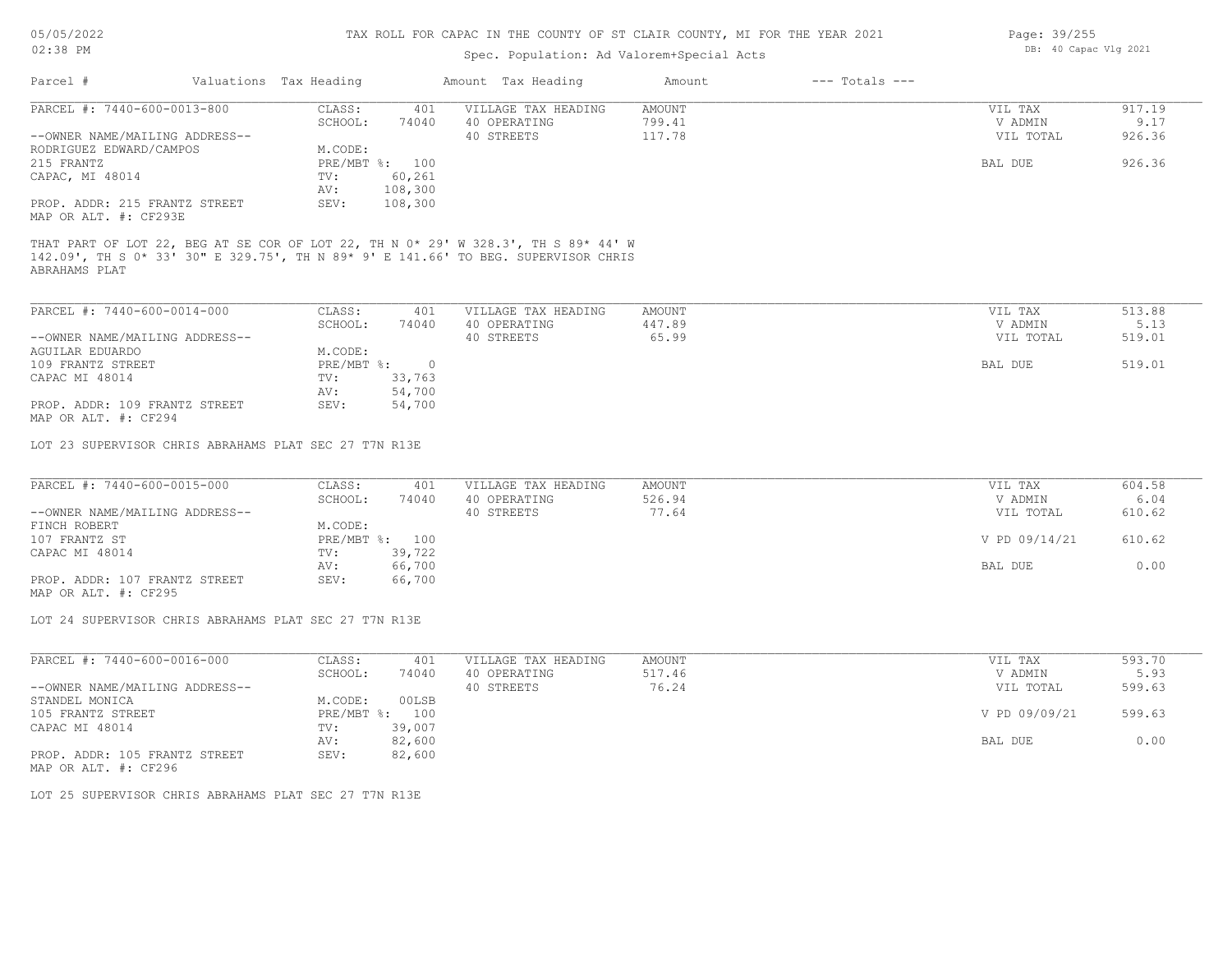# Spec. Population: Ad Valorem+Special Acts

| Page: 40/255 |                       |  |
|--------------|-----------------------|--|
|              | DB: 40 Capac Vlg 2021 |  |

| Parcel #                       | Valuations Tax Heading |        | Amount Tax Heading  | Amount | $---$ Totals $---$ |               |        |
|--------------------------------|------------------------|--------|---------------------|--------|--------------------|---------------|--------|
| PARCEL #: 7440-600-0017-000    | CLASS:                 | 401    | VILLAGE TAX HEADING | AMOUNT |                    | VIL TAX       | 452.55 |
|                                | SCHOOL:                | 74040  | 40 OPERATING        | 394.44 |                    | V ADMIN       | 4.52   |
| --OWNER NAME/MAILING ADDRESS-- |                        |        | 40 STREETS          | 58.11  |                    | VIL TOTAL     | 457.07 |
| MILLER PAUL E                  | M.CODE:                | COREL  |                     |        |                    |               |        |
| 103 FRANTZ STREET              | PRE/MBT %:             |        |                     |        |                    | V PD 09/15/21 | 457.07 |
| CAPAC MI 48014-3734            | TV:                    | 29,734 |                     |        |                    |               |        |
|                                | AV:                    | 47,400 |                     |        |                    | BAL DUE       | 0.00   |
| PROP. ADDR: 103 FRANTZ STREET  | SEV:                   | 47,400 |                     |        |                    |               |        |
| MAP OR ALT. #: CF297           |                        |        |                     |        |                    |               |        |

LOT 26 SUPERVISOR CHRIS ABRAHAMS PLAT SEC 27 T7N R13E

| PARCEL #: 7440-600-0019-000    | CLASS:  | 401            | VILLAGE TAX HEADING | AMOUNT | VIL TAX   | 556.46 |
|--------------------------------|---------|----------------|---------------------|--------|-----------|--------|
|                                | SCHOOL: | 74040          | 40 OPERATING        | 485.00 | V ADMIN   | 5.56   |
| --OWNER NAME/MAILING ADDRESS-- |         |                | 40 STREETS          | 71.46  | VIL TOTAL | 562.02 |
| SCHNECK RICHARD R              | M.CODE: |                |                     |        |           |        |
| 3497 WADE RD                   |         | PRE/MBT %: 100 |                     |        | BAL DUE   | 562.02 |
| CAPAC MI 48014                 | TV:     | 36,560         |                     |        |           |        |
|                                | AV:     | 66,600         |                     |        |           |        |
| PROP. ADDR: 412 S MAIN         | SEV:    | 66,600         |                     |        |           |        |
| MAP OR ALT. #: CF298/299       |         |                |                     |        |           |        |

LOT 28 SUPERVISOR CHRIS ABRAHAMS PLAT SEC 27 T7N R13E

| PARCEL #: 7440-600-0020-000    | CLASS:       | 401    | VILLAGE TAX HEADING | AMOUNT | VIL TAX       | 620.40 |
|--------------------------------|--------------|--------|---------------------|--------|---------------|--------|
|                                | SCHOOL:      | 74040  | 40 OPERATING        | 540.73 | V ADMIN       | 6.20   |
| --OWNER NAME/MAILING ADDRESS-- |              |        | 40 STREETS          | 79.67  | VIL TOTAL     | 626.60 |
| ZAMMIT JOSEPH                  | M.CODE:      |        |                     |        |               |        |
| ZAMMIT ROBYN                   | $PRE/MBT$ %: |        |                     |        | V PD 07/15/21 | 626.60 |
| 12825 JUNE BUG CT              | TV:          | 40,761 |                     |        |               |        |
| RIVERSIDE CA 92503             | AV:          | 65,000 |                     |        | BAL DUE       | 0.00   |
|                                | SEV:         | 65,000 |                     |        |               |        |
| PROP. ADDR: 414 S MAIN         |              |        |                     |        |               |        |

MAP OR ALT. #: CF300

LOT 29 SUPERVISOR CHRIS ABRAHAMS PLAT SEC 27 T7N R13E

| PARCEL #: 7440-600-0021-000    | CLASS:         | 401    | VILLAGE TAX HEADING | AMOUNT | VIL TAX       | 282.29 |
|--------------------------------|----------------|--------|---------------------|--------|---------------|--------|
|                                | SCHOOL:        | 74040  | 40 OPERATING        | 246.04 | V ADMIN       | 2.82   |
| --OWNER NAME/MAILING ADDRESS-- |                |        | 40 STREETS          | 36.25  | VIL TOTAL     | 285.11 |
| BOYNE GRACE / CLARK GERALDINE  | M.CODE:        |        |                     |        |               |        |
| 6504 STERLING RD               | PRE/MBT %: 100 |        |                     |        | V PD 09/03/21 | 285.11 |
| YALE MI 48097                  | TV:            | 18,547 |                     |        |               |        |
|                                | AV:            | 34,700 |                     |        | BAL DUE       | 0.00   |
| PROP. ADDR: 500 S MAIN         | SEV:           | 34,700 |                     |        |               |        |
|                                |                |        |                     |        |               |        |

MAP OR ALT. #: CF301A

PLAT SEC 27 T7N R13E LOT 31 EXC S 35 FT ALSO LOT 30 EXC E 40 FT OF BOTH LOTS SUPERVISOR CHRIS ABRAHAMS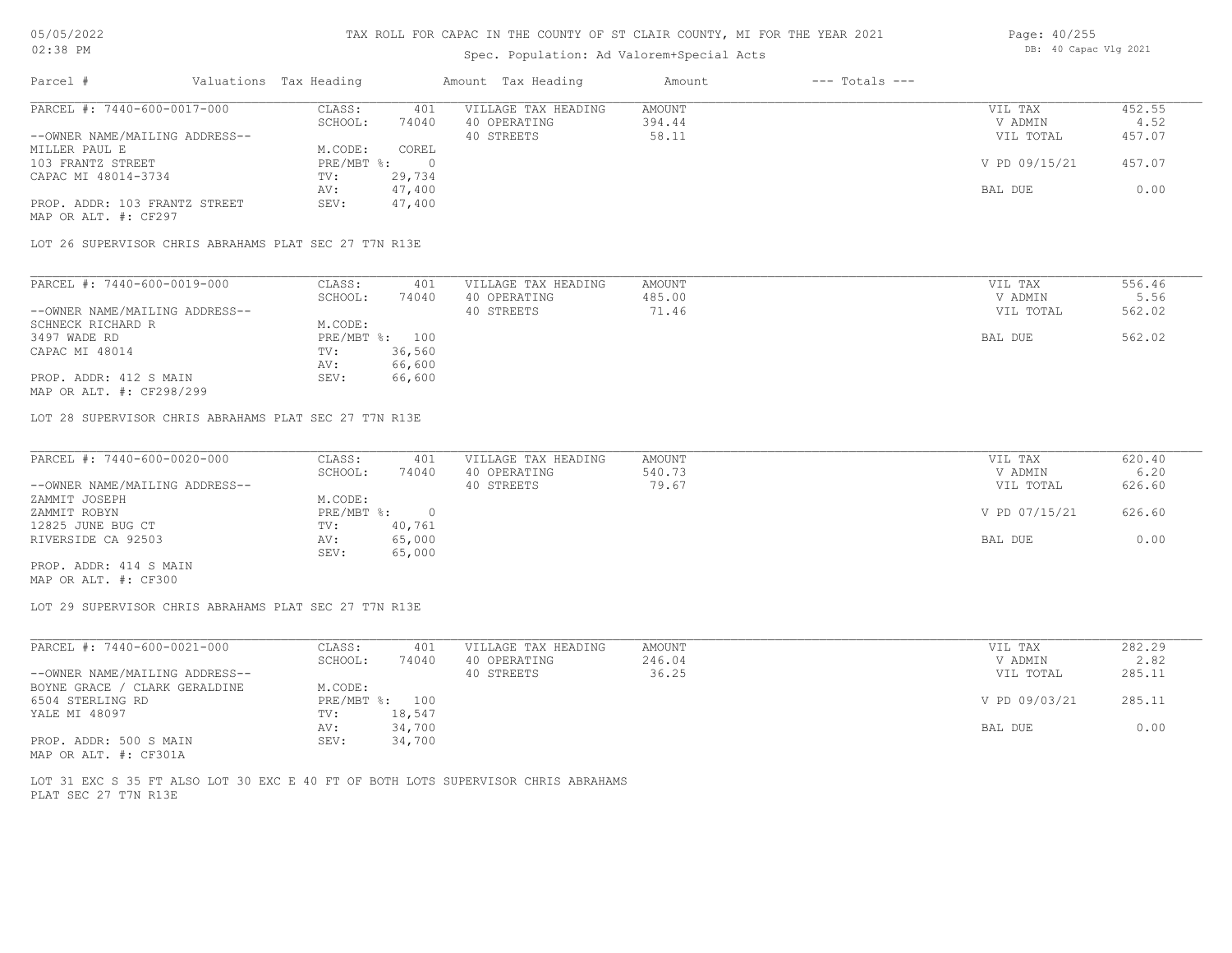# Spec. Population: Ad Valorem+Special Acts

| Page: 41/255 |                       |  |
|--------------|-----------------------|--|
|              | DB: 40 Capac Vlg 2021 |  |

| Parcel #                       | Valuations Tax Heading |        | Amount Tax Heading  | Amount | $---$ Totals $---$ |               |        |
|--------------------------------|------------------------|--------|---------------------|--------|--------------------|---------------|--------|
| PARCEL #: 7440-600-0022-000    | CLASS:                 | 402    | VILLAGE TAX HEADING | AMOUNT |                    | VIL TAX       | 177.12 |
|                                | SCHOOL:                | 74040  | 40 OPERATING        | 154.38 |                    | V ADMIN       | 1.77   |
| --OWNER NAME/MAILING ADDRESS-- |                        |        | 40 STREETS          | 22.74  |                    | VIL TOTAL     | 178.89 |
| RHEIN JAKE E                   | M.CODE:                |        |                     |        |                    |               |        |
| 104 FRANTZ ST                  | PRE/MBT %: 100         |        |                     |        |                    | V PD 07/15/21 | 178.89 |
| CAPAC MI 48014-3733            | TV:                    | 11,638 |                     |        |                    |               |        |
|                                | AV:                    | 12,500 |                     |        |                    | BAL DUE       | 0.00   |
| PROP. ADDR: FRANTZ STREET      | SEV:                   | 12,500 |                     |        |                    |               |        |
|                                |                        |        |                     |        |                    |               |        |

MAP OR ALT. #: CF301B

E40 FT OF LOTS 30, 31 & 32 SUPERVISORS CHRIS ABRAHAMS PLAT SEC 27 T7N R13E

| PARCEL #: 7440-600-0023-000    | CLASS:     | 401    | VILLAGE TAX HEADING | AMOUNT | VIL TAX       | 611.61 |
|--------------------------------|------------|--------|---------------------|--------|---------------|--------|
|                                | SCHOOL:    | 74040  | 40 OPERATING        | 533.07 | V ADMIN       | 6.11   |
| --OWNER NAME/MAILING ADDRESS-- |            |        | 40 STREETS          | 78.54  | VIL TOTAL     | 617.72 |
| DEAN THERESA A                 | M.CODE:    | COREL  |                     |        |               |        |
| 502 S MAIN ST                  | PRE/MBT %: | 100    |                     |        | V PD 09/15/21 | 617.72 |
| CAPAC MI 48014                 | TV:        | 40,184 |                     |        |               |        |
|                                | AV:        | 54,400 |                     |        | BAL DUE       | 0.00   |
| PROP. ADDR: 502 S MAIN         | SEV:       | 54,400 |                     |        |               |        |
| MAP OR ALT. #: CF301C          |            |        |                     |        |               |        |

R13E LOTS 32 & S 35 FT OF LOT 31 EXC E 40 FT SUPERVISOR CHRIS ABRAHAMS PLAT SEC 27 T7N

| PARCEL #: 7440-600-0024-000    | CLASS:       | 401    | VILLAGE TAX HEADING | AMOUNT | VIL TAX       | 851.88 |
|--------------------------------|--------------|--------|---------------------|--------|---------------|--------|
|                                | SCHOOL:      | 74040  | 40 OPERATING        | 742.49 | V ADMIN       | 8.51   |
| --OWNER NAME/MAILING ADDRESS-- |              |        | 40 STREETS          | 109.39 | VIL TOTAL     | 860.39 |
| RHEIN JAKE E                   | M.CODE:      | COREL  |                     |        |               |        |
| 104 FRANTZ ST                  | $PRE/MBT$ %: | 100    |                     |        | V PD 09/15/21 | 860.39 |
| CAPAC MI 48014-3733            | TV:          | 55,970 |                     |        |               |        |
|                                | AV:          | 60,700 |                     |        | BAL DUE       | 0.00   |
| PROP. ADDR: 104 FRANTZ STREET  | SEV:         | 60,700 |                     |        |               |        |
| MAP OR ALT. #: CF302A1         |              |        |                     |        |               |        |

 $\_$  , and the state of the state of the state of the state of the state of the state of the state of the state of the state of the state of the state of the state of the state of the state of the state of the state of the

LOT 33 & W 1/2 OF LOT 34 SUPERVISOR CHRIS ABRAHAMS PLAT SEC 27 T7N R13E

| PARCEL #: 7440-600-0025-000    | CLASS:     | 401    | VILLAGE TAX HEADING | AMOUNT | VIL TAX       | 510.52 |
|--------------------------------|------------|--------|---------------------|--------|---------------|--------|
|                                | SCHOOL:    | 74040  | 40 OPERATING        | 444.96 | V ADMIN       | 5.10   |
| --OWNER NAME/MAILING ADDRESS-- |            |        | 40 STREETS          | 65.56  | VIL TOTAL     | 515.62 |
| D. STEVENS, LLC                | M.CODE:    |        |                     |        |               |        |
| P.O. BOX 130                   | PRE/MBT %: |        |                     |        | V PD 09/03/21 | 515.62 |
| MARINE CITY MI 48039           | TV:        | 33,542 |                     |        |               |        |
|                                | AV:        | 58,300 |                     |        | BAL DUE       | 0.00   |
| PROP. ADDR: 106 FRANTZ STREET  | SEV:       | 58,300 |                     |        |               |        |
| MAP OR ALT. #: CF302A2         |            |        |                     |        |               |        |

R13E E1/2 OF LOT 34, LOT 35 & W 40 FT OF LOT 36 SUPERVISOR CHRIS ABRAHAMS PLAT SEC 7 T7N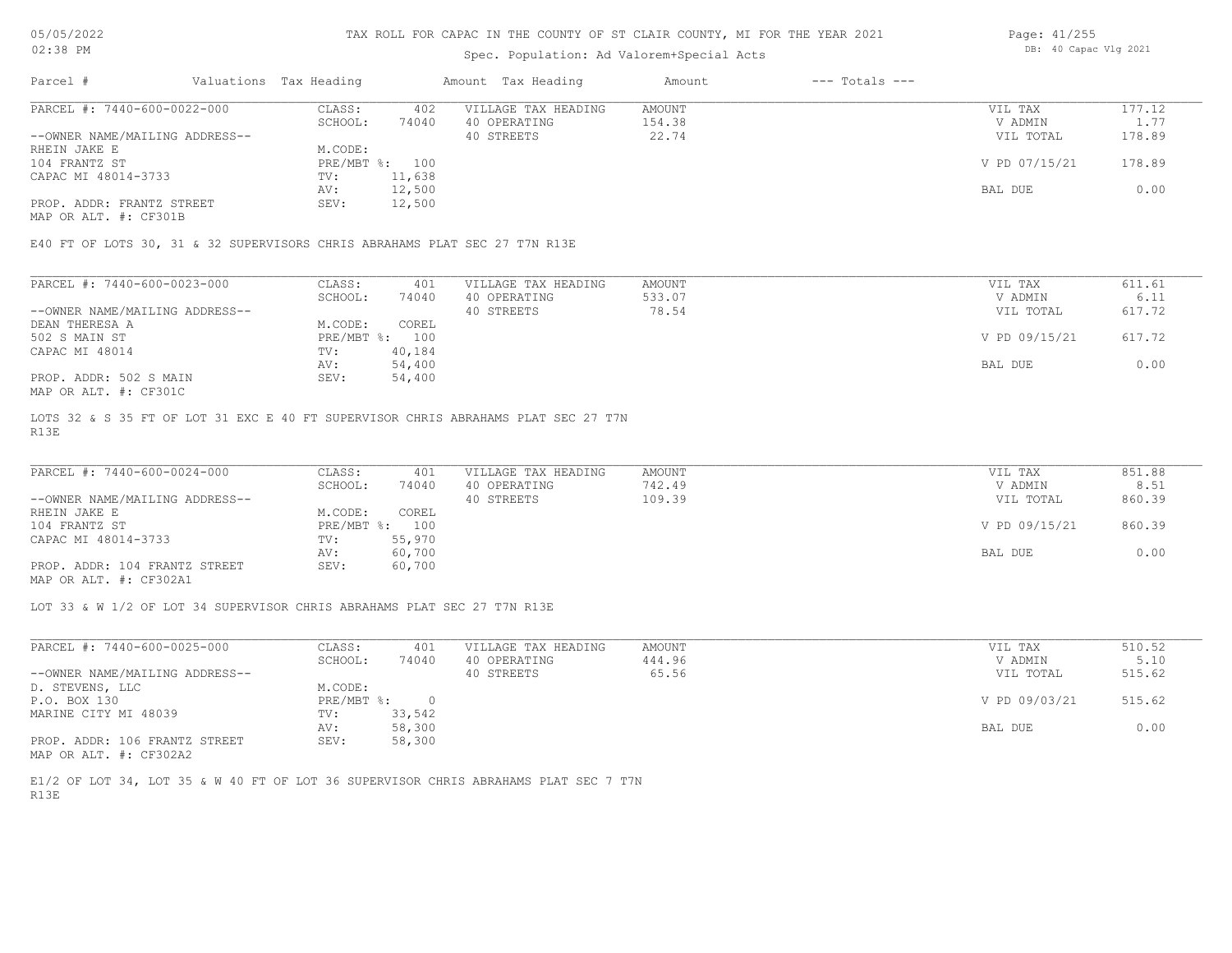| UZIJO FIL<br>Spec. Population: Ad Valorem+Special Acts |  |                        |       |                     |        |                    |               | DD. TU CADAC VIG ZUZI |  |  |
|--------------------------------------------------------|--|------------------------|-------|---------------------|--------|--------------------|---------------|-----------------------|--|--|
| Parcel #                                               |  | Valuations Tax Heading |       | Amount Tax Heading  | Amount | $---$ Totals $---$ |               |                       |  |  |
| PARCEL #: 7440-600-0026-000                            |  | CLASS:                 | 401   | VILLAGE TAX HEADING | AMOUNT |                    | VIL TAX       | 557.03                |  |  |
|                                                        |  | SCHOOL:                | 74040 | 40 OPERATING        | 485.50 |                    | V ADMIN       | 5.57                  |  |  |
| --OWNER NAME/MAILING ADDRESS--                         |  |                        |       | 40 STREETS          | 71.53  |                    | VIL TOTAL     | 562.60                |  |  |
| VENTIMIGLIA MATTHEW R                                  |  | M.CODE:                | COREL |                     |        |                    |               |                       |  |  |
| 110 FRANTZ STREET                                      |  | PRE/MBT %: 100         |       |                     |        |                    | V PD 09/15/21 | 562.60                |  |  |

MAP OR ALT. #: CF302B PROP. ADDR: 110 FRANTZ STREET SEV: 65,100 AV: 65,100 BAL DUE 0.00 CAPAC MI 48014-3733 TV: 36,598<br>AV: 65,100 VENTIMIGLIA MATTHEW R

LOT 37 & E 10 FT OF LOT 36 SUPERVISOR CHRIS ABRAHAMS PLAT SEC 27 T7N R13E

| PARCEL #: 7440-600-0027-000    | CLASS:     | 401    | VILLAGE TAX HEADING | AMOUNT | VIL TAX       | 194.03 |
|--------------------------------|------------|--------|---------------------|--------|---------------|--------|
|                                | SCHOOL:    | 74040  | 40 OPERATING        | 169.12 | V ADMIN       | 1.94   |
| --OWNER NAME/MAILING ADDRESS-- |            |        | 40 STREETS          | 24.91  | VIL TOTAL     | 195.97 |
| HILL MATTHEW R/RANK ANTON      | M.CODE:    |        |                     |        |               |        |
| 20 EDDA MARIE CT               | PRE/MBT %: |        |                     |        | V PD 08/11/21 | 195.97 |
| LAPEER MI 48446                | TV:        | 12,749 |                     |        |               |        |
|                                | AV:        | 24,100 |                     |        | BAL DUE       | 0.00   |
| PROP. ADDR: FRANTZ STREET      | SEV:       | 24,100 |                     |        |               |        |
|                                |            |        |                     |        |               |        |

MAP OR ALT. #: CF303

LOT 38 SUPERVISOR CHRIS ABRAHAMS PLAT SEC 27 T7N R13E

| PARCEL #: 7440-600-0028-000    | CLASS:         | 401    | VILLAGE TAX HEADING | AMOUNT | VIL TAX   | 530.87 |
|--------------------------------|----------------|--------|---------------------|--------|-----------|--------|
|                                | SCHOOL:        | 74040  | 40 OPERATING        | 462.70 | V ADMIN   | 5.30   |
| --OWNER NAME/MAILING ADDRESS-- |                |        | 40 STREETS          | 68.17  | VIL TOTAL | 536.17 |
| MURPHY TERRANCE                | M.CODE:        |        |                     |        |           |        |
| MURPHY LAURI                   | PRE/MBT %: 100 |        |                     |        | BAL DUE   | 536.17 |
| 204 FRANTZ STREET              | TV:            | 34,879 |                     |        |           |        |
| CAPAC MI 48014-3735            | AV:            | 53,500 |                     |        |           |        |
|                                | SEV:           | 53,500 |                     |        |           |        |
| PROP. ADDR: 204 FRANTZ STREET  |                |        |                     |        |           |        |

MAP OR ALT. #: CF304

T7N R13E LOT 39 & MOST NLY 14 FT OF LOT 40 ADJ THERETO SUPERVISOR CHRIS ABRAHAMS PLAT SEC 27

| PARCEL #: 7440-600-0029-000                        | CLASS:     | 201     | VILLAGE TAX HEADING | AMOUNT   | VIL TAX       | .,976.82 |
|----------------------------------------------------|------------|---------|---------------------|----------|---------------|----------|
|                                                    | SCHOOL:    | 74040   | 40 OPERATING        | 1,722.96 | V ADMIN       | 19.76    |
| --OWNER NAME/MAILING ADDRESS--                     |            |         | 40 STREETS          | 253.86   | VIL TOTAL     | 1,996.58 |
| SR HUNTER'S CROSSING LLC                           | M.CODE:    |         |                     |          |               |          |
| 27777 FRANKLIN RD STE 200                          | PRE/MBT %: |         |                     |          | V PD 08/05/21 | 1,996.58 |
| SOUTHFIELD MI 48034                                | TV:        | 129,879 |                     |          |               |          |
|                                                    | AV:        | 149,300 |                     |          | BAL DUE       | 0.00     |
| PROP. ADDR: HUNTERS CROSSING BLVD<br>$\frac{1}{2}$ | SEV:       | 149,300 |                     |          |               |          |

MAP OR ALT. #:

BEG SUP ABRAHAMS PLAT FT, TH S 0D34M46S W 388.17 FT, TH N 89D51M20S W 62 FT TH 0D 34 M 46S E 388.31 FT TO LOT 40 EXCEPT THE MOST N'LY 14 FT AND EXC BEG AT NW COR LOT 40 TH S 89D44M22S E 62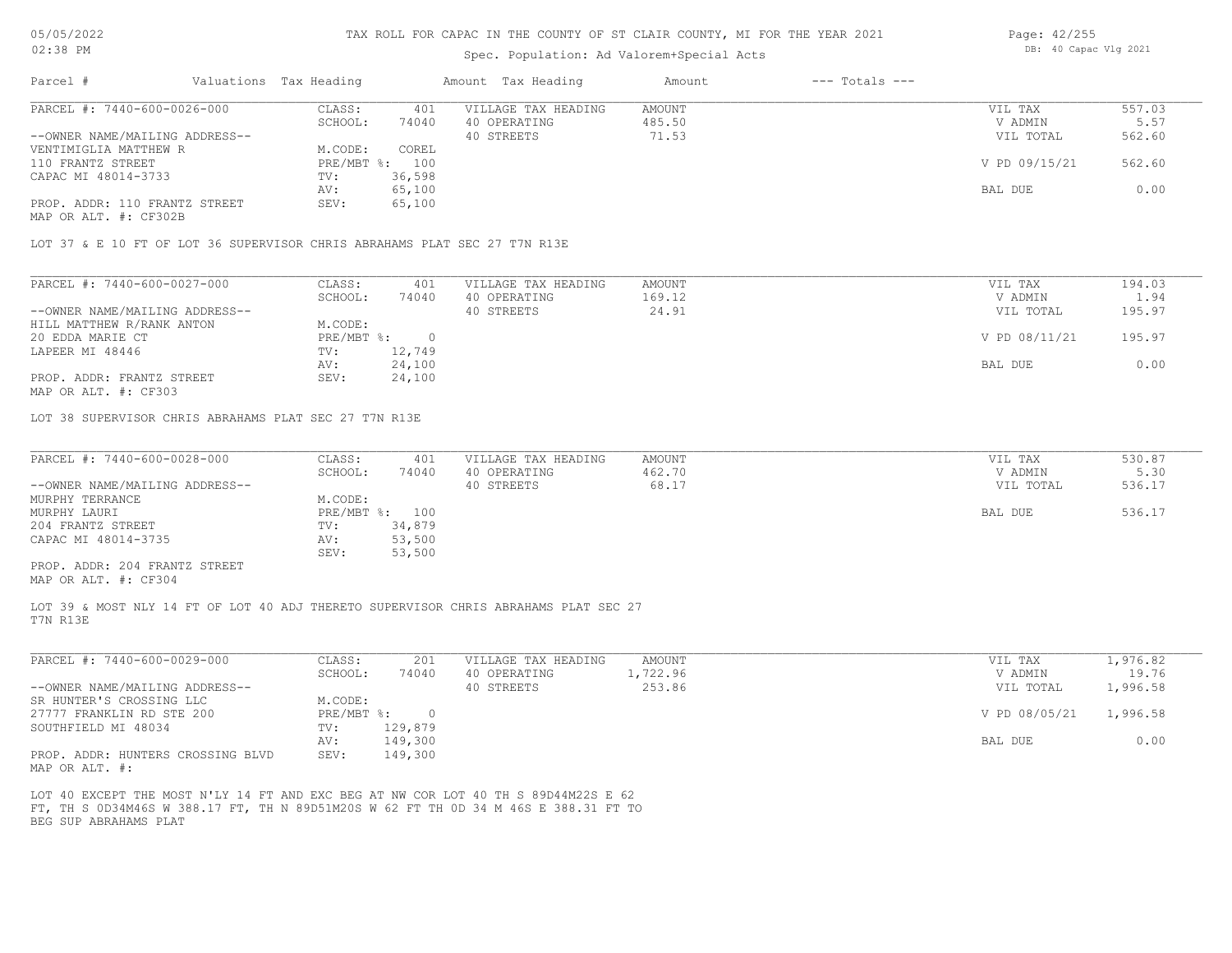# Spec. Population: Ad Valorem+Special Acts

| Parcel #                       | Valuations Tax Heading |                | Amount Tax Heading  | Amount   | $---$ Totals $---$ |               |          |
|--------------------------------|------------------------|----------------|---------------------|----------|--------------------|---------------|----------|
| PARCEL #: 7440-600-0029-100    | CLASS:                 | 401            | VILLAGE TAX HEADING | AMOUNT   |                    | VIL TAX       | 1,312.47 |
|                                | SCHOOL:                | 74040          | 40 OPERATING        | 1,143.93 |                    | V ADMIN       | 13.12    |
| --OWNER NAME/MAILING ADDRESS-- |                        |                | 40 STREETS          | 168.54   |                    | VIL TOTAL     | 1,325.59 |
| HAVEN BONNIE S                 | M.CODE:                | COREL          |                     |          |                    |               |          |
| 602 S MAIN ST                  |                        | PRE/MBT %: 100 |                     |          |                    | V PD 09/15/21 | 1,325.59 |
| CAPAC MI 48014-3723            | TV:                    | 86,231         |                     |          |                    |               |          |
|                                | AV:                    | 105,200        |                     |          |                    | BAL DUE       | 0.00     |
| PROP. ADDR: 602 S MAIN         | SEV:                   | 105,200        |                     |          |                    |               |          |
| MAP OR ALT. #: CF305B          |                        |                |                     |          |                    |               |          |

69' TO BEG SUP CHRIS ABRAHAMS PLAT 62',TH N89^52'27"W 146.78',TH N72"58'38"W 69.03',TH N89^ 52'27"W 100',TH NO^1'44"W 313.71',TH NO^34'46"E 299' TH S89^44'22"E 62',TH SO^34'46"W 388.17' TH N89^51'20"W LOTS 41 & 45 & THAT PRT OF LOTS 40 & 46 DESC AS BEG AT NW COR LOT 46,TH S89^54'10"E

| PARCEL #: 7440-600-0030-000         | CLASS:     | 401    | VILLAGE TAX HEADING | AMOUNT | VIL TAX       | 429.34 |
|-------------------------------------|------------|--------|---------------------|--------|---------------|--------|
|                                     | SCHOOL:    | 74040  | 40 OPERATING        | 374.21 | V ADMIN       | 4.29   |
| --OWNER NAME/MAILING ADDRESS--      |            |        | 40 STREETS          | 55.13  | VIL TOTAL     | 433.63 |
| NANNI CHRISTOPHER J                 | M.CODE:    |        |                     |        |               |        |
| NANNI KAREN, MCCONNELL GREGORY, SUE | PRE/MBT %: |        |                     |        | V PD 08/25/21 | 433.63 |
| 14417 HOUGH RD                      | TV:        | 28,209 |                     |        |               |        |
| ALLENTON MI 48002                   | AV:        | 46,500 |                     |        | BAL DUE       | 0.00   |
|                                     | SEV:       | 46,500 |                     |        |               |        |
| PROP. ADDR: 504 S MAIN              |            |        |                     |        |               |        |

MAP OR ALT. #: CF306

LOT 42 SUPERVISOR CHRIS ABRAHAMS PLAT SEC 27 T7N R13E

| PARCEL #: 7440-600-0031-000    | CLASS:     | 401    | VILLAGE TAX HEADING | AMOUNT | VIL TAX   | 1,076.35 |
|--------------------------------|------------|--------|---------------------|--------|-----------|----------|
|                                | SCHOOL:    | 74040  | 40 OPERATING        | 622.80 | V ADMIN   | 8.76     |
| --OWNER NAME/MAILING ADDRESS-- |            |        | 40 STREETS          | 91.76  | VIL TOTAL | 1,085.11 |
| BURGESS ARTHUR L               | M.CODE:    |        |                     | 168.68 |           |          |
| BURGESS ANGELA L               | PRE/MBT %: | 100    |                     | 100.92 | BAL DUE   | 1,085.11 |
| 506 S MAIN                     | TV:        | 46,948 |                     | 61.97  |           |          |
| CAPAC MI 48014-3721            | AV:        | 48,900 | UB                  | 30.22  |           |          |
|                                | SEV:       | 48,900 |                     |        |           |          |

MAP OR ALT. #: CF307 PROP. ADDR: 506 S MAIN

LOT 43 SUPERVISOR CHRIS ABRAHAMS PLAT SEC 27 T7N R13E

| PARCEL #: 7440-600-0032-000    | CLASS:     | 401    | VILLAGE TAX HEADING | AMOUNT | VIL TAX       | 314.73 |
|--------------------------------|------------|--------|---------------------|--------|---------------|--------|
|                                | SCHOOL:    | 74040  | 40 OPERATING        | 274.32 | V ADMIN       | 3.14   |
| --OWNER NAME/MAILING ADDRESS-- |            |        | 40 STREETS          | 40.41  | VIL TOTAL     | 317.87 |
| MCNUTT MEL ALGER               | M.CODE:    |        |                     |        |               |        |
| MCNUTT JAMEY D TRUST           | PRE/MBT %: |        |                     |        | V PD 08/05/21 | 317.87 |
| 34650 POTTER ST                | TV:        | 20,679 |                     |        |               |        |
| MEMPHIS MI 48041               | AV:        | 40,400 |                     |        | BAL DUE       | 0.00   |
|                                | SEV:       | 40,400 |                     |        |               |        |
| PROP. ADDR: 508 S MAIN         |            |        |                     |        |               |        |
|                                |            |        |                     |        |               |        |

MAP OR ALT. #: CF308

LOT 44 SUPERVISOR CHRIS ABRAHAMS PLAT SEC 27 T7N R13E

Page: 43/255 DB: 40 Capac Vlg 2021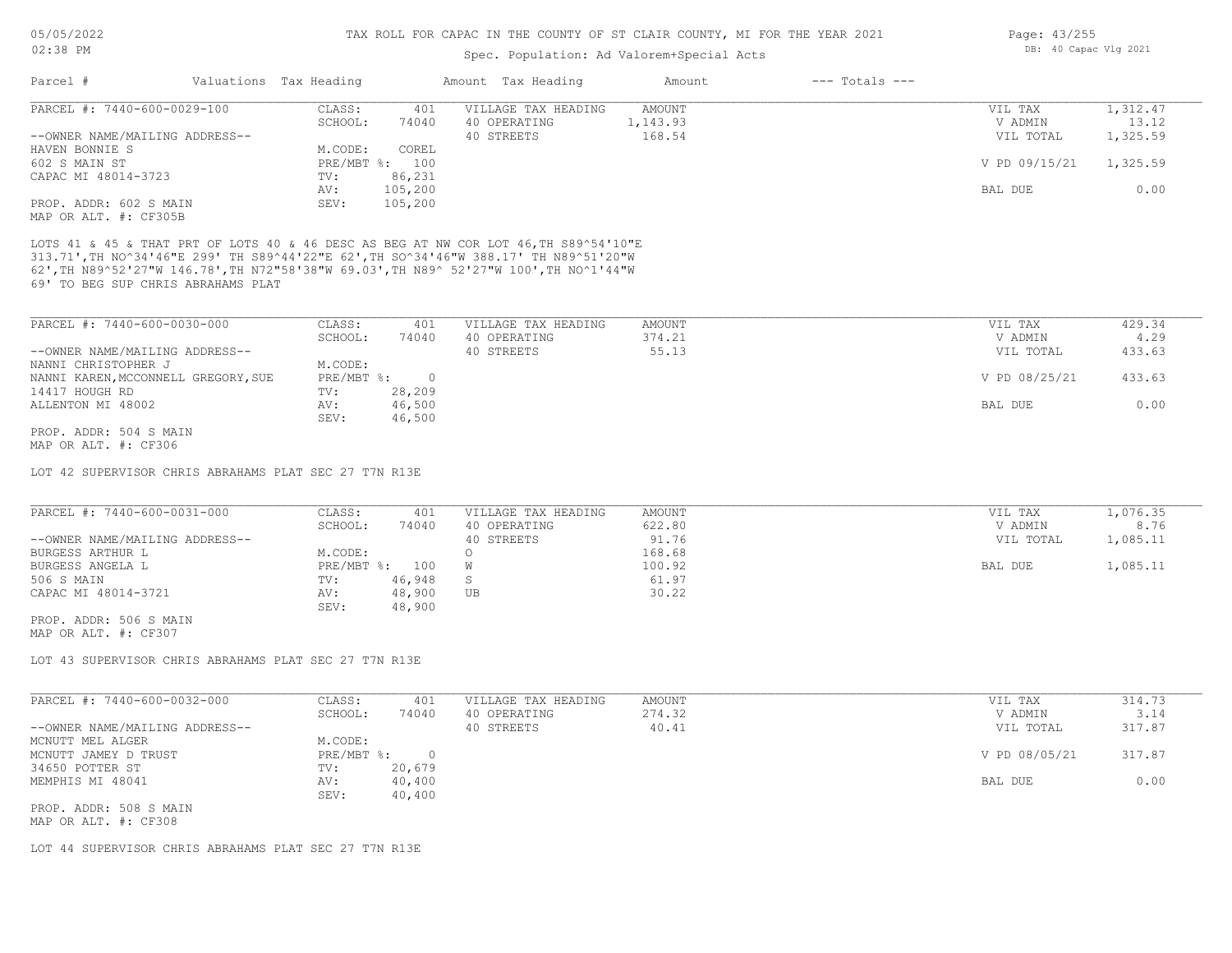# Spec. Population: Ad Valorem+Special Acts

| Page: 44/255 |                       |  |
|--------------|-----------------------|--|
|              | DB: 40 Capac Vlg 2021 |  |

| Parcel #                       | Valuations Tax Heading |        | Amount Tax Heading  | Amount | $---$ Totals $---$ |               |        |
|--------------------------------|------------------------|--------|---------------------|--------|--------------------|---------------|--------|
| PARCEL #: 7440-600-0033-000    | CLASS:                 | 202    | VILLAGE TAX HEADING | AMOUNT |                    | VIL TAX       | 144.19 |
|                                | SCHOOL:                | 74040  | 40 OPERATING        | 125.68 |                    | V ADMIN       | 1.44   |
| --OWNER NAME/MAILING ADDRESS-- |                        |        | 40 STREETS          | 18.51  |                    | VIL TOTAL     | 145.63 |
| SR HUNTER'S CROSSING LLC       | M.CODE:                |        |                     |        |                    |               |        |
| 27777 FRANKLIN RD STE 200      | PRE/MBT %:             |        |                     |        |                    | V PD 08/05/21 | 145.63 |
| SOUTHFIELD MI 48034            | TV:                    | 9,474  |                     |        |                    |               |        |
|                                | AV:                    | 19,800 |                     |        |                    | BAL DUE       | 0.00   |
| PROP. ADDR: S MAIN             | SEV:                   | 19,800 |                     |        |                    |               |        |
| MAP OR ALT. #: CF309           |                        |        |                     |        |                    |               |        |

70' TO BEG SUP CHRIS ABRAHAMS PLAT 90',TH S89^52'27"E100',TH S 72^58'38"E 69.03'.TH S89^52'27"E 146.78' TH SO^34'46"W PART OF LOT 46 DESC AS BEG AT SE COR LOT 46, TH N89^52' 27"W 312.11',TH NO^1'44"W

| PARCEL #: 7440-750-0001-000    | CLASS:     | 402   | VILLAGE TAX HEADING | AMOUNT | VIL TAX   | 0.00 |
|--------------------------------|------------|-------|---------------------|--------|-----------|------|
|                                | SCHOOL:    | 74040 | 40 OPERATING        | 0.00   | V ADMIN   | 0.00 |
| --OWNER NAME/MAILING ADDRESS-- |            |       | 40 STREETS          | 0.00   | VIL TOTAL | 0.00 |
| PARK STREET                    | M.CODE:    |       |                     |        |           |      |
|                                | PRE/MBT %: |       |                     |        | BAL DUE   | 0.00 |
| PROP. ADDR: E PARK ST          | TV:        |       |                     |        |           |      |
| MAP OR ALT. #: CF310A          | AV:        |       |                     |        |           |      |
|                                | SEV:       |       |                     |        |           |      |

& 28 T7N R13E LOT 1 EXC S 9 FT SUPERVISOR JOHN BOWERS PLAT OF THE VILLAGE OF CAPAC SEC 21, 22 27

| PARCEL #: 7440-750-0002-000    | CLASS:     | 201     | VILLAGE TAX HEADING | AMOUNT   | VIL TAX       | 1,309.53 |
|--------------------------------|------------|---------|---------------------|----------|---------------|----------|
|                                | SCHOOL:    | 74040   | 40 OPERATING        | 1,141.37 | V ADMIN       | 13.09    |
| --OWNER NAME/MAILING ADDRESS-- |            |         | 40 STREETS          | 168.16   | VIL TOTAL     | 1,322.62 |
| DIMOSKI LJUPCO / JOVONKA       | M.CODE:    |         |                     |          |               |          |
| PO BOX 351                     | PRE/MBT %: |         |                     |          | V PD 08/11/21 | 1,322.62 |
| 560 N MAIN ST                  | TV:        | 86,038  |                     |          |               |          |
| CAPAC MI 48014-3150            | AV:        | 113,000 |                     |          | BAL DUE       | 0.00     |
|                                | SEV:       | 113,000 |                     |          |               |          |
| PROP. ADDR: 560 N MAIN ST      |            |         |                     |          |               |          |

MAP OR ALT. #: CF310B

CAPAC SEC 21, 22, 27 & 28 T7N R13E TH W 187 FT, TH N 150 FT TO BEG. SUPERVISOR JOHN BOWERS PLAT OF THE VILLAGE OF THAT PART OF LOTS 1 & 2, COMM 66 FT S OF NW COR OF LOT 1, TH E 187 FT, TH S 150 FT,

| PARCEL #: 7440-750-0003-000    | CLASS:     | 402   | VILLAGE TAX HEADING | AMOUNT | VIL TAX   | 0.00 |
|--------------------------------|------------|-------|---------------------|--------|-----------|------|
|                                | SCHOOL:    | 74040 | 40 OPERATING        | 0.00   | V ADMIN   | 0.00 |
| --OWNER NAME/MAILING ADDRESS-- |            |       | 40 STREETS          | 0.00   | VIL TOTAL | 0.00 |
| ST JOHNS LUTHERAN CHURCH       | M.CODE:    |       |                     |        |           |      |
| 109 E KEMPT CT                 | PRE/MBT %: |       |                     |        | BAL DUE   | 0.00 |
| CAPAC MI 48014                 | TV:        |       |                     |        |           |      |
|                                | AV:        |       |                     |        |           |      |
| PROP. ADDR: M-21               | SEV:       |       |                     |        |           |      |
| MAP OR ALT. #: CF311A          |            |       |                     |        |           |      |

 $\_$  , and the state of the state of the state of the state of the state of the state of the state of the state of the state of the state of the state of the state of the state of the state of the state of the state of the

PLAT OF THE VILLAGE OF CAPAC S289 FT OF LOT 2 LYING BETW M-21 & WALKER RDS EXC W 528 FT. SUPERVISOR JOHN BOWERS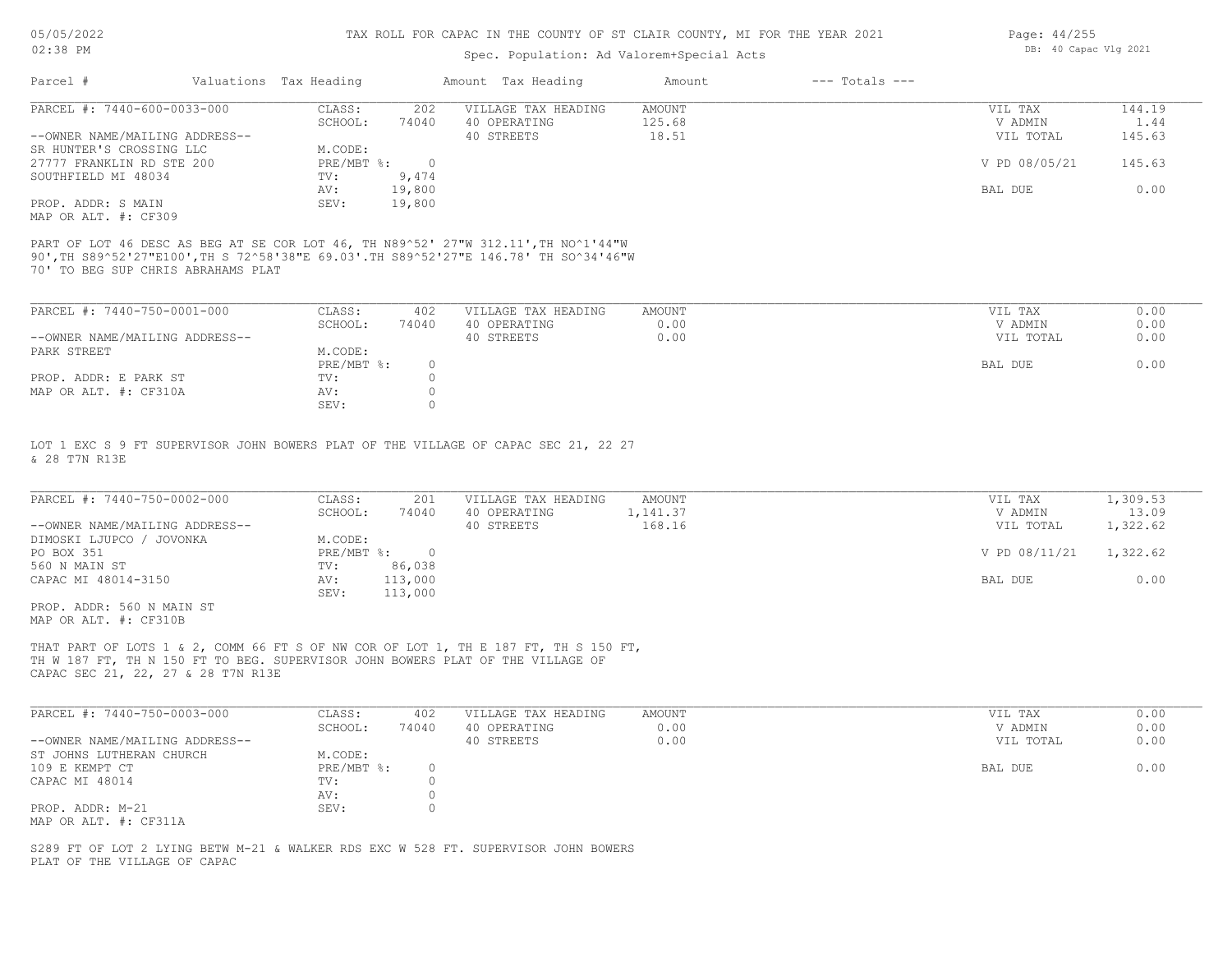# Spec. Population: Ad Valorem+Special Acts

| Parcel #                       |        | Valuations Tax Heading |                     | Amount Tax Heading | Amount | $---$ Totals $---$ |               |        |
|--------------------------------|--------|------------------------|---------------------|--------------------|--------|--------------------|---------------|--------|
| PARCEL #: 7440-750-0004-000    | CLASS: | 201                    | VILLAGE TAX HEADING | AMOUNT             |        | VIL TAX            | 372.71        |        |
|                                |        | SCHOOL:                | 74040               | 40 OPERATING       | 324.85 |                    | V ADMIN       | 3.72   |
| --OWNER NAME/MAILING ADDRESS-- |        |                        |                     | 40 STREETS         | 47.86  |                    | VIL TOTAL     | 376.43 |
| DIMOSKI LIUPCO                 |        | M.CODE:                |                     |                    |        |                    |               |        |
| DIMOSKI JOVANKA                |        | $PRE/MBT$ %:           |                     |                    |        |                    | V PD 07/15/21 | 376.43 |
| 15690 GOULD RD                 |        | TV:                    | 24,488              |                    |        |                    |               |        |
| ALLENTON MI 48002              |        | AV:                    | 31,800              |                    |        |                    | BAL DUE       | 0.00   |
|                                |        | SEV:                   | 31,800              |                    |        |                    |               |        |
| PROP. ADDR: 534 N MAIN ST      |        |                        |                     |                    |        |                    |               |        |

MAP OR ALT. #: CF311B

22, 27 & 28 T7N R13E FT, TH N 75 FT TO BEG. SUPERVISOR JOHN BOWERS PLAT OF THE VILLAGE OF CAPAC SEC 21, PART OF LOT 2 COMM 216 FT S OF NW COR OF LOT 1, TH E 150 FT, TH S 75 FT, TH W 150

| PARCEL #: 7440-750-0005-000    | CLASS:     | 201     | VILLAGE TAX HEADING | AMOUNT   | VIL TAX       | 1,357.11 |
|--------------------------------|------------|---------|---------------------|----------|---------------|----------|
|                                | SCHOOL:    | 74040   | 40 OPERATING        | 1,182.84 | V ADMIN       | 13.57    |
| --OWNER NAME/MAILING ADDRESS-- |            |         | 40 STREETS          | 174.27   | VIL TOTAL     | 1,370.68 |
| DIMOSKI LJUBCO                 | M.CODE:    |         |                     |          |               |          |
| DIMOSKI JOVANKA                | PRE/MBT %: |         |                     |          | V PD 07/15/21 | 1,370.68 |
| 15690 GOULD RD.                | TV:        | 89,164  |                     |          |               |          |
| ALLENTON MI 48002              | AV:        | 154,500 |                     |          | BAL DUE       | 0.00     |
|                                | SEV:       | 154,500 |                     |          |               |          |
| PROP. ADDR: 512 N MAIN ST      |            |         |                     |          |               |          |

MAP OR ALT. #: CF311C

7 CLARKSON SUBD, OWNED & OCC AS ONE PARCEL. SEC 21, 22, 27 & 28 T7N R13E BEG. SUPERVISORS JOHN BOWERS PLAT OF THE VILLAGE OF CAPAC ALSO INCL W 37 FT OF LOT FT, TH S 0 DEG 2 MIN E 174 FT TH W 187 FT, TH N 0 DEG 2 MIN W 174 FT TO PLACE OF PART OF LOT 2, COM AT NW COR OF LOT 1 TH S 0 DEG 2 MIN E 291 FT TO BEG, TH E 187

| PARCEL #: 7440-750-0006-000    | CLASS:     | 402   | VILLAGE TAX HEADING | AMOUNT | 0.00<br>VIL TAX   |
|--------------------------------|------------|-------|---------------------|--------|-------------------|
|                                | SCHOOL:    | 74040 | 40 OPERATING        | 0.00   | 0.00<br>V ADMIN   |
| --OWNER NAME/MAILING ADDRESS-- |            |       | 40 STREETS          | 0.00   | 0.00<br>VIL TOTAL |
| ST JOHNS LUTHERAN CHURCH       | M.CODE:    |       |                     |        |                   |
| 109 E KEMPF CT                 | PRE/MBT %: |       |                     |        | 0.00<br>BAL DUE   |
| CAPAC MI 48014-3130            | TV:        |       |                     |        |                   |
|                                | AV:        |       |                     |        |                   |
| PROP. ADDR: N WALKER ST        | SEV:       |       |                     |        |                   |
| MAP OR ALT. $\#$ : CF311D/F    |            |       |                     |        |                   |

28 T7N R13E 528 FT TO BEG. SUPERVISOR JOHN BOWERS PLAT OF THE VILLAGE OF CAPAC SEC 21, 22 27 & PART OF LOT 2 BEG AT NW COR OF LOT 9 TH N 289 FT, TH E 528 FT, TH S 289 FT, TH W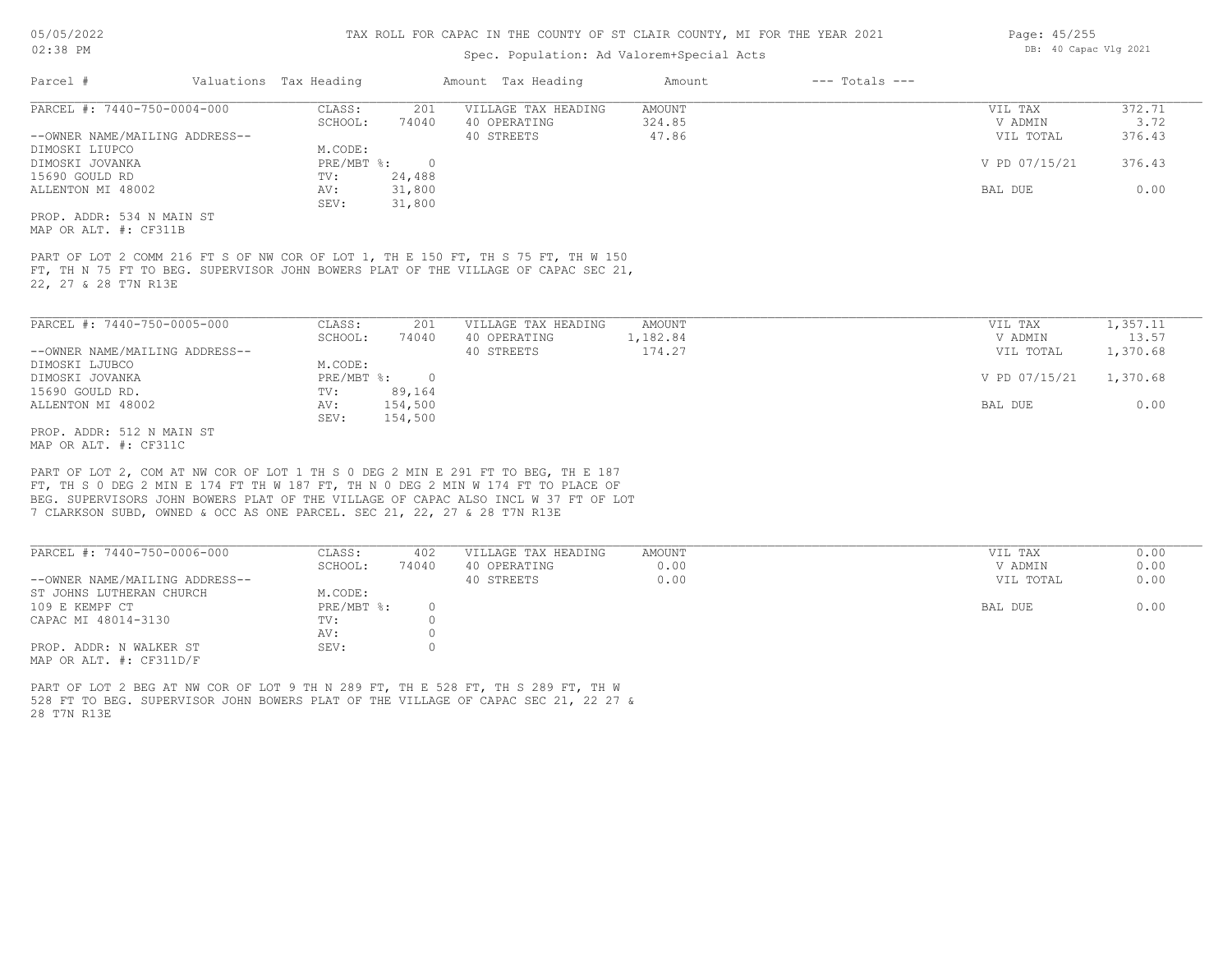# 05/05/2022

02:38 PM

#### TAX ROLL FOR CAPAC IN THE COUNTY OF ST CLAIR COUNTY, MI FOR THE YEAR 2021

# Spec. Population: Ad Valorem+Special Acts

Page: 46/255 DB: 40 Capac Vlg 2021

| Parcel #                       | Valuations Tax Heading |       | Amount Tax Heading                                                                  | Amount | $---$ Totals $---$ |           |      |
|--------------------------------|------------------------|-------|-------------------------------------------------------------------------------------|--------|--------------------|-----------|------|
| PARCEL #: 7440-750-0007-000    | CLASS:                 | 402   | VILLAGE TAX HEADING                                                                 | AMOUNT |                    | VIL TAX   | 0.00 |
|                                | SCHOOL:                | 74040 | 40 OPERATING                                                                        | 0.00   |                    | V ADMIN   | 0.00 |
| --OWNER NAME/MAILING ADDRESS-- |                        |       | 40 STREETS                                                                          | 0.00   |                    | VIL TOTAL | 0.00 |
| ST JOHNS LUTHERAN CHURCH       | M.CODE:                |       |                                                                                     |        |                    |           |      |
| 109 E KEMPF CT                 | PRE/MBT %:             |       |                                                                                     |        |                    | BAL DUE   | 0.00 |
| CAPAC MI 48014                 | TV:                    |       |                                                                                     |        |                    |           |      |
|                                | AV:                    |       |                                                                                     |        |                    |           |      |
| PROP. ADDR: 109 E KEMPF COURT  | SEV:                   |       |                                                                                     |        |                    |           |      |
| MAP OR ALT. #: CF311G          |                        |       |                                                                                     |        |                    |           |      |
|                                |                        |       | PART OF LOT 2, BEG ON S LOT LINE AT NE COR OF LOT 8, TH N 141 FT, TH W 150 FT, TH S |        |                    |           |      |
|                                |                        |       | 141 FT, TH E 150 FT TO BEG. SUPERVISOR JOHN BOWERS PLAT OF THE VILLAGE OF CAPAC SEC |        |                    |           |      |
| 21, 22, 27 & 28 T7N R13E       |                        |       |                                                                                     |        |                    |           |      |

| PARCEL #: 7440-750-0008-000    | CLASS:     | 201     | VILLAGE TAX HEADING | AMOUNT   | VIL TAX       | 1,419.34 |
|--------------------------------|------------|---------|---------------------|----------|---------------|----------|
|                                | SCHOOL:    | 74040   | 40 OPERATING        | 1,237.07 | V ADMIN       | 14.19    |
| --OWNER NAME/MAILING ADDRESS-- |            |         | 40 STREETS          | 182.27   | VIL TOTAL     | 1,433.53 |
| A.D. PROPANE INC- CAPAC        | M.CODE:    |         |                     |          |               |          |
| PO BOX 798                     | PRE/MBT %: |         |                     |          | V PD 08/18/21 | 1,433.53 |
| VALLEY FORGE PA 19482          | TV:        | 93,252  |                     |          |               |          |
|                                | AV:        | 106,900 |                     |          | BAL DUE       | 0.00     |
| PROP. ADDR: 14900 DOWNEY RD    | SEV:       | 106,900 |                     |          |               |          |
| MAP OR ALT. #: CF311H          |            |         |                     |          |               |          |

CAPAC SEC 21, 22, 27 & 28 T7N R13E THAT PART OF LOT 2 LYING NE OF M-21 SUPERVISOR JOHN BOWERS PLAT OF THE VILLAGE OF

| PARCEL #: 7440-750-0009-000    | CLASS:  | 401            | VILLAGE TAX HEADING | AMOUNT | VIL TAX       | 895.48 |
|--------------------------------|---------|----------------|---------------------|--------|---------------|--------|
|                                | SCHOOL: | 74040          | 40 OPERATING        | 780.49 | V ADMIN       | 8.95   |
| --OWNER NAME/MAILING ADDRESS-- |         |                | 40 STREETS          | 114.99 | VIL TOTAL     | 904.43 |
| SENYK VANESSA D                | M.CODE: | COREL          |                     |        |               |        |
| 222 CLARKSON CT                |         | PRE/MBT %: 100 |                     |        | V PD 09/15/21 | 904.43 |
| CAPAC MI 48014-3118            | TV:     | 58,835         |                     |        |               |        |
|                                | AV:     | 96,700         |                     |        | BAL DUE       | 0.00   |
| PROP. ADDR: 222 CLARKSON COURT | SEV:    | 96,700         |                     |        |               |        |
| MAP OR ALT. #: CF311I          |         |                |                     |        |               |        |

OF CAPAC SEC 21, 22, 27 & 28 T7N R13E 21 & N OF EXTD S LINE OF LOT 20 OF ABV PLAT. SUPV JOHN BOWERS PLAT OF THE VILLAGE THAT PART OF LOT 2 LYING W OF M-21 & E OF CLARKSON SUBD & S OF EXTD S LINE OF LOT

| PARCEL #: 7440-750-0010-000          | CLASS:       | 401    | VILLAGE TAX HEADING | AMOUNT | VIL TAX       | 606.16 |
|--------------------------------------|--------------|--------|---------------------|--------|---------------|--------|
|                                      | SCHOOL:      | 74040  | 40 OPERATING        | 528.32 | V ADMIN       | 6.06   |
| --OWNER NAME/MAILING ADDRESS--       |              |        | 40 STREETS          | 77.84  | VIL TOTAL     | 612.22 |
| QUAIN TIMOTHY, REBECCA               | M.CODE:      | 00WBF  |                     |        |               |        |
| QUAIN ABIGAEL R, NABORS JANE, WILLIA | $PRE/MBT$ %: |        |                     |        | V PD 08/25/21 | 612.22 |
| 503 N WALKER ST                      | TV:          | 39,826 |                     |        |               |        |
| CAPAC MI 48014                       | AV:          | 74,000 |                     |        | BAL DUE       | 0.00   |
|                                      | SEV:         | 74,000 |                     |        |               |        |
| PROP. ADDR: 406 N MAIN ST            |              |        |                     |        |               |        |

MAP OR ALT. #: CF312/313

LOT 4 SUPERVISOR JOHN BOWERS PLAT OF THE VILLAGE OF CAPAC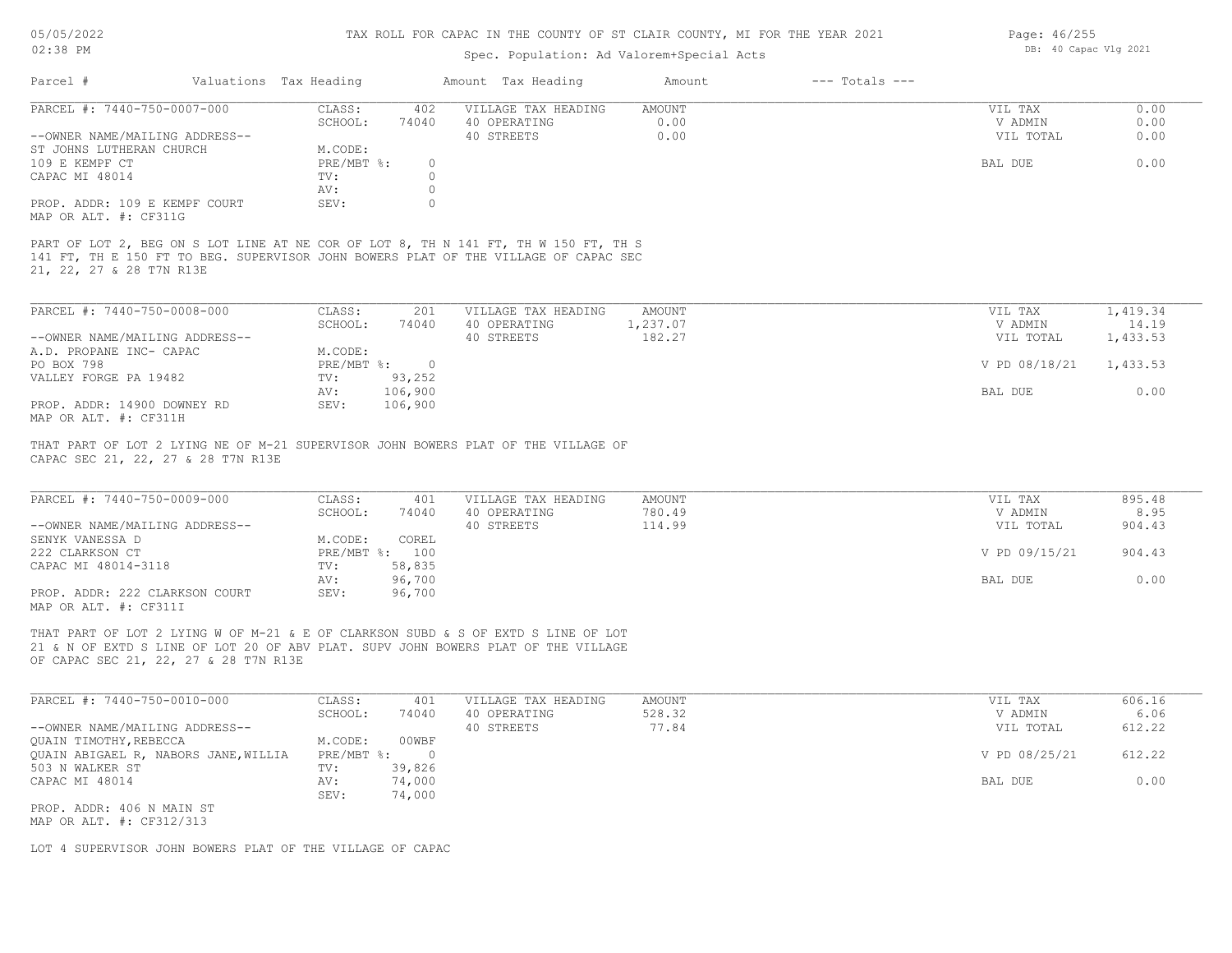| Page: 47/255 |                       |  |
|--------------|-----------------------|--|
|              | DB: 40 Capac Vlg 2021 |  |

| 02:38 PM                                                                                                                      |  |                        | Spec. Population: Ad Valorem+Special Acts | DB: 40 Capac Vlg 2021                                                              |        |                    |               |          |
|-------------------------------------------------------------------------------------------------------------------------------|--|------------------------|-------------------------------------------|------------------------------------------------------------------------------------|--------|--------------------|---------------|----------|
| Parcel #                                                                                                                      |  | Valuations Tax Heading |                                           | Amount Tax Heading                                                                 | Amount | $---$ Totals $---$ |               |          |
| PARCEL #: 7440-750-0011-000                                                                                                   |  | CLASS:                 | 401                                       | VILLAGE TAX HEADING                                                                | AMOUNT |                    | VIL TAX       | 1,053.19 |
|                                                                                                                               |  | SCHOOL:                | 74040                                     | 40 OPERATING                                                                       | 917.94 |                    | V ADMIN       | 10.53    |
| --OWNER NAME/MAILING ADDRESS--                                                                                                |  |                        |                                           | 40 STREETS                                                                         | 135.25 |                    | VIL TOTAL     | 1,063.72 |
| PHILLIPS TIMOTHY                                                                                                              |  | M.CODE:                |                                           |                                                                                    |        |                    |               |          |
| PHILLIPS MARIA                                                                                                                |  | PRE/MBT %: 100         |                                           |                                                                                    |        |                    | BAL DUE       | 1,063.72 |
| 404 N MAIN ST                                                                                                                 |  | TV:                    | 69,196                                    |                                                                                    |        |                    |               |          |
| CAPAC MI 48014                                                                                                                |  | AV:                    | 85,200                                    |                                                                                    |        |                    |               |          |
|                                                                                                                               |  | SEV:                   | 85,200                                    |                                                                                    |        |                    |               |          |
| PROP. ADDR: 404 N MAIN ST<br>MAP OR ALT. #: CF314                                                                             |  |                        |                                           |                                                                                    |        |                    |               |          |
| R13E                                                                                                                          |  |                        |                                           | LOT 5 SUPERVISOR JOHN BOWERS PLAT OF THE VILLAGE OF CAPAC SEC 21, 22, 27 & 28 T7N  |        |                    |               |          |
|                                                                                                                               |  |                        |                                           |                                                                                    |        |                    |               |          |
| PARCEL #: 7440-750-0012-000                                                                                                   |  | CLASS:                 | 401                                       | VILLAGE TAX HEADING                                                                | AMOUNT |                    | VIL TAX       | 862.23   |
|                                                                                                                               |  | SCHOOL:                | 74040                                     | 40 OPERATING                                                                       | 751.51 |                    | V ADMIN       | 8.62     |
| --OWNER NAME/MAILING ADDRESS--                                                                                                |  |                        |                                           | 40 STREETS                                                                         | 110.72 |                    | VIL TOTAL     | 870.85   |
| LERNER MATTHEW T                                                                                                              |  | M.CODE:                | COREL                                     |                                                                                    |        |                    |               |          |
| 402 N MAIN ST<br>CAPAC MI 48014-3148                                                                                          |  | PRE/MBT %: 100         |                                           |                                                                                    |        |                    | V PD 09/15/21 | 870.85   |
|                                                                                                                               |  | TV:<br>AV:             | 56,650<br>93,300                          |                                                                                    |        |                    | BAL DUE       | 0.00     |
| PROP. ADDR: 402 N MAIN ST                                                                                                     |  | SEV:                   | 93,300                                    |                                                                                    |        |                    |               |          |
| MAP OR ALT. #: CF315                                                                                                          |  |                        |                                           |                                                                                    |        |                    |               |          |
| R13E                                                                                                                          |  |                        |                                           | LOT 6 SUPERVISOR JOHN BOWERS PLAT OF THE VILLAGE OF CAPAC SEC 21, 22, 27 & 28 T7N  |        |                    |               |          |
| PARCEL #: 7440-750-0013-000                                                                                                   |  | CLASS:                 | 201                                       | VILLAGE TAX HEADING                                                                | AMOUNT |                    | VIL TAX       | 0.00     |
|                                                                                                                               |  | SCHOOL:                | 74040                                     | 40 OPERATING                                                                       | 0.00   |                    | V ADMIN       | 0.00     |
| --OWNER NAME/MAILING ADDRESS--                                                                                                |  |                        |                                           | 40 STREETS                                                                         | 0.00   |                    | VIL TOTAL     | 0.00     |
| LUTHERAN CHURCH<br>109 E KEMPF CT                                                                                             |  | M.CODE:<br>PRE/MBT %:  | $\circ$                                   |                                                                                    |        |                    | BAL DUE       | 0.00     |
| CAPAC MI 48014                                                                                                                |  | TV:                    | $\circ$                                   |                                                                                    |        |                    |               |          |
|                                                                                                                               |  | AV:                    | $\circ$                                   |                                                                                    |        |                    |               |          |
| PROP. ADDR: 109 E KEMPF COURT                                                                                                 |  | SEV:                   | $\circ$                                   |                                                                                    |        |                    |               |          |
| MAP OR ALT. #: CF316                                                                                                          |  |                        |                                           |                                                                                    |        |                    |               |          |
| T7N R13E                                                                                                                      |  |                        |                                           | LOTS 7 & 8 SUPERVISOR JOHN BOWERS PLAT OF THE VILLAGE OF CAPAC SEC 21, 22, 27 & 28 |        |                    |               |          |
| PARCEL #: 7440-750-0014-000                                                                                                   |  | CLASS:                 | 401                                       | VILLAGE TAX HEADING                                                                | AMOUNT |                    | VIL TAX       | 769.02   |
|                                                                                                                               |  | SCHOOL:                | 74040                                     | 40 OPERATING                                                                       | 670.27 |                    | V ADMIN       | 7.69     |
| --OWNER NAME/MAILING ADDRESS--                                                                                                |  |                        |                                           | 40 STREETS                                                                         | 98.75  |                    | VIL TOTAL     | 776.71   |
| BASEHORE RUTH & ZINK, FREDRICK/MARY                                                                                           |  | M.CODE:                |                                           |                                                                                    |        |                    |               |          |
| 400 N LESTER ST                                                                                                               |  | PRE/MBT %: 100         |                                           |                                                                                    |        |                    | V PD 09/14/21 | 776.71   |
| CAPAC MI 48014-3140                                                                                                           |  | TV:                    | 50,526                                    |                                                                                    |        |                    |               |          |
|                                                                                                                               |  | AV:                    | 57,100                                    |                                                                                    |        |                    | BAL DUE       | 0.00     |
| PROP. ADDR: 400 N LESTER ST                                                                                                   |  | SEV:                   | 57,100                                    |                                                                                    |        |                    |               |          |
| MAP OR ALT. #: CF317A                                                                                                         |  |                        |                                           |                                                                                    |        |                    |               |          |
| N85 FT OF S 151 FT OF LOT 9 EXC W 772 FT. SUPERVISOR JOHN BOWERS PLAT OF THE<br>VILLAGE OF CAPAC SEC 21, 22, 27 & 28 T7N R13E |  |                        |                                           |                                                                                    |        |                    |               |          |
|                                                                                                                               |  |                        |                                           |                                                                                    |        |                    |               |          |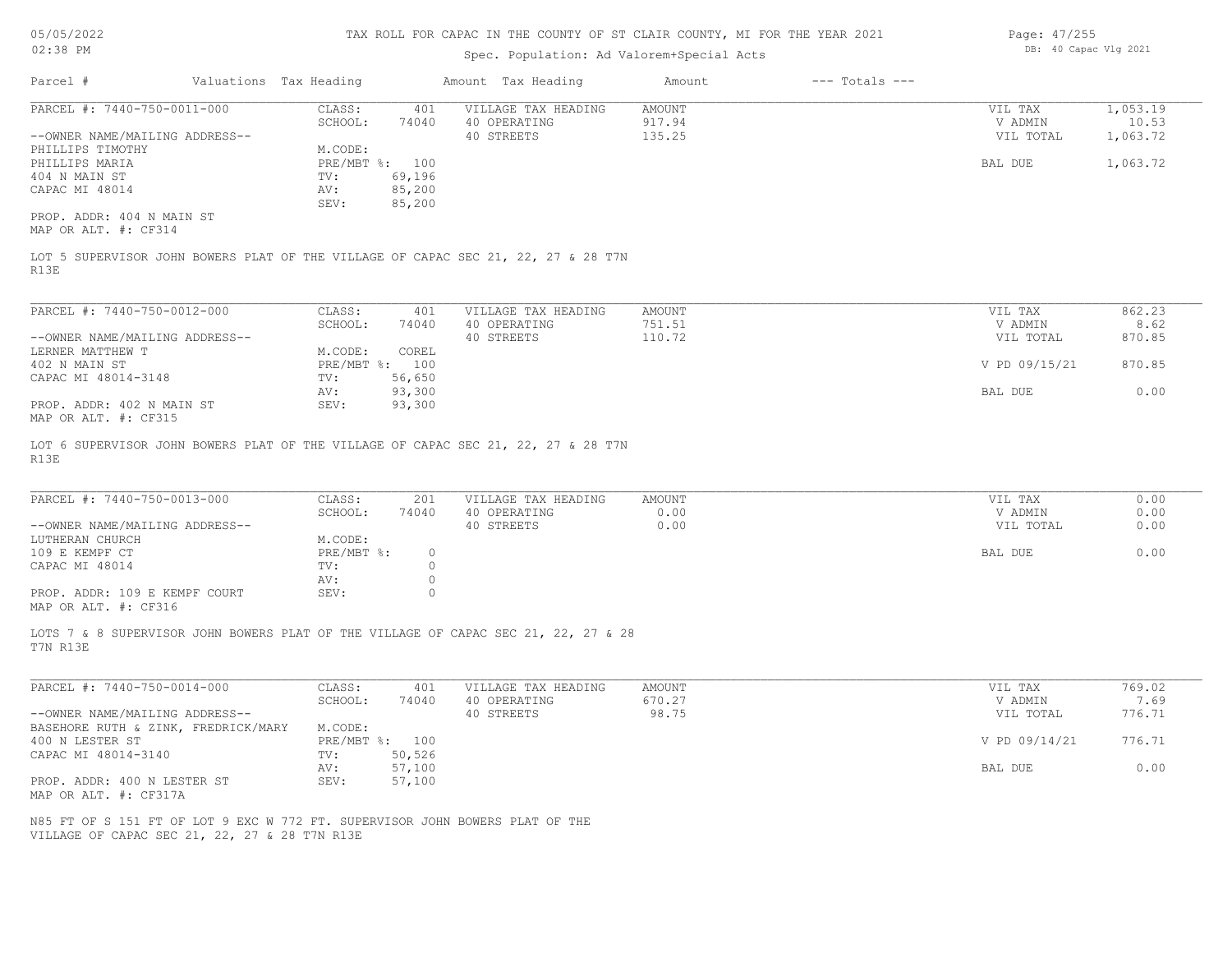# Spec. Population: Ad Valorem+Special Acts

| Page: 48/255 |                       |  |
|--------------|-----------------------|--|
|              | DB: 40 Capac Vlg 2021 |  |

| Parcel #                       | Valuations Tax Heading |        | Amount Tax Heading  | Amount | $---$ Totals $---$ |               |        |
|--------------------------------|------------------------|--------|---------------------|--------|--------------------|---------------|--------|
| PARCEL #: 7440-750-0015-000    | CLASS:                 | 401    | VILLAGE TAX HEADING | AMOUNT |                    | VIL TAX       | 683.88 |
|                                | SCHOOL:                | 74040  | 40 OPERATING        | 596.06 |                    | V ADMIN       | 6.83   |
| --OWNER NAME/MAILING ADDRESS-- |                        |        | 40 STREETS          | 87.82  |                    | VIL TOTAL     | 690.71 |
| GRIGGS JOHNNIE/GRIGGS LISA J   | M.CODE:                | 00LSB  |                     |        |                    |               |        |
| 203 E KEMPF COURT              | PRE/MBT %: 100         |        |                     |        |                    | V PD 07/28/21 | 690.71 |
| CAPAC MI 48014-3133            | TV:                    | 44,932 |                     |        |                    |               |        |
|                                | AV:                    | 68,600 |                     |        |                    | BAL DUE       | 0.00   |
| PROP. ADDR: 203 E KEMPF COURT  | SEV:                   | 68,600 |                     |        |                    |               |        |
|                                |                        |        |                     |        |                    |               |        |

MAP OR ALT. #: CF317B

OF CAPAC SEC 21, 22, 27 & 28 T7N R13E N150 FT OF S 216 FT OF W 150 FT OF LOT 9 SUPERVISOR JOHN BOWERS PLAT OF THE VILLAGE

| PARCEL #: 7440-750-0016-000     | CLASS:       | 401    | VILLAGE TAX HEADING | AMOUNT | VIL TAX       | 935.63 |
|---------------------------------|--------------|--------|---------------------|--------|---------------|--------|
|                                 | SCHOOL:      | 74040  | 40 OPERATING        | 815.48 | V ADMIN       | 9.35   |
| --OWNER NAME/MAILING ADDRESS--  |              |        | 40 STREETS          | 120.15 | VIL TOTAL     | 944.98 |
| NIEMI EDWARD                    | M.CODE:      | COREL  |                     |        |               |        |
| NIEMI KRISTAL                   | $PRE/MBT$ %: | 100    |                     |        | V PD 08/31/21 | 944.98 |
| 415 N HUNTER STREET             | TV:          | 61,472 |                     |        |               |        |
| CAPAC MI 48014-3130             | AV:          | 77,600 |                     |        | BAL DUE       | 0.00   |
|                                 | SEV:         | 77,600 |                     |        |               |        |
| PROP. ADDR: 415 N HUNTER STREET |              |        |                     |        |               |        |

MAP OR ALT. #: CF317C1/2

VILLAGE OF CAPAC SEC 21, 22, 27 & 28 T7N R13E E150 FT OF W 320 FT OF LOT 9 EXC S 206 FT. SUPERVISOR JOHN BOWERS PLAT OF THE

| PARCEL #: 7440-750-0017-000    | CLASS:         | 401    | VILLAGE TAX HEADING | AMOUNT | VIL TAX       | 1,099.29 |
|--------------------------------|----------------|--------|---------------------|--------|---------------|----------|
|                                | SCHOOL:        | 74040  | 40 OPERATING        | 958.12 | V ADMIN       | 10.99    |
| --OWNER NAME/MAILING ADDRESS-- |                |        | 40 STREETS          | 141.17 | VIL TOTAL     | 1,110.28 |
| HEINRICH W POPPE               | M.CODE:        |        |                     |        |               |          |
| KATHARINA POPPE                | PRE/MBT %: 100 |        |                     |        | V PD 09/14/21 | 1,110.28 |
| PO BOX 354                     | TV:            | 72,225 |                     |        |               |          |
| CAPAC MI 48014-3133            | AV:            | 83,300 |                     |        | BAL DUE       | 0.00     |
|                                | SEV:           | 83,300 |                     |        |               |          |
| PROP. ADDR: 235 E KEMPF COURT  |                |        |                     |        |               |          |

MAP OR ALT. #: CF317C3

THE VILLAGE OF CAPAC SEC 21, 22, 27 & 28 T7N R13E N140 FT OF S 206 FT OF E 75 FT OF W 245 FT OF LOT 9 SUPERVISOR JOHN BOWERS PLAT OF

| PARCEL #: 7440-750-0018-000     | CLASS:  | 401            | VILLAGE TAX HEADING | AMOUNT | VIL TAX       | 609.70 |
|---------------------------------|---------|----------------|---------------------|--------|---------------|--------|
|                                 | SCHOOL: | 74040          | 40 OPERATING        | 531.41 | V ADMIN       | 6.09   |
| --OWNER NAME/MAILING ADDRESS--  |         |                | 40 STREETS          | 78.29  | VIL TOTAL     | 615.79 |
| SINDA STEPHEN JR/VIRGINIA       | M.CODE: |                |                     |        |               |        |
| 401 N HUNTER ST                 |         | PRE/MBT %: 100 |                     |        | V PD 09/08/21 | 615.79 |
| CAPAC MI 48014-3130             | TV:     | 40,059         |                     |        |               |        |
|                                 | AV:     | 65,500         |                     |        | BAL DUE       | 0.00   |
| PROP. ADDR: 401 N HUNTER STREET | SEV:    | 65,500         |                     |        |               |        |
| MAP OR ALT. #: CF317C4          |         |                |                     |        |               |        |

THE VILLAGE OF CAPAC SEC 21, 22, 27 & 28 T7N R13E E75 FT OF W 320 FT OF N 140 FT OF S 206 FT OF LOT 9 SUPERVISOR JOHN BOWERS PLAT OF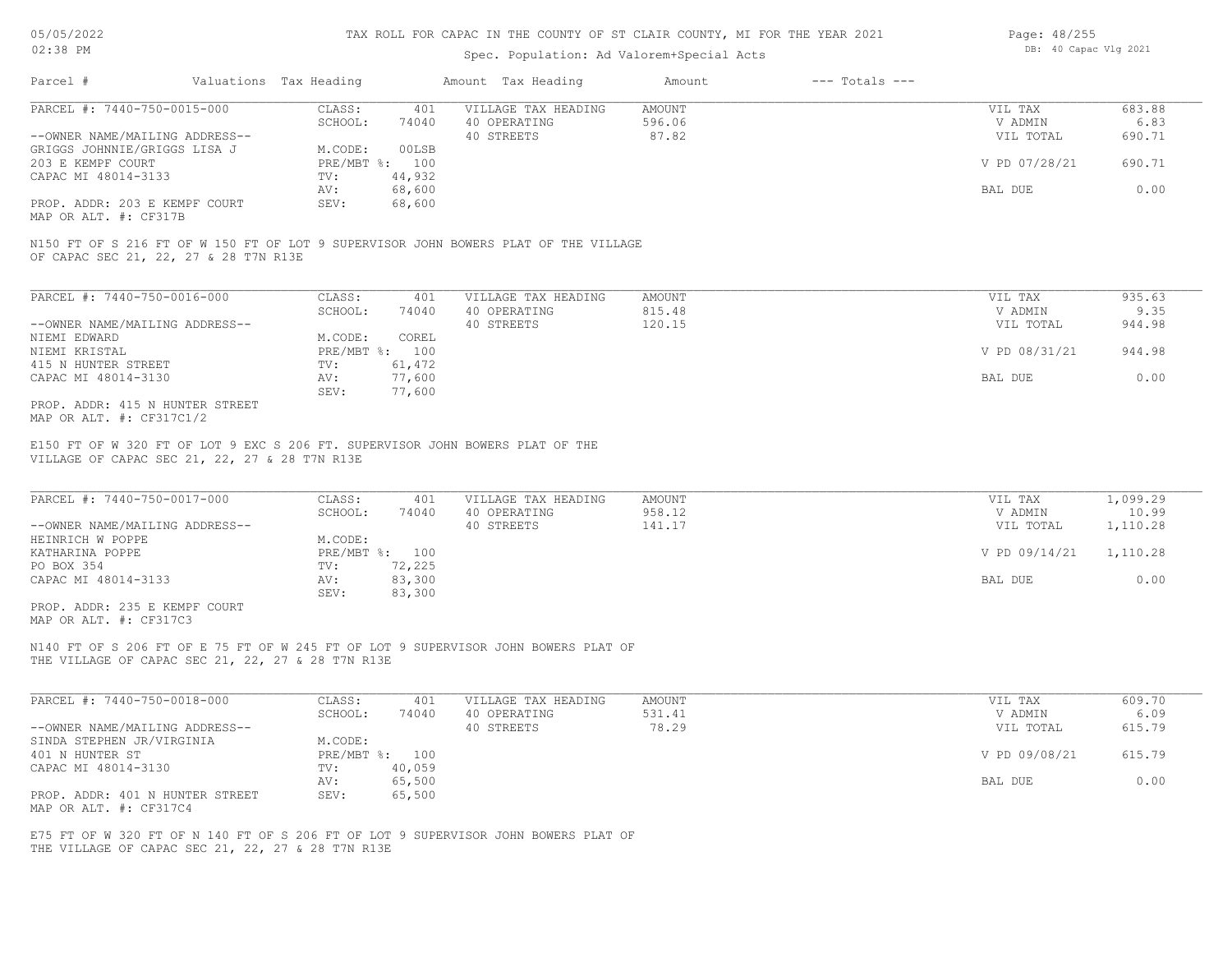Page: 49/255

# Spec. Population: Ad Valorem+Special Acts

| 02:38 PM                                                                                                                                                                                                                                                                                                              |  |                        |              | Spec. Population: Ad Valorem+Special Acts                                        | DB: 40 Capac Vlg 2021 |                    |                    |                |
|-----------------------------------------------------------------------------------------------------------------------------------------------------------------------------------------------------------------------------------------------------------------------------------------------------------------------|--|------------------------|--------------|----------------------------------------------------------------------------------|-----------------------|--------------------|--------------------|----------------|
| Parcel #                                                                                                                                                                                                                                                                                                              |  | Valuations Tax Heading |              | Amount Tax Heading                                                               | Amount                | $---$ Totals $---$ |                    |                |
| PARCEL #: 7440-750-0019-000                                                                                                                                                                                                                                                                                           |  | CLASS:                 | 401          | VILLAGE TAX HEADING                                                              | AMOUNT                |                    | VIL TAX            | 0.00           |
|                                                                                                                                                                                                                                                                                                                       |  | SCHOOL:                | 74040        | 40 OPERATING                                                                     | 0.00                  |                    | V ADMIN            | 0.00           |
| --OWNER NAME/MAILING ADDRESS--                                                                                                                                                                                                                                                                                        |  |                        |              | 40 STREETS                                                                       | 0.00                  |                    | VIL TOTAL          | 0.00           |
| VILLAGE OF CAPAC                                                                                                                                                                                                                                                                                                      |  | M.CODE:                |              |                                                                                  |                       |                    |                    |                |
| 131 N MAIN ST                                                                                                                                                                                                                                                                                                         |  | PRE/MBT %:             | $\circ$      |                                                                                  |                       |                    | BAL DUE            | 0.00           |
| CAPAC MI 48014                                                                                                                                                                                                                                                                                                        |  | TV:                    | $\circ$      |                                                                                  |                       |                    |                    |                |
|                                                                                                                                                                                                                                                                                                                       |  | AV:                    | $\circ$      |                                                                                  |                       |                    |                    |                |
| PROP. ADDR: 406 N WALKER ST                                                                                                                                                                                                                                                                                           |  | SEV:                   | $\circ$      |                                                                                  |                       |                    |                    |                |
| MAP OR ALT. #: F317D                                                                                                                                                                                                                                                                                                  |  |                        |              |                                                                                  |                       |                    |                    |                |
| E20 FT OF W 170 FT OF LOT 9, EXC S 66 FT, E 66 FT OF W 386 FT EXC S 66 FT & E 66 FT<br>OF W 772 FT OF LOT 9 EXC S 66 FT & E 20 FT OF W 556 FT OF LOT 9 EXC S 66 FT & S 66<br>FT OF LOT 9 ALSO INCL W 150 FT OF LOT 9 EXC S 216 FT SUPERVISOR JOHN BOWERS PLAT OF<br>THE VILLAGE OF CAPAC SEC 21, 22, 27 & 28 T7N R13E |  |                        |              |                                                                                  |                       |                    |                    |                |
| PARCEL #: 7440-750-0020-000                                                                                                                                                                                                                                                                                           |  | CLASS:                 | 401          | VILLAGE TAX HEADING                                                              | AMOUNT                |                    | VIL TAX            | 1,302.87       |
|                                                                                                                                                                                                                                                                                                                       |  | SCHOOL:                | 74040        | 40 OPERATING                                                                     | 1,135.56              |                    | V ADMIN            | 13.02          |
| --OWNER NAME/MAILING ADDRESS--                                                                                                                                                                                                                                                                                        |  |                        |              | 40 STREETS                                                                       | 167.31                |                    | VIL TOTAL          | 1,315.89       |
| REYNOLDS CYNTHIA A                                                                                                                                                                                                                                                                                                    |  | M.CODE:                |              |                                                                                  |                       |                    |                    |                |
| 402 N HUNTER STREET                                                                                                                                                                                                                                                                                                   |  | PRE/MBT %: 100         |              |                                                                                  |                       |                    | V PD 08/18/21      | 1,315.89       |
| CAPAC MI 48014-3129                                                                                                                                                                                                                                                                                                   |  | TV:                    | 85,600       |                                                                                  |                       |                    |                    |                |
|                                                                                                                                                                                                                                                                                                                       |  | AV:                    | 85,600       |                                                                                  |                       |                    | BAL DUE            | 0.00           |
| PROP. ADDR: 402 N HUNTER STREET<br>MAP OR ALT. #: CF317E                                                                                                                                                                                                                                                              |  | SEV:                   | 85,600       |                                                                                  |                       |                    |                    |                |
| PARCEL #: 7440-750-0021-000                                                                                                                                                                                                                                                                                           |  | CLASS:<br>SCHOOL:      | 401<br>74040 | VILLAGE TAX HEADING<br>40 OPERATING                                              | AMOUNT<br>456.57      |                    | VIL TAX<br>V ADMIN | 523.84<br>5.23 |
| --OWNER NAME/MAILING ADDRESS--                                                                                                                                                                                                                                                                                        |  |                        |              | 40 STREETS                                                                       | 67.27                 |                    | VIL TOTAL          | 529.07         |
| KRUM RICHARD/BONNIE LIV TRUST                                                                                                                                                                                                                                                                                         |  | M.CODE:                |              |                                                                                  |                       |                    |                    |                |
| 414 N HUNTER ST                                                                                                                                                                                                                                                                                                       |  | PRE/MBT %: 100         |              |                                                                                  |                       |                    | V PD 07/08/21      | 529.07         |
| CAPAC MI 48014-3129                                                                                                                                                                                                                                                                                                   |  | TV:                    | 34,417       |                                                                                  |                       |                    |                    |                |
|                                                                                                                                                                                                                                                                                                                       |  | AV:                    | 59,700       |                                                                                  |                       |                    | BAL DUE            | 0.00           |
| PROP. ADDR: 414 N HUNTER STREET<br>MAP OR ALT. #: CF317F                                                                                                                                                                                                                                                              |  | SEV:                   | 59,700       |                                                                                  |                       |                    |                    |                |
| THE VILLAGE OF CAPAC SEC 21, 22, 27 & 28 T7N R13E                                                                                                                                                                                                                                                                     |  |                        |              | E150 FT OF W 536 FT OF LOT 9 EXC S 216 FT THEREOF SUPERVISOR JOHN BOWERS PLAT OF |                       |                    |                    |                |
| PARCEL #: 7440-750-0022-000                                                                                                                                                                                                                                                                                           |  | CLASS:                 | 401          | VILLAGE TAX HEADING                                                              | AMOUNT                |                    | VIL TAX            | 501.49         |
|                                                                                                                                                                                                                                                                                                                       |  | SCHOOL:                | 74040        | 40 OPERATING                                                                     | 437.09                |                    | V ADMIN            | 5.01           |
| --OWNER NAME/MAILING ADDRESS--                                                                                                                                                                                                                                                                                        |  |                        |              | 40 STREETS                                                                       | 64.40                 |                    | VIL TOTAL          | 506.50         |
| SMITH DANIELLE                                                                                                                                                                                                                                                                                                        |  | M.CODE: COREL          |              |                                                                                  |                       |                    |                    |                |
| SAELENS MARY                                                                                                                                                                                                                                                                                                          |  | PRE/MBT %: 100         |              |                                                                                  |                       |                    | V PD 09/15/21      | 506.50         |
| 410 N HUNTER STREET                                                                                                                                                                                                                                                                                                   |  | TV:                    | 32,949       |                                                                                  |                       |                    |                    |                |
| CAPAC MI 48014-3129                                                                                                                                                                                                                                                                                                   |  | AV:                    | 56,400       |                                                                                  |                       |                    | BAL DUE            | 0.00           |
|                                                                                                                                                                                                                                                                                                                       |  | SEV:                   | 56,400       |                                                                                  |                       |                    |                    |                |
| PROP. ADDR: 410 N HUNTER STREET<br>MAP OR ALT. #: CF317G                                                                                                                                                                                                                                                              |  |                        |              |                                                                                  |                       |                    |                    |                |
| N75 FT OF S 216 FT OF E 150 FT OF W 536 FT OF LOT 9 SUPERVISOR JOHN BOWERS PLAT OF<br>THE VILLAGE OF CAPAC SEC 21, 22, 27 & 28 T7N R13E                                                                                                                                                                               |  |                        |              |                                                                                  |                       |                    |                    |                |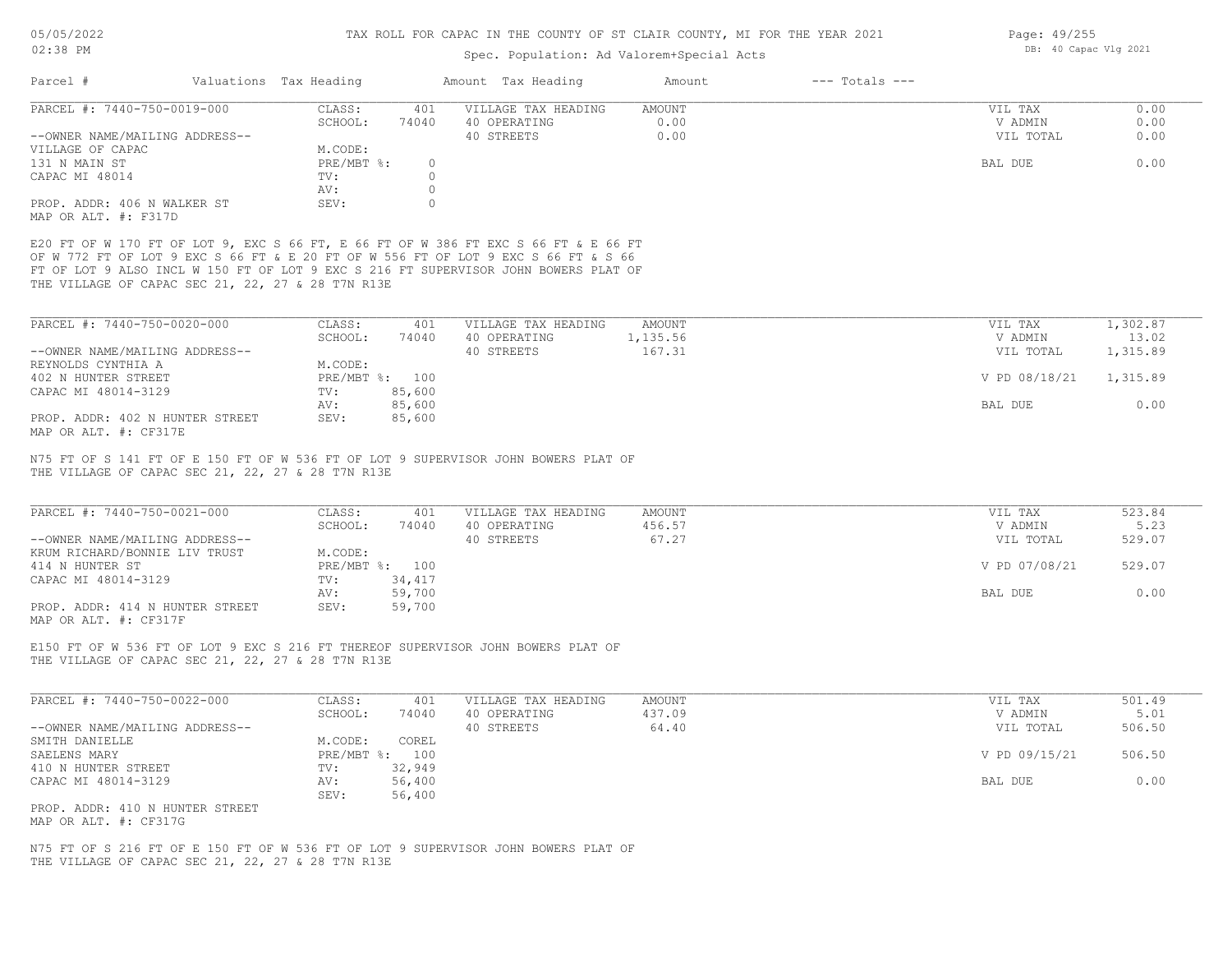# Spec. Population: Ad Valorem+Special Acts

| Page: 50/255 |                       |  |
|--------------|-----------------------|--|
|              | DB: 40 Capac Vlg 2021 |  |

| Parcel #                       | Valuations Tax Heading |        | Amount Tax Heading  | Amount | $---$ Totals $---$ |               |        |
|--------------------------------|------------------------|--------|---------------------|--------|--------------------|---------------|--------|
| PARCEL #: 7440-750-0023-000    | CLASS:                 | 401    | VILLAGE TAX HEADING | AMOUNT |                    | VIL TAX       | 709.58 |
|                                | SCHOOL:                | 74040  | 40 OPERATING        | 618.46 |                    | V ADMIN       | 7.09   |
| --OWNER NAME/MAILING ADDRESS-- |                        |        | 40 STREETS          | 91.12  |                    | VIL TOTAL     | 716.67 |
| MCDUNNAH, NORMAN JR.           | M.CODE:                | TCBMT  |                     |        |                    |               |        |
| 401 N LESTER ST                | PRE/MBT %: 100         |        |                     |        |                    | V PD 07/21/21 | 716.67 |
| CAPAC MI 48014-3141            | TV:                    | 46,621 |                     |        |                    |               |        |
|                                | AV:                    | 87,100 |                     |        |                    | BAL DUE       | 0.00   |
| PROP. ADDR: 401 N LESTER ST    | SEV:                   | 87,100 |                     |        |                    |               |        |
|                                |                        |        |                     |        |                    |               |        |

MAP OR ALT. #: CF317H

PLAT OF THE VILLAGE OF CAPAC SEC 21, 22, 27 & 28 T7N R13E E150 FT OF W 706 FT OF N 85.22 FT OF S 151.22 FT OF LOT 9 SUPERVISOR JOHN BOWERS

| PARCEL #: 7440-750-0024-000    | CLASS:     | 401    | VILLAGE TAX HEADING | AMOUNT | VIL TAX       | 455.11 |
|--------------------------------|------------|--------|---------------------|--------|---------------|--------|
|                                | SCHOOL:    | 74040  | 40 OPERATING        | 396.67 | V ADMIN       | 4.55   |
| --OWNER NAME/MAILING ADDRESS-- |            |        | 40 STREETS          | 58.44  | VIL TOTAL     | 459.66 |
| FELKER JENNIFER                | M.CODE:    | OLALS  |                     |        |               |        |
| FELKER EDWARD                  | PRE/MBT %: | 100    |                     |        | V PD 09/15/21 | 459.66 |
| 405 N LESTER ST                | TV:        | 29,902 |                     |        |               |        |
| CAPAC MI 48014-3141            | AV:        | 51,400 |                     |        | BAL DUE       | 0.00   |
|                                | SEV:       | 51,400 |                     |        |               |        |
| PROP. ADDR: 405 N LESTER ST    |            |        |                     |        |               |        |

MAP OR ALT. #: CF317I

OF THE VILLAGE OF CAPAC SEC 21, 22, 27 & 28 T7N R13E N75 FT OF S 226.22 FT OF E 150 FT OF W 706 FT OF LOT 9 SUPERVISOR JOHN BOWERS PLAT

| PARCEL #: 7440-750-0025-000    | CLASS:       | 401    | VILLAGE TAX HEADING | AMOUNT | VIL TAX       | 456.42 |
|--------------------------------|--------------|--------|---------------------|--------|---------------|--------|
|                                | SCHOOL:      | 74040  | 40 OPERATING        | 397.81 | V ADMIN       | 4.56   |
| --OWNER NAME/MAILING ADDRESS-- |              |        | 40 STREETS          | 58.61  | VIL TOTAL     | 460.98 |
| SMITH CYNTHIA                  | M.CODE:      |        |                     |        |               |        |
| 409 N LESTER ST                | $PRE/MBT$ %: | 100    |                     |        | V PD 08/31/21 | 460.98 |
| CAPAC MI 48014-3141            | TV:          | 29,988 |                     |        |               |        |
|                                | AV:          | 52,500 |                     |        | BAL DUE       | 0.00   |
| PROP. ADDR: 409 N LESTER ST    | SEV:         | 52,500 |                     |        |               |        |
| MAP OR ALT. #: CF317J          |              |        |                     |        |               |        |

 $\_$  , and the state of the state of the state of the state of the state of the state of the state of the state of the state of the state of the state of the state of the state of the state of the state of the state of the

BOWERS PLAT OF THE VILLAGE OF CAPAC SEC 21, 22, 27 & 28 T7N R13E E150 FT OF W 706 FT OF N 75 FT OF LOT 9 AS MEAS ON LESTER ST. SUPERVISOR JOHN

| PARCEL #: 7440-750-0026-000    | CLASS:  | 401            | VILLAGE TAX HEADING | AMOUNT | VIL TAX       | 640.06 |
|--------------------------------|---------|----------------|---------------------|--------|---------------|--------|
|                                | SCHOOL: | 74040          | 40 OPERATING        | 557.87 | V ADMIN       | 6.40   |
| --OWNER NAME/MAILING ADDRESS-- |         |                | 40 STREETS          | 82.19  | VIL TOTAL     | 646.46 |
| STEELE ROBERT A                | M.CODE: | COREL          |                     |        |               |        |
| SWIACKI EMILY J                |         | PRE/MBT %: 100 |                     |        | V PD 09/15/21 | 646.46 |
| 410 N LESTER ST                | TV:     | 42,053         |                     |        |               |        |
| CAPAC MI 48014-3140            | AV:     | 47,000         |                     |        | BAL DUE       | 0.00   |
|                                | SEV:    | 47,000         |                     |        |               |        |
| PROP. ADDR: 410 N LESTER ST    |         |                |                     |        |               |        |

MAP OR ALT. #: CF317K

SEC 21, 22, 27 & 28 T7N R13E N75 FT OF LOT 9 EXC W 772 FT. SUPERVISOR JOHN BOWERS PLAT OF THE VILLAGE OF CAPAC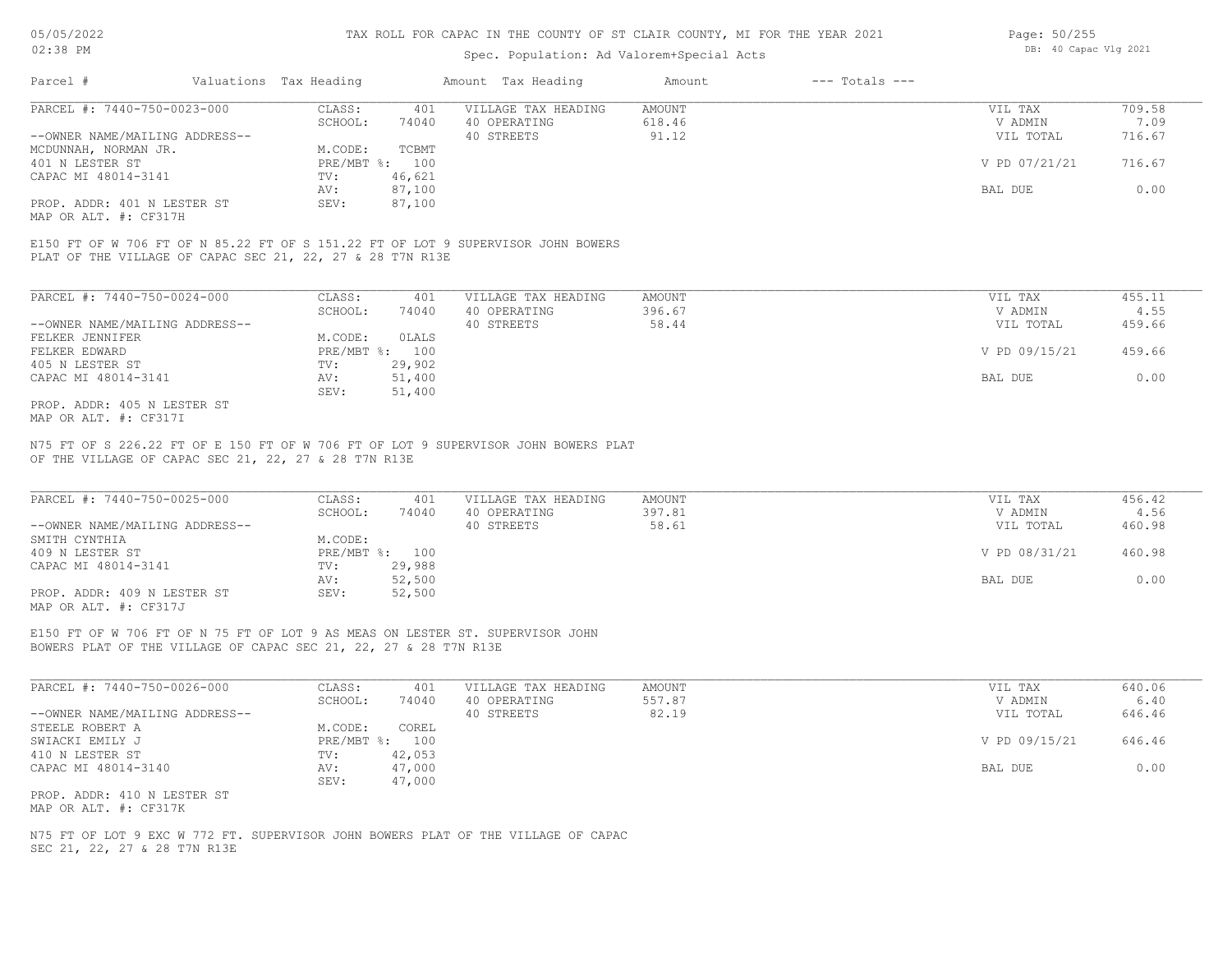# Spec. Population: Ad Valorem+Special Acts

| Page: 51/255 |                       |  |
|--------------|-----------------------|--|
|              | DB: 40 Capac Vlg 2021 |  |

| Parcel #                       | Valuations Tax Heading |        | Amount Tax Heading  | Amount | $---$ Totals $---$ |               |        |
|--------------------------------|------------------------|--------|---------------------|--------|--------------------|---------------|--------|
| PARCEL #: 7440-750-0027-000    | CLASS:                 | 402    | VILLAGE TAX HEADING | AMOUNT |                    | VIL TAX       | 910.79 |
|                                | SCHOOL:                | 74040  | 40 OPERATING        | 793.83 |                    | V ADMIN       | 9.10   |
| --OWNER NAME/MAILING ADDRESS-- |                        |        | 40 STREETS          | 116.96 |                    | VIL TOTAL     | 919.89 |
| HAUXWELL MICHAEL               | M.CODE:                |        |                     |        |                    |               |        |
| HAUXWELL QUIN                  | PRE/MBT %: 100         |        |                     |        |                    | V PD 09/15/21 | 919.89 |
| 406 N LESTER ST                | TV:                    | 59,840 |                     |        |                    |               |        |
| CAPAC MI 48014-3140            | AV:                    | 87,900 |                     |        |                    | BAL DUE       | 0.00   |
|                                | SEV:                   | 87,900 |                     |        |                    |               |        |
| PROP. ADDR: 406 N LESTER ST    |                        |        |                     |        |                    |               |        |

MAP OR ALT. #: CF317L

VILLAGE OF CAPAC S75 FT OF N 150 FT OF LOT 9 EXC W 772 FT. SUPERVISOR JOHN BOWERS PLAT OF THE

| PARCEL #: 7440-750-0028-000    | CLASS:  | 102            | VILLAGE TAX HEADING | AMOUNT | VIL TAX       | 437.06 |
|--------------------------------|---------|----------------|---------------------|--------|---------------|--------|
|                                | SCHOOL: | 74040          | 40 OPERATING        | 380.94 | V ADMIN       | 4.37   |
| --OWNER NAME/MAILING ADDRESS-- |         |                | 40 STREETS          | 56.12  | VIL TOTAL     | 441.43 |
| STUEVER ALFRED/DORIS TRUST     | M.CODE: |                |                     |        |               |        |
| 15205 TURNER RD                |         | PRE/MBT %: 100 |                     |        | V PD 09/15/21 | 441.43 |
| YALE MI 48097                  | TV:     | 28,716         |                     |        |               |        |
|                                | AV:     | 51,500         |                     |        | BAL DUE       | 0.00   |
| PROP. ADDR: DOWNEY RD          | SEV:    | 51,500         |                     |        |               |        |
| MAP OR ALT. #: CF318A          |         |                |                     |        |               |        |

THE VILLAGE OF CAPAC SEC 21, 22, 27 & 28 T7N R13E THAT PART OF LOT 10 LYING N OF M-21 EXC W 400 FT. SUPERVISOR JOHN BOWERS PLAT OF

| PARCEL #: 7440-750-0029-000    | CLASS:     | 301     | VILLAGE TAX HEADING | AMOUNT   | VIL TAX       | 5,040.96 |
|--------------------------------|------------|---------|---------------------|----------|---------------|----------|
|                                | SCHOOL:    | 74040   | 40 OPERATING        | 4,393.61 | V ADMIN       | 50.40    |
| --OWNER NAME/MAILING ADDRESS-- |            |         | 40 STREETS          | 647.35   | VIL TOTAL     | 5,091.36 |
| LAKESTONE BANK & TRUST         | M.CODE:    |         |                     |          |               |          |
| 83 W NEPESSING ST              | PRE/MBT %: |         |                     |          | V PD 08/11/21 | 5,091.36 |
| LAPEER MI 48446                | TV:        | 331,196 |                     |          |               |          |
|                                | AV:        | 352,600 |                     |          | BAL DUE       | 0.00     |
| PROP. ADDR: 14850 DOWNEY RD    | SEV:       | 352,600 |                     |          |               |          |
| MAP OR ALT. #: CF318B          |            |         |                     |          |               |          |

 $\_$  , and the state of the state of the state of the state of the state of the state of the state of the state of the state of the state of the state of the state of the state of the state of the state of the state of the

W400 FT OF THAT PART OF LOT 10 LYING N OF M-21 SUPERVISOR JOHN BOWERS PLAT OF THE

VILLAGE OF CAPAC SEC 21, 22, 27 & 28 T7N R13E

| PARCEL #: 7440-750-0030-000    | CLASS:       | 201   | VILLAGE TAX HEADING | AMOUNT | VIL TAX   | 0.00 |
|--------------------------------|--------------|-------|---------------------|--------|-----------|------|
|                                | SCHOOL:      | 74040 | 40 OPERATING        | 0.00   | V ADMIN   | 0.00 |
| --OWNER NAME/MAILING ADDRESS-- |              |       | 40 STREETS          | 0.00   | VIL TOTAL | 0.00 |
| VILLAGE OF CAPAC               | M.CODE:      |       |                     |        |           |      |
| 401 E KEMPF COURT              | $PRE/MBT$ %: |       |                     |        | BAL DUE   | 0.00 |
| CAPAC MI 48014                 | TV:          |       |                     |        |           |      |
|                                | AV:          |       |                     |        |           |      |
| PROP. ADDR: 401 E KEMPF COURT  | SEV:         |       |                     |        |           |      |
| MAP OR ALT. #: CF318C          |              |       |                     |        |           |      |

CAPAC SEC 21, 22, 27 & 28 T7N R13E THAT PART OF LOT 10 LYING S OF M-21 SUPERVISOR JOHN BOWERS PLAT OF THE VILLAGE OF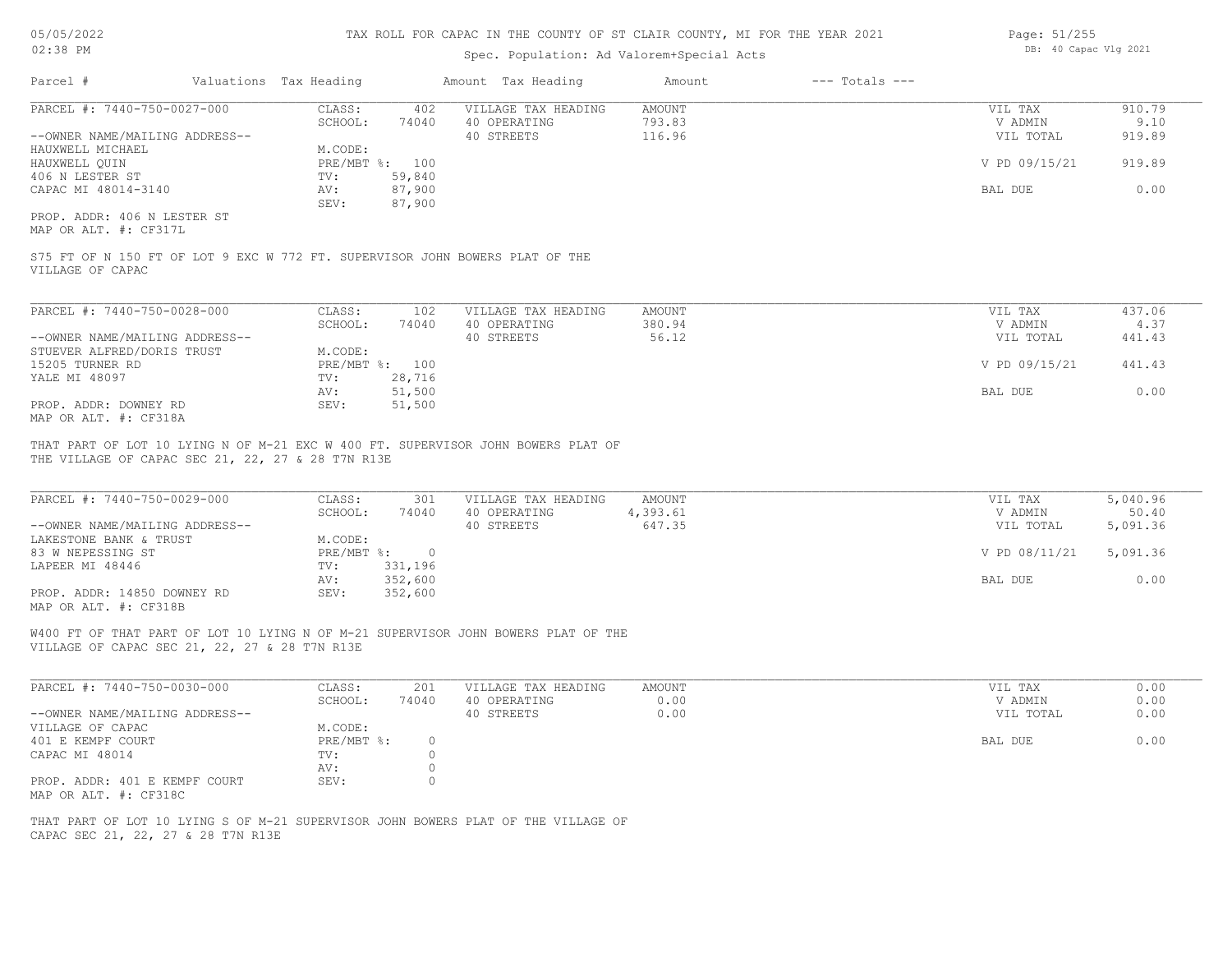# Spec. Population: Ad Valorem+Special Acts

| Page: 52/255 |                       |  |
|--------------|-----------------------|--|
|              | DB: 40 Capac Vlg 2021 |  |

| Parcel #                                                                                                                                                                                                             | Valuations Tax Heading |                  | Amount Tax Heading                  | Amount                  | $---$ Totals $---$ |                      |                |
|----------------------------------------------------------------------------------------------------------------------------------------------------------------------------------------------------------------------|------------------------|------------------|-------------------------------------|-------------------------|--------------------|----------------------|----------------|
| PARCEL #: 7440-750-0031-000                                                                                                                                                                                          | CLASS:<br>SCHOOL:      | 401<br>74040     | VILLAGE TAX HEADING<br>40 OPERATING | <b>AMOUNT</b><br>759.51 |                    | VIL TAX<br>V ADMIN   | 871.41<br>8.71 |
| --OWNER NAME/MAILING ADDRESS--                                                                                                                                                                                       |                        |                  | 40 STREETS                          | 111.90                  |                    | VIL TOTAL            | 880.12         |
| DEGAIN TRACIE M                                                                                                                                                                                                      | M.CODE:                | COREL            |                                     |                         |                    |                      |                |
| 326 N LESTER ST                                                                                                                                                                                                      |                        | PRE/MBT %: 100   |                                     |                         |                    | V PD 09/15/21        | 880.12         |
| CAPAC MI 48014-3138                                                                                                                                                                                                  | TV:                    | 57,253           |                                     |                         |                    |                      |                |
| PROP. ADDR: 326 N LESTER ST                                                                                                                                                                                          | AV:<br>SEV:            | 72,700<br>72,700 |                                     |                         |                    | BAL DUE              | 0.00           |
| MAP OR ALT. #: CF319A                                                                                                                                                                                                |                        |                  |                                     |                         |                    |                      |                |
| N75 FT OF LOT 11 SUPERVISOR JOHN BOWERS PLAT OF THE VILLAGE OF CAPAC SEC 21, 22 27<br>& 28 T7N R13E                                                                                                                  |                        |                  |                                     |                         |                    |                      |                |
|                                                                                                                                                                                                                      |                        |                  |                                     |                         |                    |                      |                |
| PARCEL #: 7440-750-0032-000                                                                                                                                                                                          | CLASS:                 | 401              | VILLAGE TAX HEADING                 | <b>AMOUNT</b>           |                    | VIL TAX              | 599.03         |
| --OWNER NAME/MAILING ADDRESS--                                                                                                                                                                                       | SCHOOL:                | 74040            | 40 OPERATING<br>40 STREETS          | 522.11<br>76.92         |                    | V ADMIN<br>VIL TOTAL | 5.99<br>605.02 |
| RIES RUSSELL                                                                                                                                                                                                         | M.CODE:                | COREL            |                                     |                         |                    |                      |                |
| 318 N LESTER ST                                                                                                                                                                                                      | PRE/MBT %: 100         |                  |                                     |                         |                    | V PD 09/15/21        | 605.02         |
| CAPAC MI 48014-3138                                                                                                                                                                                                  | TV:                    | 39,358           |                                     |                         |                    |                      |                |
|                                                                                                                                                                                                                      | AV:                    | 46,900           |                                     |                         |                    | BAL DUE              | 0.00           |
| PROP. ADDR: 318 N LESTER ST<br>MAP OR ALT. #: CF319B                                                                                                                                                                 | SEV:                   | 46,900           |                                     |                         |                    |                      |                |
| S75 FT OF LOT 11 SUPERVISOR JOHN BOWERS PLAT OF THE VILLAGE OF CAPAC SEC 21, 22 27<br>& 28 T7N R13E                                                                                                                  |                        |                  |                                     |                         |                    |                      |                |
| PARCEL #: 7440-750-0033-000                                                                                                                                                                                          | CLASS:                 | 401              | VILLAGE TAX HEADING                 | AMOUNT                  |                    | VIL TAX              | 575.35         |
|                                                                                                                                                                                                                      | SCHOOL:                | 74040            | 40 OPERATING                        | 501.47                  |                    | V ADMIN              | 5.75           |
| --OWNER NAME/MAILING ADDRESS--                                                                                                                                                                                       |                        |                  | 40 STREETS                          | 73.88                   |                    | VIL TOTAL            | 581.10         |
| KLUG MARK/TERRI                                                                                                                                                                                                      | M.CODE:                | COREL            |                                     |                         |                    |                      |                |
| 322 N LESTER ST<br>CAPAC MI 48014-3138                                                                                                                                                                               | PRE/MBT %: 100<br>TV:  | 37,802           |                                     |                         |                    | V PD 09/15/21        | 581.10         |
|                                                                                                                                                                                                                      | AV:                    | 68,600           |                                     |                         |                    | <b>BAL DUE</b>       | 0.00           |
| PROP. ADDR: 322 N LESTER ST<br>MAP OR ALT. #: CF319C                                                                                                                                                                 | SEV:                   | 68,600           |                                     |                         |                    |                      |                |
| S75 FT OF N 150 FT OF LOT 11 SUPERVISOR JOHN BOWERS PLAT OF THE VILLAGE OF CAPAC                                                                                                                                     |                        |                  |                                     |                         |                    |                      |                |
| SEC 21, 22, 27 & 28 T7N R13E                                                                                                                                                                                         |                        |                  |                                     |                         |                    |                      |                |
| PARCEL #: 7440-750-0034-000                                                                                                                                                                                          | CLASS:                 | 401              | VILLAGE TAX HEADING                 | <b>AMOUNT</b>           |                    | VIL TAX              | 400.17         |
|                                                                                                                                                                                                                      | SCHOOL:                | 74040            | 40 OPERATING                        | 348.78                  |                    | V ADMIN              | 4.00           |
| --OWNER NAME/MAILING ADDRESS--<br>BOLLAERT PEARL C, BOLLAERT CHARLES                                                                                                                                                 | M.CODE:                |                  | 40 STREETS                          | 51.39                   |                    | VIL TOTAL            | 404.17         |
| SMITH C, GERALD RITA, BOLLAERT R                                                                                                                                                                                     | PRE/MBT %: 100         |                  |                                     |                         |                    | V PD 09/14/21        | 404.17         |
| 314 N LESTER ST                                                                                                                                                                                                      | TV:                    | 26,292           |                                     |                         |                    |                      |                |
| CAPAC MI 48014-3138                                                                                                                                                                                                  | AV:                    | 43,500           |                                     |                         |                    | BAL DUE              | 0.00           |
|                                                                                                                                                                                                                      | SEV:                   | 43,500           |                                     |                         |                    |                      |                |
| PROP. ADDR: 314 N LESTER ST<br>MAP OR ALT. #: CF320A                                                                                                                                                                 |                        |                  |                                     |                         |                    |                      |                |
| PART OF LOT 12 & VAC ALLEY ADJ, BEG NO^27'W 150' FROM SW COR LOT 12, TH NO^27'W<br>75', TH S89^57'7"E 139.36', TH SO^40'57"E 75', TH N89^57'21"W 139.66' TO BEG<br>SUPERVISORS JOHN BOWER'S PLAT OF VILLAGE OF CAPAC |                        |                  |                                     |                         |                    |                      |                |
|                                                                                                                                                                                                                      |                        |                  |                                     |                         |                    |                      |                |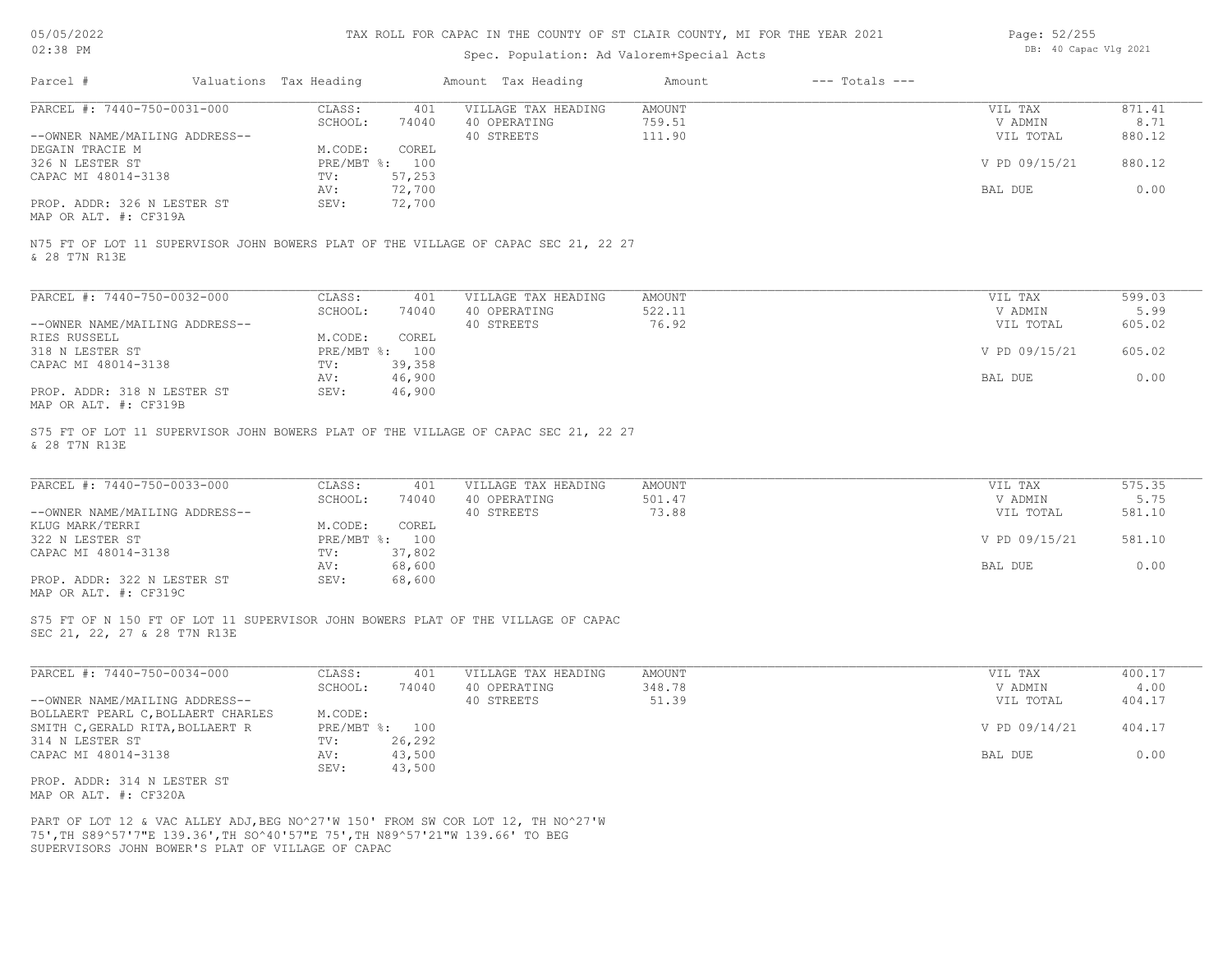# Spec. Population: Ad Valorem+Special Acts

| PARCEL #: 7440-750-0034-100                                                                                                                                                                                          | CLASS:<br>402                                                              | VILLAGE TAX HEADING        | <b>AMOUNT</b>   | VIL TAX              | 215.43         |
|----------------------------------------------------------------------------------------------------------------------------------------------------------------------------------------------------------------------|----------------------------------------------------------------------------|----------------------------|-----------------|----------------------|----------------|
| --OWNER NAME/MAILING ADDRESS--                                                                                                                                                                                       | SCHOOL:<br>74040                                                           | 40 OPERATING<br>40 STREETS | 187.77<br>27.66 | V ADMIN<br>VIL TOTAL | 2.15<br>217.58 |
| DUDLEY DAVID S                                                                                                                                                                                                       | M.CODE:                                                                    |                            |                 |                      |                |
| DUDLEY VIRGINIA O                                                                                                                                                                                                    | PRE/MBT %: 100                                                             |                            |                 | V PD 08/31/21        | 217.58         |
| 300 N LESTER ST                                                                                                                                                                                                      | 14,155<br>TV:                                                              |                            |                 |                      |                |
| CAPAC MI 48014                                                                                                                                                                                                       | 15,000<br>AV:                                                              |                            |                 | BAL DUE              | 0.00           |
|                                                                                                                                                                                                                      | SEV:<br>15,000                                                             |                            |                 |                      |                |
| PROP. ADDR: N LESTER ST<br>MAP OR ALT. #: CF320                                                                                                                                                                      |                                                                            |                            |                 |                      |                |
| PART OF LOT 12 & VAC ALLEY ADJ, BEG NO^27'W 75' FROM SW COR LOT 12, TH NO^27'W<br>75', TH S89^57'21"E 139.66', TH SO^40'57"E 75', TH N89^57'21"W 139.97' TO BEG<br>SUPERVISOSR JOHN BOWER'S PLAT OF VILLAGE OF CAPAC |                                                                            |                            |                 |                      |                |
| PARCEL #: 7440-750-0034-200                                                                                                                                                                                          | CLASS:<br>401                                                              | VILLAGE TAX HEADING        | <b>AMOUNT</b>   | VIL TAX              | 1,060.51       |
|                                                                                                                                                                                                                      | SCHOOL:<br>74040                                                           | 40 OPERATING               | 924.32          | V ADMIN              | 10.60          |
| --OWNER NAME/MAILING ADDRESS--                                                                                                                                                                                       |                                                                            | 40 STREETS                 | 136.19          | VIL TOTAL            | 1,071.11       |
| DUDLEY DAVID S                                                                                                                                                                                                       | M.CODE:<br>COREL                                                           |                            |                 |                      |                |
| DUDLEY VIRGINA                                                                                                                                                                                                       | PRE/MBT %: 100                                                             |                            |                 | V PD 09/15/21        | 1,071.11       |
| 300 N LESTER ST                                                                                                                                                                                                      | 69,677<br>TV:                                                              |                            |                 |                      |                |
| CAPAC MI 48014-3138                                                                                                                                                                                                  | 91,500<br>AV:<br>SEV:<br>91,500                                            |                            |                 | BAL DUE              | 0.00           |
| PROP. ADDR: 300 N LESTER ST<br>MAP OR ALT. #: CF320C                                                                                                                                                                 |                                                                            |                            |                 |                      |                |
|                                                                                                                                                                                                                      | PART OF LOT 12& VAC ALLEY ADJ, BEG AT SW COR OF LOT 12, TH NO^27'W 75', TH |                            |                 |                      |                |
| S89^57'21"E 139.97', TH SO^40'57"E 75', TH N89^57'21"W 140.27' TO BEG SUPRVISOR JOHN<br>BOWER'S PLAT OF VILLAGE OF CAPAC<br>PARCEL #: 7440-750-0035-000                                                              | CLASS:<br>401                                                              | VILLAGE TAX HEADING        | AMOUNT          | VIL TAX              | 527.29         |
|                                                                                                                                                                                                                      | SCHOOL:<br>74040                                                           | 40 OPERATING               | 459.58          | V ADMIN              | 5.27           |
|                                                                                                                                                                                                                      |                                                                            | 40 STREETS                 | 67.71           | VIL TOTAL            | 532.56         |
|                                                                                                                                                                                                                      | M.CODE:                                                                    |                            |                 |                      |                |
| --OWNER NAME/MAILING ADDRESS--<br>WITHUN MICHAEL<br>238 N LESTER ST<br>CAPAC MI 48014-3136                                                                                                                           | PRE/MBT %: 100<br>34,644<br>TV:                                            |                            |                 | V PD 07/21/21        | 532.56         |
|                                                                                                                                                                                                                      | 61,900<br>AV:                                                              |                            |                 | BAL DUE              | 0.00           |
|                                                                                                                                                                                                                      | 61,900<br>SEV:                                                             |                            |                 |                      |                |
| PROP. ADDR: 238 N LESTER ST<br>MAP OR ALT. #: CF321A<br>LOT 13 EXC S 225' SUPERVISOR JOHN BOWER'S PLAT OF THE VILLAGE OF CAPAC                                                                                       |                                                                            |                            |                 |                      |                |
| PARCEL #: 7440-750-0035-200                                                                                                                                                                                          | CLASS:<br>401                                                              | VILLAGE TAX HEADING        | <b>AMOUNT</b>   | VIL TAX              | 480.89         |
|                                                                                                                                                                                                                      | SCHOOL:<br>74040                                                           | 40 OPERATING               | 419.14          | V ADMIN              | 4.80           |
|                                                                                                                                                                                                                      |                                                                            | 40 STREETS                 | 61.75           | VIL TOTAL            | 485.69         |
| --OWNER NAME/MAILING ADDRESS--<br>ELLLIOTT RAYMOND JR/SHERRY                                                                                                                                                         | M.CODE:                                                                    |                            |                 |                      |                |
| 230 N LESTER ST                                                                                                                                                                                                      | PRE/MBT %: 100                                                             |                            |                 | BAL DUE              | 485.69         |
| CAPAC MI 48014                                                                                                                                                                                                       | 31,596<br>TV:                                                              |                            |                 |                      |                |
| PROP. ADDR: 230 N LESTER ST                                                                                                                                                                                          | 57,100<br>AV:<br>SEV:<br>57,100                                            |                            |                 |                      |                |
| MAP OR ALT. #: CF321C                                                                                                                                                                                                |                                                                            |                            |                 |                      |                |

Page: 53/255 DB: 40 Capac Vlg 2021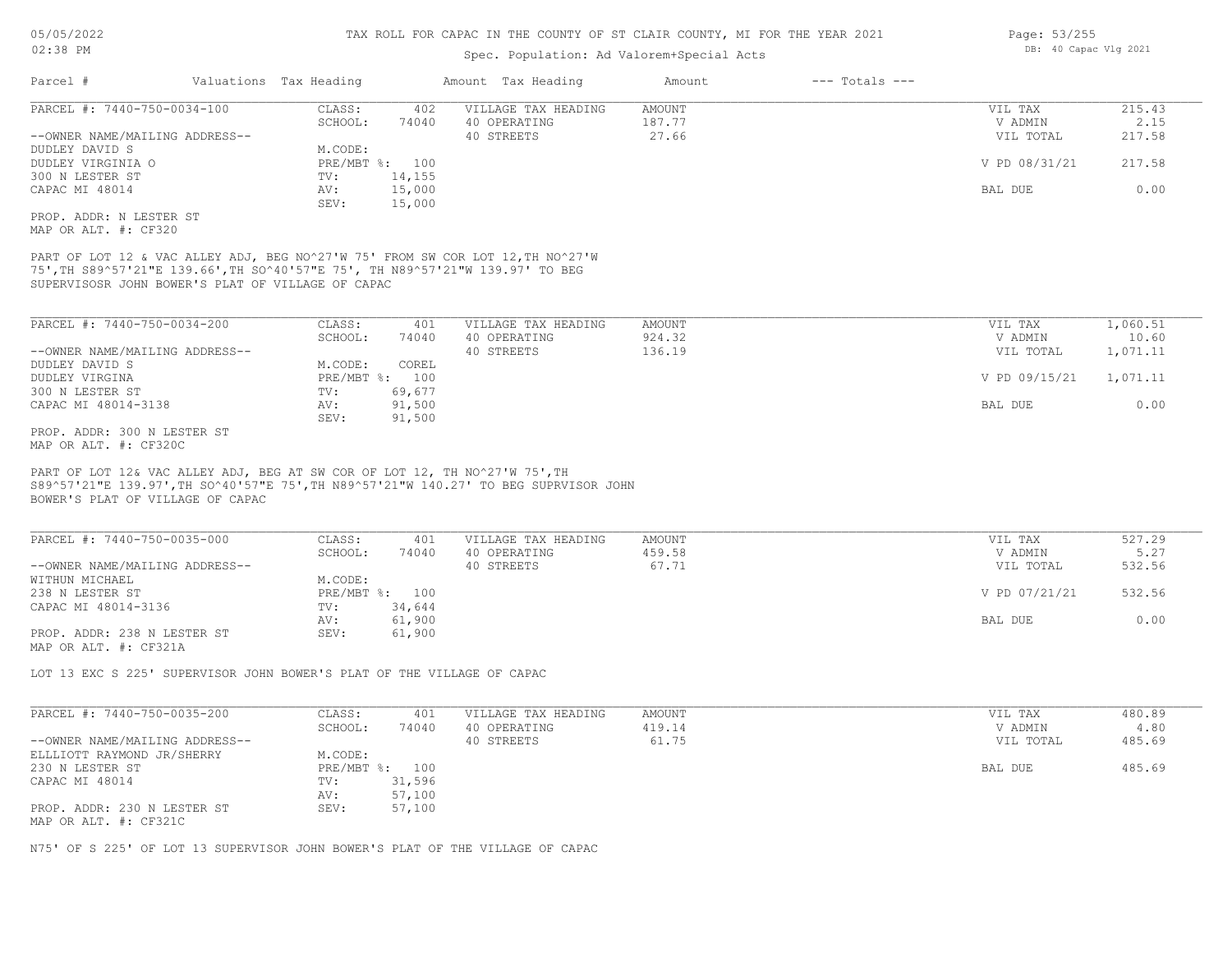# Spec. Population: Ad Valorem+Special Acts

| Page: 54/255 |                       |  |
|--------------|-----------------------|--|
|              | DB: 40 Capac Vlg 2021 |  |

| Parcel #                       | Valuations Tax Heading |        | Amount Tax Heading  | Amount | $---$ Totals $---$ |               |        |
|--------------------------------|------------------------|--------|---------------------|--------|--------------------|---------------|--------|
| PARCEL #: 7440-750-0035-500    | CLASS:                 | 401    | VILLAGE TAX HEADING | AMOUNT |                    | VIL TAX       | 800.38 |
|                                | SCHOOL:                | 74040  | 40 OPERATING        | 697.60 |                    | V ADMIN       | 8.00   |
| --OWNER NAME/MAILING ADDRESS-- |                        |        | 40 STREETS          | 102.78 |                    | VIL TOTAL     | 808.38 |
| MOLINA JOSE E                  | M.CODE:                | COREL  |                     |        |                    |               |        |
| 222 N LESTER ST                | PRE/MBT %: 100         |        |                     |        |                    | V PD 09/15/21 | 808.38 |
| CAPAC MI 48014-3136            | TV:                    | 52,586 |                     |        |                    |               |        |
|                                | AV:                    | 93,500 |                     |        |                    | BAL DUE       | 0.00   |
| PROP. ADDR: 222 N LESTER ST    | SEV:                   | 93,500 |                     |        |                    |               |        |
|                                |                        |        |                     |        |                    |               |        |

MAP OR ALT. #: CF321B

S150' OF LOT 13 SUPERVISOR JOHN BOWER'S PLAT OF THE VILLAGE OF CAPAC

| PARCEL #: 7440-750-0036-000    | CLASS:     | 401   | VILLAGE TAX HEADING | AMOUNT | VIL TAX   | 0.00 |
|--------------------------------|------------|-------|---------------------|--------|-----------|------|
|                                | SCHOOL:    | 74040 | 40 OPERATING        | 0.00   | V ADMIN   | 0.00 |
| --OWNER NAME/MAILING ADDRESS-- |            |       | 40 STREETS          | 0.00   | VIL TOTAL | 0.00 |
| VILLAGE OF CAPAC               | M.CODE:    |       |                     |        |           |      |
| 131 N MAIN ST                  | PRE/MBT %: |       |                     |        | BAL DUE   | 0.00 |
| CAPAC MI 48014                 | TV:        |       |                     |        |           |      |
|                                | AV:        |       |                     |        |           |      |
| PROP. ADDR: 108 N LESTER ST    | SEV:       |       |                     |        |           |      |
| MAP OR ALT. #: CF322A          |            |       |                     |        |           |      |

22, 27 & 28 T7N R13E EXC N 195 FT THEREOF SUPERVISOR JOHN BOWERS PLAT OF THE VILLAGE OF CAPAC SEC 21, THAT PART OF LOT 14 LYING N OF A LINE 420 FT N OF & PARALLEL WITH CENTER OF M-21

| PARCEL #: 7440-750-0037-000<br>VILLAGE TAX HEADING<br>AMOUNT<br>CLASS:<br>401 | 426.16<br>VIL TAX       |
|-------------------------------------------------------------------------------|-------------------------|
| 74040<br>371.44<br>40 OPERATING<br>SCHOOL:                                    | 4.26<br>V ADMIN         |
| --OWNER NAME/MAILING ADDRESS--<br>54.72<br>40 STREETS                         | 430.42<br>VIL TOTAL     |
| STEVEN N JOHNSON<br>M.CODE:                                                   |                         |
| 302 E LAFAYETTE ST<br>PRE/MBT %:                                              | V PD 08/31/21<br>430.42 |
| 28,000<br>ROMEO MI 48065<br>TV:                                               |                         |
| 28,000<br>AV:                                                                 | 0.00<br>BAL DUE         |
| 28,000<br>PROP. ADDR: 204 N LESTER ST<br>SEV:                                 |                         |

MAP OR ALT. #: CF322B

N129' OF LOT 14 SUPERVISOR JOHN BOWERS PLAT OF THE VILLAGE OF CAPAC

| CLASS:  | 402   | VILLAGE TAX HEADING | AMOUNT | VIL TAX   | 0.00 |
|---------|-------|---------------------|--------|-----------|------|
| SCHOOL: | 74040 | 40 OPERATING        | 0.00   | V ADMIN   | 0.00 |
|         |       | 40 STREETS          | 0.00   | VIL TOTAL | 0.00 |
| M.CODE: |       |                     |        |           |      |
|         |       |                     |        | BAL DUE   | 0.00 |
| TV:     |       |                     |        |           |      |
| AV:     |       |                     |        |           |      |
| SEV:    |       |                     |        |           |      |
|         |       | PRE/MBT %:          |        |           |      |

MAP OR ALT. #: CF322C

S66' OF N 195' OF LOT 14 SUPERVISOR JOHN BOWERS PLAT OF THE VILLAGE OF CAPAC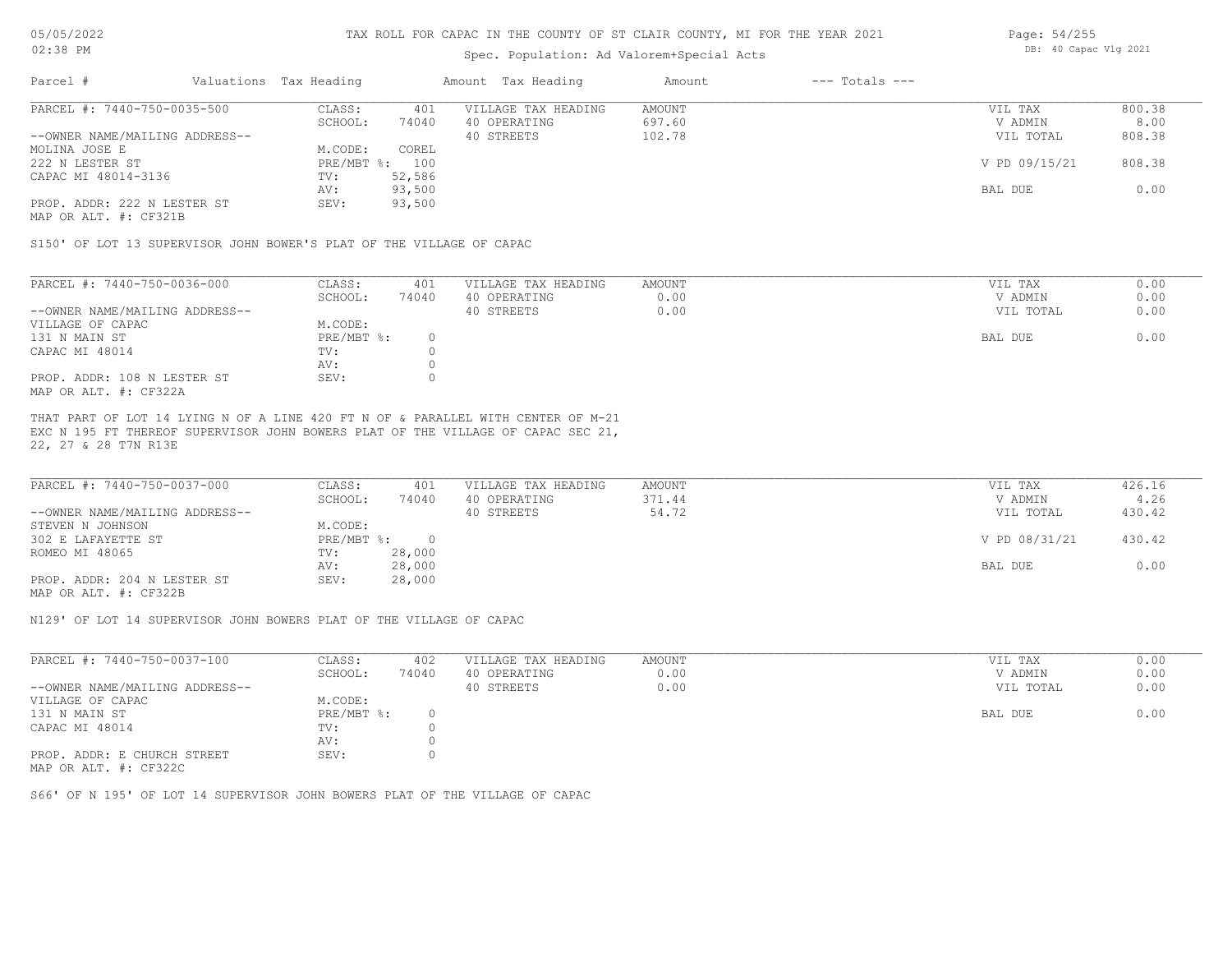# Spec. Population:

| OF ST CLAIR COUNTY, MI FOR THE YEAR 2021 |                    | Page: 55/255          |
|------------------------------------------|--------------------|-----------------------|
| Ad Valorem+Special Acts                  |                    | DB: 40 Capac Vlg 2021 |
| Amount                                   | $---$ Totals $---$ |                       |

| PARCEL #: 7440-750-0039-000    | CLASS:         | 401    | VILLAGE TAX HEADING | AMOUNT | VIL TAX        | 649.16 |
|--------------------------------|----------------|--------|---------------------|--------|----------------|--------|
|                                | SCHOOL:        | 74040  | 40 OPERATING        | 565.80 | V ADMIN        | 6.49   |
| --OWNER NAME/MAILING ADDRESS-- |                |        | 40 STREETS          | 83.36  | VIL TOTAL      | 655.65 |
| BEISCHER RONALD/PATSY          | M.CODE:        |        |                     |        |                |        |
| 403 E MILL ST                  | PRE/MBT %: 100 |        |                     |        | V PD 09/03/21  | 655.65 |
| CAPAC MI 48014-3164            | TV:            | 42,651 |                     |        |                |        |
|                                | AV:            | 73,800 |                     |        | <b>BAL DUE</b> | 0.00   |
| PROP. ADDR: 403 E MILL ST      | SEV:           | 73,800 |                     |        |                |        |
| MAP OR ALT. #: CF323A          |                |        |                     |        |                |        |

28 T7N R13E FT N OF LOT 15 SUPERVISOR JOHN BOWERS PLAT OF THE VILLAGE OF CAPAC SEC 21, 22, 27 & THAT PART OF LOT 14 LYING S OF A LINE 167 FT N OF & PARALLEL TO S LOT LINE EXC W 52

Parcel # Valuations Tax Heading Amount Tax Heading

| PARCEL #: 7440-750-0040-000    | CLASS:       | 401    | VILLAGE TAX HEADING | AMOUNT | VIL TAX       | 389.86 |
|--------------------------------|--------------|--------|---------------------|--------|---------------|--------|
|                                | SCHOOL:      | 74040  | 40 OPERATING        | 339.80 | V ADMIN       | 3.89   |
| --OWNER NAME/MAILING ADDRESS-- |              |        | 40 STREETS          | 50.06  | VIL TOTAL     | 393.75 |
| KLUG BETTY                     | M.CODE:      |        |                     |        |               |        |
| WYNN KLUG                      | $PRE/MBT$ %: |        |                     |        | V PD 08/31/21 | 393.75 |
| 219 QUAIL DR                   | TV:          | 25,615 |                     |        |               |        |
| CAPAC MI 48014                 | AV:          | 45,300 |                     |        | BAL DUE       | 0.00   |
|                                | SEV:         | 45,300 |                     |        |               |        |
| PROP. ADDR: 104 N LESTER ST    |              |        |                     |        |               |        |

MAP OR ALT. #: CF323B

JOHN BOWERS PLAT OF THE VILLAGE OF CAPAC SEC 21, 22, 27 & 28 T7N R13E N75 FT OF S 167 FT OF THAT PART OF LOT 14 LYING N OF N LINE OF LOT 15 SUPERVISOR

| PARCEL #: 7440-750-0041-000    | CLASS:       | 401    | VILLAGE TAX HEADING | AMOUNT | VIL TAX       | 321.17 |
|--------------------------------|--------------|--------|---------------------|--------|---------------|--------|
|                                | SCHOOL:      | 74040  | 40 OPERATING        | 279.93 | V ADMIN       | 3.21   |
| --OWNER NAME/MAILING ADDRESS-- |              |        | 40 STREETS          | 41.24  | VIL TOTAL     | 324.38 |
| LYLE WILLIAM                   | M.CODE:      | COREL  |                     |        |               |        |
| 106 N LESTER ST                | $PRE/MBT$ %: | 100    |                     |        | V PD 09/15/21 | 324.38 |
| CAPAC MI 48014-3134            | TV:          | 21,102 |                     |        |               |        |
|                                | AV:          | 36,500 |                     |        | BAL DUE       | 0.00   |
| PROP. ADDR: 106 N LESTER ST    | SEV:         | 36,500 |                     |        |               |        |
|                                |              |        |                     |        |               |        |

MAP OR ALT. #: CF323C

JOHN BOWERS PLAT OF THE VILLAGE OF CAPAC N70 FT OF S 237 FT OF THAT PART OF LOT 14 LYING N OF N LINE OF LOT 15 SUPERVISOR

| PARCEL #: 7440-750-0042-000    | CLASS:       | 402    | VILLAGE TAX HEADING | AMOUNT | VIL TAX       | 147.02 |
|--------------------------------|--------------|--------|---------------------|--------|---------------|--------|
|                                | SCHOOL:      | 74040  | 40 OPERATING        | 128.14 | V ADMIN       | 1.47   |
| --OWNER NAME/MAILING ADDRESS-- |              |        | 40 STREETS          | 18.88  | VIL TOTAL     | 148.49 |
| KLUG BETTY                     | M.CODE:      |        |                     |        |               |        |
| WYNN KLUG                      | $PRE/MBT$ %: |        |                     |        | V PD 08/31/21 | 148.49 |
| 219 QUAIL DR                   | TV:          | 9,660  |                     |        |               |        |
| CAPAC MI 48014                 | AV:          | 16,800 |                     |        | BAL DUE       | 0.00   |
|                                | SEV:         | 16,800 |                     |        |               |        |
| PROP. ADDR: N LESTER ST        |              |        |                     |        |               |        |

MAP OR ALT. #: CF323D

JOHN BOWERS PLAT OF THE VILLAGE OF CAPAC SEC 21, 22, 27 & 28 T7N R13E N75 FT OF S 92 FT OF THAT PART OF LOT 14 LYING N OF N LINE OF LOT 15 SUPERVISOR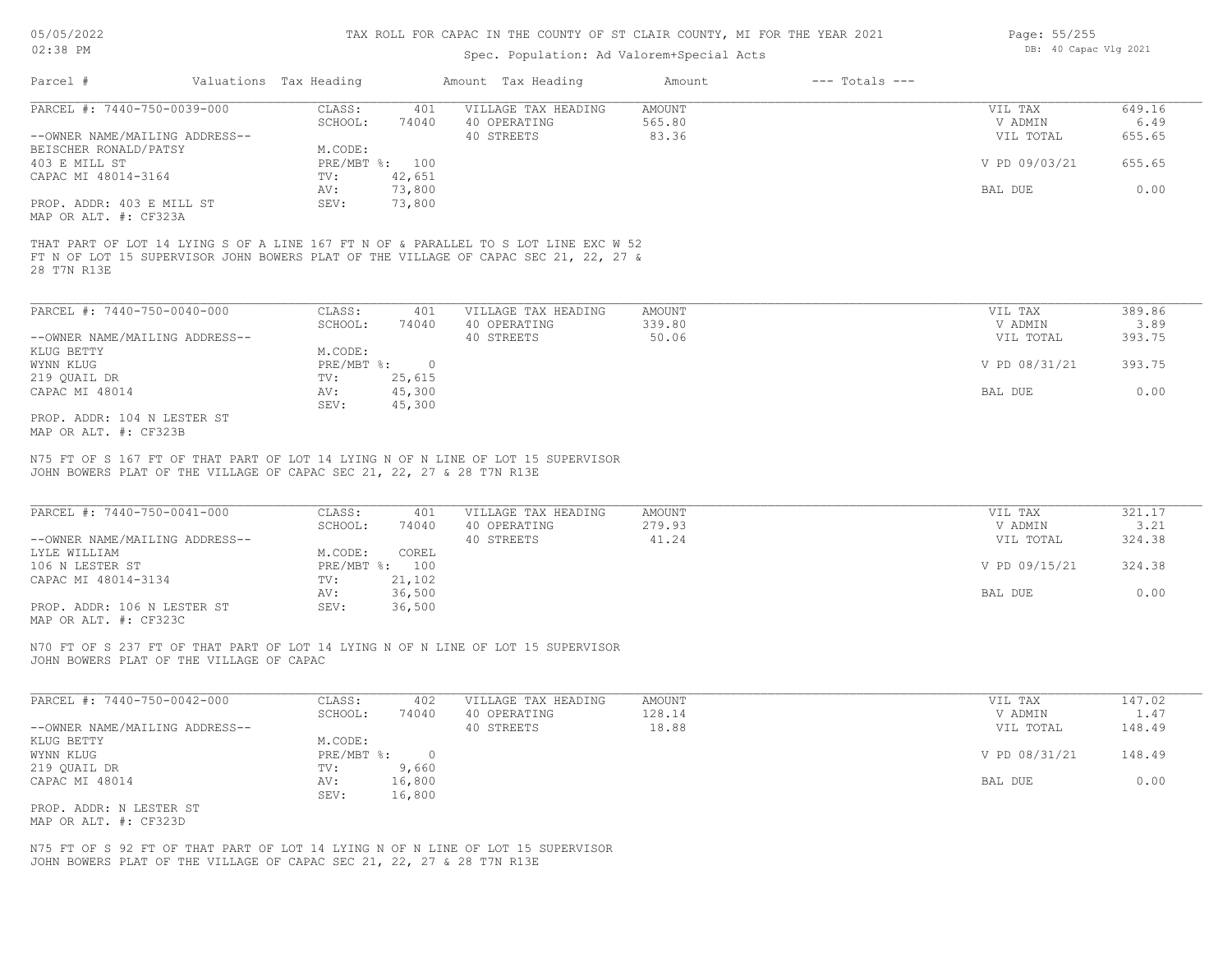| 05/05/2022                                        |                        |                | TAX ROLL FOR CAPAC IN THE COUNTY OF ST CLAIR COUNTY, MI FOR THE YEAR 2021           |               |                    | Page: 56/255          |        |  |
|---------------------------------------------------|------------------------|----------------|-------------------------------------------------------------------------------------|---------------|--------------------|-----------------------|--------|--|
| $02:38$ PM                                        |                        |                | Spec. Population: Ad Valorem+Special Acts                                           |               |                    | DB: 40 Capac Vlg 2021 |        |  |
| Parcel #                                          | Valuations Tax Heading |                | Amount Tax Heading                                                                  | Amount        | $---$ Totals $---$ |                       |        |  |
| PARCEL #: 7440-750-0043-000                       | CLASS:                 | 401            | VILLAGE TAX HEADING                                                                 | <b>AMOUNT</b> |                    | VIL TAX               | 569.01 |  |
|                                                   | SCHOOL:                | 74040          | 40 OPERATING                                                                        | 495.94        |                    | V ADMIN               | 5.69   |  |
| --OWNER NAME/MAILING ADDRESS--                    |                        |                | 40 STREETS                                                                          | 73.07         |                    | VIL TOTAL             | 574.70 |  |
| BOOM WILLIAM K                                    | M.CODE:                | COREL          |                                                                                     |               |                    |                       |        |  |
| BOOM ANGELIC S                                    |                        | PRE/MBT %: 100 |                                                                                     |               |                    | V PD 09/15/21         | 574.70 |  |
| 401 E MILL ST                                     | TV:                    | 37,385         |                                                                                     |               |                    |                       |        |  |
| CAPAC MI 48014                                    | AV:                    | 49,900         |                                                                                     |               |                    | BAL DUE               | 0.00   |  |
|                                                   |                        |                |                                                                                     |               |                    |                       |        |  |
|                                                   | SEV:                   | 49,900         |                                                                                     |               |                    |                       |        |  |
|                                                   |                        |                |                                                                                     |               |                    |                       |        |  |
| PROP. ADDR: 401 E MILL ST<br>MAP OR ALT. #: CF324 |                        |                | LOT 15 & THAT PART OF LOT 14 BEG AT NW COR OF LOT 15 TH E 52 FT, TH N 17 FT TH W 52 |               |                    |                       |        |  |
| CAPAC SEC 21, 22, 27 & 28 T7N R13E                |                        |                | FT TO W LOT LINE, TH S 17 FT TO BEG. SUPERVISOR JOHN BOWERS PLAT OF THE VILLAGE OF  |               |                    |                       |        |  |
| PARCEL #: 7440-750-0044-000                       | CLASS:                 | 001            | VILLAGE TAX HEADING                                                                 | <b>AMOUNT</b> |                    | VIL TAX               | 0.00   |  |
|                                                   | SCHOOL:                | 74040          | 40 OPERATING                                                                        | 0.00          |                    | V ADMIN               | 0.00   |  |
| --OWNER NAME/MAILING ADDRESS--                    |                        |                | 40 STREETS                                                                          | 0.00          |                    | VIL TOTAL             | 0.00   |  |
| SANCHEZ JAMES/FRANCISCA                           | M.CODE:                |                |                                                                                     |               |                    |                       |        |  |
| 207 RAILROAD ST                                   | PRE/MBT %:             | $\circ$        |                                                                                     |               |                    | BAL DUE               | 0.00   |  |
| CAPAC MI 48014-3623                               | TV:                    | $\Omega$       |                                                                                     |               |                    |                       |        |  |
| PROP. ADDR: VACANT LOT E MILL ST                  | AV:<br>SEV:            | $\Omega$       |                                                                                     |               |                    |                       |        |  |

R13E ST. SUPERVISOR JOHN BOWERS PLAT OF THE VILLAGE OF CAPAC SEC 21, 22, 27 & 28 T7N THAT PART OF LOT 16

| PARCEL #: 7440-750-0044-001    | CLASS:     | 402    | VILLAGE TAX HEADING | AMOUNT | VIL TAX       | 24.76 |
|--------------------------------|------------|--------|---------------------|--------|---------------|-------|
|                                | SCHOOL:    | 74040  | 40 OPERATING        | 21.58  | V ADMIN       | 0.24  |
| --OWNER NAME/MAILING ADDRESS-- |            |        | 40 STREETS          | 3.18   | VIL TOTAL     | 25.00 |
| SANCHEZ JAMES                  | M.CODE:    |        |                     |        |               |       |
| 130 N MATTESON ST APT.131      | PRE/MBT %: |        |                     |        | V PD 08/18/21 | 25.00 |
| CAPAC MI 48014                 | TV:        | 1,627  |                     |        |               |       |
|                                | AV:        | 22,500 |                     |        | BAL DUE       | 0.00  |
| PROP. ADDR: E CHURCH STREET    | SEV:       | 22,500 |                     |        |               |       |
| MAP OR ALT. #:                 |            |        |                     |        |               |       |

146.8' TO BEG SUPERVISOR JOHN BOWERS PLAT OF THE VILLAGE OF CAPAC PARCEL A 33S E 129', TH S 89D 49M 35S W 146.55', TH N 0D 27M 0S W 129', TH N 89D 45M 35S E PART OF LOT 16 DESC AS BEG S 89D 49M 35S W 146' FROM NE COR OF LOT 16; TH S 0D 20M

| PARCEL #: 7440-750-0044-002    | CLASS:     | 006   | VILLAGE TAX HEADING | AMOUNT | VIL TAX   | 0.00 |
|--------------------------------|------------|-------|---------------------|--------|-----------|------|
|                                | SCHOOL:    | 74040 | 40 OPERATING        | 0.00   | V ADMIN   | 0.00 |
| --OWNER NAME/MAILING ADDRESS-- |            |       | 40 STREETS          | 0.00   | VIL TOTAL | 0.00 |
| SANCHEZ JAMES                  | M.CODE:    |       |                     |        |           |      |
| SANCHEZ FRANCISCA              | PRE/MBT %: |       |                     |        | BAL DUE   | 0.00 |
| 130 N MATTESON ST APT. 131     | TV:        |       |                     |        |           |      |
| CAPAC MI 48014-3623            | AV:        |       |                     |        |           |      |
|                                | SEV:       |       |                     |        |           |      |
| PROP. ADDR: E CHURCH ST        |            |       |                     |        |           |      |

MAP OR ALT. #:

BOWERS PLAT OF VILLAGE OF CAPAC PROPOSED CHURCH STREET EXTENSION W 292.43', TH N 0D 27M 0S W 66', TH N 89D 49M 35S E 292.56' TO BEG. SUPERVISOR JOHN BEG S 0D 20M 33S E 129' FROM NE COR LOT 16, TH S 0D 20M 33S E 66', TH S 89D 49M 35S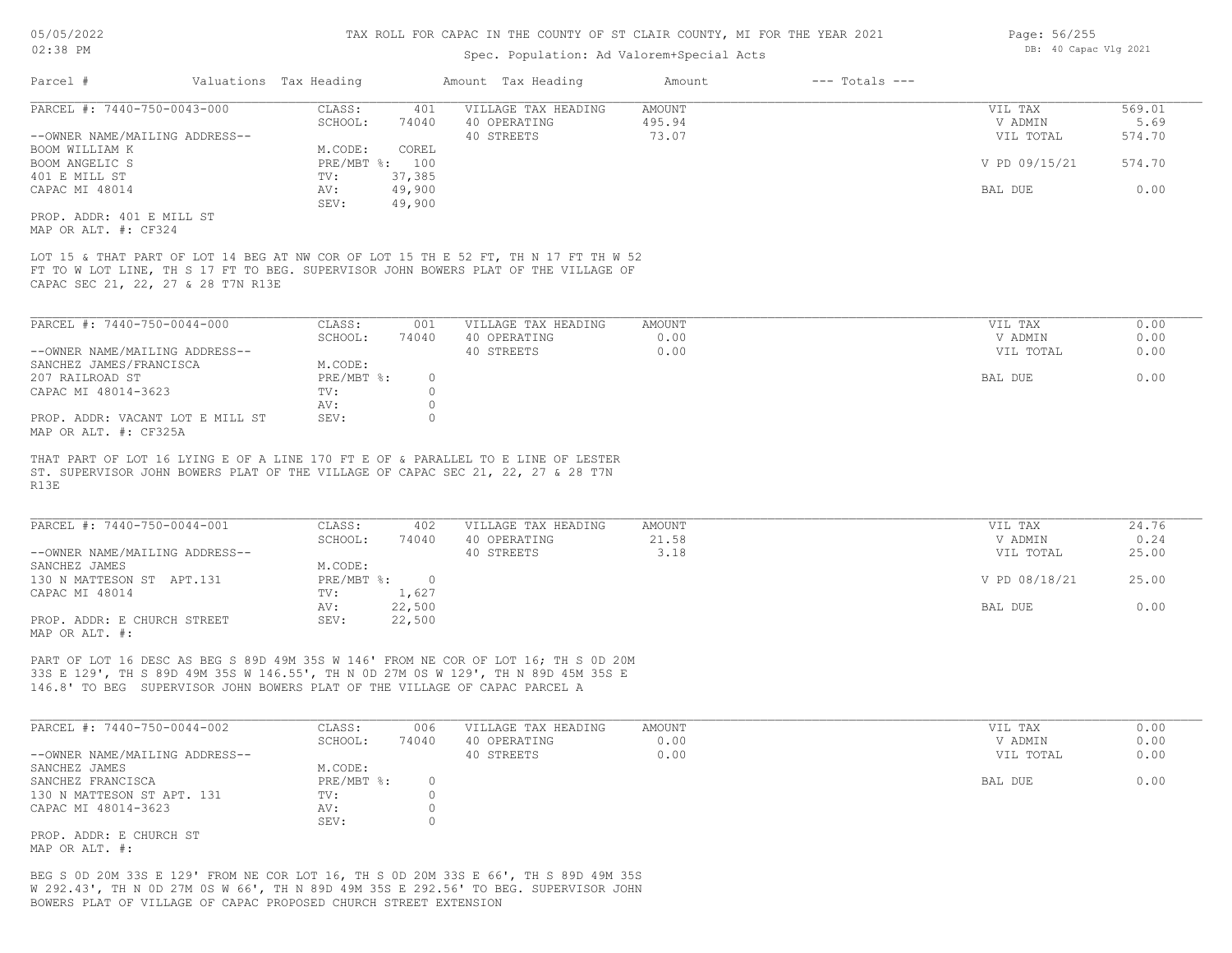#### Spec. Population: Ad Valorem+Special Acts

| Page: 57/255 |                       |  |  |  |  |  |
|--------------|-----------------------|--|--|--|--|--|
|              | DB: 40 Capac Vlg 2021 |  |  |  |  |  |

| Parcel #                                                                                       | Valuations Tax Heading |        | Amount Tax Heading  | Amount | $---$ Totals $---$ |               |       |
|------------------------------------------------------------------------------------------------|------------------------|--------|---------------------|--------|--------------------|---------------|-------|
| PARCEL #: 7440-750-0044-010                                                                    | CLASS:                 | 402    | VILLAGE TAX HEADING | AMOUNT |                    | VIL TAX       | 24.76 |
|                                                                                                | SCHOOL:                | 74040  | 40 OPERATING        | 21.58  |                    | V ADMIN       | 0.24  |
| --OWNER NAME/MAILING ADDRESS--                                                                 |                        |        | 40 STREETS          | 3.18   |                    | VIL TOTAL     | 25.00 |
| SANCHEZ JAMES                                                                                  | M.CODE:                |        |                     |        |                    |               |       |
| 130 N MATTESON ST APT.131                                                                      | PRE/MBT %:             |        |                     |        |                    | V PD 08/18/21 | 25.00 |
| CAPAC MI 48014                                                                                 | TV:                    | 1,627  |                     |        |                    |               |       |
|                                                                                                | AV:                    | 22,500 |                     |        |                    | BAL DUE       | 0.00  |
| PROP. ADDR: E CHURCH STREET<br>$M \wedge D$ $\wedge D$ $\wedge T$ $\wedge T$ $\wedge$ $\wedge$ | SEV:                   | 22,500 |                     |        |                    |               |       |

MAP OR ALT. #:

JOHN BOWERS PLAT OF THE VILLAGE OF CAPAC PARCEL B 49M 35S W 146', TH N 0D 20M 33S W 129', TH N 89D 49M 35S E 146' TO BEG SUPERVISOR PART OF LOT 16 DESC AS BEG AT NE COR OF LOT 16; TH S 0D 20M 33S E 129', TH S 89D

| PARCEL #: 7440-750-0044-020    | CLASS:       | 402    | VILLAGE TAX HEADING | AMOUNT | VIL TAX       | 24.76 |
|--------------------------------|--------------|--------|---------------------|--------|---------------|-------|
|                                | SCHOOL:      | 74040  | 40 OPERATING        | 21.58  | V ADMIN       | 0.24  |
| --OWNER NAME/MAILING ADDRESS-- |              |        | 40 STREETS          | 3.18   | VIL TOTAL     | 25.00 |
| SANCHEZ JAMES                  | M.CODE:      |        |                     |        |               |       |
| 130 N MATTESON ST APT 131      | $PRE/MBT$ %: |        |                     |        | V PD 08/18/21 | 25.00 |
| CAPAC MI 48014                 | TV:          | 1,627  |                     |        |               |       |
|                                | AV:          | 22,500 |                     |        | BAL DUE       | 0.00  |
| PROP. ADDR: E CHURCH STREET    | SEV:         | 22,500 |                     |        |               |       |
| MAP OR ALT. #:                 |              |        |                     |        |               |       |

SUPERVISOR JOHN BOWERS PLAT OF THE VILLAGE OF CAPAC PARCEL D TH N 89D 57M 44S W 146', TH N 0D 20M 33S W 145.84', TH N 89D 49M 35S E 146' TO BEG PART OF LOT 16 DESC AS S 0D 20M 33S E 195' FROM THE COR, TH S 0D 20M 33S E 146.38',

| PARCEL #: 7440-750-0044-030    | CLASS:     | 402    | VILLAGE TAX HEADING | AMOUNT | VIL TAX       | 24.77 |
|--------------------------------|------------|--------|---------------------|--------|---------------|-------|
|                                | SCHOOL:    | 74040  | 40 OPERATING        | 21.59  | V ADMIN       | 0.24  |
| --OWNER NAME/MAILING ADDRESS-- |            |        | 40 STREETS          | 3.18   | VIL TOTAL     | 25.01 |
| SANCHEZ JAMES                  | M.CODE:    |        |                     |        |               |       |
| 131 N MATTESON ST APT.131      | PRE/MBT %: |        |                     |        | V PD 08/18/21 | 25.01 |
| CAPAC MI 48014                 | TV:        | 1,628  |                     |        |               |       |
|                                | AV:        | 22,500 |                     |        | BAL DUE       | 0.00  |
| PROP. ADDR: E CHURCH STREET    | SEV:       | 22,500 |                     |        |               |       |
| MAP OR ALT. #:                 |            |        |                     |        |               |       |

VILLAGE OF CAPAC PARCEL C 146.43', TH S 0D 20M 33S E 145.84' TO BEG SUPERVISOR JOHN BOWERS PLAT OF THE OF LOT 16; TH N 89D 57M 44S W 146.16', TH N 0D 27M 0S W 145.3', TH N 89D 49M 35S E PART OF LOT 16 DESC AS S 0D 20M 33S E 341.38', & N 89D 57M 44S W 146' FROM NE COR

| PARCEL #: 7440-750-0045-000    | CLASS:       | 402   | VILLAGE TAX HEADING | AMOUNT | VIL TAX   | 0.00 |
|--------------------------------|--------------|-------|---------------------|--------|-----------|------|
|                                | SCHOOL:      | 74040 | 40 OPERATING        | 0.00   | V ADMIN   | 0.00 |
| --OWNER NAME/MAILING ADDRESS-- |              |       | 40 STREETS          | 0.00   | VIL TOTAL | 0.00 |
| VILLAGE OF CAPAC               | M.CODE:      |       |                     |        |           |      |
| 131 N MAIN ST                  | $PRE/MBT$ %: |       |                     |        | BAL DUE   | 0.00 |
| CAPAC MI 48014                 | TV:          |       |                     |        |           |      |
|                                | AV:          |       |                     |        |           |      |
| PROP. ADDR: MILL STREET        | SEV:         |       |                     |        |           |      |
| MAP OR ALT. #: CF325B          |              |       |                     |        |           |      |

R13E ST. SUPERVISOR JOHN BOWERS PLAT OF THE VILLAGE OF CAPAC SEC 21, 22, 27 & 28 T7N THAT PART OF LOT 16 LYING W OF A LINE 170 FT E OF & PARALLEL TO E LINE OF LESTER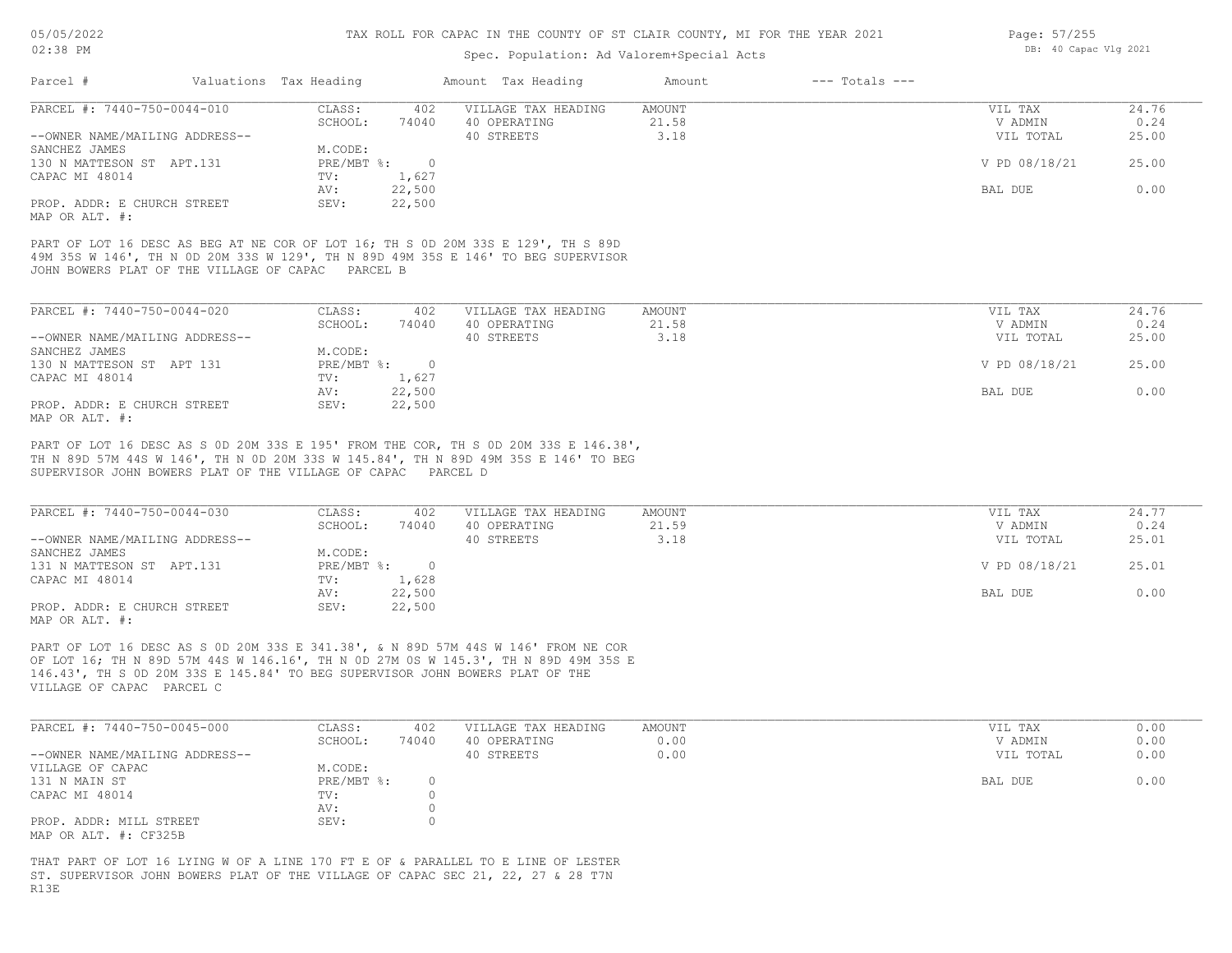# Spec. Population: Ad Valorem+Special Acts

| Page: 58/255 |                       |  |
|--------------|-----------------------|--|
|              | DB: 40 Capac Vlg 2021 |  |

| Parcel #                       | Valuations Tax Heading |        | Amount Tax Heading  | Amount | $---$ Totals $---$ |           |        |
|--------------------------------|------------------------|--------|---------------------|--------|--------------------|-----------|--------|
| PARCEL #: 7440-750-0046-000    | CLASS:                 | 402    | VILLAGE TAX HEADING | AMOUNT |                    | VIL TAX   | 313.29 |
|                                | SCHOOL:                | 74040  | 40 OPERATING        | 273.06 |                    | V ADMIN   | 3.13   |
| --OWNER NAME/MAILING ADDRESS-- |                        |        | 40 STREETS          | 40.23  |                    | VIL TOTAL | 316.42 |
| KC MANAGEMENT LLC              | M.CODE:                |        |                     |        |                    |           |        |
| 7675 SAYLES RD                 | PRE/MBT %:             |        |                     |        |                    | BAL DUE   | 316.42 |
| YALE MI 48097                  | TV:                    | 20,584 |                     |        |                    |           |        |
|                                | AV:                    | 22,500 |                     |        |                    |           |        |
| PROP. ADDR: N LESTER ST        | SEV:                   | 22,500 |                     |        |                    |           |        |
| MAP OR ALT. #: CF326A          |                        |        |                     |        |                    |           |        |

CAPAC SEC 21, 22, 27 & 28 T7N R13E LOT 17 EXC S 172.2 FT OF W 76 FT. SUPERVISOR JOHN BOWERS PLAT OF THE VILLAGE OF

| PARCEL #: 7440-750-0047-000    | CLASS:           | 401    | VILLAGE TAX HEADING | AMOUNT | VIL TAX       | 613.12 |
|--------------------------------|------------------|--------|---------------------|--------|---------------|--------|
|                                | SCHOOL:          | 74040  | 40 OPERATING        | 534.39 | V ADMIN       | 6.13   |
| --OWNER NAME/MAILING ADDRESS-- |                  |        | 40 STREETS          | 78.73  | VIL TOTAL     | 619.25 |
| DINGMAN BRET                   | M.CODE:          | OOSCU  |                     |        |               |        |
| DINGMAN NATCHAYA               | $PRE/MBT$ $\div$ | 100    |                     |        | V PD 07/28/21 | 619.25 |
| 405 E MILL ST                  | TV:              | 40,283 |                     |        |               |        |
| CAPAC MI 48014                 | AV:              | 53,500 |                     |        | BAL DUE       | 0.00   |
|                                | SEV:             | 53,500 |                     |        |               |        |
| PROP. ADDR: 405 E MILL ST      |                  |        |                     |        |               |        |

MAP OR ALT. #: CF326B

SEC 21, 22, 27 & 28 T7N R13E S172.2 FT OF W 76 FT OF LOT 17 SUPERVISOR JOHN BOWERS PLAT OF THE VILLAGE OF CAPAC

| PARCEL #: 7440-750-0048-000    | CLASS:     | 201     | VILLAGE TAX HEADING | AMOUNT  | VIL TAX   | 1,652.86 |
|--------------------------------|------------|---------|---------------------|---------|-----------|----------|
|                                | SCHOOL:    | 74040   | 40 OPERATING        | ,440.61 | V ADMIN   | 16.52    |
| --OWNER NAME/MAILING ADDRESS-- |            |         | 40 STREETS          | 212.25  | VIL TOTAL | 1,669.38 |
| K.C.MANAGEMENT, LLC            | M.CODE:    |         |                     |         |           |          |
| 18622 CIDERMILL                | PRE/MBT %: | $\cap$  |                     |         | BAL DUE   | 1,669.38 |
| MACOMB MI 48044                | TV:        | 108,595 |                     |         |           |          |
|                                | AV:        | 110,200 |                     |         |           |          |
| PROP. ADDR: 415 E MILL ST      | SEV:       | 110,200 |                     |         |           |          |
| MAP OR ALT. #: CF327           |            |         |                     |         |           |          |

 $\_$  , and the state of the state of the state of the state of the state of the state of the state of the state of the state of the state of the state of the state of the state of the state of the state of the state of the

R13E LOT 18 SUPERVISOR JOHN BOWERS PLAT OF THE VILLAGE OF CAPAC SEC 21, 22, 27 & 28 T7N

| PARCEL #: 7440-750-0049-000    | CLASS:       | 401    | VILLAGE TAX HEADING | AMOUNT | VIL TAX       | 498.68 |
|--------------------------------|--------------|--------|---------------------|--------|---------------|--------|
|                                | SCHOOL:      | 74040  | 40 OPERATING        | 434.64 | V ADMIN       | 4.98   |
| --OWNER NAME/MAILING ADDRESS-- |              |        | 40 STREETS          | 64.04  | VIL TOTAL     | 503.66 |
| KUTCHEY DANIEL                 | M.CODE:      | 00LSB  |                     |        |               |        |
| 503 E MILL ST                  | $PRE/MBT$ %: | 100    |                     |        | V PD 09/09/21 | 503.66 |
| CAPAC MI 48014                 | TV:          | 32,764 |                     |        |               |        |
|                                | AV:          | 54,200 |                     |        | BAL DUE       | 0.00   |
| PROP. ADDR: 503 E MILL ST      | SEV:         | 54,200 |                     |        |               |        |
| MAP OR ALT. #: CF328           |              |        |                     |        |               |        |

R13E LOT 19 SUPERVISOR JOHN BOWERS PLAT OF THE VILLAGE OF CAPAC SEC 21, 22, 27 & 28 T7N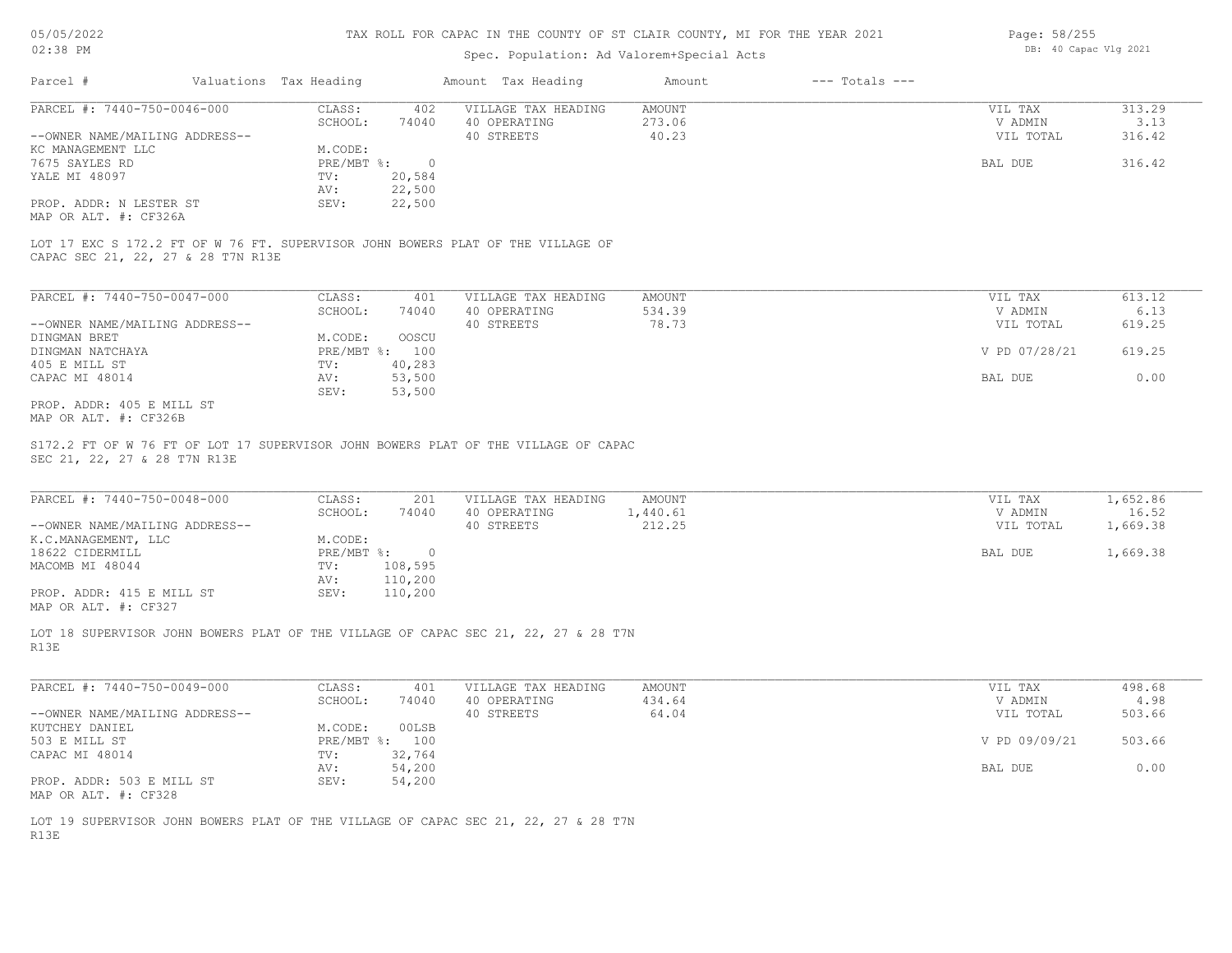# Spec. Population: Ad Valorem+Special Acts

| Page: 59/255 |                       |  |
|--------------|-----------------------|--|
|              | DB: 40 Capac Vlg 2021 |  |

| Parcel #                                      | Valuations Tax Heading |                | Amount Tax Heading                                                           | Amount | $---$ Totals $---$ |               |        |
|-----------------------------------------------|------------------------|----------------|------------------------------------------------------------------------------|--------|--------------------|---------------|--------|
| PARCEL #: 7440-750-0050-000                   | CLASS:                 | 401            | VILLAGE TAX HEADING                                                          | AMOUNT |                    | VIL TAX       | 701.65 |
|                                               | SCHOOL:                | 74040          | 40 OPERATING                                                                 | 611.55 |                    | V ADMIN       | 7.01   |
| --OWNER NAME/MAILING ADDRESS--                |                        |                | 40 STREETS                                                                   | 90.10  |                    | VIL TOTAL     | 708.66 |
| LANDON COREY E                                | M.CODE:                | COREL          |                                                                              |        |                    |               |        |
| 505 E MILL ST                                 |                        | PRE/MBT %: 100 |                                                                              |        |                    | V PD 09/15/21 | 708.66 |
| CAPAC MI 48014-3034                           | TV:                    | 46,100         |                                                                              |        |                    |               |        |
|                                               | AV:                    | 46,100         |                                                                              |        |                    | BAL DUE       | 0.00   |
| PROP. ADDR: 505 E MILL ST                     | SEV:                   | 46,100         |                                                                              |        |                    |               |        |
| MAP OR ALT. #: CF329                          |                        |                |                                                                              |        |                    |               |        |
|                                               |                        |                | LOT 20 & W 19.25 FT OF S 150 FT OF LOT 21 SUPERVISOR JOHN BOWERS PLAT OF THE |        |                    |               |        |
| VILLAGE OF CAPAC SEC 21, 22, 27 & 28 T7N R13E |                        |                |                                                                              |        |                    |               |        |
|                                               |                        |                |                                                                              |        |                    |               |        |

| PARCEL #: 7440-750-0051-000    | CLASS:     | 401    | VILLAGE TAX HEADING | AMOUNT | VIL TAX       | 498.68 |
|--------------------------------|------------|--------|---------------------|--------|---------------|--------|
|                                | SCHOOL:    | 74040  | 40 OPERATING        | 434.64 | V ADMIN       | 4.98   |
| --OWNER NAME/MAILING ADDRESS-- |            |        | 40 STREETS          | 64.04  | VIL TOTAL     | 503.66 |
| REVITZER RONALD/SHARAN         | M.CODE:    |        |                     |        |               |        |
| 515 E MILL ST                  | PRE/MBT %: | 100    |                     |        | V PD 07/21/21 | 503.66 |
| CAPAC MI 48014-3161            | TV:        | 32,764 |                     |        |               |        |
|                                | AV:        | 59,900 |                     |        | BAL DUE       | 0.00   |
| PROP. ADDR: 515 E MILL ST      | SEV:       | 59,900 |                     |        |               |        |
| MAP OR ALT. #: CF330           |            |        |                     |        |               |        |

CAPAC SEC 21, 22, 27 & 28 T7N R13E LOT 21 EXC W 19.25 FT OF S 150 FT. SUPERVISOR JOHN BOWERS PLAT OF THE VILLAGE OF

| PARCEL #: 7440-750-0052-001    | CLASS:       | 402    | VILLAGE TAX HEADING | AMOUNT | VIL TAX       | 540.31 |
|--------------------------------|--------------|--------|---------------------|--------|---------------|--------|
|                                | SCHOOL:      | 74040  | 40 OPERATING        | 470.93 | V ADMIN       | 5.40   |
| --OWNER NAME/MAILING ADDRESS-- |              |        | 40 STREETS          | 69.38  | VIL TOTAL     | 545.71 |
| MILLVIEW DEVELOPMENT, LLC      | M.CODE:      |        |                     |        |               |        |
| 728 E FOX HILLS DRIVE          | $PRE/MBT$ %: |        |                     |        | V PD 07/21/21 | 545.71 |
| BLOOMFIELD HILLS MI 48304      | TV:          | 35,500 |                     |        |               |        |
|                                | AV:          | 35,500 |                     |        | BAL DUE       | 0.00   |
| PROP. ADDR: E MILL ST          | SEV:         | 35,500 |                     |        |               |        |
| MAP OR ALT. #:                 |              |        |                     |        |               |        |

25M 29S E 140, TO BEG 17.62A SUPERVISORS JOHN BOWERS PLAT OF THE VILLAGE OF CAPAC 54D 10M 37S E 673.38', TH S 0D 25M 29S E 420.65', TH N 89D 58M W 117.41', THS 0D 54M 38S E 754.93', TH 673.98' ALONG CURVE TO LEFT, RADIUS 4583.75', LONG CHORD S TH N 0D 22M 10S W 514', TH S 89D56M 10S W 451', TH N 0D 55M 25S W 302', TH S 89D COR OF SECT 22, TH N 89D 58M W 400.12', TH N 0D 22M 10S W 140' TH N 89D 58M W 326', PART OF LOT 22DESC AS:BEG N 89D 58M W 119.50' & N 0D 10M 30S W 60' FROM THE S 1/4

| PARCEL #: 7440-750-0052-100    | CLASS:     | 402   | VILLAGE TAX HEADING | AMOUNT | VIL TAX   | 0.00 |
|--------------------------------|------------|-------|---------------------|--------|-----------|------|
|                                | SCHOOL:    | 74040 | 40 OPERATING        | 0.00   | V ADMIN   | 0.00 |
| --OWNER NAME/MAILING ADDRESS-- |            |       | 40 STREETS          | 0.00   | VIL TOTAL | 0.00 |
| VILLAGE OF CAPAC               | M.CODE:    |       |                     |        |           |      |
| 131 N MAIN ST                  | PRE/MBT %: |       |                     |        | BAL DUE   | 0.00 |
| CAPAC MI 48014-3143            | TV:        |       |                     |        |           |      |
|                                | AV:        |       |                     |        |           |      |
| PROP. ADDR: E ALDRICH STREET   | SEV:       |       |                     |        |           |      |
| MAP OR ALT. #: CF31F           |            |       |                     |        |           |      |

SUPERVISOR JOHN BOWER'S PLAT OF THE VILLAGE OF CAPAC S47ª17'E 200',TH S49ª28'9"E 102.18',TH N89ª42'W 756.64',TH N0ª27'E 291' TO BEG. BEG AT NW COR LOT 22,TH N87ª56'25"E 362.26',TH S47ª10'E 200',TH N40ª26'E 39.5' TH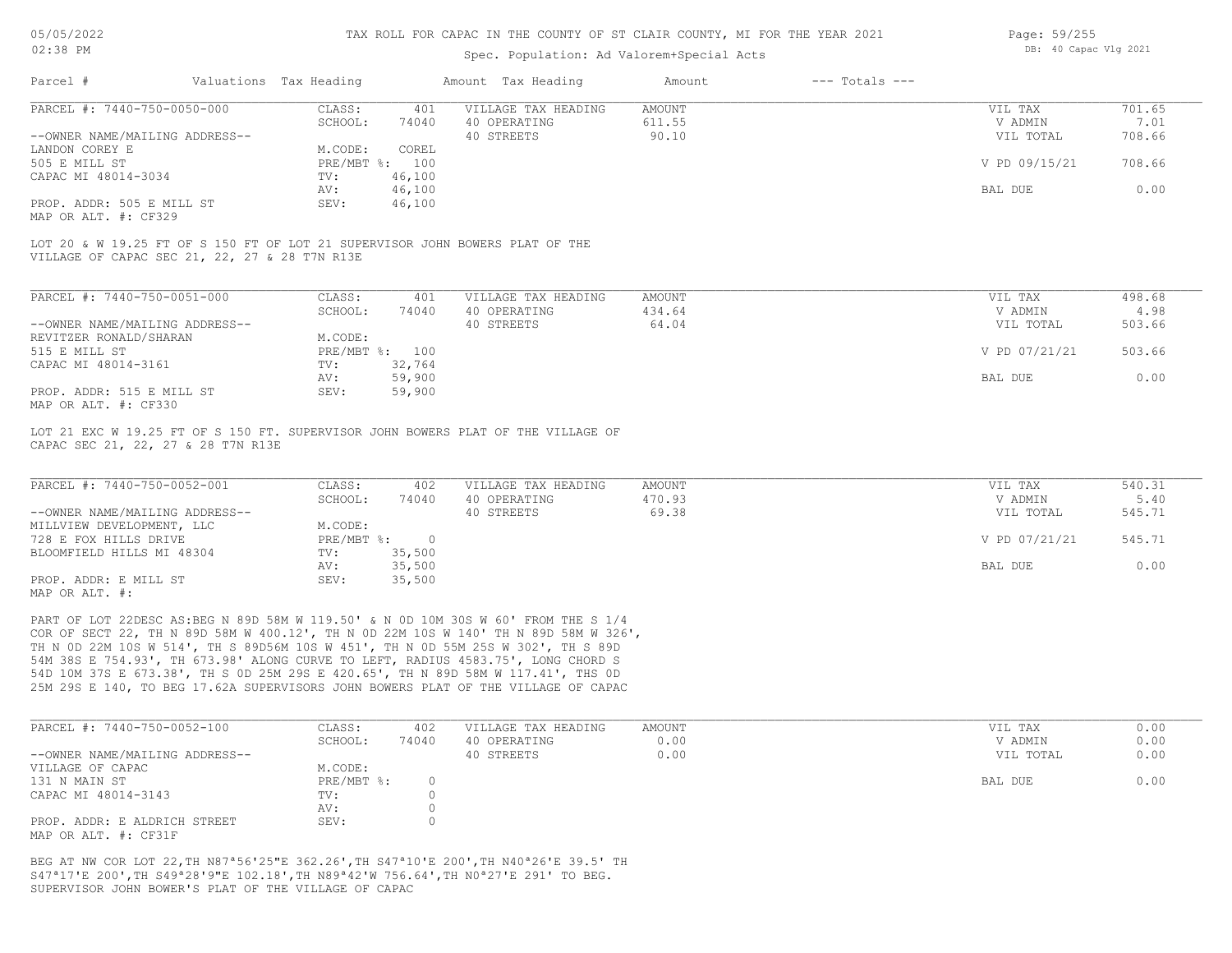# Spec. Population: Ad Valorem+Special Acts

| Page: 60/255 |                       |  |
|--------------|-----------------------|--|
|              | DB: 40 Capac Vlg 2021 |  |

| Parcel #                       | Valuations Tax Heading |        | Amount Tax Heading  | Amount | $---$ Totals $---$ |               |        |
|--------------------------------|------------------------|--------|---------------------|--------|--------------------|---------------|--------|
| PARCEL #: 7440-750-0052-300    | CLASS:                 | 401    | VILLAGE TAX HEADING | AMOUNT |                    | VIL TAX       | 751.93 |
|                                | SCHOOL:                | 74040  | 40 OPERATING        | 655.37 |                    | V ADMIN       | 7.51   |
| --OWNER NAME/MAILING ADDRESS-- |                        |        | 40 STREETS          | 96.56  |                    | VIL TOTAL     | 759.44 |
| LOTTIE JOHN P                  | M.CODE:                | COREL  |                     |        |                    |               |        |
| 635 E MILL ST                  | PRE/MBT %: 100         |        |                     |        |                    | V PD 09/15/21 | 759.44 |
| CAPAC MI 48014                 | TV:                    | 49,403 |                     |        |                    |               |        |
|                                | AV:                    | 74,200 |                     |        |                    | BAL DUE       | 0.00   |
| PROP. ADDR: 635 E MILL ST      | SEV:                   | 74,200 |                     |        |                    |               |        |
|                                |                        |        |                     |        |                    |               |        |

MAP OR ALT. #: 331H

167',TH N89^58'W 126' TO BEG SUPERVISOR JOHN BOWERS PLAT OF THE VILLAGE OF CAPAC BEG S89^58'E 100' FROM SW COR LOT 22,TH NO^23'W 167', TH S89^58'E 126',TH SO^23'E

| PARCEL #: 7440-750-0053-000    | CLASS:     | 401    | VILLAGE TAX HEADING | AMOUNT | VIL TAX       | 532.51 |
|--------------------------------|------------|--------|---------------------|--------|---------------|--------|
|                                | SCHOOL:    | 74040  | 40 OPERATING        | 464.13 | V ADMIN       | 5.32   |
| --OWNER NAME/MAILING ADDRESS-- |            |        | 40 STREETS          | 68.38  | VIL TOTAL     | 537.83 |
| CZERWINSKI COURTNEY            | M.CODE:    | COREL  |                     |        |               |        |
| 655 E MILL ST                  | PRE/MBT %: | 100    |                     |        | V PD 09/15/21 | 537.83 |
| CAPAC MI 48014                 | TV:        | 34,987 |                     |        |               |        |
|                                | AV:        | 60,000 |                     |        | BAL DUE       | 0.00   |
| PROP. ADDR: 655 E MILL ST      | SEV:       | 60,000 |                     |        |               |        |
| MAP OR ALT. #: CF331B          |            |        |                     |        |               |        |

VILLAGE OF CAPAC SEC 21, 22, 27 & 28 T7N R13E E100 FT OF W 326 FT OF S 167 FT OF LOT 22 SUPERVISOR JOHN BOWERS PLAT OF THE

| PARCEL #: 7440-750-0054-000    | CLASS:       | 302    | VILLAGE TAX HEADING | AMOUNT | VIL TAX       | 511.26 |
|--------------------------------|--------------|--------|---------------------|--------|---------------|--------|
|                                | SCHOOL:      | 74040  | 40 OPERATING        | 445.61 | V ADMIN       | 5.11   |
| --OWNER NAME/MAILING ADDRESS-- |              |        | 40 STREETS          | 65.65  | VIL TOTAL     | 516.37 |
| HEILIG JAMES M                 | M.CODE:      |        |                     |        |               |        |
| 75577 SANCTUARY DRIVE          | $PRE/MBT$ %: |        |                     |        | V PD 07/28/21 | 516.37 |
| ROMEO MI 48065                 | TV:          | 33,591 |                     |        |               |        |
|                                | AV:          | 42,900 |                     |        | BAL DUE       | 0.00   |
| PROP. ADDR: 14720 DOWNEY RD    | SEV:         | 42,900 |                     |        |               |        |
| MAP OR ALT. #: CF331C          |              |        |                     |        |               |        |

THAT PART OF LOT 22 LYING N OF NEW M-21 HWY. SUPERVISOR JOHN BOWERS PLAT OF THE

VILLAGE OF CAPAC SEC 21, 22, 27 & 28 T7N R13E

| PARCEL #: 7440-750-0055-000    | CLASS:  | 401            | VILLAGE TAX HEADING | AMOUNT | VIL TAX       | 690.45 |
|--------------------------------|---------|----------------|---------------------|--------|---------------|--------|
|                                | SCHOOL: | 74040          | 40 OPERATING        | 601.79 | V ADMIN       | 6.90   |
| --OWNER NAME/MAILING ADDRESS-- |         |                | 40 STREETS          | 88.66  | VIL TOTAL     | 697.35 |
| POLZIN GLORIA                  | M.CODE: |                |                     |        |               |        |
| 603 E MILL ST                  |         | PRE/MBT %: 100 |                     |        | V PD 09/03/21 | 697.35 |
| CAPAC MI 48014-3165            | TV:     | 45,364         |                     |        |               |        |
|                                | AV:     | 74,800         |                     |        | BAL DUE       | 0.00   |
| PROP. ADDR: 603 E MILL ST      | SEV:    | 74,800         |                     |        |               |        |
| MAP OR ALT. #: CF331D          |         |                |                     |        |               |        |

W100 FT OF S 167 FT OF LOT 22 SUPERVISOR JOHN BOWERS PLAT OF THE VILLAGE OF CAPAC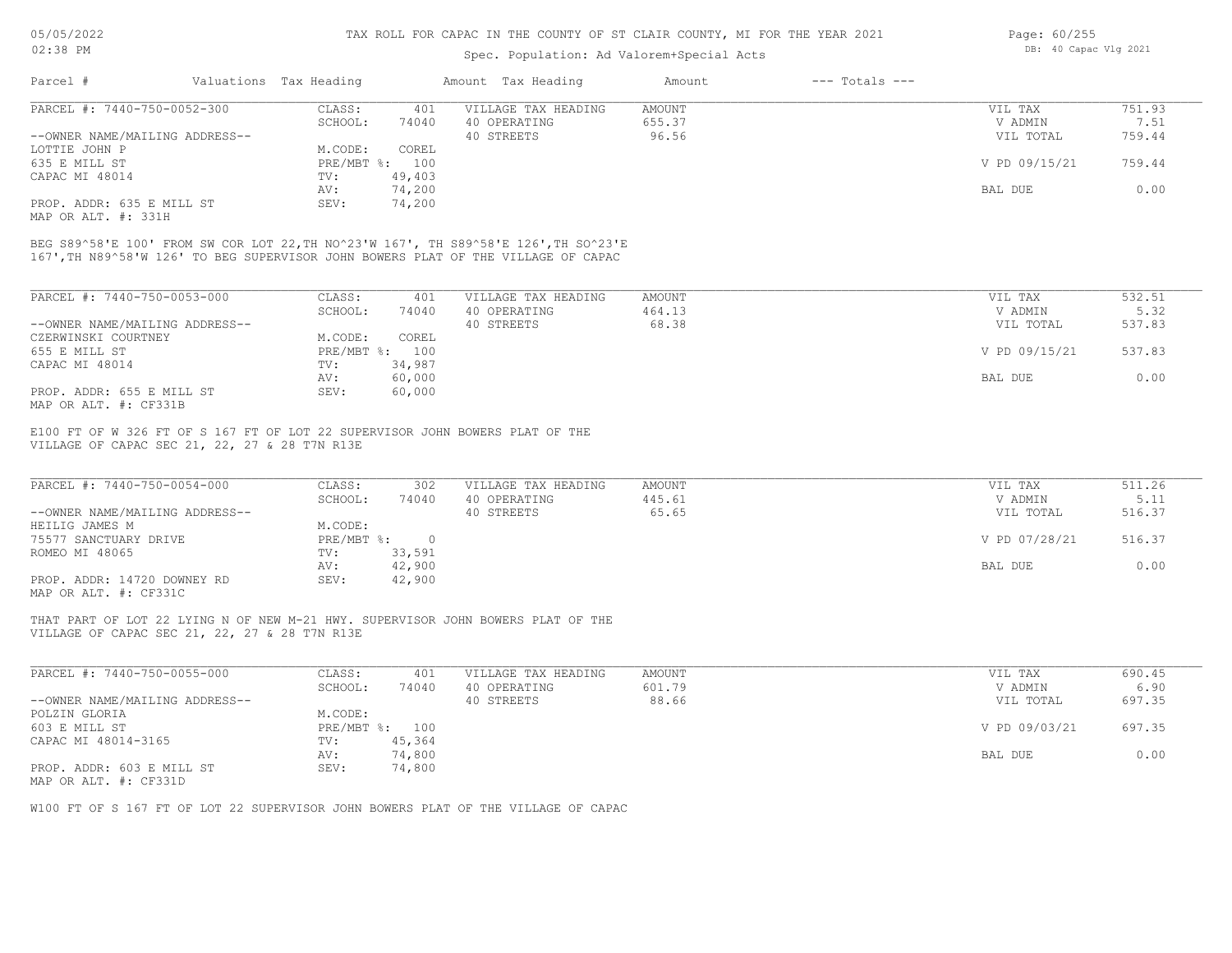# Spec. Population: Ad Valorem+Special Acts

| Page: 61/255 |                       |  |
|--------------|-----------------------|--|
|              | DB: 40 Capac Vlg 2021 |  |

|                                                     |                                                                                                                                                                      | spec. Population: Ad valorem+special Acts |                              |                      |                |
|-----------------------------------------------------|----------------------------------------------------------------------------------------------------------------------------------------------------------------------|-------------------------------------------|------------------------------|----------------------|----------------|
| Parcel #                                            | Valuations Tax Heading                                                                                                                                               | Amount Tax Heading                        | $---$ Totals $---$<br>Amount |                      |                |
| PARCEL #: 7440-750-0056-000                         | CLASS:<br>401                                                                                                                                                        | VILLAGE TAX HEADING                       | AMOUNT                       | VIL TAX              | 664.67         |
| --OWNER NAME/MAILING ADDRESS--                      | SCHOOL:<br>74040                                                                                                                                                     | 40 OPERATING<br>40 STREETS                | 579.32<br>85.35              | V ADMIN<br>VIL TOTAL | 6.64<br>671.31 |
| OBARZANEK WALTER JR/MYRA                            | M.CODE:                                                                                                                                                              |                                           |                              |                      |                |
| 747 E MILL ST                                       | PRE/MBT %: 100                                                                                                                                                       |                                           |                              | V PD 09/03/21        | 671.31         |
| CAPAC MI 48014-3163                                 | 43,670<br>TV:                                                                                                                                                        |                                           |                              |                      |                |
|                                                     | AV:<br>75,800                                                                                                                                                        |                                           |                              | BAL DUE              | 0.00           |
| PROP. ADDR: 747 E MILL ST<br>MAP OR ALT. #: CF331E  | SEV:<br>75,800                                                                                                                                                       |                                           |                              |                      |                |
| CAPAC SEC 21, 22, 27 & 28 T7N R13E                  | BEG AT S 1/4 COR OF SEC 22, TH W 119.50 FT TH N 0 DEG 08 1/2 MIN E 200 FT, TH E<br>115.96 FT, TH S TO BEG. PART LOT 22 SUPERVISOR JOHN BOWERS PLAT OF THE VILLAGE OF |                                           |                              |                      |                |
| PARCEL #: 7440-750-0057-000                         | CLASS:<br>401                                                                                                                                                        | VILLAGE TAX HEADING                       | <b>AMOUNT</b>                | VIL TAX              | 570.68         |
|                                                     | SCHOOL:<br>74040                                                                                                                                                     | 40 OPERATING                              | 497.40                       | V ADMIN              | 5.70           |
| --OWNER NAME/MAILING ADDRESS--<br>FIKE PHILIP/DONNA | M.CODE:                                                                                                                                                              | 40 STREETS                                | 73.28                        | VIL TOTAL            | 576.38         |
| 740 E MILL ST                                       | PRE/MBT %: 100                                                                                                                                                       |                                           |                              | V PD 09/14/21        | 576.38         |
| CAPAC MI 48014-3162                                 | 37,495<br>TV:                                                                                                                                                        |                                           |                              |                      |                |
|                                                     | 61,600<br>AV:                                                                                                                                                        |                                           |                              | BAL DUE              | 0.00           |
| PROP. ADDR: 740 E MILL ST<br>MAP OR ALT. #: CF332   | SEV:<br>61,600                                                                                                                                                       |                                           |                              |                      |                |
| R13E                                                | LOT 23 SUPERVISOR JOHN BOWERS PLAT OF THE VILLAGE OF CAPAC SEC 21, 22, 27 & 28 T7N                                                                                   |                                           |                              |                      |                |
| PARCEL #: 7440-750-0058-000                         | CLASS:<br>401                                                                                                                                                        | VILLAGE TAX HEADING                       | AMOUNT                       | VIL TAX              | 1,125.65       |
|                                                     | SCHOOL:<br>74040                                                                                                                                                     | 40 OPERATING                              | 981.10                       | V ADMIN              | 11.25          |
| --OWNER NAME/MAILING ADDRESS--                      |                                                                                                                                                                      | 40 STREETS                                | 144.55                       | VIL TOTAL            | 1,136.90       |
| GALLOWAY JOHN III<br>GALLOWAY NICHOLE               | M.CODE:<br>FREES<br>PRE/MBT %: 100                                                                                                                                   |                                           |                              | V PD 07/21/21        | 1,136.90       |
| 704 E MILL ST                                       | 73,957<br>TV:                                                                                                                                                        |                                           |                              |                      |                |
| CAPAC MI 48014-3162                                 | AV:<br>96,300                                                                                                                                                        |                                           |                              | BAL DUE              | 0.00           |
| PROP. ADDR: 704 E MILL ST                           | 96,300<br>SEV:                                                                                                                                                       |                                           |                              |                      |                |
| MAP OR ALT. #: CF333                                |                                                                                                                                                                      |                                           |                              |                      |                |
| 27 & 28 T7N R13E                                    | N297 FT OF LOT 24 SUPERVISOR JOHN BOWERS PLAT OF THE VILLAGE OF CAPAC SEC 21, 22,                                                                                    |                                           |                              |                      |                |
| PARCEL #: 7440-750-0059-000                         | CLASS:<br>401                                                                                                                                                        | VILLAGE TAX HEADING                       | AMOUNT                       | VIL TAX              | 760.74         |
|                                                     | SCHOOL:<br>74040                                                                                                                                                     | 40 OPERATING                              | 663.05                       | V ADMIN              | 7.60           |
| --OWNER NAME/MAILING ADDRESS--<br>SHULL WILLIAM T   | M.CODE:                                                                                                                                                              | 40 STREETS                                | 97.69                        | VIL TOTAL            | 768.34         |
| 306 N MAIN ST                                       | PRE/MBT %: 0                                                                                                                                                         |                                           |                              | BAL DUE              | 768.34         |
| CAPAC MI 48014-3700                                 | 49,982<br>TV:                                                                                                                                                        |                                           |                              |                      |                |
|                                                     | 70,000<br>AV:                                                                                                                                                        |                                           |                              |                      |                |
| PROP. ADDR: 604 E MILL ST<br>MAP OR ALT. #: CF334   | SEV:<br>70,000                                                                                                                                                       |                                           |                              |                      |                |
|                                                     | LOT 24 EXC N 297 FT & LOT 25 SUPERVISOR JOHN BOWERS PLAT OF THE VILLAGE OF CAPAC                                                                                     |                                           |                              |                      |                |
| SEC 21, 22, 27 & 28 T7N R13E                        |                                                                                                                                                                      |                                           |                              |                      |                |
|                                                     |                                                                                                                                                                      |                                           |                              |                      |                |
|                                                     |                                                                                                                                                                      |                                           |                              |                      |                |
|                                                     |                                                                                                                                                                      |                                           |                              |                      |                |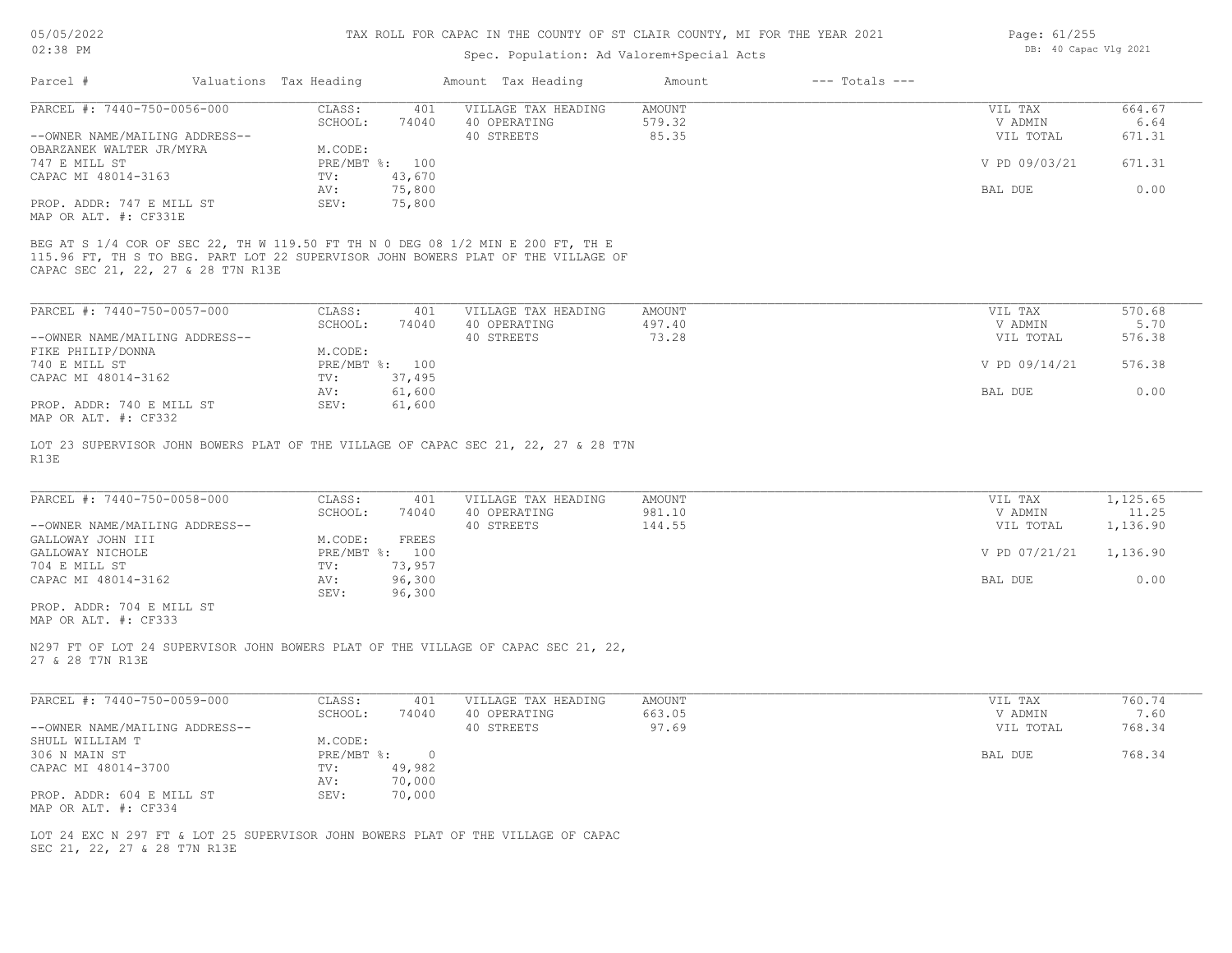# Spec. Population: Ad Valorem+Special Acts

| Page: 62/255 |                       |  |
|--------------|-----------------------|--|
|              | DB: 40 Capac Vlg 2021 |  |

| PARCEL #: 7440-750-0060-000<br>CLASS:<br>VILLAGE TAX HEADING<br>AMOUNT<br>401<br>VIL TAX<br>SCHOOL:<br>40 OPERATING<br>291.70<br>V ADMIN<br>74040<br>40 STREETS<br>42.97<br>--OWNER NAME/MAILING ADDRESS--<br>VIL TOTAL<br>HANSEN TROY/SUSAN<br>M.CODE:<br>COREL<br>504 E MILL ST<br>PRE/MBT %: 100<br>V PD 09/15/21<br>CAPAC MI 48014-3160<br>TV:<br>21,989<br>39,300<br>AV:<br>BAL DUE<br>PROP. ADDR: 504 E MILL ST<br>SEV:<br>39,300<br>MAP OR ALT. #: CF335<br>LOT 26 SUPERVISOR JOHN BOWERS PLAT OF THE VILLAGE OF CAPAC SEC 21, 22, 27 & 28 T7N<br>R13E<br>PARCEL #: 7440-750-0061-000<br>CLASS:<br>VILLAGE TAX HEADING<br>AMOUNT<br>401<br>VIL TAX<br>363.76<br>SCHOOL:<br>74040<br>40 OPERATING<br>V ADMIN<br>40 STREETS<br>53.59<br>--OWNER NAME/MAILING ADDRESS--<br>VIL TOTAL<br>M.CODE:<br>HOMETOWN RENTALS, LLC<br>V PD 09/15/21<br>421.52<br>P.O.BOX 614<br>$PRE/MBT$ $\div$ 0<br>CAPAC MI 48014<br>27,421<br>TV:<br>46,800<br>BAL DUE<br>AV:<br>PROP. ADDR: 502 E MILL ST<br>SEV:<br>46,800<br>MAP OR ALT. #: CF336<br>LOT 27 SUPERVISOR JOHN BOWERS PLAT OF THE VILLAGE OF CAPAC<br>PARCEL #: 7440-750-0062-000<br>CLASS:<br>VILLAGE TAX HEADING<br>AMOUNT<br>VIL TAX<br>402<br>SCHOOL:<br>40 OPERATING<br>74040<br>57.81<br>V ADMIN<br>40 STREETS<br>8.51<br>VIL TOTAL<br>--OWNER NAME/MAILING ADDRESS--<br>HANSEN TROY A<br>M.CODE:<br>V PD 09/15/21<br>HANSEN SUSAN M<br>PRE/MBT %: 100<br>4,358<br>504 E MILL ST<br>$\texttt{TV}$ :<br>CAPAC MI 48014<br>5,200<br>BAL DUE<br>AV:<br>5,200<br>SEV:<br>PROP. ADDR: FOURTH STREET<br>MAP OR ALT. #: CF337<br>LOT 28 SUPERVISOR JOHN BOWERS PLAT OF THE VILLAGE OF CAPAC SEC 21, 22, 27 & 28 T7N<br>R13E<br>PARCEL #: 7440-750-0063-000<br>CLASS:<br>402<br>VILLAGE TAX HEADING<br>AMOUNT<br>VIL TAX<br>40 OPERATING<br>57.81<br>V ADMIN<br>SCHOOL:<br>74040<br>40 STREETS<br>8.51<br>--OWNER NAME/MAILING ADDRESS--<br>VIL TOTAL | Amount Tax Heading<br>$---$ Totals $---$ | Amount |  | Valuations Tax Heading |  |
|---------------------------------------------------------------------------------------------------------------------------------------------------------------------------------------------------------------------------------------------------------------------------------------------------------------------------------------------------------------------------------------------------------------------------------------------------------------------------------------------------------------------------------------------------------------------------------------------------------------------------------------------------------------------------------------------------------------------------------------------------------------------------------------------------------------------------------------------------------------------------------------------------------------------------------------------------------------------------------------------------------------------------------------------------------------------------------------------------------------------------------------------------------------------------------------------------------------------------------------------------------------------------------------------------------------------------------------------------------------------------------------------------------------------------------------------------------------------------------------------------------------------------------------------------------------------------------------------------------------------------------------------------------------------------------------------------------------------------------------------------------------------------------------------------------------------------------------------------------------------------------------------------|------------------------------------------|--------|--|------------------------|--|
|                                                                                                                                                                                                                                                                                                                                                                                                                                                                                                                                                                                                                                                                                                                                                                                                                                                                                                                                                                                                                                                                                                                                                                                                                                                                                                                                                                                                                                                                                                                                                                                                                                                                                                                                                                                                                                                                                                   | 334.67<br>3.34                           |        |  |                        |  |
|                                                                                                                                                                                                                                                                                                                                                                                                                                                                                                                                                                                                                                                                                                                                                                                                                                                                                                                                                                                                                                                                                                                                                                                                                                                                                                                                                                                                                                                                                                                                                                                                                                                                                                                                                                                                                                                                                                   | 338.01                                   |        |  |                        |  |
|                                                                                                                                                                                                                                                                                                                                                                                                                                                                                                                                                                                                                                                                                                                                                                                                                                                                                                                                                                                                                                                                                                                                                                                                                                                                                                                                                                                                                                                                                                                                                                                                                                                                                                                                                                                                                                                                                                   | 338.01                                   |        |  |                        |  |
|                                                                                                                                                                                                                                                                                                                                                                                                                                                                                                                                                                                                                                                                                                                                                                                                                                                                                                                                                                                                                                                                                                                                                                                                                                                                                                                                                                                                                                                                                                                                                                                                                                                                                                                                                                                                                                                                                                   | 0.00                                     |        |  |                        |  |
|                                                                                                                                                                                                                                                                                                                                                                                                                                                                                                                                                                                                                                                                                                                                                                                                                                                                                                                                                                                                                                                                                                                                                                                                                                                                                                                                                                                                                                                                                                                                                                                                                                                                                                                                                                                                                                                                                                   |                                          |        |  |                        |  |
|                                                                                                                                                                                                                                                                                                                                                                                                                                                                                                                                                                                                                                                                                                                                                                                                                                                                                                                                                                                                                                                                                                                                                                                                                                                                                                                                                                                                                                                                                                                                                                                                                                                                                                                                                                                                                                                                                                   |                                          |        |  |                        |  |
|                                                                                                                                                                                                                                                                                                                                                                                                                                                                                                                                                                                                                                                                                                                                                                                                                                                                                                                                                                                                                                                                                                                                                                                                                                                                                                                                                                                                                                                                                                                                                                                                                                                                                                                                                                                                                                                                                                   | 417.35                                   |        |  |                        |  |
|                                                                                                                                                                                                                                                                                                                                                                                                                                                                                                                                                                                                                                                                                                                                                                                                                                                                                                                                                                                                                                                                                                                                                                                                                                                                                                                                                                                                                                                                                                                                                                                                                                                                                                                                                                                                                                                                                                   | 4.17<br>421.52                           |        |  |                        |  |
|                                                                                                                                                                                                                                                                                                                                                                                                                                                                                                                                                                                                                                                                                                                                                                                                                                                                                                                                                                                                                                                                                                                                                                                                                                                                                                                                                                                                                                                                                                                                                                                                                                                                                                                                                                                                                                                                                                   |                                          |        |  |                        |  |
|                                                                                                                                                                                                                                                                                                                                                                                                                                                                                                                                                                                                                                                                                                                                                                                                                                                                                                                                                                                                                                                                                                                                                                                                                                                                                                                                                                                                                                                                                                                                                                                                                                                                                                                                                                                                                                                                                                   |                                          |        |  |                        |  |
|                                                                                                                                                                                                                                                                                                                                                                                                                                                                                                                                                                                                                                                                                                                                                                                                                                                                                                                                                                                                                                                                                                                                                                                                                                                                                                                                                                                                                                                                                                                                                                                                                                                                                                                                                                                                                                                                                                   | 0.00                                     |        |  |                        |  |
|                                                                                                                                                                                                                                                                                                                                                                                                                                                                                                                                                                                                                                                                                                                                                                                                                                                                                                                                                                                                                                                                                                                                                                                                                                                                                                                                                                                                                                                                                                                                                                                                                                                                                                                                                                                                                                                                                                   |                                          |        |  |                        |  |
|                                                                                                                                                                                                                                                                                                                                                                                                                                                                                                                                                                                                                                                                                                                                                                                                                                                                                                                                                                                                                                                                                                                                                                                                                                                                                                                                                                                                                                                                                                                                                                                                                                                                                                                                                                                                                                                                                                   |                                          |        |  |                        |  |
|                                                                                                                                                                                                                                                                                                                                                                                                                                                                                                                                                                                                                                                                                                                                                                                                                                                                                                                                                                                                                                                                                                                                                                                                                                                                                                                                                                                                                                                                                                                                                                                                                                                                                                                                                                                                                                                                                                   | 66.32                                    |        |  |                        |  |
|                                                                                                                                                                                                                                                                                                                                                                                                                                                                                                                                                                                                                                                                                                                                                                                                                                                                                                                                                                                                                                                                                                                                                                                                                                                                                                                                                                                                                                                                                                                                                                                                                                                                                                                                                                                                                                                                                                   | 0.66<br>66.98                            |        |  |                        |  |
|                                                                                                                                                                                                                                                                                                                                                                                                                                                                                                                                                                                                                                                                                                                                                                                                                                                                                                                                                                                                                                                                                                                                                                                                                                                                                                                                                                                                                                                                                                                                                                                                                                                                                                                                                                                                                                                                                                   |                                          |        |  |                        |  |
|                                                                                                                                                                                                                                                                                                                                                                                                                                                                                                                                                                                                                                                                                                                                                                                                                                                                                                                                                                                                                                                                                                                                                                                                                                                                                                                                                                                                                                                                                                                                                                                                                                                                                                                                                                                                                                                                                                   | 66.98                                    |        |  |                        |  |
|                                                                                                                                                                                                                                                                                                                                                                                                                                                                                                                                                                                                                                                                                                                                                                                                                                                                                                                                                                                                                                                                                                                                                                                                                                                                                                                                                                                                                                                                                                                                                                                                                                                                                                                                                                                                                                                                                                   | 0.00                                     |        |  |                        |  |
|                                                                                                                                                                                                                                                                                                                                                                                                                                                                                                                                                                                                                                                                                                                                                                                                                                                                                                                                                                                                                                                                                                                                                                                                                                                                                                                                                                                                                                                                                                                                                                                                                                                                                                                                                                                                                                                                                                   |                                          |        |  |                        |  |
|                                                                                                                                                                                                                                                                                                                                                                                                                                                                                                                                                                                                                                                                                                                                                                                                                                                                                                                                                                                                                                                                                                                                                                                                                                                                                                                                                                                                                                                                                                                                                                                                                                                                                                                                                                                                                                                                                                   |                                          |        |  |                        |  |
|                                                                                                                                                                                                                                                                                                                                                                                                                                                                                                                                                                                                                                                                                                                                                                                                                                                                                                                                                                                                                                                                                                                                                                                                                                                                                                                                                                                                                                                                                                                                                                                                                                                                                                                                                                                                                                                                                                   | 66.32<br>0.66                            |        |  |                        |  |
|                                                                                                                                                                                                                                                                                                                                                                                                                                                                                                                                                                                                                                                                                                                                                                                                                                                                                                                                                                                                                                                                                                                                                                                                                                                                                                                                                                                                                                                                                                                                                                                                                                                                                                                                                                                                                                                                                                   | 66.98                                    |        |  |                        |  |
| HANSEN TROY A<br>M.CODE:<br>PRE/MBT %: 100<br>V PD 09/15/21<br>HANSEN SUSAN M                                                                                                                                                                                                                                                                                                                                                                                                                                                                                                                                                                                                                                                                                                                                                                                                                                                                                                                                                                                                                                                                                                                                                                                                                                                                                                                                                                                                                                                                                                                                                                                                                                                                                                                                                                                                                     | 66.98                                    |        |  |                        |  |
| 4,358<br>504 E MILL ST<br>TV:<br>CAPAC MI 48014<br>AV:<br>5,200<br>BAL DUE                                                                                                                                                                                                                                                                                                                                                                                                                                                                                                                                                                                                                                                                                                                                                                                                                                                                                                                                                                                                                                                                                                                                                                                                                                                                                                                                                                                                                                                                                                                                                                                                                                                                                                                                                                                                                        | 0.00                                     |        |  |                        |  |
| 5,200<br>SEV:<br>PROP. ADDR: FOURTH STREET<br>MAP OR ALT. #: CF338                                                                                                                                                                                                                                                                                                                                                                                                                                                                                                                                                                                                                                                                                                                                                                                                                                                                                                                                                                                                                                                                                                                                                                                                                                                                                                                                                                                                                                                                                                                                                                                                                                                                                                                                                                                                                                |                                          |        |  |                        |  |
| LOT 29 SUPERVISOR JOHN BOWERS PLAT OF THE VILLAGE OF CAPAC SEC 21, 22, 27 & 28 T7N<br>R13E                                                                                                                                                                                                                                                                                                                                                                                                                                                                                                                                                                                                                                                                                                                                                                                                                                                                                                                                                                                                                                                                                                                                                                                                                                                                                                                                                                                                                                                                                                                                                                                                                                                                                                                                                                                                        |                                          |        |  |                        |  |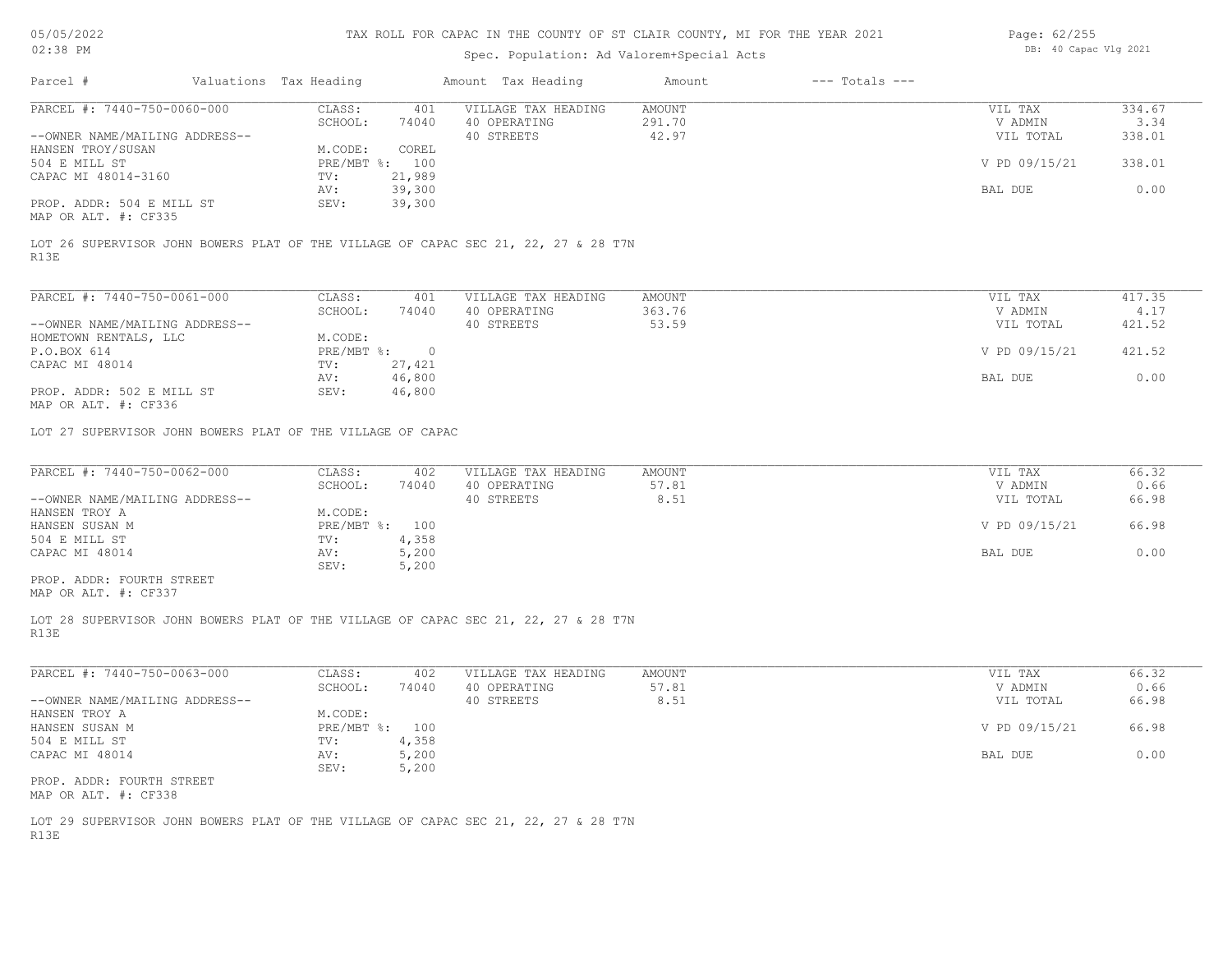## Spec. Population: Ad Valorem+Special Acts

| Page: 63/255 |                       |  |
|--------------|-----------------------|--|
|              | DB: 40 Capac Vlg 2021 |  |

| Parcel #                       | Valuations Tax Heading |       | Amount Tax Heading  | Amount | $---$ Totals $---$ |               |       |
|--------------------------------|------------------------|-------|---------------------|--------|--------------------|---------------|-------|
| PARCEL #: 7440-750-0064-000    | CLASS:                 | 402   | VILLAGE TAX HEADING | AMOUNT |                    | VIL TAX       | 66.32 |
|                                | SCHOOL:                | 74040 | 40 OPERATING        | 57.81  |                    | V ADMIN       | 0.66  |
| --OWNER NAME/MAILING ADDRESS-- |                        |       | 40 STREETS          | 8.51   |                    | VIL TOTAL     | 66.98 |
| HANSON TROY A                  | M.CODE:                |       |                     |        |                    |               |       |
| HANSON SUSAN M                 | $PRE/MBT$ %:           | 100   |                     |        |                    | V PD 09/15/21 | 66.98 |
| 504 E MILL ST                  | TV:                    | 4,358 |                     |        |                    |               |       |
| CAPAC MI 48014                 | AV:                    | 5,200 |                     |        |                    | BAL DUE       | 0.00  |
|                                | SEV:                   | 5,200 |                     |        |                    |               |       |
| PROP. ADDR: FOURTH STREET      |                        |       |                     |        |                    |               |       |
| MAP OR ALT. #: CF339           |                        |       |                     |        |                    |               |       |
|                                |                        |       |                     |        |                    |               |       |

R13E LOT 30 SUPERVISOR JOHN BOWERS PLAT OF THE VILLAGE OF CAPAC SEC 21, 22, 27 & 28 T7N

| PARCEL #: 7440-750-0065-000    | CLASS:         | 402   | VILLAGE TAX HEADING | AMOUNT | VIL TAX   | 0.00 |
|--------------------------------|----------------|-------|---------------------|--------|-----------|------|
|                                | SCHOOL:        | 74040 |                     |        | V ADMIN   | 0.00 |
| --OWNER NAME/MAILING ADDRESS-- |                |       |                     |        | VIL TOTAL | 0.00 |
| HANSEN TROY                    | M.CODE:        |       |                     |        |           |      |
| HANSEN SUSAN                   | PRE/MBT %: 100 |       |                     |        | BAL DUE   | 0.00 |
| 504 E MILL ST                  | TV:            |       |                     |        |           |      |
| CAPAC MI 48014                 | AV:            |       |                     |        |           |      |
|                                | SEV:           |       |                     |        |           |      |
| PROP. ADDR: FOURTH STREET      |                |       |                     |        |           |      |
|                                |                |       |                     |        |           |      |

MAP OR ALT. #: CF340

VILLAGE OF CAPAC SEC 21, 22, 27 & 28 T7N R13E to PA 261 of 2003 expiring 02/21/2026. LOT 31 SUPERVISOR JOHN BOWERS PLAT OF THE Property exempt from Ad Valorem taxes and assessed on the Special Act Roll pursuant

| PARCEL #: 7440-750-0066-000    | CLASS:     | 402   | VILLAGE TAX HEADING | AMOUNT | VIL TAX   | 0.00 |
|--------------------------------|------------|-------|---------------------|--------|-----------|------|
|                                | SCHOOL:    | 74040 |                     |        | V ADMIN   | 0.00 |
| --OWNER NAME/MAILING ADDRESS-- |            |       |                     |        | VIL TOTAL | 0.00 |
| HANSON TROY                    | M.CODE:    |       |                     |        |           |      |
| HANSEN SUSAN                   | PRE/MBT %: | 100   |                     |        | BAL DUE   | 0.00 |
| 504 E MILL ST                  | TV:        |       |                     |        |           |      |
| CAPAC MI 48014                 | AV:        |       |                     |        |           |      |
|                                | SEV:       |       |                     |        |           |      |
| PROP. ADDR: FOURTH STREET      |            |       |                     |        |           |      |
| MAP OR ALT. #: CF341A/G        |            |       |                     |        |           |      |

& 28 T7N R13E LOTS 32-38 INCL SUPERVISOR JOHN BOWERS PLAT OF THE VILLAGE OF CAPAC SEC 21, 22, 27

| PARCEL #: 7440-750-0067-000    | CLASS:       | 402   | VILLAGE TAX HEADING | AMOUNT | VIL TAX   | 0.00 |
|--------------------------------|--------------|-------|---------------------|--------|-----------|------|
|                                | SCHOOL:      | 74040 | 40 OPERATING        | 0.00   | V ADMIN   | 0.00 |
| --OWNER NAME/MAILING ADDRESS-- |              |       | 40 STREETS          | 0.00   | VIL TOTAL | 0.00 |
| MICHIGAN LAND BANK             | M.CODE:      |       |                     |        |           |      |
| MICH DEPT OF LABOR/ECO         | $PRE/MBT$ %: |       |                     |        | BAL DUE   | 0.00 |
| PO BOX 30004                   | TV:          |       |                     |        |           |      |
| LANSING MI 48909               | AV:          |       |                     |        |           |      |
|                                | SEV:         |       |                     |        |           |      |
| PROP. ADDR: FOURTH STREET      |              |       |                     |        |           |      |
| MAP OR ALT. #: 341H/K          |              |       |                     |        |           |      |

27 & 28 T7N R13E LOTS 39 TO 42 INC. SUPERVISOR JOHN BOWERS PLAT OF THE VILLAGE OF CAPAC SEC 21, 22,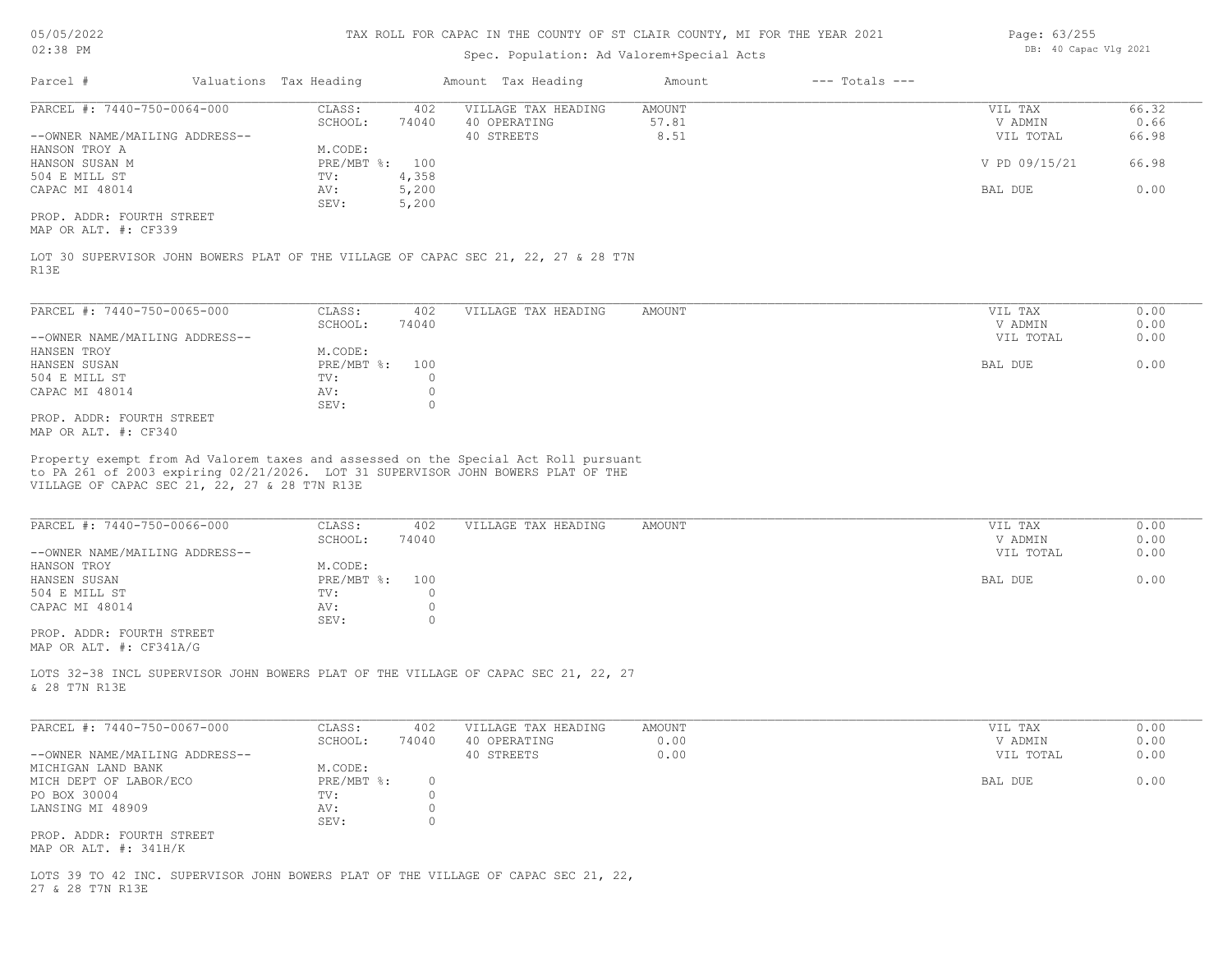| 05/05/2022 |  |
|------------|--|
|------------|--|

| 02:38 PM                                             |                        |                  | Spec. Population: Ad Valorem+Special Acts                                          |                 |                    | DB: 40 Capac Vlg 2021 |               |
|------------------------------------------------------|------------------------|------------------|------------------------------------------------------------------------------------|-----------------|--------------------|-----------------------|---------------|
| Parcel #                                             | Valuations Tax Heading |                  | Amount Tax Heading                                                                 | Amount          | $---$ Totals $---$ |                       |               |
| PARCEL #: 7440-750-0068-000                          | CLASS:                 | 402              | VILLAGE TAX HEADING<br>40 OPERATING                                                | AMOUNT          |                    | VIL TAX               | 58.03         |
|                                                      | SCHOOL:                | 74040            |                                                                                    | 50.58           |                    | V ADMIN               | 0.58          |
| --OWNER NAME/MAILING ADDRESS--                       |                        |                  | 40 STREETS                                                                         | 7.45            |                    | VIL TOTAL             | 58.61         |
| RAY BARBARA JAN                                      | M.CODE:                |                  |                                                                                    |                 |                    |                       |               |
| RAY DANIEL S                                         | PRE/MBT %: 100         |                  |                                                                                    |                 |                    | V PD 08/31/21         | 58.61         |
| 216 S LESTER ST                                      | TV:                    | 3,813            |                                                                                    |                 |                    |                       |               |
| CAPAC MI 48014                                       | AV:                    | 9,000            |                                                                                    |                 |                    | BAL DUE               | 0.00          |
| PROP. ADDR: FOURTH STREET<br>MAP OR ALT. #: CF342    | SEV:                   | 9,000            |                                                                                    |                 |                    |                       |               |
| R13E                                                 |                        |                  | LOT 43 SUPERVISOR JOHN BOWERS PLAT OF THE VILLAGE OF CAPAC SEC 21, 22, 27 & 28 T7N |                 |                    |                       |               |
|                                                      |                        |                  |                                                                                    |                 |                    |                       |               |
| PARCEL #: 7440-750-0069-000                          | CLASS:                 | 402              | VILLAGE TAX HEADING                                                                | AMOUNT          |                    | VIL TAX               | 58.03         |
|                                                      | SCHOOL:                | 74040            | 40 OPERATING                                                                       | 50.58           |                    | V ADMIN               | 0.58          |
| --OWNER NAME/MAILING ADDRESS--                       |                        |                  | 40 STREETS                                                                         | 7.45            |                    | VIL TOTAL             | 58.61         |
| RAY DANIEL S                                         | M.CODE:                |                  |                                                                                    |                 |                    |                       |               |
| RAY BARBARA J                                        | PRE/MBT %: 100         |                  |                                                                                    |                 |                    | V PD 08/31/21         | 58.61         |
| 216 S LESTER                                         | TV:                    | 3,813            |                                                                                    |                 |                    |                       |               |
| CAPAC MI 48014                                       | AV:                    | 5,200            |                                                                                    |                 |                    | BAL DUE               | 0.00          |
|                                                      | SEV:                   | 5,200            |                                                                                    |                 |                    |                       |               |
| PROP. ADDR: FOURTH STREET<br>MAP OR ALT. #: CF343    |                        |                  |                                                                                    |                 |                    |                       |               |
| R13E                                                 |                        |                  | LOT 44 SUPERVISOR JOHN BOWERS PLAT OF THE VILLAGE OF CAPAC SEC 21, 22, 27 & 28 T7N |                 |                    |                       |               |
| PARCEL #: 7440-750-0070-000                          | CLASS:<br>SCHOOL:      | 402<br>74040     | VILLAGE TAX HEADING<br>40 OPERATING                                                | AMOUNT<br>50.58 |                    | VIL TAX<br>V ADMIN    | 58.03<br>0.58 |
| --OWNER NAME/MAILING ADDRESS--                       |                        |                  | 40 STREETS                                                                         | 7.45            |                    | VIL TOTAL             | 58.61         |
| RAY BARBARA JAN                                      | M.CODE:                |                  |                                                                                    |                 |                    |                       |               |
| RAY DANIEL S                                         | PRE/MBT %: 100         |                  |                                                                                    |                 |                    | V PD 08/31/21         | 58.61         |
| 216 S LESTER ST                                      | TV:                    | 3,813            |                                                                                    |                 |                    |                       |               |
| CAPAC MI 48014                                       | AV:                    | 5,200            |                                                                                    |                 |                    | BAL DUE               | 0.00          |
|                                                      | SEV:                   | 5,200            |                                                                                    |                 |                    |                       |               |
| PROP. ADDR: FOURTH STREET<br>MAP OR ALT. #: CF344    |                        |                  |                                                                                    |                 |                    |                       |               |
| R13E                                                 |                        |                  | LOT 45 SUPERVISOR JOHN BOWERS PLAT OF THE VILLAGE OF CAPAC SEC 21, 22, 27 & 28 T7N |                 |                    |                       |               |
| PARCEL #: 7440-750-0071-000                          | CLASS:<br>SCHOOL:      | 402<br>74040     | VILLAGE TAX HEADING<br>40 OPERATING                                                | AMOUNT<br>79.48 |                    | VIL TAX<br>V ADMIN    | 91.19<br>0.91 |
| --OWNER NAME/MAILING ADDRESS--<br>RAY BARBARA JAN    | M.CODE:                |                  | 40 STREETS                                                                         | 11.71           |                    | VIL TOTAL             | 92.10         |
| RAY DANIEL S<br>216 S LESTER ST                      | PRE/MBT %: 100<br>TV:  | 5,992            |                                                                                    |                 |                    | V PD 08/31/21         | 92.10         |
| CAPAC MI 48014                                       | AV:<br>SEV:            | 15,700<br>15,700 |                                                                                    |                 |                    | BAL DUE               | 0.00          |
| PROP. ADDR: FOURTH STREET<br>MAP OR ALT. #: CF345A/C |                        |                  |                                                                                    |                 |                    |                       |               |
| & 28 T7N R13E                                        |                        |                  | LOTS 46, 47 & 48 SUPERVISOR JOHN BOWERS PLAT OF THE VILLAGE OF CAPAC SEC 21, 22 27 |                 |                    |                       |               |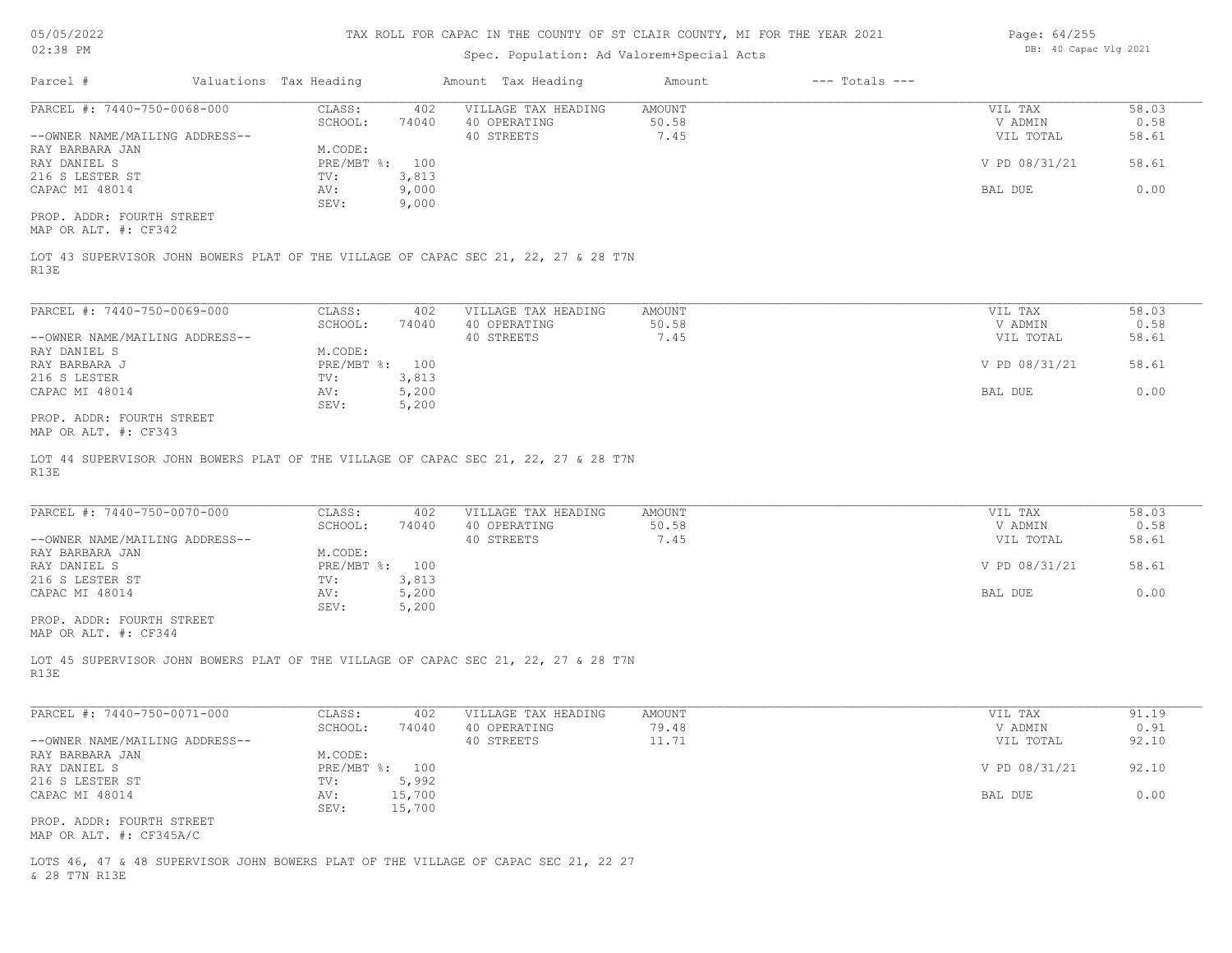# Spec. Population: Ad Valorem+Special Acts

| Page: 65/255 |                       |  |
|--------------|-----------------------|--|
|              | DB: 40 Capac Vlg 2021 |  |

| Parcel #                       | Valuations Tax Heading |       | Amount Tax Heading  | Amount | $---$ Totals $---$ |               |       |
|--------------------------------|------------------------|-------|---------------------|--------|--------------------|---------------|-------|
| PARCEL #: 7440-750-0072-000    | CLASS:                 | 402   | VILLAGE TAX HEADING | AMOUNT |                    | VIL TAX       | 64.09 |
|                                | SCHOOL:                | 74040 | 40 OPERATING        | 55.86  |                    | V ADMIN       | 0.64  |
| --OWNER NAME/MAILING ADDRESS-- |                        |       | 40 STREETS          | 8.23   |                    | VIL TOTAL     | 64.73 |
| KILLINGBECK KARL T             | M.CODE:                |       |                     |        |                    |               |       |
| KILLINGBECK COURTNEY           | $PRE/MBT$ %:           |       |                     |        |                    | V PD 08/18/21 | 64.73 |
| 202 S LESTER                   | TV:                    | 4,211 |                     |        |                    |               |       |
| CAPAC MI 48014                 | AV:                    | 4,900 |                     |        |                    | BAL DUE       | 0.00  |
|                                | SEV:                   | 4,900 |                     |        |                    |               |       |
| PROP. ADDR: FOURTH STREET      |                        |       |                     |        |                    |               |       |
|                                |                        |       |                     |        |                    |               |       |

MAP OR ALT. #: CF345D

27 & 28 T7N R13E LOT 49 EXC N 4 FT. SUPERVISOR JOHN BOWERS PLAT OF THE VILLAGE OF CAPAC SEC 21, 2,

| V ADMIN<br>VIL TOTAL | 0.72<br>73.02 |
|----------------------|---------------|
|                      |               |
|                      |               |
|                      |               |
| V PD 08/18/21        | 73.02         |
|                      |               |
| BAL DUE              | 0.00          |
|                      |               |
|                      |               |

MAP OR ALT. #: CF345E PROP. ADDR: FOURTH STREET

21, 22, 27 & 28 T7N R13E LOT 50 & N 4 FT OF LOT 49 SUPERVISOR JOHN BOWERS PLAT OF THE VILLAGE OF CAPAC SEC

| PARCEL #: 7440-750-0074-000    | CLASS:         | 402   | VILLAGE TAX HEADING | AMOUNT | VIL TAX | 79.14                  |  |
|--------------------------------|----------------|-------|---------------------|--------|---------|------------------------|--|
|                                | SCHOOL:        | 74040 | 40 OPERATING        | 68.98  | V ADMIN | 0.79                   |  |
| --OWNER NAME/MAILING ADDRESS-- |                |       | 40 STREETS          | 10.16  |         | VIL TOTAL<br>79.93     |  |
| KREINER TYLER L                | M.CODE:        | 00LSB |                     |        |         |                        |  |
| 200 S LESTER ST                | PRE/MBT %: 100 |       |                     |        |         | V PD 09/09/21<br>79.93 |  |
| CAPAC MI 48014                 | TV:            | 5,200 |                     |        |         |                        |  |
|                                | AV:            | 5,200 |                     |        | BAL DUE | 0.00                   |  |
| PROP. ADDR: FOURTH STREET      | SEV:           | 5,200 |                     |        |         |                        |  |
|                                |                |       |                     |        |         |                        |  |

MAP OR ALT. #: CF346A

R13E LOT 51 SUPERVISOR JOHN BOWERS PLAT OF THE VILLAGE OF CAPAC SEC 21, 22, 27 & 28 T7N

| PARCEL #: 7440-750-0075-000    | CLASS:       | 402   | VILLAGE TAX HEADING | AMOUNT | VIL TAX   | 0.00 |
|--------------------------------|--------------|-------|---------------------|--------|-----------|------|
|                                | SCHOOL:      | 74040 | 40 OPERATING        | 0.00   | V ADMIN   | 0.00 |
| --OWNER NAME/MAILING ADDRESS-- |              |       | 40 STREETS          | 0.00   | VIL TOTAL | 0.00 |
| VILLAGE OF CAPAC               | M.CODE:      |       |                     |        |           |      |
| 131 N MAIN ST                  | $PRE/MBT$ %: |       |                     |        | BAL DUE   | 0.00 |
| CAPAC MI 48014                 | TV:          |       |                     |        |           |      |
|                                | AV:          |       |                     |        |           |      |
| PROP. ADDR: FOURTH STREET      | SEV:         |       |                     |        |           |      |
| MAP OR ALT. #: CF346B          |              |       |                     |        |           |      |

R13E LOT 52 SUPERVISOR JOHN BOWERS PLAT OF THE VILLAGE OF CAPAC SEC 21, 22, 27 & 28 T7N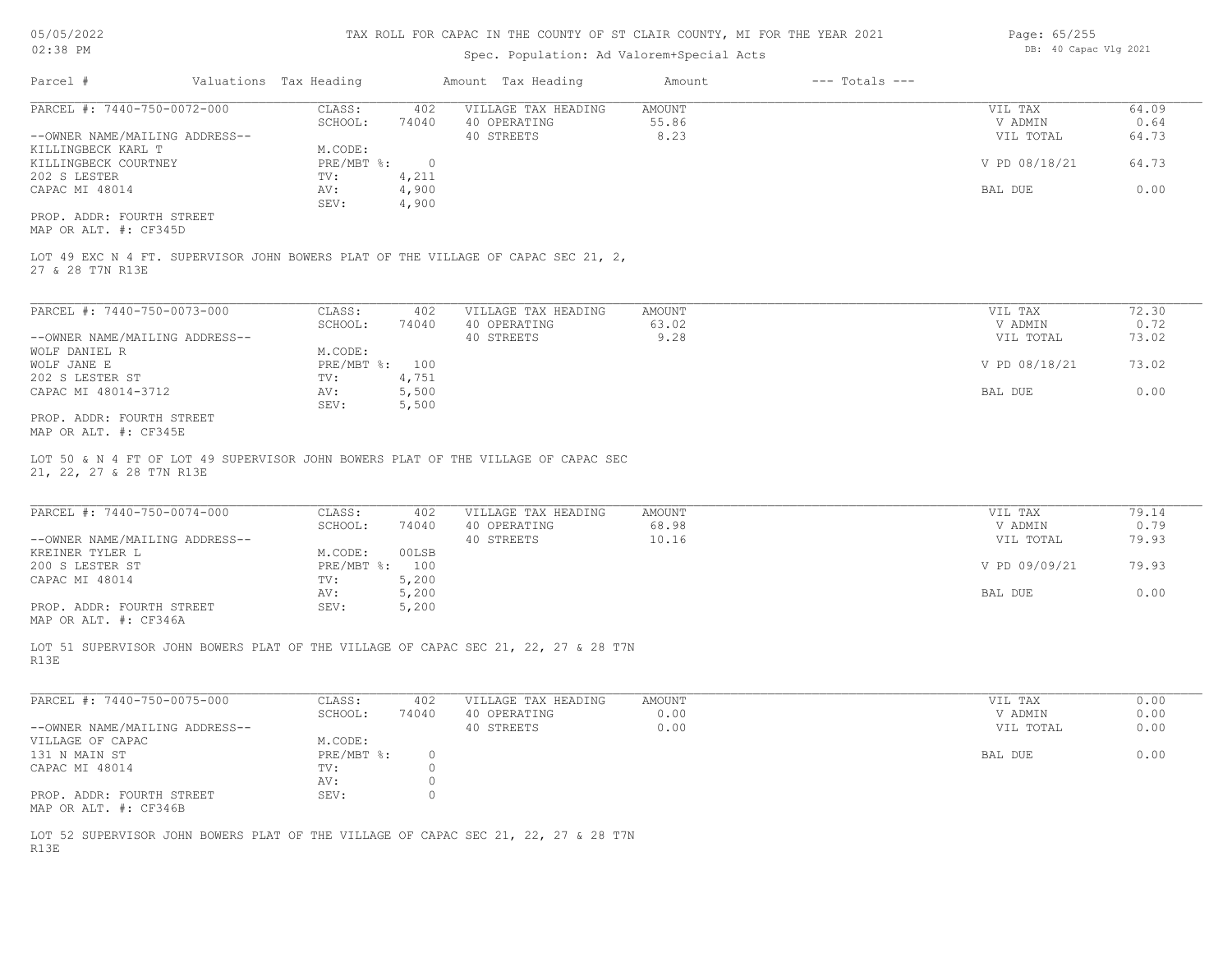| 05/05/2022                                        | TAX ROLL FOR CAPAC IN THE COUNTY OF ST CLAIR COUNTY, MI FOR THE YEAR 2021 |                        |                |                                                                                    |        |                    |                       | Page: 66/255 |  |
|---------------------------------------------------|---------------------------------------------------------------------------|------------------------|----------------|------------------------------------------------------------------------------------|--------|--------------------|-----------------------|--------------|--|
| 02:38 PM                                          |                                                                           |                        |                | Spec. Population: Ad Valorem+Special Acts                                          |        |                    | DB: 40 Capac Vlg 2021 |              |  |
| Parcel #                                          |                                                                           | Valuations Tax Heading |                | Amount Tax Heading                                                                 | Amount | $---$ Totals $---$ |                       |              |  |
| PARCEL #: 7440-750-0076-000                       |                                                                           | CLASS:                 | 402            | VILLAGE TAX HEADING                                                                | AMOUNT |                    | VIL TAX               | 0.00         |  |
|                                                   |                                                                           | SCHOOL:                | 74040          | 40 OPERATING                                                                       | 0.00   |                    | V ADMIN               | 0.00         |  |
| --OWNER NAME/MAILING ADDRESS--                    |                                                                           |                        |                | 40 STREETS                                                                         | 0.00   |                    | VIL TOTAL             | 0.00         |  |
| VILLAGE OF CAPAC                                  |                                                                           | M.CODE:                |                |                                                                                    |        |                    |                       |              |  |
| 131 N MAIN ST                                     |                                                                           | PRE/MBT %:             | $\circ$        |                                                                                    |        |                    | BAL DUE               | 0.00         |  |
| CAPAC MI 48014                                    |                                                                           | TV:                    | $\circ$        |                                                                                    |        |                    |                       |              |  |
|                                                   |                                                                           | AV:                    | $\circ$        |                                                                                    |        |                    |                       |              |  |
| PROP. ADDR: FOURTH STREET                         |                                                                           | SEV:                   | $\circ$        |                                                                                    |        |                    |                       |              |  |
| MAP OR ALT. #: CF347                              |                                                                           |                        |                |                                                                                    |        |                    |                       |              |  |
| R13E                                              |                                                                           |                        |                | LOT 53 SUPERVISOR JOHN BOWERS PLAT OF THE VILLAGE OF CAPAC SEC 21, 22, 27 & 28 T7N |        |                    |                       |              |  |
| PARCEL #: 7440-750-0077-000                       |                                                                           | CLASS:                 | 402            | VILLAGE TAX HEADING                                                                | AMOUNT |                    | VIL TAX               | 0.00         |  |
|                                                   |                                                                           | SCHOOL:                | 74040          | 40 OPERATING                                                                       | 0.00   |                    | V ADMIN               | 0.00         |  |
| --OWNER NAME/MAILING ADDRESS--                    |                                                                           |                        |                | 40 STREETS                                                                         | 0.00   |                    | VIL TOTAL             | 0.00         |  |
| THE VILLAGE OF CAPAC                              |                                                                           | M.CODE:                |                |                                                                                    |        |                    |                       |              |  |
| 131 N MAIN ST                                     |                                                                           | PRE/MBT %:             | $\circ$        |                                                                                    |        |                    | BAL DUE               | 0.00         |  |
| CAPAC MI 48014                                    |                                                                           | TV:                    | $\circ$        |                                                                                    |        |                    |                       |              |  |
|                                                   |                                                                           | AV:                    | $\circ$        |                                                                                    |        |                    |                       |              |  |
| PROP. ADDR: FOURTH STREET<br>MAP OR ALT. #: CF348 |                                                                           | SEV:                   | $\Omega$       |                                                                                    |        |                    |                       |              |  |
| T7N R13E                                          |                                                                           |                        |                | LOTS 54-55 SUPERVISOR JOHN BOWERS PLAT OF THE VILLAGE OF CAPAC SEC 21, 22, 27 & 28 |        |                    |                       |              |  |
|                                                   |                                                                           |                        |                |                                                                                    |        |                    |                       |              |  |
| PARCEL #: 7440-750-0078-000                       |                                                                           | CLASS:                 | 402            | VILLAGE TAX HEADING                                                                | AMOUNT |                    | VIL TAX               | 66.32        |  |
|                                                   |                                                                           | SCHOOL:                | 74040          | 40 OPERATING                                                                       | 57.81  |                    | V ADMIN               | 0.66         |  |
| --OWNER NAME/MAILING ADDRESS--                    |                                                                           |                        |                | 40 STREETS                                                                         | 8.51   |                    | VIL TOTAL             | 66.98        |  |
| KATAKIS, ANTONIOS                                 |                                                                           | M.CODE:                |                |                                                                                    |        |                    |                       |              |  |
| 2320 FRED MOORE HWY.                              |                                                                           | PRE/MBT %:             | $\overline{0}$ |                                                                                    |        |                    | V PD 09/22/21         | 66.98        |  |
| ST. CLAIR, MI 48079                               |                                                                           | TV:                    | 4,358          |                                                                                    |        |                    |                       |              |  |
|                                                   |                                                                           | AV:                    | 5,200          |                                                                                    |        |                    | BAL DUE               | 0.00         |  |
| PROP. ADDR: FOURTH STREET                         |                                                                           | SEV:                   | 5,200          |                                                                                    |        |                    |                       |              |  |
| MAP OR ALT. #: CF349                              |                                                                           |                        |                |                                                                                    |        |                    |                       |              |  |
|                                                   |                                                                           |                        |                |                                                                                    |        |                    |                       |              |  |
|                                                   |                                                                           |                        |                | LOT 56 SUPERVISOR JOHN BOWERS PLAT OF THE VILLAGE OF CAPAC SEC 21, 22, 27 & 28 T7N |        |                    |                       |              |  |
| R13E                                              |                                                                           |                        |                |                                                                                    |        |                    |                       |              |  |

| PARCEL #: 7440-750-0079-000    | CLASS:       | 401    | VILLAGE TAX HEADING | AMOUNT | VIL TAX   | 324.55 |
|--------------------------------|--------------|--------|---------------------|--------|-----------|--------|
|                                | SCHOOL:      | 74040  | 40 OPERATING        | 282.88 | V ADMIN   | 3.24   |
| --OWNER NAME/MAILING ADDRESS-- |              |        | 40 STREETS          | 41.67  | VIL TOTAL | 327.79 |
| CYRUS MARY/MICHAEL             | M.CODE:      |        |                     |        |           |        |
| 426 E MILL ST                  | $PRE/MBT$ %: | 100    |                     |        | BAL DUE   | 327.79 |
| CAPAC MI 48014-3158            | TV:          | 21,324 |                     |        |           |        |
|                                | AV:          | 39,000 |                     |        |           |        |
| PROP. ADDR: 426 E MILL ST      | SEV:         | 39,000 |                     |        |           |        |
| MAP OR ALT. #: CF350           |              |        |                     |        |           |        |

R13E 1700/546 ADD NAME LOT 57 SUPERVISOR JOHN BOWERS PLAT OF THE VILLAGE OF CAPAC SEC 21, 22, 27 & 28 T7N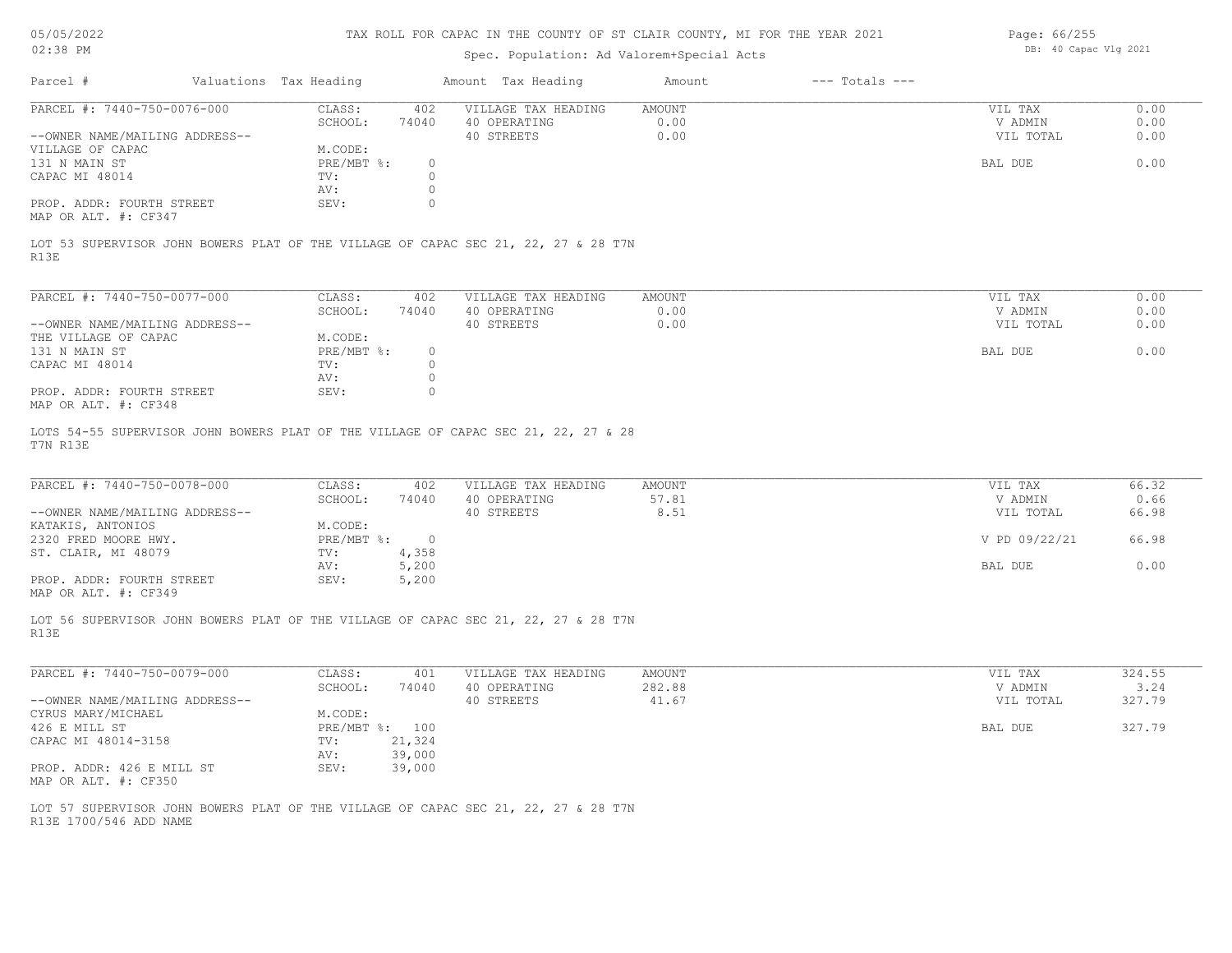| 05/05/2022 |
|------------|
|            |

| Page: 67/255 |                       |  |
|--------------|-----------------------|--|
|              | DB: 40 Capac Vlg 2021 |  |

| 0010012022                                           |                                                                      |                        |                  | this nome for chine in the countr of of centri country his fort the fenit goes     |               |                    | Lugu. VIILUU          |        |
|------------------------------------------------------|----------------------------------------------------------------------|------------------------|------------------|------------------------------------------------------------------------------------|---------------|--------------------|-----------------------|--------|
| 02:38 PM                                             |                                                                      |                        |                  | Spec. Population: Ad Valorem+Special Acts                                          |               |                    | DB: 40 Capac Vlg 2021 |        |
| Parcel #                                             |                                                                      | Valuations Tax Heading |                  | Amount Tax Heading                                                                 | Amount        | $---$ Totals $---$ |                       |        |
| PARCEL #: 7440-750-0080-000                          |                                                                      | CLASS:                 | 401              | VILLAGE TAX HEADING                                                                | AMOUNT        |                    | VIL TAX               | 354.99 |
|                                                      |                                                                      | SCHOOL:                | 74040            | 40 OPERATING                                                                       | 309.41        |                    | V ADMIN               | 3.54   |
| --OWNER NAME/MAILING ADDRESS--                       |                                                                      |                        |                  | 40 STREETS                                                                         | 45.58         |                    | VIL TOTAL             | 358.53 |
| HUNTER RICHARD E                                     |                                                                      | M.CODE:                | COREL            |                                                                                    |               |                    |                       |        |
| 8204 PETZ RD                                         |                                                                      |                        | PRE/MBT %: 0     |                                                                                    |               |                    | V PD 08/31/21         | 358.53 |
| IMLAY CITY MI 48444                                  |                                                                      | TV:                    | 23,324           |                                                                                    |               |                    |                       | 0.00   |
| PROP. ADDR: 406 E MILL ST<br>MAP OR ALT. #: CF351    |                                                                      | AV:<br>SEV:            | 38,100<br>38,100 |                                                                                    |               |                    | BAL DUE               |        |
| R13E                                                 |                                                                      |                        |                  | LOT 58 SUPERVISOR JOHN BOWERS PLAT OF THE VILLAGE OF CAPAC SEC 21, 22, 27 & 28 T7N |               |                    |                       |        |
| PARCEL #: 7440-750-0081-000                          |                                                                      | CLASS:                 | 401              | VILLAGE TAX HEADING                                                                | <b>AMOUNT</b> |                    | VIL TAX               | 717.91 |
|                                                      |                                                                      | SCHOOL:                | 74040            | 40 OPERATING                                                                       | 625.72        |                    | V ADMIN               | 7.17   |
| --OWNER NAME/MAILING ADDRESS--                       |                                                                      |                        |                  | 40 STREETS                                                                         | 92.19         |                    | VIL TOTAL             | 725.08 |
| BRAUNSTEINER BERTRAM/JOAN                            |                                                                      | M.CODE:                |                  |                                                                                    |               |                    |                       |        |
| 404 E. MILL ST.                                      |                                                                      |                        | PRE/MBT %: 100   |                                                                                    |               |                    | V PD 07/15/21         | 725.08 |
| CAPAC MI 48014                                       |                                                                      | TV:                    | 47,168           |                                                                                    |               |                    |                       |        |
|                                                      |                                                                      | AV:                    | 87,000           |                                                                                    |               |                    | BAL DUE               | 0.00   |
| PROP. ADDR: 404 E MILL ST<br>MAP OR ALT. #: CF352    |                                                                      | SEV:                   | 87,000           |                                                                                    |               |                    |                       |        |
| PARCEL #: 7440-750-0082-000                          |                                                                      | CLASS:                 | 401              | VILLAGE TAX HEADING                                                                | <b>AMOUNT</b> |                    | VIL TAX               | 451.85 |
|                                                      |                                                                      | SCHOOL:                | 74040            | 40 OPERATING                                                                       | 393.83        |                    | V ADMIN               | 4.51   |
| --OWNER NAME/MAILING ADDRESS--                       |                                                                      |                        |                  | 40 STREETS                                                                         | 58.02         |                    | VIL TOTAL             | 456.36 |
| MESSING MADISON E                                    |                                                                      | M.CODE:                |                  |                                                                                    |               |                    |                       |        |
| 402 E MILL ST                                        |                                                                      |                        | PRE/MBT %: 100   |                                                                                    |               |                    | V PD 09/16/21         | 456.36 |
| CAPAC MI 48014                                       |                                                                      | TV:                    | 29,688           |                                                                                    |               |                    |                       |        |
|                                                      |                                                                      | AV:                    | 39,300           |                                                                                    |               |                    | BAL DUE               | 0.00   |
| PROP. ADDR: 402 E MILL ST<br>MAP OR ALT. #: CF353    |                                                                      | SEV:                   | 39,300           |                                                                                    |               |                    |                       |        |
| R13E                                                 |                                                                      |                        |                  | LOT 60 SUPERVISOR JOHN BOWERS PLAT OF THE VILLAGE OF CAPAC SEC 21, 22, 27 & 28 T7N |               |                    |                       |        |
| PARCEL #: 7440-750-0083-000                          |                                                                      | CLASS:                 | 401              | VILLAGE TAX HEADING                                                                | <b>AMOUNT</b> |                    | VIL TAX               | 273.05 |
|                                                      |                                                                      | SCHOOL:                | 74040            | 40 OPERATING                                                                       | 237.99        |                    | V ADMIN               | 2.73   |
| --OWNER NAME/MAILING ADDRESS--                       |                                                                      |                        |                  | 40 STREETS                                                                         | 35.06         |                    | VIL TOTAL             | 275.78 |
| OCHOA JOSE/ANGELINE                                  |                                                                      | M.CODE:                |                  |                                                                                    |               |                    |                       |        |
| 106 S LESTER ST                                      |                                                                      |                        | PRE/MBT %: 0     |                                                                                    |               |                    | V PD 09/14/21         | 275.78 |
| CAPAC MI 48014                                       |                                                                      | TV:                    | 17,940           |                                                                                    |               |                    |                       |        |
| PROP. ADDR: 104 S LESTER ST<br>MAP OR ALT. #: CF354A |                                                                      | AV:<br>SEV:            | 36,000<br>36,000 |                                                                                    |               |                    | BAL DUE               | 0.00   |
|                                                      | LOT 61 EXC S 4' SUPERVISOR JOHN BOWER'S PLAT OF THE VILLAGE OF CAPAC |                        |                  |                                                                                    |               |                    |                       |        |
|                                                      |                                                                      |                        |                  |                                                                                    |               |                    |                       |        |
|                                                      |                                                                      |                        |                  |                                                                                    |               |                    |                       |        |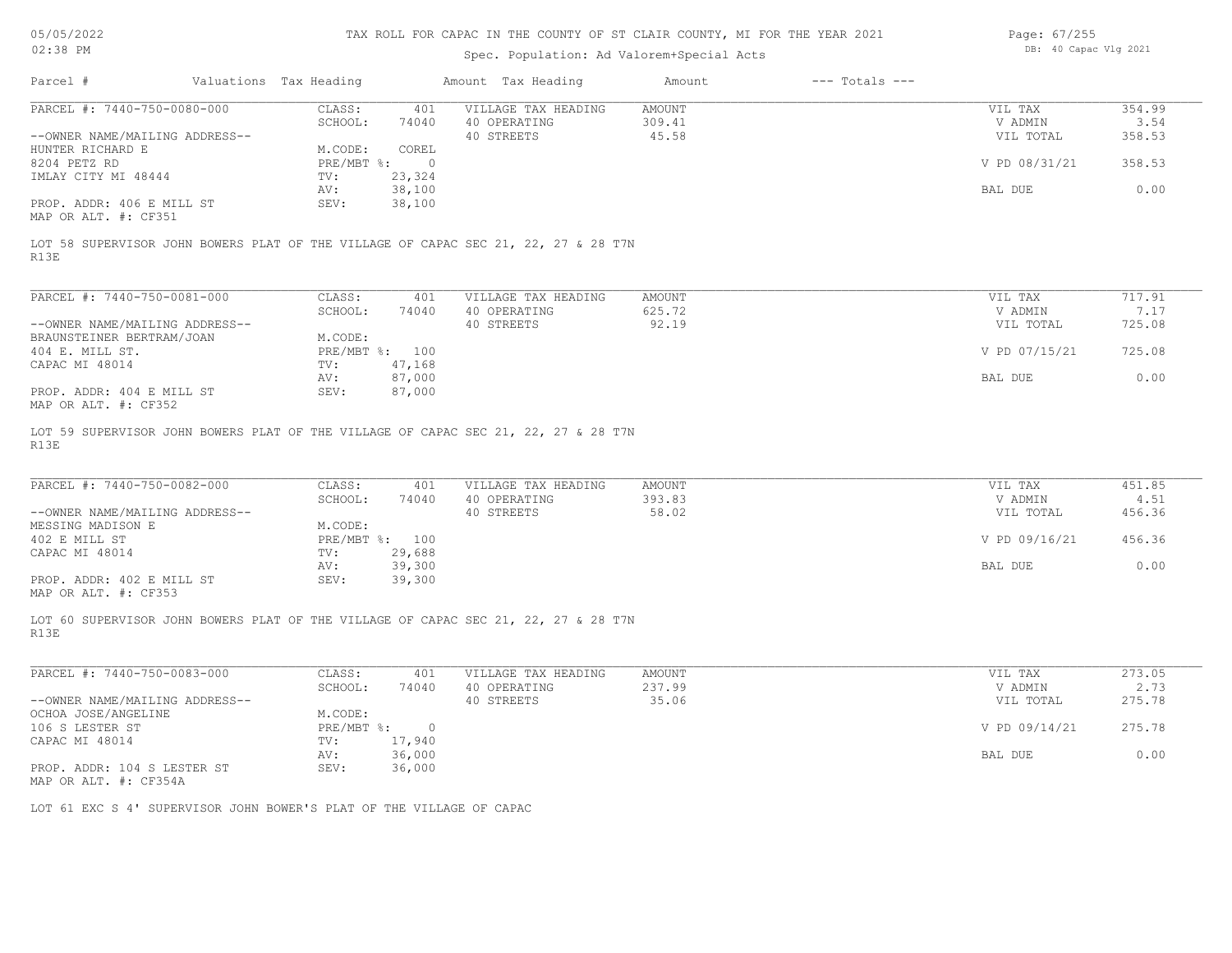# Spec. Population: Ad Valorem+Special Acts

| Page: 68/255 |                       |  |
|--------------|-----------------------|--|
|              | DB: 40 Capac Vlg 2021 |  |

| Parcel #                       | Valuations Tax Heading |                | Amount Tax Heading  | Amount | $---$ Totals $---$ |               |        |
|--------------------------------|------------------------|----------------|---------------------|--------|--------------------|---------------|--------|
| PARCEL #: 7440-750-0083-500    | CLASS:                 | 401            | VILLAGE TAX HEADING | AMOUNT |                    | VIL TAX       | 815.86 |
|                                | 74040<br>SCHOOL:       |                | 40 OPERATING        | 711.09 |                    | V ADMIN       | 8.15   |
| --OWNER NAME/MAILING ADDRESS-- |                        |                | 40 STREETS          | 104.77 |                    | VIL TOTAL     | 824.01 |
| OCHOA JOSE/ANGELINE            | M.CODE:                |                |                     |        |                    |               |        |
| 106 S LESTER ST                |                        | PRE/MBT %: 100 |                     |        |                    | V PD 09/14/21 | 824.01 |
| CAPAC MI 48014                 | TV:                    | 53,603         |                     |        |                    |               |        |
|                                | AV:                    | 104,100        |                     |        |                    | BAL DUE       | 0.00   |
| PROP. ADDR: 106 S LESTER ST    | SEV:                   | 104,100        |                     |        |                    |               |        |
|                                |                        |                |                     |        |                    |               |        |

MAP OR ALT. #: CF354B

S4' OF LOT 61 & ALL OF LOT 62 SUPERVISOR JOHN BOWER'S PLAT OF THE VILLAGE OF CAPAC

| PARCEL #: 7440-750-0084-000    | CLASS:     | 401    | VILLAGE TAX HEADING | AMOUNT | VIL TAX       | 179.15 |
|--------------------------------|------------|--------|---------------------|--------|---------------|--------|
|                                | SCHOOL:    | 74040  | 40 OPERATING        | 156.15 | V ADMIN       | 1.79   |
| --OWNER NAME/MAILING ADDRESS-- |            |        | 40 STREETS          | 23.00  | VIL TOTAL     | 180.94 |
| MCDONALD MICHELLE              | M.CODE:    | COREL  |                     |        |               |        |
| 116 S LESTER ST                | PRE/MBT %: | 100    |                     |        | V PD 09/15/21 | 180.94 |
| CAPAC MI 48014-3710            | TV:        | 11,771 |                     |        |               |        |
|                                | AV:        | 18,200 |                     |        | BAL DUE       | 0.00   |
| PROP. ADDR: 116 S LESTER ST    | SEV:       | 18,200 |                     |        |               |        |
|                                |            |        |                     |        |               |        |

MAP OR ALT. #: CF355

LOT 63 SUPERVISOR JOHN BOWERS PLAT OF THE VILLAGE OF CAPAC

| PARCEL #: 7440-750-0085-000     | CLASS:  | 401            | VILLAGE TAX HEADING | AMOUNT | VIL TAX       | 288.51 |
|---------------------------------|---------|----------------|---------------------|--------|---------------|--------|
|                                 | SCHOOL: | 74040          | 40 OPERATING        | 251.46 | V ADMIN       | 2.88   |
| --OWNER NAME/MAILING ADDRESS--  |         |                | 40 STREETS          | 37.05  | VIL TOTAL     | 291.39 |
| MCDONALD MICHELLE               | M.CODE: | COREL          |                     |        |               |        |
| 116 S LESTER ST                 |         | PRE/MBT %: 100 |                     |        | V PD 09/15/21 | 291.39 |
| CAPAC MI 48014-3710             | TV:     | 18,956         |                     |        |               |        |
|                                 | AV:     | 33,600         |                     |        | BAL DUE       | 0.00   |
| PROP. ADDR: 116 S LESTER ST     | SEV:    | 33,600         |                     |        |               |        |
| $MAD$ $CD$ $ATH$ $H$ , $CDDECA$ |         |                |                     |        |               |        |

MAP OR ALT. #: CF356A

R13E LOT 64 SUPERVISOR JOHN BOWERS PLAT OF THE VILLAGE OF CAPAC SEC 21, 22, 27 & 28 T7N

| PARCEL #: 7440-750-0086-000    | CLASS:       | 401    | VILLAGE TAX HEADING | AMOUNT | VIL TAX       | 291.94 |
|--------------------------------|--------------|--------|---------------------|--------|---------------|--------|
|                                | SCHOOL:      | 74040  | 40 OPERATING        | 254.45 | V ADMIN       | 2.91   |
| --OWNER NAME/MAILING ADDRESS-- |              |        | 40 STREETS          | 37.49  | VIL TOTAL     | 294.85 |
| MCDONALD MICHELLE              | M.CODE:      | COREL  |                     |        |               |        |
| 116 S LESTER ST                | $PRE/MBT$ %: |        |                     |        | V PD 09/15/21 | 294.85 |
| CAPAC MI 48014-3710            | TV:          | 19,181 |                     |        |               |        |
|                                | AV:          | 31,600 |                     |        | BAL DUE       | 0.00   |
| PROP. ADDR: 120 S LESTER ST    | SEV:         | 31,600 |                     |        |               |        |
| MAP OR ALT. #: CF356B          |              |        |                     |        |               |        |

R13E LOT 65 SUPERVISOR JOHN BOWERS PLAT OF THE VILLAGE OF CAPAC SEC 21, 22, 27 & 28 T7N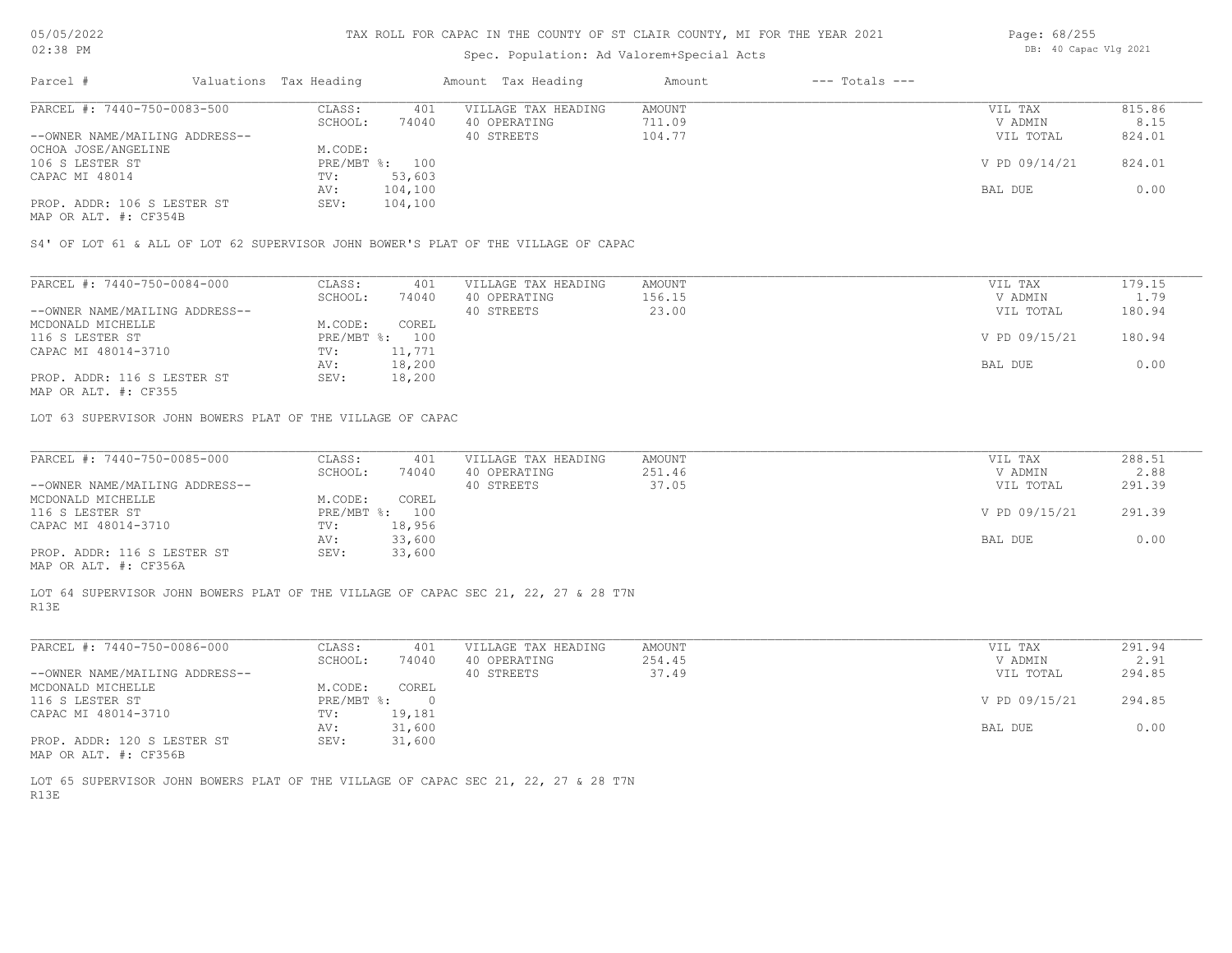# Spec. Population: Ad Valorem+Special Acts

| Page: 69/255 |                       |  |
|--------------|-----------------------|--|
|              | DB: 40 Capac Vlg 2021 |  |

| Parcel #                       | Valuations Tax Heading |        | Amount Tax Heading  | Amount | $---$ Totals $---$ |               |        |
|--------------------------------|------------------------|--------|---------------------|--------|--------------------|---------------|--------|
| PARCEL #: 7440-750-0087-000    | CLASS:                 | 401    | VILLAGE TAX HEADING | AMOUNT |                    | VIL TAX       | 619.47 |
|                                | SCHOOL:                | 74040  | 40 OPERATING        | 539.92 |                    | V ADMIN       | 6.19   |
| --OWNER NAME/MAILING ADDRESS-- |                        |        | 40 STREETS          | 79.55  |                    | VIL TOTAL     | 625.66 |
| KREINER TYLER L                | M.CODE:                | 00LSB  |                     |        |                    |               |        |
| 200 S LESTER ST                | PRE/MBT %: 100         |        |                     |        |                    | V PD 09/09/21 | 625.66 |
| CAPAC MI 48014                 | TV:                    | 40,700 |                     |        |                    |               |        |
|                                | AV:                    | 40,700 |                     |        |                    | BAL DUE       | 0.00   |
| PROP. ADDR: 200 S LESTER ST    | SEV:                   | 40,700 |                     |        |                    |               |        |
| MAP OR ALT. #: CF357A          |                        |        |                     |        |                    |               |        |

R13E LOT 66 SUPERVISOR JOHN BOWERS PLAT OF THE VILLAGE OF CAPAC SEC 21, 22, 27 & 28 T7N

| PARCEL #: 7440-750-0088-000    | CLASS:       | 401    | VILLAGE TAX HEADING | AMOUNT | VIL TAX       | 662.60 |
|--------------------------------|--------------|--------|---------------------|--------|---------------|--------|
|                                | SCHOOL:      | 74040  | 40 OPERATING        | 577.51 | V ADMIN       | 6.62   |
| --OWNER NAME/MAILING ADDRESS-- |              |        | 40 STREETS          | 85.09  | VIL TOTAL     | 669.22 |
| WOLF DANIEL R                  | M.CODE:      |        |                     |        |               |        |
| WOLF JANE E                    | $PRE/MBT$ %: | 100    |                     |        | V PD 08/18/21 | 669.22 |
| 202 S LESTER ST                | TV:          | 43,534 |                     |        |               |        |
| CAPAC MI 48014-3712            | AV:          | 55,500 |                     |        | BAL DUE       | 0.00   |
|                                | SEV:         | 55,500 |                     |        |               |        |
| PROP. ADDR: 202 S LESTER ST    |              |        |                     |        |               |        |

MAP OR ALT. #: CF357B

21, 22, 27 & 28 T7N R13E LOT 67 & N 4 FT OF LOT 68 SUPERVISOR JOHN BOWERS PLAT OF THE VILLAGE OF CAPAC SEC

| PARCEL #: 7440-750-0089-000    | CLASS:     | 401    | VILLAGE TAX HEADING | AMOUNT | VIL TAX       | 676.71 |
|--------------------------------|------------|--------|---------------------|--------|---------------|--------|
|                                | SCHOOL:    | 74040  | 40 OPERATING        | 589.81 | V ADMIN       | 6.76   |
| --OWNER NAME/MAILING ADDRESS-- |            |        | 40 STREETS          | 86.90  | VIL TOTAL     | 683.47 |
| HARVEY JAMIE R                 | M.CODE:    | COREL  |                     |        |               |        |
| 204 S LESTER ST                | PRE/MBT %: | 100    |                     |        | V PD 09/15/21 | 683.47 |
| CAPAC MI 48014-3712            | TV:        | 44,461 |                     |        |               |        |
|                                | AV:        | 79,000 |                     |        | BAL DUE       | 0.00   |
| PROP. ADDR: 204 S LESTER ST    | SEV:       | 79,000 |                     |        |               |        |
| MAP OR ALT. #: CF357C          |            |        |                     |        |               |        |

27 & 28 T7N R13E LOT 68 EXC N 4 FT. SUPERVISOR JOHN BOWERS PLAT OF THE VILLAGE OF CAPAC SEC 21, 22,

| PARCEL #: 7440-750-0090-000    | CLASS:  | 401            | VILLAGE TAX HEADING | AMOUNT | VIL TAX       | 350.35 |
|--------------------------------|---------|----------------|---------------------|--------|---------------|--------|
|                                | SCHOOL: | 74040          | 40 OPERATING        | 305.36 | V ADMIN       | 3.50   |
| --OWNER NAME/MAILING ADDRESS-- |         |                | 40 STREETS          | 44.99  | VIL TOTAL     | 353.85 |
| LEON VICTOR M                  | M.CODE: | COREL          |                     |        |               |        |
| 208 S LESTER ST                |         | PRE/MBT %: 100 |                     |        | V PD 09/15/21 | 353.85 |
| CAPAC MI 48014                 | TV:     | 23,019         |                     |        |               |        |
|                                | AV:     | 38,900         |                     |        | BAL DUE       | 0.00   |
| PROP. ADDR: 208 S LESTER ST    | SEV:    | 38,900         |                     |        |               |        |
| MAP OR ALT. #: C358            |         |                |                     |        |               |        |

R13E LOT 69 SUPERVISOR JOHN BOWERS PLAT OF THE VILLAGE OF CAPAC SEC 21, 22, 27 & 28 T7N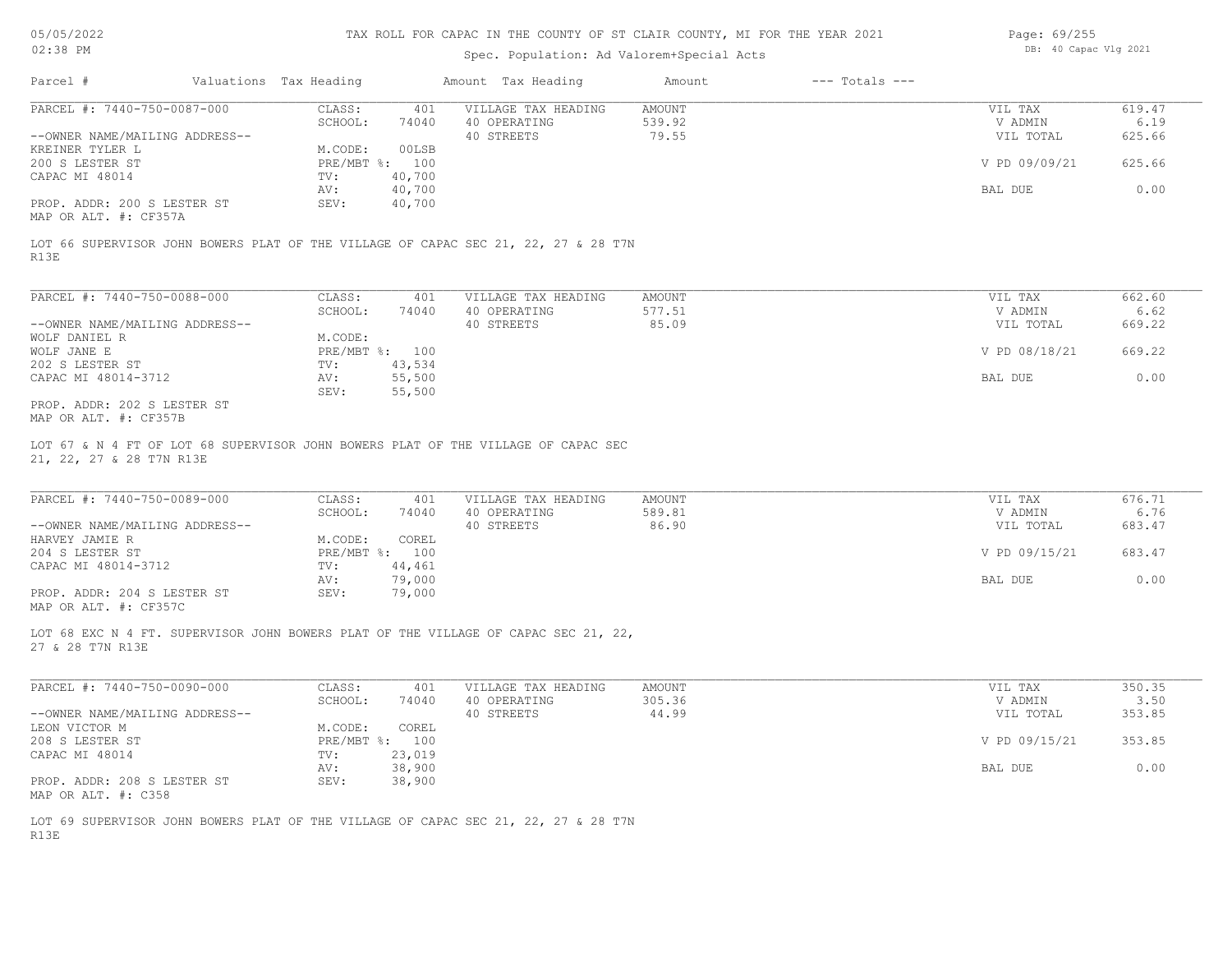# Spec. Population: Ad Valorem+Special Acts

| Page: 70/255 |                       |  |
|--------------|-----------------------|--|
|              | DB: 40 Capac Vlg 2021 |  |

| Parcel #                       | Valuations Tax Heading |        | Amount Tax Heading  | Amount | $---$ Totals $---$ |               |        |
|--------------------------------|------------------------|--------|---------------------|--------|--------------------|---------------|--------|
| PARCEL #: 7440-750-0091-000    | CLASS:                 | 401    | VILLAGE TAX HEADING | AMOUNT |                    | VIL TAX       | 417.35 |
|                                | SCHOOL:                | 74040  | 40 OPERATING        | 363.76 |                    | V ADMIN       | 4.17   |
| --OWNER NAME/MAILING ADDRESS-- |                        |        | 40 STREETS          | 53.59  |                    | VIL TOTAL     | 421.52 |
| MEYER CELESTE L                | M.CODE:                | COREL  |                     |        |                    |               |        |
| 210 S LESTER ST                | PRE/MBT %: 100         |        |                     |        |                    | V PD 09/15/21 | 421.52 |
| CAPAC MI 48014-1904            | TV:                    | 27,421 |                     |        |                    |               |        |
|                                | AV:                    | 48,500 |                     |        |                    | BAL DUE       | 0.00   |
| PROP. ADDR: 210 S LESTER ST    | SEV:                   | 48,500 |                     |        |                    |               |        |
| MAP OR ALT. #: CF359           |                        |        |                     |        |                    |               |        |

R13E LOT 70 SUPERVISOR JOHN BOWERS PLAT OF THE VILLAGE OF CAPAC SEC 21, 22, 27 & 28 T7N

| PARCEL #: 7440-750-0092-000                                   | CLASS:     | 401    | VILLAGE TAX HEADING | AMOUNT | VIL TAX       | 431.06 |
|---------------------------------------------------------------|------------|--------|---------------------|--------|---------------|--------|
|                                                               | SCHOOL:    | 74040  | 40 OPERATING        | 375.71 | V ADMIN       | 4.31   |
| --OWNER NAME/MAILING ADDRESS--                                |            |        | 40 STREETS          | 55.35  | VIL TOTAL     | 435.37 |
| SMITH MARVIN/AMY SMITH                                        | M.CODE:    | COREL  |                     |        |               |        |
| 212 S LESTER ST                                               | PRE/MBT %: | 100    |                     |        | V PD 09/15/21 | 435.37 |
| CAPAC MI 48014                                                | TV:        | 28,322 |                     |        |               |        |
|                                                               | AV:        | 49,600 |                     |        | BAL DUE       | 0.00   |
| PROP. ADDR: 212 S LESTER ST<br>$MAD$ $CD$ $ATM$ $H$ , $CDQCD$ | SEV:       | 49,600 |                     |        |               |        |

MAP OR ALT. #: CF360

R13E LOT 71 SUPERVISOR JOHN BOWERS PLAT OF THE VILLAGE OF CAPAC SEC 21, 22, 27 & 28 T7N

| PARCEL #: 7440-750-0093-000    | CLASS:  | 401            | VILLAGE TAX HEADING | AMOUNT | VIL TAX       | 415.62 |
|--------------------------------|---------|----------------|---------------------|--------|---------------|--------|
|                                | SCHOOL: | 74040          | 40 OPERATING        | 362.25 | V ADMIN       | 4.15   |
| --OWNER NAME/MAILING ADDRESS-- |         |                | 40 STREETS          | 53.37  | VIL TOTAL     | 419.77 |
| RAY DANIEL S II                | M.CODE: | COREL          |                     |        |               |        |
| 214 S LESTER ST                |         | PRE/MBT %: 100 |                     |        | V PD 09/15/21 | 419.77 |
| CAPAC MI 48014                 | TV:     | 27,307         |                     |        |               |        |
|                                | AV:     | 47,600         |                     |        | BAL DUE       | 0.00   |
| PROP. ADDR: 214 S LESTER ST    | SEV:    | 47,600         |                     |        |               |        |

MAP OR ALT. #: CF361

LOT 72 SUPERVISOR JOHN BOWERS PLAT OF THE VILLAGE OF CAPAC

| PARCEL #: 7440-750-0094-000    | CLASS:     | 401    | VILLAGE TAX HEADING | AMOUNT | VIL TAX       | 711.06 |
|--------------------------------|------------|--------|---------------------|--------|---------------|--------|
|                                | SCHOOL:    | 74040  | 40 OPERATING        | 619.75 | V ADMIN       | 7.11   |
| --OWNER NAME/MAILING ADDRESS-- |            |        | 40 STREETS          | 91.31  | VIL TOTAL     | 718.17 |
| RAY, DANIEL                    | M.CODE:    |        |                     |        |               |        |
| 216 S LESTER ST                | PRE/MBT %: | 100    |                     |        | V PD 08/31/21 | 718.17 |
| CAPAC MI 48014-3712            | TV:        | 46,718 |                     |        |               |        |
|                                | AV:        | 84,600 |                     |        | BAL DUE       | 0.00   |
| PROP. ADDR: 216 S LESTER ST    | SEV:       | 84,600 |                     |        |               |        |

MAP OR ALT. #: CF362A

R13E LOT 73 SUPERVISOR JOHN BOWERS PLAT OF THE VILLAGE OF CAPAC SEC 21, 22, 27 & 28 T7N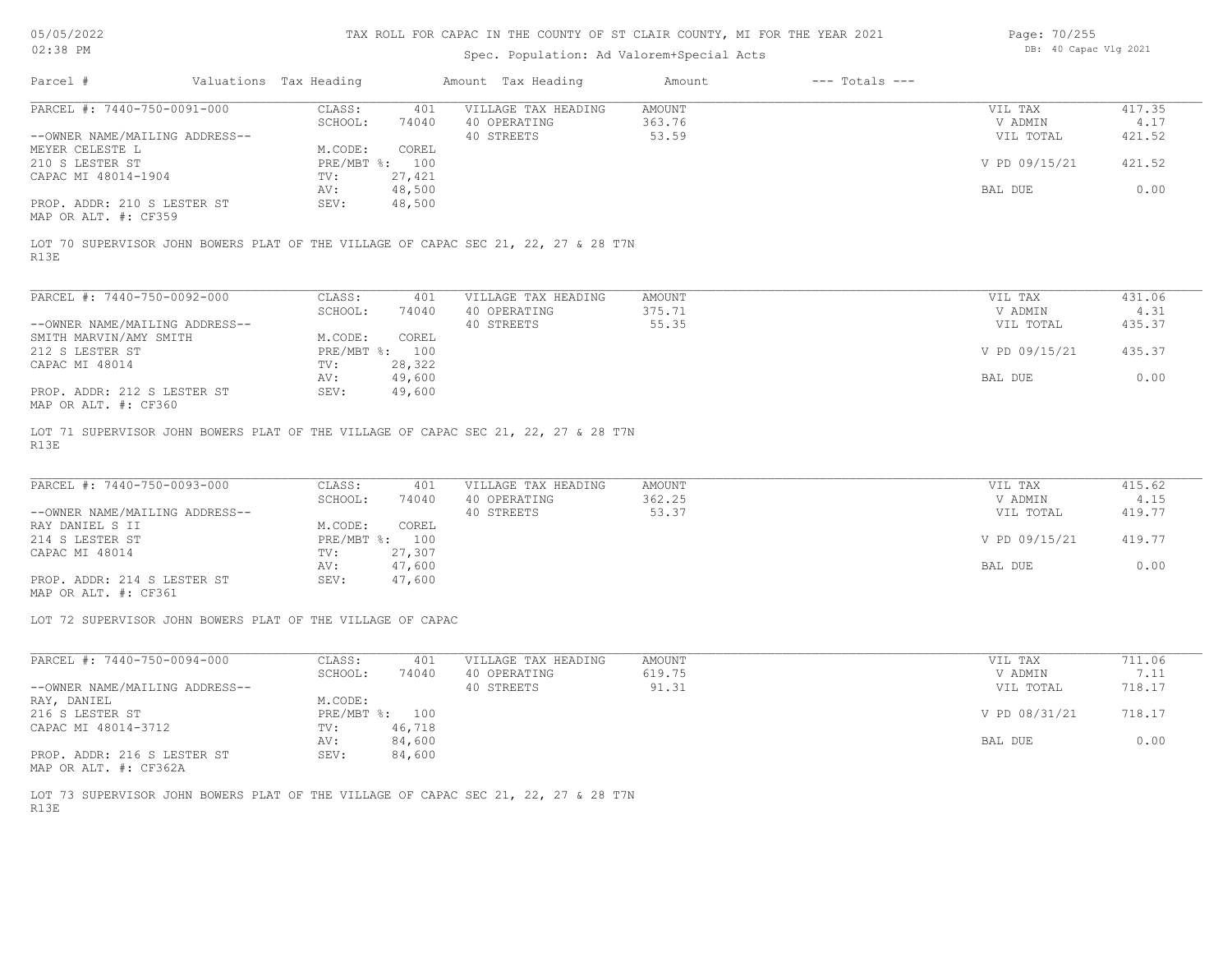| 05/05/2022 |  |
|------------|--|
| 02.38 PM   |  |

# Spec. Population: Ad Valorem+Special Acts

| Page: 71/255 |                       |  |
|--------------|-----------------------|--|
|              | DB: 40 Capac Vlg 2021 |  |

| PARCEL #: 7440-750-0095-000                                                                                                                                                                | CLASS:<br>401                                                                       | VILLAGE TAX HEADING                               | AMOUNT                        | VIL TAX                                    | 791.73                       |
|--------------------------------------------------------------------------------------------------------------------------------------------------------------------------------------------|-------------------------------------------------------------------------------------|---------------------------------------------------|-------------------------------|--------------------------------------------|------------------------------|
|                                                                                                                                                                                            | SCHOOL:<br>74040                                                                    | 40 OPERATING                                      | 690.06                        | V ADMIN                                    | 7.91                         |
| --OWNER NAME/MAILING ADDRESS--                                                                                                                                                             |                                                                                     | 40 STREETS                                        | 101.67                        | VIL TOTAL                                  | 799.64                       |
| KREINER THOMAS N                                                                                                                                                                           | OFPCU<br>M.CODE:                                                                    |                                                   |                               |                                            |                              |
| 218 S LESTER ST                                                                                                                                                                            | PRE/MBT %: 100                                                                      |                                                   |                               | V PD 07/15/21                              | 799.64                       |
| CAPAC MI 48014                                                                                                                                                                             | TV:<br>52,018                                                                       |                                                   |                               |                                            |                              |
|                                                                                                                                                                                            | 52,800<br>AV:                                                                       |                                                   |                               | BAL DUE                                    | 0.00                         |
| PROP. ADDR: 218 S LESTER ST<br>MAP OR ALT. #: CF362B                                                                                                                                       | 52,800<br>SEV:                                                                      |                                                   |                               |                                            |                              |
| LOT 74 SUPERVISOR JOHN BOWERS PLAT OF THE VILLAGE OF CAPAC SEC 21, 22, 27 & 28 T7N<br>R13E                                                                                                 |                                                                                     |                                                   |                               |                                            |                              |
|                                                                                                                                                                                            |                                                                                     |                                                   |                               |                                            |                              |
| PARCEL #: 7440-750-0096-000                                                                                                                                                                | CLASS:<br>201<br>SCHOOL:<br>74040                                                   | VILLAGE TAX HEADING<br>40 OPERATING               | AMOUNT<br>826.70              | VIL TAX<br>V ADMIN                         | 948.50<br>9.48               |
| --OWNER NAME/MAILING ADDRESS--                                                                                                                                                             |                                                                                     | 40 STREETS                                        | 121.80                        | VIL TOTAL                                  | 957.98                       |
| ARMADA GRAIN COMPANY                                                                                                                                                                       | M.CODE:                                                                             |                                                   |                               |                                            |                              |
| P.O. BOX 918                                                                                                                                                                               | PRE/MBT %: 0                                                                        |                                                   |                               | V PD 09/14/21                              | 957.98                       |
| ARMADA MI 48005                                                                                                                                                                            | 62,318<br>TV:                                                                       |                                                   |                               |                                            |                              |
|                                                                                                                                                                                            | 67,000<br>AV:                                                                       |                                                   |                               | BAL DUE                                    | 0.00                         |
| PROP. ADDR: 220 S HUNTER STREET<br>MAP OR ALT. #: CF363A                                                                                                                                   | 67,000<br>SEV:                                                                      |                                                   |                               |                                            |                              |
| PLAT OF THE VILLAGE OF CAPAC SEC 21, 22, 27 & 28 T7N R13E                                                                                                                                  | LOT 75 EXC E 40 FT OF S 113.5 FT & EXC S 40 FT OF REMAINDER. SUPERVISOR JOHN BOWERS |                                                   |                               |                                            |                              |
| PARCEL #: 7440-750-0097-000<br>--OWNER NAME/MAILING ADDRESS--<br>VILLAGE OF CAPAC                                                                                                          | CLASS:<br>402<br>SCHOOL:<br>74040<br>M.CODE:<br>PRE/MBT %:<br>$\circ$               | VILLAGE TAX HEADING<br>40 OPERATING<br>40 STREETS | <b>AMOUNT</b><br>0.00<br>0.00 | VIL TAX<br>V ADMIN<br>VIL TOTAL<br>BAL DUE | 0.00<br>0.00<br>0.00<br>0.00 |
| PROP. ADDR: E HILL STREET<br>MAP OR ALT. #: CF363B                                                                                                                                         | $\circ$<br>TV:<br>$\circ$<br>AV:<br>SEV:<br>$\circ$                                 |                                                   |                               |                                            |                              |
| S40 FT OF LOT 75 & E 40 FT OF S 113.5 FT OF SAID LOT 75 & N 100 FT OF THAT PART OF<br>LOT 76 ADJ GT RR. SUPERVISOR JOHN BOWERS PLAT OF THE VILLAGE OF CAPAC SEC 21 22, 27<br>& 28 T7N R13E |                                                                                     |                                                   |                               |                                            |                              |
| PARCEL #: 7440-750-0098-000                                                                                                                                                                | CLASS:<br>402                                                                       | VILLAGE TAX HEADING                               | AMOUNT                        | VIL TAX                                    | 220.59                       |
|                                                                                                                                                                                            | SCHOOL:<br>74040                                                                    | 40 OPERATING                                      | 192.27                        | V ADMIN                                    | 2.20                         |
| --OWNER NAME/MAILING ADDRESS--<br>MURPHY TERRANCE                                                                                                                                          | M.CODE:                                                                             | 40 STREETS                                        | 28.32                         | VIL TOTAL                                  | 222.79                       |
| MURPHY LAURI                                                                                                                                                                               | PRE/MBT %: 100                                                                      |                                                   |                               | BAL DUE                                    | 222.79                       |
| 204 FRANTZ ST                                                                                                                                                                              | 14,494<br>TV:                                                                       |                                                   |                               |                                            |                              |
| CAPAC MI 48014                                                                                                                                                                             | 22,500<br>AV:                                                                       |                                                   |                               |                                            |                              |
|                                                                                                                                                                                            | SEV:<br>22,500                                                                      |                                                   |                               |                                            |                              |
| PROP. ADDR: FRANTZ STREET                                                                                                                                                                  |                                                                                     |                                                   |                               |                                            |                              |
| MAP OR ALT. #: CF364                                                                                                                                                                       |                                                                                     |                                                   |                               |                                            |                              |
| W75 FT OF N 180.5 FT OF S 641 FT OF LOT 76 SUPERVISOR JOHN BOWERS PLAT OF THE                                                                                                              |                                                                                     |                                                   |                               |                                            |                              |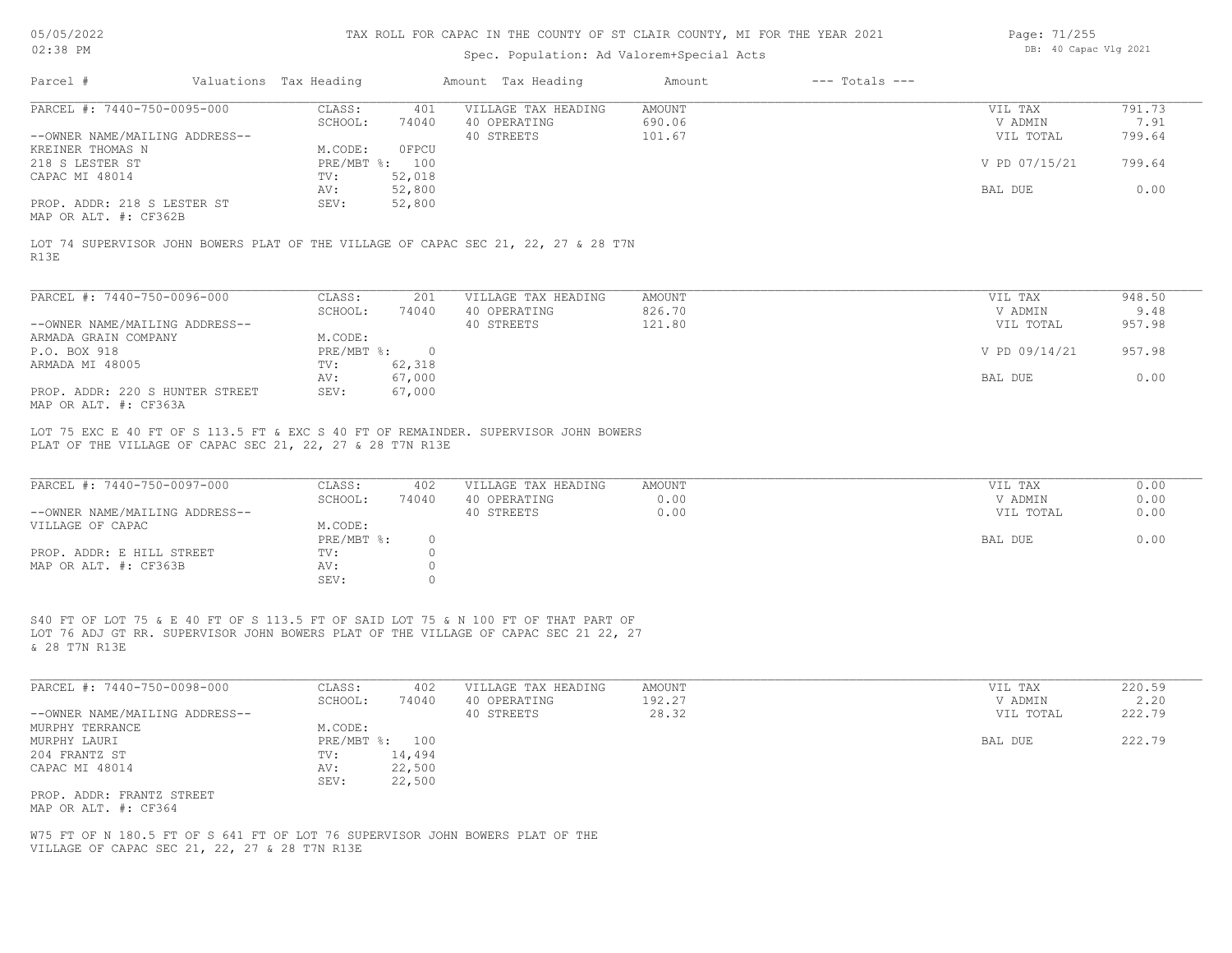#### Spec. Population: Ad Valorem+Special Acts

| Page: 72/255 |                       |  |
|--------------|-----------------------|--|
|              | DB: 40 Capac Vlg 2021 |  |

| Parcel #                       | Valuations Tax Heading |         | Amount Tax Heading  | Amount   | $---$ Totals $---$ |               |          |
|--------------------------------|------------------------|---------|---------------------|----------|--------------------|---------------|----------|
| PARCEL #: 7440-750-0099-000    | CLASS:                 | 201     | VILLAGE TAX HEADING | AMOUNT   |                    | VIL TAX       | 9,807.69 |
|                                | SCHOOL:                | 74040   | 40 OPERATING        | 8,548.20 |                    | V ADMIN       | 98.07    |
| --OWNER NAME/MAILING ADDRESS-- |                        |         | 40 STREETS          | 1,259.49 |                    | VIL TOTAL     | 9,905.76 |
| SR HUNTER'S CROSSING LLC       | M.CODE:                |         |                     |          |                    |               |          |
| 27777 FRANKLIN RD STE 200      | PRE/MBT %:             |         |                     |          |                    | V PD 08/05/21 | 9,905.76 |
| SOUTHFIELD MI 48034            | TV:                    | 644,374 |                     |          |                    |               |          |
|                                | AV:                    | 659,300 |                     |          |                    | BAL DUE       | 0.00     |
| PROP. ADDR: 602 S MAIN         | SEV:                   | 659,300 |                     |          |                    |               |          |
| MAP OR ALT. #: CF365           |                        |         |                     |          |                    |               |          |
|                                |                        |         |                     |          |                    |               |          |

SUPERVISOR JOHN BOWERS PLAT OF THE VILLAGE OF CAPAC SEC 21, 22, 27 & 28 T7N R13E LOT 76 EXC W 75 FT OF N 180.5 FT OF S 641 FT & EXC N 100 FT OF THAT PART ADJ GT RR.

| PARCEL #: 7440-750-0100-000    | CLASS:       | 401    | VILLAGE TAX HEADING | AMOUNT | 383.00<br>VIL TAX   |
|--------------------------------|--------------|--------|---------------------|--------|---------------------|
|                                | SCHOOL:      | 74040  | 40 OPERATING        | 333.82 | 3.83<br>V ADMIN     |
| --OWNER NAME/MAILING ADDRESS-- |              |        | 40 STREETS          | 49.18  | 386.83<br>VIL TOTAL |
| ROSSEAU LAWRENCE/SUSAN         | M.CODE:      |        |                     |        |                     |
| 607 S MAIN ST                  | $PRE/MBT$ %: | 100    |                     |        | 386.83<br>BAL DUE   |
| CAPAC MI 48014-3724            | TV:          | 25,164 |                     |        |                     |
|                                | AV:          | 40,600 |                     |        |                     |
| PROP. ADDR: 607 S MAIN         | SEV:         | 40,600 |                     |        |                     |
| MAP OR ALT. #: CF366           |              |        |                     |        |                     |

R13E LOT 77 SUPERVISOR JOHN BOWERS PLAT OF THE VILLAGE OF CAPAC SEC 21, 22, 27 & 28 T7N

| PARCEL #: 7440-750-0101-000    | CLASS:  | 401            | VILLAGE TAX HEADING | AMOUNT | VIL TAX       | 799.45 |
|--------------------------------|---------|----------------|---------------------|--------|---------------|--------|
|                                | SCHOOL: | 74040          | 40 OPERATING        | 696.79 | V ADMIN       | 7.99   |
| --OWNER NAME/MAILING ADDRESS-- |         |                | 40 STREETS          | 102.66 | VIL TOTAL     | 807.44 |
| SCHULZ DEBORAH A               | M.CODE: | COREL          |                     |        |               |        |
| 605 S MAIN                     |         | PRE/MBT %: 100 |                     |        | V PD 09/15/21 | 807.44 |
| CAPAC MI 48014-3724            | TV:     | 52,525         |                     |        |               |        |
|                                | AV:     | 54,200         |                     |        | BAL DUE       | 0.00   |
| PROP. ADDR: 605 S MAIN         | SEV:    | 54,200         |                     |        |               |        |
|                                |         |                |                     |        |               |        |

MAP OR ALT. #: CF367

R13E LOT 78 SUPERVISOR JOHN BOWERS PLAT OF THE VILLAGE OF CAPAC SEC 21, 22, 27 & 28 T7N

| PARCEL #: 7440-750-0102-000    | CLASS:       | 401    | VILLAGE TAX HEADING | AMOUNT | VIL TAX   | 432.73 |
|--------------------------------|--------------|--------|---------------------|--------|-----------|--------|
|                                | SCHOOL:      | 74040  | 40 OPERATING        | 377.16 | V ADMIN   | 4.32   |
| --OWNER NAME/MAILING ADDRESS-- |              |        | 40 STREETS          | 55.57  | VIL TOTAL | 437.05 |
| ELLIOTT ROBERT E JR TRUST      | M.CODE:      |        |                     |        |           |        |
| 603 S MAIN ST                  | $PRE/MBT$ %: | 100    |                     |        | BAL DUE   | 437.05 |
| CAPAC MI 48014-3724            | TV:          | 28,431 |                     |        |           |        |
|                                | AV:          | 51,600 |                     |        |           |        |
| PROP. ADDR: 603 S MAIN         | SEV:         | 51,600 |                     |        |           |        |
| MAP OR ALT. #: CF368           |              |        |                     |        |           |        |

R13E LOT 79 SUPERVISOR JOHN BOWERS PLAT OF THE VILLAGE OF CAPAC SEC 21, 22, 27 & 28 T7N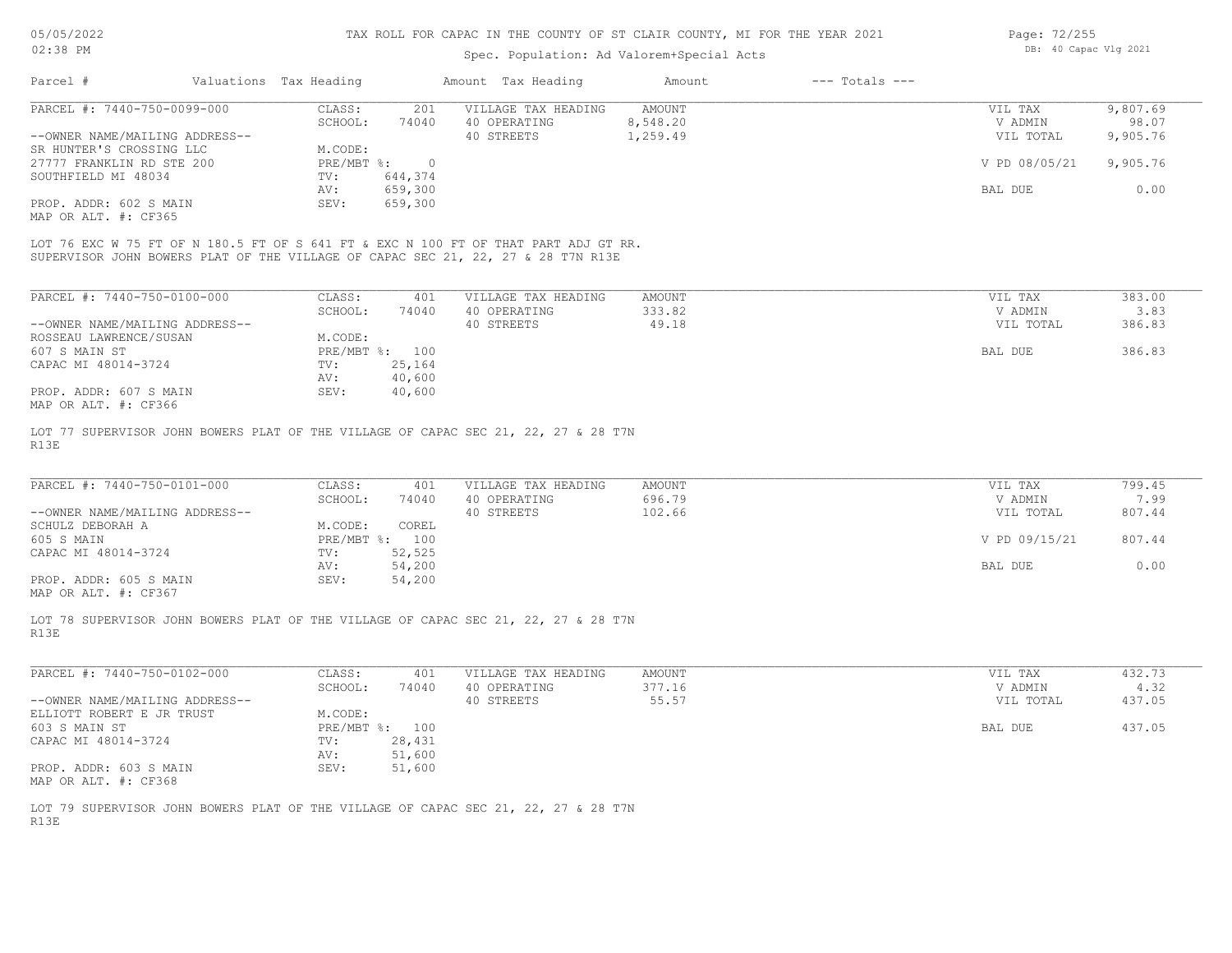# Spec. Population: Ad Valorem+Special Acts

| Page: 73/255 |                       |  |
|--------------|-----------------------|--|
|              | DB: 40 Capac Vlg 2021 |  |

|                                                               | Valuations Tax Heading                                                                                                                                                                                                                                                                                                   |                         | Amount Tax Heading                                | Amount                           | $---$ Totals $---$ |                                 |                          |
|---------------------------------------------------------------|--------------------------------------------------------------------------------------------------------------------------------------------------------------------------------------------------------------------------------------------------------------------------------------------------------------------------|-------------------------|---------------------------------------------------|----------------------------------|--------------------|---------------------------------|--------------------------|
| PARCEL #: 7440-750-0104-000<br>--OWNER NAME/MAILING ADDRESS-- | CLASS:<br>SCHOOL:                                                                                                                                                                                                                                                                                                        | 402<br>74040            | VILLAGE TAX HEADING<br>40 OPERATING<br>40 STREETS | <b>AMOUNT</b><br>153.39<br>22.60 |                    | VIL TAX<br>V ADMIN<br>VIL TOTAL | 175.99<br>1.75<br>177.74 |
| CAPAC CONSTRUCTION CO<br>216 HILL ST                          | M.CODE:                                                                                                                                                                                                                                                                                                                  | PRE/MBT %: 0            |                                                   |                                  |                    | V PD 09/15/21                   | 177.74                   |
| CAPAC MI 48014                                                | TV:<br>AV:                                                                                                                                                                                                                                                                                                               | 11,563<br>28,500        |                                                   |                                  |                    | BAL DUE                         | 0.00                     |
| PROP. ADDR: ORCHARD ST<br>MAP OR ALT. #: CF369B1              | SEV:                                                                                                                                                                                                                                                                                                                     | 28,500                  |                                                   |                                  |                    |                                 |                          |
|                                                               | BEG AT SW COR OF LOT 77, TH W ON S LINE OF LOT 80 A DIST OF 493 FT, TH N WITH E<br>LINE 660 FT, TH E WITH S LINE 643 FT TO E LINE, TH S ON E LINE 10 FT, TH W 133 FT,<br>TH S 431 FT, TH W 17 FT, TH S 219 FT TO BEG. PART OF LOT 80 SUPERVISOR JOHN BOWERS<br>PLAT OF THE VILLAGE OF CAPAC SEC 21, 22, 27 & 28 T7N R13E |                         |                                                   |                                  |                    |                                 |                          |
| PARCEL #: 7440-750-0105-000                                   | CLASS:                                                                                                                                                                                                                                                                                                                   | 401                     | VILLAGE TAX HEADING                               | AMOUNT                           |                    | VIL TAX                         | 1,217.69                 |
|                                                               | SCHOOL:                                                                                                                                                                                                                                                                                                                  | 74040                   | 40 OPERATING                                      | 1,061.32                         |                    | V ADMIN                         | 12.17                    |
| --OWNER NAME/MAILING ADDRESS--<br>MICHON MATTHEW              | M.CODE:                                                                                                                                                                                                                                                                                                                  | COREL                   | 40 STREETS                                        | 156.37                           |                    | VIL TOTAL                       | 1,229.86                 |
| KREUGER MOLLY                                                 |                                                                                                                                                                                                                                                                                                                          | PRE/MBT %: 100          |                                                   |                                  |                    | V PD 09/15/21                   | 1,229.86                 |
| 507 S MAIN ST                                                 | TV:                                                                                                                                                                                                                                                                                                                      | 80,004                  |                                                   |                                  |                    |                                 |                          |
| CAPAC MI 48014                                                | AV:                                                                                                                                                                                                                                                                                                                      | 80,800                  |                                                   |                                  |                    | BAL DUE                         | 0.00                     |
| PROP. ADDR: 507 S MAIN<br>MAP OR ALT. #: CF369B2              | SEV:                                                                                                                                                                                                                                                                                                                     | 80,800                  |                                                   |                                  |                    |                                 |                          |
|                                                               | N75 FT OF S 362.5 FT MEAS FROM 1/4 LINE OF E 133 FT OF LOT 80 SUPERVISOR JOHN                                                                                                                                                                                                                                            |                         |                                                   |                                  |                    |                                 |                          |
| BOWERS PLAT OF THE VILLAGE OF CAPAC                           |                                                                                                                                                                                                                                                                                                                          |                         |                                                   |                                  |                    |                                 |                          |
| PARCEL #: 7440-750-0106-000                                   | CLASS:                                                                                                                                                                                                                                                                                                                   | 401                     | VILLAGE TAX HEADING                               | AMOUNT                           |                    | VIL TAX                         | 1,357.66                 |
|                                                               | SCHOOL:                                                                                                                                                                                                                                                                                                                  | 74040                   | 40 OPERATING                                      | 1,183.31<br>174.35               |                    | V ADMIN                         | 13.57                    |
| --OWNER NAME/MAILING ADDRESS--<br>SLATTERY MICHAEL            | M.CODE:                                                                                                                                                                                                                                                                                                                  | COREL                   | 40 STREETS                                        |                                  |                    | VIL TOTAL                       | 1,371.23                 |
| 505 S MAIN ST                                                 |                                                                                                                                                                                                                                                                                                                          | PRE/MBT %: 100          |                                                   |                                  |                    | V PD 09/15/21                   | 1,371.23                 |
| CAPAC MI 48014                                                | TV:                                                                                                                                                                                                                                                                                                                      | 89,200                  |                                                   |                                  |                    |                                 |                          |
| PROP. ADDR: 505 S MAIN<br>MAP OR ALT. #: CF369B3              | AV:<br>SEV:                                                                                                                                                                                                                                                                                                              | 89,200<br>89,200        |                                                   |                                  |                    | BAL DUE                         | 0.00                     |
| BOWERS PLAT OF THE VILLAGE OF CAPAC                           | N75 FT OF S 437.5 FT MEAS FROM 1/4 LINE OF E 133 FT OF LOT 80 SUPERVISOR JOHN                                                                                                                                                                                                                                            |                         |                                                   |                                  |                    |                                 |                          |
| PARCEL #: 7440-750-0107-000                                   | CLASS:                                                                                                                                                                                                                                                                                                                   | 401                     | VILLAGE TAX HEADING                               | AMOUNT                           |                    | VIL TAX                         | 501.65                   |
|                                                               | SCHOOL:                                                                                                                                                                                                                                                                                                                  | 74040                   | 40 OPERATING                                      | 437.23                           |                    | V ADMIN                         | 5.01                     |
| --OWNER NAME/MAILING ADDRESS--                                |                                                                                                                                                                                                                                                                                                                          |                         | 40 STREETS                                        | 64.42                            |                    | VIL TOTAL                       | 506.66                   |
| MCCANE MARCI L<br>503 S MAIN ST                               | M.CODE:                                                                                                                                                                                                                                                                                                                  | COREL<br>PRE/MBT %: 100 |                                                   |                                  |                    | V PD 09/15/21                   | 506.66                   |
| CAPAC MI 48014-3722                                           | TV:                                                                                                                                                                                                                                                                                                                      | 32,959                  |                                                   |                                  |                    |                                 |                          |
|                                                               | AV:                                                                                                                                                                                                                                                                                                                      | 57,500                  |                                                   |                                  |                    | BAL DUE                         | 0.00                     |
| PROP. ADDR: 503 S MAIN<br>MAP OR ALT. #: CF369B4              | SEV:                                                                                                                                                                                                                                                                                                                     | 57,500                  |                                                   |                                  |                    |                                 |                          |

PLAT OF THE VILLAGE OF CAPAC SEC 21, 22, 27 & 28 T7N R13E N100' OF S 537.5' MEAS FROM 1/4 LINE OF E 133' OF LOT 80 SUPERVISOR JOHN BOWERS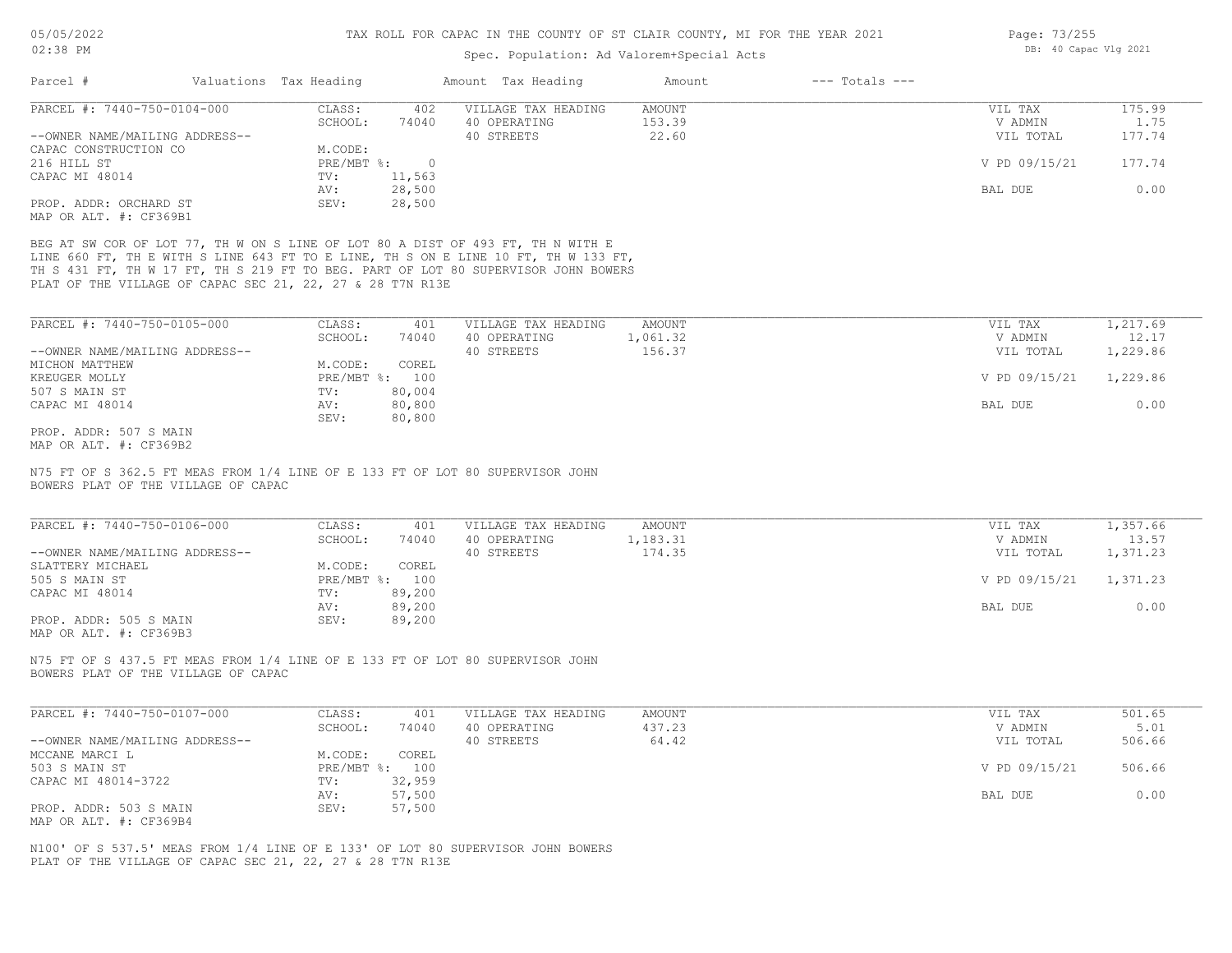#### Spec. Population: Ad Valorem+Special Acts

| Parcel #                       | Valuations Tax Heading |        | Amount Tax Heading  | Amount | $---$ Totals $---$ |               |        |
|--------------------------------|------------------------|--------|---------------------|--------|--------------------|---------------|--------|
| PARCEL #: 7440-750-0108-000    | CLASS:                 | 401    | VILLAGE TAX HEADING | AMOUNT |                    | VIL TAX       | 680.10 |
|                                | SCHOOL:                | 74040  | 40 OPERATING        | 592.77 |                    | V ADMIN       | 6.80   |
| --OWNER NAME/MAILING ADDRESS-- |                        |        | 40 STREETS          | 87.33  |                    | VIL TOTAL     | 686.90 |
| TERZO SALVADOR/EMMA            | M.CODE:                |        |                     |        |                    |               |        |
| TONY TERZO                     | $PRE/MBT$ %:           |        |                     |        |                    | V PD 09/08/21 | 686.90 |
| 619 BERVILLE RD                | TV:                    | 44,684 |                     |        |                    |               |        |
| ALLENTON MI 48002              | AV:                    | 73,000 |                     |        |                    | BAL DUE       | 0.00   |
|                                | SEV:                   | 73,000 |                     |        |                    |               |        |
| PROP, ADDR: 501 S MAIN         |                        |        |                     |        |                    |               |        |

MAP OR ALT. #: CF369B5

BOWERS PLAT OF THE VILLAGE OF CAPAC SEC 21, 22, 27 & 28 T7N R13E N112.5 FT OF S 650 FT, MEAS FROM 1/4 LINE OF E 133 FT OF LOT 80 SUPERVISOR JOHN

| PARCEL #: 7440-750-0110-000    | CLASS:       | 401    | VILLAGE TAX HEADING | AMOUNT | VIL TAX       | 636.10 |
|--------------------------------|--------------|--------|---------------------|--------|---------------|--------|
|                                | SCHOOL:      | 74040  | 40 OPERATING        | 554.42 | V ADMIN       | 6.36   |
| --OWNER NAME/MAILING ADDRESS-- |              |        | 40 STREETS          | 81.68  | VIL TOTAL     | 642.46 |
| WOOLMAN AARON G                | M.CODE:      | OLALS  |                     |        |               |        |
| MELDRUM AMY L                  | $PRE/MBT$ %: | 100    |                     |        | V PD 07/29/21 | 642.46 |
| 509 S MAIN ST                  | TV:          | 41,793 |                     |        |               |        |
| CAPAC MI 48014                 | AV:          | 48,900 |                     |        | BAL DUE       | 0.00   |
|                                | SEV:         | 48,900 |                     |        |               |        |
| PROP. ADDR: 509 S MAIN         |              |        |                     |        |               |        |

MAP OR ALT. #: CF369C

BOWERS PLAT OF THE VILLAGE OF CAPAC N68.5 FT OF S 287.5 FT, MEAS FROM 1/4 LINE, OF E 133 FT OF LOT 80 SUPERVISOR JOHN

| PARCEL #: 7440-750-0111-000        | CLASS:       | 401    | VILLAGE TAX HEADING | AMOUNT | VIL TAX       | 400.64 |
|------------------------------------|--------------|--------|---------------------|--------|---------------|--------|
|                                    | SCHOOL:      | 74040  | 40 OPERATING        | 349.19 | V ADMIN       | 4.00   |
| --OWNER NAME/MAILING ADDRESS--     |              |        | 40 STREETS          | 51.45  | VIL TOTAL     | 404.64 |
| DUQUETTE FRANCIS                   | M.CODE:      |        |                     |        |               |        |
| DUQUETTE CAROL H&W & DUQUETTE ADAM | $PRE/MBT$ %: | 100    |                     |        | V PD 08/18/21 | 404.64 |
| 4021 N RIVER RD                    | TV:          | 26,323 |                     |        |               |        |
| FORT GRATIOT MI 48059              | AV:          | 42,500 |                     |        | BAL DUE       | 0.00   |
|                                    | SEV:         | 42,500 |                     |        |               |        |

MAP OR ALT. #: CF369D PROP. ADDR: 413 S MAIN

PLAT OF THE VILLAGE OF CAPAC SEC 21, 22, 27 & 28 T7N R13E N70 FT OF S 855 FT MEAS FROM 1/4 LINE, OF E 150 FT OF LOT 80 SUPERVISOR JOHN BOWERS

| PARCEL #: 7440-750-0112-000    | CLASS:       | 401    | VILLAGE TAX HEADING | AMOUNT | VIL TAX       | 687.24 |
|--------------------------------|--------------|--------|---------------------|--------|---------------|--------|
|                                | SCHOOL:      | 74040  | 40 OPERATING        | 598.99 | V ADMIN       | 6.87   |
| --OWNER NAME/MAILING ADDRESS-- |              |        | 40 STREETS          | 88.25  | VIL TOTAL     | 694.11 |
| LEGGE JAMES A                  | M.CODE:      | COREL  |                     |        |               |        |
| LEGGE NANCY                    | $PRE/MBT$ %: | 100    |                     |        | V PD 09/15/21 | 694.11 |
| 411 S MAIN                     | TV:          | 45,153 |                     |        |               |        |
| CAPAC MI 48014-3720            | AV:          | 50,600 |                     |        | BAL DUE       | 0.00   |
|                                | SEV:         | 50,600 |                     |        |               |        |
| PROP. ADDR: 411 S MAIN         |              |        |                     |        |               |        |

MAP OR ALT. #: CF369E/H

BOWERS PLAT OF THE VILLAGE OF CAPAC SEC 21, 22, 27 & 28 T7N R13E N70 FT OF S 925 FT, MEAS FROM 1/4 LINE, OF E 150 FT OF LOT 80 SUPERVISOR JOHN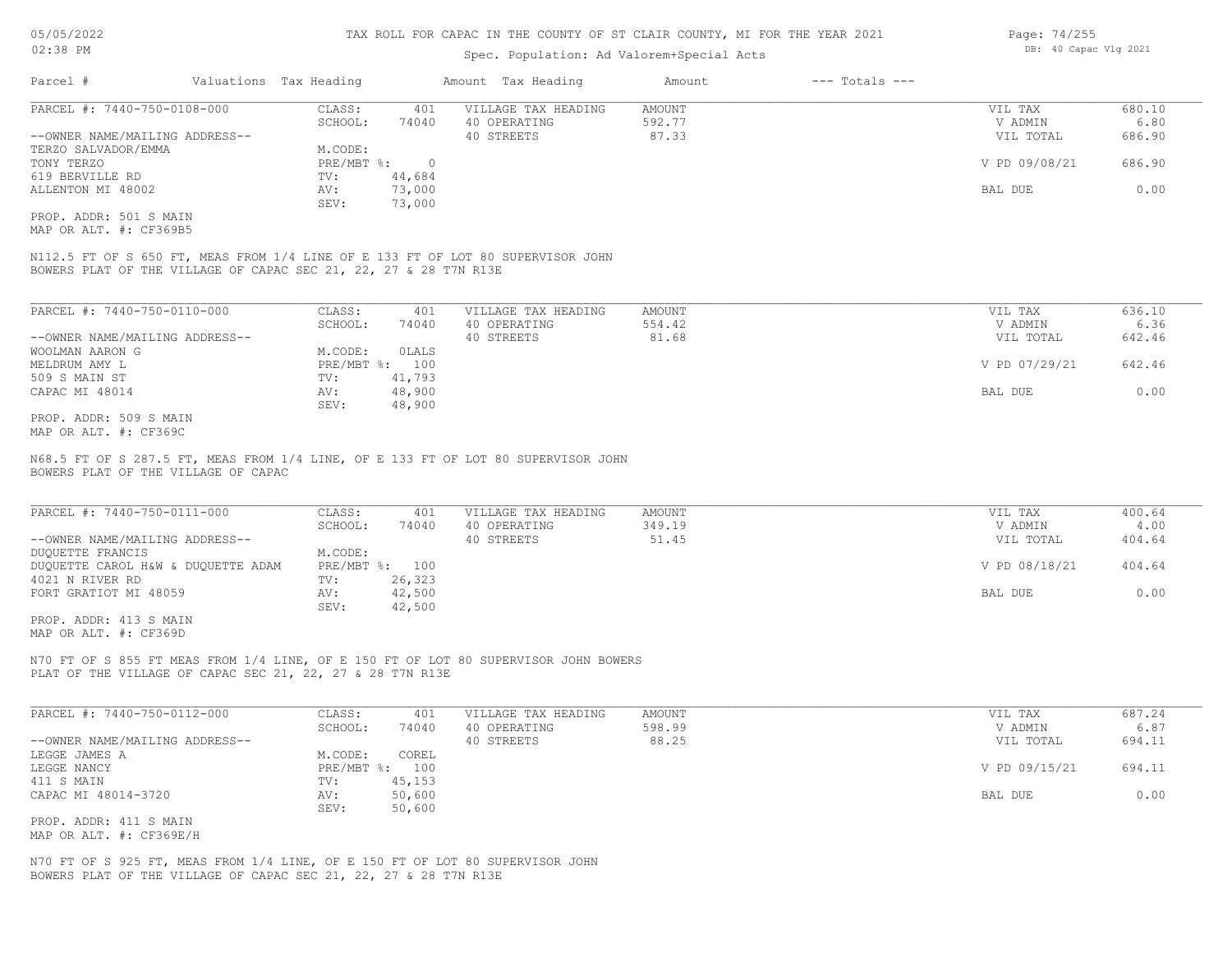#### Spec. Population: Ad Valorem+Special Acts

| Parcel #                       | Valuations Tax Heading |        | Amount Tax Heading  | Amount | $---$ Totals $---$ |               |        |
|--------------------------------|------------------------|--------|---------------------|--------|--------------------|---------------|--------|
| PARCEL #: 7440-750-0113-000    | CLASS:                 | 401    | VILLAGE TAX HEADING | AMOUNT |                    | VIL TAX       | 566.33 |
|                                | SCHOOL:                | 74040  | 40 OPERATING        | 493.61 |                    | V ADMIN       | 5.66   |
| --OWNER NAME/MAILING ADDRESS-- |                        |        | 40 STREETS          | 72.72  |                    | VIL TOTAL     | 571.99 |
| MEDRANO JOSE                   | M.CODE:                |        |                     |        |                    |               |        |
| MEDRANO MARIA                  | PRE/MBT %:             |        |                     |        |                    | V PD 09/14/21 | 571.99 |
| 405 S MAIN ST                  | TV:                    | 37,209 |                     |        |                    |               |        |
| CAPAC MI 48014-3720            | AV:                    | 68,900 |                     |        |                    | BAL DUE       | 0.00   |
|                                | SEV:                   | 68,900 |                     |        |                    |               |        |
| PROP. ADDR: 405 S MAIN         |                        |        |                     |        |                    |               |        |

MAP OR ALT. #: CF369I

BOWERS PLAT OF THE VILLAGE OF CAPAC E150 FT OF N 92.79 FT OF THAT PART OF LOT 80 LYING S OF LOT 81 SUPERVISOR JOHN

| PARCEL #: 7440-750-0114-000    | CLASS:  | 401            | VILLAGE TAX HEADING | AMOUNT | VIL TAX       | 525.76 |
|--------------------------------|---------|----------------|---------------------|--------|---------------|--------|
|                                | SCHOOL: | 74040          | 40 OPERATING        | 458.25 | V ADMIN       | 5.25   |
| --OWNER NAME/MAILING ADDRESS-- |         |                | 40 STREETS          | 67.51  | VIL TOTAL     | 531.01 |
| MARDLIN SHANNON M              | M.CODE: | COREL          |                     |        |               |        |
| 407 S MAIN ST                  |         | PRE/MBT %: 100 |                     |        | V PD 09/15/21 | 531.01 |
| CAPAC MI 48014-3720            | TV:     | 34,544         |                     |        |               |        |
|                                | AV:     | 50,200         |                     |        | BAL DUE       | 0.00   |
| PROP. ADDR: 407 S MAIN         | SEV:    | 50,200         |                     |        |               |        |
| MAP OR ALT. #: CF369J          |         |                |                     |        |               |        |

THE VILLAGE OF CAPAC SEC 21, 22, 27 & 28 T7N R13E E150 FT OF LOT 80 EXC S 993.79 FT & EXC N 92.79 FT. SUPERVISOR JOHN BOWERS PLAT OF

| PARCEL #: 7440-750-0115-000    | CLASS:  | 401            | VILLAGE TAX HEADING | AMOUNT | VIL TAX       | 601.12 |
|--------------------------------|---------|----------------|---------------------|--------|---------------|--------|
|                                | SCHOOL: | 74040          | 40 OPERATING        | 523.93 | V ADMIN       | 6.01   |
| --OWNER NAME/MAILING ADDRESS-- |         |                | 40 STREETS          | 77.19  | VIL TOTAL     | 607.13 |
| VONZELLEN JOHN E               | M.CODE: | COREL          |                     |        |               |        |
| VONZELLEN DEANNA M             |         | PRE/MBT %: 100 |                     |        | V PD 09/15/21 | 607.13 |
| 409 S MAIN ST                  | TV:     | 39,495         |                     |        |               |        |
| CAPAC MI 48014-3720            | AV:     | 68,400         |                     |        | BAL DUE       | 0.00   |
|                                | SEV:    | 68,400         |                     |        |               |        |
|                                |         |                |                     |        |               |        |

MAP OR ALT. #: CF369K PROP. ADDR: 409 S MAIN

VILLAGE OF CAPAC SEC 21, 22, 27 & 28 T7N R13E N68.79 FT OF S 993.79 FT OF E 150 FT OF LOT 80 SUPERVISOR JOHN BOWERS PLAT OF THE

| PARCEL #: 7440-750-0116-000    | CLASS:  | 401            | VILLAGE TAX HEADING | AMOUNT | VIL TAX       | 474.00 |
|--------------------------------|---------|----------------|---------------------|--------|---------------|--------|
|                                | SCHOOL: | 74040          | 40 OPERATING        | 413.13 | V ADMIN       | 4.74   |
| --OWNER NAME/MAILING ADDRESS-- |         |                | 40 STREETS          | 60.87  | VIL TOTAL     | 478.74 |
| MILLER MAX/ILA                 | M.CODE: |                |                     |        |               |        |
| 415 S MAIN ST                  |         | PRE/MBT %: 100 |                     |        | V PD 08/18/21 | 478.74 |
| CAPAC MI 48014-3720            | TV:     | 31,143         |                     |        |               |        |
|                                | AV:     | 53,400         |                     |        | BAL DUE       | 0.00   |
| PROP. ADDR: 415 S MAIN         | SEV:    | 53,400         |                     |        |               |        |
| MAP OR ALT. #: CF369L-M        |         |                |                     |        |               |        |

22, 27 & 28 T7N R13E BOWERS PLAT OF THE VILLAGE OF CAPAC BEING LOT 6 BLOCK 1 UNREC SPARLING PT. SEC 21, N69 FT OF S 785 FT, MEAS FROM 1/4 LINE, OF E 150 FT OF LOT 80 SUPERVISOR JOHN

Page: 75/255 DB: 40 Capac Vlg 2021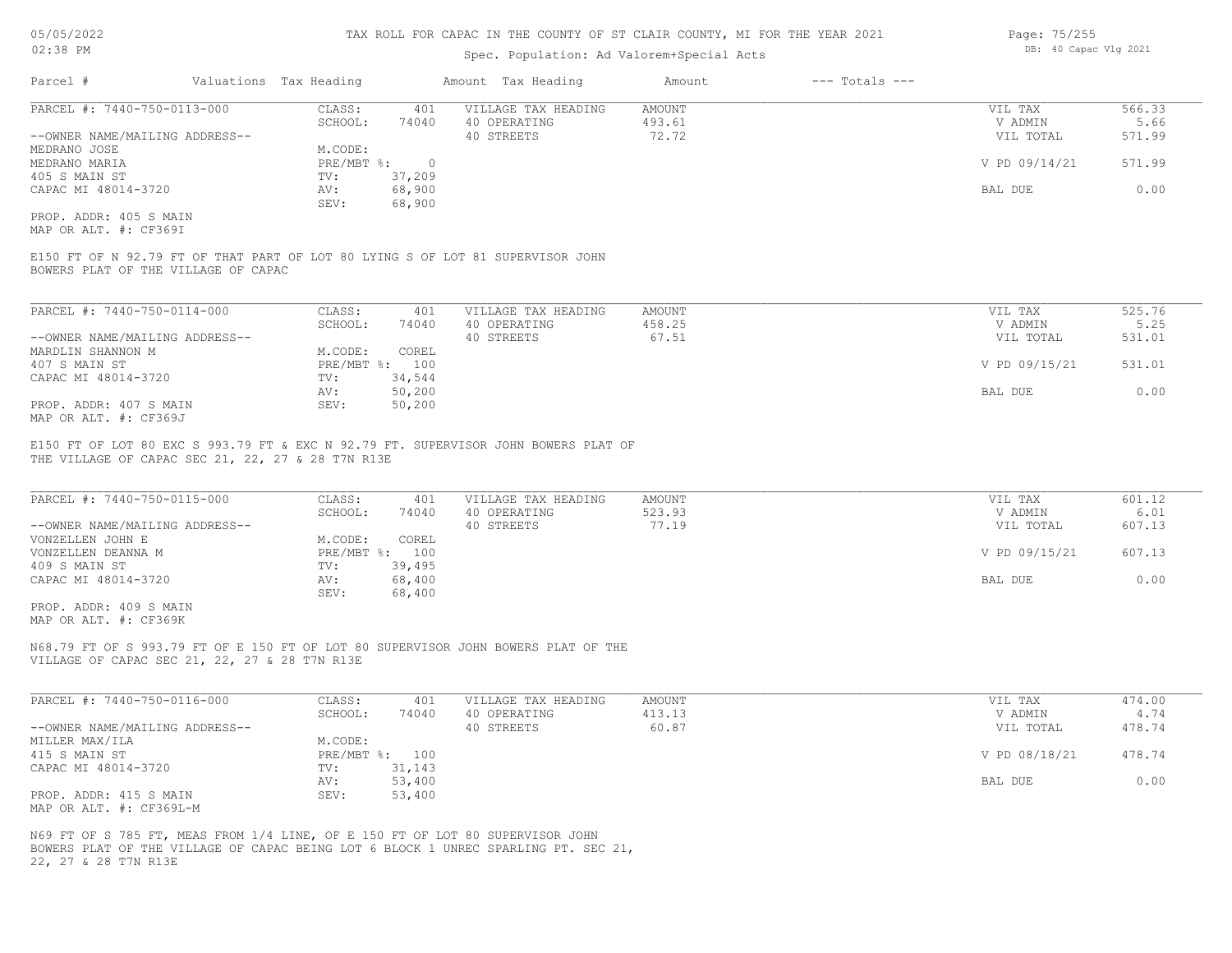#### Spec. Population: Ad Valorem+Special Acts

Page: 76/255 DB: 40 Capac Vlg 2021

| Parcel #                       | Valuations Tax Heading |       | Amount Tax Heading  | Amount | $---$ Totals $---$ |           |      |
|--------------------------------|------------------------|-------|---------------------|--------|--------------------|-----------|------|
| PARCEL #: 7440-750-0118-000    | CLASS:                 | 402   | VILLAGE TAX HEADING | AMOUNT |                    | VIL TAX   | 0.00 |
|                                | SCHOOL:                | 74040 | 40 OPERATING        | 0.00   |                    | V ADMIN   | 0.00 |
| --OWNER NAME/MAILING ADDRESS-- |                        |       | 40 STREETS          | 0.00   |                    | VIL TOTAL | 0.00 |
| VILLAGE OF CAPAC               | M.CODE:                |       |                     |        |                    |           |      |
| ORCHARD ST                     | PRE/MBT %:             |       |                     |        |                    | BAL DUE   | 0.00 |
|                                | TV:                    |       |                     |        |                    |           |      |
| PROP. ADDR: ORCHARD ST         | AV:                    |       |                     |        |                    |           |      |
| MAP OR ALT. #: CF369N/P        | SEV:                   |       |                     |        |                    |           |      |

SUPERVISOR JOHN BOWERS PLAT OF THE VILLAGE OF CAPAC SEC 21, 22, 27 & 28 T7N R13E N56 FT OF S 716 FT OF E 772 FT OF LOT 80, MEAS FROM & WITH E & W 1/4 LINE.

| PARCEL #: 7440-750-0120-000    | CLASS:     | 301<br>74040 | VILLAGE TAX HEADING | AMOUNT   | VIL TAX       | 2,922.90<br>29.22 |
|--------------------------------|------------|--------------|---------------------|----------|---------------|-------------------|
|                                | SCHOOL:    |              | 40 OPERATING        | 2,547.55 | V ADMIN       |                   |
| --OWNER NAME/MAILING ADDRESS-- |            |              | 40 STREETS          | 375.35   | VIL TOTAL     | 2,952.12          |
| UNITED AGGREGATES LLC          | M.CODE:    | TCBMT        |                     |          |               |                   |
| 305 S MAIN                     | PRE/MBT %: | $\Omega$     |                     |          | V PD 07/21/21 | 2,952.12          |
| CAPAC MI 48014                 | TV:        | 192,038      |                     |          |               |                   |
|                                | AV:        | 194,000      |                     |          | BAL DUE       | 0.00              |
| PROP. ADDR: 305 S MAIN         | SEV:       | 194,000      |                     |          |               |                   |
| MAP OR ALT. #: CF370/371       |            |              |                     |          |               |                   |

BOWERS PLAT OF THE VILLAGE OF CAPAC 40',TH NO^2'W 145.06',TH S82^2'E 414.02',TH SO^2'E 664.01' TO BEG SUPERVISOR JOHN E 1/4 COR OF SEC 28 T7N R13E,TH S89^33'W 450',TH NO^2'W 579.7',TH N89^45'58" E PART OF LOTS 80,81, & 82 DESC AS BEG NO^2'W 716',S89^ 33'W 372' & NO^2'W 150' FROM

| PARCEL #: 7440-750-0120-100    | CLASS:     | 201     | VILLAGE TAX HEADING | AMOUNT   | VIL TAX       | 4,543.31 |
|--------------------------------|------------|---------|---------------------|----------|---------------|----------|
|                                | SCHOOL:    | 74040   | 40 OPERATING        | 3,959.87 | V ADMIN       | 45.43    |
| --OWNER NAME/MAILING ADDRESS-- |            |         | 40 STREETS          | 583.44   | VIL TOTAL     | 4,588.74 |
| MKPAC, LLC                     | M.CODE:    |         |                     |          |               |          |
| 2500 WESTMONT CIRCLE           | PRE/MBT %: |         |                     |          | V PD 08/11/21 | 4,588.74 |
| STERLING HEIGHTS MI 48310      | TV:        | 298,500 |                     |          |               |          |
|                                | AV:        | 298,500 |                     |          | BAL DUE       | 0.00     |
| PROP. ADDR: 403 S MAIN         | SEV:       | 298,500 |                     |          |               |          |
| MAP OR ALT. #: 844/950         |            |         |                     |          |               |          |

PLATS PG 3 ST CLAIR COUNTY REGISTER OF DEEDS BOWERS PLAT OF THE VILLAGE OF CAPAC ACCORDING TO THE PLAT RECORDED IN LIBER 53 OF TH S 89D 33M 00S W 150', TH S 00D 02M 00S E 291.79' TO BEG 3.728A SUPERVISORS JOHN TH N 00D 02M 00S W 664.01', TH S 82D 02M 00S E 325.16', TH S 00D 02M 00S E 324.63', 00S W 200' & N 00D02M 00S W 150' FROM E 1/4 COR OF SEC 28, TH S 89D 33M 00S W 172', LOT 81 AND PART OF LOTS 80, 82 & 83 DESC AS: BEG N 00D 02M 00S W 716', S 89D 33M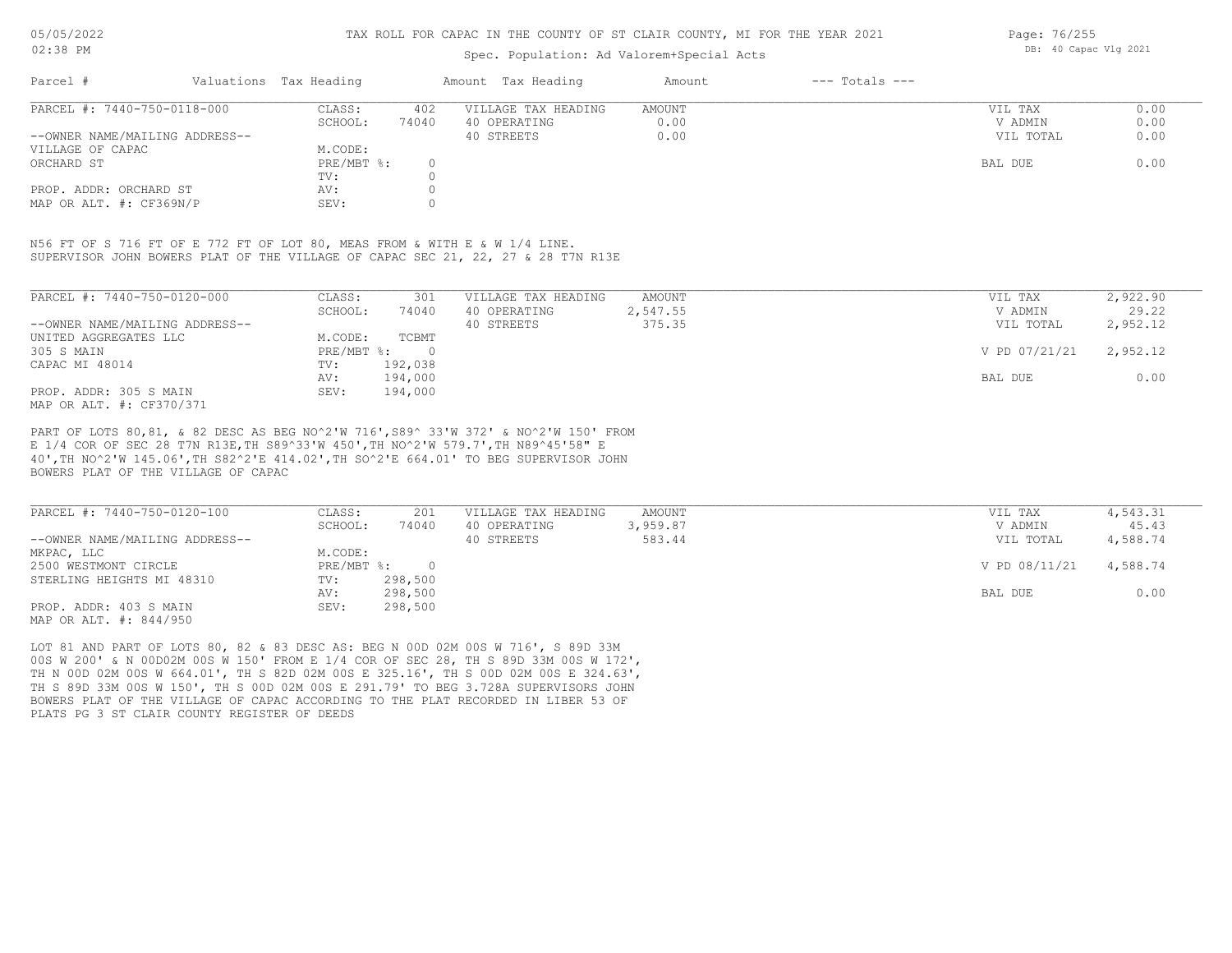# Spec. Population: Ad Valorem+Special Acts

| Parcel #                                           | Valuations Tax Heading |                             | Amount Tax Heading                                                                                                                                                                                                                                            | Amount        | $---$ Totals $---$ |               |        |
|----------------------------------------------------|------------------------|-----------------------------|---------------------------------------------------------------------------------------------------------------------------------------------------------------------------------------------------------------------------------------------------------------|---------------|--------------------|---------------|--------|
| PARCEL #: 7440-750-0121-000                        | CLASS:                 | 202                         | VILLAGE TAX HEADING                                                                                                                                                                                                                                           | AMOUNT        |                    | VIL TAX       | 415.95 |
|                                                    | SCHOOL:                | 74040                       | 40 OPERATING                                                                                                                                                                                                                                                  | 362.54        |                    | V ADMIN       | 4.15   |
| --OWNER NAME/MAILING ADDRESS--                     |                        |                             | 40 STREETS                                                                                                                                                                                                                                                    | 53.41         |                    | VIL TOTAL     | 420.10 |
| CONLON LAND INVESTMENT LLC                         | M.CODE:                |                             |                                                                                                                                                                                                                                                               |               |                    |               |        |
| 3203 BROOKLYN RD                                   |                        | PRE/MBT %: 0                |                                                                                                                                                                                                                                                               |               |                    | V PD 08/18/21 | 420.10 |
| JACKSON MI 49203                                   | TV:                    | 27,329                      |                                                                                                                                                                                                                                                               |               |                    |               |        |
|                                                    | AV:                    | 44,200                      |                                                                                                                                                                                                                                                               |               |                    | BAL DUE       | 0.00   |
| PROP. ADDR: CAPAC RD<br>MAP OR ALT. #: CF372A/D    | SEV:                   | 44,200                      |                                                                                                                                                                                                                                                               |               |                    |               |        |
| T7N R13E                                           |                        |                             | THAT PART OF LOT 83 LYING E OF A LINE JOINING A PTE IN S LOT LINE 918.8 FT E OF SW<br>COR WITH A PTE IN N LOT LINE 948.9 FT E OF NW COR. EXC E 732 FT THEREOF MEAS ALG S<br>LOT LINE. SUPERVISOR JOHN BOWERS PLAT OF THE VILLAGE OF CAPAC SEC 21, 22, 27 & 28 |               |                    |               |        |
| PARCEL #: 7440-750-0123-000                        | CLASS:                 | 301                         | VILLAGE TAX HEADING                                                                                                                                                                                                                                           | <b>AMOUNT</b> |                    | VIL TAX       | 0.00   |
|                                                    | SCHOOL:                | 74040                       | 40 OPERATING                                                                                                                                                                                                                                                  | 0.00          |                    | V ADMIN       | 0.00   |
| --OWNER NAME/MAILING ADDRESS--                     |                        |                             | 40 STREETS                                                                                                                                                                                                                                                    | 0.00          |                    | VIL TOTAL     | 0.00   |
| SCC ROAD COMMISSION                                | M.CODE:                |                             |                                                                                                                                                                                                                                                               |               |                    |               |        |
| 21 AIRPORT DR                                      | PRE/MBT %:             | $\circ$                     |                                                                                                                                                                                                                                                               |               |                    | BAL DUE       | 0.00   |
| SMITHS CREEK MI 48074                              | TV:                    | $\circ$                     |                                                                                                                                                                                                                                                               |               |                    |               |        |
|                                                    | AV:                    | $\circ$                     |                                                                                                                                                                                                                                                               |               |                    |               |        |
| PROP. ADDR: 212 S MATTESON<br>MAP OR ALT. #: CF373 | SEV:                   | $\circ$                     |                                                                                                                                                                                                                                                               |               |                    |               |        |
| PARCEL #: 7440-750-0124-000                        | CLASS:                 | 402                         | VILLAGE TAX HEADING                                                                                                                                                                                                                                           | AMOUNT        |                    | VIL TAX       | 0.00   |
|                                                    | SCHOOL:                | 74040                       | 40 OPERATING                                                                                                                                                                                                                                                  | 0.00          |                    | V ADMIN       | 0.00   |
| --OWNER NAME/MAILING ADDRESS--                     |                        |                             | 40 STREETS                                                                                                                                                                                                                                                    | 0.00          |                    | VIL TOTAL     | 0.00   |
| VILLAGE OF CAPAC                                   | M.CODE:                |                             |                                                                                                                                                                                                                                                               |               |                    |               |        |
|                                                    | PRE/MBT %:             | $\circ$                     |                                                                                                                                                                                                                                                               |               |                    | BAL DUE       | 0.00   |
| PROP. ADDR: MATTESON ST                            | TV:                    | $\circ$                     |                                                                                                                                                                                                                                                               |               |                    |               |        |
| MAP OR ALT. #: CF374/375                           | AV:<br>SEV:            | $\circ$<br>$\circ$          |                                                                                                                                                                                                                                                               |               |                    |               |        |
| OF CAPAC SEC 21, 22, 27 & 28 T7N R13E              |                        |                             | LOTS 85 & 86, ALSO LOT 87 EXC N 412 FT. SUPERVISOR JOHN BOWERS PLAT OF THE VILLAGE                                                                                                                                                                            |               |                    |               |        |
| PARCEL #: 7440-750-0125-000                        | CLASS:                 | 402                         | VILLAGE TAX HEADING                                                                                                                                                                                                                                           | AMOUNT        |                    | VIL TAX       | 190.39 |
|                                                    | SCHOOL:                | 74040                       | 40 OPERATING                                                                                                                                                                                                                                                  | 165.94        |                    | V ADMIN       | 1.90   |
| --OWNER NAME/MAILING ADDRESS--                     |                        |                             | 40 STREETS                                                                                                                                                                                                                                                    | 24.45         |                    | VIL TOTAL     | 192.29 |
| REITER CHARLES/GRACE ET-AL                         | M.CODE:                |                             |                                                                                                                                                                                                                                                               |               |                    |               |        |
| 55779 GRATIOT AVE                                  |                        | $PRE/MBT$ $\frac{1}{6}$ : 0 |                                                                                                                                                                                                                                                               |               |                    | V PD 09/30/21 | 192.29 |
| CHESTERFIELD MI 48051                              | TV:                    | 12,509                      |                                                                                                                                                                                                                                                               |               |                    |               |        |
|                                                    | AV:                    | 23,900                      |                                                                                                                                                                                                                                                               |               |                    | BAL DUE       | 0.00   |
| PROP. ADDR: BRYCE RD<br>MAP OR ALT. #: CF376       | SEV:                   | 23,900                      |                                                                                                                                                                                                                                                               |               |                    |               |        |
|                                                    |                        |                             | N412 FT OF LOT 87 SUPERVISOR JOHN BOWERS PLAT OF THE VILLAGE OF CAPAC SEC 21, 22,                                                                                                                                                                             |               |                    |               |        |

27 & 28 T7N R13E

Page: 77/255 DB: 40 Capac Vlg 2021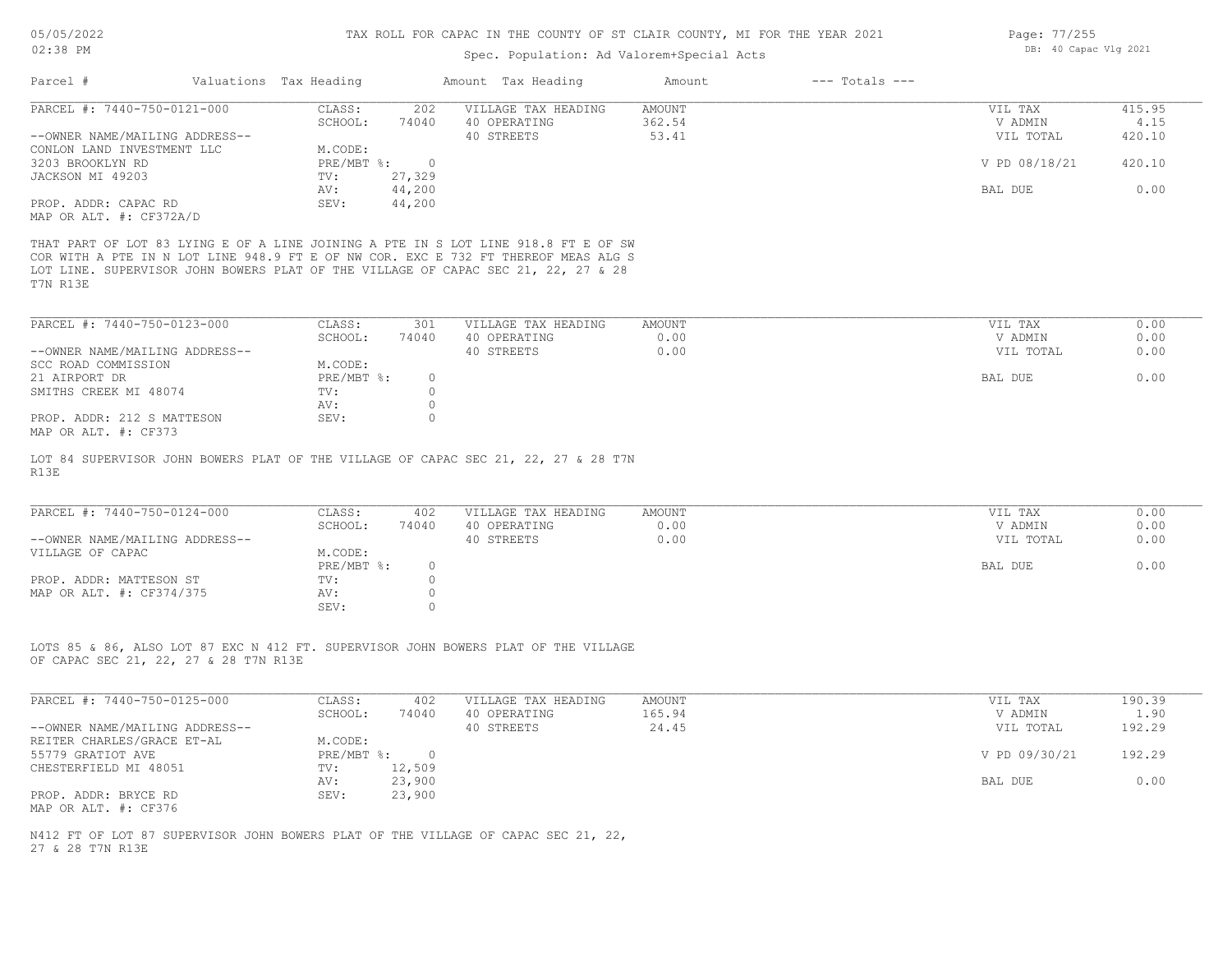#### Spec. Population: Ad Valorem+Special Acts

| Parcel #                       | Valuations Tax Heading |       | Amount Tax Heading  | Amount | $---$ Totals $---$ |           |      |
|--------------------------------|------------------------|-------|---------------------|--------|--------------------|-----------|------|
| PARCEL #: 7440-750-0126-000    | CLASS:                 | 201   | VILLAGE TAX HEADING | AMOUNT |                    | VIL TAX   | 0.00 |
|                                | SCHOOL:                | 74040 | 40 OPERATING        | 0.00   |                    | V ADMIN   | 0.00 |
| --OWNER NAME/MAILING ADDRESS-- |                        |       | 40 STREETS          | 0.00   |                    | VIL TOTAL | 0.00 |
| TOWNSHIP OF MUSSEY             | M.CODE:                |       |                     |        |                    |           |      |
| $\Omega$                       | PRE/MBT %:             |       |                     |        |                    | BAL DUE   | 0.00 |
| CAPAC MI 48014                 | TV:                    |       |                     |        |                    |           |      |
|                                | AV:                    |       |                     |        |                    |           |      |
| PROP. ADDR: W MILL ST          | SEV:                   |       |                     |        |                    |           |      |
| MAP OR ALT. #: CF377A          |                        |       |                     |        |                    |           |      |

TO BEG. SUPERVISORSS JOHN BOWER'S PLAT OF THE VILLAGE OF CAPAC 135',TH N89ª38'E 238.41',TH S30ª1'9" W 292.83',TH N82ª2'W 199.70',TH N0ª2'W 358.67' PART OF LOT 88, BEG S0<sup>ª</sup>2'E 7' FROM NW COR LOT 88, TH N89<sup>ª</sup> 38'E 106', TH S0<sup>ª2'E</sup>

| PARCEL #: 7440-750-0126-100    | CLASS:         | 401    | VILLAGE TAX HEADING | AMOUNT | VIL TAX       | 549.63 |
|--------------------------------|----------------|--------|---------------------|--------|---------------|--------|
|                                | SCHOOL:        | 74040  | 40 OPERATING        | 479.05 | V ADMIN       | 5.49   |
| --OWNER NAME/MAILING ADDRESS-- |                |        | 40 STREETS          | 70.58  | VIL TOTAL     | 555.12 |
| HALL DAWN                      | M.CODE:        | COREL  |                     |        |               |        |
| BROOKS CHRISTINE               | PRE/MBT %: 100 |        |                     |        | V PD 09/15/21 | 555.12 |
| 526 W MILL ST                  | TV:            | 36,112 |                     |        |               |        |
| CAPAC MI 48014                 | AV:            | 65,400 |                     |        | BAL DUE       | 0.00   |
|                                | SEV:           | 65,400 |                     |        |               |        |

MAP OR ALT. #: CF377B PROP. ADDR: 526 W MILL STREET

THE VILLAGE OF CAPAC S0ª2'E 135',TH S89ª38'W 85',TH N0ª2'W 135' TO BEG. SUPERVISOR JOHN BOWER'S PLAT OF PART OF LOT 88, BEG S0<sup>a</sup>2'E 7' & N89<sup>a</sup>38'E 106' FROM NW COR LOT 88, TH N89<sup>a</sup>38'E 85', TH

| PARCEL #: 7440-750-0126-200    | CLASS:  | 401            | VILLAGE TAX HEADING | AMOUNT | VIL TAX       | 1,116.38 |
|--------------------------------|---------|----------------|---------------------|--------|---------------|----------|
|                                | SCHOOL: | 74040          | 40 OPERATING        | 973.02 | V ADMIN       | 11.16    |
| --OWNER NAME/MAILING ADDRESS-- |         |                | 40 STREETS          | 143.36 | VIL TOTAL     | 1,127.54 |
| BRAZIL JOHN D                  | M.CODE: | COREL          |                     |        |               |          |
| 520 W MILL ST                  |         | PRE/MBT %: 100 |                     |        | V PD 09/15/21 | 1,127.54 |
| CAPAC MI 48014                 | TV:     | 73,348         |                     |        |               |          |
|                                | AV:     | 101,400        |                     |        | BAL DUE       | 0.00     |
| PROP. ADDR: 520 W MILL ST      | SEV:    | 101,400        |                     |        |               |          |
| MAP OR ALT. #: CF377C          |         |                |                     |        |               |          |

THE VILLAGE OF CAPAC S0ª2'E 135',TH S89ª38'W 85',TH N0ª2'W 135' TO BEG. SUPERVISOR JOHN BOWER'S PLAT OF PART OF LOT 88, BEG S0<sup>ª2'E</sup> 7' & N89<sup>ª38'E</sup> 191' FROM NW COR LOT 88, TH N89<sup>ª38'E</sup> 85', TH

| PARCEL #: 7440-750-0126-300    | CLASS:  | 401            | VILLAGE TAX HEADING | AMOUNT | VIL TAX       | 515.23 |
|--------------------------------|---------|----------------|---------------------|--------|---------------|--------|
|                                | SCHOOL: | 74040          | 40 OPERATING        | 449.07 | V ADMIN       | 5.15   |
| --OWNER NAME/MAILING ADDRESS-- |         |                | 40 STREETS          | 66.16  | VIL TOTAL     | 520.38 |
| KLEIN ROBERT J/BETH ANN        | M.CODE: |                |                     |        |               |        |
| 518 W MILL ST                  |         | PRE/MBT %: 100 |                     |        | V PD 09/15/21 | 520.38 |
| CAPAC MI 48014-3030            | TV:     | 33,852         |                     |        |               |        |
|                                | AV:     | 57,400         |                     |        | BAL DUE       | 0.00   |
| PROP. ADDR: 518 W MILL ST      | SEV:    | 57,400         |                     |        |               |        |
| MAP OR ALT. #: CF377D          |         |                |                     |        |               |        |

JOHN BOWER'S PLAT OF THE VILLAGE OF CAPAC 146.78',TH S30ª1'9"W 156.49',TH S89ª38'W 68.41',TH N0ª2'W 135' TO BEG. SUPERVISOR PART OF LOT 88, BEG S0ª2'E 7' & N89ª38'E 276' FROM NW COR LOT 88,TH N89ª38'E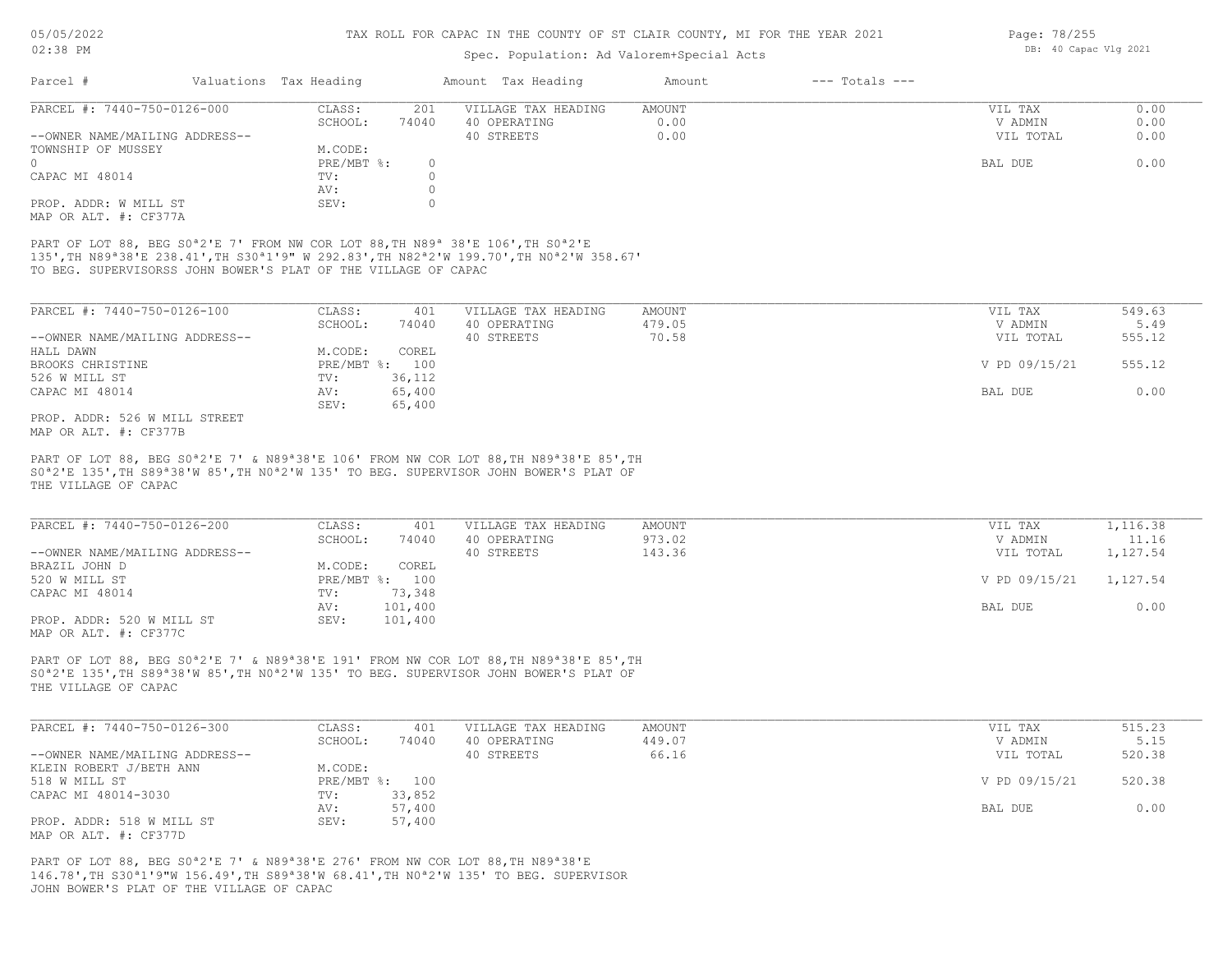#### Spec. Population: Ad Valorem+Special Acts

| Parcel #                       | Valuations Tax Heading |        | Amount Tax Heading  | Amount | $---$ Totals $---$ |           |        |
|--------------------------------|------------------------|--------|---------------------|--------|--------------------|-----------|--------|
| PARCEL #: 7440-750-0127-000    | CLASS:                 | 401    | VILLAGE TAX HEADING | AMOUNT |                    | VIL TAX   | 821.00 |
|                                | SCHOOL:                | 74040  | 40 OPERATING        | 408.12 |                    | V ADMIN   | 5.78   |
| --OWNER NAME/MAILING ADDRESS-- |                        |        | 40 STREETS          | 60.13  |                    | VIL TOTAL | 826.78 |
| LEMIER LACEY                   | M.CODE:                |        |                     | 68.21  |                    |           |        |
| CAMPBELL MATTHEW               | $PRE/MBT$ %:           | 100    |                     | 42.34  |                    | BAL DUE   | 826.78 |
| 506 W MILL ST                  | TV:                    | 30,765 | $\circ$             | 242.20 |                    |           |        |
| CAPAC MI 48014-3031            | AV:                    | 53,800 |                     |        |                    |           |        |
|                                | SEV:                   | 53,800 |                     |        |                    |           |        |
| PROP. ADDR: 506 W MILL ST      |                        |        |                     |        |                    |           |        |
| MAP OR ALT. #: CF378A          |                        |        |                     |        |                    |           |        |

SUPERVISOR'S JOHN BOWERS' PLAT OF THE VILLAGE OF CAPAC 150',TH N89 38'E 100',TH S0 2'E 51',TH S89 38'W 182',TH N0 2'W 201' TO BEG THAT PART OF LOT 89, BEG N89 38' E 214' FROM ITS NW COR, TH N89 38'E 82',TH S0 2'E

| PARCEL #: 7440-750-0128-000    | CLASS:     | 401    | VILLAGE TAX HEADING | AMOUNT | VIL TAX       | 456.05 |
|--------------------------------|------------|--------|---------------------|--------|---------------|--------|
|                                | SCHOOL:    | 74040  | 40 OPERATING        | 397.49 | V ADMIN       | 4.56   |
| --OWNER NAME/MAILING ADDRESS-- |            |        | 40 STREETS          | 58.56  | VIL TOTAL     | 460.61 |
| HUGHES DOUGLAS D               | M.CODE:    | COREL  |                     |        |               |        |
| 507 W MEIER AVE                | PRE/MBT %: | 100    |                     |        | V PD 09/15/21 | 460.61 |
| CAPAC MI 48014-3618            | TV:        | 29,964 |                     |        |               |        |
|                                | AV:        | 32,800 |                     |        | BAL DUE       | 0.00   |
| PROP. ADDR: 507 W MEIER ST     | SEV:       | 32,800 |                     |        |               |        |
| MAP OR ALT. #: CF378B          |            |        |                     |        |               |        |

E75 FT OF S 150 FT OF LOT 89 SUPERVISOR JOHN BOWERS PLAT OF THE VILLAGE OF CAPAC

| PARCEL #: 7440-750-0129-000    | CLASS:         | 401    | VILLAGE TAX HEADING | AMOUNT | VIL TAX       | 598.04 |
|--------------------------------|----------------|--------|---------------------|--------|---------------|--------|
|                                | SCHOOL:        | 74040  | 40 OPERATING        | 521.24 | V ADMIN       | 5.98   |
| --OWNER NAME/MAILING ADDRESS-- |                |        | 40 STREETS          | 76.80  | VIL TOTAL     | 604.02 |
| MANDEVILLE SR MARK E/LYNNE     | M.CODE:        |        |                     |        |               |        |
| 509 W MILL ST                  | PRE/MBT %: 100 |        |                     |        | V PD 09/14/21 | 604.02 |
| CAPAC MI 48014-3031            | TV:            | 39,292 |                     |        |               |        |
|                                | AV:            | 71,000 |                     |        | BAL DUE       | 0.00   |
| PROP. ADDR: 509 W MILL ST      | SEV:           | 71,000 |                     |        |               |        |
|                                |                |        |                     |        |               |        |

MAP OR ALT. #: CF378C1

CAPAC 330.69',TH N30^19"E 233' TO BEG SUPERVISOR'S JOHN BOWER'S PLAT OF THE VILLAGE OF PART OF LOT 89, BEG AT NW COR OF LOT 89,TH N89^38"E 214' TH SO^2'E 201',TH S89^38'W

| PARCEL #: 7440-750-0129-100    | CLASS:  | 402            | VILLAGE TAX HEADING | AMOUNT | VIL TAX       | 56.65 |
|--------------------------------|---------|----------------|---------------------|--------|---------------|-------|
|                                | SCHOOL: | 74040          | 40 OPERATING        | 49.38  | V ADMIN       | 0.56  |
| --OWNER NAME/MAILING ADDRESS-- |         |                | 40 STREETS          | 7.27   | VIL TOTAL     | 57.21 |
| MANDEVILLE MARK SR/LYNNE       | M.CODE: |                |                     |        |               |       |
| 509 W MILL ST                  |         | PRE/MBT %: 100 |                     |        | V PD 09/14/21 | 57.21 |
| CAPAC MI 48014                 | TV:     | 3,723          |                     |        |               |       |
|                                | AV:     | 22,500         |                     |        | BAL DUE       | 0.00  |
| PROP. ADDR: W MEIER ST         | SEV:    | 22,500         |                     |        |               |       |
| MAP OR ALT. #: 378C2           |         |                |                     |        |               |       |

OF THE VILLAGE OF CAPAC 112.44",TH NO^2'W 249.71',TH N89^38'E 241.85' TO BEG SUPERVISOR'S JOHN BOWER'S PLAT 889,TH SO^2'E 116',TH S89^38'W 75', TH SO^2'E 150',TH S89^38'W 55.5',TH N82^2'W PART OF LOT 89, BEG N89^38'E 214',SO^2'E 201' & N89^38'E 182' FROM NW COR LOT

Page: 79/255 DB: 40 Capac Vlg 2021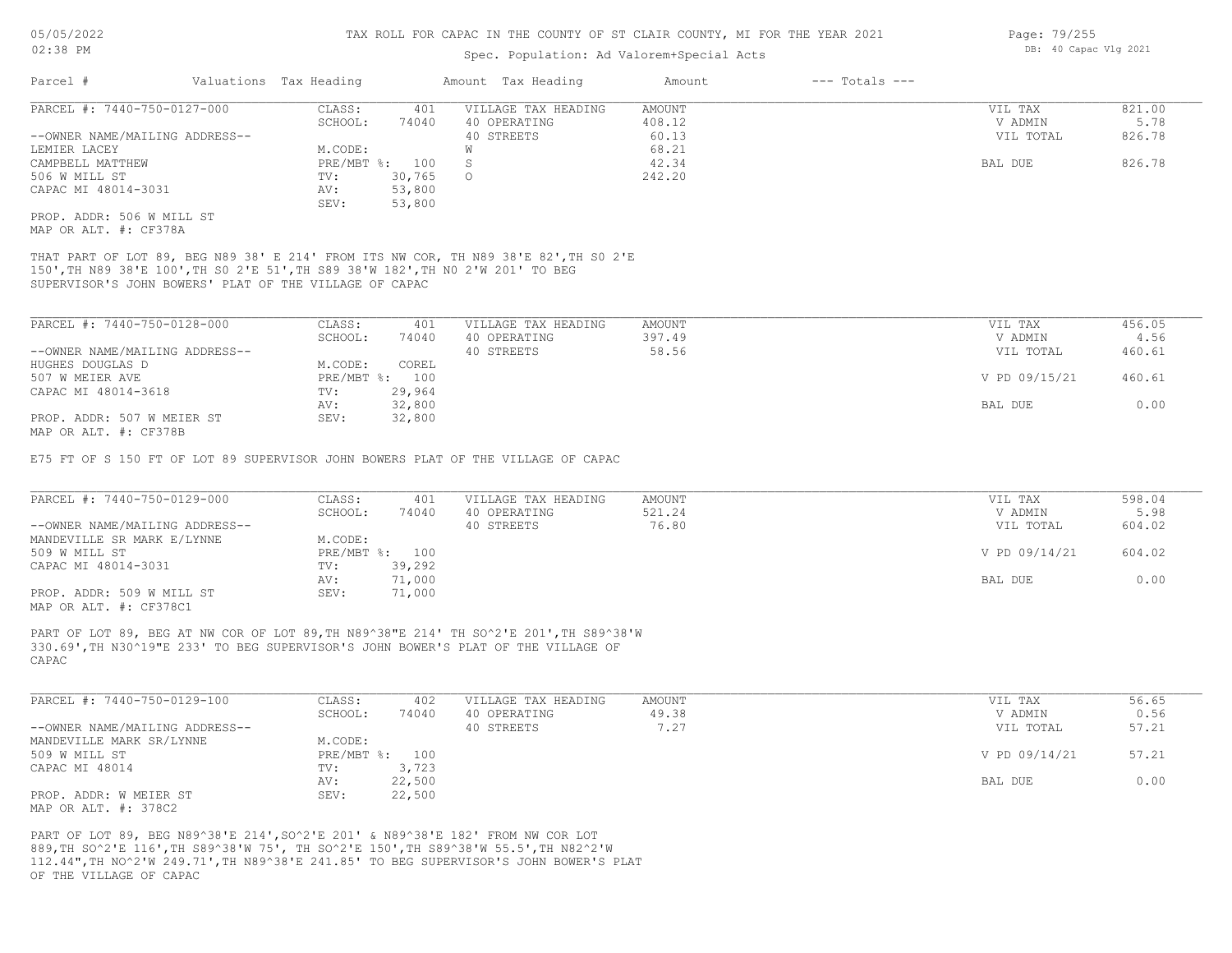#### Spec. Population: Ad Valorem+Special Acts

| Parcel #                       | Valuations Tax Heading |                | Amount Tax Heading  | Amount | $---$ Totals $---$ |               |       |
|--------------------------------|------------------------|----------------|---------------------|--------|--------------------|---------------|-------|
| PARCEL #: 7440-750-0129-200    | CLASS:                 | 402            | VILLAGE TAX HEADING | AMOUNT |                    | VIL TAX       | 56.65 |
|                                | SCHOOL:                | 74040          | 40 OPERATING        | 49.38  |                    | V ADMIN       | 0.56  |
| --OWNER NAME/MAILING ADDRESS-- |                        |                | 40 STREETS          | 7.27   |                    | VIL TOTAL     | 57.21 |
| MANDEVILLE MARK SR/LYNNE       | M.CODE:                |                |                     |        |                    |               |       |
| 509 W MILL ST                  |                        | PRE/MBT %: 100 |                     |        |                    | V PD 09/14/21 | 57.21 |
| CAPAC MI 48014                 | TV:                    | 3,723          |                     |        |                    |               |       |
|                                | AV:                    | 22,500         |                     |        |                    | BAL DUE       | 0.00  |
| PROP. ADDR: W MEIER ST         | SEV:                   | 22,500         |                     |        |                    |               |       |
|                                |                        |                |                     |        |                    |               |       |

MAP OR ALT. #: 378C3

TO BEG SUPERVISOR'S JOHN BOWER'S PLAT OF THE VILLAGE OF CAPAC 89D 38M E 166.37', TH S OD 2M E 249.71', TH N 82D 2M W 168', TH N OD 2M W 225.37' PART OF LOT 89, BEG S 30D 1M 9S W 233' & 89D 38M E 104.47' FRO W COR LOT 89, TH N

| PARCEL #: 7440-750-0129-300    | CLASS:     | 402    | VILLAGE TAX HEADING | AMOUNT | VIL TAX       | 56.65 |
|--------------------------------|------------|--------|---------------------|--------|---------------|-------|
|                                | SCHOOL:    | 74040  | 40 OPERATING        | 49.38  | V ADMIN       | 0.56  |
| --OWNER NAME/MAILING ADDRESS-- |            |        | 40 STREETS          | 7.27   | VIL TOTAL     | 57.21 |
| MANDEVILLE MARK SR/LYNNE       | M.CODE:    |        |                     |        |               |       |
| 509 W MILL ST                  | PRE/MBT %: | 100    |                     |        | V PD 09/14/21 | 57.21 |
| CAPAC MI 48014                 | TV:        | 3,723  |                     |        |               |       |
|                                | AV:        | 22,500 |                     |        | BAL DUE       | 0.00  |
| PROP. ADDR: W MEIER ST         | SEV:       | 22,500 |                     |        |               |       |
| MAP OR ALT. #: 378C4           |            |        |                     |        |               |       |

SUPERVISOR'S JOHN BOWER'S PLAT OF THE VILLAGE OF CAPAC TG S OD 2M E 225.37', TH N 82D 2M W 219', TH N 30D 1M 9S E 224.45; TO BEG PART OF LOT 89, BEG S 30D 1M 9S W 233' FROM NW COR LOT 89,TH N 89D 38M E 104.47',

| PARCEL #: 7440-750-0130-000    | CLASS:  | 401            | VILLAGE TAX HEADING | AMOUNT | VIL TAX       | 480.89 |
|--------------------------------|---------|----------------|---------------------|--------|---------------|--------|
|                                | SCHOOL: | 74040          | 40 OPERATING        | 419.14 | V ADMIN       | 4.80   |
| --OWNER NAME/MAILING ADDRESS-- |         |                | 40 STREETS          | 61.75  | VIL TOTAL     | 485.69 |
| SCHAEFER SUE                   | M.CODE: | 00LSB          |                     |        |               |        |
| 501 W MILL ST                  |         | PRE/MBT %: 100 |                     |        | V PD 09/09/21 | 485.69 |
| CAPAC MI 48014-3031            | TV:     | 31,596         |                     |        |               |        |
|                                | AV:     | 53,800         |                     |        | BAL DUE       | 0.00   |
| PROP. ADDR: 501 W MILL ST      | SEV:    | 53,800         |                     |        |               |        |
| MAP OR ALT. #: CF378D          |         |                |                     |        |               |        |

SEC 21, 22, 27 & 28 T7N R13E E100 FT OF N 150 FT OF LOT 89 SUPERVISOR JOHN BOWERS PLAT OF THE VILLAGE OF CAPAC

| PARCEL #: 7440-750-0131-000    | CLASS:     | 401    | VILLAGE TAX HEADING | AMOUNT | VIL TAX       | 459.80 |
|--------------------------------|------------|--------|---------------------|--------|---------------|--------|
|                                | SCHOOL:    | 74040  | 40 OPERATING        | 400.76 | V ADMIN       | 4.59   |
| --OWNER NAME/MAILING ADDRESS-- |            |        | 40 STREETS          | 59.04  | VIL TOTAL     | 464.39 |
| CHAVARRIA PETE G JR            | M.CODE:    | COREL  |                     |        |               |        |
| BUWALDA ANGELA                 | PRE/MBT %: |        |                     |        | V PD 09/15/21 | 464.39 |
| 111 S MATTESON ST              | TV:        | 30,210 |                     |        |               |        |
| CAPAC MI 48014                 | AV:        | 49,700 |                     |        | BAL DUE       | 0.00   |
|                                | SEV:       | 49,700 |                     |        |               |        |
| PROP. ADDR: 111 S MATTESON ST  |            |        |                     |        |               |        |

MAP OR ALT. #: CF379

R13E LOT 90 SUPERVISOR JOHN BOWERS PLAT OF THE VILLAGE OF CAPAC SEC 21, 22, 27 & 28 T7N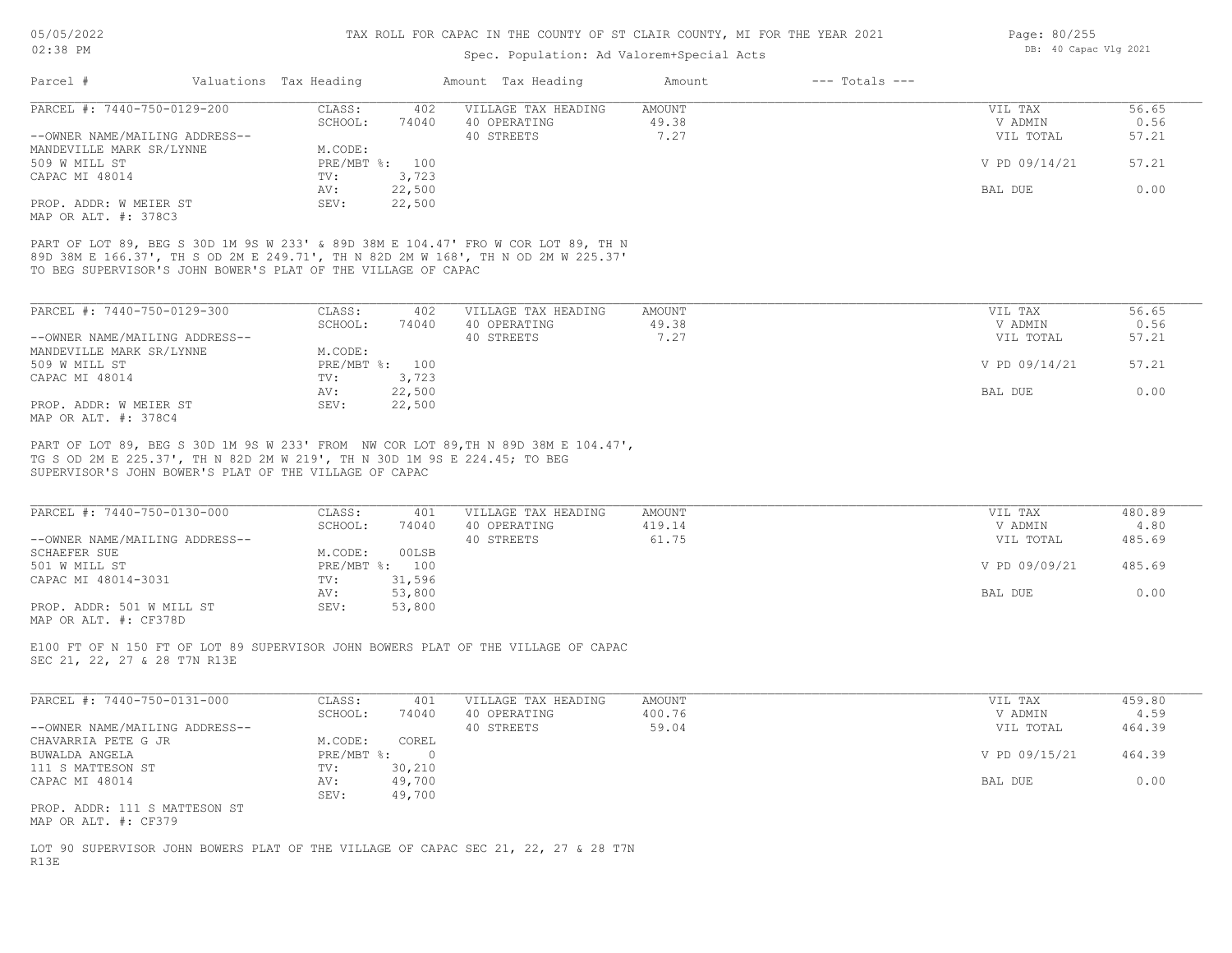#### Spec. Population: Ad Valorem+Special Acts

| Parcel #                       | Valuations Tax Heading |       | Amount Tax Heading  | Amount | $---$ Totals $---$ |           |      |
|--------------------------------|------------------------|-------|---------------------|--------|--------------------|-----------|------|
| PARCEL #: 7440-750-0133-000    | CLASS:                 | 402   | VILLAGE TAX HEADING | AMOUNT |                    | VIL TAX   | 0.00 |
|                                | SCHOOL:                | 74040 | 40 OPERATING        | 0.00   |                    | V ADMIN   | 0.00 |
| --OWNER NAME/MAILING ADDRESS-- |                        |       | 40 STREETS          | 0.00   |                    | VIL TOTAL | 0.00 |
| CAPAC COMMUNITY SCHOOL DIST    | M.CODE:                |       |                     |        |                    |           |      |
| 403 N GLASSFORD ST             | PRE/MBT %:             |       |                     |        |                    | BAL DUE   | 0.00 |
| CAPAC MI 48014                 | TV:                    |       |                     |        |                    |           |      |
|                                | AV:                    |       |                     |        |                    |           |      |
| PROP. ADDR: W MEIER ST         | SEV:                   |       |                     |        |                    |           |      |
| MAP OR ALT. #: CF380A          |                        |       |                     |        |                    |           |      |

OF POPPS SUBDIVSION SUPERVISOR JOHN BOWER'S PLAT OF THE VILLAGE OF CAPAC S89ª58'36"W 410',TH S60ªW 225',TH SE'LY ALG E LINE OF MILLER-WALKER DRAIN TO N LINE & EXC THAT PART S & E OF A LINE, BEG S0ª33'50"E 324.21' FROM NE COR LOT 91,TH LOT 91 EXC S 499.82' OF THAT PART LYING E OF WALKER DRAIN & EXC KENWOOD SUBDIVISION

| PARCEL #: 7440-750-0133-100    | CLASS:     | 201     | VILLAGE TAX HEADING | AMOUNT   | VIL TAX       | 3,508.06 |
|--------------------------------|------------|---------|---------------------|----------|---------------|----------|
|                                | SCHOOL:    | 74040   | 40 OPERATING        | 3,057.56 | V ADMIN       | 35.08    |
| --OWNER NAME/MAILING ADDRESS-- |            |         | 40 STREETS          | 450.50   | VIL TOTAL     | 3,543.14 |
| MATTESON STREET APT'S CO       | M.CODE:    |         |                     |          |               |          |
| MTH MANAGEMENT COMPANY         | PRE/MBT %: |         |                     |          | V PD 09/16/21 | 3,543.14 |
| 3100 WEST RD BLDG.2 STE 203    | TV:        | 230,483 |                     |          |               |          |
| EAST LANSING MI 48823          | AV:        | 375,200 |                     |          | BAL DUE       | 0.00     |
|                                | SEV:       | 375,200 |                     |          |               |          |
| PROP. ADDR: 130 N MATTESON ST  |            |         |                     |          |               |          |

MAP OR ALT. #: CF380B

OF THE VILLAGE OF CAPAC 33',TH N89ª39'14"E 229.66',TH N0ª33'50"E 287' TO BEG SUPERVISOR JOHN BOWER'S PLAT SUBDIVISION,TH S89ª36'41"E 310.23' TO NE COR LOT 2 POPPS SUBDIVISION,TH N0ª23'30"W S60ªW 225',TH SE'LY ALG E LINE OF MILLER-WALKER DRAIN TO N LINE OF POPPS THAT PART OF LOT 91, BEG S0ª33'50"E 324.21' FROM NE COR, TH S89ª58'36"W 410',TH

| PARCEL #: 7440-750-0134-000    | CLASS:     | 402   | VILLAGE TAX HEADING | AMOUNT | VIL TAX   | 0.00 |
|--------------------------------|------------|-------|---------------------|--------|-----------|------|
|                                | SCHOOL:    | 74040 | 40 OPERATING        | 0.00   | V ADMIN   | 0.00 |
| --OWNER NAME/MAILING ADDRESS-- |            |       | 40 STREETS          | 0.00   | VIL TOTAL | 0.00 |
| VILLAGE OF CAPAC               | M.CODE:    |       |                     |        |           |      |
|                                | PRE/MBT %: |       |                     |        | BAL DUE   | 0.00 |
| PROP. ADDR: W MEIER ST         | TV:        |       |                     |        |           |      |
| MAP OR ALT. #: CF380C          | AV:        |       |                     |        |           |      |
|                                | SEV:       |       |                     |        |           |      |

JOHN BOWERS PLAT OF THE VILLAGE OF CAPAC SEC 21, 22, 27 & 28 T7N R13E E60 FT OF THAT PART OF S 499.82 FT OF LOT 91 LYING E OF WALKER DRAIN. SUPERVISOR Page: 81/255 DB: 40 Capac Vlg 2021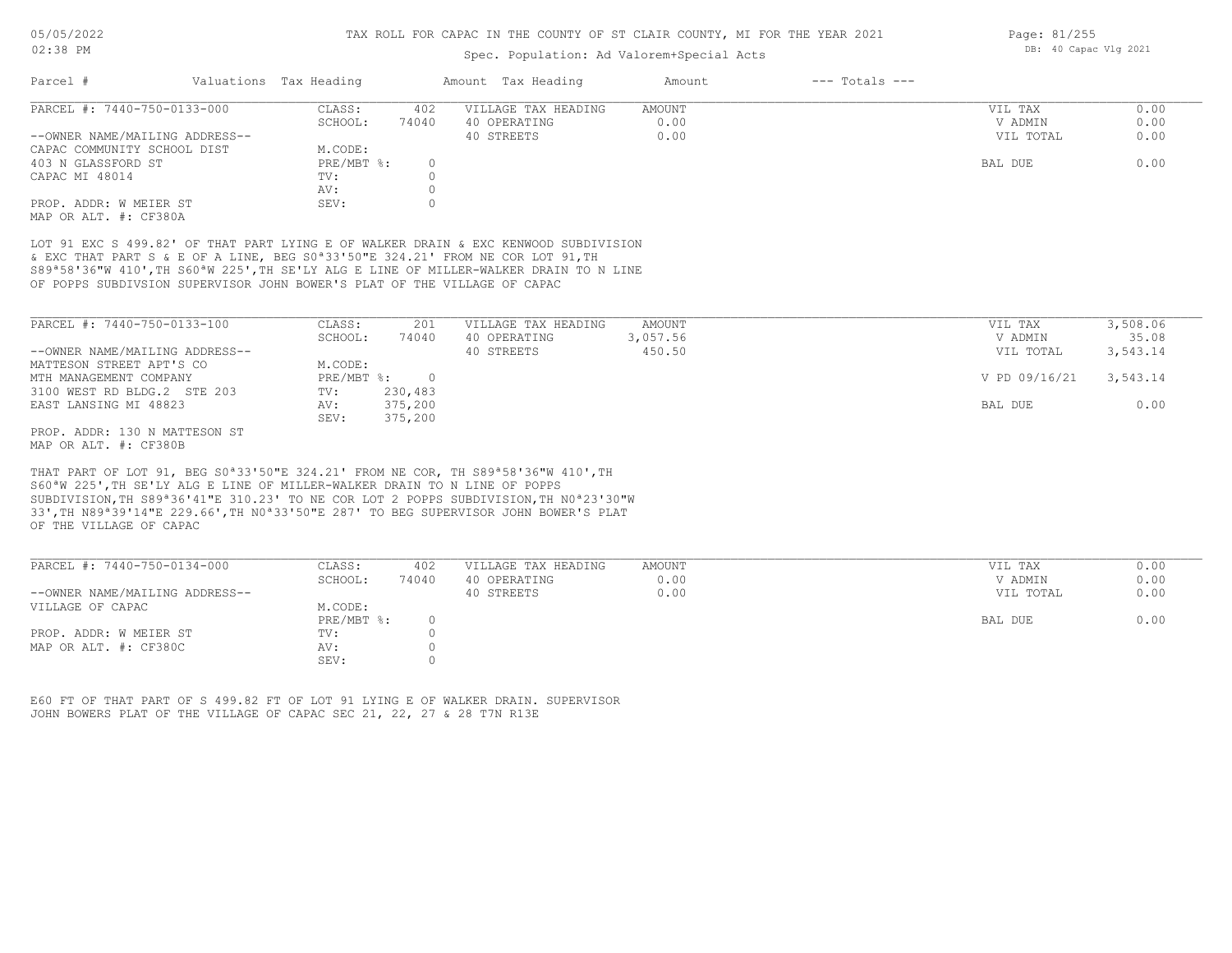#### 05/05/2022 02:38 PM

#### TAX ROLL FOR CAPAC IN THE COUNTY OF ST CLAIR COUNTY, MI FOR THE YEAR 2021

#### Spec. Population: Ad Valorem+Special Acts

| Parcel #                       |                                                     | Valuations Tax Heading |       | Amount Tax Heading                                                                  | Amount | $---$ Totals $---$ |           |      |
|--------------------------------|-----------------------------------------------------|------------------------|-------|-------------------------------------------------------------------------------------|--------|--------------------|-----------|------|
| PARCEL #: 7440-750-0137-000    |                                                     | CLASS:                 | 201   | VILLAGE TAX HEADING                                                                 | AMOUNT |                    | VIL TAX   | 0.00 |
|                                |                                                     | SCHOOL:                | 74040 | 40 OPERATING                                                                        | 0.00   |                    | V ADMIN   | 0.00 |
| --OWNER NAME/MAILING ADDRESS-- |                                                     |                        |       | 40 STREETS                                                                          | 0.00   |                    | VIL TOTAL | 0.00 |
| CAPAC COMMUNITY SCHOOL         |                                                     | M.CODE:                |       |                                                                                     |        |                    |           |      |
| 403 N GLASSFORD ST             |                                                     | PRE/MBT %:             |       |                                                                                     |        |                    | BAL DUE   | 0.00 |
| CAPAC MI 48014-3016            |                                                     | TV:                    |       |                                                                                     |        |                    |           |      |
|                                |                                                     | AV:                    |       |                                                                                     |        |                    |           |      |
|                                | PROP. ADDR: 403 N GLASSFORD STREET                  | SEV:                   |       |                                                                                     |        |                    |           |      |
| MAP OR ALT. #: CF381A/B        |                                                     |                        |       |                                                                                     |        |                    |           |      |
|                                |                                                     |                        |       | LOT 92 EXC W 6 AC & EXC N 360 FT OF E 755.82 FT & EXC S 175 FT OF N 535 FT OF E 150 |        |                    |           |      |
|                                |                                                     |                        |       | FT & EXC N 358.5 FT OF W 716.18' OF E 1472' & EXC S 135' OF N 670' OF E 150'        |        |                    |           |      |
|                                | SUPERVISOR JOHN BOWERS PLAT OF THE VILLAGE OF CAPAC |                        |       |                                                                                     |        |                    |           |      |

309 N GLASSFORD ST PRE/MBT %: 100 V PD 08/31/21 604.38 HACKELBERG ROGER/LORI M.CODE: COREL --OWNER NAME/MAILING ADDRESS-- 40 STREETS 76.84 VIL TOTAL 604.38 SCHOOL: 74040 40 OPERATING 521.56 521.56 V ADMIN 5.98 PARCEL #: 7440-750-0137-100 CLASS: 401 VILLAGE TAX HEADING AMOUNT VIL TAX 598.40<br>SCHOOL: 74040 40 OPERATING 521.56 VADMIN 5.98  $\mathcal{L}_\mathcal{L} = \mathcal{L}_\mathcal{L} = \mathcal{L}_\mathcal{L} = \mathcal{L}_\mathcal{L} = \mathcal{L}_\mathcal{L} = \mathcal{L}_\mathcal{L} = \mathcal{L}_\mathcal{L} = \mathcal{L}_\mathcal{L} = \mathcal{L}_\mathcal{L} = \mathcal{L}_\mathcal{L} = \mathcal{L}_\mathcal{L} = \mathcal{L}_\mathcal{L} = \mathcal{L}_\mathcal{L} = \mathcal{L}_\mathcal{L} = \mathcal{L}_\mathcal{L} = \mathcal{L}_\mathcal{L} = \mathcal{L}_\mathcal{L}$ 

MAP OR ALT. #: CF381F PROP. ADDR: 309 N GLASSFORD STREET SEV: 70,500 AV: 70,500 BAL DUE 0.00 CAPAC MI 48014-3014 TV: 39,316<br>
AV: 70,500

CAPAC S135' OF N 670' OF E 150' OF LOT 92 SUPERVISOR JOHN BOWERS PLAT OF THE VILLAGE OF

| PARCEL #: 7440-750-0138-000        | CLASS:       | 401    | VILLAGE TAX HEADING | AMOUNT | VIL TAX       | 420.77 |  |
|------------------------------------|--------------|--------|---------------------|--------|---------------|--------|--|
|                                    | SCHOOL:      | 74040  | 40 OPERATING        | 366.74 | V ADMIN       | 4.20   |  |
| --OWNER NAME/MAILING ADDRESS--     |              |        | 40 STREETS          | 54.03  | VIL TOTAL     | 424.97 |  |
| OROSCO FRANCES/CHRISTINA           | M.CODE:      | 00LSB  |                     |        |               |        |  |
| 319 GLASSFORD ST                   | $PRE/MBT$ %: | 100    |                     |        | V PD 09/09/21 | 424.97 |  |
| CAPAC MI 48014                     | TV:          | 27,646 |                     |        |               |        |  |
|                                    | AV:          | 48,000 |                     |        | BAL DUE       | 0.00   |  |
| PROP. ADDR: 319 N GLASSFORD STREET | SEV:         | 48,000 |                     |        |               |        |  |
| MAP OR ALT. #: CF381C              |              |        |                     |        |               |        |  |

 $\mathcal{L}_\mathcal{L} = \mathcal{L}_\mathcal{L} = \mathcal{L}_\mathcal{L} = \mathcal{L}_\mathcal{L} = \mathcal{L}_\mathcal{L} = \mathcal{L}_\mathcal{L} = \mathcal{L}_\mathcal{L} = \mathcal{L}_\mathcal{L} = \mathcal{L}_\mathcal{L} = \mathcal{L}_\mathcal{L} = \mathcal{L}_\mathcal{L} = \mathcal{L}_\mathcal{L} = \mathcal{L}_\mathcal{L} = \mathcal{L}_\mathcal{L} = \mathcal{L}_\mathcal{L} = \mathcal{L}_\mathcal{L} = \mathcal{L}_\mathcal{L}$ 

OF CAPAC S75 FT OF N 435 FT OF E 150 FT OF LOT 92 SUPERVISOR JOHN BOWERS PLAT OF THE VILLAGE

| PARCEL #: 7440-750-0139-000        | CLASS:  | 401            | VILLAGE TAX HEADING | AMOUNT | VIL TAX       | 974.28 |
|------------------------------------|---------|----------------|---------------------|--------|---------------|--------|
|                                    | SCHOOL: | 74040          | 40 OPERATING        | 849.17 | V ADMIN       | 9.74   |
| --OWNER NAME/MAILING ADDRESS--     |         |                | 40 STREETS          | 125.11 | VIL TOTAL     | 984.02 |
| ROSS DAVID J                       | M.CODE: | COREL          |                     |        |               |        |
| 317 N GLASSFORD ST                 |         | PRE/MBT %: 100 |                     |        | V PD 08/18/21 | 984.02 |
| CAPAC MI 48014-3014                | TV:     | 64,012         |                     |        |               |        |
|                                    | AV:     | 81,800         |                     |        | BAL DUE       | 0.00   |
| PROP. ADDR: 317 N GLASSFORD STREET | SEV:    | 81,800         |                     |        |               |        |
| MAP OR ALT. #: CF381D              |         |                |                     |        |               |        |

VILLAGE OF CAPAC SEC 21, 22, 27 & 28 T7N R13E S100 FT OF N 535 FT OF E 150 FT OF LOT 92 SUPERVISOR JOHN BOWERS PLAT OF THE Page: 82/255 DB: 40 Capac Vlg 2021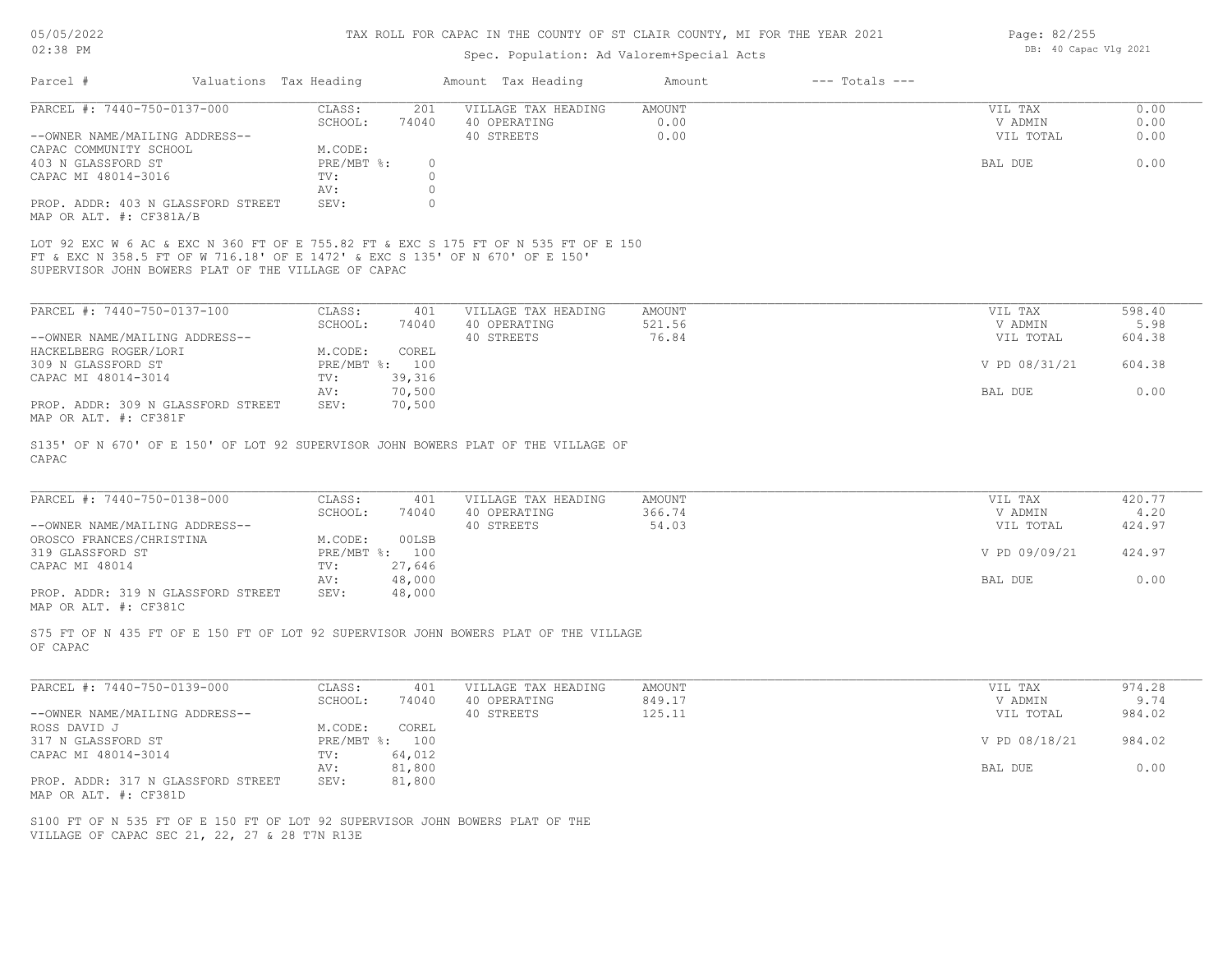#### 05/05/2022 02:38 PM

#### TAX ROLL FOR CAPAC IN THE COUNTY OF ST CLAIR COUNTY, MI FOR THE YEAR 2021

#### Spec. Population: Ad Valorem+Special Acts

| Parcel #                           | Valuations Tax Heading |       | Amount Tax Heading  | Amount | $---$ Totals $---$ |           |      |
|------------------------------------|------------------------|-------|---------------------|--------|--------------------|-----------|------|
| PARCEL #: 7440-750-0140-000        | CLASS:                 | 402   | VILLAGE TAX HEADING | AMOUNT |                    | VIL TAX   | 0.00 |
|                                    | SCHOOL:                | 74040 | 40 OPERATING        | 0.00   |                    | V ADMIN   | 0.00 |
| --OWNER NAME/MAILING ADDRESS--     |                        |       | 40 STREETS          | 0.00   |                    | VIL TOTAL | 0.00 |
| CAPAC COMMUNITY SCHOOL             | M.CODE:                |       |                     |        |                    |           |      |
| 411 N GLASSFORD ST                 | PRE/MBT %:             |       |                     |        |                    | BAL DUE   | 0.00 |
| CAPAC MI 48014-3016                | TV:                    |       |                     |        |                    |           |      |
|                                    | AV:                    |       |                     |        |                    |           |      |
| PROP. ADDR: 411 N GLASSFORD STREET | SEV:                   |       |                     |        |                    |           |      |
|                                    |                        |       |                     |        |                    |           |      |

MAP OR ALT. #: CF381E

OF CAPAC SEC 21, 22, 27 & 28 T7N R13E S75 FT OF N 150 FT OF E 150 FT OF LOT 92 SUPERVISOR JOHN BOWERS PLAT OF THE VILLAGE

| PARCEL #: 7440-750-0141-000    | CLASS:     | 402   | VILLAGE TAX HEADING | AMOUNT | VIL TAX   | 0.00 |
|--------------------------------|------------|-------|---------------------|--------|-----------|------|
|                                | SCHOOL:    | 74040 | 40 OPERATING        | 0.00   | V ADMIN   | 0.00 |
| --OWNER NAME/MAILING ADDRESS-- |            |       | 40 STREETS          | 0.00   | VIL TOTAL | 0.00 |
| VILLAGE OF CAPAC               | M.CODE:    |       |                     |        |           |      |
|                                | PRE/MBT %: |       |                     |        | BAL DUE   | 0.00 |
| PROP. ADDR: N GLASSFORD S      | TV:        |       |                     |        |           |      |
| MAP OR ALT. #: CF382A          | AV:        |       |                     |        |           |      |
|                                | SEV:       |       |                     |        |           |      |

SEC 21, 22, 27 & 28 T7N R13E W360 FT OF LOT 93 EXC N 100 FT. SUPERVISOR JOHN BOWERS PLAT OF THE VILLAGE OF CAPAC

| PARCEL #: 7440-750-0142-000        | CLASS:     | 201   | VILLAGE TAX HEADING | AMOUNT | VIL TAX   | 0.00 |
|------------------------------------|------------|-------|---------------------|--------|-----------|------|
|                                    | SCHOOL:    | 74040 | 40 OPERATING        | 0.00   | V ADMIN   | 0.00 |
| --OWNER NAME/MAILING ADDRESS--     |            |       | 40 STREETS          | 0.00   | VIL TOTAL | 0.00 |
| CAPAC COMM SCHOOL DIST             | M.CODE:    |       |                     |        |           |      |
|                                    | PRE/MBT %: |       |                     |        | BAL DUE   | 0.00 |
| PROP. ADDR: 523 N GLASSFORD STREET | TV:        |       |                     |        |           |      |
| MAP OR ALT. #: CF382B              | AV:        |       |                     |        |           |      |
|                                    | SEV:       |       |                     |        |           |      |

SEC 21, 22, 27 & 28 T7N R13E OF LOT 95 & W 6 AC OF LOT 92 SUPERVISOR JOHN BOWERS PLAT OF THE VILLAGE OF CAPAC 100 FT & EXC W 360 FT OF S 659 FT & W 499.04 FT OF LOT 94 EXC N 66 FT & W 499.04 FT N292.5 FT OF E 1472 FT OF LOT 92 EXC S 75 FT OF N 150 FT OF E 150 FT, LOT 93 EXC N

| PARCEL #: 7440-750-0143-000    | CLASS:       | 201   | VILLAGE TAX HEADING | AMOUNT | VIL TAX   | 0.00 |
|--------------------------------|--------------|-------|---------------------|--------|-----------|------|
|                                | SCHOOL:      | 74040 | 40 OPERATING        | 0.00   | V ADMIN   | 0.00 |
| --OWNER NAME/MAILING ADDRESS-- |              |       | 40 STREETS          | 0.00   | VIL TOTAL | 0.00 |
| COUNSEL ON AGING INC.,         | M.CODE:      |       |                     |        |           |      |
| 600 GRAND RIVER AVE            | $PRE/MBT$ %: |       |                     |        | BAL DUE   | 0.00 |
| PORT HURON MI 48060            | TV:          |       |                     |        |           |      |
|                                | AV:          |       |                     |        |           |      |
| PROP. ADDR: 585 N MAIN ST      | SEV:         |       |                     |        |           |      |
| MAP OR ALT. #: CF383A          |              |       |                     |        |           |      |

PLAT OF THE VILLAGE OF CAPAC SEC 21, 22, 27 & 28 T7N R13E N246 FT OF LOT 94 LYING E OF BONER SUB, EXC N 46 FT THEREOF. SUPERVISOR JOHN BOWERS Page: 83/255 DB: 40 Capac Vlg 2021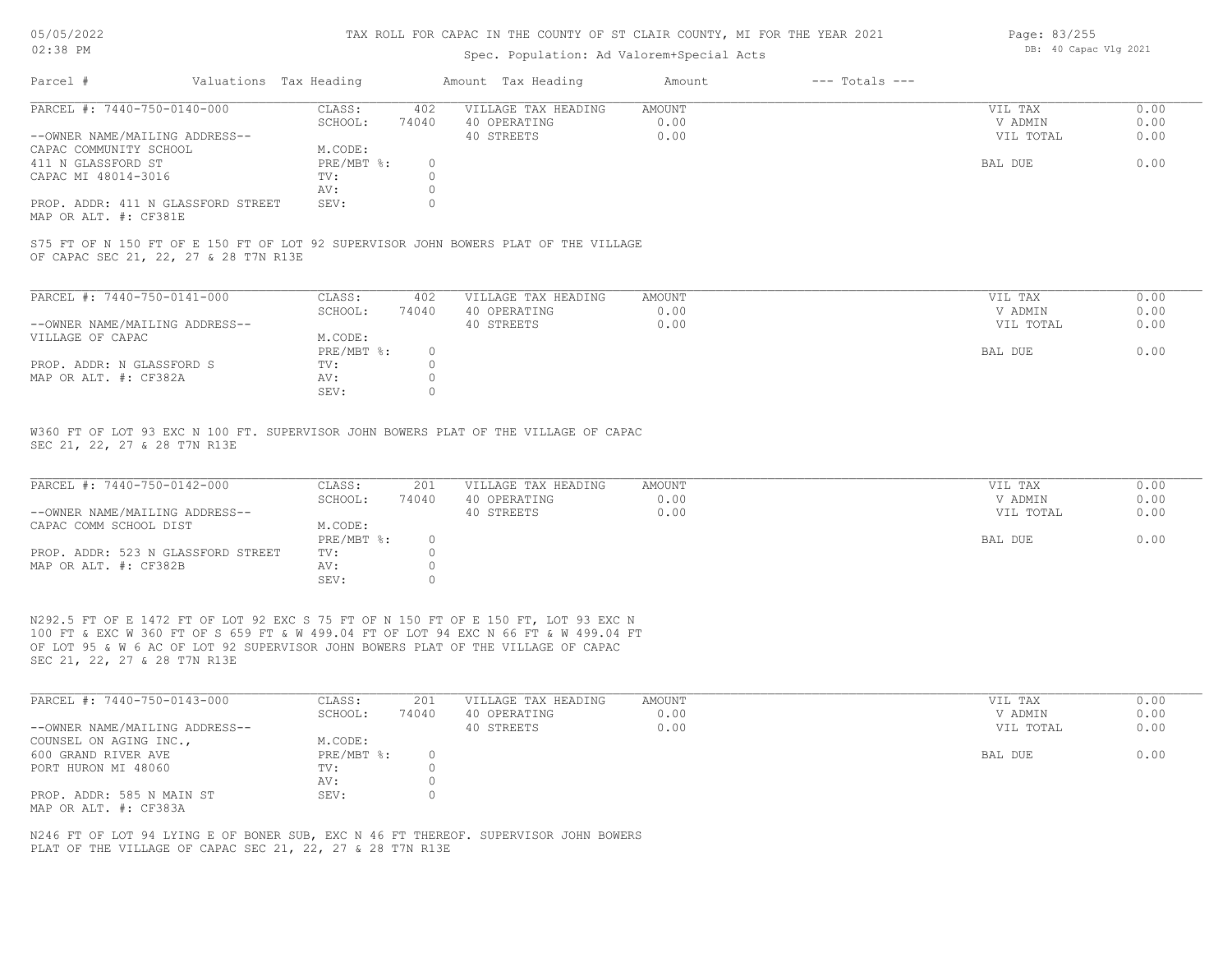#### Spec. Population: Ad Valorem+Special Acts

| Parcel #                       | Valuations Tax Heading |                | Amount Tax Heading  | Amount | $---$ Totals $---$ |               |        |
|--------------------------------|------------------------|----------------|---------------------|--------|--------------------|---------------|--------|
| PARCEL #: 7440-750-0144-000    | CLASS:                 | 401            | VILLAGE TAX HEADING | AMOUNT |                    | VIL TAX       | 602.83 |
|                                | SCHOOL:                | 74040          | 40 OPERATING        | 525.42 |                    | V ADMIN       | 6.02   |
| --OWNER NAME/MAILING ADDRESS-- |                        |                | 40 STREETS          | 77.41  |                    | VIL TOTAL     | 608.85 |
| LYDICK ARTHUR M                | M.CODE:                |                |                     |        |                    |               |        |
| LYDICK PEGGY A                 |                        | PRE/MBT %: 100 |                     |        |                    | V PD 09/14/21 | 608.85 |
| 509 N MAIN ST                  | TV:                    | 39,607         |                     |        |                    |               |        |
| CAPAC MI 48014-3151            | AV:                    | 66,100         |                     |        |                    | BAL DUE       | 0.00   |
|                                | SEV:                   | 66,100         |                     |        |                    |               |        |
|                                |                        |                |                     |        |                    |               |        |

MAP OR ALT. #: CF383B PROP. ADDR: 509 N MAIN ST

OF THE VILLAGE OF CAPAC SEC 21, 22, 27 & 28 T7N R13E S113.50 FT OF THAT PART OF LOT 94 LYING E OF BONER SUB. SUPERVISOR JOHN BOWERS PLAT

| PARCEL #: 7440-750-0145-000    | CLASS:       | 401    | VILLAGE TAX HEADING | AMOUNT | VIL TAX       | 475.74 |
|--------------------------------|--------------|--------|---------------------|--------|---------------|--------|
|                                | SCHOOL:      | 74040  | 40 OPERATING        | 414.65 | V ADMIN       | 4.75   |
| --OWNER NAME/MAILING ADDRESS-- |              |        | 40 STREETS          | 61.09  | VIL TOTAL     | 480.49 |
| WHEELIHAN CHARLES M.           | M.CODE:      |        |                     |        |               |        |
| 14266 IMLAY CITY RD            | $PRE/MBT$ %: |        |                     |        | V PD 07/08/21 | 480.49 |
| CAPAC MI 48014                 | TV:          | 31,257 |                     |        |               |        |
|                                | AV:          | 52,700 |                     |        | BAL DUE       | 0.00   |
| PROP. ADDR: 507 N MAIN ST      | SEV:         | 52,700 |                     |        |               |        |
| MAP OR ALT. #: CF384A          |              |        |                     |        |               |        |

SEC 21, 22, 27 & 28 T7N R13E E160 FT OF N 70 FT OF LOT 95 SUPERVISOR JOHN BOWERS PLAT OF THE VILLAGE OF CAPAC

| PARCEL #: 7440-750-0146-000    | CLASS:       | 401    | VILLAGE TAX HEADING | AMOUNT | VIL TAX       | 417.35 |
|--------------------------------|--------------|--------|---------------------|--------|---------------|--------|
|                                | SCHOOL:      | 74040  | 40 OPERATING        | 363.76 | V ADMIN       | 4.17   |
| --OWNER NAME/MAILING ADDRESS-- |              |        | 40 STREETS          | 53.59  | VIL TOTAL     | 421.52 |
| LUMBARDO DOUGLAS W.            | M.CODE:      | COREL  |                     |        |               |        |
| 538 N NEEPER ST                | $PRE/MBT$ %: | 100    |                     |        | V PD 09/15/21 | 421.52 |
| CAPAC MI 48014-3038            | TV:          | 27,421 |                     |        |               |        |
|                                | AV:          | 44,400 |                     |        | BAL DUE       | 0.00   |
| PROP. ADDR: 538 N NEEPER ST    | SEV:         | 44,400 |                     |        |               |        |
| MAP OR ALT. #: CF384B          |              |        |                     |        |               |        |

 $\mathcal{L}_\mathcal{L} = \mathcal{L}_\mathcal{L} = \mathcal{L}_\mathcal{L} = \mathcal{L}_\mathcal{L} = \mathcal{L}_\mathcal{L} = \mathcal{L}_\mathcal{L} = \mathcal{L}_\mathcal{L} = \mathcal{L}_\mathcal{L} = \mathcal{L}_\mathcal{L} = \mathcal{L}_\mathcal{L} = \mathcal{L}_\mathcal{L} = \mathcal{L}_\mathcal{L} = \mathcal{L}_\mathcal{L} = \mathcal{L}_\mathcal{L} = \mathcal{L}_\mathcal{L} = \mathcal{L}_\mathcal{L} = \mathcal{L}_\mathcal{L}$ 

W160 FT OF E 320 FT OF N 70 FT OF LOT 95 SUPERVISOR JOHN BOWERS PLAT OF THE VILLAGE

OF CAPAC SEC 21, 22, 27 & 28 T7N R13E

| PARCEL #: 7440-750-0147-000    | CLASS:       | 402   | VILLAGE TAX HEADING | AMOUNT | VIL TAX   | 0.00 |
|--------------------------------|--------------|-------|---------------------|--------|-----------|------|
|                                | SCHOOL:      | 74040 | 40 OPERATING        | 0.00   | V ADMIN   | 0.00 |
| --OWNER NAME/MAILING ADDRESS-- |              |       | 40 STREETS          | 0.00   | VIL TOTAL | 0.00 |
| STREETS-VILLAGE OF CAPAC       | M.CODE:      |       |                     |        |           |      |
|                                | $PRE/MBT$ %: |       |                     |        | BAL DUE   | 0.00 |
| PROP. ADDR: W PARK ST          | TV:          |       |                     |        |           |      |
| MAP OR ALT. #: CF385A/B        | AV:          |       |                     |        |           |      |
|                                | SEV:         |       |                     |        |           |      |

SUPERVISOR JOHN BOWERS PLAT OF THE VILLAGE OF CAPAC SEC 21, 22, 27 & 28 T7N R13E LOTS 94 & 95 EXC N 46 FT THEREOF. ALSO N 46 FT OF LOT 94 & N 100 FT OF LOT 93 150 FT OF N 66 FT OF LOT 97, & W 66 FT OF LOTS 96 & 97, & E 66 FT OF W 565.04 FT OF LOT 97 & W 66 FT OF E 216 FT OF LOTS 96 & 97 & E 66 FT OF W 941.04 FT OF LOT 95 & E S66 FT OF N 358.5 FT OF E 1472 FT OF LOT 92 & N 50 FT OF E 320 FT OF W 386 FT OF

Page: 84/255 DB: 40 Capac Vlg 2021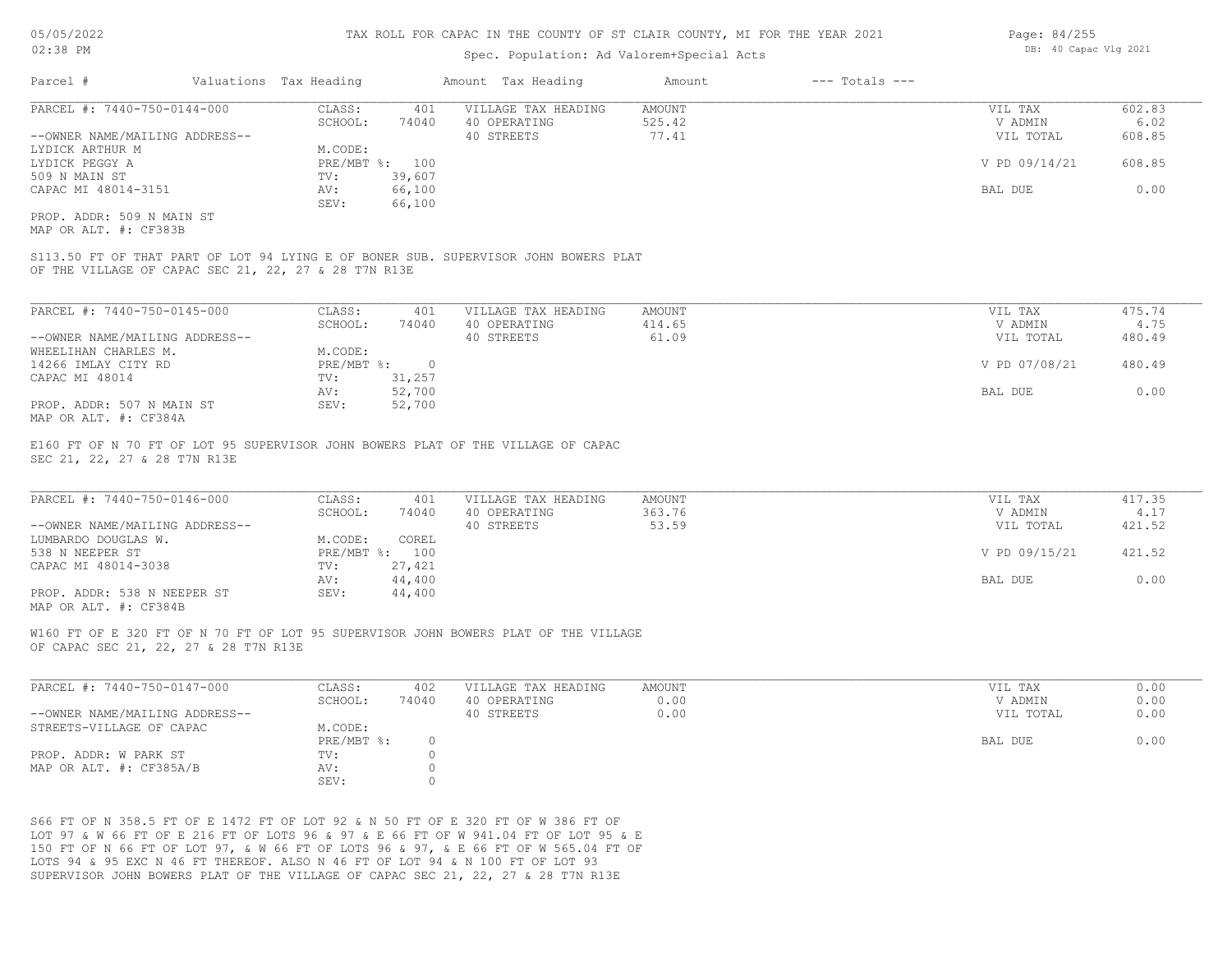| 05/05/2022 |  |
|------------|--|
| 02:38 PM   |  |

# Spec. Population: Ad Valorem+Special Acts

| Page: 85/255 |                       |  |
|--------------|-----------------------|--|
|              | DB: 40 Capac Vlg 2021 |  |

| Parcel #                                                                                                                                      | Valuations Tax Heading |                           |                  | Amount Tax Heading                                | Amount                       | $---$ Totals $---$ |                                 |                               |
|-----------------------------------------------------------------------------------------------------------------------------------------------|------------------------|---------------------------|------------------|---------------------------------------------------|------------------------------|--------------------|---------------------------------|-------------------------------|
| PARCEL #: 7440-750-0148-000<br>--OWNER NAME/MAILING ADDRESS--                                                                                 |                        | CLASS:<br>SCHOOL:         | 401<br>74040     | VILLAGE TAX HEADING<br>40 OPERATING<br>40 STREETS | AMOUNT<br>1,260.26<br>185.68 |                    | VIL TAX<br>V ADMIN<br>VIL TOTAL | 1,445.94<br>14.45<br>1,460.39 |
| BRUGGEN JANNA VAN<br>530 N GLASSFORD STREET                                                                                                   |                        | M.CODE:<br>PRE/MBT %: 100 | COREL            |                                                   |                              |                    | V PD 09/15/21                   | 1,460.39                      |
| CAPAC MI 48014-3015                                                                                                                           |                        | TV:<br>AV:                | 95,000<br>95,000 |                                                   |                              |                    | BAL DUE                         | 0.00                          |
| PROP. ADDR: 530 N GLASSFORD STREET<br>MAP OR ALT. #: CF385C                                                                                   |                        | SEV:                      | 95,000           |                                                   |                              |                    |                                 |                               |
| E160' OF W 725.04' OF N 146.64' OF LOT 95 SUPERVISOR JOHN BOWERS PLAT OF THE<br>VILLAGE OF CAPAC                                              |                        |                           |                  |                                                   |                              |                    |                                 |                               |
| PARCEL #: 7440-750-0148-250                                                                                                                   |                        | CLASS:                    | 401              | VILLAGE TAX HEADING                               | <b>AMOUNT</b>                |                    | VIL TAX                         | 741.97                        |
| --OWNER NAME/MAILING ADDRESS--                                                                                                                |                        | SCHOOL:                   | 74040            | 40 OPERATING<br>40 STREETS                        | 646.69<br>95.28              |                    | V ADMIN<br>VIL TOTAL            | 7.41<br>749.38                |
| MORALES JUAN J<br>480 N GLASSFORD ST                                                                                                          |                        | M.CODE:<br>PRE/MBT %: 100 | COREL            |                                                   |                              |                    | V PD 09/15/21                   | 749.38                        |
| CAPAC MI 48014-3015                                                                                                                           |                        | TV:<br>AV:                | 48,749<br>89,300 |                                                   |                              |                    | BAL DUE                         | 0.00                          |
| PROP. ADDR: 480 N GLASSFORD STREET<br>MAP OR ALT. #: CF385F                                                                                   |                        | SEV:                      | 89,300           |                                                   |                              |                    |                                 |                               |
| S82' OF N 228.64' OF E 160' OF W 725.04' OF LOT 95 SUPERVISOR JOHN BOWERS PLAT OF<br>THE VILLAGE OF CAPAC                                     |                        |                           |                  |                                                   |                              |                    |                                 |                               |
| PARCEL #: 7440-750-0149-000                                                                                                                   |                        | CLASS:<br>SCHOOL:         | 401<br>74040     | VILLAGE TAX HEADING<br>40 OPERATING               | AMOUNT<br>618.23             |                    | VIL TAX<br>V ADMIN              | 709.32<br>7.09                |
| --OWNER NAME/MAILING ADDRESS--                                                                                                                |                        |                           |                  | 40 STREETS                                        | 91.09                        |                    | VIL TOTAL                       | 716.41                        |
| DAMS BRENT<br>DAMS MARIA                                                                                                                      |                        | M.CODE:<br>PRE/MBT %: 100 | COREL            |                                                   |                              |                    | V PD 09/15/21                   | 716.41                        |
| 420 N GLASSFORD ST<br>CAPAC MI 48014                                                                                                          |                        | TV:<br>AV:                | 46,603<br>76,400 |                                                   |                              |                    | BAL DUE                         | 0.00                          |
| PROP. ADDR: 420 N GLASSFORD STREET<br>MAP OR ALT. #: CF385D                                                                                   |                        | SEV:                      | 76,400           |                                                   |                              |                    |                                 |                               |
| E160 FT OF W 725.04 FT OF LOT 95 EXC N 228.64 FT THEREOF. SUPERVISOR JOHN BOWERS<br>PLAT OF THE VILLAGE OF CAPAC SEC 21, 22, 27 & 28 T7N R13E |                        |                           |                  |                                                   |                              |                    |                                 |                               |
|                                                                                                                                               |                        |                           |                  |                                                   |                              |                    |                                 |                               |
| PARCEL #: 7440-750-0150-000                                                                                                                   |                        | CLASS:<br>SCHOOL:         | 401<br>74040     | VILLAGE TAX HEADING<br>40 OPERATING               | <b>AMOUNT</b><br>701.27      |                    | VIL TAX<br>V ADMIN              | 804.59<br>8.04                |
| --OWNER NAME/MAILING ADDRESS--<br>ARGYRIS COURTNEY                                                                                            |                        | M.CODE:                   | COREL            | 40 STREETS                                        | 103.32                       |                    | VIL TOTAL                       | 812.63                        |
| 505 N MAIN ST<br>CAPAC MI 48014-3151                                                                                                          |                        | PRE/MBT %: 100<br>TV:     | 52,863           |                                                   |                              |                    | V PD 09/15/21                   | 812.63                        |
|                                                                                                                                               |                        | AV:                       | 80,800           |                                                   |                              |                    | BAL DUE                         | 0.00                          |
| PROP. ADDR: 505 N MAIN ST<br>MAP OR ALT. #: CF385E                                                                                            |                        | SEV:                      | 80,800           |                                                   |                              |                    |                                 |                               |
| E320' OF S 84.5' ADJ LOT 104 ON N OF LOT 95 EXC W 150' SUPV JOHN BOWER'S PLAT OF                                                              |                        |                           |                  |                                                   |                              |                    |                                 |                               |

THE VILLAGE OF CAPAC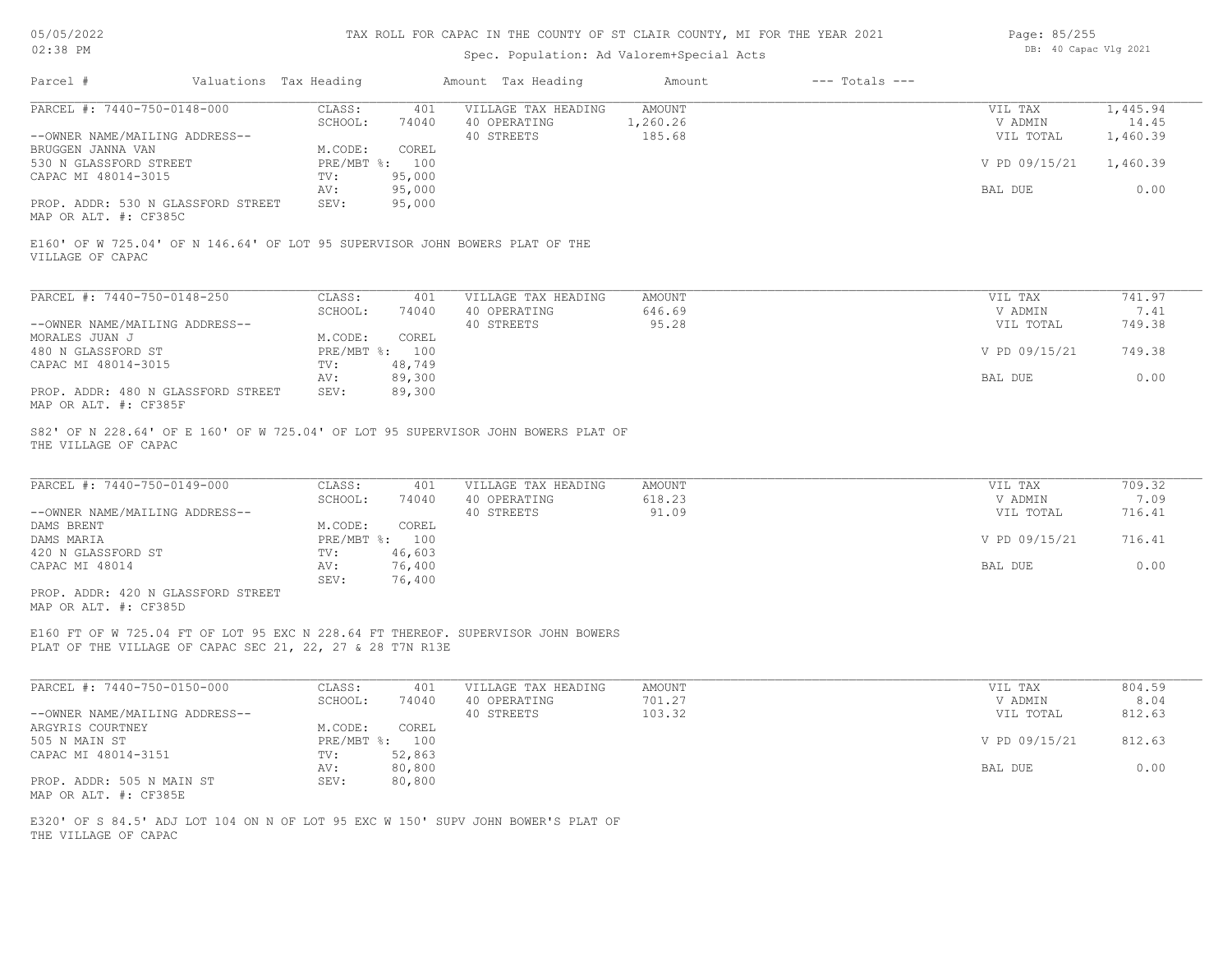#### Spec. Population: Ad Valorem+Special Acts

| Page: 86/255 |                       |  |
|--------------|-----------------------|--|
|              | DB: 40 Capac Vlg 2021 |  |

| Parcel #                                                                | Valuations Tax Heading |        | Amount Tax Heading  | Amount | $---$ Totals $---$ |           |        |
|-------------------------------------------------------------------------|------------------------|--------|---------------------|--------|--------------------|-----------|--------|
| PARCEL #: 7440-750-0150-250                                             | CLASS:                 | 401    | VILLAGE TAX HEADING | AMOUNT |                    | VIL TAX   | 116.73 |
|                                                                         | SCHOOL:                | 74040  | 40 OPERATING        | 101.74 |                    | V ADMIN   | 1.16   |
| --OWNER NAME/MAILING ADDRESS--                                          |                        |        | 40 STREETS          | 14.99  |                    | VIL TOTAL | 117.89 |
| NEMECEK JOSHUA J                                                        | M.CODE:                |        |                     |        |                    |           |        |
| 208 E CHURCH ST                                                         | PRE/MBT %:             |        |                     |        |                    | BAL DUE   | 117.89 |
| CAPAC MI 48014                                                          | TV:                    | 7,670  |                     |        |                    |           |        |
|                                                                         | AV:                    | 24,800 |                     |        |                    |           |        |
| PROP. ADDR: 424 N NEEPER ST                                             | SEV:                   | 24,800 |                     |        |                    |           |        |
| $\cdots$ $\cdots$ $\cdots$ $\cdots$ $\cdots$ $\cdots$ $\cdots$ $\cdots$ |                        |        |                     |        |                    |           |        |

MAP OR ALT. #: CF385G

VILLAGE OF CAPAC QC 1742/745 05/20/98 W150' OF E 320' OF S 84.5' ADJ LOT 104 ON N OF LOT 95 SUPV JOHN BOWER'S PLAT OF THE

| PARCEL #: 7440-750-0151-000    | CLASS:     | 401    | VILLAGE TAX HEADING | AMOUNT | VIL TAX       | 544.44 |
|--------------------------------|------------|--------|---------------------|--------|---------------|--------|
|                                | SCHOOL:    | 74040  | 40 OPERATING        | 474.53 | V ADMIN       | 5.44   |
| --OWNER NAME/MAILING ADDRESS-- |            |        | 40 STREETS          | 69.91  | VIL TOTAL     | 549.88 |
| SEIDLER JO LOUISE              | M.CODE:    |        |                     |        |               |        |
| SEIDLER ELIZABETH L            | PRE/MBT %: | 100    |                     |        | V PD 08/25/21 | 549.88 |
| 400 N NEEPER ST P.O. BOX 40    | TV:        | 35,771 |                     |        |               |        |
| CAPAC MI 48014-3039            | AV:        | 61,100 |                     |        | BAL DUE       | 0.00   |
|                                | SEV:       | 61,100 |                     |        |               |        |
| PROP. ADDR: 400 N NEEPER ST    |            |        |                     |        |               |        |

MAP OR ALT. #: CF386A1

THE VILLAGE OF CAPAC SEC 21, 22, 27 & 28 T7N R13E W75 FT OF E 150 FT OF LOT 96 EXC N 146.5 FT THEREOF SUPERVISOR JOHN BOWERS PLAT OF

| PARCEL #: 7440-750-0152-000    | CLASS:       | 401    | VILLAGE TAX HEADING | AMOUNT | VIL TAX       | 507.49 |
|--------------------------------|--------------|--------|---------------------|--------|---------------|--------|
|                                | SCHOOL:      | 74040  | 40 OPERATING        | 442.32 | V ADMIN       | 5.07   |
| --OWNER NAME/MAILING ADDRESS-- |              |        | 40 STREETS          | 65.17  | VIL TOTAL     | 512.56 |
| KING JEREMY L                  | M.CODE:      |        |                     |        |               |        |
| KING JENNIFER A                | $PRE/MBT$ %: | 100    |                     |        | V PD 07/15/21 | 512.56 |
| 8570 E IMLAY CITY RD           | TV:          | 33,343 |                     |        |               |        |
| IMLAY CITY MI 48444-9461       | AV:          | 55,300 |                     |        | BAL DUE       | 0.00   |
|                                | SEV:         | 55,300 |                     |        |               |        |
| PROP. ADDR: 410 N NEEPER ST    |              |        |                     |        |               |        |

 $\mathcal{L}_\mathcal{L} = \mathcal{L}_\mathcal{L} = \mathcal{L}_\mathcal{L} = \mathcal{L}_\mathcal{L} = \mathcal{L}_\mathcal{L} = \mathcal{L}_\mathcal{L} = \mathcal{L}_\mathcal{L} = \mathcal{L}_\mathcal{L} = \mathcal{L}_\mathcal{L} = \mathcal{L}_\mathcal{L} = \mathcal{L}_\mathcal{L} = \mathcal{L}_\mathcal{L} = \mathcal{L}_\mathcal{L} = \mathcal{L}_\mathcal{L} = \mathcal{L}_\mathcal{L} = \mathcal{L}_\mathcal{L} = \mathcal{L}_\mathcal{L}$ 

MAP OR ALT. #: CF386A2

N146.50' OF E 150' OF LOT 96 SUPERVISOR JOHN BOWERS PLAT OF THE VILLAGE OF CAPAC

| PARCEL #: 7440-750-0153-000    | CLASS:       | 401    | VILLAGE TAX HEADING | AMOUNT | VIL TAX   | 967.10 |
|--------------------------------|--------------|--------|---------------------|--------|-----------|--------|
|                                | SCHOOL:      | 74040  | 40 OPERATING        | 550.86 | V ADMIN   | 6.99   |
| --OWNER NAME/MAILING ADDRESS-- |              |        | 40 STREETS          | 81.16  | VIL TOTAL | 974.09 |
| PYTLESKI JOHN                  | M.CODE:      |        |                     | 41.76  |           |        |
| P.O. BOX 213                   | $PRE/MBT$ %: | 100    |                     | 26.11  | BAL DUE   | 974.09 |
| CAPAC MI 48014                 | TV:          | 41,525 | $\circ$             | 267.21 |           |        |
|                                | AV:          | 72,600 |                     |        |           |        |
| PROP. ADDR: 115 W KEMPF COURT  | SEV:         | 72,600 |                     |        |           |        |
| MAP OR ALT. #: CF86B           |              |        |                     |        |           |        |

SEC 21, 22, 27 & 28 T7N R13E S146 FT OF E 75 FT OF LOT 96 SUPERVISOR JOHN BOWERS PLAT OF THE VILLAGE OF CAPAC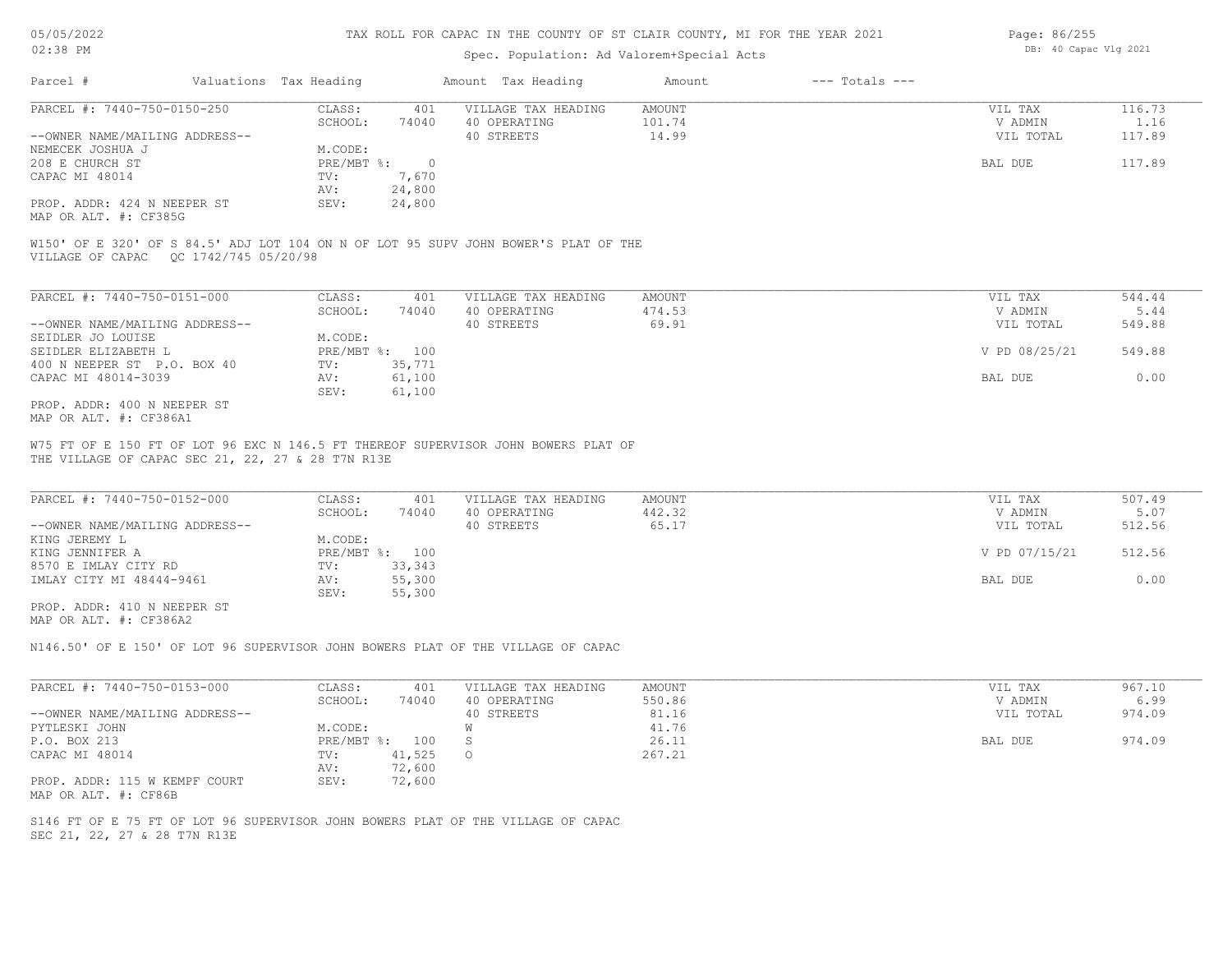#### Spec. Population: Ad Valorem+Special Acts

| Page: 87/255 |                       |  |
|--------------|-----------------------|--|
|              | DB: 40 Capac Vlg 2021 |  |

| Parcel #                       | Valuations Tax Heading |        | Amount Tax Heading  | Amount | $---$ Totals $---$ |               |          |
|--------------------------------|------------------------|--------|---------------------|--------|--------------------|---------------|----------|
| PARCEL #: 7440-750-0154-000    | CLASS:                 | 401    | VILLAGE TAX HEADING | AMOUNT |                    | VIL TAX       | 1,125.00 |
|                                | SCHOOL:                | 74040  | 40 OPERATING        | 758.80 |                    | V ADMIN       | 11.24    |
| --OWNER NAME/MAILING ADDRESS-- |                        |        | 40 STREETS          | 111.80 |                    | VIL TOTAL     | 1,136.24 |
| PURDY TREVOR J                 | M.CODE:                | OLALS  | SWALK               | 254.40 |                    |               |          |
| 401 N NEEPER ST                | PRE/MBT %: 100         |        |                     |        |                    | V PD 09/15/21 | 1,136.24 |
| CAPAC MI 48014-3041            | TV:                    | 57,200 |                     |        |                    |               |          |
|                                | AV:                    | 57,200 |                     |        |                    | BAL DUE       | 0.00     |
| PROP. ADDR: 401 N NEEPER ST    | SEV:                   | 57,200 |                     |        |                    |               |          |
|                                |                        |        |                     |        |                    |               |          |

MAP OR ALT. #: CF386C

OF CAPAC SEC 21, 22, 27 & 28 T7N R13E W170 FT OF E 386 FT OF S 60 FT OF LOT 96 SUPERVISOR JOHN BOWERS PLAT OF THE VILLAGE

| PARCEL #: 7440-750-0155-000    | CLASS:     | 401    | VILLAGE TAX HEADING | AMOUNT | VIL TAX       | 748.85 |
|--------------------------------|------------|--------|---------------------|--------|---------------|--------|
|                                | SCHOOL:    | 74040  | 40 OPERATING        | 652.69 | V ADMIN       | 7.48   |
| --OWNER NAME/MAILING ADDRESS-- |            |        | 40 STREETS          | 96.16  | VIL TOTAL     | 756.33 |
| GWISDALLA ANNETTE M            | M.CODE:    |        |                     |        |               |        |
| 405 N NEEPER ST                | PRE/MBT %: | 100    |                     |        | V PD 09/16/21 | 756.33 |
| CAPAC MI 48014                 | TV:        | 49,201 |                     |        |               |        |
|                                | AV:        | 78,900 |                     |        | BAL DUE       | 0.00   |
| PROP. ADDR: 405 N NEEPER ST    | SEV:       | 78,900 |                     |        |               |        |
| MAP OR ALT. #: CF386D/F        |            |        |                     |        |               |        |

OF CAPAC SEC 21, 22, 27 & 28 T7N R13E 60 FT & EX N 110.5 FT OF SAID W 20 FT. SUPERVISOR JOHN BOWERS PLAT OF THE VILLAGE N122 FT OF S 182 FT OF W 150 FT OF E 366 FT & W 20 FT OF E 386 FT OF LOT 96 EXC S

| PARCEL #: 7440-750-0156-000    | CLASS:       | 401    | VILLAGE TAX HEADING | AMOUNT | VIL TAX       | 695.62 |
|--------------------------------|--------------|--------|---------------------|--------|---------------|--------|
|                                | SCHOOL:      | 74040  | 40 OPERATING        | 606.29 | V ADMIN       | 6.95   |
| --OWNER NAME/MAILING ADDRESS-- |              |        | 40 STREETS          | 89.33  | VIL TOTAL     | 702.57 |
| OCONNOR BETTY J                | M.CODE:      |        |                     |        |               |        |
| 411 N NEEPER ST                | $PRE/MBT$ %: | 100    |                     |        | V PD 09/09/21 | 702.57 |
| CAPAC MI 48014-3041            | TV:          | 45,703 |                     |        |               |        |
|                                | AV:          | 73,500 |                     |        | BAL DUE       | 0.00   |
| PROP. ADDR: 411 N NEEPER ST    | SEV:         | 73,500 |                     |        |               |        |
| MAP OR ALT. #: CF386G/H        |              |        |                     |        |               |        |

 $\mathcal{L}_\mathcal{L} = \mathcal{L}_\mathcal{L} = \mathcal{L}_\mathcal{L} = \mathcal{L}_\mathcal{L} = \mathcal{L}_\mathcal{L} = \mathcal{L}_\mathcal{L} = \mathcal{L}_\mathcal{L} = \mathcal{L}_\mathcal{L} = \mathcal{L}_\mathcal{L} = \mathcal{L}_\mathcal{L} = \mathcal{L}_\mathcal{L} = \mathcal{L}_\mathcal{L} = \mathcal{L}_\mathcal{L} = \mathcal{L}_\mathcal{L} = \mathcal{L}_\mathcal{L} = \mathcal{L}_\mathcal{L} = \mathcal{L}_\mathcal{L}$ 

T7N R13E FT OF LOT 96 SUPERVISOR JOHN BOWERS PLAT OF THE VILLAGE OF CAPAC SEC 21, 22 27 & 28 W150 FT OF E 366 FT OF LOT 96 EXC S 182 FT THEREOF & N 110.5 FT OF W 20 FT OF E 386

| PARCEL #: 7440-750-0157-000        | CLASS:       | 401    | VILLAGE TAX HEADING | AMOUNT | VIL TAX       | 586.61 |
|------------------------------------|--------------|--------|---------------------|--------|---------------|--------|
|                                    | SCHOOL:      | 74040  | 40 OPERATING        | 511.28 | V ADMIN       | 5.86   |
| --OWNER NAME/MAILING ADDRESS--     |              |        | 40 STREETS          | 75.33  | VIL TOTAL     | 592.47 |
| MCDERMOTT LOGAN                    | M.CODE:      | COREL  |                     |        |               |        |
| MCDERMOTT KATHERINE                | $PRE/MBT$ %: | 100    |                     |        | V PD 09/15/21 | 592.47 |
| 408 N GLASSFORD STREET             | TV:          | 38,541 |                     |        |               |        |
| CAPAC MI 48014                     | AV:          | 66,100 |                     |        | BAL DUE       | 0.00   |
|                                    | SEV:         | 66,100 |                     |        |               |        |
| PROP. ADDR: 408 N GLASSFORD STREET |              |        |                     |        |               |        |

MAP OR ALT. #: CF386I

OF THE VILLAGE OF CAPAC SEC 21, 22, 27 & 28 T7N R13E S100 FT OF N 200 FT OF E 150 FT OF W 216 FT OF LOT 96 SUPERVISOR JOHN BOWERS PLAT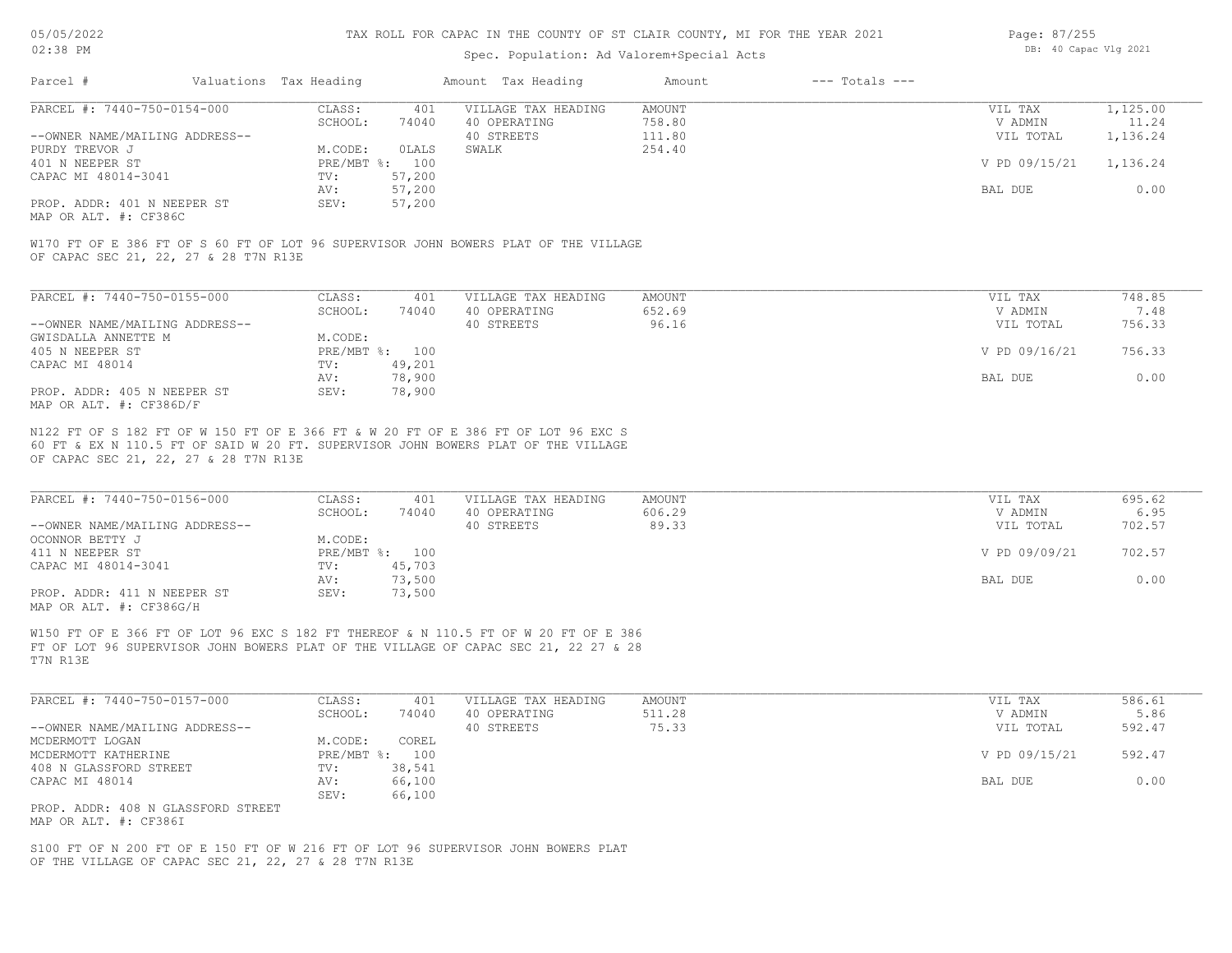### 05/05/2022 02:38 PM

#### TAX ROLL FOR CAPAC IN THE COUNTY OF ST CLAIR COUNTY, MI FOR THE YEAR 2021

# Spec. Population: Ad Valorem+Special Acts

| Page: 88/255 |                       |  |
|--------------|-----------------------|--|
|              | DB: 40 Capac Vlg 2021 |  |

| PARCEL #: 7440-750-0158-000                                                                                                                                                               | CLASS:<br>401                          | VILLAGE TAX HEADING                 | AMOUNT                  | VIL TAX              | 623.47         |
|-------------------------------------------------------------------------------------------------------------------------------------------------------------------------------------------|----------------------------------------|-------------------------------------|-------------------------|----------------------|----------------|
|                                                                                                                                                                                           | SCHOOL:<br>74040                       | 40 OPERATING                        | 543.41                  | V ADMIN              | 6.23           |
| --OWNER NAME/MAILING ADDRESS--                                                                                                                                                            |                                        | 40 STREETS                          | 80.06                   | VIL TOTAL            | 629.70         |
| BAKER DEWAYNE D                                                                                                                                                                           | M.CODE:                                |                                     |                         |                      |                |
| 402 N GLASSFORD ST                                                                                                                                                                        | PRE/MBT %: 100                         |                                     |                         | V PD 07/28/21        | 629.70         |
| CAPAC MI 48014-3015                                                                                                                                                                       | 40,963<br>TV:                          |                                     |                         |                      |                |
| PROP. ADDR: 402 N GLASSFORD STREET                                                                                                                                                        | 70,400<br>AV:<br>SEV:<br>70,400        |                                     |                         | BAL DUE              | 0.00           |
| MAP OR ALT. #: CF386J                                                                                                                                                                     |                                        |                                     |                         |                      |                |
| E150 FT OF W 216 FT OF LOT 96 EXC N 200 FT. SUPERVISOR JOHN BOWERS PLAT OF THE<br>VILLAGE OF CAPAC SEC 21, 22, 27 & 28 T7N R13E                                                           |                                        |                                     |                         |                      |                |
|                                                                                                                                                                                           |                                        |                                     |                         |                      |                |
| PARCEL #: 7440-750-0159-000                                                                                                                                                               | CLASS:<br>401                          | VILLAGE TAX HEADING                 | AMOUNT                  | VIL TAX              | 568.01         |
| --OWNER NAME/MAILING ADDRESS--                                                                                                                                                            | SCHOOL:<br>74040                       | 40 OPERATING<br>40 STREETS          | 495.07<br>72.94         | V ADMIN<br>VIL TOTAL | 5.68<br>573.69 |
| CROMAS MARK F/LUCY M                                                                                                                                                                      | M.CODE:                                |                                     |                         |                      |                |
| 2447 S SUMERS RD                                                                                                                                                                          | PRE/MBT %:<br>$\overline{\phantom{0}}$ |                                     |                         | V PD 09/14/21        | 573.69         |
| IMLAY CITY MI 48444                                                                                                                                                                       | 37,319<br>TV:                          |                                     |                         |                      |                |
|                                                                                                                                                                                           | 63,200<br>AV:                          |                                     |                         | BAL DUE              | 0.00           |
| PROP. ADDR: 416 N GLASSFORD STREET<br>MAP OR ALT. #: CF386K                                                                                                                               | SEV:<br>63,200                         |                                     |                         |                      |                |
|                                                                                                                                                                                           |                                        |                                     |                         |                      |                |
| PARCEL #: 7440-750-0160-000                                                                                                                                                               | CLASS:<br>401<br>SCHOOL:<br>74040      | VILLAGE TAX HEADING<br>40 OPERATING | <b>AMOUNT</b><br>549.63 | VIL TAX<br>V ADMIN   | 630.61<br>6.30 |
| --OWNER NAME/MAILING ADDRESS--                                                                                                                                                            |                                        | 40 STREETS                          | 80.98                   | VIL TOTAL            | 636.91         |
|                                                                                                                                                                                           | COREL<br>M.CODE:                       |                                     |                         |                      |                |
|                                                                                                                                                                                           | PRE/MBT %: 100                         |                                     |                         | V PD 09/15/21        | 636.91         |
| N100 FT OF E 150 FT OF W 216 FT OF LOT 96 SUPERVISOR JOHN BOWERS PLAT OF THE<br>VILLAGE OF CAPAC SEC 21, 22, 27 & 28 T7N R13E<br>ZARNA, JESSICA<br>316 N NEEPER ST<br>CAPAC MI 48014-3036 | 41,432<br>TV:                          |                                     |                         |                      |                |
| PROP. ADDR: 316 N NEEPER ST                                                                                                                                                               | 55,800<br>AV:<br>SEV:<br>55,800        |                                     |                         | BAL DUE              | 0.00           |
| MAP OR ALT. #: CF387A1                                                                                                                                                                    |                                        |                                     |                         |                      |                |
| S65 FT OF E 150 FT OF LOT 97 SUPERVISOR JOHN BOWERS PLAT OF THE VILLAGE OF CAPAC<br>SEC 21, 22, 27 & 28 T7N R13E                                                                          |                                        |                                     |                         |                      |                |
|                                                                                                                                                                                           | CLASS:<br>401                          | VILLAGE TAX HEADING                 | <b>AMOUNT</b>           | VIL TAX              | 655.88         |
|                                                                                                                                                                                           | SCHOOL:<br>74040                       | 40 OPERATING                        | 571.66                  | V ADMIN              | 6.55           |
|                                                                                                                                                                                           |                                        | 40 STREETS                          | 84.22                   | VIL TOTAL            | 662.43         |
|                                                                                                                                                                                           | 00LSB<br>M.CODE:                       |                                     |                         |                      |                |
| PARCEL #: 7440-750-0161-000<br>--OWNER NAME/MAILING ADDRESS--                                                                                                                             | PRE/MBT %: 100                         |                                     |                         | V PD 09/09/21        | 662.43         |
|                                                                                                                                                                                           | TV:<br>43,093                          |                                     |                         |                      |                |
| LEVERENZ SALLY ANN<br>LEVERENZ GERALD L<br>P.O. BOX 539<br>CAPAC MI 48014-3036                                                                                                            | 73,100<br>AV:<br>SEV:<br>73,100        |                                     |                         | BAL DUE              | 0.00           |

OF CAPAC SEC 21, 22, 27 & 28 T7N R13E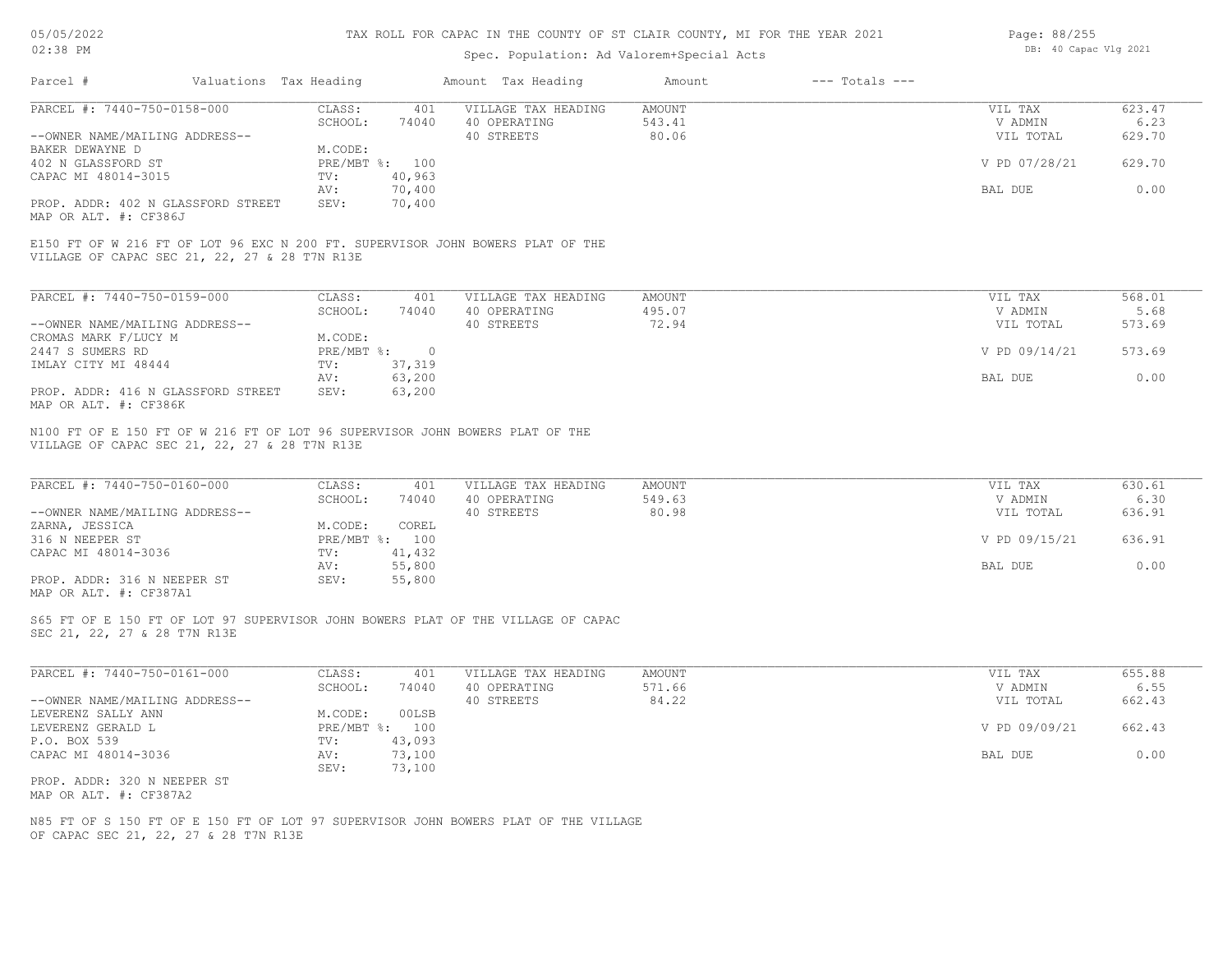#### Spec. Population: Ad Valorem+Special Acts

| Page: 89/255 |                       |  |
|--------------|-----------------------|--|
|              | DB: 40 Capac Vlg 2021 |  |

| Parcel #                                             | Valuations Tax Heading |        | Amount Tax Heading  | Amount | $---$ Totals $---$ |               |        |
|------------------------------------------------------|------------------------|--------|---------------------|--------|--------------------|---------------|--------|
| PARCEL #: 7440-750-0162-000                          | CLASS:                 | 401    | VILLAGE TAX HEADING | AMOUNT |                    | VIL TAX       | 554.75 |
|                                                      | SCHOOL:                | 74040  | 40 OPERATING        | 483.51 |                    | V ADMIN       | 5.54   |
| --OWNER NAME/MAILING ADDRESS--                       |                        |        | 40 STREETS          | 71.24  |                    | VIL TOTAL     | 560.29 |
| GRONE STEVEN                                         | M.CODE:                | OFPCU  |                     |        |                    |               |        |
| 313 N NEEPER ST                                      | $PRE/MBT$ %:           | 100    |                     |        |                    | V PD 07/15/21 | 560.29 |
| CAPAC MI 48014                                       | TV:                    | 36,448 |                     |        |                    |               |        |
|                                                      | AV:                    | 61,000 |                     |        |                    | BAL DUE       | 0.00   |
| PROP. ADDR: 313 N NEEPER ST<br>MAP OR ALT. #: CF387B | SEV:                   | 61,000 |                     |        |                    |               |        |

OF CAPAC SEC 21, 22, 27 & 28 T7N R13E QC 1796/970 08/27/98 S75 FT OF W 150 FT OF E 366 FT OF LOT 97 SUPERVISOR JOHN BOWERS PLAT OF THE VILLAGE

| PARCEL #: 7440-750-0163-000        | CLASS:     | 401    | VILLAGE TAX HEADING | AMOUNT | VIL TAX | 592.53                  |  |
|------------------------------------|------------|--------|---------------------|--------|---------|-------------------------|--|
|                                    | SCHOOL:    | 74040  | 40 OPERATING        | 516.44 |         | 5.92<br>V ADMIN         |  |
| --OWNER NAME/MAILING ADDRESS--     |            |        | 40 STREETS          | 76.09  |         | 598.45<br>VIL TOTAL     |  |
| WHEELER THOMAS A                   | M.CODE:    |        |                     |        |         |                         |  |
| 320 N GLASSFORD STREET             | PRE/MBT %: | 100    |                     |        |         | V PD 09/08/21<br>598.45 |  |
| CAPAC, MI 48014                    | TV:        | 38,930 |                     |        |         |                         |  |
|                                    | AV:        | 65,800 |                     |        | BAL DUE | 0.00                    |  |
| PROP. ADDR: 320 N GLASSFORD STREET | SEV:       | 65,800 |                     |        |         |                         |  |
| MAP OR ALT. #: CF387D/F            |            |        |                     |        |         |                         |  |

THE VILLAGE OF CAPAC SEC 21, 22, 27 & 28 T7N R13E S91 FT OF N 141 FT OF W 170 FT OF E 536 FT OF LOT 97 SUPERVISOR JOHN BOWERS PLAT OF

| PARCEL #: 7440-750-0164-000    | CLASS:  | 401            | VILLAGE TAX HEADING | AMOUNT | VIL TAX       | 693.90 |
|--------------------------------|---------|----------------|---------------------|--------|---------------|--------|
|                                | SCHOOL: | 74040          | 40 OPERATING        | 604.79 | V ADMIN       | 6.93   |
| --OWNER NAME/MAILING ADDRESS-- |         |                | 40 STREETS          | 89.11  | VIL TOTAL     | 700.83 |
| LOGAN MATTHEW/TRACY            | M.CODE: | COREL          |                     |        |               |        |
| 317 N NEEPER ST                |         | PRE/MBT %: 100 |                     |        | V PD 08/31/21 | 700.83 |
| CAPAC MI 48014-3037            | TV:     | 45,590         |                     |        |               |        |
|                                | AV:     | 80,800         |                     |        | BAL DUE       | 0.00   |
| PROP. ADDR: 317 N NEEPER ST    | SEV:    | 80,800         |                     |        |               |        |
|                                |         |                |                     |        |               |        |

MAP OR ALT. #: CF387E

OF THE VILLAGE OF CAPAC SEC 21, 22, 27 & 28 T7N R13E N 91 FT OF S 166 FT OF W 150 FT OF E 366 FT OF LOT 97 SUPERVISOR JOHN BOWERS PLAT

| PARCEL #: 7440-750-0165-000        | CLASS:     | 401    | VILLAGE TAX HEADING | AMOUNT | VIL TAX       | 436.10 |
|------------------------------------|------------|--------|---------------------|--------|---------------|--------|
|                                    | SCHOOL:    | 74040  | 40 OPERATING        | 380.10 | V ADMIN       | 4.36   |
| --OWNER NAME/MAILING ADDRESS--     |            |        | 40 STREETS          | 56.00  | VIL TOTAL     | 440.46 |
| ROBBERSTAD TIMOYHY                 | M.CODE:    |        |                     |        |               |        |
| 1818 N VAN DYKE ROAD               | PRE/MBT %: |        |                     |        | V PD 09/09/21 | 440.46 |
| IMLAY CITY MI 48444                | TV:        | 28,653 |                     |        |               |        |
|                                    | AV:        | 48,800 |                     |        | BAL DUE       | 0.00   |
| PROP. ADDR: 316 N GLASSFORD STREET | SEV:       | 48,800 |                     |        |               |        |
| MAP OR ALT. #: CF387F              |            |        |                     |        |               |        |

OF CAPAC SEC 21, 22, 27 & 28 T7N R13E S75 FT OF W 170 FT OF E 536 FT OF LOT 97 SUPERVISOR JOHN BOWERS PLAT OF THE VILLAGE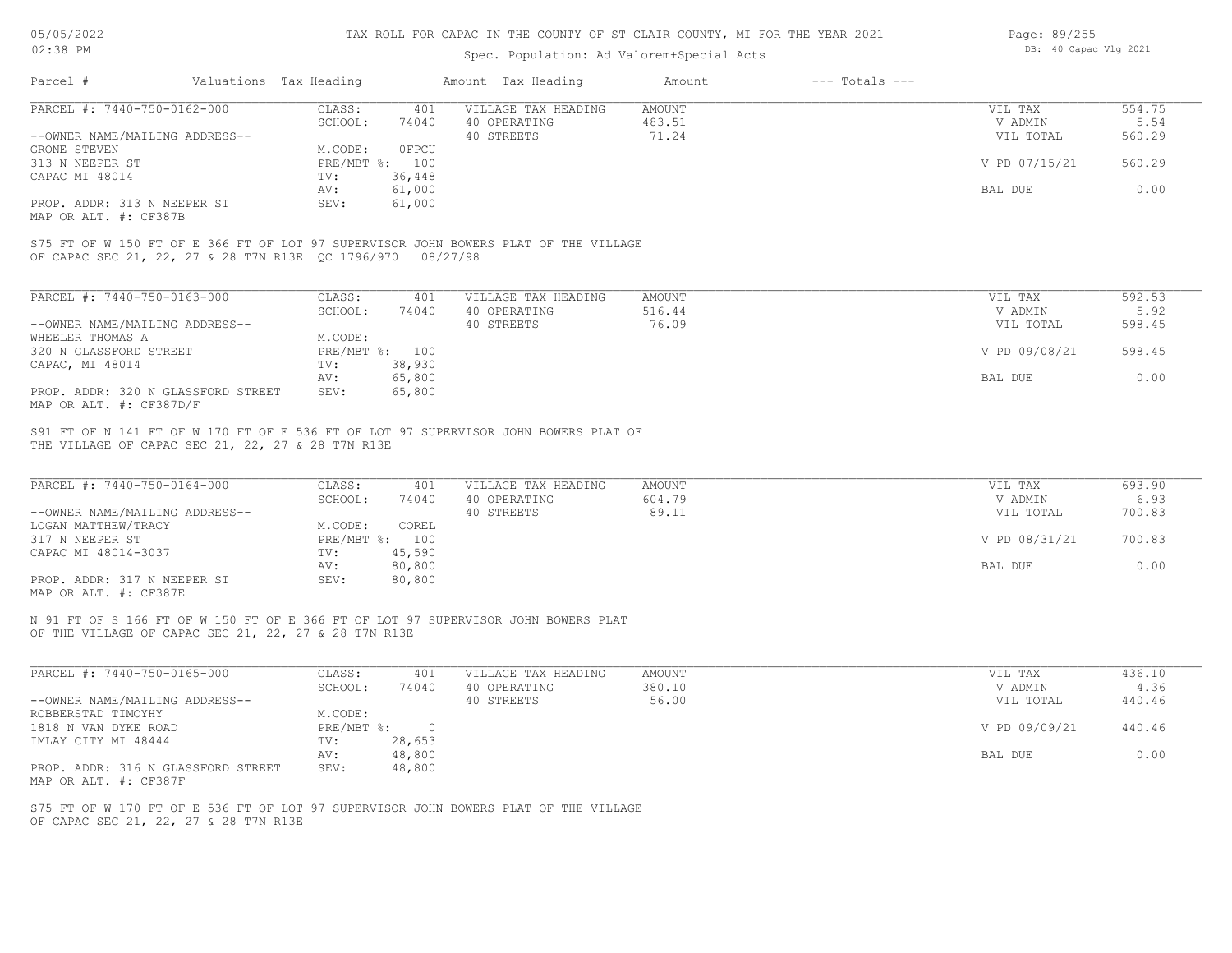### Spec. Population: Ad Valorem+Special Acts

| Page: 90/255 |                       |  |
|--------------|-----------------------|--|
|              | DB: 40 Capac Vlg 2021 |  |

| Parcel #                       | Valuations Tax Heading    |          | Amount Tax Heading                                                                 | Amount | $---$ Totals $---$ |                    |          |
|--------------------------------|---------------------------|----------|------------------------------------------------------------------------------------|--------|--------------------|--------------------|----------|
| PARCEL #: 7440-750-0166-000    | CLASS:                    | 401      | VILLAGE TAX HEADING                                                                | AMOUNT |                    | VIL TAX            | 1,094.51 |
|                                | SCHOOL:                   | 74040    | 40 OPERATING                                                                       | 186.70 |                    | V ADMIN            | 8.21     |
| --OWNER NAME/MAILING ADDRESS-- |                           |          | 40 STREETS                                                                         | 27.50  |                    | VIL TOTAL          | 1,102.72 |
| SHULL WILLIAM T                | M.CODE:                   |          |                                                                                    | 202.44 |                    |                    |          |
| 306 N MAIN ST                  | $PRE/MBT$ $\frac{1}{6}$ : | $\Omega$ |                                                                                    | 364.49 |                    | BAL DUE            | 1,102.72 |
| CAPAC MI 48014                 | TV:                       | 14,074   | S                                                                                  | 242.59 |                    |                    |          |
|                                | AV:                       | 24,800   | UB                                                                                 | 70.79  |                    |                    |          |
| PROP. ADDR: 401 N MAIN ST      | SEV:                      | 24,800   |                                                                                    |        |                    |                    |          |
| MAP OR ALT. #: CF388           |                           |          |                                                                                    |        |                    |                    |          |
| R13E                           |                           |          | LOT 98 SUPERVISOR JOHN BOWERS PLAT OF THE VILLAGE OF CAPAC SEC 21, 22, 27 & 28 T7N |        |                    |                    |          |
| PARCEL #: 7440-750-0167-000    | CLASS:                    | 401      | VILLAGE TAX HEADING                                                                | AMOUNT |                    | VIL TAX            | 489.50   |
|                                | $CCTI\cap T$ .            | $71010$  | 10.00000000000                                                                     | 1222   |                    | <b>IT A DIATIT</b> | $\wedge$ |

|                                | SCHOOL:      | 74040  | 40 OPERATING | 426.64 | V ADMIN       | 4.89   |
|--------------------------------|--------------|--------|--------------|--------|---------------|--------|
| --OWNER NAME/MAILING ADDRESS-- |              |        | 40 STREETS   | 62.86  | VIL TOTAL     | 494.39 |
| ROBERTS CAROL                  | M.CODE:      | COREL  |              |        |               |        |
| 405 N MAIN ST                  | $PRE/MBT$ %: | 100    |              |        | V PD 09/15/21 | 494.39 |
| CAPAC MI 48014-3149            | TV:          | 32,161 |              |        |               |        |
|                                | AV:          | 54,500 |              |        | BAL DUE       | 0.00   |
| PROP. ADDR: 405 N MAIN ST      | SEV:         | 54,500 |              |        |               |        |
| MAP OR ALT. #: CF389           |              |        |              |        |               |        |

R13E LOT 99 SUPERVISOR JOHN BOWERS PLAT OF THE VILLAGE OF CAPAC SEC 21, 22, 27 & 28 T7N

| PARCEL #: 7440-750-0168-000    | CLASS:     | 401    | VILLAGE TAX HEADING | AMOUNT | VIL TAX       | 539.14 |
|--------------------------------|------------|--------|---------------------|--------|---------------|--------|
|                                | SCHOOL:    | 74040  | 40 OPERATING        | 469.91 | V ADMIN       | 5.39   |
| --OWNER NAME/MAILING ADDRESS-- |            |        | 40 STREETS          | 69.23  | VIL TOTAL     | 544.53 |
| DAVIS WILLIAM N JR             | M.CODE:    |        |                     |        |               |        |
| 681 HOLMES RD                  | PRE/MBT %: |        |                     |        | V PD 07/15/21 | 544.53 |
| ALLENTON MI 48002              | TV:        | 35,423 |                     |        |               |        |
|                                | AV:        | 58,300 |                     |        | BAL DUE       | 0.00   |
| PROP. ADDR: 407 N MAIN ST      | SEV:       | 58,300 |                     |        |               |        |
|                                |            |        |                     |        |               |        |

MAP OR ALT. #: CF390

R13E LOT 100 SUPERVISOR JOHN BOWERS PLAT OF THE VILLAGE OF CAPAC SEC 21, 22, 27 & 28 T7N

| PARCEL #: 7440-750-0169-000    | CLASS:       | 401     | VILLAGE TAX HEADING | AMOUNT   | VIL TAX       | 1,564.66 |
|--------------------------------|--------------|---------|---------------------|----------|---------------|----------|
|                                | SCHOOL:      | 74040   | 40 OPERATING        | 1,363.73 | V ADMIN       | 15.64    |
| --OWNER NAME/MAILING ADDRESS-- |              |         | 40 STREETS          | 200.93   | VIL TOTAL     | 1,580.30 |
| THOMAS TROY                    | M.CODE:      | COREL   |                     |          |               |          |
| 409 N MAIN ST                  | $PRE/MBT$ %: | 100     |                     |          | V PD 09/15/21 | 1,580.30 |
| CAPAC MI 48014                 | TV:          | 102,800 |                     |          |               |          |
|                                | AV:          | 102,800 |                     |          | BAL DUE       | 0.00     |
| PROP. ADDR: 409 N MAIN ST      | SEV:         | 102,800 |                     |          |               |          |
| MAP OR ALT. #:                 |              |         |                     |          |               |          |

 $\mathcal{L}_\mathcal{L} = \mathcal{L}_\mathcal{L} = \mathcal{L}_\mathcal{L} = \mathcal{L}_\mathcal{L} = \mathcal{L}_\mathcal{L} = \mathcal{L}_\mathcal{L} = \mathcal{L}_\mathcal{L} = \mathcal{L}_\mathcal{L} = \mathcal{L}_\mathcal{L} = \mathcal{L}_\mathcal{L} = \mathcal{L}_\mathcal{L} = \mathcal{L}_\mathcal{L} = \mathcal{L}_\mathcal{L} = \mathcal{L}_\mathcal{L} = \mathcal{L}_\mathcal{L} = \mathcal{L}_\mathcal{L} = \mathcal{L}_\mathcal{L}$ 

LOT 101 SUPERVISOR JOHN BOWERS PLAT OF THE VILLAGE OF CAPAC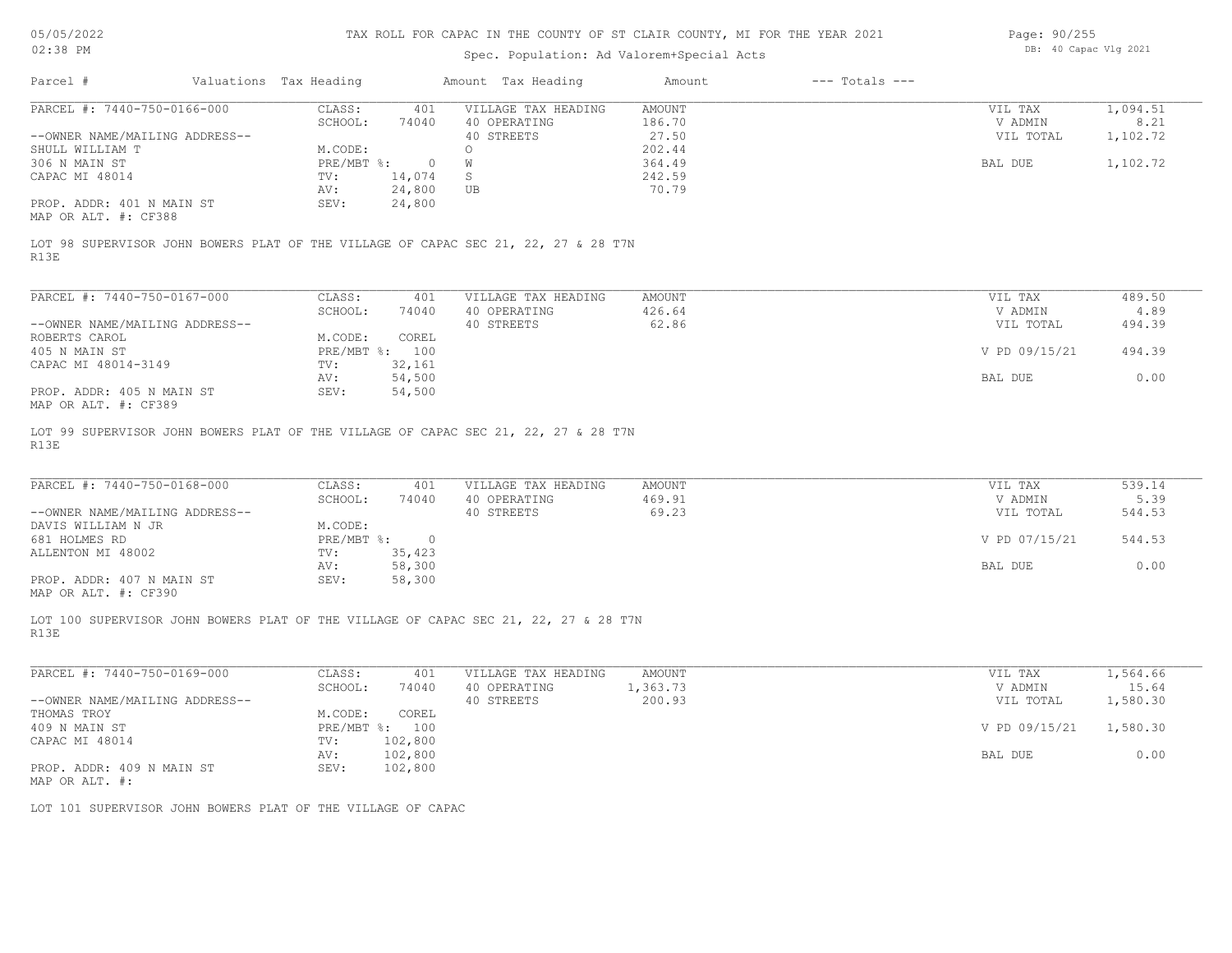#### Spec. Population: Ad Valorem+Special Acts

| Page: 91/255 |                       |  |
|--------------|-----------------------|--|
|              | DB: 40 Capac Vlg 2021 |  |

| Parcel #                       | Valuations Tax Heading |                | Amount Tax Heading  | Amount   | $---$ Totals $---$ |               |          |
|--------------------------------|------------------------|----------------|---------------------|----------|--------------------|---------------|----------|
| PARCEL #: 7440-750-0170-000    | CLASS:                 | 401            | VILLAGE TAX HEADING | AMOUNT   |                    | VIL TAX       | 1,247.02 |
|                                | SCHOOL:                | 74040          | 40 OPERATING        | 1,086.88 |                    | V ADMIN       | 12.47    |
| --OWNER NAME/MAILING ADDRESS-- |                        |                | 40 STREETS          | 160.14   |                    | VIL TOTAL     | 1,259.49 |
| ATKINSON KRYSTAL               | M.CODE:                | COREL          |                     |          |                    |               |          |
| 413 N MAIN                     |                        | PRE/MBT %: 100 |                     |          |                    | V PD 09/15/21 | 1,259.49 |
| CAPAC MI 48014                 | TV:                    | 81,931         |                     |          |                    |               |          |
|                                | AV:                    | 84,300         |                     |          |                    | BAL DUE       | 0.00     |
| PROP. ADDR: 413 N MAIN ST      | SEV:                   | 84,300         |                     |          |                    |               |          |
|                                |                        |                |                     |          |                    |               |          |

MAP OR ALT. #: CF392A

22, 27 & 28 T7N R13E LOT 102 EXC W 140 FT. SUPERVISOR JOHN BOWERS PLAT OF THE VILLAGE OF CAPAC SEC 21,

| PARCEL #: 7440-750-0171-000    | CLASS:       | 401    | VILLAGE TAX HEADING | AMOUNT | VIL TAX       | 796.92 |
|--------------------------------|--------------|--------|---------------------|--------|---------------|--------|
|                                | SCHOOL:      | 74040  | 40 OPERATING        | 694.58 | V ADMIN       | 7.96   |
| --OWNER NAME/MAILING ADDRESS-- |              |        | 40 STREETS          | 102.34 | VIL TOTAL     | 804.88 |
| BUZZELL SCOTT E                | M.CODE:      |        |                     |        |               |        |
| BUZZELL JANET M                | $PRE/MBT$ %: | 100    |                     |        | V PD 09/15/21 | 804.88 |
| 420 N NEEPER ST                | TV:          | 52,359 |                     |        |               |        |
| CAPAC MI 48014-3039            | AV:          | 89,200 |                     |        | BAL DUE       | 0.00   |
|                                | SEV:         | 89,200 |                     |        |               |        |
| PROP. ADDR: 420 N NEEPER ST    |              |        |                     |        |               |        |

MAP OR ALT. #: CF392B

BOWERS PLAT OF THE VILLAGE OF CAPAC SEC 21, 22, 27 & 28 T7N R13E W140 FT OF LOTS 102 & 103 & E 20 FT OF S 150 FT OF LOT 95 ADJ. SUPERVISOR JOHN

| PARCEL #: 7440-750-0172-000    | CLASS:       | 401    | VILLAGE TAX HEADING | AMOUNT | VIL TAX       | 781.03 |  |
|--------------------------------|--------------|--------|---------------------|--------|---------------|--------|--|
|                                | SCHOOL:      | 74040  | 40 OPERATING        | 680.73 | V ADMIN       | 7.81   |  |
| --OWNER NAME/MAILING ADDRESS-- |              |        | 40 STREETS          | 100.30 | VIL TOTAL     | 788.84 |  |
| MCCLELLAN MERLIN               | M.CODE:      | COREL  |                     |        |               |        |  |
| 415 N MAIN ST                  | $PRE/MBT$ %: | 100    |                     |        | V PD 09/15/21 | 788.84 |  |
| CAPAC MI 48014                 | TV:          | 51,315 |                     |        |               |        |  |
|                                | AV:          | 60,400 |                     |        | BAL DUE       | 0.00   |  |
| PROP. ADDR: 415 N MAIN ST      | SEV:         | 60,400 |                     |        |               |        |  |
|                                |              |        |                     |        |               |        |  |

 $\mathcal{L}_\mathcal{L} = \mathcal{L}_\mathcal{L} = \mathcal{L}_\mathcal{L} = \mathcal{L}_\mathcal{L} = \mathcal{L}_\mathcal{L} = \mathcal{L}_\mathcal{L} = \mathcal{L}_\mathcal{L} = \mathcal{L}_\mathcal{L} = \mathcal{L}_\mathcal{L} = \mathcal{L}_\mathcal{L} = \mathcal{L}_\mathcal{L} = \mathcal{L}_\mathcal{L} = \mathcal{L}_\mathcal{L} = \mathcal{L}_\mathcal{L} = \mathcal{L}_\mathcal{L} = \mathcal{L}_\mathcal{L} = \mathcal{L}_\mathcal{L}$ 

MAP OR ALT. #: CF393

LOT 103 EXC W 140 FT. SUPERVISOR JOHN BOWERS PLAT OF THE VILLAGE OF CAPAC

| PARCEL #: 7440-750-0173-000    | CLASS:     | 401    | VILLAGE TAX HEADING | AMOUNT | VIL TAX       | 966.77 |
|--------------------------------|------------|--------|---------------------|--------|---------------|--------|
|                                | SCHOOL:    | 74040  | 40 OPERATING        | 842.62 | V ADMIN       | 9.66   |
| --OWNER NAME/MAILING ADDRESS-- |            |        | 40 STREETS          | 124.15 | VIL TOTAL     | 976.43 |
| GRIMM DAVID                    | M.CODE:    |        |                     |        |               |        |
| 503 N MAIN ST                  | PRE/MBT %: | 100    |                     |        | V PD 08/18/21 | 976.43 |
| CAPAC MI 48014                 | TV:        | 63,518 |                     |        |               |        |
|                                | AV:        | 86,500 |                     |        | BAL DUE       | 0.00   |
| PROP. ADDR: 503 N MAIN ST      | SEV:       | 86,500 |                     |        |               |        |
| MAP OR ALT. #: CF394/400       |            |        |                     |        |               |        |

THE VILLAGE OF CAPAC SEC 21, 22, 27 & 28 T7N R13E LOT 104 & N 75 FT OF S 225 FT OF E 20 FT OF LOT 95 SUPERVISOR JOHN BOWERS PLAT OF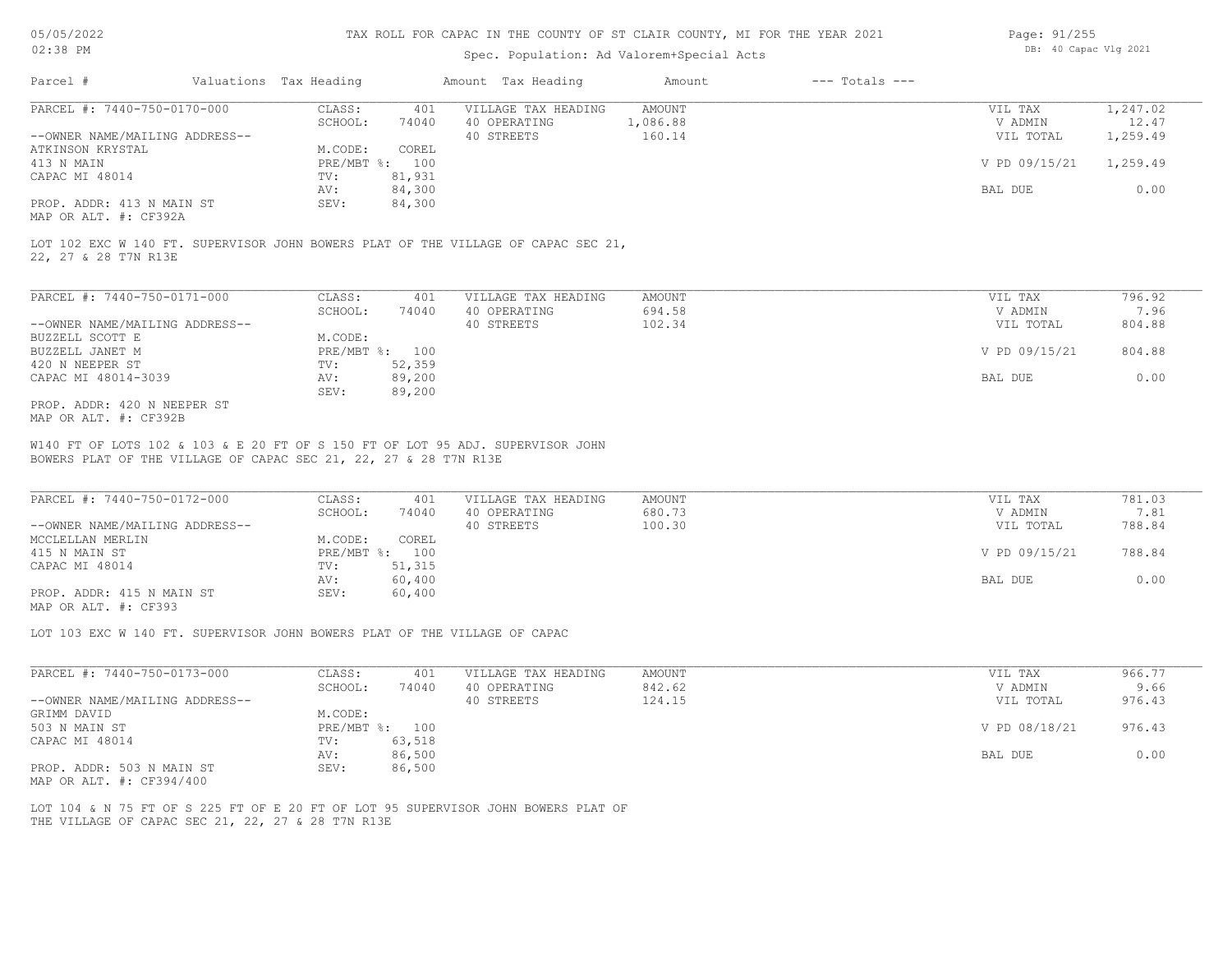#### Spec. Population: Ad Valorem+Special Acts

| Parcel #                       | Valuations Tax Heading |       | Amount Tax Heading  | Amount | $---$ Totals $---$ |           |      |
|--------------------------------|------------------------|-------|---------------------|--------|--------------------|-----------|------|
| PARCEL #: 7440-750-0175-000    | CLASS:                 | 402   | VILLAGE TAX HEADING | AMOUNT |                    | VIL TAX   | 0.00 |
|                                | SCHOOL:                | 74040 | 40 OPERATING        | 0.00   |                    | V ADMIN   | 0.00 |
| --OWNER NAME/MAILING ADDRESS-- |                        |       | 40 STREETS          | 0.00   |                    | VIL TOTAL | 0.00 |
| GRAND TRUNK R.R. CO            | M.CODE:                |       |                     |        |                    |           |      |
| 1333 BREWERY PARK BLVD         | PRE/MBT %:             |       |                     |        |                    | BAL DUE   | 0.00 |
| PROP MANAGEMENT DEPT           | TV:                    |       |                     |        |                    |           |      |
| DETROIT MI 48207               | AV:                    |       |                     |        |                    |           |      |
|                                | SEV:                   |       |                     |        |                    |           |      |
| PROP. ADDR: 108 RAILROAD ST    |                        |       |                     |        |                    |           |      |
|                                |                        |       |                     |        |                    |           |      |

MAP OR ALT. #: CF500

SEC 28 T7N R13E TH SELY ON SAID S LINE 340.5 FT TO WLY ST LINE, TH NLY 67.9 FT TO BEG. 12285 SQ FT. 16 FT, TH WLY 163 FT TO A PTE 140.9 FT SWLY OF SAID C.L., TH SLY 6.15 FT TO S LINE, BEG ON WLY LINE OF MAIN ST, 79.9 FT S OF C.L. OF MAIN TRACK, TH WLY 174 FT, TH SLY

| PARCEL #: 7440-750-0176-000    | CLASS:       | 402   | VILLAGE TAX HEADING | AMOUNT | VIL TAX   | 0.00 |
|--------------------------------|--------------|-------|---------------------|--------|-----------|------|
|                                | SCHOOL:      | 74040 | 40 OPERATING        | 0.00   | V ADMIN   | 0.00 |
| --OWNER NAME/MAILING ADDRESS-- |              |       | 40 STREETS          | 0.00   | VIL TOTAL | 0.00 |
| G.T.W.R.R. CO                  | M.CODE:      |       |                     |        |           |      |
| 1333 BREWERY PARK BLVD         | $PRE/MBT$ %: |       |                     |        | BAL DUE   | 0.00 |
| PROP MANAGMENT DEPT            | TV:          |       |                     |        |           |      |
| DETROIT MI 48207               | AV:          |       |                     |        |           |      |
|                                | SEV:         |       |                     |        |           |      |
| PROP. ADDR: CAPAC RD           |              |       |                     |        |           |      |

MAP OR ALT. #: CF501

SEC 28 T7N R13E DEG 24 1/2 MIN E 218.11 FT, TH S 5 DEG 35 1/2 MIN W 33.15 FT TO BEG. 3615.17 SQ FT. JOHN BOWERS PLAT OF THE VILLAGE OF CAPAC, TH N 82 DEG 1/2 MIN W 203.1 FT, TH S 84 BEG N 82 DEG 1/2 MIN W 340.5 FT FROM INT OF W LINE MAIN ST & N LINE OF LOT 83 SUP.

| PARCEL #: 7440-750-0177-000    | CLASS:     | 402   | VILLAGE TAX HEADING | AMOUNT | VIL TAX   | 0.00 |
|--------------------------------|------------|-------|---------------------|--------|-----------|------|
|                                | SCHOOL:    | 74040 | 40 OPERATING        | 0.00   | V ADMIN   | 0.00 |
| --OWNER NAME/MAILING ADDRESS-- |            |       | 40 STREETS          | 0.00   | VIL TOTAL | 0.00 |
| G.T.W.R.R. CO                  | M.CODE:    |       |                     |        |           |      |
| 1333 BREWERY PARK BLVD         | PRE/MBT %: |       |                     |        | BAL DUE   | 0.00 |
| PROP MANAGMENT DEPT            | TV:        |       |                     |        |           |      |
| DETROIT MI 48207               | AV:        |       |                     |        |           |      |
|                                | SEV:       |       |                     |        |           |      |
| <b>PROP. PROP.</b> 21912.PR    |            |       |                     |        |           |      |

MAP OR ALT. #: CF502 PROP. ADDR: CAPAC RD

SEC 28 T7N R13E C.L. W BD TRACK, TH S 18 FT, TH W 36 FT, TH N 18 FT TH E 36 FT TO BEG. 11140 SQ FT. 95 FT, TH NLY 31 FT, TO BEG. ALSO SITE B BEG ON W MAIN ST 73.5 FT S OF ITS INT WITH 100 FT, TH SLY 10 FT TH ELY 10 FT, TH SLY 8 FT, TH ELY 62 FT, TH NLY 8 FT, TH ELY R.A. 35.8 FT TO BEG, TH WLY WITH TRACK 404, 271 FT, TH SLY AT R.A. 34 FT, TH ELY SITE A COM AT W LINE MAIN ST & C.L. W BD MAIN TRACK TH WLY 54 FT ON C.L. TH SLY AT

Page: 92/255 DB: 40 Capac Vlg 2021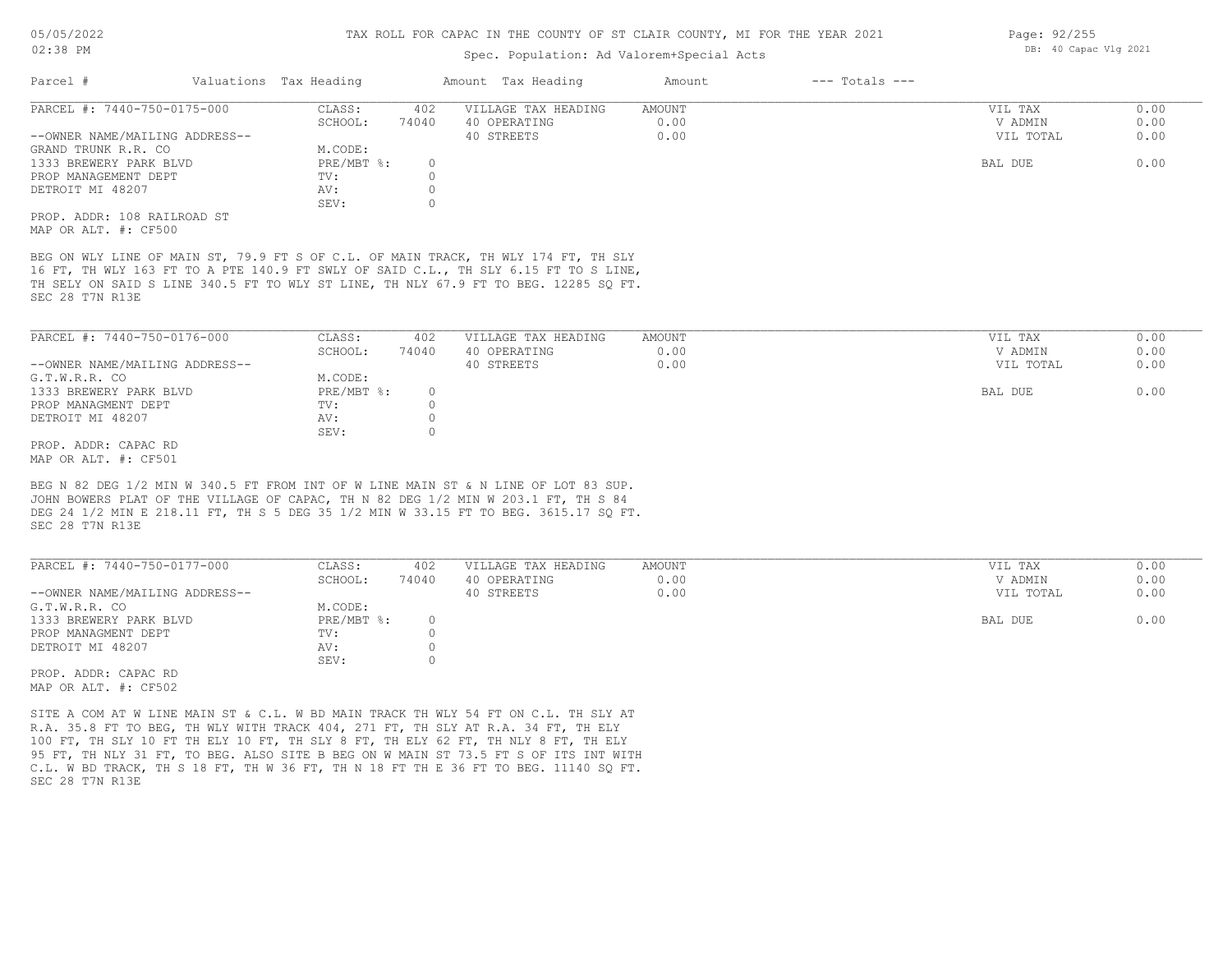# Spec. Population: Ad Valorem+Special Acts

| Parcel #                                                                                                                                                                                                                                                          | Valuations Tax Heading |                              | Amount Tax Heading                  | Amount             | $---$ Totals $---$ |                      |                   |
|-------------------------------------------------------------------------------------------------------------------------------------------------------------------------------------------------------------------------------------------------------------------|------------------------|------------------------------|-------------------------------------|--------------------|--------------------|----------------------|-------------------|
| PARCEL #: 7440-755-0002-000                                                                                                                                                                                                                                       | CLASS:<br>SCHOOL:      | 201<br>74040                 | VILLAGE TAX HEADING<br>40 OPERATING | AMOUNT<br>1,483.12 |                    | VIL TAX<br>V ADMIN   | 1,701.64<br>17.01 |
| --OWNER NAME/MAILING ADDRESS--<br>TWF, L.L.C.                                                                                                                                                                                                                     | M.CODE:                |                              | 40 STREETS                          | 218.52             |                    | VIL TOTAL            | 1,718.65          |
| 69245 BURKE DR<br>RICHMOND MI 48062                                                                                                                                                                                                                               |                        | PRE/MBT %: 0<br>111,800      |                                     |                    |                    | V PD 09/08/21        | 1,718.65          |
|                                                                                                                                                                                                                                                                   | TV:<br>AV:             | 111,800                      |                                     |                    |                    | BAL DUE              | 0.00              |
| PROP. ADDR: 4334 N CAPAC RD<br>MAP OR ALT. #: 401/420                                                                                                                                                                                                             | SEV:                   | 111,800                      |                                     |                    |                    |                      |                   |
| PART OF LOTS 2,3 & 4 DESC AS BEG NO^27'W 395.50' FROM SW COR OF SUPERVISOR JOHN<br>BOWER'S PLAT OF W 1/2 OF NW 1/4 SEC 22, TH NO^27'W 99.50', TH E 150', TH SO^27'E<br>99.50', TH W 150' TO BEG SUPERVISOR JOHN BOWERS PLAT OF W 1/2 OF NW 1/4 SEC 22 T7N<br>R13E |                        |                              |                                     |                    |                    |                      |                   |
| PARCEL #: 7440-755-0003-000                                                                                                                                                                                                                                       | CLASS:                 | 202                          | VILLAGE TAX HEADING                 | AMOUNT             |                    | VIL TAX              | 222.92            |
| --OWNER NAME/MAILING ADDRESS--                                                                                                                                                                                                                                    | SCHOOL:                | 74040                        | 40 OPERATING<br>40 STREETS          | 194.30<br>28.62    |                    | V ADMIN<br>VIL TOTAL | 2.22<br>225.14    |
| TWF, L.L.C.                                                                                                                                                                                                                                                       | M.CODE:                |                              |                                     |                    |                    |                      |                   |
| 69245 BURKE DR                                                                                                                                                                                                                                                    |                        | $PRE/MBT$ $\div$ 0           |                                     |                    |                    | V PD 09/08/21        | 225.14            |
| RICHMOND MI 48062                                                                                                                                                                                                                                                 | TV:                    | 14,647                       |                                     |                    |                    |                      |                   |
| PROP. ADDR: CAPAC RD.<br>MAP OR ALT. #: 421                                                                                                                                                                                                                       | AV:<br>SEV:            | 22,900<br>22,900             |                                     |                    |                    | BAL DUE              | 0.00              |
| 1/2 OF NW 1/4 SEC 22 T7N R13E                                                                                                                                                                                                                                     |                        |                              |                                     |                    |                    |                      |                   |
| PARCEL #: 7440-755-0004-000                                                                                                                                                                                                                                       | CLASS:<br>SCHOOL:      | 401<br>74040                 | VILLAGE TAX HEADING<br>40 OPERATING | AMOUNT<br>736.72   |                    | VIL TAX<br>V ADMIN   | 845.26<br>8.45    |
| --OWNER NAME/MAILING ADDRESS--                                                                                                                                                                                                                                    |                        |                              | 40 STREETS                          | 108.54             |                    | VIL TOTAL            | 853.71            |
| TOSCH RAY LT,                                                                                                                                                                                                                                                     | M.CODE:                |                              |                                     |                    |                    |                      |                   |
| TOSCH BARBARA LT,<br>15536 IMLAY CITY RD                                                                                                                                                                                                                          | TV:                    | $PRE/MBT$ $\div$ 0<br>55,535 |                                     |                    |                    | V PD 09/14/21        | 853.71            |
| CAPAC MI 48014-2502                                                                                                                                                                                                                                               | AV:<br>SEV:            | 79,700<br>79,700             |                                     |                    |                    | BAL DUE              | 0.00              |
| PROP. ADDR: 4344 CAPAC RD<br>MAP OR ALT. #: 422/475                                                                                                                                                                                                               |                        |                              |                                     |                    |                    |                      |                   |
| THAT PART OF LOT 5 LYING SW'LY OF THE C/L OF M-21 SUPV JOHN BOWERS PLAT OF W 1/2<br>OF NW 1/4 SEC 22 T7N R13E                                                                                                                                                     |                        |                              |                                     |                    |                    |                      |                   |
| PARCEL #: 7440-900-1001-002                                                                                                                                                                                                                                       | CLASS:                 | 004                          | VILLAGE TAX HEADING                 | AMOUNT             |                    | VIL TAX              | 0.00              |
|                                                                                                                                                                                                                                                                   | SCHOOL:                | 74040                        | 40 OPERATING                        | 0.00               |                    | V ADMIN              | 0.00              |
| --OWNER NAME/MAILING ADDRESS--<br>KEIHIN MICHIGAN MANUFACTURING, LLC                                                                                                                                                                                              | M.CODE:                |                              | 40 STREETS                          | 0.00               |                    | VIL TOTAL            | 0.00              |
| 14898 KOEHN RD.<br>CAPAC MI 48014                                                                                                                                                                                                                                 | PRE/MBT %:<br>TV:      | $\circ$<br>0                 |                                     |                    |                    | BAL DUE              | 0.00              |
|                                                                                                                                                                                                                                                                   | AV:                    | 0                            |                                     |                    |                    |                      |                   |
| PROP. ADDR: 14898 KOEHN RD<br>MAP OR ALT. #:                                                                                                                                                                                                                      | SEV:                   | 0                            |                                     |                    |                    |                      |                   |
| IFT #2007-247 EXPIRATION 12-30-2019 Split on 05/19/2008 from 41-034-1001-002;                                                                                                                                                                                     |                        |                              |                                     |                    |                    |                      |                   |

Page: 93/255 DB: 40 Capac Vlg 2021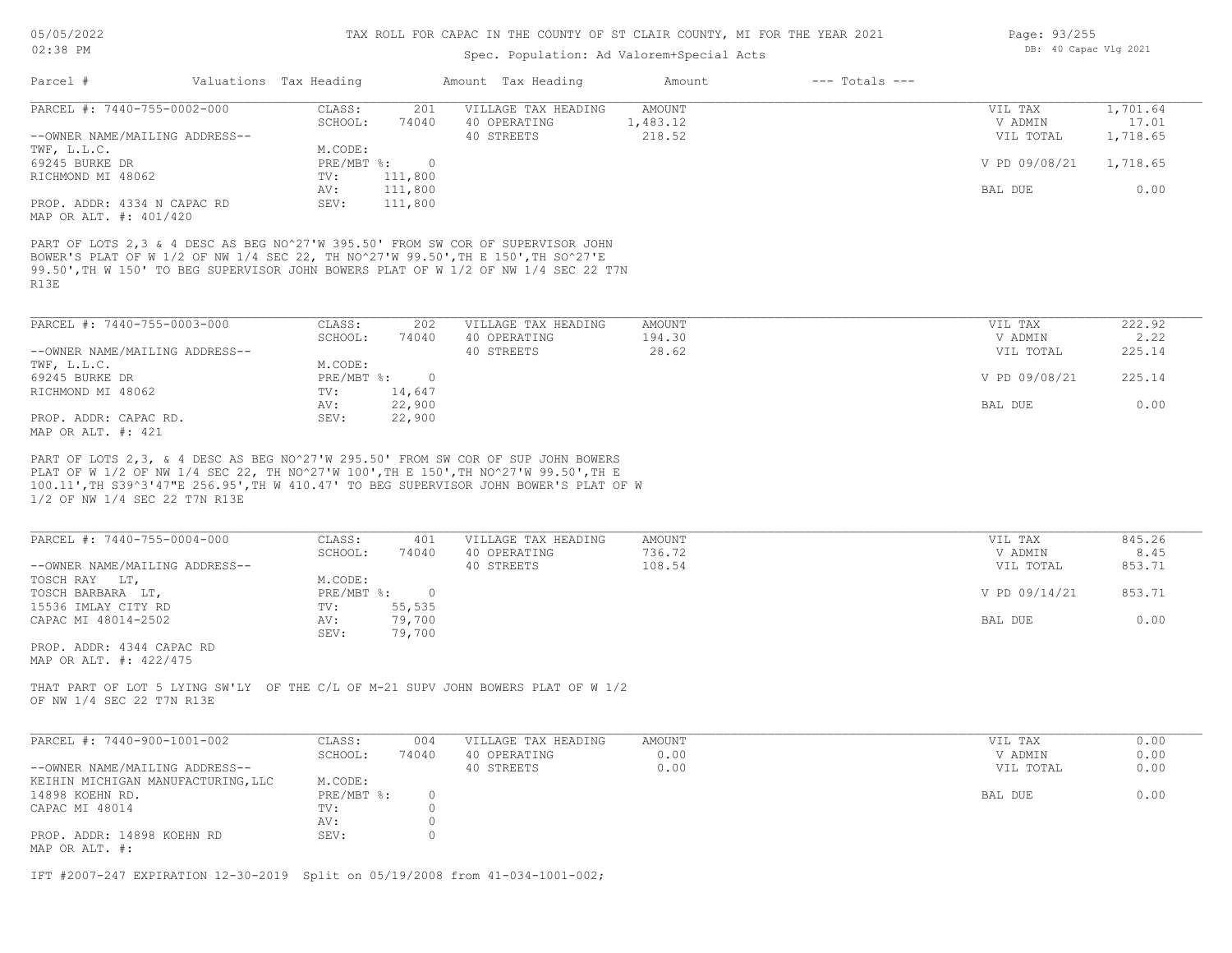# Spec. Population: Ad Valorem+Special Acts

| Parcel #                                                                                                                                                                                                                                                                                                        | Valuations Tax Heading                                           |                                                              | Amount Tax Heading                                | Amount                        | $---$ Totals $---$ |                                            |                                    |
|-----------------------------------------------------------------------------------------------------------------------------------------------------------------------------------------------------------------------------------------------------------------------------------------------------------------|------------------------------------------------------------------|--------------------------------------------------------------|---------------------------------------------------|-------------------------------|--------------------|--------------------------------------------|------------------------------------|
| PARCEL #: 7440-900-1001-003<br>--OWNER NAME/MAILING ADDRESS--<br>KEIHIN MICHIGAN MANUFACTURING, LLC<br>14898 KOEHN RD.<br>CAPAC MI 48014<br>PROP. ADDR: 14898 KOEHN RD<br>MAP OR ALT. #:                                                                                                                        | CLASS:<br>SCHOOL:<br>M.CODE:<br>PRE/MBT %:<br>TV:<br>AV:<br>SEV: | 305<br>74040<br>$\overline{0}$<br>67,600<br>67,600<br>67,600 | VILLAGE TAX HEADING<br>40 OPERATING<br>40 STREETS | AMOUNT<br>448.39<br>66.06     |                    | VIL TAX<br>V ADMIN<br>VIL TOTAL<br>BAL DUE | 514.45<br>5.14<br>519.59<br>519.59 |
| BEG N 2D 33M 56S W 343' FROM W 1/4 COR, TH N 2D 33M 56S W 651.91; TH N 88D 21M 52S<br>E 1314.31; TH S 2D 36M 55S E 994.04; TH S 88D 19M 34S W 882.11; TH N 2D 33M 56S W<br>343.04; TH S 88D 19M 14S W 433.05' TO BEG SECTION 34 T7N R13E 26.602A SPLIT ON<br>05/16/2007 FROM 27-034-1001-001; 2015 IFT#2014-193 |                                                                  |                                                              |                                                   |                               |                    |                                            |                                    |
| PARCEL #: 7440-901-1001-003<br>--OWNER NAME/MAILING ADDRESS--<br>KEIHIN MICHIGAN MANUFACTURING LLC                                                                                                                                                                                                              | CLASS:<br>SCHOOL:<br>M.CODE:                                     | 351<br>74040                                                 | VILLAGE TAX HEADING<br>40 OPERATING<br>40 STREETS | AMOUNT<br>1,077.86<br>158.81  |                    | VIL TAX<br>V ADMIN<br>VIL TOTAL            | 1,236.67<br>12.36<br>1,249.03      |
| 14898 KOEHN RD.<br>CAPAC MI 48014<br>PROP. ADDR: 14898 KOEHN RD<br>MAP OR ALT. #:                                                                                                                                                                                                                               | TV:<br>AV:<br>SEV:                                               | PRE/MBT %: 100<br>162,500<br>162,500<br>162,500              |                                                   |                               |                    | BAL DUE                                    | 1,249.03                           |
| PERSONAL PROPERTY                                                                                                                                                                                                                                                                                               |                                                                  |                                                              |                                                   |                               |                    |                                            |                                    |
| PARCEL #: 7440-901-1001-004<br>--OWNER NAME/MAILING ADDRESS--                                                                                                                                                                                                                                                   | CLASS:<br>SCHOOL:                                                | 351<br>74040                                                 | VILLAGE TAX HEADING<br>40 OPERATING<br>40 STREETS | <b>AMOUNT</b><br>0.00<br>0.00 |                    | VIL TAX<br>V ADMIN<br>VIL TOTAL            | 0.00<br>0.00<br>0.00               |
| KEIHIN MICHIGAN MANUFACTURING LLC<br>14898 KOEHN RD.<br>CAPAC MI 48014<br>PROP. ADDR: 14898 KOEHN RD<br>MAP OR ALT. #:                                                                                                                                                                                          | M.CODE:<br>PRE/MBT %:<br>TV:<br>AV:<br>SEV:                      | 100<br>$\circ$<br>$\circ$<br>$\circ$                         |                                                   |                               |                    | <b>BAL DUE</b>                             | 0.00                               |
| PERSONAL PROPERTY                                                                                                                                                                                                                                                                                               |                                                                  |                                                              |                                                   |                               |                    |                                            |                                    |
| PARCEL #: 7440-920-0001-000<br>--OWNER NAME/MAILING ADDRESS--                                                                                                                                                                                                                                                   | CLASS:<br>SCHOOL:                                                | 401<br>74040                                                 | VILLAGE TAX HEADING<br>40 OPERATING<br>40 STREETS | AMOUNT<br>1,023.21<br>150.76  |                    | VIL TAX<br>V ADMIN<br>VIL TOTAL            | 1,173.97<br>11.73<br>1,185.70      |
| TOMASCHKO RYAN C<br>151 DEER PARK EAST<br>CAPAC MI 48014                                                                                                                                                                                                                                                        | M.CODE:<br>PRE/MBT %: 100<br>TV:                                 | COREL<br>77,131                                              |                                                   |                               |                    | V PD 09/15/21                              | 1,185.70                           |
| PROP. ADDR: 151 DEER PARK EAST<br>MAP OR ALT. #: CF651/750                                                                                                                                                                                                                                                      | AV:<br>SEV:                                                      | 84,500<br>84,500                                             |                                                   |                               |                    | BAL DUE                                    | 0.00                               |
| UNIT 1 DEER PARK ESTATES CONDOMINIUM ST CLAIR COUNTY CONDOMINUM PLAN NO. 146<br>RECORDED IN LIBER 1788 PAGES 433 TO 491                                                                                                                                                                                         |                                                                  |                                                              |                                                   |                               |                    |                                            |                                    |

Page: 94/255 DB: 40 Capac Vlg 2021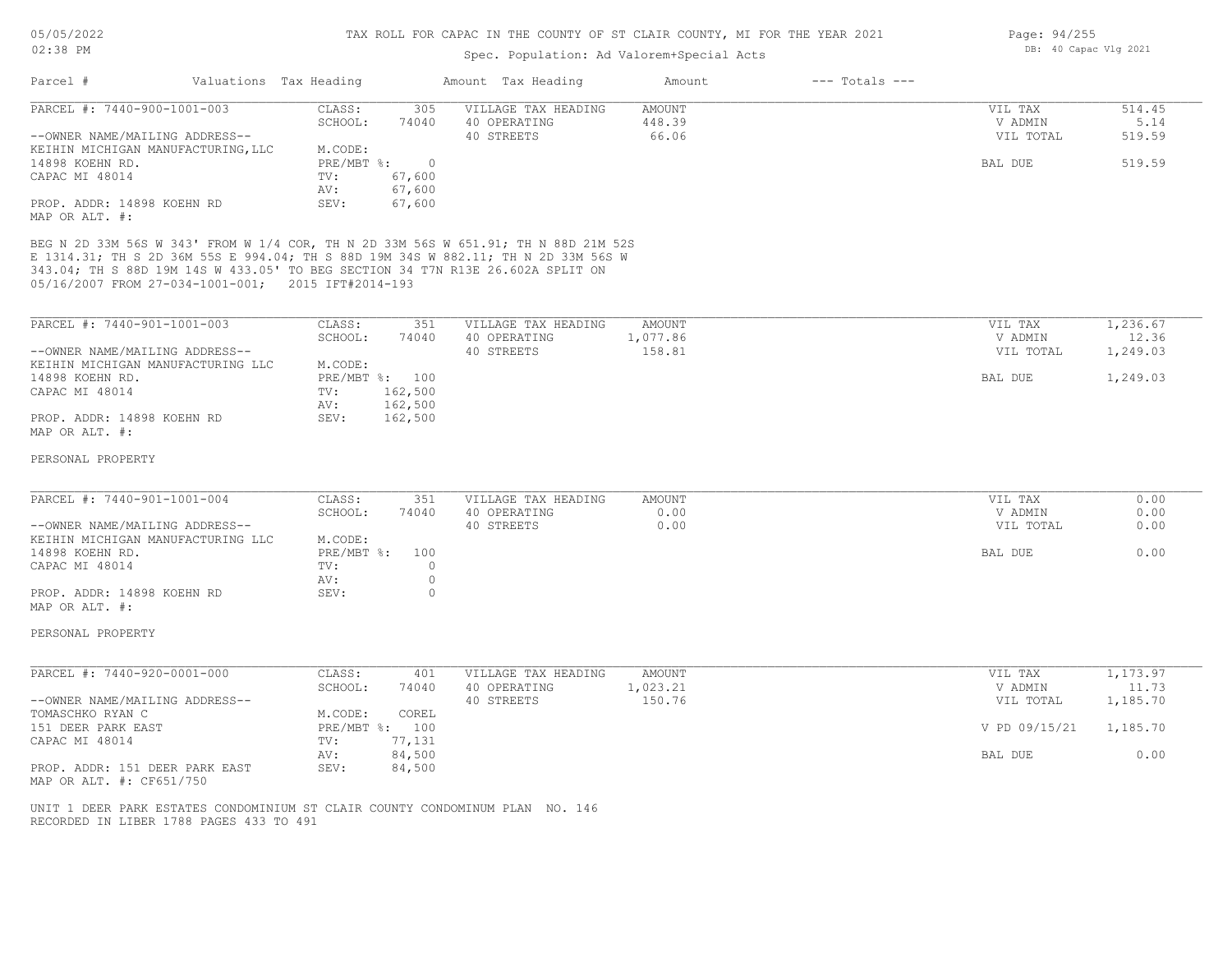| 05/05/2022 |  |
|------------|--|
| 02:38 PM   |  |

| Page: 95/255 |                       |  |
|--------------|-----------------------|--|
|              | DB: 40 Capac Vlg 2021 |  |

| Parcel #                                                                                                                | Valuations Tax Heading |                         | Amount Tax Heading                  | Amount                    | $---$ Totals $---$ |                      |                   |
|-------------------------------------------------------------------------------------------------------------------------|------------------------|-------------------------|-------------------------------------|---------------------------|--------------------|----------------------|-------------------|
| PARCEL #: 7440-920-0002-000                                                                                             | CLASS:<br>SCHOOL:      | 401<br>74040            | VILLAGE TAX HEADING<br>40 OPERATING | <b>AMOUNT</b><br>1,019.00 |                    | VIL TAX<br>V ADMIN   | 1,169.14<br>11.69 |
| --OWNER NAME/MAILING ADDRESS--                                                                                          |                        |                         | 40 STREETS                          | 150.14                    |                    | VIL TOTAL            | 1,180.83          |
| DEWEY DIANA M                                                                                                           | M.CODE:                | COREL                   |                                     |                           |                    |                      |                   |
| 163 DEER PARK EAST                                                                                                      |                        | PRE/MBT %: 100          |                                     |                           |                    | V PD 09/15/21        | 1,180.83          |
| CAPAC MI 48014                                                                                                          | TV:<br>AV:             | 76,814<br>81,800        |                                     |                           |                    | BAL DUE              | 0.00              |
| PROP. ADDR: 163 DEER PARK EAST<br>MAP OR ALT. #: CF751                                                                  | SEV:                   | 81,800                  |                                     |                           |                    |                      |                   |
| UNIT 2 DEER PARK ESTATES CONDOMINIUM ST CLAIR COUNTY CONDOMINUM PLAN NO. 146<br>RECORDED IN LIBER 1788 PAGES 433 TO 491 |                        |                         |                                     |                           |                    |                      |                   |
| PARCEL #: 7440-920-0003-000                                                                                             | CLASS:                 | 401                     | VILLAGE TAX HEADING                 | <b>AMOUNT</b>             |                    | VIL TAX              | 839.86            |
|                                                                                                                         | SCHOOL:                | 74040                   | 40 OPERATING                        | 732.01                    |                    | V ADMIN              | 8.39              |
| --OWNER NAME/MAILING ADDRESS--                                                                                          |                        |                         | 40 STREETS                          | 107.85                    |                    | VIL TOTAL            | 848.25            |
| KLINK JASON C / AMY M<br>175 DEER PARK EAST                                                                             | M.CODE:                | COREL<br>PRE/MBT %: 100 |                                     |                           |                    | V PD 09/15/21        | 848.25            |
| CAPAC MI 48014                                                                                                          | TV:                    | 55,180                  |                                     |                           |                    |                      |                   |
| PROP. ADDR: 175 DEER PARK EAST<br>MAP OR ALT. #: CF753                                                                  | AV:<br>SEV:            | 82,200<br>82,200        |                                     |                           |                    | <b>BAL DUE</b>       | 0.00              |
| UNIT 3 DEERPARK ESTATES CONDOMINIUM ST CLAIR COUNTY CONDOMINUM PLAN NO. 146<br>RECORDED IN LIBER 1788 PAGES 433 TO 491  |                        |                         |                                     |                           |                    |                      |                   |
| PARCEL #: 7440-920-0004-000                                                                                             | CLASS:<br>SCHOOL:      | 401<br>74040            | VILLAGE TAX HEADING<br>40 OPERATING | <b>AMOUNT</b><br>943.01   |                    | VIL TAX<br>V ADMIN   | 1,081.95<br>10.81 |
| --OWNER NAME/MAILING ADDRESS--<br>CHERRY SCOTT                                                                          | M.CODE:                |                         | 40 STREETS                          | 138.94                    |                    | VIL TOTAL            | 1,092.76          |
| 187 DEER PARK E                                                                                                         |                        | PRE/MBT %: 100          |                                     |                           |                    | V PD 09/22/21        | 1,092.76          |
| CAPAC MI 48014                                                                                                          | TV:                    | 71,086                  |                                     |                           |                    |                      |                   |
|                                                                                                                         | AV:                    | 109,800                 |                                     |                           |                    | BAL DUE              | 0.00              |
| PROP. ADDR: 187 DEER PARK EAST<br>MAP OR ALT. #: CF754                                                                  | SEV:                   | 109,800                 |                                     |                           |                    |                      |                   |
| UNIT 4 DEERPARK ESTATES CONDOMINIUM ST CLAIR COUNTY CONDOMINUM PLAN NO. 146<br>RECORDED IN LIBER 1788 PAGES 433 TO 491  |                        |                         |                                     |                           |                    |                      |                   |
| PARCEL #: 7440-920-0005-000                                                                                             | CLASS:                 | 401                     | VILLAGE TAX HEADING                 | <b>AMOUNT</b>             |                    | VIL TAX              | 1,404.84          |
| --OWNER NAME/MAILING ADDRESS--                                                                                          | SCHOOL:                | 74040                   | 40 OPERATING<br>40 STREETS          | 1,224.44<br>180.40        |                    | V ADMIN<br>VIL TOTAL | 14.04<br>1,418.88 |
| LAFAVE CHARLES A III                                                                                                    | M.CODE:                | COREL                   |                                     |                           |                    |                      |                   |
| 195 DEER PARK SOUTH                                                                                                     |                        | PRE/MBT %: 100          |                                     |                           |                    | V PD 09/15/21        | 1,418.88          |
| CAPAC MI 48014                                                                                                          | TV:                    | 92,300                  |                                     |                           |                    |                      |                   |
|                                                                                                                         | AV:                    | 92,300                  |                                     |                           |                    | BAL DUE              | 0.00              |
| PROP. ADDR: 195 DEER PARK SOUTH<br>MAP OR ALT. #: CF755                                                                 | SEV:                   | 92,300                  |                                     |                           |                    |                      |                   |
| UNIT 5 DEERPARK ESTATES CONDOMINIUM ST CLAIR COUNTY CONDOMINUM PLAN NO. 146<br>RECORDED IN LIBER 1788 PAGES 433 TO 491  |                        |                         |                                     |                           |                    |                      |                   |
|                                                                                                                         |                        |                         |                                     |                           |                    |                      |                   |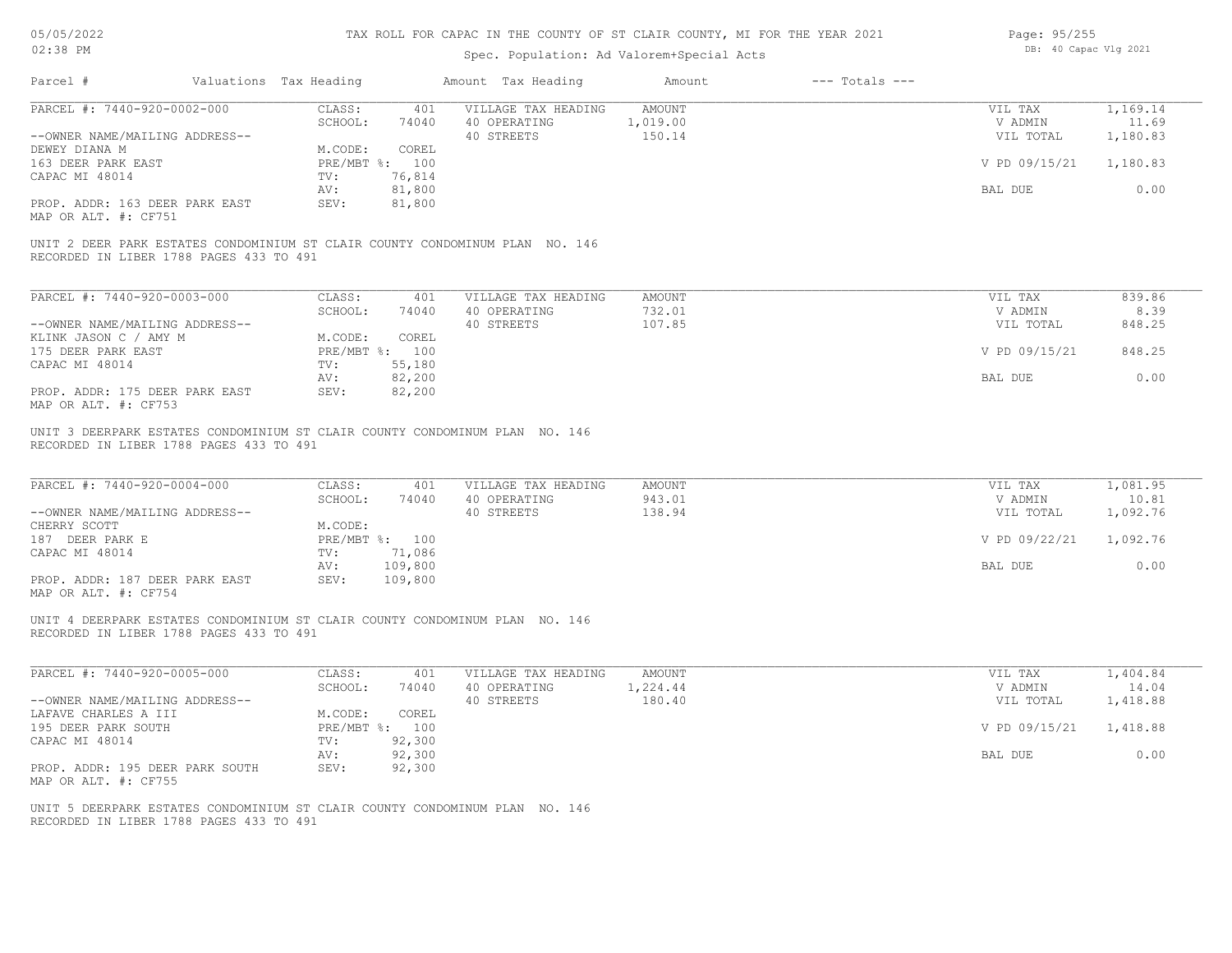| 05/05/2022 |  |
|------------|--|
| 02:38 PM   |  |

| Page: 96/255 |  |                       |  |
|--------------|--|-----------------------|--|
|              |  | DB: 40 Capac Vlg 2021 |  |

| Parcel #                                                                                                               | Valuations Tax Heading |                                                 |                            | Amount Tax Heading                                | Amount                            | $---$ Totals $---$ |                                 |                               |
|------------------------------------------------------------------------------------------------------------------------|------------------------|-------------------------------------------------|----------------------------|---------------------------------------------------|-----------------------------------|--------------------|---------------------------------|-------------------------------|
| PARCEL #: 7440-920-0006-000<br>--OWNER NAME/MAILING ADDRESS--                                                          |                        | CLASS:<br>SCHOOL:                               | 401<br>74040               | VILLAGE TAX HEADING<br>40 OPERATING<br>40 STREETS | <b>AMOUNT</b><br>932.61<br>137.41 |                    | VIL TAX<br>V ADMIN<br>VIL TOTAL | 1,070.02<br>10.70<br>1,080.72 |
| ANDERSON MICHAEL<br>205 DEER PARK SOUTH<br>CAPAC MI 48014<br>PROP. ADDR: 205 DEER PARK SOUTH<br>MAP OR ALT. #: CF756   |                        | M.CODE:<br>PRE/MBT %: 100<br>TV:<br>AV:<br>SEV: | 70,302<br>98,600<br>98,600 |                                                   |                                   |                    | BAL DUE                         | 1,080.72                      |
| UNIT 6 DEERPARK ESTATES CONDOMINIUM ST CLAIR COUNTY CONDOMINUM PLAN NO. 146<br>RECORDED IN LIBER 1788 PAGES 433 TO 491 |                        |                                                 |                            |                                                   |                                   |                    |                                 |                               |
| PARCEL #: 7440-920-0007-000                                                                                            |                        | CLASS:                                          | 401                        | VILLAGE TAX HEADING                               | AMOUNT                            |                    | VIL TAX                         | 1,333.40                      |
| --OWNER NAME/MAILING ADDRESS--                                                                                         |                        | SCHOOL:                                         | 74040                      | 40 OPERATING<br>40 STREETS                        | 1,162.17<br>171.23                |                    | V ADMIN<br>VIL TOTAL            | 13.33<br>1,346.73             |
| MCCRACKEN JULIE<br>215 S DEER PARK SOUTH                                                                               |                        | M.CODE:<br>PRE/MBT %: 100                       | COREL                      |                                                   |                                   |                    | V PD 09/15/21                   | 1,346.73                      |
| CAPAC MI 48014                                                                                                         |                        | TV:<br>AV:                                      | 87,606<br>92,000           |                                                   |                                   |                    | BAL DUE                         | 0.00                          |
| PROP. ADDR: 215 S DEER PARK SOUTH<br>MAP OR ALT. #: CF757                                                              |                        | SEV:                                            | 92,000                     |                                                   |                                   |                    |                                 |                               |
| UNIT 7 DEERPARK ESTATES CONDOMINIUM ST CLAIR COUNTY CONDOMINUM PLAN NO. 146<br>RECORDED IN LIBER 1788 PAGES 433 TO 491 |                        |                                                 |                            |                                                   |                                   |                    |                                 |                               |
| PARCEL #: 7440-920-0008-000                                                                                            |                        | CLASS:<br>SCHOOL:                               | 401<br>74040               | VILLAGE TAX HEADING<br>40 OPERATING               | AMOUNT<br>744.01                  |                    | VIL TAX<br>V ADMIN              | 853.63<br>8.53                |
| --OWNER NAME/MAILING ADDRESS--<br>SHERMAN CAROL K TRUST<br>P.O. BOX 806293                                             |                        | M.CODE:<br>PRE/MBT %: 100                       |                            | 40 STREETS                                        | 109.62                            |                    | VIL TOTAL<br>V PD 07/21/21      | 862.16<br>862.16              |
| SAINT CLAIR SHORES MI 48080                                                                                            |                        | TV:<br>AV:                                      | 56,085<br>83,400           |                                                   |                                   |                    | BAL DUE                         | 0.00                          |
| PROP. ADDR: 229 DEER PARK SOUTH<br>MAP OR ALT. #: CF758                                                                |                        | SEV:                                            | 83,400                     |                                                   |                                   |                    |                                 |                               |
| UNIT 8 DEERPARK ESTATES CONDOMINIUM ST CLAIR COUNTY CONDOMINUM PLAN NO. 146<br>RECORDED IN LIBER 1788 PAGES 433 TO 491 |                        |                                                 |                            |                                                   |                                   |                    |                                 |                               |
| PARCEL #: 7440-920-0009-000                                                                                            |                        | CLASS:                                          | 401                        | VILLAGE TAX HEADING                               | AMOUNT                            |                    | VIL TAX                         | 895.99                        |
| --OWNER NAME/MAILING ADDRESS--                                                                                         |                        | SCHOOL:                                         | 74040                      | 40 OPERATING<br>40 STREETS                        | 780.93<br>115.06                  |                    | V ADMIN<br>VIL TOTAL            | 8.95<br>904.94                |
| JOHNSTON DENNIS & CARRIE<br>237 DEER PARK SOUTH                                                                        |                        | M.CODE:<br>PRE/MBT %: 100                       |                            |                                                   |                                   |                    | V PD 09/03/21                   | 904.94                        |
| CAPAC MI 48014                                                                                                         |                        | TV:<br>AV:                                      | 58,868<br>82,700           |                                                   |                                   |                    | BAL DUE                         | 0.00                          |
| PROP. ADDR: 237 DEER PARK SOUTH<br>MAP OR ALT. #: CF759                                                                |                        | SEV:                                            | 82,700                     |                                                   |                                   |                    |                                 |                               |
| UNIT 9 DEERPARK ESTATES CONDOMINIUM ST CLAIR COUNTY CONDOMINUM PLAN NO. 146<br>RECORDED IN LIBER 1788 PAGES 433 TO 491 |                        |                                                 |                            |                                                   |                                   |                    |                                 |                               |
|                                                                                                                        |                        |                                                 |                            |                                                   |                                   |                    |                                 |                               |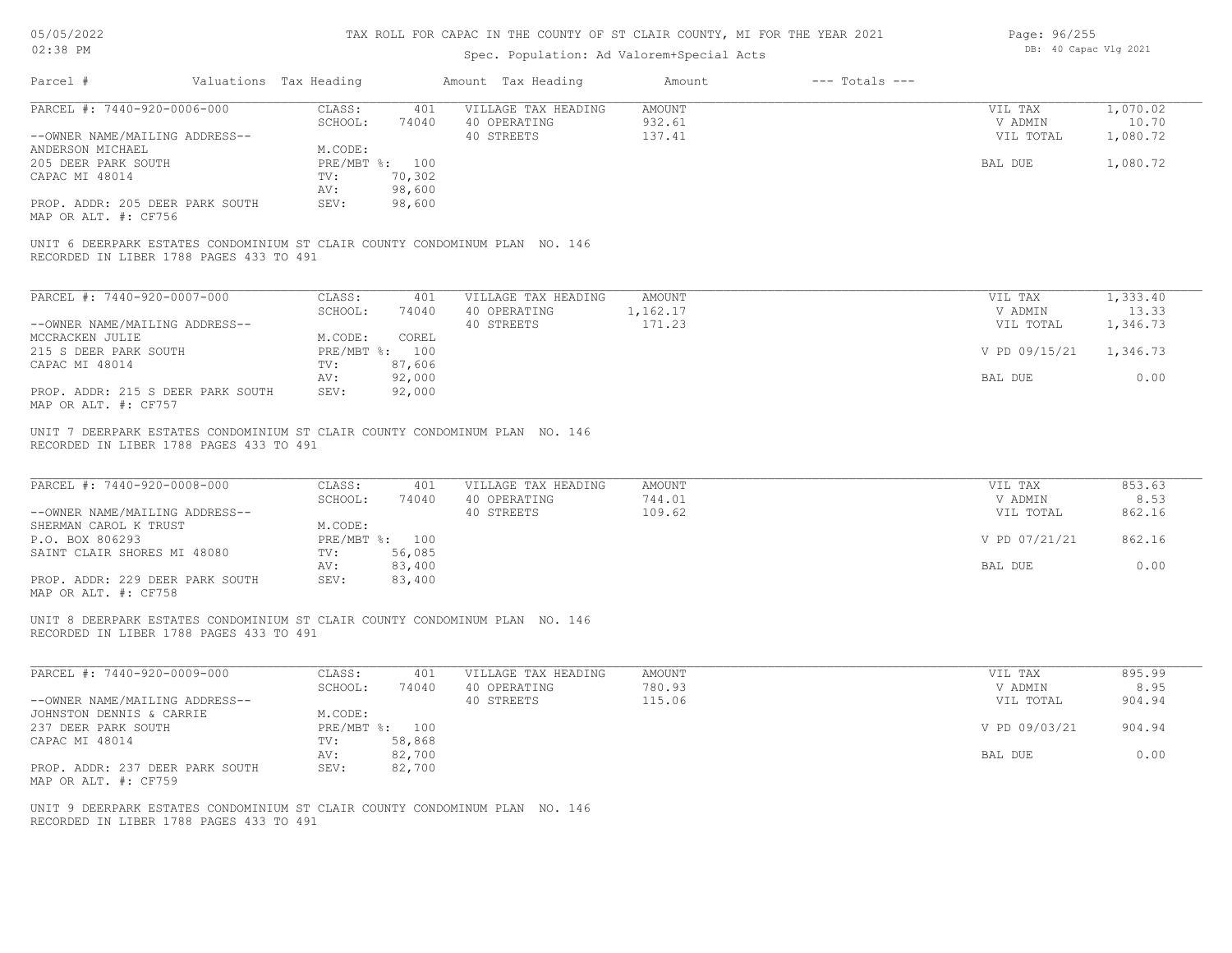| Page: 97/255 |                       |  |
|--------------|-----------------------|--|
|              | DB: 40 Capac Vlg 2021 |  |

| PARCEL #: 7440-920-0010-000                                                                                                                                                                                                                                                                                 | CLASS:<br>401                                | VILLAGE TAX HEADING                               | AMOUNT                            | VIL TAX                         | 1,232.41                 |
|-------------------------------------------------------------------------------------------------------------------------------------------------------------------------------------------------------------------------------------------------------------------------------------------------------------|----------------------------------------------|---------------------------------------------------|-----------------------------------|---------------------------------|--------------------------|
|                                                                                                                                                                                                                                                                                                             | SCHOOL:<br>74040                             | 40 OPERATING                                      | 1,074.15                          | V ADMIN                         | 12.32                    |
| --OWNER NAME/MAILING ADDRESS--                                                                                                                                                                                                                                                                              |                                              | 40 STREETS                                        | 158.26                            | VIL TOTAL                       | 1,244.73                 |
| TROTTO MICHAEL A                                                                                                                                                                                                                                                                                            | M.CODE:<br>COREL                             |                                                   |                                   |                                 |                          |
| 245 DEER PARK SOUTH<br>CAPAC MI 48014                                                                                                                                                                                                                                                                       | PRE/MBT %: 100<br>80,971<br>TV:              |                                                   |                                   | V PD 09/15/21                   | 1,244.73                 |
|                                                                                                                                                                                                                                                                                                             | 109,400<br>AV:                               |                                                   |                                   | BAL DUE                         | 0.00                     |
| PROP. ADDR: 245 DEER PARK SOUTH<br>MAP OR ALT. #: CF760                                                                                                                                                                                                                                                     | SEV:<br>109,400                              |                                                   |                                   |                                 |                          |
| UNIT 10 DEERPARK ESTATES CONDOMINIUM ST CLAIR COUNTY CONDOMINUM PLAN NO. 146<br>RECORDED IN LIBER 1788 PAGES 433 TO 491                                                                                                                                                                                     |                                              |                                                   |                                   |                                 |                          |
| PARCEL #: 7440-920-0011-000                                                                                                                                                                                                                                                                                 | CLASS:<br>401                                | VILLAGE TAX HEADING                               | <b>AMOUNT</b>                     | VIL TAX                         | 875.69                   |
|                                                                                                                                                                                                                                                                                                             | SCHOOL:<br>74040                             | 40 OPERATING                                      | 763.24                            | V ADMIN                         | 8.75                     |
| --OWNER NAME/MAILING ADDRESS--                                                                                                                                                                                                                                                                              |                                              | 40 STREETS                                        | 112.45                            | VIL TOTAL                       | 884.44                   |
| RUEGSEGGER MICHELLE M                                                                                                                                                                                                                                                                                       | M.CODE:<br>MISCG                             |                                                   |                                   |                                 |                          |
| MORRIS NINA                                                                                                                                                                                                                                                                                                 | PRE/MBT %: 100                               |                                                   |                                   | V PD 07/28/21                   | 884.44                   |
| 253 S DEER PARK                                                                                                                                                                                                                                                                                             | 57,534<br>TV:                                |                                                   |                                   |                                 |                          |
| CAPAC MI 48014                                                                                                                                                                                                                                                                                              | 82,800<br>AV:<br>SEV:<br>82,800              |                                                   |                                   | BAL DUE                         | 0.00                     |
| PROP. ADDR: 253 DEER PARK SOUTH<br>MAP OR ALT. #: CF761                                                                                                                                                                                                                                                     |                                              |                                                   |                                   |                                 |                          |
| UNIT 11 DEERPARK ESTATES CONDOMINIUM ST CLAIR COUNTY CONDOMINUM PLAN NO. 146<br>RECORDED IN LIBER 1788 PAGES 433 TO 491                                                                                                                                                                                     |                                              |                                                   |                                   |                                 |                          |
|                                                                                                                                                                                                                                                                                                             | CLASS:<br>401<br>SCHOOL:<br>74040<br>M.CODE: | VILLAGE TAX HEADING<br>40 OPERATING<br>40 STREETS | <b>AMOUNT</b><br>785.32<br>115.71 | VIL TAX<br>V ADMIN<br>VIL TOTAL | 901.03<br>9.01<br>910.04 |
|                                                                                                                                                                                                                                                                                                             | PRE/MBT %: 100                               |                                                   |                                   | V PD 08/05/21                   | 910.04                   |
|                                                                                                                                                                                                                                                                                                             | 59,199<br>TV:                                |                                                   |                                   |                                 |                          |
|                                                                                                                                                                                                                                                                                                             | 85,300<br>AV:<br>SEV:<br>85,300              |                                                   |                                   | BAL DUE                         | 0.00                     |
| PARCEL #: 7440-920-0012-000<br>--OWNER NAME/MAILING ADDRESS--<br>FEE EMOGENE<br>261 DEER PARK SOUTH<br>CAPAC MI 48014<br>PROP. ADDR: 261 DEER PARK SOUTH<br>MAP OR ALT. #: CF762<br>UNIT 12 DEERPARK ESTATES CONDOMINIUM ST CLAIR COUNTY CONDOMINUM PLAN NO. 146<br>RECORDED IN LIBER 1788 PAGES 433 TO 491 |                                              |                                                   |                                   |                                 |                          |
|                                                                                                                                                                                                                                                                                                             | CLASS:<br>401                                | VILLAGE TAX HEADING                               | <b>AMOUNT</b>                     | VIL TAX                         | 946.37                   |
|                                                                                                                                                                                                                                                                                                             | SCHOOL:<br>74040                             | 40 OPERATING                                      | 824.84                            | V ADMIN                         | 9.46                     |
|                                                                                                                                                                                                                                                                                                             |                                              | 40 STREETS                                        | 121.53                            | VIL TOTAL                       | 955.83                   |
|                                                                                                                                                                                                                                                                                                             | M.CODE:<br>PRE/MBT %: 100                    |                                                   |                                   | V PD 09/14/21                   | 955.83                   |
|                                                                                                                                                                                                                                                                                                             | 62,178<br>TV:                                |                                                   |                                   |                                 |                          |
|                                                                                                                                                                                                                                                                                                             | 88,900<br>AV:                                |                                                   |                                   | BAL DUE                         | 0.00                     |
| PARCEL #: 7440-920-0013-000<br>--OWNER NAME/MAILING ADDRESS--<br>KRAMER BRUCE A/DOROTHY<br>279 DEER PARK SOUTH<br>CAPAC MI 48014<br>PROP. ADDR: 279 DEER PARK SOUTH<br>MAP OR ALT. #: CF763                                                                                                                 | SEV:<br>88,900                               |                                                   |                                   |                                 |                          |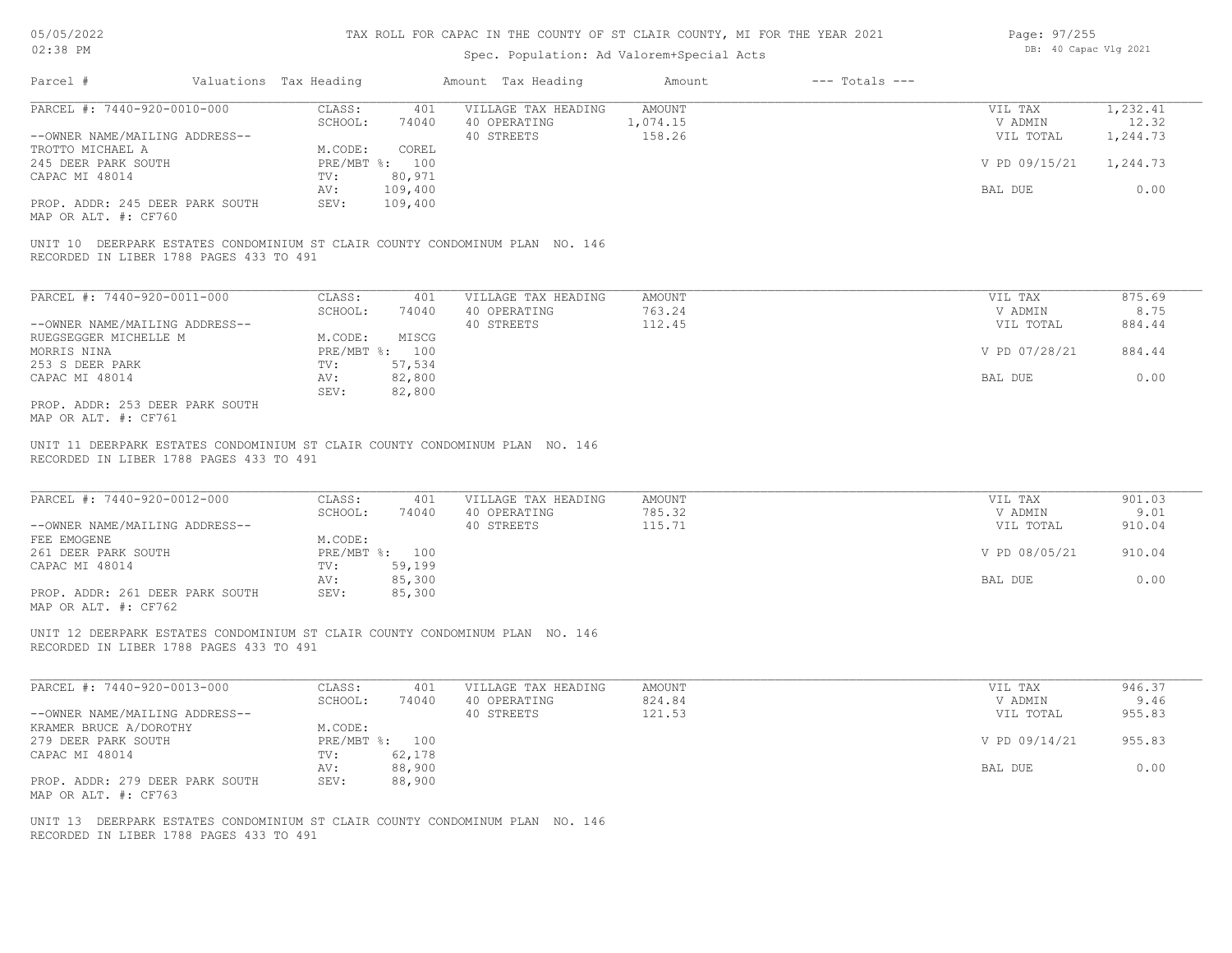| 05/05/2022 |  |
|------------|--|
| 02:38 PM   |  |

| Page: 98/255 |                       |  |
|--------------|-----------------------|--|
|              | DB: 40 Capac Vlg 2021 |  |

| Parcel #                                                                                               | Valuations Tax Heading       |                                         | Amount Tax Heading                                                            | Amount                       | $---$ Totals $---$ |                                                  |                                           |
|--------------------------------------------------------------------------------------------------------|------------------------------|-----------------------------------------|-------------------------------------------------------------------------------|------------------------------|--------------------|--------------------------------------------------|-------------------------------------------|
| PARCEL #: 7440-920-0014-000<br>--OWNER NAME/MAILING ADDRESS--<br>CHRISTIAN ALFRED III<br>287 DEER PARK | CLASS:<br>SCHOOL:<br>M.CODE: | 401<br>74040<br>COREL<br>PRE/MBT %: 100 | VILLAGE TAX HEADING<br>40 OPERATING<br>40 STREETS                             | AMOUNT<br>1,242.17<br>183.02 |                    | VIL TAX<br>V ADMIN<br>VIL TOTAL<br>V PD 09/09/21 | 1,425.19<br>14.25<br>1,439.44<br>1,439.44 |
| CAPAC MI 48014<br>PROP. ADDR: 287 DEER PARK SOUTH<br>MAP OR ALT. #: CF764                              | TV:<br>AV:<br>SEV:           | 93,637<br>101,400<br>101,400            |                                                                               |                              |                    | BAL DUE                                          | 0.00                                      |
| RECORDED IN LIBER 1788 PAGES 433 TO 491                                                                |                              |                                         | UNIT 14 DEER PARK ESTATES CONDOMINIUM ST CLAIR COUNTY CONDOMINUM PLAN NO. 146 |                              |                    |                                                  |                                           |
| PARCEL #: 7440-920-0015-000                                                                            | CLASS:                       | 401                                     | VILLAGE TAX HEADING                                                           | <b>AMOUNT</b>                |                    | VIL TAX                                          | 983.89                                    |
| --OWNER NAME/MAILING ADDRESS--                                                                         | SCHOOL:                      | 74040                                   | 40 OPERATING<br>40 STREETS                                                    | 857.54<br>126.35             |                    | V ADMIN<br>VIL TOTAL                             | 9.83<br>993.72                            |
| SAMS SCOTT A / SANDRA A<br>295 DEER PARK SOUTH                                                         | M.CODE:                      | COREL<br>PRE/MBT %: 100                 |                                                                               |                              |                    | V PD 09/15/21                                    | 993.72                                    |
| CAPAC MI 48014                                                                                         | TV:<br>AV:                   | 64,643<br>92,400                        |                                                                               |                              |                    | BAL DUE                                          | 0.00                                      |
| PROP. ADDR: 295 DEER PARK SOUTH<br>MAP OR ALT. #: CF765                                                | SEV:                         | 92,400                                  |                                                                               |                              |                    |                                                  |                                           |
| RECORDED IN LIBER 1788 PAGES 433 TO 491                                                                |                              |                                         | UNIT 15 DEERPARK ESTATES CONDOMINIUM ST CLAIR COUNTY CONDOMINUM PLAN NO. 146  |                              |                    |                                                  |                                           |
| PARCEL #: 7440-920-0016-000                                                                            | CLASS:<br>SCHOOL:            | 402<br>74040                            | VILLAGE TAX HEADING<br>40 OPERATING                                           | <b>AMOUNT</b><br>32.23       |                    | VIL TAX<br>V ADMIN                               | 36.97<br>0.36                             |
| --OWNER NAME/MAILING ADDRESS--<br>DEER PARK LAND DEVELOPMENT                                           | M.CODE:                      |                                         | 40 STREETS                                                                    | 4.74                         |                    | VIL TOTAL                                        | 37.33                                     |
| 8155 ANNSBURY STE 109<br>UTICA MI 48316                                                                | TV:                          | PRE/MBT %: 0<br>2,430                   |                                                                               |                              |                    | V PD 09/15/21                                    | 37.33                                     |
|                                                                                                        | AV:                          | 17,200                                  |                                                                               |                              |                    | BAL DUE                                          | 0.00                                      |
| PROP. ADDR: DEER PARK SOUTH<br>MAP OR ALT. #: CF766                                                    | SEV:                         | 17,200                                  |                                                                               |                              |                    |                                                  |                                           |
| RECORDED IN LIBER 1788 PAGES 433 TO 491                                                                |                              |                                         | UNIT 16 DEERPARK ESTATES CONDOMINIUM ST CLAIR COUNTY CONDOMINUM PLAN NO. 146  |                              |                    |                                                  |                                           |
| PARCEL #: 7440-920-0017-000                                                                            | CLASS:                       | 402                                     | VILLAGE TAX HEADING                                                           | AMOUNT                       |                    | VIL TAX                                          | 36.97                                     |
| --OWNER NAME/MAILING ADDRESS--                                                                         | SCHOOL:                      | 74040                                   | 40 OPERATING<br>40 STREETS                                                    | 32.23<br>4.74                |                    | V ADMIN<br>VIL TOTAL                             | 0.36<br>37.33                             |
| DEER PARK LAND DEVELOPMENT<br>8155 ANNSBURY STE 109                                                    | M.CODE:                      | PRE/MBT %: 0                            |                                                                               |                              |                    | V PD 09/15/21                                    | 37.33                                     |
| UTICA MI 48316                                                                                         | TV:<br>AV:                   | 2,430<br>18,400                         |                                                                               |                              |                    | BAL DUE                                          | 0.00                                      |
| PROP. ADDR: DEER PARK SOUTH<br>MAP OR ALT. #: CF767                                                    | SEV:                         | 18,400                                  |                                                                               |                              |                    |                                                  |                                           |
| RECORDED IN LIBER 1788 PAGES 433 TO 491                                                                |                              |                                         | UNIT 17 DEERPARK ESTATES CONDOMINIUM ST CLAIR COUNTY CONDOMINUM PLAN NO. 146  |                              |                    |                                                  |                                           |
|                                                                                                        |                              |                                         |                                                                               |                              |                    |                                                  |                                           |
|                                                                                                        |                              |                                         |                                                                               |                              |                    |                                                  |                                           |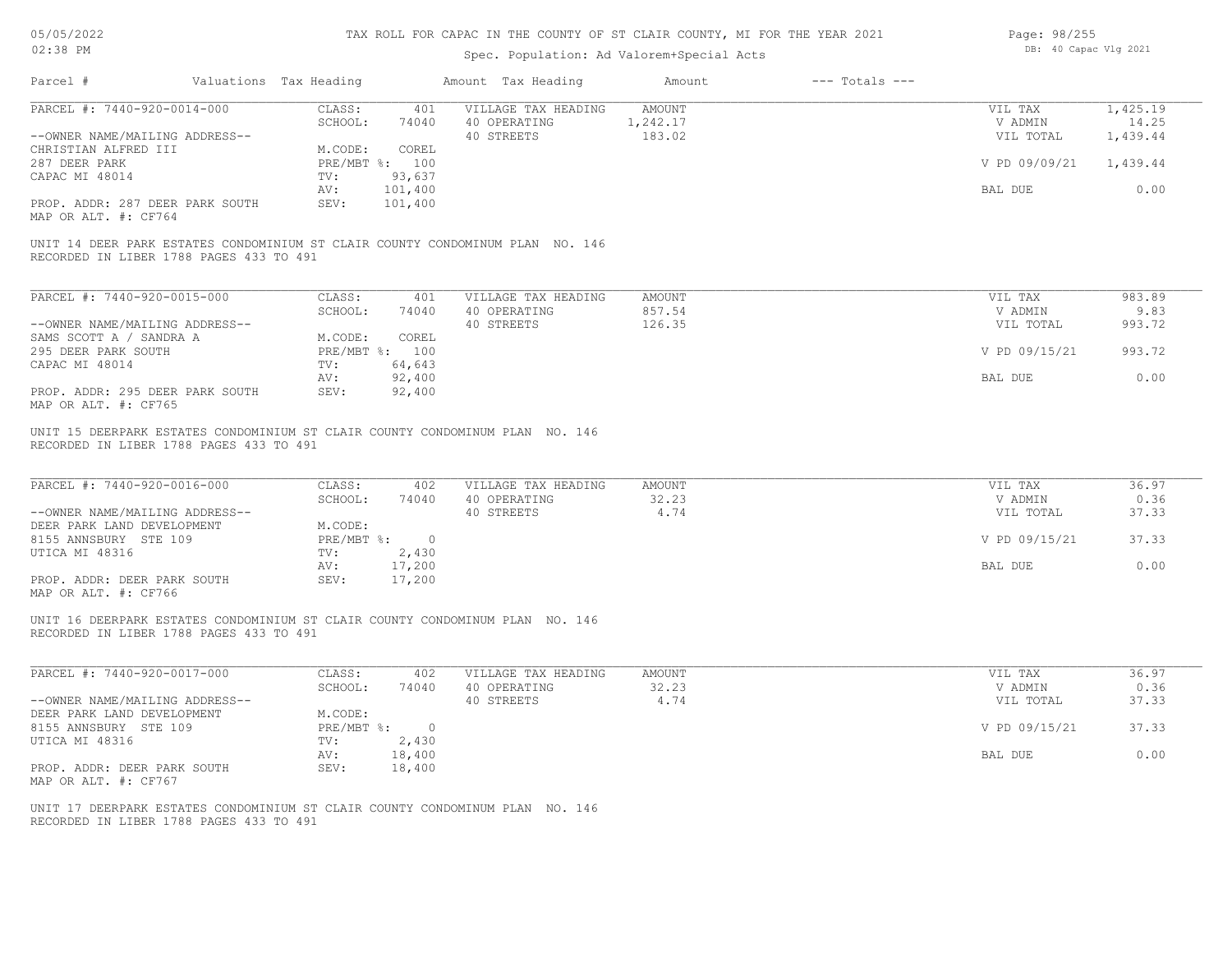| 05/05/2022 |  |
|------------|--|
| 02:38 PM   |  |

| Page: 99/255 |                       |  |
|--------------|-----------------------|--|
|              | DB: 40 Capac Vlg 2021 |  |

| Parcel #                                                                                                                | Valuations Tax Heading |                             |                             | Amount Tax Heading                                                           | Amount          | $---$ Totals $---$ |                            |                |
|-------------------------------------------------------------------------------------------------------------------------|------------------------|-----------------------------|-----------------------------|------------------------------------------------------------------------------|-----------------|--------------------|----------------------------|----------------|
| PARCEL #: 7440-920-0018-000                                                                                             |                        | CLASS:<br>SCHOOL:           | 402<br>74040                | VILLAGE TAX HEADING<br>40 OPERATING                                          | AMOUNT<br>32.23 |                    | VIL TAX<br>V ADMIN         | 36.97<br>0.36  |
| --OWNER NAME/MAILING ADDRESS--<br>DEER PARK LAND DEVELOPMENT                                                            |                        | M.CODE:                     | PRE/MBT %: 0                | 40 STREETS                                                                   | 4.74            |                    | VIL TOTAL<br>V PD 09/15/21 | 37.33<br>37.33 |
| 8155 ANNSBURY STE 109<br>UTICA MI 48316                                                                                 |                        | TV:<br>AV:                  | 2,430<br>18,700             |                                                                              |                 |                    | BAL DUE                    | 0.00           |
| PROP. ADDR: DEER PARK SOUTH<br>MAP OR ALT. #: CF768                                                                     |                        | SEV:                        | 18,700                      |                                                                              |                 |                    |                            |                |
| RECORDED IN LIBER 1788 PAGES 433 TO 491                                                                                 |                        |                             |                             | UNIT 18 DEERPARK ESTATES CONDOMINIUM ST CLAIR COUNTY CONDOMINUM PLAN NO. 146 |                 |                    |                            |                |
| PARCEL #: 7440-920-0019-000                                                                                             |                        | CLASS:                      | 402                         | VILLAGE TAX HEADING                                                          | AMOUNT          |                    | VIL TAX                    | 36.97          |
| --OWNER NAME/MAILING ADDRESS--                                                                                          |                        | SCHOOL:                     | 74040                       | 40 OPERATING<br>40 STREETS                                                   | 32.23<br>4.74   |                    | V ADMIN<br>VIL TOTAL       | 0.36<br>37.33  |
| DEER PARK LAND DEVELOPMENT<br>8155 ANNSBURY STE 109                                                                     |                        | M.CODE:                     | $PRE/MBT$ $\frac{1}{6}$ : 0 |                                                                              |                 |                    | V PD 09/15/21              | 37.33          |
| UTICA MI 48316                                                                                                          |                        | TV:<br>AV:                  | 2,430<br>25,100             |                                                                              |                 |                    | BAL DUE                    | 0.00           |
| PROP. ADDR: DEER PARK SOUTH<br>MAP OR ALT. #: CF769                                                                     |                        | SEV:                        | 25,100                      |                                                                              |                 |                    |                            |                |
| RECORDED IN LIBER 1788 PAGES 433 TO 491                                                                                 |                        |                             |                             | UNIT 19 DEERPARK ESTATES CONDOMINIUM ST CLAIR COUNTY CONDOMINUM PLAN NO. 146 |                 |                    |                            |                |
| PARCEL #: 7440-920-0020-000                                                                                             |                        | CLASS:                      | 402                         | VILLAGE TAX HEADING                                                          | AMOUNT<br>32.23 |                    | VIL TAX                    | 36.97          |
| --OWNER NAME/MAILING ADDRESS--<br>DEER PARK LAND DEVELOPMENT                                                            |                        | SCHOOL:<br>M.CODE:          | 74040                       | 40 OPERATING<br>40 STREETS                                                   | 4.74            |                    | V ADMIN<br>VIL TOTAL       | 0.36<br>37.33  |
| 8155 ANNSBURY STE 109<br>UTICA MI 48316                                                                                 |                        | TV:                         | PRE/MBT %: 0<br>2,430       |                                                                              |                 |                    | V PD 09/15/21              | 37.33          |
| PROP. ADDR: DEER PARK WEST                                                                                              |                        | AV:<br>SEV:                 | 22,300<br>22,300            |                                                                              |                 |                    | BAL DUE                    | 0.00           |
| MAP OR ALT. #: CF770                                                                                                    |                        |                             |                             |                                                                              |                 |                    |                            |                |
| UNIT 20 DEERPARK ESTATES CONDOMINIUM ST CLAIR COUNTY CONDOMINUM PLAN NO. 146<br>RECORDED IN LIBER 1788 PAGES 433 TO 491 |                        |                             |                             |                                                                              |                 |                    |                            |                |
| PARCEL #: 7440-920-0021-000                                                                                             |                        | CLASS:                      | 402                         | VILLAGE TAX HEADING                                                          | AMOUNT          |                    | VIL TAX                    | 7.97           |
| --OWNER NAME/MAILING ADDRESS--                                                                                          |                        | SCHOOL:                     | 74040                       | 40 OPERATING<br>40 STREETS                                                   | 6.95<br>1.02    |                    | V ADMIN<br>VIL TOTAL       | 0.07<br>8.04   |
| DEER PARK LAND DEVELOPMENT<br>8155 ANNSBURY STE 109                                                                     |                        | M.CODE:<br>$PRE/MBT$ $\div$ | $\overline{0}$              |                                                                              |                 |                    | V PD 09/15/21              | 8.04           |
| UTICA MI 48316                                                                                                          |                        | TV:<br>AV:                  | 524<br>21,900               |                                                                              |                 |                    | BAL DUE                    | 0.00           |
| PROP. ADDR: DEER PARK WEST<br>MAP OR ALT. #: CF771                                                                      |                        | SEV:                        | 21,900                      |                                                                              |                 |                    |                            |                |
| UNIT 21 DEERPARK ESTATES CONDOMINIUM ST CLAIR COUNTY CONDOMINUM PLAN NO. 146<br>RECORDED IN LIBER 1788 PAGES 433 TO 491 |                        |                             |                             |                                                                              |                 |                    |                            |                |
|                                                                                                                         |                        |                             |                             |                                                                              |                 |                    |                            |                |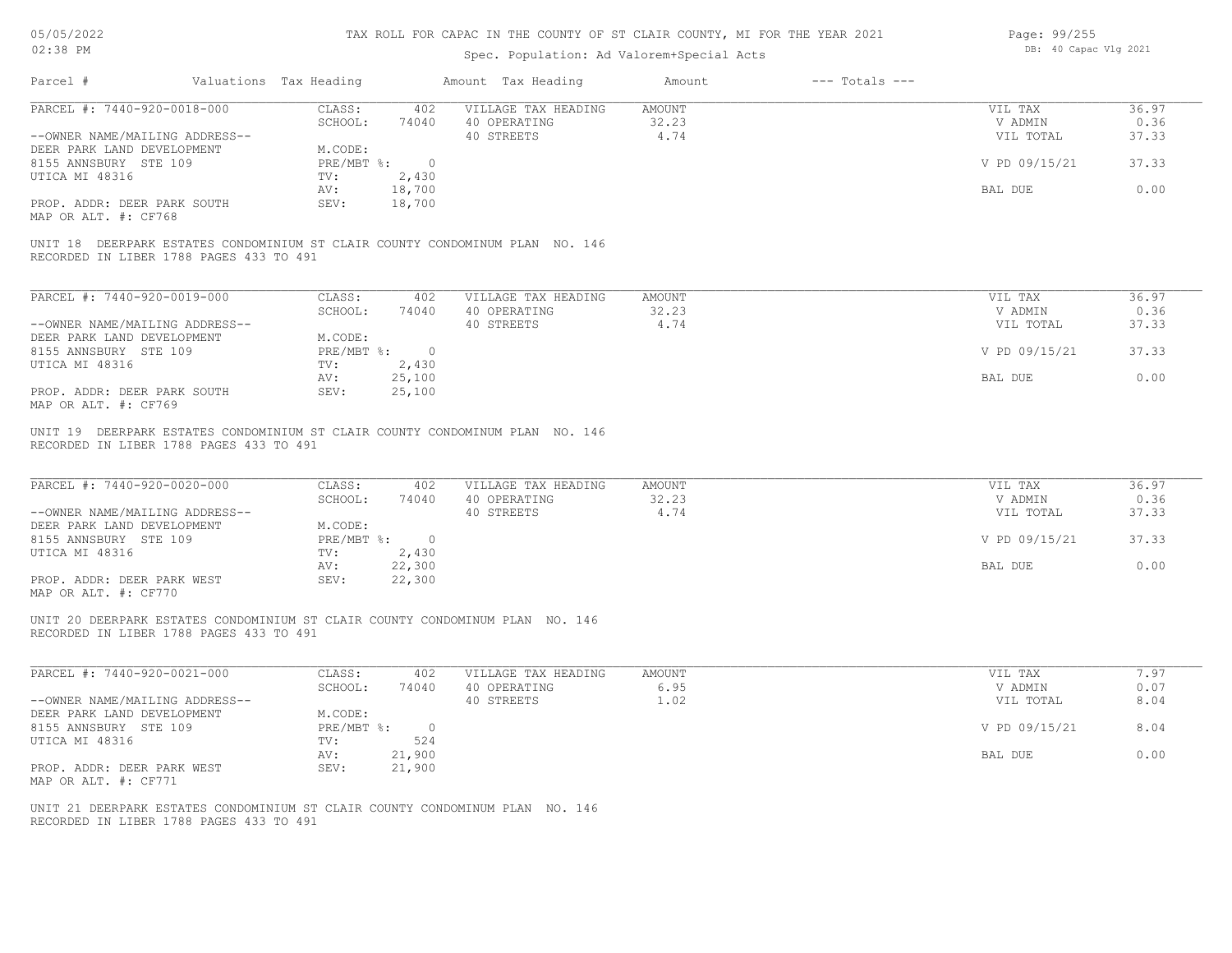### 05/05/2022 02:38 PM

# TAX ROLL FOR CAPAC IN THE COUNTY OF ST CLAIR COUNTY, MI FOR THE YEAR 2021

| Page: 100/255         |
|-----------------------|
| DB: 40 Capac Vlg 2021 |
|                       |

| Parcel #                                                                                                                | Valuations Tax Heading |                              |                   | Amount Tax Heading                                                           | Amount                        | $---$ Totals $---$ |                                 |                      |
|-------------------------------------------------------------------------------------------------------------------------|------------------------|------------------------------|-------------------|------------------------------------------------------------------------------|-------------------------------|--------------------|---------------------------------|----------------------|
| PARCEL #: 7440-920-0022-000<br>--OWNER NAME/MAILING ADDRESS--                                                           |                        | CLASS:<br>SCHOOL:            | 402<br>74040      | VILLAGE TAX HEADING<br>40 OPERATING<br>40 STREETS                            | <b>AMOUNT</b><br>6.95<br>1.02 |                    | VIL TAX<br>V ADMIN<br>VIL TOTAL | 7.97<br>0.07<br>8.04 |
| DEER PARK LAND DEVELOPMENT<br>8155 ANNSBURY STE 109<br>UTICA MI 48316                                                   |                        | M.CODE:<br>PRE/MBT %:<br>TV: | $\bigcirc$<br>524 |                                                                              |                               |                    | V PD 09/15/21                   | 8.04                 |
|                                                                                                                         |                        | AV:                          | 19,300            |                                                                              |                               |                    | BAL DUE                         | 0.00                 |
| PROP. ADDR: DEER PARK WEST<br>MAP OR ALT. #: CF772                                                                      |                        | SEV:                         | 19,300            |                                                                              |                               |                    |                                 |                      |
| UNIT 22 DEERPARK ESTATES CONDOMINIUM ST CLAIR COUNTY CONDOMINUM PLAN NO. 146<br>RECORDED IN LIBER 1788 PAGES 433 TO 491 |                        |                              |                   |                                                                              |                               |                    |                                 |                      |
| PARCEL #: 7440-920-0023-000                                                                                             |                        | CLASS:                       | 402               | VILLAGE TAX HEADING                                                          | <b>AMOUNT</b>                 |                    | VIL TAX                         | 7.97                 |
| --OWNER NAME/MAILING ADDRESS--                                                                                          |                        | SCHOOL:                      | 74040             | 40 OPERATING<br>40 STREETS                                                   | 6.95<br>1.02                  |                    | V ADMIN<br>VIL TOTAL            | 0.07<br>8.04         |
| DEER PARK LAND DEVELOPMENT<br>8155 ANNSBURY STE 109                                                                     |                        | M.CODE:<br>PRE/MBT %: 0      |                   |                                                                              |                               |                    | V PD 09/15/21                   | 8.04                 |
| UTICA MI 48316                                                                                                          |                        | TV:                          | 524               |                                                                              |                               |                    |                                 | 0.00                 |
| PROP. ADDR: DEER PARK WEST<br>MAP OR ALT. #: CF773                                                                      |                        | AV:<br>SEV:                  | 18,200<br>18,200  |                                                                              |                               |                    | BAL DUE                         |                      |
| RECORDED IN LIBER 1788 PAGES 433 TO 491                                                                                 |                        |                              |                   | UNIT 23 DEERPARK ESTATES CONDOMINIUM ST CLAIR COUNTY CONDOMINUM PLAN NO. 146 |                               |                    |                                 |                      |
| PARCEL #: 7440-920-0024-000                                                                                             |                        | CLASS:<br>SCHOOL:            | 402<br>74040      | VILLAGE TAX HEADING<br>40 OPERATING                                          | <b>AMOUNT</b><br>6.95         |                    | VIL TAX<br>V ADMIN              | 7.97<br>0.07         |
| --OWNER NAME/MAILING ADDRESS--<br>DEER PARK LAND DEVELOPMENT                                                            |                        | M.CODE:                      |                   | 40 STREETS                                                                   | 1.02                          |                    | VIL TOTAL                       | 8.04                 |
| 8155 ANNSBURY STE 109<br>UTICA MI 48316                                                                                 |                        | PRE/MBT %: 0<br>TV:          | 524               |                                                                              |                               |                    | V PD 09/15/21                   | 8.04                 |
| PROP. ADDR: DEER PARK WEST<br>MAP OR ALT. #: CF774                                                                      |                        | AV:<br>SEV:                  | 18,000<br>18,000  |                                                                              |                               |                    | BAL DUE                         | 0.00                 |
| UNIT 24 DEERPARK ESTATES CONDOMINIUM ST CLAIR COUNTY CONDOMINUM PLAN NO. 146<br>RECORDED IN LIBER 1788 PAGES 433 TO 491 |                        |                              |                   |                                                                              |                               |                    |                                 |                      |
| PARCEL #: 7440-920-0025-000                                                                                             |                        | CLASS:                       | 402               | VILLAGE TAX HEADING                                                          | <b>AMOUNT</b>                 |                    | VIL TAX                         | 7.97                 |
| --OWNER NAME/MAILING ADDRESS--                                                                                          |                        | SCHOOL:                      | 74040             | 40 OPERATING<br>40 STREETS                                                   | 6.95<br>1.02                  |                    | V ADMIN<br>VIL TOTAL            | 0.07<br>8.04         |
| DEER PARK LAND DEVELOPMENT<br>8155 ANNSBURY STE 109                                                                     |                        | M.CODE:<br>PRE/MBT %:        | $\overline{0}$    |                                                                              |                               |                    | V PD 09/15/21                   | 8.04                 |
| UTICA MI 48316                                                                                                          |                        | TV:<br>AV:                   | 524<br>18,000     |                                                                              |                               |                    | BAL DUE                         | 0.00                 |
| PROP. ADDR: DEER PARK WEST<br>MAP OR ALT. #: CF775                                                                      |                        | SEV:                         | 18,000            |                                                                              |                               |                    |                                 |                      |
| UNIT 25 DEERPARK ESTATES CONDOMINIUM ST CLAIR COUNTY CONDOMINUM PLAN NO. 146<br>RECORDED IN LIBER 1788 PAGES 433 TO 491 |                        |                              |                   |                                                                              |                               |                    |                                 |                      |
|                                                                                                                         |                        |                              |                   |                                                                              |                               |                    |                                 |                      |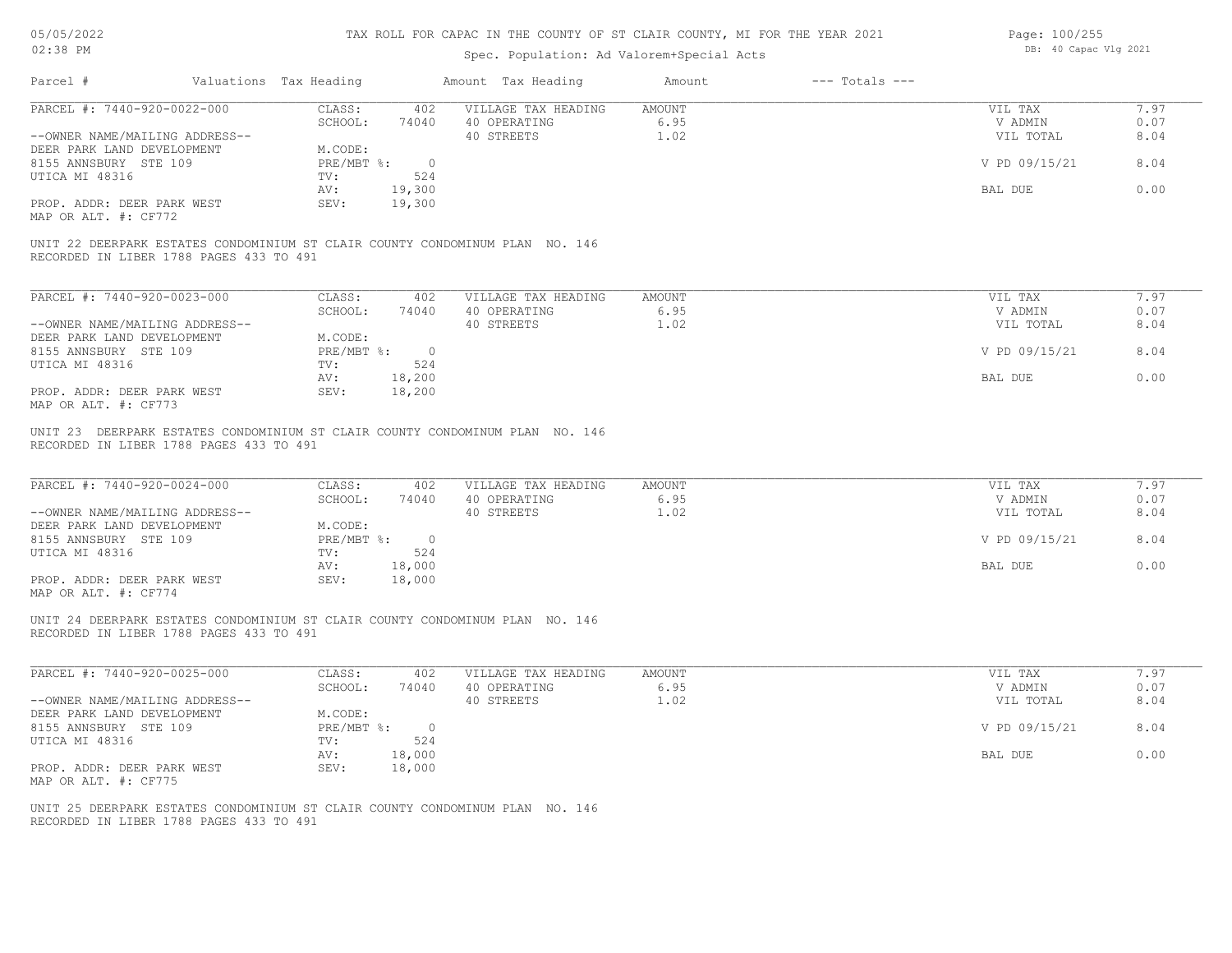| 05/05/2022 |  |
|------------|--|
| 02:38 PM   |  |

| Page: 101/255 |                       |  |
|---------------|-----------------------|--|
|               | DB: 40 Capac Vlg 2021 |  |

| 7.97<br>CLASS:<br>402<br>VILLAGE TAX HEADING<br><b>AMOUNT</b><br>VIL TAX<br>SCHOOL:<br>6.95<br>0.07<br>74040<br>40 OPERATING<br>V ADMIN<br>40 STREETS<br>1.02<br>8.04<br>--OWNER NAME/MAILING ADDRESS--<br>VIL TOTAL<br>DEER PARK LAND DEVELOPMENT<br>M.CODE:<br>8155 ANNSBURY STE 109<br>$PRE/MBT$ $\frac{1}{6}$ : 0<br>V PD 09/15/21<br>8.04<br>UTICA MI 48316<br>TV:<br>524<br>18,200<br>0.00<br>AV:<br>BAL DUE<br>18,200<br>PROP. ADDR: DEER PARK WEST<br>SEV:<br>MAP OR ALT. #: CF776<br>UNIT 26 DEERPARK ESTATES CONDOMINIUM ST CLAIR COUNTY CONDOMINUM PLAN NO. 146<br>RECORDED IN LIBER 1788 PAGES 433 TO 491<br>PARCEL #: 7440-920-0027-000<br>7.97<br>CLASS:<br>402<br>VILLAGE TAX HEADING<br><b>AMOUNT</b><br>VIL TAX<br>SCHOOL:<br>6.95<br>0.07<br>74040<br>40 OPERATING<br>V ADMIN<br>40 STREETS<br>1.02<br>8.04<br>--OWNER NAME/MAILING ADDRESS--<br>VIL TOTAL<br>DEER PARK LAND DEVELOPMENT<br>M.CODE:<br>8155 ANNSBURY STE 109<br>PRE/MBT %: 0<br>V PD 09/15/21<br>8.04<br>UTICA MI 48316<br>TV:<br>524<br>23,700<br>0.00<br>AV:<br>BAL DUE<br>PROP. ADDR: DEER PARK WEST<br>23,700<br>SEV:<br>MAP OR ALT. #: CF777<br>UNIT 27 DEERPARK ESTATES CONDOMINIUM ST CLAIR COUNTY CONDOMINUM PLAN NO. 146<br>RECORDED IN LIBER 1788 PAGES 433 TO 491<br>PARCEL #: 7440-920-0028-000<br>7.97<br>CLASS:<br>402<br>VILLAGE TAX HEADING<br><b>AMOUNT</b><br>VIL TAX<br>SCHOOL:<br>40 OPERATING<br>6.95<br>74040<br>V ADMIN<br>0.07<br>40 STREETS<br>1.02<br>8.04<br>--OWNER NAME/MAILING ADDRESS--<br>VIL TOTAL<br>DEER PARK LAND DEVELOPMENT<br>M.CODE:<br>PRE/MBT %: 0<br>8.04<br>8155 ANNSBURY STE 109<br>V PD 09/15/21<br>UTICA MI 48316<br>TV:<br>524<br>25,100<br>0.00<br>AV:<br>BAL DUE<br>PROP. ADDR: DEER PARK WEST<br>25,100<br>SEV:<br>MAP OR ALT. #: CF778<br>UNIT 28 DEERPARK ESTATES CONDOMINIUM ST CLAIR COUNTY CONDOMINUM PLAN NO. 146<br>RECORDED IN LIBER 1788 PAGES 433 TO 491<br>PARCEL #: 7440-920-0029-000<br>CLASS:<br><b>AMOUNT</b><br>7.97<br>402<br>VILLAGE TAX HEADING<br>VIL TAX<br>6.95<br>SCHOOL:<br>74040<br>40 OPERATING<br>V ADMIN<br>0.07<br>40 STREETS<br>1.02<br>8.04<br>--OWNER NAME/MAILING ADDRESS--<br>VIL TOTAL<br>M.CODE:<br>DEER PARK LAND DEVELOPMENT<br>8155 ANSBURY STE 109<br>PRE/MBT %: 0<br>V PD 09/15/21<br>8.04<br>524<br>UTICA MI 48316<br>TV:<br>21,900<br>BAL DUE<br>0.00<br>AV:<br>PROP. ADDR: DEER PARK NORTH<br>SEV:<br>21,900<br>MAP OR ALT. #: CF779<br>UNIT 29 DEERPARK ESTATES CONDOMINIUM ST CLAIR COUNTY CONDOMINUM PLAN NO. 146<br>RECORDED IN LIBER 1788 PAGES 433 TO 491 | Parcel #                    | Valuations Tax Heading | Amount Tax Heading | $---$ Totals $---$<br>Amount |  |
|--------------------------------------------------------------------------------------------------------------------------------------------------------------------------------------------------------------------------------------------------------------------------------------------------------------------------------------------------------------------------------------------------------------------------------------------------------------------------------------------------------------------------------------------------------------------------------------------------------------------------------------------------------------------------------------------------------------------------------------------------------------------------------------------------------------------------------------------------------------------------------------------------------------------------------------------------------------------------------------------------------------------------------------------------------------------------------------------------------------------------------------------------------------------------------------------------------------------------------------------------------------------------------------------------------------------------------------------------------------------------------------------------------------------------------------------------------------------------------------------------------------------------------------------------------------------------------------------------------------------------------------------------------------------------------------------------------------------------------------------------------------------------------------------------------------------------------------------------------------------------------------------------------------------------------------------------------------------------------------------------------------------------------------------------------------------------------------------------------------------------------------------------------------------------------------------------------------------------------------------------------------------------------------------------------------------------------------------------------------------------------------------------------------------------------------------------------------------------------------------------------------------------------------------------|-----------------------------|------------------------|--------------------|------------------------------|--|
|                                                                                                                                                                                                                                                                                                                                                                                                                                                                                                                                                                                                                                                                                                                                                                                                                                                                                                                                                                                                                                                                                                                                                                                                                                                                                                                                                                                                                                                                                                                                                                                                                                                                                                                                                                                                                                                                                                                                                                                                                                                                                                                                                                                                                                                                                                                                                                                                                                                                                                                                                  | PARCEL #: 7440-920-0026-000 |                        |                    |                              |  |
|                                                                                                                                                                                                                                                                                                                                                                                                                                                                                                                                                                                                                                                                                                                                                                                                                                                                                                                                                                                                                                                                                                                                                                                                                                                                                                                                                                                                                                                                                                                                                                                                                                                                                                                                                                                                                                                                                                                                                                                                                                                                                                                                                                                                                                                                                                                                                                                                                                                                                                                                                  |                             |                        |                    |                              |  |
|                                                                                                                                                                                                                                                                                                                                                                                                                                                                                                                                                                                                                                                                                                                                                                                                                                                                                                                                                                                                                                                                                                                                                                                                                                                                                                                                                                                                                                                                                                                                                                                                                                                                                                                                                                                                                                                                                                                                                                                                                                                                                                                                                                                                                                                                                                                                                                                                                                                                                                                                                  |                             |                        |                    |                              |  |
|                                                                                                                                                                                                                                                                                                                                                                                                                                                                                                                                                                                                                                                                                                                                                                                                                                                                                                                                                                                                                                                                                                                                                                                                                                                                                                                                                                                                                                                                                                                                                                                                                                                                                                                                                                                                                                                                                                                                                                                                                                                                                                                                                                                                                                                                                                                                                                                                                                                                                                                                                  |                             |                        |                    |                              |  |
|                                                                                                                                                                                                                                                                                                                                                                                                                                                                                                                                                                                                                                                                                                                                                                                                                                                                                                                                                                                                                                                                                                                                                                                                                                                                                                                                                                                                                                                                                                                                                                                                                                                                                                                                                                                                                                                                                                                                                                                                                                                                                                                                                                                                                                                                                                                                                                                                                                                                                                                                                  |                             |                        |                    |                              |  |
|                                                                                                                                                                                                                                                                                                                                                                                                                                                                                                                                                                                                                                                                                                                                                                                                                                                                                                                                                                                                                                                                                                                                                                                                                                                                                                                                                                                                                                                                                                                                                                                                                                                                                                                                                                                                                                                                                                                                                                                                                                                                                                                                                                                                                                                                                                                                                                                                                                                                                                                                                  |                             |                        |                    |                              |  |
|                                                                                                                                                                                                                                                                                                                                                                                                                                                                                                                                                                                                                                                                                                                                                                                                                                                                                                                                                                                                                                                                                                                                                                                                                                                                                                                                                                                                                                                                                                                                                                                                                                                                                                                                                                                                                                                                                                                                                                                                                                                                                                                                                                                                                                                                                                                                                                                                                                                                                                                                                  |                             |                        |                    |                              |  |
|                                                                                                                                                                                                                                                                                                                                                                                                                                                                                                                                                                                                                                                                                                                                                                                                                                                                                                                                                                                                                                                                                                                                                                                                                                                                                                                                                                                                                                                                                                                                                                                                                                                                                                                                                                                                                                                                                                                                                                                                                                                                                                                                                                                                                                                                                                                                                                                                                                                                                                                                                  |                             |                        |                    |                              |  |
|                                                                                                                                                                                                                                                                                                                                                                                                                                                                                                                                                                                                                                                                                                                                                                                                                                                                                                                                                                                                                                                                                                                                                                                                                                                                                                                                                                                                                                                                                                                                                                                                                                                                                                                                                                                                                                                                                                                                                                                                                                                                                                                                                                                                                                                                                                                                                                                                                                                                                                                                                  |                             |                        |                    |                              |  |
|                                                                                                                                                                                                                                                                                                                                                                                                                                                                                                                                                                                                                                                                                                                                                                                                                                                                                                                                                                                                                                                                                                                                                                                                                                                                                                                                                                                                                                                                                                                                                                                                                                                                                                                                                                                                                                                                                                                                                                                                                                                                                                                                                                                                                                                                                                                                                                                                                                                                                                                                                  |                             |                        |                    |                              |  |
|                                                                                                                                                                                                                                                                                                                                                                                                                                                                                                                                                                                                                                                                                                                                                                                                                                                                                                                                                                                                                                                                                                                                                                                                                                                                                                                                                                                                                                                                                                                                                                                                                                                                                                                                                                                                                                                                                                                                                                                                                                                                                                                                                                                                                                                                                                                                                                                                                                                                                                                                                  |                             |                        |                    |                              |  |
|                                                                                                                                                                                                                                                                                                                                                                                                                                                                                                                                                                                                                                                                                                                                                                                                                                                                                                                                                                                                                                                                                                                                                                                                                                                                                                                                                                                                                                                                                                                                                                                                                                                                                                                                                                                                                                                                                                                                                                                                                                                                                                                                                                                                                                                                                                                                                                                                                                                                                                                                                  |                             |                        |                    |                              |  |
|                                                                                                                                                                                                                                                                                                                                                                                                                                                                                                                                                                                                                                                                                                                                                                                                                                                                                                                                                                                                                                                                                                                                                                                                                                                                                                                                                                                                                                                                                                                                                                                                                                                                                                                                                                                                                                                                                                                                                                                                                                                                                                                                                                                                                                                                                                                                                                                                                                                                                                                                                  |                             |                        |                    |                              |  |
|                                                                                                                                                                                                                                                                                                                                                                                                                                                                                                                                                                                                                                                                                                                                                                                                                                                                                                                                                                                                                                                                                                                                                                                                                                                                                                                                                                                                                                                                                                                                                                                                                                                                                                                                                                                                                                                                                                                                                                                                                                                                                                                                                                                                                                                                                                                                                                                                                                                                                                                                                  |                             |                        |                    |                              |  |
|                                                                                                                                                                                                                                                                                                                                                                                                                                                                                                                                                                                                                                                                                                                                                                                                                                                                                                                                                                                                                                                                                                                                                                                                                                                                                                                                                                                                                                                                                                                                                                                                                                                                                                                                                                                                                                                                                                                                                                                                                                                                                                                                                                                                                                                                                                                                                                                                                                                                                                                                                  |                             |                        |                    |                              |  |
|                                                                                                                                                                                                                                                                                                                                                                                                                                                                                                                                                                                                                                                                                                                                                                                                                                                                                                                                                                                                                                                                                                                                                                                                                                                                                                                                                                                                                                                                                                                                                                                                                                                                                                                                                                                                                                                                                                                                                                                                                                                                                                                                                                                                                                                                                                                                                                                                                                                                                                                                                  |                             |                        |                    |                              |  |
|                                                                                                                                                                                                                                                                                                                                                                                                                                                                                                                                                                                                                                                                                                                                                                                                                                                                                                                                                                                                                                                                                                                                                                                                                                                                                                                                                                                                                                                                                                                                                                                                                                                                                                                                                                                                                                                                                                                                                                                                                                                                                                                                                                                                                                                                                                                                                                                                                                                                                                                                                  |                             |                        |                    |                              |  |
|                                                                                                                                                                                                                                                                                                                                                                                                                                                                                                                                                                                                                                                                                                                                                                                                                                                                                                                                                                                                                                                                                                                                                                                                                                                                                                                                                                                                                                                                                                                                                                                                                                                                                                                                                                                                                                                                                                                                                                                                                                                                                                                                                                                                                                                                                                                                                                                                                                                                                                                                                  |                             |                        |                    |                              |  |
|                                                                                                                                                                                                                                                                                                                                                                                                                                                                                                                                                                                                                                                                                                                                                                                                                                                                                                                                                                                                                                                                                                                                                                                                                                                                                                                                                                                                                                                                                                                                                                                                                                                                                                                                                                                                                                                                                                                                                                                                                                                                                                                                                                                                                                                                                                                                                                                                                                                                                                                                                  |                             |                        |                    |                              |  |
|                                                                                                                                                                                                                                                                                                                                                                                                                                                                                                                                                                                                                                                                                                                                                                                                                                                                                                                                                                                                                                                                                                                                                                                                                                                                                                                                                                                                                                                                                                                                                                                                                                                                                                                                                                                                                                                                                                                                                                                                                                                                                                                                                                                                                                                                                                                                                                                                                                                                                                                                                  |                             |                        |                    |                              |  |
|                                                                                                                                                                                                                                                                                                                                                                                                                                                                                                                                                                                                                                                                                                                                                                                                                                                                                                                                                                                                                                                                                                                                                                                                                                                                                                                                                                                                                                                                                                                                                                                                                                                                                                                                                                                                                                                                                                                                                                                                                                                                                                                                                                                                                                                                                                                                                                                                                                                                                                                                                  |                             |                        |                    |                              |  |
|                                                                                                                                                                                                                                                                                                                                                                                                                                                                                                                                                                                                                                                                                                                                                                                                                                                                                                                                                                                                                                                                                                                                                                                                                                                                                                                                                                                                                                                                                                                                                                                                                                                                                                                                                                                                                                                                                                                                                                                                                                                                                                                                                                                                                                                                                                                                                                                                                                                                                                                                                  |                             |                        |                    |                              |  |
|                                                                                                                                                                                                                                                                                                                                                                                                                                                                                                                                                                                                                                                                                                                                                                                                                                                                                                                                                                                                                                                                                                                                                                                                                                                                                                                                                                                                                                                                                                                                                                                                                                                                                                                                                                                                                                                                                                                                                                                                                                                                                                                                                                                                                                                                                                                                                                                                                                                                                                                                                  |                             |                        |                    |                              |  |
|                                                                                                                                                                                                                                                                                                                                                                                                                                                                                                                                                                                                                                                                                                                                                                                                                                                                                                                                                                                                                                                                                                                                                                                                                                                                                                                                                                                                                                                                                                                                                                                                                                                                                                                                                                                                                                                                                                                                                                                                                                                                                                                                                                                                                                                                                                                                                                                                                                                                                                                                                  |                             |                        |                    |                              |  |
|                                                                                                                                                                                                                                                                                                                                                                                                                                                                                                                                                                                                                                                                                                                                                                                                                                                                                                                                                                                                                                                                                                                                                                                                                                                                                                                                                                                                                                                                                                                                                                                                                                                                                                                                                                                                                                                                                                                                                                                                                                                                                                                                                                                                                                                                                                                                                                                                                                                                                                                                                  |                             |                        |                    |                              |  |
|                                                                                                                                                                                                                                                                                                                                                                                                                                                                                                                                                                                                                                                                                                                                                                                                                                                                                                                                                                                                                                                                                                                                                                                                                                                                                                                                                                                                                                                                                                                                                                                                                                                                                                                                                                                                                                                                                                                                                                                                                                                                                                                                                                                                                                                                                                                                                                                                                                                                                                                                                  |                             |                        |                    |                              |  |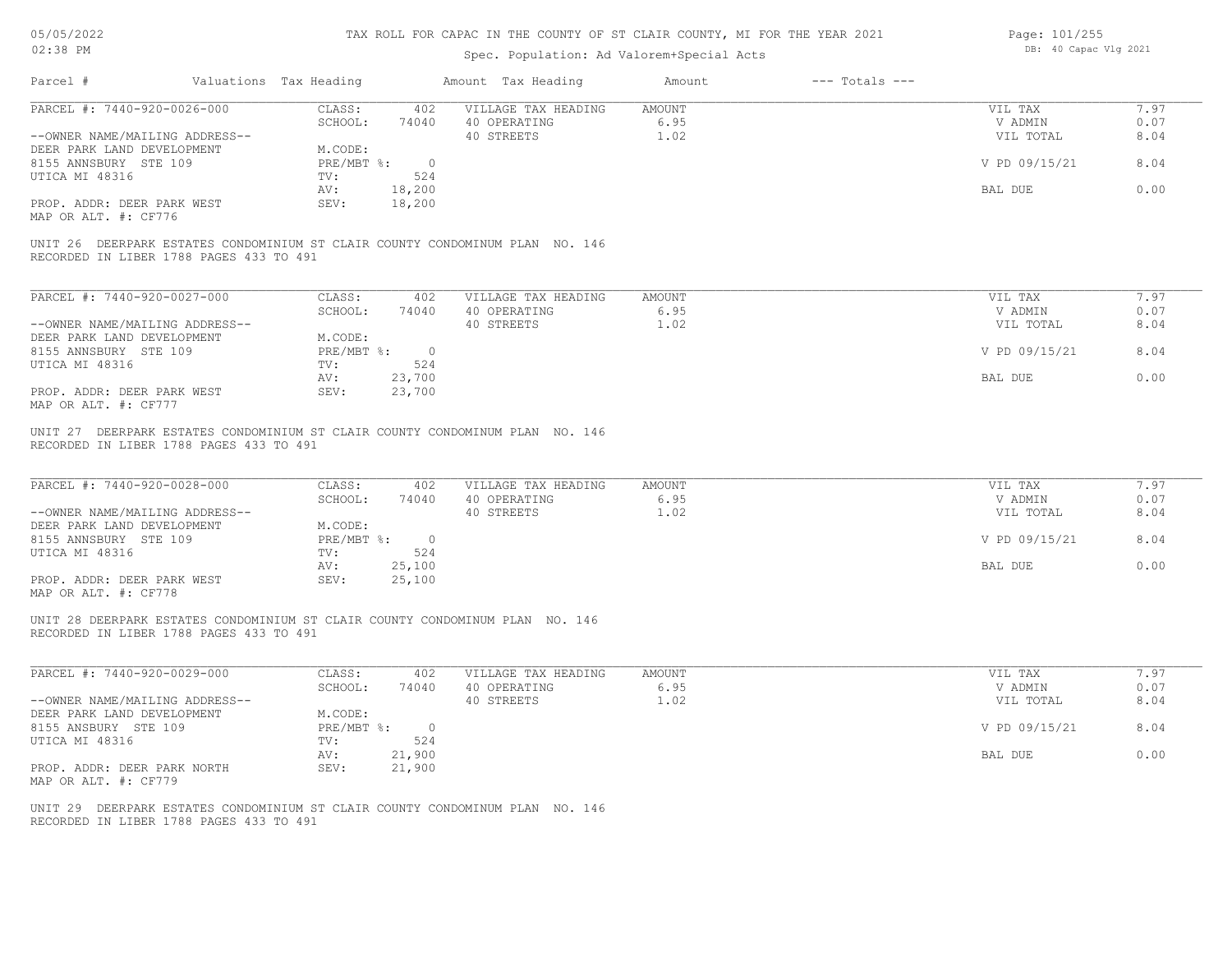### 05/05/2022 02:38 PM

# TAX ROLL FOR CAPAC IN THE COUNTY OF ST CLAIR COUNTY, MI FOR THE YEAR 2021

| Page: 102/255         |
|-----------------------|
| DB: 40 Capac Vlg 2021 |
|                       |

| Parcel #                                                              | Valuations Tax Heading       |                          | Amount Tax Heading                                                           | Amount                 | $---$ Totals $---$ |                                 |                      |
|-----------------------------------------------------------------------|------------------------------|--------------------------|------------------------------------------------------------------------------|------------------------|--------------------|---------------------------------|----------------------|
| PARCEL #: 7440-920-0030-000<br>--OWNER NAME/MAILING ADDRESS--         | CLASS:<br>SCHOOL:            | 402<br>74040             | VILLAGE TAX HEADING<br>40 OPERATING<br>40 STREETS                            | AMOUNT<br>6.95<br>1.02 |                    | VIL TAX<br>V ADMIN<br>VIL TOTAL | 7.97<br>0.07<br>8.04 |
| DEER PARK LAND DEVELOPMENT<br>8155 ANNSBURY STE 109<br>UTICA MI 48316 | M.CODE:<br>PRE/MBT %:<br>TV: | $\overline{0}$<br>524    |                                                                              |                        |                    | V PD 09/15/21                   | 8.04                 |
| PROP. ADDR: DEER PARK NORTH                                           | AV:<br>SEV:                  | 19,300<br>19,300         |                                                                              |                        |                    | BAL DUE                         | 0.00                 |
| MAP OR ALT. #: CF780                                                  |                              |                          |                                                                              |                        |                    |                                 |                      |
| RECORDED IN LIBER 1788 PAGES 433 TO 491                               |                              |                          | UNIT 30 DEERPARK ESTATES CONDOMINIUM ST CLAIR COUNTY CONDOMINUM PLAN NO. 146 |                        |                    |                                 |                      |
| PARCEL #: 7440-920-0031-000                                           | CLASS:                       | 402                      | VILLAGE TAX HEADING                                                          | <b>AMOUNT</b>          |                    | VIL TAX                         | 7.97                 |
| --OWNER NAME/MAILING ADDRESS--                                        | SCHOOL:                      | 74040                    | 40 OPERATING<br>40 STREETS                                                   | 6.95<br>1.02           |                    | V ADMIN<br>VIL TOTAL            | 0.07<br>8.04         |
| DEER PARK LAND DEVELOPMENT<br>8155 ANNSBURY STE 109                   | M.CODE:<br>PRE/MBT %:        | $\overline{\phantom{0}}$ |                                                                              |                        |                    | V PD 09/15/21                   | 8.04                 |
| UTICA MI 48316                                                        | TV:<br>AV:                   | 524<br>17,600            |                                                                              |                        |                    | BAL DUE                         | 0.00                 |
| PROP. ADDR: DEER PARK NORTH<br>MAP OR ALT. #: CF781                   | SEV:                         | 17,600                   |                                                                              |                        |                    |                                 |                      |
| RECORDED IN LIBER 1788 PAGES 433 TO 491                               |                              |                          | UNIT 31 DEERPARK ESTATES CONDOMINIUM ST CLAIR COUNTY CONDOMINUM PLAN NO. 146 |                        |                    |                                 |                      |
| PARCEL #: 7440-920-0032-000                                           | CLASS:                       | 402                      | VILLAGE TAX HEADING                                                          | <b>AMOUNT</b>          |                    | VIL TAX                         | 7.97                 |
| --OWNER NAME/MAILING ADDRESS--                                        | SCHOOL:                      | 74040                    | 40 OPERATING<br>40 STREETS                                                   | 6.95<br>1.02           |                    | V ADMIN<br>VIL TOTAL            | 0.07<br>8.04         |
| JPS DEVELOPMENT, LLC<br>8155 ANSBURY STE 103                          | M.CODE:<br>PRE/MBT %:        | $\overline{0}$           |                                                                              |                        |                    | V PD 09/15/21                   | 8.04                 |
| SHELBY TWP MI 48316                                                   | TV:<br>AV:                   | 524<br>20,400            |                                                                              |                        |                    | BAL DUE                         | 0.00                 |
| PROP. ADDR: DEER PARK NORTH<br>MAP OR ALT. #: CF782                   | SEV:                         | 20,400                   |                                                                              |                        |                    |                                 |                      |
| RECORDED IN LIBER 1788 PAGES 433 TO 491                               |                              |                          | UNIT 32 DEERPARK ESTATES CONDOMINIUM ST CLAIR COUNTY CONDOMINUM PLAN NO. 146 |                        |                    |                                 |                      |
| PARCEL #: 7440-920-0033-000                                           | CLASS:                       | 402                      | VILLAGE TAX HEADING                                                          | <b>AMOUNT</b>          |                    | VIL TAX                         | 7.97                 |
| --OWNER NAME/MAILING ADDRESS--                                        | SCHOOL:                      | 74040                    | 40 OPERATING<br>40 STREETS                                                   | 6.95<br>1.02           |                    | V ADMIN<br>VIL TOTAL            | 0.07<br>8.04         |
| JPS DEVELOPMENT, LLC<br>8155 ANSBURY STE 103                          | M.CODE:<br>$PRE/MBT$ $\div$  | $\overline{\phantom{0}}$ |                                                                              |                        |                    | V PD 09/15/21                   | 8.04                 |
| SHELBY TWP MI 48316                                                   | TV:<br>AV:                   | 524<br>21,200            |                                                                              |                        |                    | BAL DUE                         | 0.00                 |
| PROP. ADDR: DEER PARK NORTH<br>MAP OR ALT. #: CF783                   | SEV:                         | 21,200                   |                                                                              |                        |                    |                                 |                      |
| RECORDED IN LIBER 1788 PAGES 433 TO 491                               |                              |                          | UNIT 33 DEERPARK ESTATES CONDOMINIUM ST CLAIR COUNTY CONDOMINUM PLAN NO. 146 |                        |                    |                                 |                      |
|                                                                       |                              |                          |                                                                              |                        |                    |                                 |                      |
|                                                                       |                              |                          |                                                                              |                        |                    |                                 |                      |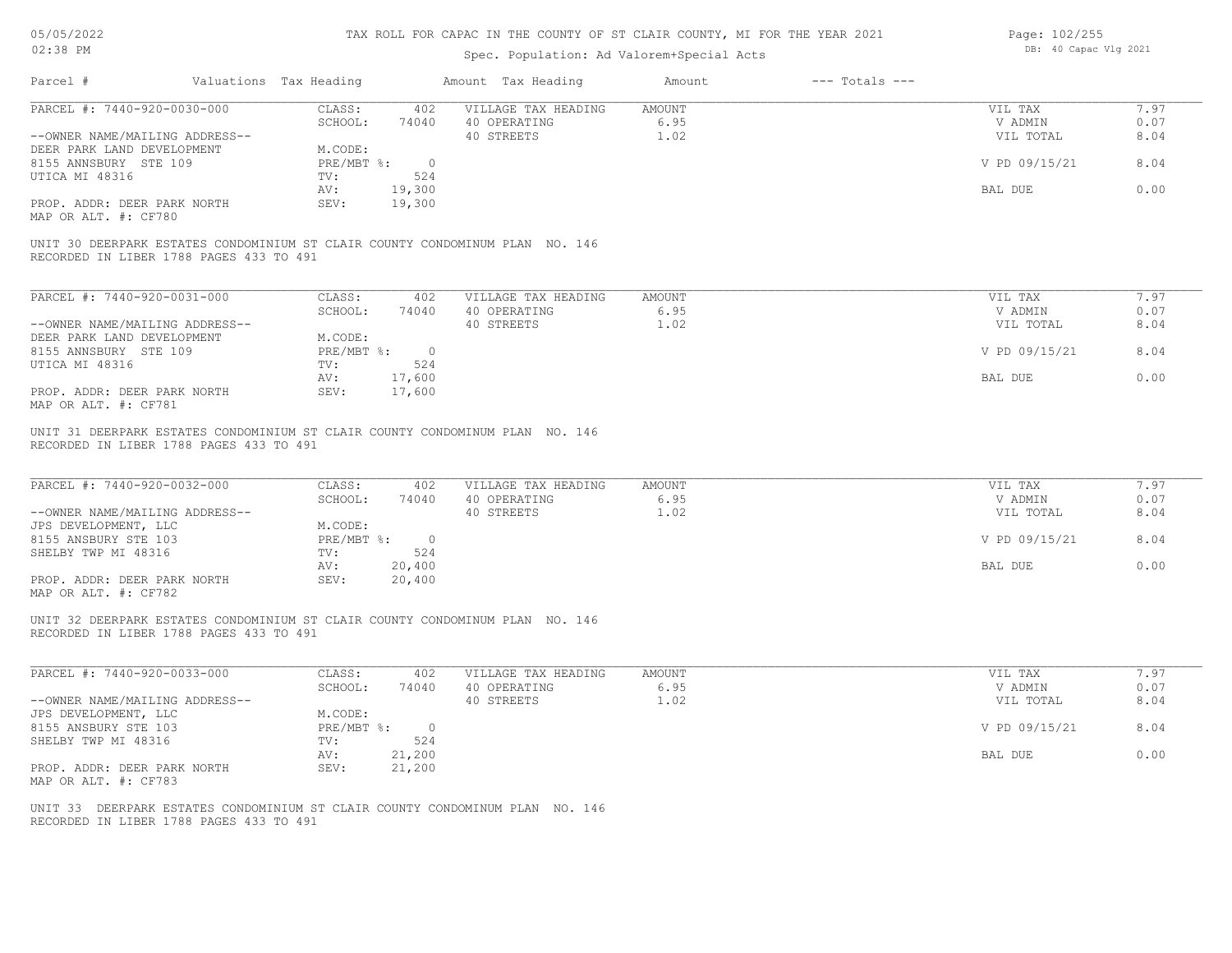### 05/05/2022 02:38 PM

#### TAX ROLL FOR CAPAC IN THE COUNTY OF ST CLAIR COUNTY, MI FOR THE YEAR 2021

| Page: 103/255 |                       |  |
|---------------|-----------------------|--|
|               | DB: 40 Capac Vlg 2021 |  |

| PARCEL #: 7440-920-0034-000                                                                                                            | CLASS:                                                                                        | 402 VILLAGE TAX HEADING                           | AMOUNT                          | VIL TAX                                    | 7.97                              |
|----------------------------------------------------------------------------------------------------------------------------------------|-----------------------------------------------------------------------------------------------|---------------------------------------------------|---------------------------------|--------------------------------------------|-----------------------------------|
| --OWNER NAME/MAILING ADDRESS--                                                                                                         | SCHOOL:                                                                                       | 74040 40 OPERATING<br>40 STREETS                  | 6.95<br>1.02                    | V ADMIN<br>VIL TOTAL                       | 0.07<br>8.04                      |
| JPS DEVELOPMENT LLC                                                                                                                    | M.CODE:                                                                                       |                                                   |                                 |                                            |                                   |
| 8155 ANSBURY STE 103                                                                                                                   | PRE/MBT %: 0                                                                                  |                                                   |                                 | V PD 09/15/21                              | 8.04                              |
| SHELBY TWP MI 48316                                                                                                                    | TV:<br>524                                                                                    |                                                   |                                 |                                            |                                   |
|                                                                                                                                        | 20,100<br>AV:                                                                                 |                                                   |                                 | BAL DUE                                    | 0.00                              |
| PROP. ADDR: DEER PARK NORTH<br>MAP OR ALT. #: CF784                                                                                    | SEV:<br>20,100                                                                                |                                                   |                                 |                                            |                                   |
| UNIT 34 DEERPARK ESTATES CONDOMINIUM ST CLAIR COUNTY CONDOMINUM PLAN NO. 146<br>RECORDED IN LIBER 1788 PAGES 433 TO 491                |                                                                                               |                                                   |                                 |                                            |                                   |
| PARCEL #: 7440-920-0035-000                                                                                                            | CLASS:<br>402                                                                                 | VILLAGE TAX HEADING                               | AMOUNT                          | VIL TAX                                    | 7.97                              |
|                                                                                                                                        | SCHOOL:<br>74040                                                                              | 40 OPERATING                                      | 6.95                            | V ADMIN                                    | 0.07                              |
| --OWNER NAME/MAILING ADDRESS--                                                                                                         |                                                                                               | 40 STREETS                                        | 1.02                            | VIL TOTAL                                  | 8.04                              |
| JPS DEVELOPMENT LLC                                                                                                                    | M.CODE:                                                                                       |                                                   |                                 |                                            |                                   |
| 8155 ANSBURY STE 103                                                                                                                   | $PRE/MBT$ $\div$ 0                                                                            |                                                   |                                 | V PD 09/15/21                              | 8.04                              |
| SHELBY TWP MI 48316                                                                                                                    | 524<br>TV:                                                                                    |                                                   |                                 |                                            |                                   |
|                                                                                                                                        | 24,100<br>AV:                                                                                 |                                                   |                                 | BAL DUE                                    | 0.00                              |
| PROP. ADDR: DEER PARK NORTH<br>MAP OR ALT. #: CF785                                                                                    | 24,100<br>SEV:                                                                                |                                                   |                                 |                                            |                                   |
| UNIT 35 DEERPARK ESTATES CONDOMINIUM ST CLAIR COUNTY CONDOMINUM PLAN NO. 146<br>RECORDED IN LIBER 1788 PAGES 433 TO 491                |                                                                                               |                                                   |                                 |                                            |                                   |
| PARCEL #: 7440-920-0036-000<br>--OWNER NAME/MAILING ADDRESS--<br>KONEFKE ROBERT<br>20461 PRATT RD.<br>ARMADA MI 48005                  | CLASS:<br>402<br>SCHOOL:<br>74040<br>M.CODE:<br>PRE/MBT %: 0<br>6,557<br>TV:<br>21,400<br>AV: | VILLAGE TAX HEADING<br>40 OPERATING<br>40 STREETS | <b>AMOUNT</b><br>86.98<br>12.81 | VIL TAX<br>V ADMIN<br>VIL TOTAL<br>BAL DUE | 99.79<br>0.99<br>100.78<br>100.78 |
| PROP. ADDR: DEER PARK EAST<br>MAP OR ALT. #: CF786                                                                                     | 21,400<br>SEV:                                                                                |                                                   |                                 |                                            |                                   |
| UNIT 36 DEERPARK ESTATES CONDOMINIUM ST CLAIR COUNTY CONDOMINUM PLAN NO. 146<br>RECORDED IN LIBER 1788 PAGES 433 TO 491                |                                                                                               |                                                   |                                 |                                            |                                   |
|                                                                                                                                        | CLASS:<br>401                                                                                 | VILLAGE TAX HEADING                               | <b>AMOUNT</b>                   | VIL TAX                                    | 1,021.99                          |
|                                                                                                                                        | SCHOOL:<br>74040                                                                              | 40 OPERATING                                      | 890.75                          | V ADMIN                                    | 10.21                             |
|                                                                                                                                        |                                                                                               | 40 STREETS                                        | 131.24                          | VIL TOTAL                                  | 1,032.20                          |
|                                                                                                                                        | M.CODE:<br>COREL                                                                              |                                                   |                                 |                                            |                                   |
|                                                                                                                                        | PRE/MBT %: 100                                                                                |                                                   |                                 | V PD 09/09/21                              | 1,032.20                          |
| PARCEL #: 7440-920-0037-000<br>--OWNER NAME/MAILING ADDRESS--<br>BEISCHER CHRISTOPHER/ROXANNE<br>212 DEER PARK SOUTH<br>CAPAC MI 48014 | 67,146<br>TV:                                                                                 |                                                   |                                 |                                            |                                   |
|                                                                                                                                        | 91,300<br>AV:                                                                                 |                                                   |                                 | BAL DUE                                    | 0.00                              |
| PROP. ADDR: 212 DEER PARK SOUTH<br>MAP OR ALT. #: CF787                                                                                | SEV:<br>91,300                                                                                |                                                   |                                 |                                            |                                   |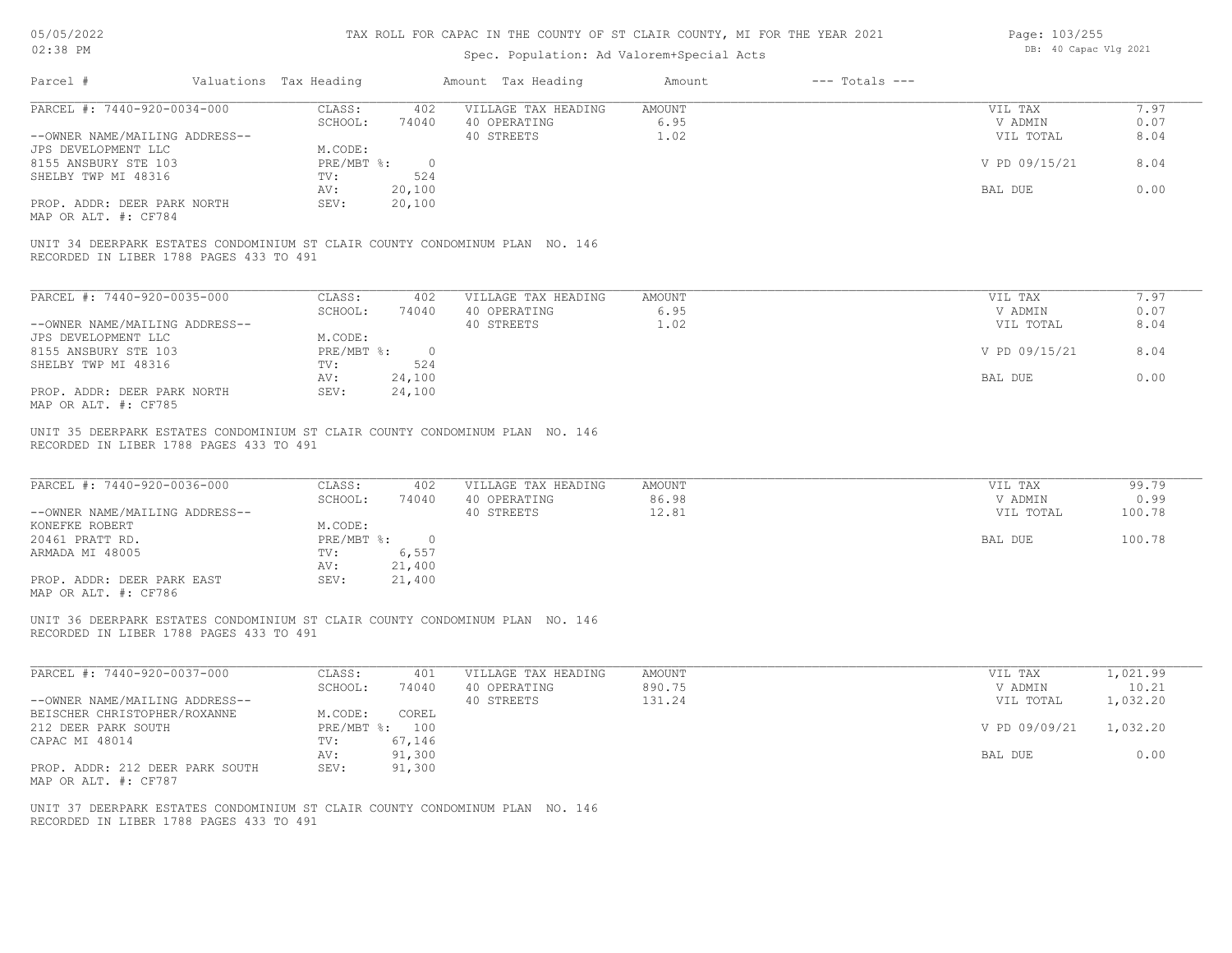|  | Page: 104/255         |
|--|-----------------------|
|  | DB: 40 Capac Vlg 2021 |
|  |                       |
|  |                       |

| Parcel #                                                | Valuations Tax Heading             | Amount Tax Heading                                                           | Amount             | $---$ Totals $---$ |                      |                   |
|---------------------------------------------------------|------------------------------------|------------------------------------------------------------------------------|--------------------|--------------------|----------------------|-------------------|
| PARCEL #: 7440-920-0038-000                             | CLASS:<br>SCHOOL:<br>74040         | VILLAGE TAX HEADING<br>401<br>40 OPERATING                                   | AMOUNT<br>776.50   |                    | VIL TAX<br>V ADMIN   | 890.91<br>8.90    |
| --OWNER NAME/MAILING ADDRESS--                          |                                    | 40 STREETS                                                                   | 114.41             |                    | VIL TOTAL            | 899.81            |
| LEWIS GREGORY A<br>DELCOURT KIMBERLY A.                 | M.CODE:<br>COREL<br>PRE/MBT %: 100 |                                                                              |                    |                    | V PD 09/15/21        | 899.81            |
| 226 DEER PARK SOUTH<br>CAPAC MI 48014                   | 58,534<br>TV:<br>82,500<br>AV:     |                                                                              |                    |                    | BAL DUE              | 0.00              |
|                                                         | SEV:<br>82,500                     |                                                                              |                    |                    |                      |                   |
| PROP. ADDR: 226 DEER PARK SOUTH<br>MAP OR ALT. #: CF788 |                                    |                                                                              |                    |                    |                      |                   |
| RECORDED IN LIBER 1788 PAGES 433 TO 491                 |                                    | UNIT 38 DEERPARK ESTATES CONDOMINIUM ST CLAIR COUNTY CONDOMINUM PLAN NO. 146 |                    |                    |                      |                   |
| PARCEL #: 7440-920-0039-000                             | CLASS:                             | VILLAGE TAX HEADING<br>402                                                   | AMOUNT             |                    | VIL TAX              | 99.79             |
|                                                         | 74040<br>SCHOOL:                   | 40 OPERATING                                                                 | 86.98              |                    | V ADMIN              | 0.99              |
| --OWNER NAME/MAILING ADDRESS--<br>KONEFKE ROBERT        | M.CODE:                            | 40 STREETS                                                                   | 12.81              |                    | VIL TOTAL            | 100.78            |
| 20461 PRATT RD.                                         | $PRE/MBT$ $\frac{1}{6}$ : 0        |                                                                              |                    |                    | BAL DUE              | 100.78            |
| ARMADA MI 48005                                         | 6,557<br>TV:<br>18,400<br>AV:      |                                                                              |                    |                    |                      |                   |
| PROP. ADDR: DEER PARK SOUTH<br>MAP OR ALT. #: CF789     | SEV:<br>18,400                     |                                                                              |                    |                    |                      |                   |
| PARCEL #: 7440-920-0040-000                             | CLASS:<br>SCHOOL:<br>74040         | 401<br>VILLAGE TAX HEADING<br>40 OPERATING                                   | AMOUNT<br>776.50   |                    | VIL TAX<br>V ADMIN   | 890.91<br>8.90    |
| --OWNER NAME/MAILING ADDRESS--                          |                                    | 40 STREETS                                                                   | 114.41             |                    | VIL TOTAL            | 899.81            |
| DOUTRY IRENE<br>240 DEER PARK                           | M.CODE:<br>PRE/MBT %: 100          |                                                                              |                    |                    | V PD 09/03/21        | 899.81            |
| CAPAC MI 48014                                          | 58,534<br>TV:<br>84,400<br>AV:     |                                                                              |                    | BAL DUE            | 0.00                 |                   |
| PROP. ADDR: 240 DEER PARK SOUTH<br>MAP OR ALT. #: CF790 | SEV:<br>84,400                     |                                                                              |                    |                    |                      |                   |
| RECORDED IN LIBER 1788 PAGES 433 TO 491                 |                                    | UNIT 40 DEERPARK ESTATES CONDOMINIUM ST CLAIR COUNTY CONDOMINUM PLAN NO. 146 |                    |                    |                      |                   |
| PARCEL #: 7440-920-0041-000                             | CLASS:                             | 401<br>VILLAGE TAX HEADING                                                   | AMOUNT             |                    | VIL TAX              | 1,153.93          |
| --OWNER NAME/MAILING ADDRESS--                          | SCHOOL:<br>74040                   | 40 OPERATING<br>40 STREETS                                                   | 1,005.75<br>148.18 |                    | V ADMIN<br>VIL TOTAL | 11.53<br>1,165.46 |
| ROBERTS J SCOTT/CHRISTINA MAE<br>250 DEER PARK SOUTH    | COREL<br>M.CODE:<br>PRE/MBT %: 100 |                                                                              |                    |                    | V PD 09/15/21        | 1,165.46          |
| CAPAC MI 48014                                          | 75,815<br>TV:                      |                                                                              |                    |                    | BAL DUE 0.00         |                   |
| PROP. ADDR: 250 DEER PARK SOUTH<br>MAP OR ALT. #: CF791 | AV: 102,800<br>SEV:<br>102,800     |                                                                              |                    |                    |                      |                   |
|                                                         |                                    | UNIT 41 DEERPARK ESTATES CONDOMINIUM ST CLAIR COUNTY CONDOMINUM PLAN NO. 146 |                    |                    |                      |                   |
| RECORDED IN LIBER 1788 PAGES 433 TO 491                 |                                    |                                                                              |                    |                    |                      |                   |
|                                                         |                                    |                                                                              |                    |                    |                      |                   |
|                                                         |                                    |                                                                              |                    |                    |                      |                   |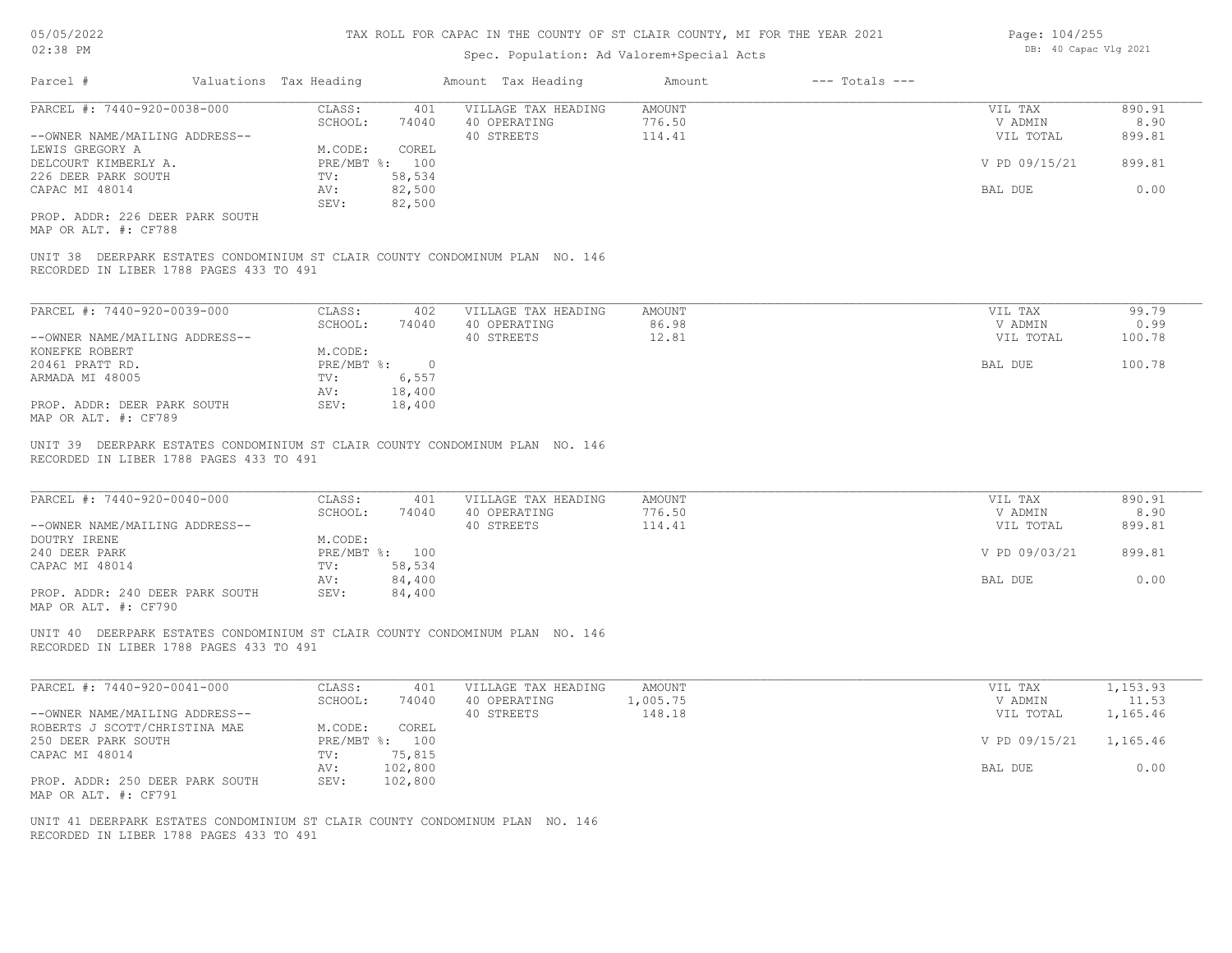# 05/05/2022 02:38 PM

#### TAX ROLL FOR CAPAC IN THE COUNTY OF ST CLAIR COUNTY, MI FOR THE YEAR 2021

| Page: 105/255 |                       |  |
|---------------|-----------------------|--|
|               | DB: 40 Capac Vlg 2021 |  |

|                                                                                  | Valuations Tax Heading                                                       | Amount Tax Heading                  | Amount                  | $---$ Totals $---$ |                            |                   |
|----------------------------------------------------------------------------------|------------------------------------------------------------------------------|-------------------------------------|-------------------------|--------------------|----------------------------|-------------------|
| PARCEL #: 7440-920-0042-000                                                      | CLASS:<br>401<br>SCHOOL:<br>74040                                            | VILLAGE TAX HEADING<br>40 OPERATING | <b>AMOUNT</b><br>755.86 |                    | VIL TAX<br>V ADMIN         | 867.22<br>8.67    |
| --OWNER NAME/MAILING ADDRESS--<br>RUSIN BRIAN/CYNTHIA<br>258 DEER PARK S         | M.CODE:<br>PRE/MBT %: 100                                                    | 40 STREETS                          | 111.36                  |                    | VIL TOTAL<br>V PD 08/11/21 | 875.89<br>875.89  |
| CAPAC MI 48014                                                                   | 56,978<br>TV:<br>81,700<br>AV:                                               |                                     |                         |                    | BAL DUE                    | 0.00              |
| PROP. ADDR: 258 DEER PARK SOUTH<br>MAP OR ALT. #: CF792                          | 81,700<br>SEV:                                                               |                                     |                         |                    |                            |                   |
| RECORDED IN LIBER 1788 PAGES 433 TO 491                                          | UNIT 42 DEERPARK ESTATES CONDOMINIUM ST CLAIR COUNTY CONDOMINUM PLAN NO. 146 |                                     |                         |                    |                            |                   |
| PARCEL #: 7440-920-0043-000                                                      | CLASS:<br>401                                                                | VILLAGE TAX HEADING                 | AMOUNT                  |                    | VIL TAX                    | 1,375.92          |
| --OWNER NAME/MAILING ADDRESS--                                                   | SCHOOL:<br>74040                                                             | 40 OPERATING<br>40 STREETS          | 1,199.23<br>176.69      |                    | V ADMIN<br>VIL TOTAL       | 13.75<br>1,389.67 |
| DIBBLE BRADLEY J<br>POLLY JENIFER                                                | M.CODE:<br>COREL<br>PRE/MBT %: 100                                           |                                     |                         |                    | V PD 09/15/21              | 1,389.67          |
| 354 PHEASANT DR<br>CAPAC MI 48014                                                | 90,400<br>TV:<br>AV:<br>90,400                                               |                                     |                         |                    | BAL DUE                    | 0.00              |
| PROP. ADDR: 354 PHEASANT DR<br>MAP OR ALT. #: CF793                              | SEV:<br>90,400                                                               |                                     |                         |                    |                            |                   |
| PARCEL #: 7440-920-0044-000                                                      | CLASS:<br>402<br>SCHOOL:<br>74040                                            | VILLAGE TAX HEADING<br>40 OPERATING | <b>AMOUNT</b><br>6.95   |                    | VIL TAX<br>V ADMIN         | 7.97<br>0.07      |
| --OWNER NAME/MAILING ADDRESS--<br>JPS DEVELOPMENT LLC<br>8155 ANSBURY<br>STE 103 | M.CODE:<br>$PRE/MBT$ $\div$<br>$\overline{0}$                                | 40 STREETS                          | 1.02                    |                    | VIL TOTAL<br>V PD 09/15/21 | 8.04<br>8.04      |
| SHELBY TWP MI 48316                                                              | TV:<br>524<br>16,200                                                         |                                     |                         |                    | BAL DUE                    | 0.00              |
|                                                                                  |                                                                              |                                     |                         |                    |                            |                   |
| PROP. ADDR: PHEASANT DR                                                          | AV:<br>SEV:<br>16,200                                                        |                                     |                         |                    |                            |                   |
| MAP OR ALT. #: CF794<br>RECORDED IN LIBER 1788 PAGES 433 TO 491                  | UNIT 44 DEERPARK ESTATES CONDOMINIUM ST CLAIR COUNTY CONDOMINUM PLAN NO. 146 |                                     |                         |                    |                            |                   |
| PARCEL #: 7440-920-0045-000                                                      | CLASS:<br>402                                                                | VILLAGE TAX HEADING                 | AMOUNT                  |                    | VIL TAX                    | 7.97              |
| --OWNER NAME/MAILING ADDRESS--                                                   | SCHOOL:<br>74040                                                             | 40 OPERATING<br>40 STREETS          | 6.95<br>1.02            |                    | V ADMIN<br>VIL TOTAL       | 0.07<br>8.04      |
| JPS DEVELOPMENT LLC<br>8155 ANSBURY STE 103                                      | M.CODE:<br>$PRE/MBT$ $\div$<br>$\circ$                                       |                                     |                         |                    | V PD 09/15/21              | 8.04              |
| SHELBY TWP MI 48316                                                              | 524<br>TV:<br>18,000<br>AV:                                                  |                                     |                         |                    | BAL DUE                    | 0.00              |
| PROP. ADDR: PHEASANT DR<br>MAP OR ALT. #: CF795                                  | SEV:<br>18,000                                                               |                                     |                         |                    |                            |                   |
| RECORDED IN LIBER 1788 PAGES 433 TO 491                                          | UNIT 45 DEERPARK ESTATES CONDOMINIUM ST CLAIR COUNTY CONDOMINUM PLAN NO. 146 |                                     |                         |                    |                            |                   |
|                                                                                  |                                                                              |                                     |                         |                    |                            |                   |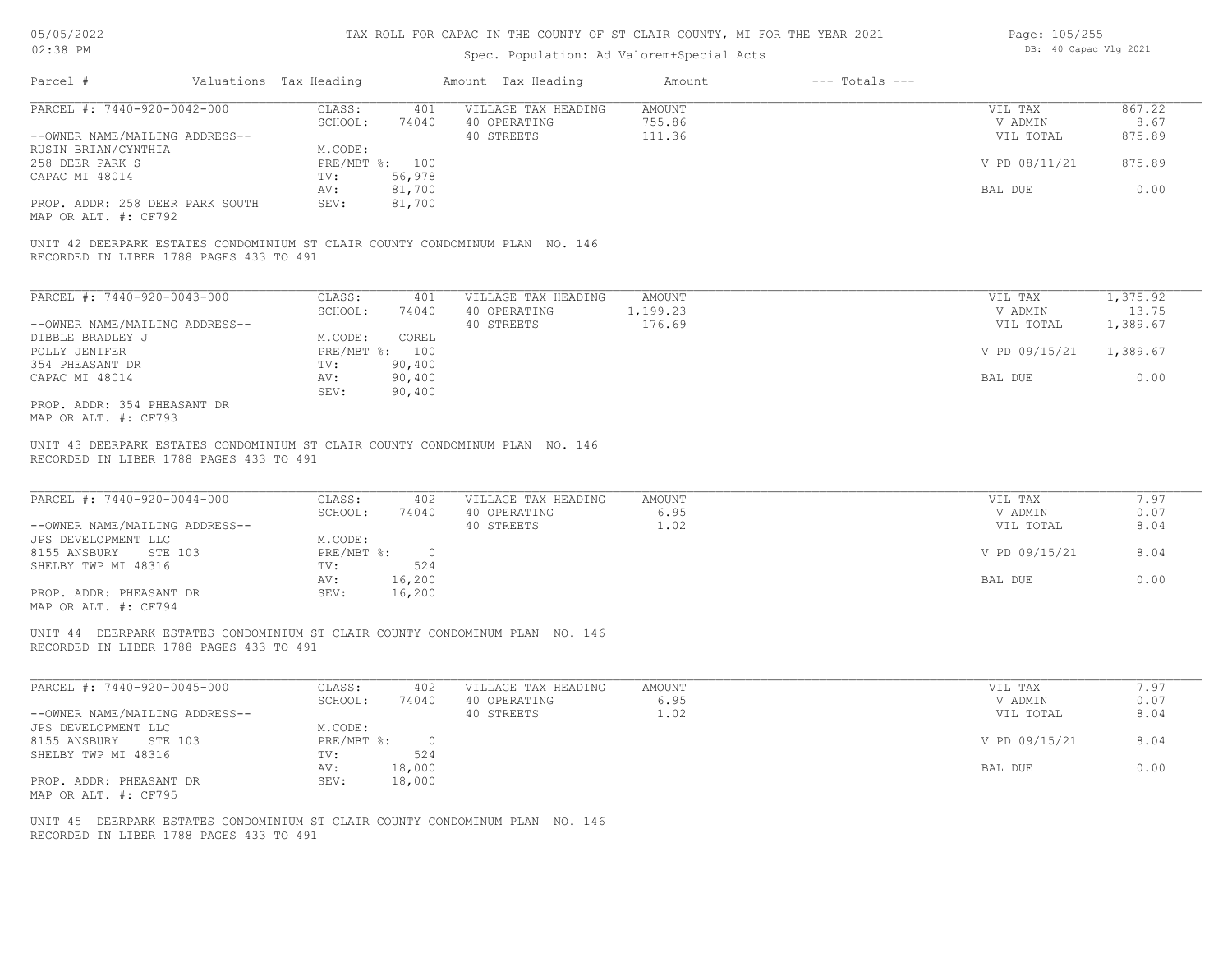| 05/05/2022 |  |
|------------|--|
| 02:38 PM   |  |

| Page: 106/255 |                       |  |
|---------------|-----------------------|--|
|               | DB: 40 Capac Vlg 2021 |  |

| Parcel #                                                                                                                | Valuations Tax Heading |                                |                       | Amount Tax Heading                                | Amount                        | $---$ Totals $---$ |                                 |                      |
|-------------------------------------------------------------------------------------------------------------------------|------------------------|--------------------------------|-----------------------|---------------------------------------------------|-------------------------------|--------------------|---------------------------------|----------------------|
| PARCEL #: 7440-920-0046-000<br>--OWNER NAME/MAILING ADDRESS--                                                           |                        | CLASS:<br>SCHOOL:              | 402<br>74040          | VILLAGE TAX HEADING<br>40 OPERATING<br>40 STREETS | <b>AMOUNT</b><br>6.95<br>1.02 |                    | VIL TAX<br>V ADMIN<br>VIL TOTAL | 7.97<br>0.07<br>8.04 |
| JPS DEVELOPMENT LLC<br>8155 ANSBURY<br>STE 103<br>SHELBY TWP MI 48316                                                   |                        | M.CODE:<br>$PRE/MBT$ %:<br>TV: | $\overline{0}$<br>524 |                                                   |                               |                    | V PD 09/15/21                   | 8.04                 |
| PROP. ADDR: PHEASANT DR                                                                                                 |                        | AV:<br>SEV:                    | 16,200<br>16,200      |                                                   |                               |                    | BAL DUE                         | 0.00                 |
| MAP OR ALT. #: CF796                                                                                                    |                        |                                |                       |                                                   |                               |                    |                                 |                      |
| UNIT 46 DEERPARK ESTATES CONDOMINIUM ST CLAIR COUNTY CONDOMINUM PLAN NO. 146<br>RECORDED IN LIBER 1788 PAGES 433 TO 491 |                        |                                |                       |                                                   |                               |                    |                                 |                      |
| PARCEL #: 7440-920-0047-000                                                                                             |                        | CLASS:                         | 402                   | VILLAGE TAX HEADING                               | <b>AMOUNT</b>                 |                    | VIL TAX                         | 7.97                 |
| --OWNER NAME/MAILING ADDRESS--                                                                                          |                        | SCHOOL:                        | 74040                 | 40 OPERATING<br>40 STREETS                        | 6.95<br>1.02                  |                    | V ADMIN<br>VIL TOTAL            | 0.07<br>8.04         |
| JPS DEVELOPMENT LLC<br>8155 ANSBURY STE 103                                                                             |                        | M.CODE:<br>$PRE/MBT$ %:        | $\overline{0}$        |                                                   |                               |                    | V PD 09/15/21                   | 8.04                 |
| SHELBY TWP MI 48316                                                                                                     |                        | TV:<br>AV:                     | 524<br>25,100         |                                                   |                               |                    | BAL DUE                         | 0.00                 |
| PROP. ADDR: DEER PARK NORTH<br>MAP OR ALT. #: CF797                                                                     |                        | SEV:                           | 25,100                |                                                   |                               |                    |                                 |                      |
| UNIT 47 DEERPARK ESTATES CONDOMINIUM ST CLAIR COUNTY CONDOMINUM PLAN NO. 146<br>RECORDED IN LIBER 1788 PAGES 433 TO 491 |                        |                                |                       |                                                   |                               |                    |                                 |                      |
| PARCEL #: 7440-920-0048-000                                                                                             |                        | CLASS:                         | 402                   | VILLAGE TAX HEADING                               | <b>AMOUNT</b>                 |                    | VIL TAX                         | 7.97                 |
| --OWNER NAME/MAILING ADDRESS--                                                                                          |                        | SCHOOL:                        | 74040                 | 40 OPERATING<br>40 STREETS                        | 6.95<br>1.02                  |                    | V ADMIN<br>VIL TOTAL            | 0.07<br>8.04         |
| JPS DEVELOPMENT LLC<br>8155 ANSBURY STE 103                                                                             |                        | M.CODE:<br>$PRE/MBT$ %:        | $\overline{0}$        |                                                   |                               |                    | V PD 09/15/21                   | 8.04                 |
| SHELBY TWP MI 48316                                                                                                     |                        | TV:<br>AV:                     | 524<br>17,400         |                                                   |                               |                    | BAL DUE                         | 0.00                 |
| PROP. ADDR: DEER PARK NORTH<br>MAP OR ALT. #: CF798                                                                     |                        | SEV:                           | 17,400                |                                                   |                               |                    |                                 |                      |
| UNIT 48 DEERPARK ESTATES CONDOMINIUM ST CLAIR COUNTY CONDOMINUM PLAN NO. 146<br>RECORDED IN LIBER 1788 PAGES 433 TO 491 |                        |                                |                       |                                                   |                               |                    |                                 |                      |
| PARCEL #: 7440-920-0049-000                                                                                             |                        | CLASS:                         | 402                   | VILLAGE TAX HEADING                               | <b>AMOUNT</b>                 |                    | VIL TAX                         | 7.97                 |
| --OWNER NAME/MAILING ADDRESS--                                                                                          |                        | SCHOOL:                        | 74040                 | 40 OPERATING<br>40 STREETS                        | 6.95<br>1.02                  |                    | V ADMIN<br>VIL TOTAL            | 0.07<br>8.04         |
| JPS DEVELOPMENT LLC<br>8155 ANSBURY STE 103                                                                             |                        | M.CODE:<br>$PRE/MBT$ $\div$    | $\overline{0}$        |                                                   |                               |                    | V PD 09/15/21                   | 8.04                 |
| SHELBY TWP MI 48316                                                                                                     |                        | TV:<br>AV:                     | 524<br>17,600         |                                                   |                               |                    | BAL DUE                         | 0.00                 |
| PROP. ADDR: DEER PARK NORTH<br>MAP OR ALT. #: CF799                                                                     |                        | SEV:                           | 17,600                |                                                   |                               |                    |                                 |                      |
| UNIT 49 DEERPARK ESTATES CONDOMINIUM ST CLAIR COUNTY CONDOMINUM PLAN NO. 146<br>RECORDED IN LIBER 1788 PAGES 433 TO 491 |                        |                                |                       |                                                   |                               |                    |                                 |                      |
|                                                                                                                         |                        |                                |                       |                                                   |                               |                    |                                 |                      |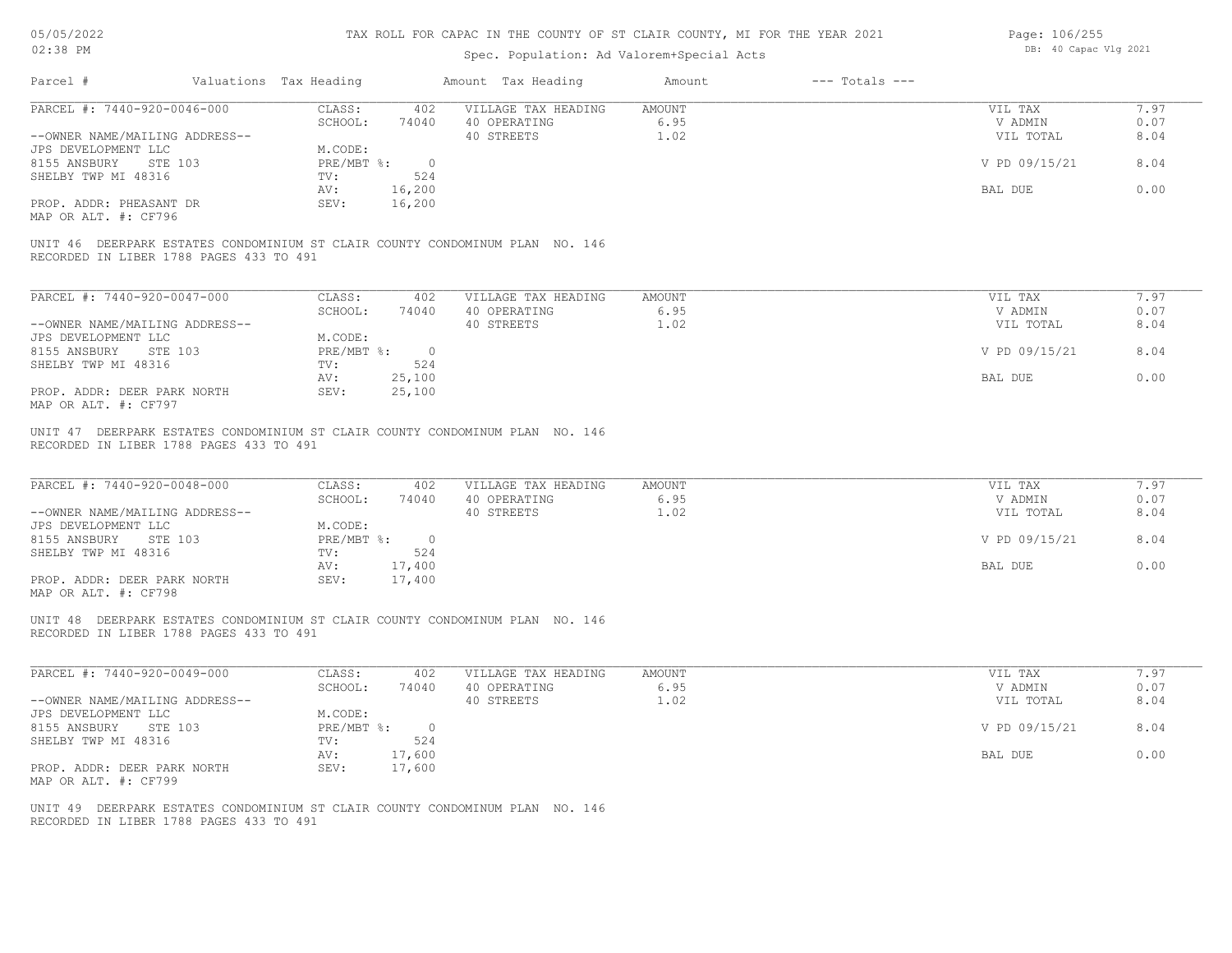| 05/05/2022 |  |
|------------|--|
| 02:38 PM   |  |

| Page: 107/255 |                       |  |
|---------------|-----------------------|--|
|               | DB: 40 Capac Vlg 2021 |  |

| Parcel #                                                                                                                                                                                   |         | Valuations Tax Heading                                             |                                         | Amount Tax Heading                                                           | Amount                        | $---$ Totals $---$ |                                                             |                                      |
|--------------------------------------------------------------------------------------------------------------------------------------------------------------------------------------------|---------|--------------------------------------------------------------------|-----------------------------------------|------------------------------------------------------------------------------|-------------------------------|--------------------|-------------------------------------------------------------|--------------------------------------|
| PARCEL #: 7440-920-0050-000<br>--OWNER NAME/MAILING ADDRESS--<br>JPS DEVELOPMENT LLC<br>8155 ANSBURY STE 103<br>SHELBY TWP MI 48316<br>PROP. ADDR: DEER PARK NORTH<br>MAP OR ALT. #: CF800 |         | CLASS:<br>SCHOOL:<br>M.CODE:<br>PRE/MBT %: 0<br>TV:<br>AV:<br>SEV: | 402<br>74040<br>524<br>17,700<br>17,700 | VILLAGE TAX HEADING<br>40 OPERATING<br>40 STREETS                            | <b>AMOUNT</b><br>6.95<br>1.02 |                    | VIL TAX<br>V ADMIN<br>VIL TOTAL<br>V PD 09/15/21<br>BAL DUE | 7.97<br>0.07<br>8.04<br>8.04<br>0.00 |
| RECORDED IN LIBER 1788 PAGES 433 TO 491                                                                                                                                                    |         |                                                                    |                                         | UNIT 50 DEERPARK ESTATES CONDOMINIUM ST CLAIR COUNTY CONDOMINUM PLAN NO. 146 |                               |                    |                                                             |                                      |
| PARCEL #: 7440-920-0051-000<br>--OWNER NAME/MAILING ADDRESS--<br>JPS DEVELOPMENT LLC<br>8155 ANSBURY STE 103<br>SHELBY TWP MI 48316<br>PROP. ADDR: DEER PARK NORTH<br>MAP OR ALT. #: CF801 |         | CLASS:<br>SCHOOL:<br>M.CODE:<br>PRE/MBT %: 0<br>TV:<br>AV:<br>SEV: | 402<br>74040<br>524<br>25,100<br>25,100 | VILLAGE TAX HEADING<br>40 OPERATING<br>40 STREETS                            | AMOUNT<br>6.95<br>1.02        |                    | VIL TAX<br>V ADMIN<br>VIL TOTAL<br>V PD 09/15/21<br>BAL DUE | 7.97<br>0.07<br>8.04<br>8.04<br>0.00 |
| RECORDED IN LIBER 1788 PAGES 433 TO 491                                                                                                                                                    |         |                                                                    |                                         | UNIT 51 DEERPARK ESTATES CONDOMINIUM ST CLAIR COUNTY CONDOMINUM PLAN NO. 146 |                               |                    |                                                             |                                      |
| PARCEL #: 7440-920-0052-000<br>--OWNER NAME/MAILING ADDRESS--<br>JPS DEVELOPMENT LLC<br>8155 ANSBURY<br>SHELBY TWP MI 48316<br>PROP. ADDR: DEER PARK NORTH<br>MAP OR ALT. #: CF802         | STE 103 | CLASS:<br>SCHOOL:<br>M.CODE:<br>PRE/MBT %: 0<br>TV:<br>AV:<br>SEV: | 402<br>74040<br>524<br>18,500<br>18,500 | VILLAGE TAX HEADING<br>40 OPERATING<br>40 STREETS                            | AMOUNT<br>6.95<br>1.02        |                    | VIL TAX<br>V ADMIN<br>VIL TOTAL<br>V PD 09/15/21<br>BAL DUE | 7.97<br>0.07<br>8.04<br>8.04<br>0.00 |
| RECORDED IN LIBER 1788 PAGES 433 TO 491                                                                                                                                                    |         |                                                                    |                                         | UNIT 52 DEERPARK ESTATES CONDOMINIUM ST CLAIR COUNTY CONDOMINUM PLAN NO. 146 |                               |                    |                                                             |                                      |
| PARCEL #: 7440-920-0053-000<br>--OWNER NAME/MAILING ADDRESS--<br>JPS DEVELOPMENT LLC<br>8155 ANSBURY STE 103<br>SHELBY TWP MI 48316<br>PROP. ADDR: PHEASANT DR<br>MAP OR ALT. #: CF803     |         | CLASS:<br>SCHOOL:<br>M.CODE:<br>PRE/MBT %: 0<br>TV:<br>AV:<br>SEV: | 402<br>74040<br>524<br>19,000<br>19,000 | VILLAGE TAX HEADING<br>40 OPERATING<br>40 STREETS                            | <b>AMOUNT</b><br>6.95<br>1.02 |                    | VIL TAX<br>V ADMIN<br>VIL TOTAL<br>V PD 09/15/21<br>BAL DUE | 7.97<br>0.07<br>8.04<br>8.04<br>0.00 |
| RECORDED IN LIBER 1788 PAGES 433 TO 491                                                                                                                                                    |         |                                                                    |                                         | UNIT 53 DEERPARK ESTATES CONDOMINIUM ST CLAIR COUNTY CONDOMINUM PLAN NO. 146 |                               |                    |                                                             |                                      |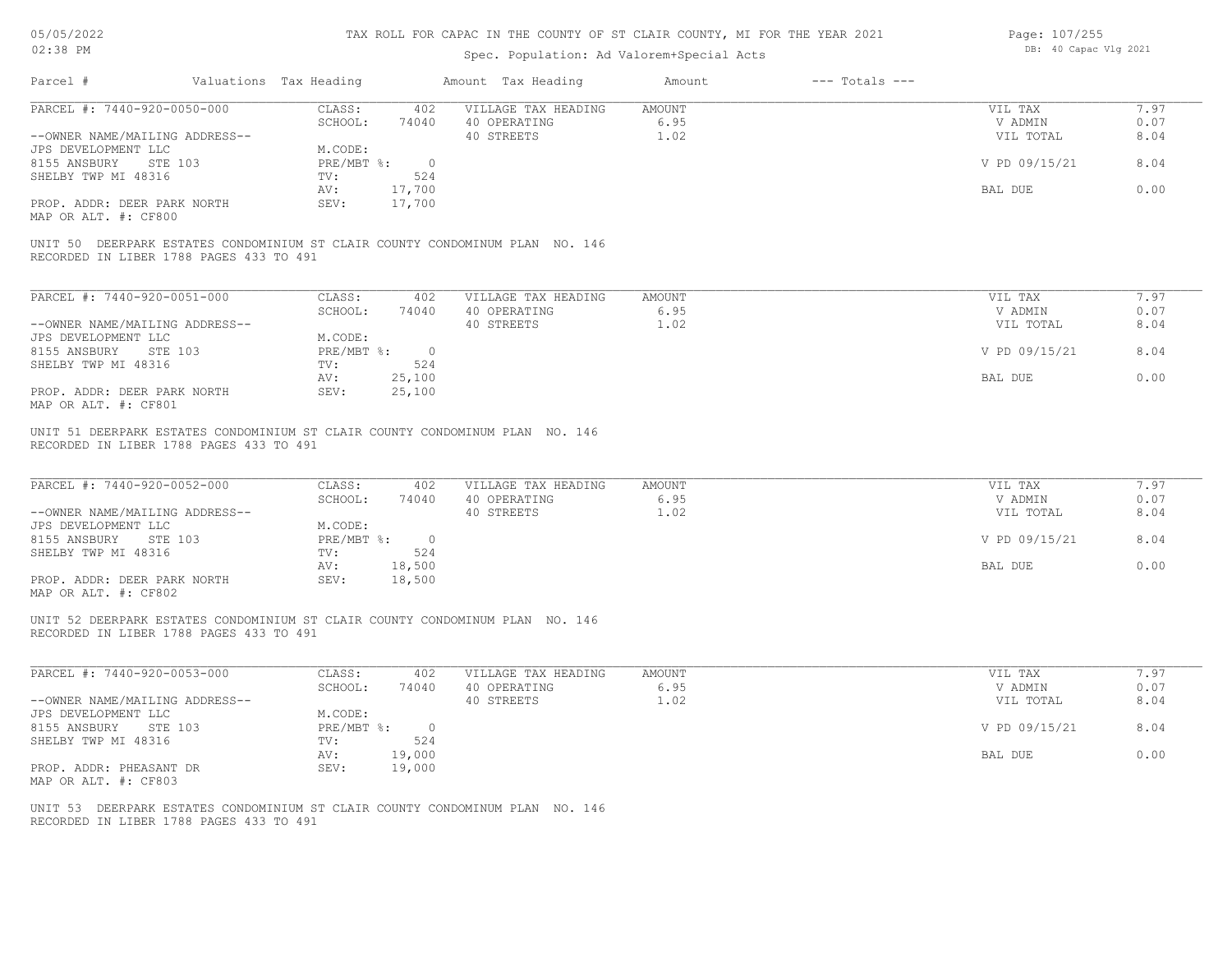| Page: 108/255 |                       |  |
|---------------|-----------------------|--|
|               | DB: 40 Capac Vlg 2021 |  |

| Parcel #<br>Valuations Tax Heading<br>Amount Tax Heading<br>$---$ Totals $---$<br>Amount<br>PARCEL #: 7440-920-0054-000<br>CLASS:<br>VILLAGE TAX HEADING<br>AMOUNT<br>402<br>VIL TAX<br>SCHOOL:<br>6.95<br>74040<br>40 OPERATING<br>V ADMIN<br>40 STREETS<br>1.02<br>--OWNER NAME/MAILING ADDRESS--<br>VIL TOTAL<br>JPS DEVELOPMENT LLC<br>M.CODE:<br>8155 ANSBURY STE 103<br>$PRE/MBT$ %:<br>V PD 09/15/21<br>$\overline{\phantom{0}}$<br>SHELBY TWP MI 48316<br>TV:<br>524<br>19,200<br>BAL DUE<br>AV:<br>PROP. ADDR: PHEASANT DR<br>SEV:<br>19,200<br>MAP OR ALT. #: CF804<br>UNIT 54 DEERPARK ESTATES CONDOMINIUM ST CLAIR COUNTY CONDOMINUM PLAN NO. 146<br>RECORDED IN LIBER 1788 PAGES 433 TO 491<br>PARCEL #: 7440-920-0055-000<br><b>AMOUNT</b><br>CLASS:<br>402<br>VILLAGE TAX HEADING<br>VIL TAX<br>SCHOOL:<br>40 OPERATING<br>6.95<br>V ADMIN<br>74040<br>40 STREETS<br>1.02<br>--OWNER NAME/MAILING ADDRESS--<br>VIL TOTAL<br>JPS DEVELOPMENT LLC<br>M.CODE:<br>8155 ANSBURY STE 103<br>$PRE/MBT$ %:<br>V PD 09/15/21<br>$\overline{\phantom{0}}$<br>SHELBY TWP MI 48316<br>524<br>TV:<br>AV:<br>18,000<br>BAL DUE<br>PROP. ADDR: PHEASANT DR<br>SEV:<br>18,000<br>MAP OR ALT. #: CF805<br>UNIT 55 DEERPARK ESTATES CONDOMINIUM ST CLAIR COUNTY CONDOMINUM PLAN NO. 146<br>RECORDED IN LIBER 1788 PAGES 433 TO 491<br>PARCEL #: 7440-920-0056-000<br>CLASS:<br>402<br>VILLAGE TAX HEADING<br><b>AMOUNT</b><br>VIL TAX<br>SCHOOL:<br>74040<br>40 OPERATING<br>6.95<br>V ADMIN<br>--OWNER NAME/MAILING ADDRESS--<br>40 STREETS<br>1.02<br>VIL TOTAL<br>JPS DEVELOPMENT LLC<br>M.CODE:<br>$PRE/MBT$ %:<br>8155 ANSBURY STE 103<br>V PD 09/15/21<br>$\overline{\phantom{0}}$<br>SHELBY TWP MI 48316<br>524<br>TV:<br>16,200<br>BAL DUE<br>AV:<br>16,200<br>PROP. ADDR: PHEASANT DR<br>SEV:<br>MAP OR ALT. #: CF806<br>UNIT 56 DEERPARK ESTATES CONDOMINIUM ST CLAIR COUNTY CONDOMINUM PLAN NO. 146<br>RECORDED IN LIBER 1788 PAGES 433 TO 491<br>PARCEL #: 7440-920-0057-000<br>CLASS:<br>402<br>VILLAGE TAX HEADING<br><b>AMOUNT</b><br>VIL TAX<br>SCHOOL:<br>40 OPERATING<br>6.95<br>V ADMIN<br>74040<br>40 STREETS<br>1.02<br>--OWNER NAME/MAILING ADDRESS--<br>VIL TOTAL<br>JPS DEVELOPMENT LLC<br>M.CODE:<br>8155 ANSBURY STE 103<br>$PRE/MBT$ %:<br>V PD 09/15/21<br>$\overline{0}$<br>SHELBY TWP MI 48316<br>524<br>TV:<br>19,300<br>BAL DUE<br>AV:<br>SEV:<br>19,300<br>PROP. ADDR: DEER PARK SOUTH<br>MAP OR ALT. #: CF807<br>UNIT 57 DEERPARK ESTATES CONDOMINIUM ST CLAIR COUNTY CONDOMINUM PLAN NO. 146 | 7.97<br>0.07<br>8.04<br>8.04<br>0.00<br>7.97<br>0.07<br>8.04<br>8.04<br>0.00<br>7.97<br>0.07<br>8.04<br>8.04<br>0.00<br>7.97<br>0.07<br>8.04<br>8.04<br>0.00 |  | Spec. Population: Ad Valorem+Special Acts |  |  |  |
|------------------------------------------------------------------------------------------------------------------------------------------------------------------------------------------------------------------------------------------------------------------------------------------------------------------------------------------------------------------------------------------------------------------------------------------------------------------------------------------------------------------------------------------------------------------------------------------------------------------------------------------------------------------------------------------------------------------------------------------------------------------------------------------------------------------------------------------------------------------------------------------------------------------------------------------------------------------------------------------------------------------------------------------------------------------------------------------------------------------------------------------------------------------------------------------------------------------------------------------------------------------------------------------------------------------------------------------------------------------------------------------------------------------------------------------------------------------------------------------------------------------------------------------------------------------------------------------------------------------------------------------------------------------------------------------------------------------------------------------------------------------------------------------------------------------------------------------------------------------------------------------------------------------------------------------------------------------------------------------------------------------------------------------------------------------------------------------------------------------------------------------------------------------------------------------------------------------------------------------------------------------------------------------------------------------------------------------------------------------------------------------------------------------------------------------------------------------------------------------------------------------------------|--------------------------------------------------------------------------------------------------------------------------------------------------------------|--|-------------------------------------------|--|--|--|
|                                                                                                                                                                                                                                                                                                                                                                                                                                                                                                                                                                                                                                                                                                                                                                                                                                                                                                                                                                                                                                                                                                                                                                                                                                                                                                                                                                                                                                                                                                                                                                                                                                                                                                                                                                                                                                                                                                                                                                                                                                                                                                                                                                                                                                                                                                                                                                                                                                                                                                                              |                                                                                                                                                              |  |                                           |  |  |  |
|                                                                                                                                                                                                                                                                                                                                                                                                                                                                                                                                                                                                                                                                                                                                                                                                                                                                                                                                                                                                                                                                                                                                                                                                                                                                                                                                                                                                                                                                                                                                                                                                                                                                                                                                                                                                                                                                                                                                                                                                                                                                                                                                                                                                                                                                                                                                                                                                                                                                                                                              |                                                                                                                                                              |  |                                           |  |  |  |
|                                                                                                                                                                                                                                                                                                                                                                                                                                                                                                                                                                                                                                                                                                                                                                                                                                                                                                                                                                                                                                                                                                                                                                                                                                                                                                                                                                                                                                                                                                                                                                                                                                                                                                                                                                                                                                                                                                                                                                                                                                                                                                                                                                                                                                                                                                                                                                                                                                                                                                                              |                                                                                                                                                              |  |                                           |  |  |  |
|                                                                                                                                                                                                                                                                                                                                                                                                                                                                                                                                                                                                                                                                                                                                                                                                                                                                                                                                                                                                                                                                                                                                                                                                                                                                                                                                                                                                                                                                                                                                                                                                                                                                                                                                                                                                                                                                                                                                                                                                                                                                                                                                                                                                                                                                                                                                                                                                                                                                                                                              |                                                                                                                                                              |  |                                           |  |  |  |
|                                                                                                                                                                                                                                                                                                                                                                                                                                                                                                                                                                                                                                                                                                                                                                                                                                                                                                                                                                                                                                                                                                                                                                                                                                                                                                                                                                                                                                                                                                                                                                                                                                                                                                                                                                                                                                                                                                                                                                                                                                                                                                                                                                                                                                                                                                                                                                                                                                                                                                                              |                                                                                                                                                              |  |                                           |  |  |  |
|                                                                                                                                                                                                                                                                                                                                                                                                                                                                                                                                                                                                                                                                                                                                                                                                                                                                                                                                                                                                                                                                                                                                                                                                                                                                                                                                                                                                                                                                                                                                                                                                                                                                                                                                                                                                                                                                                                                                                                                                                                                                                                                                                                                                                                                                                                                                                                                                                                                                                                                              |                                                                                                                                                              |  |                                           |  |  |  |
|                                                                                                                                                                                                                                                                                                                                                                                                                                                                                                                                                                                                                                                                                                                                                                                                                                                                                                                                                                                                                                                                                                                                                                                                                                                                                                                                                                                                                                                                                                                                                                                                                                                                                                                                                                                                                                                                                                                                                                                                                                                                                                                                                                                                                                                                                                                                                                                                                                                                                                                              |                                                                                                                                                              |  |                                           |  |  |  |
|                                                                                                                                                                                                                                                                                                                                                                                                                                                                                                                                                                                                                                                                                                                                                                                                                                                                                                                                                                                                                                                                                                                                                                                                                                                                                                                                                                                                                                                                                                                                                                                                                                                                                                                                                                                                                                                                                                                                                                                                                                                                                                                                                                                                                                                                                                                                                                                                                                                                                                                              |                                                                                                                                                              |  |                                           |  |  |  |
|                                                                                                                                                                                                                                                                                                                                                                                                                                                                                                                                                                                                                                                                                                                                                                                                                                                                                                                                                                                                                                                                                                                                                                                                                                                                                                                                                                                                                                                                                                                                                                                                                                                                                                                                                                                                                                                                                                                                                                                                                                                                                                                                                                                                                                                                                                                                                                                                                                                                                                                              |                                                                                                                                                              |  |                                           |  |  |  |
|                                                                                                                                                                                                                                                                                                                                                                                                                                                                                                                                                                                                                                                                                                                                                                                                                                                                                                                                                                                                                                                                                                                                                                                                                                                                                                                                                                                                                                                                                                                                                                                                                                                                                                                                                                                                                                                                                                                                                                                                                                                                                                                                                                                                                                                                                                                                                                                                                                                                                                                              |                                                                                                                                                              |  |                                           |  |  |  |
|                                                                                                                                                                                                                                                                                                                                                                                                                                                                                                                                                                                                                                                                                                                                                                                                                                                                                                                                                                                                                                                                                                                                                                                                                                                                                                                                                                                                                                                                                                                                                                                                                                                                                                                                                                                                                                                                                                                                                                                                                                                                                                                                                                                                                                                                                                                                                                                                                                                                                                                              |                                                                                                                                                              |  |                                           |  |  |  |
|                                                                                                                                                                                                                                                                                                                                                                                                                                                                                                                                                                                                                                                                                                                                                                                                                                                                                                                                                                                                                                                                                                                                                                                                                                                                                                                                                                                                                                                                                                                                                                                                                                                                                                                                                                                                                                                                                                                                                                                                                                                                                                                                                                                                                                                                                                                                                                                                                                                                                                                              |                                                                                                                                                              |  |                                           |  |  |  |
|                                                                                                                                                                                                                                                                                                                                                                                                                                                                                                                                                                                                                                                                                                                                                                                                                                                                                                                                                                                                                                                                                                                                                                                                                                                                                                                                                                                                                                                                                                                                                                                                                                                                                                                                                                                                                                                                                                                                                                                                                                                                                                                                                                                                                                                                                                                                                                                                                                                                                                                              |                                                                                                                                                              |  |                                           |  |  |  |
|                                                                                                                                                                                                                                                                                                                                                                                                                                                                                                                                                                                                                                                                                                                                                                                                                                                                                                                                                                                                                                                                                                                                                                                                                                                                                                                                                                                                                                                                                                                                                                                                                                                                                                                                                                                                                                                                                                                                                                                                                                                                                                                                                                                                                                                                                                                                                                                                                                                                                                                              |                                                                                                                                                              |  |                                           |  |  |  |
|                                                                                                                                                                                                                                                                                                                                                                                                                                                                                                                                                                                                                                                                                                                                                                                                                                                                                                                                                                                                                                                                                                                                                                                                                                                                                                                                                                                                                                                                                                                                                                                                                                                                                                                                                                                                                                                                                                                                                                                                                                                                                                                                                                                                                                                                                                                                                                                                                                                                                                                              |                                                                                                                                                              |  |                                           |  |  |  |
|                                                                                                                                                                                                                                                                                                                                                                                                                                                                                                                                                                                                                                                                                                                                                                                                                                                                                                                                                                                                                                                                                                                                                                                                                                                                                                                                                                                                                                                                                                                                                                                                                                                                                                                                                                                                                                                                                                                                                                                                                                                                                                                                                                                                                                                                                                                                                                                                                                                                                                                              |                                                                                                                                                              |  |                                           |  |  |  |
|                                                                                                                                                                                                                                                                                                                                                                                                                                                                                                                                                                                                                                                                                                                                                                                                                                                                                                                                                                                                                                                                                                                                                                                                                                                                                                                                                                                                                                                                                                                                                                                                                                                                                                                                                                                                                                                                                                                                                                                                                                                                                                                                                                                                                                                                                                                                                                                                                                                                                                                              |                                                                                                                                                              |  |                                           |  |  |  |
|                                                                                                                                                                                                                                                                                                                                                                                                                                                                                                                                                                                                                                                                                                                                                                                                                                                                                                                                                                                                                                                                                                                                                                                                                                                                                                                                                                                                                                                                                                                                                                                                                                                                                                                                                                                                                                                                                                                                                                                                                                                                                                                                                                                                                                                                                                                                                                                                                                                                                                                              |                                                                                                                                                              |  |                                           |  |  |  |
|                                                                                                                                                                                                                                                                                                                                                                                                                                                                                                                                                                                                                                                                                                                                                                                                                                                                                                                                                                                                                                                                                                                                                                                                                                                                                                                                                                                                                                                                                                                                                                                                                                                                                                                                                                                                                                                                                                                                                                                                                                                                                                                                                                                                                                                                                                                                                                                                                                                                                                                              |                                                                                                                                                              |  |                                           |  |  |  |
|                                                                                                                                                                                                                                                                                                                                                                                                                                                                                                                                                                                                                                                                                                                                                                                                                                                                                                                                                                                                                                                                                                                                                                                                                                                                                                                                                                                                                                                                                                                                                                                                                                                                                                                                                                                                                                                                                                                                                                                                                                                                                                                                                                                                                                                                                                                                                                                                                                                                                                                              |                                                                                                                                                              |  |                                           |  |  |  |
|                                                                                                                                                                                                                                                                                                                                                                                                                                                                                                                                                                                                                                                                                                                                                                                                                                                                                                                                                                                                                                                                                                                                                                                                                                                                                                                                                                                                                                                                                                                                                                                                                                                                                                                                                                                                                                                                                                                                                                                                                                                                                                                                                                                                                                                                                                                                                                                                                                                                                                                              |                                                                                                                                                              |  |                                           |  |  |  |
|                                                                                                                                                                                                                                                                                                                                                                                                                                                                                                                                                                                                                                                                                                                                                                                                                                                                                                                                                                                                                                                                                                                                                                                                                                                                                                                                                                                                                                                                                                                                                                                                                                                                                                                                                                                                                                                                                                                                                                                                                                                                                                                                                                                                                                                                                                                                                                                                                                                                                                                              |                                                                                                                                                              |  |                                           |  |  |  |
|                                                                                                                                                                                                                                                                                                                                                                                                                                                                                                                                                                                                                                                                                                                                                                                                                                                                                                                                                                                                                                                                                                                                                                                                                                                                                                                                                                                                                                                                                                                                                                                                                                                                                                                                                                                                                                                                                                                                                                                                                                                                                                                                                                                                                                                                                                                                                                                                                                                                                                                              |                                                                                                                                                              |  |                                           |  |  |  |
|                                                                                                                                                                                                                                                                                                                                                                                                                                                                                                                                                                                                                                                                                                                                                                                                                                                                                                                                                                                                                                                                                                                                                                                                                                                                                                                                                                                                                                                                                                                                                                                                                                                                                                                                                                                                                                                                                                                                                                                                                                                                                                                                                                                                                                                                                                                                                                                                                                                                                                                              |                                                                                                                                                              |  |                                           |  |  |  |
|                                                                                                                                                                                                                                                                                                                                                                                                                                                                                                                                                                                                                                                                                                                                                                                                                                                                                                                                                                                                                                                                                                                                                                                                                                                                                                                                                                                                                                                                                                                                                                                                                                                                                                                                                                                                                                                                                                                                                                                                                                                                                                                                                                                                                                                                                                                                                                                                                                                                                                                              |                                                                                                                                                              |  |                                           |  |  |  |
|                                                                                                                                                                                                                                                                                                                                                                                                                                                                                                                                                                                                                                                                                                                                                                                                                                                                                                                                                                                                                                                                                                                                                                                                                                                                                                                                                                                                                                                                                                                                                                                                                                                                                                                                                                                                                                                                                                                                                                                                                                                                                                                                                                                                                                                                                                                                                                                                                                                                                                                              |                                                                                                                                                              |  |                                           |  |  |  |
|                                                                                                                                                                                                                                                                                                                                                                                                                                                                                                                                                                                                                                                                                                                                                                                                                                                                                                                                                                                                                                                                                                                                                                                                                                                                                                                                                                                                                                                                                                                                                                                                                                                                                                                                                                                                                                                                                                                                                                                                                                                                                                                                                                                                                                                                                                                                                                                                                                                                                                                              |                                                                                                                                                              |  |                                           |  |  |  |
|                                                                                                                                                                                                                                                                                                                                                                                                                                                                                                                                                                                                                                                                                                                                                                                                                                                                                                                                                                                                                                                                                                                                                                                                                                                                                                                                                                                                                                                                                                                                                                                                                                                                                                                                                                                                                                                                                                                                                                                                                                                                                                                                                                                                                                                                                                                                                                                                                                                                                                                              |                                                                                                                                                              |  |                                           |  |  |  |
|                                                                                                                                                                                                                                                                                                                                                                                                                                                                                                                                                                                                                                                                                                                                                                                                                                                                                                                                                                                                                                                                                                                                                                                                                                                                                                                                                                                                                                                                                                                                                                                                                                                                                                                                                                                                                                                                                                                                                                                                                                                                                                                                                                                                                                                                                                                                                                                                                                                                                                                              |                                                                                                                                                              |  |                                           |  |  |  |
|                                                                                                                                                                                                                                                                                                                                                                                                                                                                                                                                                                                                                                                                                                                                                                                                                                                                                                                                                                                                                                                                                                                                                                                                                                                                                                                                                                                                                                                                                                                                                                                                                                                                                                                                                                                                                                                                                                                                                                                                                                                                                                                                                                                                                                                                                                                                                                                                                                                                                                                              |                                                                                                                                                              |  |                                           |  |  |  |
|                                                                                                                                                                                                                                                                                                                                                                                                                                                                                                                                                                                                                                                                                                                                                                                                                                                                                                                                                                                                                                                                                                                                                                                                                                                                                                                                                                                                                                                                                                                                                                                                                                                                                                                                                                                                                                                                                                                                                                                                                                                                                                                                                                                                                                                                                                                                                                                                                                                                                                                              |                                                                                                                                                              |  |                                           |  |  |  |
|                                                                                                                                                                                                                                                                                                                                                                                                                                                                                                                                                                                                                                                                                                                                                                                                                                                                                                                                                                                                                                                                                                                                                                                                                                                                                                                                                                                                                                                                                                                                                                                                                                                                                                                                                                                                                                                                                                                                                                                                                                                                                                                                                                                                                                                                                                                                                                                                                                                                                                                              |                                                                                                                                                              |  |                                           |  |  |  |
| RECORDED IN LIBER 1788 PAGES 433 TO 491                                                                                                                                                                                                                                                                                                                                                                                                                                                                                                                                                                                                                                                                                                                                                                                                                                                                                                                                                                                                                                                                                                                                                                                                                                                                                                                                                                                                                                                                                                                                                                                                                                                                                                                                                                                                                                                                                                                                                                                                                                                                                                                                                                                                                                                                                                                                                                                                                                                                                      |                                                                                                                                                              |  |                                           |  |  |  |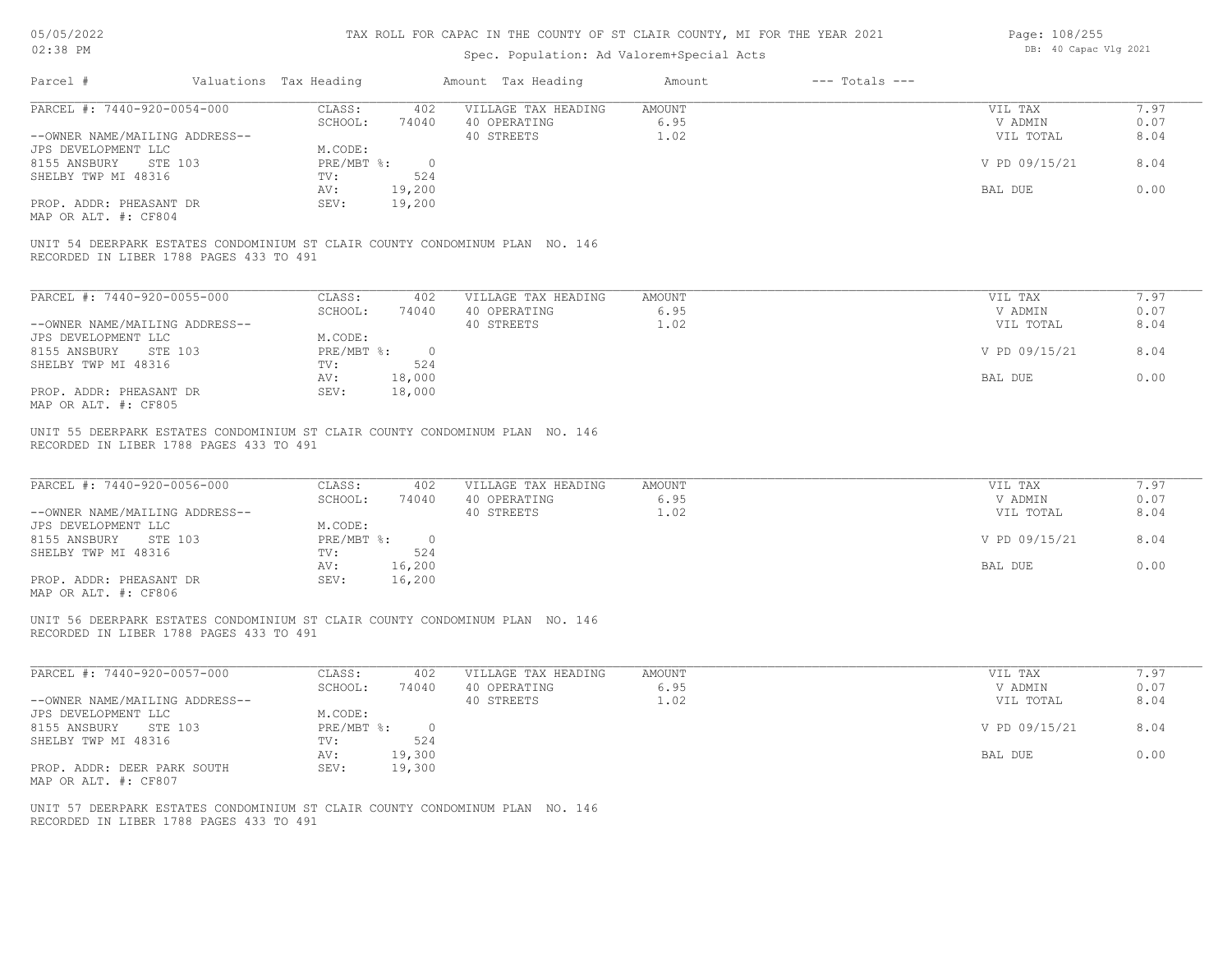# TAX ROLL FOR CAPAC IN THE COUNTY OF ST CLAIR COUNTY, MI FOR THE YEAR 2021

# Spec. Population: Ad Valorem+Special Acts

| Page: 109/255 |                       |  |
|---------------|-----------------------|--|
|               | DB: 40 Capac Vlg 2021 |  |

| Parcel #                                                               | Valuations Tax Heading |                                 | Amount Tax Heading                                                           | Amount                        | $---$ Totals $---$ |                                 |                      |
|------------------------------------------------------------------------|------------------------|---------------------------------|------------------------------------------------------------------------------|-------------------------------|--------------------|---------------------------------|----------------------|
| PARCEL #: 7440-920-0058-000<br>--OWNER NAME/MAILING ADDRESS--          |                        | CLASS:<br>SCHOOL:               | 402<br>VILLAGE TAX HEADING<br>74040<br>40 OPERATING<br>40 STREETS            | <b>AMOUNT</b><br>6.95<br>1.02 |                    | VIL TAX<br>V ADMIN<br>VIL TOTAL | 7.97<br>0.07<br>8.04 |
| DEER PARK LAND DEVELOPMENT<br>8155 ANNSBURY STE 109                    |                        | M.CODE:<br>PRE/MBT %: 0         |                                                                              |                               |                    | V PD 09/15/21                   | 8.04                 |
| UTICA MI 48316                                                         |                        | 524<br>TV:<br>25,100<br>AV:     |                                                                              |                               |                    | BAL DUE                         | 0.00                 |
| PROP. ADDR: DEER PARK SOUTH<br>MAP OR ALT. #: CF808                    |                        | 25,100<br>SEV:                  |                                                                              |                               |                    |                                 |                      |
| RECORDED IN LIBER 1788 PAGES 433 TO 491                                |                        |                                 | UNIT 58 DEERPARK ESTATES CONDOMINIUM ST CLAIR COUNTY CONDOMINUM PLAN NO. 146 |                               |                    |                                 |                      |
| PARCEL #: 7440-920-0059-000                                            |                        | CLASS:                          | 402<br>VILLAGE TAX HEADING                                                   | AMOUNT                        |                    | VIL TAX                         | 7.97                 |
| --OWNER NAME/MAILING ADDRESS--                                         |                        | SCHOOL:                         | 74040<br>40 OPERATING<br>40 STREETS                                          | 6.95<br>1.02                  |                    | V ADMIN<br>VIL TOTAL            | 0.07<br>8.04         |
| DEER PARK LAND DEVELOPMENT<br>8155 ANNSBURY STE 109                    |                        | M.CODE:<br>PRE/MBT %: 0         |                                                                              |                               |                    | V PD 09/15/21                   | 8.04                 |
| UTICA MI 48316                                                         |                        | TV:                             | 524                                                                          |                               |                    |                                 | 0.00                 |
| PROP. ADDR: DEER PARK WEST<br>MAP OR ALT. #: CF809                     |                        | AV:<br>18,100<br>SEV:<br>18,100 |                                                                              |                               |                    | BAL DUE                         |                      |
| RECORDED IN LIBER 1788 PAGES 433 TO 491<br>PARCEL #: 7440-920-0060-000 |                        | CLASS:                          | 402<br>VILLAGE TAX HEADING                                                   | AMOUNT                        |                    | VIL TAX                         | 7.97                 |
| --OWNER NAME/MAILING ADDRESS--                                         |                        | SCHOOL:<br>74040                | 40 OPERATING<br>40 STREETS                                                   | 6.95<br>1.02                  |                    | V ADMIN<br>VIL TOTAL            | 0.07<br>8.04         |
| DEER PARK LAND DEVELOPMENT<br>8155 ANNSBURY STE 109                    |                        | M.CODE:<br>PRE/MBT %: 0         |                                                                              |                               |                    | V PD 09/15/21                   | 8.04                 |
| UTICA MI 48316                                                         |                        | TV:                             | 524                                                                          |                               |                    |                                 |                      |
| PROP. ADDR: DEER PARK WEST<br>MAP OR ALT. #: CF810                     |                        | 18,000<br>AV:<br>18,000<br>SEV: |                                                                              |                               |                    | BAL DUE                         | 0.00                 |
| RECORDED IN LIBER 1788 PAGES 433 TO 491                                |                        |                                 | UNIT 60 DEERPARK ESTATES CONDOMINIUM ST CLAIR COUNTY CONDOMINUM PLAN NO. 146 |                               |                    |                                 |                      |
|                                                                        |                        |                                 |                                                                              |                               |                    |                                 |                      |
| PARCEL #: 7440-920-0061-000                                            |                        | CLASS:<br>SCHOOL:<br>74040      | 402<br>VILLAGE TAX HEADING<br>40 OPERATING                                   | <b>AMOUNT</b><br>6.95         |                    | VIL TAX<br>V ADMIN              | 7.97<br>0.07         |
| --OWNER NAME/MAILING ADDRESS--<br>DEER PARK LAND DEVELOPMENT           |                        | M.CODE:                         | 40 STREETS                                                                   | 1.02                          |                    | VIL TOTAL                       | 8.04                 |
| 8155 ANNSBURY STE 109<br>UTICA MI 48316                                |                        | PRE/MBT %: 0<br>TV:             | 524                                                                          |                               |                    | V PD 09/15/21                   | 8.04                 |
| PROP. ADDR: DEER PARK WEST                                             |                        | 18,000<br>AV:<br>18,000<br>SEV: |                                                                              |                               |                    | BAL DUE                         | 0.00                 |
| MAP OR ALT. #: CF811                                                   |                        |                                 |                                                                              |                               |                    |                                 |                      |
| RECORDED IN LIBER 1788 PAGES 433 TO 491                                |                        |                                 | UNIT 61 DEERPARK ESTATES CONDOMINIUM ST CLAIR COUNTY CONDOMINUM PLAN NO. 146 |                               |                    |                                 |                      |
|                                                                        |                        |                                 |                                                                              |                               |                    |                                 |                      |
|                                                                        |                        |                                 |                                                                              |                               |                    |                                 |                      |
|                                                                        |                        |                                 |                                                                              |                               |                    |                                 |                      |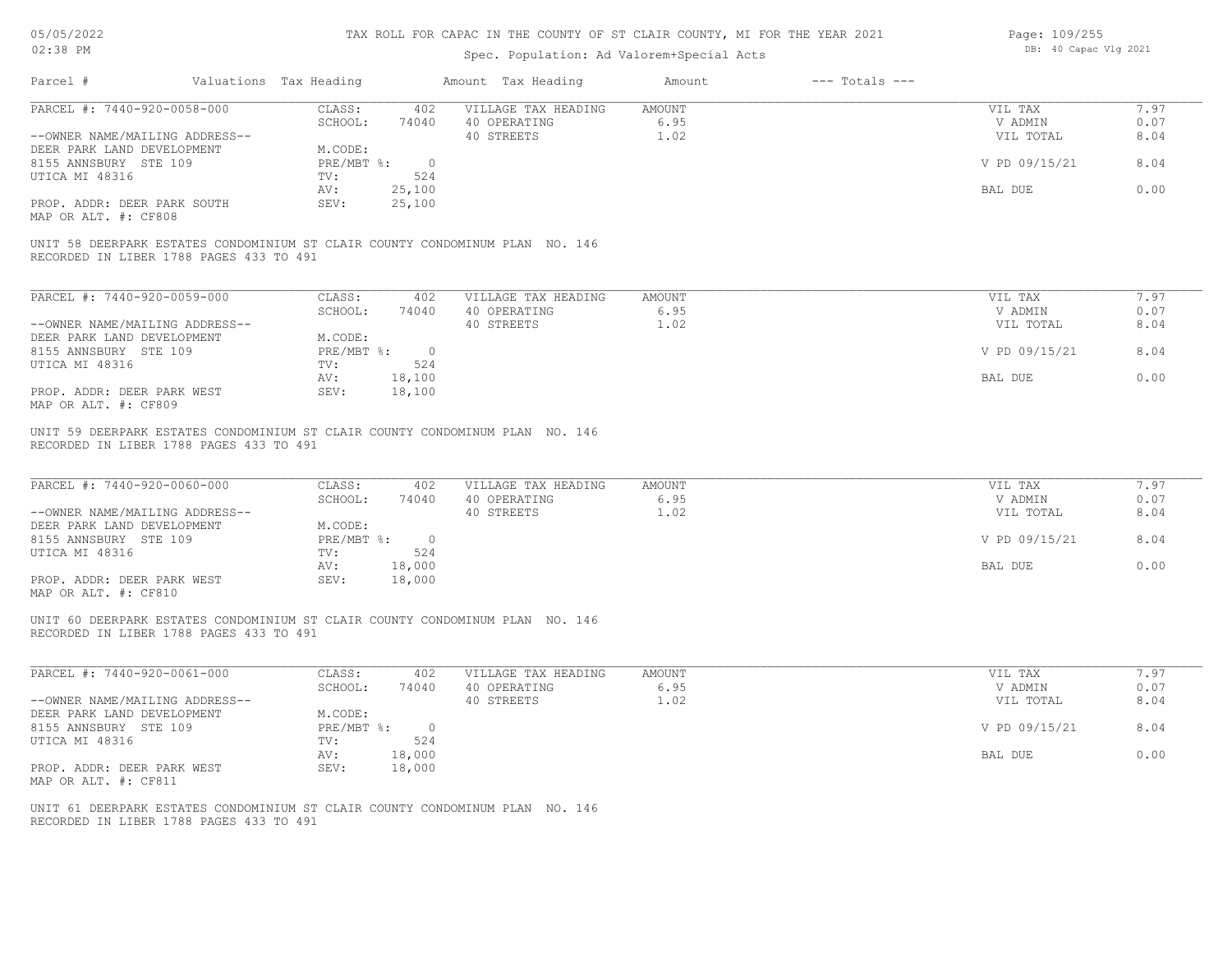### TAX ROLL FOR CAPAC IN THE COUNTY OF ST CLAIR COUNTY, MI FOR THE YEAR 2021

# Spec. Population: Ad Valorem+Special Acts

| Page: 110/255 |  |                       |  |  |
|---------------|--|-----------------------|--|--|
|               |  | DB: 40 Capac Vlg 2021 |  |  |

| PARCEL #: 7440-920-0062-000<br>--OWNER NAME/MAILING ADDRESS--<br>DEER PARK LAND DEVELOPMENT<br>8155 ANNSBURY STE 109<br>UTICA MI 48316<br>PROP. ADDR: DEER PARK WEST<br>MAP OR ALT. #: CF812<br>UNIT 62 DEERPARK ESTATES CONDOMINIUM ST CLAIR COUNTY CONDOMINUM PLAN NO. 146 | CLASS:<br>SCHOOL:<br>74040<br>M.CODE:<br>PRE/MBT %: 0<br>TV:<br>AV:<br>18,900<br>SEV:<br>18,900 | 402<br>VILLAGE TAX HEADING<br>40 OPERATING<br>40 STREETS<br>524   | AMOUNT<br>6.95<br>1.02           | VIL TAX<br>V ADMIN<br>VIL TOTAL | 7.97<br>0.07<br>8.04     |
|------------------------------------------------------------------------------------------------------------------------------------------------------------------------------------------------------------------------------------------------------------------------------|-------------------------------------------------------------------------------------------------|-------------------------------------------------------------------|----------------------------------|---------------------------------|--------------------------|
|                                                                                                                                                                                                                                                                              |                                                                                                 |                                                                   |                                  |                                 |                          |
|                                                                                                                                                                                                                                                                              |                                                                                                 |                                                                   |                                  |                                 |                          |
|                                                                                                                                                                                                                                                                              |                                                                                                 |                                                                   |                                  |                                 |                          |
|                                                                                                                                                                                                                                                                              |                                                                                                 |                                                                   |                                  | V PD 09/15/21                   | 8.04                     |
|                                                                                                                                                                                                                                                                              |                                                                                                 |                                                                   |                                  |                                 |                          |
|                                                                                                                                                                                                                                                                              |                                                                                                 |                                                                   |                                  | BAL DUE                         | 0.00                     |
|                                                                                                                                                                                                                                                                              |                                                                                                 |                                                                   |                                  |                                 |                          |
| RECORDED IN LIBER 1788 PAGES 433 TO 491                                                                                                                                                                                                                                      |                                                                                                 |                                                                   |                                  |                                 |                          |
| PARCEL #: 7440-920-0063-000                                                                                                                                                                                                                                                  | CLASS:                                                                                          | 402<br>VILLAGE TAX HEADING                                        | AMOUNT                           | VIL TAX                         | 7.97                     |
|                                                                                                                                                                                                                                                                              | SCHOOL:<br>74040                                                                                | 40 OPERATING                                                      | 6.95                             | V ADMIN                         | 0.07                     |
| --OWNER NAME/MAILING ADDRESS--                                                                                                                                                                                                                                               |                                                                                                 | 40 STREETS                                                        | 1.02                             | VIL TOTAL                       | 8.04                     |
| DEER PARK LAND DEVELOPMENT                                                                                                                                                                                                                                                   | M.CODE:                                                                                         |                                                                   |                                  |                                 |                          |
| 8155 ANNSBURY STE 109                                                                                                                                                                                                                                                        | $PRE/MBT$ $\div$ 0                                                                              |                                                                   |                                  | V PD 09/15/21                   | 8.04                     |
| UTICA MI 48316                                                                                                                                                                                                                                                               | TV:                                                                                             | 524                                                               |                                  |                                 |                          |
| PROP. ADDR: DEER PARK WEST<br>MAP OR ALT. #: CF813                                                                                                                                                                                                                           | 25,100<br>AV:<br>SEV:<br>25,100                                                                 |                                                                   |                                  | BAL DUE                         | 0.00                     |
| PARCEL #: 7440-920-0064-000<br>--OWNER NAME/MAILING ADDRESS--                                                                                                                                                                                                                | CLASS:<br>SCHOOL:                                                                               | VILLAGE TAX HEADING<br>401<br>40 OPERATING<br>74040<br>40 STREETS | <b>AMOUNT</b><br>265.10<br>39.06 | VIL TAX<br>V ADMIN<br>VIL TOTAL | 304.16<br>3.04<br>307.20 |
| O'BRIEN GERALD<br>202 QUAIL DR                                                                                                                                                                                                                                               | M.CODE:<br>PRE/MBT %: 100                                                                       |                                                                   |                                  | V PD 09/22/21                   | 307.20                   |
| CAPAC MI 48014                                                                                                                                                                                                                                                               | TV:<br>19,984                                                                                   |                                                                   |                                  |                                 |                          |
| PROP. ADDR: 202 QUAIL DR<br>MAP OR ALT. #: CF814A                                                                                                                                                                                                                            | 50,500<br>AV:<br>50,500<br>SEV:                                                                 |                                                                   |                                  | BAL DUE                         | 0.00                     |
| UNIT A BUILDING 1 DEERPARK ESTATES CONDOMINIUM ST CLAIR COUNTY CONDOMINUM PLAN<br>NO. 146 RECORDED IN LIBER 1788 PAGES 433 TO 491                                                                                                                                            |                                                                                                 |                                                                   |                                  |                                 |                          |
| PARCEL #: 7440-920-0065-000                                                                                                                                                                                                                                                  | CLASS:                                                                                          | 401<br>VILLAGE TAX HEADING                                        | <b>AMOUNT</b>                    | VIL TAX                         | 537.55                   |
|                                                                                                                                                                                                                                                                              | SCHOOL:<br>74040                                                                                | 40 OPERATING                                                      | 468.52                           | V ADMIN                         | 5.37                     |
| --OWNER NAME/MAILING ADDRESS--                                                                                                                                                                                                                                               |                                                                                                 | 40 STREETS                                                        | 69.03                            | VIL TOTAL                       | 542.92                   |
| KWIATKOSKI, JAMES/JOAN                                                                                                                                                                                                                                                       | M.CODE:                                                                                         |                                                                   |                                  |                                 |                          |
| 204 QUAIL DR<br>CAPAC MI 48014                                                                                                                                                                                                                                               | PRE/MBT %: 100<br>35,318<br>TV:                                                                 |                                                                   |                                  | V PD 07/21/21                   | 542.92                   |
|                                                                                                                                                                                                                                                                              | 49,200<br>AV:                                                                                   |                                                                   |                                  | BAL DUE                         | 0.00                     |
| PROP. ADDR: 204 QUAIL DR<br>MAP OR ALT. #: CF814B                                                                                                                                                                                                                            | 49,200<br>SEV:                                                                                  |                                                                   |                                  |                                 |                          |
| UNIT B BUIULDING 1 DEER PARK ESTATES CONDOMINIUM ST CLAIR COUNTY CONDOMINUM PLAN                                                                                                                                                                                             |                                                                                                 |                                                                   |                                  |                                 |                          |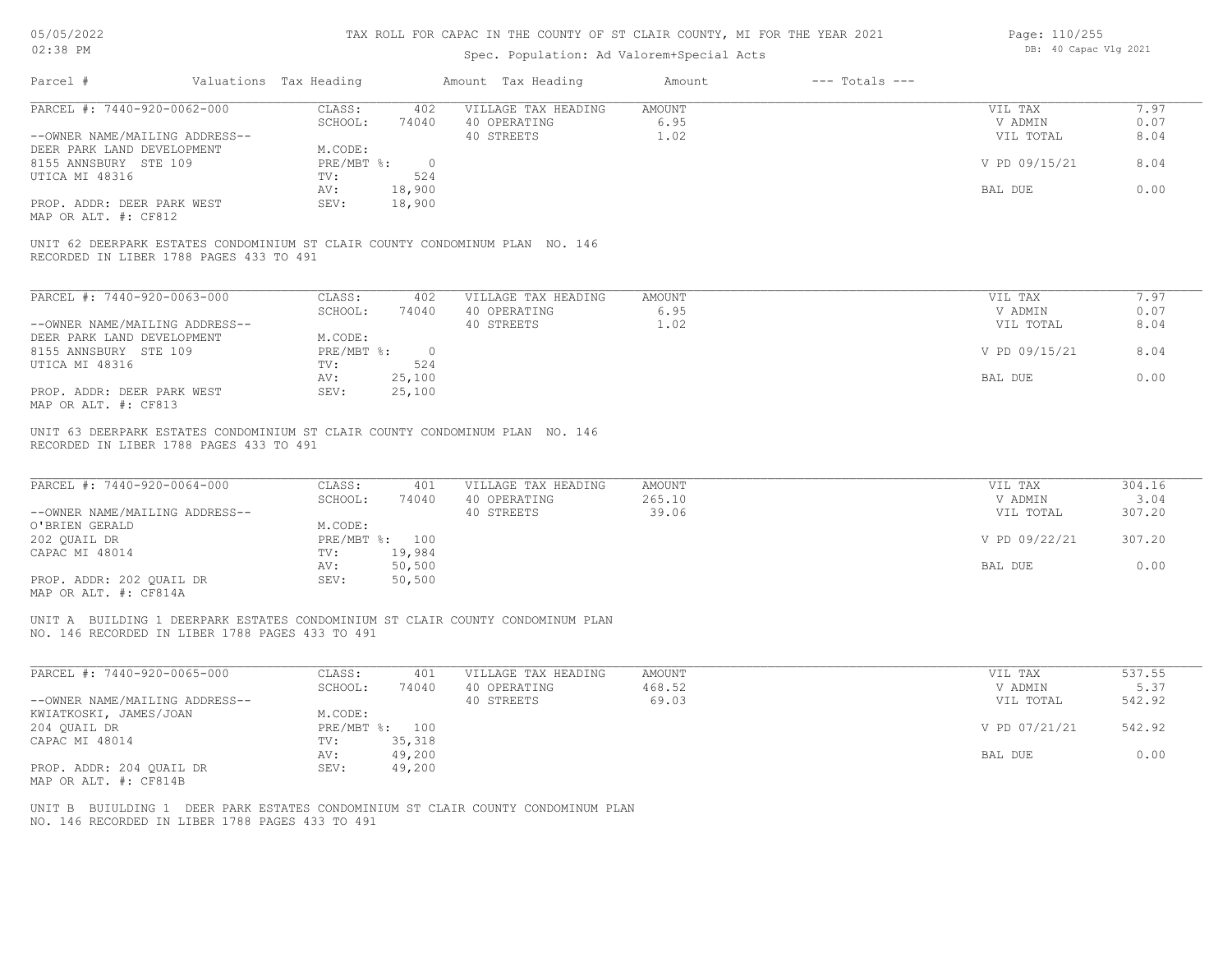| Page: 111/255 |                       |  |
|---------------|-----------------------|--|
|               | DB: 40 Capac Vlg 2021 |  |

| 02:38 PM                                                                                                                           |                                    | Spec. Population: Ad Valorem+Special Acts |                              | DB: 40 Capac Vlg 2021 |                |
|------------------------------------------------------------------------------------------------------------------------------------|------------------------------------|-------------------------------------------|------------------------------|-----------------------|----------------|
| Parcel #                                                                                                                           | Valuations Tax Heading             | Amount Tax Heading                        | $---$ Totals $---$<br>Amount |                       |                |
| PARCEL #: 7440-920-0066-000                                                                                                        | CLASS:<br>401                      | VILLAGE TAX HEADING                       | AMOUNT                       | VIL TAX               | 561.25         |
|                                                                                                                                    | SCHOOL:<br>74040                   | 40 OPERATING                              | 489.18                       | V ADMIN               | 5.61           |
| --OWNER NAME/MAILING ADDRESS--                                                                                                     |                                    | 40 STREETS                                | 72.07                        | VIL TOTAL             | 566.86         |
| MAYER, DAVID S./HELENA                                                                                                             | M.CODE:                            |                                           |                              |                       |                |
| 206 QUAIL DR                                                                                                                       | PRE/MBT %: 100                     |                                           |                              | V PD 08/18/21         | 566.86         |
| CAPAC, MI 48014                                                                                                                    | 36,875<br>TV:                      |                                           |                              |                       |                |
|                                                                                                                                    | 50,500<br>AV:                      |                                           |                              | BAL DUE               | 0.00           |
| PROP. ADDR: 206 QUAIL DR<br>MAP OR ALT. #: CF814C                                                                                  | 50,500<br>SEV:                     |                                           |                              |                       |                |
| UNIT C BUIULDING 1 DEERPARK ESTATES CONDOMINIUM ST CLAIR COUNTY CONDOMINUM PLAN<br>NO. 146 RECORDED IN LIBER 1788 PAGES 433 TO 491 |                                    |                                           |                              |                       |                |
| PARCEL #: 7440-920-0067-000                                                                                                        | CLASS:<br>401                      | VILLAGE TAX HEADING                       | AMOUNT                       | VIL TAX               | 561.25         |
|                                                                                                                                    | SCHOOL:<br>74040                   | 40 OPERATING                              | 489.18                       | V ADMIN               | 5.61           |
| --OWNER NAME/MAILING ADDRESS--                                                                                                     |                                    | 40 STREETS                                | 72.07                        | VIL TOTAL             | 566.86         |
| WHITE PAMELA                                                                                                                       | M.CODE:<br>COREL                   |                                           |                              |                       |                |
| 102 QUAIL CT                                                                                                                       | PRE/MBT %: 100                     |                                           |                              | V PD 09/15/21         | 566.86         |
| CAPAC MI 48014                                                                                                                     | 36,875<br>TV:                      |                                           |                              |                       |                |
|                                                                                                                                    | 50,500<br>AV:                      |                                           |                              | BAL DUE               | 0.00           |
| PROP. ADDR: 102 QUAIL CT                                                                                                           | 50, 500<br>SEV:                    |                                           |                              |                       |                |
| MAP OR ALT. #: CF815A                                                                                                              |                                    |                                           |                              |                       |                |
| PARCEL #: 7440-920-0068-000                                                                                                        | CLASS:<br>401<br>SCHOOL:<br>74040  | VILLAGE TAX HEADING<br>40 OPERATING       | AMOUNT<br>517.33             | VIL TAX<br>V ADMIN    | 593.55<br>5.93 |
| --OWNER NAME/MAILING ADDRESS--                                                                                                     |                                    | 40 STREETS                                | 76.22                        | VIL TOTAL             | 599.48         |
| SANDERS JUDITH A & MARTIN, COLLEEN                                                                                                 | M.CODE:<br>OLALS<br>PRE/MBT %: 100 |                                           |                              | V PD 09/15/21         | 599.48         |
| 104 QUAIL CT<br>CAPAC MI 48014--373                                                                                                | 38,997<br>TV:                      |                                           |                              |                       |                |
|                                                                                                                                    | 49,200<br>AV:                      |                                           |                              | BAL DUE               | 0.00           |
| PROP. ADDR: 104 QUAIL CT<br>MAP OR ALT. #: CF815B                                                                                  | SEV:<br>49,200                     |                                           |                              |                       |                |
| UNIT B BUILDING 2 DEER PARK ESTATES CONDOMINIUM ST CLAIR COUNTY CONDOMINUM PLAN<br>NO. 146 RECORDED IN LIBER 1788 PAGES 433 TO 491 |                                    |                                           |                              |                       |                |
| PARCEL #: 7440-920-0069-000                                                                                                        | CLASS:<br>401                      | VILLAGE TAX HEADING                       | AMOUNT                       | VIL TAX               | 561.25         |
|                                                                                                                                    | SCHOOL:<br>74040                   | 40 OPERATING                              | 489.18                       | V ADMIN               | 5.61           |
| --OWNER NAME/MAILING ADDRESS--                                                                                                     |                                    | 40 STREETS                                | 72.07                        | VIL TOTAL             | 566.86         |
| EVON N PFEILSTUCKER                                                                                                                | M.CODE:<br>COREL                   |                                           |                              |                       |                |
| 106 OUAIL CT                                                                                                                       | PRE/MBT %: 100                     |                                           |                              | V PD 09/15/21         | 566.86         |
| CAPAC, MI 48014                                                                                                                    | 36,875<br>TV:                      |                                           |                              |                       |                |
|                                                                                                                                    | 50,500<br>AV:                      |                                           |                              | BAL DUE               | 0.00           |
| PROP. ADDR: 106 QUAIL CT<br>MAP OR ALT. #: CF815C                                                                                  | SEV:<br>50, 500                    |                                           |                              |                       |                |
| UNIT C BUILDING 2 DEER PARK ESTATES CONDOMINIUM ST CLAIR COUNTY CONDOMINUM PLAN<br>NO. 146 RECORDED IN LIBER 1788 PAGES 433 TO 491 |                                    |                                           |                              |                       |                |
|                                                                                                                                    |                                    |                                           |                              |                       |                |
|                                                                                                                                    |                                    |                                           |                              |                       |                |
|                                                                                                                                    |                                    |                                           |                              |                       |                |
|                                                                                                                                    |                                    |                                           |                              |                       |                |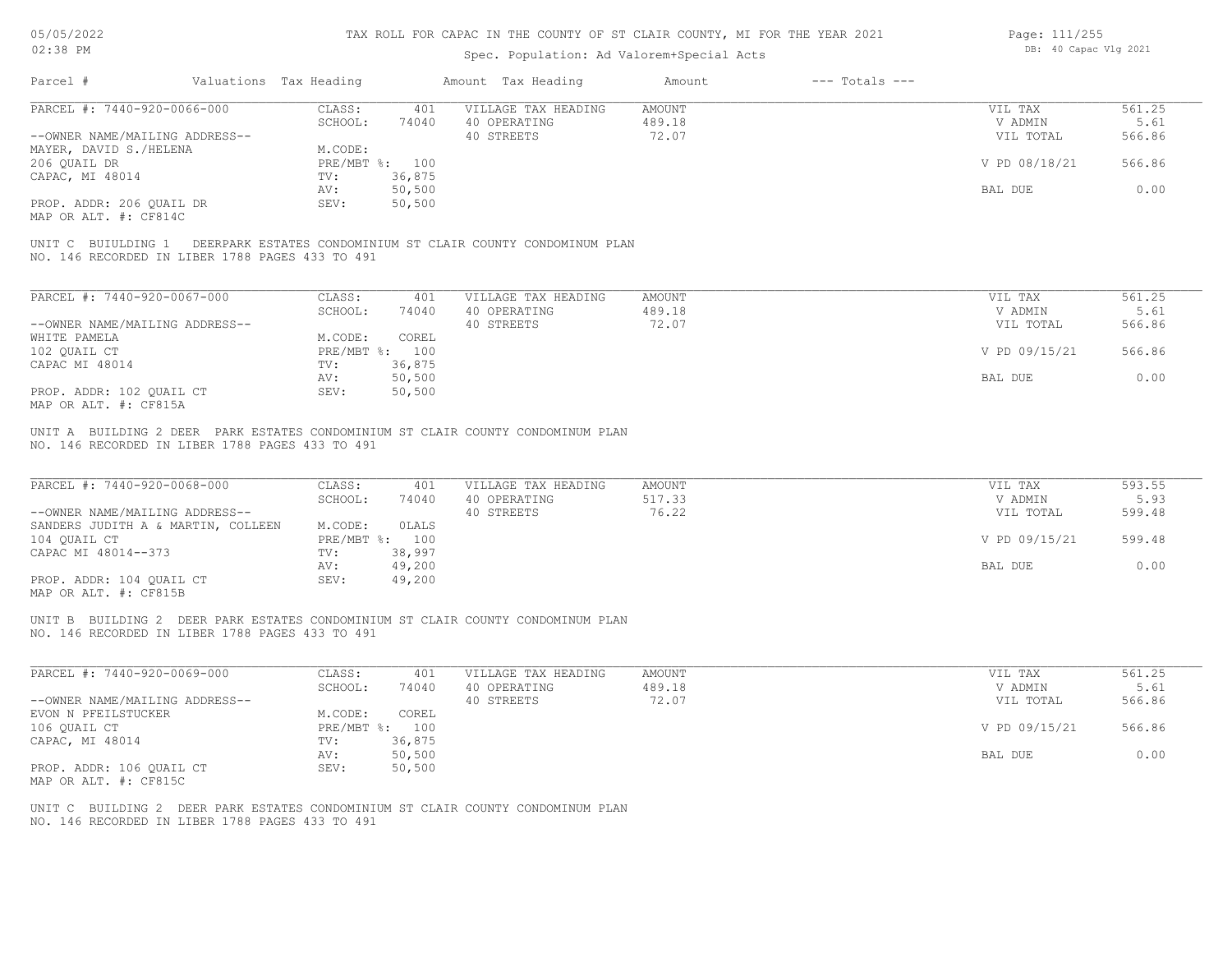### Spec. Population: Ad Valorem+Special Acts

| Page: 112/255 |                       |  |
|---------------|-----------------------|--|
|               | DB: 40 Capac Vlg 2021 |  |

| Parcel #                       | Valuations Tax Heading |        | Amount Tax Heading  | Amount | $---$ Totals $---$ |               |        |
|--------------------------------|------------------------|--------|---------------------|--------|--------------------|---------------|--------|
| PARCEL #: 7440-920-0070-000    | CLASS:                 | 401    | VILLAGE TAX HEADING | AMOUNT |                    | VIL TAX       | 611.75 |
|                                | SCHOOL:                | 74040  | 40 OPERATING        | 533.19 |                    | V ADMIN       | 6.11   |
| --OWNER NAME/MAILING ADDRESS-- |                        |        | 40 STREETS          | 78.56  |                    | VIL TOTAL     | 617.86 |
| PORTE DIANE M                  | M.CODE:                |        |                     |        |                    |               |        |
| PORTE WILLIAM N                | PRE/MBT %: 100         |        |                     |        |                    | V PD 09/09/21 | 617.86 |
| 108 QUAIL CT                   | TV:                    | 40,193 |                     |        |                    |               |        |
| CAPAC MI 48014                 | AV:                    | 50,500 |                     |        |                    | BAL DUE       | 0.00   |
|                                | SEV:                   | 50,500 |                     |        |                    |               |        |
| PROP. ADDR: 108 OUAIL CT       |                        |        |                     |        |                    |               |        |

MAP OR ALT. #: CF816A

146 RECORDED IN LIBER 1788 PAGES 433 TO 491 UNIT A BLDG 3 DEER PARK ESTATES CONDOMINIUM ST CLAIR COUNTY CONDOMINUM PLAN NO.

| PARCEL #: 7440-920-0071-000    | CLASS:  | 401            | VILLAGE TAX HEADING | AMOUNT | VIL TAX       | 594.21 |
|--------------------------------|---------|----------------|---------------------|--------|---------------|--------|
|                                | SCHOOL: | 74040          | 40 OPERATING        | 517.91 | V ADMIN       | 5.94   |
| --OWNER NAME/MAILING ADDRESS-- |         |                | 40 STREETS          | 76.30  | VIL TOTAL     | 600.15 |
| MEADOWS ANGELA R               | M.CODE: | COREL          |                     |        |               |        |
| 110 OUAIL CT                   |         | PRE/MBT %: 100 |                     |        | V PD 09/15/21 | 600.15 |
| CAPAC MI 48014                 | TV:     | 39,041         |                     |        |               |        |
|                                | AV:     | 49,200         |                     |        | BAL DUE       | 0.00   |
| PROP. ADDR: 110 OUAIL CT       | SEV:    | 49,200         |                     |        |               |        |
| MAP OR ALT. #: CF816B          |         |                |                     |        |               |        |

NO. 146 RECORDED IN LIBER 1788 PAGES 433 TO 491 UNIT B BUILDING 3 DEER PARK ESTATES CONDOMINIUM ST CLAIR COUNTY CONDOMINUM PLAN

| PARCEL #: 7440-920-0072-000                           | CLASS:       | 401    | VILLAGE TAX HEADING | AMOUNT | VIL TAX       | 655.92 |
|-------------------------------------------------------|--------------|--------|---------------------|--------|---------------|--------|
|                                                       | SCHOOL:      | 74040  | 40 OPERATING        | 571.69 | V ADMIN       | 6.55   |
| --OWNER NAME/MAILING ADDRESS--                        |              |        | 40 STREETS          | 84.23  | VIL TOTAL     | 662.47 |
| VOISICH DIANE E                                       | M.CODE:      | COREL  |                     |        |               |        |
| 112 OUAIL CT                                          | $PRE/MBT$ %: | 100    |                     |        | V PD 09/15/21 | 662.47 |
| CAPAC MI 48014                                        | TV:          | 43,095 |                     |        |               |        |
|                                                       | AV:          | 50,500 |                     |        | BAL DUE       | 0.00   |
| PROP. ADDR: 112 OUAIL CT                              | SEV:         | 50,500 |                     |        |               |        |
| $\cdots$ $\cdots$ $\cdots$ $\cdots$ $\cdots$ $\cdots$ |              |        |                     |        |               |        |

 $\mathcal{L}_\mathcal{L} = \mathcal{L}_\mathcal{L} = \mathcal{L}_\mathcal{L} = \mathcal{L}_\mathcal{L} = \mathcal{L}_\mathcal{L} = \mathcal{L}_\mathcal{L} = \mathcal{L}_\mathcal{L} = \mathcal{L}_\mathcal{L} = \mathcal{L}_\mathcal{L} = \mathcal{L}_\mathcal{L} = \mathcal{L}_\mathcal{L} = \mathcal{L}_\mathcal{L} = \mathcal{L}_\mathcal{L} = \mathcal{L}_\mathcal{L} = \mathcal{L}_\mathcal{L} = \mathcal{L}_\mathcal{L} = \mathcal{L}_\mathcal{L}$ 

MAP OR ALT. #: CF816C

NO. 146 RECORDED IN LIBER 1788 PAGES 433 TO 491 UNIT C BUIULDING 3 DEER PARK ESTATES CONDOMINIUM ST CLAIR COUNTY CONDOMINUM PLAN

| PARCEL #: 7440-920-0073-000    | CLASS:         | 401    | VILLAGE TAX HEADING | AMOUNT | VIL TAX       | 564.05 |
|--------------------------------|----------------|--------|---------------------|--------|---------------|--------|
|                                | SCHOOL:        | 74040  | 40 OPERATING        | 491.62 | V ADMIN       | 5.64   |
| --OWNER NAME/MAILING ADDRESS-- |                |        | 40 STREETS          | 72.43  | VIL TOTAL     | 569.69 |
| LAWSON ARLA J                  | M.CODE:        |        |                     |        |               |        |
| FRANTZ CONNIE J                | PRE/MBT %: 100 |        |                     |        | V PD 08/18/21 | 569.69 |
| 111 QUAIL DR.                  | TV:            | 37,059 |                     |        |               |        |
| CAPAC MI 48014                 | AV:            | 50,500 |                     |        | BAL DUE       | 0.00   |
|                                | SEV:           | 50,500 |                     |        |               |        |
| PROP. ADDR: 111 QUAIL CT       |                |        |                     |        |               |        |

MAP OR ALT. #: CF817A

NO. 146 RECORDED IN LIBER 1788 PAGES 433 TO 491 UNIT A BUIULDING 4 DEERPARK ESTATES CONDOMINIUM ST CLAIR COUNTY CONDOMINUM PLAN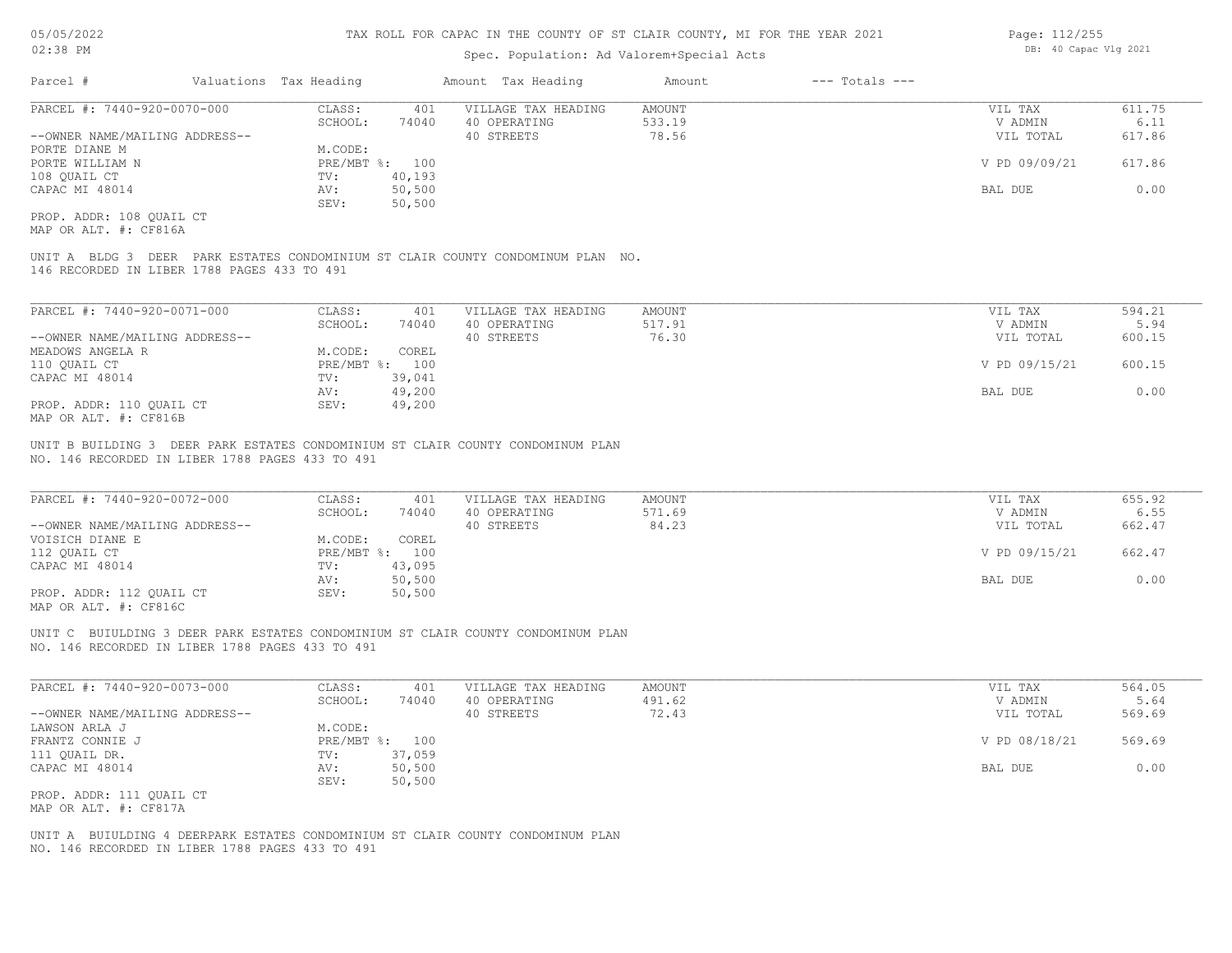| Page: 113/255 |                       |  |
|---------------|-----------------------|--|
|               | DB: 40 Capac Vlg 2021 |  |

| Valuations Tax Heading<br>Parcel #<br>Amount Tax Heading<br>Amount<br>PARCEL #: 7440-920-0074-000<br>CLASS:<br>401<br>VILLAGE TAX HEADING<br><b>AMOUNT</b><br>SCHOOL:<br>40 OPERATING<br>468.52<br>74040<br>--OWNER NAME/MAILING ADDRESS--<br>40 STREETS<br>69.03<br>M.CODE:<br>RINGLE KELLY M<br>COREL | $---$ Totals $---$<br>537.55<br>VIL TAX<br>V ADMIN<br>5.37 |
|---------------------------------------------------------------------------------------------------------------------------------------------------------------------------------------------------------------------------------------------------------------------------------------------------------|------------------------------------------------------------|
|                                                                                                                                                                                                                                                                                                         |                                                            |
|                                                                                                                                                                                                                                                                                                         |                                                            |
|                                                                                                                                                                                                                                                                                                         |                                                            |
|                                                                                                                                                                                                                                                                                                         | 542.92<br>VIL TOTAL                                        |
|                                                                                                                                                                                                                                                                                                         |                                                            |
| 109 QUAIL CT<br>PRE/MBT %: 100                                                                                                                                                                                                                                                                          | 542.92<br>V PD 09/15/21                                    |
| 35,318<br>CAPAC MI 48014<br>TV:                                                                                                                                                                                                                                                                         |                                                            |
| 49,200<br>AV:                                                                                                                                                                                                                                                                                           | 0.00<br>BAL DUE                                            |
| PROP. ADDR: 109 OUAIL CT<br>SEV:<br>49,200                                                                                                                                                                                                                                                              |                                                            |
| MAP OR ALT. #: CF817B                                                                                                                                                                                                                                                                                   |                                                            |
| UNIT B BLDG 4 DEER PARK ESTATES CONDOMINIUM ST CLAIR COUNT CONDOMINIUM ST CLAIR                                                                                                                                                                                                                         |                                                            |
| COUNTY CONDOMINIUM PLAN NO 146 RECORDED IN LIBER 1788 PAGES 433 TO 491                                                                                                                                                                                                                                  |                                                            |
|                                                                                                                                                                                                                                                                                                         |                                                            |
| PARCEL #: 7440-920-0075-000<br>CLASS:<br>VILLAGE TAX HEADING<br><b>AMOUNT</b><br>401                                                                                                                                                                                                                    | VIL TAX<br>561.25                                          |
| 489.18<br>SCHOOL:<br>74040<br>40 OPERATING                                                                                                                                                                                                                                                              | 5.61<br>V ADMIN                                            |
| --OWNER NAME/MAILING ADDRESS--<br>40 STREETS<br>72.07                                                                                                                                                                                                                                                   | 566.86<br>VIL TOTAL                                        |
| ADAMS LARRY G/JUDITH A<br>M.CODE:                                                                                                                                                                                                                                                                       |                                                            |
| 107 QUAIL COURT<br>PRE/MBT %: 100                                                                                                                                                                                                                                                                       | 566.86<br>V PD 09/14/21                                    |
| CAPAC MI 48014<br>36,875<br>TV:                                                                                                                                                                                                                                                                         |                                                            |
| 50,500<br>AV:                                                                                                                                                                                                                                                                                           | 0.00<br>BAL DUE                                            |
| PROP. ADDR: 107 OUAIL CT<br>SEV:<br>50,500                                                                                                                                                                                                                                                              |                                                            |
| MAP OR ALT. #: CF817C                                                                                                                                                                                                                                                                                   |                                                            |
| UNIT C BUIULDING 4 DEERPARK ESTATES CONDOMINIUM ST CLAIR COUNTY CONDOMINUM PLAN                                                                                                                                                                                                                         |                                                            |
| NO. 146 RECORDED IN LIBER 1788 PAGES 433 TO 491                                                                                                                                                                                                                                                         |                                                            |
|                                                                                                                                                                                                                                                                                                         |                                                            |
| PARCEL #: 7440-920-0076-000<br>VILLAGE TAX HEADING<br>CLASS:<br>401<br><b>AMOUNT</b>                                                                                                                                                                                                                    | 611.75<br>VIL TAX                                          |
| 533.19<br>74040<br>40 OPERATING<br>SCHOOL:                                                                                                                                                                                                                                                              | 6.11<br>V ADMIN                                            |
| --OWNER NAME/MAILING ADDRESS--<br>40 STREETS<br>78.56                                                                                                                                                                                                                                                   | 617.86<br>VIL TOTAL                                        |
| MILLER GERALD<br>M.CODE:<br>COREL                                                                                                                                                                                                                                                                       |                                                            |
| PRE/MBT %: 100<br>105 QUAIL CT                                                                                                                                                                                                                                                                          | 617.86<br>V PD 09/15/21                                    |
| CAPAC MI 48014<br>40,193<br>TV:                                                                                                                                                                                                                                                                         |                                                            |
|                                                                                                                                                                                                                                                                                                         | BAL DUE<br>0.00                                            |
|                                                                                                                                                                                                                                                                                                         |                                                            |
| 50,500<br>AV:                                                                                                                                                                                                                                                                                           |                                                            |
| PROP. ADDR: 105 QUAIL CT<br>50,500<br>SEV:<br>MAP OR ALT. #: CF818A                                                                                                                                                                                                                                     |                                                            |

NO. 146 RECORDED IN LIBER 1788 PAGES 433 TO 491

| PARCEL #: 7440-920-0077-000    | CLASS:     | 401    | VILLAGE TAX HEADING | AMOUNT | VIL TAX       | 539.22 |
|--------------------------------|------------|--------|---------------------|--------|---------------|--------|
|                                | SCHOOL:    | 74040  | 40 OPERATING        | 469.98 | V ADMIN       | 5.39   |
| --OWNER NAME/MAILING ADDRESS-- |            |        | 40 STREETS          | 69.24  | VIL TOTAL     | 544.61 |
| LAGROW FRANCIS A               | M.CODE:    |        |                     |        |               |        |
| LAGROW SALLY A                 | PRE/MBT %: |        |                     |        | V PD 09/03/21 | 544.61 |
| 206 CLARKSON CT                | TV:        | 35,428 |                     |        |               |        |
| CAPAC MI 48014                 | AV:        | 49,300 |                     |        | BAL DUE       | 0.00   |
|                                | SEV:       | 49,300 |                     |        |               |        |
| PROP. ADDR: 103 OUAIL CT       |            |        |                     |        |               |        |

MAP OR ALT. #: CF818B

NO. 146 RECORDED IN LIBER 1788 PAGES 433 TO 491 UNIT B BUIULDING 5 DEERPARK ESTATES CONDOMINIUM ST CLAIR COUNTY CONDOMINUM PLAN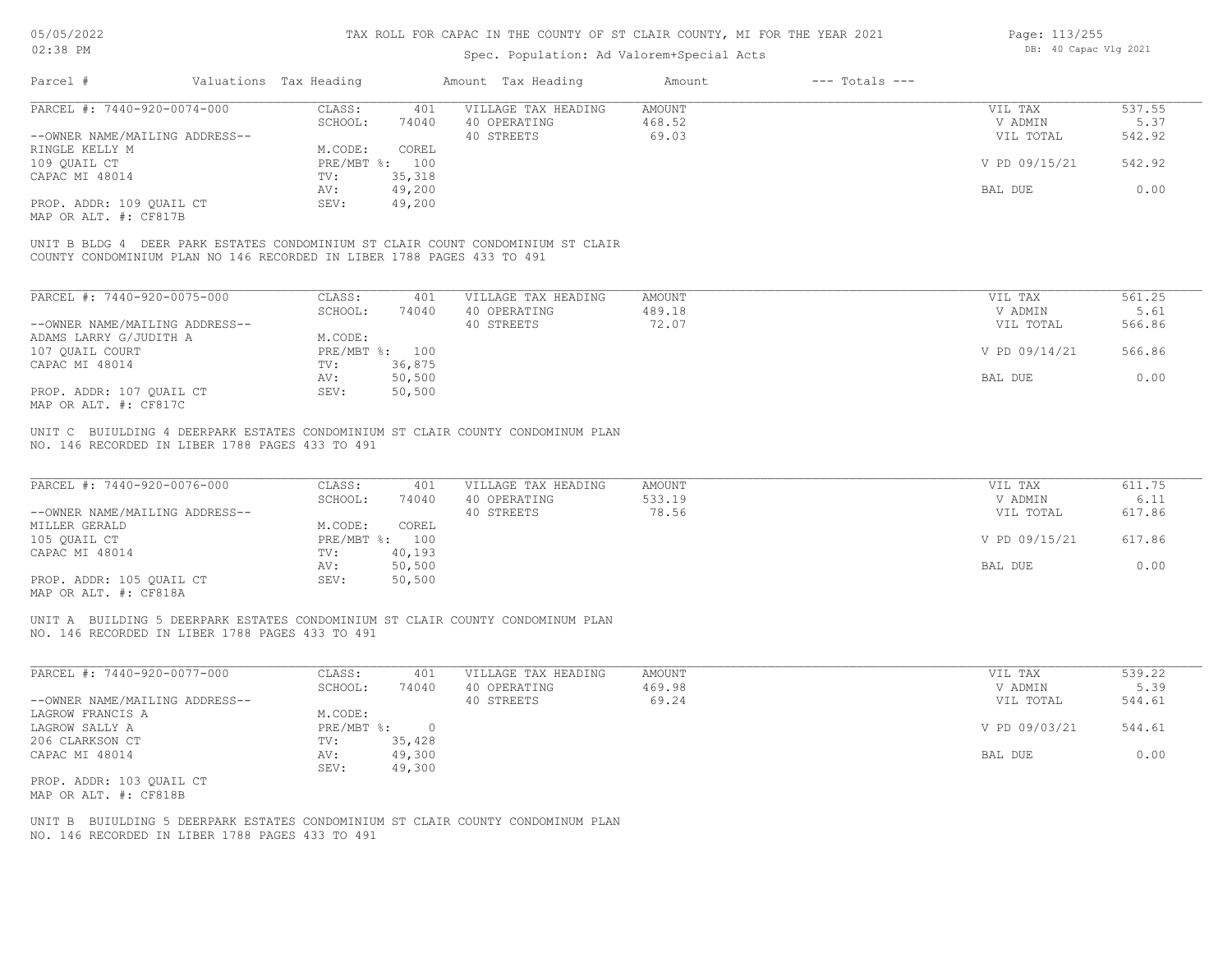### Spec. Population: Ad Valorem+Special Acts

| Page: 114/255 |                       |  |
|---------------|-----------------------|--|
|               | DB: 40 Capac Vlg 2021 |  |

| Parcel #                       | Valuations Tax Heading |        | Amount Tax Heading  | Amount | $---$ Totals $---$ |               |        |
|--------------------------------|------------------------|--------|---------------------|--------|--------------------|---------------|--------|
| PARCEL #: 7440-920-0078-000    | CLASS:                 | 401    | VILLAGE TAX HEADING | AMOUNT |                    | VIL TAX       | 655.92 |
|                                | SCHOOL:                | 74040  | 40 OPERATING        | 571.69 |                    | V ADMIN       | 6.55   |
| --OWNER NAME/MAILING ADDRESS-- |                        |        | 40 STREETS          | 84.23  |                    | VIL TOTAL     | 662.47 |
| HALE STEVEN D                  | M.CODE:                | COREL  |                     |        |                    |               |        |
| 101 OUAIL CT                   | PRE/MBT %: 100         |        |                     |        |                    | V PD 09/15/21 | 662.47 |
| CAPAC MI 48014                 | TV:                    | 43,095 |                     |        |                    |               |        |
|                                | AV:                    | 50,500 |                     |        |                    | BAL DUE       | 0.00   |
| PROP. ADDR: 101 QUAIL CT       | SEV:                   | 50,500 |                     |        |                    |               |        |
|                                |                        |        |                     |        |                    |               |        |

MAP OR ALT. #: CF818C

NO. 146 RECORDED IN LIBER 1788 PAGES 433 TO 491 UNIT C BUIULDING 5 DEER PARK ESTATES CONDOMINIUM ST CLAIR COUNTY CONDOMINUM PLAN

| PARCEL #: 7440-920-0079-000    | CLASS:                    | 401    | VILLAGE TAX HEADING | AMOUNT | VIL TAX       | 561.25 |
|--------------------------------|---------------------------|--------|---------------------|--------|---------------|--------|
|                                | SCHOOL:                   | 74040  | 40 OPERATING        | 489.18 | V ADMIN       | 5.61   |
| --OWNER NAME/MAILING ADDRESS-- |                           |        | 40 STREETS          | 72.07  | VIL TOTAL     | 566.86 |
| HUGHSON JACK C.                | M.CODE:                   |        |                     |        |               |        |
| HUGHSON L. R.                  | $PRE/MBT$ $\frac{6}{3}$ : | 100    |                     |        | V PD 09/03/21 | 566.86 |
| 218 OUAIL DR                   | TV:                       | 36,875 |                     |        |               |        |
| CAPAC MI 48014                 | AV:                       | 50,500 |                     |        | BAL DUE       | 0.00   |
|                                | SEV:                      | 50,500 |                     |        |               |        |
| PROP. ADDR: 218 OUAIL DR       |                           |        |                     |        |               |        |

MAP OR ALT. #: CF819A

146 RECORDED IN LIBER 1788 PAGES 433 TO 491 UNIT A BLDG 6 DEERPARK ESTATES CONDOMINIUM ST CLAIR COUNTY CONDOMINUM PLAN NO.

| PARCEL #: 7440-920-0080-000    | CLASS:       | 401    | VILLAGE TAX HEADING | AMOUNT | VIL TAX       | 594.21 |
|--------------------------------|--------------|--------|---------------------|--------|---------------|--------|
|                                | SCHOOL:      | 74040  | 40 OPERATING        | 517.91 | V ADMIN       | 5.94   |
| --OWNER NAME/MAILING ADDRESS-- |              |        | 40 STREETS          | 76.30  | VIL TOTAL     | 600.15 |
| WALSH DORTHY A                 | M.CODE:      |        |                     |        |               |        |
| 220 OUAIL DR.                  | $PRE/MBT$ %: | 100    |                     |        | V PD 08/25/21 | 600.15 |
| CAPAC MI 48014                 | TV:          | 39,041 |                     |        |               |        |
|                                | AV:          | 49,200 |                     |        | BAL DUE       | 0.00   |
| PROP. ADDR: 220 OUAIL DR.      | SEV:         | 49,200 |                     |        |               |        |
|                                |              |        |                     |        |               |        |

 $\mathcal{L}_\mathcal{L} = \mathcal{L}_\mathcal{L} = \mathcal{L}_\mathcal{L} = \mathcal{L}_\mathcal{L} = \mathcal{L}_\mathcal{L} = \mathcal{L}_\mathcal{L} = \mathcal{L}_\mathcal{L} = \mathcal{L}_\mathcal{L} = \mathcal{L}_\mathcal{L} = \mathcal{L}_\mathcal{L} = \mathcal{L}_\mathcal{L} = \mathcal{L}_\mathcal{L} = \mathcal{L}_\mathcal{L} = \mathcal{L}_\mathcal{L} = \mathcal{L}_\mathcal{L} = \mathcal{L}_\mathcal{L} = \mathcal{L}_\mathcal{L}$ 

MAP OR ALT. #: CF819B

146 RECORDED IN LIBER 1788 PAGES 433 TO 491 UNIT B BLDG 6 DEER PARK ESTATES CONDOMINIUM ST CLAIR COUNTY CONDOMINUM PLAN NO.

| PARCEL #: 7440-920-0081-000    | CLASS:  | 401            | VILLAGE TAX HEADING | AMOUNT | VIL TAX       | 611.75 |
|--------------------------------|---------|----------------|---------------------|--------|---------------|--------|
|                                | SCHOOL: | 74040          | 40 OPERATING        | 533.19 | V ADMIN       | 6.11   |
| --OWNER NAME/MAILING ADDRESS-- |         |                | 40 STREETS          | 78.56  | VIL TOTAL     | 617.86 |
| PALM MECAL M                   | M.CODE: |                |                     |        |               |        |
| 222 QUAIL DR                   |         | PRE/MBT %: 100 |                     |        | V PD 07/28/21 | 617.86 |
| CAPAC MI 48014                 | TV:     | 40,193         |                     |        |               |        |
|                                | AV:     | 50,500         |                     |        | BAL DUE       | 0.00   |
| PROP. ADDR: 222 QUAIL DR.      | SEV:    | 50,500         |                     |        |               |        |
| MAP OR ALT. #: CF819C          |         |                |                     |        |               |        |

146 RECORDED IN LIBER 1788 PAGES 433 TO 491 UNIT C BLDG 6 DEER PARK ESTATES CONDOMINIUM ST CLAIR COUNTY CONDOMINUM PLAN NO.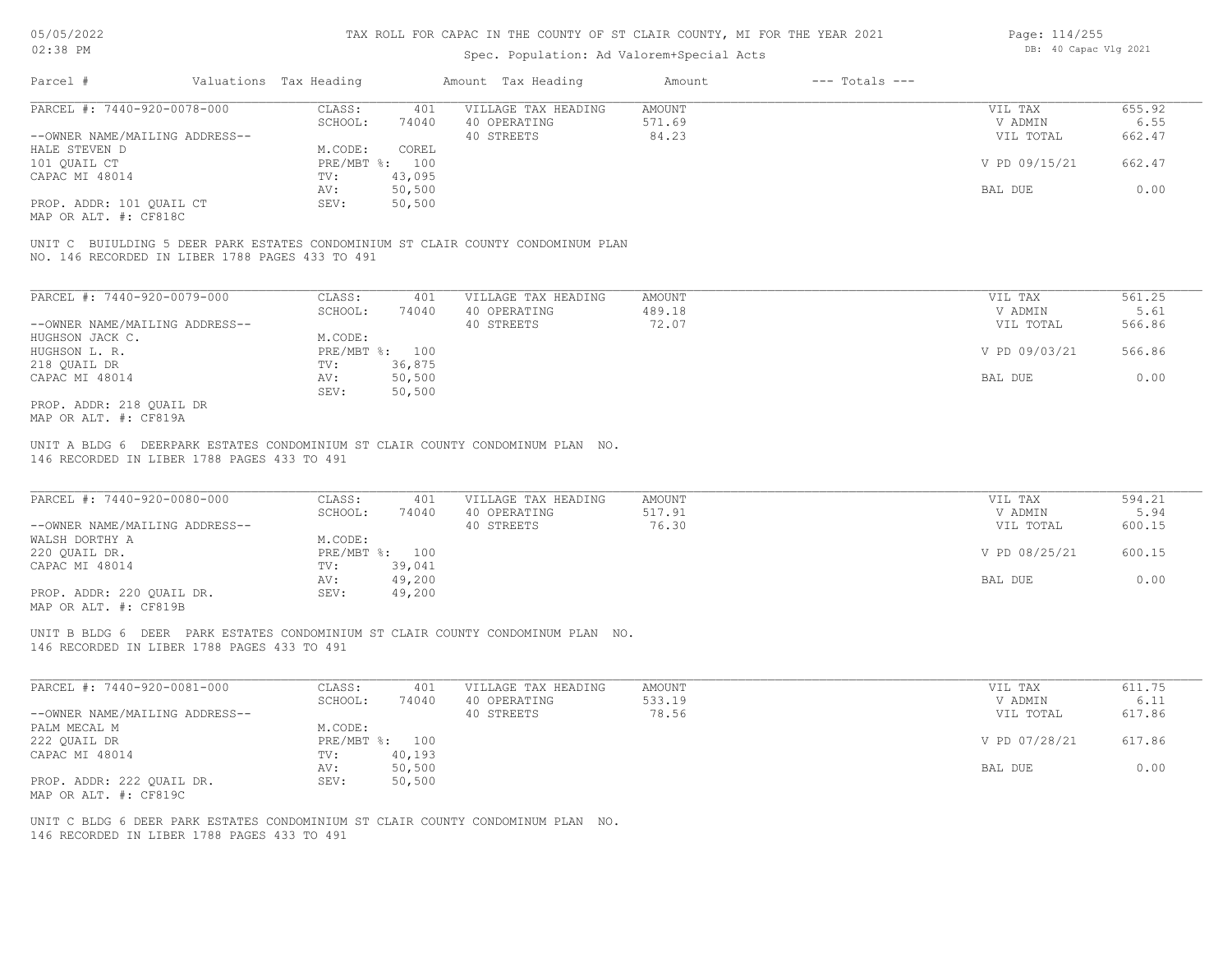### Spec. Population: Ad Valorem+Special Acts

| Page: 115/255 |                       |  |
|---------------|-----------------------|--|
|               | DB: 40 Capac Vlg 2021 |  |

| Parcel #                       | Valuations Tax Heading |        | Amount Tax Heading  | Amount | $---$ Totals $---$ |               |        |
|--------------------------------|------------------------|--------|---------------------|--------|--------------------|---------------|--------|
| PARCEL #: 7440-920-0082-000    | CLASS:                 | 401    | VILLAGE TAX HEADING | AMOUNT |                    | VIL TAX       | 655.92 |
|                                | SCHOOL:                | 74040  | 40 OPERATING        | 571.69 |                    | V ADMIN       | 6.55   |
| --OWNER NAME/MAILING ADDRESS-- |                        |        | 40 STREETS          | 84.23  |                    | VIL TOTAL     | 662.47 |
| GROCHOWSKA EWA                 | M.CODE:                | OLALS  |                     |        |                    |               |        |
| 236 OUAIL DR                   | PRE/MBT %: 100         |        |                     |        |                    | V PD 09/15/21 | 662.47 |
| CAPAC MI 48014                 | TV:                    | 43,095 |                     |        |                    |               |        |
|                                | AV:                    | 50,500 |                     |        |                    | BAL DUE       | 0.00   |
| PROP. ADDR: 236 QUAIL DR       | SEV:                   | 50,500 |                     |        |                    |               |        |
| MAP OR ALT. #: CF820A          |                        |        |                     |        |                    |               |        |

146 RECORDED IN LIBER 1788 PAGES 433 TO 491 UNIT A BLDG 7 DEERPARK ESTATES CONDOMINIUM ST CLAIR COUNTY CONDOMINUM PLAN NO.

| PARCEL #: 7440-920-0083-000    | CLASS:     | 401    | VILLAGE TAX HEADING | AMOUNT | VIL TAX |               | 583.92 |
|--------------------------------|------------|--------|---------------------|--------|---------|---------------|--------|
|                                | SCHOOL:    | 74040  | 40 OPERATING        | 508.94 |         | V ADMIN       | 5.83   |
| --OWNER NAME/MAILING ADDRESS-- |            |        | 40 STREETS          | 74.98  |         | VIL TOTAL     | 589.75 |
| CROWDER MICHAEL A              | M.CODE:    | OLALS  |                     |        |         |               |        |
| CROWDER NANCY                  | PRE/MBT %: | 100    |                     |        |         | V PD 09/15/21 | 589.75 |
| 238 OUAIL DR                   | TV:        | 38,365 |                     |        |         |               |        |
| CAPAC MI 48014                 | AV:        | 49,200 |                     |        | BAL DUE |               | 0.00   |
|                                | SEV:       | 49,200 |                     |        |         |               |        |
| PROP. ADDR: 238 OUAIL DR       |            |        |                     |        |         |               |        |

MAP OR ALT. #: CF820B

RECORDED IN LIBER 1788 PAGES 433 TO 491 UNIT B BLDG 7 DEERPARK ESTATES CONDOMINIUM ST CLAIR COUNTY CONDOMINUM PLAN NO. 146

| PARCEL #: 7440-920-0084-000    | CLASS:       | 401    | VILLAGE TAX HEADING | AMOUNT | VIL TAX       | 561.25 |  |
|--------------------------------|--------------|--------|---------------------|--------|---------------|--------|--|
|                                | SCHOOL:      | 74040  | 40 OPERATING        | 489.18 | V ADMIN       | 5.61   |  |
| --OWNER NAME/MAILING ADDRESS-- |              |        | 40 STREETS          | 72.07  | VIL TOTAL     | 566.86 |  |
| MCTEVIA CAROLYN M              | M.CODE:      |        |                     |        |               |        |  |
| 240 OUAIL DR                   | $PRE/MBT$ %: | 100    |                     |        | V PD 07/15/21 | 566.86 |  |
| CAPAC MI 48014                 | TV:          | 36,875 |                     |        |               |        |  |
|                                | AV:          | 50,500 |                     |        | BAL DUE       | 0.00   |  |
| PROP. ADDR: 240 OUAIL DR       | SEV:         | 50,500 |                     |        |               |        |  |
|                                |              |        |                     |        |               |        |  |

 $\mathcal{L}_\mathcal{L} = \mathcal{L}_\mathcal{L} = \mathcal{L}_\mathcal{L} = \mathcal{L}_\mathcal{L} = \mathcal{L}_\mathcal{L} = \mathcal{L}_\mathcal{L} = \mathcal{L}_\mathcal{L} = \mathcal{L}_\mathcal{L} = \mathcal{L}_\mathcal{L} = \mathcal{L}_\mathcal{L} = \mathcal{L}_\mathcal{L} = \mathcal{L}_\mathcal{L} = \mathcal{L}_\mathcal{L} = \mathcal{L}_\mathcal{L} = \mathcal{L}_\mathcal{L} = \mathcal{L}_\mathcal{L} = \mathcal{L}_\mathcal{L}$ 

MAP OR ALT. #: CF820C

RECORDED IN LIBER 1788 PAGES 433 TO 491 UNIT C BLDG 7 DEERPARK ESTATES CONDOMINIUM ST CLAIR COUNTY CONDOMINUM PLAN NO. 146

| PARCEL #: 7440-920-0085-000    | CLASS:  | 401            | VILLAGE TAX HEADING | AMOUNT | VIL TAX       | 663.63 |
|--------------------------------|---------|----------------|---------------------|--------|---------------|--------|
|                                | SCHOOL: | 74040          | 40 OPERATING        | 578.41 | V ADMIN       | 6.63   |
| --OWNER NAME/MAILING ADDRESS-- |         |                | 40 STREETS          | 85.22  | VIL TOTAL     | 670.26 |
| MCCHRISTIAN KATHRYN            | M.CODE: |                |                     |        |               |        |
| MCCHRISTIAN ROBERT E           |         | PRE/MBT %: 100 |                     |        | V PD 07/08/21 | 670.26 |
| 242 QUAIL DR                   | TV:     | 43,602         |                     |        |               |        |
| CAPAC MI 48014                 | AV:     | 50,900         |                     |        | BAL DUE       | 0.00   |
|                                | SEV:    | 50,900         |                     |        |               |        |
| PROP. ADDR: 242 QUAIL DR       |         |                |                     |        |               |        |
| MAP OR ALT. #: CF821A          |         |                |                     |        |               |        |

RECORDED IN LIBER 1788 PAGES 433 TO 491 UNIT A BLDG 8 DEERPARK ESTATES CONDOMINIUM ST CLAIR COUNTY CONDOMINUM PLAN NO. 146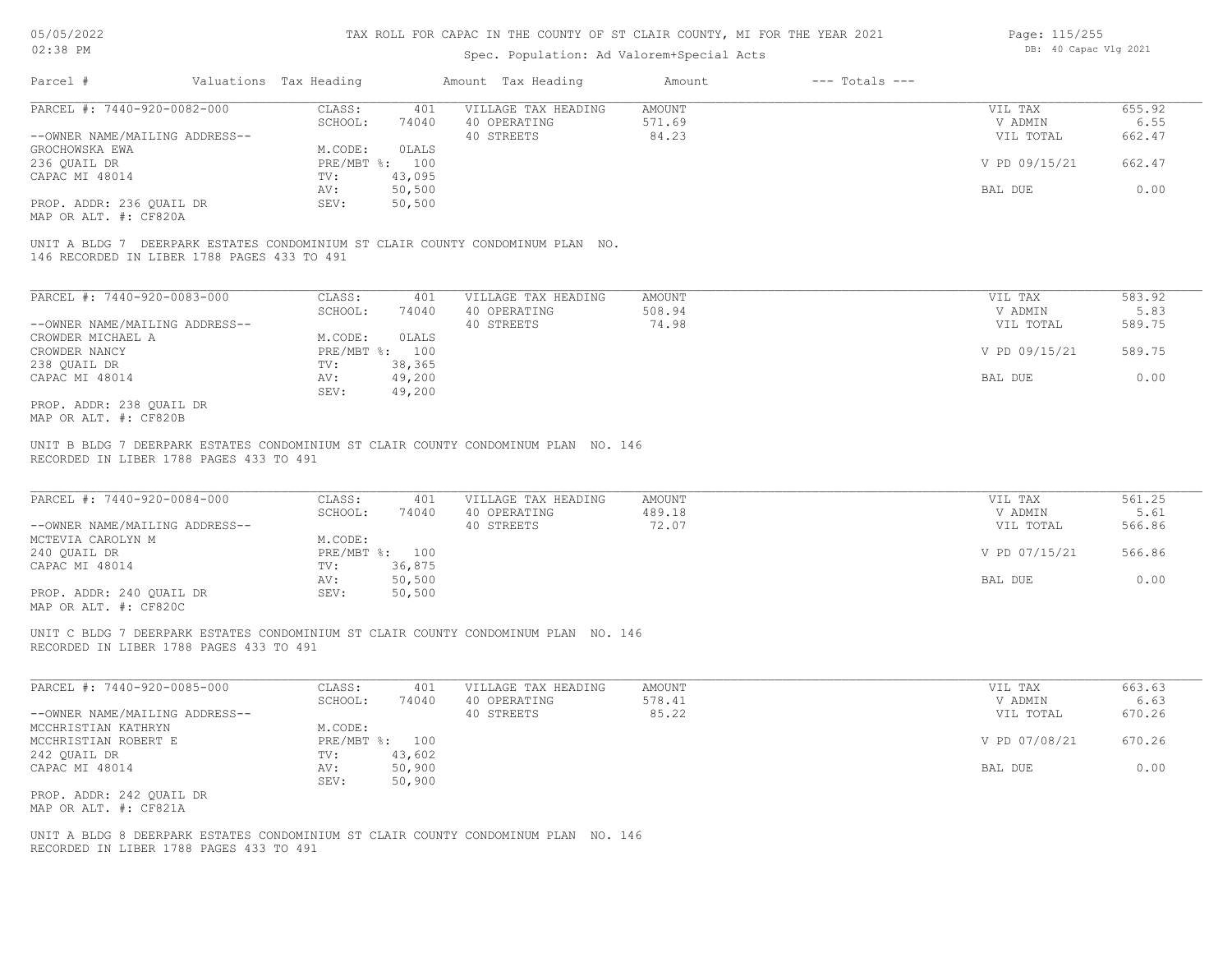### Spec. Population: Ad Valorem+Special Acts

| Parcel #                       | Valuations Tax Heading |        | Amount Tax Heading  | Amount | $---$ Totals $---$ |               |        |
|--------------------------------|------------------------|--------|---------------------|--------|--------------------|---------------|--------|
| PARCEL #: 7440-920-0086-000    | CLASS:                 | 401    | VILLAGE TAX HEADING | AMOUNT |                    | VIL TAX       | 542.63 |
|                                | SCHOOL:                | 74040  | 40 OPERATING        | 472.95 |                    | V ADMIN       | 5.42   |
| --OWNER NAME/MAILING ADDRESS-- |                        |        | 40 STREETS          | 69.68  |                    | VIL TOTAL     | 548.05 |
| ROBERSON RUSSELL               | M.CODE:                |        |                     |        |                    |               |        |
| ROBERSON MARY ANN              | PRE/MBT %:             |        |                     |        |                    | V PD 08/05/21 | 548.05 |
| 86195 FIELDSTONE DR            | TV:                    | 35,652 |                     |        |                    |               |        |
| YULEE FL 32097-3476            | AV:                    | 49,600 |                     |        |                    | BAL DUE       | 0.00   |
|                                | SEV:                   | 49,600 |                     |        |                    |               |        |
| PROP. ADDR: 244 OUAIL DR       |                        |        |                     |        |                    |               |        |

MAP OR ALT. #: CF821B

146 RECORDED IN LIBER 1788 PAGES 433 TO 491 UNIT B BLDG 8 DEERPARK ESTATES CONDOMINIUM ST CLAIR COUNTY CONDOMINUM PLAN NO.

| PARCEL #: 7440-920-0087-000    | CLASS:  | 401            | VILLAGE TAX HEADING | AMOUNT | VIL TAX   | 838.64 |
|--------------------------------|---------|----------------|---------------------|--------|-----------|--------|
|                                | SCHOOL: | 74040          | 40 OPERATING        | 730.95 | V ADMIN   | 8.38   |
| --OWNER NAME/MAILING ADDRESS-- |         |                | 40 STREETS          | 107.69 | VIL TOTAL | 847.02 |
| WAIDER BERTHA ROSE             | M.CODE: |                |                     |        |           |        |
| 246 QUAIL DR                   |         | PRE/MBT %: 100 |                     |        | BAL DUE   | 847.02 |
| CAPAC MI 48014                 | TV:     | 55,100         |                     |        |           |        |
|                                | AV:     | 55,100         |                     |        |           |        |
| PROP. ADDR: 246 OUAIL DR       | SEV:    | 55,100         |                     |        |           |        |
| MAP OR ALT. #: CF821C          |         |                |                     |        |           |        |

RECORDED IN LIBER 1788 PAGES 433 TO 491 UNIT C BLDG 8 DEERPARK ESTATES CONDOMINIUM ST CLAIR COUNTY CONDOMINUM PLAN NO. 146

| PARCEL #: 7440-920-0088-000    | CLASS:  | 401            | VILLAGE TAX HEADING | AMOUNT | VIL TAX       | 573.06 |
|--------------------------------|---------|----------------|---------------------|--------|---------------|--------|
|                                | SCHOOL: | 74040          | 40 OPERATING        | 499.47 | V ADMIN       | 5.73   |
| --OWNER NAME/MAILING ADDRESS-- |         |                | 40 STREETS          | 73.59  | VIL TOTAL     | 578.79 |
| HUGHES LAWRENCE M              | M.CODE: |                |                     |        |               |        |
| HUGHES CHARLOTTE L             |         | PRE/MBT %: 100 |                     |        | V PD 07/08/21 | 578.79 |
| 252 QUAIL DR                   | TV:     | 37,651         |                     |        |               |        |
| CAPAC MI 48014                 | AV:     | 51,400         |                     |        | BAL DUE       | 0.00   |
|                                | SEV:    | 51,400         |                     |        |               |        |
| PROP. ADDR: 252 OUAIL DR       |         |                |                     |        |               |        |

MAP OR ALT. #: CF822A

RECORDED IN LIBER 1788 PAGES 433 TO 491 UNIT A BLDG 9 DEERPARK ESTATES CONDOMINIUM ST CLAIR COUNTY CONDOMINUM PLAN NO. 146

| PARCEL #: 7440-920-0089-000    | CLASS:     | 401    | VILLAGE TAX HEADING | AMOUNT | VIL TAX       | 552.41 |
|--------------------------------|------------|--------|---------------------|--------|---------------|--------|
|                                | SCHOOL:    | 74040  | 40 OPERATING        | 481.47 | V ADMIN       | 5.52   |
| --OWNER NAME/MAILING ADDRESS-- |            |        | 40 STREETS          | 70.94  | VIL TOTAL     | 557.93 |
| HADDON DAVE W                  | M.CODE:    | 00LSB  |                     |        |               |        |
| HADDON KATHLEEN M              | PRE/MBT %: | 100    |                     |        | V PD 09/09/21 | 557.93 |
| 254 QUAIL DR                   | TV:        | 36,294 |                     |        |               |        |
| CAPAC MI 48014                 | AV:        | 50,100 |                     |        | BAL DUE       | 0.00   |
|                                | SEV:       | 50,100 |                     |        |               |        |
| PROP. ADDR: 254 QUAIL DR       |            |        |                     |        |               |        |
|                                |            |        |                     |        |               |        |

MAP OR ALT. #: CF822B

RECORDED IN LIBER 1788 PAGES 433 TO 491 UNIT B BLDG 9 DEERPARK ESTATES CONDOMINIUM ST CLAIR COUNTY CONDOMINUM PLAN NO. 146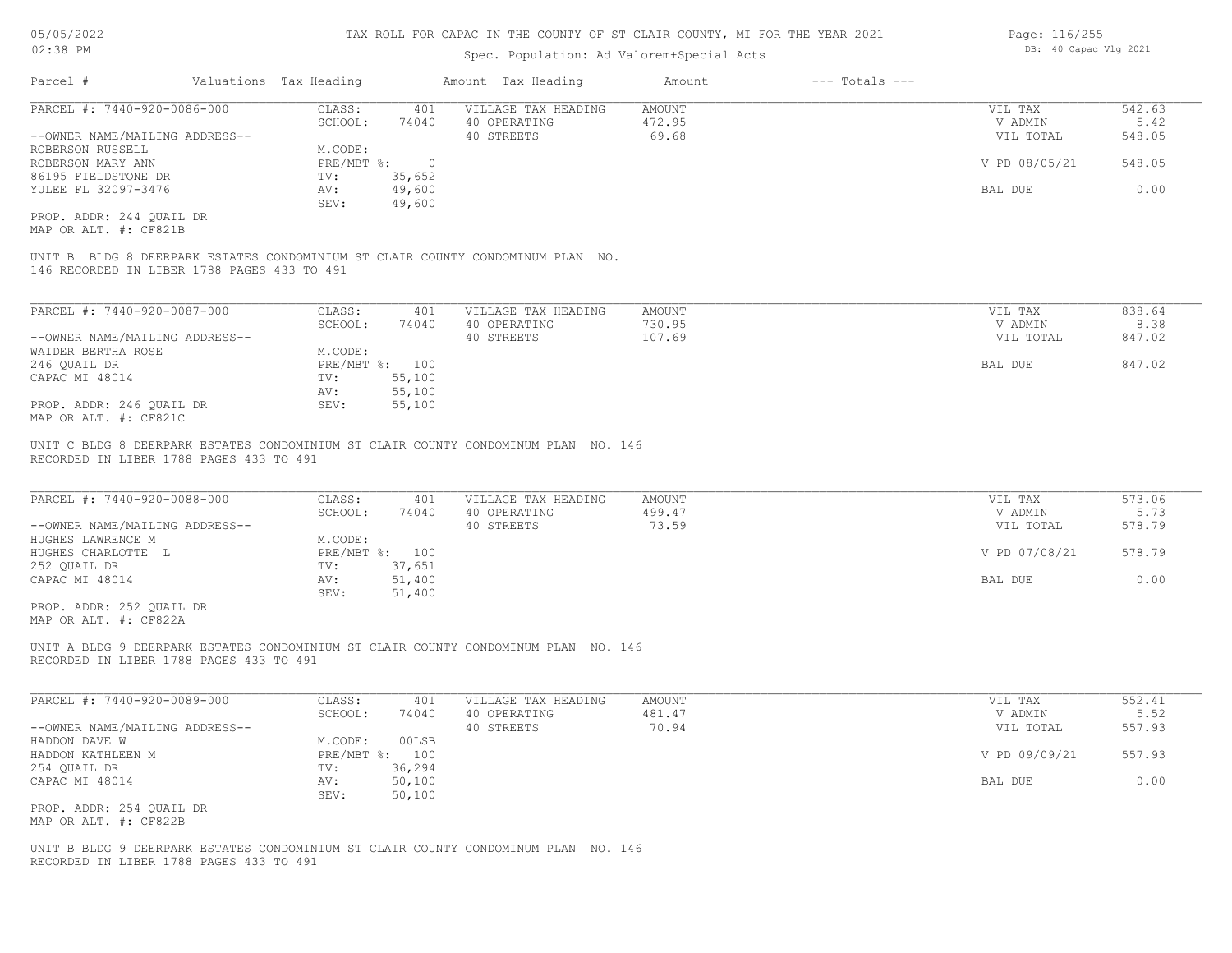# Spec. Population: Ad Valorem+Special Acts

| Page: 117/255 |                       |  |
|---------------|-----------------------|--|
|               | DB: 40 Capac Vlg 2021 |  |

| Parcel #                                                           | Valuations Tax Heading |                           |                  | Amount Tax Heading                                                              | Amount           | $---$ Totals $---$ |                            |                  |
|--------------------------------------------------------------------|------------------------|---------------------------|------------------|---------------------------------------------------------------------------------|------------------|--------------------|----------------------------|------------------|
| PARCEL #: 7440-920-0090-000                                        |                        | CLASS:<br>SCHOOL:         | 401<br>74040     | VILLAGE TAX HEADING<br>40 OPERATING                                             | AMOUNT<br>499.47 |                    | VIL TAX<br>V ADMIN         | 573.06<br>5.73   |
| --OWNER NAME/MAILING ADDRESS--<br>FOLLMER STEVEN J<br>256 QUAIL DR |                        | M.CODE:<br>PRE/MBT %: 100 | TCBMT            | 40 STREETS                                                                      | 73.59            |                    | VIL TOTAL<br>V PD 07/21/21 | 578.79<br>578.79 |
| CAPAC MI 48014                                                     |                        | TV:                       | 37,651<br>51,400 |                                                                                 |                  |                    | BAL DUE                    | 0.00             |
| PROP. ADDR: 256 QUAIL DR<br>MAP OR ALT. #: CF822C                  |                        | AV:<br>SEV:               | 51,400           |                                                                                 |                  |                    |                            |                  |
| 146 RECORDED IN LIBER 1788 PAGES 433 TO 491                        |                        |                           |                  | UNIT C BLDG 9 DEERPARK ESTATES CONDOMINIUM ST CLAIR COUNTY CONDOMINUM PLAN NO.  |                  |                    |                            |                  |
| PARCEL #: 7440-920-0091-000                                        |                        | CLASS:                    | 402              | VILLAGE TAX HEADING                                                             | AMOUNT           |                    | VIL TAX                    | 7.97             |
|                                                                    |                        | SCHOOL:                   | 74040            | 40 OPERATING                                                                    | 6.95             |                    | V ADMIN                    | 0.07             |
| --OWNER NAME/MAILING ADDRESS--<br>DEER PARK LAND DEVELOPMENT       |                        | M.CODE:                   |                  | 40 STREETS                                                                      | 1.02             |                    | VIL TOTAL                  | 8.04             |
| 8155 ANNSBURY STE 109<br>UTICA MI 48316                            |                        | $PRE/MBT$ $\div$ 0<br>TV: | 524              |                                                                                 |                  |                    | V PD 09/15/21              | 8.04             |
| PROP. ADDR: DEER PARK                                              |                        | AV:<br>SEV:               | 14,400<br>14,400 |                                                                                 |                  |                    | BAL DUE                    | 0.00             |
| MAP OR ALT. #: CF823A                                              |                        |                           |                  |                                                                                 |                  |                    |                            |                  |
| 146 RECORDED IN LIBER 1788 PAGES 433 TO 491                        |                        |                           |                  | UNIT A BLDG 10 DEERPARK ESTATES CONDOMINIUM ST CLAIR COUNTY CONDOMINUM PLAN NO. |                  |                    |                            |                  |
| PARCEL #: 7440-920-0092-000                                        |                        | CLASS:                    | 402              | VILLAGE TAX HEADING                                                             | AMOUNT           |                    | VIL TAX                    | 7.97             |
|                                                                    |                        | SCHOOL:                   | 74040            | 40 OPERATING                                                                    | 6.95             |                    | V ADMIN                    | 0.07             |
| --OWNER NAME/MAILING ADDRESS--<br>DEER PARK LAND DEVELOPMENT       |                        | M.CODE:                   |                  | 40 STREETS                                                                      | 1.02             |                    | VIL TOTAL                  | 8.04             |
| 8155 ANNSBURY STE 109                                              |                        | $PRE/MBT$ $\div$ 0        |                  |                                                                                 |                  |                    | V PD 09/15/21              | 8.04             |
| UTICA MI 48316                                                     |                        | TV:<br>AV:                | 524<br>14,400    |                                                                                 |                  |                    | BAL DUE                    | 0.00             |
| PROP. ADDR: DEER PARK<br>MAP OR ALT. #: CF823B                     |                        | SEV:                      | 14,400           |                                                                                 |                  |                    |                            |                  |
| 146 RECORDED IN LIBER 1788 PAGES 433 TO 491                        |                        |                           |                  | UNIT B BLDG 10 DEERPARK ESTATES CONDOMINIUM ST CLAIR COUNTY CONDOMINUM PLAN NO. |                  |                    |                            |                  |
|                                                                    |                        |                           |                  |                                                                                 |                  |                    |                            |                  |
| PARCEL #: 7440-920-0093-000                                        |                        | CLASS:                    | 402              | VILLAGE TAX HEADING                                                             | AMOUNT           |                    | VIL TAX                    | 7.97             |
| --OWNER NAME/MAILING ADDRESS--                                     |                        | SCHOOL:                   | 74040            | 40 OPERATING<br>40 STREETS                                                      | 6.95<br>1.02     |                    | V ADMIN<br>VIL TOTAL       | 0.07<br>8.04     |
| DEER PARK LAND DEVELOPMENT<br>8155 ANNSBURY STE 109                |                        | M.CODE:<br>$PRE/MBT$ %:   | $\overline{0}$   |                                                                                 |                  |                    | V PD 09/15/21              | 8.04             |
| UTICA MI 48316                                                     |                        | TV:<br>AV: 14,400         | 524              |                                                                                 |                  |                    | BAL DUE                    | 0.00             |
| PROP. ADDR: DEER PARK<br>MAP OR ALT. #: CF824A                     |                        | SEV:                      | 14,400           |                                                                                 |                  |                    |                            |                  |
| 146 RECORDED IN LIBER 1788 PAGES 433 TO 491                        |                        |                           |                  | UNIT A BLDG 11 DEERPARK ESTATES CONDOMINIUM ST CLAIR COUNTY CONDOMINUM PLAN NO. |                  |                    |                            |                  |
|                                                                    |                        |                           |                  |                                                                                 |                  |                    |                            |                  |
|                                                                    |                        |                           |                  |                                                                                 |                  |                    |                            |                  |
|                                                                    |                        |                           |                  |                                                                                 |                  |                    |                            |                  |
|                                                                    |                        |                           |                  |                                                                                 |                  |                    |                            |                  |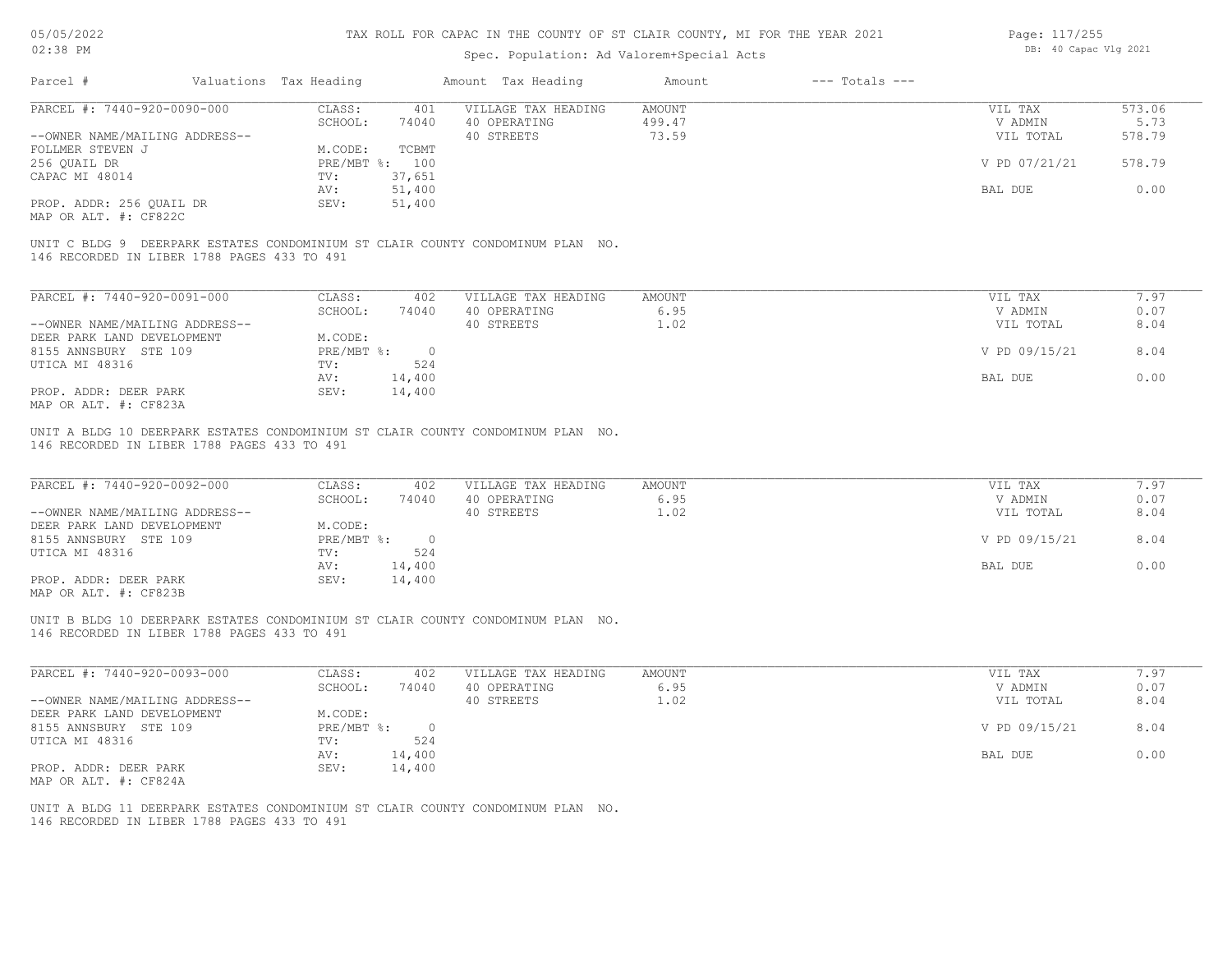#### Spec. Population: Ad Valorem+Special Acts

| Page: 118/255 |                       |  |  |  |
|---------------|-----------------------|--|--|--|
|               | DB: 40 Capac Vlg 2021 |  |  |  |

| Parcel #<br>Valuations Tax Heading<br>Amount Tax Heading<br>$---$ Totals $---$<br>Amount<br>PARCEL #: 7440-920-0094-000<br>VILLAGE TAX HEADING<br>CLASS:<br>402<br>AMOUNT<br>VIL TAX<br>SCHOOL:<br>6.95<br>74040<br>40 OPERATING<br>V ADMIN<br>40 STREETS<br>8.04<br>--OWNER NAME/MAILING ADDRESS--<br>1.02<br>VIL TOTAL<br>M.CODE:<br>PRE/MBT %:<br>$\overline{0}$<br>V PD 09/15/21<br>8.04<br>UTICA MI 48316<br>524<br>TV:<br>0.00<br>AV:<br>14,400<br>BAL DUE<br>PROP. ADDR: DEER PARK<br>SEV:<br>14,400<br>MAP OR ALT. #: CF824B<br>UNIT B UBLDG 11 DEERPARK ESTATES CONDOMINIUM ST CLAIR COUNTY CONDOMINUM PLAN NO.<br>146 RECORDED IN LIBER 1788 PAGES 433 TO 491<br>PARCEL #: 7440-920-0095-000<br>CLASS:<br>402<br>VILLAGE TAX HEADING<br>AMOUNT<br>7.97<br>VIL TAX<br>SCHOOL:<br>74040<br>40 OPERATING<br>6.95<br>V ADMIN<br>8.04<br>--OWNER NAME/MAILING ADDRESS--<br>40 STREETS<br>1.02<br>VIL TOTAL<br>DEER PARK LAND DEVELOPMENT<br>M.CODE:<br>8.04<br>8155 ANNSBURY STE 109<br>$PRE/MBT$ $\frac{1}{6}$ :<br>V PD 09/15/21<br>$\overline{0}$<br>UTICA MI 48316<br>TV:<br>524<br>0.00<br>14,400<br>BAL DUE<br>AV:<br>14,400<br>PROP. ADDR: DEER PARK<br>SEV:<br>MAP OR ALT. #: CF824C<br>UNIT C BLDG 11 DEERPARK ESTATES CONDOMINIUM ST CLAIR COUNTY CONDOMINUM PLAN NO.<br>146 RECORDED IN LIBER 1788 PAGES 433 TO 491<br>PARCEL #: 7440-920-0096-000<br>CLASS:<br>402<br>VILLAGE TAX HEADING<br>AMOUNT<br>VIL TAX<br>6.95<br>0.07<br>SCHOOL:<br>74040<br>40 OPERATING<br>V ADMIN<br>--OWNER NAME/MAILING ADDRESS--<br>40 STREETS<br>1.02<br>8.04<br>VIL TOTAL<br>DEER PARK LAND DEVELOPMENT<br>M.CODE:<br>8.04<br>$PRE/MBT$ %:<br>$\overline{0}$<br>V PD 09/15/21<br>UTICA MI 48316<br>524<br>TV:<br>0.00<br>14,400<br>AV:<br>BAL DUE<br>PROP. ADDR: DEER PARK<br>SEV:<br>14,400<br>MAP OR ALT. #: CF825A<br>UNIT A BLDG 12 DEERPARK ESTATES CONDOMINIUM ST CLAIR COUNTY CONDOMINUM PLAN NO.<br>146 RECORDED IN LIBER 1788 PAGES 433 TO 491<br>PARCEL #: 7440-920-0097-000<br>CLASS:<br>402<br>VILLAGE TAX HEADING<br>AMOUNT<br>VIL TAX<br>40 OPERATING<br>6.95<br>0.07<br>SCHOOL:<br>74040<br>V ADMIN<br>1.02<br>8.04<br>--OWNER NAME/MAILING ADDRESS--<br>40 STREETS<br>VIL TOTAL<br>DEER PARK LAND DEVELOPMENT<br>M.CODE:<br>8155 ANSBURY STE 109<br>$PRE/MBT$ %:<br>V PD 09/15/21<br>8.04<br>$\overline{0}$<br>524<br>UTICA MI 48316<br>TV:<br>14,400<br>BAL DUE<br>0.00<br>AV:<br>14,400<br>PROP. ADDR: DEER PARK<br>SEV:<br>MAP OR ALT. #: CF825B<br>UNIT B BLDG 12 DEERPARK ESTATES CONDOMINIUM ST CLAIR COUNTY CONDOMINUM PLAN NO.<br>146 RECORDED IN LIBER 1788 PAGES 433 TO 491 | UZ JU LII                  | Spec. Population: Ad Valorem+Special Acts |  |      |
|---------------------------------------------------------------------------------------------------------------------------------------------------------------------------------------------------------------------------------------------------------------------------------------------------------------------------------------------------------------------------------------------------------------------------------------------------------------------------------------------------------------------------------------------------------------------------------------------------------------------------------------------------------------------------------------------------------------------------------------------------------------------------------------------------------------------------------------------------------------------------------------------------------------------------------------------------------------------------------------------------------------------------------------------------------------------------------------------------------------------------------------------------------------------------------------------------------------------------------------------------------------------------------------------------------------------------------------------------------------------------------------------------------------------------------------------------------------------------------------------------------------------------------------------------------------------------------------------------------------------------------------------------------------------------------------------------------------------------------------------------------------------------------------------------------------------------------------------------------------------------------------------------------------------------------------------------------------------------------------------------------------------------------------------------------------------------------------------------------------------------------------------------------------------------------------------------------------------------------------------------------------------------------------------------------------------------------------------------------------------------------------------------------------------------------------------------------------------------------------------------------------------------------------------------------------------------------------------------------|----------------------------|-------------------------------------------|--|------|
|                                                                                                                                                                                                                                                                                                                                                                                                                                                                                                                                                                                                                                                                                                                                                                                                                                                                                                                                                                                                                                                                                                                                                                                                                                                                                                                                                                                                                                                                                                                                                                                                                                                                                                                                                                                                                                                                                                                                                                                                                                                                                                                                                                                                                                                                                                                                                                                                                                                                                                                                                                                                         |                            |                                           |  |      |
| 0.07<br>0.07<br>7.97<br>7.97                                                                                                                                                                                                                                                                                                                                                                                                                                                                                                                                                                                                                                                                                                                                                                                                                                                                                                                                                                                                                                                                                                                                                                                                                                                                                                                                                                                                                                                                                                                                                                                                                                                                                                                                                                                                                                                                                                                                                                                                                                                                                                                                                                                                                                                                                                                                                                                                                                                                                                                                                                            |                            |                                           |  | 7.97 |
|                                                                                                                                                                                                                                                                                                                                                                                                                                                                                                                                                                                                                                                                                                                                                                                                                                                                                                                                                                                                                                                                                                                                                                                                                                                                                                                                                                                                                                                                                                                                                                                                                                                                                                                                                                                                                                                                                                                                                                                                                                                                                                                                                                                                                                                                                                                                                                                                                                                                                                                                                                                                         |                            |                                           |  |      |
|                                                                                                                                                                                                                                                                                                                                                                                                                                                                                                                                                                                                                                                                                                                                                                                                                                                                                                                                                                                                                                                                                                                                                                                                                                                                                                                                                                                                                                                                                                                                                                                                                                                                                                                                                                                                                                                                                                                                                                                                                                                                                                                                                                                                                                                                                                                                                                                                                                                                                                                                                                                                         |                            |                                           |  |      |
|                                                                                                                                                                                                                                                                                                                                                                                                                                                                                                                                                                                                                                                                                                                                                                                                                                                                                                                                                                                                                                                                                                                                                                                                                                                                                                                                                                                                                                                                                                                                                                                                                                                                                                                                                                                                                                                                                                                                                                                                                                                                                                                                                                                                                                                                                                                                                                                                                                                                                                                                                                                                         | DEER PARK LAND DEVELOPMENT |                                           |  |      |
|                                                                                                                                                                                                                                                                                                                                                                                                                                                                                                                                                                                                                                                                                                                                                                                                                                                                                                                                                                                                                                                                                                                                                                                                                                                                                                                                                                                                                                                                                                                                                                                                                                                                                                                                                                                                                                                                                                                                                                                                                                                                                                                                                                                                                                                                                                                                                                                                                                                                                                                                                                                                         | 8155 ANNSBURY STE 109      |                                           |  |      |
|                                                                                                                                                                                                                                                                                                                                                                                                                                                                                                                                                                                                                                                                                                                                                                                                                                                                                                                                                                                                                                                                                                                                                                                                                                                                                                                                                                                                                                                                                                                                                                                                                                                                                                                                                                                                                                                                                                                                                                                                                                                                                                                                                                                                                                                                                                                                                                                                                                                                                                                                                                                                         |                            |                                           |  |      |
|                                                                                                                                                                                                                                                                                                                                                                                                                                                                                                                                                                                                                                                                                                                                                                                                                                                                                                                                                                                                                                                                                                                                                                                                                                                                                                                                                                                                                                                                                                                                                                                                                                                                                                                                                                                                                                                                                                                                                                                                                                                                                                                                                                                                                                                                                                                                                                                                                                                                                                                                                                                                         |                            |                                           |  |      |
|                                                                                                                                                                                                                                                                                                                                                                                                                                                                                                                                                                                                                                                                                                                                                                                                                                                                                                                                                                                                                                                                                                                                                                                                                                                                                                                                                                                                                                                                                                                                                                                                                                                                                                                                                                                                                                                                                                                                                                                                                                                                                                                                                                                                                                                                                                                                                                                                                                                                                                                                                                                                         |                            |                                           |  |      |
|                                                                                                                                                                                                                                                                                                                                                                                                                                                                                                                                                                                                                                                                                                                                                                                                                                                                                                                                                                                                                                                                                                                                                                                                                                                                                                                                                                                                                                                                                                                                                                                                                                                                                                                                                                                                                                                                                                                                                                                                                                                                                                                                                                                                                                                                                                                                                                                                                                                                                                                                                                                                         |                            |                                           |  |      |
|                                                                                                                                                                                                                                                                                                                                                                                                                                                                                                                                                                                                                                                                                                                                                                                                                                                                                                                                                                                                                                                                                                                                                                                                                                                                                                                                                                                                                                                                                                                                                                                                                                                                                                                                                                                                                                                                                                                                                                                                                                                                                                                                                                                                                                                                                                                                                                                                                                                                                                                                                                                                         |                            |                                           |  |      |
|                                                                                                                                                                                                                                                                                                                                                                                                                                                                                                                                                                                                                                                                                                                                                                                                                                                                                                                                                                                                                                                                                                                                                                                                                                                                                                                                                                                                                                                                                                                                                                                                                                                                                                                                                                                                                                                                                                                                                                                                                                                                                                                                                                                                                                                                                                                                                                                                                                                                                                                                                                                                         |                            |                                           |  |      |
|                                                                                                                                                                                                                                                                                                                                                                                                                                                                                                                                                                                                                                                                                                                                                                                                                                                                                                                                                                                                                                                                                                                                                                                                                                                                                                                                                                                                                                                                                                                                                                                                                                                                                                                                                                                                                                                                                                                                                                                                                                                                                                                                                                                                                                                                                                                                                                                                                                                                                                                                                                                                         |                            |                                           |  |      |
|                                                                                                                                                                                                                                                                                                                                                                                                                                                                                                                                                                                                                                                                                                                                                                                                                                                                                                                                                                                                                                                                                                                                                                                                                                                                                                                                                                                                                                                                                                                                                                                                                                                                                                                                                                                                                                                                                                                                                                                                                                                                                                                                                                                                                                                                                                                                                                                                                                                                                                                                                                                                         |                            |                                           |  |      |
|                                                                                                                                                                                                                                                                                                                                                                                                                                                                                                                                                                                                                                                                                                                                                                                                                                                                                                                                                                                                                                                                                                                                                                                                                                                                                                                                                                                                                                                                                                                                                                                                                                                                                                                                                                                                                                                                                                                                                                                                                                                                                                                                                                                                                                                                                                                                                                                                                                                                                                                                                                                                         |                            |                                           |  |      |
|                                                                                                                                                                                                                                                                                                                                                                                                                                                                                                                                                                                                                                                                                                                                                                                                                                                                                                                                                                                                                                                                                                                                                                                                                                                                                                                                                                                                                                                                                                                                                                                                                                                                                                                                                                                                                                                                                                                                                                                                                                                                                                                                                                                                                                                                                                                                                                                                                                                                                                                                                                                                         |                            |                                           |  |      |
|                                                                                                                                                                                                                                                                                                                                                                                                                                                                                                                                                                                                                                                                                                                                                                                                                                                                                                                                                                                                                                                                                                                                                                                                                                                                                                                                                                                                                                                                                                                                                                                                                                                                                                                                                                                                                                                                                                                                                                                                                                                                                                                                                                                                                                                                                                                                                                                                                                                                                                                                                                                                         |                            |                                           |  |      |
|                                                                                                                                                                                                                                                                                                                                                                                                                                                                                                                                                                                                                                                                                                                                                                                                                                                                                                                                                                                                                                                                                                                                                                                                                                                                                                                                                                                                                                                                                                                                                                                                                                                                                                                                                                                                                                                                                                                                                                                                                                                                                                                                                                                                                                                                                                                                                                                                                                                                                                                                                                                                         |                            |                                           |  |      |
|                                                                                                                                                                                                                                                                                                                                                                                                                                                                                                                                                                                                                                                                                                                                                                                                                                                                                                                                                                                                                                                                                                                                                                                                                                                                                                                                                                                                                                                                                                                                                                                                                                                                                                                                                                                                                                                                                                                                                                                                                                                                                                                                                                                                                                                                                                                                                                                                                                                                                                                                                                                                         |                            |                                           |  |      |
|                                                                                                                                                                                                                                                                                                                                                                                                                                                                                                                                                                                                                                                                                                                                                                                                                                                                                                                                                                                                                                                                                                                                                                                                                                                                                                                                                                                                                                                                                                                                                                                                                                                                                                                                                                                                                                                                                                                                                                                                                                                                                                                                                                                                                                                                                                                                                                                                                                                                                                                                                                                                         |                            |                                           |  |      |
|                                                                                                                                                                                                                                                                                                                                                                                                                                                                                                                                                                                                                                                                                                                                                                                                                                                                                                                                                                                                                                                                                                                                                                                                                                                                                                                                                                                                                                                                                                                                                                                                                                                                                                                                                                                                                                                                                                                                                                                                                                                                                                                                                                                                                                                                                                                                                                                                                                                                                                                                                                                                         |                            |                                           |  |      |
|                                                                                                                                                                                                                                                                                                                                                                                                                                                                                                                                                                                                                                                                                                                                                                                                                                                                                                                                                                                                                                                                                                                                                                                                                                                                                                                                                                                                                                                                                                                                                                                                                                                                                                                                                                                                                                                                                                                                                                                                                                                                                                                                                                                                                                                                                                                                                                                                                                                                                                                                                                                                         |                            |                                           |  |      |
|                                                                                                                                                                                                                                                                                                                                                                                                                                                                                                                                                                                                                                                                                                                                                                                                                                                                                                                                                                                                                                                                                                                                                                                                                                                                                                                                                                                                                                                                                                                                                                                                                                                                                                                                                                                                                                                                                                                                                                                                                                                                                                                                                                                                                                                                                                                                                                                                                                                                                                                                                                                                         | 8155 ANNSBURY STE 109      |                                           |  |      |
|                                                                                                                                                                                                                                                                                                                                                                                                                                                                                                                                                                                                                                                                                                                                                                                                                                                                                                                                                                                                                                                                                                                                                                                                                                                                                                                                                                                                                                                                                                                                                                                                                                                                                                                                                                                                                                                                                                                                                                                                                                                                                                                                                                                                                                                                                                                                                                                                                                                                                                                                                                                                         |                            |                                           |  |      |
|                                                                                                                                                                                                                                                                                                                                                                                                                                                                                                                                                                                                                                                                                                                                                                                                                                                                                                                                                                                                                                                                                                                                                                                                                                                                                                                                                                                                                                                                                                                                                                                                                                                                                                                                                                                                                                                                                                                                                                                                                                                                                                                                                                                                                                                                                                                                                                                                                                                                                                                                                                                                         |                            |                                           |  |      |
|                                                                                                                                                                                                                                                                                                                                                                                                                                                                                                                                                                                                                                                                                                                                                                                                                                                                                                                                                                                                                                                                                                                                                                                                                                                                                                                                                                                                                                                                                                                                                                                                                                                                                                                                                                                                                                                                                                                                                                                                                                                                                                                                                                                                                                                                                                                                                                                                                                                                                                                                                                                                         |                            |                                           |  |      |
|                                                                                                                                                                                                                                                                                                                                                                                                                                                                                                                                                                                                                                                                                                                                                                                                                                                                                                                                                                                                                                                                                                                                                                                                                                                                                                                                                                                                                                                                                                                                                                                                                                                                                                                                                                                                                                                                                                                                                                                                                                                                                                                                                                                                                                                                                                                                                                                                                                                                                                                                                                                                         |                            |                                           |  |      |
|                                                                                                                                                                                                                                                                                                                                                                                                                                                                                                                                                                                                                                                                                                                                                                                                                                                                                                                                                                                                                                                                                                                                                                                                                                                                                                                                                                                                                                                                                                                                                                                                                                                                                                                                                                                                                                                                                                                                                                                                                                                                                                                                                                                                                                                                                                                                                                                                                                                                                                                                                                                                         |                            |                                           |  |      |
|                                                                                                                                                                                                                                                                                                                                                                                                                                                                                                                                                                                                                                                                                                                                                                                                                                                                                                                                                                                                                                                                                                                                                                                                                                                                                                                                                                                                                                                                                                                                                                                                                                                                                                                                                                                                                                                                                                                                                                                                                                                                                                                                                                                                                                                                                                                                                                                                                                                                                                                                                                                                         |                            |                                           |  |      |
|                                                                                                                                                                                                                                                                                                                                                                                                                                                                                                                                                                                                                                                                                                                                                                                                                                                                                                                                                                                                                                                                                                                                                                                                                                                                                                                                                                                                                                                                                                                                                                                                                                                                                                                                                                                                                                                                                                                                                                                                                                                                                                                                                                                                                                                                                                                                                                                                                                                                                                                                                                                                         |                            |                                           |  |      |
|                                                                                                                                                                                                                                                                                                                                                                                                                                                                                                                                                                                                                                                                                                                                                                                                                                                                                                                                                                                                                                                                                                                                                                                                                                                                                                                                                                                                                                                                                                                                                                                                                                                                                                                                                                                                                                                                                                                                                                                                                                                                                                                                                                                                                                                                                                                                                                                                                                                                                                                                                                                                         |                            |                                           |  |      |
|                                                                                                                                                                                                                                                                                                                                                                                                                                                                                                                                                                                                                                                                                                                                                                                                                                                                                                                                                                                                                                                                                                                                                                                                                                                                                                                                                                                                                                                                                                                                                                                                                                                                                                                                                                                                                                                                                                                                                                                                                                                                                                                                                                                                                                                                                                                                                                                                                                                                                                                                                                                                         |                            |                                           |  |      |
|                                                                                                                                                                                                                                                                                                                                                                                                                                                                                                                                                                                                                                                                                                                                                                                                                                                                                                                                                                                                                                                                                                                                                                                                                                                                                                                                                                                                                                                                                                                                                                                                                                                                                                                                                                                                                                                                                                                                                                                                                                                                                                                                                                                                                                                                                                                                                                                                                                                                                                                                                                                                         |                            |                                           |  |      |
|                                                                                                                                                                                                                                                                                                                                                                                                                                                                                                                                                                                                                                                                                                                                                                                                                                                                                                                                                                                                                                                                                                                                                                                                                                                                                                                                                                                                                                                                                                                                                                                                                                                                                                                                                                                                                                                                                                                                                                                                                                                                                                                                                                                                                                                                                                                                                                                                                                                                                                                                                                                                         |                            |                                           |  |      |
|                                                                                                                                                                                                                                                                                                                                                                                                                                                                                                                                                                                                                                                                                                                                                                                                                                                                                                                                                                                                                                                                                                                                                                                                                                                                                                                                                                                                                                                                                                                                                                                                                                                                                                                                                                                                                                                                                                                                                                                                                                                                                                                                                                                                                                                                                                                                                                                                                                                                                                                                                                                                         |                            |                                           |  |      |
|                                                                                                                                                                                                                                                                                                                                                                                                                                                                                                                                                                                                                                                                                                                                                                                                                                                                                                                                                                                                                                                                                                                                                                                                                                                                                                                                                                                                                                                                                                                                                                                                                                                                                                                                                                                                                                                                                                                                                                                                                                                                                                                                                                                                                                                                                                                                                                                                                                                                                                                                                                                                         |                            |                                           |  |      |
|                                                                                                                                                                                                                                                                                                                                                                                                                                                                                                                                                                                                                                                                                                                                                                                                                                                                                                                                                                                                                                                                                                                                                                                                                                                                                                                                                                                                                                                                                                                                                                                                                                                                                                                                                                                                                                                                                                                                                                                                                                                                                                                                                                                                                                                                                                                                                                                                                                                                                                                                                                                                         |                            |                                           |  |      |
|                                                                                                                                                                                                                                                                                                                                                                                                                                                                                                                                                                                                                                                                                                                                                                                                                                                                                                                                                                                                                                                                                                                                                                                                                                                                                                                                                                                                                                                                                                                                                                                                                                                                                                                                                                                                                                                                                                                                                                                                                                                                                                                                                                                                                                                                                                                                                                                                                                                                                                                                                                                                         |                            |                                           |  |      |
|                                                                                                                                                                                                                                                                                                                                                                                                                                                                                                                                                                                                                                                                                                                                                                                                                                                                                                                                                                                                                                                                                                                                                                                                                                                                                                                                                                                                                                                                                                                                                                                                                                                                                                                                                                                                                                                                                                                                                                                                                                                                                                                                                                                                                                                                                                                                                                                                                                                                                                                                                                                                         |                            |                                           |  |      |
|                                                                                                                                                                                                                                                                                                                                                                                                                                                                                                                                                                                                                                                                                                                                                                                                                                                                                                                                                                                                                                                                                                                                                                                                                                                                                                                                                                                                                                                                                                                                                                                                                                                                                                                                                                                                                                                                                                                                                                                                                                                                                                                                                                                                                                                                                                                                                                                                                                                                                                                                                                                                         |                            |                                           |  |      |
|                                                                                                                                                                                                                                                                                                                                                                                                                                                                                                                                                                                                                                                                                                                                                                                                                                                                                                                                                                                                                                                                                                                                                                                                                                                                                                                                                                                                                                                                                                                                                                                                                                                                                                                                                                                                                                                                                                                                                                                                                                                                                                                                                                                                                                                                                                                                                                                                                                                                                                                                                                                                         |                            |                                           |  |      |
|                                                                                                                                                                                                                                                                                                                                                                                                                                                                                                                                                                                                                                                                                                                                                                                                                                                                                                                                                                                                                                                                                                                                                                                                                                                                                                                                                                                                                                                                                                                                                                                                                                                                                                                                                                                                                                                                                                                                                                                                                                                                                                                                                                                                                                                                                                                                                                                                                                                                                                                                                                                                         |                            |                                           |  |      |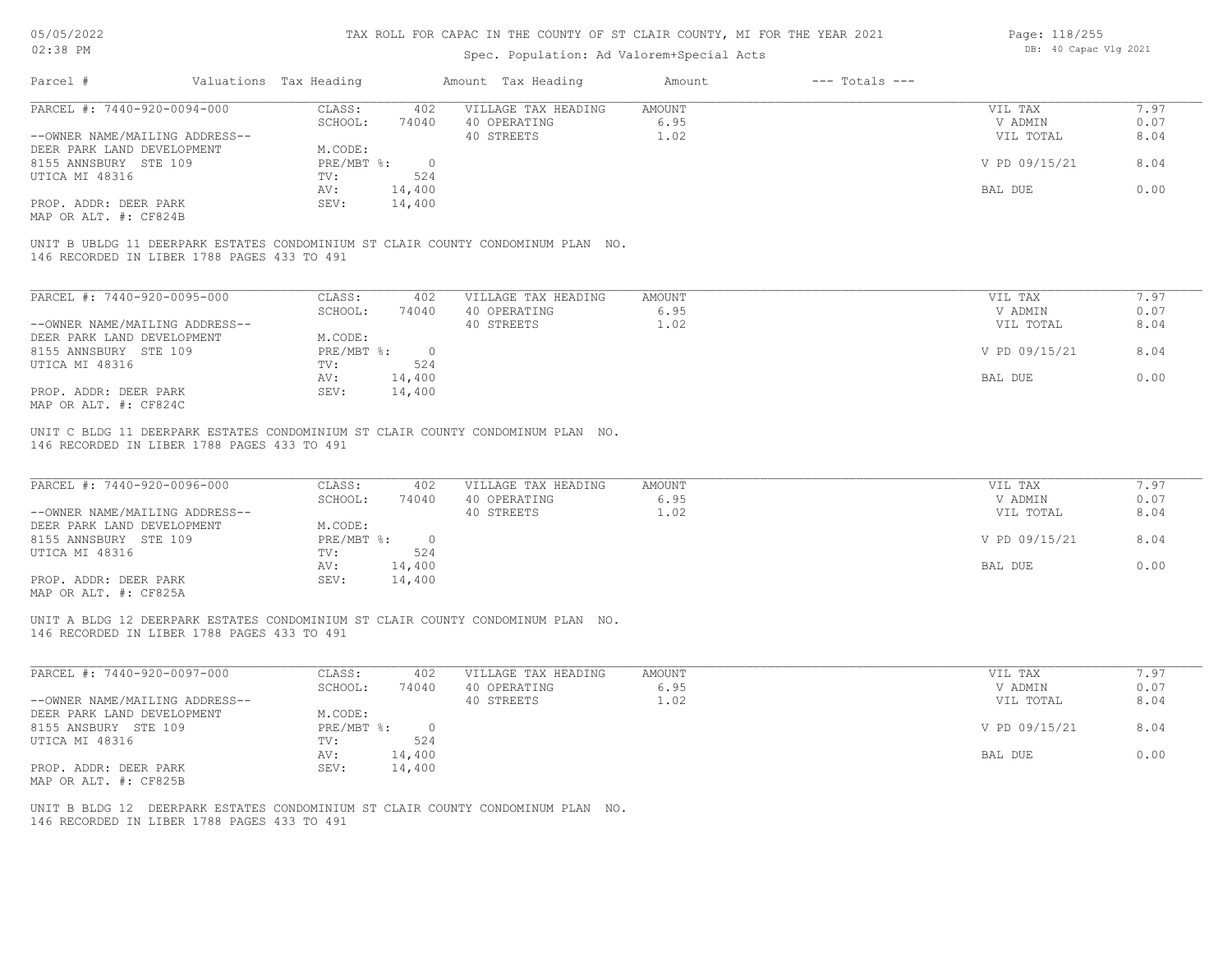| 05/05/2022                                                                                                                     |                                        | TAX ROLL FOR CAPAC IN THE COUNTY OF ST CLAIR COUNTY, MI FOR THE YEAR 2021 |               |                    | Page: 119/255         |      |
|--------------------------------------------------------------------------------------------------------------------------------|----------------------------------------|---------------------------------------------------------------------------|---------------|--------------------|-----------------------|------|
| 02:38 PM                                                                                                                       |                                        | Spec. Population: Ad Valorem+Special Acts                                 |               |                    | DB: 40 Capac Vlg 2021 |      |
| Parcel #                                                                                                                       | Valuations Tax Heading                 | Amount Tax Heading                                                        | Amount        | $---$ Totals $---$ |                       |      |
| PARCEL #: 7440-920-0098-000                                                                                                    | CLASS:<br>402                          | VILLAGE TAX HEADING                                                       | AMOUNT        |                    | VIL TAX               | 7.97 |
|                                                                                                                                | SCHOOL:<br>74040                       | 40 OPERATING                                                              | 6.95          |                    | V ADMIN               | 0.07 |
| --OWNER NAME/MAILING ADDRESS--                                                                                                 |                                        | 40 STREETS                                                                | 1.02          |                    | VIL TOTAL             | 8.04 |
| DEER PARK LAND DEVELOPMENT                                                                                                     | M.CODE:                                |                                                                           |               |                    |                       |      |
| 8155 ANNSBURY STE 109                                                                                                          | PRE/MBT %:<br>$\overline{0}$           |                                                                           |               |                    | V PD 09/15/21         | 8.04 |
| UTICA MI 48316                                                                                                                 | 524<br>TV:                             |                                                                           |               |                    |                       |      |
|                                                                                                                                | AV:<br>14,400                          |                                                                           |               |                    | BAL DUE               | 0.00 |
| PROP. ADDR: DEER PARK                                                                                                          | 14,400<br>SEV:                         |                                                                           |               |                    |                       |      |
| MAP OR ALT. #: CF925C                                                                                                          |                                        |                                                                           |               |                    |                       |      |
| UNIT C BLDG 12 DEERPARK ESTATES CONDOMINIUM ST CLAIR COUNTY CONDOMINUM PLAN NO.<br>146 RECORDED IN LIBER 1788 PAGES 433 TO 491 |                                        |                                                                           |               |                    |                       |      |
| PARCEL #: 7440-920-0099-000                                                                                                    | CLASS:<br>402                          | VILLAGE TAX HEADING                                                       | <b>AMOUNT</b> |                    | VIL TAX               | 7.97 |
|                                                                                                                                | SCHOOL:<br>74040                       | 40 OPERATING                                                              | 6.95          |                    | V ADMIN               | 0.07 |
| --OWNER NAME/MAILING ADDRESS--                                                                                                 |                                        | 40 STREETS                                                                | 1.02          |                    | VIL TOTAL             | 8.04 |
| DEER PARK LAND DEVELOPMENT                                                                                                     | M.CODE:                                |                                                                           |               |                    |                       |      |
| 8155 ANNSBURY STE 109                                                                                                          | PRE/MBT %:<br>$\overline{0}$           |                                                                           |               |                    | V PD 09/15/21         | 8.04 |
| UTICA MI 48316                                                                                                                 | 524<br>TV:                             |                                                                           |               |                    |                       |      |
|                                                                                                                                | 14,400<br>AV:                          |                                                                           |               |                    | BAL DUE               | 0.00 |
| PROP. ADDR: DEER PARK                                                                                                          | SEV:<br>14,400                         |                                                                           |               |                    |                       |      |
| MAP OR ALT. #: CF826A                                                                                                          |                                        |                                                                           |               |                    |                       |      |
| UNIT A BLDG 13 DEERPARK ESTATES CONDOMINIUM ST CLAIR COUNTY CONDOMINUM PLAN NO.<br>146 RECORDED IN LIBER 1788 PAGES 433 TO 491 |                                        |                                                                           |               |                    |                       |      |
| PARCEL #: 7440-920-0100-000                                                                                                    | CLASS:<br>402                          | VILLAGE TAX HEADING                                                       | AMOUNT        |                    | VIL TAX               | 7.97 |
|                                                                                                                                | SCHOOL:<br>74040                       | 40 OPERATING                                                              | 6.95          |                    | V ADMIN               | 0.07 |
| --OWNER NAME/MAILING ADDRESS--                                                                                                 |                                        | 40 STREETS                                                                | 1.02          |                    | VIL TOTAL             | 8.04 |
| DEER PARK LAND DEVELOPMENT                                                                                                     | M.CODE:                                |                                                                           |               |                    |                       |      |
| 8155 ANNSBURY STE 109                                                                                                          | PRE/MBT %:<br>$\overline{\phantom{0}}$ |                                                                           |               |                    | V PD 09/15/21         | 8.04 |
| UTICA MI 48316                                                                                                                 | 524<br>TV:                             |                                                                           |               |                    |                       |      |
|                                                                                                                                | 14,400<br>AV:                          |                                                                           |               |                    | BAL DUE               | 0.00 |
| PROP. ADDR: DEER PARK                                                                                                          | SEV:<br>14,400                         |                                                                           |               |                    |                       |      |
| MAP OR ALT. #: CF826B                                                                                                          |                                        |                                                                           |               |                    |                       |      |
| UNIT B BLDG 13 DEERPARK ESTATES CONDOMINIUM ST CLAIR COUNTY CONDOMINUM PLAN NO.<br>146 RECORDED IN LIBER 1788 PAGES 433 TO 491 |                                        |                                                                           |               |                    |                       |      |
|                                                                                                                                |                                        |                                                                           |               |                    |                       |      |
| PARCEL #: 7440-920-0101-000                                                                                                    | CLASS:<br>402                          | VILLAGE TAX HEADING                                                       | AMOUNT        |                    | VIL TAX               | 7.97 |
|                                                                                                                                | SCHOOL:<br>74040                       | 40 OPERATING                                                              | 6.95          |                    | V ADMIN               | 0.07 |
| --OWNER NAME/MAILING ADDRESS--                                                                                                 |                                        | 40 STREETS                                                                | 1.02          |                    | VIL TOTAL             | 8.04 |
| DEER PARK LAND DEVELOPMENT                                                                                                     | M.CODE:                                |                                                                           |               |                    |                       |      |
| 8155 ANNSBURY STE 109                                                                                                          | PRE/MBT %:<br>$\overline{0}$           |                                                                           |               |                    | V PD 09/15/21         | 8.04 |
| UTICA MI 48316                                                                                                                 | TV:<br>524                             |                                                                           |               |                    |                       |      |
| PROP. ADDR: DEER PARK                                                                                                          | AV:<br>14,400<br>SEV: 14.400           |                                                                           |               |                    | BAL DUE               | 0.00 |
|                                                                                                                                |                                        |                                                                           |               |                    |                       |      |

MAP OR ALT. #: CF826C PROP. ADDR: DEER PARK SEV: 14,400

146 RECORDED IN LIBER 1788 PAGES 433 TO 491 UNIT C BLDG 13 DEERPARK ESTATES CONDOMINIUM ST CLAIR COUNTY CONDOMINUM PLAN NO.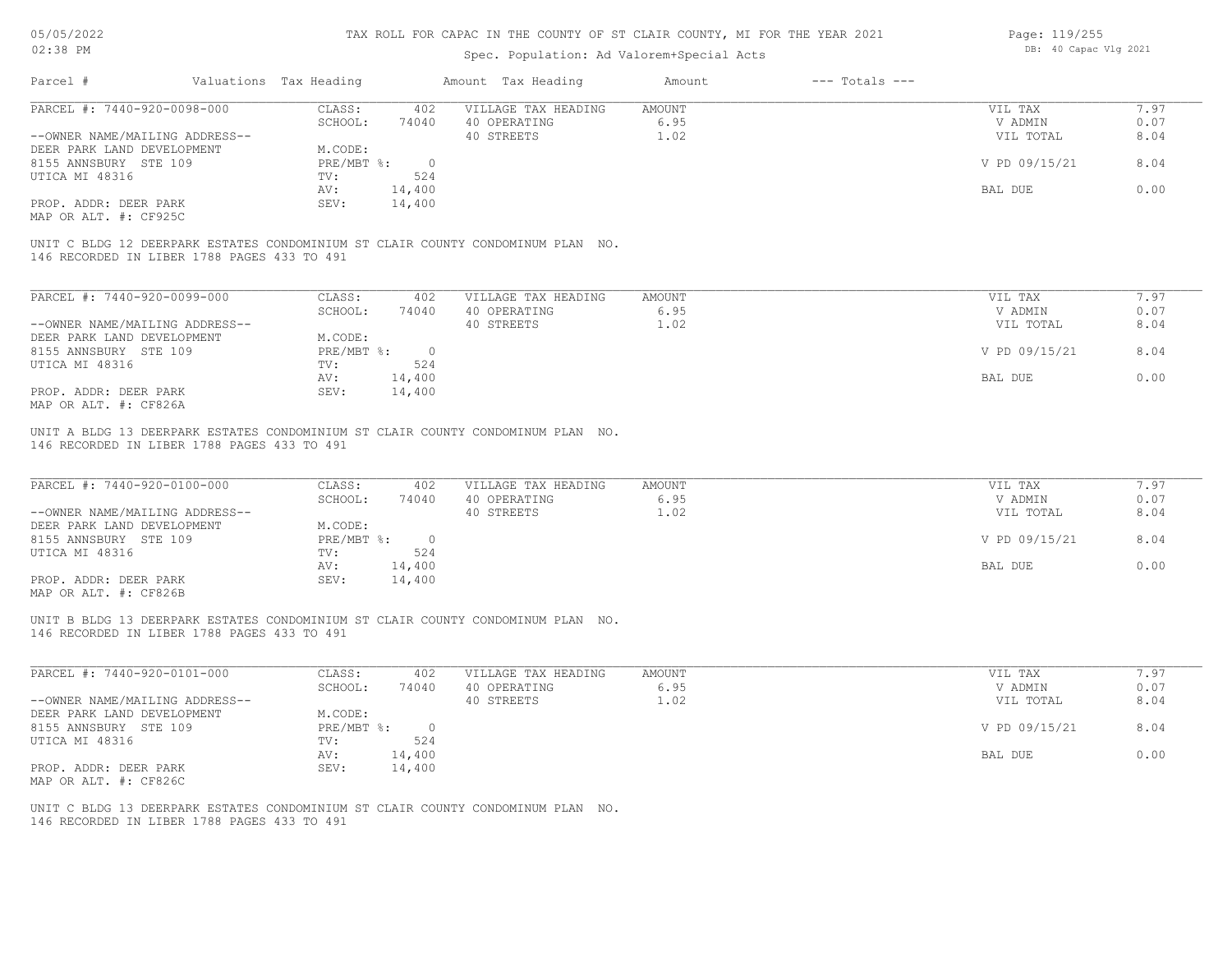| Page: 120/255 |                       |  |
|---------------|-----------------------|--|
|               | DB: 40 Capac Vlg 2021 |  |

| UZ:20 FM                                                                                                                       |                                   | Spec. Population: Ad Valorem+Special Acts         |                              | pp. to capac vig zvzi |              |
|--------------------------------------------------------------------------------------------------------------------------------|-----------------------------------|---------------------------------------------------|------------------------------|-----------------------|--------------|
| Parcel #                                                                                                                       | Valuations Tax Heading            | Amount Tax Heading                                | $---$ Totals $---$<br>Amount |                       |              |
| PARCEL #: 7440-920-0102-000                                                                                                    | CLASS:<br>402                     | VILLAGE TAX HEADING                               | <b>AMOUNT</b>                | VIL TAX               | 7.97         |
|                                                                                                                                | SCHOOL:<br>74040                  | 40 OPERATING                                      | 6.95                         | V ADMIN               | 0.07         |
| --OWNER NAME/MAILING ADDRESS--                                                                                                 |                                   | 40 STREETS                                        | 1.02                         | VIL TOTAL             | 8.04         |
| DEER PARK LAND DEVELOPMENT                                                                                                     | M.CODE:                           |                                                   |                              |                       |              |
| 8155 ANNSBURY STE 109                                                                                                          | $PRE/MBT$ $\div$<br>$\circ$       |                                                   |                              | V PD 09/15/21         | 8.04         |
| UTICA MI 48316                                                                                                                 | 524<br>TV:                        |                                                   |                              |                       |              |
|                                                                                                                                |                                   |                                                   |                              |                       |              |
|                                                                                                                                | 14,400<br>AV:                     |                                                   |                              | BAL DUE               | 0.00         |
| PROP. ADDR: DEER PARK<br>MAP OR ALT. #: CF827A                                                                                 | 14,400<br>SEV:                    |                                                   |                              |                       |              |
| UNIT A BLDG 14 DEERPARK ESTATES CONDOMINIUM ST CLAIR COUNTY CONDOMINUM PLAN NO.<br>146 RECORDED IN LIBER 1788 PAGES 433 TO 491 |                                   |                                                   |                              |                       |              |
| PARCEL #: 7440-920-0103-000                                                                                                    |                                   |                                                   |                              |                       | 7.97         |
|                                                                                                                                | CLASS:<br>402                     | VILLAGE TAX HEADING                               | <b>AMOUNT</b>                | VIL TAX               |              |
|                                                                                                                                | SCHOOL:<br>74040                  | 40 OPERATING                                      | 6.95                         | V ADMIN               | 0.07         |
| --OWNER NAME/MAILING ADDRESS--                                                                                                 |                                   | 40 STREETS                                        | 1.02                         | VIL TOTAL             | 8.04         |
| DEER PARK LAND DEVELOPMENT                                                                                                     | M.CODE:                           |                                                   |                              |                       |              |
| 8155 ANNSBURY STE 109                                                                                                          | $PRE/MBT$ $\div$<br>$\circ$       |                                                   |                              | V PD 09/15/21         | 8.04         |
| UTICA MI 48316                                                                                                                 | 524<br>TV:                        |                                                   |                              |                       |              |
|                                                                                                                                | AV:                               |                                                   |                              | BAL DUE               | 0.00         |
|                                                                                                                                | 14,400                            |                                                   |                              |                       |              |
| PROP. ADDR: DEER PARK<br>MAP OR ALT. #: CF827B                                                                                 | SEV:<br>14,400                    |                                                   |                              |                       |              |
| PARCEL #: 7440-920-0104-000<br>--OWNER NAME/MAILING ADDRESS--                                                                  | CLASS:<br>402<br>SCHOOL:<br>74040 | VILLAGE TAX HEADING<br>40 OPERATING<br>40 STREETS | AMOUNT<br>6.95<br>1.02       | VIL TAX<br>V ADMIN    | 7.97<br>0.07 |
|                                                                                                                                |                                   |                                                   |                              | VIL TOTAL             | 8.04         |
| DEER PARK LAND DEVELOPMENT                                                                                                     | M.CODE:                           |                                                   |                              |                       |              |
| 8155 ANNSBURY STE 109                                                                                                          | PRE/MBT %:<br>$\overline{0}$      |                                                   |                              | V PD 09/15/21         | 8.04         |
| UTICA MI 48316                                                                                                                 | TV:<br>524                        |                                                   |                              |                       |              |
|                                                                                                                                | 14,400<br>AV:                     |                                                   |                              | BAL DUE               | 0.00         |
| PROP. ADDR: DEER PARK<br>MAP OR ALT. #: CF827C                                                                                 | 14,400<br>SEV:                    |                                                   |                              |                       |              |
| UNIT C BLDG 14 DEERPARK ESTATES CONDOMINIUM ST CLAIR COUNTY CONDOMINUM PLAN NO.<br>146 RECORDED IN LIBER 1788 PAGES 433 TO 491 |                                   |                                                   |                              |                       |              |
| PARCEL #: 7440-920-0105-000                                                                                                    | CLASS:<br>402                     | VILLAGE TAX HEADING                               | AMOUNT                       | VIL TAX               | 7.97         |
|                                                                                                                                | SCHOOL:<br>74040                  | 40 OPERATING                                      | 6.95                         | V ADMIN               | 0.07         |
| --OWNER NAME/MAILING ADDRESS--                                                                                                 |                                   | 40 STREETS                                        | 1.02                         | VIL TOTAL             | 8.04         |
|                                                                                                                                |                                   |                                                   |                              |                       |              |
| DEER PARK LAND DEVELOPMENT                                                                                                     | M.CODE:                           |                                                   |                              |                       |              |
| 8155 ANNSBURY STE 109                                                                                                          | PRE/MBT %:<br>$\circ$             |                                                   |                              | V PD 09/15/21         | 8.04         |
| UTICA MI 48316                                                                                                                 | TV:<br>524                        |                                                   |                              |                       |              |
|                                                                                                                                | 14,400<br>AV:                     |                                                   |                              | BAL DUE               | 0.00         |
| PROP. ADDR: DEER PARK                                                                                                          | SEV:<br>14,400                    |                                                   |                              |                       |              |
| MAP OR ALT. #: CF828A                                                                                                          |                                   |                                                   |                              |                       |              |
| UNIT A BLDG 15 DEERPARK ESTATES CONDOMINIUM ST CLAIR COUNTY CONDOMINUM PLAN NO.                                                |                                   |                                                   |                              |                       |              |
| 146 RECORDED IN LIBER 1788 PAGES 433 TO 491                                                                                    |                                   |                                                   |                              |                       |              |
|                                                                                                                                |                                   |                                                   |                              |                       |              |
|                                                                                                                                |                                   |                                                   |                              |                       |              |
|                                                                                                                                |                                   |                                                   |                              |                       |              |
|                                                                                                                                |                                   |                                                   |                              |                       |              |
|                                                                                                                                |                                   |                                                   |                              |                       |              |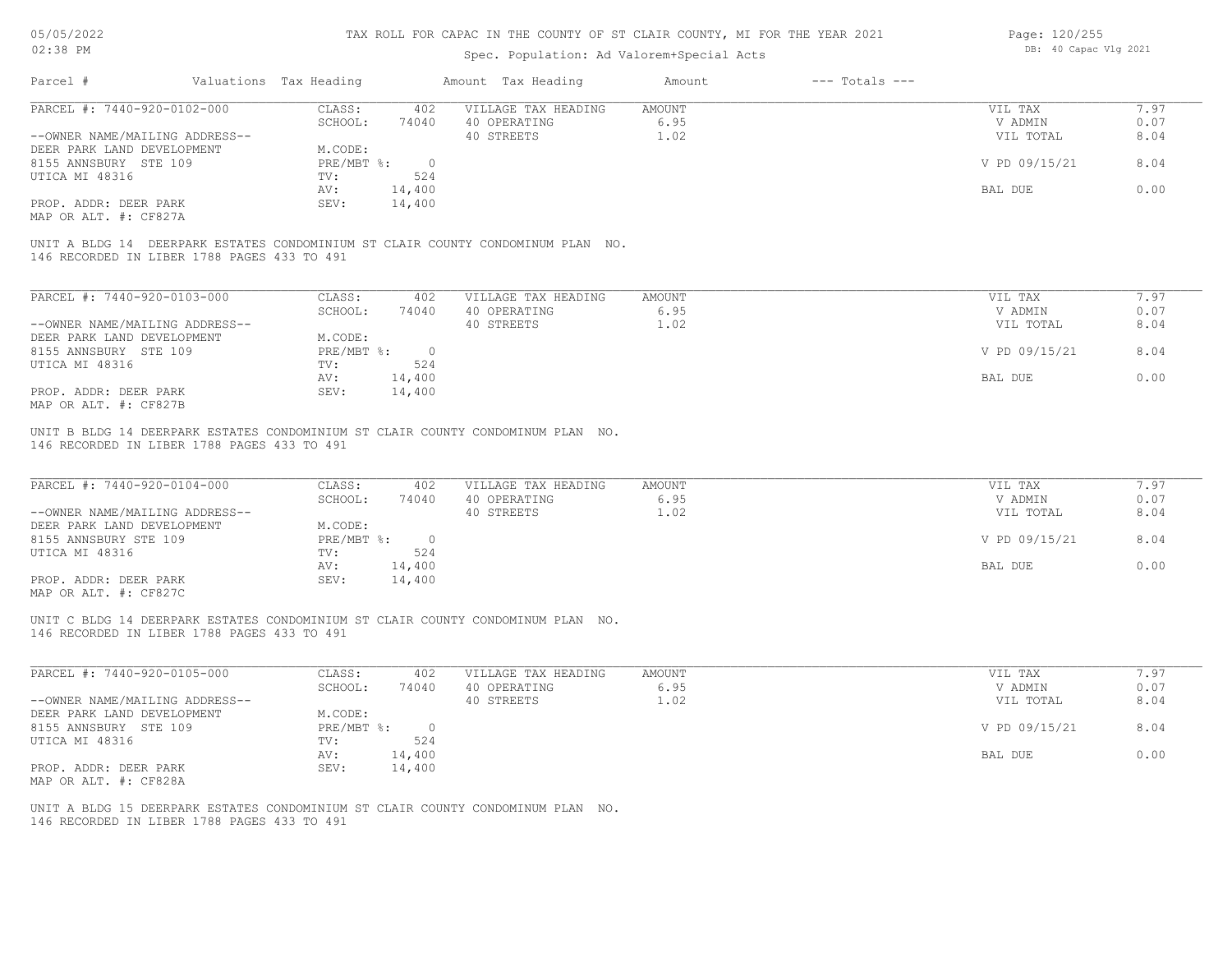### Spec. Population: Ad Valorem+Special Acts

| Page: 121/255 |                       |  |
|---------------|-----------------------|--|
|               | DB: 40 Capac Vlg 2021 |  |

| Parcel #                                    | Valuations Tax Heading |                | Amount Tax Heading                                                              | Amount | $---$ Totals $---$ |               |      |
|---------------------------------------------|------------------------|----------------|---------------------------------------------------------------------------------|--------|--------------------|---------------|------|
| PARCEL #: 7440-920-0106-000                 | CLASS:                 | 402            | VILLAGE TAX HEADING                                                             | AMOUNT |                    | VIL TAX       | 7.97 |
|                                             | SCHOOL:                | 74040          | 40 OPERATING                                                                    | 6.95   |                    | V ADMIN       | 0.07 |
| --OWNER NAME/MAILING ADDRESS--              |                        |                | 40 STREETS                                                                      | 1.02   |                    | VIL TOTAL     | 8.04 |
| DEER PARK LAND DEVELOPMENT                  | M.CODE:                |                |                                                                                 |        |                    |               |      |
| 8155 ANNSBURY STE 109                       | $PRE/MBT$ $\div$       | $\overline{0}$ |                                                                                 |        |                    | V PD 09/15/21 | 8.04 |
| UTICA MI 48316                              | TV:                    | 524            |                                                                                 |        |                    |               |      |
|                                             | AV:                    | 14,400         |                                                                                 |        |                    | BAL DUE       | 0.00 |
| PROP. ADDR: DEER PARK                       | SEV:                   | 14,400         |                                                                                 |        |                    |               |      |
| MAP OR ALT. #: CF828B                       |                        |                |                                                                                 |        |                    |               |      |
| 146 RECORDED IN LIBER 1788 PAGES 433 TO 491 |                        |                | UNIT B BLDG 15 DEERPARK ESTATES CONDOMINIUM ST CLAIR COUNTY CONDOMINUM PLAN NO. |        |                    |               |      |
|                                             |                        |                |                                                                                 |        |                    |               |      |
| PARCEL #: 7440-920-0107-000                 | CLASS:                 | 402            | VILLAGE TAX HEADING                                                             | AMOUNT |                    | VIL TAX       | 7.97 |
|                                             | SCHOOL:                | 74040          | 40 OPERATING                                                                    | 6.95   |                    | V ADMIN       | 0.07 |
| --OWNER NAME/MAILING ADDRESS--              |                        |                |                                                                                 |        |                    |               |      |
|                                             |                        |                | 40 STREETS                                                                      | 1.02   |                    | VIL TOTAL     | 8.04 |
| DEER PARK LAND DEVELOPMENT                  | M.CODE:                |                |                                                                                 |        |                    |               |      |
| 8155 ANNSBURY STE 109                       | PRE/MBT %:             | $\overline{0}$ |                                                                                 |        |                    | V PD 09/15/21 | 8.04 |
| UTICA MI 48316                              | TV:                    | 524            |                                                                                 |        |                    |               |      |

MAP OR ALT. #: CF828C PROP. ADDR: DEER PARK SEV: 14,400

146 RECORDED IN LIBER 1788 PAGES 433 TO 491 UNIT C BLDG 15 DEERPARK ESTATES CONDOMINIUM ST CLAIR COUNTY CONDOMINUM PLAN NO.

| PARCEL #: 7440-920-0108-000    | CLASS:     | 402    | VILLAGE TAX HEADING | AMOUNT | VIL TAX       | 7.97 |
|--------------------------------|------------|--------|---------------------|--------|---------------|------|
|                                | SCHOOL:    | 74040  | 40 OPERATING        | 6.95   | V ADMIN       | 0.07 |
| --OWNER NAME/MAILING ADDRESS-- |            |        | 40 STREETS          | 1.02   | VIL TOTAL     | 8.04 |
| DEER PARK LAND DEVELOPMENT     | M.CODE:    |        |                     |        |               |      |
| 8155 ANNSBURY STE 109          | PRE/MBT %: |        |                     |        | V PD 09/15/21 | 8.04 |
| UTICA MI 48316                 | TV:        | 524    |                     |        |               |      |
|                                | AV:        | 14,400 |                     |        | BAL DUE       | 0.00 |
| PROP. ADDR: DEER PARK          | SEV:       | 14,400 |                     |        |               |      |

 $\mathcal{L}_\mathcal{L} = \mathcal{L}_\mathcal{L} = \mathcal{L}_\mathcal{L} = \mathcal{L}_\mathcal{L} = \mathcal{L}_\mathcal{L} = \mathcal{L}_\mathcal{L} = \mathcal{L}_\mathcal{L} = \mathcal{L}_\mathcal{L} = \mathcal{L}_\mathcal{L} = \mathcal{L}_\mathcal{L} = \mathcal{L}_\mathcal{L} = \mathcal{L}_\mathcal{L} = \mathcal{L}_\mathcal{L} = \mathcal{L}_\mathcal{L} = \mathcal{L}_\mathcal{L} = \mathcal{L}_\mathcal{L} = \mathcal{L}_\mathcal{L}$ 

 $\mathcal{L}_\mathcal{L} = \mathcal{L}_\mathcal{L} = \mathcal{L}_\mathcal{L} = \mathcal{L}_\mathcal{L} = \mathcal{L}_\mathcal{L} = \mathcal{L}_\mathcal{L} = \mathcal{L}_\mathcal{L} = \mathcal{L}_\mathcal{L} = \mathcal{L}_\mathcal{L} = \mathcal{L}_\mathcal{L} = \mathcal{L}_\mathcal{L} = \mathcal{L}_\mathcal{L} = \mathcal{L}_\mathcal{L} = \mathcal{L}_\mathcal{L} = \mathcal{L}_\mathcal{L} = \mathcal{L}_\mathcal{L} = \mathcal{L}_\mathcal{L}$ 

MAP OR ALT. #: CF829A

146 RECORDED IN LIBER 1788 PAGES 433 TO 491 UNIT A BLDG 16 DEERPARK ESTATES CONDOMINIUM ST CLAIR COUNTY CONDOMINUM PLAN NO.

| PARCEL #: 7440-920-0109-000    | CLASS:     | 402    | VILLAGE TAX HEADING | AMOUNT | VIL TAX       | 7.97 |
|--------------------------------|------------|--------|---------------------|--------|---------------|------|
|                                | SCHOOL:    | 74040  | 40 OPERATING        | 6.95   | V ADMIN       | 0.07 |
| --OWNER NAME/MAILING ADDRESS-- |            |        | 40 STREETS          | 1.02   | VIL TOTAL     | 8.04 |
| DEER PARK LAND DEVELOPMENT     | M.CODE:    |        |                     |        |               |      |
| 8155 ANNSBURY STE 109          | PRE/MBT %: |        |                     |        | V PD 09/15/21 | 8.04 |
| UTICA MI 48316                 | TV:        | 524    |                     |        |               |      |
|                                | AV:        | 14,400 |                     |        | BAL DUE       | 0.00 |
| PROP. ADDR: DEER PARK          | SEV:       | 14,400 |                     |        |               |      |
| MAP OR ALT. #: CF829B          |            |        |                     |        |               |      |

146 RECORDED IN LIBER 1788 PAGES 433 TO 491 UNIT B BLDG 16 DEERPARK ESTATES CONDOMINIUM ST CLAIR COUNTY CONDOMINUM PLAN NO.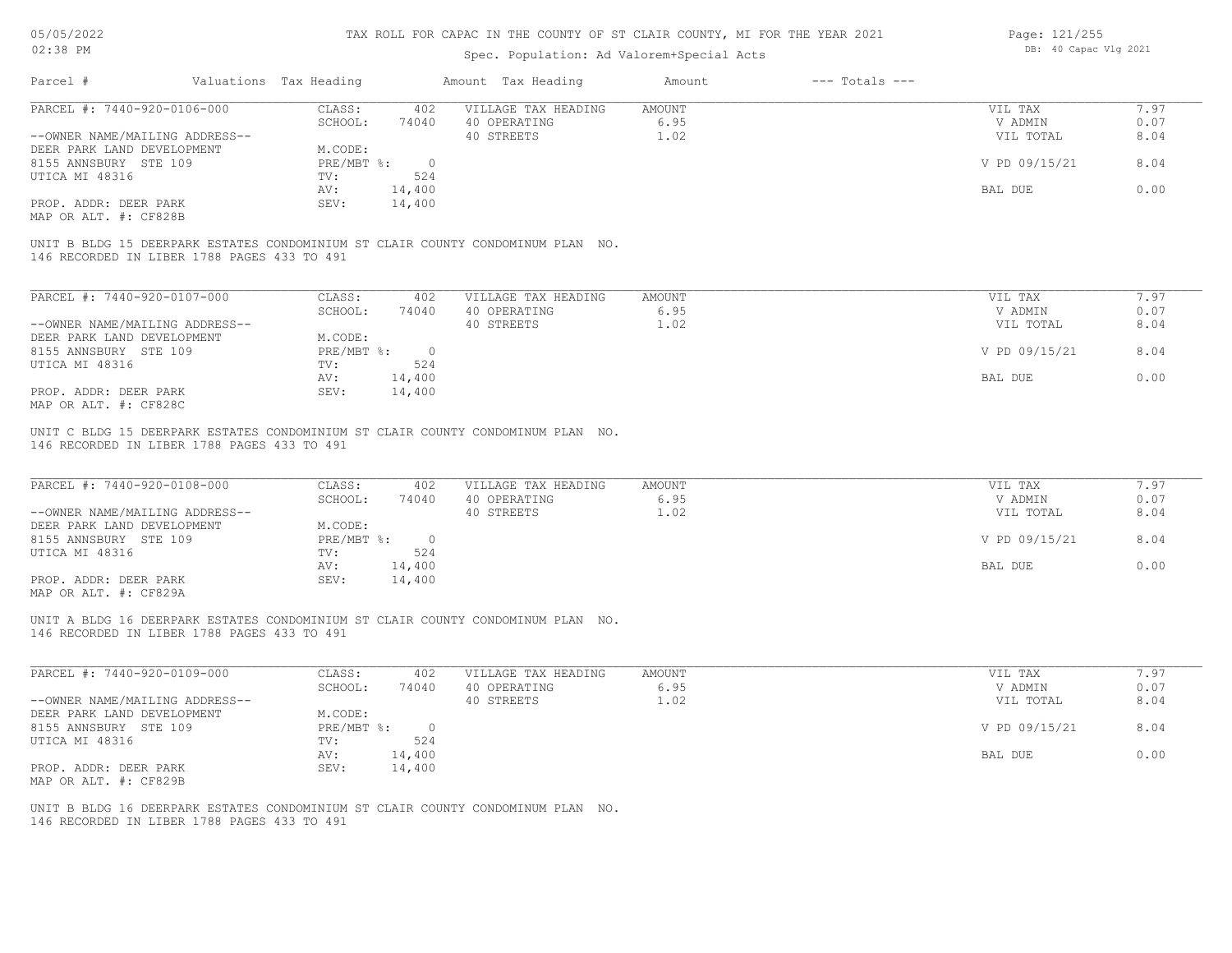# Spec. Population: Ad Valorem+Special Acts

| Page: 122/255 |                       |  |  |  |  |  |
|---------------|-----------------------|--|--|--|--|--|
|               | DB: 40 Capac Vlg 2021 |  |  |  |  |  |

|                                             |                        |                   |                | Spec. Population: Ad Valorem+Special Acts                                       |                |                    |                    |      |
|---------------------------------------------|------------------------|-------------------|----------------|---------------------------------------------------------------------------------|----------------|--------------------|--------------------|------|
| Parcel #                                    | Valuations Tax Heading |                   |                | Amount Tax Heading                                                              | Amount         | $---$ Totals $---$ |                    |      |
| PARCEL #: 7440-920-0110-000                 |                        | CLASS:            | 402            | VILLAGE TAX HEADING                                                             | <b>AMOUNT</b>  |                    | VIL TAX            | 7.97 |
|                                             |                        | SCHOOL:           | 74040          | 40 OPERATING                                                                    | 6.95           |                    | V ADMIN            | 0.07 |
| --OWNER NAME/MAILING ADDRESS--              |                        |                   |                | 40 STREETS                                                                      | 1.02           |                    | VIL TOTAL          | 8.04 |
| DEER PARK LAND DEVELOPMENT                  |                        | M.CODE:           |                |                                                                                 |                |                    |                    |      |
| 8155 ANNSBURY STE 109                       |                        | $PRE/MBT$ %:      | $\overline{0}$ |                                                                                 |                |                    | V PD 09/15/21      | 8.04 |
| UTICA MI 48316                              |                        | TV:               | 524            |                                                                                 |                |                    |                    |      |
|                                             |                        | AV:               | 14,400         |                                                                                 |                |                    | BAL DUE            | 0.00 |
| PROP. ADDR: DEER PARK                       |                        | SEV:              | 14,400         |                                                                                 |                |                    |                    |      |
| MAP OR ALT. #: CF829C                       |                        |                   |                |                                                                                 |                |                    |                    |      |
|                                             |                        |                   |                | UNIT C BLDG 16 DEERPARK ESTATES CONDOMINIUM ST CLAIR COUNTY CONDOMINUM PLAN NO. |                |                    |                    |      |
| 146 RECORDED IN LIBER 1788 PAGES 433 TO 491 |                        |                   |                |                                                                                 |                |                    |                    |      |
|                                             |                        |                   |                |                                                                                 |                |                    |                    |      |
|                                             |                        |                   |                |                                                                                 |                |                    |                    |      |
| PARCEL #: 7440-920-0111-000                 |                        | CLASS:            | 402            | VILLAGE TAX HEADING                                                             | <b>AMOUNT</b>  |                    | VIL TAX            | 7.97 |
|                                             |                        | SCHOOL:           | 74040          | 40 OPERATING                                                                    | 6.95           |                    | V ADMIN            | 0.07 |
| --OWNER NAME/MAILING ADDRESS--              |                        |                   |                | 40 STREETS                                                                      | 1.02           |                    | VIL TOTAL          | 8.04 |
| DEER PARK LAND DEVELOPMENT                  |                        | M.CODE:           |                |                                                                                 |                |                    |                    |      |
| 8155 ANNSBURY STE 109                       |                        | PRE/MBT %:        | $\overline{0}$ |                                                                                 |                |                    | V PD 09/15/21      | 8.04 |
| UTICA MI 48316                              |                        | TV:               | 524            |                                                                                 |                |                    |                    |      |
|                                             |                        | AV:               | 14,400         |                                                                                 |                |                    | BAL DUE            | 0.00 |
| PROP. ADDR: DEER PARK                       |                        | SEV:              | 14,400         |                                                                                 |                |                    |                    |      |
| MAP OR ALT. #: CF830A                       |                        |                   |                |                                                                                 |                |                    |                    |      |
|                                             |                        |                   |                |                                                                                 |                |                    |                    |      |
|                                             |                        |                   |                | UNIT A BLDG 17 DEERPARK ESTATES CONDOMINIUM ST CLAIR COUNTY CONDOMINUM PLAN NO. |                |                    |                    |      |
| 146 RECORDED IN LIBER 1788 PAGES 433 TO 491 |                        |                   |                |                                                                                 |                |                    |                    |      |
|                                             |                        |                   |                |                                                                                 |                |                    |                    |      |
| PARCEL #: 7440-920-0112-000                 |                        |                   |                | VILLAGE TAX HEADING                                                             |                |                    |                    | 7.97 |
|                                             |                        | CLASS:<br>SCHOOL: | 402<br>74040   | 40 OPERATING                                                                    | AMOUNT<br>6.95 |                    | VIL TAX<br>V ADMIN | 0.07 |
|                                             |                        |                   |                |                                                                                 |                |                    |                    |      |

|                                                       | SUMUUL:    | 74040  | 40 uplkating | 0.95 | ADMIN         | $\cup$ . $\cup$ / |
|-------------------------------------------------------|------------|--------|--------------|------|---------------|-------------------|
| --OWNER NAME/MAILING ADDRESS--                        |            |        | 40 STREETS   | 1.02 | VIL TOTAL     | 8.04              |
| DEER PARK LAND DEVELOPMENT                            | M.CODE:    |        |              |      |               |                   |
| 8155 ANNSBURY STE 109                                 | PRE/MBT %: | $\cap$ |              |      | V PD 09/15/21 | 8.04              |
| UTICA MI 48316                                        | TV:        | 524    |              |      |               |                   |
|                                                       | AV:        | 14,400 |              |      | BAL DUE       | 0.00              |
| PROP. ADDR: DEER PARK                                 | SEV:       | 14,400 |              |      |               |                   |
| $\cdots$ $\cdots$ $\cdots$ $\cdots$ $\cdots$ $\cdots$ |            |        |              |      |               |                   |

MAP OR ALT. #: CF830B

146 RECORDED IN LIBER 1788 PAGES 433 TO 491 UNIT B BLDG 17 DEERPARK ESTATES CONDOMINIUM ST CLAIR COUNTY CONDOMINUM PLAN NO.

| PARCEL #: 7440-920-0113-000    | CLASS:     | 402      | VILLAGE TAX HEADING | AMOUNT | VIL TAX       | 7.97 |
|--------------------------------|------------|----------|---------------------|--------|---------------|------|
|                                | SCHOOL:    | 74040    | 40 OPERATING        | 6.95   | V ADMIN       | 0.07 |
| --OWNER NAME/MAILING ADDRESS-- |            |          | 40 STREETS          | 1.02   | VIL TOTAL     | 8.04 |
| DEER PARK LAND DEVELOPMENT     | M.CODE:    |          |                     |        |               |      |
| 8155 ANNSBURY STE 109          | PRE/MBT %: | $\Omega$ |                     |        | V PD 09/15/21 | 8.04 |
| UTICA MI 48316                 | TV:        | 524      |                     |        |               |      |
|                                | AV:        | 14,400   |                     |        | BAL DUE       | 0.00 |
| PROP. ADDR: DEER PARK          | SEV:       | 14,400   |                     |        |               |      |
| MAP OR ALT. #: CF830C          |            |          |                     |        |               |      |

 $\mathcal{L}_\mathcal{L} = \mathcal{L}_\mathcal{L} = \mathcal{L}_\mathcal{L} = \mathcal{L}_\mathcal{L} = \mathcal{L}_\mathcal{L} = \mathcal{L}_\mathcal{L} = \mathcal{L}_\mathcal{L} = \mathcal{L}_\mathcal{L} = \mathcal{L}_\mathcal{L} = \mathcal{L}_\mathcal{L} = \mathcal{L}_\mathcal{L} = \mathcal{L}_\mathcal{L} = \mathcal{L}_\mathcal{L} = \mathcal{L}_\mathcal{L} = \mathcal{L}_\mathcal{L} = \mathcal{L}_\mathcal{L} = \mathcal{L}_\mathcal{L}$ 

146 RECORDED IN LIBER 1788 PAGES 433 TO 491 UNIT C BLDG 17 DEERPARK ESTATES CONDOMINIUM ST CLAIR COUNTY CONDOMINUM PLAN NO.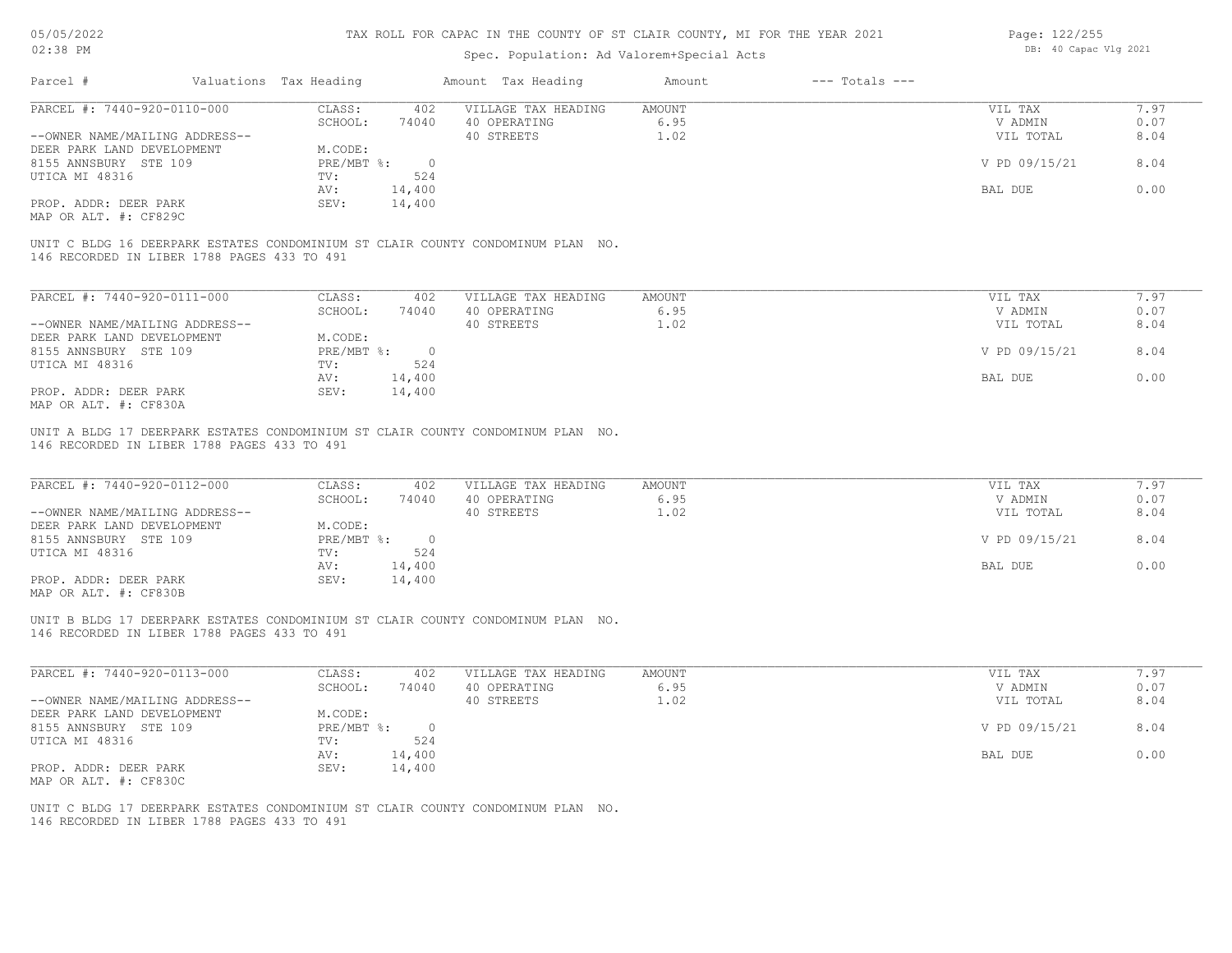# Spec. Population: Ad Valorem+Special Acts

| Page: 123/255 |                       |  |  |  |  |  |
|---------------|-----------------------|--|--|--|--|--|
|               | DB: 40 Capac Vlg 2021 |  |  |  |  |  |

| PARCEL #: 7440-920-0114-000                                                                                                             | CLASS:        | 402            | VILLAGE TAX HEADING | AMOUNT | VIL TAX       | 7.97 |
|-----------------------------------------------------------------------------------------------------------------------------------------|---------------|----------------|---------------------|--------|---------------|------|
|                                                                                                                                         | SCHOOL:       | 74040          | 40 OPERATING        | 6.95   | V ADMIN       | 0.07 |
| --OWNER NAME/MAILING ADDRESS--                                                                                                          |               |                | 40 STREETS          | 1.02   | VIL TOTAL     | 8.04 |
| DEER PARK LAND DEVELOPMENT                                                                                                              | M.CODE:       |                |                     |        |               |      |
| 8155 ANNSBURY STE 109                                                                                                                   | PRE/MBT %:    | $\overline{0}$ |                     |        | V PD 09/15/21 | 8.04 |
| UTICA MI 48316                                                                                                                          | TV:           | 524            |                     |        |               |      |
|                                                                                                                                         | 14,400<br>AV: |                |                     |        | BAL DUE       | 0.00 |
| PROP. ADDR: DEER PARK                                                                                                                   | SEV:          | 14,400         |                     |        |               |      |
|                                                                                                                                         |               |                |                     |        |               |      |
| 146 RECORDED IN LIBER 1788 PAGES 433 TO 491                                                                                             |               |                |                     |        |               |      |
| MAP OR ALT. #: CF831A<br>UNIT A BLDG 18 DEERPARK ESTATES CONDOMINIUM ST CLAIR COUNTY CONDOMINUM PLAN NO.<br>PARCEL #: 7440-920-0115-000 | CLASS:        | 402            | VILLAGE TAX HEADING | AMOUNT | VIL TAX       | 7.97 |
|                                                                                                                                         | SCHOOL:       | 74040          | 40 OPERATING        | 6.95   | V ADMIN       | 0.07 |
| --OWNER NAME/MAILING ADDRESS--                                                                                                          |               |                | 40 STREETS          | 1.02   | VIL TOTAL     | 8.04 |
| DEER PARK LAND DEVELOPMENT                                                                                                              | M.CODE:       |                |                     |        |               |      |
| 8155 ANNSBURY STE 109                                                                                                                   | PRE/MBT %:    | $\bigcirc$     |                     |        | V PD 09/15/21 | 8.04 |
|                                                                                                                                         | TV:           | 524            |                     |        |               |      |
| UTICA MI 48316                                                                                                                          | 14,400<br>AV: |                |                     |        | BAL DUE       | 0.00 |
| PROP. ADDR: DEER PARK<br>MAP OR ALT. #: CF831B                                                                                          | SEV:          | 14,400         |                     |        |               |      |

146 RECORDED IN LIBER 1788 PAGES 433 TO 491

| PARCEL #: 7440-920-0116-000    | CLASS:     | 402    | VILLAGE TAX HEADING | AMOUNT | VIL TAX       | 7.97 |
|--------------------------------|------------|--------|---------------------|--------|---------------|------|
|                                | SCHOOL:    | 74040  | 40 OPERATING        | 6.95   | V ADMIN       | 0.07 |
| --OWNER NAME/MAILING ADDRESS-- |            |        | 40 STREETS          | 1.02   | VIL TOTAL     | 8.04 |
| DEER PARK LAND DEVELOPMENT     | M.CODE:    |        |                     |        |               |      |
| 8155 ANNSBURY STE 109          | PRE/MBT %: |        |                     |        | V PD 09/15/21 | 8.04 |
| UTICA MI 48316                 | TV:        | 524    |                     |        |               |      |
|                                | AV:        | 14,400 |                     |        | BAL DUE       | 0.00 |
| PROP. ADDR: DEER PARK          | SEV:       | 14,400 |                     |        |               |      |
| MAP OR ALT. #: CF831C          |            |        |                     |        |               |      |

146 RECORDED IN LIBER 1788 PAGES 433 TO 491 UNIT C BLDG 18 DEERPARK ESTATES CONDOMINIUM ST CLAIR COUNTY CONDOMINUM PLAN NO.

| PARCEL #: 7440-920-0117-000    | CLASS:       | 402    | VILLAGE TAX HEADING | AMOUNT | VIL TAX       | .97  |
|--------------------------------|--------------|--------|---------------------|--------|---------------|------|
|                                | SCHOOL:      | 74040  | 40 OPERATING        | 6.95   | V ADMIN       | 0.07 |
| --OWNER NAME/MAILING ADDRESS-- |              |        | 40 STREETS          | 1.02   | VIL TOTAL     | 8.04 |
| DEER PARK LAND DEVELOPMENT     | M.CODE:      |        |                     |        |               |      |
| 8155 ANNSBURY STE 109          | $PRE/MBT$ %: |        |                     |        | V PD 09/15/21 | 8.04 |
| UTICA MI 48316                 | TV:          | 524    |                     |        |               |      |
|                                | AV:          | 14,400 |                     |        | BAL DUE       | 0.00 |
| PROP. ADDR: DEER PARK          | SEV:         | 14,400 |                     |        |               |      |
| MAP OR ALT. #: CF832A          |              |        |                     |        |               |      |

146 RECORDED IN LIBER 1788 PAGES 433 TO 491 UNIT A BLDG 19 DEERPARK ESTATES CONDOMINIUM ST CLAIR COUNTY CONDOMINUM PLAN NO.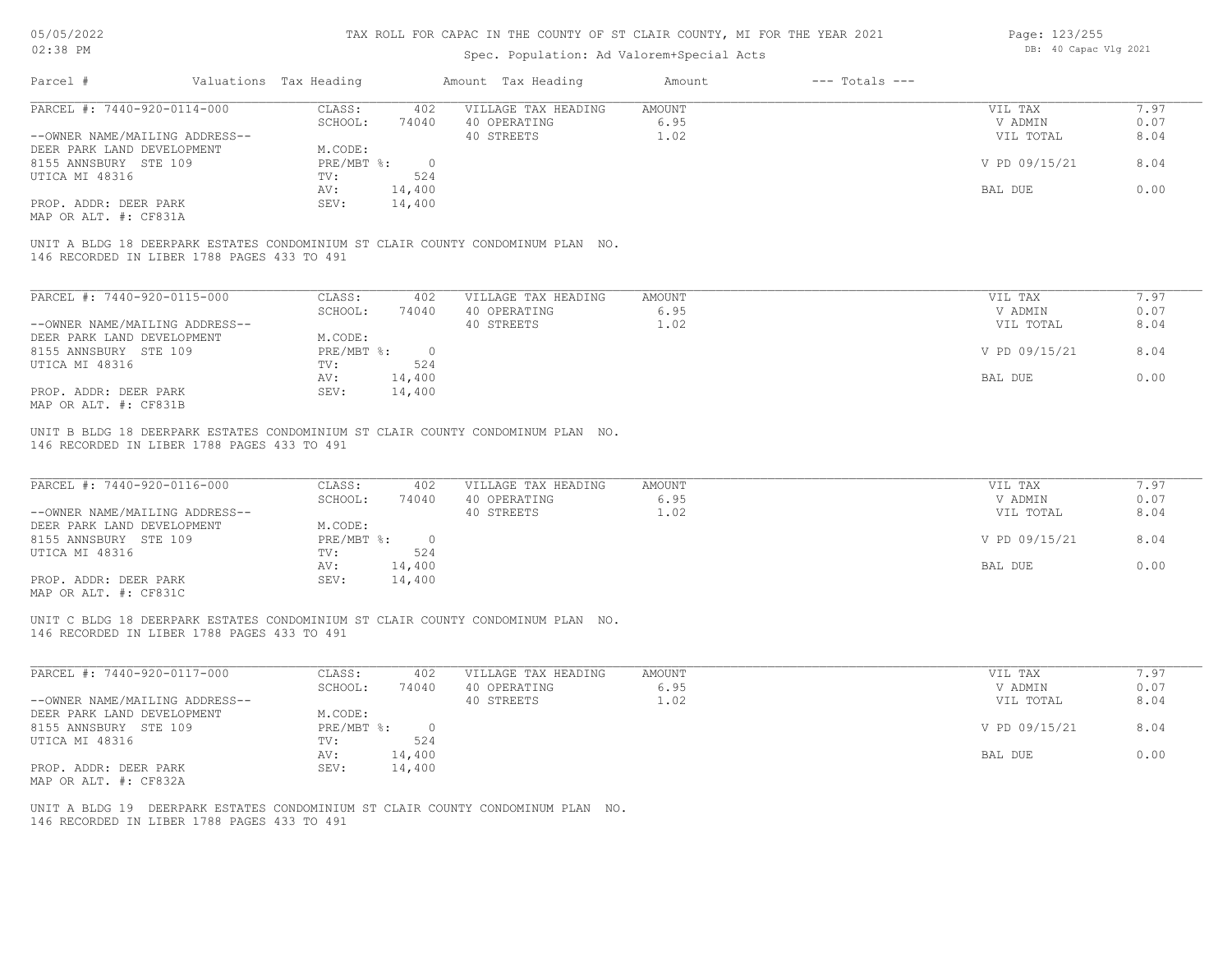### Spec. Population: Ad Valorem+Special Acts

| Page: 124/255 |                       |  |  |  |  |  |
|---------------|-----------------------|--|--|--|--|--|
|               | DB: 40 Capac Vlg 2021 |  |  |  |  |  |

| Parcel #                                                                                                                       | Valuations Tax Heading       | Amount Tax Heading  | Amount        | $---$ Totals $---$ |               |      |
|--------------------------------------------------------------------------------------------------------------------------------|------------------------------|---------------------|---------------|--------------------|---------------|------|
| PARCEL #: 7440-920-0118-000                                                                                                    | CLASS:<br>402                | VILLAGE TAX HEADING | <b>AMOUNT</b> |                    | VIL TAX       | 7.97 |
|                                                                                                                                | 74040<br>SCHOOL:             | 40 OPERATING        | 6.95          |                    | V ADMIN       | 0.07 |
| --OWNER NAME/MAILING ADDRESS--                                                                                                 |                              | 40 STREETS          | 1.02          |                    | VIL TOTAL     | 8.04 |
| DEER PARK LAND DEVELOPMENT                                                                                                     | M.CODE:                      |                     |               |                    |               |      |
| 8155 ANNSBURY STE 109                                                                                                          | PRE/MBT %:<br>$\overline{0}$ |                     |               |                    | V PD 09/15/21 | 8.04 |
| UTICA MI 48316                                                                                                                 | 524<br>TV:                   |                     |               |                    |               |      |
|                                                                                                                                | 14,400<br>AV:                |                     |               |                    | BAL DUE       | 0.00 |
| PROP. ADDR: DEER PARK                                                                                                          | SEV:<br>14,400               |                     |               |                    |               |      |
| MAP OR ALT. #: CF832B                                                                                                          |                              |                     |               |                    |               |      |
| UNIT B BLDG 19 DEERPARK ESTATES CONDOMINIUM ST CLAIR COUNTY CONDOMINUM PLAN NO.<br>146 RECORDED IN LIBER 1788 PAGES 433 TO 491 |                              |                     |               |                    |               |      |
|                                                                                                                                |                              |                     |               |                    |               |      |
| PARCEL #: 7440-920-0119-000                                                                                                    | CLASS:<br>402                | VILLAGE TAX HEADING | AMOUNT        |                    | VIL TAX       | 7.97 |
|                                                                                                                                | 74040<br>SCHOOL:             | 40 OPERATING        | 6.95          |                    | V ADMIN       | 0.07 |
| --OWNER NAME/MAILING ADDRESS--                                                                                                 |                              | 40 STREETS          | 1.02          |                    | VIL TOTAL     | 8.04 |
| DEER PARK LAND DEVELOPMENT                                                                                                     | M.CODE:                      |                     |               |                    |               |      |
| 8155 ANNSBURY STE 109                                                                                                          | PRE/MBT %:<br>$\circ$        |                     |               |                    | V PD 09/15/21 | 8.04 |
| UTICA MI 48316                                                                                                                 | 524<br>TV:                   |                     |               |                    |               |      |
|                                                                                                                                | 14,400<br>AV:                |                     |               |                    | BAL DUE       | 0.00 |

MAP OR ALT. #: CF832C

146 RECORDED IN LIBER 1788 PAGES 433 TO 491 UNIT C BLDG 19 DEERPARK ESTATES CONDOMINIUM ST CLAIR COUNTY CONDOMINUM PLAN NO.

| PARCEL #: 7440-920-0120-000    | CLASS:     | 402    | VILLAGE TAX HEADING | AMOUNT | VIL TAX       | 7.97 |
|--------------------------------|------------|--------|---------------------|--------|---------------|------|
|                                | SCHOOL:    | 74040  | 40 OPERATING        | 6.95   | V ADMIN       | 0.07 |
| --OWNER NAME/MAILING ADDRESS-- |            |        | 40 STREETS          | 1.02   | VIL TOTAL     | 8.04 |
| DEER PARK LAND DEVELOPMENT     | M.CODE:    |        |                     |        |               |      |
| 8155 ANNSBURY STE 109          | PRE/MBT %: |        |                     |        | V PD 09/15/21 | 8.04 |
| UTICA MI 48316                 | TV:        | 524    |                     |        |               |      |
|                                | AV:        | 14,400 |                     |        | BAL DUE       | 0.00 |
| PROP. ADDR: DEER PARK          | SEV:       | 14,400 |                     |        |               |      |
| $\cdots$                       |            |        |                     |        |               |      |

 $\mathcal{L}_\mathcal{L} = \mathcal{L}_\mathcal{L} = \mathcal{L}_\mathcal{L} = \mathcal{L}_\mathcal{L} = \mathcal{L}_\mathcal{L} = \mathcal{L}_\mathcal{L} = \mathcal{L}_\mathcal{L} = \mathcal{L}_\mathcal{L} = \mathcal{L}_\mathcal{L} = \mathcal{L}_\mathcal{L} = \mathcal{L}_\mathcal{L} = \mathcal{L}_\mathcal{L} = \mathcal{L}_\mathcal{L} = \mathcal{L}_\mathcal{L} = \mathcal{L}_\mathcal{L} = \mathcal{L}_\mathcal{L} = \mathcal{L}_\mathcal{L}$ 

 $\mathcal{L}_\mathcal{L} = \mathcal{L}_\mathcal{L} = \mathcal{L}_\mathcal{L} = \mathcal{L}_\mathcal{L} = \mathcal{L}_\mathcal{L} = \mathcal{L}_\mathcal{L} = \mathcal{L}_\mathcal{L} = \mathcal{L}_\mathcal{L} = \mathcal{L}_\mathcal{L} = \mathcal{L}_\mathcal{L} = \mathcal{L}_\mathcal{L} = \mathcal{L}_\mathcal{L} = \mathcal{L}_\mathcal{L} = \mathcal{L}_\mathcal{L} = \mathcal{L}_\mathcal{L} = \mathcal{L}_\mathcal{L} = \mathcal{L}_\mathcal{L}$ 

MAP OR ALT. #: CF833A

146 RECORDED IN LIBER 1788 PAGES 433 TO 491 UNIT A BLDG 20 DEERPARK ESTATES CONDOMINIUM ST CLAIR COUNTY CONDOMINUM PLAN NO.

| PARCEL #: 7440-920-0121-000    | CLASS:     | 402    | VILLAGE TAX HEADING | AMOUNT | VIL TAX       | 7.97 |
|--------------------------------|------------|--------|---------------------|--------|---------------|------|
|                                | SCHOOL:    | 74040  | 40 OPERATING        | 6.95   | V ADMIN       | 0.07 |
| --OWNER NAME/MAILING ADDRESS-- |            |        | 40 STREETS          | 1.02   | VIL TOTAL     | 8.04 |
| DEER PARK LAND DEVELOPMENT     | M.CODE:    |        |                     |        |               |      |
| 8155 ANNSBURY STE 109          | PRE/MBT %: |        |                     |        | V PD 09/15/21 | 8.04 |
| UTICA MI 48316                 | TV:        | 524    |                     |        |               |      |
|                                | AV:        | 14,400 |                     |        | BAL DUE       | 0.00 |
| PROP. ADDR: DEER PARK          | SEV:       | 14,400 |                     |        |               |      |
| MAP OR ALT. #: CF833B          |            |        |                     |        |               |      |

146 RECORDED IN LIBER 1788 PAGES 433 TO 491 UNIT B BLDG 20 DEERPARK ESTATES CONDOMINIUM ST CLAIR COUNTY CONDOMINUM PLAN NO.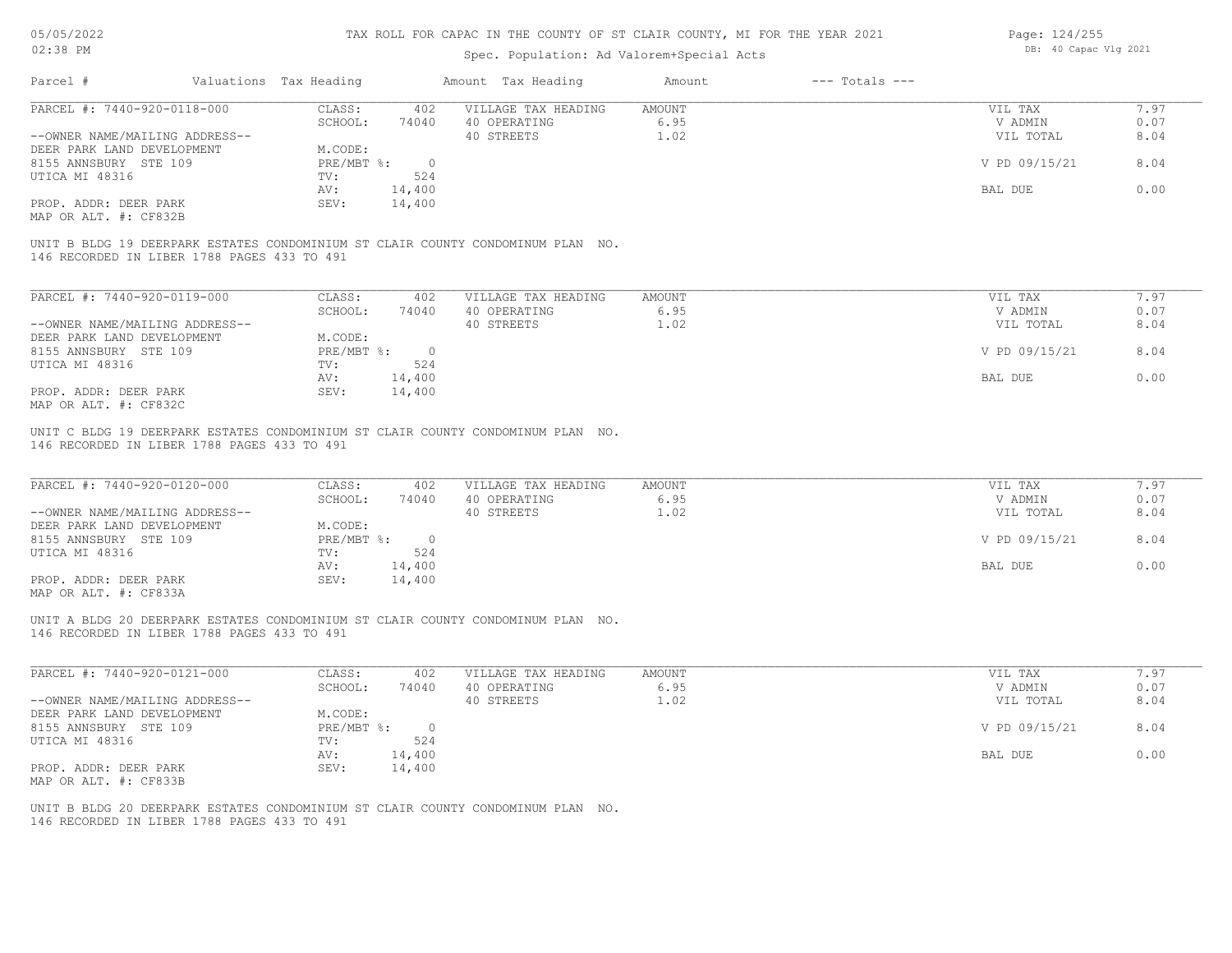### Spec. Population: Ad Valorem+Special Acts

| Page: 125/255 |                       |  |
|---------------|-----------------------|--|
|               | DB: 40 Capac Vlg 2021 |  |

| Parcel #                                    | Valuations Tax Heading |          | Amount Tax Heading                                                              | Amount | $---$ Totals $---$ |               |      |
|---------------------------------------------|------------------------|----------|---------------------------------------------------------------------------------|--------|--------------------|---------------|------|
| PARCEL #: 7440-920-0122-000                 | CLASS:                 | 402      | VILLAGE TAX HEADING                                                             | AMOUNT |                    | VIL TAX       | 7.97 |
|                                             | SCHOOL:                | 74040    | 40 OPERATING                                                                    | 6.95   |                    | V ADMIN       | 0.07 |
| --OWNER NAME/MAILING ADDRESS--              |                        |          | 40 STREETS                                                                      | 1.02   |                    | VIL TOTAL     | 8.04 |
| DEER PARK LAND DEVELOPMENT                  | M.CODE:                |          |                                                                                 |        |                    |               |      |
| 8155 ANNSBURY STE 109                       | PRE/MBT %:             | $\Omega$ |                                                                                 |        |                    | V PD 09/15/21 | 8.04 |
| UTICA MI 48316                              | TV:                    | 524      |                                                                                 |        |                    |               |      |
|                                             | AV:                    | 14,400   |                                                                                 |        |                    | BAL DUE       | 0.00 |
| PROP. ADDR: DEER PARK                       | SEV:                   | 14,400   |                                                                                 |        |                    |               |      |
| MAP OR ALT. #: CF833C                       |                        |          |                                                                                 |        |                    |               |      |
| 146 RECORDED IN LIBER 1788 PAGES 433 TO 491 |                        |          | UNIT C BLDG 20 DEERPARK ESTATES CONDOMINIUM ST CLAIR COUNTY CONDOMINUM PLAN NO. |        |                    |               |      |
| PARCEL #: 7440-920-0123-000                 | CLASS:                 | 402      | VILLAGE TAX HEADING                                                             | AMOUNT |                    | VIL TAX       | 7.97 |
|                                             | SCHOOL:                | 74040    | 40 OPERATING                                                                    | 6.95   |                    | V ADMIN       | 0.07 |
| --OWNER NAME/MAILING ADDRESS--              |                        |          | 40 STREETS                                                                      | 1.02   |                    | VIL TOTAL     | 8.04 |
| DEER PARK LAND DEVELOPMENT                  | M.CODE:                |          |                                                                                 |        |                    |               |      |
| 8155 ANNSBURY STE 109                       | $PRE/MBT$ %:           | $\circ$  |                                                                                 |        |                    | V PD 09/15/21 | 8.04 |

MAP OR ALT. #: CF834A PROP. ADDR: DEER PARK SEV: 14,400

146 RECORDED IN LIBER 1788 PAGES 433 TO 491 UNIT A BLDG 21 DEERPARK ESTATES CONDOMINIUM ST CLAIR COUNTY CONDOMINUM PLAN NO.

UTICA MI 48316 TV: 524<br>
AV: 14,400

| PARCEL #: 7440-920-0124-000    | CLASS:     | 402    | VILLAGE TAX HEADING | AMOUNT | VIL TAX       | 7.97 |
|--------------------------------|------------|--------|---------------------|--------|---------------|------|
|                                | SCHOOL:    | 74040  | 40 OPERATING        | 6.95   | V ADMIN       | 0.07 |
| --OWNER NAME/MAILING ADDRESS-- |            |        | 40 STREETS          | 1.02   | VIL TOTAL     | 8.04 |
| DEER PARK LAND DEVELOPMENT     | M.CODE:    |        |                     |        |               |      |
| 8155 ANNSBURY STE 109          | PRE/MBT %: |        |                     |        | V PD 09/15/21 | 8.04 |
| UTICA MI 48316                 | TV:        | 524    |                     |        |               |      |
|                                | AV:        | 14,400 |                     |        | BAL DUE       | 0.00 |
| PROP. ADDR: DEER PARK          | SEV:       | 14,400 |                     |        |               |      |
| $\cdots$                       |            |        |                     |        |               |      |

 $\mathcal{L}_\mathcal{L} = \mathcal{L}_\mathcal{L} = \mathcal{L}_\mathcal{L} = \mathcal{L}_\mathcal{L} = \mathcal{L}_\mathcal{L} = \mathcal{L}_\mathcal{L} = \mathcal{L}_\mathcal{L} = \mathcal{L}_\mathcal{L} = \mathcal{L}_\mathcal{L} = \mathcal{L}_\mathcal{L} = \mathcal{L}_\mathcal{L} = \mathcal{L}_\mathcal{L} = \mathcal{L}_\mathcal{L} = \mathcal{L}_\mathcal{L} = \mathcal{L}_\mathcal{L} = \mathcal{L}_\mathcal{L} = \mathcal{L}_\mathcal{L}$ 

 $\mathcal{L}_\mathcal{L} = \mathcal{L}_\mathcal{L} = \mathcal{L}_\mathcal{L} = \mathcal{L}_\mathcal{L} = \mathcal{L}_\mathcal{L} = \mathcal{L}_\mathcal{L} = \mathcal{L}_\mathcal{L} = \mathcal{L}_\mathcal{L} = \mathcal{L}_\mathcal{L} = \mathcal{L}_\mathcal{L} = \mathcal{L}_\mathcal{L} = \mathcal{L}_\mathcal{L} = \mathcal{L}_\mathcal{L} = \mathcal{L}_\mathcal{L} = \mathcal{L}_\mathcal{L} = \mathcal{L}_\mathcal{L} = \mathcal{L}_\mathcal{L}$ 

AV: 14,400 BAL DUE 0.00

MAP OR ALT. #: CF834B

146 RECORDED IN LIBER 1788 PAGES 433 TO 491 UNIT B BLDG 21 DEERPARK ESTATES CONDOMINIUM ST CLAIR COUNTY CONDOMINUM PLAN NO.

| PARCEL #: 7440-920-0125-000    | CLASS:     | 402      | VILLAGE TAX HEADING | AMOUNT | VIL TAX       | 7.97 |
|--------------------------------|------------|----------|---------------------|--------|---------------|------|
|                                | SCHOOL:    | 74040    | 40 OPERATING        | 6.95   | V ADMIN       | 0.07 |
| --OWNER NAME/MAILING ADDRESS-- |            |          | 40 STREETS          | 1.02   | VIL TOTAL     | 8.04 |
| DEER PARK LAND DEVELOPMENT     | M.CODE:    |          |                     |        |               |      |
| 8155 ANNSBURY STE 109          | PRE/MBT %: | $\Omega$ |                     |        | V PD 09/15/21 | 8.04 |
| UTICA MI 48316                 | TV:        | 524      |                     |        |               |      |
|                                | AV:        | 14,400   |                     |        | BAL DUE       | 0.00 |
| PROP. ADDR: DEER PARK          | SEV:       | 14,400   |                     |        |               |      |
| MAP OR ALT. #: CF834C          |            |          |                     |        |               |      |

146 RECORDED IN LIBER 1788 PAGES 433 TO 491 UNIT C BLDG 21 DEERPARK ESTATES CONDOMINIUM ST CLAIR COUNTY CONDOMINUM PLAN NO.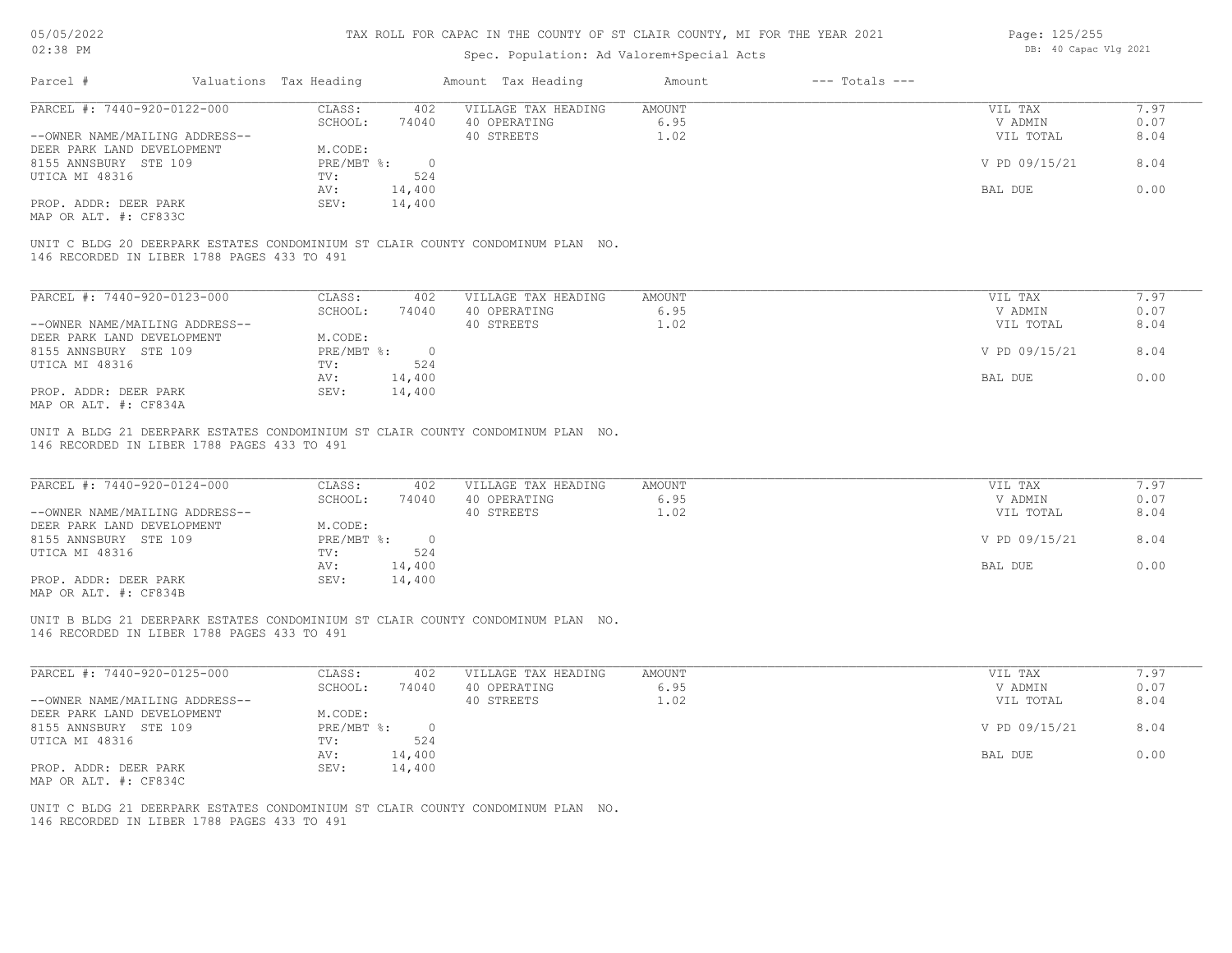### Spec. Population: Ad Valorem+Special Acts

| Page: 126/255 |                       |  |
|---------------|-----------------------|--|
|               | DB: 40 Capac Vlg 2021 |  |

| Parcel #                                    | Valuations Tax Heading |        | Amount Tax Heading                                                              | Amount | $---$ Totals $---$ |               |      |
|---------------------------------------------|------------------------|--------|---------------------------------------------------------------------------------|--------|--------------------|---------------|------|
| PARCEL #: 7440-920-0126-000                 | CLASS:                 | 402    | VILLAGE TAX HEADING                                                             | AMOUNT |                    | VIL TAX       | 7.97 |
|                                             | SCHOOL:                | 74040  | 40 OPERATING                                                                    | 6.95   |                    | V ADMIN       | 0.07 |
| --OWNER NAME/MAILING ADDRESS--              |                        |        | 40 STREETS                                                                      | 1.02   |                    | VIL TOTAL     | 8.04 |
| DEER PARK LAND DEVELOPMENT                  | M.CODE:                |        |                                                                                 |        |                    |               |      |
| 8155 ANNSBURY STE 109                       | PRE/MBT %:             | - 0    |                                                                                 |        |                    | V PD 09/15/21 | 8.04 |
| UTICA MI 48316                              | TV:                    | 524    |                                                                                 |        |                    |               |      |
|                                             | AV:                    | 14,400 |                                                                                 |        |                    | BAL DUE       | 0.00 |
| PROP. ADDR: DEER PARK                       | SEV:                   | 14,400 |                                                                                 |        |                    |               |      |
| MAP OR ALT. #: CF835A                       |                        |        |                                                                                 |        |                    |               |      |
| 146 RECORDED IN LIBER 1788 PAGES 433 TO 491 |                        |        | UNIT A BLDG 22 DEERPARK ESTATES CONDOMINIUM ST CLAIR COUNTY CONDOMINUM PLAN NO. |        |                    |               |      |
| PARCEL #: 7440-920-0127-000                 | CLASS:                 | 402    | VILLAGE TAX HEADING                                                             | AMOUNT |                    | VIL TAX       | 7.97 |
|                                             | SCHOOL:                | 74040  | 40 OPERATING                                                                    | 6.95   |                    | V ADMIN       | 0.07 |
|                                             |                        |        |                                                                                 |        |                    |               |      |

|                                | SCHOOL:    | 74040  | 40 OPERATING | 6.Y5 | V ADMIN       | 0.07 |
|--------------------------------|------------|--------|--------------|------|---------------|------|
| --OWNER NAME/MAILING ADDRESS-- |            |        | 40 STREETS   | 1.02 | VIL TOTAL     | 8.04 |
| DEER PARK LAND DEVELOPMENT     | M.CODE:    |        |              |      |               |      |
| 8155 ANNSBURY STE 109          | PRE/MBT %: |        |              |      | V PD 09/15/21 | 8.04 |
| UTICA MI 48316                 | TV:        | 524    |              |      |               |      |
|                                | AV:        | 14,400 |              |      | BAL DUE       | 0.00 |
| PROP. ADDR: DEER PARK          | SEV:       | 14,400 |              |      |               |      |
| MAP OR ALT. #: CF835B          |            |        |              |      |               |      |

146 RECORDED IN LIBER 1788 PAGES 433 TO 491 UNIT B BLDG 22 DEERPARK ESTATES CONDOMINIUM ST CLAIR COUNTY CONDOMINUM PLAN NO.

| PARCEL #: 7440-920-0128-000                           | CLASS:     | 402    | VILLAGE TAX HEADING | AMOUNT | VIL TAX       | 7.97 |
|-------------------------------------------------------|------------|--------|---------------------|--------|---------------|------|
|                                                       | SCHOOL:    | 74040  | 40 OPERATING        | 6.95   | V ADMIN       | 0.07 |
| --OWNER NAME/MAILING ADDRESS--                        |            |        | 40 STREETS          | 1.02   | VIL TOTAL     | 8.04 |
| DEER PARK LAND DEVELOPMENT                            | M.CODE:    |        |                     |        |               |      |
| 8155 ANNSBURY STE 109                                 | PRE/MBT %: |        |                     |        | V PD 09/15/21 | 8.04 |
| UTICA MI 48316                                        | TV:        | 524    |                     |        |               |      |
|                                                       | AV:        | 14,400 |                     |        | BAL DUE       | 0.00 |
| PROP. ADDR: DEER PARK                                 | SEV:       | 14,400 |                     |        |               |      |
| $\cdots$ $\cdots$ $\cdots$ $\cdots$ $\cdots$ $\cdots$ |            |        |                     |        |               |      |

MAP OR ALT. #: CF835C

146 RECORDED IN LIBER 1788 PAGES 433 TO 491 UNIT C BLDG 22 DEERPARK ESTATES CONDOMINIUM ST CLAIR COUNTY CONDOMINUM PLAN NO.

| PARCEL #: 7440-920-0129-000    | CLASS:     | 402    | VILLAGE TAX HEADING | AMOUNT | VIL TAX       | 7.97 |
|--------------------------------|------------|--------|---------------------|--------|---------------|------|
|                                | SCHOOL:    | 74040  | 40 OPERATING        | 6.95   | V ADMIN       | 0.07 |
| --OWNER NAME/MAILING ADDRESS-- |            |        | 40 STREETS          | 1.02   | VIL TOTAL     | 8.04 |
| DEER PARK LAND DEVELOPMENT     | M.CODE:    |        |                     |        |               |      |
| 8155 ANNSBURY STE 109          | PRE/MBT %: |        |                     |        | V PD 09/15/21 | 8.04 |
| UTICA MI 48316                 | TV:        | 524    |                     |        |               |      |
|                                | AV:        | 14,400 |                     |        | BAL DUE       | 0.00 |
| PROP. ADDR: DEER PARK          | SEV:       | 14,400 |                     |        |               |      |
| MAP OR ALT. #: CF836A          |            |        |                     |        |               |      |

 $\mathcal{L}_\mathcal{L} = \mathcal{L}_\mathcal{L} = \mathcal{L}_\mathcal{L} = \mathcal{L}_\mathcal{L} = \mathcal{L}_\mathcal{L} = \mathcal{L}_\mathcal{L} = \mathcal{L}_\mathcal{L} = \mathcal{L}_\mathcal{L} = \mathcal{L}_\mathcal{L} = \mathcal{L}_\mathcal{L} = \mathcal{L}_\mathcal{L} = \mathcal{L}_\mathcal{L} = \mathcal{L}_\mathcal{L} = \mathcal{L}_\mathcal{L} = \mathcal{L}_\mathcal{L} = \mathcal{L}_\mathcal{L} = \mathcal{L}_\mathcal{L}$ 

146 RECORDED IN LIBER 1788 PAGES 433 TO 491 UNIT A BLDG 23 DEERPARK ESTATES CONDOMINIUM ST CLAIR COUNTY CONDOMINUM PLAN NO.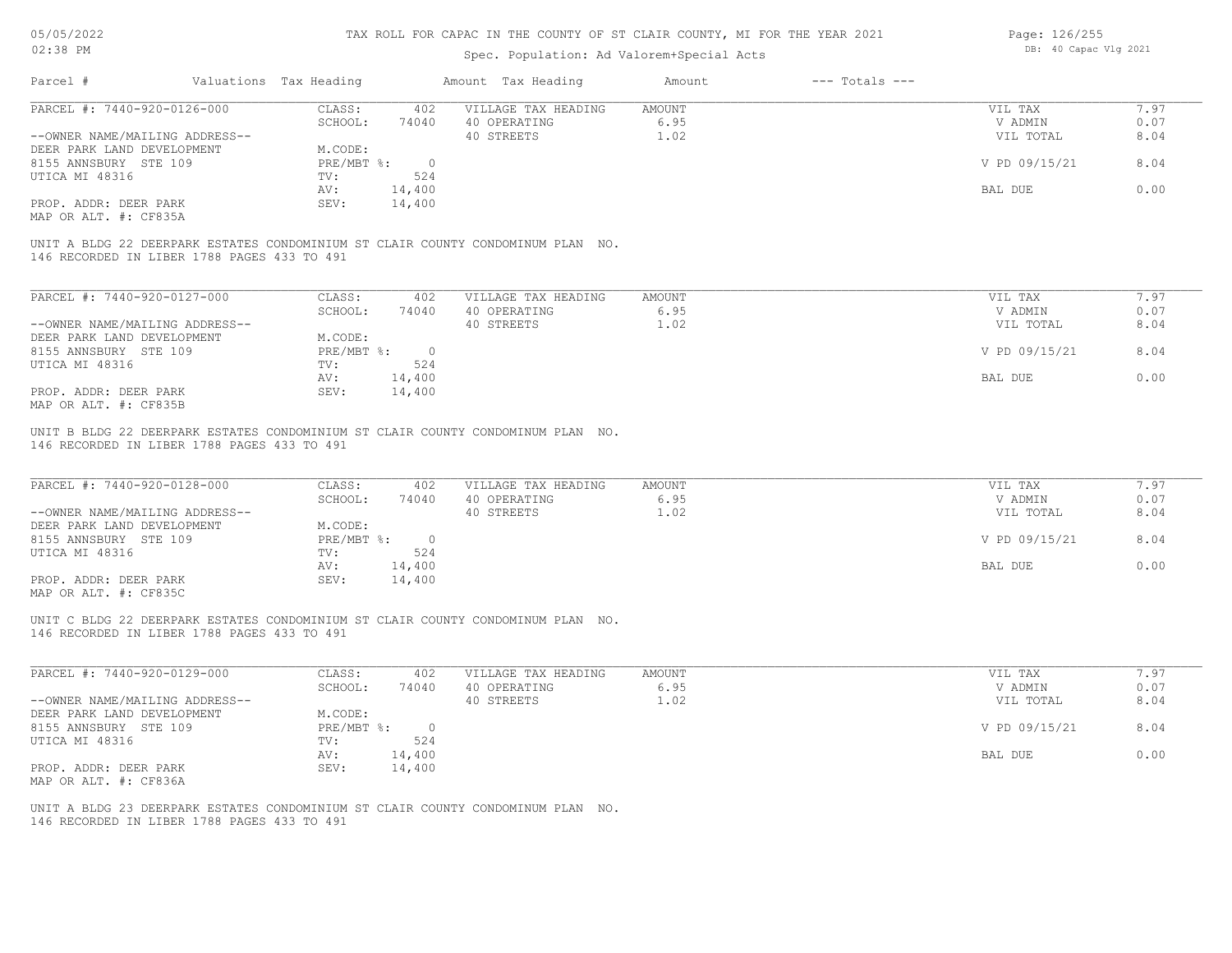### Spec. Population: Ad Valorem+Special Acts

| Page: 127/255 |                       |  |
|---------------|-----------------------|--|
|               | DB: 40 Capac Vlg 2021 |  |

| Parcel #                                    | Valuations Tax Heading |            | Amount Tax Heading                                                              | Amount | $---$ Totals $---$ |               |      |
|---------------------------------------------|------------------------|------------|---------------------------------------------------------------------------------|--------|--------------------|---------------|------|
| PARCEL #: 7440-920-0130-000                 | CLASS:                 | 402        | VILLAGE TAX HEADING                                                             | AMOUNT |                    | VIL TAX       | 7.97 |
|                                             | SCHOOL:                | 74040      | 40 OPERATING                                                                    | 6.95   |                    | V ADMIN       | 0.07 |
| --OWNER NAME/MAILING ADDRESS--              |                        |            | 40 STREETS                                                                      | 1.02   |                    | VIL TOTAL     | 8.04 |
| DEER PARK LAND DEVELOPMENT                  | M.CODE:                |            |                                                                                 |        |                    |               |      |
| 8155 ANNSBURY STE 109                       | PRE/MBT %:             | $\bigcirc$ |                                                                                 |        |                    | V PD 09/15/21 | 8.04 |
| UTICA MI 48316                              | TV:                    | 524        |                                                                                 |        |                    |               |      |
|                                             | AV:                    | 14,400     |                                                                                 |        |                    | BAL DUE       | 0.00 |
| PROP. ADDR: DEER PARK                       | SEV:                   | 14,400     |                                                                                 |        |                    |               |      |
| MAP OR ALT. #: CF836B                       |                        |            |                                                                                 |        |                    |               |      |
| 146 RECORDED IN LIBER 1788 PAGES 433 TO 491 |                        |            | UNIT B BLDG 23 DEERPARK ESTATES CONDOMINIUM ST CLAIR COUNTY CONDOMINUM PLAN NO. |        |                    |               |      |
| PARCEL #: 7440-920-0131-000                 | CLASS:                 | 402        | VILLAGE TAX HEADING                                                             | AMOUNT |                    | VIL TAX       | 7.97 |
|                                             | SCHOOL:                | 74040      | 40 OPERATING                                                                    | 6.95   |                    | V ADMIN       | 0.07 |
| --OWNER NAME/MAILING ADDRESS--              |                        |            | 40 STREETS                                                                      | 1.02   |                    | VIL TOTAL     | 8.04 |
| DEER PARK LAND DEVELOPMENT                  | M.CODE:                |            |                                                                                 |        |                    |               |      |
| 8155 ANNSBURY STE 109                       | $PRE/MBT$ $\div$       |            |                                                                                 |        |                    | V PD 09/15/21 | 8.04 |

MAP OR ALT. #: CF836C PROP. ADDR: DEER PARK SEV: 14,400

146 RECORDED IN LIBER 1788 PAGES 433 TO 491 UNIT C BLDG 23 DEERPARK ESTATES CONDOMINIUM ST CLAIR COUNTY CONDOMINUM PLAN NO.

UTICA MI 48316 TV:  $524$ <br>AV:  $14,400$ 

| PARCEL #: 7440-920-0132-000    | CLASS:  | 401            | VILLAGE TAX HEADING | AMOUNT | VIL TAX       | 618.78 |
|--------------------------------|---------|----------------|---------------------|--------|---------------|--------|
|                                | SCHOOL: | 74040          | 40 OPERATING        | 539.32 | V ADMIN       | 6.18   |
| --OWNER NAME/MAILING ADDRESS-- |         |                | 40 STREETS          | 79.46  | VIL TOTAL     | 624.96 |
| ASHTON ERIC                    | M.CODE: |                |                     |        |               |        |
| 255 QUAIL DR                   |         | PRE/MBT %: 100 |                     |        | V PD 09/16/21 | 624.96 |
| CAPAC MI 48014                 | TV:     | 40,655         |                     |        |               |        |
|                                | AV:     | 51,400         |                     |        | BAL DUE       | 0.00   |
| PROP. ADDR: 255 QUAIL DR       | SEV:    | 51,400         |                     |        |               |        |
|                                |         |                |                     |        |               |        |

AV: 14,400 BAL DUE 0.00

MAP OR ALT. #: CF837A

RECORDED IN LIBER 1788 PAGES 433 TO 491 UNIT A BLDG 24DEERPARK ESTATES CONDOMINIUM ST CLAIR COUNTY CONDOMINUM PLAN NO. 146

| PARCEL #: 7440-920-0133-000    | CLASS:       | 401    | VILLAGE TAX HEADING | AMOUNT | VIL TAX       | 595.56 |
|--------------------------------|--------------|--------|---------------------|--------|---------------|--------|
|                                | SCHOOL:      | 74040  | 40 OPERATING        | 519.08 | V ADMIN       | 5.95   |
| --OWNER NAME/MAILING ADDRESS-- |              |        | 40 STREETS          | 76.48  | VIL TOTAL     | 601.51 |
| GLOMBOWSKI KAREN S             | M.CODE:      | COREL  |                     |        |               |        |
| 253 OUAIL DR                   | $PRE/MBT$ %: | 100    |                     |        | V PD 09/15/21 | 601.51 |
| CAPAC MI 48014                 | TV:          | 39,129 |                     |        |               |        |
|                                | AV:          | 50,100 |                     |        | BAL DUE       | 0.00   |
| PROP. ADDR: 253 OUAIL DR       | SEV:         | 50,100 |                     |        |               |        |
| MAP OR ALT. #: CF837B          |              |        |                     |        |               |        |

 $\mathcal{L}_\mathcal{L} = \mathcal{L}_\mathcal{L} = \mathcal{L}_\mathcal{L} = \mathcal{L}_\mathcal{L} = \mathcal{L}_\mathcal{L} = \mathcal{L}_\mathcal{L} = \mathcal{L}_\mathcal{L} = \mathcal{L}_\mathcal{L} = \mathcal{L}_\mathcal{L} = \mathcal{L}_\mathcal{L} = \mathcal{L}_\mathcal{L} = \mathcal{L}_\mathcal{L} = \mathcal{L}_\mathcal{L} = \mathcal{L}_\mathcal{L} = \mathcal{L}_\mathcal{L} = \mathcal{L}_\mathcal{L} = \mathcal{L}_\mathcal{L}$ 

146 RECORDED IN LIBER 1788 PAGES 433 TO 491 UNIT B BLDG 24 DEERPARK ESTATES CONDOMINIUM ST CLAIR COUNTY CONDOMINUM PLAN NO.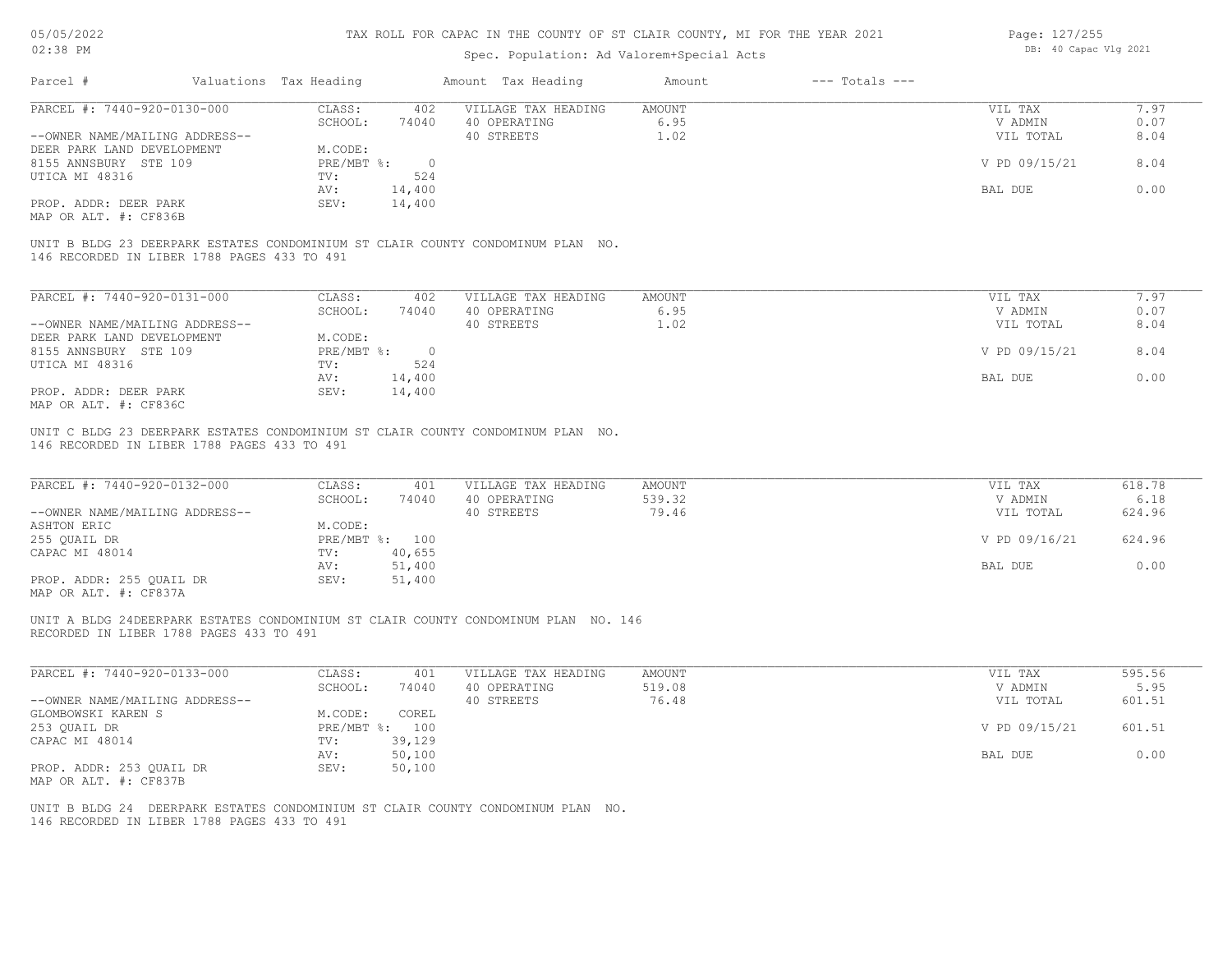### Spec. Population: Ad Valorem+Special Acts

| Page: 128/255 |                       |  |
|---------------|-----------------------|--|
|               | DB: 40 Capac Vlg 2021 |  |

| Parcel #                       | Valuations Tax Heading |                | Amount Tax Heading  | Amount | $---$ Totals $---$ |           |        |
|--------------------------------|------------------------|----------------|---------------------|--------|--------------------|-----------|--------|
| PARCEL #: 7440-920-0134-000    | CLASS:                 | 401            | VILLAGE TAX HEADING | AMOUNT |                    | VIL TAX   | 573.06 |
|                                | SCHOOL:                | 74040          | 40 OPERATING        | 499.47 |                    | V ADMIN   | 5.73   |
| --OWNER NAME/MAILING ADDRESS-- |                        |                | 40 STREETS          | 73.59  |                    | VIL TOTAL | 578.79 |
| LEMKE ROGER C                  | M.CODE:                | COREL          |                     |        |                    |           |        |
| 251 QUAIL DR                   |                        | PRE/MBT %: 100 |                     |        |                    | BAL DUE   | 578.79 |
| CAPAC MI 48014                 | TV:                    | 37,651         |                     |        |                    |           |        |
|                                | AV:                    | 51,400         |                     |        |                    |           |        |
| PROP. ADDR: 251 QUAIL DR       | SEV:                   | 51,400         |                     |        |                    |           |        |
|                                |                        |                |                     |        |                    |           |        |

MAP OR ALT. #: CF837C

146 RECORDED IN LIBER 1788 PAGES 433 TO 491 UNIT C BLDG 24 DEER PARK ESTATES CONDOMINIUM ST CLAIR COUNTY CONDOMINUM PLAN NO.

| PARCEL #: 7440-920-0136-000    | CLASS:           | 401    | VILLAGE TAX HEADING | AMOUNT | VIL TAX       | 573.06 |
|--------------------------------|------------------|--------|---------------------|--------|---------------|--------|
|                                | SCHOOL:          | 74040  | 40 OPERATING        | 499.47 | V ADMIN       | 5.73   |
| --OWNER NAME/MAILING ADDRESS-- |                  |        | 40 STREETS          | 73.59  | VIL TOTAL     | 578.79 |
| KRUGER EUGENE H                | M.CODE:          |        |                     |        |               |        |
| KRUGER BRIDGET A               | $PRE/MBT$ $\div$ | 100    |                     |        | V PD 09/14/21 | 578.79 |
| 241 OUAIL DR                   | TV:              | 37,651 |                     |        |               |        |
| CAPAC MI 48014                 | AV:              | 51,400 |                     |        | BAL DUE       | 0.00   |
|                                | SEV:             | 51,400 |                     |        |               |        |
| PROP. ADDR: 241 OUAIL DR       |                  |        |                     |        |               |        |

MAP OR ALT. #: CF838A

146 RECORDED IN LIBER 1788 PAGES 433 TO 491 UNIT A BLDG 25 DEERPARK ESTATES CONDOMINIUM ST CLAIR COUNTY CONDOMINUM PLAN NO.

| PARCEL #: 7440-920-0137-000                           | CLASS:       | 401    | VILLAGE TAX HEADING | AMOUNT | VIL TAX       | 762.54 |
|-------------------------------------------------------|--------------|--------|---------------------|--------|---------------|--------|
|                                                       | SCHOOL:      | 74040  | 40 OPERATING        | 664.62 | V ADMIN       | 7.62   |
| --OWNER NAME/MAILING ADDRESS--                        |              |        | 40 STREETS          | 97.92  | VIL TOTAL     | 770.16 |
| RICHTER GAYLE                                         | M.CODE:      |        |                     |        |               |        |
| 239 OUAIL DR                                          | $PRE/MBT$ %: | 100    |                     |        | V PD 08/18/21 | 770.16 |
| CAPAC MI 48014                                        | TV:          | 50,100 |                     |        |               |        |
|                                                       | AV:          | 50,100 |                     |        | BAL DUE       | 0.00   |
| PROP. ADDR: 239 OUAIL DR                              | SEV:         | 50,100 |                     |        |               |        |
| $\cdots$ $\cdots$ $\cdots$ $\cdots$ $\cdots$ $\cdots$ |              |        |                     |        |               |        |

 $\mathcal{L}_\mathcal{L} = \mathcal{L}_\mathcal{L} = \mathcal{L}_\mathcal{L} = \mathcal{L}_\mathcal{L} = \mathcal{L}_\mathcal{L} = \mathcal{L}_\mathcal{L} = \mathcal{L}_\mathcal{L} = \mathcal{L}_\mathcal{L} = \mathcal{L}_\mathcal{L} = \mathcal{L}_\mathcal{L} = \mathcal{L}_\mathcal{L} = \mathcal{L}_\mathcal{L} = \mathcal{L}_\mathcal{L} = \mathcal{L}_\mathcal{L} = \mathcal{L}_\mathcal{L} = \mathcal{L}_\mathcal{L} = \mathcal{L}_\mathcal{L}$ 

MAP OR ALT. #: CF838B

146 RECORDED IN LIBER 1788 PAGES 433 TO 491 UNIT B BLDG 25 DEERPARK ESTATES CONDOMINIUM ST CLAIR COUNTY CONDOMINUM PLAN NO.

| PARCEL #: 7440-920-0138-000    | CLASS:  | 401            | VILLAGE TAX HEADING | AMOUNT | VIL TAX       | 573.06 |
|--------------------------------|---------|----------------|---------------------|--------|---------------|--------|
|                                | SCHOOL: | 74040          | 40 OPERATING        | 499.47 | V ADMIN       | 5.73   |
| --OWNER NAME/MAILING ADDRESS-- |         |                | 40 STREETS          | 73.59  | VIL TOTAL     | 578.79 |
| CUTCHER WILLIAM & PATRICIA     | M.CODE: |                |                     |        |               |        |
| REV. LIVING TRUST              |         | PRE/MBT %: 100 |                     |        | V PD 08/05/21 | 578.79 |
| 237 QUAIL DR.                  | TV:     | 37,651         |                     |        |               |        |
| CAPAC MI 48014                 | AV:     | 51,400         |                     |        | BAL DUE       | 0.00   |
|                                | SEV:    | 51,400         |                     |        |               |        |
| PROP. ADDR: 237 QUAIL DR.      |         |                |                     |        |               |        |
| MAP OR ALT. #: CF838C          |         |                |                     |        |               |        |

146 RECORDED IN LIBER 1788 PAGES 433 TO 491 UNIT C BLDG 25 DEERPARK ESTATES CONDOMINIUM ST CLAIR COUNTY CONDOMINUM PLAN NO.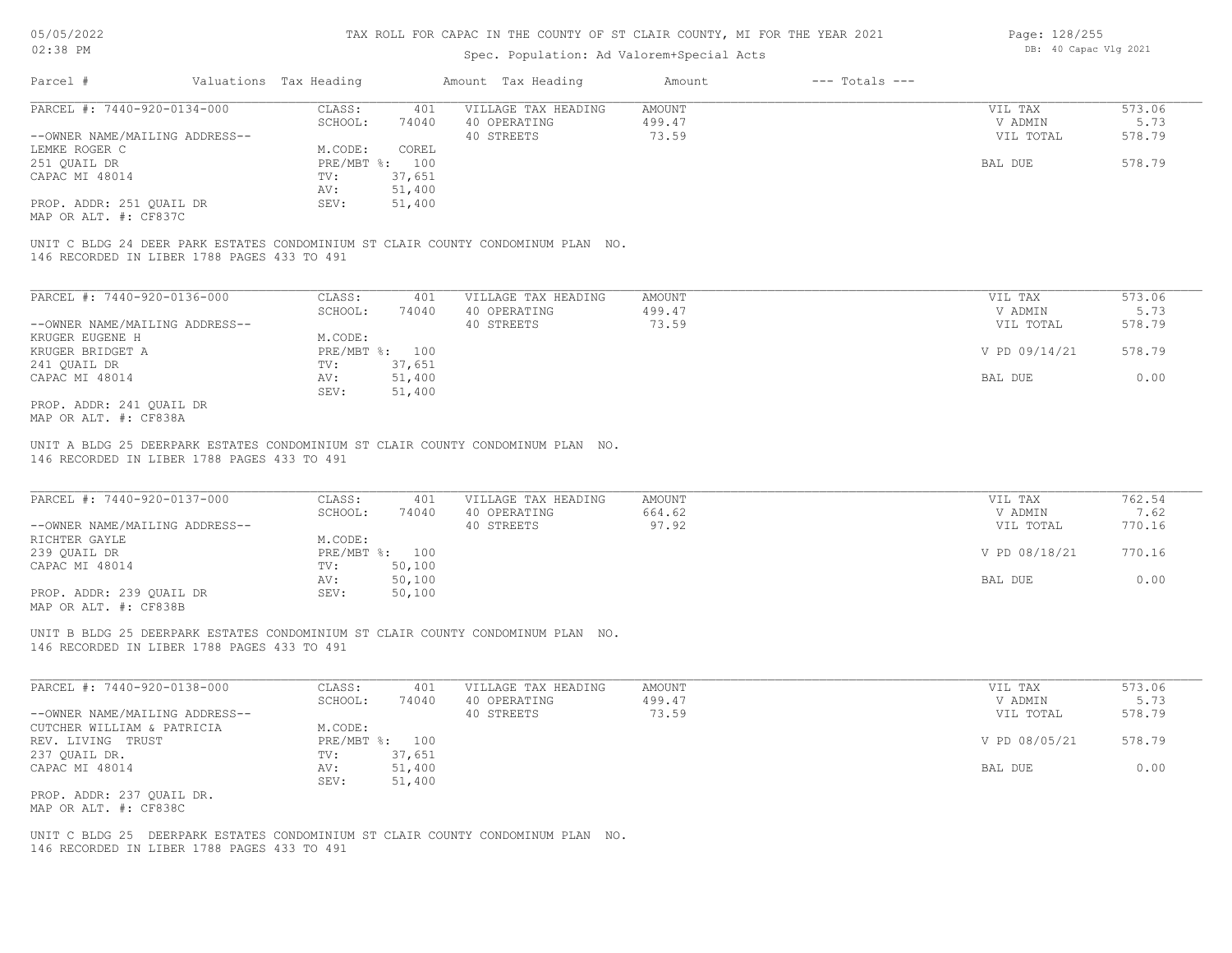### Spec. Population: Ad Valorem+Special Acts

| Page: 129/255 |                       |  |  |  |  |  |
|---------------|-----------------------|--|--|--|--|--|
|               | DB: 40 Capac Vlg 2021 |  |  |  |  |  |

| Parcel #                       | Valuations Tax Heading |        | Amount Tax Heading  | Amount | $---$ Totals $---$ |               |        |
|--------------------------------|------------------------|--------|---------------------|--------|--------------------|---------------|--------|
| PARCEL #: 7440-920-0139-000    | CLASS:                 | 401    | VILLAGE TAX HEADING | AMOUNT |                    | VIL TAX       | 566.33 |
|                                | SCHOOL:                | 74040  | 40 OPERATING        | 493.61 |                    | V ADMIN       | 5.66   |
| --OWNER NAME/MAILING ADDRESS-- |                        |        | 40 STREETS          | 72.72  |                    | VIL TOTAL     | 571.99 |
| RIESTER COURTNEY               | M.CODE:                | COREL  |                     |        |                    |               |        |
| 235 QUAIL DR                   | PRE/MBT %: 100         |        |                     |        |                    | V PD 09/15/21 | 571.99 |
| CAPAC MI 48014                 | TV:                    | 37,209 |                     |        |                    |               |        |
|                                | AV:                    | 50,900 |                     |        |                    | BAL DUE       | 0.00   |
| PROP. ADDR: 235 OUAIL DR       | SEV:                   | 50,900 |                     |        |                    |               |        |
|                                |                        |        |                     |        |                    |               |        |

MAP OR ALT. #: CF839A

146 RECORDED IN LIBER 1788 PAGES 433 TO 491 UNIT A BLDG 26 DEERPARK ESTATES CONDOMINIUM ST CLAIR COUNTY CONDOMINUM PLAN NO.

| PARCEL #: 7440-920-0140-000    | CLASS:     | 401    | VILLAGE TAX HEADING | AMOUNT | VIL TAX       | 542.63 |
|--------------------------------|------------|--------|---------------------|--------|---------------|--------|
|                                | SCHOOL:    | 74040  | 40 OPERATING        | 472.95 | V ADMIN       | 5.42   |
| --OWNER NAME/MAILING ADDRESS-- |            |        | 40 STREETS          | 69.68  | VIL TOTAL     | 548.05 |
| KASHOUTY TRUST                 | M.CODE:    | 00LSB  |                     |        |               |        |
| 18000 PRATT RD                 | PRE/MBT %: |        |                     |        | V PD 09/09/21 | 548.05 |
| ARMADA MI 48005-1138           | TV:        | 35,652 |                     |        |               |        |
|                                | AV:        | 49,600 |                     |        | BAL DUE       | 0.00   |
| PROP. ADDR: 233 OUAIL DR       | SEV:       | 49,600 |                     |        |               |        |
| MAP OR ALT. #: CF839B          |            |        |                     |        |               |        |

146 RECORDED IN LIBER 1788 PAGES 433 TO 491 UNIT B BLDG 26 DEERPARK ESTATES CONDOMINIUM ST CLAIR COUNTY CONDOMINUM PLAN NO.

| PARCEL #: 7440-920-0141-000    | CLASS:  | 401            | VILLAGE TAX HEADING | AMOUNT | VIL TAX       | 569.04 |
|--------------------------------|---------|----------------|---------------------|--------|---------------|--------|
|                                | SCHOOL: | 74040          | 40 OPERATING        | 495.97 | V ADMIN       | 5.69   |
| --OWNER NAME/MAILING ADDRESS-- |         |                | 40 STREETS          | 73.07  | VIL TOTAL     | 574.73 |
| WAVREK DONALD A                | M.CODE: | COREL          |                     |        |               |        |
| WAVREK MARGARET                |         | PRE/MBT %: 100 |                     |        | V PD 09/15/21 | 574.73 |
| 231 QUAIL DR                   | TV:     | 37,387         |                     |        |               |        |
| CAPAC MI 48014                 | AV:     | 50,900         |                     |        | BAL DUE       | 0.00   |
|                                | SEV:    | 50,900         |                     |        |               |        |
| PROP. ADDR: 231 OUAIL DR       |         |                |                     |        |               |        |

MAP OR ALT. #: CF839C

146 RECORDED IN LIBER 1788 PAGES 433 TO 491 UNIT C BLDG 26 DEERPARK ESTATES CONDOMINIUM ST CLAIR COUNTY CONDOMINUM PLAN NO.

| PARCEL #: 7440-920-0142-000    | CLASS:  | 401            | VILLAGE TAX HEADING | AMOUNT | VIL TAX       | 616.46 |
|--------------------------------|---------|----------------|---------------------|--------|---------------|--------|
|                                | SCHOOL: | 74040          | 40 OPERATING        | 537.30 | V ADMIN       | 6.16   |
| --OWNER NAME/MAILING ADDRESS-- |         |                | 40 STREETS          | 79.16  | VIL TOTAL     | 622.62 |
| GOOD ROY A                     | M.CODE: |                |                     |        |               |        |
| GOOD LAURIE A                  |         | PRE/MBT %: 100 |                     |        | V PD 08/31/21 | 622.62 |
| 227 QUAIL DR                   | TV:     | 40,503         |                     |        |               |        |
| CAPAC MI 48014                 | AV:     | 50,900         |                     |        | BAL DUE       | 0.00   |
|                                | SEV:    | 50,900         |                     |        |               |        |
| PROP. ADDR: 227 QUAIL DR       |         |                |                     |        |               |        |
| MAP OR ALT. #: CF840A          |         |                |                     |        |               |        |

146 RECORDED IN LIBER 1788 PAGES 433 TO 491 UNIT A BLDG 27 DEERPARK ESTATES CONDOMINIUM ST CLAIR COUNTY CONDOMINUM PLAN NO.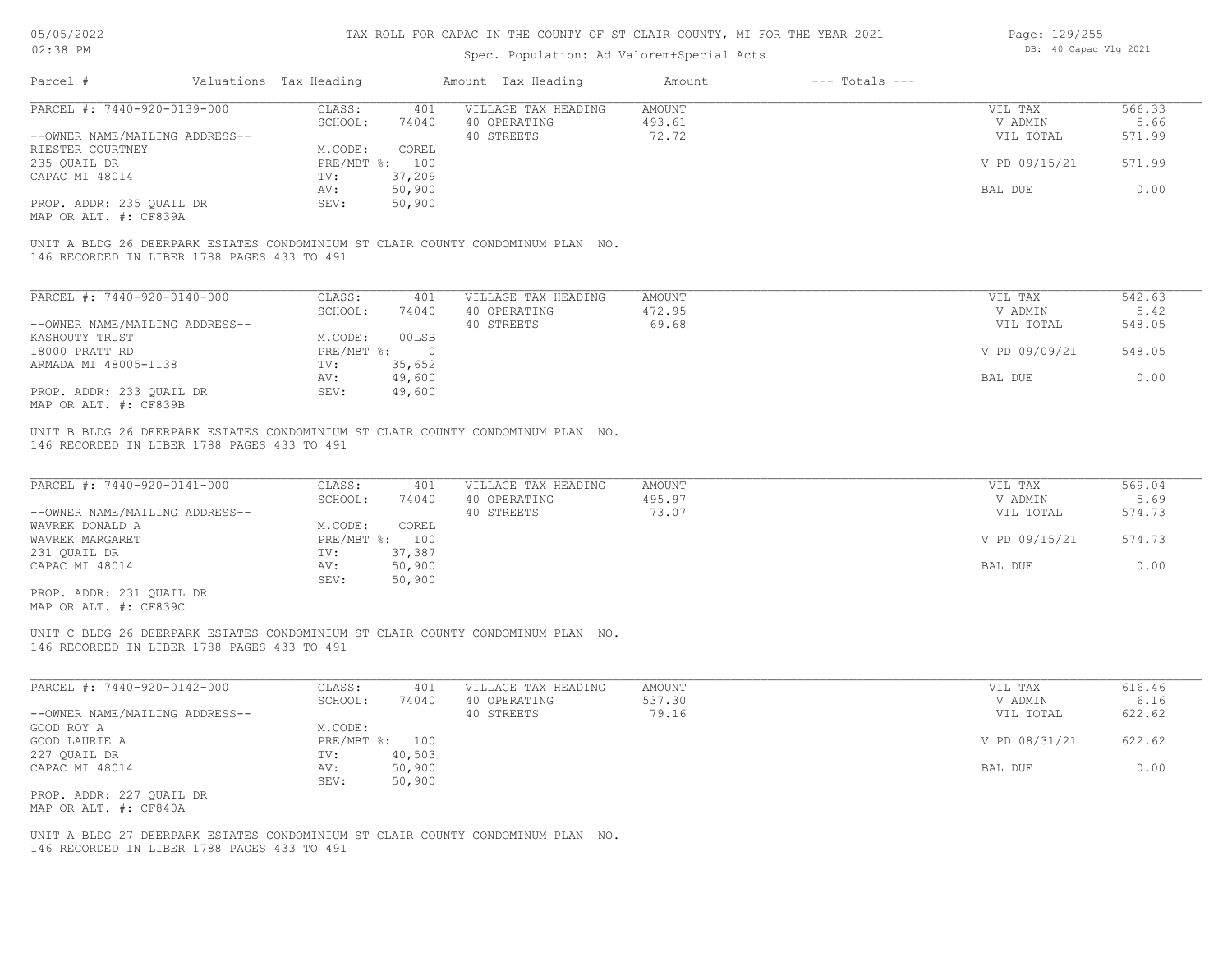### Spec. Population: Ad Valorem+Special Acts

| Page: 130/255 |                       |  |
|---------------|-----------------------|--|
|               | DB: 40 Capac Vlg 2021 |  |

| Parcel #                       | Valuations Tax Heading |        | Amount Tax Heading  | Amount | $---$ Totals $---$ |               |        |
|--------------------------------|------------------------|--------|---------------------|--------|--------------------|---------------|--------|
| PARCEL #: 7440-920-0143-000    | CLASS:                 | 401    | VILLAGE TAX HEADING | AMOUNT |                    | VIL TAX       | 542.63 |
|                                | SCHOOL:                | 74040  | 40 OPERATING        | 472.95 |                    | V ADMIN       | 5.42   |
| --OWNER NAME/MAILING ADDRESS-- |                        |        | 40 STREETS          | 69.68  |                    | VIL TOTAL     | 548.05 |
| URBAN BERNAD & LEOCADIA TRUST  | M.CODE:                |        |                     |        |                    |               |        |
| 16145 WHITE WATER              | PRE/MBT %: 100         |        |                     |        |                    | V PD 08/25/21 | 548.05 |
| MACOMB MI 48042                | TV:                    | 35,652 |                     |        |                    |               |        |
|                                | AV:                    | 49,600 |                     |        |                    | BAL DUE       | 0.00   |
| PROP. ADDR: 225 OUAIL DR       | SEV:                   | 49,600 |                     |        |                    |               |        |
|                                |                        |        |                     |        |                    |               |        |

MAP OR ALT. #: CF840B

146 RECORDED IN LIBER 1788 PAGES 433 TO 491 UNIT B BLDG 27 DEERPARK ESTATES CONDOMINIUM ST CLAIR COUNTY CONDOMINUM PLAN NO.

| PARCEL #: 7440-920-0144-000    | CLASS:           | 401    | VILLAGE TAX HEADING | AMOUNT | VIL TAX       | 612.15 |
|--------------------------------|------------------|--------|---------------------|--------|---------------|--------|
|                                | SCHOOL:          | 74040  | 40 OPERATING        | 533.54 | V ADMIN       | 6.12   |
| --OWNER NAME/MAILING ADDRESS-- |                  |        | 40 STREETS          | 78.61  | VIL TOTAL     | 618.27 |
| PAINTER ROY M                  | M.CODE:          |        |                     |        |               |        |
| PAINTER DARLENE A              | $PRE/MBT$ $\div$ | 100    |                     |        | V PD 09/03/21 | 618.27 |
| 223 OUAIL DR.                  | TV:              | 40,219 |                     |        |               |        |
| CAPAC MI 48014                 | AV:              | 50,900 |                     |        | BAL DUE       | 0.00   |
|                                | SEV:             | 50,900 |                     |        |               |        |
| PROP. ADDR: 223 OUAIL DR.      |                  |        |                     |        |               |        |

MAP OR ALT. #: CF840C

146 RECORDED IN LIBER 1788 PAGES 433 TO 491 UNIT C BLDG 27 DEERPARK ESTATES CONDOMINIUM ST CLAIR COUNTY CONDOMINUM PLAN NO.

| PARCEL #: 7440-920-0145-000    | CLASS:       | 401    | VILLAGE TAX HEADING | AMOUNT | VIL TAX       | 566.33 |  |
|--------------------------------|--------------|--------|---------------------|--------|---------------|--------|--|
|                                | SCHOOL:      | 74040  | 40 OPERATING        | 493.61 | V ADMIN       | 5.66   |  |
| --OWNER NAME/MAILING ADDRESS-- |              |        | 40 STREETS          | 72.72  | VIL TOTAL     | 571.99 |  |
| CLOSURDO MICHELE A             | M.CODE:      | 00WBF  |                     |        |               |        |  |
| 221 OUAIL DR.                  | $PRE/MBT$ %: | 100    |                     |        | V PD 08/25/21 | 571.99 |  |
| CAPAC MI 48014                 | TV:          | 37,209 |                     |        |               |        |  |
|                                | AV:          | 50,900 |                     |        | BAL DUE       | 0.00   |  |
| PROP. ADDR: 221 QUAIL DR.      | SEV:         | 50,900 |                     |        |               |        |  |
|                                |              |        |                     |        |               |        |  |

 $\mathcal{L}_\mathcal{L} = \mathcal{L}_\mathcal{L} = \mathcal{L}_\mathcal{L} = \mathcal{L}_\mathcal{L} = \mathcal{L}_\mathcal{L} = \mathcal{L}_\mathcal{L} = \mathcal{L}_\mathcal{L} = \mathcal{L}_\mathcal{L} = \mathcal{L}_\mathcal{L} = \mathcal{L}_\mathcal{L} = \mathcal{L}_\mathcal{L} = \mathcal{L}_\mathcal{L} = \mathcal{L}_\mathcal{L} = \mathcal{L}_\mathcal{L} = \mathcal{L}_\mathcal{L} = \mathcal{L}_\mathcal{L} = \mathcal{L}_\mathcal{L}$ 

MAP OR ALT. #: CF841A

146 RECORDED IN LIBER 1788 PAGES 433 TO 491 UNIT A BLDG 28 DEERPARK ESTATES CONDOMINIUM ST CLAIR COUNTY CONDOMINUM PLAN NO.

| PARCEL #: 7440-920-0146-000    | CLASS:     | 401    | VILLAGE TAX HEADING | AMOUNT | VIL TAX       | 588.91 |
|--------------------------------|------------|--------|---------------------|--------|---------------|--------|
|                                | SCHOOL:    | 74040  | 40 OPERATING        | 513.29 | V ADMIN       | 5.88   |
| --OWNER NAME/MAILING ADDRESS-- |            |        | 40 STREETS          | 75.62  | VIL TOTAL     | 594.79 |
| KLUG WYNN H                    | M.CODE:    | TCBMT  |                     |        |               |        |
| KLUG MARY L                    | PRE/MBT %: | 100    |                     |        | V PD 07/21/21 | 594.79 |
| 219 QUAIL DR                   | TV:        | 38,693 |                     |        |               |        |
| CAPAC MI 48014                 | AV:        | 49,600 |                     |        | BAL DUE       | 0.00   |
|                                | SEV:       | 49,600 |                     |        |               |        |
| PROP. ADDR: 219 QUAIL DR       |            |        |                     |        |               |        |

MAP OR ALT. #: CF841B

146 RECORDED IN LIBER 1788 PAGES 433 TO 491 UNIT B BLDG 28 DEERPARK ESTATES CONDOMINIUM ST CLAIR COUNTY CONDOMINUM PLAN NO.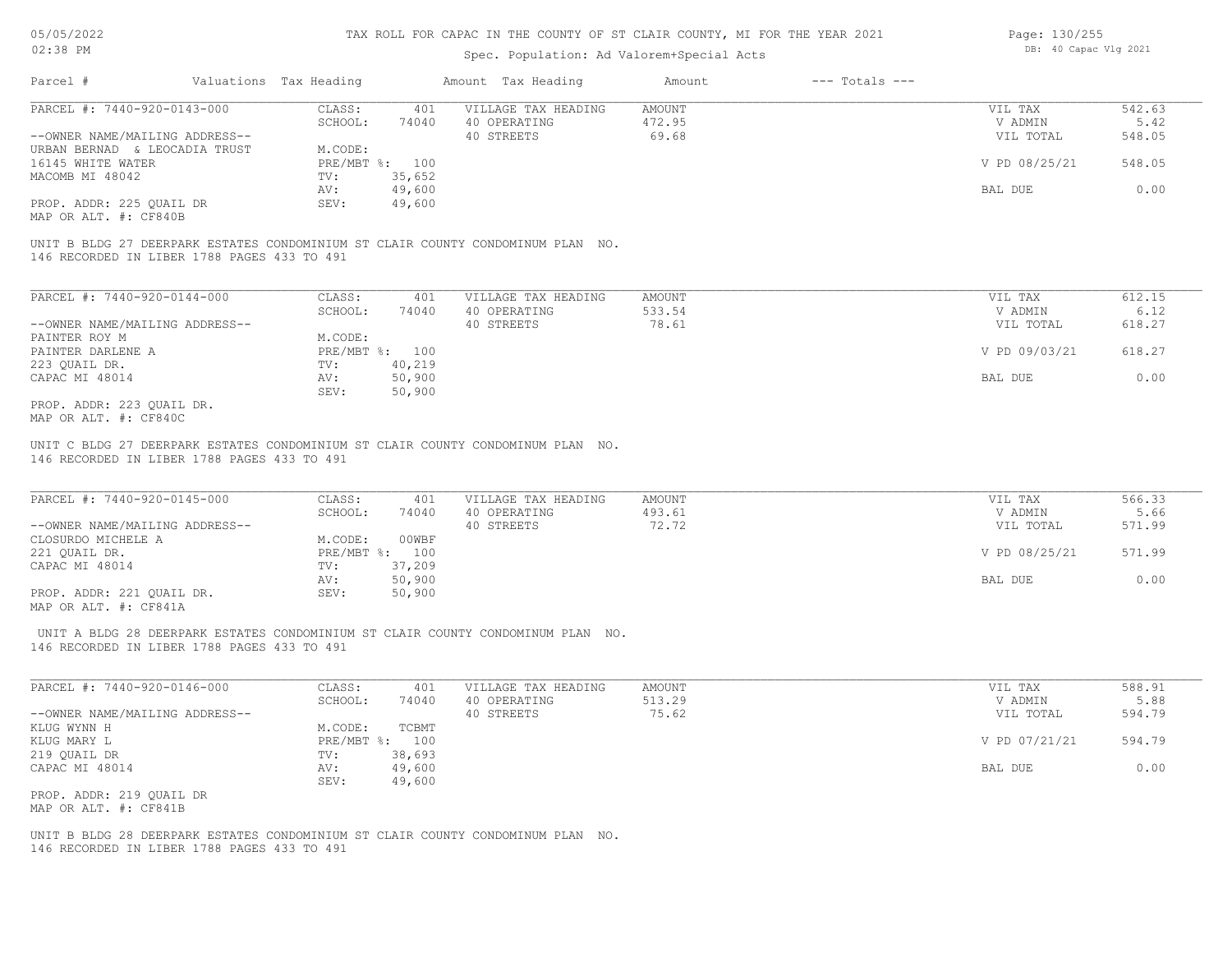#### Spec. Population: Ad Valorem+Special Acts

| Page: 131/255 |                       |  |
|---------------|-----------------------|--|
|               | DB: 40 Capac Vlg 2021 |  |

| Parcel #                       | Valuations Tax Heading |        | Amount Tax Heading  | Amount | $---$ Totals $---$ |               |        |
|--------------------------------|------------------------|--------|---------------------|--------|--------------------|---------------|--------|
| PARCEL #: 7440-920-0147-000    | CLASS:                 | 401    | VILLAGE TAX HEADING | AMOUNT |                    | VIL TAX       | 612.15 |
|                                | SCHOOL:                | 74040  | 40 OPERATING        | 533.54 |                    | V ADMIN       | 6.12   |
| --OWNER NAME/MAILING ADDRESS-- |                        |        | 40 STREETS          | 78.61  |                    | VIL TOTAL     | 618.27 |
| GINN ALEXANDRIA M              | M.CODE:                |        |                     |        |                    |               |        |
| 217 QUAIL DR                   | PRE/MBT %: 100         |        |                     |        |                    | V PD 07/08/21 | 618.27 |
| CAPAC MI 48014                 | TV:                    | 40,219 |                     |        |                    |               |        |
|                                | AV:                    | 50,900 |                     |        |                    | BAL DUE       | 0.00   |
| PROP. ADDR: 217 QUAIL DR       | SEV:                   | 50,900 |                     |        |                    |               |        |
|                                |                        |        |                     |        |                    |               |        |

MAP OR ALT. #: CF841C

146 RECORDED IN LIBER 1788 PAGES 433 TO 491 UNIT C BLDG 28 DEERPARK ESTATES CONDOMINIUM ST CLAIR COUNTY CONDOMINUM PLAN NO.

| PARCEL #: 7440-920-0148-000    | CLASS:       | 401    | VILLAGE TAX HEADING | AMOUNT | VIL TAX       | 612.15 |
|--------------------------------|--------------|--------|---------------------|--------|---------------|--------|
|                                | SCHOOL:      | 74040  | 40 OPERATING        | 533.54 | V ADMIN       | 6.12   |
| --OWNER NAME/MAILING ADDRESS-- |              |        | 40 STREETS          | 78.61  | VIL TOTAL     | 618.27 |
| COX RONALD L                   | M.CODE:      |        |                     |        |               |        |
| COX KAY L                      | $PRE/MBT$ %: | 100    |                     |        | V PD 08/18/21 | 618.27 |
| 213 QUAIL DR                   | TV:          | 40,219 |                     |        |               |        |
| CAPAC MI 48014                 | AV:          | 50,900 |                     |        | BAL DUE       | 0.00   |
|                                | SEV:         | 50,900 |                     |        |               |        |
| PROP. ADDR: 213 OUAIL DR       |              |        |                     |        |               |        |

MAP OR ALT. #: CF842A

146 RECORDED IN LIBER 1788 PAGES 433 TO 491 UNIT A BLDG 29 DEERPARK ESTATES CONDOMINIUM ST CLAIR COUNTY CONDOMINUM PLAN NO.

| PARCEL #: 7440-920-0149-000    | CLASS:       | 401    | VILLAGE TAX HEADING | AMOUNT | VIL TAX       | 542.63 |
|--------------------------------|--------------|--------|---------------------|--------|---------------|--------|
|                                | SCHOOL:      | 74040  | 40 OPERATING        | 472.95 | V ADMIN       | 5.42   |
| --OWNER NAME/MAILING ADDRESS-- |              |        | 40 STREETS          | 69.68  | VIL TOTAL     | 548.05 |
| THURSTON ROSE MARIE            | M.CODE:      | 00WBF  |                     |        |               |        |
| 211 OUAIL DR                   | $PRE/MBT$ %: | 100    |                     |        | V PD 08/25/21 | 548.05 |
| CAPAC MI 48014                 | TV:          | 35,652 |                     |        |               |        |
|                                | AV:          | 49,600 |                     |        | BAL DUE       | 0.00   |
| PROP. ADDR: 211 OUAIL DR       | SEV:         | 49,600 |                     |        |               |        |
|                                |              |        |                     |        |               |        |

 $\mathcal{L}_\mathcal{L} = \mathcal{L}_\mathcal{L} = \mathcal{L}_\mathcal{L} = \mathcal{L}_\mathcal{L} = \mathcal{L}_\mathcal{L} = \mathcal{L}_\mathcal{L} = \mathcal{L}_\mathcal{L} = \mathcal{L}_\mathcal{L} = \mathcal{L}_\mathcal{L} = \mathcal{L}_\mathcal{L} = \mathcal{L}_\mathcal{L} = \mathcal{L}_\mathcal{L} = \mathcal{L}_\mathcal{L} = \mathcal{L}_\mathcal{L} = \mathcal{L}_\mathcal{L} = \mathcal{L}_\mathcal{L} = \mathcal{L}_\mathcal{L}$ 

MAP OR ALT. #: CF842B

146 RECORDED IN LIBER 1788 PAGES 433 TO 491 UNIT B BLDG 29 DEERPARK ESTATES CONDOMINIUM ST CLAIR COUNTY CONDOMINUM PLAN NO.

| PARCEL #: 7440-920-0150-000    | CLASS:  | 401            | VILLAGE TAX HEADING | AMOUNT | VIL TAX       | 566.33 |
|--------------------------------|---------|----------------|---------------------|--------|---------------|--------|
|                                | SCHOOL: | 74040          | 40 OPERATING        | 493.61 | V ADMIN       | 5.66   |
| --OWNER NAME/MAILING ADDRESS-- |         |                | 40 STREETS          | 72.72  | VIL TOTAL     | 571.99 |
| KMETZ STEPHEN W                | M.CODE: | COREL          |                     |        |               |        |
| 209 QUAIL DR.                  |         | PRE/MBT %: 100 |                     |        | V PD 09/15/21 | 571.99 |
| CAPAC MI 48014                 | TV:     | 37,209         |                     |        |               |        |
|                                | AV:     | 50,900         |                     |        | BAL DUE       | 0.00   |
| PROP. ADDR: 209 QUAIL DR.      | SEV:    | 50,900         |                     |        |               |        |
| MAP OR ALT. #: CF842C          |         |                |                     |        |               |        |

146 RECORDED IN LIBER 1788 PAGES 433 TO 491 UNIT C BLDG 29 DEER PARK ESTATES CONDOMINIUM ST CLAIR COUNTY CONDOMINUM PLAN NO.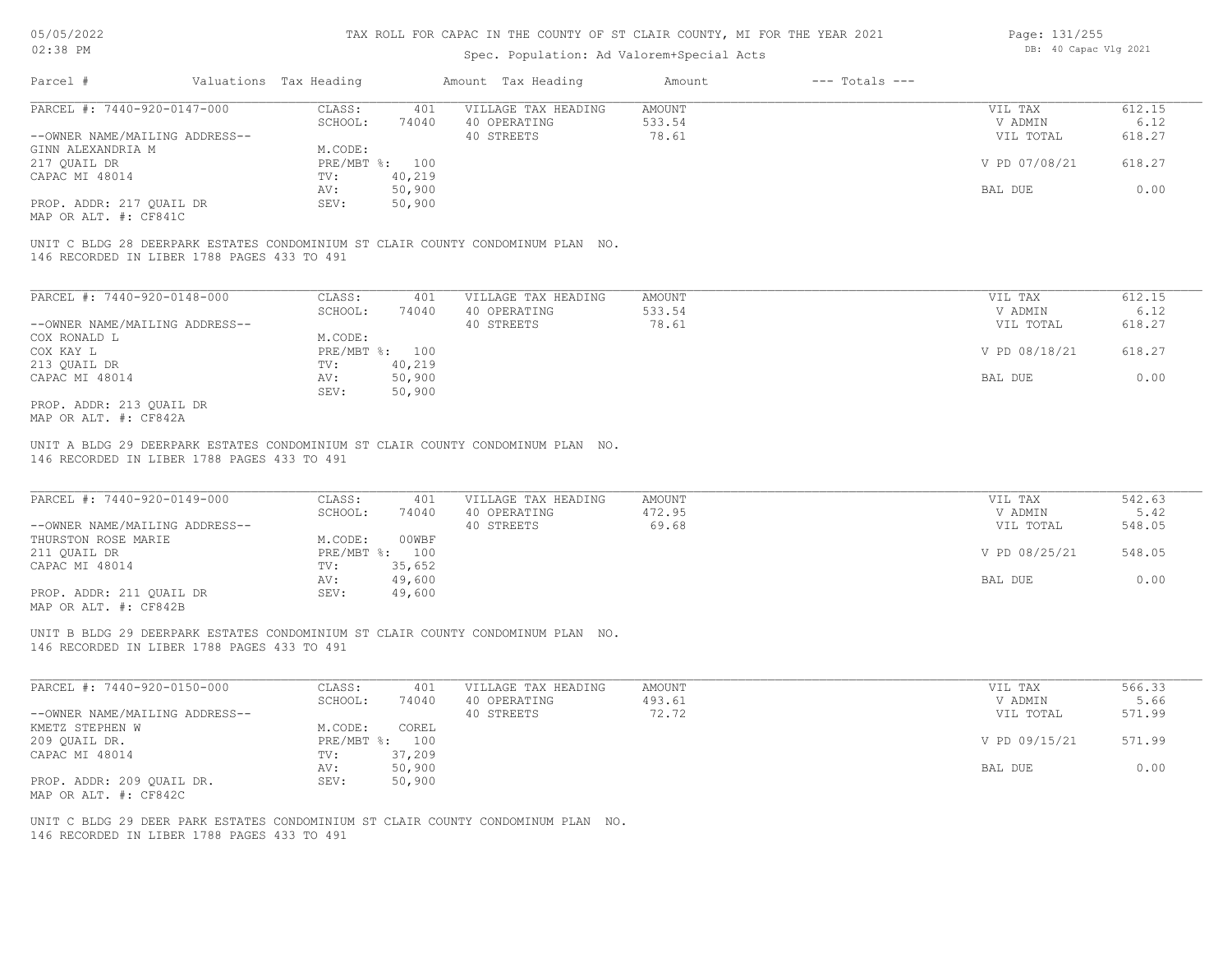| 05/05/2022 |  |
|------------|--|
|            |  |

#### Spec. Population: Ad Valorem+Special Acts

| Page: 132/255 |                       |  |
|---------------|-----------------------|--|
|               | DB: 40 Capac Vlg 2021 |  |

| Parcel #                                    | Valuations Tax Heading |                | Amount Tax Heading                                                              | Amount | $---$ Totals $---$ |               |        |
|---------------------------------------------|------------------------|----------------|---------------------------------------------------------------------------------|--------|--------------------|---------------|--------|
| PARCEL #: 7440-920-0151-000                 | CLASS:                 | 401            | VILLAGE TAX HEADING                                                             | AMOUNT |                    | VIL TAX       | 569.04 |
|                                             | SCHOOL:                | 74040          | 40 OPERATING                                                                    | 495.97 |                    | V ADMIN       | 5.69   |
| --OWNER NAME/MAILING ADDRESS--              |                        |                | 40 STREETS                                                                      | 73.07  |                    | VIL TOTAL     | 574.73 |
| WOOSTER DOROTHY M                           | M.CODE:                |                |                                                                                 |        |                    |               |        |
| 203 QUAIL DR                                |                        | PRE/MBT %: 100 |                                                                                 |        |                    | V PD 07/15/21 | 574.73 |
| CAPAC MI 48014                              | TV:                    | 37,387         |                                                                                 |        |                    |               |        |
|                                             | AV:                    | 50,900         |                                                                                 |        |                    | BAL DUE       | 0.00   |
| PROP. ADDR: 203 OUAIL DR                    | SEV:                   | 50,900         |                                                                                 |        |                    |               |        |
| MAP OR ALT. #: CF843A                       |                        |                |                                                                                 |        |                    |               |        |
| 146 RECORDED IN LIBER 1788 PAGES 433 TO 491 |                        |                | UNIT A BLDG 30 DEERPARK ESTATES CONDOMINIUM ST CLAIR COUNTY CONDOMINUM PLAN NO. |        |                    |               |        |
| PARCEL #: 7440-920-0152-000                 | CLASS:                 | 401            | VILLAGE TAX HEADING                                                             | AMOUNT |                    | VIL TAX       | 542.63 |

| PARCEL #: 7440-920-0152-000    | CLASS:       | 401    | VILLAGE TAX HEADING | AMOUNT | VIL TAX       | 542.63 |
|--------------------------------|--------------|--------|---------------------|--------|---------------|--------|
|                                | SCHOOL:      | 74040  | 40 OPERATING        | 472.95 | V ADMIN       | 5.42   |
| --OWNER NAME/MAILING ADDRESS-- |              |        | 40 STREETS          | 69.68  | VIL TOTAL     | 548.05 |
| MCKNIGHT DANIEL J              | M.CODE:      |        |                     |        |               |        |
| 201 QUAIL DR                   | $PRE/MBT$ %: | 100    |                     |        | V PD 09/03/21 | 548.05 |
| CAPAC MI 48014                 | TV:          | 35,652 |                     |        |               |        |
|                                | AV:          | 49,600 |                     |        | BAL DUE       | 0.00   |
| PROP. ADDR: 201 OUAIL DR       | SEV:         | 49,600 |                     |        |               |        |
| MAP OR ALT. #: CF843B          |              |        |                     |        |               |        |

146 RECORDED IN LIBER 1788 PAGES 433 TO 491 UNIT B BLDG 30 DEERPARK ESTATES CONDOMINIUM ST CLAIR COUNTY CONDOMINUM PLAN NO.

| PARCEL #: 7440-920-0153-000    | CLASS:  | 401            | VILLAGE TAX HEADING | AMOUNT | VIL TAX       | 663.63 |
|--------------------------------|---------|----------------|---------------------|--------|---------------|--------|
|                                | SCHOOL: | 74040          | 40 OPERATING        | 578.41 | V ADMIN       | 6.63   |
| --OWNER NAME/MAILING ADDRESS-- |         |                | 40 STREETS          | 85.22  | VIL TOTAL     | 670.26 |
| CHAD & JENNIFER HOLLENBECK     | M.CODE: | COREL          |                     |        |               |        |
| 199 QUAIL DR                   |         | PRE/MBT %: 100 |                     |        | V PD 09/15/21 | 670.26 |
| CAPAC MI 48014                 | TV:     | 43,602         |                     |        |               |        |
|                                | AV:     | 50,900         |                     |        | BAL DUE       | 0.00   |
| PROP. ADDR: 199 QUAIL DR       | SEV:    | 50,900         |                     |        |               |        |
|                                |         |                |                     |        |               |        |

MAP OR ALT. #: CF843C

146 RECORDED IN LIBER 1788 PAGES 433 TO 491 UNIT C BLDG 30 DEERPARK ESTATES CONDOMINIUM ST CLAIR COUNTY CONDOMINUM PLAN NO.

| PARCEL #: 7440-945-0001-000    | CLASS:     | 001   | VILLAGE TAX HEADING | AMOUNT | VIL TAX   | 0.00 |
|--------------------------------|------------|-------|---------------------|--------|-----------|------|
|                                | SCHOOL:    | 74040 | 40 OPERATING        | 0.00   | V ADMIN   | 0.00 |
| --OWNER NAME/MAILING ADDRESS-- |            |       | 40 STREETS          | 0.00   | VIL TOTAL | 0.00 |
| CAPAC BTS RETAIL, LLC          | M.CODE:    |       |                     |        |           |      |
| 14600 DETROIT AVE STE 1500     | PRE/MBT %: |       |                     |        | BAL DUE   | 0.00 |
| LAKEWOOD OH 44107              | TV:        |       |                     |        |           |      |
|                                | AV:        |       |                     |        |           |      |
| PROP. ADDR: 403 S MAIN         | SEV:       |       |                     |        |           |      |
| MAP OR ALT. #: 844/950         |            |       |                     |        |           |      |

IN LIBER 1988 PAGES 841 TO 874 UNIT 1 HOMELAND PLAZA CONDOMINIUM ST CLAIR COUNTY CONDOMINIUM PLAN NO.156 RECORDED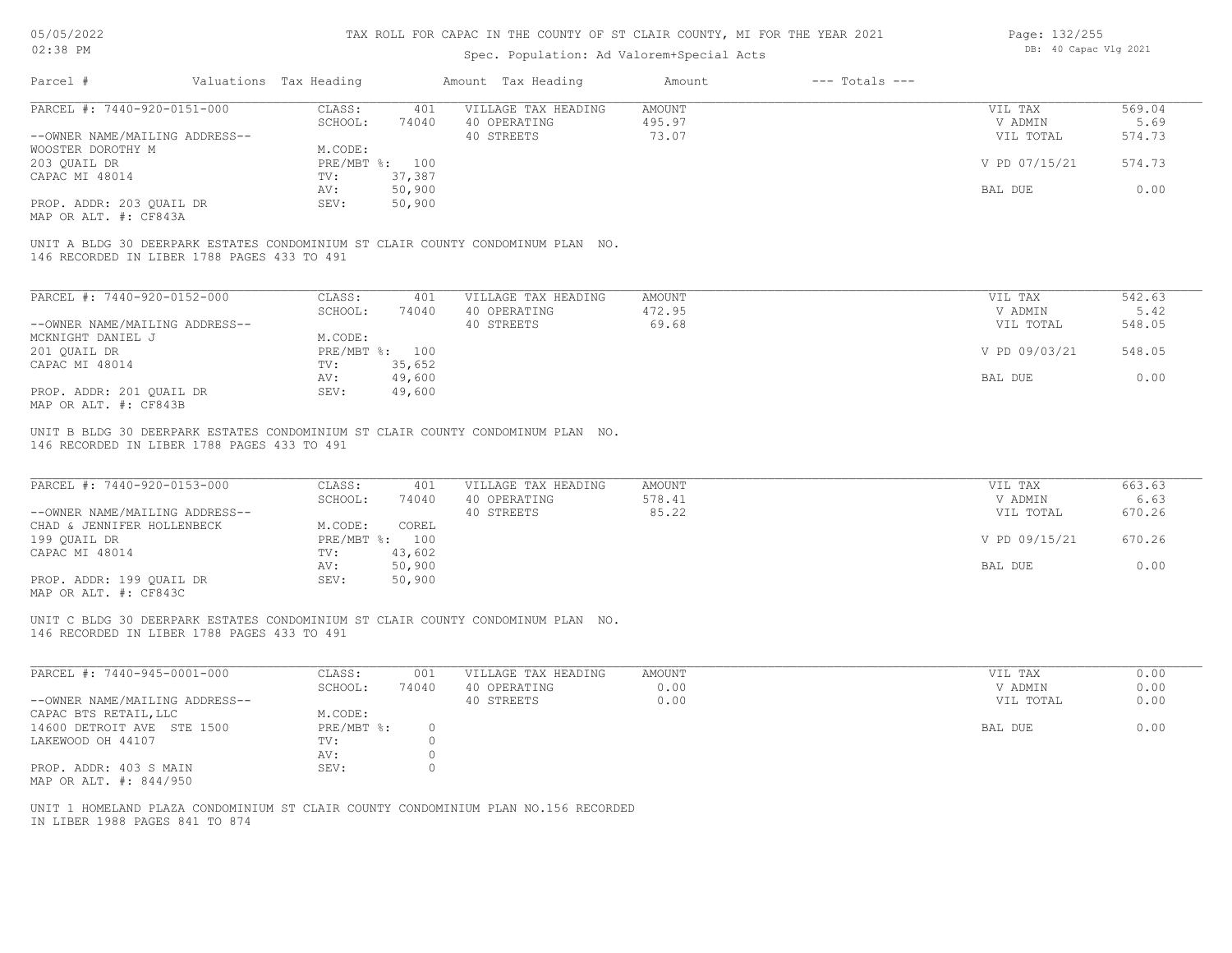### Spec. Population: Ad Valorem+Special Acts

| Page: 133/255 |                       |  |
|---------------|-----------------------|--|
|               | DB: 40 Capac Vlg 2021 |  |

| Parcel #                                                                                                                                                                                                                                                                                                                                                                                                                                                                                                                                                                                                                          | Valuations Tax Heading |                | Amount Tax Heading  | Amount | $---$ Totals $---$ |               |                                     |
|-----------------------------------------------------------------------------------------------------------------------------------------------------------------------------------------------------------------------------------------------------------------------------------------------------------------------------------------------------------------------------------------------------------------------------------------------------------------------------------------------------------------------------------------------------------------------------------------------------------------------------------|------------------------|----------------|---------------------|--------|--------------------|---------------|-------------------------------------|
| PARCEL #: 7440-950-0001-000                                                                                                                                                                                                                                                                                                                                                                                                                                                                                                                                                                                                       | CLASS:                 | 201            | VILLAGE TAX HEADING | AMOUNT |                    | VIL TAX       | 552.42                              |
|                                                                                                                                                                                                                                                                                                                                                                                                                                                                                                                                                                                                                                   | SCHOOL:                | 74040          | 40 OPERATING        | 481.48 |                    | V ADMIN       | 5.52                                |
| --OWNER NAME/MAILING ADDRESS--                                                                                                                                                                                                                                                                                                                                                                                                                                                                                                                                                                                                    |                        |                | 40 STREETS          | 70.94  |                    | VIL TOTAL     | 557.94                              |
| FIREGIRL, INC                                                                                                                                                                                                                                                                                                                                                                                                                                                                                                                                                                                                                     | M.CODE:                |                |                     |        |                    |               |                                     |
| 15808 DRYDEN RD                                                                                                                                                                                                                                                                                                                                                                                                                                                                                                                                                                                                                   | $PRE/MBT$ %:           | $\overline{0}$ |                     |        |                    | V PD 08/11/21 | 557.94                              |
| ALLENTON MI 48002                                                                                                                                                                                                                                                                                                                                                                                                                                                                                                                                                                                                                 | TV:                    | 36,295         |                     |        |                    |               |                                     |
|                                                                                                                                                                                                                                                                                                                                                                                                                                                                                                                                                                                                                                   | AV:                    | 41,100         |                     |        |                    | BAL DUE       | 0.00                                |
| PROP. ADDR: 100 N MAIN ST                                                                                                                                                                                                                                                                                                                                                                                                                                                                                                                                                                                                         | SEV:                   | 41,100         |                     |        |                    |               |                                     |
| MAP OR ALT. #:                                                                                                                                                                                                                                                                                                                                                                                                                                                                                                                                                                                                                    |                        |                |                     |        |                    |               |                                     |
| THEREOF AS RECORDED IN LIBER H OF PLATS, PAGE 72, ST CLAIR COUNTY REGISTER OF DEEDS<br>OFFICE, LYING NORTH OF THE FOLLOWING DESCRIBED LINE BEGINNING ON THE WEST LINE OF<br>LOT 2,13 35 FEET NORTH OF THE SOUTHWEST CORNER OF SAID LOT 2, THENCE NORTH 89D 49.5<br>EAST 42 25 FEET, THENCE NORTH 00D 10.5 WEST 5 95 FEET, THENCE NORTH 89D 49.5 EAST<br>37 75 FEET TO THE EAST LINE OF THE WEST 80 00 FEET OF LOT 2, EXCEPT THE WEST 50 00<br>FEET OF THE NORTH 20 00 FEET OF THE SOUTH 45 00 FEET OF LOT 2, AND EXECPT THE EAST<br>30 00 FEET OF THE WEST 80 00 FEET OF THE NORTH 16 00 FEET OF THE SOUTH 45 00 FEET<br>OF LOT 2 |                        |                |                     |        |                    |               |                                     |
| PARCEL #: 7440-950-0002-000                                                                                                                                                                                                                                                                                                                                                                                                                                                                                                                                                                                                       | CLASS:                 | 202            | VILLAGE TAX HEADING | AMOUNT |                    | VIL TAX       | 29.76                               |
|                                                                                                                                                                                                                                                                                                                                                                                                                                                                                                                                                                                                                                   | SCHOOL:                | 74040          | 40 OPERATING        | 25.94  |                    | V ADMIN       | 0.29                                |
| --OWNER NAME/MAILING ADDRESS--                                                                                                                                                                                                                                                                                                                                                                                                                                                                                                                                                                                                    |                        |                | 40 STREETS          | 3.82   |                    | VIL TOTAL     | 30.05                               |
| GEORGE THOMAS J                                                                                                                                                                                                                                                                                                                                                                                                                                                                                                                                                                                                                   | M.CODE:                |                |                     |        |                    |               |                                     |
|                                                                                                                                                                                                                                                                                                                                                                                                                                                                                                                                                                                                                                   |                        |                |                     |        |                    |               | the contract of the contract of the |

PROP. ADDR: E MILL ST SEV: 13,800 CAPAC MI 48014 AV: 13,800 BAL DUE 0.00 112 MAIN ST TV: 1,956 GEORGE MARY H PRE/MBT %: 0 V PD 07/29/21 30.05

MAP OR ALT. #:

T7N R13E E 50 FT OF LOT 1 & E 50 FT OF S 15 FT OF LOT 2 BIN R1E VILLAGE OF CAPAC SEC 21/22

| PARCEL #: 7440-950-0003-000    | CLASS:     | 202    | VILLAGE TAX HEADING | AMOUNT | VIL TAX       | 31.19 |
|--------------------------------|------------|--------|---------------------|--------|---------------|-------|
|                                | SCHOOL:    | 74040  | 40 OPERATING        | 27.19  | V ADMIN       | 0.31  |
| --OWNER NAME/MAILING ADDRESS-- |            |        | 40 STREETS          | 4.00   | VIL TOTAL     | 31.50 |
| FIREGIRL, INC                  | M.CODE:    |        |                     |        |               |       |
| 15808 DRYDEN RD                | PRE/MBT %: | $\cap$ |                     |        | V PD 08/11/21 | 31.50 |
| ALLENTON MI 48002              | TV:        | 2,050  |                     |        |               |       |
|                                | AV:        | 2,600  |                     |        | BAL DUE       | 0.00  |
| PROP. ADDR: N MAIN ST          | SEV:       | 2,600  |                     |        |               |       |
| MAP OR ALT. #:                 |            |        |                     |        |               |       |

RECORDED PLAT THEREOF EAST 50 FEET THEREOF, BLOCK 1, RANGE 1 EAST, VILLAGE OF CAPAC, ACCORDING TO THE FEET, THENCE EAST 38 FEET, THENCE SOUTH 3 875 FEET, THENCE EAST 70 FEET, EXECPT THE 2, 13FEET NORTH OF ITS SOUTHWEST CORNER, THENCE EAST 42 FEET THENCE NORTH 5 875 THAT PART OF LOTS 1 AND 2,LYING SOUTH OF A LINE BEGINNING ON THE WESTLINE OF LOTS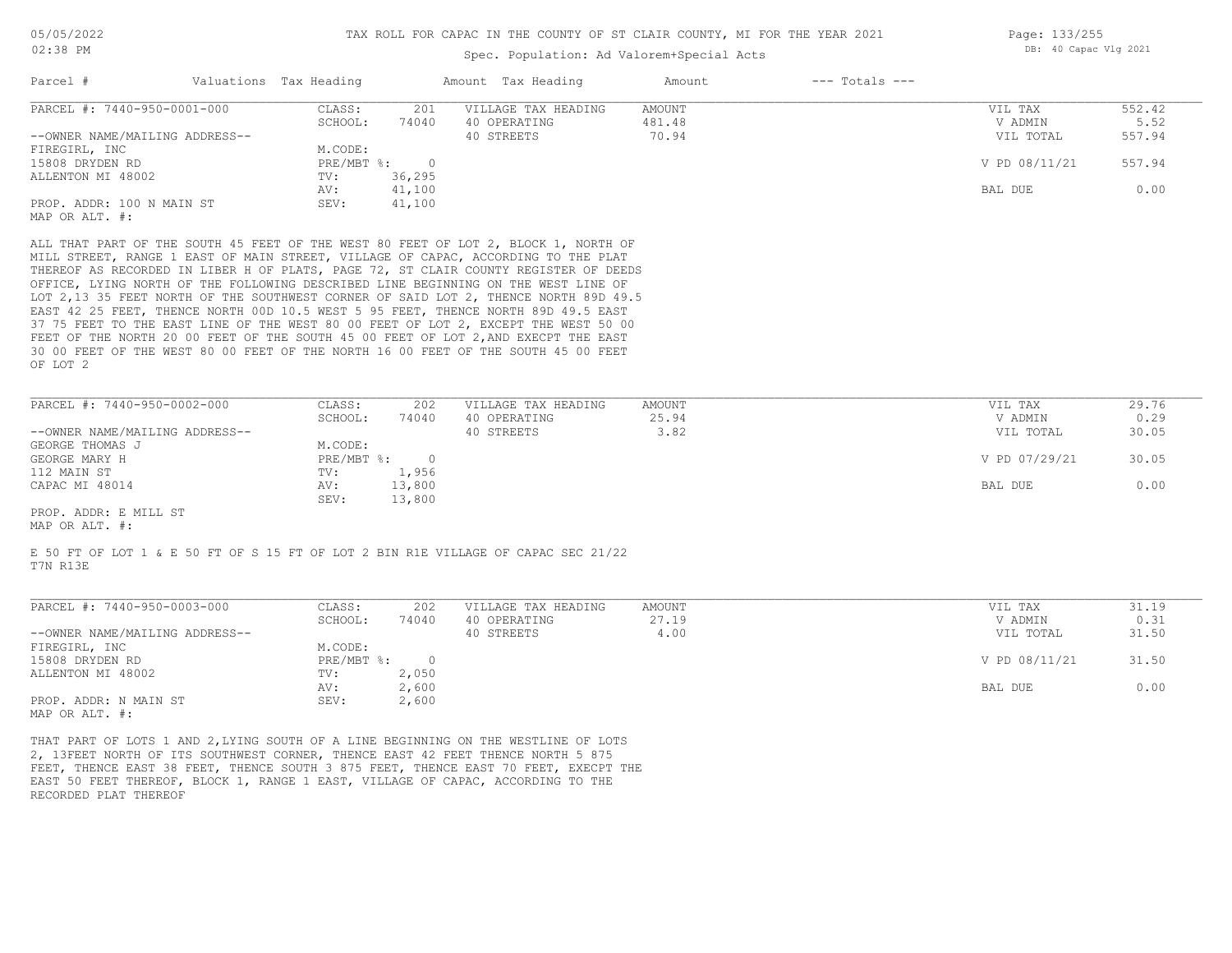# Spec. Population: Ad Valorem+Special Acts

| Page: 134/255 |                       |  |
|---------------|-----------------------|--|
|               | DB: 40 Capac Vlg 2021 |  |

|                                                 | Valuations Tax Heading      |                  | Amount Tax Heading                                                                  | Amount                  | $---$ Totals $---$ |                      |                |
|-------------------------------------------------|-----------------------------|------------------|-------------------------------------------------------------------------------------|-------------------------|--------------------|----------------------|----------------|
| PARCEL #: 7440-950-0004-000                     | CLASS:                      | 201              | VILLAGE TAX HEADING                                                                 | <b>AMOUNT</b>           |                    | VIL TAX              | 170.54         |
|                                                 | SCHOOL:                     | 74040            | 40 OPERATING                                                                        | 148.64                  |                    | V ADMIN              | 1.70           |
| --OWNER NAME/MAILING ADDRESS--                  |                             |                  | 40 STREETS                                                                          | 21.90                   |                    | VIL TOTAL            | 172.24         |
| KLUG KERRY<br>KLUG NANCY                        | M.CODE:<br>$PRE/MBT$ $\div$ | $\overline{0}$   |                                                                                     |                         |                    | V PD 09/14/21        | 172.24         |
| 4228 SHERIDAN RD                                | TV:                         | 11,205           |                                                                                     |                         |                    |                      |                |
| EMMETT MI 48022                                 | AV:                         | 30,600           |                                                                                     |                         |                    | BAL DUE              | 0.00           |
|                                                 | SEV:                        | 30,600           |                                                                                     |                         |                    |                      |                |
| PROP. ADDR: 110 N MAIN ST                       |                             |                  |                                                                                     |                         |                    |                      |                |
| MAP OR ALT. #:                                  |                             |                  |                                                                                     |                         |                    |                      |                |
|                                                 |                             |                  | BEG AT A PTE 30 FT S OF THE NW COR OF LOT 2 TH E 80 FT TH S 16 FT TH W 30 FT TH S 4 |                         |                    |                      |                |
|                                                 |                             |                  | FT TH W 50 FT TO MAIN ST TH N ALG MAIN ST 20 FT TO THE BEG. B1N R1E VILLAGE OF      |                         |                    |                      |                |
| CAPAC SEC 21 & 22 T7N R13E                      |                             |                  |                                                                                     |                         |                    |                      |                |
|                                                 |                             |                  |                                                                                     |                         |                    |                      |                |
| PARCEL #: 7440-950-0005-000                     | CLASS:                      | 201              | VILLAGE TAX HEADING                                                                 | AMOUNT                  |                    | VIL TAX              | 785.37         |
|                                                 | SCHOOL:                     | 74040            | 40 OPERATING                                                                        | 684.52                  |                    | V ADMIN              | 7.85           |
| --OWNER NAME/MAILING ADDRESS--                  |                             |                  | 40 STREETS                                                                          | 100.85                  |                    | VIL TOTAL            | 793.22         |
| GEORGE THOMAS J/MARY                            | M.CODE:                     |                  |                                                                                     |                         |                    |                      |                |
| 112 N MAIN ST                                   | $PRE/MBT$ $\frac{6}{3}$ :   | $\overline{0}$   |                                                                                     |                         |                    | V PD 07/29/21        | 793.22         |
| CAPAC MI 48014                                  | TV:                         | 51,600           |                                                                                     |                         |                    |                      |                |
|                                                 | AV:<br>SEV:                 | 84,000<br>84,000 |                                                                                     |                         |                    | BAL DUE              | 0.00           |
| PROP. ADDR: 112 N MAIN ST<br>MAP OR ALT. #: CF3 |                             |                  |                                                                                     |                         |                    |                      |                |
|                                                 |                             |                  |                                                                                     |                         |                    |                      |                |
|                                                 |                             |                  | N30 FT OF S 45 FT OF E 70 FT OF LOT 2 & TH S 28 FT OF THE N 30 FT OF LOT 2 B1N R1E  |                         |                    |                      |                |
|                                                 |                             |                  |                                                                                     |                         |                    |                      |                |
| VILLAGE OF CAPAC SEC 21 & 22 T7N R13E           |                             |                  |                                                                                     |                         |                    |                      |                |
|                                                 |                             |                  |                                                                                     |                         |                    |                      |                |
|                                                 |                             |                  |                                                                                     |                         |                    |                      |                |
| PARCEL #: 7440-950-0006-000                     | CLASS:<br>SCHOOL:           | 201<br>74040     | VILLAGE TAX HEADING<br>40 OPERATING                                                 | <b>AMOUNT</b><br>0.00   |                    | VIL TAX<br>V ADMIN   | 0.00<br>0.00   |
| --OWNER NAME/MAILING ADDRESS--                  |                             |                  | 40 STREETS                                                                          | 0.00                    |                    | VIL TOTAL            | 0.00           |
| C3 CONNECTION, INC. THE                         | M.CODE:                     |                  |                                                                                     |                         |                    |                      |                |
| P.O. BOX 116                                    | PRE/MBT %:                  | $\circ$          |                                                                                     |                         |                    | BAL DUE              | 0.00           |
| CAPAC MI 48014                                  | TV:                         | $\circ$          |                                                                                     |                         |                    |                      |                |
|                                                 | AV:                         | $\circ$          |                                                                                     |                         |                    |                      |                |
| PROP. ADDR: 114 N MAIN ST                       | SEV:                        | $\circ$          |                                                                                     |                         |                    |                      |                |
| MAP OR ALT. #: CF4                              |                             |                  |                                                                                     |                         |                    |                      |                |
|                                                 |                             |                  | THE N 2 FT OF LOT 2 & THE S 1/2 OF S 1/2 OF LOT 3 B1N R1E VILLAGE OF CAPAC SEC 21 & |                         |                    |                      |                |
| 22 T7N R13E                                     |                             |                  |                                                                                     |                         |                    |                      |                |
|                                                 |                             |                  |                                                                                     |                         |                    |                      |                |
|                                                 |                             |                  |                                                                                     |                         |                    |                      |                |
| PARCEL #: 7440-950-0007-000                     | CLASS:                      | 201              | VILLAGE TAX HEADING                                                                 | <b>AMOUNT</b><br>706.21 |                    | VIL TAX              | 810.26<br>8.10 |
| --OWNER NAME/MAILING ADDRESS--                  | SCHOOL:                     | 74040            | 40 OPERATING<br>40 STREETS                                                          | 104.05                  |                    | V ADMIN<br>VIL TOTAL | 818.36         |
| DIMOSKI LJUPCO                                  | M.CODE:                     |                  |                                                                                     |                         |                    |                      |                |
| 15690 GOULD ROAD                                | $PRE/MBT$ $\frac{1}{6}$ :   | $\overline{0}$   |                                                                                     |                         |                    | V PD 07/15/21        | 818.36         |
| ALLENTON MI 48002                               | TV:                         | 53,235           |                                                                                     |                         |                    |                      |                |
|                                                 | AV:                         | 63,800           |                                                                                     |                         |                    | BAL DUE              | 0.00           |
| PROP. ADDR: 122 N MAIN ST                       | SEV:                        | 63,800           |                                                                                     |                         |                    |                      |                |
| MAP OR ALT. #: CF5A                             |                             |                  |                                                                                     |                         |                    |                      |                |
|                                                 |                             |                  | S22.7' OF N 32.7' OF LOT 3 & N 4.2' OF S 42.3' OF W 21.5' OF LOT 3 B1N R1E VILLAGE  |                         |                    |                      |                |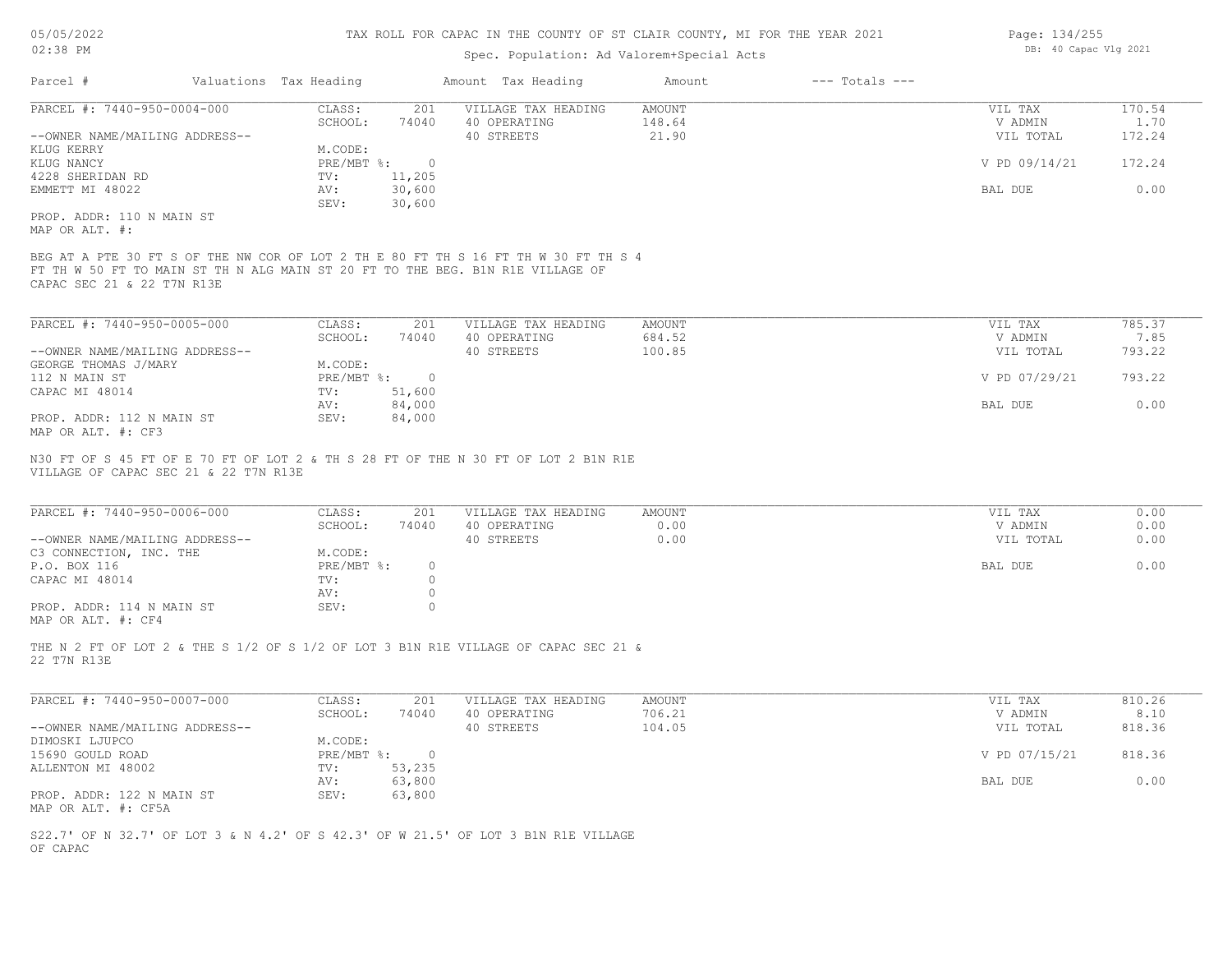#### TAX ROLL FOR CAPAC IN THE COUNTY OF ST CLAIR COUNTY, MI FOR THE YEAR 2021

## Spec. Population: Ad Valorem+Special Acts

| Page: 135/255 |                       |  |
|---------------|-----------------------|--|
|               | DB: 40 Capac Vlg 2021 |  |

| Parcel #                       | Valuations Tax Heading |        | Amount Tax Heading  | Amount | $---$ Totals $---$ |               |        |
|--------------------------------|------------------------|--------|---------------------|--------|--------------------|---------------|--------|
| PARCEL #: 7440-950-0008-000    | CLASS:                 | 201    | VILLAGE TAX HEADING | AMOUNT |                    | VIL TAX       | 680.54 |
|                                | SCHOOL:                | 74040  | 40 OPERATING        | 593.15 |                    | V ADMIN       | 6.80   |
| --OWNER NAME/MAILING ADDRESS-- |                        |        | 40 STREETS          | 87.39  |                    | VIL TOTAL     | 687.34 |
| GRUBB TODD E                   | M.CODE:                |        |                     |        |                    |               |        |
| 116 N MAIN ST                  | PRE/MBT %:             |        |                     |        |                    | V PD 09/14/21 | 687.34 |
| CAPAC MI 48014                 | TV:                    | 44,713 |                     |        |                    |               |        |
|                                | AV:                    | 59,100 |                     |        |                    | BAL DUE       | 0.00   |
| PROP. ADDR: 116 N MAIN ST      | SEV:                   | 59,100 |                     |        |                    |               |        |
|                                |                        |        |                     |        |                    |               |        |

MAP OR ALT. #: CF5B

S23.55' OF N 56.25' OF LOT 3 EXC N 4.2' OF W 21.5' THEREOF B1N R1E VILLAGE OF CAPAC

| PARCEL #: 7440-950-0009-000    | CLASS:     | 201    | VILLAGE TAX HEADING | AMOUNT | VIL TAX       | 517.23 |
|--------------------------------|------------|--------|---------------------|--------|---------------|--------|
|                                | SCHOOL:    | 74040  | 40 OPERATING        | 450.81 | V ADMIN       | 5.17   |
| --OWNER NAME/MAILING ADDRESS-- |            |        | 40 STREETS          | 66.42  | VIL TOTAL     | 522.40 |
| HULETT BUILDING THE, LLC       | M.CODE:    |        |                     |        |               |        |
| 738 HOWELL RD.                 | PRE/MBT %: |        |                     |        | V PD 07/28/21 | 522.40 |
| ALLENTON, MI 48002             | TV:        | 33,983 |                     |        |               |        |
|                                | AV:        | 77,900 |                     |        | BAL DUE       | 0.00   |
| PROP. ADDR: 124 N MAIN ST      | SEV:       | 77,900 |                     |        |               |        |
| MAP OR ALT. #: CF6             |            |        |                     |        |               |        |

R13E N 10 FT OF LOT 3 & THE S 14 FT OF LOT 4 B1N R1E VILLAGE OF CAPAC SEC 21 & 22 T7N

| PARCEL #: 7440-950-0010-000    | CLASS:     | 201       | VILLAGE TAX HEADING | AMOUNT | VIL TAX       | 576.48 |  |
|--------------------------------|------------|-----------|---------------------|--------|---------------|--------|--|
|                                | SCHOOL:    | 74040     | 40 OPERATING        | 502.45 | V ADMIN       | 5.76   |  |
| --OWNER NAME/MAILING ADDRESS-- |            |           | 40 STREETS          | 74.03  | VIL TOTAL     | 582.24 |  |
| CELANI DANIEL                  | M.CODE:    |           |                     |        |               |        |  |
| 1920 S ALLEN RD                | PRE/MBT %: | $\bigcap$ |                     |        | V PD 09/08/21 | 582.24 |  |
| SAINT CLAIR MI 48079-3307      | TV:        | 37,876    |                     |        |               |        |  |
|                                | AV:        | 50,500    |                     |        | BAL DUE       | 0.00   |  |
| PROP. ADDR: 126 N MAIN ST      | SEV:       | 50,500    |                     |        |               |        |  |
| MAP OR ALT. #: CF7             |            |           |                     |        |               |        |  |

 $\mathcal{L}_\mathcal{L} = \mathcal{L}_\mathcal{L} = \mathcal{L}_\mathcal{L} = \mathcal{L}_\mathcal{L} = \mathcal{L}_\mathcal{L} = \mathcal{L}_\mathcal{L} = \mathcal{L}_\mathcal{L} = \mathcal{L}_\mathcal{L} = \mathcal{L}_\mathcal{L} = \mathcal{L}_\mathcal{L} = \mathcal{L}_\mathcal{L} = \mathcal{L}_\mathcal{L} = \mathcal{L}_\mathcal{L} = \mathcal{L}_\mathcal{L} = \mathcal{L}_\mathcal{L} = \mathcal{L}_\mathcal{L} = \mathcal{L}_\mathcal{L}$ 

N23 1/2 FT OF S 1/2 OF LOT 4 B1N R1E VILLAGE OF CAPAC SEC 21 & 22 T7N R13E

| PARCEL #: 7440-950-0011-000    | CLASS:       | 202    | VILLAGE TAX HEADING | AMOUNT | VIL TAX       | 175.89 |
|--------------------------------|--------------|--------|---------------------|--------|---------------|--------|
|                                | SCHOOL:      | 74040  | 40 OPERATING        | 153.31 | V ADMIN       | 1.75   |
| --OWNER NAME/MAILING ADDRESS-- |              |        | 40 STREETS          | 22.58  | VIL TOTAL     | 177.64 |
| SELECT LLC                     | M.CODE:      |        |                     |        |               |        |
| P.O. BOX 56                    | $PRE/MBT$ %: |        |                     |        | V PD 09/03/21 | 177.64 |
| CAPAC MI 48014                 | TV:          | 11,557 |                     |        |               |        |
|                                | AV:          | 14,100 |                     |        | BAL DUE       | 0.00   |
| PROP. ADDR: 128 N MAIN ST      | SEV:         | 14,100 |                     |        |               |        |
| MAP OR ALT. #: CF8             |              |        |                     |        |               |        |

N1/2 LOT 4 B1N R1E VILLAGE OF CAPAC SEC 21 & 22 T7N R13E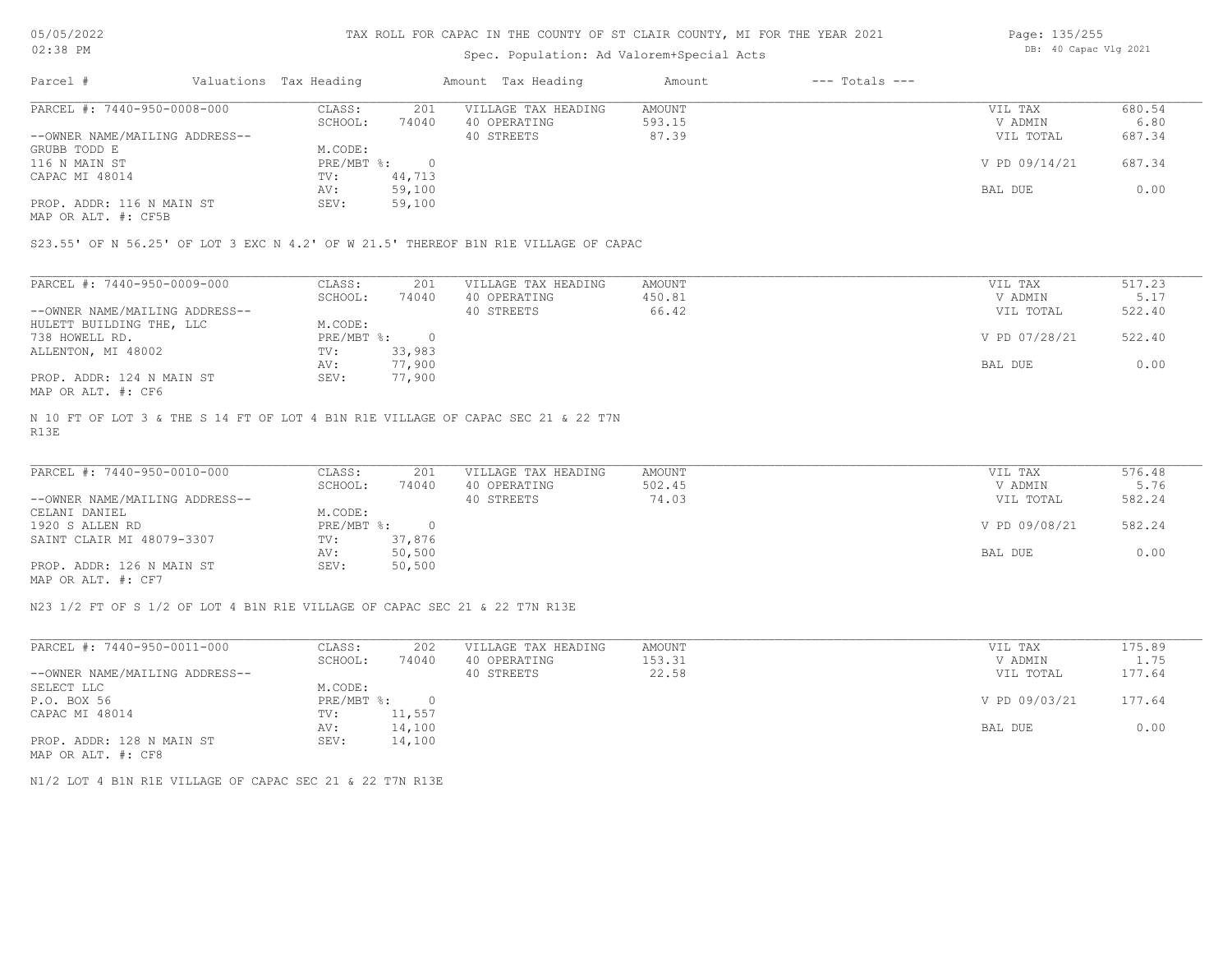### TAX ROLL FOR CAPAC IN THE COUNTY OF ST CLAIR COUNTY, MI FOR THE YEAR 2021

# Spec. Population: Ad Valorem+Special Acts

| Page: 136/255 |                       |  |
|---------------|-----------------------|--|
|               | DB: 40 Capac Vlg 2021 |  |

| PARCEL #: 7440-950-0012-000<br>201<br>CLASS:<br>VILLAGE TAX HEADING<br>AMOUNT<br>VIL TAX<br>SCHOOL:<br>40 OPERATING<br>415.43<br>74040<br>V ADMIN<br>--OWNER NAME/MAILING ADDRESS--<br>40 STREETS<br>61.21<br>VIL TOTAL<br>GASS-BECKER INS AGENCY INC<br>M.CODE:<br>$PRE/MBT$ %:<br>V PD 07/15/21<br>134 N MAIN ST<br>$\overline{0}$<br>31,316<br>CAPAC MI 48014-3142<br>TV:<br>53,800<br>BAL DUE<br>AV:<br>53,800<br>PROP. ADDR: 134 N MAIN ST<br>SEV:<br>MAP OR ALT. #: CF9<br>LOT 5 B1N R1E VILLAGE OF CAPAC SEC 21 & 22 T7N R13E<br>PARCEL #: 7440-950-0013-000<br>201<br>CLASS:<br>VILLAGE TAX HEADING<br>AMOUNT<br>VIL TAX<br>SCHOOL:<br>40 OPERATING<br>74040<br>815.85<br>V ADMIN | 476.64<br>4.76<br>481.40<br>481.40<br>0.00 |
|-------------------------------------------------------------------------------------------------------------------------------------------------------------------------------------------------------------------------------------------------------------------------------------------------------------------------------------------------------------------------------------------------------------------------------------------------------------------------------------------------------------------------------------------------------------------------------------------------------------------------------------------------------------------------------------------|--------------------------------------------|
|                                                                                                                                                                                                                                                                                                                                                                                                                                                                                                                                                                                                                                                                                           |                                            |
|                                                                                                                                                                                                                                                                                                                                                                                                                                                                                                                                                                                                                                                                                           |                                            |
|                                                                                                                                                                                                                                                                                                                                                                                                                                                                                                                                                                                                                                                                                           |                                            |
|                                                                                                                                                                                                                                                                                                                                                                                                                                                                                                                                                                                                                                                                                           |                                            |
|                                                                                                                                                                                                                                                                                                                                                                                                                                                                                                                                                                                                                                                                                           |                                            |
|                                                                                                                                                                                                                                                                                                                                                                                                                                                                                                                                                                                                                                                                                           |                                            |
|                                                                                                                                                                                                                                                                                                                                                                                                                                                                                                                                                                                                                                                                                           |                                            |
|                                                                                                                                                                                                                                                                                                                                                                                                                                                                                                                                                                                                                                                                                           |                                            |
|                                                                                                                                                                                                                                                                                                                                                                                                                                                                                                                                                                                                                                                                                           |                                            |
|                                                                                                                                                                                                                                                                                                                                                                                                                                                                                                                                                                                                                                                                                           | 936.05                                     |
|                                                                                                                                                                                                                                                                                                                                                                                                                                                                                                                                                                                                                                                                                           | 9.36                                       |
| --OWNER NAME/MAILING ADDRESS--<br>120.20<br>40 STREETS<br>VIL TOTAL                                                                                                                                                                                                                                                                                                                                                                                                                                                                                                                                                                                                                       | 945.41                                     |
| NINO AND NINO LLC<br>M.CODE:                                                                                                                                                                                                                                                                                                                                                                                                                                                                                                                                                                                                                                                              |                                            |
| $PRE/MBT$ $\div$<br>203 N MAIN ST<br>$\overline{0}$<br>BAL DUE                                                                                                                                                                                                                                                                                                                                                                                                                                                                                                                                                                                                                            | 945.41                                     |
| 61,500<br>CAPAC MI 48014<br>TV:                                                                                                                                                                                                                                                                                                                                                                                                                                                                                                                                                                                                                                                           |                                            |
| 61,500<br>AV:                                                                                                                                                                                                                                                                                                                                                                                                                                                                                                                                                                                                                                                                             |                                            |
| PROP. ADDR: 136 N MAIN ST<br>61,500<br>SEV:                                                                                                                                                                                                                                                                                                                                                                                                                                                                                                                                                                                                                                               |                                            |
| MAP OR ALT. #: CF10                                                                                                                                                                                                                                                                                                                                                                                                                                                                                                                                                                                                                                                                       |                                            |

| PARCEL #: 7440-950-0014-000    | CLASS:     | 201    | VILLAGE TAX HEADING | AMOUNT | VIL TAX       | 429.34 |
|--------------------------------|------------|--------|---------------------|--------|---------------|--------|
|                                | SCHOOL:    | 74040  | 40 OPERATING        | 374.21 | V ADMIN       | 4.29   |
| --OWNER NAME/MAILING ADDRESS-- |            |        | 40 STREETS          | 55.13  | VIL TOTAL     | 433.63 |
| KS PROPERTIES LLC              | M.CODE:    |        |                     |        |               |        |
| 25 S MAIN ST                   | PRE/MBT %: | $\cap$ |                     |        | V PD 09/14/21 | 433.63 |
| YALE MI 48097                  | TV:        | 28,209 |                     |        |               |        |
|                                | AV:        | 40,200 |                     |        | BAL DUE       | 0.00   |
| PROP. ADDR: 138 N MAIN ST      | SEV:       | 40,200 |                     |        |               |        |
| MAP OR ALT. #: CF11A           |            |        |                     |        |               |        |

 $\mathcal{L}_\mathcal{L} = \mathcal{L}_\mathcal{L} = \mathcal{L}_\mathcal{L} = \mathcal{L}_\mathcal{L} = \mathcal{L}_\mathcal{L} = \mathcal{L}_\mathcal{L} = \mathcal{L}_\mathcal{L} = \mathcal{L}_\mathcal{L} = \mathcal{L}_\mathcal{L} = \mathcal{L}_\mathcal{L} = \mathcal{L}_\mathcal{L} = \mathcal{L}_\mathcal{L} = \mathcal{L}_\mathcal{L} = \mathcal{L}_\mathcal{L} = \mathcal{L}_\mathcal{L} = \mathcal{L}_\mathcal{L} = \mathcal{L}_\mathcal{L}$ 

W1/2 OF N 53.5 FT OF LOT 6 B1N R1E VILLAGE OF CAPAC SEC 21 & 22 T7N R13E

| PARCEL #: 7440-950-0015-000     | CLASS:     | 201    | VILLAGE TAX HEADING | AMOUNT | VIL TAX   | 899.52 |
|---------------------------------|------------|--------|---------------------|--------|-----------|--------|
|                                 | SCHOOL:    | 74040  | 40 OPERATING        | 784.01 | V ADMIN   | 8.99   |
| --OWNER NAME/MAILING ADDRESS--  |            |        | 40 STREETS          | 115.51 | VIL TOTAL | 908.51 |
| NINO AND NINO LLC,              | M.CODE:    |        |                     |        |           |        |
| 203 N MAIN ST                   | PRE/MBT %: |        |                     |        | BAL DUE   | 908.51 |
| CAPAC MI 48014                  | TV:        | 59,100 |                     |        |           |        |
|                                 | AV:        | 59,100 |                     |        |           |        |
| PROP. ADDR: 102 E CHURCH STREET | SEV:       | 59,100 |                     |        |           |        |
| MAP OR ALT. #: CF11B            |            |        |                     |        |           |        |

B1N R1E VILLAGE OF CAPAC SEC 21 & 22 T7N R13E E1/2 OF N 53.5 FT OF LOT 6 EXC N 0.66 FT OF S 22.16 FT OF W 53.25 FT OF E 80.75 FT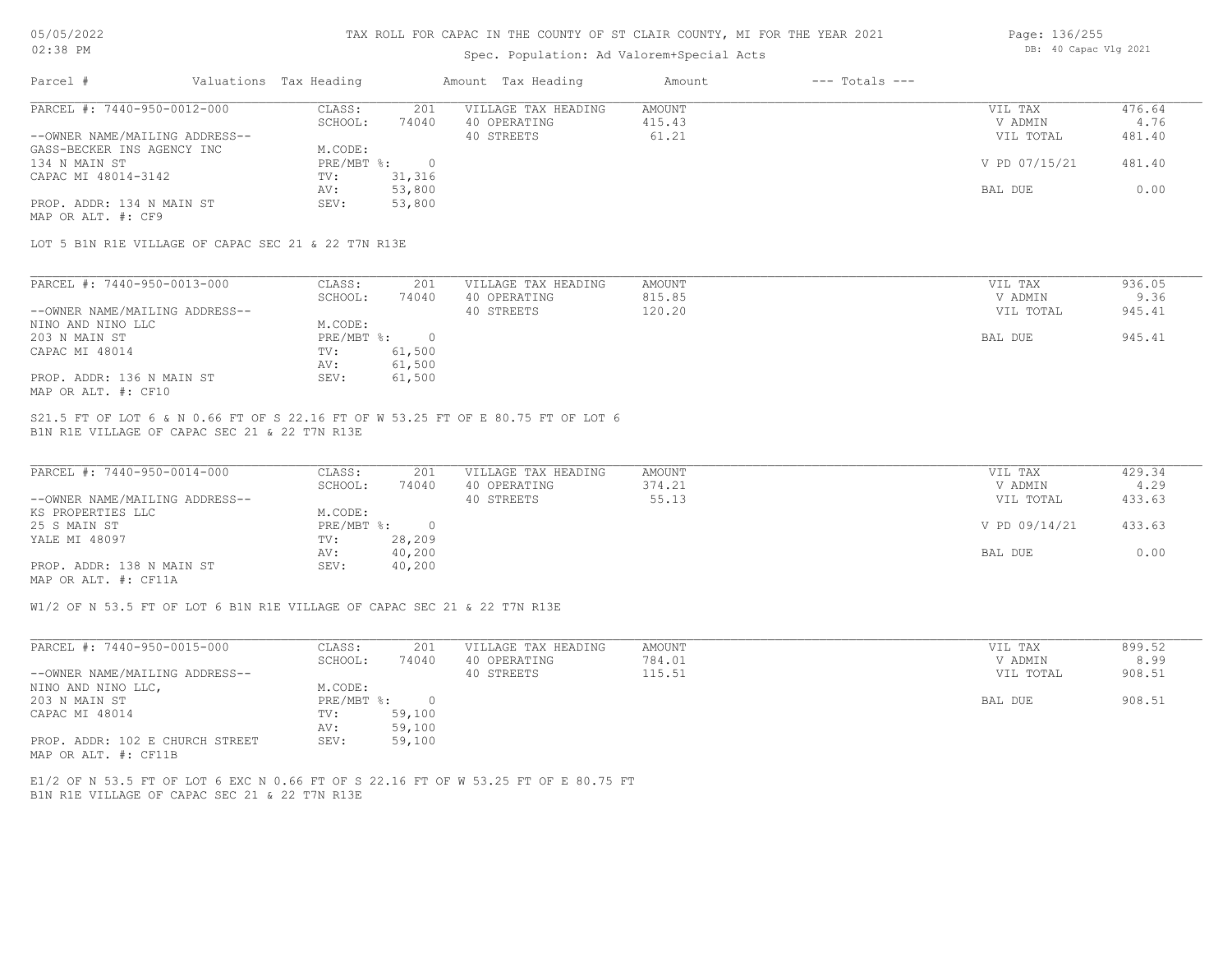#### Spec. Population: Ad Valorem+Special Acts

| Page: 137/255 |                       |  |
|---------------|-----------------------|--|
|               | DB: 40 Capac Vlg 2021 |  |

| Parcel #                        | Valuations Tax Heading |        | Amount Tax Heading  | Amount | $---$ Totals $---$ |               |          |
|---------------------------------|------------------------|--------|---------------------|--------|--------------------|---------------|----------|
| PARCEL #: 7440-950-0016-000     | CLASS:                 | 401    | VILLAGE TAX HEADING | AMOUNT |                    | VIL TAX       | 1,134.36 |
|                                 | SCHOOL:                | 74040  | 40 OPERATING        | 988.69 |                    | V ADMIN       | 11.34    |
| --OWNER NAME/MAILING ADDRESS--  |                        |        | 40 STREETS          | 145.67 |                    | VIL TOTAL     | 1,145.70 |
| JONES JEFFERY R                 | M.CODE:                | 00LSB  |                     |        |                    |               |          |
| 106 E CHURCH STREET             | PRE/MBT %: 100         |        |                     |        |                    | V PD 09/09/21 | 1,145.70 |
| CAPAC MI 48014-3112             | TV:                    | 74,529 |                     |        |                    |               |          |
|                                 | AV:                    | 76,300 |                     |        |                    | BAL DUE       | 0.00     |
| PROP. ADDR: 106 E CHURCH STREET | SEV:                   | 76,300 |                     |        |                    |               |          |
|                                 |                        |        |                     |        |                    |               |          |

MAP OR ALT. #: CF12

W1/2 OF LOTS 7 & 8 EXC S 25' OF W 1/2 OF LOT 8 B1N R1E VILLAGE OF CAPAC

| PARCEL #: 7440-950-0017-000    | CLASS:  | 401            | VILLAGE TAX HEADING | AMOUNT | VIL TAX       | 288.51 |
|--------------------------------|---------|----------------|---------------------|--------|---------------|--------|
|                                | SCHOOL: | 74040          | 40 OPERATING        | 251.46 | V ADMIN       | 2.88   |
| --OWNER NAME/MAILING ADDRESS-- |         |                | 40 STREETS          | 37.05  | VIL TOTAL     | 291.39 |
| MCCOY SANDRA A                 | M.CODE: | COREL          |                     |        |               |        |
| FLASHER JEFFREY P              |         | PRE/MBT %: 100 |                     |        | V PD 09/15/21 | 291.39 |
| 108 E CHURCH STREET            | TV:     | 18,956         |                     |        |               |        |
| CAPAC MI 48014-3112            | AV:     | 37,700         |                     |        | BAL DUE       | 0.00   |
|                                | SEV:    | 37,700         |                     |        |               |        |
|                                |         |                |                     |        |               |        |

MAP OR ALT. #: CF13 PROP. ADDR: 108 E CHURCH STREET

E1/2 OF LOTS 7 & 8 EXC S 25' B1N R1E VILLAGE OF CAPAC

| PARCEL #: 7440-950-0018-000    | CLASS:  | 401            | VILLAGE TAX HEADING | AMOUNT | VIL TAX       | 884.57 |
|--------------------------------|---------|----------------|---------------------|--------|---------------|--------|
|                                | SCHOOL: | 74040          | 40 OPERATING        | 770.98 | V ADMIN       | 8.84   |
| --OWNER NAME/MAILING ADDRESS-- |         |                | 40 STREETS          | 113.59 | VIL TOTAL     | 893.41 |
| NEMECEK CARMAN K               | M.CODE: |                |                     |        |               |        |
| STEWART WHITNEY H              |         | PRE/MBT %: 100 |                     |        | V PD 09/15/21 | 893.41 |
| PO BOX 397                     | TV:     | 58,118         |                     |        |               |        |
| CAPAC MI 48014                 | AV:     | 108,400        |                     |        | BAL DUE       | 0.00   |
|                                | SEV:    | 108,400        |                     |        |               |        |
| PROP. ADDR: 107 N WALKER ST    |         |                |                     |        |               |        |

MAP OR ALT. #: CF14

N56' OF LOT 9 & S 25' OF LOT 8 B1N R1E VILLAGE OF CAPAC

| PARCEL #: 7440-950-0019-000    | CLASS:     | 401    | VILLAGE TAX HEADING | AMOUNT | VIL TAX       | 447.97 |
|--------------------------------|------------|--------|---------------------|--------|---------------|--------|
|                                | SCHOOL:    | 74040  | 40 OPERATING        | 390.45 | V ADMIN       | 4.47   |
| --OWNER NAME/MAILING ADDRESS-- |            |        | 40 STREETS          | 57.52  | VIL TOTAL     | 452.44 |
| LIBKIE MARSHA                  | M.CODE:    |        |                     |        |               |        |
| SPILLER JOANNE                 | PRE/MBT %: | 100    |                     |        | V PD 08/18/21 | 452.44 |
| 105 N WALKER ST                | TV:        | 29,433 |                     |        |               |        |
| CAPAC MI 48014-3168            | AV:        | 50,600 |                     |        | BAL DUE       | 0.00   |
|                                | SEV:       | 50,600 |                     |        |               |        |
| PROP. ADDR: 105 N WALKER ST    |            |        |                     |        |               |        |

MAP OR ALT. #: CF15

S19 FT OF LOT 9 & N 1/2 OF LOT 10 B1N R1E VILLAGE OF CAPAC SEC 21 & 22 T7N R13E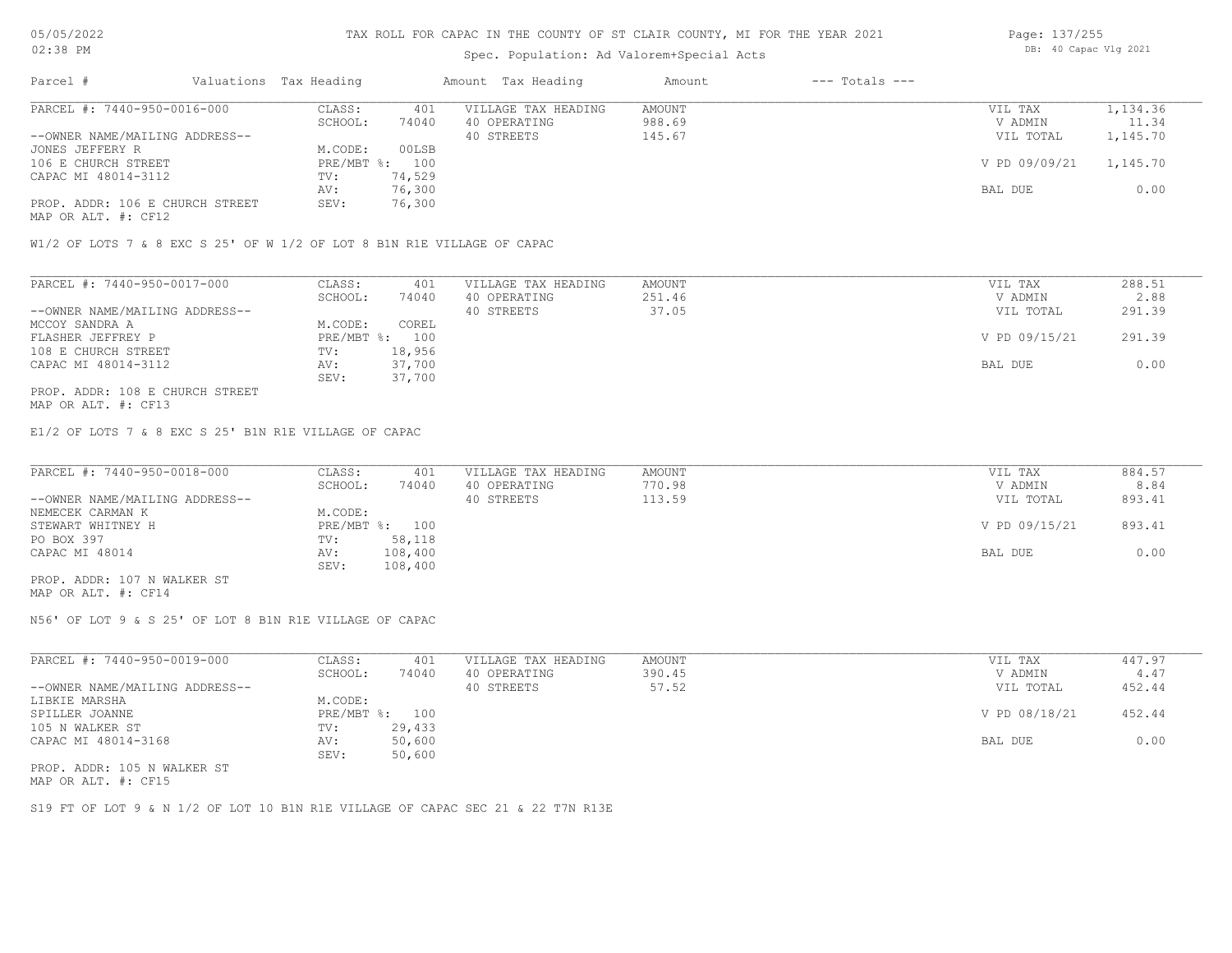# Spec. Population: Ad Valorem+Special Acts

| Page: 138/255 |                       |  |
|---------------|-----------------------|--|
|               | DB: 40 Capac Vlg 2021 |  |

| PARCEL #: 7440-950-0020-000<br>--OWNER NAME/MAILING ADDRESS--<br>GROENEWOUD PAUL B II<br>7589 25 MILE RD<br>UTICA MI 48316-1809<br>PROP. ADDR: 103 N WALKER ST<br>MAP OR ALT. #: CF16<br>S37.5 FT OF LOT 10 & N 10 FT OF LOT 12 B1N R1E VILLAGE OF CAPAC SEC 21 & 22 T7N<br>R13E<br>PARCEL #: 7440-950-0021-000 | CLASS:<br>401<br>74040<br>SCHOOL:<br>M.CODE:<br>$\overline{0}$<br>$PRE/MBT$ $\div$<br>25,615<br>TV:<br>44,200<br>AV:<br>SEV:<br>44,200 | VILLAGE TAX HEADING<br>40 OPERATING<br>40 STREETS | <b>AMOUNT</b><br>339.80<br>50.06 | VIL TAX<br>V ADMIN<br>VIL TOTAL<br>V PD 08/25/21 | 389.86<br>3.89<br>393.75 |
|-----------------------------------------------------------------------------------------------------------------------------------------------------------------------------------------------------------------------------------------------------------------------------------------------------------------|----------------------------------------------------------------------------------------------------------------------------------------|---------------------------------------------------|----------------------------------|--------------------------------------------------|--------------------------|
|                                                                                                                                                                                                                                                                                                                 |                                                                                                                                        |                                                   |                                  |                                                  |                          |
|                                                                                                                                                                                                                                                                                                                 |                                                                                                                                        |                                                   |                                  |                                                  |                          |
|                                                                                                                                                                                                                                                                                                                 |                                                                                                                                        |                                                   |                                  |                                                  |                          |
|                                                                                                                                                                                                                                                                                                                 |                                                                                                                                        |                                                   |                                  |                                                  |                          |
|                                                                                                                                                                                                                                                                                                                 |                                                                                                                                        |                                                   |                                  |                                                  | 393.75                   |
|                                                                                                                                                                                                                                                                                                                 |                                                                                                                                        |                                                   |                                  |                                                  |                          |
|                                                                                                                                                                                                                                                                                                                 |                                                                                                                                        |                                                   |                                  | BAL DUE                                          | 0.00                     |
|                                                                                                                                                                                                                                                                                                                 |                                                                                                                                        |                                                   |                                  |                                                  |                          |
|                                                                                                                                                                                                                                                                                                                 |                                                                                                                                        |                                                   |                                  |                                                  |                          |
|                                                                                                                                                                                                                                                                                                                 |                                                                                                                                        |                                                   |                                  |                                                  |                          |
|                                                                                                                                                                                                                                                                                                                 |                                                                                                                                        |                                                   |                                  |                                                  |                          |
|                                                                                                                                                                                                                                                                                                                 | CLASS:<br>201                                                                                                                          | VILLAGE TAX HEADING                               | AMOUNT                           | VIL TAX                                          | 532.71                   |
|                                                                                                                                                                                                                                                                                                                 | SCHOOL:<br>74040                                                                                                                       | 40 OPERATING                                      | 464.30                           | V ADMIN                                          | 5.32                     |
| --OWNER NAME/MAILING ADDRESS--                                                                                                                                                                                                                                                                                  |                                                                                                                                        | 40 STREETS                                        | 68.41                            | VIL TOTAL                                        | 538.03                   |
| REMCO PROPERTIES, LLC                                                                                                                                                                                                                                                                                           | M.CODE:                                                                                                                                |                                                   |                                  |                                                  |                          |
| P.O. BOX 523                                                                                                                                                                                                                                                                                                    | $PRE/MBT$ $\frac{1}{6}$ :<br>$\overline{\phantom{0}}$                                                                                  |                                                   |                                  | V PD 07/15/21                                    | 538.03                   |
| CAPAC MI 48014                                                                                                                                                                                                                                                                                                  | 35,000<br>TV:                                                                                                                          |                                                   |                                  |                                                  |                          |
|                                                                                                                                                                                                                                                                                                                 | 35,000<br>AV:                                                                                                                          |                                                   |                                  | BAL DUE                                          | 0.00                     |
| PROP. ADDR: 105 E MILL STREET                                                                                                                                                                                                                                                                                   | 35,000<br>SEV:                                                                                                                         |                                                   |                                  |                                                  |                          |
| MAP OR ALT. #: CF17                                                                                                                                                                                                                                                                                             |                                                                                                                                        |                                                   |                                  |                                                  |                          |
| LOT 11 B1N R1E VILLAGE OF CAPAC                                                                                                                                                                                                                                                                                 |                                                                                                                                        |                                                   |                                  |                                                  |                          |
|                                                                                                                                                                                                                                                                                                                 |                                                                                                                                        |                                                   |                                  |                                                  |                          |
| PARCEL #: 7440-950-0022-000                                                                                                                                                                                                                                                                                     | CLASS:<br>201                                                                                                                          | VILLAGE TAX HEADING                               | <b>AMOUNT</b>                    | VIL TAX                                          | 1,377.16                 |
|                                                                                                                                                                                                                                                                                                                 | SCHOOL:<br>74040                                                                                                                       | 40 OPERATING                                      | 1,200.31                         | V ADMIN                                          | 13.77                    |
| --OWNER NAME/MAILING ADDRESS--                                                                                                                                                                                                                                                                                  |                                                                                                                                        | 40 STREETS                                        | 176.85                           | VIL TOTAL                                        | 1,390.93                 |
| SHULL WILLIAM T                                                                                                                                                                                                                                                                                                 | M.CODE:                                                                                                                                |                                                   |                                  |                                                  |                          |
| 306 N MAIN ST<br>CAPAC MI 48014-3700                                                                                                                                                                                                                                                                            | $PRE/MBT$ %:<br>$\overline{0}$<br>$\texttt{TV}$ :<br>90,481                                                                            |                                                   |                                  | BAL DUE                                          | 1,390.93                 |
|                                                                                                                                                                                                                                                                                                                 | 116,600<br>AV:                                                                                                                         |                                                   |                                  |                                                  |                          |
| PROP. ADDR: 101 N WALKER ST                                                                                                                                                                                                                                                                                     | 116,600<br>SEV:                                                                                                                        |                                                   |                                  |                                                  |                          |
| MAP OR ALT. #: CF18                                                                                                                                                                                                                                                                                             |                                                                                                                                        |                                                   |                                  |                                                  |                          |
| LOT 12 EXC N 10 FT THEREOF B1N R1E VILLAGE OF CAPAC SEC 21 & 22 T7N R13E                                                                                                                                                                                                                                        |                                                                                                                                        |                                                   |                                  |                                                  |                          |
|                                                                                                                                                                                                                                                                                                                 |                                                                                                                                        |                                                   |                                  |                                                  |                          |
| PARCEL #: 7440-950-0023-000                                                                                                                                                                                                                                                                                     | CLASS:<br>401                                                                                                                          | VILLAGE TAX HEADING                               | AMOUNT                           | VIL TAX                                          | 486.02                   |
|                                                                                                                                                                                                                                                                                                                 | SCHOOL:<br>74040                                                                                                                       | 40 OPERATING                                      | 423.61                           | V ADMIN                                          | 4.86                     |
| --OWNER NAME/MAILING ADDRESS--                                                                                                                                                                                                                                                                                  |                                                                                                                                        | 40 STREETS                                        | 62.41                            | VIL TOTAL                                        | 490.88                   |
| SCHRADER C M / BALDWIN M                                                                                                                                                                                                                                                                                        | M.CODE:                                                                                                                                |                                                   |                                  |                                                  |                          |
| 201 E MILL ST                                                                                                                                                                                                                                                                                                   | PRE/MBT %: 100                                                                                                                         |                                                   |                                  | V PD 09/14/21                                    | 490.88                   |
| CAPAC MI 48014-3155                                                                                                                                                                                                                                                                                             | 31,933<br>TV:                                                                                                                          |                                                   |                                  |                                                  |                          |
|                                                                                                                                                                                                                                                                                                                 | 55,100<br>AV:                                                                                                                          |                                                   |                                  | BAL DUE                                          | 0.00                     |
| PROP. ADDR: 201 E MILL STREET<br>MAP OR ALT. #: CF19                                                                                                                                                                                                                                                            | 55,100<br>SEV:                                                                                                                         |                                                   |                                  |                                                  |                          |
| S96 FT OF LOT 1 B1N R2E VILLAGE OF CAPAC SEC 21 & 22 T7N R13E                                                                                                                                                                                                                                                   |                                                                                                                                        |                                                   |                                  |                                                  |                          |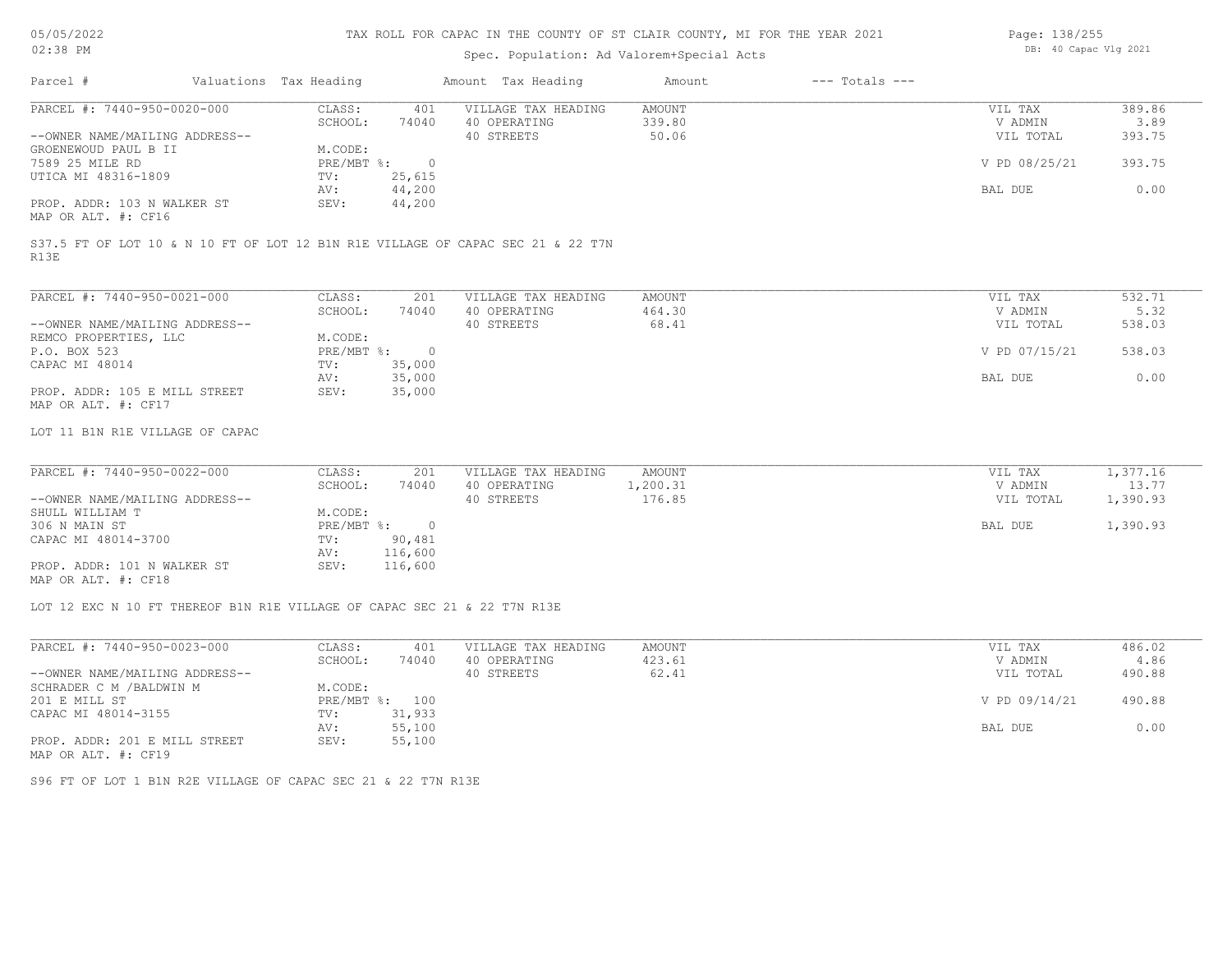# Spec. Population: Ad Valorem+Special Acts

| Page: 139/255 |                       |  |
|---------------|-----------------------|--|
|               | DB: 40 Capac Vlg 2021 |  |

| Parcel #                       | Valuations Tax Heading |        | Amount Tax Heading  | Amount | $---$ Totals $---$ |               |        |
|--------------------------------|------------------------|--------|---------------------|--------|--------------------|---------------|--------|
| PARCEL #: 7440-950-0024-000    | CLASS:                 | 401    | VILLAGE TAX HEADING | AMOUNT |                    | VIL TAX       | 628.60 |
|                                | SCHOOL:                | 74040  | 40 OPERATING        | 547.88 |                    | V ADMIN       | 6.28   |
| --OWNER NAME/MAILING ADDRESS-- |                        |        | 40 STREETS          | 80.72  |                    | VIL TOTAL     | 634.88 |
| HAZEL ROBERT/MARY              | M.CODE:                |        |                     |        |                    |               |        |
| 104 N WALKER ST                | PRE/MBT %: 100         |        |                     |        |                    | V PD 07/21/21 | 634.88 |
| CAPAC MI 48014-3167            | TV:                    | 41,300 |                     |        |                    |               |        |
|                                | AV:                    | 75,200 |                     |        |                    | BAL DUE       | 0.00   |
| PROP. ADDR: 104 N WALKER ST    | SEV:                   | 75,200 |                     |        |                    |               |        |
|                                |                        |        |                     |        |                    |               |        |

MAP OR ALT. #: CF20

N54' OF LOT 1, LOT 2 EXC S 96' & S 19' OF LOT 3 B1N R2E VILLAGE OF CAPAC

| PARCEL #: 7440-950-0025-000    | CLASS:     | 401    | VILLAGE TAX HEADING | AMOUNT | VIL TAX       | 398.90 |
|--------------------------------|------------|--------|---------------------|--------|---------------|--------|
|                                | SCHOOL:    | 74040  | 40 OPERATING        | 347.68 | V ADMIN       | 3.98   |
| --OWNER NAME/MAILING ADDRESS-- |            |        | 40 STREETS          | 51.22  | VIL TOTAL     | 402.88 |
| MORAN ROBERT                   | M.CODE:    |        |                     |        |               |        |
| MORAN PATRICIA                 | PRE/MBT %: |        |                     |        | V PD 09/30/21 | 402.88 |
| 3188 MAIN ST                   | TV:        | 26,209 |                     |        |               |        |
| EMMETT MI 48022                | AV:        | 42,300 |                     |        | BAL DUE       | 0.00   |
|                                | SEV:       | 42,300 |                     |        |               |        |
| PROP. ADDR: 203 E MILL STREET  |            |        |                     |        |               |        |

MAP OR ALT. #: CF21A

S96 FT OF LOT 2 B1N R2E VILLAGE OF CAPAC SEC 21 & 22 T7N R13E

| PARCEL #: 7440-950-0026-000    | CLASS:  | 401            | VILLAGE TAX HEADING | AMOUNT | VIL TAX   | 677.87 |
|--------------------------------|---------|----------------|---------------------|--------|-----------|--------|
|                                | SCHOOL: | 74040          | 40 OPERATING        | 590.82 | V ADMIN   | 6.77   |
| --OWNER NAME/MAILING ADDRESS-- |         |                | 40 STREETS          | 87.05  | VIL TOTAL | 684.64 |
| NEMECEK JOSEPH/ CAROL          | M.CODE: |                |                     |        |           |        |
| 106 N WALKER ST                |         | PRE/MBT %: 100 |                     |        | BAL DUE   | 684.64 |
| CAPAC MI 48014-3167            | TV:     | 44,537         |                     |        |           |        |
|                                | AV:     | 73,900         |                     |        |           |        |
| PROP. ADDR: 106 N WALKER ST    | SEV:    | 73,900         |                     |        |           |        |
| MAP OR ALT. #: CF21B           |         |                |                     |        |           |        |

LOT 3 EXC S 19' LOT 4 B1N R2E VILLAGE OF CAPAC

| PARCEL #: 7440-950-0027-000    | CLASS:     | 401    | VILLAGE TAX HEADING | AMOUNT | VIL TAX   | 275.44 |
|--------------------------------|------------|--------|---------------------|--------|-----------|--------|
|                                | SCHOOL:    | 74040  | 40 OPERATING        | 240.07 | V ADMIN   | 2.75   |
| --OWNER NAME/MAILING ADDRESS-- |            |        | 40 STREETS          | 35.37  | VIL TOTAL | 278.19 |
| NEMECEK JOSEPH J               | M.CODE:    |        |                     |        |           |        |
| NEMECEK C A                    | PRE/MBT %: |        |                     |        | BAL DUE   | 278.19 |
| 106 N WALKER ST                | TV:        | 18,097 |                     |        |           |        |
| CAPAC MI 48014                 | AV:        | 48,800 |                     |        |           |        |
|                                | SEV:       | 48,800 |                     |        |           |        |
| PROP. ADDR: 108 N WALKER ST    |            |        |                     |        |           |        |

MAP OR ALT. #: CF22

LOT 5 B1N R2E VILLAGE OF CAPAC SEC 21 & 22 T7N R13E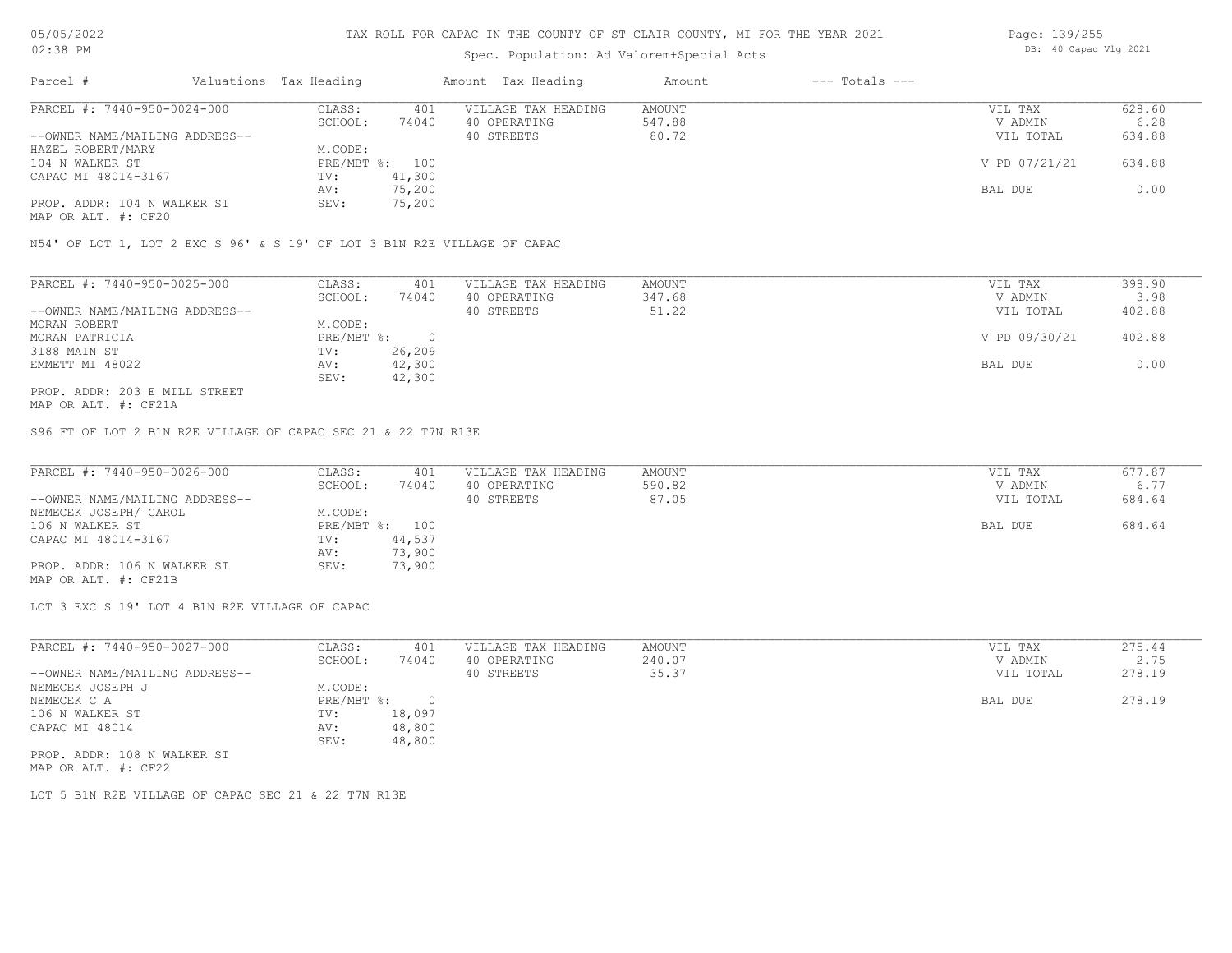### TAX ROLL FOR CAPAC IN THE COUNTY OF ST CLAIR COUNTY, MI FOR THE YEAR 2021

# Spec. Population: Ad Valorem+Special Acts

|                                 |         |                        |                     | Amount             | $---$ Totals $---$ |               |        |
|---------------------------------|---------|------------------------|---------------------|--------------------|--------------------|---------------|--------|
| PARCEL #: 7440-950-0028-000     | CLASS:  | 401                    | VILLAGE TAX HEADING | AMOUNT             |                    | VIL TAX       | 355.50 |
|                                 | SCHOOL: | 74040                  | 40 OPERATING        | 309.85             |                    | V ADMIN       | 3.55   |
| --OWNER NAME/MAILING ADDRESS--  |         |                        | 40 STREETS          | 45.65              |                    | VIL TOTAL     | 359.05 |
| PROPERTY MANAGEMENT TEAM INC    | M.CODE: |                        |                     |                    |                    |               |        |
|                                 |         |                        |                     |                    |                    | V PD 09/15/21 | 359.05 |
| BROWN CITY MI 48416             | TV:     | 23,357                 |                     |                    |                    |               |        |
|                                 | AV:     | 41,100                 |                     |                    |                    | BAL DUE       | 0.00   |
| PROP. ADDR: 202 E CHURCH STREET | SEV:    | 41,100                 |                     |                    |                    |               |        |
|                                 |         | Valuations Tax Heading | PRE/MBT %:          | Amount Tax Heading |                    |               |        |

MAP OR ALT. #: CF23

W1/2 OF LOT 6 B1N R2E VILLAGE OF CAPAC SEC 21 & 22 T7N R13E

| PARCEL #: 7440-950-0029-000     | CLASS:     | 401    | VILLAGE TAX HEADING | AMOUNT | VIL TAX       | 319.43 |
|---------------------------------|------------|--------|---------------------|--------|---------------|--------|
|                                 | SCHOOL:    | 74040  | 40 OPERATING        | 278.41 | V ADMIN       | 3.19   |
| --OWNER NAME/MAILING ADDRESS--  |            |        | 40 STREETS          | 41.02  | VIL TOTAL     | 322.62 |
| HOOVER JAMES/JANE               | M.CODE:    |        |                     |        |               |        |
| 5997 STERLING RD                | PRE/MBT %: |        |                     |        | V PD 09/14/21 | 322.62 |
| CAPAC MI 48014                  | TV:        | 20,987 |                     |        |               |        |
|                                 | AV:        | 37,000 |                     |        | BAL DUE       | 0.00   |
| PROP. ADDR: 204 E CHURCH STREET | SEV:       | 37,000 |                     |        |               |        |
| MAP OR ALT. #: CF24             |            |        |                     |        |               |        |

E1/2 OF LOT 6 B1N R2E VILLAGE OF CAPAC SEC 21 & 22 T7N R13E

| PARCEL #: 7440-950-0030-000     | CLASS:  | 401            | VILLAGE TAX HEADING | AMOUNT | VIL TAX       | 836.11 |
|---------------------------------|---------|----------------|---------------------|--------|---------------|--------|
|                                 | SCHOOL: | 74040          | 40 OPERATING        | 728.74 | V ADMIN       | 8.36   |
| --OWNER NAME/MAILING ADDRESS--  |         |                | 40 STREETS          | 107.37 | VIL TOTAL     | 844.47 |
| NEMECEK JOSHUA J                | M.CODE: | 00LSB          |                     |        |               |        |
| 208 E CHURCH STREET             |         | PRE/MBT %: 100 |                     |        | V PD 09/09/21 | 844.47 |
| CAPAC MI 48014-3114             | TV:     | 54,934         |                     |        |               |        |
|                                 | AV:     | 74,300         |                     |        | BAL DUE       | 0.00   |
| PROP. ADDR: 208 E CHURCH STREET | SEV:    | 74,300         |                     |        |               |        |
| MAP OR ALT. #: CF25             |         |                |                     |        |               |        |

LOT 7 B1N R2E VILLAGE OF CAPAC SEC 21 & 22 T7N R13E

| PARCEL #: 7440-950-0031-000     | CLASS:       | 401    | VILLAGE TAX HEADING | AMOUNT | VIL TAX   | 685.66 |
|---------------------------------|--------------|--------|---------------------|--------|-----------|--------|
|                                 | SCHOOL:      | 74040  | 40 OPERATING        | 597.61 | V ADMIN   | 6.85   |
| --OWNER NAME/MAILING ADDRESS--  |              |        | 40 STREETS          | 88.05  | VIL TOTAL | 692.51 |
| STANTON DALLAS                  | M.CODE:      |        |                     |        |           |        |
| STANTON ANGELA                  | $PRE/MBT$ %: | 100    |                     |        | BAL DUE   | 692.51 |
| P.O. BOX 564                    | TV:          | 45,049 |                     |        |           |        |
| CAPAC MI 48014                  | AV:          | 51,400 |                     |        |           |        |
|                                 | SEV:         | 51,400 |                     |        |           |        |
| PROP. ADDR: 107 N HUNTER STREET |              |        |                     |        |           |        |

MAP OR ALT. #: CF26

LOT 8 B1N R2E VILLAGE OF CAPAC SEC 21 & 22 T7N R13E

Page: 140/255 DB: 40 Capac Vlg 2021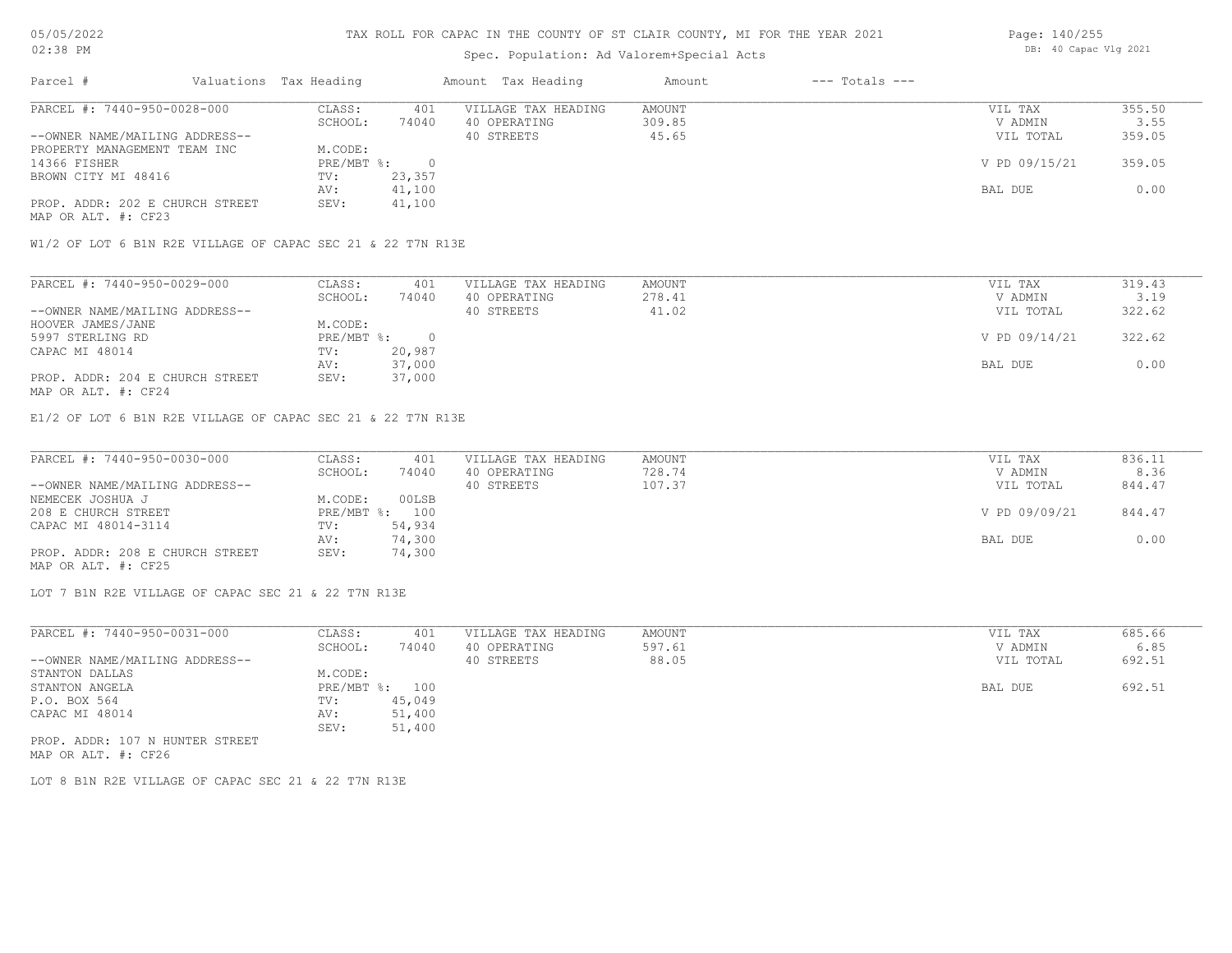### TAX ROLL FOR CAPAC IN THE COUNTY OF ST CLAIR COUNTY, MI FOR THE YEAR 2021

# Spec. Population: Ad Valorem+Special Acts

| Page: 141/255 |                       |  |  |  |  |  |
|---------------|-----------------------|--|--|--|--|--|
|               | DB: 40 Capac Vlg 2021 |  |  |  |  |  |

| PARCEL #: 7440-950-0032-000<br>--OWNER NAME/MAILING ADDRESS-- | CLASS:<br>401<br>SCHOOL:<br>74040          | VILLAGE TAX HEADING<br>40 OPERATING<br>40 STREETS | <b>AMOUNT</b><br>533.36<br>78.58 | VIL TAX<br>V ADMIN<br>VIL TOTAL | 611.94<br>6.11<br>618.05 |
|---------------------------------------------------------------|--------------------------------------------|---------------------------------------------------|----------------------------------|---------------------------------|--------------------------|
| WOOLNER TRICIA L<br>105 N HUNTER STREET                       | M.CODE:<br>PRE/MBT %: 100                  |                                                   |                                  | V PD 07/08/21                   | 618.05                   |
| CAPAC MI 48014-3124                                           | 40,206<br>TV:<br>48,000<br>AV:             |                                                   |                                  | BAL DUE                         | 0.00                     |
| PROP. ADDR: 105 N HUNTER STREET<br>MAP OR ALT. #: CF27        | 48,000<br>SEV:                             |                                                   |                                  |                                 |                          |
| LOT 9 B1N R2E VILLAGE OF CAPAC SEC 21 & 22 T7N R13E           |                                            |                                                   |                                  |                                 |                          |
| PARCEL #: 7440-950-0033-000                                   | CLASS:<br>401                              | VILLAGE TAX HEADING                               | AMOUNT                           | VIL TAX                         | 510.86                   |
| --OWNER NAME/MAILING ADDRESS--                                | SCHOOL:<br>74040                           | 40 OPERATING<br>40 STREETS                        | 445.26<br>65.60                  | V ADMIN<br>VIL TOTAL            | 5.10<br>515.96           |
| HOSKEY ANTHONY<br>103 N HUNTER STREET                         | M.CODE:<br>PRE/MBT %: 100<br>TV:<br>33,565 |                                                   |                                  | V PD 08/05/21                   | 515.96                   |
| CAPAC, MI 48014                                               | 56,100<br>AV:<br>56,100<br>SEV:            |                                                   |                                  | BAL DUE                         | 0.00                     |
| PROP. ADDR: 103 N HUNTER STREET<br>MAP OR ALT. #: CF28        |                                            |                                                   |                                  |                                 |                          |
| LOT 10 B1N R2E VILLAGE OF CAPAC SEC 21 & 22 T7N R13E          |                                            |                                                   |                                  |                                 |                          |
| PARCEL #: 7440-950-0034-000                                   | CLASS:<br>401                              | VILLAGE TAX HEADING<br>40 OPERATING               | <b>AMOUNT</b>                    | VIL TAX                         | 592.53                   |
| --OWNER NAME/MAILING ADDRESS--<br>WEISS TROY                  | SCHOOL:<br>74040<br>M.CODE:                | 40 STREETS                                        | 516.44<br>76.09                  | V ADMIN<br>VIL TOTAL            | 5.92<br>598.45           |
| WEISS KIM<br>207 E MILL STREET                                | $PRE/MBT$ $\div$ 0<br>38,930<br>TV:        |                                                   |                                  | BAL DUE                         | 598.45                   |
| CAPAC MI 48014                                                | 67,000<br>AV:                              |                                                   |                                  |                                 |                          |
|                                                               |                                            |                                                   |                                  |                                 |                          |
| PROP. ADDR: 207 E MILL STREET<br>MAP OR ALT. #: CF29          | 67,000<br>SEV:                             |                                                   |                                  |                                 |                          |
| LOT 11 B1N R2E VILLAGE OF CAPAC                               |                                            |                                                   |                                  |                                 |                          |
| PARCEL #: 7440-950-0035-000                                   | CLASS:<br>401                              | VILLAGE TAX HEADING                               | AMOUNT                           | VIL TAX                         | 537.55                   |
| --OWNER NAME/MAILING ADDRESS--                                | SCHOOL:<br>74040                           | 40 OPERATING<br>40 STREETS                        | 468.52<br>69.03                  | V ADMIN<br>VIL TOTAL            | 5.37<br>542.92           |
| PELC, KAREN<br>209 E MILL ST                                  | M.CODE:<br>COREL<br>PRE/MBT %: 100         |                                                   |                                  | V PD 09/15/21                   | 542.92                   |
| CAPAC MI 48014                                                | 35,318<br>TV:<br>62,600<br>AV:             |                                                   |                                  | BAL DUE                         | 0.00                     |
| PROP. ADDR: 209 E MILL ST<br>MAP OR ALT. #: CF30              | SEV:<br>62,600                             |                                                   |                                  |                                 |                          |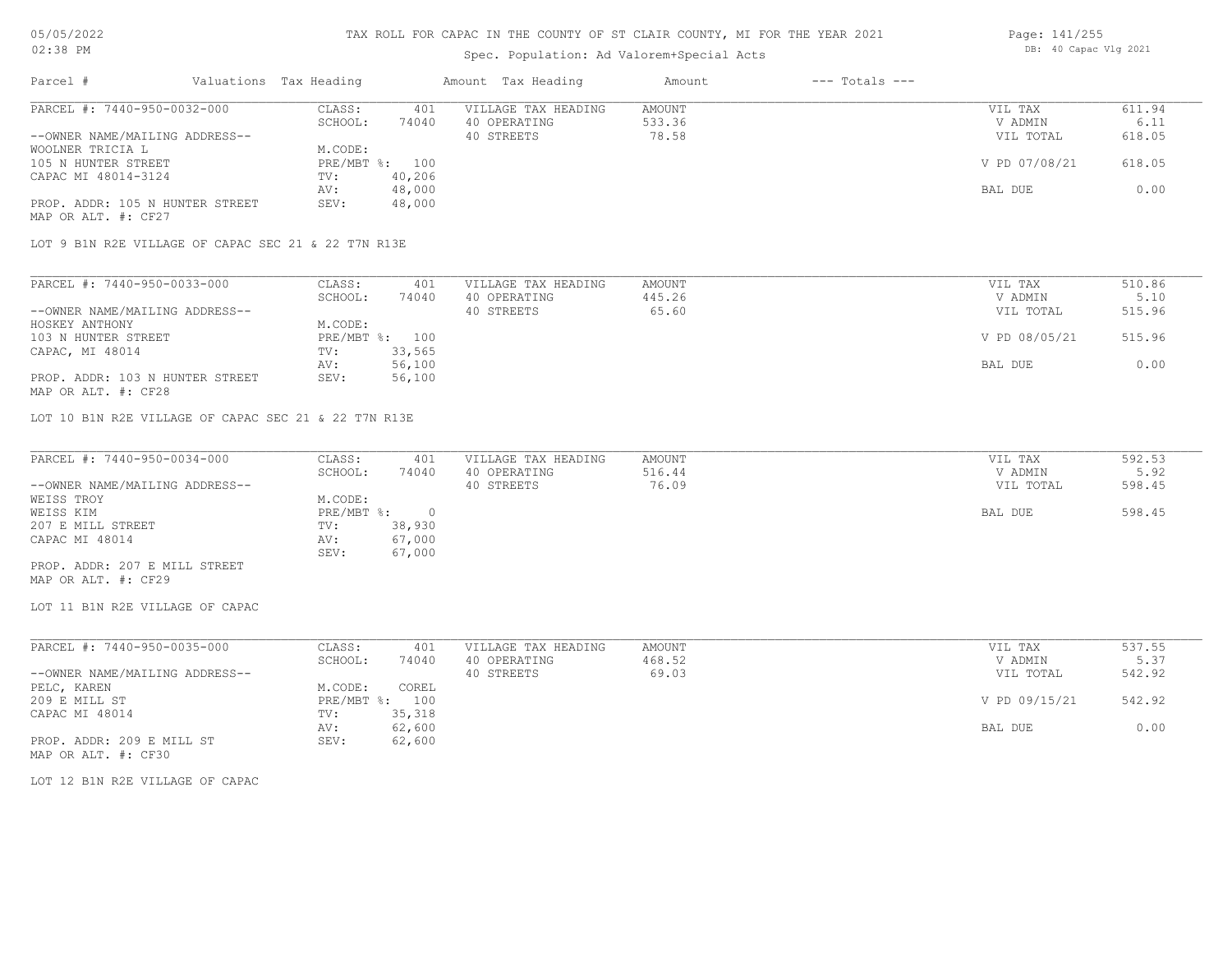# Spec. Population: Ad Valorem+Special Acts

| Page: 142/255 |                       |  |  |  |  |  |
|---------------|-----------------------|--|--|--|--|--|
|               | DB: 40 Capac Vlg 2021 |  |  |  |  |  |

| Parcel #                       | Valuations Tax Heading |        | Amount Tax Heading  | Amount | $---$ Totals $---$ |               |        |
|--------------------------------|------------------------|--------|---------------------|--------|--------------------|---------------|--------|
| PARCEL #: 7440-950-0036-000    | CLASS:                 | 401    | VILLAGE TAX HEADING | AMOUNT |                    | VIL TAX       | 530.51 |
|                                | SCHOOL:                | 74040  | 40 OPERATING        | 462.39 |                    | V ADMIN       | 5.30   |
| --OWNER NAME/MAILING ADDRESS-- |                        |        | 40 STREETS          | 68.12  |                    | VIL TOTAL     | 535.81 |
| OWEN, DAVID F JR/ MARLENE      | M.CODE:                |        |                     |        |                    |               |        |
| 3513 HOWLAND RD                | PRE/MBT %:             |        |                     |        |                    | V PD 09/03/21 | 535.81 |
| ALMONT MI 48003                | TV:                    | 34,856 |                     |        |                    |               |        |
|                                | AV:                    | 49,200 |                     |        |                    | BAL DUE       | 0.00   |
| PROP. ADDR: 301 E MILL ST      | SEV:                   | 49,200 |                     |        |                    |               |        |
|                                |                        |        |                     |        |                    |               |        |

MAP OR ALT. #: CF31A

LOT 1 EXC E 19.5 FT B1N R3E VILLAGE OF CAPAC SEC 21 & 22 T7N R13E

| PARCEL #: 7440-950-0037-000    | CLASS:     | 401    | VILLAGE TAX HEADING | AMOUNT | VIL TAX       | 474.00 |
|--------------------------------|------------|--------|---------------------|--------|---------------|--------|
|                                | SCHOOL:    | 74040  | 40 OPERATING        | 413.13 | V ADMIN       | 4.74   |
| --OWNER NAME/MAILING ADDRESS-- |            |        | 40 STREETS          | 60.87  | VIL TOTAL     | 478.74 |
| ELIZABETH MAZE                 | M.CODE:    |        |                     |        |               |        |
| 303 E MILL                     | PRE/MBT %: |        |                     |        | V PD 09/30/21 | 478.74 |
| CAPAC MI 48014                 | TV:        | 31,143 |                     |        |               |        |
|                                | AV:        | 57,100 |                     |        | BAL DUE       | 0.00   |
| PROP. ADDR: 303 E MILL ST      | SEV:       | 57,100 |                     |        |               |        |
| MAP OR ALT. #: CF31B           |            |        |                     |        |               |        |

R13E E19 1/2 FT OF LOT 1 & THE W 1/2 OF LOT 2 B1N R3E VILLAGE OF CAPAC SEC 21 & 22 T7N

| PARCEL #: 7440-950-0038-000    | CLASS:       | 401    | VILLAGE TAX HEADING | AMOUNT | VIL TAX       | 740.80 |
|--------------------------------|--------------|--------|---------------------|--------|---------------|--------|
|                                | SCHOOL:      | 74040  | 40 OPERATING        | 645.67 | V ADMIN       | 7.40   |
| --OWNER NAME/MAILING ADDRESS-- |              |        | 40 STREETS          | 95.13  | VIL TOTAL     | 748.20 |
| CHABOT ROBERT A JR             | M.CODE:      | COREL  |                     |        |               |        |
| CHABOT TAMBRA E                | $PRE/MBT$ %: | 100    |                     |        | V PD 09/15/21 | 748.20 |
| 305 E MILL ST                  | TV:          | 48,672 |                     |        |               |        |
| CAPAC MI 48014-3157            | AV:          | 49,300 |                     |        | BAL DUE       | 0.00   |
|                                | SEV:         | 49,300 |                     |        |               |        |
| PROP. ADDR: 305 E MILL ST      |              |        |                     |        |               |        |

MAP OR ALT. #: 32

E1/2 OF LOT 2 B1N R3E VILLAGE OF CAPAC SEC 21 & 22 T7N R13E

| PARCEL #: 7440-950-0039-000     | CLASS:     | 401    | VILLAGE TAX HEADING | AMOUNT | VIL TAX       | 779.28 |
|---------------------------------|------------|--------|---------------------|--------|---------------|--------|
|                                 | SCHOOL:    | 74040  | 40 OPERATING        | 679.21 | V ADMIN       | 7.79   |
| --OWNER NAME/MAILING ADDRESS--  |            |        | 40 STREETS          | 100.07 | VIL TOTAL     | 787.07 |
| ODETT-AMAEZE HELENA G           | M.CODE:    | COREL  |                     |        |               |        |
| 102 N HUNTER STREET             | PRE/MBT %: | 100    |                     |        | V PD 09/15/21 | 787.07 |
| CAPAC MI 48014                  | TV:        | 51,200 |                     |        |               |        |
|                                 | AV:        | 51,200 |                     |        | BAL DUE       | 0.00   |
| PROP. ADDR: 102 N HUNTER STREET | SEV:       | 51,200 |                     |        |               |        |
|                                 |            |        |                     |        |               |        |

MAP OR ALT. #: CF33

LOT 3 B1N R3E VILLAGE OF CAPAC SEC 21 & 22 T7N R13E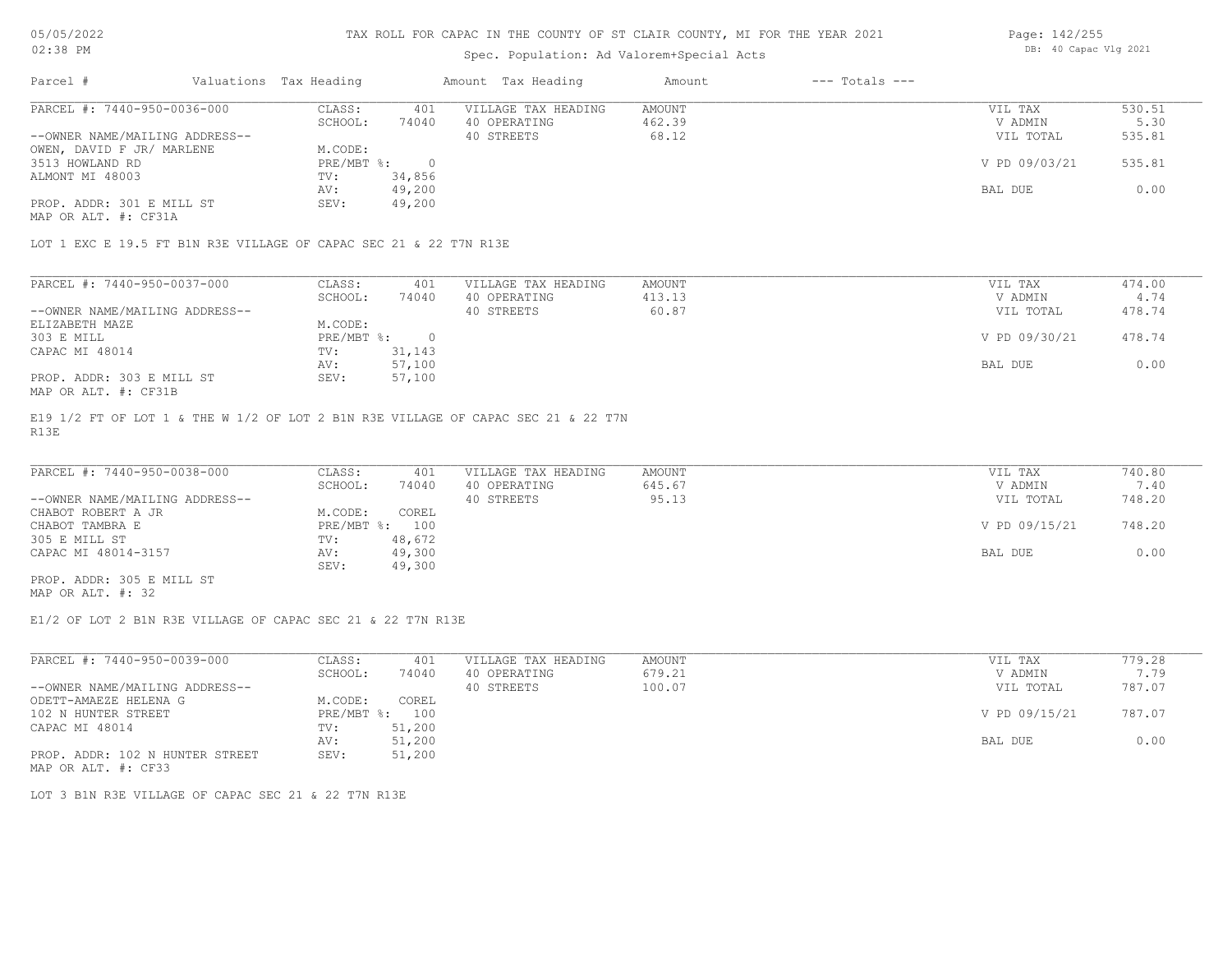MAP OR ALT. #: CF34

#### TAX ROLL FOR CAPAC IN THE COUNTY OF ST CLAIR COUNTY, MI FOR THE YEAR 2021

# Spec. Population: Ad Valorem+Special Acts

| spec. ropulation. Ad valorem special Acts |  |                        |        |                     |        |                    |               |        |
|-------------------------------------------|--|------------------------|--------|---------------------|--------|--------------------|---------------|--------|
| Parcel #                                  |  | Valuations Tax Heading |        | Amount Tax Heading  | Amount | $---$ Totals $---$ |               |        |
| PARCEL #: 7440-950-0040-000               |  | CLASS:                 | 401    | VILLAGE TAX HEADING | AMOUNT |                    | VIL TAX       | 516.95 |
|                                           |  | SCHOOL:                | 74040  | 40 OPERATING        | 450.57 |                    | V ADMIN       | 5.16   |
| --OWNER NAME/MAILING ADDRESS--            |  |                        |        | 40 STREETS          | 66.38  |                    | VIL TOTAL     | 522.11 |
| YODER RONALD/BETTY                        |  | M.CODE:                |        |                     |        |                    |               |        |
| 5694 VAN DYKE                             |  | PRE/MBT %:             |        |                     |        |                    | V PD 08/25/21 | 522.11 |
| ALMONT MI 48003                           |  | TV:                    | 33,965 |                     |        |                    |               |        |
|                                           |  | AV:                    | 58,200 |                     |        |                    | BAL DUE       | 0.00   |

LOT 4 B1N R3E VILLAGE OF CAPAC SEC 21 & 22 T7N R13E

PROP. ADDR: 104 N HUNTER STREET SEV: 58,200

| PARCEL #: 7440-950-0041-000     | CLASS:  | 401            | VILLAGE TAX HEADING | AMOUNT | VIL TAX       | 510.08 |
|---------------------------------|---------|----------------|---------------------|--------|---------------|--------|
|                                 | SCHOOL: | 74040          | 40 OPERATING        | 444.58 | V ADMIN       | 5.10   |
| --OWNER NAME/MAILING ADDRESS--  |         |                | 40 STREETS          | 65.50  | VIL TOTAL     | 515.18 |
| DOTSON DAVID ET-AL              | M.CODE: |                |                     |        |               |        |
| 108 N HUNTER ST                 |         | PRE/MBT %: 100 |                     |        | V PD 07/21/21 | 515.18 |
| CAPAC MI 48014-3123             | TV:     | 33,513         |                     |        |               |        |
|                                 | AV:     | 59,600         |                     |        | BAL DUE       | 0.00   |
| PROP. ADDR: 108 N HUNTER STREET | SEV:    | 59,600         |                     |        |               |        |
| MAP OR ALT. #: CF35             |         |                |                     |        |               |        |

LOT 5 B1N R3E VILLAGE OF CAPAC SEC 21 & 22 T7N R13E

| PARCEL #: 7440-950-0042-000     | CLASS:  | 401            | VILLAGE TAX HEADING | AMOUNT | VIL TAX       | 703.80 |
|---------------------------------|---------|----------------|---------------------|--------|---------------|--------|
|                                 | SCHOOL: | 74040          | 40 OPERATING        | 613.42 | V ADMIN       | 7.03   |
| --OWNER NAME/MAILING ADDRESS--  |         |                | 40 STREETS          | 90.38  | VIL TOTAL     | 710.83 |
| MADAY MICHAEL G                 | M.CODE: | COREL          |                     |        |               |        |
| 302 E CHURCH ST                 |         | PRE/MBT %: 100 |                     |        | V PD 09/15/21 | 710.83 |
| CAPAC MI 48014-3116             | TV:     | 46,241         |                     |        |               |        |
|                                 | AV:     | 74,000         |                     |        | BAL DUE       | 0.00   |
| PROP. ADDR: 302 E CHURCH STREET | SEV:    | 74,000         |                     |        |               |        |
| MAP OR ALT. #: CF36             |         |                |                     |        |               |        |

LOT 6 B1N R3E VILLAGE OF CAPAC SEC 21 & 22 T7N R13E

| PARCEL #: 7440-950-0043-000    | CLASS:     | 401    | VILLAGE TAX HEADING | AMOUNT | VIL TAX       | 845.32 |
|--------------------------------|------------|--------|---------------------|--------|---------------|--------|
|                                | SCHOOL:    | 74040  | 40 OPERATING        | 220.13 | V ADMIN       | 6.44   |
| --OWNER NAME/MAILING ADDRESS-- |            |        | 40 STREETS          | 32.43  | VIL TOTAL     | 851.76 |
| CUMMINGS HAROLD L/JANET S      | M.CODE:    |        | W                   | 243.60 |               |        |
| 29665 PRATT RD.                | PRE/MBT %: |        | $\Omega$ S          | 149.29 | V PD 07/29/21 | 851.76 |
| RICHMOND MI 48062              | TV:        | 16,594 | $\circ$             | 199.87 |               |        |
|                                | AV:        | 30,600 |                     |        | BAL DUE       | 0.00   |
| PROP. ADDR: 107 N LESTER ST    | SEV:       | 30,600 |                     |        |               |        |
| MAP OR ALT. #: CF37A           |            |        |                     |        |               |        |

LOT 7 B1N R3E VILLAGE OF CAPAC SEC 21 & 22 T7N R13E

Page: 143/255 DB: 40 Capac Vlg 2021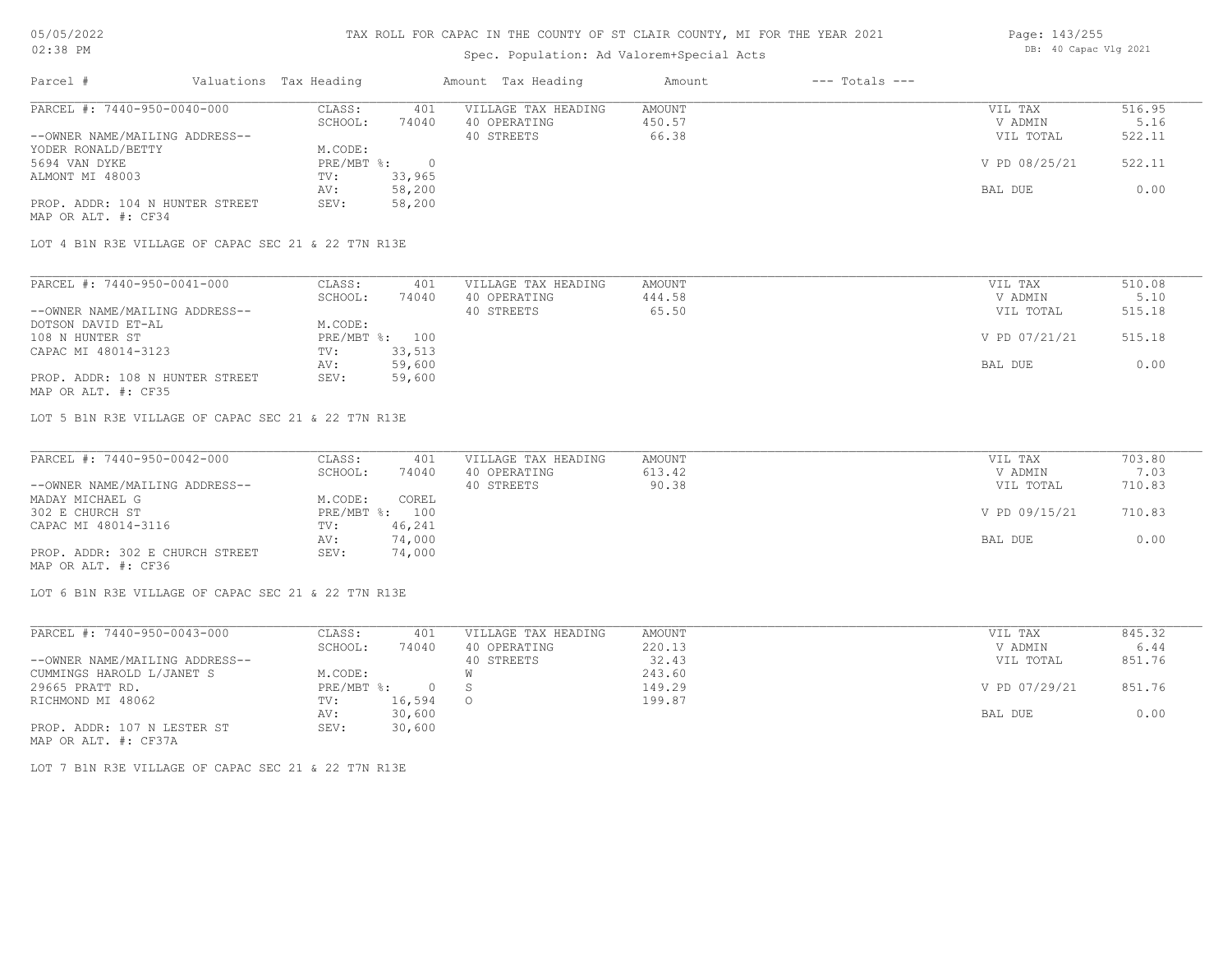#### TAX ROLL FOR CAPAC IN THE COUNTY OF ST CLAIR COUNTY, MI FOR THE YEAR 2021

### Spec. Population: Ad Valorem+Special Acts

|  | Page: 144/255         |  |  |  |  |  |  |
|--|-----------------------|--|--|--|--|--|--|
|  | DB: 40 Capac Vlg 2021 |  |  |  |  |  |  |

| Parcel #                       |  | Valuations Tax Heading | Amount Tax Heading |                     | Amount | $---$ Totals $---$ |               |        |
|--------------------------------|--|------------------------|--------------------|---------------------|--------|--------------------|---------------|--------|
| PARCEL #: 7440-950-0044-000    |  | CLASS:                 | 401                | VILLAGE TAX HEADING | AMOUNT |                    | VIL TAX       | 667.52 |
|                                |  | SCHOOL:                | 74040              | 40 OPERATING        | 581.80 |                    | V ADMIN       | 6.67   |
| --OWNER NAME/MAILING ADDRESS-- |  |                        |                    | 40 STREETS          | 85.72  |                    | VIL TOTAL     | 674.19 |
| AMADOR MARY ANGELITA           |  | M.CODE:                |                    |                     |        |                    |               |        |
| 105 N LESTER ST                |  | PRE/MBT %: 100         |                    |                     |        |                    | V PD 09/03/21 | 674.19 |
| CAPAC MI 48014-3135            |  | TV:                    | 43,857             |                     |        |                    |               |        |
|                                |  | AV:                    | 55,200             |                     |        |                    | BAL DUE       | 0.00   |
| PROP. ADDR: 105 N LESTER ST    |  | SEV:                   | 55,200             |                     |        |                    |               |        |
| MAP OR ALT. #: CF37B           |  |                        |                    |                     |        |                    |               |        |

LOT 8 B1N R3E VILLAGE OF CAPAC SEC 21 & 22 T7N R13E

| PARCEL #: 7440-950-0045-000    | CLASS:     | 401    | VILLAGE TAX HEADING | AMOUNT | VIL TAX       | 491.18 |
|--------------------------------|------------|--------|---------------------|--------|---------------|--------|
|                                | SCHOOL:    | 74040  | 40 OPERATING        | 428.11 | V ADMIN       | 4.91   |
| --OWNER NAME/MAILING ADDRESS-- |            |        | 40 STREETS          | 63.07  | VIL TOTAL     | 496.09 |
| TAYLOR EUGENE                  | M.CODE:    |        |                     |        |               |        |
| TAYLOR SHERRIE                 | PRE/MBT %: |        |                     |        | V PD 09/15/21 | 496.09 |
| 15819 ALMONT RD                | TV:        | 32,272 |                     |        |               |        |
| ALLENTON MI 48002              | AV:        | 55,200 |                     |        | BAL DUE       | 0.00   |
|                                | SEV:       | 55,200 |                     |        |               |        |
| PROP. ADDR: 103 N LESTER ST    |            |        |                     |        |               |        |

MAP OR ALT. #: CF37C

LOT 9 B1N R3E VILLAGE OF CAPAC

| PARCEL #: 7440-950-0046-000    | CLASS:         | 401    | VILLAGE TAX HEADING | AMOUNT | VIL TAX       | 707.74 |
|--------------------------------|----------------|--------|---------------------|--------|---------------|--------|
|                                | SCHOOL:        | 74040  | 40 OPERATING        | 616.86 | V ADMIN       | 7.07   |
| --OWNER NAME/MAILING ADDRESS-- |                |        | 40 STREETS          | 90.88  | VIL TOTAL     | 714.81 |
| WILLIAMS MEGAN R               | M.CODE:        | COREL  |                     |        |               |        |
| 101 N LESTER ST                | PRE/MBT %: 100 |        |                     |        | V PD 09/15/21 | 714.81 |
| CAPAC MI 48014                 | TV:            | 46,500 |                     |        |               |        |
|                                | AV:            | 46,500 |                     |        | BAL DUE       | 0.00   |
| PROP. ADDR: 101 N LESTER ST    | SEV:           | 46,500 |                     |        |               |        |

MAP OR ALT. #: CF37D

LOT 10 B1N R3E VILLAGE OF CAPAC SEC 21 & 22 T7N R13E

| PARCEL #: 7440-950-0047-000    | CLASS:       | 401    | VILLAGE TAX HEADING | AMOUNT | VIL TAX       | 602.83 |
|--------------------------------|--------------|--------|---------------------|--------|---------------|--------|
|                                | SCHOOL:      | 74040  | 40 OPERATING        | 525.42 | V ADMIN       | 6.02   |
| --OWNER NAME/MAILING ADDRESS-- |              |        | 40 STREETS          | 77.41  | VIL TOTAL     | 608.85 |
| HILL MARCELLA H                | M.CODE:      |        |                     |        |               |        |
| 14660 KOEHN RD                 | $PRE/MBT$ %: |        |                     |        | V PD 09/03/21 | 608.85 |
| CAPAC MI 48014                 | TV:          | 39,607 |                     |        |               |        |
|                                | AV:          | 64,000 |                     |        | BAL DUE       | 0.00   |
| PROP. ADDR: 307 E MILL ST      | SEV:         | 64,000 |                     |        |               |        |
| MAP OR ALT. #: CF38            |              |        |                     |        |               |        |

LOT 11 B1N R3E VILLAGE OF CAPAC SEC 21 & 22 T7N R13E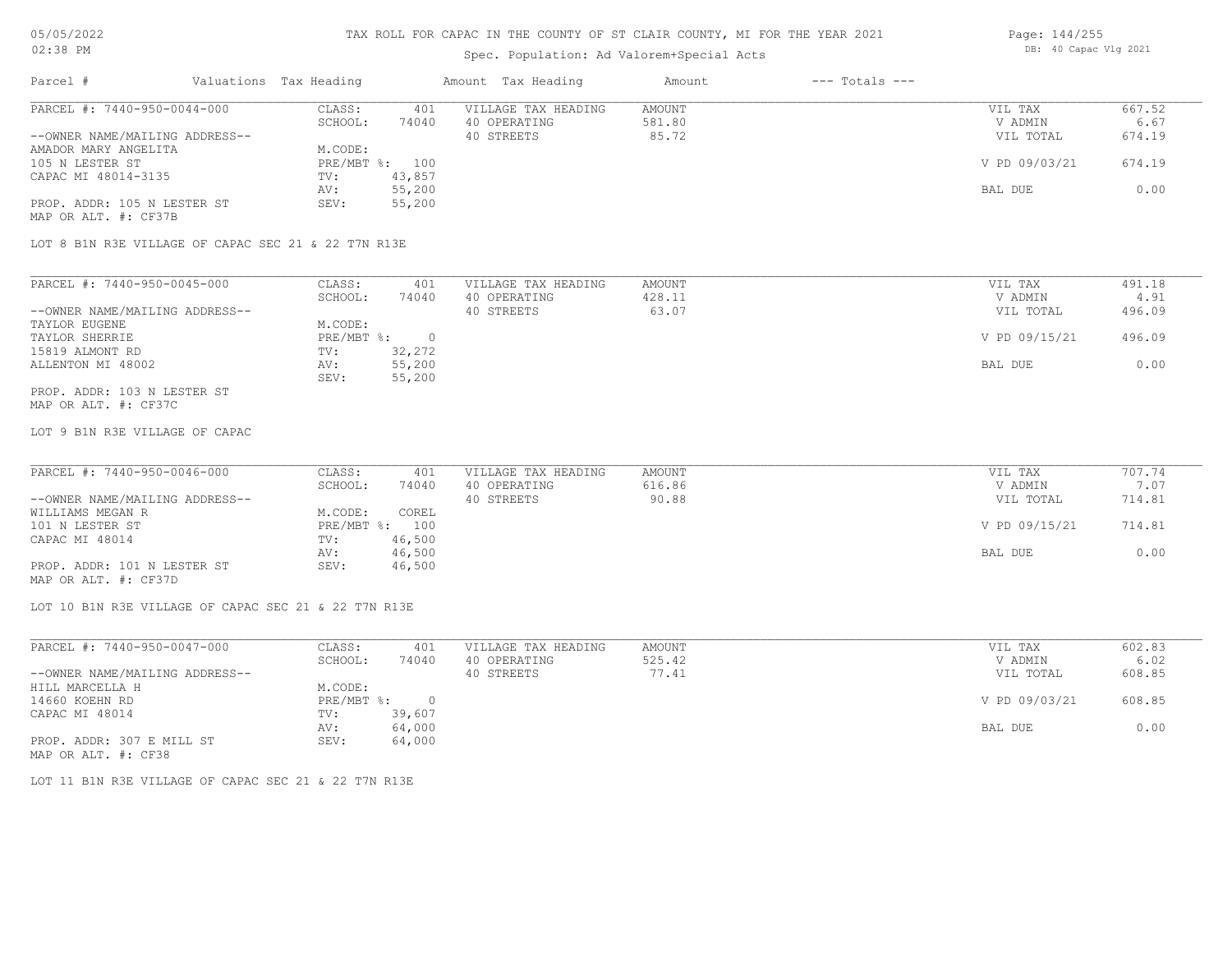## Spec. Population: Ad Valorem+Special Acts

| Page: 145/255 |                       |  |  |  |  |  |
|---------------|-----------------------|--|--|--|--|--|
|               | DB: 40 Capac Vlg 2021 |  |  |  |  |  |

| Parcel #                        | Valuations Tax Heading |        | Amount Tax Heading  | Amount   | $---$ Totals $---$ |               |          |
|---------------------------------|------------------------|--------|---------------------|----------|--------------------|---------------|----------|
| PARCEL #: 7440-950-0048-000     | CLASS:                 | 401    | VILLAGE TAX HEADING | AMOUNT   |                    | VIL TAX       | 559.53   |
|                                 | SCHOOL:                | 74040  | 40 OPERATING        | 487.68   |                    | V ADMIN       | 5.59     |
| --OWNER NAME/MAILING ADDRESS--  |                        |        | 40 STREETS          | 71.85    |                    | VIL TOTAL     | 565.12   |
| RICHEY THERESA                  | M.CODE:                | COREL  |                     |          |                    |               |          |
| 309 E MILL ST                   | PRE/MBT %: 100         |        |                     |          |                    | V PD 09/15/21 | 565.12   |
| CAPAC MI 48014                  | TV:                    | 36,762 |                     |          |                    |               |          |
|                                 | AV:                    | 62,900 |                     |          |                    | BAL DUE       | 0.00     |
| PROP. ADDR: 309 E MILL ST       | SEV:                   | 62,900 |                     |          |                    |               |          |
| MAP OR ALT. #: CF39             |                        |        |                     |          |                    |               |          |
| LOT 12 B1N R3E VILLAGE OF CAPAC |                        |        |                     |          |                    |               |          |
|                                 |                        |        |                     |          |                    |               |          |
| PARCEL #: 7440-950-0049-000     | CLASS:                 | 201    | VILLAGE TAX HEADING | AMOUNT   |                    | VIL TAX       | 1,987.26 |
|                                 | SCHOOL:                | 74040  | 40 OPERATING        | 1,732.06 |                    | V ADMIN       | 19.87    |

|                                | -------      | .       |            | - <i>- - - - - - -</i> | --------      | . <i>.</i> . |
|--------------------------------|--------------|---------|------------|------------------------|---------------|--------------|
| --OWNER NAME/MAILING ADDRESS-- |              |         | 40 STREETS | 255.20                 | VIL TOTAL     | 2,007.13     |
| SDJT, LLC                      | M.CODE:      |         |            |                        |               |              |
| 10 S MAIN ST                   | $PRE/MBT$ %: | $\Box$  |            |                        | V PD 09/22/21 | 2,007.13     |
| YALE MI 48097-3316             | TV:          | 130,565 |            |                        |               |              |
|                                | AV:          | 159,200 |            |                        | BAL DUE       | 0.00         |
| PROP. ADDR: 202 N MAIN ST      | SEV:         | 159,200 |            |                        |               |              |
| MAP OR ALT. #: CF40            |              |         |            |                        |               |              |

LOT 1 & S 7 FT OF LOT 2 B2N R1E VILLAGE OF CAPAC SEC 21 & 22 T7N R13E

| PARCEL #: 7440-950-0050-000    | CLASS:     | 201     | VILLAGE TAX HEADING | AMOUNT   | VIL TAX       | 7,699.37 |
|--------------------------------|------------|---------|---------------------|----------|---------------|----------|
|                                | SCHOOL:    | 74040   | 40 OPERATING        | 6,710.63 | V ADMIN       | 76.99    |
| --OWNER NAME/MAILING ADDRESS-- |            |         | 40 STREETS          | 988.74   | VIL TOTAL     | 7,776.36 |
| LAKESTONE BANK & TRUST         | M.CODE:    |         |                     |          |               |          |
| FKA: CAPAC STATE SAVINGS BANK  | PRE/MBT %: |         |                     |          | V PD 08/11/21 | 7,776.36 |
| 83 W NEPESSING ST P.O BOX 250  | TV:        | 505,856 |                     |          |               |          |
| LAPEER MI 48446                | AV:        | 558,100 |                     |          | BAL DUE       | 0.00     |
|                                | SEV:       | 558,100 |                     |          |               |          |
| PROP. ADDR: 206 N MAIN ST      |            |         |                     |          |               |          |

MAP OR ALT. #: CF41/43

LOT 2 EXC S 7', LOTS 3,4,5 & E 50' OF LOT 6B2N R1E VILLAGE OF CAPAC

| PARCEL #: 7440-950-0052-000    | CLASS:  | 401            | VILLAGE TAX HEADING | AMOUNT | VIL TAX       | 480.89 |
|--------------------------------|---------|----------------|---------------------|--------|---------------|--------|
|                                | SCHOOL: | 74040          | 40 OPERATING        | 419.14 | V ADMIN       | 4.80   |
| --OWNER NAME/MAILING ADDRESS-- |         |                | 40 STREETS          | 61.75  | VIL TOTAL     | 485.69 |
| VOELKER RITA                   | M.CODE: |                |                     |        |               |        |
| 214 N MAIN ST                  |         | PRE/MBT %: 100 |                     |        | V PD 09/03/21 | 485.69 |
| CAPAC MI 48014                 | TV:     | 31,596         |                     |        |               |        |
|                                | AV:     | 54,100         |                     |        | BAL DUE       | 0.00   |
| PROP. ADDR: 214 N MAIN ST      | SEV:    | 54,100         |                     |        |               |        |
| MAP OR ALT. $\#$ : CF44/45     |         |                |                     |        |               |        |

LOT 6 EXC THE E 50 FT THEREOF B2N R1E VILLAGE OF CAPAC SEC 21 & 22 T7N R13E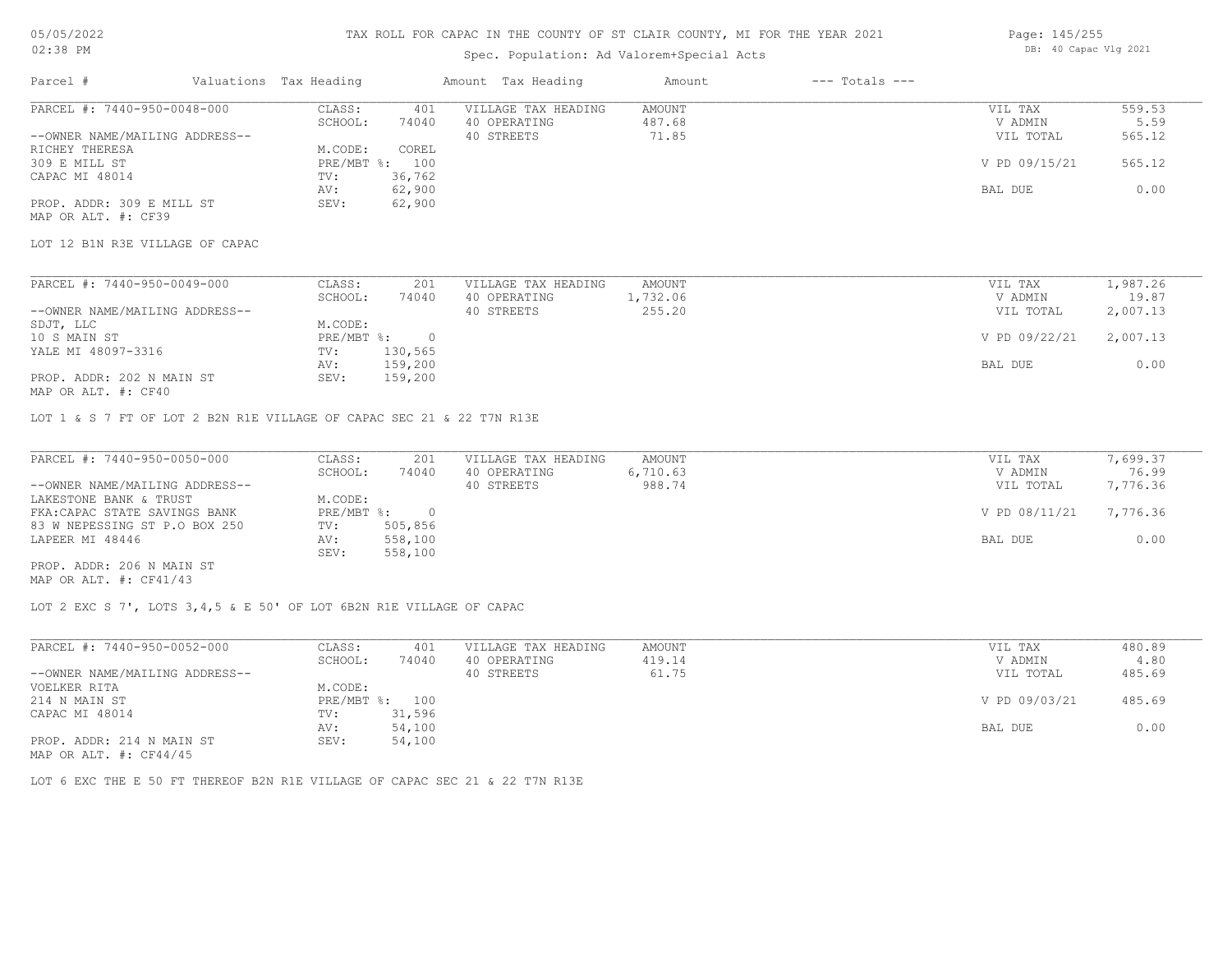| 05/05/2022 |  |
|------------|--|
| 02:38 PM   |  |

# Spec. Population: Ad Valorem+Special Acts

| Page: 146/255 |  |                       |  |  |
|---------------|--|-----------------------|--|--|
|               |  | DB: 40 Capac Vlg 2021 |  |  |

| Parcel #                                                      | Valuations Tax Heading                                                                                                                      | Amount Tax Heading                                | Amount                        | $---$ Totals $---$ |                                 |                      |
|---------------------------------------------------------------|---------------------------------------------------------------------------------------------------------------------------------------------|---------------------------------------------------|-------------------------------|--------------------|---------------------------------|----------------------|
| PARCEL #: 7440-950-0054-000<br>--OWNER NAME/MAILING ADDRESS-- | CLASS:<br>202<br>SCHOOL:<br>74040                                                                                                           | VILLAGE TAX HEADING<br>40 OPERATING<br>40 STREETS | <b>AMOUNT</b><br>0.00<br>0.00 |                    | VIL TAX<br>V ADMIN<br>VIL TOTAL | 0.00<br>0.00<br>0.00 |
| VERIZON COMMUNICATIONS INC<br>FKA: GERERAL TELE CO OF MICH    | M.CODE:<br>PRE/MBT %:                                                                                                                       | $\circ$                                           |                               |                    | BAL DUE                         | 0.00                 |
| FTD01B21<br>P.O.BOX 619015                                    | TV:<br>AV:                                                                                                                                  | $\circ$<br>$\circ$                                |                               |                    |                                 |                      |
| DALLAS TX 75261-9015                                          | SEV:                                                                                                                                        | $\circ$                                           |                               |                    |                                 |                      |
| PROP. ADDR: 106 E ALDRICH STREET<br>MAP OR ALT. #: CF46       |                                                                                                                                             |                                                   |                               |                    |                                 |                      |
| R13E                                                          | W1/2 OF LOT 7 & W 1/2 OF LOT 8 EXC S 35 FT B2N R1E VILLAGE OF CAPAC SEC 21 & 22 T7N                                                         |                                                   |                               |                    |                                 |                      |
| PARCEL #: 7440-950-0055-000                                   | CLASS:<br>201                                                                                                                               | VILLAGE TAX HEADING                               | <b>AMOUNT</b>                 |                    | VIL TAX                         | 0.00                 |
|                                                               | SCHOOL:<br>74040                                                                                                                            | 40 OPERATING                                      | 0.00                          |                    | V ADMIN                         | 0.00                 |
| --OWNER NAME/MAILING ADDRESS--                                |                                                                                                                                             | 40 STREETS                                        | 0.00                          |                    | VIL TOTAL                       | 0.00                 |
| VERIZON COMMUNICATIONS INC<br>FKA: GENERAL TELE CO OF MICH    | M.CODE:<br>PRE/MBT %:                                                                                                                       | $\circ$                                           |                               |                    | BAL DUE                         | 0.00                 |
| FTD01B21                                                      | TV:                                                                                                                                         | $\circ$                                           |                               |                    |                                 |                      |
| P.O. BOX 619015                                               | AV:                                                                                                                                         | $\circ$                                           |                               |                    |                                 |                      |
| DALLAS TX 75261-9015                                          | SEV:                                                                                                                                        | $\circ$                                           |                               |                    |                                 |                      |
| PROP. ADDR: 106 E ALDRICH STREET                              |                                                                                                                                             |                                                   |                               |                    |                                 |                      |
| MAP OR ALT. #: CF47                                           |                                                                                                                                             |                                                   |                               |                    |                                 |                      |
| OF CAPAC SEC 21 & 22 T7N R13E                                 | W50 FT OF N 15 FT OF LOT 9 & W 50 FT OF S 35 FT OF W 1/2 OF LOT 8 B2N R1E VILLAGE                                                           |                                                   |                               |                    |                                 |                      |
| PARCEL #: 7440-950-0056-000                                   | CLASS:<br>401                                                                                                                               | VILLAGE TAX HEADING                               | <b>AMOUNT</b>                 |                    | VIL TAX                         | 433.98               |
|                                                               | SCHOOL:<br>74040                                                                                                                            | 40 OPERATING                                      | 378.25                        |                    | V ADMIN                         | 4.33                 |
| --OWNER NAME/MAILING ADDRESS--<br>SCHOCKE GRACE C             | M.CODE:<br>COREL                                                                                                                            | 40 STREETS                                        | 55.73                         |                    | VIL TOTAL                       | 438.31               |
| 108 E ALDRICH ST                                              | PRE/MBT %: 100                                                                                                                              |                                                   |                               |                    | V PD 09/15/21                   | 438.31               |
| CAPAC MI 48014-1700                                           | TV:<br>28,513                                                                                                                               |                                                   |                               |                    |                                 |                      |
| PROP. ADDR: 108 E ALDRICH STREET<br>MAP OR ALT. #: CF48       | 58,300<br>AV:<br>58,300<br>SEV:                                                                                                             |                                                   |                               |                    | BAL DUE                         | 0.00                 |
|                                                               | E1/2 OF LOTS 7 & 8 & E 25 FT OF W 75 FT OF S 35 FT OF LOT 8 & N 15 FT OF E 100 FT<br>OF LOT 9 B2N R1E VILLAGE OF CAPAC SEC 21 & 22 T7N R13E |                                                   |                               |                    |                                 |                      |
|                                                               |                                                                                                                                             |                                                   |                               |                    |                                 |                      |
| PARCEL #: 7440-950-0057-000                                   | CLASS:<br>401                                                                                                                               | VILLAGE TAX HEADING                               | <b>AMOUNT</b>                 |                    | VIL TAX                         | 604.58               |
| --OWNER NAME/MAILING ADDRESS--                                | SCHOOL:<br>74040                                                                                                                            | 40 OPERATING<br>40 STREETS                        | 526.94<br>77.64               |                    | V ADMIN<br>VIL TOTAL            | 6.04<br>610.62       |
| WILLIAMS RANDY                                                | COREL<br>M.CODE:                                                                                                                            |                                                   |                               |                    |                                 |                      |
| 205 N WALKER ST                                               | PRE/MBT %: 100                                                                                                                              |                                                   |                               |                    | V PD 09/15/21                   | 610.62               |
| CAPAC MI 48014-3170                                           | 39,722<br>TV:<br>71,900<br>AV:                                                                                                              |                                                   |                               |                    | BAL DUE                         | 0.00                 |

LOT 9 EXC THE N 15 FT THEREOF B2N R1E VILLAGE OF CAPAC SEC 21 & 22 T7N R13E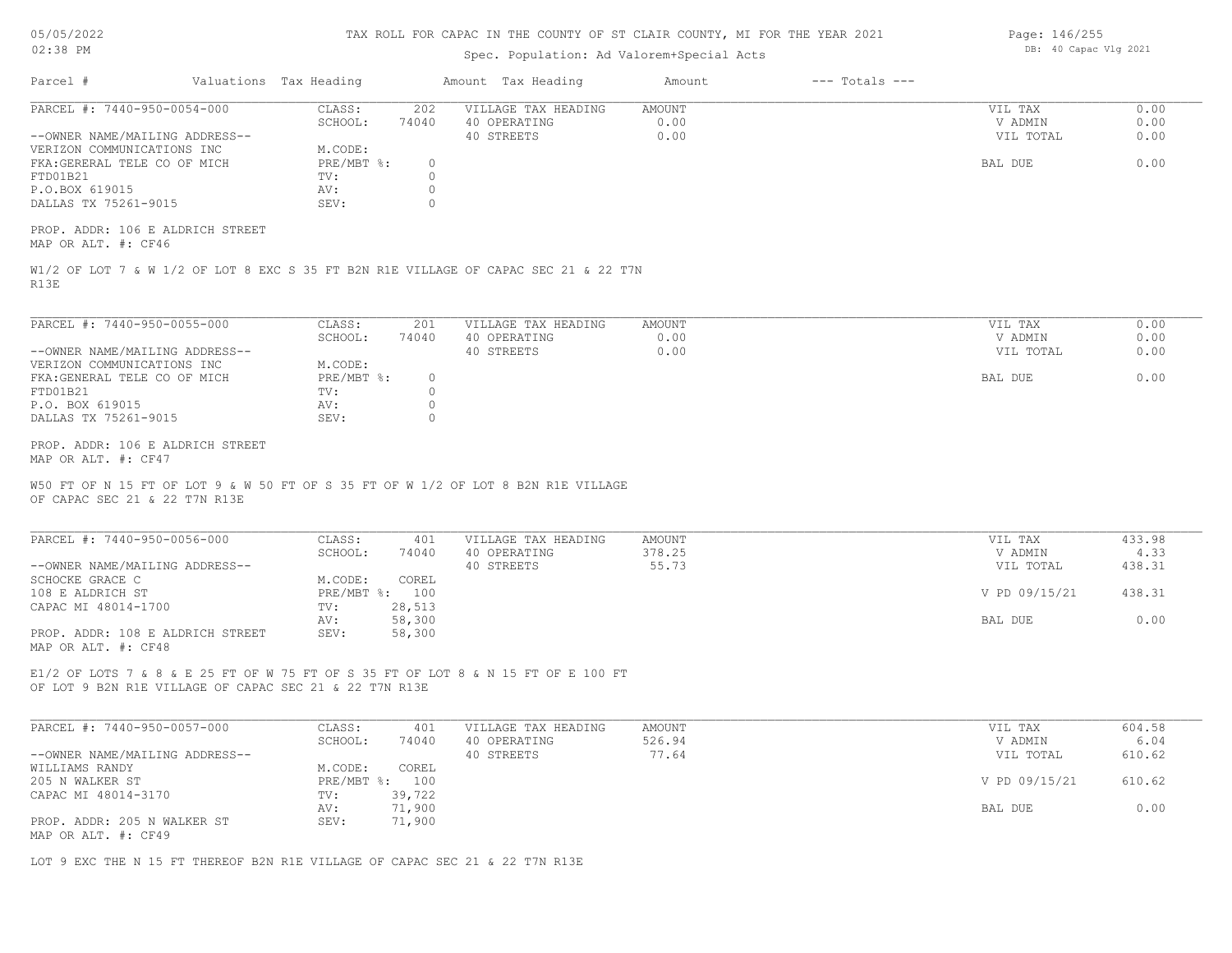### TAX ROLL FOR CAPAC IN THE COUNTY OF ST CLAIR COUNTY, MI FOR THE YEAR 2021

# Spec. Population: Ad Valorem+Special Acts

| Parcel #                       | Valuations Tax Heading |        | Amount Tax Heading  | Amount | $---$ Totals $---$ |               |        |
|--------------------------------|------------------------|--------|---------------------|--------|--------------------|---------------|--------|
| PARCEL #: 7440-950-0058-000    | CLASS:                 | 401    | VILLAGE TAX HEADING | AMOUNT |                    | VIL TAX       | 472.31 |
|                                | SCHOOL:                | 74040  | 40 OPERATING        | 411.66 |                    | V ADMIN       | 4.72   |
| --OWNER NAME/MAILING ADDRESS-- |                        |        | 40 STREETS          | 60.65  |                    | VIL TOTAL     | 477.03 |
| SMITH JANICE                   | M.CODE:                |        |                     |        |                    |               |        |
| 203 N WALKER ST                | PRE/MBT %: 100         |        |                     |        |                    | V PD 09/03/21 | 477.03 |
| CAPAC MI 48014-3170            | TV:                    | 31,032 |                     |        |                    |               |        |
|                                | AV:                    | 53,700 |                     |        |                    | BAL DUE       | 0.00   |
| PROP. ADDR: 203 N WALKER ST    | SEV:                   | 53,700 |                     |        |                    |               |        |
|                                |                        |        |                     |        |                    |               |        |

MAP OR ALT. #: CF50

LOT 10 B2N R1E VILLAGE OF CAPAC

| PARCEL #: 7440-950-0059-000                                                                                                                                                                                                     | CLASS:     | 201   | VILLAGE TAX HEADING | AMOUNT | VIL TAX   | 0.00 |
|---------------------------------------------------------------------------------------------------------------------------------------------------------------------------------------------------------------------------------|------------|-------|---------------------|--------|-----------|------|
|                                                                                                                                                                                                                                 | SCHOOL:    | 74040 | 40 OPERATING        | 0.00   | V ADMIN   | 0.00 |
| --OWNER NAME/MAILING ADDRESS--                                                                                                                                                                                                  |            |       | 40 STREETS          | 0.00   | VIL TOTAL | 0.00 |
| VILLAGE OF CAPAC                                                                                                                                                                                                                | M.CODE:    |       |                     |        |           |      |
| 131 N MAIN                                                                                                                                                                                                                      | PRE/MBT %: |       |                     |        | BAL DUE   | 0.00 |
| CAPAC MI 48014                                                                                                                                                                                                                  | TV:        |       |                     |        |           |      |
|                                                                                                                                                                                                                                 | AV:        |       |                     |        |           |      |
| PROP. ADDR: 103 E CHURCH STREET                                                                                                                                                                                                 | SEV:       |       |                     |        |           |      |
| $\sim$ . The contract of the contract of the contract of the contract of the contract of the contract of the contract of the contract of the contract of the contract of the contract of the contract of the contract of the co |            |       |                     |        |           |      |

MAP OR ALT. #: CF51A

LOT 11 EXC S 8' OF W 100' B2N R1E VILLAGE OF CAPAC

| PARCEL #: 7440-950-0060-000     | CLASS:     | 402    | VILLAGE TAX HEADING | AMOUNT | VIL TAX       | 91.68 |
|---------------------------------|------------|--------|---------------------|--------|---------------|-------|
|                                 | SCHOOL:    | 74040  | 40 OPERATING        | 79.91  | V ADMIN       | 0.91  |
| --OWNER NAME/MAILING ADDRESS--  |            |        | 40 STREETS          | 11.77  | VIL TOTAL     | 92.59 |
| SDJT, LLC                       | M.CODE:    |        |                     |        |               |       |
| 10 S MAIN ST                    | PRE/MBT %: |        |                     |        | V PD 09/22/21 | 92.59 |
| YALE MI 48097                   | TV:        | 6,024  |                     |        |               |       |
|                                 | AV:        | 26,700 |                     |        | BAL DUE       | 0.00  |
| PROP. ADDR: 103 E CHURCH STREET | SEV:       | 26,700 |                     |        |               |       |
| MAP OR ALT. #: CF51B            |            |        |                     |        |               |       |

S8' OF W 100' OF LOT 11 & W 100' OF LOT 12 B2N R1E VILLAGE OF CAPAC

| PARCEL #: 7440-950-0061-000    | CLASS:       | 401    | VILLAGE TAX HEADING | AMOUNT | VIL TAX       | 631.22 |
|--------------------------------|--------------|--------|---------------------|--------|---------------|--------|
|                                | SCHOOL:      | 74040  | 40 OPERATING        | 550.16 | V ADMIN       | 6.31   |
| --OWNER NAME/MAILING ADDRESS-- |              |        | 40 STREETS          | 81.06  | VIL TOTAL     | 637.53 |
| STERN, MARK                    | M.CODE:      | COREL  |                     |        |               |        |
| STERN, JENNIFER                | $PRE/MBT$ %: | 100    |                     |        | V PD 09/15/21 | 637.53 |
| 201 N WALKER ST                | TV:          | 41,472 |                     |        |               |        |
| CAPAC MI 48014-3170            | AV:          | 43,300 |                     |        | BAL DUE       | 0.00   |
|                                | SEV:         | 43,300 |                     |        |               |        |
| PROP. ADDR: 201 N WALKER ST    |              |        |                     |        |               |        |

MAP OR ALT. #: CF51C

THE E 50 FT OF LOT 12 B2N R1E VILLAGE OF CAPAC

Page: 147/255 DB: 40 Capac Vlg 2021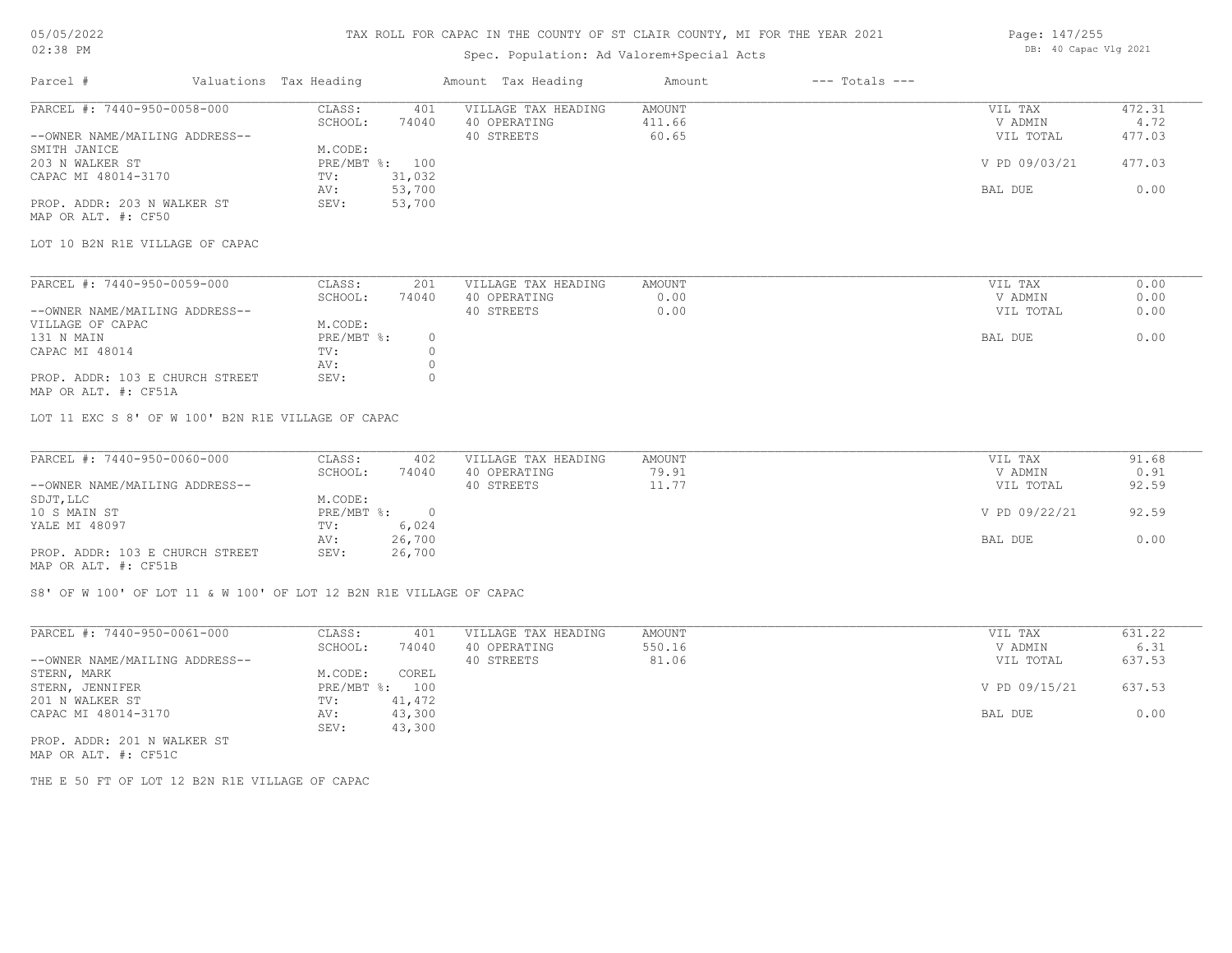#### TAX ROLL FOR CAPAC IN THE COUNTY OF ST CLAIR COUNTY, MI FOR THE YEAR 2021

## Spec. Population: Ad Valorem+Special Acts

| Page: 148/255 |                       |  |
|---------------|-----------------------|--|
|               | DB: 40 Capac Vlg 2021 |  |

| Parcel #                        | Valuations Tax Heading |        | Amount Tax Heading  | Amount | $---$ Totals $---$ |               |          |
|---------------------------------|------------------------|--------|---------------------|--------|--------------------|---------------|----------|
| PARCEL #: 7440-950-0062-000     | CLASS:                 | 401    | VILLAGE TAX HEADING | AMOUNT |                    | VIL TAX       | 1,069.41 |
|                                 | SCHOOL:                | 74040  | 40 OPERATING        | 932.08 |                    | V ADMIN       | 10.69    |
| --OWNER NAME/MAILING ADDRESS--  |                        |        | 40 STREETS          | 137.33 |                    | VIL TOTAL     | 1,080.10 |
| SHOOBRIDGE CHAD                 | M.CODE:                |        |                     |        |                    |               |          |
| 1068 MAPLE LEAF DR              | PRE/MBT %:             |        |                     |        |                    | V PD 09/15/21 | 1,080.10 |
| ROCHESTER MI 48309              | TV:                    | 70,262 |                     |        |                    |               |          |
|                                 | AV:                    | 80,400 |                     |        |                    | BAL DUE       | 0.00     |
| PROP. ADDR: 203 E CHURCH STREET | SEV:                   | 80,400 |                     |        |                    |               |          |
| MAP OR ALT. #: CF52             |                        |        |                     |        |                    |               |          |

LOT 1 B2N R2E VILLAGE OF CAPAC SEC 21 & 22 T7N R13E

| PARCEL #: 7440-950-0063-000    | CLASS:  | 401            | VILLAGE TAX HEADING | AMOUNT | VIL TAX       | 760.87 |
|--------------------------------|---------|----------------|---------------------|--------|---------------|--------|
|                                | SCHOOL: | 74040          | 40 OPERATING        | 663.16 | V ADMIN       | 7.60   |
| --OWNER NAME/MAILING ADDRESS-- |         |                | 40 STREETS          | 97.71  | VIL TOTAL     | 768.47 |
| IRONSIDE JASON                 | M.CODE: | MISCG          |                     |        |               |        |
| 204 N WALKER ST                |         | PRE/MBT %: 100 |                     |        | V PD 07/28/21 | 768.47 |
| CAPAC MI 48014-3169            | TV:     | 49,990         |                     |        |               |        |
|                                | AV:     | 87,400         |                     |        | BAL DUE       | 0.00   |
| PROP. ADDR: 204 N WALKER ST    | SEV:    | 87,400         |                     |        |               |        |
| MAP OR ALT. #: CF53            |         |                |                     |        |               |        |

LOT 2 B2N R2E VILLAGE OF CAPAC SEC 21 & 22 T7N R13E

| PARCEL #: 7440-950-0064-000    | CLASS:  | 401            | VILLAGE TAX HEADING | AMOUNT | VIL TAX       | 675.77 |
|--------------------------------|---------|----------------|---------------------|--------|---------------|--------|
|                                | SCHOOL: | 74040          | 40 OPERATING        | 588.99 | V ADMIN       | 6.75   |
| --OWNER NAME/MAILING ADDRESS-- |         |                | 40 STREETS          | 86.78  | VIL TOTAL     | 682.52 |
| LOPEZ ALEXANDER                | M.CODE: | COREL          |                     |        |               |        |
| 206 N WALKER ST                |         | PRE/MBT %: 100 |                     |        | V PD 09/15/21 | 682.52 |
| CAPAC MI 48014                 | TV:     | 44,399         |                     |        |               |        |
|                                | AV:     | 57,200         |                     |        | BAL DUE       | 0.00   |
| PROP. ADDR: 206 N WALKER ST    | SEV:    | 57,200         |                     |        |               |        |
|                                |         |                |                     |        |               |        |

MAP OR ALT. #: CF54

LOT 3 & THE S 8 FT OF LOT 4 B2N R2E VILLAGE OF CAPAC SEC 21 & 22 T7N R13E

| PARCEL #: 7440-950-0065-000                       | CLASS:     | 401    | VILLAGE TAX HEADING | AMOUNT | VIL TAX       | 458.09 |
|---------------------------------------------------|------------|--------|---------------------|--------|---------------|--------|
|                                                   | SCHOOL:    | 74040  | 40 OPERATING        | 399.27 | V ADMIN       | 4.58   |
| --OWNER NAME/MAILING ADDRESS--                    |            |        | 40 STREETS          | 58.82  | VIL TOTAL     | 462.67 |
| GUERRERO SANTOS                                   | M.CODE:    |        |                     |        |               |        |
| 208 N WALKER ST                                   | PRE/MBT %: | 100    |                     |        | V PD 08/11/21 | 462.67 |
| CAPAC MI 48014                                    | TV:        | 30,098 |                     |        |               |        |
|                                                   | AV:        | 51,800 |                     |        | BAL DUE       | 0.00   |
| PROP. ADDR: 208 N WALKER ST<br>MAD OD ATM 4. OBEE | SEV:       | 51,800 |                     |        |               |        |

MAP OR ALT. #: CF55

N50 FT OF THE S 58 FT OF LOT 4 B2N R2E VILLAGE OF CAPAC SEC 21 & 22 T7N R13E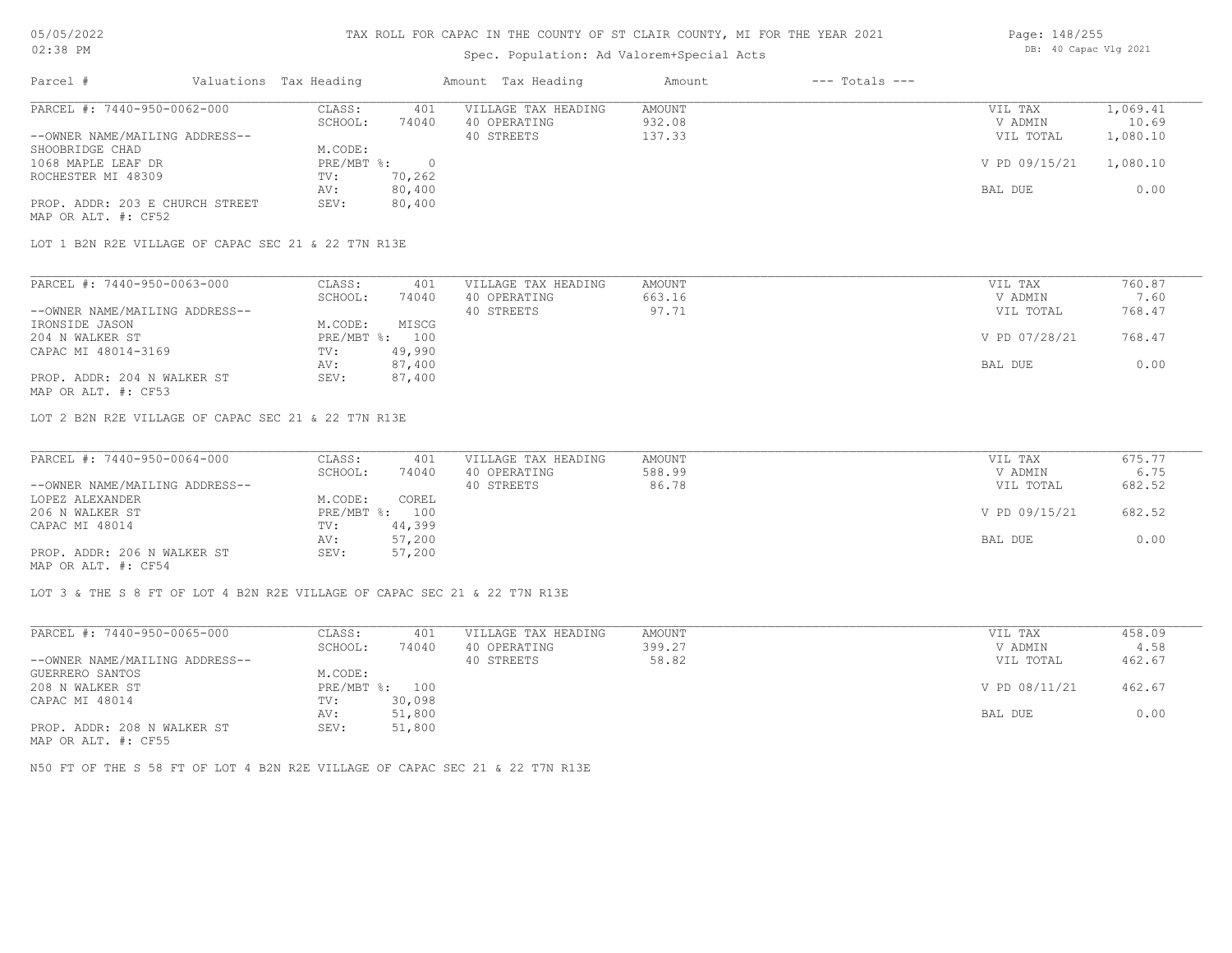### Spec. Population: Ad Valorem+Special Acts

| Parcel #                       | Valuations Tax Heading |        | Amount Tax Heading  | Amount | $---$ Totals $---$ |           |        |
|--------------------------------|------------------------|--------|---------------------|--------|--------------------|-----------|--------|
| PARCEL #: 7440-950-0066-000    | CLASS:                 | 401    | VILLAGE TAX HEADING | AMOUNT |                    | VIL TAX   | 575.73 |
|                                | SCHOOL:                | 74040  | 40 OPERATING        | 335.29 |                    | V ADMIN   | 4.91   |
| --OWNER NAME/MAILING ADDRESS-- |                        |        | 40 STREETS          | 49.40  |                    | VIL TOTAL | 580.64 |
| EDIE TIMOTHY II                | M.CODE:                |        |                     | 68.21  |                    |           |        |
| 210 N WALKER ST                | PRE/MBT %: 100         |        |                     | 39.34  |                    | BAL DUE   | 580.64 |
| CAPAC MI 48014-3169            | TV:                    | 25,275 | $\circ$             | 83.49  |                    |           |        |
|                                | AV:                    | 44,000 |                     |        |                    |           |        |
| PROP. ADDR: 210 N WALKER ST    | SEV:                   | 44,000 |                     |        |                    |           |        |
|                                |                        |        |                     |        |                    |           |        |

MAP OR ALT. #: CF56

N17 FT OF LOT 4 & THE S 1/2 OF LOT 5 B2N R2E VILLAGE OF CAPAC SEC 21 & 22 T7N R13E

| PARCEL #: 7440-950-0067-000    | CLASS:     | 401    | VILLAGE TAX HEADING | AMOUNT | VIL TAX       | 934.15 |
|--------------------------------|------------|--------|---------------------|--------|---------------|--------|
|                                | SCHOOL:    | 74040  | 40 OPERATING        | 814.19 | V ADMIN       | 9.34   |
| --OWNER NAME/MAILING ADDRESS-- |            |        | 40 STREETS          | 119.96 | VIL TOTAL     | 943.49 |
| BACON, DONN B                  | M.CODE:    | COREL  |                     |        |               |        |
| 5370 RATTLE RUN RD             | PRE/MBT %: |        |                     |        | V PD 09/15/21 | 943.49 |
| SAINT CLAIR MI 48079           | TV:        | 61,375 |                     |        |               |        |
|                                | AV:        | 70,700 |                     |        | BAL DUE       | 0.00   |
| PROP. ADDR: 212 N WALKER ST    | SEV:       | 70,700 |                     |        |               |        |
|                                |            |        |                     |        |               |        |

MAP OR ALT. #: CF57

N1/2 OF LOT 5 & ALL OF LOT 6 B2N R2E VILLAGE OF CAPAC SEC 21 & 22 T7N R13E

| PARCEL #: 7440-950-0068-000      | CLASS:     | 401    | VILLAGE TAX HEADING | AMOUNT | VIL TAX       | 582.22 |
|----------------------------------|------------|--------|---------------------|--------|---------------|--------|
|                                  | SCHOOL:    | 74040  | 40 OPERATING        | 507.46 | V ADMIN       | 5.82   |
| --OWNER NAME/MAILING ADDRESS--   |            |        | 40 STREETS          | 74.76  | VIL TOTAL     | 588.04 |
| HOOVER JAMES A                   | M.CODE:    |        |                     |        |               |        |
| HOOVER JANE L                    | PRE/MBT %: |        |                     |        | V PD 09/14/21 | 588.04 |
| 5997 STERLING RD                 | TV:        | 38,253 |                     |        |               |        |
| CAPAC MI 48014-3102              | AV:        | 69,700 |                     |        | BAL DUE       | 0.00   |
|                                  | SEV:       | 69,700 |                     |        |               |        |
| PROP. ADDR: 208 E ALDRICH STREET |            |        |                     |        |               |        |

MAP OR ALT. #: CF58

LOT 7 & THE N 15 FT OF LOT 8 B2N R2E VILLAGE OF CAPAC

| PARCEL #: 7440-950-0069-000     | CLASS:       | 401    | VILLAGE TAX HEADING | AMOUNT | VIL TAX       | 506.66 |
|---------------------------------|--------------|--------|---------------------|--------|---------------|--------|
|                                 | SCHOOL:      | 74040  | 40 OPERATING        | 441.60 | V ADMIN       | 5.06   |
| --OWNER NAME/MAILING ADDRESS--  |              |        | 40 STREETS          | 65.06  | VIL TOTAL     | 511.72 |
| HOOVER JAMES A.                 | M.CODE:      |        |                     |        |               |        |
| HOOVER JANE L                   | $PRE/MBT$ %: |        |                     |        | V PD 09/14/21 | 511.72 |
| 5997 STERLING RD                | TV:          | 33,289 |                     |        |               |        |
| CAPAC MI 48014                  | AV:          | 53,000 |                     |        | BAL DUE       | 0.00   |
|                                 | SEV:         | 53,000 |                     |        |               |        |
| PROP. ADDR: 207 N HUNTER STREET |              |        |                     |        |               |        |

MAP OR ALT. #: CF59

LOT 8 EXC THE N 15 FT THEREOF B2N R2E VILLAGE OF CAPAC SEC 21 & 22 T7N R13E

Page: 149/255 DB: 40 Capac Vlg 2021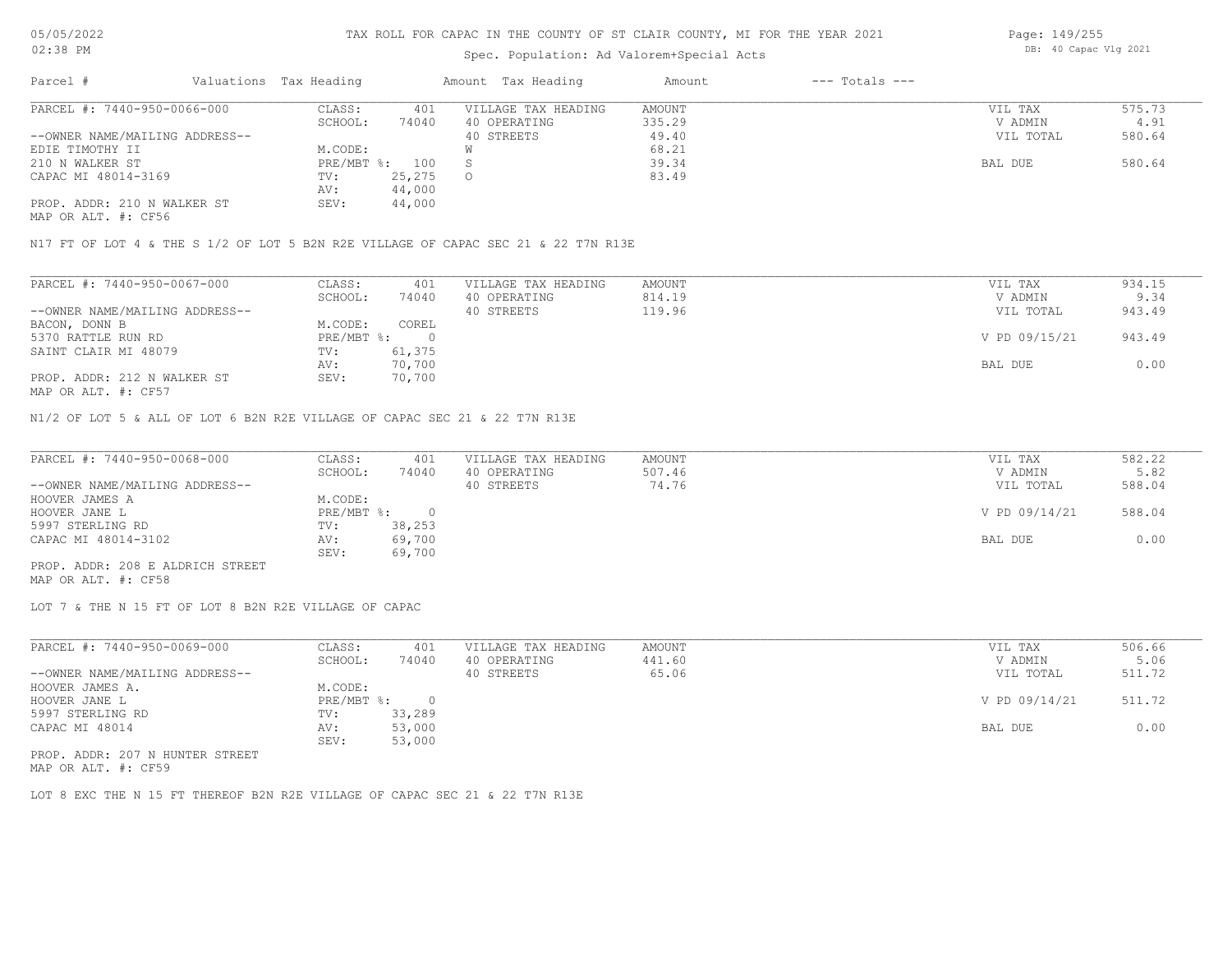## Spec. Population: Ad Valorem+Special Acts

| Parcel #                       |  | Valuations Tax Heading |        | Amount Tax Heading  | Amount | --- Totals --- |               |        |
|--------------------------------|--|------------------------|--------|---------------------|--------|----------------|---------------|--------|
| PARCEL #: 7440-950-0070-000    |  | CLASS:                 | 401    | VILLAGE TAX HEADING | AMOUNT |                | VIL TAX       | 834.94 |
|                                |  | SCHOOL:                | 74040  | 40 OPERATING        | 727.72 |                | V ADMIN       | 8.34   |
| --OWNER NAME/MAILING ADDRESS-- |  |                        |        | 40 STREETS          | 107.22 |                | VIL TOTAL     | 843.28 |
| RAMIREZ-NUNEZ CANDIDO          |  | M.CODE:                |        |                     |        |                |               |        |
| RAMIREZ-NUNEZ ELIZABETH        |  | PRE/MBT %: 100         |        |                     |        |                | V PD 09/22/21 | 843.28 |
| 205 N HUNTER STREET            |  | TV:                    | 54,857 |                     |        |                |               |        |
| CAPAC MI 48014-3126            |  | AV:                    | 56,400 |                     |        |                | BAL DUE       | 0.00   |
|                                |  | SEV:                   | 56,400 |                     |        |                |               |        |

MAP OR ALT. #: CF60 PROP. ADDR: 205 N HUNTER STREET

LOT 9 B2N R2E VILLAGE OF CAPAC SEC 21 & 22 T7N R13E

| PARCEL #: 7440-950-0071-000     | CLASS:       | 401    | VILLAGE TAX HEADING | AMOUNT | VIL TAX       | 997.06   |
|---------------------------------|--------------|--------|---------------------|--------|---------------|----------|
|                                 | SCHOOL:      | 74040  | 40 OPERATING        | 869.02 | V ADMIN       | 9.97     |
| --OWNER NAME/MAILING ADDRESS--  |              |        | 40 STREETS          | 128.04 | VIL TOTAL     | 1,007.03 |
| KALICH MAX JOSEPH               | M.CODE:      | OLALS  |                     |        |               |          |
| 203 N HUNTER STREET             | $PRE/MBT$ %: | 100    |                     |        | V PD 09/15/21 | 1,007.03 |
| CAPAC MI 48014                  | TV:          | 65,508 |                     |        |               |          |
|                                 | AV:          | 73,700 |                     |        | BAL DUE       | 0.00     |
| PROP. ADDR: 203 N HUNTER STREET | SEV:         | 73,700 |                     |        |               |          |
| MAP OR ALT. #: CF61             |              |        |                     |        |               |          |

LOT 10 B2N R2E VILLAGE OF CAPAC SEC 21 & 22 T7N R13E

| PARCEL #: 7440-950-0072-000     | CLASS:  | 401            | VILLAGE TAX HEADING | AMOUNT | VIL TAX       | 623.47 |
|---------------------------------|---------|----------------|---------------------|--------|---------------|--------|
|                                 | SCHOOL: | 74040          | 40 OPERATING        | 543.41 | V ADMIN       | 6.23   |
| --OWNER NAME/MAILING ADDRESS--  |         |                | 40 STREETS          | 80.06  | VIL TOTAL     | 629.70 |
| ANDRUS STEVEN/CAROL             | M.CODE: | COREL          |                     |        |               |        |
| 209 E CHURCH ST                 |         | PRE/MBT %: 100 |                     |        | V PD 09/15/21 | 629.70 |
| CAPAC MI 48014-3115             | TV:     | 40,963         |                     |        |               |        |
|                                 | AV:     | 70,300         |                     |        | BAL DUE       | 0.00   |
| PROP. ADDR: 209 E CHURCH STREET | SEV:    | 70,300         |                     |        |               |        |
|                                 |         |                |                     |        |               |        |

MAP OR ALT. #: CF62

E1/2 OF LOTS 11 & 12 B2N R2E VILLAGE OF CAPAC SEC 21 & 22 T7N R13E

| PARCEL #: 7440-950-0073-000     | CLASS:  | 401            | VILLAGE TAX HEADING | AMOUNT | VIL TAX       | 522.12 |
|---------------------------------|---------|----------------|---------------------|--------|---------------|--------|
|                                 | SCHOOL: | 74040          | 40 OPERATING        | 455.07 | V ADMIN       | 5.22   |
| --OWNER NAME/MAILING ADDRESS--  |         |                | 40 STREETS          | 67.05  | VIL TOTAL     | 527.34 |
| LIBKIE PAUL/MARSHA LIVING TRUST | M.CODE: | 00LSB          |                     |        |               |        |
| 207 E CHURCH ST                 |         | PRE/MBT %: 100 |                     |        | V PD 07/15/21 | 527.34 |
| CAPAC MI 48014-3115             | TV:     | 34,304         |                     |        |               |        |
|                                 | AV:     | 59,400         |                     |        | BAL DUE       | 0.00   |
| PROP. ADDR: 207 E CHURCH STREET | SEV:    | 59,400         |                     |        |               |        |
| MAP OR ALT. #: CF63             |         |                |                     |        |               |        |

W1/2 OF LOTS 11 & 12 B2N R2E VILLAGE OF CAPAC SEC 21 & 22 T7N R13E

Page: 150/255 DB: 40 Capac Vlg 2021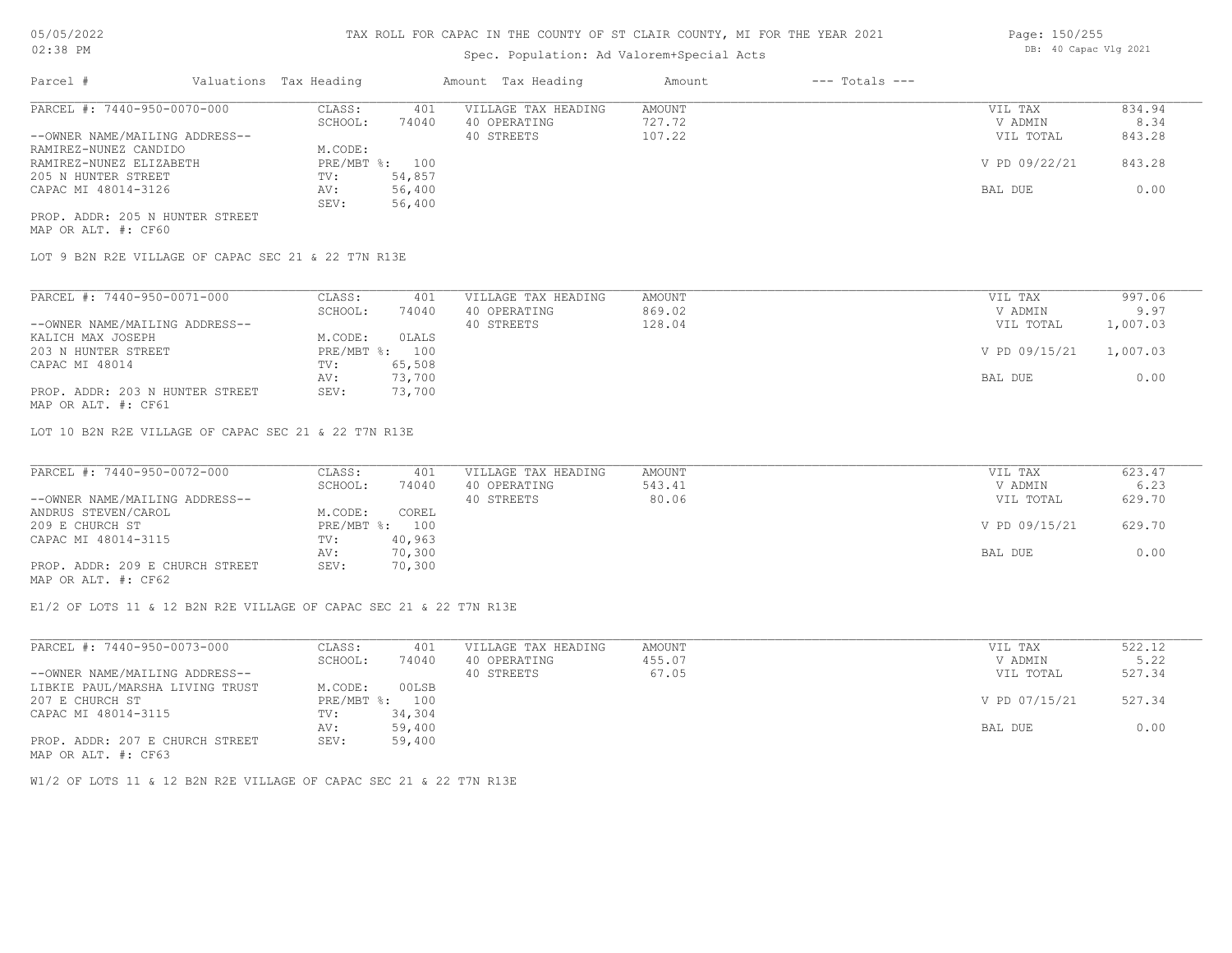### TAX ROLL FOR CAPAC IN THE COUNTY OF ST CLAIR COUNTY, MI FOR THE YEAR 2021

## Spec. Population: Ad Valorem+Special Acts

| Parcel #                        | Valuations Tax Heading |                | Amount Tax Heading  | Amount | $---$ Totals $---$ |               |        |
|---------------------------------|------------------------|----------------|---------------------|--------|--------------------|---------------|--------|
| PARCEL #: 7440-950-0074-000     | CLASS:                 | 401            | VILLAGE TAX HEADING | AMOUNT |                    | VIL TAX       | 405.72 |
|                                 | SCHOOL:                | 74040          | 40 OPERATING        | 353.62 |                    | V ADMIN       | 4.05   |
| --OWNER NAME/MAILING ADDRESS--  |                        |                | 40 STREETS          | 52.10  |                    | VIL TOTAL     | 409.77 |
| STANLEY JAMES/VERONICA          | M.CODE:                |                |                     |        |                    |               |        |
| 305 E CHURCH ST                 |                        | PRE/MBT %: 100 |                     |        |                    | V PD 07/08/21 | 409.77 |
| CAPAC MI 48014-3117             | TV:                    | 26,657         |                     |        |                    |               |        |
|                                 | AV:                    | 45,700         |                     |        |                    | BAL DUE       | 0.00   |
| PROP. ADDR: 305 E CHURCH STREET | SEV:                   | 45,700         |                     |        |                    |               |        |
|                                 |                        |                |                     |        |                    |               |        |

MAP OR ALT. #: CF64

E1/2 OF LOTS 1 & 2 B2N R3E VILLAGE OF CAPAC SEC 21 & 22 T7N R13E

| PARCEL #: 7440-950-0075-000     | CLASS:  | 401            | VILLAGE TAX HEADING | AMOUNT | VIL TAX       | 949.75 |
|---------------------------------|---------|----------------|---------------------|--------|---------------|--------|
|                                 | SCHOOL: | 74040          | 40 OPERATING        | 827.79 | V ADMIN       | 9.49   |
| --OWNER NAME/MAILING ADDRESS--  |         |                | 40 STREETS          | 121.96 | VIL TOTAL     | 959.24 |
| WALKER MANUEL                   | M.CODE: | OLALS          |                     |        |               |        |
| 303 E CHURCH STREET             |         | PRE/MBT %: 100 |                     |        | V PD 09/15/21 | 959.24 |
| CAPAC MI 48014-3117             | TV:     | 62,400         |                     |        |               |        |
|                                 | AV:     | 62,400         |                     |        | BAL DUE       | 0.00   |
| PROP. ADDR: 303 E CHURCH STREET | SEV:    | 62,400         |                     |        |               |        |
| MAP OR ALT. #: CF65             |         |                |                     |        |               |        |

W1/2 OF LOTS 1 & 2 B2N R3E VILLAGE OF CAPAC SEC 21 & 22 T7N R13E

| PARCEL #: 7440-950-0076-000     | CLASS:  | 401            | VILLAGE TAX HEADING | AMOUNT | VIL TAX       | 792.49 |
|---------------------------------|---------|----------------|---------------------|--------|---------------|--------|
|                                 | SCHOOL: | 74040          | 40 OPERATING        | 690.72 | V ADMIN       | 7.92   |
| --OWNER NAME/MAILING ADDRESS--  |         |                | 40 STREETS          | 101.77 | VIL TOTAL     | 800.41 |
| BOUSSON ANDY                    | M.CODE: | COREL          |                     |        |               |        |
| 204 N HUNTER ST                 |         | PRE/MBT %: 100 |                     |        | V PD 09/15/21 | 800.41 |
| CAPAC MI 48014-3125             | TV:     | 52,068         |                     |        |               |        |
|                                 | AV:     | 66,900         |                     |        | BAL DUE       | 0.00   |
| PROP. ADDR: 204 N HUNTER STREET | SEV:    | 66,900         |                     |        |               |        |
| MAP OR ALT. #: CF66A            |         |                |                     |        |               |        |

LOT 3 B2N R3E VILLAGE OF CAPAC SEC 21 & 22 T7N R13E

| PARCEL #: 7440-950-0077-000    | CLASS:     | 401      | VILLAGE TAX HEADING | AMOUNT | VIL TAX       | 477.44 |
|--------------------------------|------------|----------|---------------------|--------|---------------|--------|
|                                | SCHOOL:    | 74040    | 40 OPERATING        | 416.13 | V ADMIN       | 4.77   |
| --OWNER NAME/MAILING ADDRESS-- |            |          | 40 STREETS          | 61.31  | VIL TOTAL     | 482.21 |
| STOWERS MARY/BOB               | M.CODE:    |          |                     |        |               |        |
| 1470 ORA RD                    | PRE/MBT %: | $\Omega$ |                     |        | V PD 07/15/21 | 482.21 |
| OXFORD MI 48371-3238           | TV:        | 31,369   |                     |        |               |        |
|                                | AV:        | 55,000   |                     |        | BAL DUE       | 0.00   |
| PROP. ADDR: 235 N LESTER ST    | SEV:       | 55,000   |                     |        |               |        |
| MAP OR ALT. #: CF66B           |            |          |                     |        |               |        |

LOT 7 B2N R3E VILLAGE OF CAPAC SEC 21 & 22 T7N R13E

Page: 151/255 DB: 40 Capac Vlg 2021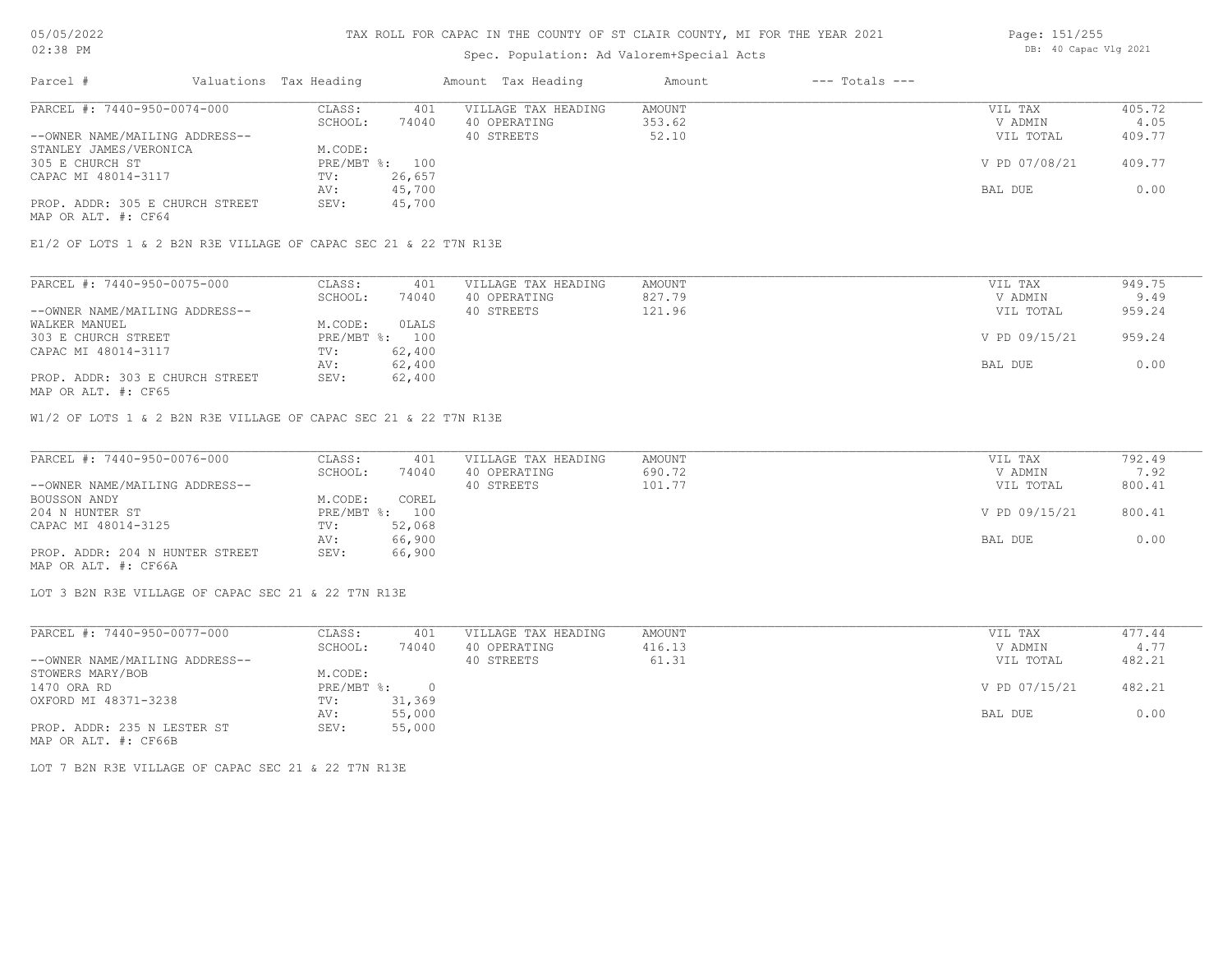## Spec. Population: Ad Valorem+Special Acts

| Parcel #                       | Valuations Tax Heading |        | Amount Tax Heading  | Amount | $---$ Totals $---$ |           |        |
|--------------------------------|------------------------|--------|---------------------|--------|--------------------|-----------|--------|
| PARCEL #: 7440-950-0078-000    | CLASS:                 | 401    | VILLAGE TAX HEADING | AMOUNT |                    | VIL TAX   | 555.89 |
|                                | SCHOOL:                | 74040  | 40 OPERATING        | 484.51 |                    | V ADMIN   | 5.55   |
| --OWNER NAME/MAILING ADDRESS-- |                        |        | 40 STREETS          | 71.38  |                    | VIL TOTAL | 561.44 |
| JAGODA EUGENE                  | M.CODE:                |        |                     |        |                    |           |        |
| JAGODA REBECCA                 | PRE/MBT %:             | 100    |                     |        |                    | BAL DUE   | 561.44 |
| 229 N LESTER ST                | TV:                    | 36,523 |                     |        |                    |           |        |
| CAPAC MI 48014                 | AV:                    | 60,900 |                     |        |                    |           |        |
|                                | SEV:                   | 60,900 |                     |        |                    |           |        |
| PROP. ADDR: 229 N LESTER ST    |                        |        |                     |        |                    |           |        |

MAP OR ALT. #: CF66C

LOT 8 B2N R3E VILLAGE OF CAPAC SEC 21 & 22 T7N R13E

| PARCEL #: 7440-950-0079-000    | CLASS:       | 401    | VILLAGE TAX HEADING | AMOUNT | VIL TAX       | 541.52 |
|--------------------------------|--------------|--------|---------------------|--------|---------------|--------|
|                                | SCHOOL:      | 74040  | 40 OPERATING        | 471.98 | V ADMIN       | 5.41   |
| --OWNER NAME/MAILING ADDRESS-- |              |        | 40 STREETS          | 69.54  | VIL TOTAL     | 546.93 |
| BERGEN PATRICIA A              | M.CODE:      | COREL  |                     |        |               |        |
| 223 N LESTER ST                | $PRE/MBT$ %: | 100    |                     |        | V PD 09/15/21 | 546.93 |
| CAPAC MI 48014                 | TV:          | 35,579 |                     |        |               |        |
|                                | AV:          | 63,600 |                     |        | BAL DUE       | 0.00   |
| PROP. ADDR: 223 N LESTER ST    | SEV:         | 63,600 |                     |        |               |        |

MAP OR ALT. #: CF66D

LOT 9 B2N R3E VILLAGE OF CAPAC SEC 21 & 22 T7N R13E

| PARCEL #: 7440-950-0080-000    | CLASS:  | 401            | VILLAGE TAX HEADING | AMOUNT | VIL TAX   | 547.85 |
|--------------------------------|---------|----------------|---------------------|--------|-----------|--------|
|                                | SCHOOL: | 74040          | 40 OPERATING        | 477.50 | V ADMIN   | 5.47   |
| --OWNER NAME/MAILING ADDRESS-- |         |                | 40 STREETS          | 70.35  | VIL TOTAL | 553.32 |
| CLEARY LAURA LYNN              | M.CODE: |                |                     |        |           |        |
| 217 N LESTER ST                |         | PRE/MBT %: 100 |                     |        | BAL DUE   | 553.32 |
| CAPAC MI 48014                 | TV:     | 35,995         |                     |        |           |        |
|                                | AV:     | 62,400         |                     |        |           |        |
| PROP. ADDR: 217 N LESTER ST    | SEV:    | 62,400         |                     |        |           |        |
| MAP OR ALT. #: CF66E           |         |                |                     |        |           |        |

LOT 10 B2N R3E VILLAGE OF CAPAC SEC 21 & 22 T7N R13E

| PARCEL #: 7440-950-0081-000     | CLASS:  | 401            | VILLAGE TAX HEADING | AMOUNT | VIL TAX       | 392.15 |
|---------------------------------|---------|----------------|---------------------|--------|---------------|--------|
|                                 | SCHOOL: | 74040          | 40 OPERATING        | 341.79 | V ADMIN       | 3.92   |
| --OWNER NAME/MAILING ADDRESS--  |         |                | 40 STREETS          | 50.36  | VIL TOTAL     | 396.07 |
| HARMS SHERRY                    | M.CODE: |                |                     |        |               |        |
| 206 N HUNTER STREET             |         | PRE/MBT %: 100 |                     |        | V PD 09/14/21 | 396.07 |
| CAPAC MI 48014-3125             | TV:     | 25,765         |                     |        |               |        |
|                                 | AV:     | 43,500         |                     |        | BAL DUE       | 0.00   |
| PROP. ADDR: 206 N HUNTER STREET | SEV:    | 43,500         |                     |        |               |        |
| MAP OR ALT. #: CF67             |         |                |                     |        |               |        |

LOT 4 B2N R3E VILLAGE OF CAPAC SEC 21 & 22 T7N R13E

Page: 152/255 DB: 40 Capac Vlg 2021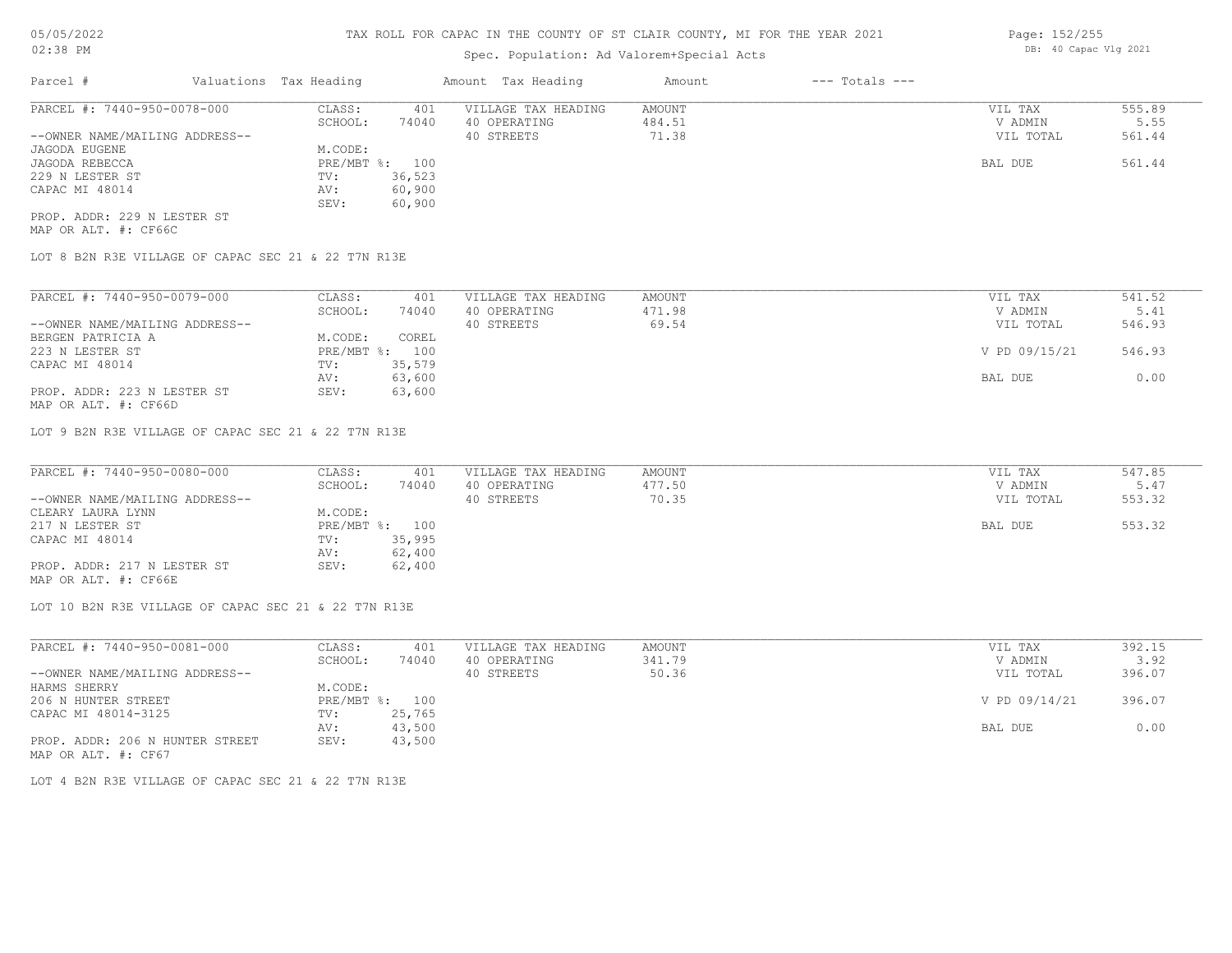## Spec. Population: Ad Val

|                    | CLAIR COUNTY, MI FOR THE YEAR 2021 | Page: 153/255         |
|--------------------|------------------------------------|-----------------------|
| lorem+Special Acts |                                    | DB: 40 Capac Vlg 2021 |
| Amount             | --- Totals ---                     |                       |

| PARCEL #: 7440-950-0082-000    | CLASS:         | 401    | VILLAGE TAX HEADING | AMOUNT | VIL TAX       | 555.73 |
|--------------------------------|----------------|--------|---------------------|--------|---------------|--------|
|                                | SCHOOL:        | 74040  | 40 OPERATING        | 484.37 | V ADMIN       | 5.55   |
| --OWNER NAME/MAILING ADDRESS-- |                |        | 40 STREETS          | 71.36  | VIL TOTAL     | 561.28 |
| LUDINGTON BRITTIANY            | M.CODE:        | TCBMT  |                     |        |               |        |
| LUDINGTON ABBY                 | PRE/MBT %: 100 |        |                     |        | V PD 07/21/21 | 561.28 |
| 208 N HUNTER STREET            | TV:            | 36,513 |                     |        |               |        |
| CAPAC MI 48014-3125            | AV:            | 51,100 |                     |        | BAL DUE       | 0.00   |
|                                | SEV:           | 51,100 |                     |        |               |        |

MAP OR ALT. #: CF68 PROP. ADDR: 208 N HUNTER STREET

LOT 5 B2N R3E VILLAGE OF CAPAC

| PARCEL #: 7440-950-0083-000     | CLASS:     | 401    | VILLAGE TAX HEADING | AMOUNT | VIL TAX       | 436.10 |
|---------------------------------|------------|--------|---------------------|--------|---------------|--------|
|                                 | SCHOOL:    | 74040  | 40 OPERATING        | 380.10 | V ADMIN       | 4.36   |
| --OWNER NAME/MAILING ADDRESS--  |            |        | 40 STREETS          | 56.00  | VIL TOTAL     | 440.46 |
| HOOVER JAMES/JANE               | M.CODE:    |        |                     |        |               |        |
| 5997 STERLING RD                | PRE/MBT %: |        |                     |        | V PD 09/14/21 | 440.46 |
| CAPAC MI 48014                  | TV:        | 28,653 |                     |        |               |        |
|                                 | AV:        | 47,800 |                     |        | BAL DUE       | 0.00   |
| PROP. ADDR: 210 N HUNTER STREET | SEV:       | 47,800 |                     |        |               |        |

MAP OR ALT. #: CF69

LOT 6 B2N R3E VILLAGE OF CAPAC SEC 21 & 22 T7N R13E

Parcel # Valuations Tax Heading --- Amount Tax Heading

| PARCEL #: 7440-950-0084-000     | CLASS:       | 401    | VILLAGE TAX HEADING | AMOUNT | VIL TAX       | 510.08 |
|---------------------------------|--------------|--------|---------------------|--------|---------------|--------|
|                                 | SCHOOL:      | 74040  | 40 OPERATING        | 444.58 | V ADMIN       | 5.10   |
| --OWNER NAME/MAILING ADDRESS--  |              |        | 40 STREETS          | 65.50  | VIL TOTAL     | 515.18 |
| MOORE PAULIE K                  | M.CODE:      |        |                     |        |               |        |
| 311 E CHURCH ST                 | $PRE/MBT$ %: |        |                     |        | V PD 09/16/21 | 515.18 |
| CAPAC MI 48014-3117             | TV:          | 33,513 |                     |        |               |        |
|                                 | AV:          | 57,700 |                     |        | BAL DUE       | 0.00   |
| PROP. ADDR: 311 E CHURCH STREET | SEV:         | 57,700 |                     |        |               |        |
| MAP OR ALT. #: CF70             |              |        |                     |        |               |        |

E1/2 OF LOTS 11 & 12 B2N R3E VILLAGE OF CAPAC SEC 21 & 22 T7N R13E

| PARCEL #: 7440-950-0085-000     | CLASS:  | 401            | VILLAGE TAX HEADING | AMOUNT | VIL TAX       | 371.91 |
|---------------------------------|---------|----------------|---------------------|--------|---------------|--------|
|                                 | SCHOOL: | 74040          | 40 OPERATING        | 324.15 | V ADMIN       | 3.71   |
| --OWNER NAME/MAILING ADDRESS--  |         |                | 40 STREETS          | 47.76  | VIL TOTAL     | 375.62 |
| ROSILLO GUILLERMINA ROJAS       | M.CODE: | 00LSB          |                     |        |               |        |
| 307 E CHURCH STREET             |         | PRE/MBT %: 100 |                     |        | V PD 09/09/21 | 375.62 |
| CAPAC MI 48014                  | TV:     | 24,435         |                     |        |               |        |
|                                 | AV:     | 39,100         |                     |        | BAL DUE       | 0.00   |
| PROP. ADDR: 307 E CHURCH STREET | SEV:    | 39,100         |                     |        |               |        |
| MAP OR ALT. #: CF71             |         |                |                     |        |               |        |

W1/2 OF LOTS 11 & 12 B2N R3E VILLAGE OF CAPAC SEC 21 & 22 T7N R13E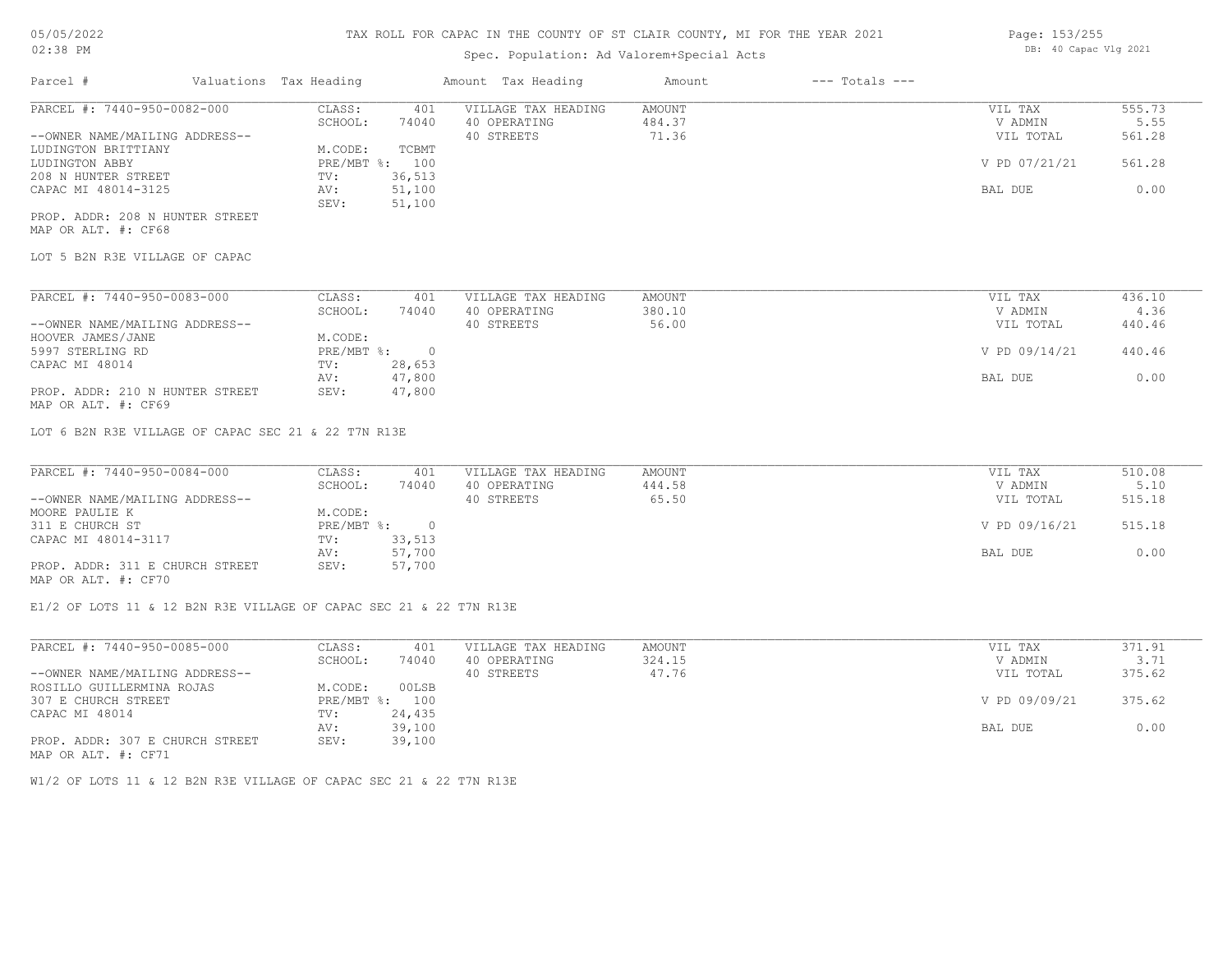# Spec. Population: Ad Valorem+Special Acts

| Page: 154/255 |                       |  |
|---------------|-----------------------|--|
|               | DB: 40 Capac Vlg 2021 |  |

| Parcel #                                                                                                                                                                                    | Valuations Tax Heading |                   |                          | Amount Tax Heading                                | Amount                           | $---$ Totals $---$ |                                 |                          |
|---------------------------------------------------------------------------------------------------------------------------------------------------------------------------------------------|------------------------|-------------------|--------------------------|---------------------------------------------------|----------------------------------|--------------------|---------------------------------|--------------------------|
| PARCEL #: 7440-950-0086-000                                                                                                                                                                 |                        | CLASS:            | 401                      | VILLAGE TAX HEADING                               | AMOUNT                           |                    | VIL TAX                         | 515.23                   |
| --OWNER NAME/MAILING ADDRESS--                                                                                                                                                              |                        | SCHOOL:           | 74040                    | 40 OPERATING<br>40 STREETS                        | 449.07<br>66.16                  |                    | V ADMIN<br>VIL TOTAL            | 5.15<br>520.38           |
| HARGRAVE EUEGENE H II                                                                                                                                                                       |                        | M.CODE:           |                          |                                                   |                                  |                    |                                 |                          |
| 302 N MAIN ST<br>CAPAC MI 48014                                                                                                                                                             |                        | PRE/MBT %:<br>TV: | $\overline{0}$<br>33,852 |                                                   |                                  |                    | BAL DUE                         | 520.38                   |
|                                                                                                                                                                                             |                        | AV:               | 64,000                   |                                                   |                                  |                    |                                 |                          |
| PROP. ADDR: 103 E ALDRICH STREET<br>MAP OR ALT. #: CF72                                                                                                                                     |                        | SEV:              | 64,000                   |                                                   |                                  |                    |                                 |                          |
| E60 FT OF LOT 1 & E 60 FT OF THAT PART OF LOT 2 LYING S OF A LINE BEG 4 FT N OF ITS<br>SW COR, TH TO A PTE ON E LINE 12 FT N OF ITS SE COR B3N R1E VILLAGE OF CAPAC SEC 21<br>& 22 T7N R13E |                        |                   |                          |                                                   |                                  |                    |                                 |                          |
| PARCEL #: 7440-950-0087-000                                                                                                                                                                 |                        | CLASS:            | 401                      | VILLAGE TAX HEADING                               | AMOUNT                           |                    | VIL TAX                         | 487.73                   |
|                                                                                                                                                                                             |                        | SCHOOL:           | 74040                    | 40 OPERATING                                      | 425.10                           |                    | V ADMIN                         | 4.87                     |
| --OWNER NAME/MAILING ADDRESS--                                                                                                                                                              |                        |                   |                          | 40 STREETS                                        | 62.63                            |                    | VIL TOTAL                       | 492.60                   |
| HARGRAVE EUGENE/E                                                                                                                                                                           |                        | M.CODE:           | COREL                    |                                                   |                                  |                    |                                 |                          |
| 302 N MAIN ST                                                                                                                                                                               |                        |                   | PRE/MBT %: 100           |                                                   |                                  |                    | V PD 09/15/21                   | 492.60                   |
| CAPAC MI 48014-3146                                                                                                                                                                         |                        | TV:               | 32,045                   |                                                   |                                  |                    |                                 |                          |
| PROP. ADDR: 302 N MAIN ST<br>MAP OR ALT. #: CF7                                                                                                                                             |                        | AV:<br>SEV:       | 61,900<br>61,900         |                                                   |                                  |                    | BAL DUE                         | 0.00                     |
| & 22 T7N R13E<br>PARCEL #: 7440-950-0088-000<br>--OWNER NAME/MAILING ADDRESS--                                                                                                              |                        | CLASS:<br>SCHOOL: | 401<br>74040             | VILLAGE TAX HEADING<br>40 OPERATING<br>40 STREETS | <b>AMOUNT</b><br>528.87<br>77.92 |                    | VIL TAX<br>V ADMIN<br>VIL TOTAL | 606.79<br>6.06<br>612.85 |
| SHULL ROSEMARY                                                                                                                                                                              |                        | M.CODE:           |                          |                                                   |                                  |                    |                                 |                          |
| 306 N MAIN ST                                                                                                                                                                               |                        | PRE/MBT %:        | $\overline{0}$           |                                                   |                                  |                    | BAL DUE                         | 612.85                   |
| CAPAC MI 48014                                                                                                                                                                              |                        | TV:<br>AV:        | 39,867<br>65,900         |                                                   |                                  |                    |                                 |                          |
| PROP. ADDR: 306 N MAIN ST<br>MAP OR ALT. #: CF74                                                                                                                                            |                        | SEV:              | 65,900                   |                                                   |                                  |                    |                                 |                          |
| LOT 2 EXC PART LYING S OF A LINE, BEG 4 FT N OF SW COR, TH TO PTE ON E LOT LINE 12<br>FT N OF SE COR B3N R1E VILLAGE OF CAPAC SEC 21 & 22 T7N R13E                                          |                        |                   |                          |                                                   |                                  |                    |                                 |                          |
| PARCEL #: 7440-950-0089-000                                                                                                                                                                 |                        |                   |                          |                                                   |                                  |                    |                                 |                          |
|                                                                                                                                                                                             |                        | CLASS:            | 401                      | VILLAGE TAX HEADING                               | AMOUNT                           |                    | VIL TAX                         | 656.07                   |
| --OWNER NAME/MAILING ADDRESS--                                                                                                                                                              |                        | SCHOOL:           | 74040                    | 40 OPERATING                                      | 571.82                           |                    | V ADMIN                         | 6.56                     |
|                                                                                                                                                                                             |                        |                   |                          | 40 STREETS                                        | 84.25                            |                    | VIL TOTAL                       | 662.63                   |
| LEWTHWAITE NAOMI & SARAH                                                                                                                                                                    |                        | M.CODE:           | 00WBF                    |                                                   |                                  |                    |                                 |                          |
| 308 N MAIN ST                                                                                                                                                                               |                        |                   | PRE/MBT %: 100           |                                                   |                                  |                    | V PD 08/25/21                   | 662.63                   |
| CAPAC MI 48014-3146                                                                                                                                                                         |                        | TV:               | 43,105                   |                                                   |                                  |                    |                                 |                          |
| PROP. ADDR: 308 N MAIN ST                                                                                                                                                                   |                        | AV:<br>SEV:       | 75,500<br>75,500         |                                                   |                                  |                    | BAL DUE                         | 0.00                     |

MAP OR ALT. #: CF75

LOT 3 B3N R1E VILLAGE OF CAPAC SEC 21 & 22 T7N R13E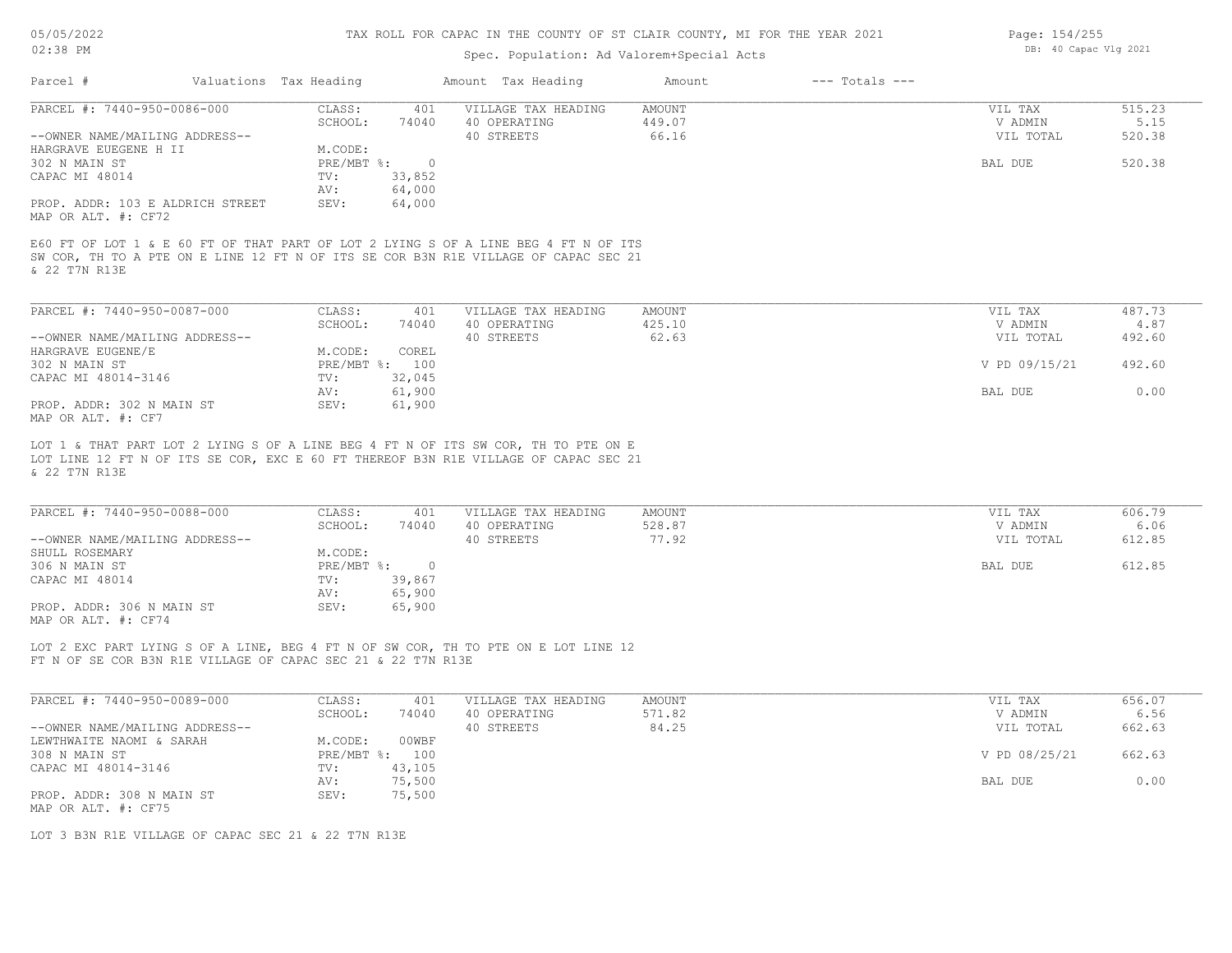## Spec. Population: Ad Valorem+Special Acts

| Parcel #                       | Valuations Tax Heading |        | Amount Tax Heading  | Amount | $---$ Totals $---$ |               |        |
|--------------------------------|------------------------|--------|---------------------|--------|--------------------|---------------|--------|
| PARCEL #: 7440-950-0090-000    | CLASS:                 | 401    | VILLAGE TAX HEADING | AMOUNT |                    | VIL TAX       | 601.12 |
|                                | SCHOOL:                | 74040  | 40 OPERATING        | 523.93 |                    | V ADMIN       | 6.01   |
| --OWNER NAME/MAILING ADDRESS-- |                        |        | 40 STREETS          | 77.19  |                    | VIL TOTAL     | 607.13 |
| PAYNE NEIL C.                  | M.CODE:                |        |                     |        |                    |               |        |
| PAYNE NICOLE H.                | PRE/MBT %: 100         |        |                     |        |                    | V PD 09/22/21 | 607.13 |
| 312 N MAIN ST                  | TV:                    | 39,495 |                     |        |                    |               |        |
| CAPAC MI 48014-3146            | AV:                    | 65,900 |                     |        |                    | BAL DUE       | 0.00   |
|                                | SEV:                   | 65,900 |                     |        |                    |               |        |
| PROP. ADDR: 312 N MAIN ST      |                        |        |                     |        |                    |               |        |

MAP OR ALT. #: CF76

LOT 4 & S 16' OF LOT 5 B3N R1E VILLAGE OF CAPAC

| PARCEL #: 7440-950-0092-001                                                           | CLASS:       | 401    | VILLAGE TAX HEADING | AMOUNT | VIL TAX       | 622.10 |
|---------------------------------------------------------------------------------------|--------------|--------|---------------------|--------|---------------|--------|
|                                                                                       | SCHOOL:      | 74040  | 40 OPERATING        | 542.21 | V ADMIN       | 6.22   |
| --OWNER NAME/MAILING ADDRESS--                                                        |              |        | 40 STREETS          | 79.89  | VIL TOTAL     | 628.32 |
| DENSMORE NICHOLAS G                                                                   | M.CODE:      | COREL  |                     |        |               |        |
| 316 N MAIN ST                                                                         | $PRE/MBT$ %: | 100    |                     |        | V PD 09/15/21 | 628.32 |
| CAPAC MI 48014-3146                                                                   | TV:          | 40,873 |                     |        |               |        |
|                                                                                       | AV:          | 68,400 |                     |        | BAL DUE       | 0.00   |
| PROP. ADDR: 316 N MAIN ST                                                             | SEV:         | 68,400 |                     |        |               |        |
| $\overline{1110}$ $\overline{20}$ $\overline{210}$ $\overline{11}$ $\overline{21722}$ |              |        |                     |        |               |        |

MAP OR ALT. #: CF77A

N 2' OF LOT 5 AND ALL OF LOT 6 B3N R1E VILLAGE OF CAPAC SEC 21 & 22 T7N R13E

| PARCEL #: 7440-950-0093-001                           | CLASS:  | 401            | VILLAGE TAX HEADING | AMOUNT | VIL TAX       | 537.55 |
|-------------------------------------------------------|---------|----------------|---------------------|--------|---------------|--------|
|                                                       | SCHOOL: | 74040          | 40 OPERATING        | 468.52 | V ADMIN       | 5.37   |
| --OWNER NAME/MAILING ADDRESS--                        |         |                | 40 STREETS          | 69.03  | VIL TOTAL     | 542.92 |
| LANGEVIN RICHARD                                      | M.CODE: | COREL          |                     |        |               |        |
| 314 N MAIN ST                                         |         | PRE/MBT %: 100 |                     |        | V PD 09/15/21 | 542.92 |
| CAPAC MI 48014-3146                                   | TV:     | 35,318         |                     |        |               |        |
|                                                       | AV:     | 58,900         |                     |        | BAL DUE       | 0.00   |
| PROP. ADDR: 314 N MAIN ST                             | SEV:    | 58,900         |                     |        |               |        |
| $\cdots$ $\cdots$ $\cdots$ $\cdots$ $\cdots$ $\cdots$ |         |                |                     |        |               |        |

MAP OR ALT. #: CF77B

S57 FT OF N 59 FT OF LOT 5 B3N R1E VILLAGE OF CAPAC SEC 21 & 22 T7N R13E

| PARCEL #: 7440-950-0094-000                         | CLASS:         | 401   | VILLAGE TAX HEADING | AMOUNT | VIL TAX   | 0.00 |
|-----------------------------------------------------|----------------|-------|---------------------|--------|-----------|------|
|                                                     | SCHOOL:        | 74040 | 40 OPERATING        | 0.00   | V ADMIN   | 0.00 |
| --OWNER NAME/MAILING ADDRESS--                      |                |       | 40 STREETS          | 0.00   | VIL TOTAL | 0.00 |
| POTTER DENNIS/LORI                                  | M.CODE:        |       |                     |        |           |      |
| 323 N WALKER ST                                     | PRE/MBT %: 100 |       |                     |        | BAL DUE   | 0.00 |
| CAPAC MI 48014-3172                                 | TV:            |       |                     |        |           |      |
|                                                     | AV:            |       |                     |        |           |      |
| PROP. ADDR: 323 N WALKER ST<br>MAP OR ALT. #: CF78A | SEV:           |       |                     |        |           |      |

LOT 7 B3N R1E VILLAGE OF CAPAC SEC 21 & 22 T7N R13E

Page: 155/255 DB: 40 Capac Vlg 2021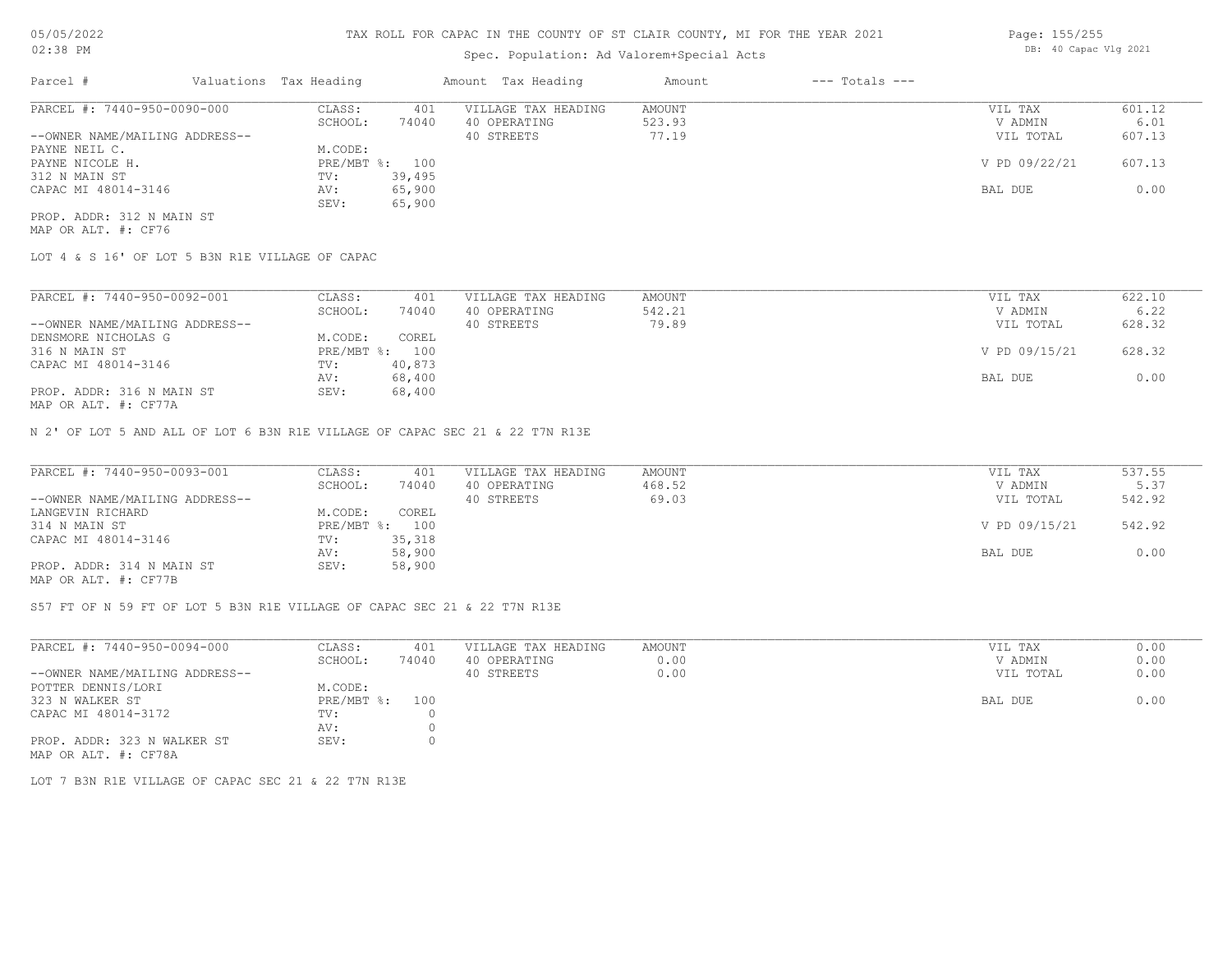### Spec. Population: Ad Valorem+Special Acts

| Page: 156/255 |                       |  |
|---------------|-----------------------|--|
|               | DB: 40 Capac Vlg 2021 |  |

| Parcel #                       | Valuations Tax Heading |        | Amount Tax Heading  | Amount | $---$ Totals $---$ |               |          |
|--------------------------------|------------------------|--------|---------------------|--------|--------------------|---------------|----------|
| PARCEL #: 7440-950-0095-000    | CLASS:                 | 401    | VILLAGE TAX HEADING | AMOUNT |                    | VIL TAX       | 998.46   |
|                                | SCHOOL:                | 74040  | 40 OPERATING        | 870.24 |                    | V ADMIN       | 9.98     |
| --OWNER NAME/MAILING ADDRESS-- |                        |        | 40 STREETS          | 128.22 |                    | VIL TOTAL     | 1,008.44 |
| WEIRMIER TARA A                | M.CODE:                | COREL  |                     |        |                    |               |          |
| 317 N WALKER ST                | $PRE/MBT$ %:           | 100    |                     |        |                    | V PD 09/15/21 | 1,008.44 |
| CAPAC MI 48014-3172            | TV:                    | 65,600 |                     |        |                    |               |          |
|                                | AV:                    | 65,600 |                     |        |                    | BAL DUE       | 0.00     |
| PROP. ADDR: 317 N WALKER ST    | SEV:                   | 65,600 |                     |        |                    |               |          |
| MAP OR ALT. #: CF78B           |                        |        |                     |        |                    |               |          |

LOT 8 B3N R1E VILLAGE OF CAPAC SEC 21 & 22 T7N R13E

| PARCEL #: 7440-950-0096-000    | CLASS:     | 401    | VILLAGE TAX HEADING | AMOUNT | VIL TAX       | 671.55 |
|--------------------------------|------------|--------|---------------------|--------|---------------|--------|
|                                | SCHOOL:    | 74040  | 40 OPERATING        | 585.31 | V ADMIN       | 6.71   |
| --OWNER NAME/MAILING ADDRESS-- |            |        | 40 STREETS          | 86.24  | VIL TOTAL     | 678.26 |
| PATTON KEVIN E                 | M.CODE:    | 00LSB  |                     |        |               |        |
| PATTON DONNA G                 | PRE/MBT %: | 100    |                     |        | V PD 09/09/21 | 678.26 |
| 309 N WALKER ST                | TV:        | 44,122 |                     |        |               |        |
| CAPAC MI 48014-3172            | AV:        | 77,700 |                     |        | BAL DUE       | 0.00   |
|                                | SEV:       | 77,700 |                     |        |               |        |
| PROP. ADDR: 309 N WALKER ST    |            |        |                     |        |               |        |

MAP OR ALT. #: CF79

LOT 9 B3N R1E VILLAGE OF CAPAC SEC 21 & 22 T7N R13E

| PARCEL #: 7440-950-0097-000    | CLASS:     | 401    | VILLAGE TAX HEADING | AMOUNT | VIL TAX       | 713.39 |
|--------------------------------|------------|--------|---------------------|--------|---------------|--------|
|                                | SCHOOL:    | 74040  | 40 OPERATING        | 621.78 | V ADMIN       | 7.13   |
| --OWNER NAME/MAILING ADDRESS-- |            |        | 40 STREETS          | 91.61  | VIL TOTAL     | 720.52 |
| KIMMEL DAVID                   | M.CODE:    | COREL  |                     |        |               |        |
| 303 N WALKER ST                | PRE/MBT %: | 100    |                     |        | V PD 09/15/21 | 720.52 |
| CAPAC MI 48014                 | TV:        | 46,871 |                     |        |               |        |
|                                | AV:        | 57,600 |                     |        | BAL DUE       | 0.00   |
| PROP. ADDR: 303 N WALKER ST    | SEV:       | 57,600 |                     |        |               |        |
| MAP OR ALT. #: CF80            |            |        |                     |        |               |        |

LOT 10 B3N R1E VILLAGE OF CAPAC SEC 21 & 22 T7N R13E

| PARCEL #: 7440-950-0098-000    | CLASS:     | 401    | VILLAGE TAX HEADING | AMOUNT | VIL TAX       | 328.00 |
|--------------------------------|------------|--------|---------------------|--------|---------------|--------|
|                                | SCHOOL:    | 74040  | 40 OPERATING        | 285.88 | V ADMIN       | 3.28   |
| --OWNER NAME/MAILING ADDRESS-- |            |        | 40 STREETS          | 42.12  | VIL TOTAL     | 331.28 |
| GLOMBOWSKI. SCOTT & CHRISTINE  | M.CODE:    | COREL  |                     |        |               |        |
| 301 N WALKER ST                | PRE/MBT %: | 100    |                     |        | V PD 09/15/21 | 331.28 |
| CAPAC MI 48014-3172            | TV:        | 21,550 |                     |        |               |        |
|                                | AV:        | 37,700 |                     |        | BAL DUE       | 0.00   |
| PROP. ADDR: 301 N WALKER ST    | SEV:       | 37,700 |                     |        |               |        |
| MAP OR ALT. #: CF81A           |            |        |                     |        |               |        |

N50 FT OF E 1/2 OF LOT 11 B3N R1E VILLAGE OF CAPAC SEC 21 & 22 T7N R13E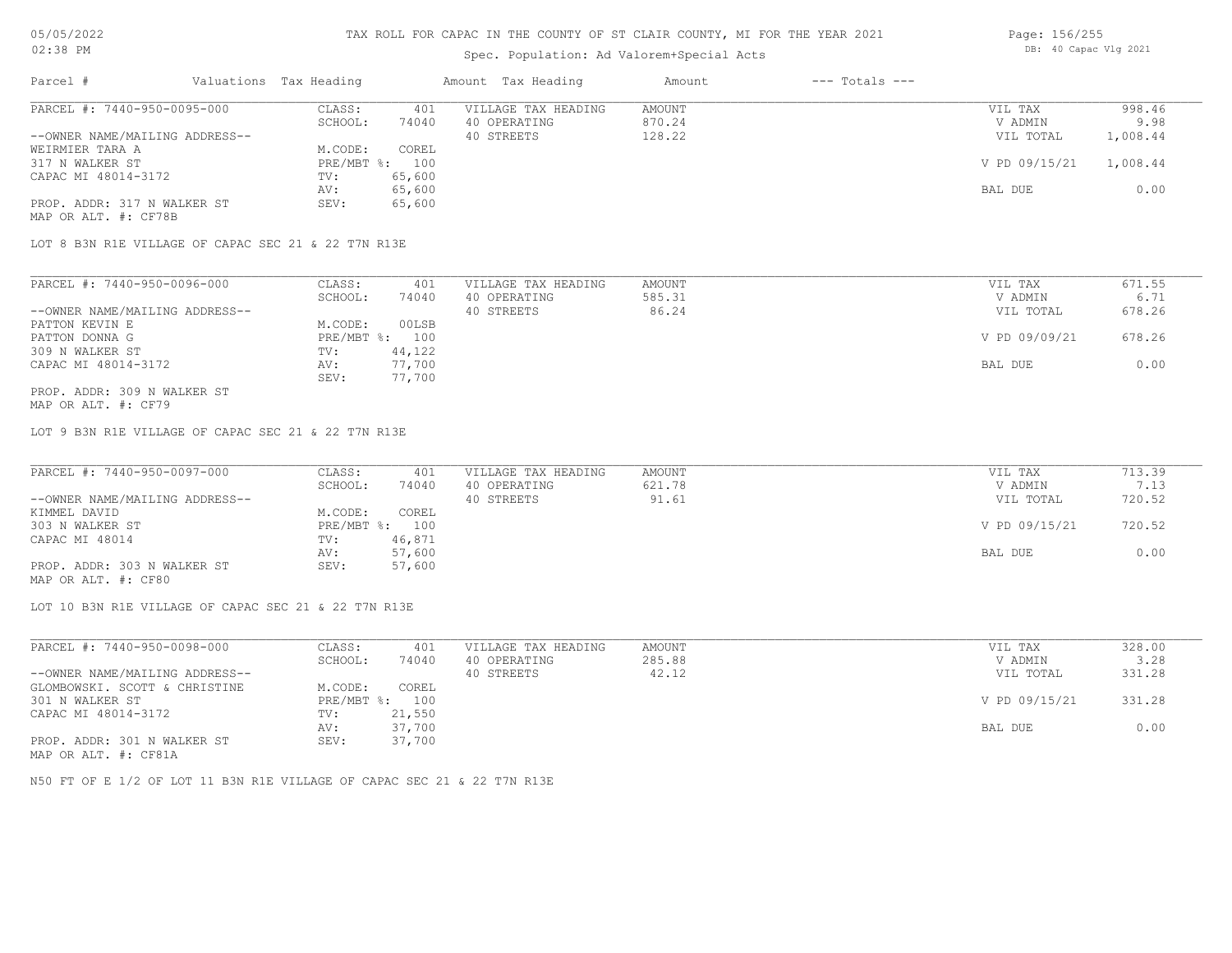#### TAX ROLL FOR CAPAC IN THE COUNTY OF ST CLAIR COUNTY, MI FOR THE YEAR 2021

### Spec. Population: Ad Valorem+Special Acts

| Page: 157/255 |                       |  |
|---------------|-----------------------|--|
|               | DB: 40 Capac Vlg 2021 |  |

| Parcel #                         | Valuations Tax Heading |        | Amount Tax Heading  | Amount | $---$ Totals $---$ |               |        |
|----------------------------------|------------------------|--------|---------------------|--------|--------------------|---------------|--------|
| PARCEL #: 7440-950-0099-000      | CLASS:                 | 401    | VILLAGE TAX HEADING | AMOUNT |                    | VIL TAX       | 360.02 |
|                                  | SCHOOL:                | 74040  | 40 OPERATING        | 313.79 |                    | V ADMIN       | 3.60   |
| --OWNER NAME/MAILING ADDRESS--   |                        |        | 40 STREETS          | 46.23  |                    | VIL TOTAL     | 363.62 |
| HAMADA NORMAN/MARJORIE TRUST     | M.CODE:                |        |                     |        |                    |               |        |
| 8218 RAVINE DR                   | PRE/MBT %:             |        |                     |        |                    | V PD 08/25/21 | 363.62 |
| WESTLAND MI 48185-1108           | TV:                    | 23,654 |                     |        |                    |               |        |
|                                  | AV:                    | 40,100 |                     |        |                    | BAL DUE       | 0.00   |
| PROP. ADDR: 107 E ALDRICH STREET | SEV:                   | 40,100 |                     |        |                    |               |        |
|                                  |                        |        |                     |        |                    |               |        |

MAP OR ALT. #: CF81B

& 22 T7N R13E E1/2 OF LOTS 11 & 12 EXC N 50 FT OF E 1/2 OF LOT 11 B3N R1E VILLAGE OF CAPAC SEC 21

| PARCEL #: 7440-950-0100-000      | CLASS:     | 401    | VILLAGE TAX HEADING | AMOUNT | VIL TAX       | 528.97 |
|----------------------------------|------------|--------|---------------------|--------|---------------|--------|
|                                  | SCHOOL:    | 74040  | 40 OPERATING        | 461.04 | V ADMIN       | 5.28   |
| --OWNER NAME/MAILING ADDRESS--   |            |        | 40 STREETS          | 67.93  | VIL TOTAL     | 534.25 |
| GOTTSCHALK EDWARD                | M.CODE:    |        |                     |        |               |        |
| GOTTSCHALK LESLIE                | PRE/MBT %: |        |                     |        | V PD 09/22/21 | 534.25 |
| 105 E ALDRICH STREET             | TV:        | 34,754 |                     |        |               |        |
| CAPAC MI 48014-3101              | AV:        | 62,300 |                     |        | BAL DUE       | 0.00   |
|                                  | SEV:       | 62,300 |                     |        |               |        |
| PROP. ADDR: 105 E ALDRICH STREET |            |        |                     |        |               |        |

MAP OR ALT. #: CF82

W1/2 OF LOTS 11 & 12 B3N R1E VILLAGE OF CAPAC SEC 21 & 22 T7N R13E

| PARCEL #: 7440-950-0101-000      | CLASS:     | 401    | VILLAGE TAX HEADING | AMOUNT | VIL TAX       | 699.04 |
|----------------------------------|------------|--------|---------------------|--------|---------------|--------|
|                                  | SCHOOL:    | 74040  | 40 OPERATING        | 609.27 | V ADMIN       | 6.99   |
| --OWNER NAME/MAILING ADDRESS--   |            |        | 40 STREETS          | 89.77  | VIL TOTAL     | 706.03 |
| RODRIGUEZ JR JOHN                | M.CODE:    | COREL  |                     |        |               |        |
| 205 E ALDRICH ST                 | PRE/MBT %: | 100    |                     |        | V PD 09/15/21 | 706.03 |
| CAPAC MI 48014-3103              | TV:        | 45,928 |                     |        |               |        |
|                                  | AV:        | 78,400 |                     |        | BAL DUE       | 0.00   |
| PROP. ADDR: 205 E ALDRICH STREET | SEV:       | 78,400 |                     |        |               |        |
| ---- -- --- " ----               |            |        |                     |        |               |        |

MAP OR ALT. #: CF83

55' OF LOTS 1 & 2 & ALLEY ADJ TO E VILLAGE OF CAPAC BEG AT SW COR LOT 12 B3N R2E,TH N 150',TH W 75',TH S 150',TH E 75' TO BEG. BEING E

| PARCEL #: 7440-950-0102-000      | CLASS:  | 401            | VILLAGE TAX HEADING | AMOUNT | VIL TAX       | 236.20 |
|----------------------------------|---------|----------------|---------------------|--------|---------------|--------|
|                                  | SCHOOL: | 74040          | 40 OPERATING        | 205.87 | V ADMIN       | 2.36   |
| --OWNER NAME/MAILING ADDRESS--   |         |                | 40 STREETS          | 30.33  | VIL TOTAL     | 238.56 |
| WEBSTER ANGELA                   | M.CODE: |                |                     |        |               |        |
| 203 E ALDRICH ST                 |         | PRE/MBT %: 100 |                     |        | V PD 08/11/21 | 238.56 |
| CAPAC MI 48014-3103              | TV:     | 15,519         |                     |        |               |        |
|                                  | AV:     | 40,500         |                     |        | BAL DUE       | 0.00   |
| PROP. ADDR: 203 E ALDRICH STREET | SEV:    | 40,500         |                     |        |               |        |
| MAP OR ALT. #: CF84              |         |                |                     |        |               |        |

W95' OF LOT 1 ALSO THE S 10' OF W 95' OF LOT 2 B3N R2E VILLAGE OF CAPAC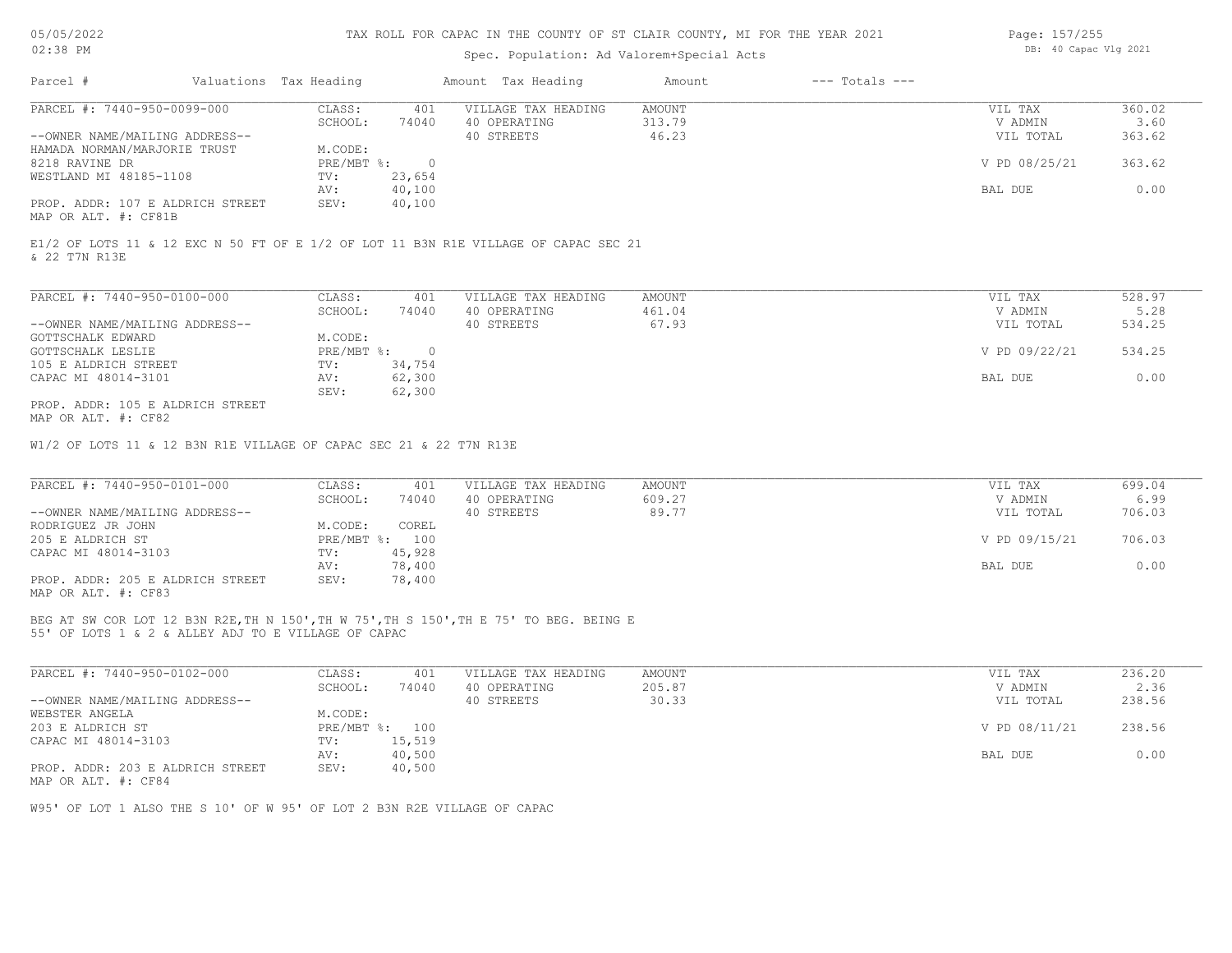# Spec. Population: Ad Valorem+Special Acts

| Page: 158/255 |                       |  |
|---------------|-----------------------|--|
|               | DB: 40 Capac Vlg 2021 |  |

| Parcel #                       | Valuations Tax Heading |        | Amount Tax Heading  | Amount | $---$ Totals $---$ |               |        |
|--------------------------------|------------------------|--------|---------------------|--------|--------------------|---------------|--------|
| PARCEL #: 7440-950-0103-000    | CLASS:                 | 401    | VILLAGE TAX HEADING | AMOUNT |                    | VIL TAX       | 657.46 |
|                                | SCHOOL:                | 74040  | 40 OPERATING        | 573.03 |                    | V ADMIN       | 6.57   |
| --OWNER NAME/MAILING ADDRESS-- |                        |        | 40 STREETS          | 84.43  |                    | VIL TOTAL     | 664.03 |
| WOOLNER RUSSEL A               | M.CODE:                | COREL  |                     |        |                    |               |        |
| 302 N WALKER ST                | PRE/MBT %: 100         |        |                     |        |                    | V PD 09/15/21 | 664.03 |
| CAPAC MI 48014                 | TV:                    | 43,196 |                     |        |                    |               |        |
|                                | AV:                    | 44,200 |                     |        |                    | BAL DUE       | 0.00   |
| PROP. ADDR: 302 N WALKER ST    | SEV:                   | 44,200 |                     |        |                    |               |        |
|                                |                        |        |                     |        |                    |               |        |

MAP OR ALT. #: CF85

OF CAPAC SEC 21 & 22 T7N R13E N65 FT OF THE W 95 FT OF LOT 2 & THE S 5 FT OF THE W 95 FT OF LOT 3 B3N R2E VILLAGE

| PARCEL #: 7440-950-0104-000    | CLASS:     | 401    | VILLAGE TAX HEADING | AMOUNT | VIL TAX       | 861.47 |
|--------------------------------|------------|--------|---------------------|--------|---------------|--------|
|                                | SCHOOL:    | 74040  | 40 OPERATING        | 750.84 | V ADMIN       | 8.61   |
| --OWNER NAME/MAILING ADDRESS-- |            |        | 40 STREETS          | 110.63 | VIL TOTAL     | 870.08 |
| CAIM TANNER M                  | M.CODE:    | COREL  |                     |        |               |        |
| CAIN KAITLYN M                 | PRE/MBT %: | 100    |                     |        | V PD 09/15/21 | 870.08 |
| 304 N WALKER ST                | TV:        | 56,600 |                     |        |               |        |
| CAPAC MI 48014-3171            | AV:        | 56,600 |                     |        | BAL DUE       | 0.00   |
|                                | SEV:       | 56,600 |                     |        |               |        |
| PROP. ADDR: 304 N WALKER ST    |            |        |                     |        |               |        |

MAP OR ALT. #: CF86

VILLAGE OF CAPAC W95' OF THE N 70' OF LOT 3 & E 55' OF LOT 3 & ALL THAT PART OF ALLEY ADJ B3N R2E

| PARCEL #: 7440-950-0105-000    | CLASS:       | 401    | VILLAGE TAX HEADING | AMOUNT | VIL TAX   | 616.58 |
|--------------------------------|--------------|--------|---------------------|--------|-----------|--------|
|                                | SCHOOL:      | 74040  | 40 OPERATING        | 537.40 | V ADMIN   | 6.16   |
| --OWNER NAME/MAILING ADDRESS-- |              |        | 40 STREETS          | 79.18  | VIL TOTAL | 622.74 |
| FRANKOWIAK MEGAN               | M.CODE:      |        |                     |        |           |        |
| 304 JONES ST                   | $PRE/MBT$ %: | $\Box$ |                     |        | BAL DUE   | 622.74 |
| YALE MI 48097-3310             | TV:          | 40,510 |                     |        |           |        |
|                                | AV:          | 79,100 |                     |        |           |        |
| PROP. ADDR: 308 N WALKER ST    | SEV:         | 79,100 |                     |        |           |        |
| MAP OR ALT. #: CF87            |              |        |                     |        |           |        |

 $\_$  , and the state of the state of the state of the state of the state of the state of the state of the state of the state of the state of the state of the state of the state of the state of the state of the state of the

LOT 4 B3N R2E VILLAGE OF CAPAC SEC 21 & 22 T7N R13E

| PARCEL #: 7440-950-0106-000    | CLASS:                    | 401    | VILLAGE TAX HEADING | AMOUNT | VIL TAX       | 649.16 |
|--------------------------------|---------------------------|--------|---------------------|--------|---------------|--------|
|                                | SCHOOL:                   | 74040  | 40 OPERATING        | 565.80 | V ADMIN       | 6.49   |
| --OWNER NAME/MAILING ADDRESS-- |                           |        | 40 STREETS          | 83.36  | VIL TOTAL     | 655.65 |
| DAOUST ROBERT W                | M.CODE:                   |        |                     |        |               |        |
| BARBIER REBECCA K              | $PRE/MBT$ $\frac{1}{6}$ : | 100    |                     |        | V PD 08/25/21 | 655.65 |
| 316 N WALKER ST                | TV:                       | 42,651 |                     |        |               |        |
| CAPAC MI 48014-3171            | AV:                       | 76,200 |                     |        | BAL DUE       | 0.00   |
|                                | SEV:                      | 76,200 |                     |        |               |        |
| PROP. ADDR: 316 N WALKER ST    |                           |        |                     |        |               |        |
|                                |                           |        |                     |        |               |        |

MAP OR ALT. #: CF88

LOT 5 B3N R2E VILLAGE OF CAPAC SEC 21 & 22 T7N R13E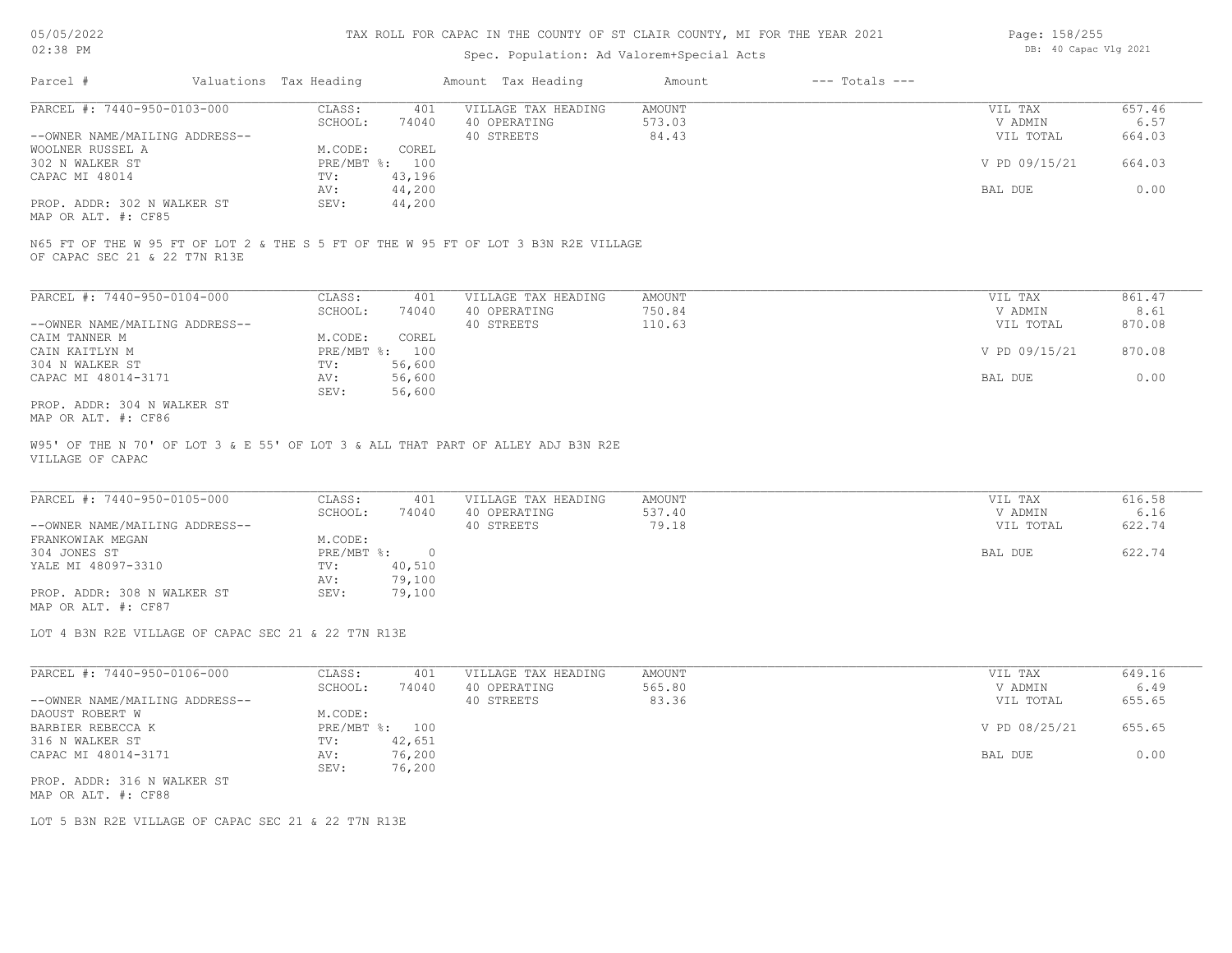## Spec. Population: Ad Valorem+Special Acts

| Page: 159/255 |                       |  |
|---------------|-----------------------|--|
|               | DB: 40 Capac Vlg 2021 |  |

| Parcel #                       | Valuations Tax Heading |        | Amount Tax Heading  | Amount | $---$ Totals $---$ |               |        |
|--------------------------------|------------------------|--------|---------------------|--------|--------------------|---------------|--------|
| PARCEL #: 7440-950-0107-000    | CLASS:                 | 401    | VILLAGE TAX HEADING | AMOUNT |                    | VIL TAX       | 816.99 |
|                                | SCHOOL:                | 74040  | 40 OPERATING        | 712.08 |                    | V ADMIN       | 8.16   |
| --OWNER NAME/MAILING ADDRESS-- |                        |        | 40 STREETS          | 104.91 |                    | VIL TOTAL     | 825.15 |
| ROWLEY RENE D                  | M.CODE:                | COREL  |                     |        |                    |               |        |
| 320 N WALKER ST                | PRE/MBT %: 100         |        |                     |        |                    | V PD 08/05/21 | 825.15 |
| CAPAC MI 48014-3171            | TV:                    | 53,678 |                     |        |                    |               |        |
|                                | AV:                    | 85,200 |                     |        |                    | BAL DUE       | 0.00   |
| PROP. ADDR: 320 N WALKER ST    | SEV:                   | 85,200 |                     |        |                    |               |        |
| MAP OR ALT. #: CF89A           |                        |        |                     |        |                    |               |        |

LOT 6 B3N R2E VILLAGE OF CAPAC SEC 21 & 22 T7N R13E

| PARCEL #: 7440-950-0108-000    | CLASS:     | 401    | VILLAGE TAX HEADING | AMOUNT | VIL TAX       | 1,103.50  |
|--------------------------------|------------|--------|---------------------|--------|---------------|-----------|
|                                | SCHOOL:    | 74040  | 40 OPERATING        | 961.79 | V ADMIN       | 11.03     |
| --OWNER NAME/MAILING ADDRESS-- |            |        | 40 STREETS          | 141.71 | VIL TOTAL     | 1, 114.53 |
| SPAULDING LEVI A               | M.CODE:    | COREL  |                     |        |               |           |
| SPAULDING BREEANN J            | PRE/MBT %: | 100    |                     |        | V PD 09/15/21 | 1, 114.53 |
| 250 E KEMPF COURT              | TV:        | 72,501 |                     |        |               |           |
| CAPAC MI 48014-3132            | AV:        | 73,400 |                     |        | BAL DUE       | 0.00      |
|                                | SEV:       | 73,400 |                     |        |               |           |
| PROP. ADDR: 250 E KEMPF COURT  |            |        |                     |        |               |           |

MAP OR ALT. #: CF89B

LOT 7 B3N R2E VILLAGE OF CAPAC SEC 21 & 22 T7N R13E

| PARCEL #: 7440-950-0109-000     | CLASS:  | 401            | VILLAGE TAX HEADING | AMOUNT | VIL TAX       | 574.77 |
|---------------------------------|---------|----------------|---------------------|--------|---------------|--------|
|                                 | SCHOOL: | 74040          | 40 OPERATING        | 500.96 | V ADMIN       | 5.74   |
| --OWNER NAME/MAILING ADDRESS--  |         |                | 40 STREETS          | 73.81  | VIL TOTAL     | 580.51 |
| WAGNER CHRISTOPHER / PAUL       | M.CODE: | COREL          |                     |        |               |        |
| 315 N HUNTER ST                 |         | PRE/MBT %: 100 |                     |        | V PD 09/15/21 | 580.51 |
| CAPAC MI 48014-3128             | TV:     | 37,763         |                     |        |               |        |
|                                 | AV:     | 62,000         |                     |        | BAL DUE       | 0.00   |
| PROP. ADDR: 315 N HUNTER STREET | SEV:    | 62,000         |                     |        |               |        |
| MAP OR ALT. #: CF89C1           |         |                |                     |        |               |        |

LOT 8 B3N R2E VILLAGE OF CAPAC SEC 21 & 22 T7N R13E

| PARCEL #: 7440-950-0109-100     | CLASS:       | 401    | VILLAGE TAX HEADING | AMOUNT | VIL TAX       | 246.21 |
|---------------------------------|--------------|--------|---------------------|--------|---------------|--------|
|                                 | SCHOOL:      | 74040  | 40 OPERATING        | 214.60 | V ADMIN       | 2.46   |
| --OWNER NAME/MAILING ADDRESS--  |              |        | 40 STREETS          | 31.61  | VIL TOTAL     | 248.67 |
| CAMPBELL KENNETH                | M.CODE:      |        |                     |        |               |        |
| 307 N HUNTER ST                 | $PRE/MBT$ %: |        |                     |        | V PD 09/08/21 | 248.67 |
| CAPAC MI 48014                  | TV:          | 16,177 |                     |        |               |        |
|                                 | AV:          | 23,700 |                     |        | BAL DUE       | 0.00   |
| PROP. ADDR: 311 N HUNTER STREET | SEV:         | 23,700 |                     |        |               |        |
| MAP OR ALT. #: 089C2            |              |        |                     |        |               |        |

LOT 9 EXC W 35 FT B3N R2E VILLAGE OF CAPAC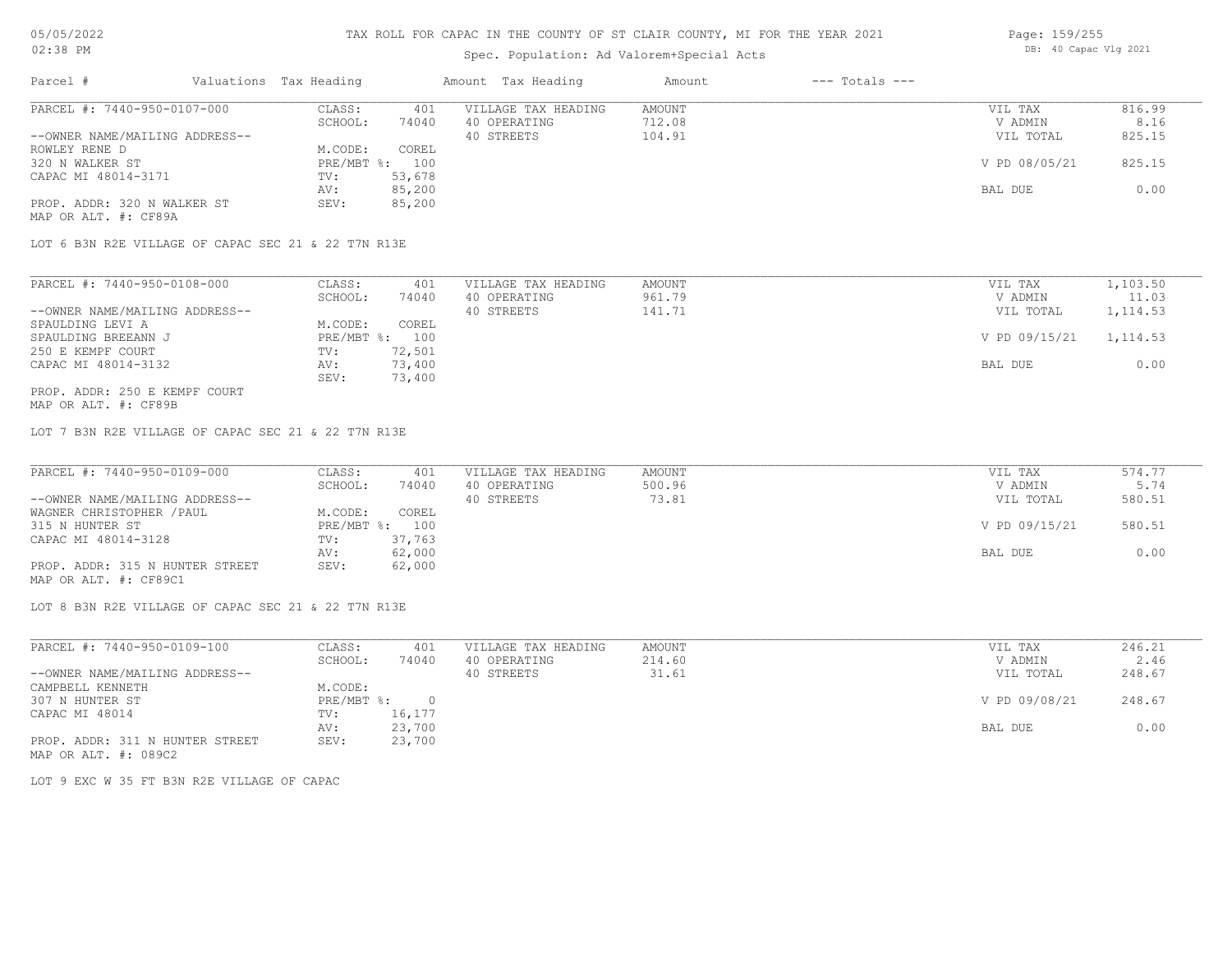#### TAX ROLL FOR CAPAC IN THE COUNTY OF ST CLAIR COUNTY, MI FOR THE YEAR 2021

### Spec. Population: Ad Valorem+Special Acts

| Page: 160/255 |                       |  |
|---------------|-----------------------|--|
|               | DB: 40 Capac Vlg 2021 |  |

| Parcel #                       | Valuations Tax Heading |        | Amount Tax Heading  | Amount | $---$ Totals $---$ |           |       |
|--------------------------------|------------------------|--------|---------------------|--------|--------------------|-----------|-------|
| PARCEL #: 7440-950-0110-000    | CLASS:                 | 402    | VILLAGE TAX HEADING | AMOUNT |                    | VIL TAX   | 82.91 |
|                                | SCHOOL:                | 74040  | 40 OPERATING        | 72.27  |                    | V ADMIN   | 0.82  |
| --OWNER NAME/MAILING ADDRESS-- |                        |        | 40 STREETS          | 10.64  |                    | VIL TOTAL | 83.73 |
| FRANKOWIAK MEGAN               | M.CODE:                |        |                     |        |                    |           |       |
| 304 JONES ST                   | $PRE/MBT$ %:           |        |                     |        |                    | BAL DUE   | 83.73 |
| YALE MI 48097-3310             | TV:                    | 5,448  |                     |        |                    |           |       |
|                                | AV:                    | 10,500 |                     |        |                    |           |       |
| PROP. ADDR: 306 N WALKER ST    | SEV:                   | 10,500 |                     |        |                    |           |       |

MAP OR ALT. #: CF89D

W35 FT OF LOT 9 B3N R2E VILLAGE OF CAPAC SEC 21 & 22 T7N R13E

| PARCEL #: 7440-950-0111-000      | CLASS:     | 401    | VILLAGE TAX HEADING | AMOUNT | VIL TAX       | 520.38 |
|----------------------------------|------------|--------|---------------------|--------|---------------|--------|
|                                  | SCHOOL:    | 74040  | 40 OPERATING        | 453.56 | V ADMIN       | 5.20   |
| --OWNER NAME/MAILING ADDRESS--   |            |        | 40 STREETS          | 66.82  | VIL TOTAL     | 525.58 |
| HEIDMOUS JAMES                   | M.CODE:    | COREL  |                     |        |               |        |
| 209 E ALDRICH STREET             | PRE/MBT %: | 100    |                     |        | V PD 09/15/21 | 525.58 |
| CAPAC MI 48014-3103              | TV:        | 34,190 |                     |        |               |        |
|                                  | AV:        | 58,200 |                     |        | BAL DUE       | 0.00   |
| PROP. ADDR: 209 E ALDRICH STREET | SEV:       | 58,200 |                     |        |               |        |
| MAP OR ALT. #: CF90              |            |        |                     |        |               |        |

T7N R13E E1/2 OF S 50 FT OF LOT 11 & E 1/2 OF LOT 12 B3N R2E VILLAGE OF CAPAC SEC 21 & 22

| PARCEL #: 7440-950-0112-000      | CLASS:         | 401    | VILLAGE TAX HEADING | AMOUNT | VIL TAX       | 456.82 |
|----------------------------------|----------------|--------|---------------------|--------|---------------|--------|
|                                  | SCHOOL:        | 74040  | 40 OPERATING        | 398.16 | V ADMIN       | 4.56   |
| --OWNER NAME/MAILING ADDRESS--   |                |        | 40 STREETS          | 58.66  | VIL TOTAL     | 461.38 |
| SCHMIDT ROGER                    | M.CODE:        | COREL  |                     |        |               |        |
| 207 E ALDRICH ST                 | PRE/MBT %: 100 |        |                     |        | V PD 09/15/21 | 461.38 |
| CAPAC MI 48014                   | TV:            | 30,014 |                     |        |               |        |
|                                  | AV:            | 51,900 |                     |        | BAL DUE       | 0.00   |
| PROP. ADDR: 207 E ALDRICH STREET | SEV:           | 51,900 |                     |        |               |        |
|                                  |                |        |                     |        |               |        |

 $\_$  , and the state of the state of the state of the state of the state of the state of the state of the state of the state of the state of the state of the state of the state of the state of the state of the state of the

MAP OR ALT. #: CF91A

R13E W1/2 OF LOTS 11 & 12 EXC N 25 FT OF LOT 11 B3N R2E VILLAGE OF CAPAC SEC 21 & 22 T7N

| PARCEL #: 7440-950-0113-000                  | CLASS:       | 401    | VILLAGE TAX HEADING | AMOUNT | VIL TAX       | 669.82 |
|----------------------------------------------|--------------|--------|---------------------|--------|---------------|--------|
|                                              | SCHOOL:      | 74040  | 40 OPERATING        | 583.81 | V ADMIN       | 6.69   |
| --OWNER NAME/MAILING ADDRESS--               |              |        | 40 STREETS          | 86.01  | VIL TOTAL     | 676.51 |
| CAMPBELL KENNETH                             | M.CODE:      |        |                     |        |               |        |
| 307 N HUNTER ST                              | $PRE/MBT$ %: | 100    |                     |        | V PD 09/08/21 | 676.51 |
| CAPAC MI 48014-3128                          | TV:          | 44,009 |                     |        |               |        |
|                                              | AV:          | 75,200 |                     |        | BAL DUE       | 0.00   |
| PROP. ADDR: 307 N HUNTER STREET              | SEV:         | 75,200 |                     |        |               |        |
| $\cdots$ $\cdots$ $\cdots$ $\cdots$ $\cdots$ |              |        |                     |        |               |        |

MAP OR ALT. #: CF91B

LOT 10 & N 25 FT OF LOT 11 B3N R2E VILLAGE OF CAPAC SEC 21 & 22 T7N R13E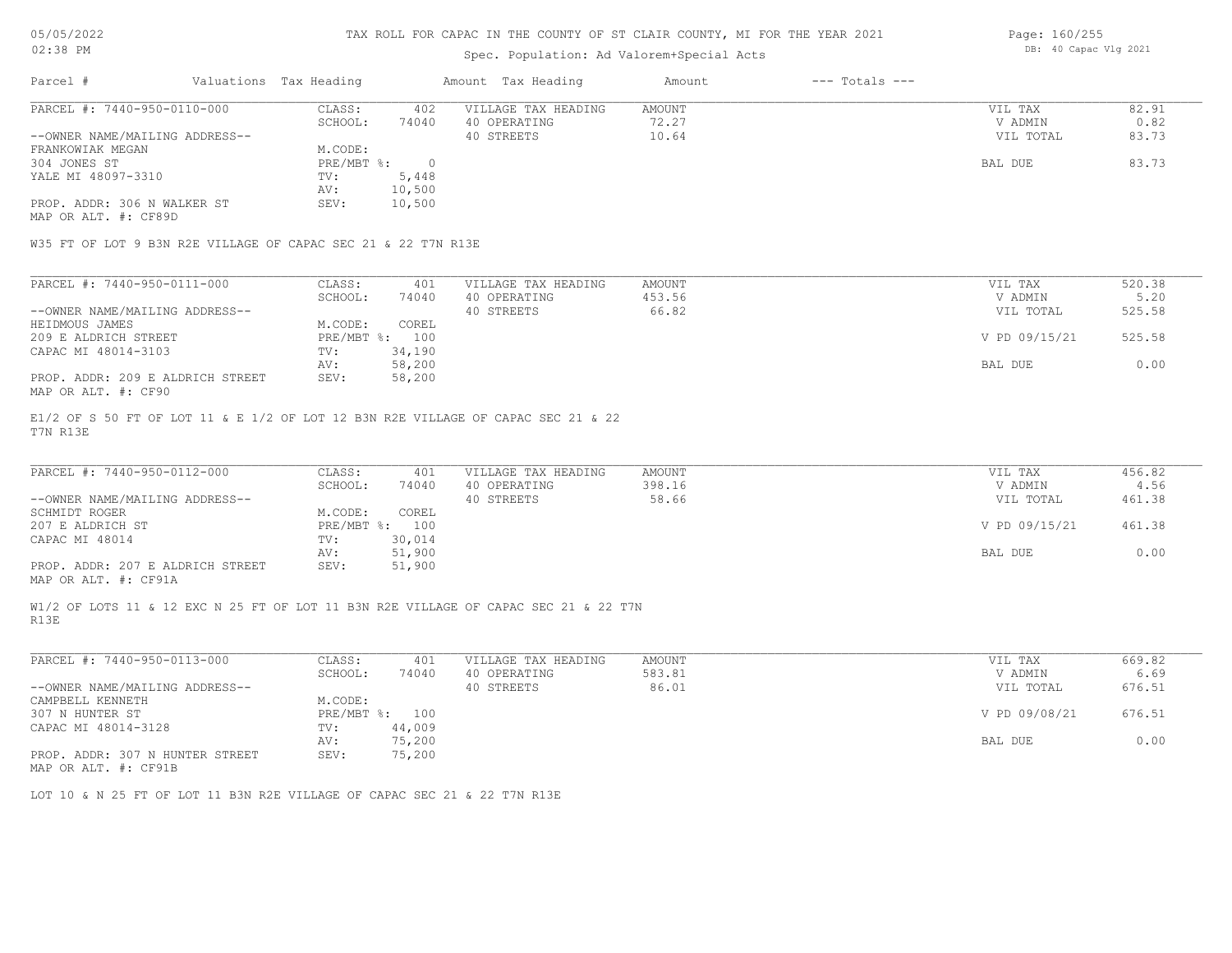## Spec. Population: Ad Valorem+Special Acts

| Page: 161/255 |                       |  |
|---------------|-----------------------|--|
|               | DB: 40 Capac Vlg 2021 |  |

| Parcel #                        | Valuations Tax Heading |        | Amount Tax Heading  | Amount | $---$ Totals $---$ |               |        |
|---------------------------------|------------------------|--------|---------------------|--------|--------------------|---------------|--------|
| PARCEL #: 7440-950-0114-000     | CLASS:                 | 401    | VILLAGE TAX HEADING | AMOUNT |                    | VIL TAX       | 499.79 |
|                                 | SCHOOL:                | 74040  | 40 OPERATING        | 435.61 |                    | V ADMIN       | 4.99   |
| --OWNER NAME/MAILING ADDRESS--  |                        |        | 40 STREETS          | 64.18  |                    | VIL TOTAL     | 504.78 |
| TYSON JASON/ERIN                | M.CODE:                | COREL  |                     |        |                    |               |        |
| 302 N HUNTER                    | $PRE/MBT$ %:           | 100    |                     |        |                    | V PD 09/15/21 | 504.78 |
| CAPAC MI 48014                  | TV:                    | 32,837 |                     |        |                    |               |        |
|                                 | AV:                    | 56,800 |                     |        |                    | BAL DUE       | 0.00   |
| PROP. ADDR: 302 N HUNTER STREET | SEV:                   | 56,800 |                     |        |                    |               |        |
| MAP OR ALT. #: CF92             |                        |        |                     |        |                    |               |        |

S60 FT LOT 1 B3N R3E VILLAGE OF CAPAC

| PARCEL #: 7440-950-0115-000     | CLASS:  | 401            | VILLAGE TAX HEADING | AMOUNT | VIL TAX       | 728.10 |
|---------------------------------|---------|----------------|---------------------|--------|---------------|--------|
|                                 | SCHOOL: | 74040          | 40 OPERATING        | 634.60 | V ADMIN       | 7.28   |
| --OWNER NAME/MAILING ADDRESS--  |         |                | 40 STREETS          | 93.50  | VIL TOTAL     | 735.38 |
| MOORE PAULIE KIM                | M.CODE: |                |                     |        |               |        |
| 304 N HUNTER ST                 |         | PRE/MBT %: 100 |                     |        | V PD 09/22/21 | 735.38 |
| CAPAC MI 48014-3127             | TV:     | 47,837         |                     |        |               |        |
|                                 | AV:     | 83,800         |                     |        | BAL DUE       | 0.00   |
| PROP. ADDR: 304 N HUNTER STREET | SEV:    | 83,800         |                     |        |               |        |
| MAP OR ALT. #: CF93             |         |                |                     |        |               |        |

N15 FT LOT 1 ALSO LOT 2 B3N R3E VILLAGE OF CAPAC

| PARCEL #: 7440-950-0116-000     | CLASS:     | 401    | VILLAGE TAX HEADING | AMOUNT | VIL TAX       | 348.18 |
|---------------------------------|------------|--------|---------------------|--------|---------------|--------|
|                                 | SCHOOL:    | 74040  | 40 OPERATING        | 303.47 | V ADMIN       | 3.48   |
| --OWNER NAME/MAILING ADDRESS--  |            |        | 40 STREETS          | 44.71  | VIL TOTAL     | 351.66 |
| STINSON KAREN                   | M.CODE:    |        |                     |        |               |        |
| BLOCK PAUL JR                   | PRE/MBT %: |        |                     |        | V PD 07/08/21 | 351.66 |
| 14691 KOEHN RD                  | TV:        | 22,876 |                     |        |               |        |
| CAPAC MI 48014                  | AV:        | 41,100 |                     |        | BAL DUE       | 0.00   |
|                                 | SEV:       | 41,100 |                     |        |               |        |
| PROP. ADDR: 306 N HUNTER STREET |            |        |                     |        |               |        |

MAP OR ALT. #: CF94

LOT 3 B3N R3E VILLAGE OF CAPAC SEC 21 & 22 T7N R13E

| PARCEL #: 7440-950-0117-000     | CLASS:  | 401            | VILLAGE TAX HEADING | AMOUNT | VIL TAX       | 1,064.68 |
|---------------------------------|---------|----------------|---------------------|--------|---------------|----------|
|                                 | SCHOOL: | 74040          | 40 OPERATING        | 927.96 | V ADMIN       | 10.64    |
| --OWNER NAME/MAILING ADDRESS--  |         |                | 40 STREETS          | 136.72 | VIL TOTAL     | 1,075.32 |
| HERRINGTON JENNIFER M           | M.CODE: | COREL          |                     |        |               |          |
| 308 N HUNTER STREET             |         | PRE/MBT %: 100 |                     |        | V PD 09/15/21 | 1,075.32 |
| CAPAC MI 48014                  | TV:     | 69,951         |                     |        |               |          |
|                                 | AV:     | 80,800         |                     |        | BAL DUE       | 0.00     |
| PROP. ADDR: 308 N HUNTER STREET | SEV:    | 80,800         |                     |        |               |          |
| MAP OR ALT. #: CF95             |         |                |                     |        |               |          |

LOT 4 B3N R3E VILLAGE OF CAPAC SEC 21 & 22 T7N R13E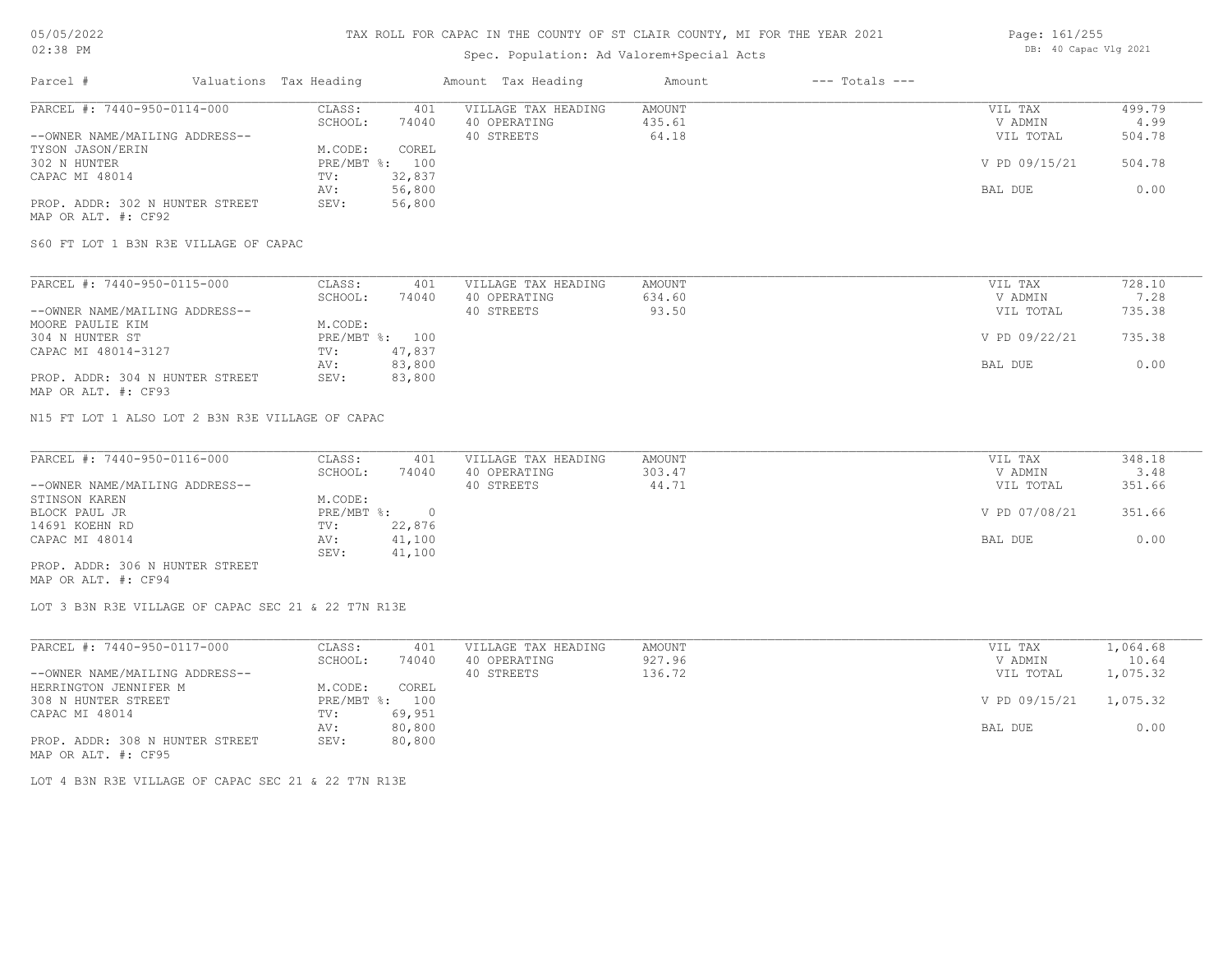# Spec. Population: Ad Valorem+Special Acts

| Page: 162/255 |  |                       |  |  |
|---------------|--|-----------------------|--|--|
|               |  | DB: 40 Capac Vlg 2021 |  |  |

| Parcel #                        | Valuations Tax Heading |        | Amount Tax Heading  | Amount | $---$ Totals $---$ |               |        |
|---------------------------------|------------------------|--------|---------------------|--------|--------------------|---------------|--------|
| PARCEL #: 7440-950-0118-000     | CLASS:                 | 401    | VILLAGE TAX HEADING | AMOUNT |                    | VIL TAX       | 568.49 |
|                                 | SCHOOL:                | 74040  | 40 OPERATING        | 495.49 |                    | V ADMIN       | 5.68   |
| --OWNER NAME/MAILING ADDRESS--  |                        |        | 40 STREETS          | 73.00  |                    | VIL TOTAL     | 574.17 |
| COOK JOSEPH                     | M.CODE:                | COREL  |                     |        |                    |               |        |
| TRUST                           | PRE/MBT %: 100         |        |                     |        |                    | V PD 09/15/21 | 574.17 |
| 316 N HUNTER ST                 | TV:                    | 37,351 |                     |        |                    |               |        |
| CAPAC MI 48014-3127             | AV:                    | 64,700 |                     |        |                    | BAL DUE       | 0.00   |
|                                 | SEV:                   | 64,700 |                     |        |                    |               |        |
| PROP. ADDR: 316 N HUNTER STREET |                        |        |                     |        |                    |               |        |

MAP OR ALT. #: CF96A

LOT 5 B3N R3E VILLAGE OF CAPAC

| PARCEL #: 7440-950-0119-000     | CLASS:       | 401    | VILLAGE TAX HEADING | AMOUNT | VIL TAX       | 559.69 |
|---------------------------------|--------------|--------|---------------------|--------|---------------|--------|
|                                 | SCHOOL:      | 74040  | 40 OPERATING        | 487.82 | V ADMIN       | 5.59   |
| --OWNER NAME/MAILING ADDRESS--  |              |        | 40 STREETS          | 71.87  | VIL TOTAL     | 565.28 |
| SAELENS MARY                    | M.CODE:      | COREL  |                     |        |               |        |
| 324 N HUNTER STREET             | $PRE/MBT$ %: | 100    |                     |        | V PD 09/15/21 | 565.28 |
| CAPAC MI 48014-3127             | TV:          | 36,773 |                     |        |               |        |
|                                 | AV:          | 54,000 |                     |        | BAL DUE       | 0.00   |
| PROP. ADDR: 324 N HUNTER STREET | SEV:         | 54,000 |                     |        |               |        |

MAP OR ALT. #: CF96B

LOT 6 B3N R3E VILLAGE OF CAPAC SEC 21 & 22 T7N R13E

| PARCEL #: 7440-950-0120-000    | CLASS:  | 401            | VILLAGE TAX HEADING | AMOUNT | VIL TAX       | 515.23 |
|--------------------------------|---------|----------------|---------------------|--------|---------------|--------|
|                                | SCHOOL: | 74040          | 40 OPERATING        | 449.07 | V ADMIN       | 5.15   |
| --OWNER NAME/MAILING ADDRESS-- |         |                | 40 STREETS          | 66.16  | VIL TOTAL     | 520.38 |
| KRIESCH RONALD/SHARON          | M.CODE: |                |                     |        |               |        |
| 325 N LESTER ST                |         | PRE/MBT %: 100 |                     |        | V PD 08/31/21 | 520.38 |
| CAPAC MI 48014-3139            | TV:     | 33,852         |                     |        |               |        |
|                                | AV:     | 58,800         |                     |        | BAL DUE       | 0.00   |
| PROP. ADDR: 325 N LESTER ST    | SEV:    | 58,800         |                     |        |               |        |
|                                |         |                |                     |        |               |        |

MAP OR ALT. #: CF96C

LOT 7 B3N R3E VILLAGE OF CAPAC SEC 21 & 22 T7N R13E

| PARCEL #: 7440-950-0121-000    | CLASS:  | 401            | VILLAGE TAX HEADING | AMOUNT | VIL TAX       | 451.67 |
|--------------------------------|---------|----------------|---------------------|--------|---------------|--------|
|                                | SCHOOL: | 74040          | 40 OPERATING        | 393.67 | V ADMIN       | 4.51   |
| --OWNER NAME/MAILING ADDRESS-- |         |                | 40 STREETS          | 58.00  | VIL TOTAL     | 456.18 |
| GUERRERO VIOLETA               | M.CODE: |                |                     |        |               |        |
| 321 N LESTER ST                |         | PRE/MBT %: 100 |                     |        | V PD 09/09/21 | 456.18 |
| CAPAC MI 48014-3139            | TV:     | 29,676         |                     |        |               |        |
|                                | AV:     | 51,000         |                     |        | BAL DUE       | 0.00   |
| PROP. ADDR: 321 N LESTER ST    | SEV:    | 51,000         |                     |        |               |        |
| MAP OR ALT. #: CF96D           |         |                |                     |        |               |        |

LOT 8 B3N R3E VILLAGE OF CAPAC SEC 21 & 22 T7N R13E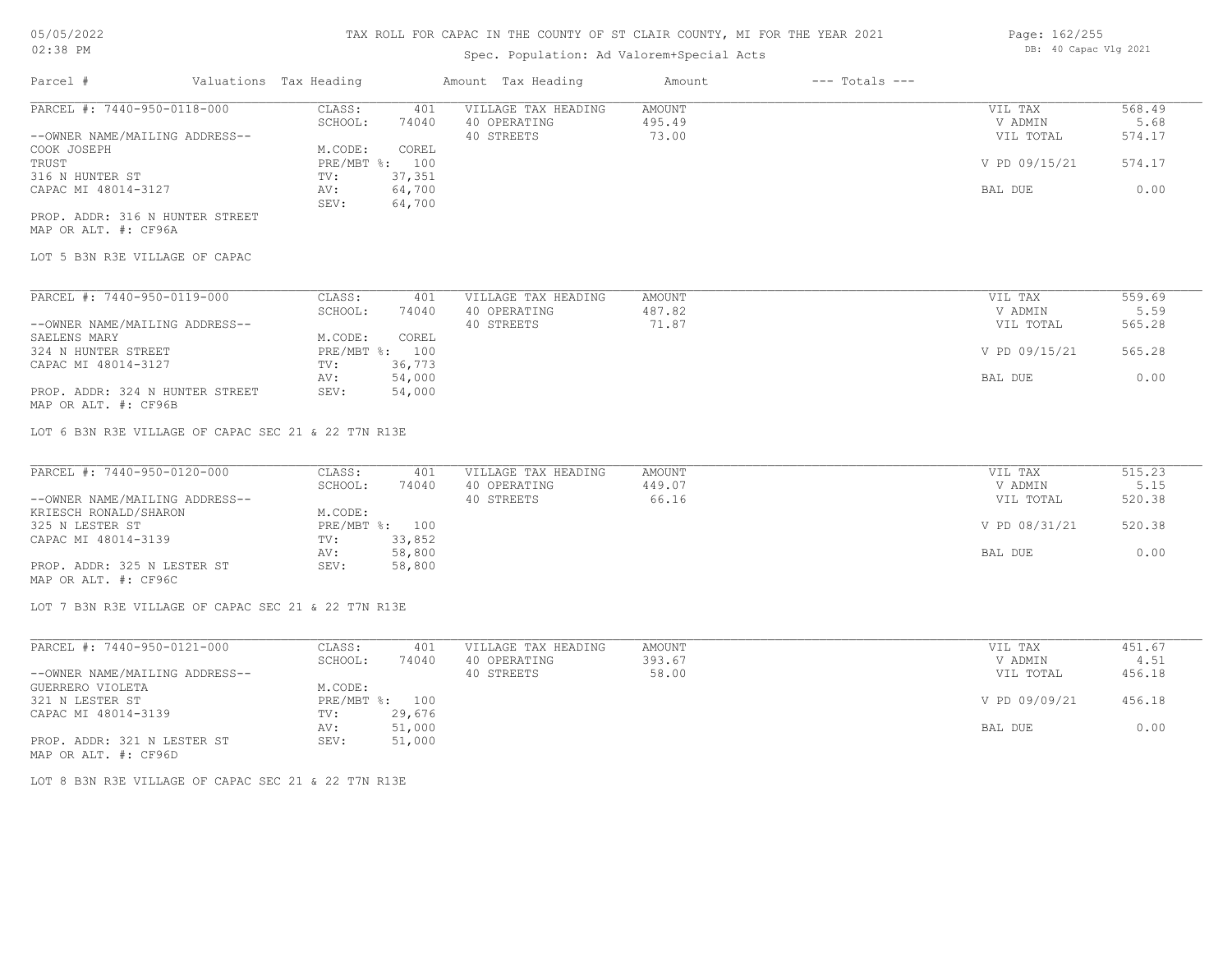# TAX ROLL FOR CAPAC IN THE COUNTY OF ST CLAIR COUNTY, MI FOR THE YEAR 2021

## Spec. Population: Ad Valorem+Special Acts

| Parcel #                                            | Valuations Tax Heading |                | Amount Tax Heading  | Amount | $---$ Totals $---$ |               |        |
|-----------------------------------------------------|------------------------|----------------|---------------------|--------|--------------------|---------------|--------|
| PARCEL #: 7440-950-0122-000                         | CLASS:                 | 401            | VILLAGE TAX HEADING | AMOUNT |                    | VIL TAX       | 489.50 |
|                                                     | SCHOOL:                | 74040          | 40 OPERATING        | 426.64 |                    | V ADMIN       | 4.89   |
| --OWNER NAME/MAILING ADDRESS--                      |                        |                | 40 STREETS          | 62.86  |                    | VIL TOTAL     | 494.39 |
| ADAMS DENNIS A/DIANE L ADAMS TRUST                  | M.CODE:                |                |                     |        |                    |               |        |
| 317 N LESTER ST                                     |                        | PRE/MBT %: 100 |                     |        |                    | V PD 09/15/21 | 494.39 |
| CAPAC MI 48014-3139                                 | TV:                    | 32,161         |                     |        |                    |               |        |
|                                                     | AV:                    | 54,500         |                     |        |                    | BAL DUE       | 0.00   |
| PROP. ADDR: 317 N LESTER ST<br>MAP OR ALT. #: CF96E | SEV:                   | 54,500         |                     |        |                    |               |        |

LOT 9 B3N R3E VILLAGE OF CAPAC SEC 21 & 22 T7N R13E

| PARCEL #: 7440-950-0123-000      | CLASS:  | 401            | VILLAGE TAX HEADING | AMOUNT | VIL TAX       | 784.24 |
|----------------------------------|---------|----------------|---------------------|--------|---------------|--------|
|                                  | SCHOOL: | 74040          | 40 OPERATING        | 683.53 | V ADMIN       | 7.84   |
| --OWNER NAME/MAILING ADDRESS--   |         |                | 40 STREETS          | 100.71 | VIL TOTAL     | 792.08 |
| HANSON BONNIE J                  | M.CODE: | COREL          |                     |        |               |        |
| 315 E ALDRICH STREET             |         | PRE/MBT %: 100 |                     |        | V PD 09/15/21 | 792.08 |
| CAPAC MI 48014-3104              | TV:     | 51,526         |                     |        |               |        |
|                                  | AV:     | 63,200         |                     |        | BAL DUE       | 0.00   |
| PROP. ADDR: 315 E ALDRICH STREET | SEV:    | 63,200         |                     |        |               |        |
| MAP OR ALT. #: CF97A             |         |                |                     |        |               |        |

E73' OF LOTS 11 & 12 BLK 3N R3E VILLAGE OF CAPAC

| PARCEL #: 7440-950-0123-250    | CLASS:         | 402    | VILLAGE TAX HEADING | AMOUNT | VIL TAX       | 130.88 |
|--------------------------------|----------------|--------|---------------------|--------|---------------|--------|
|                                | SCHOOL:        | 74040  | 40 OPERATING        | 114.08 | V ADMIN       | 1.30   |
| --OWNER NAME/MAILING ADDRESS-- |                |        | 40 STREETS          | 16.80  | VIL TOTAL     | 132.18 |
| ADAMS DENNIS/DIANE REV. TRUST  | M.CODE:        |        |                     |        |               |        |
| 317 N LESTER ST P.O.BOX 507    | PRE/MBT %: 100 |        |                     |        | V PD 09/15/21 | 132.18 |
| CAPAC MI 48014-3138            | TV:            | 8,600  |                     |        |               |        |
|                                | AV:            | 18,000 |                     |        | BAL DUE       | 0.00   |
| PROP. ADDR: N LESTER ST.       | SEV:           | 18,000 |                     |        |               |        |
| MAP OR ALT. #: CF97B           |                |        |                     |        |               |        |

LOT 10 B3N R3E VILLAGE OF CAPAC

| PARCEL #: 7440-950-0124-000      | CLASS:     | 401    | VILLAGE TAX HEADING | AMOUNT | VIL TAX       | 506.60 |
|----------------------------------|------------|--------|---------------------|--------|---------------|--------|
|                                  | SCHOOL:    | 74040  | 40 OPERATING        | 441.55 | V ADMIN       | 5.06   |
| --OWNER NAME/MAILING ADDRESS--   |            |        | 40 STREETS          | 65.05  | VIL TOTAL     | 511.66 |
| WITHUN GERALD/DIANA              | M.CODE:    |        |                     |        |               |        |
| 305 E ALDRICH ST                 | PRE/MBT %: | 100    |                     |        | V PD 08/11/21 | 511.66 |
| CAPAC MI 48014-3104              | TV:        | 33,285 |                     |        |               |        |
|                                  | AV:        | 57,000 |                     |        | BAL DUE       | 0.00   |
| PROP. ADDR: 305 E ALDRICH STREET | SEV:       | 57,000 |                     |        |               |        |
| MAP OR ALT. #: CF98              |            |        |                     |        |               |        |

E75' OF W 77' OF LOTS 11 & 12 B3N R3E VILLAGE OF CAPAC

Page: 163/255 DB: 40 Capac Vlg 2021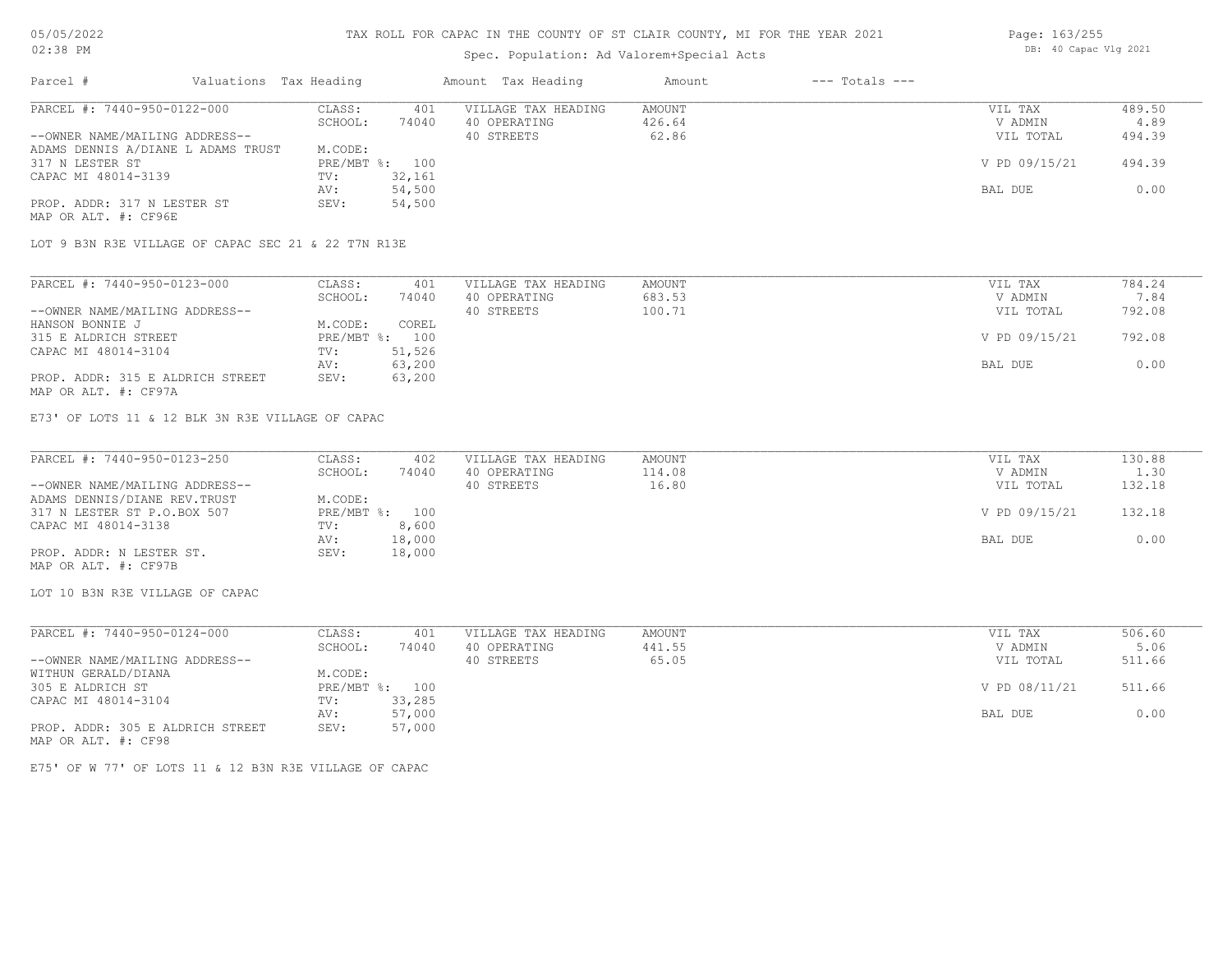### Spec. Population: Ad Valorem+Special Acts

| Page: 164/255 |                       |  |
|---------------|-----------------------|--|
|               | DB: 40 Capac Vlg 2021 |  |

| Parcel #                       | Valuations Tax Heading |        | Amount Tax Heading  | Amount | $---$ Totals $---$ |               |        |
|--------------------------------|------------------------|--------|---------------------|--------|--------------------|---------------|--------|
| PARCEL #: 7440-950-0125-000    | CLASS:                 | 201    | VILLAGE TAX HEADING | AMOUNT |                    | VIL TAX       | 930.11 |
|                                | SCHOOL:                | 74040  | 40 OPERATING        | 810.67 |                    | V ADMIN       | 9.30   |
| --OWNER NAME/MAILING ADDRESS-- |                        |        | 40 STREETS          | 119.44 |                    | VIL TOTAL     | 939.41 |
| DIMOSKI JASON                  | M.CODE:                |        |                     |        |                    |               |        |
| 8288 TAMARACK LN               | PRE/MBT %:             |        |                     |        |                    | V PD 08/11/21 | 939.41 |
| ROMEO MI 48065                 | TV:                    | 61,110 |                     |        |                    |               |        |
|                                | AV:                    | 81,400 |                     |        |                    | BAL DUE       | 0.00   |
| PROP. ADDR: 101 N MAIN ST      | SEV:                   | 81,400 |                     |        |                    |               |        |
|                                |                        |        |                     |        |                    |               |        |

MAP OR ALT. #: CF99

THE S 37 FT OF THE E 92 FT OF LOT 1 B1N R1W VILLAGE OF CAPAC SEC 21 & 22 T7N R13E

| PARCEL #: 7440-950-0126-000    | CLASS:     | 201    | VILLAGE TAX HEADING | AMOUNT | 1,390.08<br>VIL TAX   |
|--------------------------------|------------|--------|---------------------|--------|-----------------------|
|                                | SCHOOL:    | 74040  | 40 OPERATING        | 734.93 | 12.04<br>V ADMIN      |
| --OWNER NAME/MAILING ADDRESS-- |            |        | 40 STREETS          | 108.28 | 1,402.12<br>VIL TOTAL |
| BERTMAN, NICOLE A              | M.CODE:    |        | UB                  | 64.32  |                       |
| P.O. BOX 568                   | PRE/MBT %: |        |                     | 120.61 | 1,402.12<br>BAL DUE   |
| CAPAC MI 48014                 | TV:        | 55,400 |                     | 224.11 |                       |
|                                | AV:        | 55,400 |                     | 137.83 |                       |
| PROP. ADDR: 103 N MAIN ST      | SEV:       | 55,400 |                     |        |                       |
| MAP OR ALT. #: CF100           |            |        |                     |        |                       |

THEREOF ALSO EXC THE N 16 FT THEREOF B1N R1W VILLAGE OF CAPAC SEC 21 & 22 T7N R13E LOT 1 EXC THE S 37 FT OF THE E 92 FT THEREOF ALSO EXC THE W 51 FT OF THE S 56.5 FT

| PARCEL #: 7440-950-0127-000    | CLASS:       | 201    | VILLAGE TAX HEADING | AMOUNT | VIL TAX       | 500.82 |
|--------------------------------|--------------|--------|---------------------|--------|---------------|--------|
|                                | SCHOOL:      | 74040  | 40 OPERATING        | 436.51 | V ADMIN       | 5.00   |
| --OWNER NAME/MAILING ADDRESS-- |              |        | 40 STREETS          | 64.31  | VIL TOTAL     | 505.82 |
| ROBERTSON LEWIS                | M.CODE:      |        |                     |        |               |        |
| ROBERTSON DAWN                 | $PRE/MBT$ %: |        |                     |        | V PD 09/09/21 | 505.82 |
| 3131 N SUMMERS RD              | TV:          | 32,905 |                     |        |               |        |
| IMLAY CITY MI 48444            | AV:          | 40,600 |                     |        | BAL DUE       | 0.00   |
|                                | SEV:         | 40,600 |                     |        |               |        |
| PROP. ADDR: 103 W MILL ST      |              |        |                     |        |               |        |

MAP OR ALT. #: CF101

THE W 51 FT OF THE S 56.5 FT OF LOT 1 B1N R1W VILLAGE OF CAPAC SEC 21 & 22 T7N R13E

| PARCEL #: 7440-950-0128-000    | CLASS:     | 201    | VILLAGE TAX HEADING | AMOUNT   | VIL TAX   | 1,496.16 |
|--------------------------------|------------|--------|---------------------|----------|-----------|----------|
|                                | SCHOOL:    | 74040  | 40 OPERATING        | 1,304.03 | V ADMIN   | 14.96    |
| --OWNER NAME/MAILING ADDRESS-- |            |        | 40 STREETS          | 192.13   | VIL TOTAL | 1,511.12 |
| BLUE LINE ENTERPRISES, LLC     | M.CODE:    |        |                     |          |           |          |
| 70300 DEQUINDRE RD             | PRE/MBT %: |        |                     |          | BAL DUE   | 1,511.12 |
| ROMEO MI 48065                 | TV:        | 98,300 |                     |          |           |          |
|                                | AV:        | 98,300 |                     |          |           |          |
| PROP. ADDR: 107 N MAIN ST      | SEV:       | 98,300 |                     |          |           |          |

MAP OR ALT. #: CF102

T7N R13E THE N 16 FT OF LOT 1 & THE S 22 FT OF LOT 2 B1N R1W VILLAGE OF CAPAC SEC 21 & 22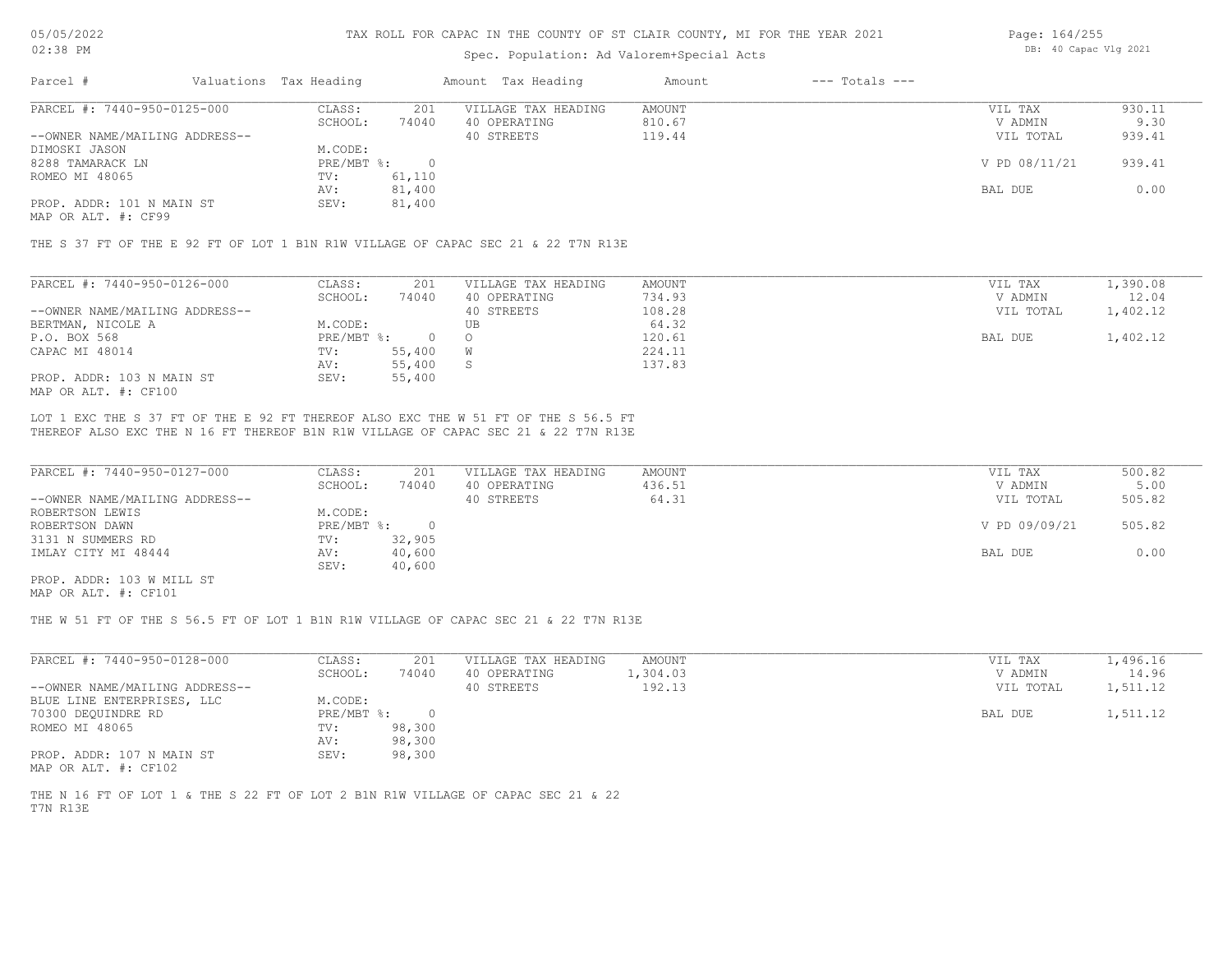# Spec. Population: Ad Valorem+Special Acts

| Page: 165/255 |                       |  |
|---------------|-----------------------|--|
|               | DB: 40 Capac Vlg 2021 |  |

| Parcel #                       | Valuations Tax Heading |        | Amount Tax Heading  | Amount | $---$ Totals $---$ |               |        |
|--------------------------------|------------------------|--------|---------------------|--------|--------------------|---------------|--------|
| PARCEL #: 7440-950-0129-000    | CLASS:                 | 201    | VILLAGE TAX HEADING | AMOUNT |                    | VIL TAX       | 470.85 |
|                                | SCHOOL:                | 74040  | 40 OPERATING        | 410.39 |                    | V ADMIN       | 4.70   |
| --OWNER NAME/MAILING ADDRESS-- |                        |        | 40 STREETS          | 60.46  |                    | VIL TOTAL     | 475.55 |
| 109 N MAIN, LLC                | M.CODE:                |        |                     |        |                    |               |        |
| 109 N MAIN ST                  | PRE/MBT %:             |        |                     |        |                    | V PD 08/05/21 | 475.55 |
| CAPAC MI 48014                 | TV:                    | 30,936 |                     |        |                    |               |        |
|                                | AV:                    | 50,200 |                     |        |                    | BAL DUE       | 0.00   |
| PROP. ADDR: 109 N MAIN ST      | SEV:                   | 50,200 |                     |        |                    |               |        |
|                                |                        |        |                     |        |                    |               |        |

MAP OR ALT. #: CF103

THE N 25 FT OF THE S 47 FT OF LOT 2 B1N R1W VILLAGE OF CAPAC

| PARCEL #: 7440-950-0130-000    | CLASS:     | 201   | VILLAGE TAX HEADING | AMOUNT | VIL TAX   | 0.00 |
|--------------------------------|------------|-------|---------------------|--------|-----------|------|
|                                | SCHOOL:    | 74040 | 40 OPERATING        | 0.00   | V ADMIN   | 0.00 |
| --OWNER NAME/MAILING ADDRESS-- |            |       | 40 STREETS          | 0.00   | VIL TOTAL | 0.00 |
| VILLAGE OF CAPAC               | M.CODE:    |       |                     |        |           |      |
| 131 N MAIN ST                  | PRE/MBT %: |       |                     |        | BAL DUE   | 0.00 |
| CAPAC MI 48014                 | TV:        |       |                     |        |           |      |
|                                | AV:        |       |                     |        |           |      |
| PROP. ADDR: 111 N MAIN ST      | SEV:       |       |                     |        |           |      |
|                                |            |       |                     |        |           |      |

MAP OR ALT. #: C104

THE S 27.5 FT OF THE N 28 FT OF LOT 2 B1N R1W VILLAGE OF CAPAC SEC 21 & 22 T7N R13E

| PARCEL #: 7440-950-0131-000    | CLASS:       | 201   | VILLAGE TAX HEADING | AMOUNT | VIL TAX   | 0.00 |
|--------------------------------|--------------|-------|---------------------|--------|-----------|------|
|                                | SCHOOL:      | 74040 | 40 OPERATING        | 0.00   | V ADMIN   | 0.00 |
| --OWNER NAME/MAILING ADDRESS-- |              |       | 40 STREETS          | 0.00   | VIL TOTAL | 0.00 |
| VILLAGE OF CAPAC               | M.CODE:      |       |                     |        |           |      |
| P.O. BOX 218                   | $PRE/MBT$ %: |       |                     |        | BAL DUE   | 0.00 |
| CAPAC MI 48014                 | TV:          |       |                     |        |           |      |
|                                | AV:          |       |                     |        |           |      |
| PROP. ADDR: 113 N MAIN ST      | SEV:         |       |                     |        |           |      |
| MAP OR ALT. #: CF105           |              |       |                     |        |           |      |

T7N R13E THE S 25 FT OF LOT 3 & THE N 0.5 FT OF LOT 2 B1N R1W VILLAGE OF CAPAC SEC 21 & 22

| PARCEL #: 7440-950-0132-000    | CLASS:     | 201   | VILLAGE TAX HEADING | AMOUNT | VIL TAX |           | 0.00 |
|--------------------------------|------------|-------|---------------------|--------|---------|-----------|------|
|                                | SCHOOL:    | 74040 | 40 OPERATING        | 0.00   |         | V ADMIN   | 0.00 |
| --OWNER NAME/MAILING ADDRESS-- |            |       | 40 STREETS          | 0.00   |         | VIL TOTAL | 0.00 |
| AMERICAN LEGION INC #142       | M.CODE:    |       |                     |        |         |           |      |
| P.O. BOX 301                   | PRE/MBT %: |       |                     |        | BAL DUE |           | 0.00 |
| CAPAC MI 48014                 | TV:        |       |                     |        |         |           |      |
|                                | AV:        |       |                     |        |         |           |      |
| PROP. ADDR: 115 N MAIN ST      | SEV:       |       |                     |        |         |           |      |
| MAP OR ALT. #: CF106           |            |       |                     |        |         |           |      |

R13E LOT 3 EXC N 26.5 FT & EXC S 25 FT THEREOF B1N R1W VILLAGE OF CAPAC SEC 21 & 22 T7N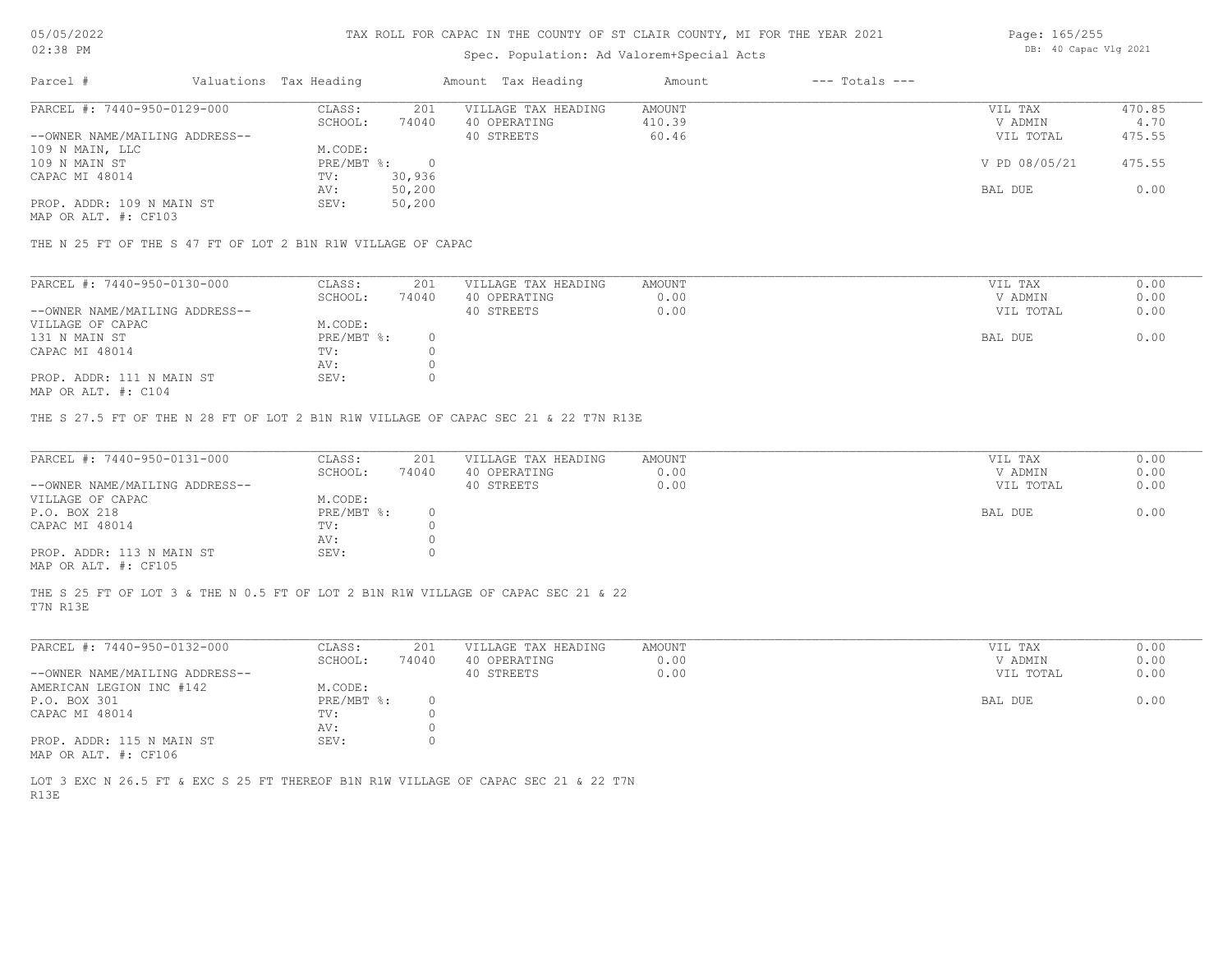| 05/05/2022 |  |
|------------|--|
| 02:38 PM   |  |

# Spec. Population: Ad Valorem+Special Acts

| Page: 166/255 |                       |  |
|---------------|-----------------------|--|
|               | DB: 40 Capac Vlg 2021 |  |

| PARCEL #: 7440-950-0133-000                                                                                                                                                                                               | CLASS:<br>201<br>SCHOOL:<br>74040                                                                               | VILLAGE TAX HEADING<br>40 OPERATING               | AMOUNT<br>381.38                    | VIL TAX<br>V ADMIN                         | 437.57<br>4.37                            |
|---------------------------------------------------------------------------------------------------------------------------------------------------------------------------------------------------------------------------|-----------------------------------------------------------------------------------------------------------------|---------------------------------------------------|-------------------------------------|--------------------------------------------|-------------------------------------------|
| --OWNER NAME/MAILING ADDRESS--                                                                                                                                                                                            |                                                                                                                 | 40 STREETS                                        | 56.19                               | VIL TOTAL                                  | 441.94                                    |
| SELECT, LLC,                                                                                                                                                                                                              | M.CODE:                                                                                                         |                                                   |                                     |                                            |                                           |
| 119 N MAIN ST                                                                                                                                                                                                             | $PRE/MBT$ %:<br>$\overline{0}$                                                                                  |                                                   |                                     | V PD 09/03/21                              | 441.94                                    |
| CAPAC MI 48014                                                                                                                                                                                                            | 28,749<br>TV:                                                                                                   |                                                   |                                     |                                            |                                           |
|                                                                                                                                                                                                                           | 48,900<br>AV:                                                                                                   |                                                   |                                     | BAL DUE                                    | 0.00                                      |
| PROP. ADDR: 117 N MAIN ST<br>MAP OR ALT. #: CF107                                                                                                                                                                         | 48,900<br>SEV:                                                                                                  |                                                   |                                     |                                            |                                           |
|                                                                                                                                                                                                                           |                                                                                                                 |                                                   |                                     |                                            |                                           |
| N26.5 FT OF LOT 3 & S 1.83 FT OF LOT 4 B1N R1W VILLAGE OF CAPAC SEC 21 & 22 T7N<br>R13E                                                                                                                                   |                                                                                                                 |                                                   |                                     |                                            |                                           |
|                                                                                                                                                                                                                           |                                                                                                                 |                                                   |                                     |                                            |                                           |
| PARCEL #: 7440-950-0134-000                                                                                                                                                                                               | CLASS:<br>201                                                                                                   | VILLAGE TAX HEADING                               | AMOUNT                              | VIL TAX                                    | 1,337.81                                  |
|                                                                                                                                                                                                                           | SCHOOL:<br>74040                                                                                                | 40 OPERATING                                      | 1,166.01                            | V ADMIN                                    | 13.37                                     |
| --OWNER NAME/MAILING ADDRESS--                                                                                                                                                                                            |                                                                                                                 | 40 STREETS                                        | 171.80                              | VIL TOTAL                                  | 1,351.18                                  |
| SELECT, LLC,                                                                                                                                                                                                              | M.CODE:                                                                                                         |                                                   |                                     |                                            |                                           |
| 119 N MAIN ST                                                                                                                                                                                                             | PRE/MBT %: 0                                                                                                    |                                                   |                                     | V PD 09/03/21                              | 1,351.18                                  |
| CAPAC MI 48014                                                                                                                                                                                                            | TV:<br>87,896<br>149,200<br>AV:                                                                                 |                                                   |                                     | BAL DUE                                    | 0.00                                      |
| PROP. ADDR: 119 N MAIN ST                                                                                                                                                                                                 | 149,200<br>SEV:                                                                                                 |                                                   |                                     |                                            |                                           |
| MAP OR ALT. #: CF108                                                                                                                                                                                                      |                                                                                                                 |                                                   |                                     |                                            |                                           |
|                                                                                                                                                                                                                           |                                                                                                                 |                                                   |                                     |                                            |                                           |
| LOT 4 EXC S 1.83 FT & EXC N 6.50 FT THEREOF B1N R1W VILLAGE OF CAPAC SEC 21 & 22<br>T7N R13E<br>PARCEL #: 7440-950-0135-000<br>--OWNER NAME/MAILING ADDRESS--<br>AGF PROPERTIES, INC<br>4353 32 MILE RD<br>ROMEO MI 48065 | CLASS:<br>201<br>SCHOOL:<br>74040<br>M.CODE:<br>PRE/MBT %:<br>$\overline{0}$<br>94,019<br>TV:<br>159,400<br>AV: | VILLAGE TAX HEADING<br>40 OPERATING<br>40 STREETS | <b>AMOUNT</b><br>1,247.24<br>183.76 | VIL TAX<br>V ADMIN<br>VIL TOTAL<br>BAL DUE |                                           |
| PROP. ADDR: 127 N MAIN ST<br>MAP OR ALT. #: CF109                                                                                                                                                                         | SEV:<br>159,400                                                                                                 |                                                   |                                     |                                            | 1,431.00<br>14.31<br>1,445.31<br>1,445.31 |
| THE N 6.5 FT OF LOT 4 & THE S 70 FT OF LOT 5 B1N R1W VILLAGE OF CAPAC SEC 21 & 22<br>T7N R13E                                                                                                                             |                                                                                                                 |                                                   |                                     |                                            |                                           |
| PARCEL #: 7440-950-0136-000                                                                                                                                                                                               | CLASS:<br>201                                                                                                   | VILLAGE TAX HEADING                               | AMOUNT                              | VIL TAX                                    | 0.00                                      |
|                                                                                                                                                                                                                           | SCHOOL:<br>74040                                                                                                | 40 OPERATING                                      | 0.00                                | V ADMIN                                    | 0.00                                      |
|                                                                                                                                                                                                                           |                                                                                                                 | 40 STREETS                                        | 0.00                                | VIL TOTAL                                  | 0.00                                      |
| --OWNER NAME/MAILING ADDRESS--<br>TOWNSHIP OF MUSSEY HALL                                                                                                                                                                 | M.CODE:                                                                                                         |                                                   |                                     |                                            |                                           |
|                                                                                                                                                                                                                           | PRE/MBT %:<br>$\circ$<br>$\Omega$<br>TV:                                                                        |                                                   |                                     | BAL DUE                                    |                                           |
| PROP. ADDR: 135 N MAIN ST<br>MAP OR ALT. #: CF110/111                                                                                                                                                                     | $\circ$<br>AV:                                                                                                  |                                                   |                                     |                                            |                                           |
|                                                                                                                                                                                                                           | SEV:<br>$\circ$                                                                                                 |                                                   |                                     |                                            | 0.00                                      |
|                                                                                                                                                                                                                           |                                                                                                                 |                                                   |                                     |                                            |                                           |
| E58' OF N 30' & S 3' OF N 33' OF E 60' OF LOT 6 BIN R/W VILLAGE OF CAPAC                                                                                                                                                  |                                                                                                                 |                                                   |                                     |                                            |                                           |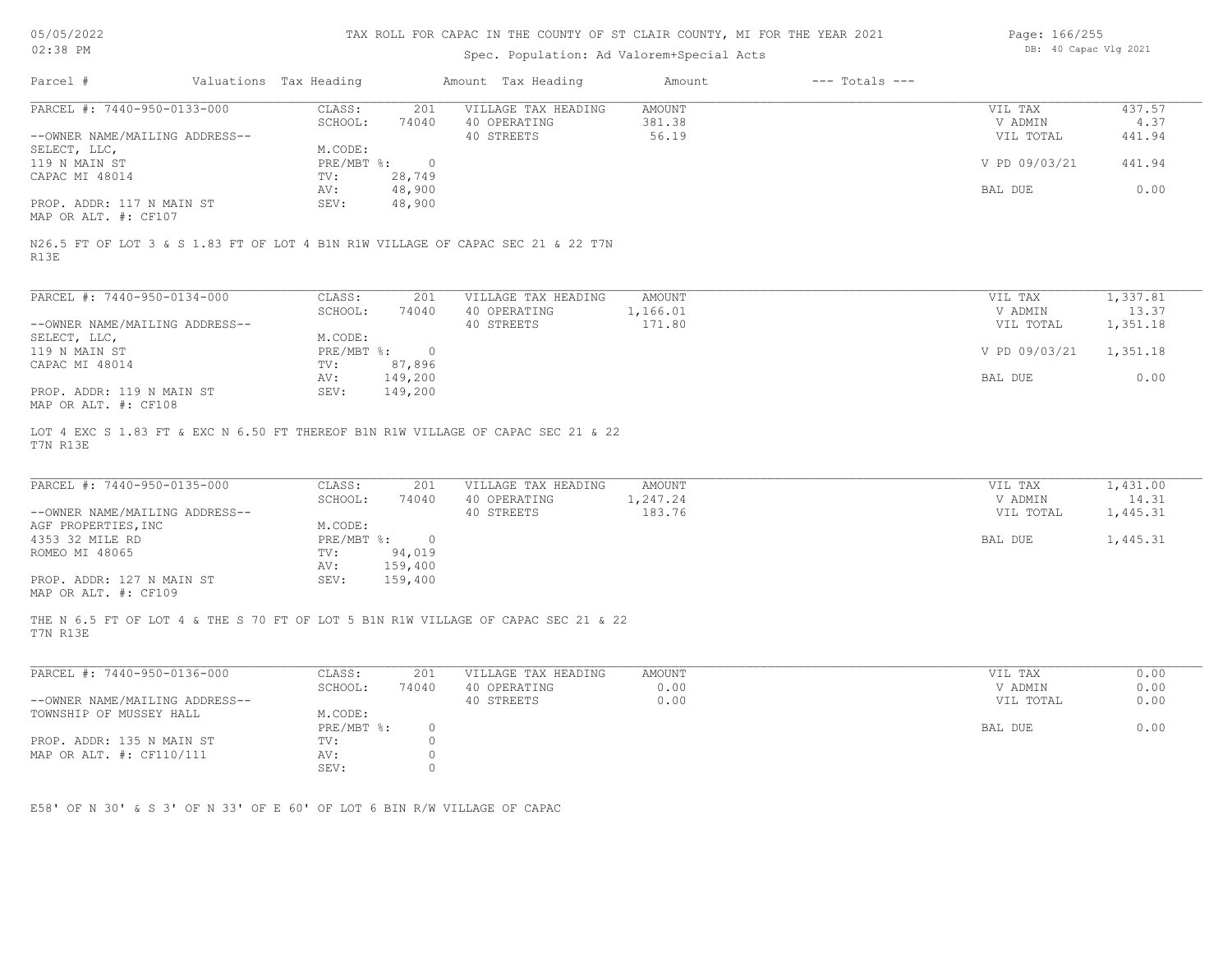### TAX ROLL FOR CAPAC IN THE COUNTY OF ST CLAIR COUNTY, MI FOR THE YEAR 2021

## Spec. Population: Ad Valorem+Special Acts

| Parcel #                                                                           | Valuations Tax Heading |       | Amount Tax Heading  | Amount | $---$ Totals $---$ |           |      |
|------------------------------------------------------------------------------------|------------------------|-------|---------------------|--------|--------------------|-----------|------|
| PARCEL #: 7440-950-0137-000                                                        | CLASS:                 | 201   | VILLAGE TAX HEADING | AMOUNT |                    | VIL TAX   | 0.00 |
|                                                                                    | SCHOOL:                | 74040 | 40 OPERATING        | 0.00   |                    | V ADMIN   | 0.00 |
| --OWNER NAME/MAILING ADDRESS--                                                     |                        |       | 40 STREETS          | 0.00   |                    | VIL TOTAL | 0.00 |
| VILLAGE OF CAPAC                                                                   | M.CODE:                |       |                     |        |                    |           |      |
| 131 N MAIN ST                                                                      | PRE/MBT %:             |       |                     |        |                    | BAL DUE   | 0.00 |
| CAPAC MI 48014                                                                     | TV:                    |       |                     |        |                    |           |      |
|                                                                                    | AV:                    |       |                     |        |                    |           |      |
| PROP. ADDR: 131 N MAIN ST<br>$\cdots$ $\cdots$ $\cdots$ $\cdots$ $\cdots$ $\cdots$ | SEV:                   |       |                     |        |                    |           |      |

MAP OR ALT. #: CF112

R/W VILLAGE OF CAPAC LOT 6 & N 5' OF LOT 5 EXC E 58' OF N 30' & EXC S 3' OF N 33' OF E 60' OF LOT 6 BIN

| PARCEL #: 7440-950-0139-000     | CLASS:     | 201   | VILLAGE TAX HEADING | AMOUNT | VIL TAX | 0.00              |
|---------------------------------|------------|-------|---------------------|--------|---------|-------------------|
|                                 | SCHOOL:    | 74040 | 40 OPERATING        | 0.00   | V ADMIN | 0.00              |
| --OWNER NAME/MAILING ADDRESS--  |            |       | 40 STREETS          | 0.00   |         | 0.00<br>VIL TOTAL |
| FIRST BAPTIST CHURCH            | M.CODE:    |       |                     |        |         |                   |
| 108 W CHURCH ST                 | PRE/MBT %: |       |                     |        | BAL DUE | 0.00              |
| CAPAC MI 48014-3005             | TV:        |       |                     |        |         |                   |
|                                 | AV:        |       |                     |        |         |                   |
| PROP. ADDR: 108 W CHURCH STRRET | SEV:       |       |                     |        |         |                   |
| MAP OR ALT. #: CF113/114        |            |       |                     |        |         |                   |

LOTS 7,8 & 9 BIN R/W VILLAGE OF CAPAC

| PARCEL #: 7440-950-0140-000    | CLASS:     | 401    | VILLAGE TAX HEADING | AMOUNT | VIL TAX       | 408.72 |
|--------------------------------|------------|--------|---------------------|--------|---------------|--------|
|                                | SCHOOL:    | 74040  | 40 OPERATING        | 356.24 | V ADMIN       | 4.08   |
| --OWNER NAME/MAILING ADDRESS-- |            |        | 40 STREETS          | 52.48  | VIL TOTAL     | 412.80 |
| LOPER DWAYNE A/MELANIE         | M.CODE:    | COREL  |                     |        |               |        |
| 106 N NEEPER                   | PRE/MBT %: | 100    |                     |        | V PD 09/15/21 | 412.80 |
| CAPAC MI 48014                 | TV:        | 26,854 |                     |        |               |        |
|                                | AV:        | 45,800 |                     |        | BAL DUE       | 0.00   |
| PROP. ADDR: 106 N NEEPER ST    | SEV:       | 45,800 |                     |        |               |        |
| MAP OR ALT. #: CF115           |            |        |                     |        |               |        |

N50 FT OF LOT 10 B1N R1W VILLAGE OF CAPAC

| PARCEL #: 7440-950-0141-000    | CLASS:     | 401    | VILLAGE TAX HEADING | AMOUNT | VIL TAX   | 396.71 |
|--------------------------------|------------|--------|---------------------|--------|-----------|--------|
|                                | SCHOOL:    | 74040  | 40 OPERATING        | 345.77 | V ADMIN   | 3.96   |
| --OWNER NAME/MAILING ADDRESS-- |            |        | 40 STREETS          | 50.94  | VIL TOTAL | 400.67 |
| SCHONEMAN HAROLD/ROGER         | M.CODE:    |        |                     |        |           |        |
| 7608 LANSING AVE               | PRE/MBT %: |        |                     |        | BAL DUE   | 400.67 |
| JACKSON MI 49201               | TV:        | 26,065 |                     |        |           |        |
|                                | AV:        | 37,500 |                     |        |           |        |
| PROP. ADDR: 104 N NEEPER ST    | SEV:       | 37,500 |                     |        |           |        |
| MAP OR ALT. #: CF116           |            |        |                     |        |           |        |

& 22 T7N R13E THE S 25 FT OF LOT 10 & THE N 25 FT OF LOTS 11 & 12 B1N R1W VILLAGE OF CAPAC SEC 21 Page: 167/255 DB: 40 Capac Vlg 2021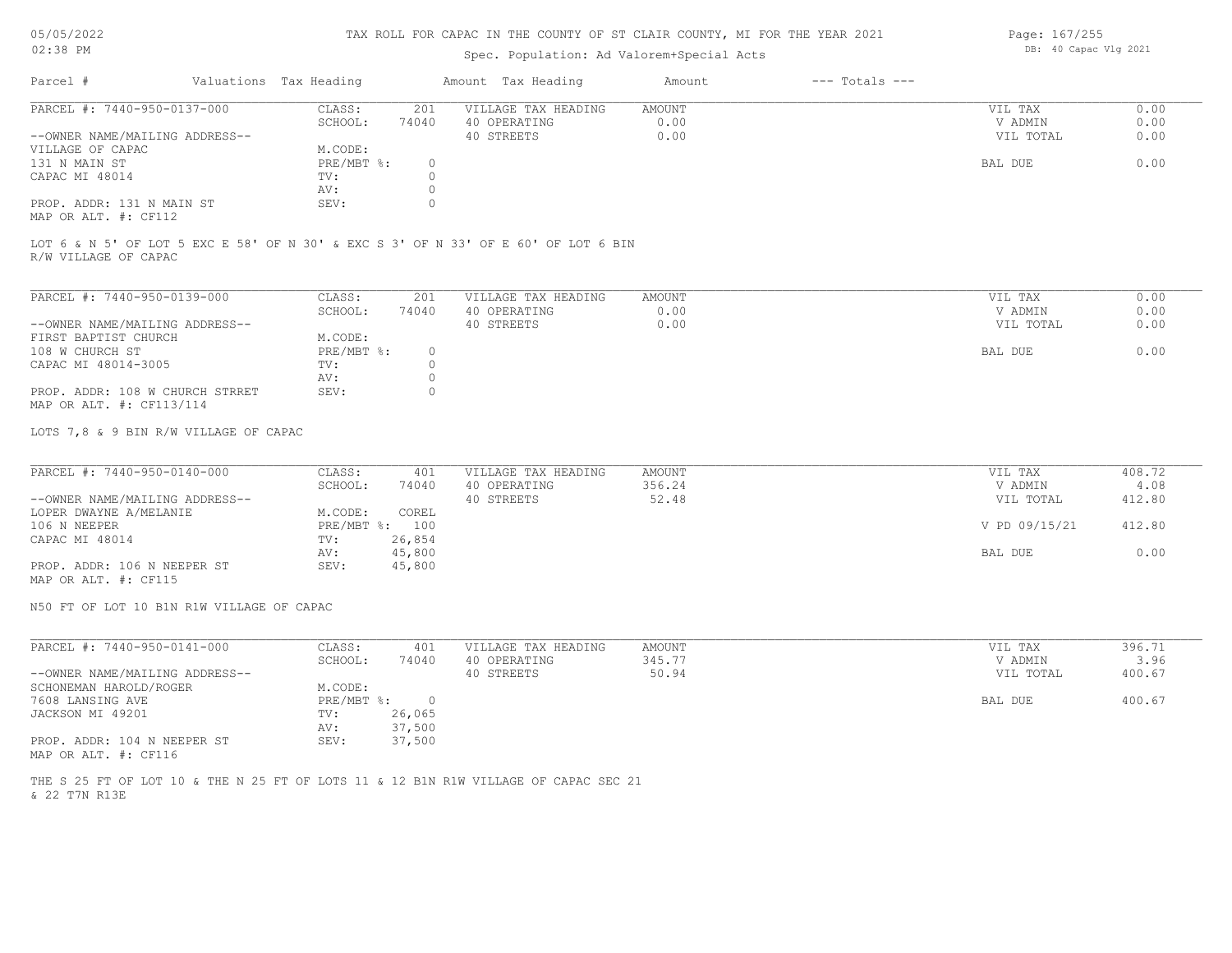# Spec. Population: Ad Valorem+Special Acts

| Page: 168/255 |                       |  |
|---------------|-----------------------|--|
|               | DB: 40 Capac Vlg 2021 |  |

| Parcel #                       | Valuations Tax Heading |        | Amount Tax Heading  | Amount | $---$ Totals $---$ |               |        |
|--------------------------------|------------------------|--------|---------------------|--------|--------------------|---------------|--------|
| PARCEL #: 7440-950-0142-000    | CLASS:                 | 401    | VILLAGE TAX HEADING | AMOUNT |                    | VIL TAX       | 564.62 |
|                                | SCHOOL:                | 74040  | 40 OPERATING        | 492.12 |                    | V ADMIN       | 5.64   |
| --OWNER NAME/MAILING ADDRESS-- |                        |        | 40 STREETS          | 72.50  |                    | VIL TOTAL     | 570.26 |
| BECKER GERALD/SANDRA           | M.CODE:                |        |                     |        |                    |               |        |
| P O BOX 158                    | $PRE/MBT$ %:           |        |                     |        |                    | V PD 07/15/21 | 570.26 |
| CAPAC MI 48014                 | TV:                    | 37,097 |                     |        |                    |               |        |
|                                | AV:                    | 66,400 |                     |        |                    | BAL DUE       | 0.00   |
| PROP. ADDR: 107 W MILL ST      | SEV:                   | 66,400 |                     |        |                    |               |        |
| MAP OR ALT. #: CF117           |                        |        |                     |        |                    |               |        |

LOTS 11 & 12 EXC THE N 25 FT THEREOF B1N R1W VILLAGE OF CAPAC SEC 21 & 22 T7N R13E

| PARCEL #: 7440-950-0143-000    | CLASS:  | 401            | VILLAGE TAX HEADING | AMOUNT | VIL TAX       | 501.49 |
|--------------------------------|---------|----------------|---------------------|--------|---------------|--------|
|                                | SCHOOL: | 74040          | 40 OPERATING        | 437.09 | V ADMIN       | 5.01   |
| --OWNER NAME/MAILING ADDRESS-- |         |                | 40 STREETS          | 64.40  | VIL TOTAL     | 506.50 |
| ROSILLO ROGELIO/MARIA          | M.CODE: |                |                     |        |               |        |
| 201 W MILL ST                  |         | PRE/MBT %: 100 |                     |        | V PD 09/14/21 | 506.50 |
| CAPAC MI 48014-3025            | TV:     | 32,949         |                     |        |               |        |
|                                | AV:     | 56,600         |                     |        | BAL DUE       | 0.00   |
| PROP. ADDR: 201 W MILL ST      | SEV:    | 56,600         |                     |        |               |        |
| MAP OR ALT. #: CF118           |         |                |                     |        |               |        |

S90 FT OF LOT 1 B1N R2W VILLAGE OF CAPAC

| PARCEL #: 7440-950-0144-000    | CLASS:     | 401    | VILLAGE TAX HEADING | AMOUNT | VIL TAX   | 493.60 |
|--------------------------------|------------|--------|---------------------|--------|-----------|--------|
|                                | SCHOOL:    | 74040  | 40 OPERATING        | 430.22 | V ADMIN   | 4.93   |
| --OWNER NAME/MAILING ADDRESS-- |            |        | 40 STREETS          | 63.38  | VIL TOTAL | 498.53 |
| JJ EDWARD INVESTMENT GROUP LLC | M.CODE:    |        |                     |        |           |        |
| 29635 33 MILE RD               | PRE/MBT %: |        |                     |        | BAL DUE   | 498.53 |
| RICHMOND MI 48062              | TV:        | 32,431 |                     |        |           |        |
|                                | AV:        | 53,000 |                     |        |           |        |
| PROP. ADDR: 103 N NEEPER ST    | SEV:       | 53,000 |                     |        |           |        |
| MAP OR ALT. #: CF119           |            |        |                     |        |           |        |

N60 FT OF LOT 1 & N 25 FT OF LOT 2 B1N R2W VILLAGE OF CAPAC SEC 21 & 22 T7N R13E

| PARCEL #: 7440-950-0145-000    | CLASS:     | 401    | VILLAGE TAX HEADING | AMOUNT | VIL TAX       | 755.39 |
|--------------------------------|------------|--------|---------------------|--------|---------------|--------|
|                                | SCHOOL:    | 74040  | 40 OPERATING        | 658.39 | V ADMIN       | 7.55   |
| --OWNER NAME/MAILING ADDRESS-- |            |        | 40 STREETS          | 97.00  | VIL TOTAL     | 762.94 |
| WARNEZ GREGORY                 | M.CODE:    |        |                     |        |               |        |
| 203 W MILL ST                  | PRE/MBT %: | 100    |                     |        | V PD 07/15/21 | 762.94 |
| CAPAC MI 48014-3025            | TV:        | 49,631 |                     |        |               |        |
|                                | AV:        | 80,500 |                     |        | BAL DUE       | 0.00   |
| PROP. ADDR: 203 W MILL ST      | SEV:       | 80,500 |                     |        |               |        |
| MAP OR ALT. #: CF120           |            |        |                     |        |               |        |

LOT 2 EXC N 25 FT B1N R2W VILLAGE OF CAPAC SEC 21 & 22 T7N R13E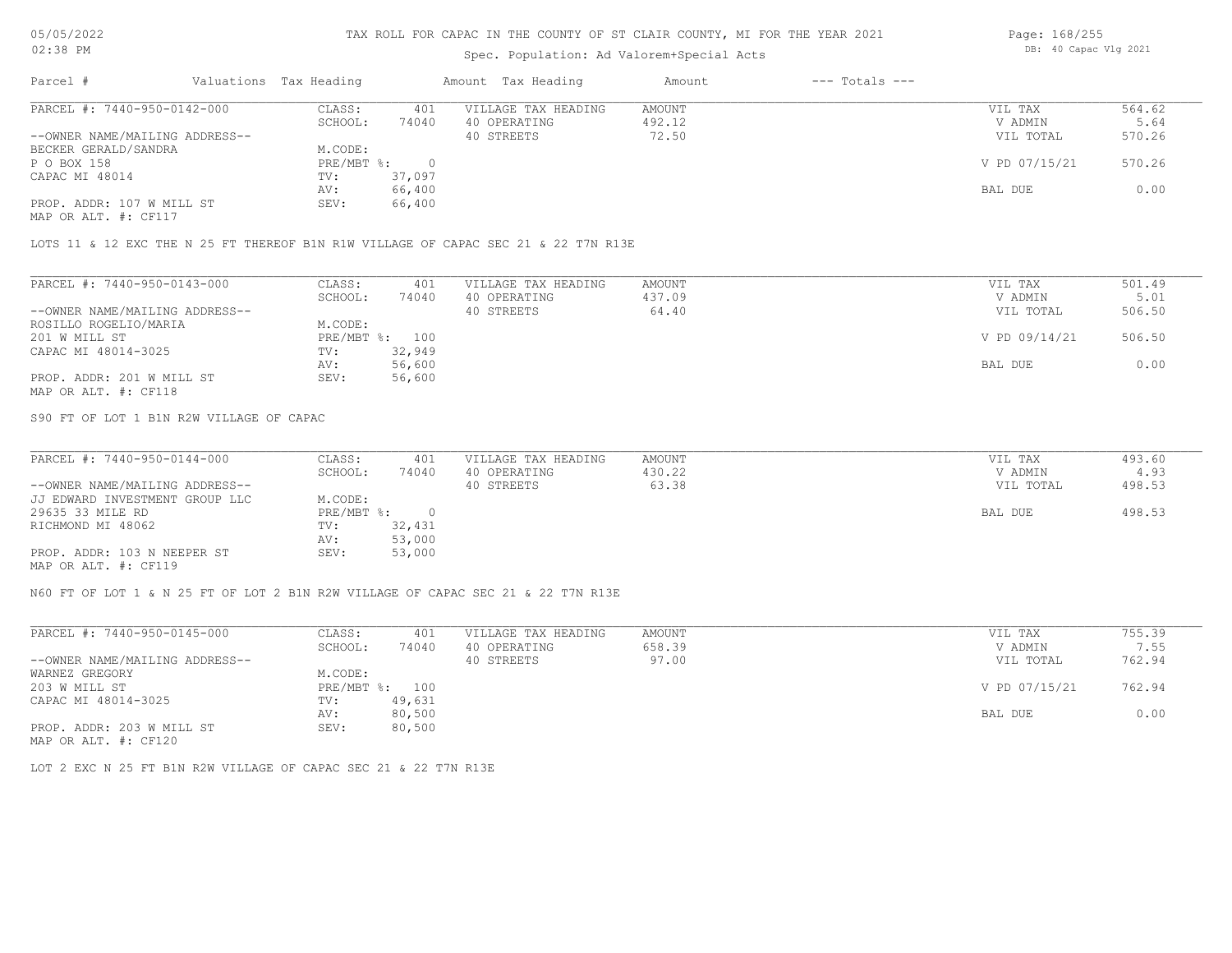# TAX ROLL FOR CAPAC IN THE COUNTY OF ST CLAIR COUNTY, MI FOR THE YEAR 2021

# Spec. Population: Ad Valorem+Special Acts

| Page: 169/255 |                       |  |  |
|---------------|-----------------------|--|--|
|               | DB: 40 Capac Vlg 2021 |  |  |

| Parcel #                                                      | Valuations Tax Heading            | Amount Tax Heading                                | $---$ Totals $---$<br>Amount |                                 |                               |
|---------------------------------------------------------------|-----------------------------------|---------------------------------------------------|------------------------------|---------------------------------|-------------------------------|
| PARCEL #: 7440-950-0146-000<br>--OWNER NAME/MAILING ADDRESS-- | CLASS:<br>401<br>SCHOOL:<br>74040 | VILLAGE TAX HEADING<br>40 OPERATING<br>40 STREETS | AMOUNT<br>902.08<br>132.91   | VIL TAX<br>V ADMIN<br>VIL TOTAL | 1,034.99<br>10.34<br>1,045.33 |
| GARTIN JOANN<br>105 N NEEPER ST                               | M.CODE:<br>PRE/MBT %: 100         |                                                   |                              | V PD 09/30/21                   | 1,045.33                      |
| CAPAC MI 48014                                                | 68,000<br>TV:<br>68,000<br>AV:    |                                                   |                              | BAL DUE                         | 0.00                          |
| PROP. ADDR: 105 N NEEPER ST<br>MAP OR ALT. #: CF121           | 68,000<br>SEV:                    |                                                   |                              |                                 |                               |
| PARCEL #: 7440-950-0147-000                                   | CLASS:<br>401                     | VILLAGE TAX HEADING                               | AMOUNT                       | VIL TAX                         | 604.58                        |
| --OWNER NAME/MAILING ADDRESS--                                | SCHOOL:<br>74040                  | 40 OPERATING<br>40 STREETS                        | 526.94<br>77.64              | V ADMIN<br>VIL TOTAL            | 6.04<br>610.62                |
| SONNER JANET                                                  | M.CODE:                           |                                                   |                              |                                 |                               |
| 107 N NEEPER ST<br>CAPAC MI 48014                             | PRE/MBT %: 100<br>39,722<br>TV:   |                                                   |                              | V PD 07/21/21                   | 610.62                        |
|                                                               | 67,300<br>AV:                     |                                                   |                              | BAL DUE                         | 0.00                          |
| PROP. ADDR: 107 N NEEPER ST<br>MAP OR ALT. #: CF122           | 67,300<br>SEV:                    |                                                   |                              |                                 |                               |
| LOT 4 B1N R2W VILLAGE OF CAPAC SEC 21 & 22 T7N R13E           |                                   |                                                   |                              |                                 |                               |
| PARCEL #: 7440-950-0148-000                                   | CLASS:<br>401                     | VILLAGE TAX HEADING                               | AMOUNT                       | VIL TAX                         | 753.65                        |
| --OWNER NAME/MAILING ADDRESS--                                | SCHOOL:<br>74040                  | 40 OPERATING<br>40 STREETS                        | 656.87<br>96.78              | V ADMIN<br>VIL TOTAL            | 7.53<br>761.18                |
| RODRIGUEZ MIGUEL                                              | M.CODE:<br>COREL                  |                                                   |                              |                                 |                               |
| 109 N NEEPER ST                                               | PRE/MBT %: 100                    |                                                   |                              | V PD 09/15/21                   | 761.18                        |
| CAPAC MI 48014                                                | 49,516<br>TV:<br>59,900<br>AV:    |                                                   |                              | BAL DUE                         | 0.00                          |
| PROP. ADDR: 109 N NEEPER ST<br>MAP OR ALT. #: CB123           | 59,900<br>SEV:                    |                                                   |                              |                                 |                               |
| LOT 5 B1N R2W VILLAGE OF CAPAC SEC 21 & 22 T7N R13E           |                                   |                                                   |                              |                                 |                               |
| PARCEL #: 7440-950-0149-000                                   | CLASS:<br>401                     | VILLAGE TAX HEADING                               | AMOUNT                       | VIL TAX                         | 522.12                        |
|                                                               | SCHOOL:<br>74040                  | 40 OPERATING                                      | 455.07                       | V ADMIN                         | 5.22                          |
| --OWNER NAME/MAILING ADDRESS--                                |                                   | 40 STREETS                                        | 67.05                        | VIL TOTAL                       | 527.34                        |
| LEIGH CAROLYN<br>113 N NEEPER ST                              | M.CODE:<br>PRE/MBT %: 100         |                                                   |                              | V PD 07/15/21                   | 527.34                        |
| CAPAC MI 48014-3033                                           | 34,304<br>TV:                     |                                                   |                              |                                 |                               |
|                                                               | 59,500<br>AV:                     |                                                   |                              | BAL DUE                         | 0.00                          |
| PROP. ADDR: 113 N NEEPER ST<br>MAP OR ALT. #: CF124           | SEV:<br>59,500                    |                                                   |                              |                                 |                               |

LOT 6 B1N R2W VILLAGE OF CAPAC SEC 21 & 22 T7N R13E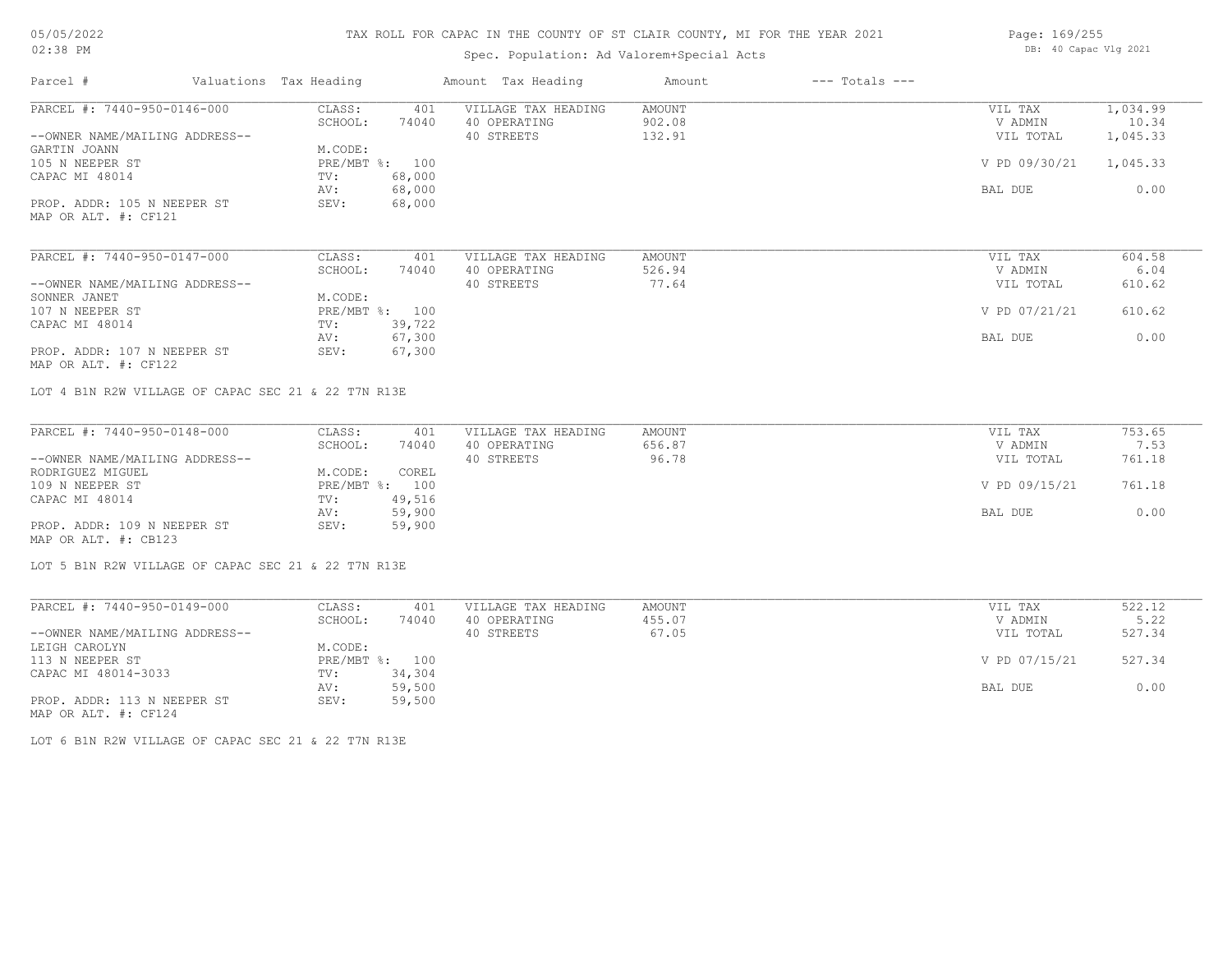### Spec. Population

| $02:38$ PM |                        | Spec. Population: Ad Valorem+Special Acts | DB: 40 Capac Vlg 2021 |                |  |
|------------|------------------------|-------------------------------------------|-----------------------|----------------|--|
| Parcel #   | Valuations Tax Heading | Amount Tax Heading                        | Amount                | --- Totals --- |  |
|            |                        |                                           |                       |                |  |

| PARCEL #: 7440-950-0150-000        | CLASS:                    | 401     | VILLAGE TAX HEADING | AMOUNT | VIL TAX       | 637.92 |
|------------------------------------|---------------------------|---------|---------------------|--------|---------------|--------|
|                                    | SCHOOL:                   | 74040   | 40 OPERATING        | 556.00 | V ADMIN       | 6.37   |
| --OWNER NAME/MAILING ADDRESS--     |                           |         | 40 STREETS          | 81.92  | VIL TOTAL     | 644.29 |
| ALDRICH CHARLES                    | M.CODE:                   | COREL   |                     |        |               |        |
| 108 N GLASSFORD STREET             | $PRE/MBT$ $\frac{1}{6}$ : | $100 -$ |                     |        | V PD 09/15/21 | 644.29 |
| CAPAC MI 48014                     | TV:                       | 41,912  |                     |        |               |        |
|                                    | AV:                       | 54,500  |                     |        | BAL DUE       | 0.00   |
| PROP. ADDR: 108 N GLASSFORD STREET | SEV:                      | 54,500  |                     |        |               |        |
| MAP OR ALT. #: CF125               |                           |         |                     |        |               |        |

LOT 7 B1N R2W VILLAGE OF CAPAC SEC 21 & 22 T7N R13E

| 74040<br>SCHOOL:<br>651.19<br>40 OPERATING<br>95.94<br>40 STREETS<br>M.CODE: | V ADMIN<br>VIL TOTAL | 7.47<br>754.60 |
|------------------------------------------------------------------------------|----------------------|----------------|
| --OWNER NAME/MAILING ADDRESS--<br>BROWN JUDY L.                              |                      |                |
|                                                                              |                      |                |
|                                                                              |                      |                |
| PRE/MBT %:<br>MURRAY JOSEPH W.<br>67                                         | V PD 07/15/21        | 754.60         |
| 49,088<br>P.O. BOX 428<br>TV:                                                |                      |                |
| CAPAC MI 48014-3009<br>85,400<br>AV:                                         | BAL DUE              | 0.00           |
| 85,400<br>SEV:                                                               |                      |                |

MAP OR ALT. #: CF126 PROP. ADDR: 106 N GLASSFORD STREET

LOT 8 B1N R2W VILLAGE OF CAPAC SEC 21 & 22 T7N R13E

| PARCEL #: 7440-950-0152-000        | CLASS:  | 401            | VILLAGE TAX HEADING | AMOUNT | VIL TAX       | 595.99 |
|------------------------------------|---------|----------------|---------------------|--------|---------------|--------|
|                                    | SCHOOL: | 74040          | 40 OPERATING        | 519.46 | V ADMIN       | 5.95   |
| --OWNER NAME/MAILING ADDRESS--     |         |                | 40 STREETS          | 76.53  | VIL TOTAL     | 601.94 |
| SMITH ROBERT/DOROTHY               | M.CODE: |                |                     |        |               |        |
| 104 N GLASSFORD ST                 |         | PRE/MBT %: 100 |                     |        | V PD 08/11/21 | 601.94 |
| CAPAC MI 48014-3009                | TV:     | 39,158         |                     |        |               |        |
|                                    | AV:     | 67,300         |                     |        | BAL DUE       | 0.00   |
| PROP. ADDR: 104 N GLASSFORD STREET | SEV:    | 67,300         |                     |        |               |        |
| MAP OR ALT. #: CF127A              |         |                |                     |        |               |        |

LOT 9 B1N R2W VILLAGE OF CAPAC SEC 21 & 22 T7N R13E

| PARCEL #: 7440-950-0153-000    | CLASS:  | 401            | VILLAGE TAX HEADING | AMOUNT | VIL TAX       | 123.38 |
|--------------------------------|---------|----------------|---------------------|--------|---------------|--------|
|                                | SCHOOL: | 74040          | 40 OPERATING        | 107.54 | V ADMIN       | 1.23   |
| --OWNER NAME/MAILING ADDRESS-- |         |                | 40 STREETS          | 15.84  | VIL TOTAL     | 124.61 |
| SMITH ROBERT/DOROTHY           | M.CODE: |                |                     |        |               |        |
| 104 N GLASSFORD STREET         |         | PRE/MBT %: 100 |                     |        | V PD 08/11/21 | 124.61 |
| CAPAC MI 48014                 | TV:     | 8,107          |                     |        |               |        |
|                                | AV:     | 23,400         |                     |        | BAL DUE       | 0.00   |
| PROP. ADDR: N GLASSFORD STREET | SEV:    | 23,400         |                     |        |               |        |
| MAP OR ALT. #: CF127B          |         |                |                     |        |               |        |

LOT 10 B1N R2W VILLAGE OF CAPAC SEC 21 & 22 T7N R13E

Page: 170/255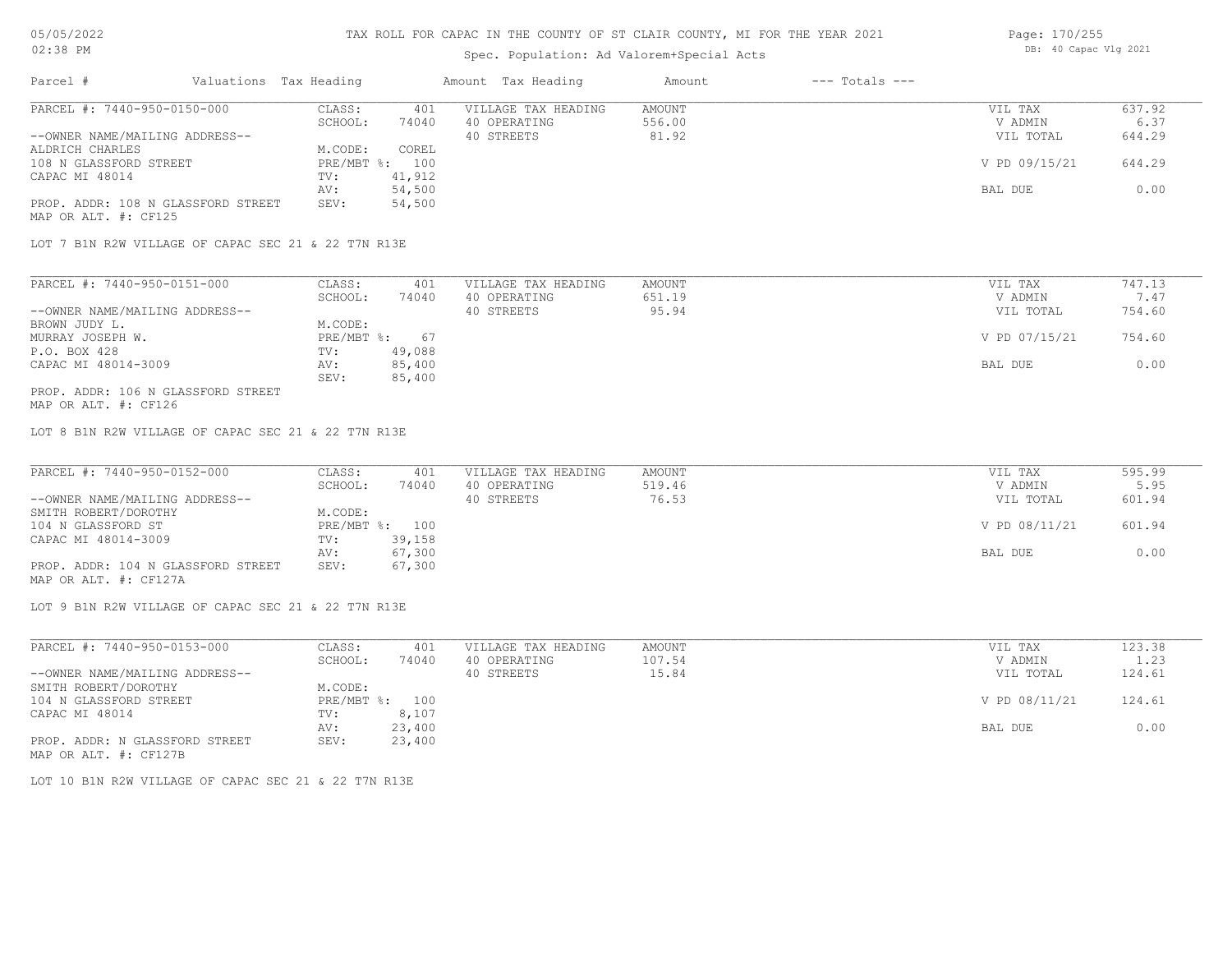### TAX ROLL FOR CAPAC IN THE COUNTY OF ST CLAIR COUNTY, MI FOR THE YEAR 2021

# Spec. Population: Ad Valorem+Special Acts

| Parcel #                           | Valuations Tax Heading |            |       | Amount Tax Heading  | Amount | $---$ Totals $---$ |           |      |
|------------------------------------|------------------------|------------|-------|---------------------|--------|--------------------|-----------|------|
| PARCEL #: 7440-950-0154-000        |                        | CLASS:     | 401   | VILLAGE TAX HEADING | AMOUNT |                    | VIL TAX   | 0.00 |
|                                    |                        | SCHOOL:    | 74040 | 40 OPERATING        | 0.00   |                    | V ADMIN   | 0.00 |
| --OWNER NAME/MAILING ADDRESS--     |                        |            |       | 40 STREETS          | 0.00   |                    | VIL TOTAL | 0.00 |
| RESTORATION BIBLE CHURCH AND BIBLE |                        | M.CODE:    |       |                     |        |                    |           |      |
| P.O. BOX 325                       |                        | PRE/MBT %: |       |                     |        |                    | BAL DUE   | 0.00 |
| ROYAL OAK MI 48068                 |                        | TV:        |       |                     |        |                    |           |      |
|                                    |                        | AV:        |       |                     |        |                    |           |      |
| PROP. ADDR: 207 W MILL ST          |                        | SEV:       |       |                     |        |                    |           |      |
|                                    |                        |            |       |                     |        |                    |           |      |

MAP OR ALT. #: CF128A

LOT 11 B1N R2W VILLAGE OF CAPAC SEC 21 & 22 T7N R13E

| PARCEL #: 7440-950-0154-500           | CLASS:     | 401   | VILLAGE TAX HEADING | AMOUNT | VIL TAX   | 0.00 |
|---------------------------------------|------------|-------|---------------------|--------|-----------|------|
|                                       | SCHOOL:    | 74040 | 40 OPERATING        | 0.00   | V ADMIN   | 0.00 |
| --OWNER NAME/MAILING ADDRESS--        |            |       | 40 STREETS          | 0.00   | VIL TOTAL | 0.00 |
| CAPAC UNITED METHODIST CHURCH, ET, AL | M.CODE:    |       |                     |        |           |      |
| 14952 IMLAY CITY RD                   | PRE/MBT %: |       |                     |        | BAL DUE   | 0.00 |
| CAPAC MI 48014                        | TV:        |       |                     |        |           |      |
|                                       | AV:        |       |                     |        |           |      |
| PROP. ADDR: 211 W MILL ST             | SEV:       |       |                     |        |           |      |

MAP OR ALT. #: CF128B

LOT 12 B1N R2W VILLAGE OF CAPAC SEC 21 & 22 T7N R13E

| PARCEL #: 7440-950-0155-000    | CLASS:     | 401    | VILLAGE TAX HEADING | AMOUNT | VIL TAX       | 556.71 |
|--------------------------------|------------|--------|---------------------|--------|---------------|--------|
|                                | SCHOOL:    | 74040  | 40 OPERATING        | 485.22 | V ADMIN       | 5.56   |
| --OWNER NAME/MAILING ADDRESS-- |            |        | 40 STREETS          | 71.49  | VIL TOTAL     | 562.27 |
| DUBAY ROBERT                   | M.CODE:    | COREL  |                     |        |               |        |
| 303 W MILL ST                  | PRE/MBT %: | 100    |                     |        | V PD 09/15/21 | 562.27 |
| CAPAC MI 48014                 | TV:        | 36,577 |                     |        |               |        |
|                                | AV:        | 40,500 |                     |        | BAL DUE       | 0.00   |
| PROP. ADDR: 303 W MILL ST      | SEV:       | 40,500 |                     |        |               |        |
| MAP OR ALT. #: CF129A          |            |        |                     |        |               |        |

 $\_$  , and the state of the state of the state of the state of the state of the state of the state of the state of the state of the state of the state of the state of the state of the state of the state of the state of the

LOT 1 EXC N 50 FT THEREOF B1N R3W VILLAGE OF CAPAC SEC 21 & 22 T7N R13E

| PARCEL #: 7440-950-0156-000        | CLASS:  | 401            | VILLAGE TAX HEADING | AMOUNT | VIL TAX       | 288.51 |
|------------------------------------|---------|----------------|---------------------|--------|---------------|--------|
|                                    | SCHOOL: | 74040          | 40 OPERATING        | 251.46 | V ADMIN       | 2.88   |
| --OWNER NAME/MAILING ADDRESS--     |         |                | 40 STREETS          | 37.05  | VIL TOTAL     | 291.39 |
| HARVEY JAMIE L                     | M.CODE: |                |                     |        |               |        |
| 101 N GLASSFORD ST                 |         | PRE/MBT %: 100 |                     |        | V PD 09/15/21 | 291.39 |
| CAPAC MI 48014                     | TV:     | 18,956         |                     |        |               |        |
|                                    | AV:     | 31,900         |                     |        | BAL DUE       | 0.00   |
| PROP. ADDR: 101 N GLASSFORD STREET | SEV:    | 31,900         |                     |        |               |        |
| MAP OR ALT. #: CF129B              |         |                |                     |        |               |        |

N50 FT OF LOT 1 B1N R3W VILLAGE OF CAPAC

Page: 171/255 DB: 40 Capac Vlg 2021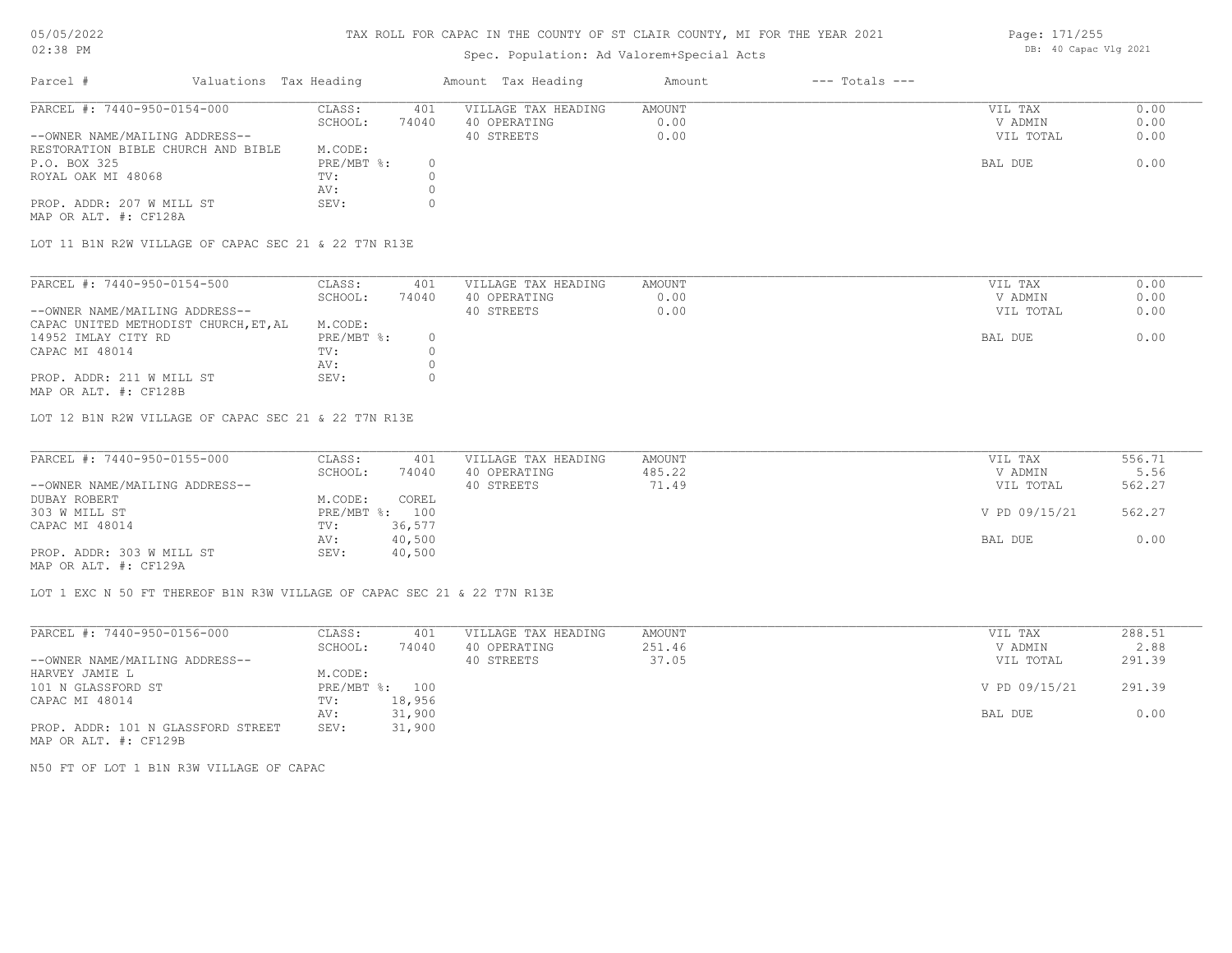## TAX ROLL FOR CAPAC IN THE COUNTY OF ST CLAIR COUNTY, MI FOR THE YEAR 2021

# Spec. Population: Ad Valorem+Special Acts

| Page: 172/255 |                       |  |
|---------------|-----------------------|--|
|               | DB: 40 Capac Vlg 2021 |  |

| Parcel #                                                                           | Valuations Tax Heading |                             | Amount Tax Heading  | Amount        | $---$ Totals $---$ |               |          |
|------------------------------------------------------------------------------------|------------------------|-----------------------------|---------------------|---------------|--------------------|---------------|----------|
| PARCEL #: 7440-950-0157-000                                                        | CLASS:                 | 401                         | VILLAGE TAX HEADING | AMOUNT        |                    | VIL TAX       | 554.75   |
|                                                                                    | SCHOOL:                | 74040                       | 40 OPERATING        | 483.51        |                    | V ADMIN       | 5.54     |
| --OWNER NAME/MAILING ADDRESS--<br>KURTZHALS KYLE                                   | M.CODE:                | COREL                       | 40 STREETS          | 71.24         |                    | VIL TOTAL     | 560.29   |
| 305 W MILL ST                                                                      |                        | PRE/MBT %: 100              |                     |               |                    | V PD 09/15/21 | 560.29   |
| CAPAC MI 48014-3027                                                                |                        |                             |                     |               |                    |               |          |
|                                                                                    | TV:<br>AV:             | 36,448<br>63,500            |                     |               |                    | BAL DUE       | 0.00     |
| PROP. ADDR: 305 W MILL ST                                                          | SEV:                   | 63,500                      |                     |               |                    |               |          |
| MAP OR ALT. #: CF130A                                                              |                        |                             |                     |               |                    |               |          |
| LOT 2 B1N R3W VILLAGE OF CAPAC                                                     |                        |                             |                     |               |                    |               |          |
| PARCEL #: 7440-950-0158-000                                                        | CLASS:                 | 401                         | VILLAGE TAX HEADING | AMOUNT        |                    | VIL TAX       | 703.39   |
|                                                                                    | SCHOOL:                | 74040                       | 40 OPERATING        | 613.07        |                    | V ADMIN       | 7.03     |
| --OWNER NAME/MAILING ADDRESS--                                                     |                        |                             | 40 STREETS          | 90.32         |                    | VIL TOTAL     | 710.42   |
| MILLER PETER S                                                                     | M.CODE:                | 00LSB                       |                     |               |                    |               |          |
| 103 N GLASSFORD STREET                                                             |                        | PRE/MBT %: 100              |                     |               |                    | V PD 09/09/21 | 710.42   |
| CAPAC MI 48014                                                                     | TV:                    | 46,214                      |                     |               |                    |               |          |
|                                                                                    | AV:                    | 61,800                      |                     |               |                    | BAL DUE       | 0.00     |
| PROP. ADDR: 103 N GLASSFORD STREET<br>MAP OR ALT. #: CF130B                        | SEV:                   | 61,800                      |                     |               |                    |               |          |
| LOT 3 B1N R3W VILLAGE OF CAPAC SEC 21 & 22 T7N R13E<br>PARCEL #: 7440-950-0159-000 | CLASS:                 | 401                         | VILLAGE TAX HEADING | AMOUNT        |                    | VIL TAX       | 1,098.86 |
|                                                                                    | SCHOOL:                | 74040                       | 40 OPERATING        | 957.75        |                    | V ADMIN       | 10.98    |
| --OWNER NAME/MAILING ADDRESS--                                                     |                        |                             | 40 STREETS          | 141.11        |                    | VIL TOTAL     | 1,109.84 |
| MULTI CORP INC                                                                     | M.CODE:                |                             |                     |               |                    |               |          |
| 14835 LOIS LN                                                                      |                        | $PRE/MBT$ $\frac{1}{6}$ : 0 |                     |               |                    | V PD 07/15/21 | 1,109.84 |
| CAPAC MI 48014                                                                     | TV:                    | 72,197                      |                     |               |                    |               |          |
|                                                                                    | AV:                    | 86,400                      |                     |               |                    | BAL DUE       | 0.00     |
| PROP. ADDR: 105 N GLASSFORD STREET<br>MAP OR ALT. #: CF131                         | SEV:                   | 86,400                      |                     |               |                    |               |          |
| LOT 4 & S 1/4 OF LOT 5 B1N R3W VILLAGE OF CAPAC                                    |                        |                             |                     |               |                    |               |          |
| PARCEL #: 7440-950-0160-000                                                        | CLASS:                 | 401                         | VILLAGE TAX HEADING | <b>AMOUNT</b> |                    | VIL TAX       | 392.15   |
|                                                                                    | SCHOOL:                | 74040                       | 40 OPERATING        | 341.79        |                    | V ADMIN       | 3.92     |
| --OWNER NAME/MAILING ADDRESS--                                                     |                        |                             | 40 STREETS          | 50.36         |                    | VIL TOTAL     | 396.07   |
| CORONADO JOSE/SUSAN                                                                | M.CODE:                | COREL                       |                     |               |                    |               |          |
| 107 N GLASSFORD                                                                    |                        | PRE/MBT %: 100              |                     |               |                    | V PD 09/15/21 | 396.07   |
| CAPAC MI 48014                                                                     | TV:                    | 25,765                      |                     |               |                    |               |          |
|                                                                                    | AV:                    | 44,200                      |                     |               |                    | BAL DUE       | 0.00     |
| PROP. ADDR: 107 N GLASSFORD STREET                                                 | SEV:                   | 44,200                      |                     |               |                    |               |          |

MAP OR ALT. #: CF132

N3/4 OF LOT 5 B1N R3W VILLAGE OF CAPAC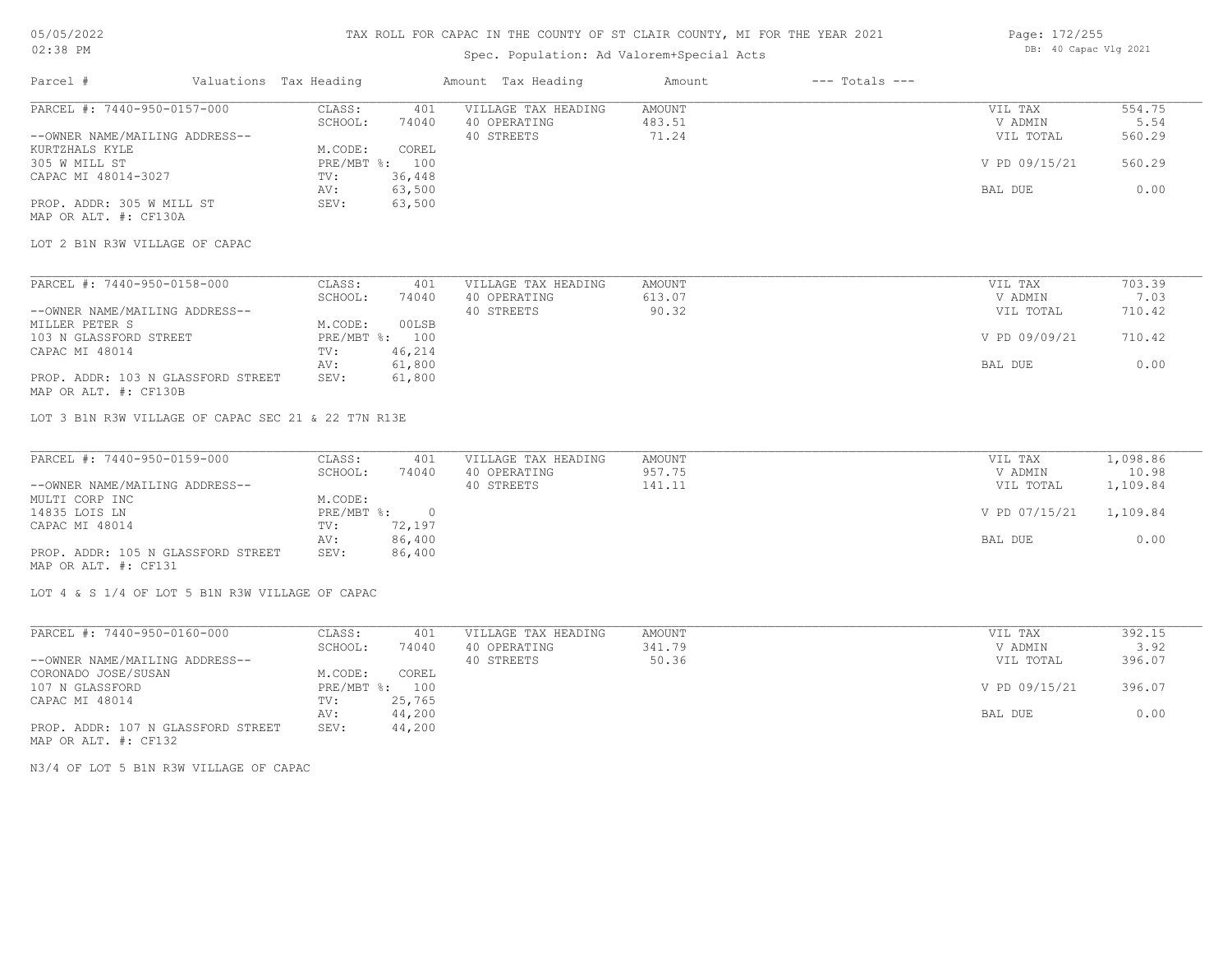## Spec. Population: Ad Valorem+Special Acts

| Page: 173/255 |                       |  |
|---------------|-----------------------|--|
|               | DB: 40 Capac Vlg 2021 |  |

| Parcel #                           | Valuations Tax Heading |        | Amount Tax Heading  | Amount | $---$ Totals $---$ |               |        |
|------------------------------------|------------------------|--------|---------------------|--------|--------------------|---------------|--------|
| PARCEL #: 7440-950-0161-000        | CLASS:                 | 401    | VILLAGE TAX HEADING | AMOUNT |                    | VIL TAX       | 740.80 |
|                                    | SCHOOL:                | 74040  | 40 OPERATING        | 645.67 |                    | V ADMIN       | 7.40   |
| --OWNER NAME/MAILING ADDRESS--     |                        |        | 40 STREETS          | 95.13  |                    | VIL TOTAL     | 748.20 |
| SEXTON BRIAN                       | M.CODE:                | COREL  |                     |        |                    |               |        |
| 109 N GLASSFORD STREET             | $PRE/MBT$ %:           | 100    |                     |        |                    | V PD 09/15/21 | 748.20 |
| CAPAC MI 48014                     | TV:                    | 48,672 |                     |        |                    |               |        |
|                                    | AV:                    | 50,700 |                     |        |                    | BAL DUE       | 0.00   |
| PROP. ADDR: 109 N GLASSFORD STREET | SEV:                   | 50,700 |                     |        |                    |               |        |
| MAP OR ALT. #: CF133               |                        |        |                     |        |                    |               |        |

LOT 6 B1N R3W VILLAGE OF CAPAC SEC 21 & 22 T7N R13E

| PARCEL #: 7440-950-0162-000    | CLASS:  | 401            | VILLAGE TAX HEADING | AMOUNT | VIL TAX       | 678.44 |
|--------------------------------|---------|----------------|---------------------|--------|---------------|--------|
|                                | SCHOOL: | 74040          | 40 OPERATING        | 591.32 | V ADMIN       | 6.78   |
| --OWNER NAME/MAILING ADDRESS-- |         |                | 40 STREETS          | 87.12  | VIL TOTAL     | 685.22 |
| RUDDOCK DONALD/LINDA           | M.CODE: |                |                     |        |               |        |
| 104 N MATTESON ST              |         | PRE/MBT %: 100 |                     |        | V PD 09/14/21 | 685.22 |
| CAPAC MI 48014                 | TV:     | 44,575         |                     |        |               |        |
|                                | AV:     | 79,800         |                     |        | BAL DUE       | 0.00   |
| PROP. ADDR: 104 N MATTESON ST  | SEV:    | 79,800         |                     |        |               |        |
| MAP OR ALT. #: CF134A          |         |                |                     |        |               |        |

S25 FT OF LOT 9 & LOT 10 B1N R3W VILLAGE OF CAPAC

| PARCEL #: 7440-950-0162-250    | CLASS:  | 401            | VILLAGE TAX HEADING | AMOUNT | VIL TAX       | 731.64 |
|--------------------------------|---------|----------------|---------------------|--------|---------------|--------|
|                                | SCHOOL: | 74040          | 40 OPERATING        | 637.69 | V ADMIN       | 7.31   |
| --OWNER NAME/MAILING ADDRESS-- |         |                | 40 STREETS          | 93.95  | VIL TOTAL     | 738.95 |
| LEON MARTIN/MARGARITA          | M.CODE: | COREL          |                     |        |               |        |
| 108 N MATTESON ST              |         | PRE/MBT %: 100 |                     |        | V PD 09/15/21 | 738.95 |
| CAPAC MI 48014-3019            | TV:     | 48,070         |                     |        |               |        |
|                                | AV:     | 81,400         |                     |        | BAL DUE       | 0.00   |
| PROP. ADDR: 108 N MATTESON ST  | SEV:    | 81,400         |                     |        |               |        |
| MAP OR ALT. #: CF134C          |         |                |                     |        |               |        |

S50 FT OF LOT 8 & N 50 FT OF LOT 9 B1N R3W VILLAGE OF CAPAC

| PARCEL #: 7440-950-0162-500    | CLASS:     | 401     | VILLAGE TAX HEADING | AMOUNT   | VIL TAX       | 1,172.77 |
|--------------------------------|------------|---------|---------------------|----------|---------------|----------|
|                                | SCHOOL:    | 74040   | 40 OPERATING        | 1,022.17 | V ADMIN       | 11.72    |
| --OWNER NAME/MAILING ADDRESS-- |            |         | 40 STREETS          | 150.60   | VIL TOTAL     | 1,184.49 |
| SCHROEDER MICHELLE L           | M.CODE:    | COREL   |                     |          |               |          |
| SCHROEDER MATTHEW B            | PRE/MBT %: | 100     |                     |          | V PD 09/15/21 | 1,184.49 |
| 110 N MATTESON ST              | TV:        | 77,053  |                     |          |               |          |
| CAPAC MI 48014-3019            | AV:        | 129,700 |                     |          | BAL DUE       | 0.00     |
|                                | SEV:       | 129,700 |                     |          |               |          |
| PROP. ADDR: 110 N MATTESON ST  |            |         |                     |          |               |          |

MAP OR ALT. #: 134B

LOT 7 & N 25 FT OF LOT 8 B1N R3W VILLAGE OF CAPAC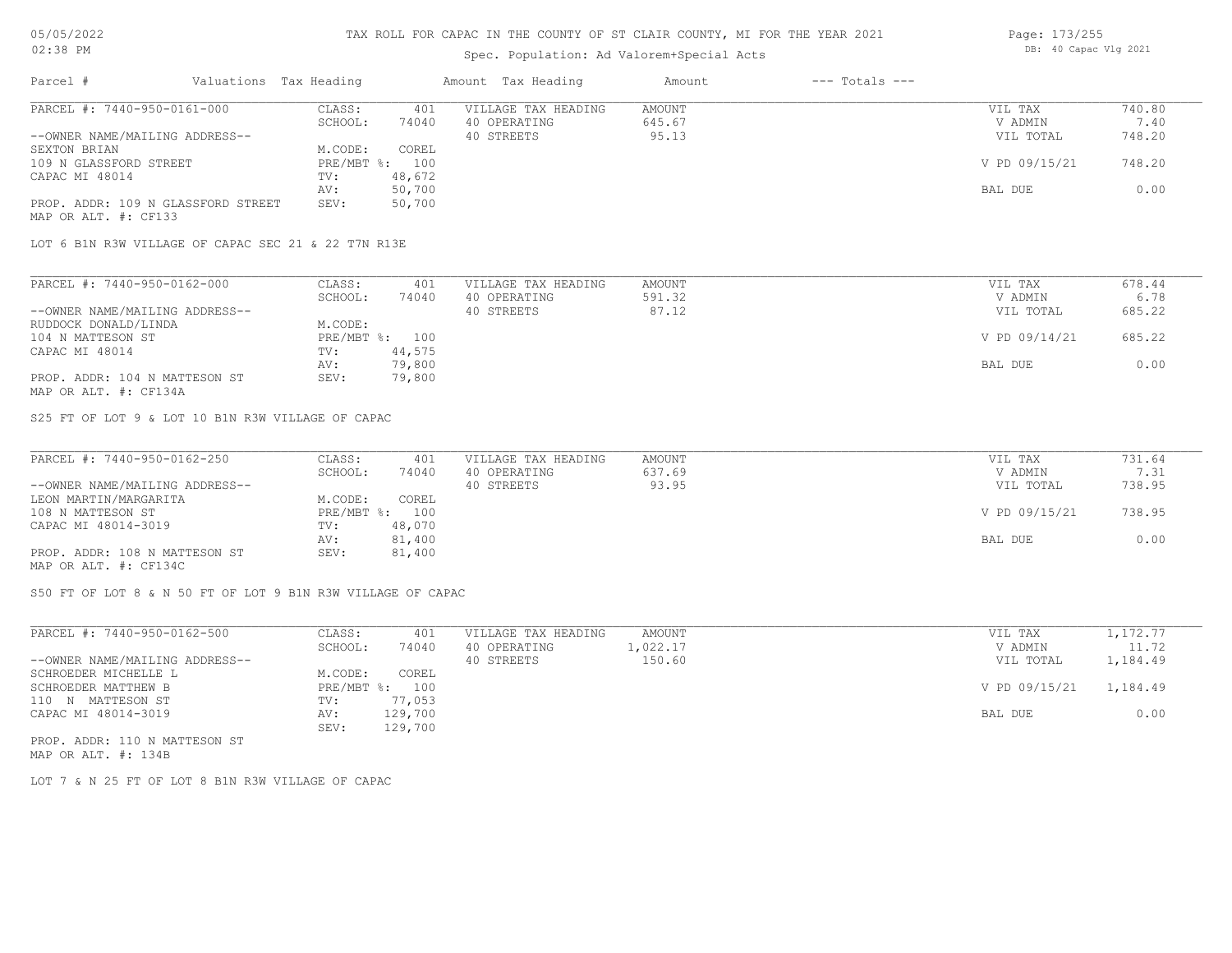# TAX ROLL FOR CAPAC IN THE COUNTY OF ST CLAIR COUNTY, MI FOR THE YEAR 2021

# Spec. Population: Ad Valorem+Special Acts

| Page: 174/255 |                       |  |
|---------------|-----------------------|--|
|               | DB: 40 Capac Vlg 2021 |  |

| Valuations Tax Heading<br>Parcel #                                                                                           |                                   | Amount Tax Heading                  | $---$ Totals $---$<br>Amount |                    |                |
|------------------------------------------------------------------------------------------------------------------------------|-----------------------------------|-------------------------------------|------------------------------|--------------------|----------------|
| PARCEL #: 7440-950-0163-000                                                                                                  | CLASS:<br>401<br>SCHOOL:<br>74040 | VILLAGE TAX HEADING<br>40 OPERATING | AMOUNT<br>426.64             | VIL TAX<br>V ADMIN | 489.50<br>4.89 |
| --OWNER NAME/MAILING ADDRESS--<br>GRZYB JOHN JR/SANDRA                                                                       | M.CODE:                           | 40 STREETS                          | 62.86                        | VIL TOTAL          | 494.39         |
| 307 W MILL ST                                                                                                                | PRE/MBT %: 100                    |                                     |                              | V PD 09/03/21      | 494.39         |
| CAPAC MI 48014-3027                                                                                                          | 32,161<br>TV:                     |                                     |                              |                    |                |
|                                                                                                                              | 54,400<br>AV:                     |                                     |                              | BAL DUE            | 0.00           |
| PROP. ADDR: 307 W MILL ST<br>MAP OR ALT. #: CF135A                                                                           | 54,400<br>SEV:                    |                                     |                              |                    |                |
| LOT 11 B1N R3W VILLAGE OF CAPAC SEC 21 & 22 T7N R13E                                                                         |                                   |                                     |                              |                    |                |
| PARCEL #: 7440-950-0164-000                                                                                                  | CLASS:<br>401                     | VILLAGE TAX HEADING                 | AMOUNT                       | VIL TAX            | 424.20         |
|                                                                                                                              | SCHOOL:<br>74040                  | 40 OPERATING                        | 369.73                       | V ADMIN            | 4.24           |
| --OWNER NAME/MAILING ADDRESS--                                                                                               |                                   | 40 STREETS                          | 54.47                        | VIL TOTAL          | 428.44         |
| BEDNARSKI DENNIS/RENEE                                                                                                       | M.CODE:<br>COREL                  |                                     |                              |                    |                |
| 311 W MILL ST                                                                                                                | PRE/MBT %: 100                    |                                     |                              | V PD 09/15/21      | 428.44         |
| CAPAC MI 48014-3027                                                                                                          | 27,871<br>TV:                     |                                     |                              |                    |                |
| PROP. ADDR: 311 W MILL ST                                                                                                    | 47,200<br>AV:<br>SEV:<br>47,200   |                                     |                              | BAL DUE            | 0.00           |
| MAP OR ALT. #: CF135B                                                                                                        |                                   |                                     |                              |                    |                |
| LOT 12 B1N R3W VILLAGE OF CAPAC                                                                                              |                                   |                                     |                              |                    |                |
|                                                                                                                              |                                   |                                     |                              |                    |                |
| PARCEL #: 7440-950-0165-000                                                                                                  | CLASS:<br>201                     | VILLAGE TAX HEADING                 | <b>AMOUNT</b>                | VIL TAX            | 550.97         |
|                                                                                                                              | SCHOOL:<br>74040                  | 40 OPERATING                        | 480.22                       | V ADMIN            | 5.50           |
| --OWNER NAME/MAILING ADDRESS--                                                                                               |                                   | 40 STREETS                          | 70.75                        | VIL TOTAL          | 556.47         |
| WHEELIHAN CHARLES M III                                                                                                      | M.CODE:                           |                                     |                              |                    |                |
| 4521 KNOLL RD                                                                                                                | $PRE/MBT$ %:<br>$\overline{0}$    |                                     |                              | V PD 08/25/21      | 556.47         |
| CAPAC MI 48014                                                                                                               | 36,200<br>TV:<br>36,200<br>AV:    |                                     |                              | BAL DUE            | 0.00           |
| PROP. ADDR: 103 W CHURCH STREET<br>MAP OR ALT. #: CF136A                                                                     | SEV:<br>36,200                    |                                     |                              |                    |                |
| THE S 75 FT OF THE E 160 FT OF PARK BLOCK, NOW KNOWN AS LOT 1 B2N R1W, EXC E 75 FT.<br>VILLAGE OF CAPAC SEC 21 & 22 T7N R13E |                                   |                                     |                              |                    |                |
|                                                                                                                              |                                   |                                     |                              |                    |                |
| PARCEL #: 7440-950-0166-000                                                                                                  | CLASS:<br>202                     | VILLAGE TAX HEADING                 | <b>AMOUNT</b>                | VIL TAX            | 0.00           |
|                                                                                                                              | SCHOOL:<br>74040                  | 40 OPERATING                        | 0.00                         | V ADMIN            | 0.00           |
| --OWNER NAME/MAILING ADDRESS--                                                                                               |                                   | 40 STREETS                          | 0.00                         | VIL TOTAL          | 0.00           |
| VILLAGE OF CAPAC                                                                                                             | M.CODE:<br>$\circ$                |                                     |                              |                    | 0.00           |
| 131 N MAIN ST<br>CAPAC MI 48014                                                                                              | PRE/MBT %:<br>$\circ$<br>TV:      |                                     |                              | BAL DUE            |                |
|                                                                                                                              | $\circ$<br>AV:                    |                                     |                              |                    |                |
| PROP. ADDR: 201 N MAIN ST                                                                                                    | $\circ$<br>SEV:                   |                                     |                              |                    |                |
| MAP OR ALT. #: CF136B                                                                                                        |                                   |                                     |                              |                    |                |
|                                                                                                                              |                                   |                                     |                              |                    |                |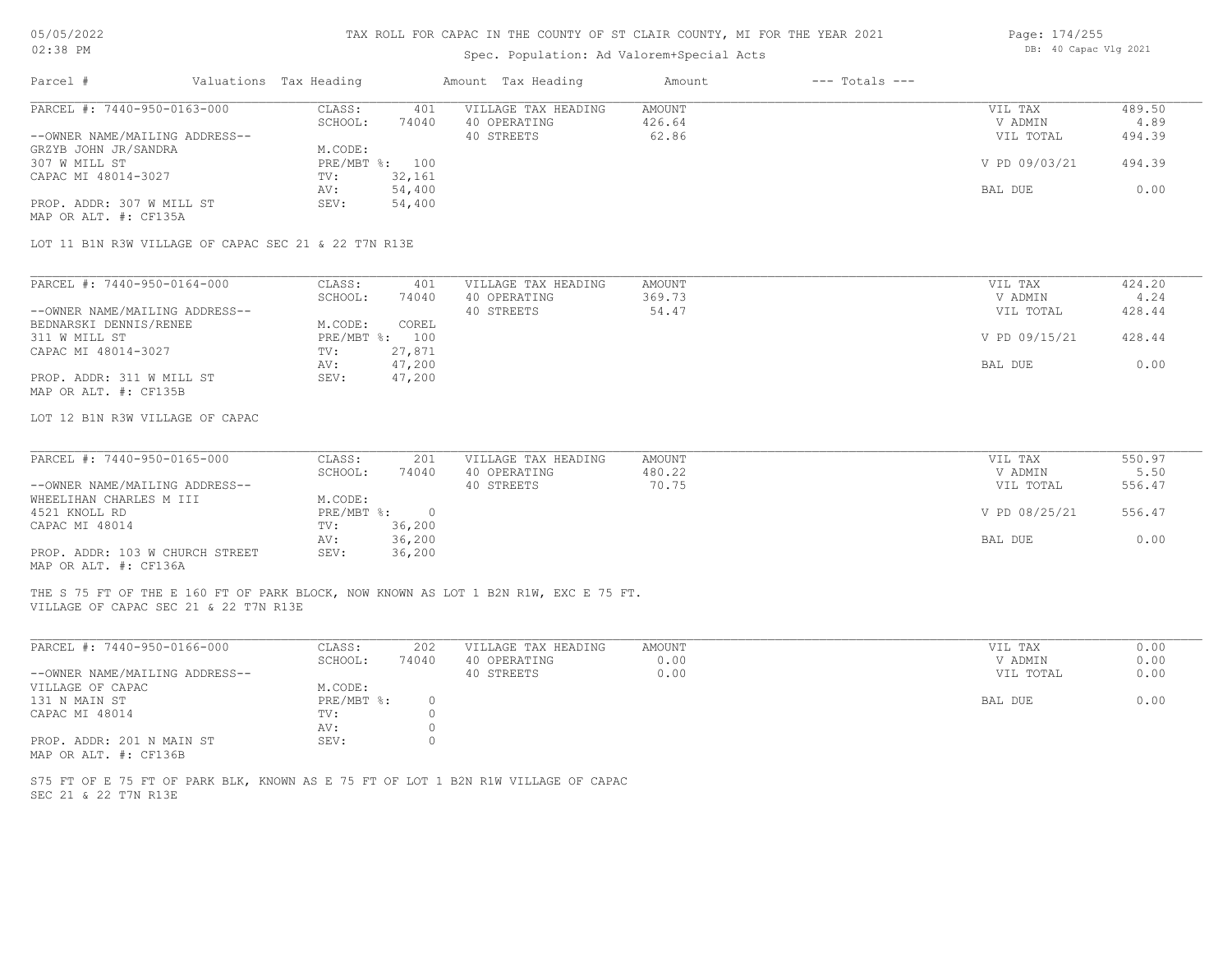| Page: 175/255 |                       |  |
|---------------|-----------------------|--|
|               | DB: 40 Capac Vlg 2021 |  |

| $02:38$ PM                                               |                        |                |                | Spec. Population: Ad Valorem+Special Acts                                           | DB: 40 Capac Vlg 2021 |                    |               |        |
|----------------------------------------------------------|------------------------|----------------|----------------|-------------------------------------------------------------------------------------|-----------------------|--------------------|---------------|--------|
| Parcel #                                                 | Valuations Tax Heading |                |                | Amount Tax Heading                                                                  | Amount                | $---$ Totals $---$ |               |        |
| PARCEL #: 7440-950-0167-000                              |                        | CLASS:         | 401            | VILLAGE TAX HEADING                                                                 | <b>AMOUNT</b>         |                    | VIL TAX       | 219.79 |
|                                                          |                        | SCHOOL:        | 74040          | 40 OPERATING                                                                        | 191.57                |                    | V ADMIN       | 2.19   |
| --OWNER NAME/MAILING ADDRESS--                           |                        |                |                | 40 STREETS                                                                          | 28.22                 |                    | VIL TOTAL     | 221.98 |
| NINO DEANNA                                              |                        | M.CODE:        |                |                                                                                     |                       |                    |               |        |
| 203 N MAIN ST                                            |                        | PRE/MBT %: 100 |                |                                                                                     |                       |                    | BAL DUE       | 221.98 |
| CAPAC MI 48014-3145                                      |                        | TV:            | 14,441         |                                                                                     |                       |                    |               |        |
|                                                          |                        | AV:            | 76,400         |                                                                                     |                       |                    |               |        |
| PROP. ADDR: 203 N MAIN ST<br>MAP OR ALT. #: CF137        |                        | SEV:           | 76,400         |                                                                                     |                       |                    |               |        |
| OF CAPAC SEC 21 & 22 T7N R13E                            |                        |                |                | THE N 75 FT OF S 150 FT OF E 160 FT OF PARK BLK, NOW KNOWN AS LOT 2 B2N R1W VILLAGE |                       |                    |               |        |
|                                                          |                        |                |                |                                                                                     |                       |                    |               |        |
| PARCEL #: 7440-950-0168-000                              |                        | CLASS:         | 402            | VILLAGE TAX HEADING                                                                 | <b>AMOUNT</b>         |                    | VIL TAX       | 207.93 |
|                                                          |                        | SCHOOL:        | 74040          | 40 OPERATING                                                                        | 181.23                |                    | V ADMIN       | 2.07   |
| --OWNER NAME/MAILING ADDRESS--                           |                        |                |                | 40 STREETS                                                                          | 26.70                 |                    | VIL TOTAL     | 210.00 |
| CSB BANK                                                 |                        | M.CODE:        |                |                                                                                     |                       |                    |               |        |
| P.O. BOX 250                                             |                        | $PRE/MBT$ %:   | $\overline{0}$ |                                                                                     |                       |                    | V PD 08/11/21 | 210.00 |
| LAPEER MI 48446-0250                                     |                        | TV:            | 13,662         |                                                                                     |                       |                    |               |        |
|                                                          |                        | AV:            | 18,000         |                                                                                     |                       |                    | BAL DUE       | 0.00   |
| PROP. ADDR: 205 N MAIN ST                                |                        | SEV:           | 18,000         |                                                                                     |                       |                    |               |        |
| MAP OR ALT. #: CF138                                     |                        |                |                | THE N 75 FT OF S 225 FT OF E 160 FT OF PARK BLK, NOW KNOWN AS LOT 3 B2N R1W VILLAGE |                       |                    |               |        |
| OF CAPAC SEC 21 & 22 T7N R13E                            |                        |                |                |                                                                                     |                       |                    |               |        |
| PARCEL #: 7440-950-0169-000                              |                        | CLASS:         | 401            | VILLAGE TAX HEADING                                                                 | <b>AMOUNT</b>         |                    | VIL TAX       | 817.54 |
|                                                          |                        | SCHOOL:        | 74040          | 40 OPERATING                                                                        | 712.56                |                    | V ADMIN       | 8.17   |
| --OWNER NAME/MAILING ADDRESS--                           |                        |                |                | 40 STREETS                                                                          | 104.98                |                    | VIL TOTAL     | 825.71 |
| FRANGEDAKIS PETER/MICHELE                                |                        | M.CODE:        | COREL          |                                                                                     |                       |                    |               |        |
| 209 N MAIN ST                                            |                        | PRE/MBT %: 100 |                |                                                                                     |                       |                    | V PD 09/15/21 | 825.71 |
| CAPAC MI 48014-3034                                      |                        | TV:            | 53,714         |                                                                                     |                       |                    |               |        |
|                                                          |                        | AV:            | 88,500         |                                                                                     |                       |                    | BAL DUE       | 0.00   |
| PROP. ADDR: 209 N MAIN ST<br>MAP OR ALT. #: CF139A       |                        | SEV:           | 88,500         |                                                                                     |                       |                    |               |        |
| LOTS 4, 5, B2N R1W VILLAGE OF CAPAC SEC 21 & 22 T7N R13E |                        |                |                |                                                                                     |                       |                    |               |        |
|                                                          |                        |                |                |                                                                                     |                       |                    |               |        |
| PARCEL #: 7440-950-0169-400                              |                        | CLASS:         | 402            | VILLAGE TAX HEADING                                                                 | <b>AMOUNT</b>         |                    | VIL TAX       | 188.71 |
|                                                          |                        | SCHOOL:        | 74040          | 40 OPERATING                                                                        | 164.48                |                    | V ADMIN       | 1.88   |
| --OWNER NAME/MAILING ADDRESS--                           |                        |                |                | 40 STREETS                                                                          | 24.23                 |                    | VIL TOTAL     | 190.59 |
| SELECT LLC                                               |                        | M.CODE:        |                |                                                                                     |                       |                    |               |        |
| 15665 IMLAY CITY RD                                      |                        | PRE/MBT %:     | $\overline{0}$ |                                                                                     |                       |                    | V PD 09/03/21 | 190.59 |
| CAPAC MI 48014                                           |                        | TV:            | 12,399         |                                                                                     |                       |                    |               |        |
|                                                          |                        | AV:            | 18,000         |                                                                                     |                       |                    | BAL DUE       | 0.00   |
| PROP. ADDR: N NEEPER ST                                  |                        | SEV:           | 18,000         |                                                                                     |                       |                    |               |        |

PROP. ADDR: N NEEPER ST<br>MAP OR ALT. #: CF139A3

LOT 8 B2N R1W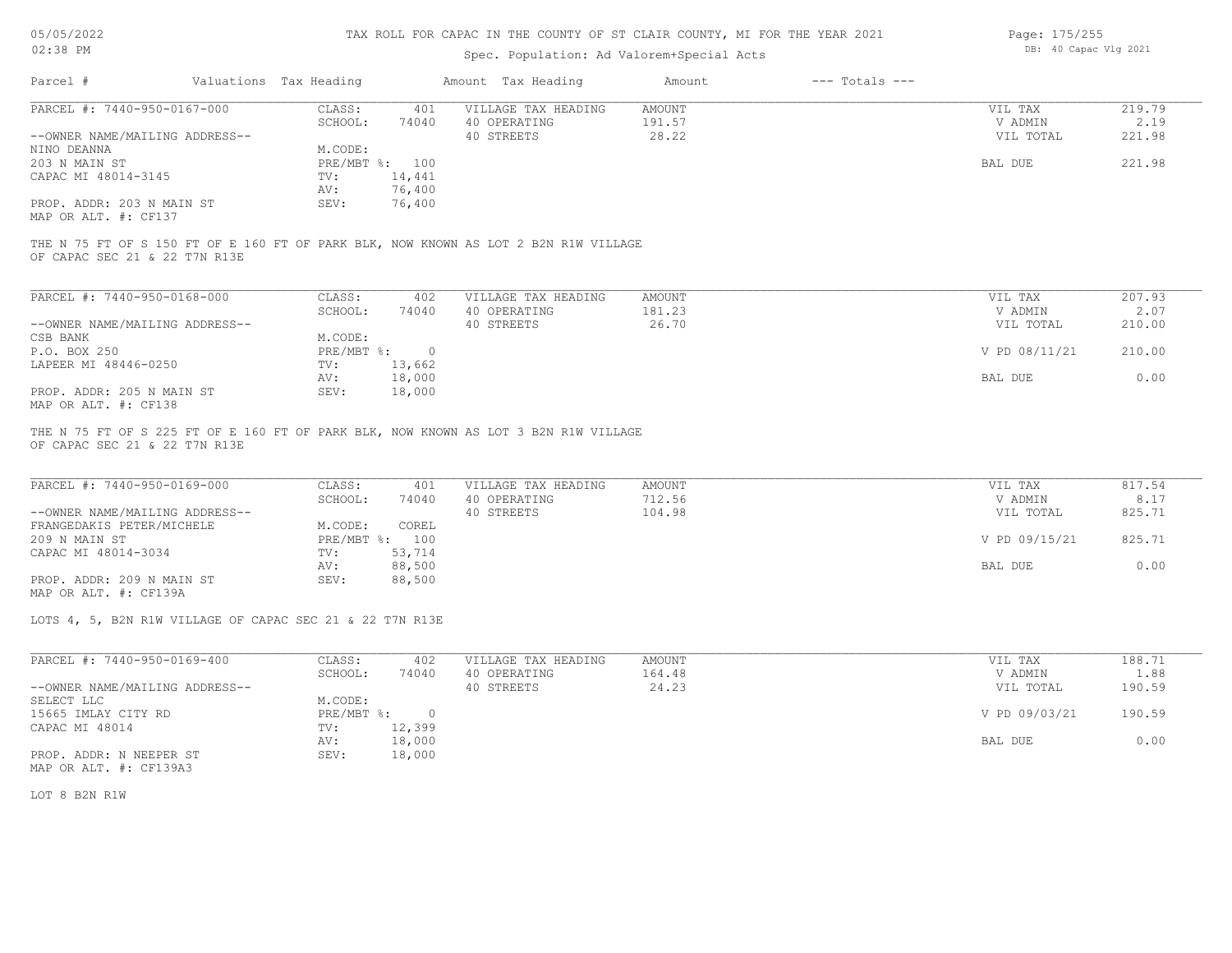# Spec. Population: Ad Valorem+Special Acts

| Page: 176/255 |  |                       |  |  |
|---------------|--|-----------------------|--|--|
|               |  | DB: 40 Capac Vlg 2021 |  |  |

| Parcel #                       | Valuations Tax Heading |        | Amount Tax Heading  | Amount | $---$ Totals $---$ |               |        |
|--------------------------------|------------------------|--------|---------------------|--------|--------------------|---------------|--------|
| PARCEL #: 7440-950-0169-600    | CLASS:                 | 401    | VILLAGE TAX HEADING | AMOUNT |                    | VIL TAX       | 882.78 |
|                                | SCHOOL:                | 74040  | 40 OPERATING        | 769.42 |                    | V ADMIN       | 8.82   |
| --OWNER NAME/MAILING ADDRESS-- |                        |        | 40 STREETS          | 113.36 |                    | VIL TOTAL     | 891.60 |
| BARON JAISON                   | M.CODE:                | COREL  |                     |        |                    |               |        |
| MARTUS PAMELA                  | $PRE/MBT$ %:           | 100    |                     |        |                    | V PD 09/15/21 | 891.60 |
| 228 N NEEPER ST                | TV:                    | 58,000 |                     |        |                    |               |        |
| CAPAC MI 48014                 | AV:                    | 58,800 |                     |        |                    | BAL DUE       | 0.00   |
|                                | SEV:                   | 58,800 |                     |        |                    |               |        |
| PROP. ADDR: 228 N NEEPER ST    |                        |        |                     |        |                    |               |        |

MAP OR ALT. #: CF139A4

LOT 9 B2N R1W

| PARCEL #: 7440-950-0170-000    | CLASS:     | 201   | VILLAGE TAX HEADING | AMOUNT | VIL TAX   | 0.00 |
|--------------------------------|------------|-------|---------------------|--------|-----------|------|
|                                | SCHOOL:    | 74040 | 40 OPERATING        | 0.00   | V ADMIN   | 0.00 |
| --OWNER NAME/MAILING ADDRESS-- |            |       | 40 STREETS          | 0.00   | VIL TOTAL | 0.00 |
| CAPAC COMM SCHOOL DIST         | M.CODE:    |       |                     |        |           |      |
|                                | PRE/MBT %: | (     |                     |        | BAL DUE   | 0.00 |
| PROP. ADDR: 201 N NEEPER ST    | TV:        |       |                     |        |           |      |
| MAP OR ALT. #: CF139B          | AV:        |       |                     |        |           |      |
|                                | SEV:       |       |                     |        |           |      |

LOT 10 & N 50' OF LOT 11 B2N R1W VILLAGE OF CAPAC

| PARCEL #: 7440-950-0171-000    | CLASS:  | 401            | VILLAGE TAX HEADING | AMOUNT | VIL TAX       | 721.90 |
|--------------------------------|---------|----------------|---------------------|--------|---------------|--------|
|                                | SCHOOL: | 74040          | 40 OPERATING        | 629.20 | V ADMIN       | 7.21   |
| --OWNER NAME/MAILING ADDRESS-- |         |                | 40 STREETS          | 92.70  | VIL TOTAL     | 729.11 |
| GUERRERO DOMINGO               | M.CODE: | COREL          |                     |        |               |        |
| 215 N MAIN ST                  |         | PRE/MBT %: 100 |                     |        | V PD 09/15/21 | 729.11 |
| CAPAC MI 48014                 | TV:     | 47,430         |                     |        |               |        |
|                                | AV:     | 95,600         |                     |        | BAL DUE       | 0.00   |
| PROP. ADDR: 215 N MAIN ST      | SEV:    | 95,600         |                     |        |               |        |
|                                |         |                |                     |        |               |        |

MAP OR ALT. #: CF140A

CAPAC SEC 21 & 22 T7N R13E THE N 75 FT OF THE E 160 FT OF PARK BLK, NOW KNOWN AS LOT 6 B2N R1W VILLAGE OF

| PARCEL #: 7440-950-0172-000                                                                                                                    | CLASS:     | 401     | VILLAGE TAX HEADING | AMOUNT | VIL TAX       | 903.43 |
|------------------------------------------------------------------------------------------------------------------------------------------------|------------|---------|---------------------|--------|---------------|--------|
|                                                                                                                                                | SCHOOL:    | 74040   | OPERATING<br>40.    | 787.42 | V ADMIN       | 9.03   |
| --OWNER NAME/MAILING ADDRESS--                                                                                                                 |            |         | 40 STREETS          | 116.01 | VIL TOTAL     | 912.46 |
| RODRIGUEZ RALPH                                                                                                                                | M.CODE:    |         |                     |        |               |        |
| 7080 STERLING RD                                                                                                                               | PRE/MBT %: |         |                     |        | V PD 09/03/21 | 912.46 |
| YALE MI 48097                                                                                                                                  | TV:        | 59,357  |                     |        |               |        |
|                                                                                                                                                | AV:        | 105,000 |                     |        | BAL DUE       | 0.00   |
| PROP. ADDR: 240 N NEEPER ST<br>the contract of the contract of the contract of the contract of the contract of the contract of the contract of | SEV:       | 105,000 |                     |        |               |        |

MAP OR ALT. #: CF140B

CAPAC SEC 21 & 22 T7N R13E THE N 75 FT OF THE W 160 FT OF PARK BLK, NOW KNOWN AS LOT 7 B2N R1W VILLAGE OF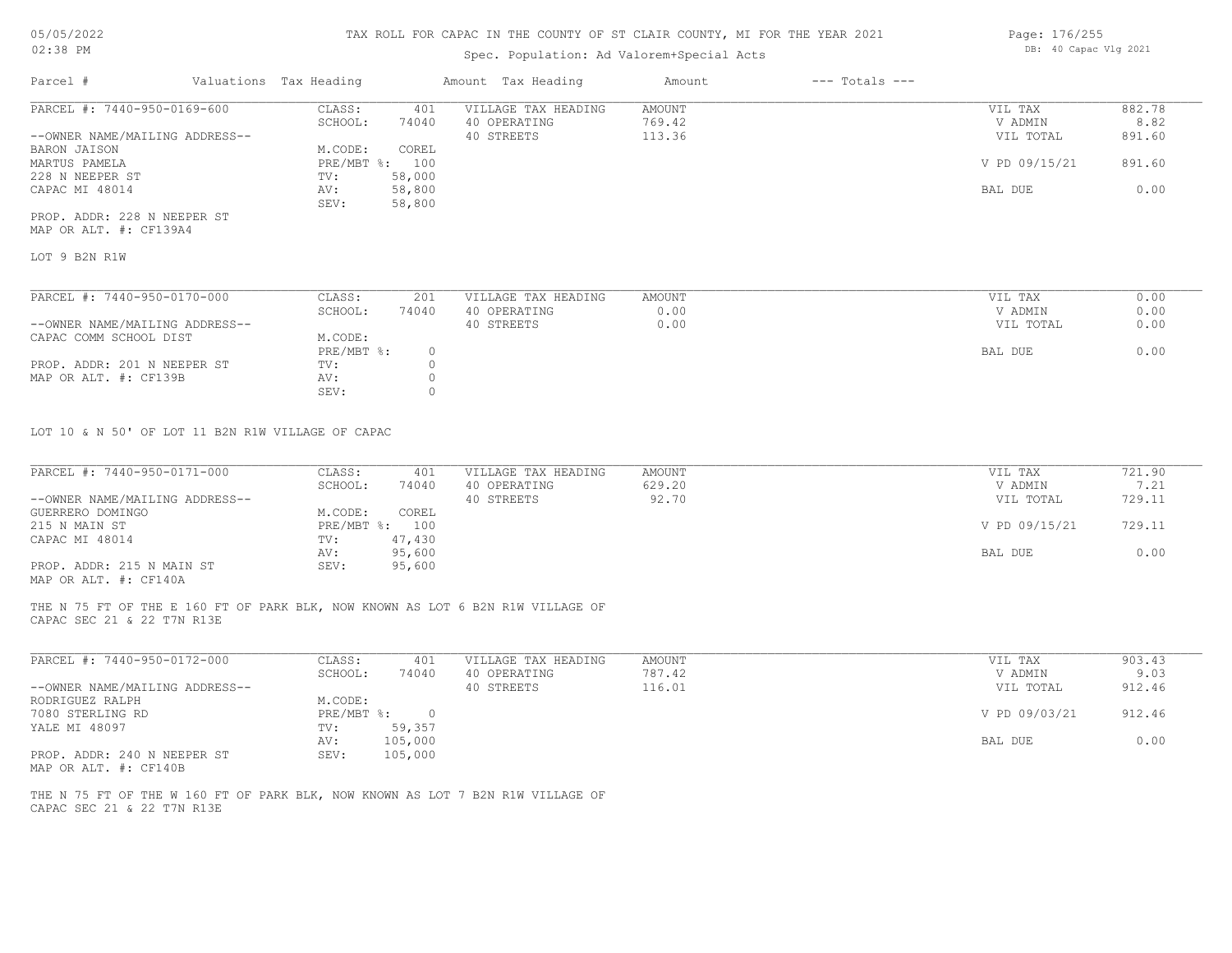### TAX ROLL FOR CAPAC IN THE COUNTY OF ST CLAIR COUNTY, MI FOR THE YEAR 2021

# Spec. Population: Ad Valorem+Special Acts

| Parcel #                        | Valuations Tax Heading |       | Amount Tax Heading  | Amount | $---$ Totals $---$ |           |      |
|---------------------------------|------------------------|-------|---------------------|--------|--------------------|-----------|------|
| PARCEL #: 7440-950-0173-000     | CLASS:                 | 401   | VILLAGE TAX HEADING | AMOUNT |                    | VIL TAX   | 0.00 |
|                                 | SCHOOL:                | 74040 | 40 OPERATING        | 0.00   |                    | V ADMIN   | 0.00 |
| --OWNER NAME/MAILING ADDRESS--  |                        |       | 40 STREETS          | 0.00   |                    | VIL TOTAL | 0.00 |
| GRIBOWSKAS THOMAS               | M.CODE:                |       |                     |        |                    |           |      |
| 107 CHURCH ST                   | PRE/MBT %:             | 100   |                     |        |                    | BAL DUE   | 0.00 |
| CAPAC MI 48014                  | TV:                    |       |                     |        |                    |           |      |
|                                 | AV:                    |       |                     |        |                    |           |      |
| PROP. ADDR: 107 W CHURCH STREET | SEV:                   |       |                     |        |                    |           |      |
|                                 |                        |       |                     |        |                    |           |      |

MAP OR ALT. #: CF141

E 70' OF LOT 12 & E 70' OF S 25' OF LOT 11 B2N R1W VILLAGE OF CAPAC

| PARCEL #: 7440-950-0174-000    | CLASS:  | 401            | VILLAGE TAX HEADING | AMOUNT | VIL TAX       | 605.64 |
|--------------------------------|---------|----------------|---------------------|--------|---------------|--------|
|                                | SCHOOL: | 74040          | 40 OPERATING        | 527.87 | V ADMIN       | 6.05   |
| --OWNER NAME/MAILING ADDRESS-- |         |                | 40 STREETS          | 77.77  | VIL TOTAL     | 611.69 |
| NEALY REBEKAH LYNNE            | M.CODE: |                |                     |        |               |        |
| P.O. BOX 74                    |         | PRE/MBT %: 100 |                     |        | V PD 08/18/21 | 611.69 |
| CAPAC, MI 48014                | TV:     | 39,792         |                     |        |               |        |
|                                | AV:     | 55,200         |                     |        | BAL DUE       | 0.00   |
| PROP. ADDR: 202 N NEEPER ST    | SEV:    | 55,200         |                     |        |               |        |
|                                |         |                |                     |        |               |        |

MAP OR ALT. #: CF142

W 80' OF LOT 12 & W 80' OF S 25' OF LOT 11 B2N R1W VILLAGE OF CAPAC

| PARCEL #: 7440-950-0175-000    | CLASS:     | 402   | VILLAGE TAX HEADING | AMOUNT | VIL TAX   | 0.00 |
|--------------------------------|------------|-------|---------------------|--------|-----------|------|
|                                | SCHOOL:    | 74040 | 40 OPERATING        | 0.00   | V ADMIN   | 0.00 |
| --OWNER NAME/MAILING ADDRESS-- |            |       | 40 STREETS          | 0.00   | VIL TOTAL | 0.00 |
| CAPAC COMMUNITY SCHOOL SITE    | M.CODE:    |       |                     |        |           |      |
|                                | PRE/MBT %: |       |                     |        | BAL DUE   | 0.00 |
| PROP. ADDR: N NEEPER ST        | TV:        |       |                     |        |           |      |
| MAP OR ALT. #: CF143           | AV:        |       |                     |        |           |      |
|                                | SEV:       |       |                     |        |           |      |

LOTS 1 TO 12 INCL. B2N R2W VILLAGE OF CAPAC SEC 21 & 22 T7N R13E

| PARCEL #: 7440-950-0176-000        | CLASS:       | 401    | VILLAGE TAX HEADING | AMOUNT | VIL TAX       | 615.41 |
|------------------------------------|--------------|--------|---------------------|--------|---------------|--------|
|                                    | SCHOOL:      | 74040  | 40 OPERATING        | 536.38 | V ADMIN       | 6.15   |
| --OWNER NAME/MAILING ADDRESS--     |              |        | 40 STREETS          | 79.03  | VIL TOTAL     | 621.56 |
| CORBEIL PAUL R                     | M.CODE:      |        |                     |        |               |        |
| 201 N GLASSFORD STREET             | $PRE/MBT$ %: | 100    |                     |        | V PD 09/15/21 | 621.56 |
| CAPAC MI 48014                     | TV:          | 40,433 |                     |        |               |        |
|                                    | AV:          | 69,800 |                     |        | BAL DUE       | 0.00   |
| PROP. ADDR: 201 N GLASSFORD STREET | SEV:         | 69,800 |                     |        |               |        |
| MAP OR ALT. #: CF144               |              |        |                     |        |               |        |

LOT 1 B2N R3W VILLAGE OF CAPAC SEC 21 & 22 T7N R13E

Page: 177/255 DB: 40 Capac Vlg 2021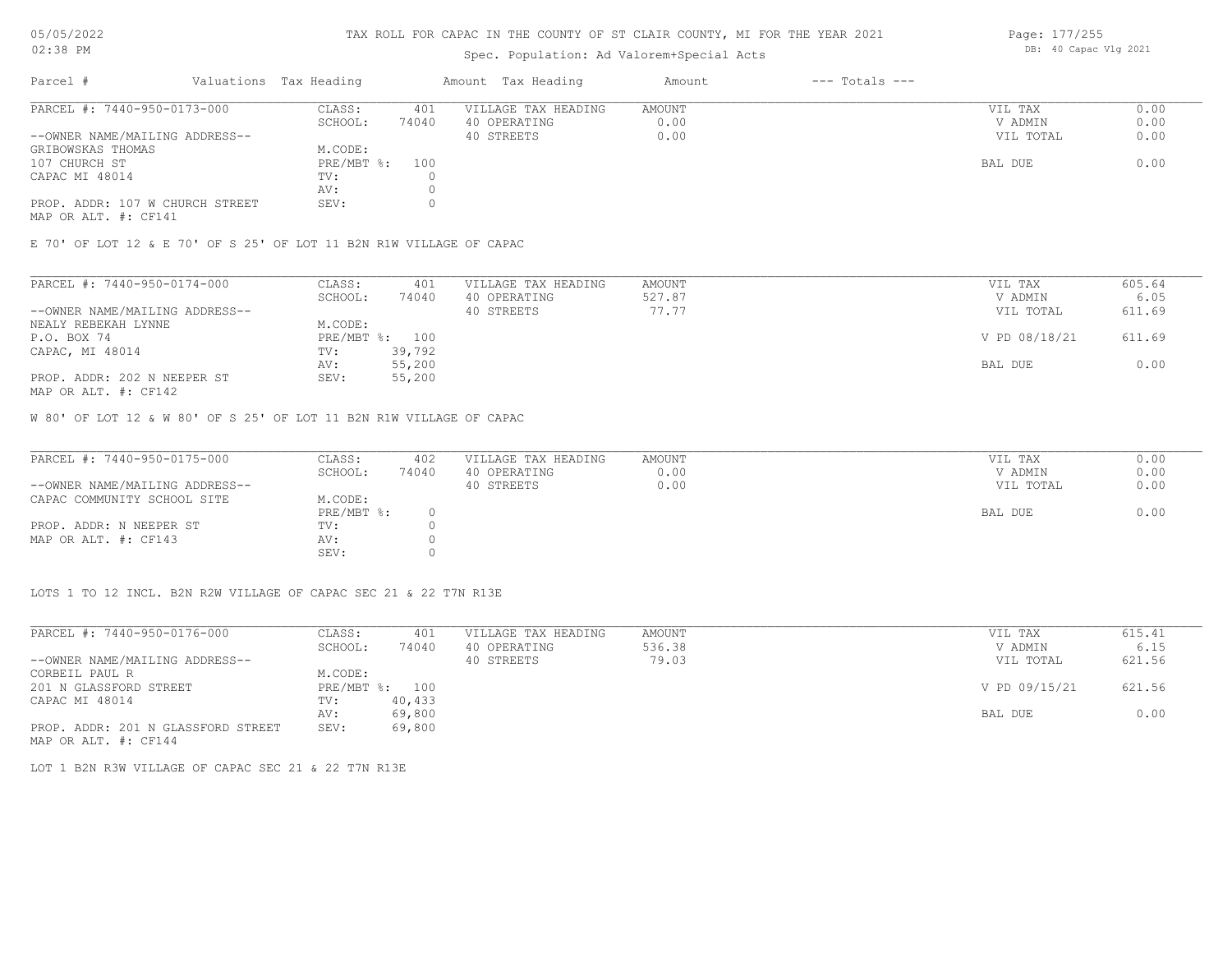## Spec. Population: Ad Valorem+Special Acts

| Parcel #                       | Valuations Tax Heading |        | Amount Tax Heading  | Amount | $---$ Totals $---$ |               |        |
|--------------------------------|------------------------|--------|---------------------|--------|--------------------|---------------|--------|
| PARCEL #: 7440-950-0177-000    | CLASS:                 | 401    | VILLAGE TAX HEADING | AMOUNT |                    | VIL TAX       | 321.40 |
|                                | SCHOOL:                | 74040  | 40 OPERATING        | 280.13 |                    | V ADMIN       | 3.21   |
| --OWNER NAME/MAILING ADDRESS-- |                        |        | 40 STREETS          | 41.27  |                    | VIL TOTAL     | 324.61 |
| MCNUTT MEL ALGER               | M.CODE:                |        |                     |        |                    |               |        |
| MCNUTT JAMEY D TRUST           | $PRE/MBT$ %:           |        |                     |        |                    | V PD 08/05/21 | 324.61 |
| 34650 POTTER ST                | TV:                    | 21,117 |                     |        |                    |               |        |
| MEMPHIS MI 48041               | AV:                    | 38,900 |                     |        |                    | BAL DUE       | 0.00   |
|                                | SEV:                   | 38,900 |                     |        |                    |               |        |
|                                |                        |        |                     |        |                    |               |        |

MAP OR ALT. #: CF145 PROP. ADDR: 203 N GLASSFORD STREET

LOT 2 B2N R3W VILLAGE OF CAPAC SEC 21 & 22 T7N R13E

| PARCEL #: 7440-950-0178-000        | CLASS:     | 401    | VILLAGE TAX HEADING | AMOUNT | VIL TAX       | 1,889.64 |
|------------------------------------|------------|--------|---------------------|--------|---------------|----------|
|                                    | SCHOOL:    | 74040  | 40 OPERATING        | 877.26 | V ADMIN       | 16.55    |
| --OWNER NAME/MAILING ADDRESS--     |            |        | 40 STREETS          | 129.25 | VIL TOTAL     | 1,906.19 |
| MCCONNELL ROY                      | M.CODE:    | COREL  | SWALK               | 524.70 |               |          |
| 205 N GLASSFORD STREET             | PRE/MBT %: | 100    | W                   | 77.95  | V PD 09/15/21 | 1,906.19 |
| CAPAC, MI 48014                    | TV:        | 66,129 | - S                 | 46.81  |               |          |
|                                    | AV:        | 86,100 | $\circ$             | 195.74 | BAL DUE       | 0.00     |
| PROP. ADDR: 205 N GLASSFORD STREET | SEV:       | 86,100 | UB                  | 37.93  |               |          |
| MAP OR ALT. #: CF146               |            |        |                     |        |               |          |

LOT 3 B2N R3W VILLAGE OF CAPAC

| PARCEL #: 7440-950-0179-000        | CLASS:     | 401    | VILLAGE TAX HEADING | AMOUNT | VIL TAX   | 382.01 |
|------------------------------------|------------|--------|---------------------|--------|-----------|--------|
|                                    | SCHOOL:    | 74040  | 40 OPERATING        | 332.96 | V ADMIN   | 3.82   |
| --OWNER NAME/MAILING ADDRESS--     |            |        | 40 STREETS          | 49.05  | VIL TOTAL | 385.83 |
| GUERRERO ORLANDO                   | M.CODE:    |        |                     |        |           |        |
| 207 N GLASSFORD STREET             | PRE/MBT %: |        |                     |        | BAL DUE   | 385.83 |
| CAPAC MI 48014-3012                | TV:        | 25,099 |                     |        |           |        |
|                                    | AV:        | 43,700 |                     |        |           |        |
| PROP. ADDR: 207 N GLASSFORD STREET | SEV:       | 43,700 |                     |        |           |        |
| MAP OR ALT. #: CF147               |            |        |                     |        |           |        |

LOT 4 B2N R3W VILLAGE OF CAPAC SEC 21 & 22 T7N R13E

| PARCEL #: 7440-950-0180-000        | CLASS:  | 401            | VILLAGE TAX HEADING | AMOUNT | VIL TAX       | 869.79 |
|------------------------------------|---------|----------------|---------------------|--------|---------------|--------|
|                                    | SCHOOL: | 74040          | 40 OPERATING        | 758.10 | V ADMIN       | 8.69   |
| --OWNER NAME/MAILING ADDRESS--     |         |                | 40 STREETS          | 111.69 | VIL TOTAL     | 878.48 |
| KALBFLEISCH NATHAN                 | M.CODE: |                |                     |        |               |        |
| 209 N GLASSFORD STREET             |         | PRE/MBT %: 100 |                     |        | V PD 09/16/21 | 878.48 |
| CAPAC MI 48014                     | TV:     | 57,147         |                     |        |               |        |
|                                    | AV:     | 107,100        |                     |        | BAL DUE       | 0.00   |
| PROP. ADDR: 209 N GLASSFORD STREET | SEV:    | 107,100        |                     |        |               |        |
| MAP OR ALT. #: CF148               |         |                |                     |        |               |        |

LOT 5 B2N R3W VILLAGE OF CAPAC SEC 21 & 22 T7N R13E

Page: 178/255 DB: 40 Capac Vlg 2021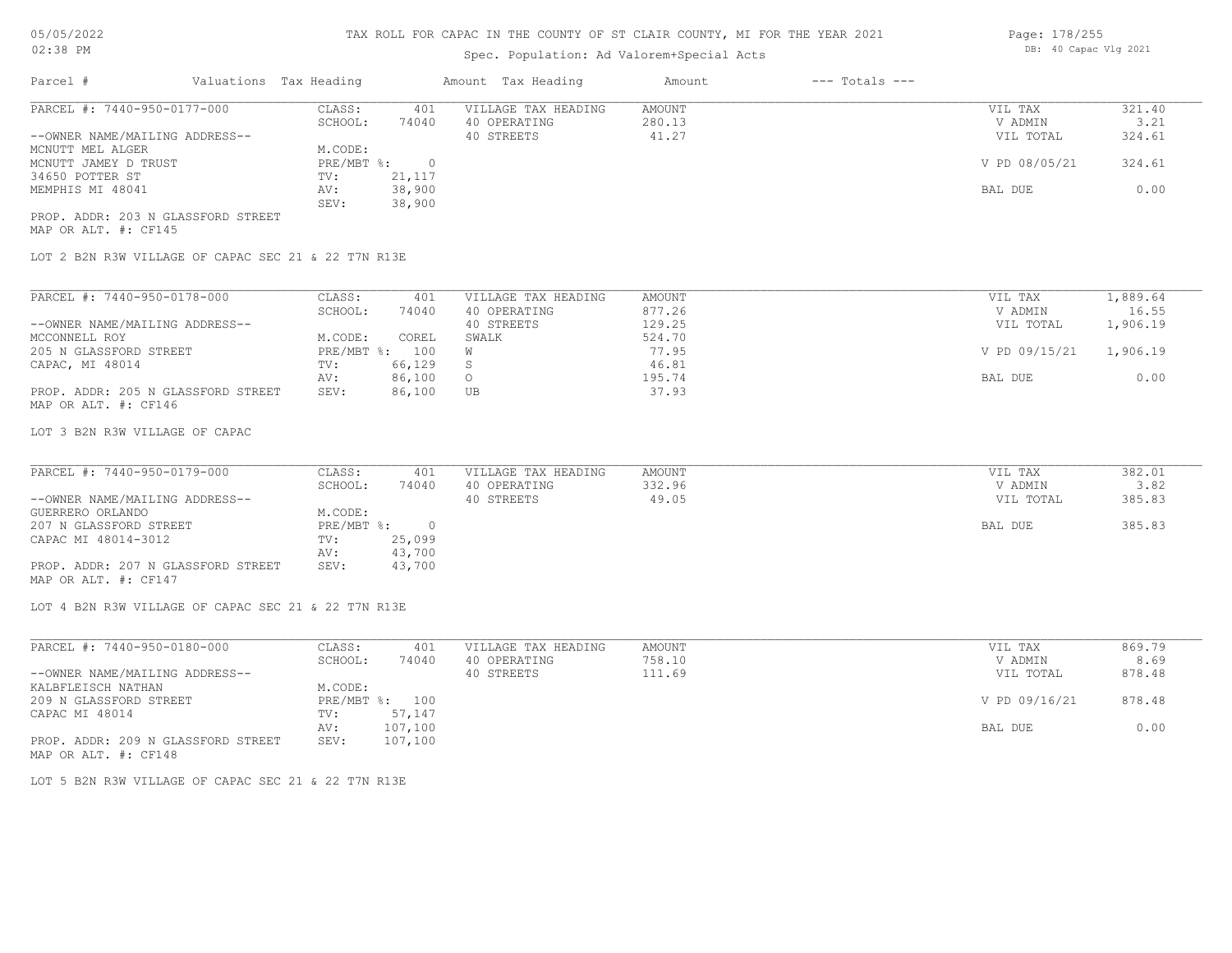## TAX ROLL FOR CAPAC IN THE COUNTY OF ST CLAIR COUNTY, MI FOR THE YEAR 2021

### Spec. Population: Ad Valorem+Special Acts

| Page: 179/255 |                       |  |
|---------------|-----------------------|--|
|               | DB: 40 Capac Vlg 2021 |  |

| Parcel #                                                    |  | Valuations Tax Heading |                | Amount Tax Heading  | Amount | $---$ Totals $---$ |               |        |
|-------------------------------------------------------------|--|------------------------|----------------|---------------------|--------|--------------------|---------------|--------|
| PARCEL #: 7440-950-0181-000                                 |  | CLASS:                 | 401            | VILLAGE TAX HEADING | AMOUNT |                    | VIL TAX       | 460.24 |
|                                                             |  | SCHOOL:                | 74040          | 40 OPERATING        | 401.14 |                    | V ADMIN       | 4.60   |
| --OWNER NAME/MAILING ADDRESS--                              |  |                        |                | 40 STREETS          | 59.10  |                    | VIL TOTAL     | 464.84 |
| SHARPE CLARE                                                |  | M.CODE:                |                |                     |        |                    |               |        |
| 215 N GLASSFORD ST                                          |  |                        | PRE/MBT %: 100 |                     |        |                    | V PD 07/08/21 | 464.84 |
| CAPAC MI 48014-3012                                         |  | TV:                    | 30,239         |                     |        |                    |               |        |
|                                                             |  | AV:                    | 52,300         |                     |        |                    | BAL DUE       | 0.00   |
| PROP. ADDR: 215 N GLASSFORD STREET<br>MAP OR ALT. #: CF149A |  | SEV:                   | 52,300         |                     |        |                    |               |        |

LOT 6 B2N R3W VILLAGE OF CAPAC SEC 21 & 22 T7N R13E

| PARCEL #: 7440-950-0182-000        | CLASS:     | 401    | VILLAGE TAX HEADING | AMOUNT | VIL TAX       | 461.48 |
|------------------------------------|------------|--------|---------------------|--------|---------------|--------|
|                                    | SCHOOL:    | 74040  | 40 OPERATING        | 402.22 | V ADMIN       | 4.61   |
| --OWNER NAME/MAILING ADDRESS--     |            |        | 40 STREETS          | 59.26  | VIL TOTAL     | 466.09 |
| ATKESON CLIFFORD/DONNA             | M.CODE:    |        |                     |        |               |        |
| P.O. BOX 457                       | PRE/MBT %: | 100    |                     |        | V PD 07/21/21 | 466.09 |
| CAPAC MI 48014-3014                | TV:        | 30,320 |                     |        |               |        |
|                                    | AV:        | 50,800 |                     |        | BAL DUE       | 0.00   |
| PROP. ADDR: 303 N GLASSFORD STREET | SEV:       | 50,800 |                     |        |               |        |
| MAP OR ALT. #: CF149B              |            |        |                     |        |               |        |

W 2ND ST B3N R3W VILLAGE OF CAPAC SEC 21 & 22 T7N R13E LOT 1 & S 22 FT OF LOT 2 & THAT PART OF E 150 FT OF ALDRICH ST LYING W OF W LINE OF

| PARCEL #: 7440-950-0183-000    | CLASS:  | 401            | VILLAGE TAX HEADING | AMOUNT | VIL TAX       | 513.51 |
|--------------------------------|---------|----------------|---------------------|--------|---------------|--------|
|                                | SCHOOL: | 74040          | 40 OPERATING        | 447.57 | V ADMIN       | 5.13   |
| --OWNER NAME/MAILING ADDRESS-- |         |                | 40 STREETS          | 65.94  | VIL TOTAL     | 518.64 |
| OSMULSKI JOSEPH/PATRICIA       | M.CODE: |                |                     |        |               |        |
| 301 N MAIN ST                  |         | PRE/MBT %: 100 |                     |        | V PD 09/08/21 | 518.64 |
| CAPAC MI 48014-3147            | TV:     | 33,739         |                     |        |               |        |
|                                | AV:     | 60,800         |                     |        | BAL DUE       | 0.00   |
| PROP. ADDR: 301 N MAIN ST      | SEV:    | 60,800         |                     |        |               |        |
| MAP OR ALT. #: CF150           |         |                |                     |        |               |        |

THE E 90 FT OF LOT 1 B3N R1W VILLAGE OF CAPAC SEC 21 & 22 T7N R13E

| V ADMIN<br>VIL TOTAL | 5.11<br>516.90 |
|----------------------|----------------|
|                      |                |
|                      |                |
|                      |                |
| V PD 09/15/21        | 516.90         |
|                      |                |
| BAL DUE              | 0.00           |
|                      |                |
|                      |                |

MAP OR ALT. #: CF151 PROP. ADDR: 103 W ALDRICH STREET

THE W 60 FT OF LOT 1 B3N R1W VILLAGE OF CAPAC SEC 21 & 22 T7N R13E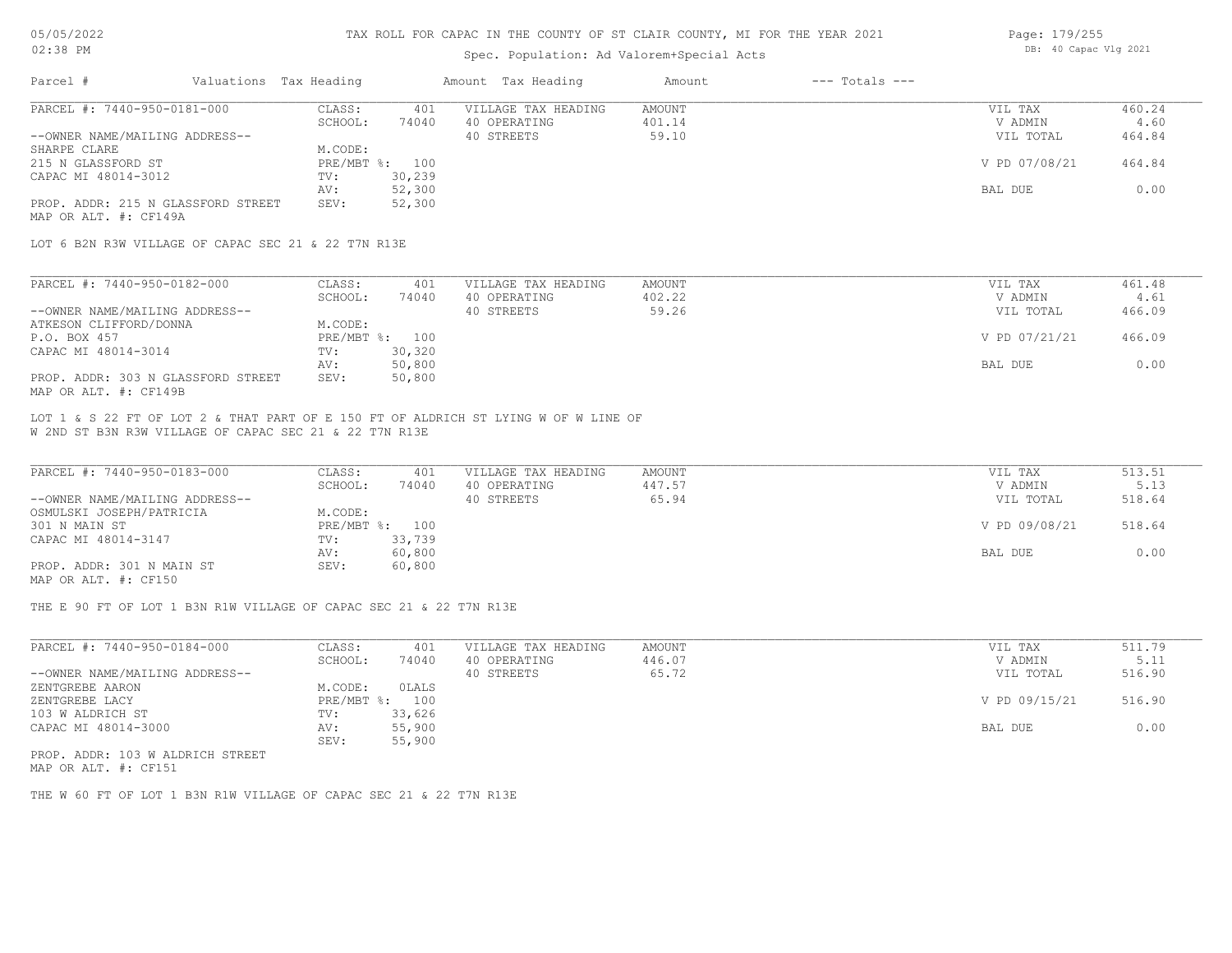# TAX ROLL FOR CAPAC IN THE COUNTY OF ST CLAIR COUNTY, MI FOR THE YEAR 2021

# Spec. Population: Ad Valorem+Special Acts

| Page: 180/255 |                       |  |
|---------------|-----------------------|--|
|               | DB: 40 Capac Vlg 2021 |  |

| Parcel #                                                                          | Valuations Tax Heading |                                                                    | Amount Tax Heading                                       | Amount                     | $---$ Totals $---$ |                                 |                               |
|-----------------------------------------------------------------------------------|------------------------|--------------------------------------------------------------------|----------------------------------------------------------|----------------------------|--------------------|---------------------------------|-------------------------------|
| PARCEL #: 7440-950-0185-000<br>--OWNER NAME/MAILING ADDRESS--<br>WEISS FRANCHESCA |                        | CLASS:<br>SCHOOL:<br>74040<br>M.CODE:                              | VILLAGE TAX HEADING<br>401<br>40 OPERATING<br>40 STREETS | AMOUNT<br>994.94<br>146.59 |                    | VIL TAX<br>V ADMIN<br>VIL TOTAL | 1,141.53<br>11.41<br>1,152.94 |
| 303 N MAIN ST<br>CAPAC MI 48014-3147<br>PROP. ADDR: 303 N MAIN ST                 |                        | PRE/MBT %: 100<br>75,000<br>TV:<br>75,000<br>AV:<br>75,000<br>SEV: |                                                          |                            |                    | BAL DUE                         | 1,152.94                      |
| MAP OR ALT. #: CF152                                                              |                        |                                                                    |                                                          |                            |                    |                                 |                               |
| LOT 2 B3N R1W VILLAGE OF CAPAC                                                    |                        |                                                                    |                                                          |                            |                    |                                 |                               |
| PARCEL #: 7440-950-0186-000                                                       |                        | CLASS:                                                             | VILLAGE TAX HEADING<br>401                               | AMOUNT                     |                    | VIL TAX                         | 590.81                        |
| --OWNER NAME/MAILING ADDRESS--                                                    |                        | SCHOOL:<br>74040                                                   | 40 OPERATING<br>40 STREETS                               | 514.94<br>75.87            |                    | V ADMIN<br>VIL TOTAL            | 5.90<br>596.71                |
| BEISCHER DAVID/SHARI<br>307 N MAIN ST PO BOX 360<br>CAPAC MI 48014-3147           |                        | M.CODE:<br>PRE/MBT %: 100<br>38,817<br>TV:                         |                                                          |                            |                    | V PD 08/31/21                   | 596.71                        |
| PROP. ADDR: 307 N MAIN ST<br>MAP OR ALT. #: CF153                                 |                        | 68,200<br>AV:<br>68,200<br>SEV:                                    |                                                          |                            |                    | BAL DUE                         | 0.00                          |
| LOT 3 B3N R1W VILLAGE OF CAPAC                                                    |                        |                                                                    |                                                          |                            |                    |                                 |                               |
| PARCEL #: 7440-950-0187-000                                                       |                        | CLASS:                                                             | VILLAGE TAX HEADING<br>401                               | AMOUNT                     |                    | VIL TAX                         | 911.70                        |
| --OWNER NAME/MAILING ADDRESS--                                                    |                        | SCHOOL:<br>74040                                                   | 40 OPERATING<br>40 STREETS                               | 794.62<br>117.08           |                    | V ADMIN<br>VIL TOTAL            | 9.11<br>920.81                |
| MARABATE FRANK<br>MARABATE MARY                                                   |                        | M.CODE:<br>COREL<br>PRE/MBT %: 100                                 |                                                          |                            |                    | V PD 09/15/21                   | 920.81                        |
| 309 N MAIN ST<br>CAPAC MI 48014-3147                                              |                        | 59,900<br>TV:<br>59,900<br>AV:<br>59,900<br>SEV:                   |                                                          |                            |                    | BAL DUE                         | 0.00                          |
| PROP. ADDR: 309 N MAIN ST<br>MAP OR ALT. #: CF154                                 |                        |                                                                    |                                                          |                            |                    |                                 |                               |
| LOT 4 B3N R1W VILLAGE OF CAPAC SEC 21 & 22 T7N R13E                               |                        |                                                                    |                                                          |                            |                    |                                 |                               |
| PARCEL #: 7440-950-0188-000                                                       |                        | CLASS:<br>SCHOOL:<br>74040                                         | 401<br>VILLAGE TAX HEADING<br>40 OPERATING               | AMOUNT<br>440.54           |                    | VIL TAX<br>V ADMIN              | 505.45<br>5.05                |
| --OWNER NAME/MAILING ADDRESS--<br>REVITZER CLARENCE/SARAH                         |                        | M.CODE:                                                            | 40 STREETS                                               | 64.91                      |                    | VIL TOTAL                       | 510.50                        |
| 313 N MAIN ST<br>CAPAC MI 48014-3147                                              |                        | PRE/MBT %: 100<br>33,209<br>TV:                                    |                                                          |                            |                    | V PD 08/05/21                   | 510.50                        |
| PROP. ADDR: 313 N MAIN ST<br>MAP OR ALT. #: CF155                                 |                        | 62,200<br>AV:<br>62,200<br>SEV:                                    |                                                          |                            |                    | BAL DUE                         | 0.00                          |

LOT 5 B3N R1W VILLAGE OF CAPAC SEC 21 & 22 T7N R13E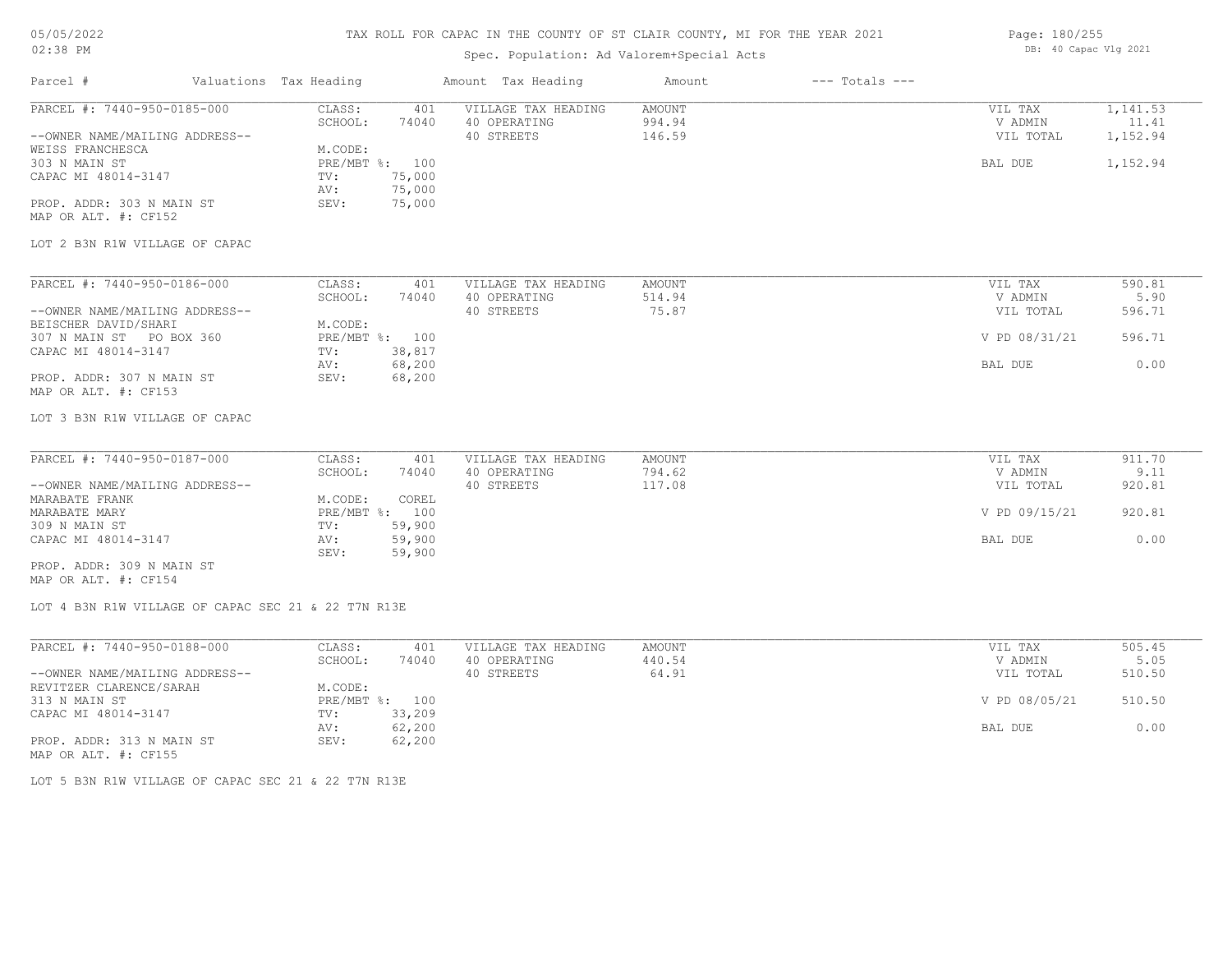# Spec. Population: Ad Valorem+Special Acts

| PARCEL #: 7440-950-0189-000<br>--OWNER NAME/MAILING ADDRESS-- | CLASS:<br>SCHOOL:<br>M.CODE:<br>PRE/MBT %: | 401<br>74040 | VILLAGE TAX HEADING<br>40 OPERATING<br>40 STREETS | AMOUNT<br>426.64<br>62.86 | VIL TAX<br>V ADMIN<br>VIL TOTAL | 489.50<br>4.89<br>494.39 |
|---------------------------------------------------------------|--------------------------------------------|--------------|---------------------------------------------------|---------------------------|---------------------------------|--------------------------|
|                                                               |                                            |              |                                                   |                           |                                 |                          |
|                                                               |                                            |              |                                                   |                           |                                 |                          |
|                                                               |                                            |              |                                                   |                           |                                 |                          |
|                                                               |                                            |              |                                                   |                           |                                 |                          |
|                                                               |                                            | $\circ$      |                                                   |                           | V PD 09/14/21                   | 494.39                   |
|                                                               | TV:                                        | 32,161       |                                                   |                           |                                 |                          |
|                                                               | AV:                                        | 54,800       |                                                   |                           | BAL DUE                         | 0.00                     |
|                                                               | SEV:                                       | 54,800       |                                                   |                           |                                 |                          |
| PROP. ADDR: 315 N MAIN ST                                     |                                            |              |                                                   |                           |                                 |                          |
|                                                               |                                            |              |                                                   |                           |                                 |                          |
| LOT 6 B3N R1W VILLAGE OF CAPAC                                |                                            |              |                                                   |                           |                                 |                          |
|                                                               |                                            |              |                                                   |                           |                                 |                          |

| PARCEL #: 7440-950-0190-000    | CLASS:     | 401    | VILLAGE TAX HEADING | AMOUNT | VIL TAX       | 336.37 |
|--------------------------------|------------|--------|---------------------|--------|---------------|--------|
|                                | SCHOOL:    | 74040  | 40 OPERATING        | 293.18 | V ADMIN       | 3.36   |
| --OWNER NAME/MAILING ADDRESS-- |            |        | 40 STREETS          | 43.19  | VIL TOTAL     | 339.73 |
| DINGMAN CHAD                   | M.CODE:    |        |                     |        |               |        |
| 16126 BURT RD                  | PRE/MBT %: | $\Box$ |                     |        | V PD 09/08/21 | 339.73 |
| CAPAC MI 48014                 | TV:        | 22,101 |                     |        |               |        |
|                                | AV:        | 38,300 |                     |        | BAL DUE       | 0.00   |
| PROP. ADDR: 312 N NEEPER ST    | SEV:       | 38,300 |                     |        |               |        |
| MAP OR ALT. #: CF157A          |            |        |                     |        |               |        |

#### LOT 9 B3N R1W VILLAGE OF CAPAC

| PARCEL #: 7440-950-0191-000    | CLASS:  | 401            | VILLAGE TAX HEADING | AMOUNT | VIL TAX       | 815.50 |
|--------------------------------|---------|----------------|---------------------|--------|---------------|--------|
|                                | SCHOOL: | 74040          | 40 OPERATING        | 710.78 | V ADMIN       | 8.15   |
| --OWNER NAME/MAILING ADDRESS-- |         |                | 40 STREETS          | 104.72 | VIL TOTAL     | 823.65 |
| MASON DEREK                    | M.CODE: | COREL          |                     |        |               |        |
| 308 N NEEPER ST                |         | PRE/MBT %: 100 |                     |        | V PD 09/15/21 | 823.65 |
| CAPAC MI 48014-3036            | TV:     | 53,580         |                     |        |               |        |
|                                | AV:     | 66,200         |                     |        | BAL DUE       | 0.00   |
| PROP. ADDR: 308 N NEEPER ST    | SEV:    | 66,200         |                     |        |               |        |
| MAP OR ALT. #: CF157B          |         |                |                     |        |               |        |

LOT 10 B3N R1W VILLAGE OF CAPAC

| PARCEL #: 7440-950-0192-000      | CLASS:  | 401            | VILLAGE TAX HEADING | AMOUNT | VIL TAX       | 614.83 |
|----------------------------------|---------|----------------|---------------------|--------|---------------|--------|
|                                  | SCHOOL: | 74040          | 40 OPERATING        | 535.88 | V ADMIN       | 6.14   |
| --OWNER NAME/MAILING ADDRESS--   |         |                | 40 STREETS          | 78.95  | VIL TOTAL     | 620.97 |
| MILLS LARRY/CAROLYN              | M.CODE: |                |                     |        |               |        |
| 105 W ALDRICH ST                 |         | PRE/MBT %: 100 |                     |        | V PD 08/11/21 | 620.97 |
| CAPAC MI 48014-3000              | TV:     | 40,396         |                     |        |               |        |
|                                  | AV:     | 67,000         |                     |        | BAL DUE       | 0.00   |
| PROP. ADDR: 105 W ALDRICH STREET | SEV:    | 67,000         |                     |        |               |        |
| MAP OR ALT. #: CF158B            |         |                |                     |        |               |        |

E1/2 OF LOTS 11 & 12 B3N R1W VILLAGE OF CAPAC SEC 21 & 22 T7N R13E

Page: 181/255 DB: 40 Capac Vlg 2021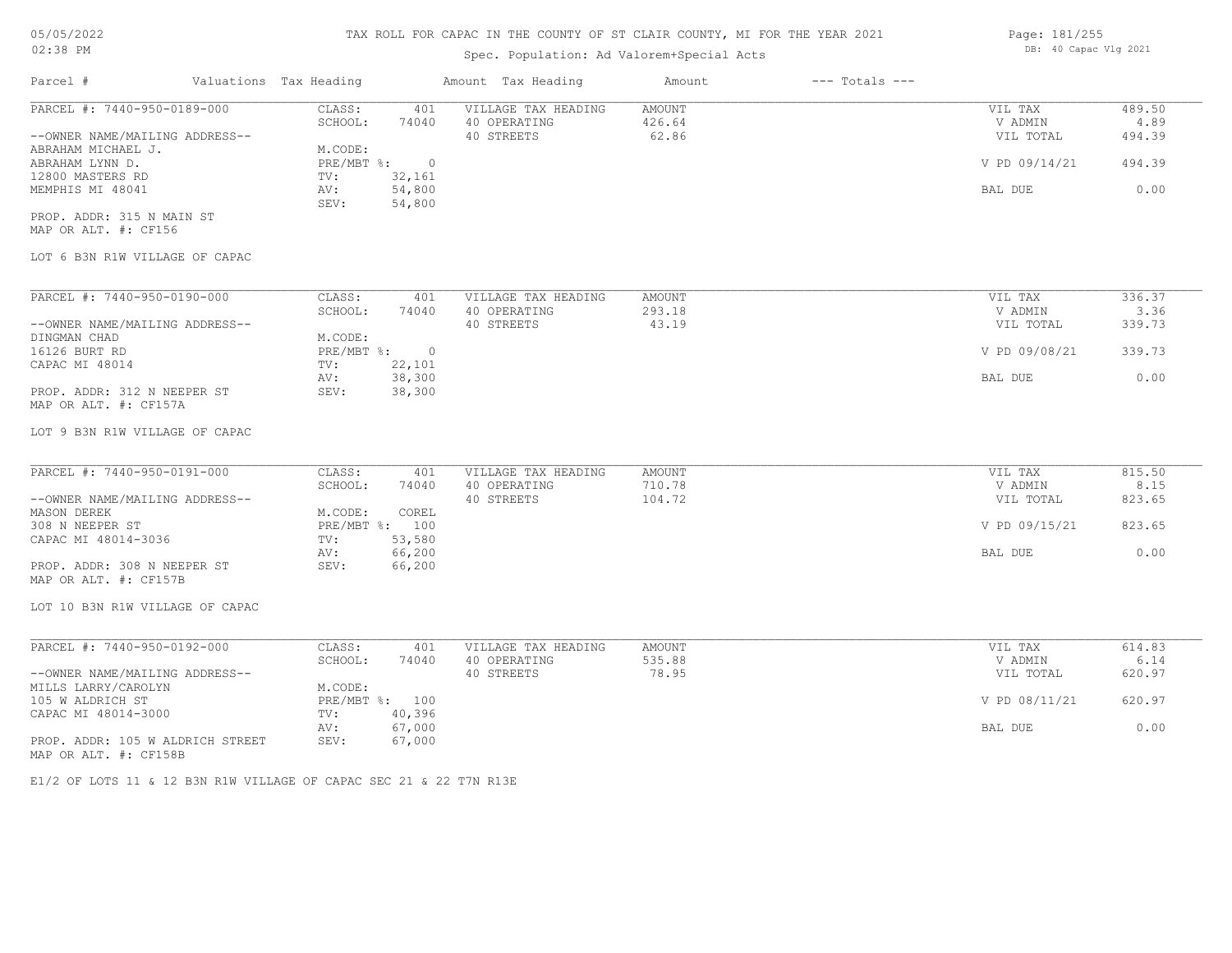### Spec. Population: Ad Valorem+Special Acts

| Page: 182/255 |                       |  |
|---------------|-----------------------|--|
|               | DB: 40 Capac Vlg 2021 |  |

| Parcel #                         | Valuations Tax Heading |        | Amount Tax Heading  | Amount | $---$ Totals $---$ |               |        |
|----------------------------------|------------------------|--------|---------------------|--------|--------------------|---------------|--------|
| PARCEL #: 7440-950-0193-000      | CLASS:                 | 401    | VILLAGE TAX HEADING | AMOUNT |                    | VIL TAX       | 645.78 |
|                                  | SCHOOL:                | 74040  | 40 OPERATING        | 562.85 |                    | V ADMIN       | 6.45   |
| --OWNER NAME/MAILING ADDRESS--   |                        |        | 40 STREETS          | 82.93  |                    | VIL TOTAL     | 652.23 |
| SHARPE JOSEPH/SHARI LU           | M.CODE:                | COREL  |                     |        |                    |               |        |
| 107 W ALDRICH ST                 | PRE/MBT %: 100         |        |                     |        |                    | V PD 09/15/21 | 652.23 |
| CAPAC MI 48014-3000              | TV:                    | 42,429 |                     |        |                    |               |        |
|                                  | AV:                    | 70,900 |                     |        |                    | BAL DUE       | 0.00   |
| PROP. ADDR: 107 W ALDRICH STREET | SEV:                   | 70,900 |                     |        |                    |               |        |
|                                  |                        |        |                     |        |                    |               |        |

MAP OR ALT. #: CF159

W1/2 OF LOTS 11 & 12 B3N R1W VILLAGE OF CAPAC SEC 21 & 22 T7N R13E

| PARCEL #: 7440-950-0194-000    | CLASS:     | 401    | VILLAGE TAX HEADING | AMOUNT | VIL TAX       | 158.85 |
|--------------------------------|------------|--------|---------------------|--------|---------------|--------|
|                                | SCHOOL:    | 74040  | 40 OPERATING        | 138.45 | V ADMIN       | 1.58   |
| --OWNER NAME/MAILING ADDRESS-- |            |        | 40 STREETS          | 20.40  | VIL TOTAL     | 160.43 |
| MONTPETIT WILLIAM              | M.CODE:    |        |                     |        |               |        |
| MONTPETIT SHARON               | PRE/MBT %: |        |                     |        | V PD 07/21/21 | 160.43 |
| 27400 BERTRAND                 | TV:        | 10,437 |                     |        |               |        |
| NEW BALTIMORE MI 48051         | AV:        | 18,000 |                     |        | BAL DUE       | 0.00   |
|                                | SEV:       | 18,000 |                     |        |               |        |
| PROP. ADDR: 301 N NEEPER ST    |            |        |                     |        |               |        |

MAP OR ALT. #: CF160

21 & 22 T7N R13E E90 FT OF LOTS 1 & 2 EXC N 30' FT OF E 90 FT OF LOT 2 B3N R2W VILLAGE OF CAPAC SEC

| PARCEL #: 7440-950-0195-000    | CLASS:  | 401            | VILLAGE TAX HEADING | AMOUNT | VIL TAX       | 677.87 |
|--------------------------------|---------|----------------|---------------------|--------|---------------|--------|
|                                | SCHOOL: | 74040          | 40 OPERATING        | 590.82 | V ADMIN       | 6.77   |
| --OWNER NAME/MAILING ADDRESS-- |         |                | 40 STREETS          | 87.05  | VIL TOTAL     | 684.64 |
| SCHWARTZKOPF GERALDINE M.      | M.CODE: |                |                     |        |               |        |
| 307 N NEEPER ST                |         | PRE/MBT %: 100 |                     |        | V PD 08/18/21 | 684.64 |
| CAPAC MI 48014-3037            | TV:     | 44,537         |                     |        |               |        |
|                                | AV:     | 73,700         |                     |        | BAL DUE       | 0.00   |
| PROP. ADDR: 307 N NEEPER ST    | SEV:    | 73,700         |                     |        |               |        |
|                                |         |                |                     |        |               |        |

MAP OR ALT. #: CF161A

LOT 3 & N 30' OF E 90' OF LOT 2 & LOT 4 EXC N 65' B2N R2W VILLAGE OF CAPAC

| PARCEL #: 7440-950-0196-000    | CLASS:     | 401    | VILLAGE TAX HEADING | AMOUNT | VIL TAX   | 1,437.97 |
|--------------------------------|------------|--------|---------------------|--------|-----------|----------|
|                                | SCHOOL:    | 74040  | 40 OPERATING        | 788.18 | V ADMIN   | 13.54    |
| --OWNER NAME/MAILING ADDRESS-- |            |        | 40 STREETS          | 116.13 | VIL TOTAL | 1,451.51 |
| SAGE ROLAND                    | M.CODE:    |        | SWALK               | 286.20 |           |          |
| MUSU KATHLEEN M                | PRE/MBT %: | 100    | W                   | 97.73  | BAL DUE   | 1,451.51 |
| 203 W ALDRICH STREET           | TV:        | 59,414 |                     | 66.24  |           |          |
| CAPAC MI 48014                 | AV:        | 76,800 | $\circ$             | 83.49  |           |          |
|                                | SEV:       | 76,800 |                     |        |           |          |

MAP OR ALT. #: CF161B PROP. ADDR: 203 W ALDRICH STREET

VILLAGE OF CAPAC W60' OF LOTS 1 & 2 & INCL E 1/2 OF VAC ALLEY & S 100' OF W 1/2 OF VAC ALLEY B3N R2W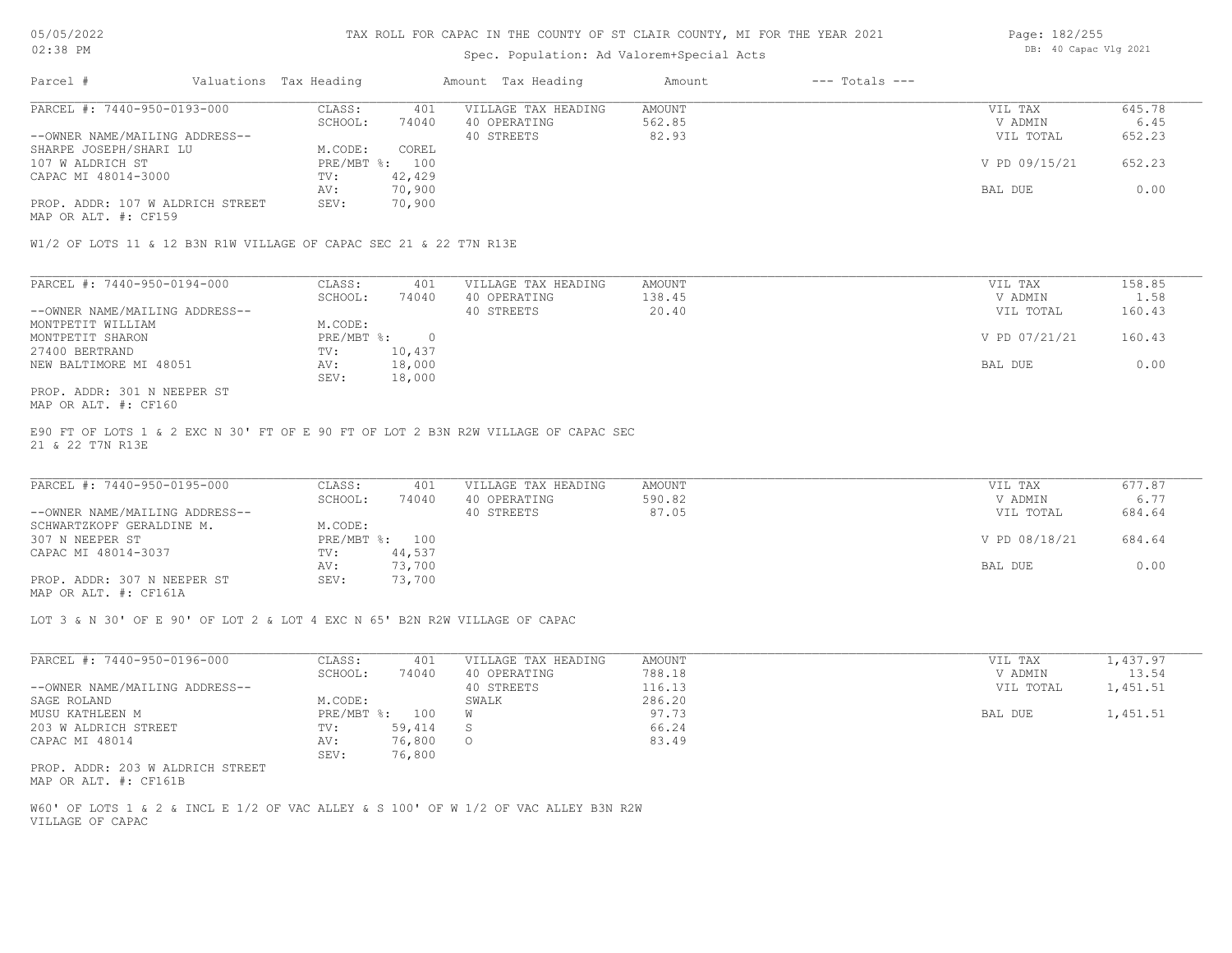# Spec. Population: Ad Valorem+Special Acts

| Page: 183/255 |                       |  |
|---------------|-----------------------|--|
|               | DB: 40 Capac Vlg 2021 |  |

| Parcel #                       | Valuations Tax Heading |        | Amount Tax Heading  | Amount | $---$ Totals $---$ |               |        |
|--------------------------------|------------------------|--------|---------------------|--------|--------------------|---------------|--------|
| PARCEL #: 7440-950-0197-000    | CLASS:                 | 401    | VILLAGE TAX HEADING | AMOUNT |                    | VIL TAX       | 621.19 |
|                                | SCHOOL:                | 74040  | 40 OPERATING        | 541.42 |                    | V ADMIN       | 6.21   |
| --OWNER NAME/MAILING ADDRESS-- |                        |        | 40 STREETS          | 79.77  |                    | VIL TOTAL     | 627.40 |
| JUSTIN MARK E                  | M.CODE:                | COREL  |                     |        |                    |               |        |
| 311 N NEEPER ST                | PRE/MBT %: 100         |        |                     |        |                    | V PD 09/15/21 | 627.40 |
| CAPAC MI 48014-3037            | TV:                    | 40,813 |                     |        |                    |               |        |
|                                | AV:                    | 45,700 |                     |        |                    | BAL DUE       | 0.00   |
| PROP. ADDR: 311 N NEEPER ST    | SEV:                   | 45,700 |                     |        |                    |               |        |
|                                |                        |        |                     |        |                    |               |        |

MAP OR ALT. #: CF162

N65 FT LOT 4 INCL 1/2 OF VAC ALLEY B3N R2W VILLAGE OF CAPAC SEC 21 & 22 T7N R13E

| PARCEL #: 7440-950-0198-000        | CLASS:     | 401    | VILLAGE TAX HEADING | AMOUNT | VIL TAX       | 309.10 |
|------------------------------------|------------|--------|---------------------|--------|---------------|--------|
|                                    | SCHOOL:    | 74040  | 40 OPERATING        | 269.41 | V ADMIN       | 3.09   |
| --OWNER NAME/MAILING ADDRESS--     |            |        | 40 STREETS          | 39.69  | VIL TOTAL     | 312.19 |
| ROBBERSTAD TIMOTHY                 | M.CODE:    |        |                     |        |               |        |
| ROBBERSTAD NICOLE                  | PRE/MBT %: |        |                     |        | V PD 09/09/21 | 312.19 |
| 1818 N VAN DYKE                    | TV:        | 20,309 |                     |        |               |        |
| IMLAY CITY MI 48444                | AV:        | 34,200 |                     |        | BAL DUE       | 0.00   |
|                                    | SEV:       | 34,200 |                     |        |               |        |
| PROP. ADDR: 312 N GLASSFORD STREET |            |        |                     |        |               |        |

MAP OR ALT. #: CF163A

LOT 9 E 1/2 INCL 1/2 OF VAC ALLEY B3N R2W VILLAGE OF CAPAC SEC 21 & 22 T7N R13E

| PARCEL #: 7440-950-0199-000        | CLASS:       | 401    | VILLAGE TAX HEADING | AMOUNT | VIL TAX   | 292.41 |
|------------------------------------|--------------|--------|---------------------|--------|-----------|--------|
|                                    | SCHOOL:      | 74040  | 40 OPERATING        | 254.86 | V ADMIN   | 2.92   |
| --OWNER NAME/MAILING ADDRESS--     |              |        | 40 STREETS          | 37.55  | VIL TOTAL | 295.33 |
| ELLIOTT ROBERT TRUSTEE             | M.CODE:      |        |                     |        |           |        |
| 603 S MAIN ST                      | $PRE/MBT$ %: |        |                     |        | BAL DUE   | 295.33 |
| CAPAC MI 48014-3724                | TV:          | 19,212 |                     |        |           |        |
|                                    | AV:          | 33,300 |                     |        |           |        |
| PROP. ADDR: 308 N GLASSFORD STREET | SEV:         | 33,300 |                     |        |           |        |
| MAP OR ALT. #: CF163B              |              |        |                     |        |           |        |

LOT 10 INCL 1/2 OF VAC ALLEY B3N R2W VILLAGE OF CAPAC SEC 21 & 22 T7N R13E

| PARCEL #: 7440-950-0200-000      | CLASS:     | 401    | VILLAGE TAX HEADING | AMOUNT | VIL TAX   | 564.77 |
|----------------------------------|------------|--------|---------------------|--------|-----------|--------|
|                                  | SCHOOL:    | 74040  | 40 OPERATING        | 492.25 | V ADMIN   | 5.64   |
| --OWNER NAME/MAILING ADDRESS--   |            |        | 40 STREETS          | 72.52  | VIL TOTAL | 570.41 |
| SHULL BRAIN L                    | M.CODE:    |        |                     |        |           |        |
| SHULL W/R & GRIFFITH B           | PRE/MBT %: |        |                     |        | BAL DUE   | 570.41 |
| 3520 CAPAC RD                    | TV:        | 37,107 |                     |        |           |        |
| CAPAC MI 48014-3700              | AV:        | 67,600 |                     |        |           |        |
|                                  | SEV:       | 67,600 |                     |        |           |        |
| PROP. ADDR: 209 W ALDRICH STREET |            |        |                     |        |           |        |

MAP OR ALT. #: 164A/B

W1/2 OF LOTS 11 & 12 B3N R2W VILLAGE OF CAPAC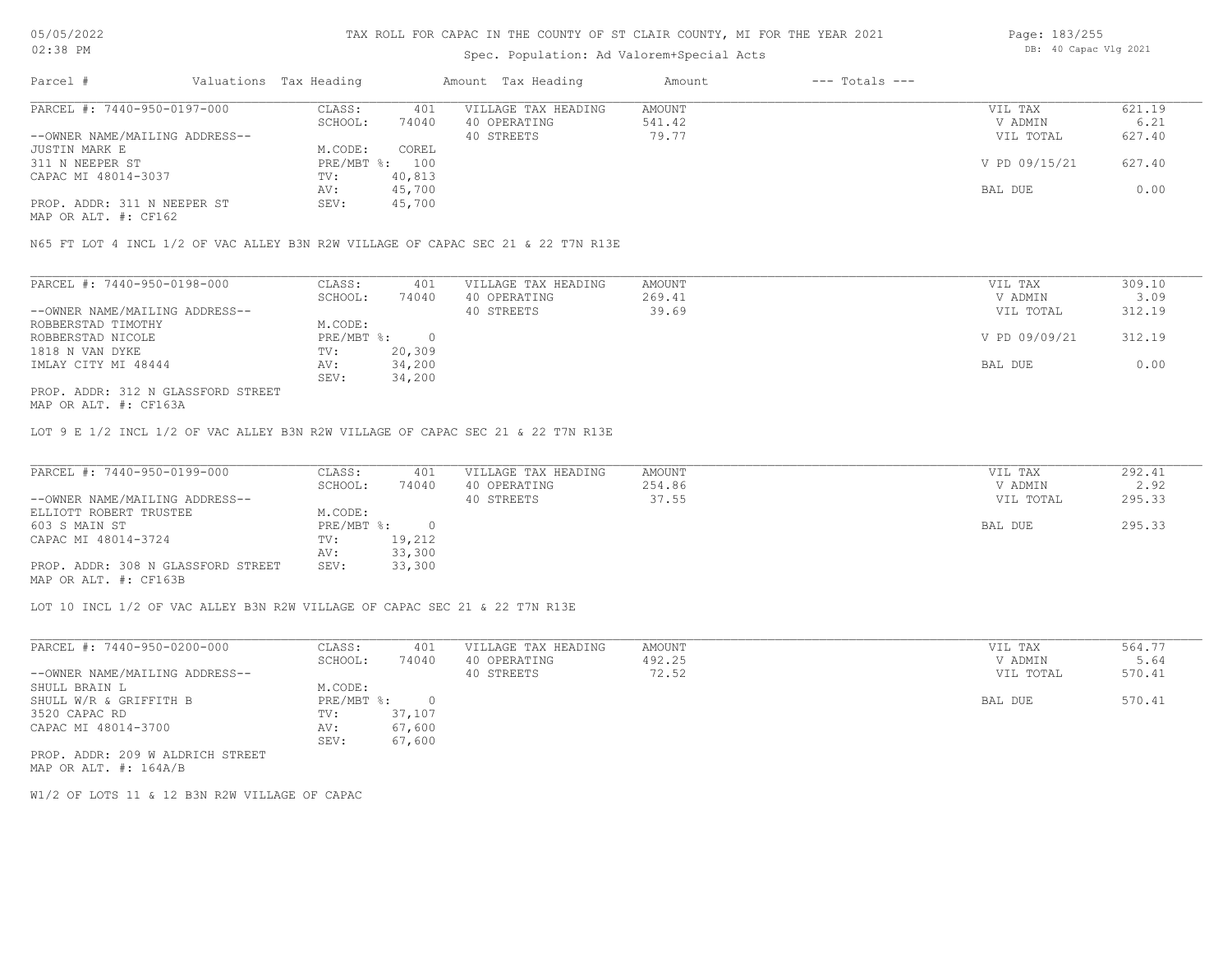## Spec. Population: Ad Valorem+Special Acts

| $---$ Totals $---$<br>Valuations Tax Heading<br>Amount Tax Heading<br>Amount             |        |
|------------------------------------------------------------------------------------------|--------|
| PARCEL #: 7440-950-0201-000<br>VILLAGE TAX HEADING<br>CLASS:<br>AMOUNT<br>401<br>VIL TAX | 430.91 |
| 74040<br>375.58<br>SCHOOL:<br>40 OPERATING<br>V ADMIN                                    | 4.30   |
| --OWNER NAME/MAILING ADDRESS--<br>55.33<br>VIL TOTAL<br>40 STREETS                       | 435.21 |
| M.CODE:<br>GLEFKE RACHEL M                                                               |        |
| PRE/MBT %: 100<br>207 W ALDRICH STREET<br>BAL DUE                                        | 435.21 |
| 28,312<br>CAPAC MI 48014<br>TV:                                                          |        |
| 40,500<br>AV:                                                                            |        |
| PROP. ADDR: 207 W ALDRICH STREET<br>SEV:<br>40,500                                       |        |

MAP OR ALT. #: CF164C

E1/2 OF LOTS 11 & 12 B3N R2W VILLAGE OF CAPAC

| PARCEL #: 7440-950-0202-000    | 201<br>VILLAGE TAX HEADING<br>CLASS:<br>AMOUNT | 2,238.34<br>VIL TAX       |
|--------------------------------|------------------------------------------------|---------------------------|
|                                | 74040<br>1,950.90<br>SCHOOL:<br>40 OPERATING   | 22.38<br>V ADMIN          |
| --OWNER NAME/MAILING ADDRESS-- | 287.44<br>40 STREETS                           | 2,260.72<br>VIL TOTAL     |
| FULTHEIM GARY                  | M.CODE:                                        |                           |
| LEASE ACCOUNTING 29268         | PRE/MBT %:                                     | V PD 08/18/21<br>2,260.72 |
| 500 VOLVO PARKWAY              | 147,062<br>TV:                                 |                           |
| CHESAPEAKE VA 23320            | 180,900<br>AV:                                 | 0.00<br>BAL DUE           |
|                                | 180,900<br>SEV:                                |                           |
| PROP. ADDR: 101 S MAIN         |                                                |                           |

MAP OR ALT. #: CF165

PART OF THE VILLAGE OF CAPAC SEC 28 T7N R13E LOT 1 EXC THE W 36 FT THEREOF ALSO THE N 10 FT OF THE E 114 FT OF LOT 2 B1S R1W

| PARCEL #: 7440-950-0203-000    | CLASS:       | 201    | VILLAGE TAX HEADING | AMOUNT | VIL TAX       | 562.40 |
|--------------------------------|--------------|--------|---------------------|--------|---------------|--------|
|                                | SCHOOL:      | 74040  | 40 OPERATING        | 490.18 | V ADMIN       | 5.62   |
| --OWNER NAME/MAILING ADDRESS-- |              |        | 40 STREETS          | 72.22  | VIL TOTAL     | 568.02 |
| LEVIN GROUP, L.L.C. THE        | M.CODE:      |        |                     |        |               |        |
| 970 TILLSON DR                 | $PRE/MBT$ %: |        |                     |        | V PD 07/15/21 | 568.02 |
| ZIONSVILLE IN 46077-9330       | TV:          | 36,951 |                     |        |               |        |
|                                | AV:          | 46,800 |                     |        | BAL DUE       | 0.00   |
| PROP. ADDR: 102 W MILL ST      | SEV:         | 46,800 |                     |        |               |        |
|                                |              |        |                     |        |               |        |

MAP OR ALT. #: CF166

SEC 28 T7N R13E W36 FT OF LOT 1 & N 10 FT OF W 36 FT OF LOT 2 B1S R1W PART OF THE VILLAGE OF CAPAC

| PARCEL #: 7440-950-0204-000    | CLASS:       | 201    | VILLAGE TAX HEADING | AMOUNT | VIL TAX       | 224.57 |
|--------------------------------|--------------|--------|---------------------|--------|---------------|--------|
|                                | SCHOOL:      | 74040  | 40 OPERATING        | 195.73 | V ADMIN       | 2.24   |
| --OWNER NAME/MAILING ADDRESS-- |              |        | 40 STREETS          | 28.84  | VIL TOTAL     | 226.81 |
| FULTHEIM GARY                  | M.CODE:      |        |                     |        |               |        |
| LEASE ACCOUNTING 29268         | $PRE/MBT$ %: |        |                     |        | V PD 08/18/21 | 226.81 |
| 500 VOLVO PARKWAY              | TV:          | 14,755 |                     |        |               |        |
| CHESAPEAKE VA 23320            | AV:          | 19,900 |                     |        | BAL DUE       | 0.00   |
|                                | SEV:         | 19,900 |                     |        |               |        |
| PROP. ADDR: 107 S MAIN         |              |        |                     |        |               |        |

MAP OR ALT. #: CF167

N2/3 OF LOT 2 EXC THE N 10 FT B1S R1W PART OF THE VILLAGE OF CAPAC SEC 28 T7N R13E

Page: 184/255 DB: 40 Capac Vlg 2021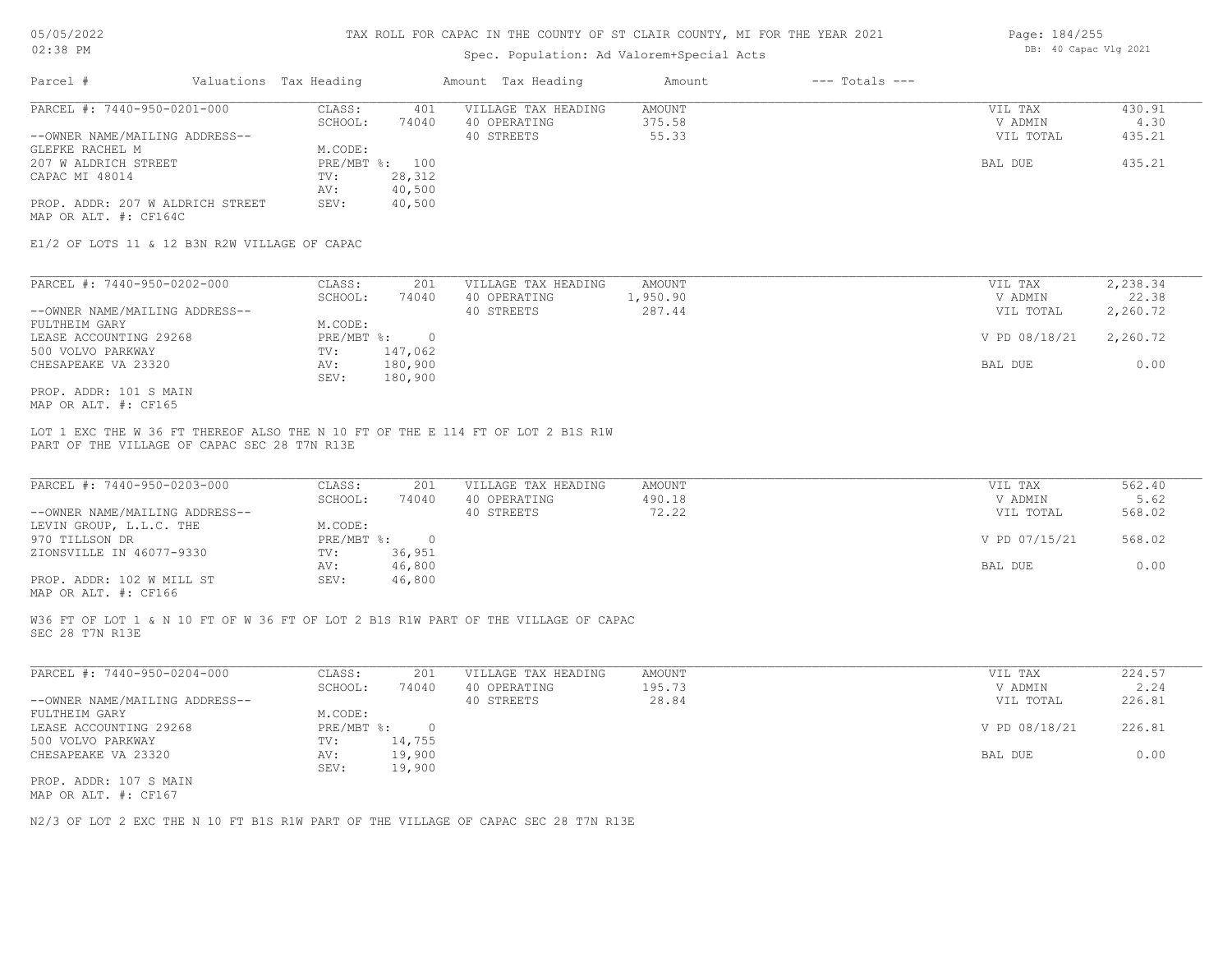## Spec. Population: Ad Valorem+Special Acts

| Page: 185/255 |                       |  |
|---------------|-----------------------|--|
|               | DB: 40 Capac Vlg 2021 |  |

| Parcel #                       | Valuations Tax Heading |        | Amount Tax Heading  | Amount | $---$ Totals $---$ |               |        |
|--------------------------------|------------------------|--------|---------------------|--------|--------------------|---------------|--------|
| PARCEL #: 7440-950-0205-000    | CLASS:                 | 201    | VILLAGE TAX HEADING | AMOUNT |                    | VIL TAX       | 550.42 |
|                                | SCHOOL:                | 74040  | 40 OPERATING        | 479.74 |                    | V ADMIN       | 5.50   |
| --OWNER NAME/MAILING ADDRESS-- |                        |        | 40 STREETS          | 70.68  |                    | VIL TOTAL     | 555.92 |
| CHIEF PROPERTIES LLC,          | M.CODE:                |        |                     |        |                    |               |        |
| 109 S MAIN                     | PRE/MBT %:             |        |                     |        |                    | V PD 09/16/21 | 555.92 |
| CAPAC MI 48027                 | TV:                    | 36,164 |                     |        |                    |               |        |
|                                | AV:                    | 48,000 |                     |        |                    | BAL DUE       | 0.00   |
| PROP. ADDR: 109 S MAIN         | SEV:                   | 48,000 |                     |        |                    |               |        |
|                                |                        |        |                     |        |                    |               |        |

MAP OR ALT. #: CF168A

S1/3 OF LOT 2 & N 2.03 FT OF LOT 3 B1S R1W VILLAGE OF CAPAC SEC 28 T7N R13E

| PARCEL #: 7440-950-0206-000    | CLASS:     | 202   | VILLAGE TAX HEADING | AMOUNT | VIL TAX   | 0.00 |
|--------------------------------|------------|-------|---------------------|--------|-----------|------|
|                                | SCHOOL:    | 74040 | 40 OPERATING        | 0.00   | V ADMIN   | 0.00 |
| --OWNER NAME/MAILING ADDRESS-- |            |       | 40 STREETS          | 0.00   | VIL TOTAL | 0.00 |
| VILLAGE/CAPAC DOWNTOWN DEV     | M.CODE:    |       |                     |        |           |      |
| 131 N MAIN ST                  | PRE/MBT %: |       |                     |        | BAL DUE   | 0.00 |
| CAPAC MI 48014                 | TV:        |       |                     |        |           |      |
|                                | AV:        |       |                     |        |           |      |
| PROP. ADDR: 111 S MAIN         | SEV:       |       |                     |        |           |      |
| MAP OR ALT. #: CF168B          |            |       |                     |        |           |      |

R1W VILLAGE OF CAPAC SEC 28 T7N R13E LOT 3 EXC N 2.03 FT & EXC S 30 FT & EXC N 14 FT OF S 44 FT OF E 82 FT OF LOT 3 B1S

| PARCEL #: 7440-950-0207-000                           | CLASS:     | 201     | VILLAGE TAX HEADING | AMOUNT   | VIL TAX       | 1,474.26 |
|-------------------------------------------------------|------------|---------|---------------------|----------|---------------|----------|
|                                                       | SCHOOL:    | 74040   | 40 OPERATING        | 1,284.94 | V ADMIN       | 14.74    |
| --OWNER NAME/MAILING ADDRESS--                        |            |         | 40 STREETS          | 189.32   | VIL TOTAL     | 1,489.00 |
| MALBURG MARY ELLEN TRUST                              | M.CODE:    |         |                     |          |               |          |
| 15300 ALMONT RD                                       | PRE/MBT %: | $\cap$  |                     |          | V PD 09/03/21 | 1,489.00 |
| ALLENTON MI 48002                                     | TV:        | 96,861  |                     |          |               |          |
|                                                       | AV:        | 116,300 |                     |          | BAL DUE       | 0.00     |
| PROP. ADDR: 113 S MAIN                                | SEV:       | 116,300 |                     |          |               |          |
| $\cdots$ $\cdots$ $\cdots$ $\cdots$ $\cdots$ $\cdots$ |            |         |                     |          |               |          |

 $\_$  , and the state of the state of the state of the state of the state of the state of the state of the state of the state of the state of the state of the state of the state of the state of the state of the state of the

MAP OR ALT. #: CF168C

SEC 28 T7N R13E S30 FT OF LOT 3 & N 14 FT OF S 44 FT OF E 82 FT OF LOT 3 B1S R1W VILLAG E OF CAPAC

| PARCEL #: 7440-950-0210-000    | CLASS:     | 201     | VILLAGE TAX HEADING | AMOUNT   | VIL TAX       | 3, 143. 28 |
|--------------------------------|------------|---------|---------------------|----------|---------------|------------|
|                                | SCHOOL:    | 74040   | 40 OPERATING        | 2,739.63 | V ADMIN       | 31.43      |
| --OWNER NAME/MAILING ADDRESS-- |            |         | 40 STREETS          | 403.65   | VIL TOTAL     | 3,174.71   |
| PARKVIEW PROP. MANGT. CORP.    | M.CODE:    |         |                     |          |               |            |
| 1225 RICHARDSON ST.            | PRE/MBT %: | $\cap$  |                     |          | V PD 07/29/21 | 3,174.71   |
| PORT HURON, MI 48060           | TV:        | 206,517 |                     |          |               |            |
|                                | AV:        | 233,800 |                     |          | BAL DUE       | 0.00       |
| PROP. ADDR: 119 S MAIN         | SEV:       | 233,800 |                     |          |               |            |
| MAP OR ALT. #: CF169/172       |            |         |                     |          |               |            |

LOTS 4, 5, 6 B1S R1W PART OF THE VILLAGE OF CAPAC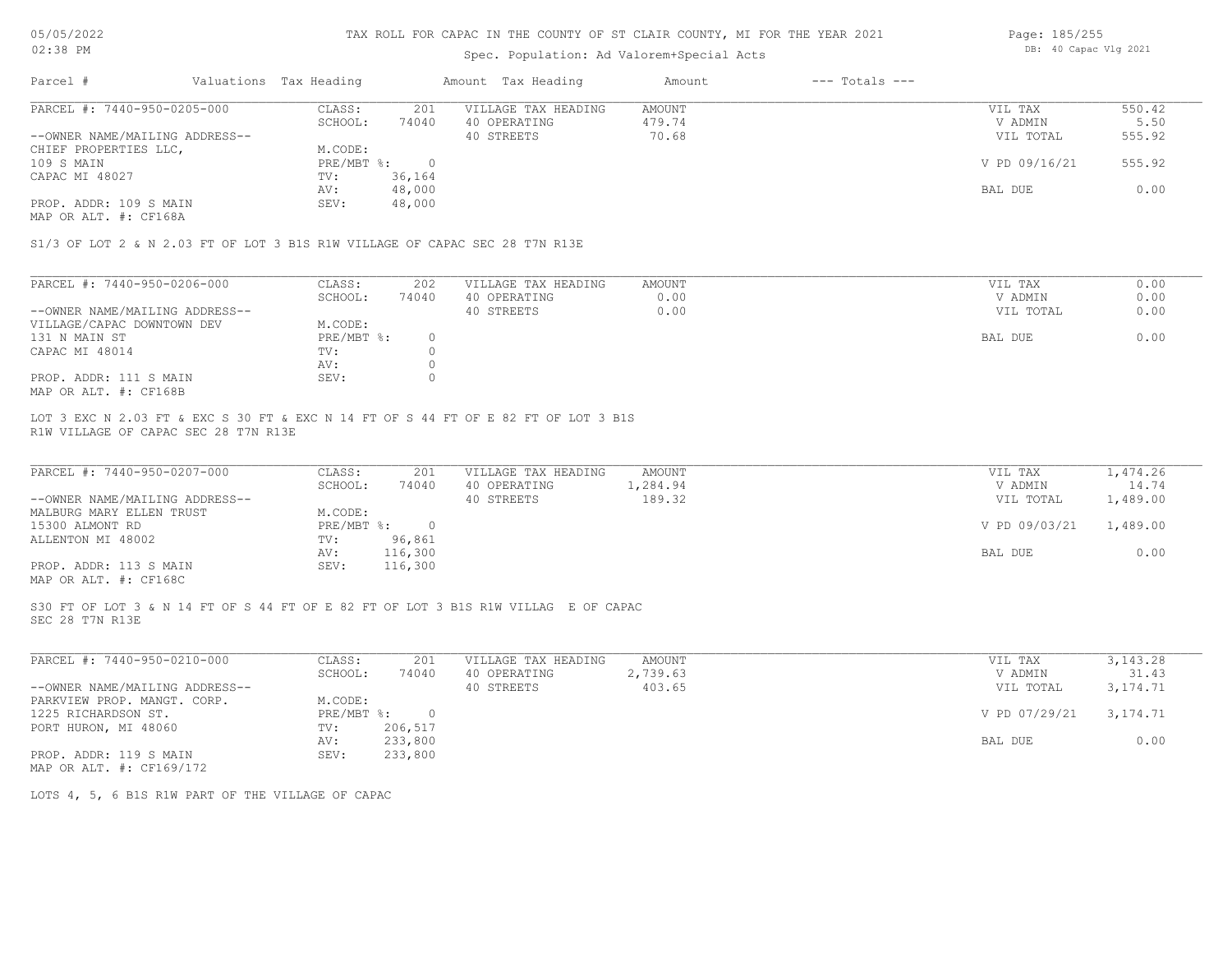### Spec. Population: Ad Valorem+Special Acts

| Page: 186/255 |                       |  |
|---------------|-----------------------|--|
|               | DB: 40 Capac Vlg 2021 |  |

| Parcel #                       | Valuations Tax Heading |        | Amount Tax Heading  | Amount | $---$ Totals $---$ |               |        |
|--------------------------------|------------------------|--------|---------------------|--------|--------------------|---------------|--------|
| PARCEL #: 7440-950-0212-000    | CLASS:                 | 401    | VILLAGE TAX HEADING | AMOUNT |                    | VIL TAX       | 756.23 |
|                                | SCHOOL:                | 74040  | 40 OPERATING        | 659.12 |                    | V ADMIN       | 7.56   |
| --OWNER NAME/MAILING ADDRESS-- |                        |        | 40 STREETS          | 97.11  |                    | VIL TOTAL     | 763.79 |
| BENITEZ-VAZQUEZ RUFINO         | M.CODE:                | COREL  |                     |        |                    |               |        |
| BENITEZ KATHERINE L            | PRE/MBT %: 100         |        |                     |        |                    | V PD 09/15/21 | 763.79 |
| 105 W MEIER ST                 | TV:                    | 49,686 |                     |        |                    |               |        |
| CAPAC MI 48014                 | AV:                    | 51,800 |                     |        |                    | BAL DUE       | 0.00   |
|                                | SEV:                   | 51,800 |                     |        |                    |               |        |
| PROP. ADDR: 105 W MEIER ST     |                        |        |                     |        |                    |               |        |

MAP OR ALT. #: CF173

E1/2 OF LOT 7 & S 1/2 OF E 1/2 OF LOT 8 B1S R1W VILLAGE OF CAPAC

| PARCEL #: 7440-950-0213-000    | CLASS:     | 401    | VILLAGE TAX HEADING | AMOUNT | VIL TAX   | 371.91 |
|--------------------------------|------------|--------|---------------------|--------|-----------|--------|
|                                | SCHOOL:    | 74040  | 40 OPERATING        | 324.15 | V ADMIN   | 3.71   |
| --OWNER NAME/MAILING ADDRESS-- |            |        | 40 STREETS          | 47.76  | VIL TOTAL | 375.62 |
| SMITH STACEY LEE               | M.CODE:    |        |                     |        |           |        |
| PEAK RALPH                     | PRE/MBT %: | 100    |                     |        | BAL DUE   | 375.62 |
| 107 W MEIER ST                 | TV:        | 24,435 |                     |        |           |        |
| CAPAC MI 48014                 | AV:        | 42,400 |                     |        |           |        |
|                                | SEV:       | 42,400 |                     |        |           |        |
| PROP. ADDR: 107 W MEIER ST     |            |        |                     |        |           |        |

MAP OR ALT. #: CF174

T7N R13E W1/2 OF LOT 7 & S 1/2 OF W 1/2 OF LOT 8 B1S R1W PART OF THE VILLAGE OF CAPAC SEC 28

| PARCEL #: 7440-950-0214-000    | CLASS:  | 401            | VILLAGE TAX HEADING | AMOUNT | VIL TAX       | 493.60 |
|--------------------------------|---------|----------------|---------------------|--------|---------------|--------|
|                                | SCHOOL: | 74040          | 40 OPERATING        | 430.22 | V ADMIN       | 4.93   |
| --OWNER NAME/MAILING ADDRESS-- |         |                | 40 STREETS          | 63.38  | VIL TOTAL     | 498.53 |
| CROWE ROGER                    | M.CODE: | COREL          |                     |        |               |        |
| FRAZER APRIL                   |         | PRE/MBT %: 100 |                     |        | V PD 09/15/21 | 498.53 |
| 108 S NEEPER ST                | TV:     | 32,431         |                     |        |               |        |
| CAPAC MI 48014                 | AV:     | 54,400         |                     |        | BAL DUE       | 0.00   |
|                                | SEV:    | 54,400         |                     |        |               |        |
| PROP. ADDR: 108 S NEEPER ST    |         |                |                     |        |               |        |

MAP OR ALT. #: CF175

N1/2 OF LOT 8 & S 18.75 FT OF LOT 9 B1S R1W VILLAGE OF CAPAC SEC 28 T7N R13E

| PARCEL #: 7440-950-0215-000    | CLASS:     | 401    | VILLAGE TAX HEADING | AMOUNT | VIL TAX   | 516.95 |
|--------------------------------|------------|--------|---------------------|--------|-----------|--------|
|                                | SCHOOL:    | 74040  | 40 OPERATING        | 450.57 | V ADMIN   | 5.16   |
| --OWNER NAME/MAILING ADDRESS-- |            |        | 40 STREETS          | 66.38  | VIL TOTAL | 522.11 |
| VIGILETTI CANDY LEA            | M.CODE:    |        |                     |        |           |        |
| 106 S NEEPER ST                | PRE/MBT %: | 100    |                     |        | BAL DUE   | 522.11 |
| CAPAC MI 48014                 | TV:        | 33,965 |                     |        |           |        |
|                                | AV:        | 59,900 |                     |        |           |        |
| PROP. ADDR: 106 S NEEPER ST    | SEV:       | 59,900 |                     |        |           |        |
| MAP OR ALT. #: CF176           |            |        |                     |        |           |        |

N56.25 FT OF LOT 9 B1S R1W VILLAGE OF CAPAC SEC 28 T7N R13E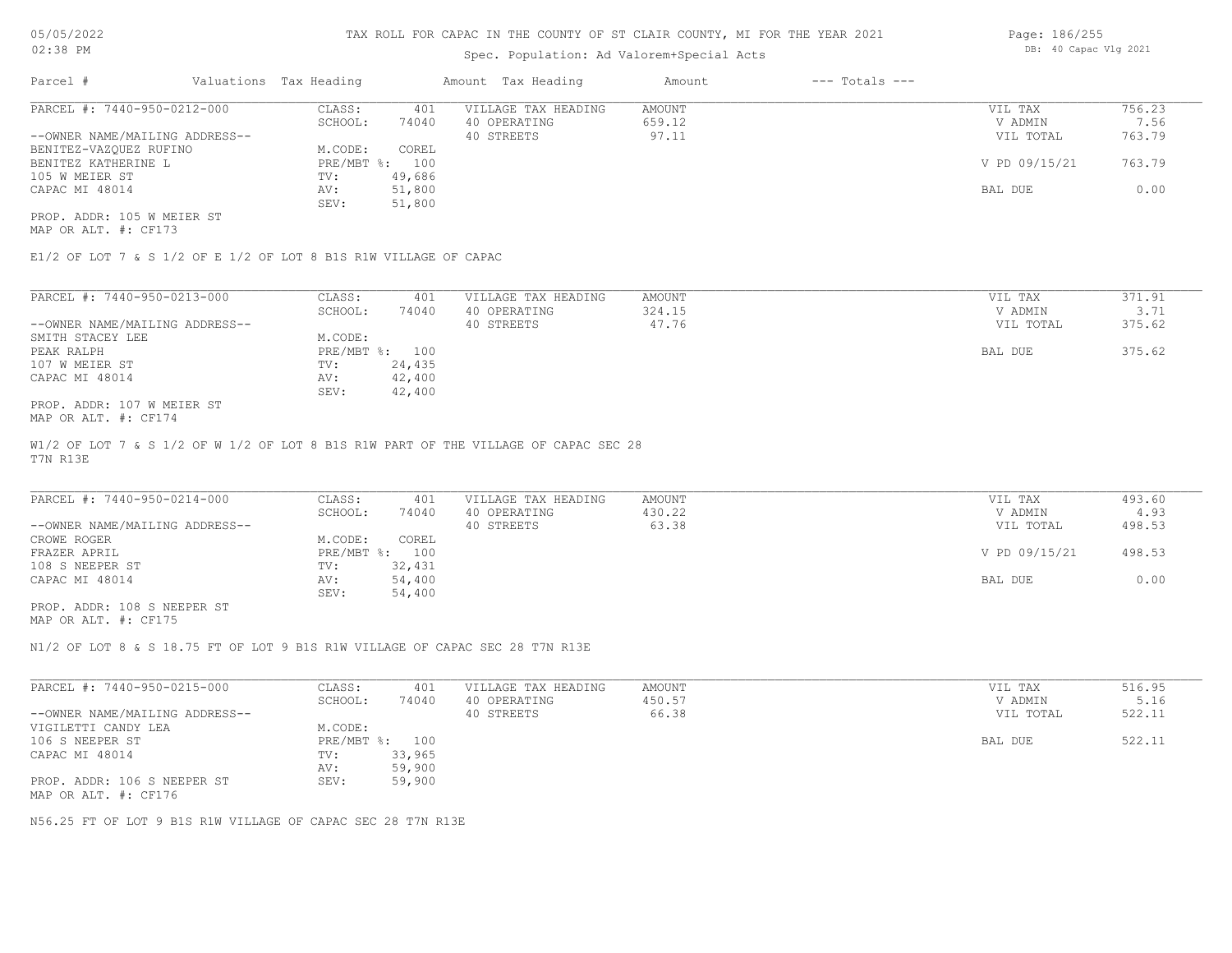## Spec. Population: Ad Valorem+Special Acts

| Page: 187/255 |                       |  |
|---------------|-----------------------|--|
|               | DB: 40 Capac Vlg 2021 |  |

| Parcel #                       | Valuations Tax Heading |        | Amount Tax Heading  | Amount | $---$ Totals $---$ |               |        |
|--------------------------------|------------------------|--------|---------------------|--------|--------------------|---------------|--------|
| PARCEL #: 7440-950-0216-000    | CLASS:                 | 401    | VILLAGE TAX HEADING | AMOUNT |                    | VIL TAX       | 453.01 |
|                                | SCHOOL:                | 74040  | 40 OPERATING        | 394.84 |                    | V ADMIN       | 4.53   |
| --OWNER NAME/MAILING ADDRESS-- |                        |        | 40 STREETS          | 58.17  |                    | VIL TOTAL     | 457.54 |
| SOLLMAN PATRICIA               | M.CODE:                |        |                     |        |                    |               |        |
| P.O. BOX 487                   | PRE/MBT %: 100         |        |                     |        |                    | V PD 09/14/21 | 457.54 |
| CAPAC MI 48014                 | TV:                    | 29,764 |                     |        |                    |               |        |
|                                | AV:                    | 48,400 |                     |        |                    | BAL DUE       | 0.00   |
| PROP. ADDR: 104 S NEEPER ST    | SEV:                   | 48,400 |                     |        |                    |               |        |
|                                |                        |        |                     |        |                    |               |        |

MAP OR ALT. #: CF177

LOT 10 B1S R1W PART OF THE VILLAGE OF CAPAC SEC 28 T7N R13E

| PARCEL #: 7440-950-0217-000    | CLASS:     | 402   | VILLAGE TAX HEADING | AMOUNT | VIL TAX   | 0.00 |
|--------------------------------|------------|-------|---------------------|--------|-----------|------|
|                                | SCHOOL:    | 74040 | 40 OPERATING        | 0.00   | V ADMIN   | 0.00 |
| --OWNER NAME/MAILING ADDRESS-- |            |       | 40 STREETS          | 0.00   | VIL TOTAL | 0.00 |
| VILLAGE OF CAPAC               | M.CODE:    |       |                     |        |           |      |
| 131 N MAIN ST                  | PRE/MBT %: |       |                     |        | BAL DUE   | 0.00 |
| CAPAC MI 48014                 | TV:        |       |                     |        |           |      |
|                                | AV:        |       |                     |        |           |      |
| PROP. ADDR: W MILL ST          | SEV:       |       |                     |        |           |      |
| MAP OR ALT. #: CF178           |            |       |                     |        |           |      |

93 FT TO BEG PART OF THE VILLAGE OF CAPAC SEC 28 T7N R13E FT THEREOF & beg 48FT FROM NW COR LOT 12 TH E 5.29 TH S 93.02 FT TH W 3.74 FT TH N LOT 11 ALSO LOT 12 EXC THE W 48 FT OF THE N 93 FT ALSO EXC THE S 57 FT OF THE W 71

| PARCEL #: 7440-950-0218-000    | CLASS:       | 401    | VILLAGE TAX HEADING | AMOUNT | VIL TAX   | 395.00 |
|--------------------------------|--------------|--------|---------------------|--------|-----------|--------|
|                                | SCHOOL:      | 74040  | 40 OPERATING        | 344.28 | V ADMIN   | 3.95   |
| --OWNER NAME/MAILING ADDRESS-- |              |        | 40 STREETS          | 50.72  | VIL TOTAL | 398.95 |
| CHOATE JACQUELINE              | M.CODE:      |        |                     |        |           |        |
| JACOBS CAROL                   | $PRE/MBT$ %: | 100    |                     |        | BAL DUE   | 398.95 |
| 108 W MILL ST                  | TV:          | 25,953 |                     |        |           |        |
| CAPAC MI 48014-3021            | AV:          | 47,100 |                     |        |           |        |
|                                | SEV:         | 47,100 |                     |        |           |        |
| PROP. ADDR: 108 W MILL ST      |              |        |                     |        |           |        |

MAP OR ALT. #: CF179

B1S R1W PART OF THE VILLAGE OF CAPAC SEC 28 TYN R13E 12,TH N89^42'40"E 5.29',TH SO^57' 21"W 93.02',TH S89^42'40"W 3.74',TH N93" TO BEG THE W 48 FT OF THE N 93 FT OF LOT 12 & BEG E N89^42'40"E 48' FROM NW COR OF LOT

| PARCEL #: 7440-950-0219-000                         | CLASS:  | 401            | VILLAGE TAX HEADING | AMOUNT | VIL TAX   | 326.21 |
|-----------------------------------------------------|---------|----------------|---------------------|--------|-----------|--------|
|                                                     | SCHOOL: | 74040          | 40 OPERATING        | 284.32 | V ADMIN   | 3.26   |
| --OWNER NAME/MAILING ADDRESS--                      |         |                | 40 STREETS          | 41.89  | VIL TOTAL | 329.47 |
| PELTON-BAIRD SHERRY                                 | M.CODE: |                |                     |        |           |        |
| P.O. BOX 142                                        |         | PRE/MBT %: 100 |                     |        | BAL DUE   | 329.47 |
| CAPAC MI 48014                                      | TV:     | 21,433         |                     |        |           |        |
|                                                     | AV:     | 36,400         |                     |        |           |        |
| PROP. ADDR: 102 S NEEPER ST<br>MAP OR ALT. #: CF180 | SEV:    | 36,400         |                     |        |           |        |

T7N R13E THE W 71 FT OF THE S 57 FT OF LOT 12 B1S R1W PART OF THE VILLAGE OF CAPAC SEC 28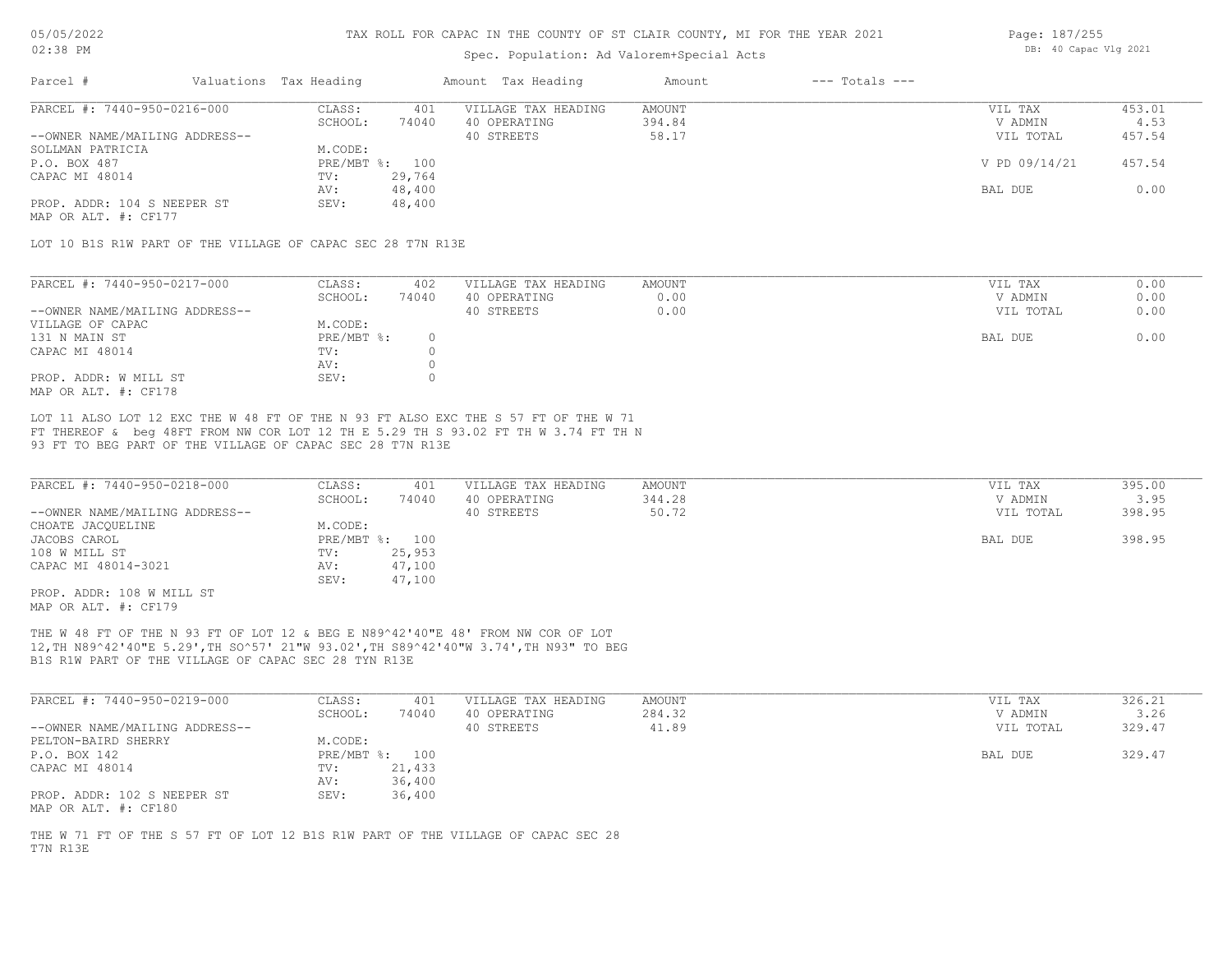# Spec. Population: Ad Valorem+Special Acts

| Page: 188/255 |                       |  |
|---------------|-----------------------|--|
|               | DB: 40 Capac Vlg 2021 |  |

| $---$ Totals $---$<br>Parcel #<br>Valuations Tax Heading<br>Amount Tax Heading<br>Amount                                                                                                                                                                                                           |        |
|----------------------------------------------------------------------------------------------------------------------------------------------------------------------------------------------------------------------------------------------------------------------------------------------------|--------|
| PARCEL #: 7440-950-0220-000<br>CLASS:<br>VILLAGE TAX HEADING<br>AMOUNT<br>VIL TAX<br>401<br>424.32<br>SCHOOL:<br>74040<br>40 OPERATING<br>V ADMIN<br>62.51<br>40 STREETS<br>VIL TOTAL<br>M.CODE:<br>V PD 09/14/21<br>PRE/MBT %: 100<br>31,986<br>TV:<br>53,000<br>BAL DUE<br>AV:<br>53,000<br>SEV: | 486.83 |
|                                                                                                                                                                                                                                                                                                    | 4.86   |
| --OWNER NAME/MAILING ADDRESS--                                                                                                                                                                                                                                                                     | 491.69 |
| ATWOOD RICHARD G                                                                                                                                                                                                                                                                                   |        |
| 202 W MILL ST                                                                                                                                                                                                                                                                                      | 491.69 |
| CAPAC MI 48014-3024                                                                                                                                                                                                                                                                                |        |
|                                                                                                                                                                                                                                                                                                    | 0.00   |
| PROP. ADDR: 202 W MILL ST                                                                                                                                                                                                                                                                          |        |
| MAP OR ALT. #: CF181                                                                                                                                                                                                                                                                               |        |
|                                                                                                                                                                                                                                                                                                    |        |
| N150' OF E 75' OF LOT 1 BIS R2W PLAT OF THE VILLAGE OF CAPAC SEC 28 T7N R13E                                                                                                                                                                                                                       |        |
|                                                                                                                                                                                                                                                                                                    |        |
| $- - - - -$ " $- 110$ and another and<br>$\sim$ $\sim$ $\sim$<br>---- - ---                                                                                                                                                                                                                        | 0.0000 |

| PARCEL #: 7440-950-0221-000    | CLASS:     | 401    | VILLAGE TAX HEADING | AMOUNT | VIL TAX       | 987.80 |
|--------------------------------|------------|--------|---------------------|--------|---------------|--------|
|                                | SCHOOL:    | 74040  | 40 OPERATING        | 860.95 | V ADMIN       | 9.87   |
| --OWNER NAME/MAILING ADDRESS-- |            |        | 40 STREETS          | 126.85 | VIL TOTAL     | 997.67 |
| WHEATON AMY M                  | M.CODE:    | COREL  |                     |        |               |        |
| 204 W MILL ST                  | PRE/MBT %: | 100    |                     |        | V PD 09/15/21 | 997.67 |
| CAPAC MI 48014                 | TV:        | 64,900 |                     |        |               |        |
|                                | AV:        | 64,900 |                     |        | BAL DUE       | 0.00   |
| PROP. ADDR: 204 W MILL ST      | SEV:       | 64,900 |                     |        |               |        |
|                                |            |        |                     |        |               |        |

MAP OR ALT. #: CF182/183

R13E W75' OF E 150' OF N 150' OF LOT 1 BIS R2W PLAT OF THE VILLAGE OF CAPAC SEC 28 T7N

| PARCEL #: 7440-950-0223-000    | CLASS:       | 401    | VILLAGE TAX HEADING | AMOUNT | VIL TAX   | 522.36 |
|--------------------------------|--------------|--------|---------------------|--------|-----------|--------|
|                                | SCHOOL:      | 74040  | 40 OPERATING        | 455.28 | V ADMIN   | 5.22   |
| --OWNER NAME/MAILING ADDRESS-- |              |        | 40 STREETS          | 67.08  | VIL TOTAL | 527.58 |
| PRIME ACQUISITIONS, LLC        | M.CODE:      |        |                     |        |           |        |
| 60070 COTTAGE MILL DRIVE       | $PRE/MBT$ %: |        |                     |        | BAL DUE   | 527.58 |
| WASHINGTON MI 48094            | TV:          | 34,320 |                     |        |           |        |
|                                | AV:          | 61,000 |                     |        |           |        |
| PROP. ADDR: 103 S NEEPER ST    | SEV:         | 61,000 |                     |        |           |        |
| MAP OR ALT. #: CF184           |              |        |                     |        |           |        |

R13E E150 FT OF LOT 1 EXC N 150 FT THEREOF B1S R2W PLAT OF VILLAGE OF CAPAC SEC 28 T7N

| PARCEL #: 7440-950-0224-000                | CLASS:     | 201   | VILLAGE TAX HEADING | AMOUNT | 0.00<br>VIL TAX   |
|--------------------------------------------|------------|-------|---------------------|--------|-------------------|
|                                            | SCHOOL:    | 74040 | 40 OPERATING        | 0.00   | 0.00<br>V ADMIN   |
| --OWNER NAME/MAILING ADDRESS--             |            |       | 40 STREETS          | 0.00   | 0.00<br>VIL TOTAL |
| RESTORATION BIBLE CHURCH AND BIBLE         | M.CODE:    |       |                     |        |                   |
| P.O. BOX 325                               | PRE/MBT %: | n.    |                     |        | BAL DUE<br>0.00   |
| ROYAL OAK MI 48068                         | TV:        |       |                     |        |                   |
|                                            | AV:        |       |                     |        |                   |
| PROP. ADDR: 206 W MILL ST<br>$\frac{1}{2}$ | SEV:       |       |                     |        |                   |

MAP OR ALT. #: CF185

W 150' OF LOT 1 EXC S 1/3 OF W 1/2 OF LOT 1 B1S R2W PLAT OF VILLAGE OF CAPAC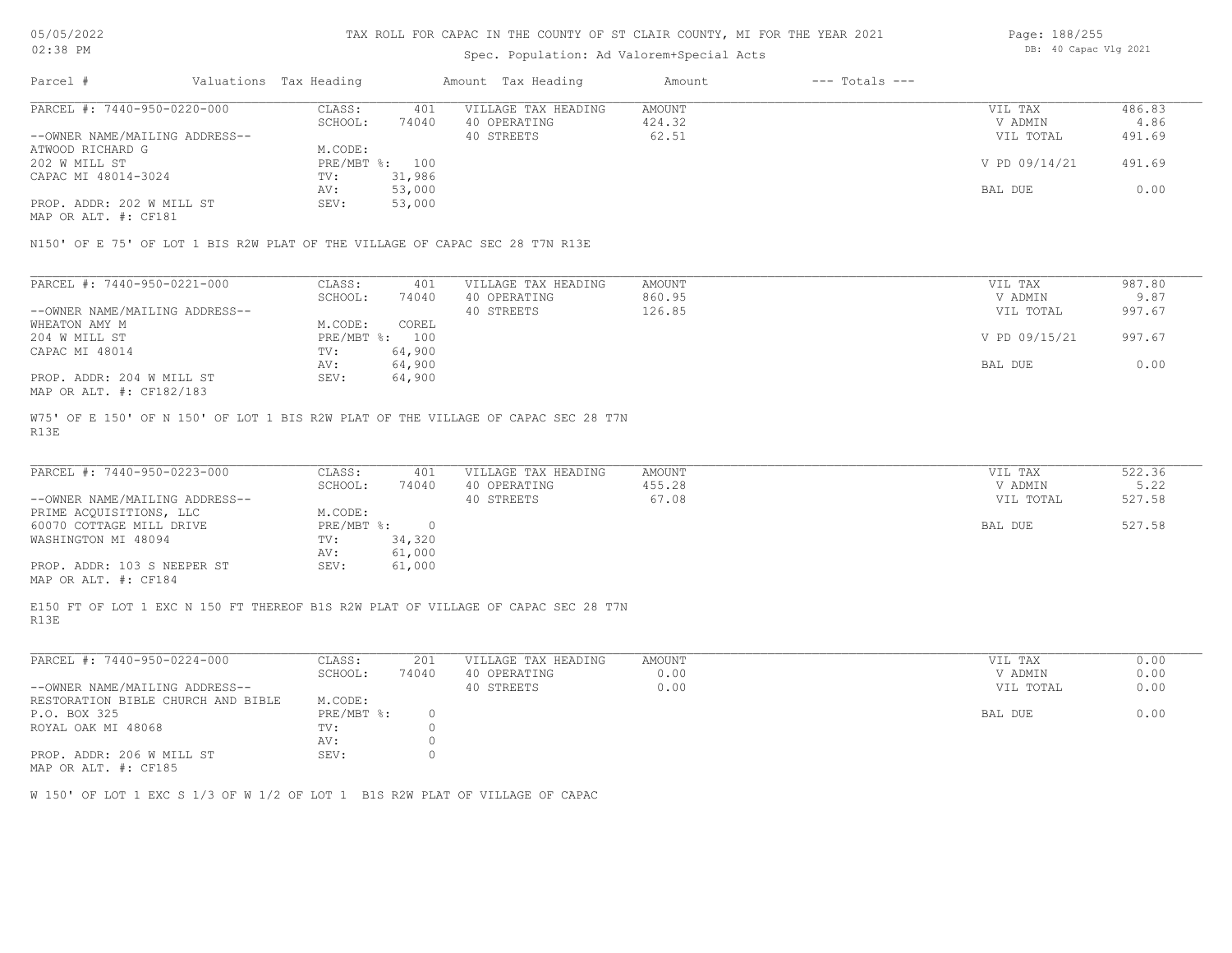## Spec. Population: Ad Valorem+Special Acts

| Page: 189/255 |                       |  |
|---------------|-----------------------|--|
|               | DB: 40 Capac Vlg 2021 |  |

| Parcel #                           | Valuations Tax Heading |        | Amount Tax Heading  | Amount | $---$ Totals $---$ |               |        |
|------------------------------------|------------------------|--------|---------------------|--------|--------------------|---------------|--------|
| PARCEL #: 7440-950-0224-100        | CLASS:                 | 401    | VILLAGE TAX HEADING | AMOUNT |                    | VIL TAX       | 647.44 |
|                                    | SCHOOL:                | 74040  | 40 OPERATING        | 564.30 |                    | V ADMIN       | 6.47   |
| --OWNER NAME/MAILING ADDRESS--     |                        |        | 40 STREETS          | 83.14  |                    | VIL TOTAL     | 653.91 |
| NAUTS GARY                         | M.CODE:                |        |                     |        |                    |               |        |
| NAUTS DEBRA                        | PRE/MBT %:             |        |                     |        |                    | V PD 08/18/21 | 653.91 |
| 3909 WEST BRANCH DR                | TV:                    | 42,538 |                     |        |                    |               |        |
| GLADWIN MI 48624                   | AV:                    | 75,100 |                     |        |                    | BAL DUE       | 0.00   |
|                                    | SEV:                   | 75,100 |                     |        |                    |               |        |
| PROP. ADDR: 104 S GLASSFORD STREET |                        |        |                     |        |                    |               |        |

MAP OR ALT. #: 185B

S 1/3 OF W 1/2 OF LOT 1 EXC E 10' THEREOF B1S R2W PLAT OF VILLAGE OF CAPAC

| PARCEL #: 7440-950-0225-000    | CLASS:     | 402   | VILLAGE TAX HEADING | AMOUNT | VIL TAX           | 0.00 |
|--------------------------------|------------|-------|---------------------|--------|-------------------|------|
|                                | SCHOOL:    | 74040 | 40 OPERATING        | 0.00   | 0.00<br>V ADMIN   |      |
| --OWNER NAME/MAILING ADDRESS-- |            |       | 40 STREETS          | 0.00   | 0.00<br>VIL TOTAL |      |
| VILLAGE ALLEY                  | M.CODE:    |       |                     |        |                   |      |
| 131 N MAIN ST                  | PRE/MBT %: |       |                     |        | 0.00<br>BAL DUE   |      |
| CAPAC MI 48014                 | TV:        |       |                     |        |                   |      |
|                                | AV:        |       |                     |        |                   |      |
| PROP. ADDR: ALLEY              | SEV:       |       |                     |        |                   |      |
| $MAD$ $CD$ $ATH$ $L$ $CD10C$   |            |       |                     |        |                   |      |

MAP OR ALT. #: CF186

28 T7N R13E LOT 1 EXC E 150 FT & EXC W 150 FT THEREOF B1S R2W PLAT OF THE VILLAGE OF CAPAC SEC

| PARCEL #: 7440-950-0226-000         | CLASS:  | 401            | VILLAGE TAX HEADING | AMOUNT | VIL TAX       | 473.32 |
|-------------------------------------|---------|----------------|---------------------|--------|---------------|--------|
|                                     | SCHOOL: | 74040          | 40 OPERATING        | 412.54 | V ADMIN       | 4.73   |
| --OWNER NAME/MAILING ADDRESS--      |         |                | 40 STREETS          | 60.78  | VIL TOTAL     | 478.05 |
| WELCH MELISSA A/MORNINGSTAR MICHAEL | M.CODE: | COREL          |                     |        |               |        |
| 105 S NEEPER ST                     |         | PRE/MBT %: 100 |                     |        | V PD 09/15/21 | 478.05 |
| CAPAC MI 48014-3620                 | TV:     | 31,098         |                     |        |               |        |
|                                     | AV:     | 53,600         |                     |        | BAL DUE       | 0.00   |
| PROP. ADDR: 105 S NEEPER ST         | SEV:    | 53,600         |                     |        |               |        |

MAP OR ALT. #: CF187

LOT 2 B1S R2W PART OF THE VILLAGE OF CAPAC SEC 28 T7N R13E

| PARCEL #: 7440-950-0227-000    | CLASS:     | 401    | VILLAGE TAX HEADING | AMOUNT | VIL TAX       | 688.81 |
|--------------------------------|------------|--------|---------------------|--------|---------------|--------|
|                                | SCHOOL:    | 74040  | 40 OPERATING        | 600.36 | V ADMIN       | 6.88   |
| --OWNER NAME/MAILING ADDRESS-- |            |        | 40 STREETS          | 88.45  | VIL TOTAL     | 695.69 |
| HALL DENNIS                    | M.CODE:    | COREL  |                     |        |               |        |
| 107 S NEEPER ST                | PRE/MBT %: | 100    |                     |        | V PD 09/15/21 | 695.69 |
| CAPAC MI 48014-3620            | TV:        | 45,256 |                     |        |               |        |
|                                | AV:        | 51,800 |                     |        | BAL DUE       | 0.00   |
| PROP. ADDR: 107 S NEEPER ST    | SEV:       | 51,800 |                     |        |               |        |

MAP OR ALT. #: CF188

LOT 3 B1S R2W PART OF THE VILLAGE OF CAPAC SEC 28 T7N R13E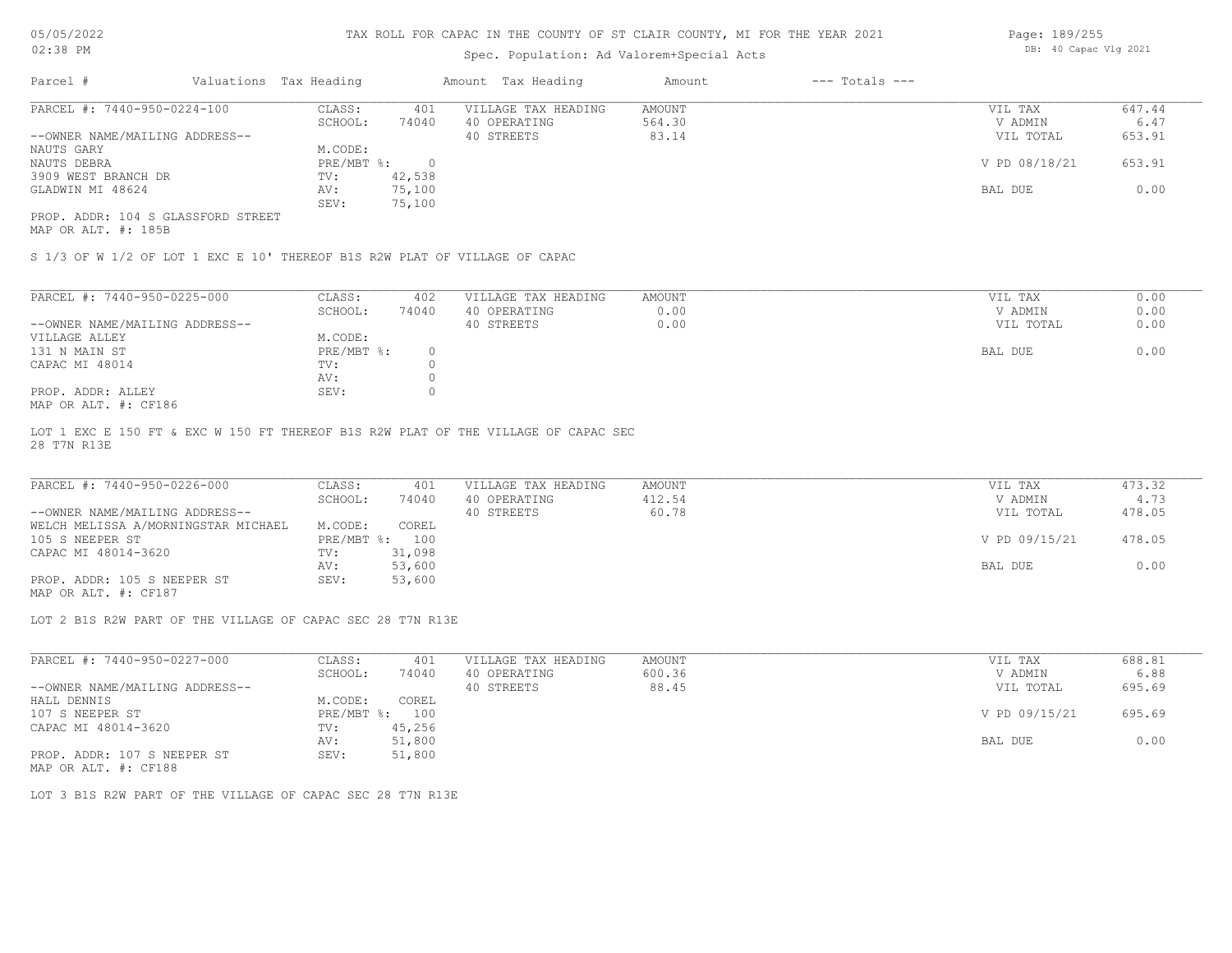# Spec. Population: Ad Valorem+Special Acts

| Page: 190/255 |                       |  |  |  |  |  |
|---------------|-----------------------|--|--|--|--|--|
|               | DB: 40 Capac Vlg 2021 |  |  |  |  |  |

| Parcel #                       | Valuations Tax Heading |        | Amount Tax Heading  | Amount | $---$ Totals $---$ |               |        |
|--------------------------------|------------------------|--------|---------------------|--------|--------------------|---------------|--------|
| PARCEL #: 7440-950-0228-000    | CLASS:                 | 401    | VILLAGE TAX HEADING | AMOUNT |                    | VIL TAX       | 513.51 |
|                                | SCHOOL:                | 74040  | 40 OPERATING        | 447.57 |                    | V ADMIN       | 5.13   |
| --OWNER NAME/MAILING ADDRESS-- |                        |        | 40 STREETS          | 65.94  |                    | VIL TOTAL     | 518.64 |
| KANDLER GARCIA TRUST           | M.CODE:                |        |                     |        |                    |               |        |
| 109 S NEEPER ST                | PRE/MBT %: 100         |        |                     |        |                    | V PD 07/21/21 | 518.64 |
| CAPAC MI 48014                 | TV:                    | 33,739 |                     |        |                    |               |        |
|                                | AV:                    | 63,100 |                     |        |                    | BAL DUE       | 0.00   |
| PROP. ADDR: 109 S NEEPER ST    | SEV:                   | 63,100 |                     |        |                    |               |        |
|                                |                        |        |                     |        |                    |               |        |

MAP OR ALT. #: CF189

LOT 4 B1S R2W PART OF THE VILLAGE OF CAPAC SEC 28 T7N R13E

| PARCEL #: 7440-950-0229-000    | CLASS:     | 401    | VILLAGE TAX HEADING | AMOUNT | VIL TAX       | 556.46 |
|--------------------------------|------------|--------|---------------------|--------|---------------|--------|
|                                | SCHOOL:    | 74040  | 40 OPERATING        | 485.00 | V ADMIN       | 5.56   |
| --OWNER NAME/MAILING ADDRESS-- |            |        | 40 STREETS          | 71.46  | VIL TOTAL     | 562.02 |
| WATTS THOMAS                   | M.CODE:    | COREL  |                     |        |               |        |
| 207 W MEIER AVE                | PRE/MBT %: | 100    |                     |        | V PD 09/15/21 | 562.02 |
| CAPAC MI 48014-3615            | TV:        | 36,560 |                     |        |               |        |
|                                | AV:        | 64,600 |                     |        | BAL DUE       | 0.00   |
| PROP. ADDR: 207 W MEIER ST     | SEV:       | 64,600 |                     |        |               |        |
|                                |            |        |                     |        |               |        |

MAP OR ALT. #: CF190

LOT 5 B1S R2W PART OF THE VILLAGE OF CAPAC SEC 28 T7N R13E

| PARCEL #: 7440-950-0230-000        | CLASS:     | 401    | VILLAGE TAX HEADING | AMOUNT | VIL TAX       | 620.01 |
|------------------------------------|------------|--------|---------------------|--------|---------------|--------|
|                                    | SCHOOL:    | 74040  | 40 OPERATING        | 540.39 | V ADMIN       | 6.20   |
| --OWNER NAME/MAILING ADDRESS--     |            |        | 40 STREETS          | 79.62  | VIL TOTAL     | 626.21 |
| 726 GLASSFORD LLC                  | M.CODE:    |        |                     |        |               |        |
| P.O. BOX 343                       | PRE/MBT %: |        |                     |        | V PD 08/18/21 | 626.21 |
| LAKE ORION MI 48361                | TV:        | 40,736 |                     |        |               |        |
|                                    | AV:        | 77,800 |                     |        | BAL DUE       | 0.00   |
| PROP. ADDR: 108 S GLASSFORD STREET | SEV:       | 77,800 |                     |        |               |        |
| MAP OR ALT. #: CF191               |            |        |                     |        |               |        |

LOT 6 B1S R2W PART OF THE VILLAGE OF CAPAC SEC 28 T7N R13E

| PARCEL #: 7440-950-0231-000        | CLASS:     | 401    | VILLAGE TAX HEADING | AMOUNT | VIL TAX       | 395.54 |
|------------------------------------|------------|--------|---------------------|--------|---------------|--------|
|                                    | SCHOOL:    | 74040  | 40 OPERATING        | 344.75 | V ADMIN       | 3.95   |
| --OWNER NAME/MAILING ADDRESS--     |            |        | 40 STREETS          | 50.79  | VIL TOTAL     | 399.49 |
| HULL JAMES                         | M.CODE:    |        |                     |        |               |        |
| 11933 BRYCE RD                     | PRE/MBT %: | $\cap$ |                     |        | V PD 09/15/21 | 399.49 |
| EMMETT MI 48022                    | TV:        | 25,988 |                     |        |               |        |
|                                    | AV:        | 43,500 |                     |        | BAL DUE       | 0.00   |
| PROP. ADDR: 106 S GLASSFORD STREET | SEV:       | 43,500 |                     |        |               |        |
| MAP OR ALT. #: CF192               |            |        |                     |        |               |        |

LOT 7 B1S R2W PART OF THE VILLAGE OF CAPAC SEC 28 T7N R13E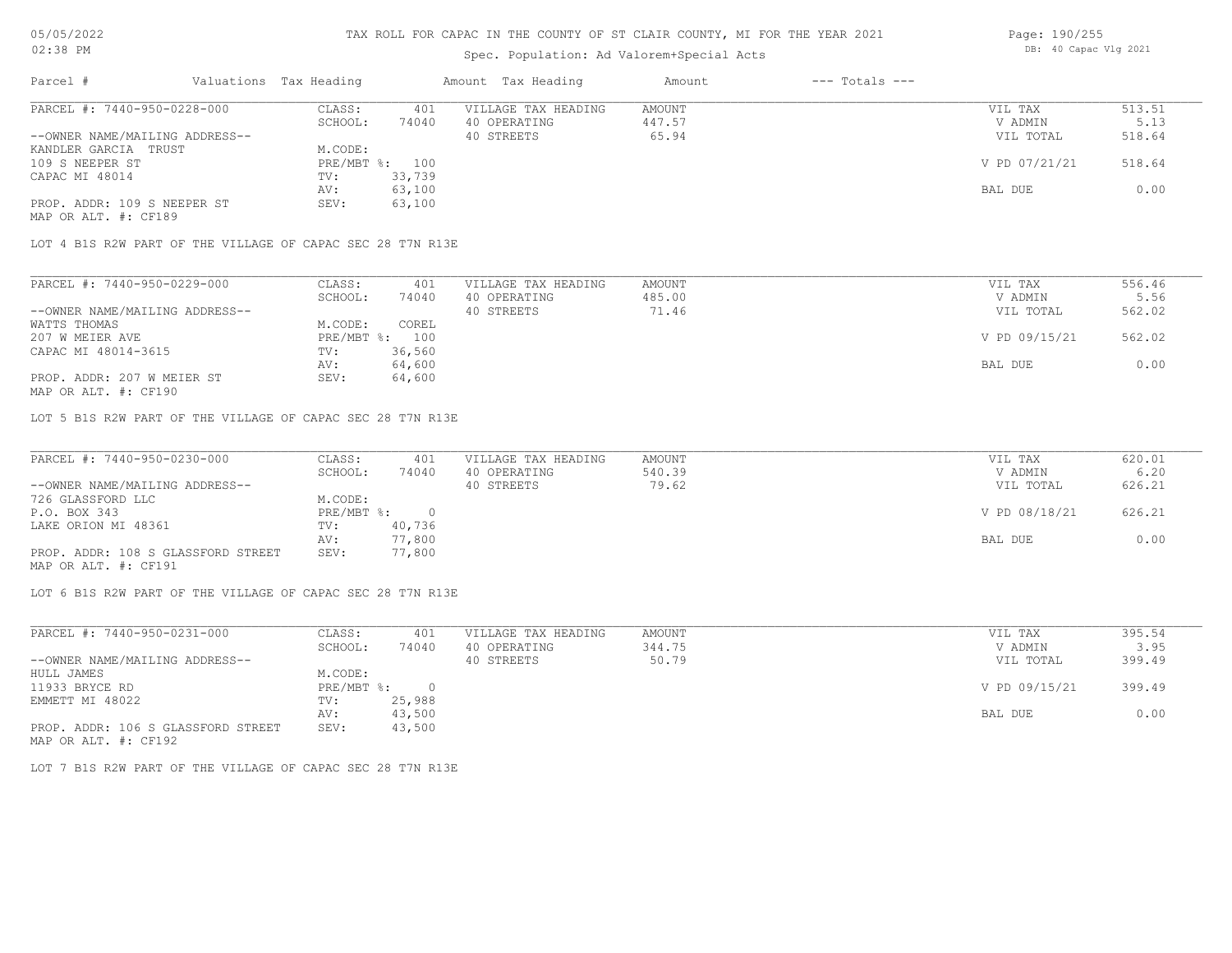# Spec. Population: Ad Valorem+Special Acts

| Page: 191/255 |                       |  |
|---------------|-----------------------|--|
|               | DB: 40 Capac Vlg 2021 |  |

| Parcel #                           | Valuations Tax Heading |        | Amount Tax Heading  | Amount | $---$ Totals $---$ |               |        |
|------------------------------------|------------------------|--------|---------------------|--------|--------------------|---------------|--------|
| PARCEL #: 7440-950-0232-000        | CLASS:                 | 401    | VILLAGE TAX HEADING | AMOUNT |                    | VIL TAX       | 556.46 |
|                                    | SCHOOL:                | 74040  | 40 OPERATING        | 485.00 |                    | V ADMIN       | 5.56   |
| --OWNER NAME/MAILING ADDRESS--     |                        |        | 40 STREETS          | 71.46  |                    | VIL TOTAL     | 562.02 |
| SMITH GREGORY                      | M.CODE:                | 00LSB  |                     |        |                    |               |        |
| 101 S GLASSFORD ST                 | PRE/MBT %: 100         |        |                     |        |                    | V PD 09/09/21 | 562.02 |
| CAPAC MI 48014                     | TV:                    | 36,560 |                     |        |                    |               |        |
|                                    | AV:                    | 62,500 |                     |        |                    | BAL DUE       | 0.00   |
| PROP. ADDR: 101 S GLASSFORD STREET | SEV:                   | 62,500 |                     |        |                    |               |        |
|                                    |                        |        |                     |        |                    |               |        |

MAP OR ALT. #: CF193

N1/2 OF LOTS 1 & 2 B1S R3W PART OF THE VILLAGE OF CAPAC SEC 28 T7N R13E

| PARCEL #: 7440-950-0233-000        | CLASS:     | 401    | VILLAGE TAX HEADING | AMOUNT | VIL TAX       | 361.76 |
|------------------------------------|------------|--------|---------------------|--------|---------------|--------|
|                                    | SCHOOL:    | 74040  | 40 OPERATING        | 315.31 | V ADMIN       | 3.61   |
| --OWNER NAME/MAILING ADDRESS--     |            |        | 40 STREETS          | 46.45  | VIL TOTAL     | 365.37 |
| LOPEZ JORGE L / NORA               | M.CODE:    |        |                     |        |               |        |
| 101 CHARLES ST                     | PRE/MBT %: |        |                     |        | V PD 09/14/21 | 365.37 |
| CAPAC MI 48014                     | TV:        | 23,769 |                     |        |               |        |
|                                    | AV:        | 42,800 |                     |        | BAL DUE       | 0.00   |
| PROP. ADDR: 103 S GLASSFORD STREET | SEV:       | 42,800 |                     |        |               |        |
| MAP OR ALT. #: CF194               |            |        |                     |        |               |        |

S1/2 OF LOTS 1 & 2 B1S R3W PART OF THE VILLAGE OF CAPAC SEC 28 T7N R13E

| PARCEL #: 7440-950-0234-000        | CLASS:  | 401            | VILLAGE TAX HEADING | AMOUNT   | VIL TAX       | 1,302.57 |
|------------------------------------|---------|----------------|---------------------|----------|---------------|----------|
|                                    | SCHOOL: | 74040          | 40 OPERATING        | 1,135.30 | V ADMIN       | 13.02    |
| --OWNER NAME/MAILING ADDRESS--     |         |                | 40 STREETS          | 167.27   | VIL TOTAL     | 1,315.59 |
| DAVILA SYLVIA                      | M.CODE: | 00WBF          |                     |          |               |          |
| DAVILA TRISTIN                     |         | PRE/MBT %: 100 |                     |          | V PD 08/25/21 | 1,315.59 |
| 105 S GLASSFORD STREET             | TV:     | 85,581         |                     |          |               |          |
| CAPAC MI 48014-3607                | AV:     | 87,000         |                     |          | BAL DUE       | 0.00     |
|                                    | SEV:    | 87,000         |                     |          |               |          |
| PROP. ADDR: 105 S GLASSFORD STREET |         |                |                     |          |               |          |

MAP OR ALT. #: CF195

LOT 3 B1S R3W PART OF THE VILLAGE OF CAPAC SEC 28 T7N R13E

| PARCEL #: 7440-950-0235-000        | CLASS:  | 401            | VILLAGE TAX HEADING | AMOUNT | VIL TAX       | 480.09 |
|------------------------------------|---------|----------------|---------------------|--------|---------------|--------|
|                                    | SCHOOL: | 74040          | 40 OPERATING        | 418.44 | V ADMIN       | 4.80   |
| --OWNER NAME/MAILING ADDRESS--     |         |                | 40 STREETS          | 61.65  | VIL TOTAL     | 484.89 |
| DAVILA DANIEL                      | M.CODE: |                |                     |        |               |        |
| 107 S GLASSFORD ST                 |         | PRE/MBT %: 100 |                     |        | V PD 09/14/21 | 484.89 |
| CAPAC MI 48014-3607                | TV:     | 31,543         |                     |        |               |        |
|                                    | AV:     | 52,800         |                     |        | BAL DUE       | 0.00   |
| PROP. ADDR: 107 S GLASSFORD STREET | SEV:    | 52,800         |                     |        |               |        |
| MAP OR ALT. #: CF196               |         |                |                     |        |               |        |

LOT 4 B1S R3W VILLAGE OF CAPAC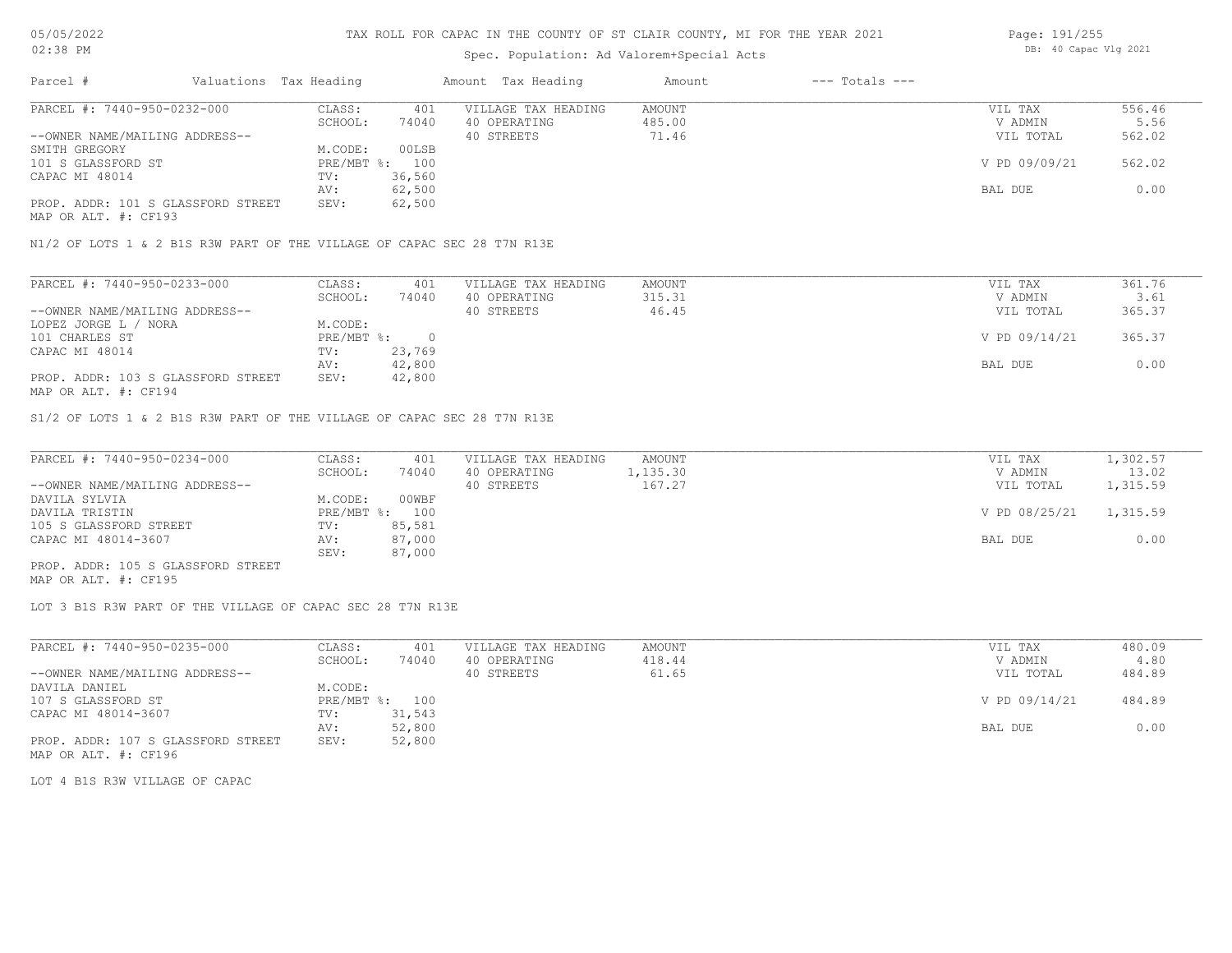## Spec. Population: Ad Valorem+Special Acts

| Page: 192/255 |                       |  |
|---------------|-----------------------|--|
|               | DB: 40 Capac Vlg 2021 |  |

| Parcel #                           | Valuations Tax Heading |                | Amount Tax Heading  | Amount | $---$ Totals $---$ |               |        |
|------------------------------------|------------------------|----------------|---------------------|--------|--------------------|---------------|--------|
| PARCEL #: 7440-950-0236-000        | CLASS:                 | 401            | VILLAGE TAX HEADING | AMOUNT |                    | VIL TAX       | 918.90 |
|                                    | SCHOOL:                | 74040          | 40 OPERATING        | 800.90 |                    | V ADMIN       | 9.18   |
| --OWNER NAME/MAILING ADDRESS--     |                        |                | 40 STREETS          | 118.00 |                    | VIL TOTAL     | 928.08 |
| CINDRIC IVAN JOHN                  | M.CODE:                |                |                     |        |                    |               |        |
| CINDRIC BARBARA                    |                        | PRE/MBT %: 100 |                     |        |                    | V PD 08/18/21 | 928.08 |
| 111 S GLASSFORD ST                 | TV:                    | 60,373         |                     |        |                    |               |        |
| CAPAC MI 48014-3607                | AV:                    | 110,700        |                     |        |                    | BAL DUE       | 0.00   |
|                                    | SEV:                   | 110,700        |                     |        |                    |               |        |
| PROP. ADDR: 111 S GLASSFORD STREET |                        |                |                     |        |                    |               |        |

MAP OR ALT. #: CF197A

LOT 5 B1S R3W PART OF THE VILLAGE OF CAPAC SEC 28 T7N R13E

| PARCEL #: 7440-950-0237-000                           | CLASS:     | 401    | VILLAGE TAX HEADING | AMOUNT | VIL TAX       | 650.86 |
|-------------------------------------------------------|------------|--------|---------------------|--------|---------------|--------|
|                                                       | SCHOOL:    | 74040  | 40 OPERATING        | 567.28 | V ADMIN       | 6.50   |
| --OWNER NAME/MAILING ADDRESS--                        |            |        | 40 STREETS          | 83.58  | VIL TOTAL     | 657.36 |
| SCHWARTZKOPF MARY C                                   | M.CODE:    |        |                     |        |               |        |
| 113 GLASSFORD                                         | PRE/MBT %: | 100    |                     |        | V PD 08/11/21 | 657.36 |
| CAPAC MI 48014                                        | TV:        | 42,763 |                     |        |               |        |
|                                                       | AV:        | 70,000 |                     |        | BAL DUE       | 0.00   |
| PROP. ADDR: 113 S GLASSFORD STREET                    | SEV:       | 70,000 |                     |        |               |        |
| $\cdots$ $\cdots$ $\cdots$ $\cdots$ $\cdots$ $\cdots$ |            |        |                     |        |               |        |

MAP OR ALT. #: CF197B

LOT 6 B1S R3W PART OF THE VILLAGE OF CAPAC SEC 28 T7N R13E

| PARCEL #: 7440-950-0238-000                           | CLASS:     | 201   | VILLAGE TAX HEADING | AMOUNT | VIL TAX   | 0.00 |
|-------------------------------------------------------|------------|-------|---------------------|--------|-----------|------|
|                                                       | SCHOOL:    | 74040 | 40 OPERATING        | 0.00   | V ADMIN   | 0.00 |
| --OWNER NAME/MAILING ADDRESS--                        |            |       | 40 STREETS          | 0.00   | VIL TOTAL | 0.00 |
| CAPAC LIONS CLUB                                      | M.CODE:    |       |                     |        |           |      |
| 315 W MEIER ST                                        | PRE/MBT %: |       |                     |        | BAL DUE   | 0.00 |
| CAPAC MI 48014                                        | TV:        |       |                     |        |           |      |
|                                                       | AV:        |       |                     |        |           |      |
| PROP. ADDR: 315 W MEIER ST                            | SEV:       |       |                     |        |           |      |
| $\cdots$ $\cdots$ $\cdots$ $\cdots$ $\cdots$ $\cdots$ |            |       |                     |        |           |      |

MAP OR ALT. #: CF198

28 T7N R13E LOT 7 & S 25 FT OF LOT 8 INCL ALLEY TO E B1S R3W PART OF THE VILLAGE OF CAPAC SEC

| PARCEL #: 7440-950-0239-000    | CLASS:     | 401    | VILLAGE TAX HEADING | AMOUNT | VIL TAX       | 719.99 |
|--------------------------------|------------|--------|---------------------|--------|---------------|--------|
|                                | SCHOOL:    | 74040  | 40 OPERATING        | 627.53 | V ADMIN       | 7.19   |
| --OWNER NAME/MAILING ADDRESS-- |            |        | 40 STREETS          | 92.46  | VIL TOTAL     | 727.18 |
| VIELHABER RICHARD A            | M.CODE:    |        |                     |        |               |        |
| 108 S MATTESON ST              | PRE/MBT %: | 100    |                     |        | V PD 09/15/21 | 727.18 |
| CAPAC MI 48014                 | TV:        | 47,304 |                     |        |               |        |
|                                | AV:        | 68,000 |                     |        | BAL DUE       | 0.00   |
| PROP. ADDR: 108 S MATTESON ST  | SEV:       | 68,000 |                     |        |               |        |
| MAP OR ALT. #: CF199           |            |        |                     |        |               |        |

N50 FT OF LOT 8 B1S R3W VILLAGE OF CAPAC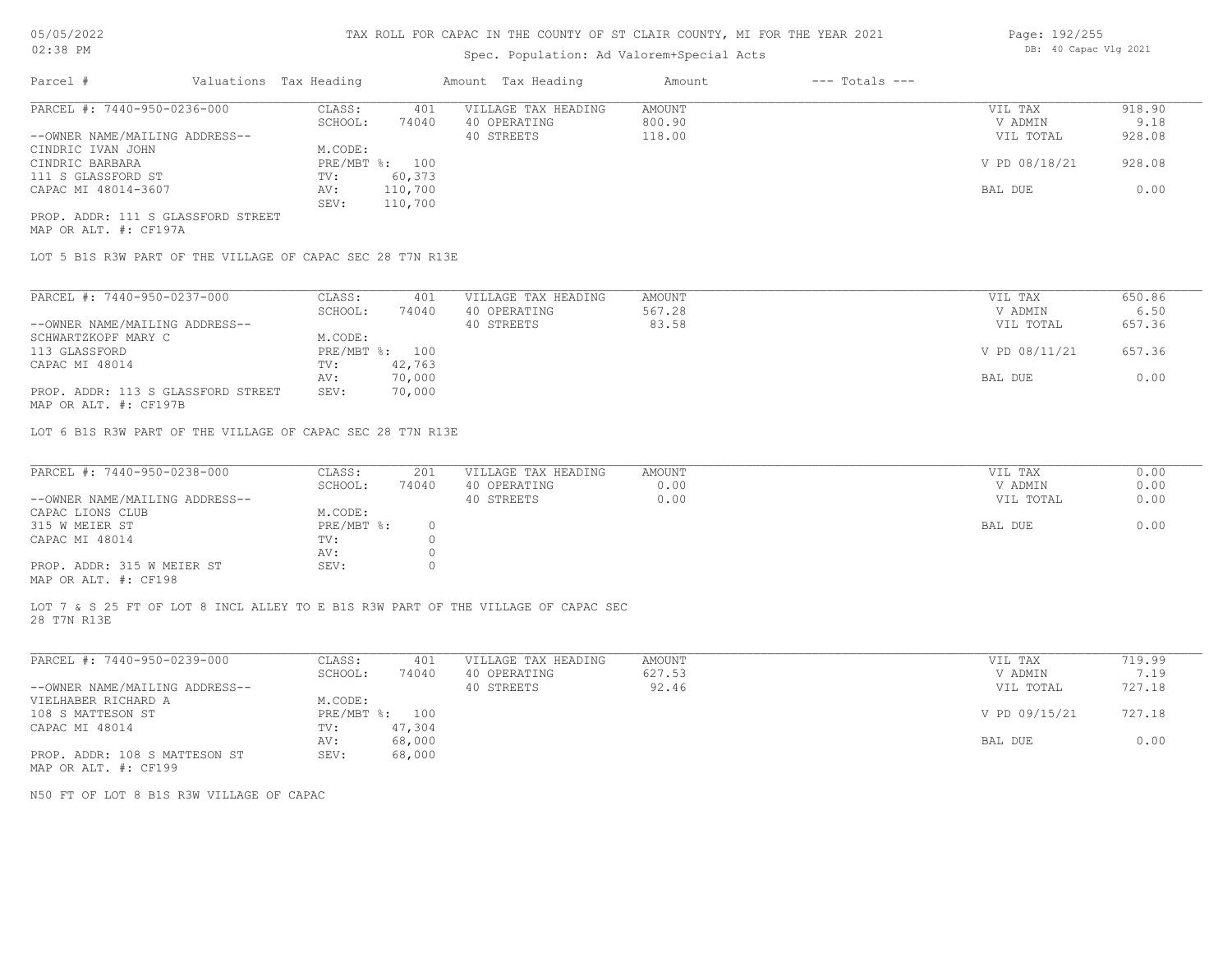# Spec. Population: Ad Valorem+Special Acts

| Page: 193/255 |                       |  |
|---------------|-----------------------|--|
|               | DB: 40 Capac Vlg 2021 |  |

| Parcel #                       | Valuations Tax Heading |        | Amount Tax Heading  | Amount | $---$ Totals $---$ |               |        |
|--------------------------------|------------------------|--------|---------------------|--------|--------------------|---------------|--------|
| PARCEL #: 7440-950-0240-000    | CLASS:                 | 401    | VILLAGE TAX HEADING | AMOUNT |                    | VIL TAX       | 417.54 |
|                                | SCHOOL:                | 74040  | 40 OPERATING        | 363.92 |                    | V ADMIN       | 4.17   |
| --OWNER NAME/MAILING ADDRESS-- |                        |        | 40 STREETS          | 53.62  |                    | VIL TOTAL     | 421.71 |
| DOMINGUEZ MANUEL               | M.CODE:                | COREL  |                     |        |                    |               |        |
| 106 S MATTESON ST              | $PRE/MBT$ %:           | 100    |                     |        |                    | V PD 09/15/21 | 421.71 |
| CAPAC MI 48014                 | TV:                    | 27,433 |                     |        |                    |               |        |
|                                | AV:                    | 42,000 |                     |        |                    | BAL DUE       | 0.00   |
| PROP. ADDR: 106 S MATTESON ST  | SEV:                   | 42,000 |                     |        |                    |               |        |
| MAP OR ALT. #: CF200           |                        |        |                     |        |                    |               |        |

S50 FT OF LOT 9 B1S R3W VILLAGE OF CAPAC

| PARCEL #: 7440-950-0241-000    | CLASS:     | 401    | VILLAGE TAX HEADING | AMOUNT | VIL TAX       | 567.94 |
|--------------------------------|------------|--------|---------------------|--------|---------------|--------|
|                                | SCHOOL:    | 74040  | 40 OPERATING        | 495.01 | V ADMIN       | 5.67   |
| --OWNER NAME/MAILING ADDRESS-- |            |        | 40 STREETS          | 72.93  | VIL TOTAL     | 573.61 |
| RIX SHAWN DAVID                | M.CODE:    | COREL  |                     |        |               |        |
| 104 S MATTESON ST              | PRE/MBT %: | 100    |                     |        | V PD 09/15/21 | 573.61 |
| CAPAC MI 48014                 | TV:        | 37,315 |                     |        |               |        |
|                                | AV:        | 38,400 |                     |        | BAL DUE       | 0.00   |
| PROP. ADDR: 104 S MATTESON ST  | SEV:       | 38,400 |                     |        |               |        |
| MAP OR ALT. #: CF201           |            |        |                     |        |               |        |

R13E N1/3 OF LOT 9 & S 1/3 OF LOT 10 B1S R3W PART OF THE VILLAGE OF CAPAC SEC 28 T7N

| PARCEL #: 7440-950-0242-000    | CLASS:  | 401            | VILLAGE TAX HEADING | AMOUNT | VIL TAX       | 326.30 |
|--------------------------------|---------|----------------|---------------------|--------|---------------|--------|
|                                | SCHOOL: | 74040          | 40 OPERATING        | 284.40 | V ADMIN       | 3.26   |
| --OWNER NAME/MAILING ADDRESS-- |         |                | 40 STREETS          | 41.90  | VIL TOTAL     | 329.56 |
| GRAHAM RYAN                    | M.CODE: | COREL          |                     |        |               |        |
| 102 S MATTESON ST              |         | PRE/MBT %: 100 |                     |        | V PD 09/15/21 | 329.56 |
| CAPAC MI 48014                 | TV:     | 21,439         |                     |        |               |        |
|                                | AV:     | 43,500         |                     |        | BAL DUE       | 0.00   |
| PROP. ADDR: 102 S MATTESON ST  | SEV:    | 43,500         |                     |        |               |        |
| MAP OR ALT. #: CF202           |         |                |                     |        |               |        |

N50 FT OF LOT 10 B1S R3W PART OF THE VILLAGE OF CAPAC

| PARCEL #: 7440-950-0243-000    | CLASS:       | 401    | VILLAGE TAX HEADING | AMOUNT | VIL TAX       | 655.78 |
|--------------------------------|--------------|--------|---------------------|--------|---------------|--------|
|                                | SCHOOL:      | 74040  | 40 OPERATING        | 571.57 | V ADMIN       | 6.55   |
| --OWNER NAME/MAILING ADDRESS-- |              |        | 40 STREETS          | 84.21  | VIL TOTAL     | 662.33 |
| RYAN PATRIQUIN                 | M.CODE:      | COREL  |                     |        |               |        |
| 304 W MILL ST                  | $PRE/MBT$ %: | 100    |                     |        | V PD 09/15/21 | 662.33 |
| CAPAC MI 48014                 | TV:          | 43,086 |                     |        |               |        |
|                                | AV:          | 49,200 |                     |        | BAL DUE       | 0.00   |
| PROP. ADDR: 304 W MILL ST      | SEV:         | 49,200 |                     |        |               |        |
| MAP OR ALT. #: CF203           |              |        |                     |        |               |        |

E50 FT LOT 11 B1S R3W PART OF THE VILLAGE OF CAPAC SEC 28 T7N R13E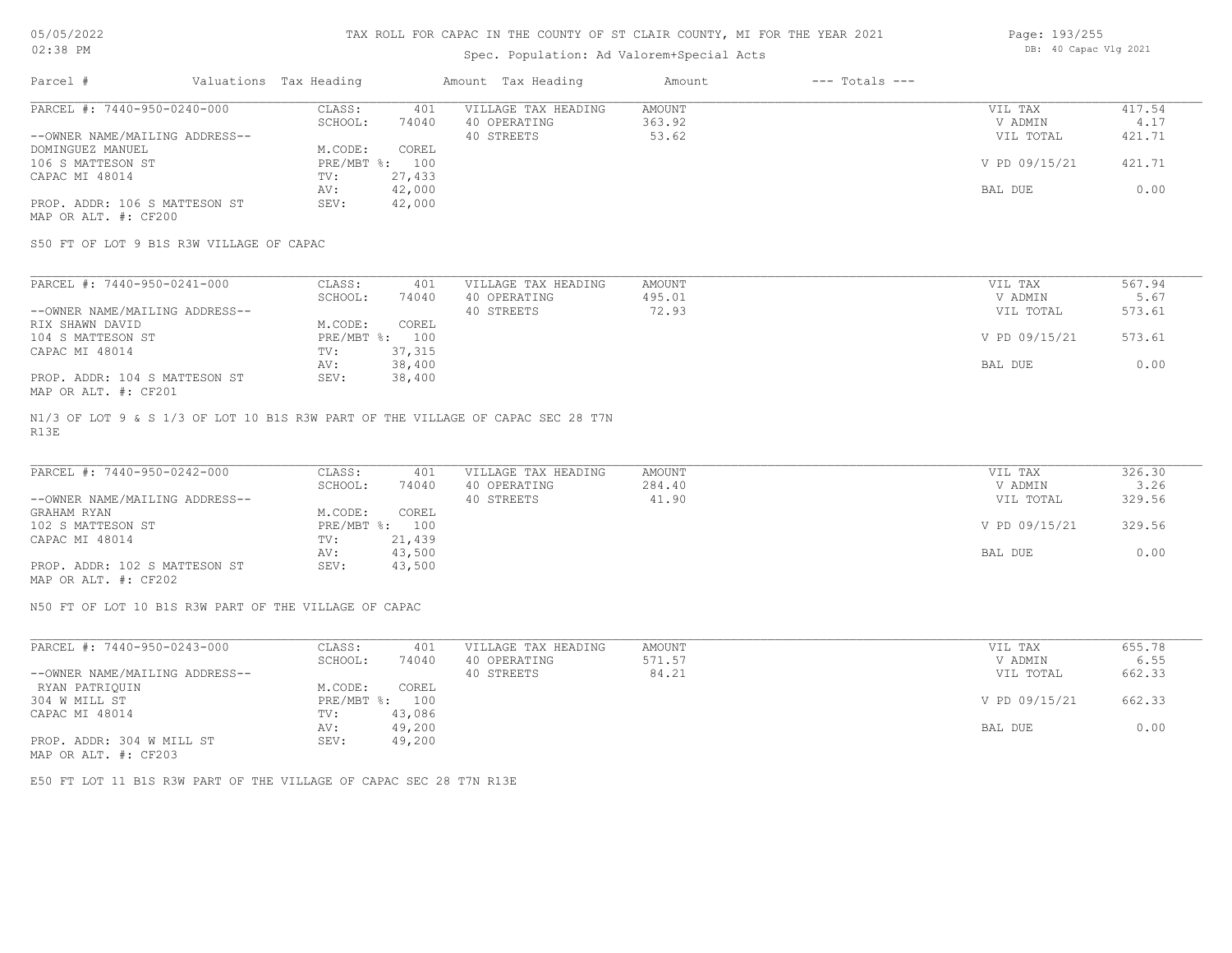## Spec. Population: Ad Valorem+Special Acts

| Page: 194/255 |                       |  |
|---------------|-----------------------|--|
|               | DB: 40 Capac Vlg 2021 |  |

| Parcel #                       | Valuations Tax Heading |                | Amount Tax Heading                                                               | Amount | $---$ Totals $---$ |               |        |
|--------------------------------|------------------------|----------------|----------------------------------------------------------------------------------|--------|--------------------|---------------|--------|
| PARCEL #: 7440-950-0244-000    | CLASS:                 | 401            | VILLAGE TAX HEADING                                                              | AMOUNT |                    | VIL TAX       | 447.97 |
|                                | SCHOOL:                | 74040          | 40 OPERATING                                                                     | 390.45 |                    | V ADMIN       | 4.47   |
| --OWNER NAME/MAILING ADDRESS-- |                        |                | 40 STREETS                                                                       | 57.52  |                    | VIL TOTAL     | 452.44 |
| HEDLUND JAMES/RACHEL           | M.CODE:                |                |                                                                                  |        |                    |               |        |
| 306 W MILL ST                  |                        | PRE/MBT %: 100 |                                                                                  |        |                    | V PD 07/15/21 | 452.44 |
| CAPAC MI 48014-3026            | TV:                    | 29,433         |                                                                                  |        |                    |               |        |
|                                | AV:                    | 47,700         |                                                                                  |        |                    | BAL DUE       | 0.00   |
| PROP. ADDR: 306 W MILL ST      | SEV:                   | 47,700         |                                                                                  |        |                    |               |        |
| MAP OR ALT. #: CF204           |                        |                |                                                                                  |        |                    |               |        |
| T7N R13E                       |                        |                | W25 FT OF LOT 11 & E 25 FT OF LOT 12 B1S R3W PART OF THE VILLAGE OF CAPAC SEC 28 |        |                    |               |        |
|                                |                        |                |                                                                                  |        |                    |               |        |
| PARCEL #: 7440-950-0245-000    | CLASS:                 | 401            | VILLAGE TAX HEADING                                                              | AMOUNT |                    | VIL TAX       | 444.58 |

| TINGUU M. TIIU JJU ULIJ UUU    | ------                    | − ⊃ ⊥  | , TARIA TIRI TIATIN TIA | 1 X T J O T A T |               | 777.VV |  |
|--------------------------------|---------------------------|--------|-------------------------|-----------------|---------------|--------|--|
|                                | SCHOOL:                   | 74040  | 40 OPERATING            | 387.49          | V ADMIN       | 4.44   |  |
| --OWNER NAME/MAILING ADDRESS-- |                           |        | 40 STREETS              | 57.09           | VIL TOTAL     | 449.02 |  |
| CARRENO JOSE                   | M.CODE:                   | COREL  |                         |                 |               |        |  |
| 308 W MILL ST                  | $PRE/MBT$ $\frac{1}{6}$ : | 100    |                         |                 | V PD 09/15/21 | 449.02 |  |
| CAPAC MI 48014-3026            | TV:                       | 29,210 |                         |                 |               |        |  |
|                                | AV:                       | 48,800 |                         |                 | BAL DUE       | 0.00   |  |
| PROP. ADDR: 308 W MILL ST      | SEV:                      | 48,800 |                         |                 |               |        |  |
| MAP OR ALT. #: CF205           |                           |        |                         |                 |               |        |  |

W50 FT OF LOT 12 B1S R3W PART OF THE VILLAGE OF CAPAC

| PARCEL #: 7440-950-0246-000    | CLASS:  | 401            | VILLAGE TAX HEADING | AMOUNT | VIL TAX       | 599.42 |
|--------------------------------|---------|----------------|---------------------|--------|---------------|--------|
|                                | SCHOOL: | 74040          | 40 OPERATING        | 522.45 | V ADMIN       | 5.99   |
| --OWNER NAME/MAILING ADDRESS-- |         |                | 40 STREETS          | 76.97  | VIL TOTAL     | 605.41 |
| BERGEN DORTHY                  | M.CODE: | COREL          |                     |        |               |        |
| 203 S MAIN ST                  |         | PRE/MBT %: 100 |                     |        | V PD 08/11/21 | 605.41 |
| CAPAC MI 48014-3717            | TV:     | 39,383         |                     |        |               |        |
|                                | AV:     | 69,600         |                     |        | BAL DUE       | 0.00   |
| PROP. ADDR: 203 S MAIN         | SEV:    | 69,600         |                     |        |               |        |
|                                |         |                |                     |        |               |        |

MAP OR ALT. #: CF206

LOT 1 B2S R1W PART OF THE VILLAGE OF CAPAC SEC 28 T7N R13E

| PARCEL #: 7440-950-0247-000    | CLASS:  | 401            | VILLAGE TAX HEADING | AMOUNT | VIL TAX       | 809.72 |
|--------------------------------|---------|----------------|---------------------|--------|---------------|--------|
|                                | SCHOOL: | 74040          | 40 OPERATING        | 705.74 | V ADMIN       | 8.09   |
| --OWNER NAME/MAILING ADDRESS-- |         |                | 40 STREETS          | 103.98 | VIL TOTAL     | 817.81 |
| BOOTS RONDA                    | M.CODE: | COREL          |                     |        |               |        |
| 205 S MAIN ST                  |         | PRE/MBT %: 100 |                     |        | V PD 09/15/21 | 817.81 |
| CAPAC MI 48014-3717            | TV:     | 53,200         |                     |        |               |        |
|                                | AV:     | 53,200         |                     |        | BAL DUE       | 0.00   |
| PROP. ADDR: 205 S MAIN         | SEV:    | 53,200         |                     |        |               |        |
| MAP OR ALT. #: CF207A          |         |                |                     |        |               |        |

LOT 2 B2S R1W PART OF THE VILLAGE OF CAPAC SEC 28 T7N R13E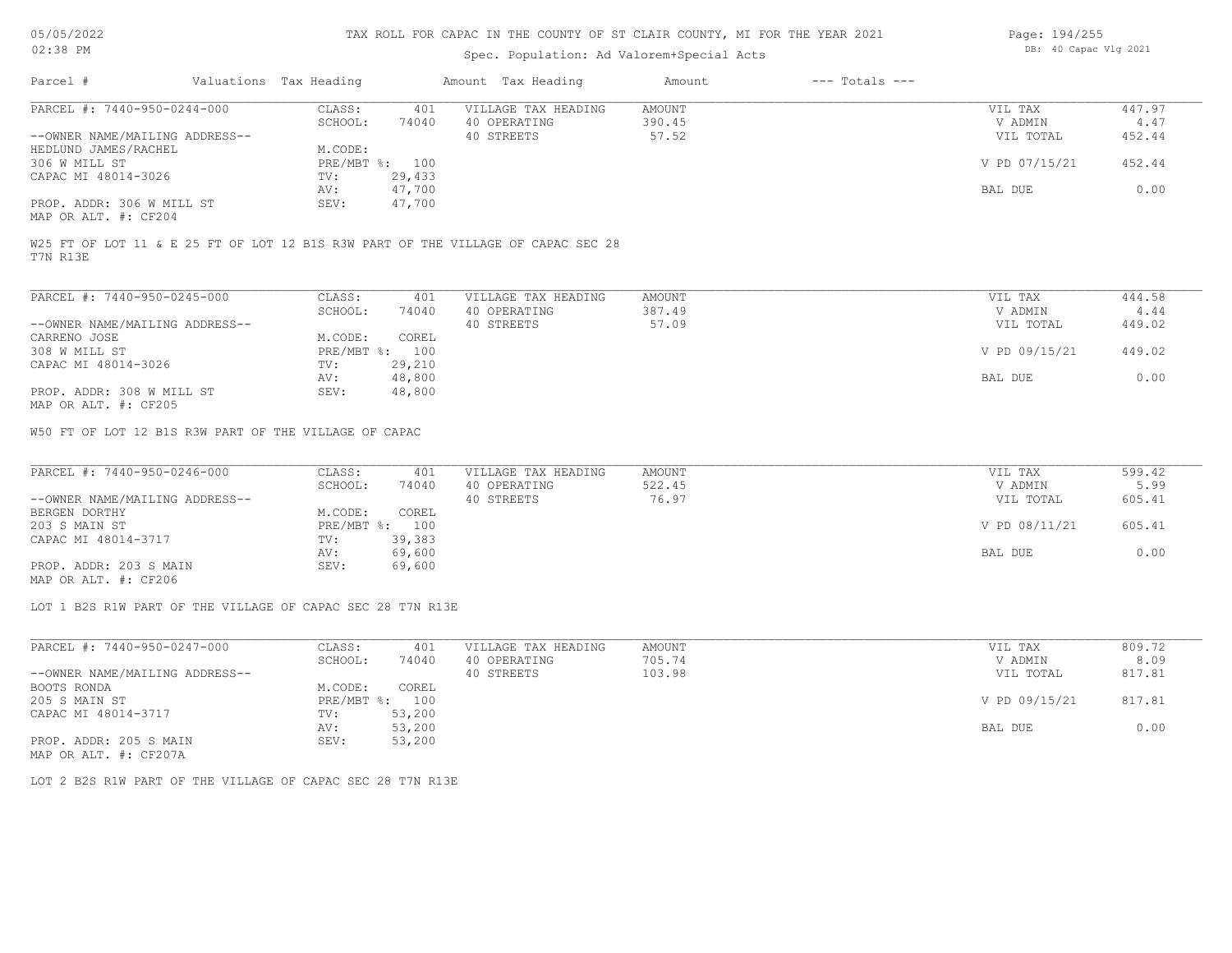### Spec. Population: Ad Valorem+Special Acts

| Page: 195/255 |                       |  |
|---------------|-----------------------|--|
|               | DB: 40 Capac Vlg 2021 |  |

| Parcel #                       | Valuations Tax Heading |        | Amount Tax Heading  | Amount | $---$ Totals $---$ |               |        |
|--------------------------------|------------------------|--------|---------------------|--------|--------------------|---------------|--------|
| PARCEL #: 7440-950-0248-000    | CLASS:                 | 401    | VILLAGE TAX HEADING | AMOUNT |                    | VIL TAX       | 654.37 |
|                                | SCHOOL:                | 74040  | 40 OPERATING        | 570.34 |                    | V ADMIN       | 6.54   |
| --OWNER NAME/MAILING ADDRESS-- |                        |        | 40 STREETS          | 84.03  |                    | VIL TOTAL     | 660.91 |
| VAN SICE DOUGLAS/WENDY         | M.CODE:                |        |                     |        |                    |               |        |
| 207 S MAIN ST                  | PRE/MBT %: 100         |        |                     |        |                    | V PD 08/11/21 | 660.91 |
| CAPAC MI 48014-3717            | TV:                    | 42,993 |                     |        |                    |               |        |
|                                | AV:                    | 75,900 |                     |        |                    | BAL DUE       | 0.00   |
| PROP. ADDR: 207 S MAIN         | SEV:                   | 75,900 |                     |        |                    |               |        |
| MAP OR ALT. #: CF207B          |                        |        |                     |        |                    |               |        |

LOT 3 B2S R1W PART OF THE VILLAGE OF CAPAC SEC 28 T7N R13E

| PARCEL #: 7440-950-0249-000    | CLASS:     | 401    | VILLAGE TAX HEADING | AMOUNT | VIL TAX       | 358.36 |
|--------------------------------|------------|--------|---------------------|--------|---------------|--------|
|                                | SCHOOL:    | 74040  | 40 OPERATING        | 312.34 | V ADMIN       | 3.58   |
| --OWNER NAME/MAILING ADDRESS-- |            |        | 40 STREETS          | 46.02  | VIL TOTAL     | 361.94 |
| MIKE PIRRONE PRODUCE, INC.     | M.CODE:    |        |                     |        |               |        |
| P.O. BOX 100                   | PRE/MBT %: |        |                     |        | V PD 09/14/21 | 361.94 |
| CAPAC MI 48014                 | TV:        | 23,545 |                     |        |               |        |
|                                | AV:        | 43,300 |                     |        | BAL DUE       | 0.00   |
| PROP. ADDR: 209 S MAIN         | SEV:       | 43,300 |                     |        |               |        |
|                                |            |        |                     |        |               |        |

MAP OR ALT. #: CF208

LOT 4 B2S R1W PART OF THE VILLAGE OF CAPAC SEC 28 T7N R13E

| PARCEL #: 7440-950-0250-000    | CLASS:  | 401            | VILLAGE TAX HEADING | AMOUNT | VIL TAX       | 504.93 |
|--------------------------------|---------|----------------|---------------------|--------|---------------|--------|
|                                | SCHOOL: | 74040          | 40 OPERATING        | 440.09 | V ADMIN       | 5.04   |
| --OWNER NAME/MAILING ADDRESS-- |         |                | 40 STREETS          | 64.84  | VIL TOTAL     | 509.97 |
| ELLIOTT RAYMOND/PHYLLIS        | M.CODE: |                |                     |        |               |        |
| 107 RAILROAD ST                |         | PRE/MBT %: 100 |                     |        | V PD 09/14/21 | 509.97 |
| CAPAC MI 48014-3622            | TV:     | 33,175         |                     |        |               |        |
|                                | AV:     | 60,700         |                     |        | BAL DUE       | 0.00   |
| PROP. ADDR: 107 RAILROAD ST    | SEV:    | 60,700         |                     |        |               |        |
| MAP OR ALT. #: CF209           |         |                |                     |        |               |        |

CAPAC SEC 28 T7N R13E E1/2 OF LOTS 5 & 6 ALSO S 1/3 OF E 1/2 OF LOT 7 B2S R1W PART OF THE VILLAGE OF

| PARCEL #: 7440-950-0251-000    | CLASS:  | 401            | VILLAGE TAX HEADING | AMOUNT | VIL TAX   | 551.10 |
|--------------------------------|---------|----------------|---------------------|--------|-----------|--------|
|                                | SCHOOL: | 74040          | 40 OPERATING        | 480.33 | V ADMIN   | 5.51   |
| --OWNER NAME/MAILING ADDRESS-- |         |                | 40 STREETS          | 70.77  | VIL TOTAL | 556.61 |
| KUENZEL WANDA J                | M.CODE: |                |                     |        |           |        |
| 109 RAILROAD STEEET            |         | PRE/MBT %: 100 |                     |        | BAL DUE   | 556.61 |
| CAPAC MI 48014                 | TV:     | 36,208         |                     |        |           |        |
|                                | AV:     | 66,800         |                     |        |           |        |
| PROP. ADDR: 109 RAILROAD ST    | SEV:    | 66,800         |                     |        |           |        |
| MAP OR ALT. #: CF210           |         |                |                     |        |           |        |

CAPAC SEC 28 T7N R13E W1/2 OF LOTS 5 & 6, ALSO W 1/2 OF S 1/3 OF LOT 7 B2S R1W PART OF THE VILLAGE OF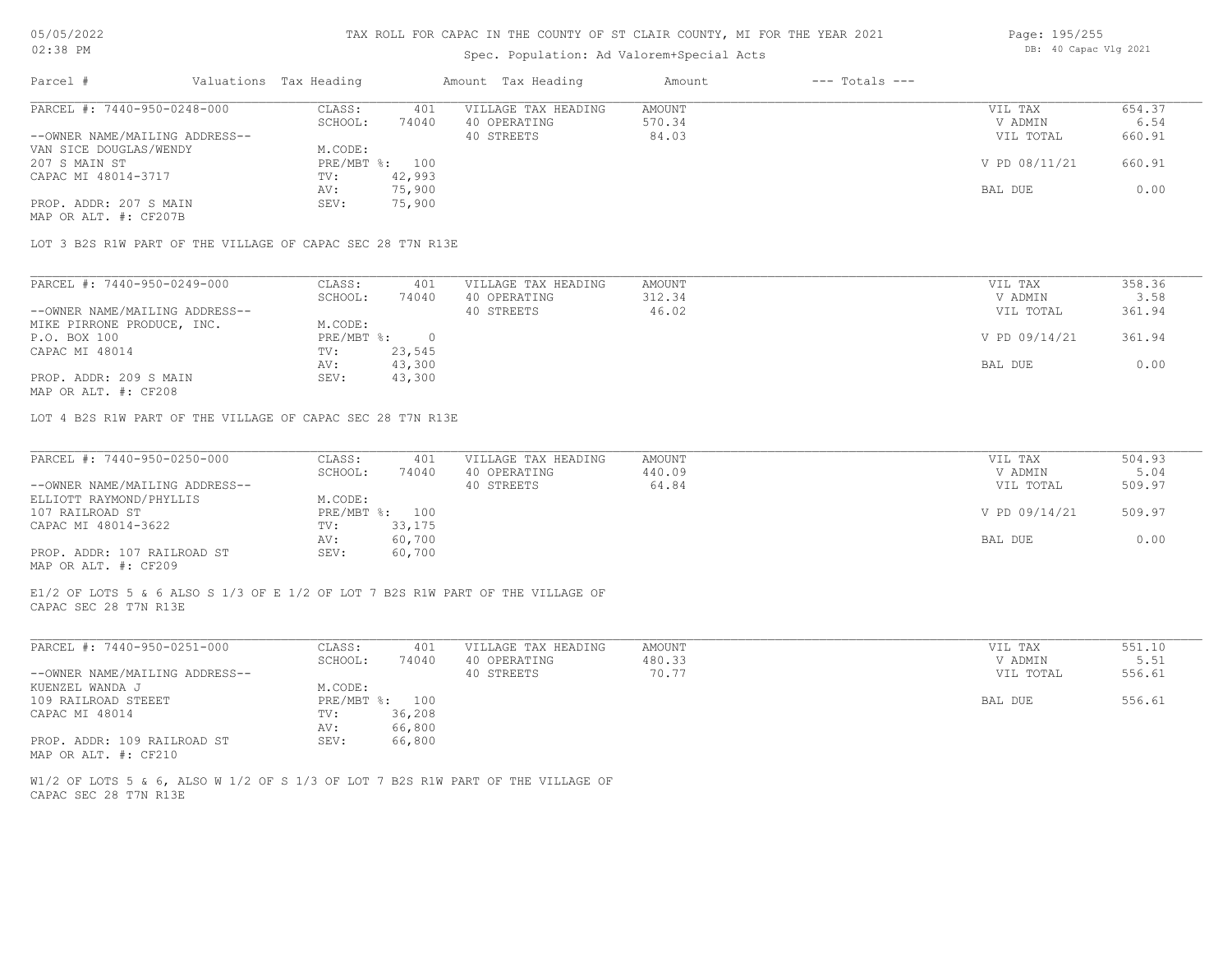## Spec. Population: Ad Valorem+Special Acts

| Page: 196/255 |                       |  |
|---------------|-----------------------|--|
|               | DB: 40 Capac Vlg 2021 |  |

| Parcel #                       | Valuations Tax Heading |        | Amount Tax Heading  | Amount | $---$ Totals $---$ |               |        |
|--------------------------------|------------------------|--------|---------------------|--------|--------------------|---------------|--------|
| PARCEL #: 7440-950-0252-000    | CLASS:                 | 401    | VILLAGE TAX HEADING | AMOUNT |                    | VIL TAX       | 686.80 |
|                                | SCHOOL:                | 74040  | 40 OPERATING        | 598.61 |                    | V ADMIN       | 6.86   |
| --OWNER NAME/MAILING ADDRESS-- |                        |        | 40 STREETS          | 88.19  |                    | VIL TOTAL     | 693.66 |
| MORSE CHRISTOPHER              | M.CODE:                | COREL  |                     |        |                    |               |        |
| MORSE THERESE                  | $PRE/MBT$ %:           | 100    |                     |        |                    | V PD 09/15/21 | 693.66 |
| 106 W MEIER AVE                | TV:                    | 45,124 |                     |        |                    |               |        |
| CAPAC MI 48014-3612            | AV:                    | 61,100 |                     |        |                    | BAL DUE       | 0.00   |
|                                | SEV:                   | 61,100 |                     |        |                    |               |        |
| PROP. ADDR: 106 W MEIER ST     |                        |        |                     |        |                    |               |        |

MAP OR ALT. #: CF211

SEC 28 T7N R13E E1/2 OF LOT 8, ALSO E 1/2 OF N 2/3 OF LOT 7 B2S R1W PART OF THE VILLAGE OF CAPAC

| PARCEL #: 7440-950-0253-000    | CLASS:       | 401    | VILLAGE TAX HEADING | AMOUNT | VIL TAX       | 432.73 |
|--------------------------------|--------------|--------|---------------------|--------|---------------|--------|
|                                | SCHOOL:      | 74040  | 40 OPERATING        | 377.16 | V ADMIN       | 4.32   |
| --OWNER NAME/MAILING ADDRESS-- |              |        | 40 STREETS          | 55.57  | VIL TOTAL     | 437.05 |
| HOFERT WARREN                  | M.CODE:      |        |                     |        |               |        |
| HOFERT PATRICIA                | $PRE/MBT$ %: |        |                     |        | V PD 09/14/21 | 437.05 |
| 4025 MARTIN RD                 | TV:          | 28,431 |                     |        |               |        |
| CAPAC, MI 48014                | AV:          | 49,200 |                     |        | BAL DUE       | 0.00   |
|                                | SEV:         | 49,200 |                     |        |               |        |
| PROP. ADDR: 108 W MEIER ST     |              |        |                     |        |               |        |

MAP OR ALT. #: CF212

SEC 28 T7N R13E W1/2 OF LOT 8, ALSO W 1/2 OF N 2/3 OF LOT 7 B2S R1W PART OF THE VILLAGE OF CAPAC

| PARCEL #: 7440-950-0254-000    | CLASS:       | 401    | VILLAGE TAX HEADING | AMOUNT | VIL TAX       | 300.53 |
|--------------------------------|--------------|--------|---------------------|--------|---------------|--------|
|                                | SCHOOL:      | 74040  | 40 OPERATING        | 261.94 | V ADMIN       | 3.00   |
| --OWNER NAME/MAILING ADDRESS-- |              |        | 40 STREETS          | 38.59  | VIL TOTAL     | 303.53 |
| HOOVER JAMES A / JANE L        | M.CODE:      |        |                     |        |               |        |
| 5997 STERLING RD               | $PRE/MBT$ %: |        |                     |        | V PD 09/14/21 | 303.53 |
| CAPAC MI 48014                 | TV:          | 19,746 |                     |        |               |        |
|                                | AV:          | 36,200 |                     |        | BAL DUE       | 0.00   |
| PROP. ADDR: 202 W MEIER ST     | SEV:         | 36,200 |                     |        |               |        |
| MAP OR ALT. #: CF213A          |              |        |                     |        |               |        |

LOT 1 EXC E 85 FT B2S R2W PART OF THE VILLAGE OF CAPAC SEC 28 T7N R13E

| PARCEL #: 7440-950-0255-000    | CLASS:  | 401            | VILLAGE TAX HEADING | AMOUNT | VIL TAX       | 779.28 |
|--------------------------------|---------|----------------|---------------------|--------|---------------|--------|
|                                | SCHOOL: | 74040          | 40 OPERATING        | 679.21 | V ADMIN       | 7.79   |
| --OWNER NAME/MAILING ADDRESS-- |         |                | 40 STREETS          | 100.07 | VIL TOTAL     | 787.07 |
| BEEHLER EVAN                   | M.CODE: |                |                     |        |               |        |
| 203 S NEEPER ST                |         | PRE/MBT %: 100 |                     |        | V PD 09/14/21 | 787.07 |
| CAPAC MI 48014                 | TV:     | 51,200         |                     |        |               |        |
|                                | AV:     | 51,200         |                     |        | BAL DUE       | 0.00   |
| PROP. ADDR: 203 S NEEPER ST    | SEV:    | 51,200         |                     |        |               |        |
| MAP OR ALT. #: CF213B          |         |                |                     |        |               |        |

E85 FT OF LOT 1 B2S R2W PART OF THE VILLAGE OF CAPAC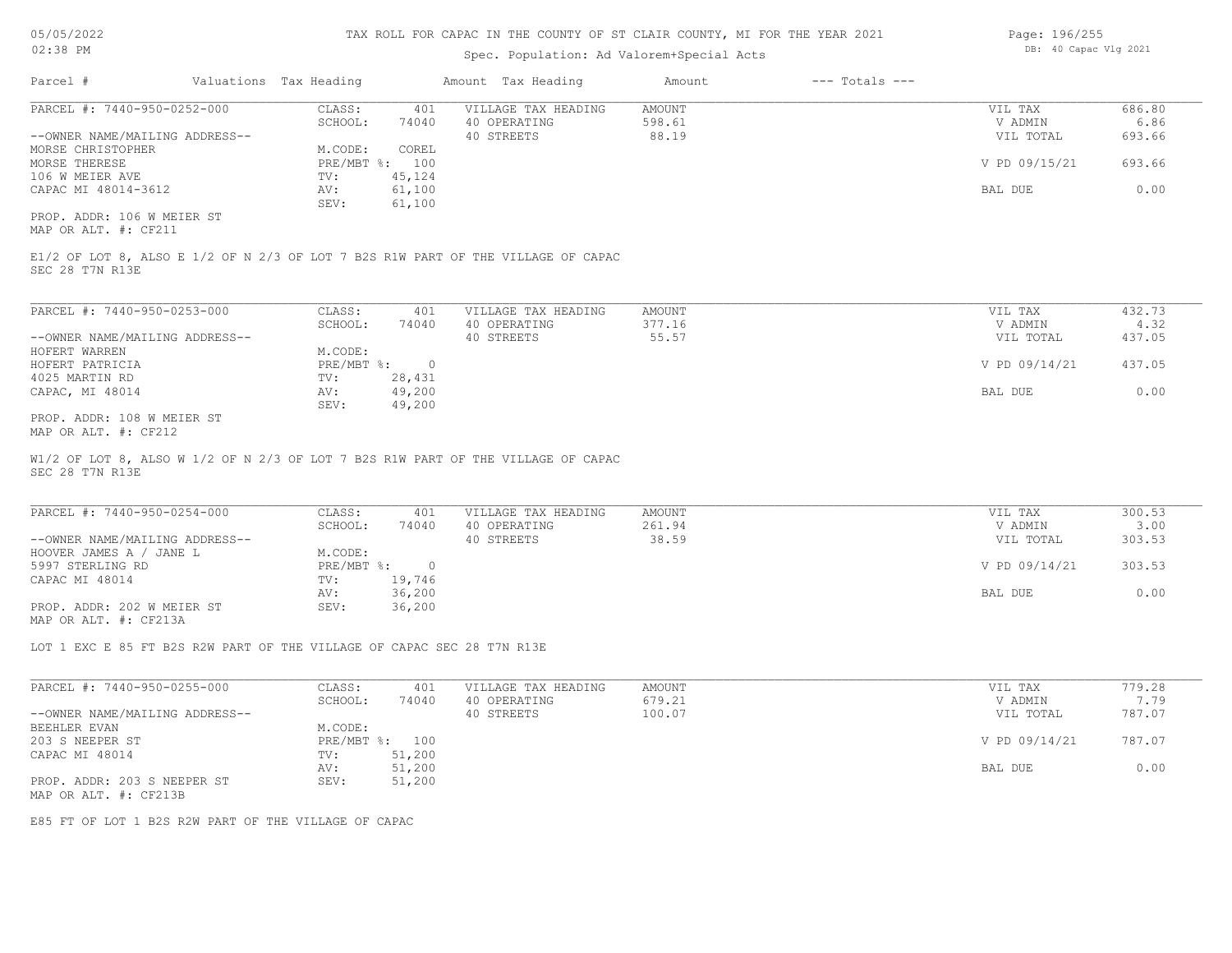# Spec. Population: Ad Valorem+Special Acts

| Page: 197/255 |                       |  |
|---------------|-----------------------|--|
|               | DB: 40 Capac Vlg 2021 |  |

| Parcel #                       | Valuations Tax Heading |        | Amount Tax Heading  | Amount | $---$ Totals $---$ |               |        |
|--------------------------------|------------------------|--------|---------------------|--------|--------------------|---------------|--------|
| PARCEL #: 7440-950-0256-000    | CLASS:                 | 401    | VILLAGE TAX HEADING | AMOUNT |                    | VIL TAX       | 690.41 |
|                                | SCHOOL:                | 74040  | 40 OPERATING        | 601.75 |                    | V ADMIN       | 6.90   |
| --OWNER NAME/MAILING ADDRESS-- |                        |        | 40 STREETS          | 88.66  |                    | VIL TOTAL     | 697.31 |
| MC NUTT MATTHEW                | M.CODE:                | 00LSB  |                     |        |                    |               |        |
| 205 S NEEPER ST                | PRE/MBT %: 100         |        |                     |        |                    | V PD 09/09/21 | 697.31 |
| CAPAC MI 48014                 | TV:                    | 45,361 |                     |        |                    |               |        |
|                                | AV:                    | 99,500 |                     |        |                    | BAL DUE       | 0.00   |
| PROP. ADDR: 205 S NEEPER ST    | SEV:                   | 99,500 |                     |        |                    |               |        |
|                                |                        |        |                     |        |                    |               |        |

MAP OR ALT. #: CF214/215

FRL. LOT 2 B2S R2W PART OF THE VILLAGE OF CAPAC SEC 28 T7N R13E

| PARCEL #: 7440-950-0257-000    | CLASS:     | 401    | VILLAGE TAX HEADING | AMOUNT | VIL TAX   | 439.53 |
|--------------------------------|------------|--------|---------------------|--------|-----------|--------|
|                                | SCHOOL:    | 74040  | 40 OPERATING        | 383.09 | V ADMIN   | 4.39   |
| --OWNER NAME/MAILING ADDRESS-- |            |        | 40 STREETS          | 56.44  | VIL TOTAL | 443.92 |
| TRUDO RICHARD & ANGELA         | M.CODE:    |        |                     |        |           |        |
| 12636 DUNN                     | PRE/MBT %: |        |                     |        | BAL DUE   | 443.92 |
| MEMPHIS MI 48041               | TV:        | 28,878 |                     |        |           |        |
|                                | AV:        | 48,300 |                     |        |           |        |
| PROP. ADDR: 209 S NEEPER ST    | SEV:       | 48,300 |                     |        |           |        |
|                                |            |        |                     |        |           |        |

MAP OR ALT. #: CF216

FRL LOT 3 B2S R2W PART OF THE VILLAGE OF CAPAC SEC 28 T7N R13E QC 10/17/98

| PARCEL #: 7440-950-0258-000        | CLASS:       | 401    | VILLAGE TAX HEADING | AMOUNT | VIL TAX       | 375.27 |
|------------------------------------|--------------|--------|---------------------|--------|---------------|--------|
|                                    | SCHOOL:      | 74040  | 40 OPERATING        | 327.08 | V ADMIN       | 3.75   |
| --OWNER NAME/MAILING ADDRESS--     |              |        | 40 STREETS          | 48.19  | VIL TOTAL     | 379.02 |
| DEBLOUW HENRY/DEANNA               | M.CODE:      |        |                     |        |               |        |
| 26350 24 MILE RD                   | $PRE/MBT$ %: |        |                     |        | V PD 09/14/21 | 379.02 |
| CHESTERFIELD MI 48051              | TV:          | 24,656 |                     |        |               |        |
|                                    | AV:          | 43,600 |                     |        | BAL DUE       | 0.00   |
| PROP. ADDR: 212 S GLASSFORD STREET | SEV:         | 43,600 |                     |        |               |        |
| MAP OR ALT. #: CF217A1             |              |        |                     |        |               |        |

W85 FT OF FRL. LOT 4 B2S R2W PART OF THE VILLAGE OF CAPAC SEC 28 T7N R13E

| PARCEL #: 7440-950-0259-000                                                                                          | CLASS:     | 401    | VILLAGE TAX HEADING | AMOUNT | VIL TAX       | 484.99 |
|----------------------------------------------------------------------------------------------------------------------|------------|--------|---------------------|--------|---------------|--------|
|                                                                                                                      | SCHOOL:    | 74040  | 40 OPERATING        | 422.71 | V ADMIN       | 4.84   |
| --OWNER NAME/MAILING ADDRESS--                                                                                       |            |        | 40 STREETS          | 62.28  | VIL TOTAL     | 489.83 |
| BELVEDERE ZACHARY                                                                                                    | M.CODE:    | COREL  |                     |        |               |        |
| 207 RAILROAD ST                                                                                                      | PRE/MBT %: | 100    |                     |        | V PD 09/15/21 | 489.83 |
| CAPAC MI 48014-3623                                                                                                  | TV:        | 31,865 |                     |        |               |        |
|                                                                                                                      | AV:        | 40,900 |                     |        | BAL DUE       | 0.00   |
| PROP. ADDR: 207 RAILROAD ST<br>$\overline{1000}$ $\overline{200}$ $\overline{250}$ $\overline{250}$ $\overline{250}$ | SEV:       | 40,900 |                     |        |               |        |

MAP OR ALT. #: CF217A2

FRL LOT 4 EXC W 85 FT B2S R2W PART OF THE VILLAGE OF CAPAC SEC 28 T7N R13E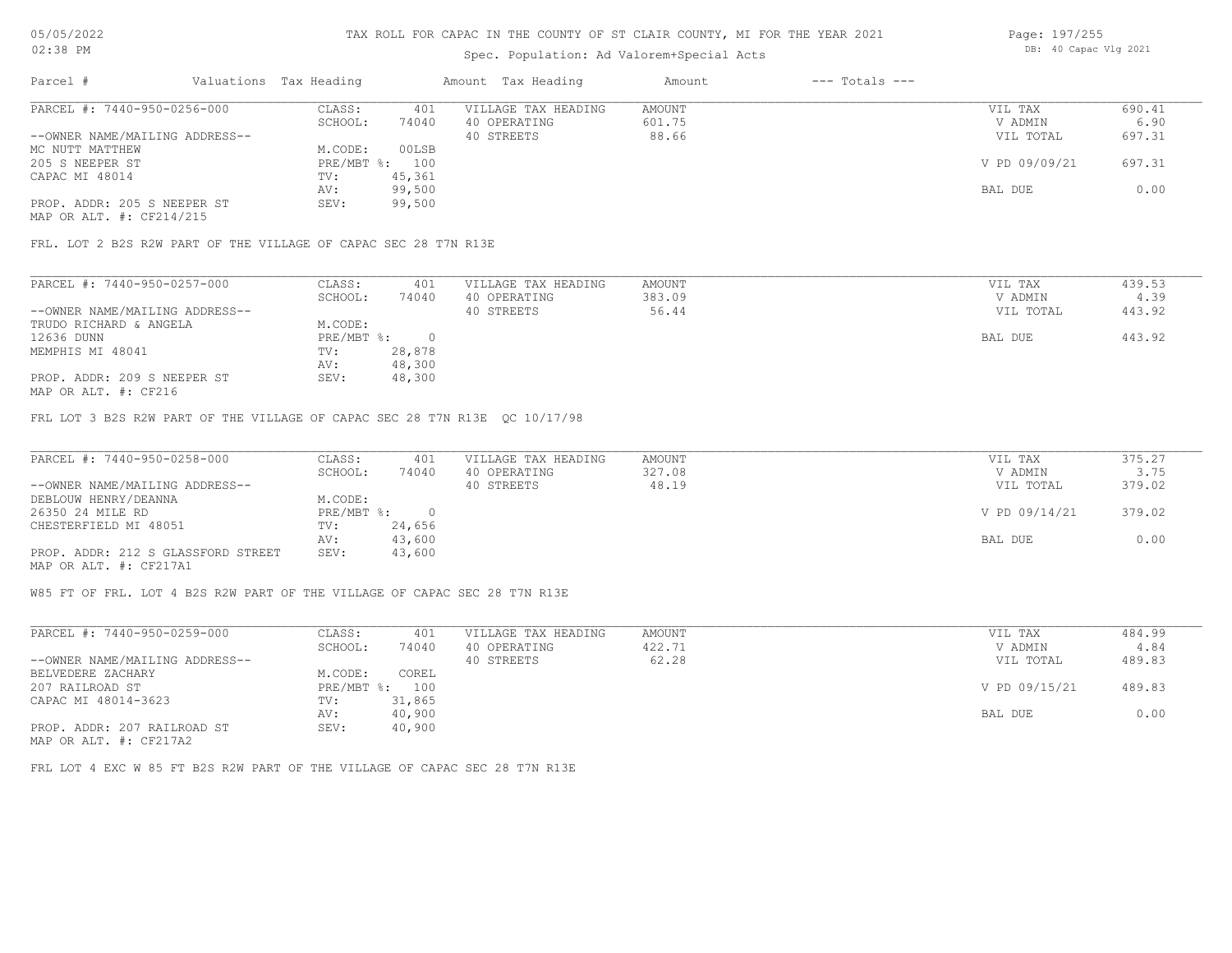## Spec. Population: Ad Valorem+Special Acts

| Page: 198/255 |                       |  |
|---------------|-----------------------|--|
|               | DB: 40 Capac Vlg 2021 |  |

| Parcel #                                |         | Valuations Tax Heading |                | Amount Tax Heading  | Amount | $---$ Totals $---$ |               |        |
|-----------------------------------------|---------|------------------------|----------------|---------------------|--------|--------------------|---------------|--------|
| PARCEL #: 7440-950-0260-000             |         | CLASS:                 | 401            | VILLAGE TAX HEADING | AMOUNT |                    | VIL TAX       | 371.39 |
|                                         | SCHOOL: | 74040                  | 40 OPERATING   | 323.70              |        | V ADMIN            | 3.71          |        |
| --OWNER NAME/MAILING ADDRESS--          |         |                        |                | 40 STREETS          | 47.69  |                    | VIL TOTAL     | 375.10 |
| ROSAS MARGARITO JR/ET-AL                |         | M.CODE:                |                |                     |        |                    |               |        |
| OROSCO.ROSAS, CADINA, A, Y, R, R ROSAS, |         |                        | PRE/MBT %: 100 |                     |        |                    | V PD 07/08/21 | 375.10 |
| 202 S GLASSFORD ST                      |         | TV:                    | 24,401         |                     |        |                    |               |        |
| CAPAC MI 48014-3608                     |         | AV:                    | 48,100         |                     |        |                    | BAL DUE       | 0.00   |
|                                         |         | SEV:                   | 48,100         |                     |        |                    |               |        |
| PROP. ADDR: 202 S GLASSFORD STREET      |         |                        |                |                     |        |                    |               |        |

MAP OR ALT. #: CF217B

W1/2 OF LOTS 5 & 6 B2S R2W PART OF THE VILLAGE OF CAPAC SEC 28 T7N R13E

| PARCEL #: 7440-950-0261-000                                  | CLASS:     | 401      | VILLAGE TAX HEADING | AMOUNT | VIL TAX       | 400.64 |
|--------------------------------------------------------------|------------|----------|---------------------|--------|---------------|--------|
|                                                              | SCHOOL:    | 74040    | 40 OPERATING        | 349.19 | V ADMIN       | 4.00   |
| --OWNER NAME/MAILING ADDRESS--                               |            |          | 40 STREETS          | 51.45  | VIL TOTAL     | 404.64 |
| FRANTZ MICHAEL J                                             | M.CODE:    |          |                     |        |               |        |
| 16134 PETZ RD                                                | PRE/MBT %: | $\Omega$ |                     |        | V PD 09/14/21 | 404.64 |
| CAPAC MI 48014                                               | TV:        | 26,323   |                     |        |               |        |
|                                                              | AV:        | 44,800   |                     |        | BAL DUE       | 0.00   |
| PROP. ADDR: 206 W MEIER ST<br>$MAD$ $CD$ $ATM$ $H$ , $CDQ1Q$ | SEV:       | 44,800   |                     |        |               |        |

MAP OR ALT. #: CF218

E1/2 OF LOTS 5 & 6 B2S R2W PART OF THE VILLAGE OF CAPAC SEC 28 T7N R13E

| PARCEL #: 7440-950-0262-000        | CLASS:     | 401    | VILLAGE TAX HEADING | AMOUNT | VIL TAX       | 368.50 |
|------------------------------------|------------|--------|---------------------|--------|---------------|--------|
|                                    | SCHOOL:    | 74040  | 40 OPERATING        | 321.18 | V ADMIN       | 3.68   |
| --OWNER NAME/MAILING ADDRESS--     |            |        | 40 STREETS          | 47.32  | VIL TOTAL     | 372.18 |
| HOMETOWN RENTALS, LLC              | M.CODE:    |        |                     |        |               |        |
| P.O. BOX 614                       | PRE/MBT %: |        |                     |        | V PD 09/15/21 | 372.18 |
| CAPAC MI 48014                     | TV:        | 24,211 |                     |        |               |        |
|                                    | AV:        | 39,600 |                     |        | BAL DUE       | 0.00   |
| PROP. ADDR: 203 S GLASSFORD STREET | SEV:       | 39,600 |                     |        |               |        |
| MAP OR ALT. #: CF219A              |            |        |                     |        |               |        |

S1/2 OF LOT 1 B2S R3W VILLAGE OF CAPAC

| PARCEL #: 7440-950-0263-000                         | CLASS:     | 401    | VILLAGE TAX HEADING | AMOUNT | VIL TAX   | 256.93 |
|-----------------------------------------------------|------------|--------|---------------------|--------|-----------|--------|
|                                                     | SCHOOL:    | 74040  | 40 OPERATING        | 223.94 | V ADMIN   | 2.56   |
| --OWNER NAME/MAILING ADDRESS--                      |            |        | 40 STREETS          | 32.99  | VIL TOTAL | 259.49 |
| CASCADDAN TARA                                      | M.CODE:    |        |                     |        |           |        |
| 5985 CAPAC RD                                       | PRE/MBT %: |        |                     |        | BAL DUE   | 259.49 |
| CAPAC MI 48014-1303                                 | TV:        | 16,881 |                     |        |           |        |
|                                                     | AV:        | 30,700 |                     |        |           |        |
| PROP. ADDR: 302 W MEIER ST<br>MAP OR ALT. #: CF219B | SEV:       | 30,700 |                     |        |           |        |

N1/2 OF LOT 1 EXC W 60 FT THEREOF B2S R3W VILLAGE OF CAPAC SEC 28 T7N R13E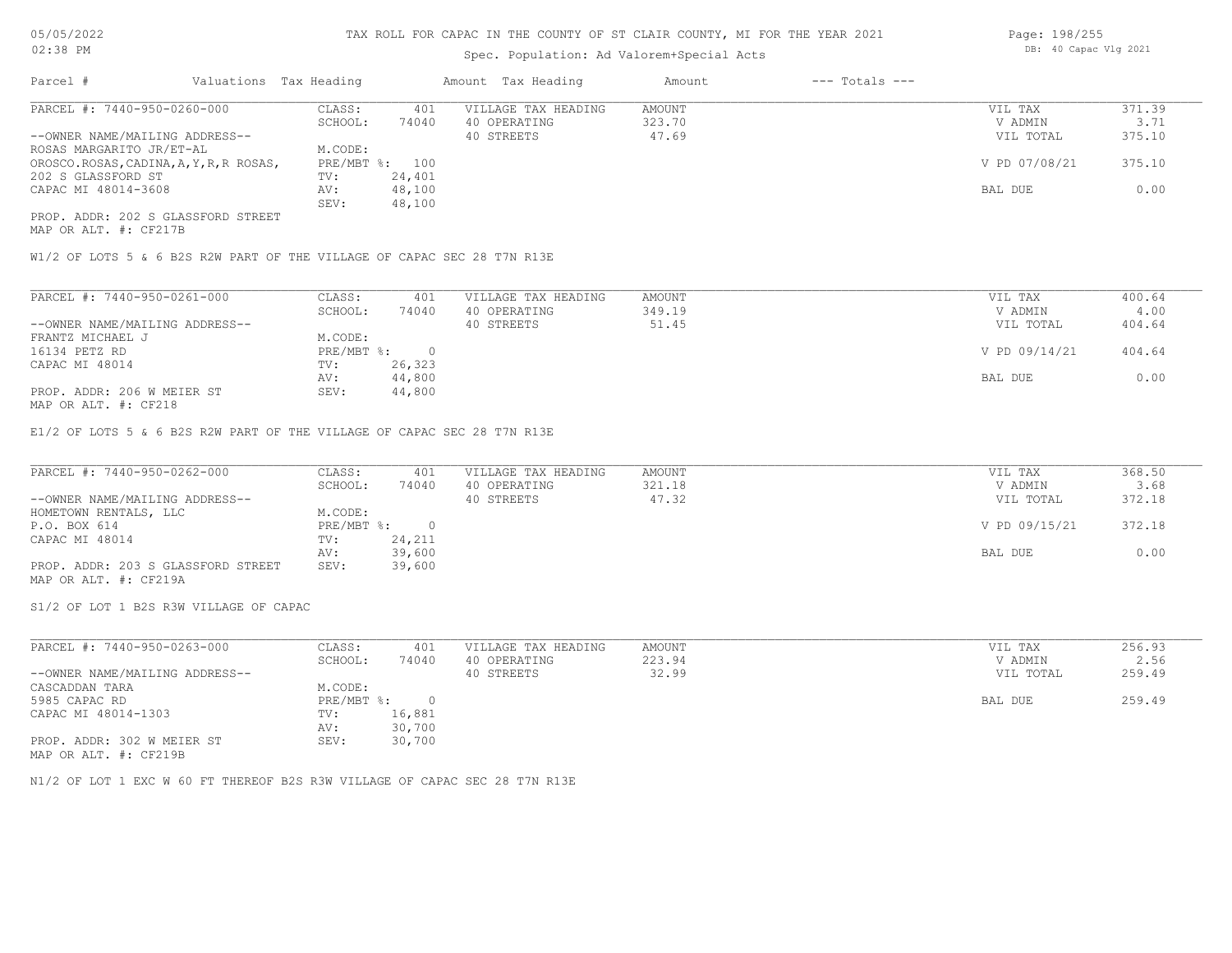### Spec. Population: Ad Valorem+Special Acts

| Page: 199/255 |                       |  |
|---------------|-----------------------|--|
|               | DB: 40 Capac Vlg 2021 |  |

| Parcel #                       |         | Valuations Tax Heading |              | Amount Tax Heading  | Amount | $---$ Totals $---$ |               |        |
|--------------------------------|---------|------------------------|--------------|---------------------|--------|--------------------|---------------|--------|
| PARCEL #: 7440-950-0264-000    |         | CLASS:                 | 401          | VILLAGE TAX HEADING | AMOUNT |                    | VIL TAX       | 346.91 |
|                                | SCHOOL: | 74040                  | 40 OPERATING | 302.36              |        | V ADMIN            | 3.46          |        |
| --OWNER NAME/MAILING ADDRESS-- |         |                        |              | 40 STREETS          | 44.55  |                    | VIL TOTAL     | 350.37 |
| AGUILAR MIGUEL A               |         | M.CODE:                |              |                     |        |                    |               |        |
| 5911 N CAPAC RD                |         | PRE/MBT %:             |              |                     |        |                    | V PD 09/14/21 | 350.37 |
| CAPAC MI 48014                 |         | TV:                    | 22,793       |                     |        |                    |               |        |
|                                |         | AV:                    | 27,900       |                     |        |                    | BAL DUE       | 0.00   |
| PROP. ADDR: 310 W MEIER ST     |         | SEV:                   | 27,900       |                     |        |                    |               |        |
|                                |         |                        |              |                     |        |                    |               |        |

MAP OR ALT. #: CF219C/D

W60 FT OF N 1/2 OF LOT 1 B2S R3W VILLAGE OF CAPAC

| PARCEL #: 7440-950-0265-000        | CLASS:  | 401            | VILLAGE TAX HEADING | AMOUNT | VIL TAX       | 361.11 |
|------------------------------------|---------|----------------|---------------------|--------|---------------|--------|
|                                    | SCHOOL: | 74040          | 40 OPERATING        | 314.74 | V ADMIN       | 3.61   |
| --OWNER NAME/MAILING ADDRESS--     |         |                | 40 STREETS          | 46.37  | VIL TOTAL     | 364.72 |
| ROSAS MICHAEL/MARGIE               | M.CODE: |                |                     |        |               |        |
| 205 S GLASSFORD ST                 |         | PRE/MBT %: 100 |                     |        | V PD 07/22/21 | 364.72 |
| CAPAC MI 48014-3609                | TV:     | 23,726         |                     |        |               |        |
|                                    | AV:     | 60,500         |                     |        | BAL DUE       | 0.00   |
| PROP. ADDR: 205 S GLASSFORD STREET | SEV:    | 60,500         |                     |        |               |        |
| MAP OR ALT. #: CF220A              |         |                |                     |        |               |        |

LOT 2 B2S R3W VILLAGE OF CAPAC SEC 28 T7N R13E

| PARCEL #: 7440-950-0266-000        | CLASS:  | 401            | VILLAGE TAX HEADING | AMOUNT | VIL TAX       | 348.18 |
|------------------------------------|---------|----------------|---------------------|--------|---------------|--------|
|                                    | SCHOOL: | 74040          | 40 OPERATING        | 303.47 | V ADMIN       | 3.48   |
| --OWNER NAME/MAILING ADDRESS--     |         |                | 40 STREETS          | 44.71  | VIL TOTAL     | 351.66 |
| MAILLOUX MARYANN                   | M.CODE: |                |                     |        |               |        |
| 207 S GLASSFORD                    |         | PRE/MBT %: 100 |                     |        | V PD 09/15/21 | 351.66 |
| CAPAC MI 48014-4305                | TV:     | 22,876         |                     |        |               |        |
|                                    | AV:     | 44,100         |                     |        | BAL DUE       | 0.00   |
| PROP. ADDR: 207 S GLASSFORD STREET | SEV:    | 44,100         |                     |        |               |        |
| MAP OR ALT. #: CF220B              |         |                |                     |        |               |        |

LOT 3 B2S R3W VILLAGE OF CAPAC SEC 28 T7N R13E

| PARCEL #: 7440-950-0267-000    | CLASS:     | 302      | VILLAGE TAX HEADING | AMOUNT | VIL TAX       | 274.51 |
|--------------------------------|------------|----------|---------------------|--------|---------------|--------|
|                                | SCHOOL:    | 74040    | 40 OPERATING        | 239.26 | V ADMIN       | 2.74   |
| --OWNER NAME/MAILING ADDRESS-- |            |          | 40 STREETS          | 35.25  | VIL TOTAL     | 277.25 |
| DTE ELECTRIC COMPANY           | M.CODE:    |          |                     |        |               |        |
| PROPERTY TAX DEPARTMENT        | PRE/MBT %: | $\Omega$ |                     |        | V PD 08/25/21 | 277.25 |
| P.O.BOX 33017                  | TV:        | 18,036   |                     |        |               |        |
| DETROIT MI 48232               | AV:        | 38,100   |                     |        | BAL DUE       | 0.00   |
|                                | SEV:       | 38,100   |                     |        |               |        |
| PROP. ADDR: 351 W MEIER ST     |            |          |                     |        |               |        |

MAP OR ALT. #: CF221

LOTS 4 & 5 B2S R3W PART OF THE VILLAGE OF CAPAC SEC 28 T7N R13E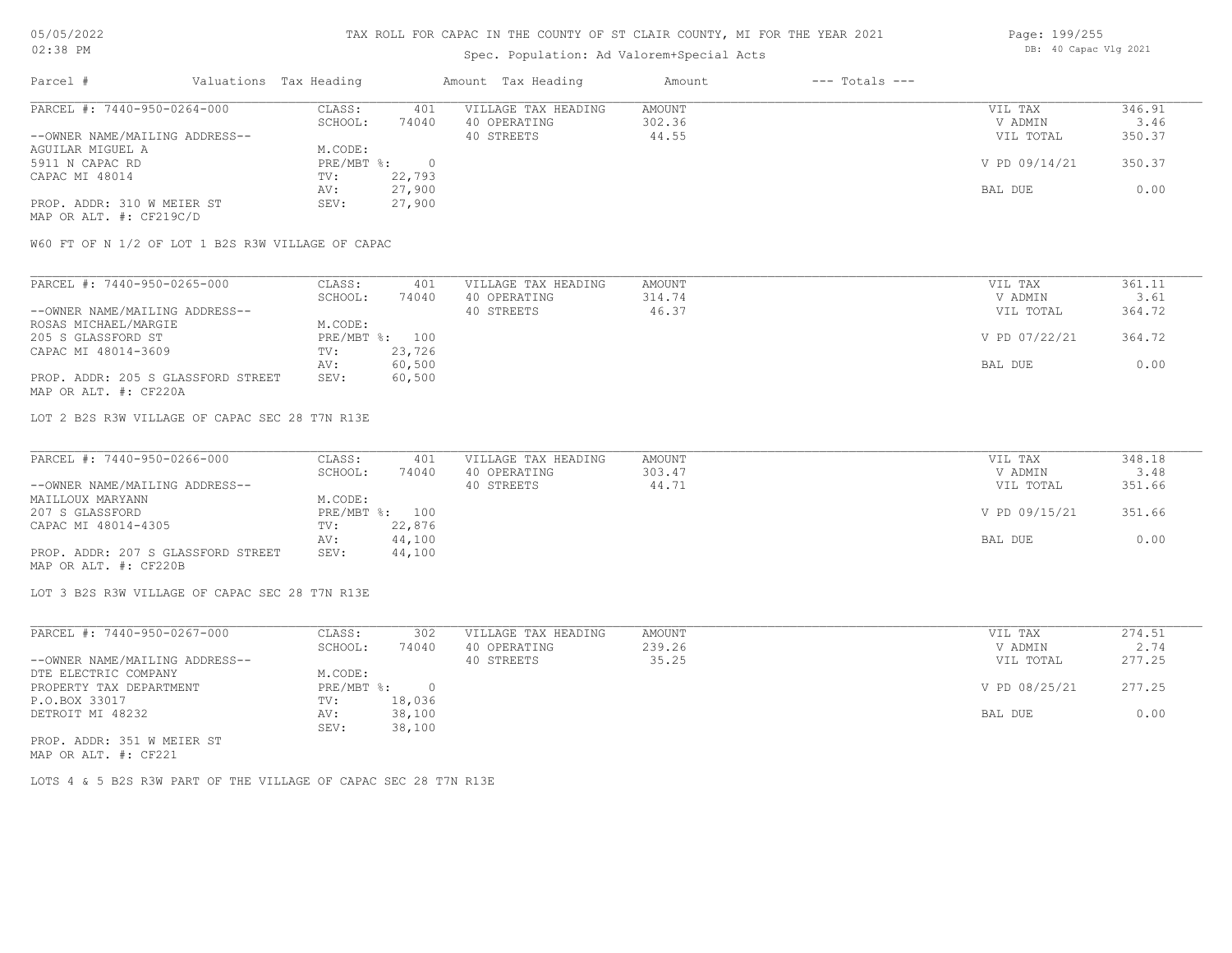# Spec. Population: Ad Valorem+Special Acts

| Parcel #                                                                                            | Valuations Tax Heading |                  | Amount Tax Heading                                                                                                                                                                                                                                            | Amount        | $---$ Totals $---$ |               |        |
|-----------------------------------------------------------------------------------------------------|------------------------|------------------|---------------------------------------------------------------------------------------------------------------------------------------------------------------------------------------------------------------------------------------------------------------|---------------|--------------------|---------------|--------|
| PARCEL #: 7440-950-0268-000                                                                         | CLASS:                 | 202              | VILLAGE TAX HEADING                                                                                                                                                                                                                                           | AMOUNT        |                    | VIL TAX       | 19.48  |
|                                                                                                     | SCHOOL:                | 74040            | 40 OPERATING                                                                                                                                                                                                                                                  | 16.98         |                    | V ADMIN       | 0.19   |
| --OWNER NAME/MAILING ADDRESS--                                                                      |                        |                  | 40 STREETS                                                                                                                                                                                                                                                    | 2.50          |                    | VIL TOTAL     | 19.67  |
| HADER DAVID SR                                                                                      | M.CODE:                |                  |                                                                                                                                                                                                                                                               |               |                    |               |        |
| P.O. BOX 86                                                                                         | PRE/MBT %:             | $\circ$          |                                                                                                                                                                                                                                                               |               |                    | BAL DUE       | 19.67  |
| EMMETT MI 48022                                                                                     | TV:                    | 1,280            |                                                                                                                                                                                                                                                               |               |                    |               |        |
|                                                                                                     | AV:                    | 3,700            |                                                                                                                                                                                                                                                               |               |                    |               |        |
| PROP. ADDR: RAILROAD ST                                                                             | SEV:                   | 3,700            |                                                                                                                                                                                                                                                               |               |                    |               |        |
| MAP OR ALT. #: CF222                                                                                |                        |                  |                                                                                                                                                                                                                                                               |               |                    |               |        |
| B2S R3W PART OF THE VILLAGE OF CAPAC SEC 28 T7N R13E                                                |                        |                  | COMM AT A PTE 32 FT S OF THE SW COR OF LOT 4 BLK 2 S OF MILL ST R3W OF MAIN ST TH S<br>TO N LINE OF GT RR TH E ALG THE N LINE OF GT RR 75 FT. TH N TO A PTE 32 FT S OF<br>SAID LINE OF LOT 4 TH W FOLLOWING WITH THE SAID LINE OF SAID LOT 4 TO PLACE OF BEG. |               |                    |               |        |
|                                                                                                     |                        |                  |                                                                                                                                                                                                                                                               |               |                    |               |        |
| PARCEL #: 7440-950-0270-000                                                                         | CLASS:                 | 201              | VILLAGE TAX HEADING                                                                                                                                                                                                                                           | <b>AMOUNT</b> |                    | VIL TAX       | 349.39 |
|                                                                                                     | SCHOOL:                | 74040            | 40 OPERATING                                                                                                                                                                                                                                                  | 304.53        |                    | V ADMIN       | 3.49   |
| --OWNER NAME/MAILING ADDRESS--                                                                      |                        |                  | 40 STREETS                                                                                                                                                                                                                                                    | 44.86         |                    | VIL TOTAL     | 352.88 |
| CHIND TIMOTHY B SR                                                                                  | M.CODE:                |                  |                                                                                                                                                                                                                                                               |               |                    |               |        |
| 104 E MILL STREET                                                                                   | $PRE/MBT$ %:           | $\overline{0}$   |                                                                                                                                                                                                                                                               |               |                    | BAL DUE       | 352.88 |
| CAPAC MI 48014-3152                                                                                 | TV:<br>AV:             | 22,956<br>27,100 |                                                                                                                                                                                                                                                               |               |                    |               |        |
| PROP. ADDR: 104 E MILL STREET                                                                       | SEV:                   | 27,100           |                                                                                                                                                                                                                                                               |               |                    |               |        |
| MAP OR ALT. #: CF223                                                                                |                        |                  |                                                                                                                                                                                                                                                               |               |                    |               |        |
| PARCEL #: 7440-950-0271-000                                                                         | CLASS:                 | 201              | VILLAGE TAX HEADING                                                                                                                                                                                                                                           | AMOUNT        |                    | VIL TAX       | 415.08 |
|                                                                                                     | SCHOOL:                | 74040            | 40 OPERATING                                                                                                                                                                                                                                                  | 361.78        |                    | V ADMIN       | 4.15   |
| --OWNER NAME/MAILING ADDRESS--                                                                      |                        |                  | 40 STREETS                                                                                                                                                                                                                                                    | 53.30         |                    | VIL TOTAL     | 419.23 |
| MAROUARDT DANIEL/DELLA                                                                              | M.CODE:                |                  |                                                                                                                                                                                                                                                               |               |                    |               |        |
| 461 ELK LAKE RD                                                                                     | $PRE/MBT$ $\div$       | $\circ$          |                                                                                                                                                                                                                                                               |               |                    | V PD 07/15/21 | 419.23 |
| ATTICA MI 48412-9807                                                                                | TV:                    | 27,272           |                                                                                                                                                                                                                                                               |               |                    |               |        |
|                                                                                                     | AV:                    | 93,400           |                                                                                                                                                                                                                                                               |               |                    | BAL DUE       | 0.00   |
| PROP. ADDR: 100 S MAIN<br>MAP OR ALT. #: CF224                                                      | SEV:                   | 93,400           |                                                                                                                                                                                                                                                               |               |                    |               |        |
| SEC 27 T7N R13E                                                                                     |                        |                  | LOT 1 EXC S 38 FT & EXC E 56 FT OF THE REMAINDER THEREOF B1S R1E VILLAGE OF CAPAC                                                                                                                                                                             |               |                    |               |        |
|                                                                                                     |                        |                  |                                                                                                                                                                                                                                                               |               |                    |               |        |
| PARCEL #: 7440-950-0272-000                                                                         | CLASS:                 | 201              | VILLAGE TAX HEADING                                                                                                                                                                                                                                           | <b>AMOUNT</b> |                    | VIL TAX       | 320.13 |
|                                                                                                     | SCHOOL:                | 74040            | 40 OPERATING                                                                                                                                                                                                                                                  | 279.02        |                    | V ADMIN       | 3.20   |
|                                                                                                     |                        |                  | 40 STREETS                                                                                                                                                                                                                                                    | 41.11         |                    | VIL TOTAL     | 323.33 |
|                                                                                                     |                        |                  |                                                                                                                                                                                                                                                               |               |                    |               |        |
|                                                                                                     | M.CODE:                |                  |                                                                                                                                                                                                                                                               |               |                    |               |        |
|                                                                                                     | $PRE/MBT$ $\div$       | $\circ$          |                                                                                                                                                                                                                                                               |               |                    | V PD 07/15/21 | 323.33 |
|                                                                                                     | TV:                    | 21,033           |                                                                                                                                                                                                                                                               |               |                    |               |        |
| --OWNER NAME/MAILING ADDRESS--<br>MARQUARDT DANIEL/DELLA<br>461 ELK LAKE RD<br>ATTICA MI 48412-9807 | AV:                    | 94,800           |                                                                                                                                                                                                                                                               |               |                    | BAL DUE       | 0.00   |
| PROP. ADDR: 102 S MAIN                                                                              | SEV:                   | 94,800           |                                                                                                                                                                                                                                                               |               |                    |               |        |
| MAP OR ALT. #: CF225                                                                                |                        |                  |                                                                                                                                                                                                                                                               |               |                    |               |        |

Page: 200/255 DB: 40 Capac Vlg 2021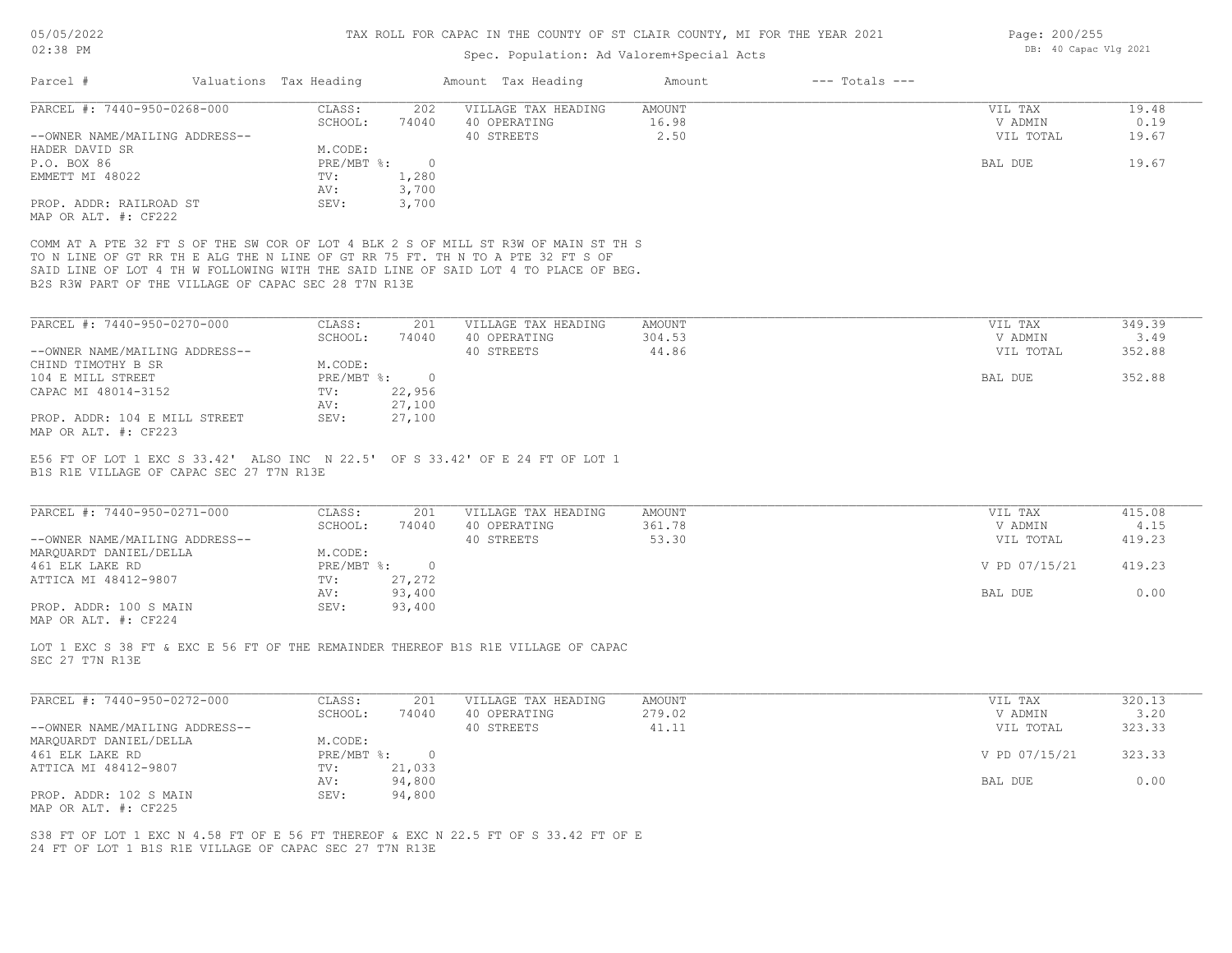## Spec. Population: Ad Valorem+Special Acts

| Page: 201/255 |                       |  |
|---------------|-----------------------|--|
|               | DB: 40 Capac Vlg 2021 |  |

| Parcel #                       |         | Valuations Tax Heading |              | Amount Tax Heading  | Amount | $---$ Totals $---$ |               |          |
|--------------------------------|---------|------------------------|--------------|---------------------|--------|--------------------|---------------|----------|
| PARCEL #: 7440-950-0273-000    |         | CLASS:                 | 201          | VILLAGE TAX HEADING | AMOUNT |                    | VIL TAX       | 1,613.55 |
|                                | SCHOOL: | 74040                  | 40 OPERATING | 1,406.34            |        | V ADMIN            | 16.13         |          |
| --OWNER NAME/MAILING ADDRESS-- |         |                        |              | 40 STREETS          | 207.21 |                    | VIL TOTAL     | 1,629.68 |
| RKATS PROPERTIES LLC           |         | M.CODE:                |              |                     |        |                    |               |          |
| 1435 ROCKY SHOALS LN           |         | $PRE/MBT$ %:           |              |                     |        |                    | V PD 09/09/21 | 1,629.68 |
| SUWANEE GA 30024               |         | TV:                    | 106,012      |                     |        |                    |               |          |
|                                |         | AV:                    | 111,700      |                     |        |                    | BAL DUE       | 0.00     |
| PROP. ADDR: 108 S MAIN         |         | SEV:                   | 111,700      |                     |        |                    |               |          |
| MAP OR ALT. #: CF226/227       |         |                        |              |                     |        |                    |               |          |

N45' OF LOT 2 B1S R1E VILLAGE OF CAPAC

| PARCEL #: 7440-950-0275-000    | CLASS:     | 201    | VILLAGE TAX HEADING | AMOUNT | VIL TAX       | 637.24 |
|--------------------------------|------------|--------|---------------------|--------|---------------|--------|
|                                | SCHOOL:    | 74040  | 40 OPERATING        | 555.41 | V ADMIN       | 6.37   |
| --OWNER NAME/MAILING ADDRESS-- |            |        | 40 STREETS          | 81.83  | VIL TOTAL     | 643.61 |
| SCHOFIELD KIMBERLY             | M.CODE:    |        |                     |        |               |        |
| 7075 WINN RD                   | PRE/MBT %: |        |                     |        | V PD 07/21/21 | 643.61 |
| YALE MI 48097                  | TV:        | 41,868 |                     |        |               |        |
|                                | AV:        | 57,100 |                     |        | BAL DUE       | 0.00   |
| PROP. ADDR: 112 S MAIN         | SEV:       | 57,100 |                     |        |               |        |
|                                |            |        |                     |        |               |        |

MAP OR ALT. #: CF228

S30 FT OF LOT 2 B1S R1E VILLAGE OF CAPAC SEC 27 T7N R13E

| PARCEL #: 7440-950-0276-000    | CLASS:       | 201    | VILLAGE TAX HEADING | AMOUNT | VIL TAX   | 710.46 |
|--------------------------------|--------------|--------|---------------------|--------|-----------|--------|
|                                | SCHOOL:      | 74040  | 40 OPERATING        | 619.23 | V ADMIN   | 7.10   |
| --OWNER NAME/MAILING ADDRESS-- |              |        | 40 STREETS          | 91.23  | VIL TOTAL | 717.56 |
| PD LAND DEVELOPMENT            | M.CODE:      |        |                     |        |           |        |
| 116 S MAIN ST                  | $PRE/MBT$ %: |        |                     |        | BAL DUE   | 717.56 |
| CAPAC MI 48014                 | TV:          | 46,679 |                     |        |           |        |
|                                | AV:          | 71,400 |                     |        |           |        |
| PROP. ADDR: 116 S MAIN         | SEV:         | 71,400 |                     |        |           |        |
| MAP OR ALT. #: CF229           |              |        |                     |        |           |        |

LOT 3 EXC S 32 FT B1S R1E VILLAGE OF CAPAC SEC 27 T7N R13E

| PARCEL #: 7440-950-0277-000    | CLASS:     | 201      | VILLAGE TAX HEADING | AMOUNT   | VIL TAX                | 1,546.62 |
|--------------------------------|------------|----------|---------------------|----------|------------------------|----------|
|                                | SCHOOL:    | 74040    | 40 OPERATING        | 1,348.01 | V ADMIN                | 15.46    |
| --OWNER NAME/MAILING ADDRESS-- |            |          | 40 STREETS          | 198.61   | VIL TOTAL              | 1,562.08 |
| SSCHWEIHOFER SP LLC            | M.CODE:    |          |                     |          |                        |          |
| 69245 BURKE DR                 | PRE/MBT %: | $\Omega$ |                     |          | V PD 09/14/21 1,562.08 |          |
| RICHMOND MI 48062              | TV:        | 101,615  |                     |          |                        |          |
|                                | AV:        | 203,600  |                     |          | BAL DUE                | 0.00     |
| PROP. ADDR: 120 S MAIN         | SEV:       | 203,600  |                     |          |                        |          |
|                                |            |          |                     |          |                        |          |

MAP OR ALT. #: CF230/231

98' OF THE S 1/2 OF LOT 4 B15 R1E VILLAGE OF CAPAC S32' OF LOT 3 & N 37.5' OF LOT 4 & N 26' OF W 52' OF S 1/2 OF LOT 4 & N 27' OF E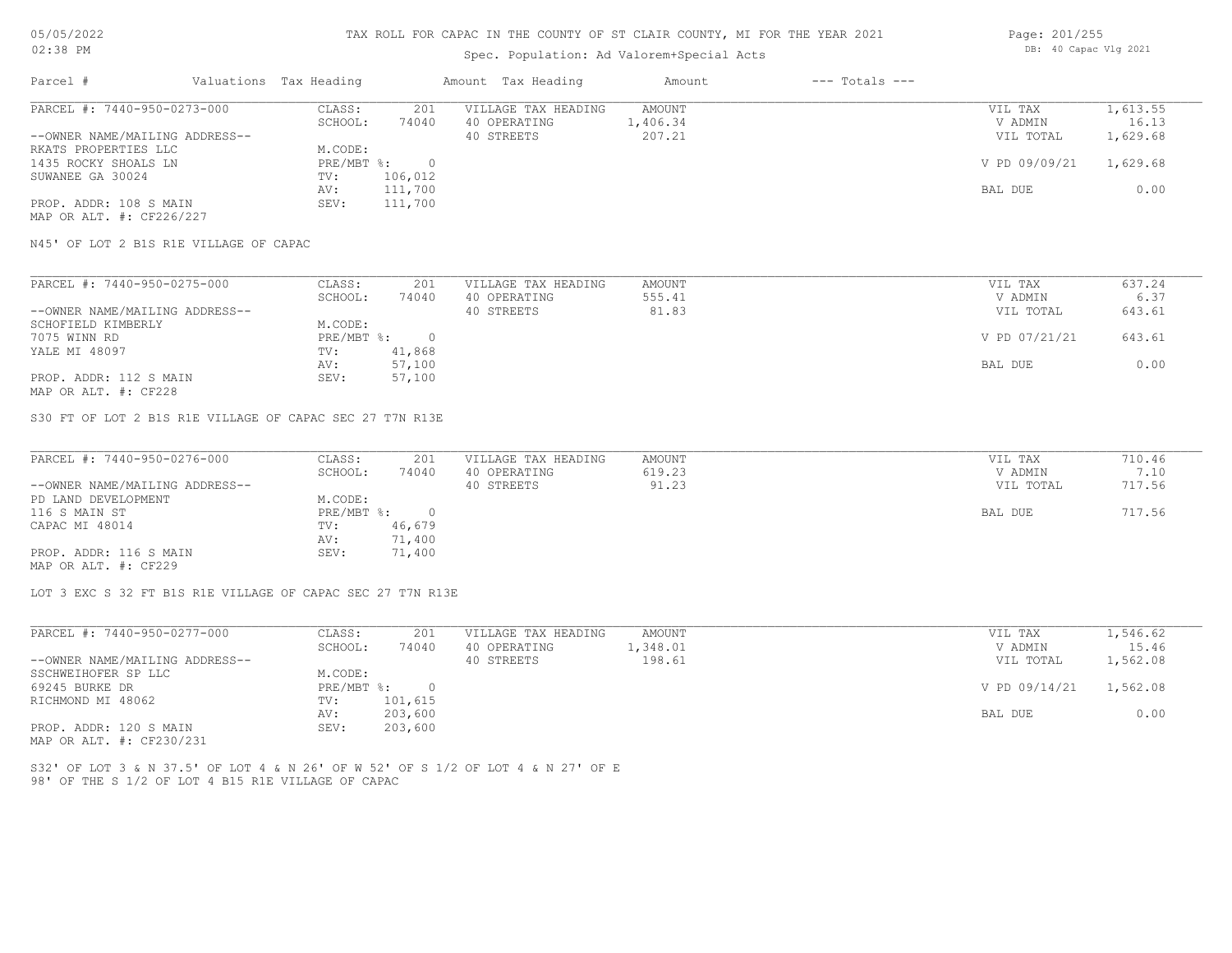## Spec. Population: Ad Valorem+Special Acts

| Page: 202/255 |                       |  |
|---------------|-----------------------|--|
|               | DB: 40 Capac Vlg 2021 |  |

| Parcel #                       | Valuations Tax Heading |        | Amount Tax Heading  | Amount | $---$ Totals $---$ |               |        |
|--------------------------------|------------------------|--------|---------------------|--------|--------------------|---------------|--------|
| PARCEL #: 7440-950-0279-000    | CLASS:                 | 202    | VILLAGE TAX HEADING | AMOUNT |                    | VIL TAX       | 146.97 |
|                                | SCHOOL:                | 74040  | 40 OPERATING        | 128.10 |                    | V ADMIN       | 1.46   |
| --OWNER NAME/MAILING ADDRESS-- |                        |        | 40 STREETS          | 18.87  |                    | VIL TOTAL     | 148.43 |
| SCHWEIHOFER SP LLC             | M.CODE:                |        |                     |        |                    |               |        |
| 69245 BURKE DR                 | PRE/MBT %:             |        |                     |        |                    | V PD 09/14/21 | 148.43 |
| RICHMOND MI 48062              | TV:                    | 9,657  |                     |        |                    |               |        |
|                                | AV:                    | 23,100 |                     |        |                    | BAL DUE       | 0.00   |
| PROP. ADDR: 120 S MAIN         | SEV:                   | 23,100 |                     |        |                    |               |        |
|                                |                        |        |                     |        |                    |               |        |

MAP OR ALT. #: CF232

N 25 FT OF LOT 5 B1S R1E VILLAGE OF CAPAC SEC 27 T7N R13E THE S 11.5 FT OF THE W 52 FT OF LOT 4 & S 10.5 FT OF THE E 98 FT OF LOT 4 ALSO THE

| PARCEL #: 7440-950-0280-000    | CLASS:     | 202    | VILLAGE TAX HEADING | AMOUNT | VIL TAX       | 384.32 |
|--------------------------------|------------|--------|---------------------|--------|---------------|--------|
|                                | SCHOOL:    | 74040  | 40 OPERATING        | 334.97 | V ADMIN       | 3.84   |
| --OWNER NAME/MAILING ADDRESS-- |            |        | 40 STREETS          | 49.35  | VIL TOTAL     | 388.16 |
| SCHWEIHOFER SP LLC             | M.CODE:    |        |                     |        |               |        |
| 69245 BURKE DR                 | PRE/MBT %: | $\Box$ |                     |        | V PD 09/14/21 | 388.16 |
| RICHMOND MI 48062              | TV:        | 25,251 |                     |        |               |        |
|                                | AV:        | 30,900 |                     |        | BAL DUE       | 0.00   |
| PROP. ADDR: 132 S MAIN         | SEV:       | 30,900 |                     |        |               |        |
| MAP OR ALT. #: CF233           |            |        |                     |        |               |        |

S2/3 OF LOT 5 B1S R1E VILLAGE OF CAPAC

| PARCEL #: 7440-950-0281-000    | CLASS:     | 201    | VILLAGE TAX HEADING | AMOUNT | VIL TAX       | 963.61 |
|--------------------------------|------------|--------|---------------------|--------|---------------|--------|
|                                | SCHOOL:    | 74040  | 40 OPERATING        | 839.87 | V ADMIN       | 9.63   |
| --OWNER NAME/MAILING ADDRESS-- |            |        | 40 STREETS          | 123.74 | VIL TOTAL     | 973.24 |
| REMCO PROPERTIES, LLC          | M.CODE:    |        |                     |        |               |        |
| 8882 HOUGH RD                  | PRE/MBT %: |        |                     |        | V PD 08/11/21 | 973.24 |
| ALMONT MI 48003                | TV:        | 63,311 |                     |        |               |        |
|                                | AV:        | 84,300 |                     |        | BAL DUE       | 0.00   |
| PROP. ADDR: 136 S MAIN         | SEV:       | 84,300 |                     |        |               |        |
|                                |            |        |                     |        |               |        |

MAP OR ALT. #: CF234

LOT 6 B1S R1E VILLAGE OF CAPAC SEC 27 T7N R13E

| PARCEL #: 7440-950-0282-000    | CLASS:       | 401    | VILLAGE TAX HEADING | AMOUNT | VIL TAX       | 487.73 |
|--------------------------------|--------------|--------|---------------------|--------|---------------|--------|
|                                | SCHOOL:      | 74040  | 40 OPERATING        | 425.10 | V ADMIN       | 4.87   |
| --OWNER NAME/MAILING ADDRESS-- |              |        | 40 STREETS          | 62.63  | VIL TOTAL     | 492.60 |
| LINDSAY MARK                   | M.CODE:      |        |                     |        |               |        |
| 2849 BUTTERNUT CT              | $PRE/MBT$ %: |        |                     |        | V PD 07/15/21 | 492.60 |
| PORT HURON MI 48060            | TV:          | 32,045 |                     |        |               |        |
|                                | AV:          | 52,600 |                     |        | BAL DUE       | 0.00   |
| PROP. ADDR: 109 S WALKER ST    | SEV:         | 52,600 |                     |        |               |        |
| MAP OR ALT. #: CF235           |              |        |                     |        |               |        |

E1/2 OF LOTS 7 & 8 B1S R1E VILLAGE OF CAPAC SEC 27 T7N R13E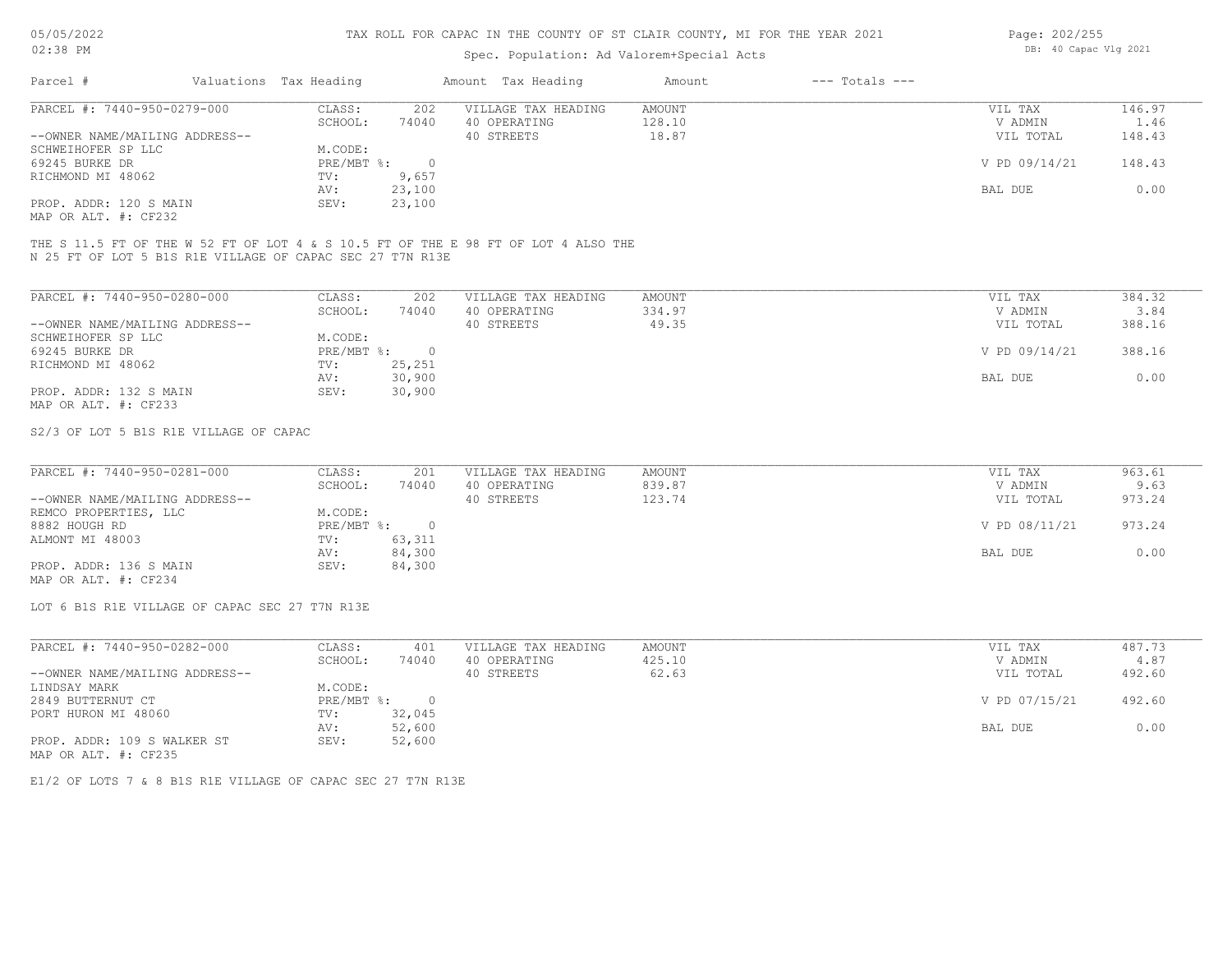# Spec. Population: Ad Valorem+Special Acts

| Page: 203/255 |                       |  |
|---------------|-----------------------|--|
|               | DB: 40 Capac Vlg 2021 |  |

| Parcel #                       | Valuations Tax Heading |        | Amount Tax Heading  | Amount | $---$ Totals $---$ |               |        |
|--------------------------------|------------------------|--------|---------------------|--------|--------------------|---------------|--------|
| PARCEL #: 7440-950-0283-000    | CLASS:                 | 401    | VILLAGE TAX HEADING | AMOUNT |                    | VIL TAX       | 642.34 |
|                                | SCHOOL:                | 74040  | 40 OPERATING        | 559.86 |                    | V ADMIN       | 6.42   |
| --OWNER NAME/MAILING ADDRESS-- |                        |        | 40 STREETS          | 82.48  |                    | VIL TOTAL     | 648.76 |
| BOGGESS STEVEN C               | M.CODE:                | COREL  |                     |        |                    |               |        |
| 105 E MEIER ST                 | $PRE/MBT$ %:           | 100    |                     |        |                    | V PD 09/15/21 | 648.76 |
| CAPAC MI 48014-3726            | TV:                    | 42,203 |                     |        |                    |               |        |
|                                | AV:                    | 73,700 |                     |        |                    | BAL DUE       | 0.00   |
| PROP. ADDR: 105 E MEIER ST     | SEV:                   | 73,700 |                     |        |                    |               |        |
| MAP OR ALT. #: CF236           |                        |        |                     |        |                    |               |        |

W1/2 OF LOTS 7 & 8 B1S R1E VILLAGE OF CAPAC

| PARCEL #: 7440-950-0284-000    | CLASS:  | 401            | VILLAGE TAX HEADING | AMOUNT | VIL TAX       | 729.95 |
|--------------------------------|---------|----------------|---------------------|--------|---------------|--------|
|                                | SCHOOL: | 74040          | 40 OPERATING        | 636.21 | V ADMIN       | 7.29   |
| --OWNER NAME/MAILING ADDRESS-- |         |                | 40 STREETS          | 93.74  | VIL TOTAL     | 737.24 |
| AKERS JOSEPH R / MARIE A       | M.CODE: |                |                     |        |               |        |
| 105 S WALKER ST                |         | PRE/MBT %: 100 |                     |        | V PD 09/14/21 | 737.24 |
| CAPAC MI 48014-3730            | TV:     | 47,959         |                     |        |               |        |
|                                | AV:     | 88,500         |                     |        | BAL DUE       | 0.00   |
| PROP. ADDR: 105 S WALKER ST    | SEV:    | 88,500         |                     |        |               |        |
| MAP OR ALT. #: CF237           |         |                |                     |        |               |        |

LOT 9 B1S R1E VILLAGE OF CAPAC SEC 27 T7N R13E

| PARCEL #: 7440-950-0285-000    | CLASS:         | 401    | VILLAGE TAX HEADING | AMOUNT | VIL TAX   | 429.27 |
|--------------------------------|----------------|--------|---------------------|--------|-----------|--------|
|                                | SCHOOL:        | 74040  | 40 OPERATING        | 374.15 | V ADMIN   | 4.29   |
| --OWNER NAME/MAILING ADDRESS-- |                |        | 40 STREETS          | 55.12  | VIL TOTAL | 433.56 |
| RICH DAVID                     | M.CODE:        |        |                     |        |           |        |
| RICH TERESA L.                 | PRE/MBT %: 100 |        |                     |        | BAL DUE   | 433.56 |
| 103 S WALKER ST                | TV:            | 28,204 |                     |        |           |        |
| CAPAC MI 48014                 | AV:            | 50,400 |                     |        |           |        |
|                                | SEV:           | 50,400 |                     |        |           |        |
| PROP. ADDR: 103 S WALKER ST    |                |        |                     |        |           |        |

MAP OR ALT. #: CF238

LOT 10 B1S R1E VILLAGE OF CAPAC SEC 27 T7N R13E

| PARCEL #: 7440-950-0286-000    | CLASS:  | 401            | VILLAGE TAX HEADING | AMOUNT   | VIL TAX       | 1,264.81 |
|--------------------------------|---------|----------------|---------------------|----------|---------------|----------|
|                                | SCHOOL: | 74040          | 40 OPERATING        | 1,102.39 | V ADMIN       | 12.64    |
| --OWNER NAME/MAILING ADDRESS-- |         |                | 40 STREETS          | 162.42   | VIL TOTAL     | 1,277.45 |
| MCCANN ERIC W                  | M.CODE: | COREL          |                     |          |               |          |
| 106 E MILL ST                  |         | PRE/MBT %: 100 |                     |          | V PD 09/15/21 | 1,277.45 |
| CAPAC MI 48014-3152            | TV:     | 83,100         |                     |          |               |          |
|                                | AV:     | 83,100         |                     |          | BAL DUE       | 0.00     |
| PROP. ADDR: 106 E MILL STREET  | SEV:    | 83,100         |                     |          |               |          |
| MAP OR ALT. #: CF239           |         |                |                     |          |               |          |

LOT 11 B1S R1E VILLAGE OF CAPAC SEC 27 T7N R13E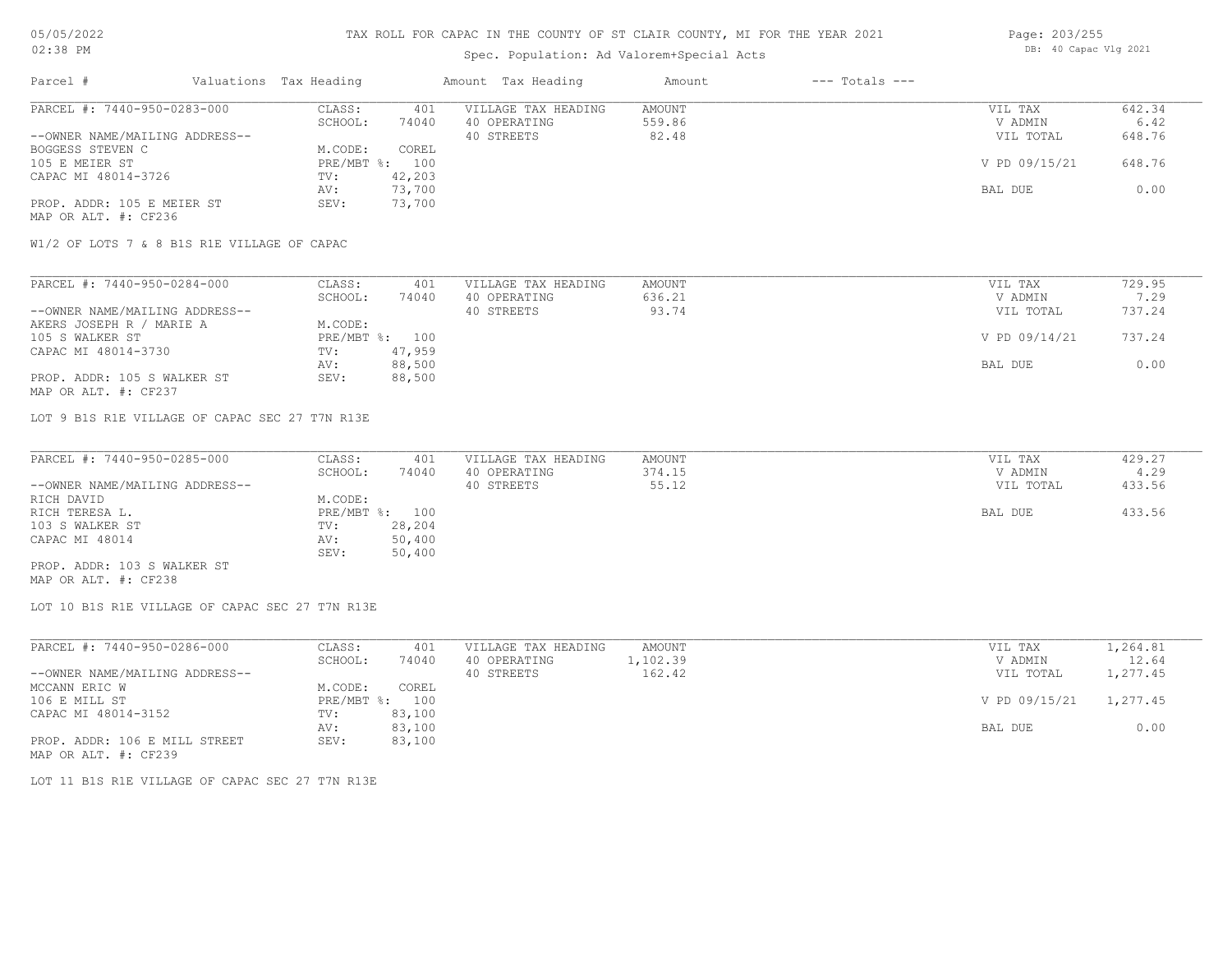## Spec. Population: Ad Valorem+Special Acts

| Parcel #                       | Valuations Tax Heading |        | Amount Tax Heading  | Amount | $---$ Totals $---$ |               |        |
|--------------------------------|------------------------|--------|---------------------|--------|--------------------|---------------|--------|
| PARCEL #: 7440-950-0287-000    | CLASS:                 | 401    | VILLAGE TAX HEADING | AMOUNT |                    | VIL TAX       | 757.32 |
|                                | SCHOOL:                | 74040  | 40 OPERATING        | 660.07 |                    | V ADMIN       | 7.57   |
| --OWNER NAME/MAILING ADDRESS-- |                        |        | 40 STREETS          | 97.25  |                    | VIL TOTAL     | 764.89 |
| GAUTHIER DON                   | M.CODE:                |        |                     |        |                    |               |        |
| GAUTHIER LEIGH K               | PRE/MBT %: 100         |        |                     |        |                    | V PD 09/08/21 | 764.89 |
| 108 E MILL STREET              | TV:                    | 49,757 |                     |        |                    |               |        |
| CAPAC MI 48014                 | AV:                    | 94,900 |                     |        |                    | BAL DUE       | 0.00   |
|                                | SEV:                   | 94,900 |                     |        |                    |               |        |
| PROP. ADDR: 108 E MILL STREET  |                        |        |                     |        |                    |               |        |

MAP OR ALT. #: CF240

LOT 12 B1S R1E VILLAGE OF CAPAC SEC 27 T7N R13E

| PARCEL #: 7440-950-0288-000                    | CLASS:       | 401    | VILLAGE TAX HEADING | AMOUNT | VIL TAX       | 575.35 |
|------------------------------------------------|--------------|--------|---------------------|--------|---------------|--------|
|                                                | SCHOOL:      | 74040  | 40 OPERATING        | 501.47 | V ADMIN       | 5.75   |
| --OWNER NAME/MAILING ADDRESS--                 |              |        | 40 STREETS          | 73.88  | VIL TOTAL     | 581.10 |
| BLACK BRYAN/SUZANNE                            | M.CODE:      | 00LSB  |                     |        |               |        |
| 202 E MILL ST                                  | $PRE/MBT$ %: | 100    |                     |        | V PD 09/09/21 | 581.10 |
| CAPAC MI 48014-3154                            | TV:          | 37,802 |                     |        |               |        |
|                                                | AV:          | 68,400 |                     |        | BAL DUE       | 0.00   |
| PROP. ADDR: 202 E MILL STREET<br>$\frac{1}{2}$ | SEV:         | 68,400 |                     |        |               |        |

MAP OR ALT. #: CF241

LOT 1 EXC THE S 35 FT THEREOF B1S R2E VILLAGE OF CAPAC SEC 27 T7N R13E

| PARCEL #: 7440-950-0289-000    | CLASS:  | 401            | VILLAGE TAX HEADING | AMOUNT | VIL TAX       | 626.90 |
|--------------------------------|---------|----------------|---------------------|--------|---------------|--------|
|                                | SCHOOL: | 74040          | 40 OPERATING        | 546.40 | V ADMIN       | 6.26   |
| --OWNER NAME/MAILING ADDRESS-- |         |                | 40 STREETS          | 80.50  | VIL TOTAL     | 633.16 |
| PFEIFAUF GEORGE/MARY           | M.CODE: |                |                     |        |               |        |
| 204 E MILL ST                  |         | PRE/MBT %: 100 |                     |        | V PD 09/14/21 | 633.16 |
| CAPAC MI 48014-3154            | TV:     | 41,189         |                     |        |               |        |
|                                | AV:     | 72,400         |                     |        | BAL DUE       | 0.00   |
| PROP. ADDR: 204 E MILL STREET  | SEV:    | 72,400         |                     |        |               |        |
|                                |         |                |                     |        |               |        |

MAP OR ALT. #: CF242

LOT 2 EXC THE S 31.5 FT THEREOF B1S R2E VILLAGE OF CAPAC SEC 27 T7N R13E

| PARCEL #: 7440-950-0290-000    | CLASS:  | 401            | VILLAGE TAX HEADING | AMOUNT | VIL TAX       | 442.89 |
|--------------------------------|---------|----------------|---------------------|--------|---------------|--------|
|                                | SCHOOL: | 74040          | 40 OPERATING        | 386.02 | V ADMIN       | 4.42   |
| --OWNER NAME/MAILING ADDRESS-- |         |                | 40 STREETS          | 56.87  | VIL TOTAL     | 447.31 |
| CLINE HOWARD/LAURINA           | M.CODE: |                |                     |        |               |        |
| 102 S WALKER ST                |         | PRE/MBT %: 100 |                     |        | V PD 09/14/21 | 447.31 |
| CAPAC MI 48014-3730            | TV:     | 29,099         |                     |        |               |        |
|                                | AV:     | 47,700         |                     |        | BAL DUE       | 0.00   |
| PROP. ADDR: 102 S WALKER ST    | SEV:    | 47,700         |                     |        |               |        |
| MAP OR ALT. #: CF243           |         |                |                     |        |               |        |

SEC 27 T7N R13E S35 FT OF LOT 1, S 31.5 FT OF LOT 2 & N 23.75 FT OF LOT 3 B1S R2E VILLAGE OF CAPAC Page: 204/255 DB: 40 Capac Vlg 2021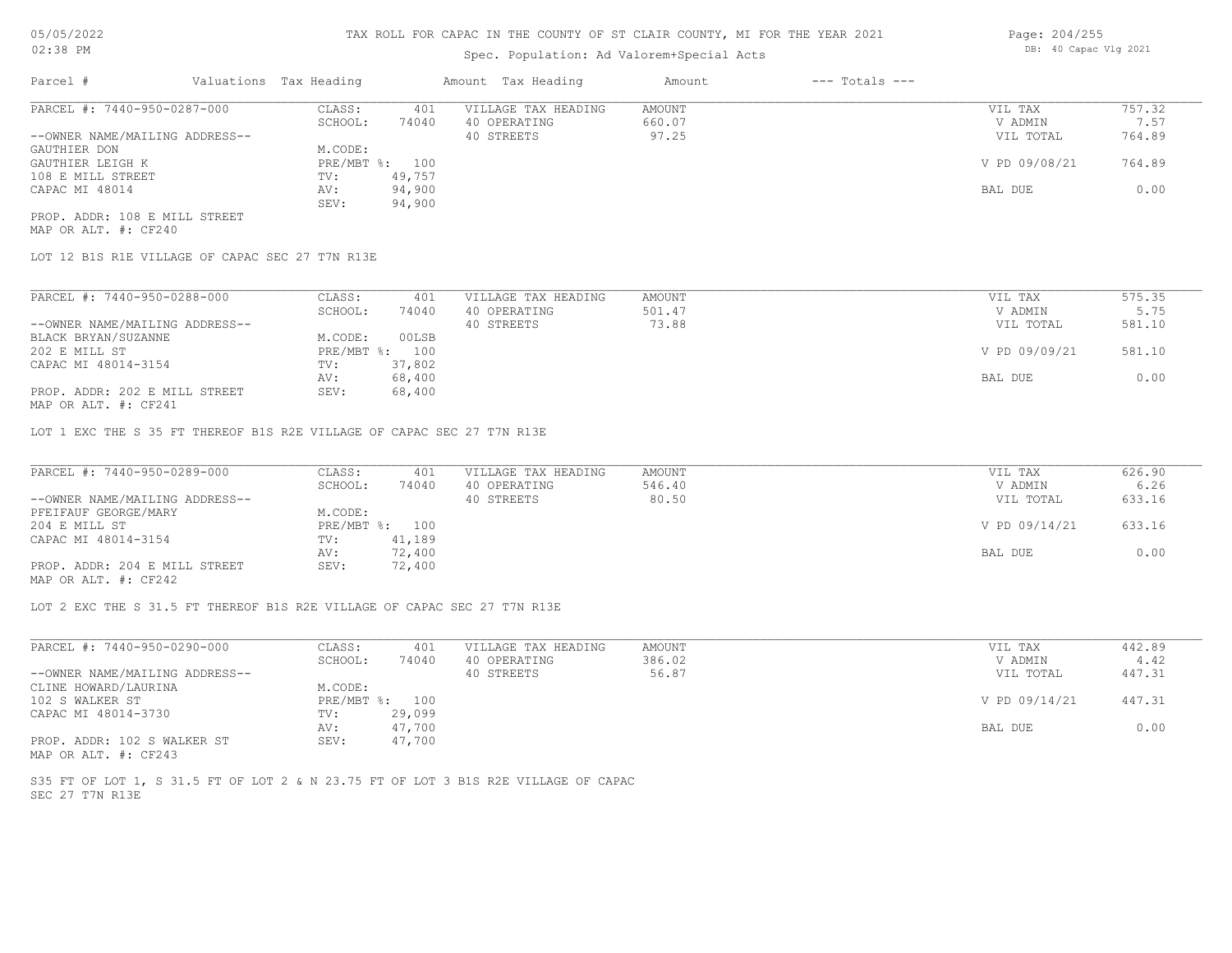# Spec. Population: Ad Valorem+Special Acts

| Parcel #                       | Valuations Tax Heading |        | Amount Tax Heading  | Amount | $---$ Totals $---$ |           |        |
|--------------------------------|------------------------|--------|---------------------|--------|--------------------|-----------|--------|
| PARCEL #: 7440-950-0291-000    | CLASS:                 | 401    | VILLAGE TAX HEADING | AMOUNT |                    | VIL TAX   | 575.35 |
|                                | SCHOOL:                | 74040  | 40 OPERATING        | 501.47 |                    | V ADMIN   | 5.75   |
| --OWNER NAME/MAILING ADDRESS-- |                        |        | 40 STREETS          | 73.88  |                    | VIL TOTAL | 581.10 |
| KENNEY PATRICK T               | M.CODE:                |        |                     |        |                    |           |        |
| KENNEY JEAN                    | PRE/MBT %: 100         |        |                     |        |                    | BAL DUE   | 581.10 |
| 104 S WALKER ST                | TV:                    | 37,802 |                     |        |                    |           |        |
| CAPAC MI 48014-3729            | AV:                    | 64,100 |                     |        |                    |           |        |
|                                | SEV:                   | 64,100 |                     |        |                    |           |        |
| PROP. ADDR: 104 S WALKER ST    |                        |        |                     |        |                    |           |        |

MAP OR ALT. #: CF244

LOT 3 EXC THE N 23.75 FT THEREOF B1S R2E VILLAGE OF CAPAC SEC 27 T7N R13E

| PARCEL #: 7440-950-0292-000    | CLASS:     | 401    | VILLAGE TAX HEADING | AMOUNT | VIL TAX       | 654.21 |
|--------------------------------|------------|--------|---------------------|--------|---------------|--------|
|                                | SCHOOL:    | 74040  | 40 OPERATING        | 570.20 | V ADMIN       | 6.54   |
| --OWNER NAME/MAILING ADDRESS-- |            |        | 40 STREETS          | 84.01  | VIL TOTAL     | 660.75 |
| DEGAIN KENNETH W               | M.CODE:    |        |                     |        |               |        |
| DEGAIN ISSAC D                 | PRE/MBT %: | 100    |                     |        | V PD 09/16/21 | 660.75 |
| 106 S WALKER ST                | TV:        | 42,983 |                     |        |               |        |
| CAPAC MI 48014-3729            | AV:        | 54,100 |                     |        | BAL DUE       | 0.00   |
|                                | SEV:       | 54,100 |                     |        |               |        |
| PROP. ADDR: 106 S WALKER ST    |            |        |                     |        |               |        |

MAP OR ALT. #: C245

LOT 4 B1S R2E VILLAGE OF CAPAC SEC 27 T7N R13E

| PARCEL #: 7440-950-0293-000    | CLASS:     | 401    | VILLAGE TAX HEADING | AMOUNT | VIL TAX       | 412.45 |
|--------------------------------|------------|--------|---------------------|--------|---------------|--------|
|                                | SCHOOL:    | 74040  | 40 OPERATING        | 359.49 | V ADMIN       | 4.12   |
| --OWNER NAME/MAILING ADDRESS-- |            |        | 40 STREETS          | 52.96  | VIL TOTAL     | 416.57 |
| HILL MARCELLA                  | M.CODE:    |        |                     |        |               |        |
| 14660 KOEHN RD                 | PRE/MBT %: |        |                     |        | V PD 09/03/21 | 416.57 |
| CAPAC MI 48014                 | TV:        | 27,099 |                     |        |               |        |
|                                | AV:        | 46,100 |                     |        | BAL DUE       | 0.00   |
| PROP. ADDR: 108 S WALKER ST    | SEV:       | 46,100 |                     |        |               |        |
| MAP OR ALT. #: CF246           |            |        |                     |        |               |        |

LOT 5 B1S R2E VILLAGE OF CAPAC

| PARCEL #: 7440-950-0294-000    | CLASS:     | 401    | VILLAGE TAX HEADING | AMOUNT | VIL TAX       | 502.07 |
|--------------------------------|------------|--------|---------------------|--------|---------------|--------|
|                                | SCHOOL:    | 74040  | 40 OPERATING        | 437.60 | V ADMIN       | 5.02   |
| --OWNER NAME/MAILING ADDRESS-- |            |        | 40 STREETS          | 64.47  | VIL TOTAL     | 507.09 |
| GUNDERSON CHARLES/ANNETTE      | M.CODE:    | 00LSB  |                     |        |               |        |
| 110 S WALKER ST                | PRE/MBT %: | 100    |                     |        | V PD 09/09/21 | 507.09 |
| CAPAC MI 48014-3729            | TV:        | 32,987 |                     |        |               |        |
|                                | AV:        | 54,300 |                     |        | BAL DUE       | 0.00   |
| PROP. ADDR: 110 S WALKER ST    | SEV:       | 54,300 |                     |        |               |        |

MAP OR ALT. #: CF247

LOT 6 B1S R2E VILLAGE OF CAPAC SEC 27 T7N R13E

Page: 205/255 DB: 40 Capac Vlg 2021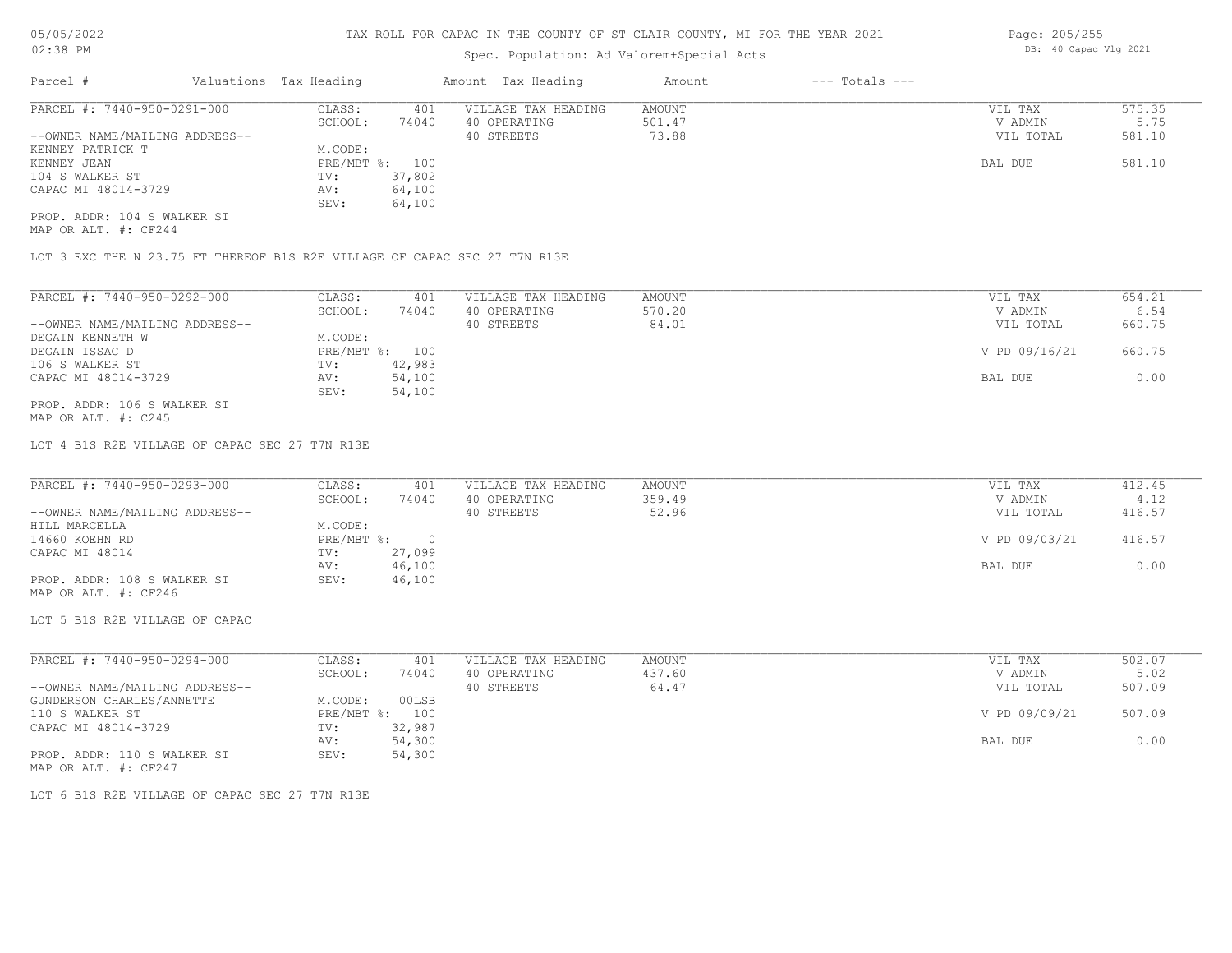## Spec. Population: Ad Valorem+Special Acts

| Page: 206/255 |                       |  |
|---------------|-----------------------|--|
|               | DB: 40 Capac Vlg 2021 |  |

| Parcel #                        | Valuations Tax Heading |        | Amount Tax Heading  | Amount | $---$ Totals $---$ |               |        |
|---------------------------------|------------------------|--------|---------------------|--------|--------------------|---------------|--------|
| PARCEL #: 7440-950-0295-000     | CLASS:                 | 401    | VILLAGE TAX HEADING | AMOUNT |                    | VIL TAX       | 486.02 |
|                                 | SCHOOL:                | 74040  | 40 OPERATING        | 423.61 |                    | V ADMIN       | 4.86   |
| --OWNER NAME/MAILING ADDRESS--  |                        |        | 40 STREETS          | 62.41  |                    | VIL TOTAL     | 490.88 |
| BLOCK PAUL JR                   | M.CODE:                |        |                     |        |                    |               |        |
| 14691 KOEHN RD                  | $PRE/MBT$ %:           |        |                     |        |                    | V PD 07/08/21 | 490.88 |
| CAPAC MI 48014                  | TV:                    | 31,933 |                     |        |                    |               |        |
|                                 | AV:                    | 53,200 |                     |        |                    | BAL DUE       | 0.00   |
| PROP. ADDR: 109 S HUNTER STREET | SEV:                   | 53,200 |                     |        |                    |               |        |
| MAP OR ALT. #: CF248            |                        |        |                     |        |                    |               |        |

LOT 7 B1S R2E VILLAGE OF CAPAC SEC 27 T7N R13E

| PARCEL #: 7440-950-0296-000     | CLASS:  | 401            | VILLAGE TAX HEADING | AMOUNT | VIL TAX       | 535.86 |
|---------------------------------|---------|----------------|---------------------|--------|---------------|--------|
|                                 | SCHOOL: | 74040          | 40 OPERATING        | 467.05 | V ADMIN       | 5.35   |
| --OWNER NAME/MAILING ADDRESS--  |         |                | 40 STREETS          | 68.81  | VIL TOTAL     | 541.21 |
| VIGIL RALPH                     | M.CODE: |                |                     |        |               |        |
| BOX 181                         |         | PRE/MBT %: 100 |                     |        | V PD 09/08/21 | 541.21 |
| 107 HUNTER                      | TV:     | 35,207         |                     |        |               |        |
| CAPAC MI 48014                  | AV:     | 60,100         |                     |        | BAL DUE       | 0.00   |
|                                 | SEV:    | 60,100         |                     |        |               |        |
| PROP. ADDR: 107 S HUNTER STREET |         |                |                     |        |               |        |

MAP OR ALT. #: CF249A

LOT 8 B1S R2E VILLAGE OF CAPAC SEC 27 T7N R13E

| PARCEL #: 7440-950-0297-000     | CLASS:  | 401            | VILLAGE TAX HEADING | AMOUNT | VIL TAX       | 846.73 |
|---------------------------------|---------|----------------|---------------------|--------|---------------|--------|
|                                 | SCHOOL: | 74040          | 40 OPERATING        | 738.00 | V ADMIN       | 8.46   |
| --OWNER NAME/MAILING ADDRESS--  |         |                | 40 STREETS          | 108.73 | VIL TOTAL     | 855.19 |
| KATKIC DAVID A                  | M.CODE: |                |                     |        |               |        |
| KATKIC DAWN M                   |         | PRE/MBT %: 100 |                     |        | V PD 09/08/21 | 855.19 |
| P.O.BOX 87                      | TV:     | 55,632         |                     |        |               |        |
| CAPAC MI 48014-3706             | AV:     | 94,200         |                     |        | BAL DUE       | 0.00   |
|                                 | SEV:    | 94,200         |                     |        |               |        |
| PROP. ADDR: 105 S HUNTER STREET |         |                |                     |        |               |        |

MAP OR ALT. #: CF249B

LOT 9 B1S R2E VILLAGE OF CAPAC SEC 27 T7N R13E

| PARCEL #: 7440-950-0298-000     | CLASS:       | 401    | VILLAGE TAX HEADING | AMOUNT | VIL TAX       | 506.66 |
|---------------------------------|--------------|--------|---------------------|--------|---------------|--------|
|                                 | SCHOOL:      | 74040  | 40 OPERATING        | 441.60 | V ADMIN       | 5.06   |
| --OWNER NAME/MAILING ADDRESS--  |              |        | 40 STREETS          | 65.06  | VIL TOTAL     | 511.72 |
| SMITH CALVIN                    | M.CODE:      | 00WBF  |                     |        |               |        |
| 103 S HUNTER STREET             | $PRE/MBT$ %: | 100    |                     |        | V PD 08/25/21 | 511.72 |
| CAPAC MI 48014                  | TV:          | 33,289 |                     |        |               |        |
|                                 | AV:          | 56,400 |                     |        | BAL DUE       | 0.00   |
| PROP. ADDR: 103 S HUNTER STREET | SEV:         | 56,400 |                     |        |               |        |
| MAP OR ALT. #: CF250            |              |        |                     |        |               |        |

LOT 10 B1S R2E VILLAGE OF CAPAC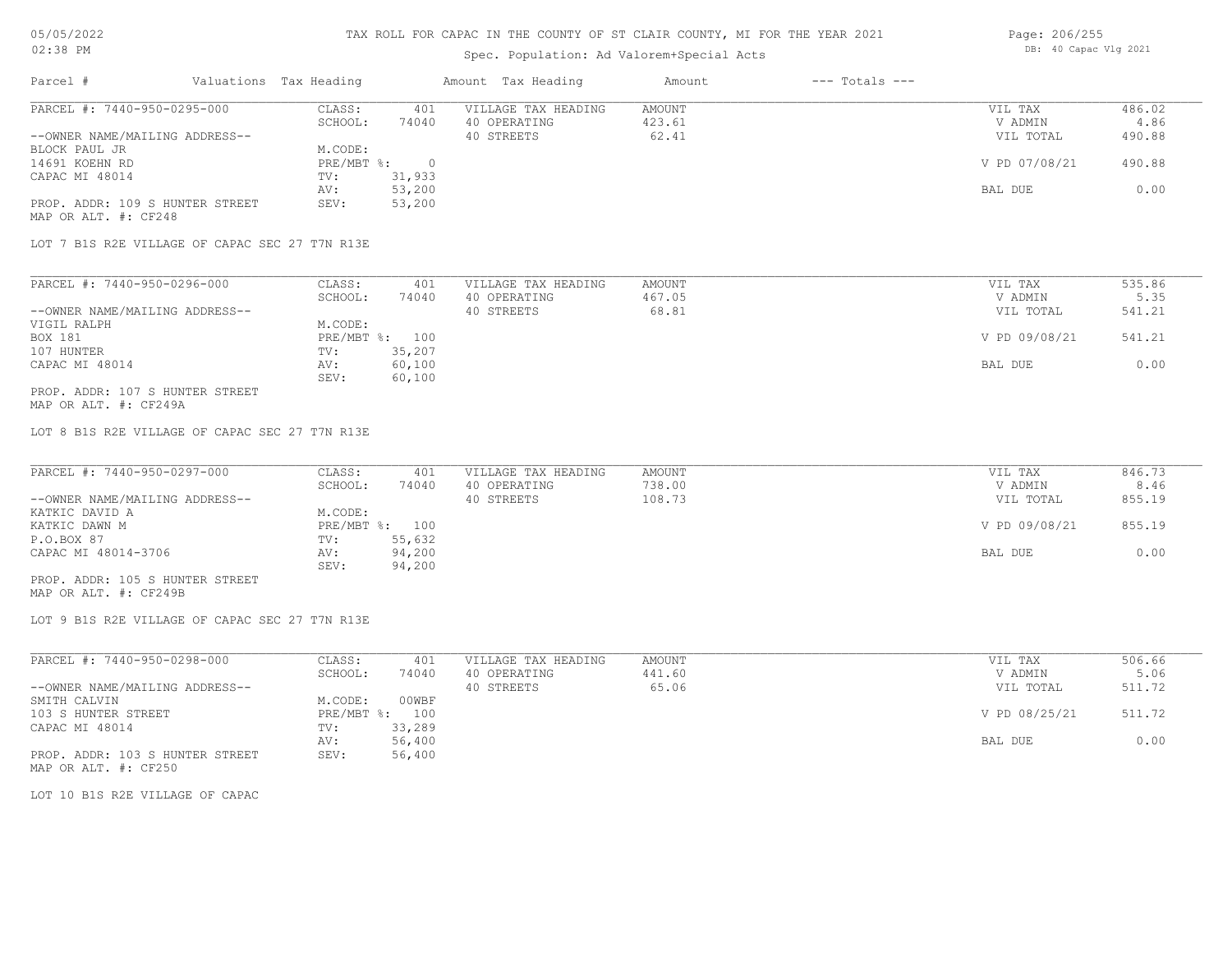## Spec. Population: Ad Valorem+Special Acts

| Page: 207/255 |                       |  |
|---------------|-----------------------|--|
|               | DB: 40 Capac Vlg 2021 |  |

| Parcel #                       | Valuations Tax Heading |        | Amount Tax Heading  | Amount | $---$ Totals $---$ |               |        |
|--------------------------------|------------------------|--------|---------------------|--------|--------------------|---------------|--------|
| PARCEL #: 7440-950-0299-000    | CLASS:                 | 401    | VILLAGE TAX HEADING | AMOUNT |                    | VIL TAX       | 515.23 |
|                                | SCHOOL:                | 74040  | 40 OPERATING        | 449.07 |                    | V ADMIN       | 5.15   |
| --OWNER NAME/MAILING ADDRESS-- |                        |        | 40 STREETS          | 66.16  |                    | VIL TOTAL     | 520.38 |
| MAILLOUX SCOTT / AILOR MELANIE | M.CODE:                | 00WBF  |                     |        |                    |               |        |
| 206 E MILL ST                  | $PRE/MBT$ %:           | 100    |                     |        |                    | V PD 08/25/21 | 520.38 |
| CAPAC MI 48014-3154            | TV:                    | 33,852 |                     |        |                    |               |        |
|                                | AV:                    | 58,700 |                     |        |                    | BAL DUE       | 0.00   |
| PROP. ADDR: 206 E MILL STREET  | SEV:                   | 58,700 |                     |        |                    |               |        |
| MAP OR ALT. #: CF251           |                        |        |                     |        |                    |               |        |

LOT 11 B1S R2E VILLAGE OF CAPAC SEC 27 T7N R13E

| PARCEL #: 7440-950-0300-000    | CLASS:     | 401    | VILLAGE TAX HEADING | AMOUNT | VIL TAX       | 389.91 |
|--------------------------------|------------|--------|---------------------|--------|---------------|--------|
|                                | SCHOOL:    | 74040  | 40 OPERATING        | 339.84 | V ADMIN       | 3.89   |
| --OWNER NAME/MAILING ADDRESS-- |            |        | 40 STREETS          | 50.07  | VIL TOTAL     | 393.80 |
| ZABIK MARGARET                 | M.CODE:    |        |                     |        |               |        |
| 74079 COON CREEK RD            | PRE/MBT %: |        |                     |        | V PD 08/25/21 | 393.80 |
| ARMADA MI 48005-3007           | TV:        | 25,618 |                     |        |               |        |
|                                | AV:        | 56,800 |                     |        | BAL DUE       | 0.00   |
| PROP. ADDR: 208 E MILL ST      | SEV:       | 56,800 |                     |        |               |        |
| MAP OR ALT. #: CF252           |            |        |                     |        |               |        |

LOT 12 B1S R2E VILLAGE OF CAPAC SEC 27 T7N R13E

| PARCEL #: 7440-950-0301-000    | CLASS:  | 401            | VILLAGE TAX HEADING | AMOUNT | VIL TAX       | 632.02 |
|--------------------------------|---------|----------------|---------------------|--------|---------------|--------|
|                                | SCHOOL: | 74040          | 40 OPERATING        | 550.86 | V ADMIN       | 6.32   |
| --OWNER NAME/MAILING ADDRESS-- |         |                | 40 STREETS          | 81.16  | VIL TOTAL     | 638.34 |
| PFEILSTUCKER HENRY             | M.CODE: | COREL          |                     |        |               |        |
| 302 E MILL ST                  |         | PRE/MBT %: 100 |                     |        | V PD 09/15/21 | 638.34 |
| CAPAC MI 48014-3156            | TV:     | 41,525         |                     |        |               |        |
|                                | AV:     | 70,100         |                     |        | BAL DUE       | 0.00   |
| PROP. ADDR: 302 E MILL ST      | SEV:    | 70,100         |                     |        |               |        |
| MAP OR ALT. #: CF253A          |         |                |                     |        |               |        |

LOT 1 & W 7.5 FT OF LOT 2 B1S R3E VILLAGE OF CAPAC SEC 27 T7N R13E

| PARCEL #: 7440-950-0302-000                | CLASS:     | 401    | VILLAGE TAX HEADING | AMOUNT | VIL TAX       | 547.85 |
|--------------------------------------------|------------|--------|---------------------|--------|---------------|--------|
|                                            | SCHOOL:    | 74040  | 40 OPERATING        | 477.50 | V ADMIN       | 5.47   |
| --OWNER NAME/MAILING ADDRESS--             |            |        | 40 STREETS          | 70.35  | VIL TOTAL     | 553.32 |
| GAUTHIER TERILYN L.                        | M.CODE:    | COREL  |                     |        |               |        |
| 304 E MILL ST                              | PRE/MBT %: | 100    |                     |        | V PD 09/15/21 | 553.32 |
| CAPAC MI 48014                             | TV:        | 35,995 |                     |        |               |        |
|                                            | AV:        | 61,200 |                     |        | BAL DUE       | 0.00   |
| PROP. ADDR: 304 E MILL ST<br>$\frac{1}{2}$ | SEV:       | 61,200 |                     |        |               |        |

MAP OR ALT. #: CF253B

LOT 2 EXC W 7.5 FT THEREOF B1S R3E VILLAGE OF CAPAC SEC 27 T7N R13E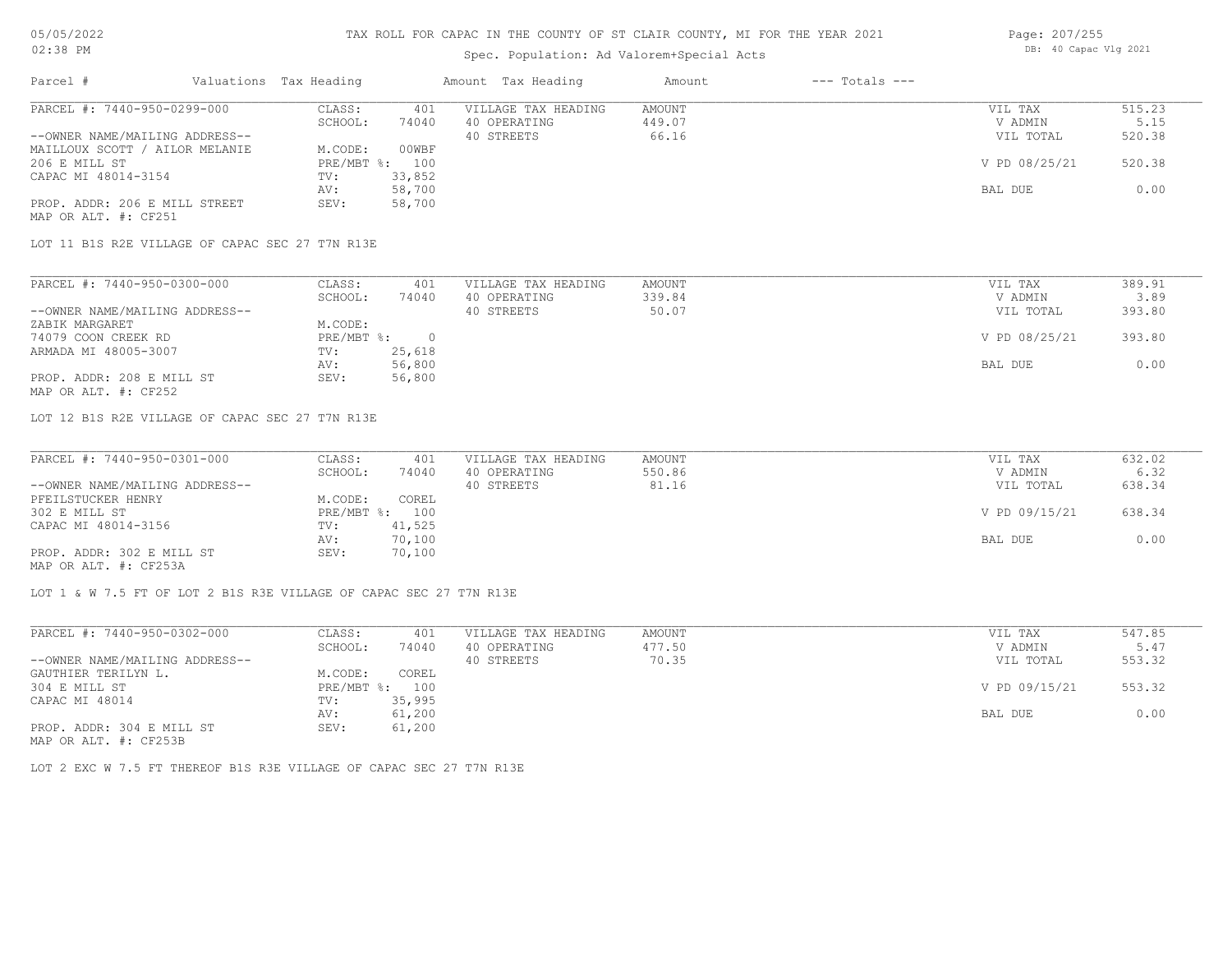## 05/05/2022 02:38 PM

## TAX ROLL FOR CAPAC IN THE COUNTY OF ST CLAIR COUNTY, MI FOR THE YEAR 2021

# Spec. Population: Ad Valorem+Special Acts

| Page: 208/255 |                       |  |  |
|---------------|-----------------------|--|--|
|               | DB: 40 Capac Vlg 2021 |  |  |

| Parcel #                                                | Valuations Tax Heading |                          | Amount Tax Heading                  | Amount           | $---$ Totals $---$ |                    |                |
|---------------------------------------------------------|------------------------|--------------------------|-------------------------------------|------------------|--------------------|--------------------|----------------|
| PARCEL #: 7440-950-0303-000                             | CLASS:<br>SCHOOL:      | 401<br>74040             | VILLAGE TAX HEADING<br>40 OPERATING | AMOUNT<br>564.23 |                    | VIL TAX<br>V ADMIN | 647.36<br>6.47 |
| --OWNER NAME/MAILING ADDRESS--                          |                        |                          | 40 STREETS                          | 83.13            |                    | VIL TOTAL          | 653.83         |
| WALKER RYAN<br>102 S HUNTER ST                          | M.CODE:                | COREL<br>PRE/MBT %: 100  |                                     |                  |                    | V PD 09/15/21      | 653.83         |
| CAPAC MI 48014                                          | TV:                    | 42,533                   |                                     |                  |                    |                    |                |
|                                                         | AV:                    | 51,600                   |                                     |                  |                    | BAL DUE            | 0.00           |
| PROP. ADDR: 102 S HUNTER STREET<br>MAP OR ALT. #: CF254 | SEV:                   | 51,600                   |                                     |                  |                    |                    |                |
| LOT 3 B1S R3E VILLAGE OF CAPAC                          |                        |                          |                                     |                  |                    |                    |                |
| PARCEL #: 7440-950-0304-000                             | CLASS:                 | 401                      | VILLAGE TAX HEADING                 | AMOUNT           |                    | VIL TAX            | 498.68         |
|                                                         | SCHOOL:                | 74040                    | 40 OPERATING                        | 434.64           |                    | V ADMIN            | 4.98           |
| --OWNER NAME/MAILING ADDRESS--                          |                        |                          | 40 STREETS                          | 64.04            |                    | VIL TOTAL          | 503.66         |
| CASTLE CHRISTOPHER W.                                   | M.CODE:                | COREL                    |                                     |                  |                    |                    |                |
| 104 S HUNTER ST<br>CAPAC MI 48014                       | TV:                    | PRE/MBT %: 100<br>32,764 |                                     |                  |                    | V PD 09/15/21      | 503.66         |
|                                                         | AV:                    | 55,400                   |                                     |                  |                    | BAL DUE            | 0.00           |
| PROP. ADDR: 104 S HUNTER ST<br>MAP OR ALT. #: CF255     | SEV:                   | 55,400                   |                                     |                  |                    |                    |                |
| LOT 4 B1S R3E VILLAGE OF CAPAC SEC 27 T7N R13E          |                        |                          |                                     |                  |                    |                    |                |
| PARCEL #: 7440-950-0305-000                             | CLASS:<br>SCHOOL:      | 401<br>74040             | VILLAGE TAX HEADING<br>40 OPERATING | AMOUNT<br>325.59 |                    | VIL TAX<br>V ADMIN | 373.56<br>3.73 |
| --OWNER NAME/MAILING ADDRESS--                          |                        |                          | 40 STREETS                          | 47.97            |                    | VIL TOTAL          | 377.29         |
| KEGLER JEFFREY                                          | M.CODE:                |                          |                                     |                  |                    |                    |                |
| 15665 IMLAY CITY RD.                                    |                        | PRE/MBT %: 0             |                                     |                  |                    | V PD 09/15/21      | 377.29         |
| CAPAC MI 48014                                          | TV:                    | 24,544                   |                                     |                  |                    |                    |                |
|                                                         | AV:                    | 40,200                   |                                     |                  |                    | BAL DUE            | 0.00           |
| PROP. ADDR: 106 S HUNTER STREET<br>MAP OR ALT. #: CF256 | SEV:                   | 40,200                   |                                     |                  |                    |                    |                |
| LOT 5 B1S R3E VILLAGE OF CAPAC SEC 27 T7N R13E          |                        |                          |                                     |                  |                    |                    |                |
| PARCEL #: 7440-950-0306-000                             | CLASS:                 | 401                      | VILLAGE TAX HEADING                 | AMOUNT           |                    | VIL TAX            | 262.73         |
|                                                         | SCHOOL:                | 74040                    | 40 OPERATING                        | 228.99           |                    | V ADMIN            | 2.62           |
| --OWNER NAME/MAILING ADDRESS--                          |                        |                          | 40 STREETS                          | 33.74            |                    | VIL TOTAL          | 265.35         |
| MCCONNELL JEFFREY A                                     | M.CODE:                |                          |                                     |                  |                    |                    |                |
| 108 S HUNTER STREET                                     |                        | PRE/MBT %: 100           |                                     |                  |                    | V PD 09/08/21      | 265.35         |
| CAPAC MI 48014                                          | TV:                    | 17,262                   |                                     |                  |                    |                    |                |
|                                                         | AV:                    | 33,500                   |                                     |                  |                    | BAL DUE            | 0.00           |
| PROP. ADDR: 108 S HUNTER STREET                         | SEV:                   | 33,500                   |                                     |                  |                    |                    |                |

MAP OR ALT. #: 257A

LOT 6 EXC E 60 FT B1S R3E VILLAGE OF CAPAC SEC 27 T7N R13E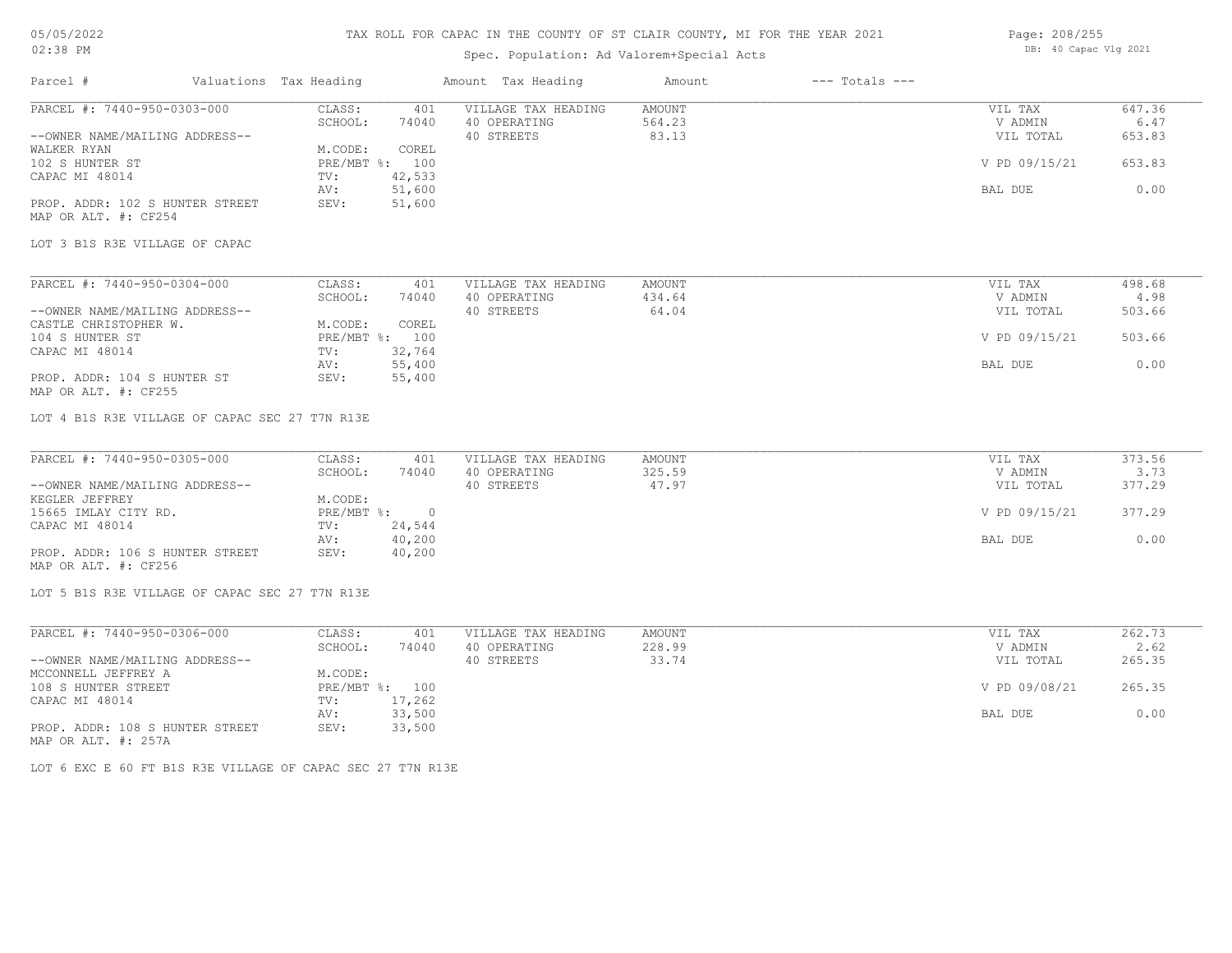### Spec. Population: Ad Valorem+Special Acts

| Page: 209/255 |                       |  |
|---------------|-----------------------|--|
|               | DB: 40 Capac Vlg 2021 |  |

| Parcel #                       | Valuations Tax Heading |        | Amount Tax Heading  | Amount | $---$ Totals $---$ |               |        |
|--------------------------------|------------------------|--------|---------------------|--------|--------------------|---------------|--------|
| PARCEL #: 7440-950-0307-000    | CLASS:                 | 401    | VILLAGE TAX HEADING | AMOUNT |                    | VIL TAX       | 653.81 |
|                                | SCHOOL:                | 74040  | 40 OPERATING        | 569.85 |                    | V ADMIN       | 6.53   |
| --OWNER NAME/MAILING ADDRESS-- |                        |        | 40 STREETS          | 83.96  |                    | VIL TOTAL     | 660.34 |
| ND STEVEN LLC                  | M.CODE:                |        |                     |        |                    |               |        |
| PO BOX 130                     | PRE/MBT %:             |        |                     |        |                    | V PD 09/03/21 | 660.34 |
| MARINE CITY MI 48039           | TV:                    | 42,956 |                     |        |                    |               |        |
|                                | AV:                    | 53,700 |                     |        |                    | BAL DUE       | 0.00   |
| PROP. ADDR: 305 E MEIER ST     | SEV:                   | 53,700 |                     |        |                    |               |        |
| MAP OR ALT. #: CF257B          |                        |        |                     |        |                    |               |        |

E60 FT OF LOT 6 B1S R3E VILLAGE OF CAPAC SEC 27 T7N R13E

| PARCEL #: 7440-950-0308-000    | CLASS:         | 401    | VILLAGE TAX HEADING | AMOUNT | VIL TAX       | 451.34 |
|--------------------------------|----------------|--------|---------------------|--------|---------------|--------|
|                                | SCHOOL:        | 74040  | 40 OPERATING        | 393.38 | V ADMIN       | 4.51   |
| --OWNER NAME/MAILING ADDRESS-- |                |        | 40 STREETS          | 57.96  | VIL TOTAL     | 455.85 |
| WAGNER TIMOTHY                 | M.CODE:        | COREL  |                     |        |               |        |
| 309 E MEIER AVE                | PRE/MBT %: 100 |        |                     |        | V PD 09/15/21 | 455.85 |
| CAPAC MI 48014-3728            | TV:            | 29,654 |                     |        |               |        |
|                                | AV:            | 49,400 |                     |        | BAL DUE       | 0.00   |
| PROP. ADDR: 309 E MEIER ST     | SEV:           | 49,400 |                     |        |               |        |

MAP OR ALT. #: 258A

W1/2 OF LOTS 7 & 8 B1S R3E VILLAGE OF CAPAC SEC 27 T7N R13E

| PARCEL #: 7440-950-0309-000    | CLASS:  | 401            | VILLAGE TAX HEADING | AMOUNT | VIL TAX   | 433.09 |
|--------------------------------|---------|----------------|---------------------|--------|-----------|--------|
|                                | SCHOOL: | 74040          | 40 OPERATING        | 377.48 | V ADMIN   | 4.33   |
| --OWNER NAME/MAILING ADDRESS-- |         |                | 40 STREETS          | 55.61  | VIL TOTAL | 437.42 |
| FINAZZO ANTHONY C              | M.CODE: |                |                     |        |           |        |
| 315 E MEIER ST                 |         | PRE/MBT %: 100 |                     |        | BAL DUE   | 437.42 |
| CAPAC MI 48014                 | TV:     | 28,455         |                     |        |           |        |
|                                | AV:     | 47,100         |                     |        |           |        |
| PROP. ADDR: 315 E MEIER ST     | SEV:    | 47,100         |                     |        |           |        |
| MAP OR ALT. #: CF00258B        |         |                |                     |        |           |        |

E1/2 OF LOTS 7 & 8 B1S R3E VILLAGE OF CAPAC SEC 27 T7N R13E

| PARCEL #: 7440-950-0310-000    | CLASS:     | 401    | VILLAGE TAX HEADING | AMOUNT | VIL TAX       | 531.18 |
|--------------------------------|------------|--------|---------------------|--------|---------------|--------|
|                                | SCHOOL:    | 74040  | 40 OPERATING        | 462.97 | V ADMIN       | 5.31   |
| --OWNER NAME/MAILING ADDRESS-- |            |        | 40 STREETS          | 68.21  | VIL TOTAL     | 536.49 |
| JONES KYLE                     | M.CODE:    | 00LSB  |                     |        |               |        |
| 107 S LESTER ST                | PRE/MBT %: | 100    |                     |        | V PD 09/09/21 | 536.49 |
| CAPAC MI 48014-3711            | TV:        | 34,900 |                     |        |               |        |
|                                | AV:        | 34,900 |                     |        | BAL DUE       | 0.00   |
| PROP. ADDR: 107 S LESTER ST    | SEV:       | 34,900 |                     |        |               |        |

MAP OR ALT. #: CF259A

LOT 9 B1S R3E VILLAGE OF CAPAC SEC 27 T7N R13E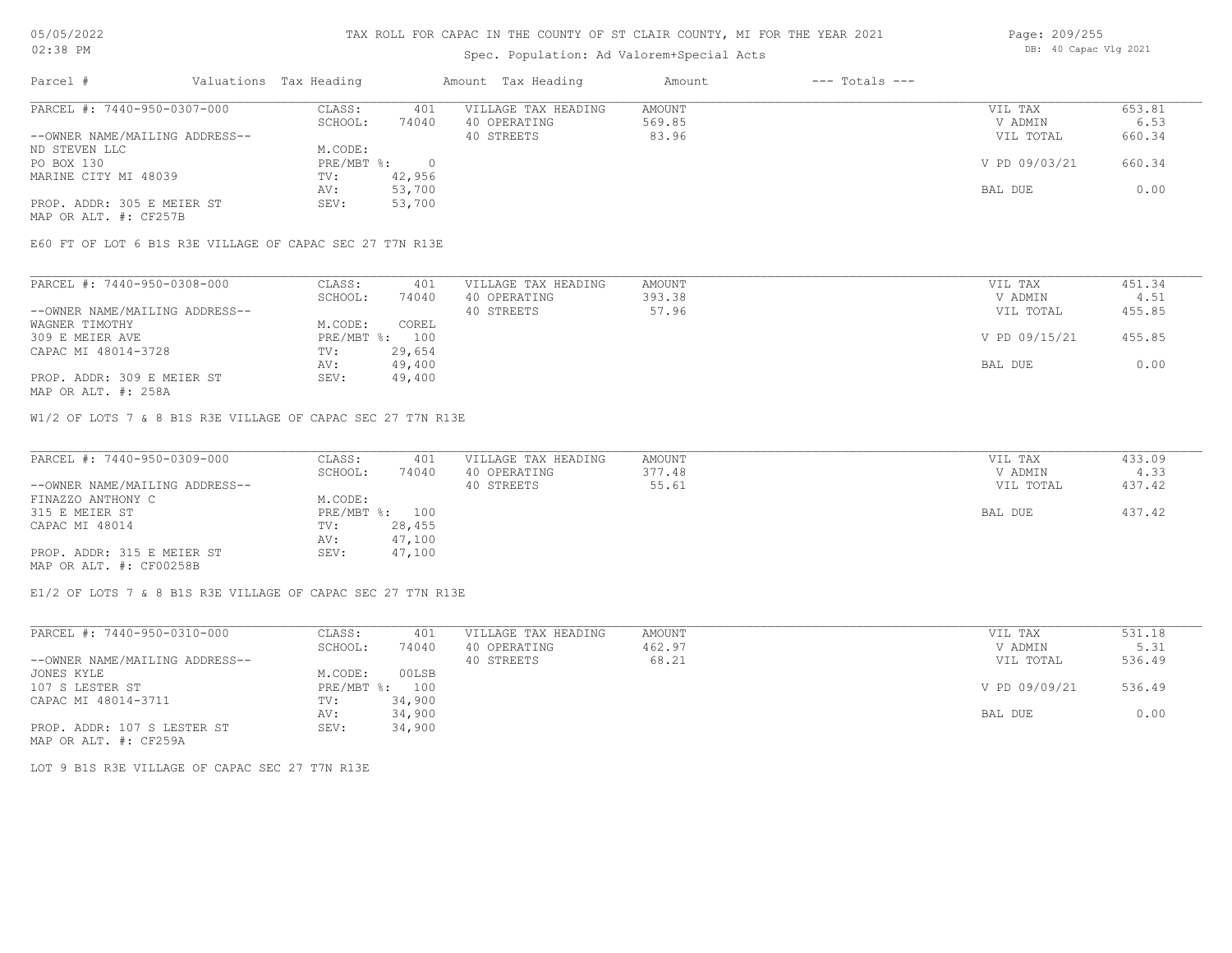## Spec. Population: Ad Valorem+Special Acts

| Page: 210/255 |                       |  |
|---------------|-----------------------|--|
|               | DB: 40 Capac Vlg 2021 |  |
|               |                       |  |

| Parcel #                       | Valuations Tax Heading |        | Amount Tax Heading  | Amount | $---$ Totals $---$ |               |        |
|--------------------------------|------------------------|--------|---------------------|--------|--------------------|---------------|--------|
| PARCEL #: 7440-950-0311-000    | CLASS:                 | 401    | VILLAGE TAX HEADING | AMOUNT |                    | VIL TAX       | 307.63 |
|                                | SCHOOL:                | 74040  | 40 OPERATING        | 268.13 |                    | V ADMIN       | 3.07   |
| --OWNER NAME/MAILING ADDRESS-- |                        |        | 40 STREETS          | 39.50  |                    | VIL TOTAL     | 310.70 |
| BLOCK PAUL JR                  | M.CODE:                |        |                     |        |                    |               |        |
| STINSON KAREN M                | PRE/MBT %:             |        |                     |        |                    | V PD 07/08/21 | 310.70 |
| 14691 KOEHN RD                 | TV:                    | 20,212 |                     |        |                    |               |        |
| CAPAC MI 48014                 | AV:                    | 35,900 |                     |        |                    | BAL DUE       | 0.00   |
|                                | SEV:                   | 35,900 |                     |        |                    |               |        |
| PROP. ADDR: 105 S LESTER ST    |                        |        |                     |        |                    |               |        |

MAP OR ALT. #: CF259B

## LOT 10 B1S R3E VILLAGE OF CAPAC

| PARCEL #: 7440-950-0312-000    | CLASS:     | 401    | VILLAGE TAX HEADING | AMOUNT | VIL TAX       | 523.84 |
|--------------------------------|------------|--------|---------------------|--------|---------------|--------|
|                                | SCHOOL:    | 74040  | 40 OPERATING        | 456.57 | V ADMIN       | 5.23   |
| --OWNER NAME/MAILING ADDRESS-- |            |        | 40 STREETS          | 67.27  | VIL TOTAL     | 529.07 |
| MILLER BRYAN/MICHELLE          | M.CODE:    |        |                     |        |               |        |
| 306 E MILL ST                  | PRE/MBT %: | 100    |                     |        | V PD 09/14/21 | 529.07 |
| CAPAC MI 48014-3156            | TV:        | 34,417 |                     |        |               |        |
|                                | AV:        | 62,700 |                     |        | BAL DUE       | 0.00   |
| PROP. ADDR: 306 E MILL ST      | SEV:       | 62,700 |                     |        |               |        |
| MAP OR ALT. #: CF260           |            |        |                     |        |               |        |

LOT 11 B1S R3E VILLAGE OF CAPAC

| PARCEL #: 7440-950-0313-000    | CLASS:     | 401    | VILLAGE TAX HEADING | AMOUNT | VIL TAX       | 608.70 |
|--------------------------------|------------|--------|---------------------|--------|---------------|--------|
|                                | SCHOOL:    | 74040  | 40 OPERATING        | 448.20 | V ADMIN       | 5.24   |
| --OWNER NAME/MAILING ADDRESS-- |            |        | 40 STREETS          | 66.03  | VIL TOTAL     | 613.94 |
| KLOBNOCK WILLIAM               | M.CODE:    |        |                     | 10.98  |               |        |
| 308 E MILL ST                  | PRE/MBT %: | 100    |                     | 83.49  | V PD 08/31/21 | 613.94 |
| CAPAC MI 48014-3156            | TV:        | 33,786 |                     |        |               |        |
|                                | AV:        | 55,300 |                     |        | BAL DUE       | 0.00   |
| PROP. ADDR: 308 E MILL ST      | SEV:       | 55,300 |                     |        |               |        |

MAP OR ALT. #: CF261

LOT 12 B1S R3E VILLAGE OF CAPAC SEC 27 T7N R13E

| PARCEL #: 7440-950-0314-000    | CLASS:  | 401            | VILLAGE TAX HEADING | AMOUNT | VIL TAX       | 621.76 |
|--------------------------------|---------|----------------|---------------------|--------|---------------|--------|
|                                | SCHOOL: | 74040          | 40 OPERATING        | 541.92 | V ADMIN       | 6.21   |
| --OWNER NAME/MAILING ADDRESS-- |         |                | 40 STREETS          | 79.84  | VIL TOTAL     | 627.97 |
| CZAP ROGER/ELIZABETH           | M.CODE: |                |                     |        |               |        |
| PO BOX 176                     |         | PRE/MBT %: 100 |                     |        | V PD 08/25/21 | 627.97 |
| 200 S MAIN ST                  | TV:     | 40,851         |                     |        |               |        |
| CAPAC MI 48014-0176            | AV:     | 71,400         |                     |        | BAL DUE       | 0.00   |
|                                | SEV:    | 71,400         |                     |        |               |        |
| PROP. ADDR: 200 S MAIN         |         |                |                     |        |               |        |

MAP OR ALT. #: CF262

LOT 1 EXC S 5 FT B2S R1E VILLAGE OF CAPAC SEC 27 T7N R13E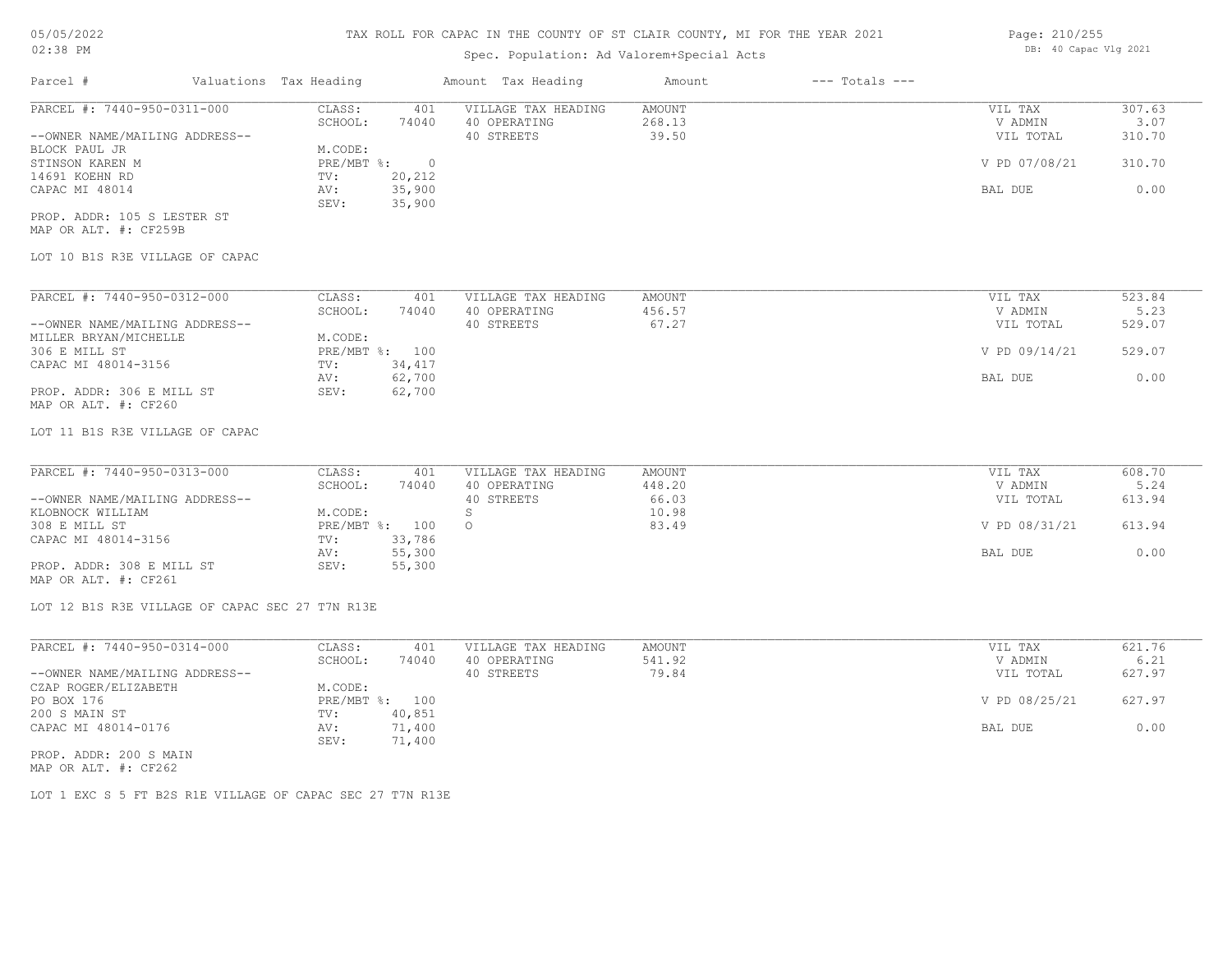## Spec. Population: Ad Valorem+Special Acts

| Page: 211/255 |                       |  |
|---------------|-----------------------|--|
|               | DB: 40 Capac Vlg 2021 |  |

| PARCEL #: 7440-950-0315-000<br>824.44<br>VILLAGE TAX HEADING<br>CLASS:<br>AMOUNT<br>VIL TAX<br>401<br>718.57<br>74040<br>SCHOOL:<br>8.24<br>40 OPERATING<br>V ADMIN<br>--OWNER NAME/MAILING ADDRESS--<br>105.87<br>832.68<br>VIL TOTAL<br>40 STREETS<br>M.CODE:<br>MULTI-CORP. INC<br>PRE/MBT %:<br>V PD 07/15/21<br>832.68<br>14835 LOIS LANE<br>54,167<br>CAPAC MI 48014<br>TV:<br>100,700<br>0.00<br>AV:<br>BAL DUE<br>PROP. ADDR: 202 S MAIN<br>SEV:<br>100,700 | Parcel # | Valuations Tax Heading | Amount Tax Heading | Amount | $---$ Totals $---$ |  |
|---------------------------------------------------------------------------------------------------------------------------------------------------------------------------------------------------------------------------------------------------------------------------------------------------------------------------------------------------------------------------------------------------------------------------------------------------------------------|----------|------------------------|--------------------|--------|--------------------|--|
|                                                                                                                                                                                                                                                                                                                                                                                                                                                                     |          |                        |                    |        |                    |  |
|                                                                                                                                                                                                                                                                                                                                                                                                                                                                     |          |                        |                    |        |                    |  |
|                                                                                                                                                                                                                                                                                                                                                                                                                                                                     |          |                        |                    |        |                    |  |
|                                                                                                                                                                                                                                                                                                                                                                                                                                                                     |          |                        |                    |        |                    |  |
|                                                                                                                                                                                                                                                                                                                                                                                                                                                                     |          |                        |                    |        |                    |  |
|                                                                                                                                                                                                                                                                                                                                                                                                                                                                     |          |                        |                    |        |                    |  |
|                                                                                                                                                                                                                                                                                                                                                                                                                                                                     |          |                        |                    |        |                    |  |
|                                                                                                                                                                                                                                                                                                                                                                                                                                                                     |          |                        |                    |        |                    |  |

MAP OR ALT. #: CF263

LOT 2 & S 5 FT OF LOT 1 B2S R1E VILLAGE OF CAPAC SEC 27 T7N R13E

| PARCEL #: 7440-950-0316-000    | CLASS:     | 401    | VILLAGE TAX HEADING | AMOUNT | VIL TAX       | 729.95 |
|--------------------------------|------------|--------|---------------------|--------|---------------|--------|
|                                | SCHOOL:    | 74040  | 40 OPERATING        | 636.21 | V ADMIN       | 7.29   |
| --OWNER NAME/MAILING ADDRESS-- |            |        | 40 STREETS          | 93.74  | VIL TOTAL     | 737.24 |
| CLOR CHARLES/ DEANNA           | M.CODE:    | 00LSB  |                     |        |               |        |
| 204 S MAIN ST                  | PRE/MBT %: | 100    |                     |        | V PD 09/09/21 | 737.24 |
| CAPAC MI 48014-3716            | TV:        | 47,959 |                     |        |               |        |
|                                | AV:        | 82,800 |                     |        | BAL DUE       | 0.00   |
| PROP. ADDR: 204 S MAIN         | SEV:       | 82,800 |                     |        |               |        |
| MAP OR ALT. #: CF264           |            |        |                     |        |               |        |

R13E N 82.42 FT, TH W TO ST TH S 84.16 FT TO BEG. B2S R1E VILLAGE OF CAPAC SEC 27 T7N PART OF LOTS 3 & 4 BEG 177.44 FT N OF SW COR LOT 5, TH N 89 DEG 4 MIN E 150 FT, TH

| PARCEL #: 7440-950-0317-000                                                                                                                                                                                                     | CLASS:         | 401    | VILLAGE TAX HEADING | AMOUNT | VIL TAX       | 902.56 |
|---------------------------------------------------------------------------------------------------------------------------------------------------------------------------------------------------------------------------------|----------------|--------|---------------------|--------|---------------|--------|
|                                                                                                                                                                                                                                 | SCHOOL:        | 74040  | 40 OPERATING        | 786.66 | V ADMIN       | 9.02   |
| --OWNER NAME/MAILING ADDRESS--                                                                                                                                                                                                  |                |        | 40 STREETS          | 115.90 | VIL TOTAL     | 911.58 |
| HAVEN STEVEN DEE JR                                                                                                                                                                                                             | M.CODE:        | COREL  |                     |        |               |        |
| 204 S MAIN ST                                                                                                                                                                                                                   | PRE/MBT %: 100 |        |                     |        | V PD 09/15/21 | 911.58 |
| CAPAC MI 48014                                                                                                                                                                                                                  | TV:            | 59,300 |                     |        |               |        |
|                                                                                                                                                                                                                                 | AV:            | 59,300 |                     |        | BAL DUE       | 0.00   |
| PROP. ADDR: 206 S MAIN                                                                                                                                                                                                          | SEV:           | 59,300 |                     |        |               |        |
| $\sim$ . The contract of the contract of the contract of the contract of the contract of the contract of the contract of the contract of the contract of the contract of the contract of the contract of the contract of the co |                |        |                     |        |               |        |

MAP OR ALT. #: CF265

R13E TH S 89 DEG 4 MIN W 150 FT, TH S 55 FT TO BEG. B2S R1E VILLAGE OF CAPAC SEC 27 T7N PART LOT 4 BEG 122.44 FT N OF SW COR LOT 5, TH N 89 DEG 4 MIN E 150 FT, TH N 55 FT,

| PARCEL #: 7440-950-0318-000    | CLASS:     | 401    | VILLAGE TAX HEADING | AMOUNT | VIL TAX       | 454.70 |
|--------------------------------|------------|--------|---------------------|--------|---------------|--------|
|                                | SCHOOL:    | 74040  | 40 OPERATING        | 396.31 | V ADMIN       | 4.54   |
| --OWNER NAME/MAILING ADDRESS-- |            |        | 40 STREETS          | 58.39  | VIL TOTAL     | 459.24 |
| GEBBIE EDWARD M                | M.CODE:    |        |                     |        |               |        |
| 208 S MAIN                     | PRE/MBT %: | 100    |                     |        | V PD 09/16/21 | 459.24 |
| CAPAC MI 48014-3716            | TV:        | 29,875 |                     |        |               |        |
|                                | AV:        | 53,400 |                     |        | BAL DUE       | 0.00   |
| PROP. ADDR: 208 S MAIN         | SEV:       | 53,400 |                     |        |               |        |
| MAP OR ALT. #: CF266           |            |        |                     |        |               |        |

VILLAGE OF CAPAC 150' EXC S 65.2' OF W 113' OF LOT 5 MEAS ALG & AT RT/ANG TO W LOT LINE B2S R1E THAT PART OF LOTS 4 & 5 LYING S OF A LINE, BEG 122.44' N OF SW COR LOT 5,TH N89ª4'E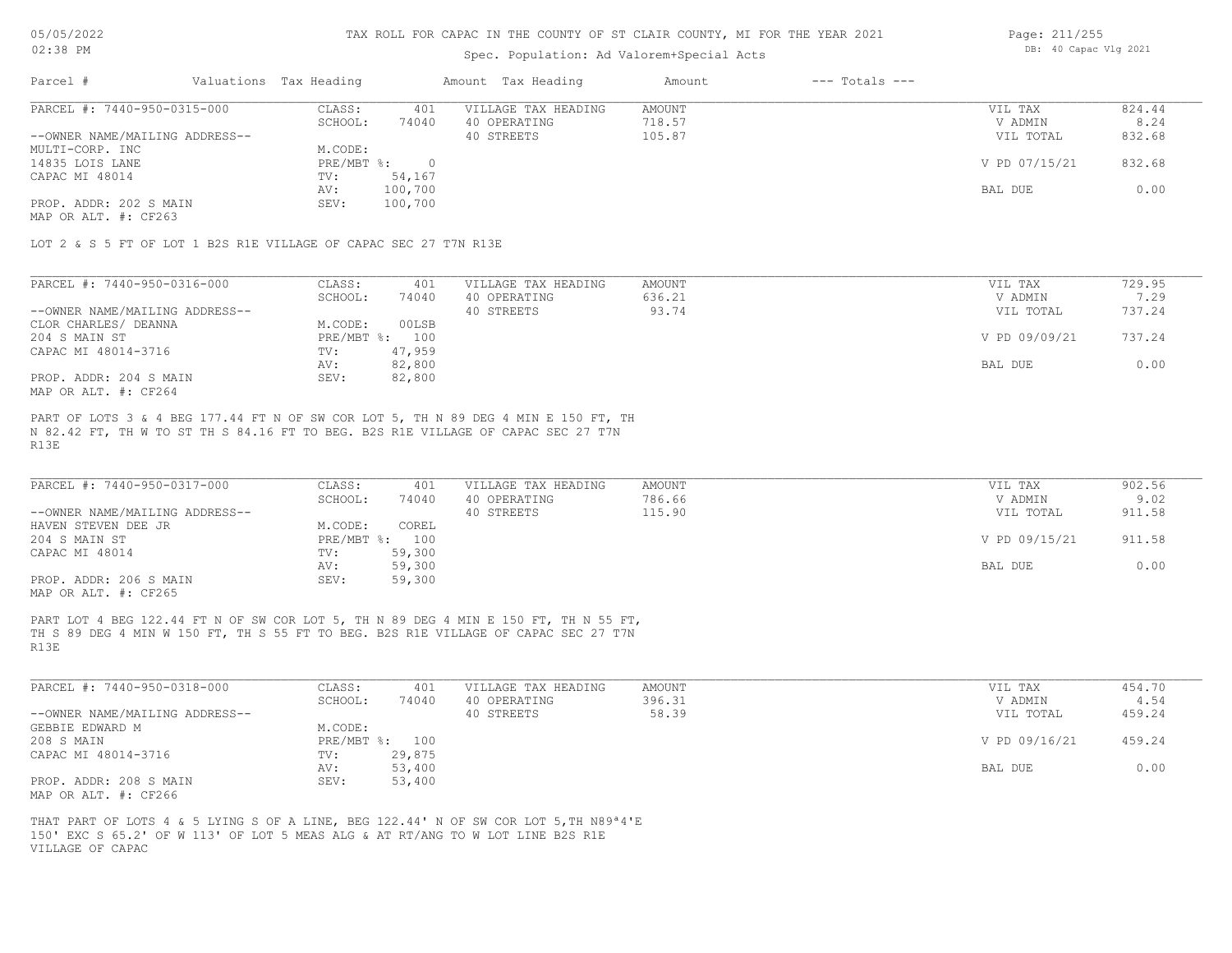### Spec. Population: Ad Valorem+Special Acts

| Page: 212/255 |                       |  |
|---------------|-----------------------|--|
|               | DB: 40 Capac Vlg 2021 |  |

| Parcel #                                              | Valuations Tax Heading |        | Amount Tax Heading  | Amount | $---$ Totals $---$ |               |        |
|-------------------------------------------------------|------------------------|--------|---------------------|--------|--------------------|---------------|--------|
| PARCEL #: 7440-950-0319-000                           | CLASS:                 | 401    | VILLAGE TAX HEADING | AMOUNT |                    | VIL TAX       | 360.65 |
|                                                       | SCHOOL:                | 74040  | 40 OPERATING        | 314.34 |                    | V ADMIN       | 3.60   |
| --OWNER NAME/MAILING ADDRESS--                        |                        |        | 40 STREETS          | 46.31  |                    | VIL TOTAL     | 364.25 |
| CLAY JANINE                                           | M.CODE:                |        |                     |        |                    |               |        |
| 210 S MAIN ST                                         | PRE/MBT %: 100         |        |                     |        |                    | V PD 07/08/21 | 364.25 |
| CAPAC MI 48014-3716                                   | TV:                    | 23,696 |                     |        |                    |               |        |
|                                                       | AV:                    | 42,400 |                     |        |                    | BAL DUE       | 0.00   |
| PROP. ADDR: 210 S MAIN                                | SEV:                   | 42,400 |                     |        |                    |               |        |
| $\cdots$ $\cdots$ $\cdots$ $\cdots$ $\cdots$ $\cdots$ |                        |        |                     |        |                    |               |        |

MAP OR ALT. #: CF267

FT B2S R1E VILLAGE OF CAPAC SEC 27 T7N R13E FR LOT 5 EXC E 37 FT & EXC PART N OF A LINE BEG 65.2 FT N OF SW COR LOT 5, TH E 113

| PARCEL #: 7440-950-0320-000    | CLASS:     | 402    | VILLAGE TAX HEADING | AMOUNT | VIL TAX       | 157.16 |
|--------------------------------|------------|--------|---------------------|--------|---------------|--------|
|                                | SCHOOL:    | 74040  | 40 OPERATING        | 136.98 | V ADMIN       | 1.57   |
| --OWNER NAME/MAILING ADDRESS-- |            |        | 40 STREETS          | 20.18  | VIL TOTAL     | 158.73 |
| RODRIGUEZ JOSE                 | M.CODE:    |        |                     |        |               |        |
| P.O. BOX 292                   | PRE/MBT %: |        |                     |        | V PD 09/30/21 | 158.73 |
| CAPAC MI 48014                 | TV:        | 10,326 |                     |        |               |        |
|                                | AV:        | 18,000 |                     |        | BAL DUE       | 0.00   |
| PROP. ADDR: S WALKER ST        | SEV:       | 18,000 |                     |        |               |        |
| MAP OR ALT. #: CF268           |            |        |                     |        |               |        |

ROW TO BEG 159.14' TH W 150', TH S ALONG W LINE OF LOT TO N LINE OF R.R. ROW, TH E'LY ALONG CAPAC BEING DESCRIBE PER QUITE TITLE JUDGEMENT AS: BEG AT SE COR OF LOT 6, TH N LOT 6 B2S R1E VILLAGE OF CAPAC SEC 27 T7N R13E PART OF LOT 6 B2S R1E VILLAGE OF

| PARCEL #: 7440-950-0321-000    | CLASS:     | 401    | VILLAGE TAX HEADING | AMOUNT | VIL TAX       | 673.27 |
|--------------------------------|------------|--------|---------------------|--------|---------------|--------|
|                                | SCHOOL:    | 74040  | 40 OPERATING        | 586.81 | V ADMIN       | 6.73   |
| --OWNER NAME/MAILING ADDRESS-- |            |        | 40 STREETS          | 86.46  | VIL TOTAL     | 680.00 |
| RODRIGUEZ JOSE A.              | M.CODE:    | 00WBF  |                     |        |               |        |
| 209 S WALKER ST                | PRE/MBT %: | 100    |                     |        | V PD 08/25/21 | 680.00 |
| CAPAC MI 48014-3732            | TV:        | 44,235 |                     |        |               |        |
|                                | AV:        | 81,800 |                     |        | BAL DUE       | 0.00   |
| PROP. ADDR: 209 S WALKER ST    | SEV:       | 81,800 |                     |        |               |        |
| MAP OR ALT. #: CF269           |            |        |                     |        |               |        |

LOT 7 & S 13' OF LOT 8 B2S R1E VILLAGE OF CAPAC

| PARCEL #: 7440-950-0322-000    | CLASS:  | 401            | VILLAGE TAX HEADING | AMOUNT | VIL TAX       | 744.80 |
|--------------------------------|---------|----------------|---------------------|--------|---------------|--------|
|                                | SCHOOL: | 74040          | 40 OPERATING        | 649.16 | V ADMIN       | 7.44   |
| --OWNER NAME/MAILING ADDRESS-- |         |                | 40 STREETS          | 95.64  | VIL TOTAL     | 752.24 |
| PRINTZ FRANK J JR              | M.CODE: | COREL          |                     |        |               |        |
| P.O. BOX 52                    |         | PRE/MBT %: 100 |                     |        | V PD 09/15/21 | 752.24 |
| CAPAC MI 48014-0052            | TV:     | 48,935         |                     |        |               |        |
|                                | AV:     | 60,200         |                     |        | BAL DUE       | 0.00   |
| PROP. ADDR: 207 S WALKER ST    | SEV:    | 60,200         |                     |        |               |        |
| MAP OR ALT. #: CF270           |         |                |                     |        |               |        |

N62' OF LOT 8 B2S R1E VILLAGE OF CAPAC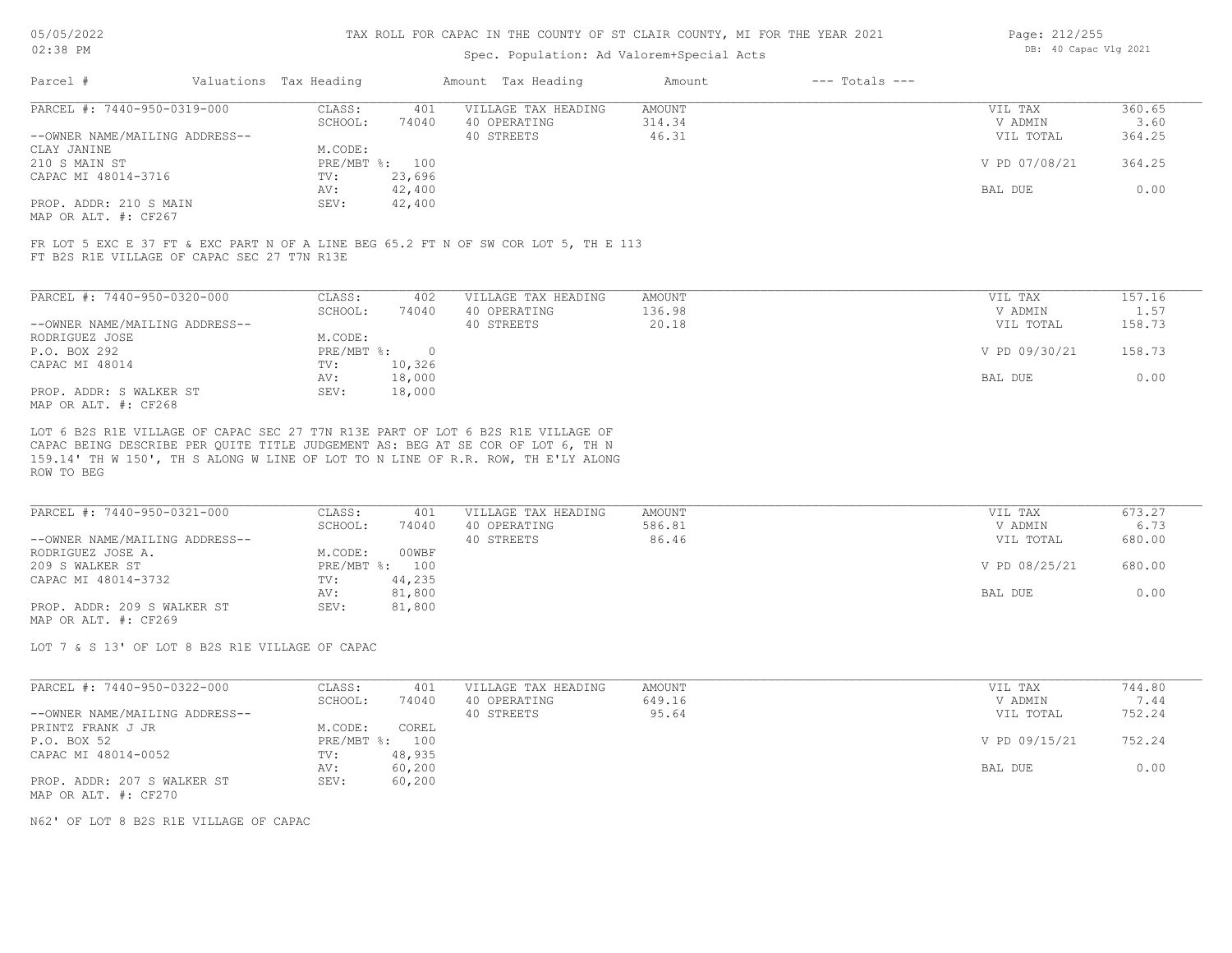### Spec. Population: Ad Valorem+Special Acts

| Page: 213/255 |                       |  |
|---------------|-----------------------|--|
|               | DB: 40 Capac Vlg 2021 |  |

| Parcel #                       | Valuations Tax Heading |                | Amount Tax Heading  | Amount | $---$ Totals $---$ |               |        |
|--------------------------------|------------------------|----------------|---------------------|--------|--------------------|---------------|--------|
| PARCEL #: 7440-950-0323-000    | CLASS:                 | 401            | VILLAGE TAX HEADING | AMOUNT |                    | VIL TAX       | 522.12 |
|                                | SCHOOL:                | 74040          | 40 OPERATING        | 455.07 |                    | V ADMIN       | 5.22   |
| --OWNER NAME/MAILING ADDRESS-- |                        |                | 40 STREETS          | 67.05  |                    | VIL TOTAL     | 527.34 |
| ASSELEN WOODROW ET-AL          | M.CODE:                |                |                     |        |                    |               |        |
| 205 S WALKER ST                |                        | PRE/MBT %: 100 |                     |        |                    | V PD 07/08/21 | 527.34 |
| CAPAC MI 48014-3732            | TV:                    | 34,304         |                     |        |                    |               |        |
|                                | AV:                    | 60,000         |                     |        |                    | BAL DUE       | 0.00   |
| PROP. ADDR: 205 S WALKER ST    | SEV:                   | 60,000         |                     |        |                    |               |        |
|                                |                        |                |                     |        |                    |               |        |

MAP OR ALT. #: CF271

LOT 9 B2S R1E VILLAGE OF CAPAC SEC 27 T7N R13E

| PARCEL #: 7440-950-0324-000    | CLASS:     | 401    | VILLAGE TAX HEADING | AMOUNT | VIL TAX       | 509.68 |
|--------------------------------|------------|--------|---------------------|--------|---------------|--------|
|                                | SCHOOL:    | 74040  | 40 OPERATING        | 444.23 | V ADMIN       | 5.09   |
| --OWNER NAME/MAILING ADDRESS-- |            |        | 40 STREETS          | 65.45  | VIL TOTAL     | 514.77 |
| KONING DONALD J                | M.CODE:    |        |                     |        |               |        |
| KONING DARLENE J               | PRE/MBT %: |        |                     |        | V PD 08/31/21 | 514.77 |
| 7270 MARTIN RD                 | TV:        | 33,487 |                     |        |               |        |
| IMLAY CITY MI 48444            | AV:        | 42,800 |                     |        | BAL DUE       | 0.00   |
|                                | SEV:       | 42,800 |                     |        |               |        |
| PROP. ADDR: 203 S WALKER ST    |            |        |                     |        |               |        |

MAP OR ALT. #: CF272

E88 FT OF LOT 10 B2S R1E VILLAGE OF CAPAC SEC 27 T7N R13E

| PARCEL #: 7440-950-0325-000    | CLASS:       | 401    | VILLAGE TAX HEADING | AMOUNT | VIL TAX       | 295.80 |
|--------------------------------|--------------|--------|---------------------|--------|---------------|--------|
|                                | SCHOOL:      | 74040  | 40 OPERATING        | 257.82 | V ADMIN       | 2.95   |
| --OWNER NAME/MAILING ADDRESS-- |              |        | 40 STREETS          | 37.98  | VIL TOTAL     | 298.75 |
| GROENEWOUD PAUL                | M.CODE:      |        |                     |        |               |        |
| 2165 HILLSDALE                 | $PRE/MBT$ %: |        |                     |        | V PD 08/18/21 | 298.75 |
| UTICA MI 48316                 | TV:          | 19,435 |                     |        |               |        |
|                                | AV:          | 32,400 |                     |        | BAL DUE       | 0.00   |
| PROP. ADDR: 106 E MEIER ST     | SEV:         | 32,400 |                     |        |               |        |
| MAP OR ALT. #: CF273           |              |        |                     |        |               |        |

LOT 10 EXC THE E 88 FT B2S R1E VILLAGE OF CAPAC SEC 27 T7N R13E

PROP. ADDR: 202 S WALKER ST SEV: 89,900 CAPAC MI 48014-3731 AV: 89,900 AV: 89,900 BAL DUE 0.00 202 S WALKER ST TV: 88,420 DEPORRE SARAH L PRE/MBT %: 100 V PD 09/15/21 1,359.24 DEPORRE NICHOLAS J M.CODE: COREL --OWNER NAME/MAILING ADDRESS-- 40 STREETS 40 STREETS 172.82 40 STREETS 17359.24 SCHOOL: 74040 40 OPERATING 1,172.97 <br>
V ADMIN 13.45 PARCEL #: 7440-950-0326-000 CLASS: 401 VILLAGE TAX HEADING AMOUNT NULLAGE TAX VIL TAX 1,345.79  $\_$  , and the state of the state of the state of the state of the state of the state of the state of the state of the state of the state of the state of the state of the state of the state of the state of the state of the

MAP OR ALT. #: CF274A

LOT 1 B2S R2E VILLAGE OF CAPAC SEC 27 T7N R13E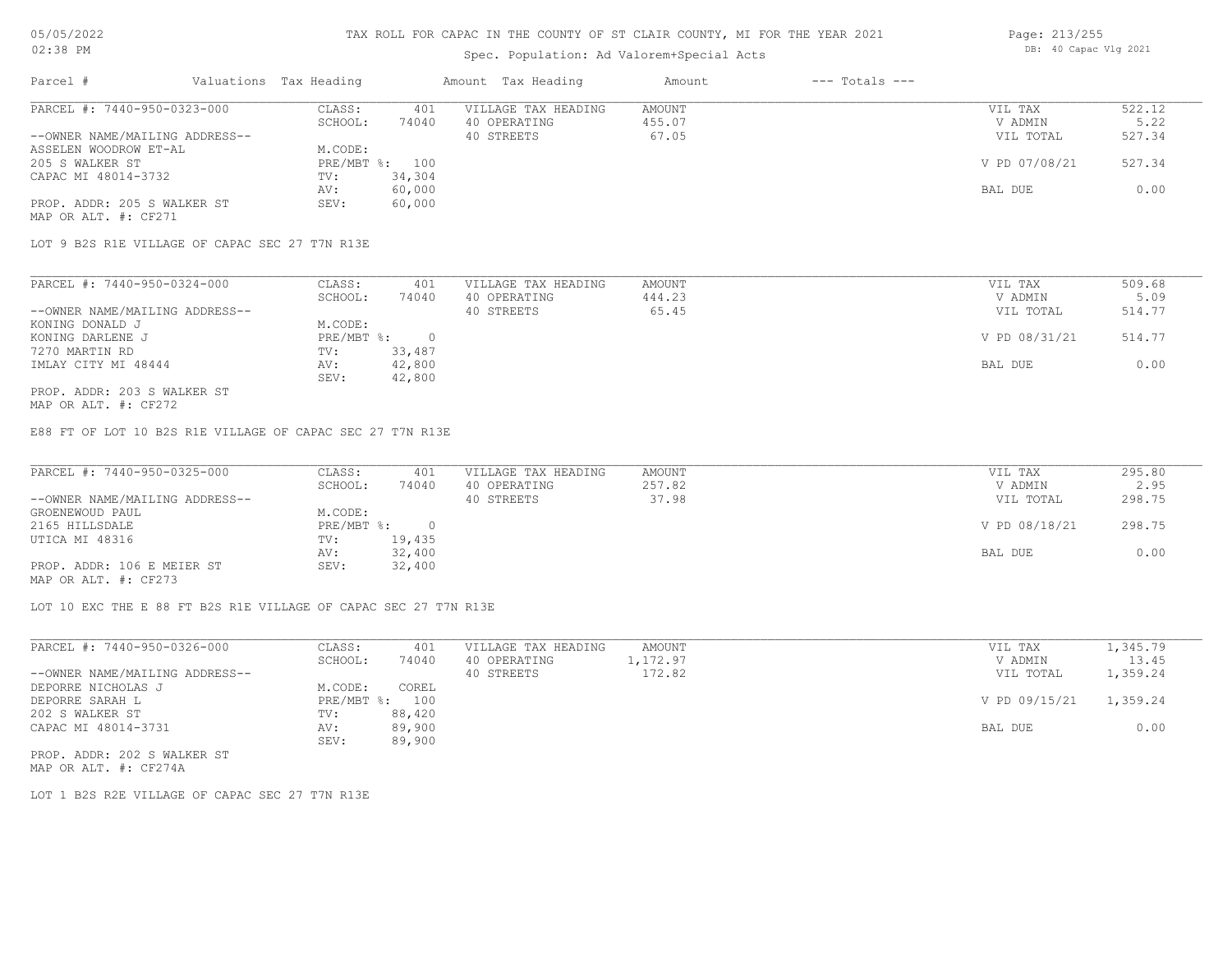# Spec. Population: Ad Valorem+Special Acts

| Parcel #                       | Valuations Tax Heading |        | Amount Tax Heading  | Amount | $---$ Totals $---$ |               |        |
|--------------------------------|------------------------|--------|---------------------|--------|--------------------|---------------|--------|
| PARCEL #: 7440-950-0327-000    | CLASS:                 | 401    | VILLAGE TAX HEADING | AMOUNT |                    | VIL TAX       | 546.01 |
|                                | SCHOOL:                | 74040  | 40 OPERATING        | 475.90 |                    | V ADMIN       | 5.46   |
| --OWNER NAME/MAILING ADDRESS-- |                        |        | 40 STREETS          | 70.11  |                    | VIL TOTAL     | 551.47 |
| HAYDEN ALAN D                  | M.CODE:                |        |                     |        |                    |               |        |
| HAYDEN ESTHER M                | PRE/MBT %:             |        |                     |        |                    | V PD 07/21/21 | 551.47 |
| 2252 CAPAC RD                  | TV:                    | 35,874 |                     |        |                    |               |        |
| ALLENTON MI 48002-1810         | AV:                    | 58,600 |                     |        |                    | BAL DUE       | 0.00   |
|                                | SEV:                   | 58,600 |                     |        |                    |               |        |
| PROP. ADDR: 204 S WALKER ST    |                        |        |                     |        |                    |               |        |

MAP OR ALT. #: CF274B

LOT 2 B2S R2E VILLAGE OF CAPAC SEC 27 T7N R13E

| PARCEL #: 7440-950-0328-000    | CLASS:  | 401            | VILLAGE TAX HEADING | AMOUNT | VIL TAX       | 566.25 |
|--------------------------------|---------|----------------|---------------------|--------|---------------|--------|
|                                | SCHOOL: | 74040          | 40 OPERATING        | 493.54 | V ADMIN       | 5.66   |
| --OWNER NAME/MAILING ADDRESS-- |         |                | 40 STREETS          | 72.71  | VIL TOTAL     | 571.91 |
| ROJAS SANTIAGO / MARIA         | M.CODE: |                |                     |        |               |        |
| 206 S WALKER ST                |         | PRE/MBT %: 100 |                     |        | V PD 08/11/21 | 571.91 |
| CAPAC MI 48014-3731            | TV:     | 37,204         |                     |        |               |        |
|                                | AV:     | 64,900         |                     |        | BAL DUE       | 0.00   |
| PROP. ADDR: 206 S WALKER ST    | SEV:    | 64,900         |                     |        |               |        |
| MAP OR ALT. #: CF275           |         |                |                     |        |               |        |

LOT 3 B2S R2E VILLAGE OF CAPAC SEC 27 T7N R13E

| PARCEL #: 7440-950-0329-000    | CLASS:     | 401    | VILLAGE TAX HEADING | AMOUNT | VIL TAX       | 455.96 |
|--------------------------------|------------|--------|---------------------|--------|---------------|--------|
|                                | SCHOOL:    | 74040  | 40 OPERATING        | 397.41 | V ADMIN       | 4.55   |
| --OWNER NAME/MAILING ADDRESS-- |            |        | 40 STREETS          | 58.55  | VIL TOTAL     | 460.51 |
| BIEGANOWSKI DAVID              | M.CODE:    |        |                     |        |               |        |
| 16093 IMLAY CITY RD            | PRE/MBT %: |        |                     |        | V PD 07/28/21 | 460.51 |
| CAPAC MI 48014                 | TV:        | 29,958 |                     |        |               |        |
|                                | AV:        | 43,000 |                     |        | BAL DUE       | 0.00   |
| PROP. ADDR: 210 S WALKER ST    | SEV:       | 43,000 |                     |        |               |        |
| MAP OR ALT. #: CF276A1         |            |        |                     |        |               |        |

LOT 4 BLK 2 S R2E VILLAGE OF CAPAC

| PARCEL #: 7440-950-0329-250     | CLASS:     | 401    | VILLAGE TAX HEADING | AMOUNT | VIL TAX   | 430.87 |
|---------------------------------|------------|--------|---------------------|--------|-----------|--------|
|                                 | SCHOOL:    | 74040  | 40 OPERATING        | 375.54 | V ADMIN   | 4.30   |
| --OWNER NAME/MAILING ADDRESS--  |            |        | 40 STREETS          | 55.33  | VIL TOTAL | 435.17 |
| PRESTIGE WORLD WIDE RENTALS LLC | M.CODE:    |        |                     |        |           |        |
| P.O. BOX 56                     | PRE/MBT %: |        |                     |        | BAL DUE   | 435.17 |
| CAPAC MI 48014                  | TV:        | 28,309 |                     |        |           |        |
|                                 | AV:        | 44,200 |                     |        |           |        |
| PROP. ADDR: 208 S WALKER ST     | SEV:       | 44,200 |                     |        |           |        |
| MAP OR ALT. #: CF276A2          |            |        |                     |        |           |        |

LOTS 5 & 6 BLK B2 S R2E VILLAGE OF CAPAC

Page: 214/255 DB: 40 Capac Vlg 2021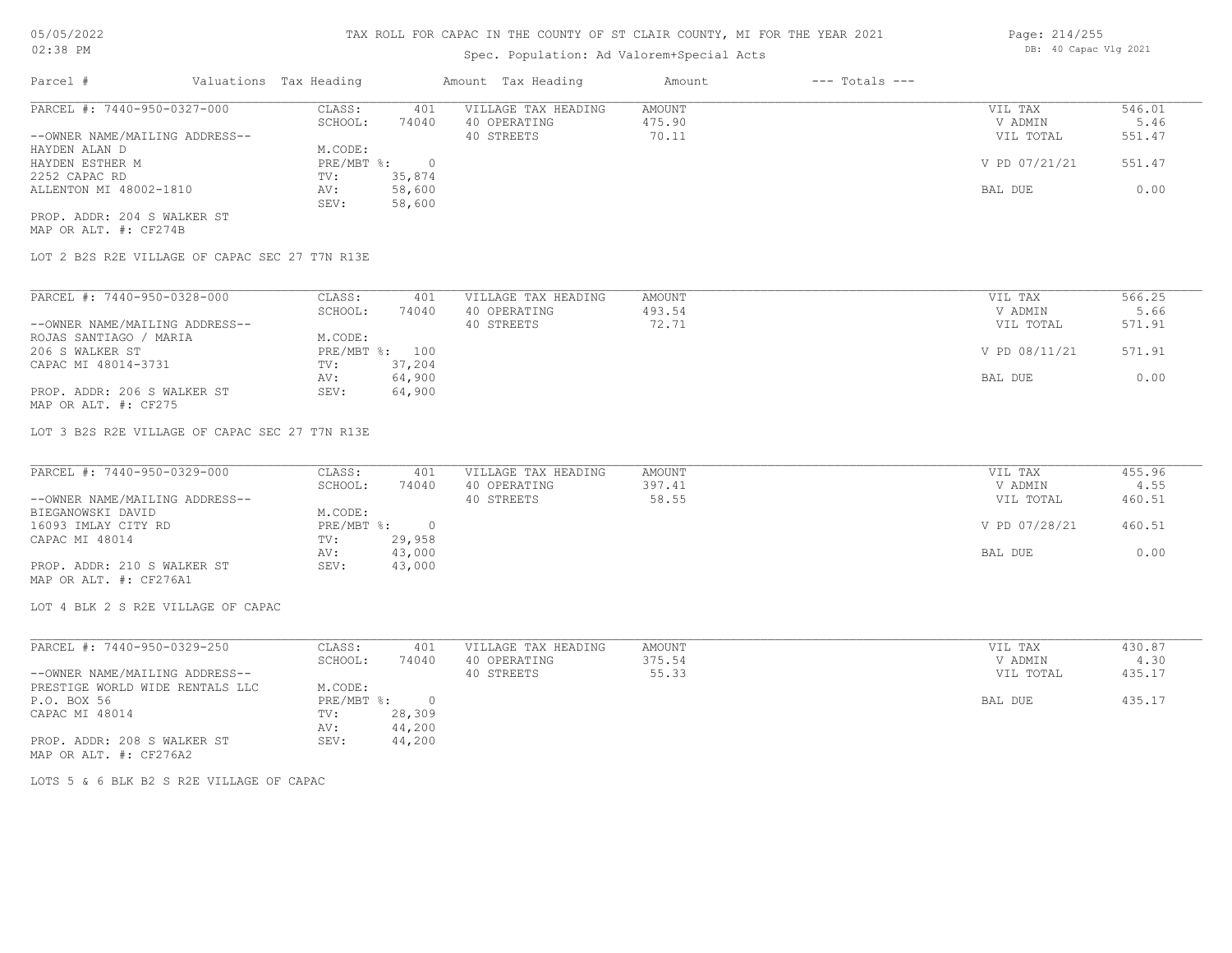# Spec. Population: Ad Valorem+Special Acts

| Page: 215/255 |                       |  |
|---------------|-----------------------|--|
|               | DB: 40 Capac Vlg 2021 |  |

| Parcel #                       | Valuations Tax Heading |        | Amount Tax Heading  | Amount | $---$ Totals $---$ |               |        |
|--------------------------------|------------------------|--------|---------------------|--------|--------------------|---------------|--------|
| PARCEL #: 7440-950-0330-000    | CLASS:                 | 401    | VILLAGE TAX HEADING | AMOUNT |                    | VIL TAX       | 186.70 |
|                                | SCHOOL:                | 74040  | 40 OPERATING        | 162.73 |                    | V ADMIN       | 1.86   |
| --OWNER NAME/MAILING ADDRESS-- |                        |        | 40 STREETS          | 23.97  |                    | VIL TOTAL     | 188.56 |
| GREEN HORIZON LAWN SPRAY CO    | M.CODE:                |        |                     |        |                    |               |        |
| PO BOX 303                     | PRE/MBT %:             |        |                     |        |                    | V PD 09/16/21 | 188.56 |
| WASHINGTON MI 48094            | TV:                    | 12,267 |                     |        |                    |               |        |
|                                | AV:                    | 34,100 |                     |        |                    | BAL DUE       | 0.00   |
| PROP. ADDR: S HUNTER STREET    | SEV:                   | 34,100 |                     |        |                    |               |        |
|                                |                        |        |                     |        |                    |               |        |

MAP OR ALT. #: CF276B

S50 FT OF LOT 8 & ALL OF FRAC LOT 7 B2S R2E VILLAGE OF CAPAC SEC 27 T7N R13E

| PARCEL #: 7440-950-0331-000     | CLASS:     | 402    | VILLAGE TAX HEADING | AMOUNT | VIL TAX       | 123.17 |
|---------------------------------|------------|--------|---------------------|--------|---------------|--------|
|                                 | SCHOOL:    | 74040  | 40 OPERATING        | 107.36 | V ADMIN       | 1.23   |
| --OWNER NAME/MAILING ADDRESS--  |            |        | 40 STREETS          | 15.81  | VIL TOTAL     | 124.40 |
| GREEN HORIZON LAWN SPRAY CO     | M.CODE:    |        |                     |        |               |        |
| PO BOX 303                      | PRE/MBT %: |        |                     |        | V PD 09/16/21 | 124.40 |
| WASHINGTON MI 48094             | TV:        | 8,093  |                     |        |               |        |
|                                 | AV:        | 23,900 |                     |        | BAL DUE       | 0.00   |
| PROP. ADDR: 215 S HUNTER STREET | SEV:       | 23,900 |                     |        |               |        |
| MAP OR ALT. #: CF276C           |            |        |                     |        |               |        |

LOTS 8 & 9 EXC S 50 FT OF LOT 8 B2S R2E VILLAGE OF CAPAC SEC 27 T7N R13E

| PARCEL #: 7440-950-0332-000     | CLASS:  | 401            | VILLAGE TAX HEADING | AMOUNT | VIL TAX       | 482.60 |
|---------------------------------|---------|----------------|---------------------|--------|---------------|--------|
|                                 | SCHOOL: | 74040          | 40 OPERATING        | 420.63 | V ADMIN       | 4.82   |
| --OWNER NAME/MAILING ADDRESS--  |         |                | 40 STREETS          | 61.97  | VIL TOTAL     | 487.42 |
| ROJAS LUIS D/JULIE              | M.CODE: | 00WBF          |                     |        |               |        |
| 205 S HUNTER ST                 |         | PRE/MBT %: 100 |                     |        | V PD 08/25/21 | 487.42 |
| CAPAC MI 48014-3709             | TV:     | 31,708         |                     |        |               |        |
|                                 | AV:     | 53,600         |                     |        | BAL DUE       | 0.00   |
| PROP. ADDR: 205 S HUNTER STREET | SEV:    | 53,600         |                     |        |               |        |
| MAP OR ALT. #: CF276D           |         |                |                     |        |               |        |

LOT 10 B2S R2E VILLAGE OF CAPAC SEC 27 T7N R13E

| PARCEL #: 7440-950-0333-000                                                                                     | CLASS:  | 401            | VILLAGE TAX HEADING | AMOUNT | VIL TAX       | 491.18 |
|-----------------------------------------------------------------------------------------------------------------|---------|----------------|---------------------|--------|---------------|--------|
|                                                                                                                 | SCHOOL: | 74040          | 40 OPERATING        | 428.11 | V ADMIN       | 4.91   |
| --OWNER NAME/MAILING ADDRESS--                                                                                  |         |                | 40 STREETS          | 63.07  | VIL TOTAL     | 496.09 |
| RAHM ANNETTE/KEVIN E. STRICKLAND                                                                                | M.CODE: |                |                     |        |               |        |
| 203 S HUNTER ST                                                                                                 |         | PRE/MBT %: 100 |                     |        | V PD 09/14/21 | 496.09 |
| CAPAC MI 48014                                                                                                  | TV:     | 32,272         |                     |        |               |        |
|                                                                                                                 | AV:     | 57,900         |                     |        | BAL DUE       | 0.00   |
| PROP. ADDR: 203 S HUNTER STREET                                                                                 | SEV:    | 57,900         |                     |        |               |        |
| the contract of the contract of the contract of the contract of the contract of the contract of the contract of |         |                |                     |        |               |        |

MAP OR ALT. #: CF277

LOT 11 B2S R2E VILLAGE OF CAPAC SEC 27 T7N R13E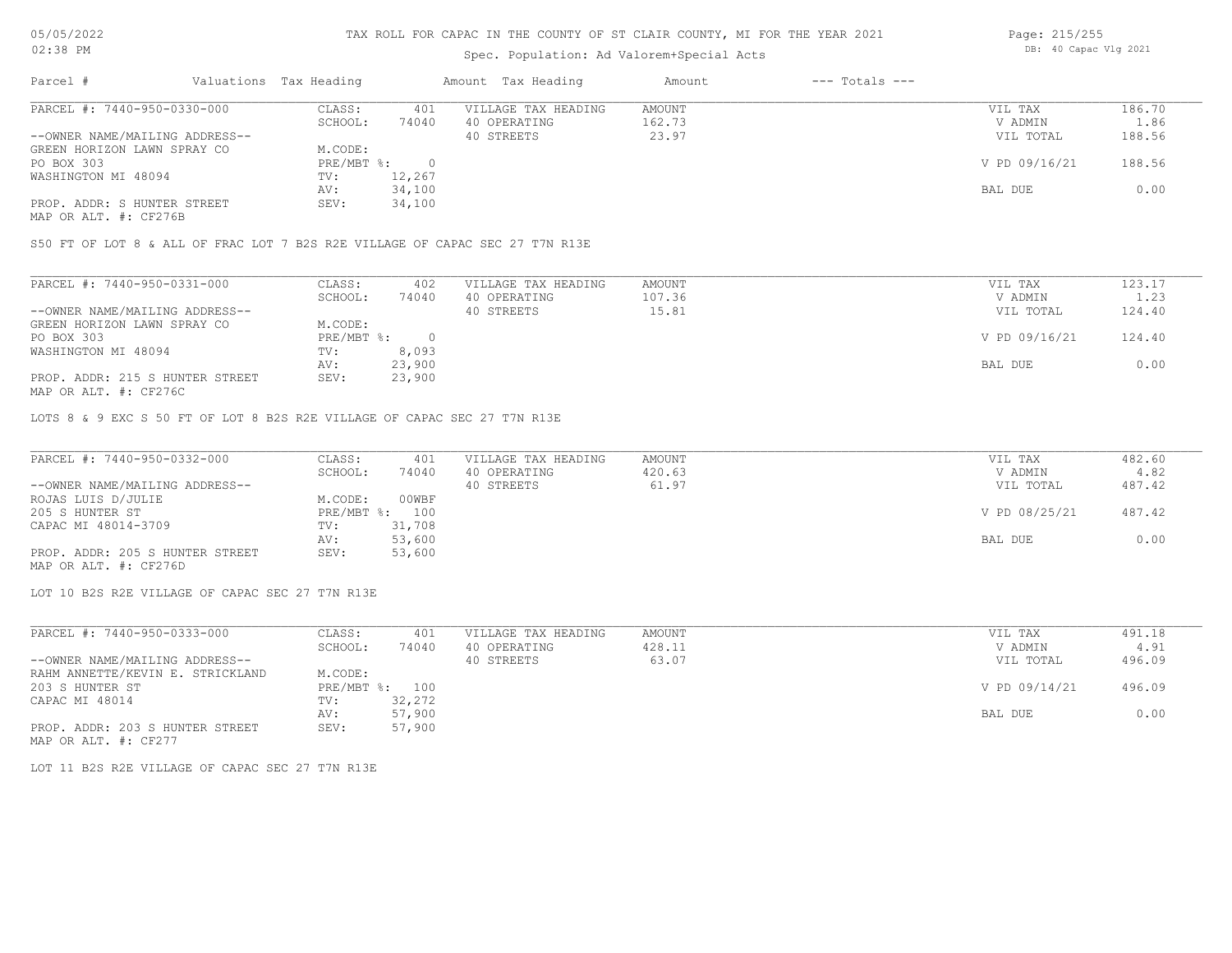# 05/05/2022 02:38 PM

# TAX ROLL FOR CAPAC IN THE COUNTY OF ST CLAIR COUNTY, MI FOR THE YEAR 2021

# Spec. Population: Ad Valorem+Special Acts

| Page: 216/255 |                       |  |
|---------------|-----------------------|--|
|               | DB: 40 Capac Vlg 2021 |  |

| PARCEL #: 7440-950-0334-000<br>VILLAGE TAX HEADING<br>CLASS:<br>401<br><b>AMOUNT</b><br>631.61<br>SCHOOL:<br>74040<br>40 OPERATING<br>--OWNER NAME/MAILING ADDRESS--<br>40 STREETS<br>93.06<br><b>AGUILAR MIGUEL</b><br>M.CODE:<br>5911 N CAPAC ROAD<br>$PRE/MBT$ $\div$<br>$\overline{0}$<br>CAPAC MI 48014<br>47,612<br>TV:<br>63,800<br>AV:<br>PROP. ADDR: 201 S HUNTER STREET<br>63,800<br>SEV:<br>MAP OR ALT. #: CF278<br>LOT 12 B2S R2E VILLAGE OF CAPAC SEC 27 T7N R13E | 724.67<br>VIL TAX<br>7.24<br>V ADMIN<br>731.91<br>VIL TOTAL<br>V PD 09/14/21<br>731.91<br>0.00<br>BAL DUE |
|--------------------------------------------------------------------------------------------------------------------------------------------------------------------------------------------------------------------------------------------------------------------------------------------------------------------------------------------------------------------------------------------------------------------------------------------------------------------------------|-----------------------------------------------------------------------------------------------------------|
|                                                                                                                                                                                                                                                                                                                                                                                                                                                                                |                                                                                                           |
|                                                                                                                                                                                                                                                                                                                                                                                                                                                                                |                                                                                                           |
|                                                                                                                                                                                                                                                                                                                                                                                                                                                                                |                                                                                                           |
|                                                                                                                                                                                                                                                                                                                                                                                                                                                                                |                                                                                                           |
|                                                                                                                                                                                                                                                                                                                                                                                                                                                                                |                                                                                                           |
|                                                                                                                                                                                                                                                                                                                                                                                                                                                                                |                                                                                                           |
|                                                                                                                                                                                                                                                                                                                                                                                                                                                                                |                                                                                                           |
|                                                                                                                                                                                                                                                                                                                                                                                                                                                                                |                                                                                                           |
|                                                                                                                                                                                                                                                                                                                                                                                                                                                                                |                                                                                                           |
| PARCEL #: 7440-950-0335-000<br>CLASS:<br>401<br>VILLAGE TAX HEADING<br>AMOUNT                                                                                                                                                                                                                                                                                                                                                                                                  | VIL TAX<br>561.17                                                                                         |
| SCHOOL:<br>74040<br>40 OPERATING<br>489.11                                                                                                                                                                                                                                                                                                                                                                                                                                     | V ADMIN<br>5.61                                                                                           |
| 40 STREETS<br>72.06<br>--OWNER NAME/MAILING ADDRESS--                                                                                                                                                                                                                                                                                                                                                                                                                          | VIL TOTAL<br>566.78                                                                                       |
| M.CODE:<br>MURPHY ELIZABETH                                                                                                                                                                                                                                                                                                                                                                                                                                                    |                                                                                                           |
| P.O. BOX 537<br>PRE/MBT %: 100                                                                                                                                                                                                                                                                                                                                                                                                                                                 | BAL DUE<br>566.78                                                                                         |
| 36,870<br>CAPAC MI 48014<br>TV:                                                                                                                                                                                                                                                                                                                                                                                                                                                |                                                                                                           |
| 60,700<br>AV:                                                                                                                                                                                                                                                                                                                                                                                                                                                                  |                                                                                                           |
| 60,700<br>PROP. ADDR: 202 S HUNTER STREET<br>SEV:<br>MAP OR ALT. #: CF279                                                                                                                                                                                                                                                                                                                                                                                                      |                                                                                                           |
| PARCEL #: 7440-950-0336-000<br>CLASS:<br>VILLAGE TAX HEADING<br><b>AMOUNT</b><br>401<br>472.77<br>SCHOOL:<br>40 OPERATING<br>74040                                                                                                                                                                                                                                                                                                                                             | 542.42<br>VIL TAX<br>5.42<br>V ADMIN                                                                      |
| 40 STREETS<br>69.65<br>--OWNER NAME/MAILING ADDRESS--                                                                                                                                                                                                                                                                                                                                                                                                                          | VIL TOTAL<br>547.84                                                                                       |
| QUINN JENNA M<br>M.CODE:<br>COREL                                                                                                                                                                                                                                                                                                                                                                                                                                              |                                                                                                           |
| 204 S HUNTER ST<br>PRE/MBT %: 100<br>35,638<br>CAPAC MI 48014<br>TV:                                                                                                                                                                                                                                                                                                                                                                                                           | V PD 09/15/21<br>547.84                                                                                   |
| 51,900<br>AV:                                                                                                                                                                                                                                                                                                                                                                                                                                                                  | 0.00<br>BAL DUE                                                                                           |
| PROP. ADDR: 204 S HUNTER STREET<br>SEV:<br>51,900<br>MAP OR ALT. #: CF280                                                                                                                                                                                                                                                                                                                                                                                                      |                                                                                                           |
|                                                                                                                                                                                                                                                                                                                                                                                                                                                                                |                                                                                                           |
| THE S 75 FT OF THE N 150 FT OF THE W 160 FT OF PLATTED CEMETERY BLK, KNOWN AS LOT 2<br>B2S R3E VILLAGE OF CAPAC SEC 27 T7N R13E                                                                                                                                                                                                                                                                                                                                                |                                                                                                           |
| PARCEL #: 7440-950-0337-000<br>CLASS:<br>401<br>VILLAGE TAX HEADING<br><b>AMOUNT</b>                                                                                                                                                                                                                                                                                                                                                                                           | 449.65<br>VIL TAX                                                                                         |
| SCHOOL:<br>40 OPERATING<br>391.91<br>74040                                                                                                                                                                                                                                                                                                                                                                                                                                     | V ADMIN<br>4.49                                                                                           |
| 40 STREETS<br>57.74                                                                                                                                                                                                                                                                                                                                                                                                                                                            | 454.14<br>VIL TOTAL                                                                                       |
| 00LSB<br>M.CODE:                                                                                                                                                                                                                                                                                                                                                                                                                                                               |                                                                                                           |
| PRE/MBT %: 100                                                                                                                                                                                                                                                                                                                                                                                                                                                                 | 454.14<br>V PD 09/09/21                                                                                   |
| --OWNER NAME/MAILING ADDRESS--<br>SOWDEN JOSEPH<br>206 S HUNTER ST<br>CAPAC MI 48014-3708<br>TV:<br>29,543<br>51,500<br>AV:                                                                                                                                                                                                                                                                                                                                                    | BAL DUE<br>0.00                                                                                           |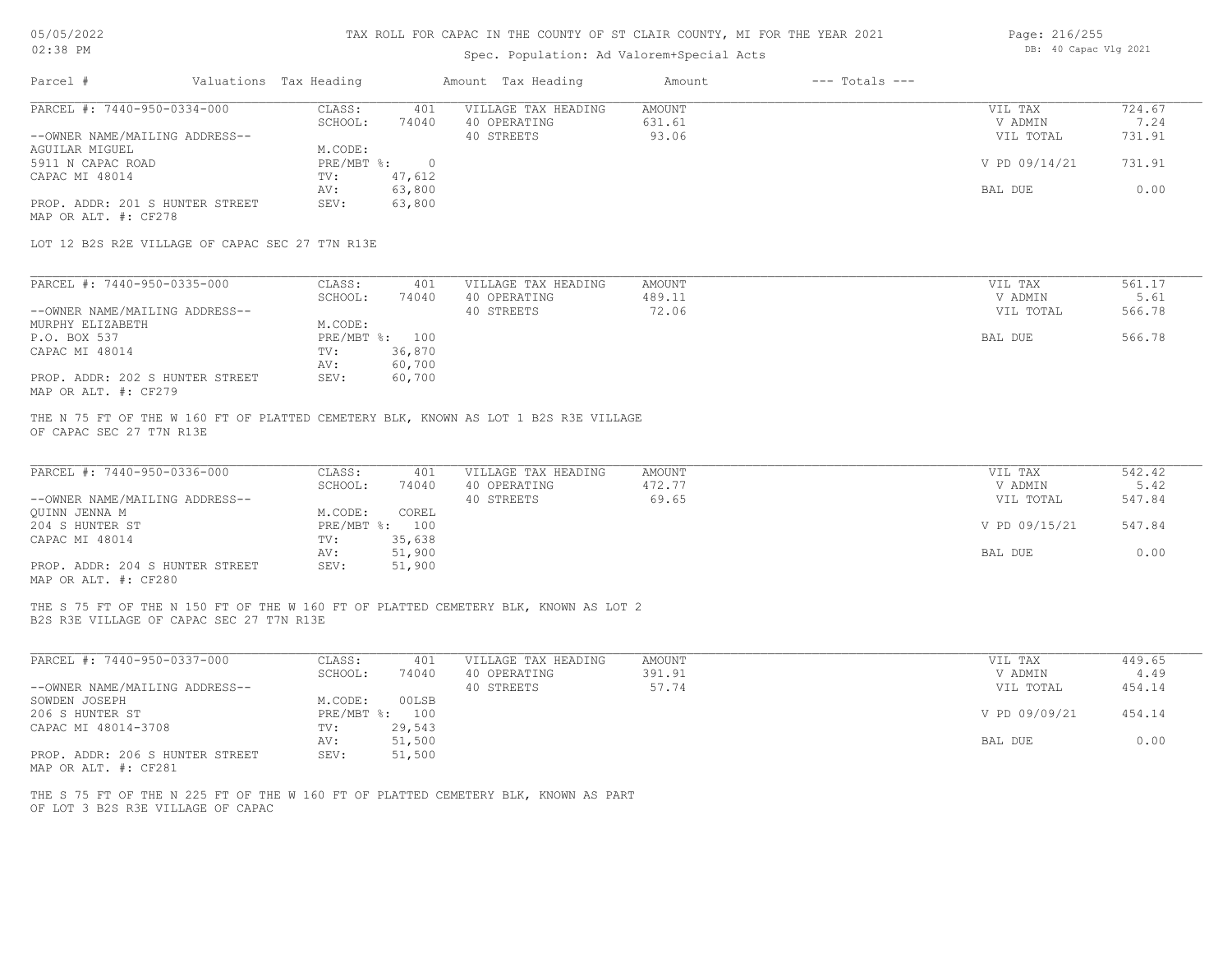### Spec. Population: Ad Valorem+Special Acts

| Page: 217/255 |  |                       |  |  |
|---------------|--|-----------------------|--|--|
|               |  | DB: 40 Capac Vlg 2021 |  |  |

| PARCEL #: 7440-965-0001-000<br>CLASS:<br>407.93<br>402<br>VILLAGE TAX HEADING<br><b>AMOUNT</b><br>VIL TAX<br>181.23<br>SCHOOL:<br>74040<br>40 OPERATING<br>V ADMIN<br>26.70<br>40 STREETS<br>VIL TOTAL<br>412.00<br>--OWNER NAME/MAILING ADDRESS--<br>200.00<br>HOMELAND DEVELOPMENT LLC<br>M.CODE:<br>LAWN<br>V PD 07/21/21<br>412.00<br>$PRE/MBT$ $\frac{1}{6}$ :<br>$\overline{0}$<br>2153 BENEDICT LANE<br>13,662<br>UTICA MI 48316<br>TV:<br>22,500<br>AV:<br>BAL DUE<br>22,500<br>PROP. ADDR: ORCHARD STREET<br>SEV:<br>MAP OR ALT. #: 951/1150<br>UNIT 1 ORCHARD CREST CONDOMINIUM ST CLAIR CONDOMINIUM PLAN NO. 155 RECORDED IN | 4.07<br>0.00 |
|-----------------------------------------------------------------------------------------------------------------------------------------------------------------------------------------------------------------------------------------------------------------------------------------------------------------------------------------------------------------------------------------------------------------------------------------------------------------------------------------------------------------------------------------------------------------------------------------------------------------------------------------|--------------|
|                                                                                                                                                                                                                                                                                                                                                                                                                                                                                                                                                                                                                                         |              |
|                                                                                                                                                                                                                                                                                                                                                                                                                                                                                                                                                                                                                                         |              |
|                                                                                                                                                                                                                                                                                                                                                                                                                                                                                                                                                                                                                                         |              |
| LIBER 1988 PAGES 815 TO 840                                                                                                                                                                                                                                                                                                                                                                                                                                                                                                                                                                                                             |              |
| PARCEL #: 7440-965-0002-000<br>CLASS:<br>VILLAGE TAX HEADING<br><b>AMOUNT</b><br>VIL TAX<br>291.35<br>402<br>SCHOOL:<br>40 OPERATING<br>79.62<br>74040<br>V ADMIN                                                                                                                                                                                                                                                                                                                                                                                                                                                                       | 2.91         |
| 11.73<br>40 STREETS<br>294.26<br>VIL TOTAL<br>--OWNER NAME/MAILING ADDRESS--<br>M.CODE:<br>200.00<br>HOMELAND DEVELOPMENT LLC<br>LAWN                                                                                                                                                                                                                                                                                                                                                                                                                                                                                                   |              |
| 2153 BENEDICT LANE<br>PRE/MBT %: 0<br>V PD 07/21/21<br>294.26<br>TV:<br>6,002<br>UTICA MI 48316                                                                                                                                                                                                                                                                                                                                                                                                                                                                                                                                         |              |
| 22,500<br>BAL DUE<br>AV:<br>22,500<br>PROP. ADDR: ORCHARD STREET<br>SEV:<br>MAP OR ALT. #: 1151                                                                                                                                                                                                                                                                                                                                                                                                                                                                                                                                         | 0.00         |
| 1988 PAGES 815 TO 840<br>PARCEL #: 7440-965-0003-000<br>CLASS:<br>402<br>VILLAGE TAX HEADING<br>AMOUNT<br>VIL TAX<br>291.35<br>79.62<br>SCHOOL:<br>74040<br>40 OPERATING<br>V ADMIN<br>40 STREETS<br>11.73<br>294.26<br>--OWNER NAME/MAILING ADDRESS--<br>VIL TOTAL                                                                                                                                                                                                                                                                                                                                                                     | 2.91         |
| 200.00<br>HOMELAND DEVELOPMENT LLC<br>M.CODE:<br>LAWN<br>$PRE/MBT$ $\frac{6}{3}$ :<br>$\overline{0}$<br>V PD 07/21/21<br>294.26<br>5153 BENEDICT LANE                                                                                                                                                                                                                                                                                                                                                                                                                                                                                   |              |
| UTICA MI 48316<br>TV:<br>6,002<br>22,500<br>BAL DUE<br>AV:<br>PROP. ADDR: ORCHARD STREET<br>SEV:<br>22,500<br>MAP OR ALT. #: 1152                                                                                                                                                                                                                                                                                                                                                                                                                                                                                                       | 0.00         |
|                                                                                                                                                                                                                                                                                                                                                                                                                                                                                                                                                                                                                                         |              |
| UNIT 3 ORCHARD CREST CONDOMINIUM ST CLAIR CONDOMINIUM PLAN NO.155 RECORDED IN LIBER<br>1988 PAGES 815 TO 840                                                                                                                                                                                                                                                                                                                                                                                                                                                                                                                            |              |
| CLASS:<br>291.35<br>PARCEL #: 7440-965-0004-000<br>402<br>VILLAGE TAX HEADING<br><b>AMOUNT</b><br>VIL TAX<br>40 OPERATING<br>79.62<br>SCHOOL:<br>74040<br>V ADMIN                                                                                                                                                                                                                                                                                                                                                                                                                                                                       | 2.91         |
| 11.73<br>--OWNER NAME/MAILING ADDRESS--<br>40 STREETS<br>VIL TOTAL<br>294.26<br>200.00<br>HOMELAND DEVELOPMENT LLC<br>M.CODE:<br>LAWN                                                                                                                                                                                                                                                                                                                                                                                                                                                                                                   |              |
| PRE/MBT %:<br>V PD 07/21/21<br>294.26<br>2153 BENEDICT LANE<br>$\overline{0}$<br>UTICA MI 48316<br>6,002<br>TV:                                                                                                                                                                                                                                                                                                                                                                                                                                                                                                                         |              |
| AV:<br>22,500<br>BAL DUE<br>SEV:<br>22,500<br>PROP. ADDR: ORCHARD STREET<br>MAP OR ALT. #: CF1153                                                                                                                                                                                                                                                                                                                                                                                                                                                                                                                                       | 0.00         |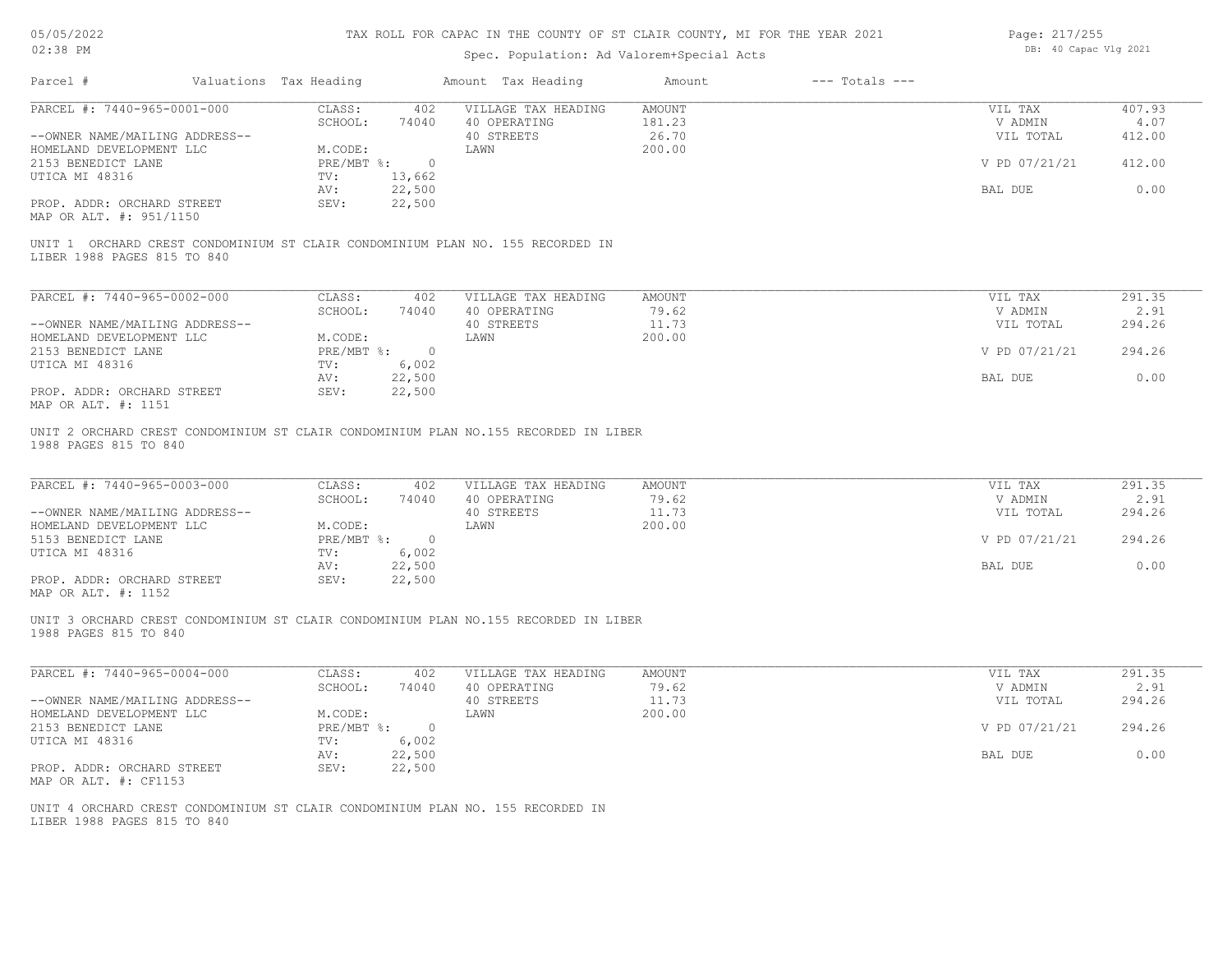### Spec. Population: Ad Valorem+Special Acts

| Page: 218/255 |  |                       |  |  |
|---------------|--|-----------------------|--|--|
|               |  | DB: 40 Capac Vlg 2021 |  |  |

| Parcel #                       | Valuations Tax Heading |        | Amount Tax Heading  | Amount | $---$ Totals $---$ |               |        |
|--------------------------------|------------------------|--------|---------------------|--------|--------------------|---------------|--------|
| PARCEL #: 7440-965-0005-000    | CLASS:                 | 402    | VILLAGE TAX HEADING | AMOUNT |                    | VIL TAX       | 291.45 |
|                                | SCHOOL:                | 74040  | 40 OPERATING        | 79.71  |                    | V ADMIN       | 2.91   |
| --OWNER NAME/MAILING ADDRESS-- |                        |        | 40 STREETS          | 11.74  |                    | VIL TOTAL     | 294.36 |
| HOMELAND DEVELOPMENT LLC       | M.CODE:                |        | LAWN                | 200.00 |                    |               |        |
| 2153 BENEDICT LANE             | PRE/MBT %:             |        |                     |        |                    | V PD 07/21/21 | 294.36 |
| UTICA MI 48316                 | TV:                    | 6,009  |                     |        |                    |               |        |
|                                | AV:                    | 22,500 |                     |        |                    | BAL DUE       | 0.00   |
| PROP. ADDR: ORCHARD STREET     | SEV:                   | 22,500 |                     |        |                    |               |        |
|                                |                        |        |                     |        |                    |               |        |

MAP OR ALT. #: CF1154/1200

1988 PAGES 815 TO 840 UNIT 5 ORCHARD CREST CONDOMINIUM ST CLAIR CONDOMINIUM PLAN NO.155 RECORDED IN LIBER

| PARCEL #: 7440-998-5000-000    | CLASS:     | 210    | VILLAGE TAX HEADING | AMOUNT | VIL TAX       | 652.65 |
|--------------------------------|------------|--------|---------------------|--------|---------------|--------|
|                                | SCHOOL:    | 74040  | 40 OPERATING        | 568.84 | V ADMIN       | 6.52   |
| --OWNER NAME/MAILING ADDRESS-- |            |        | 40 STREETS          | 83.81  | VIL TOTAL     | 659.17 |
| CROWN CASTLE TOWERS 05 LLC     | M.CODE:    |        |                     |        |               |        |
| FKA: TRINITY WIRELESS TOWERS   | PRE/MBT %: |        |                     |        | V PD 08/31/21 | 659.17 |
| PMB 353                        | TV:        | 42,880 |                     |        |               |        |
| 4017 WASHINGTON ROAD           | AV:        | 43,000 |                     |        | BAL DUE       | 0.00   |
| MCMURRAY PA 15317              | SEV:       | 43,000 |                     |        |               |        |
|                                |            |        |                     |        |               |        |

MAP OR ALT. #: 74-27-750-0097-000 PROP. ADDR: 750 E HILL STREET

#### BLDGS.ON LEASED LAND

| PARCEL #: 7440-998-5000-200    | CLASS:     | 210    | VILLAGE TAX HEADING | AMOUNT | VIL TAX       | 482.48 |
|--------------------------------|------------|--------|---------------------|--------|---------------|--------|
|                                | SCHOOL:    | 74040  | 40 OPERATING        | 420.52 | V ADMIN       | 4.82   |
| --OWNER NAME/MAILING ADDRESS-- |            |        | 40 STREETS          | 61.96  | VIL TOTAL     | 487.30 |
| OMNIPOINT HOLDINGS             | M.CODE:    |        |                     |        |               |        |
| DBA T-MOBILE                   | PRE/MBT %: |        |                     |        | V PD 09/16/21 | 487.30 |
| 12920 SE 38TH ST               | TV:        | 31,700 |                     |        |               |        |
| BELLEVUE WA 98006              | AV:        | 31,700 |                     |        | BAL DUE       | 0.00   |
|                                | SEV:       | 31,700 |                     |        |               |        |
| PROP. ADDR:                    |            |        |                     |        |               |        |

 $\_$  , and the state of the state of the state of the state of the state of the state of the state of the state of the state of the state of the state of the state of the state of the state of the state of the state of the

MAP OR ALT. #: 74-27-750-0097-000

BLL CELLTOWER

| PARCEL #: 7440-998-5002-004    | CLASS:     | 210   | VILLAGE TAX HEADING | AMOUNT | VIL TAX       | 84.82 |
|--------------------------------|------------|-------|---------------------|--------|---------------|-------|
|                                | SCHOOL:    | 74040 | 40 OPERATING        | 73.93  | V ADMIN       | 0.84  |
| --OWNER NAME/MAILING ADDRESS-- |            |       | 40 STREETS          | 10.89  | VIL TOTAL     | 85.66 |
| CROWN CASTLE TOWERS 05 LLC     | M.CODE:    |       |                     |        |               |       |
| PMB353                         | PRE/MBT %: |       |                     |        | V PD 09/01/21 | 85.66 |
| 4017 WASHINGTON ROAD           | TV:        | 5,573 |                     |        |               |       |
| MCMURRAY PA 15317              | AV:        | 6,500 |                     |        | BAL DUE       | 0.00  |
|                                | SEV:       | 6,500 |                     |        |               |       |
| PROP. ADDR: 750 E HILL STREET  |            |       |                     |        |               |       |

MAP OR ALT. #:

25.22 A OF NW 1/4 OF SE 1/4 SECTION 27 T7N R13E 57.26 A BUILDINGS ON LEASED LAND THAT PART OF SW 1/4 OF NE 1/4 LYING S OF GTRR R/W & N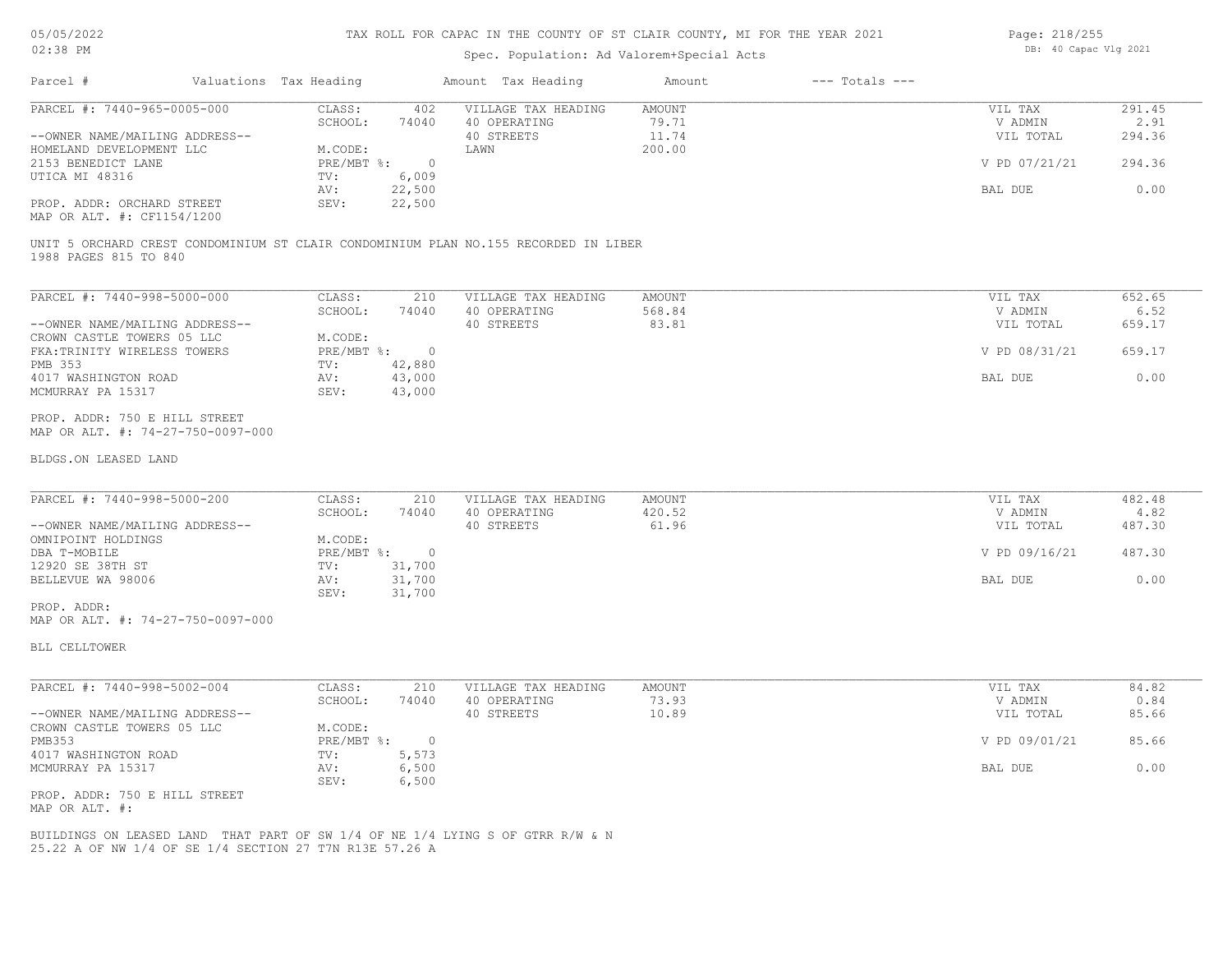#### Spec. Population: Ad Valorem+Special Acts

| Parcel #                                                                                                           | Valuations Tax Heading |                         |              | Amount Tax Heading                                                                                            | Amount        | $---$ Totals $---$ |               |       |
|--------------------------------------------------------------------------------------------------------------------|------------------------|-------------------------|--------------|---------------------------------------------------------------------------------------------------------------|---------------|--------------------|---------------|-------|
| PARCEL #: 7440-998-9000-001                                                                                        |                        | CLASS:                  | 410          | VILLAGE TAX HEADING                                                                                           | <b>AMOUNT</b> |                    | VIL TAX       | 74.07 |
|                                                                                                                    |                        | SCHOOL:                 | 74040        | 40 OPERATING                                                                                                  | 64.56         |                    | V ADMIN       | 0.74  |
| --OWNER NAME/MAILING ADDRESS--                                                                                     |                        |                         |              | 40 STREETS                                                                                                    | 9.51          |                    | VIL TOTAL     | 74.81 |
| DZIEGLEWICZ NICKOLAS M                                                                                             |                        | M.CODE:                 |              |                                                                                                               |               |                    |               |       |
| 186 HUNTERS CROSSING BLVD                                                                                          |                        | PRE/MBT %: 100          |              |                                                                                                               |               |                    | V PD 09/22/21 | 74.81 |
| CAPAC MI 48014                                                                                                     |                        | TV:                     | 4,867        |                                                                                                               |               |                    |               |       |
|                                                                                                                    |                        | AV:                     | 4,900        |                                                                                                               |               |                    | BAL DUE       | 0.00  |
| PROP. ADDR: 186 HUNTERS CROSSING BLVD<br>MAP OR ALT. #:                                                            |                        | SEV:                    | 4,900        |                                                                                                               |               |                    |               |       |
| BUILDINGS ON LEASED LAND LOT 166 OF HUNTER'S CROSSING<br>PLAT OF THE VILLAGE OF CAPAC SEC 21, 22, 27 & 28 T7N R13E |                        |                         |              | LOT 76 EXC W 75 FT OF N<br>180.5 FT OF S 641 FT & EXC N 100 FT OF THAT PART ADJ GT RR. SUPERVISOR JOHN BOWERS |               |                    |               |       |
|                                                                                                                    |                        |                         |              |                                                                                                               |               |                    |               |       |
|                                                                                                                    |                        |                         |              |                                                                                                               |               |                    |               |       |
| PARCEL #: 7440-998-9000-002                                                                                        |                        | CLASS:                  | 410          | VILLAGE TAX HEADING                                                                                           | AMOUNT        |                    | VIL TAX       | 57.11 |
|                                                                                                                    |                        | SCHOOL:                 | 74040        | 40 OPERATING                                                                                                  | 49.78         |                    | V ADMIN       | 0.57  |
| --OWNER NAME/MAILING ADDRESS--                                                                                     |                        |                         |              | 40 STREETS                                                                                                    | 7.33          |                    | VIL TOTAL     | 57.68 |
| OTTINGER RICHARD/DENISE                                                                                            |                        | M.CODE:                 |              |                                                                                                               |               |                    |               |       |
| 177 HUNTERS CROSSING<br>CAPAC MI 48014                                                                             |                        | $PRE/MBT$ $\div$<br>TV: | 100<br>3,753 |                                                                                                               |               |                    | V PD 09/14/21 | 57.68 |

AV: 5,800 BAL DUE 0.00

MAP OR ALT. #: PROP. ADDR: 177 HUNTERS CROSSING BLVD SEV: 5,800

PLAT OF THE VILLAGE OF CAPAC SEC 21, 22, 27 & 28 T7N R13E 180.5 FT OF S 641 FT & EXC N 100 FT OF THAT PART ADJ GT RR. SUPERVISOR JOHN BOWERS BUILDING'S ON LEASED LAND LOT 4 OF HUNTER'S CROSSING LOT 76 EXC W 75 FT OF N

| PARCEL #: 7440-998-9000-003        | CLASS:     | 410   | VILLAGE TAX HEADING | AMOUNT | VIL TAX       | 50.66 |
|------------------------------------|------------|-------|---------------------|--------|---------------|-------|
|                                    | SCHOOL:    | 74040 | 40 OPERATING        | 44.16  | V ADMIN       | 0.50  |
| --OWNER NAME/MAILING ADDRESS--     |            |       | 40 STREETS          | 6.50   | VIL TOTAL     | 51.16 |
| DROWN BRIAN JR                     | M.CODE:    |       |                     |        |               |       |
| BARBIER JACOUELYN M                | PRE/MBT %: |       |                     |        | V PD 09/15/21 | 51.16 |
| 20455 33 MILE RD                   | TV:        | 3,329 |                     |        |               |       |
| ARMADA MI 48005-3606               | AV:        | 5,000 |                     |        | BAL DUE       | 0.00  |
|                                    | SEV:       | 5,000 |                     |        |               |       |
| ppop 100 107 HIMPERS SPOSSING BILD |            |       |                     |        |               |       |

MAP OR ALT. #: PROP. ADDR: 197 HUNTERS CROSSING BLVD

OF THE VILLAGE OF CAPAC SEC 21, 22, 27 & 28 T7N R13E FT OF S 641 FT & EXC N 100 FT OF THAT PART ADJ GT RR. SUPERVISOR JOHN BOWERS PLAT BUILDINGS ON LEASED LAND LOT 6 OF HUNTER'S CROSSING LOT 76 EXC W 75 FT OF N 180.5

| PARCEL #: 7440-998-9000-004    | CLASS:       | 410   | VILLAGE TAX HEADING | AMOUNT | VIL TAX   | 55.74 |
|--------------------------------|--------------|-------|---------------------|--------|-----------|-------|
|                                | SCHOOL:      | 74040 | 40 OPERATING        | 48.59  | V ADMIN   | 0.55  |
| --OWNER NAME/MAILING ADDRESS-- |              |       | 40 STREETS          | 7.15   | VIL TOTAL | 56.29 |
| ROZNOWSKI BRUNO                | M.CODE:      |       |                     |        |           |       |
| 284 QUAIL RIDGE                | $PRE/MBT$ %: | 100   |                     |        | BAL DUE   | 56.29 |
| CAPAC MI 48014                 | TV:          | 3,663 |                     |        |           |       |
|                                | AV:          | 5,800 |                     |        |           |       |
| PROP. ADDR: 284 QUAIL RIDGE    | SEV:         | 5,800 |                     |        |           |       |
| MAP OR ALT. #:                 |              |       |                     |        |           |       |

PLAT OF THE VILLAGE OF CAPAC SEC 21, 22, 27 & 28 T7N R13E 180.5 FT OF S 641 FT & EXC N 100 FT OF THAT PART ADJ GT RR. SUPERVISOR JOHN BOWERS BUILDINGS ON LEASED LAND LOT 102 OF HUNTER'S CROSSING LOT 76 EXC W 75 FT OF N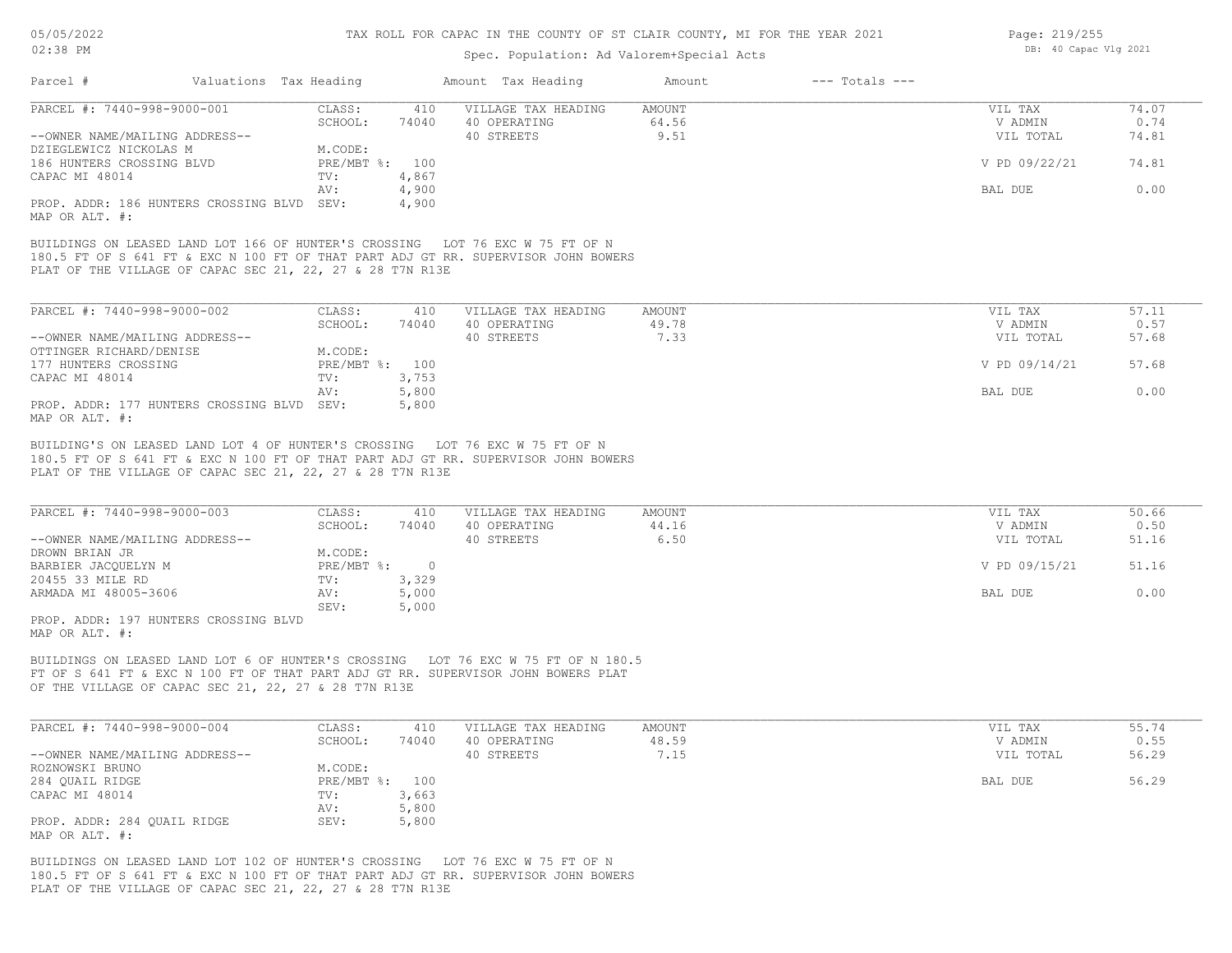#### TAX ROLL FOR CAPAC IN THE COUNTY OF ST CLAIR COUNTY, MI FOR THE YEAR 2021

### Spec. Population: Ad Valorem+Special Acts

| Parcel #                                                                                                           | Valuations Tax Heading |          | Amount Tax Heading                                                                                            | Amount | $---$ Totals $---$ |           |       |
|--------------------------------------------------------------------------------------------------------------------|------------------------|----------|---------------------------------------------------------------------------------------------------------------|--------|--------------------|-----------|-------|
| PARCEL #: 7440-998-9000-005                                                                                        | CLASS:                 | 410      | VILLAGE TAX HEADING                                                                                           | AMOUNT |                    | VIL TAX   | 0.00  |
|                                                                                                                    | SCHOOL:                | 74040    | 40 OPERATING                                                                                                  | 0.00   |                    | V ADMIN   | 0.00  |
| --OWNER NAME/MAILING ADDRESS--                                                                                     |                        |          | 40 STREETS                                                                                                    | 0.00   |                    | VIL TOTAL | 0.00  |
| CHIND TIMOTHY                                                                                                      | M.CODE:                |          |                                                                                                               |        |                    |           |       |
| 6248 STERLING RD                                                                                                   | PRE/MBT %:             | $\Omega$ |                                                                                                               |        |                    | BAL DUE   | 0.00  |
| YALE MI 48097-2113                                                                                                 | TV:                    |          |                                                                                                               |        |                    |           |       |
|                                                                                                                    | AV:                    |          |                                                                                                               |        |                    |           |       |
| PROP. ADDR: 263 OUAIL RIDGE                                                                                        | SEV:                   |          |                                                                                                               |        |                    |           |       |
| MAP OR ALT. #:                                                                                                     |                        |          |                                                                                                               |        |                    |           |       |
| BUILDINGS ON LEASED LAND LOT 128 OF HUNTER'S CROSSING<br>PLAT OF THE VILLAGE OF CAPAC SEC 21, 22, 27 & 28 T7N R13E |                        |          | LOT 76 EXC W 75 FT OF N<br>180.5 FT OF S 641 FT & EXC N 100 FT OF THAT PART ADJ GT RR. SUPERVISOR JOHN BOWERS |        |                    |           |       |
|                                                                                                                    |                        |          |                                                                                                               |        |                    |           |       |
| PARCEL #: 7440-998-9000-006                                                                                        | CLASS:                 | 410      | VILLAGE TAX HEADING                                                                                           | AMOUNT |                    | VIL TAX   | 45.59 |

| --OWNER NAME/MAILING ADDRESS-- |            |       | 40 STREETS | 5.85 | VIL TOTAL | 46.04 |
|--------------------------------|------------|-------|------------|------|-----------|-------|
| BRIEGER DAVID                  | M.CODE:    |       |            |      |           |       |
| 251 QUAIL RIDGE                | PRE/MBT %: | 100   |            |      | BAL DUE   | 46.04 |
| CAPAC MI 48014                 | TV:        | 2,996 |            |      |           |       |
|                                | AV:        | 4,500 |            |      |           |       |
| PROP. ADDR: 251 OUAIL RIDGE    | SEV:       | 4,500 |            |      |           |       |
| MAP OR ALT. #:                 |            |       |            |      |           |       |

PLAT OF THE VILLAGE OF CAPAC SEC 21, 22, 27 & 28 T7N R13E 180.5 FT OF S 641 FT & EXC N 100 FT OF THAT PART ADJ GT RR. SUPERVISOR JOHN BOWERS BUILDINGS ON LEASED LAND LOT 130 OF HUNTER'S CROSSING LOT 76 EXC W 75 FT OF N

| PARCEL #: 7440-998-9000-007                | CLASS:         | 410   | VILLAGE TAX HEADING | AMOUNT | VIL TAX       | 48.96 |
|--------------------------------------------|----------------|-------|---------------------|--------|---------------|-------|
|                                            | SCHOOL:        | 74040 | 40 OPERATING        | 42.68  | V ADMIN       | 0.48  |
| --OWNER NAME/MAILING ADDRESS--             |                |       | 40 STREETS          | 6.28   | VIL TOTAL     | 49.44 |
| HOLLENBECK SHERRY                          | M.CODE:        |       |                     |        |               |       |
| 198 HUNTERS CROSSING                       | PRE/MBT %: 100 |       |                     |        | V PD 09/08/21 | 49.44 |
| CAPAC MI 48014                             | TV:            | 3,218 |                     |        |               |       |
|                                            | AV:            | 4,800 |                     |        | BAL DUE       | 0.00  |
| PROP. ADDR: 198 HUNTERS CROSSING BLVD SEV: |                | 4,800 |                     |        |               |       |
| $\frac{1}{2}$                              |                |       |                     |        |               |       |

MAP OR ALT. #:

PLAT OF THE VILLAGE OF CAPAC SEC 21, 22, 27 & 28 T7N R13E 180.5 FT OF S 641 FT & EXC N 100 FT OF THAT PART ADJ GT RR. SUPERVISOR JOHN BOWERS BUILDINGS ON LEASED LAND LOT 135 OF HUNTER'S CROSSING LOT 76 EXC W 75 FT OF N

| PARCEL #: 7440-998-9000-008    | CLASS:         | 410   | VILLAGE TAX HEADING | AMOUNT | VIL TAX       | 11.79 |
|--------------------------------|----------------|-------|---------------------|--------|---------------|-------|
|                                | SCHOOL:        | 74040 | 40 OPERATING        | 10.28  | V ADMIN       | 0.11  |
| --OWNER NAME/MAILING ADDRESS-- |                |       | 40 STREETS          | 1.51   | VIL TOTAL     | 11.90 |
| GLOMBOWSKI SUE ANN             | M.CODE:        |       |                     |        |               |       |
| 246 MALLARD DR                 | PRE/MBT %: 100 |       |                     |        | V PD 09/22/21 | 11.90 |
| CAPAC MI 48014                 | TV:            | 775   |                     |        |               |       |
|                                | AV:            | 1,100 |                     |        | BAL DUE       | 0.00  |
| PROP. ADDR: 246 MALLARD DR     | SEV:           | 1,100 |                     |        |               |       |
| MAP OR ALT. #:                 |                |       |                     |        |               |       |

PLAT OF THE VILLAGE OF CAPAC SEC 21, 22, 27 & 28 T7N R13E 180.5 FT OF S 641 FT & EXC N 100 FT OF THAT PART ADJ GT RR. SUPERVISOR JOHN BOWERS BUILDINGS ON LEASED LAND LOT 138 OF HUNTER'S CROSSING LOT 76 EXC W 75 FT OF N

Page: 220/255 DB: 40 Capac Vlg 2021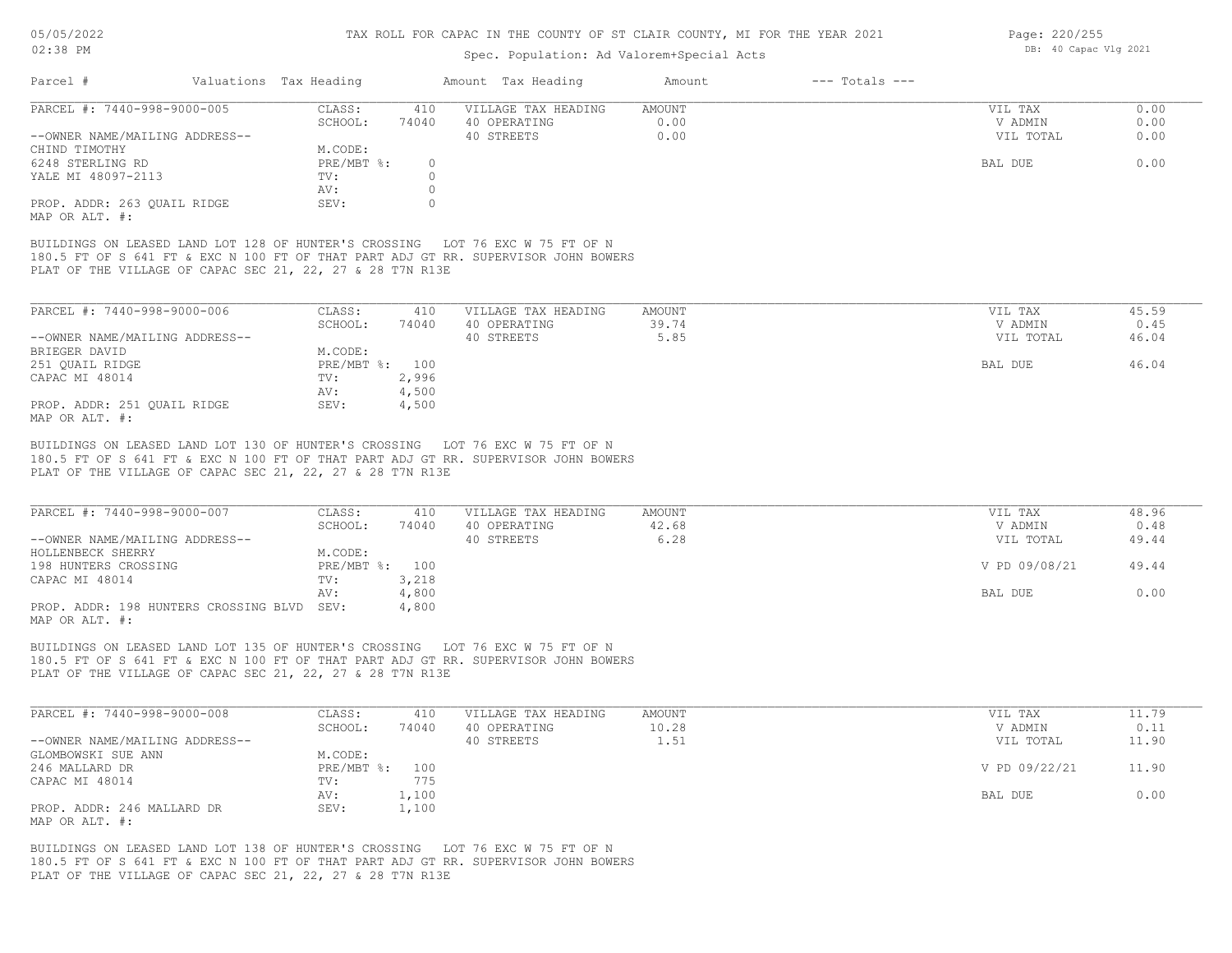# Spec. Population: Ad Valorem+Special Acts

| Parcel #                       | Valuations Tax Heading |       | Amount Tax Heading  | Amount | $---$ Totals $---$ |           |      |
|--------------------------------|------------------------|-------|---------------------|--------|--------------------|-----------|------|
| PARCEL #: 7440-998-9000-009    | CLASS:                 | 410   | VILLAGE TAX HEADING | AMOUNT |                    | VIL TAX   | 0.00 |
|                                | SCHOOL:                | 74040 | 40 OPERATING        | 0.00   |                    | V ADMIN   | 0.00 |
| --OWNER NAME/MAILING ADDRESS-- |                        |       | 40 STREETS          | 0.00   |                    | VIL TOTAL | 0.00 |
| RESIDENT                       | M.CODE:                |       |                     |        |                    |           |      |
| 262 MALLARD DR                 | $PRE/MBT$ %:           | 100   |                     |        |                    | BAL DUE   | 0.00 |
| CAPAC MI 48014                 | TV:                    |       |                     |        |                    |           |      |
|                                | AV:                    |       |                     |        |                    |           |      |
| PROP. ADDR: 262 MALLARD DR     | SEV:                   |       |                     |        |                    |           |      |
| MAP OR ALT. #:                 |                        |       |                     |        |                    |           |      |
|                                |                        |       |                     |        |                    |           |      |

PLAT OF THE VILLAGE OF CAPAC SEC 21, 22, 27 & 28 T7N R13E 180.5 FT OF S 641 FT & EXC N 100 FT OF THAT PART ADJ GT RR. SUPERVISOR JOHN BOWERS BUILDINGS ON LEASED LAND LOT 141 OF HUNTER'S CROSSING LOT 76 EXC W 75 FT OF N

| PARCEL #: 7440-998-9000-010    | CLASS:         | 410   | VILLAGE TAX HEADING | AMOUNT | VIL TAX       | 45.59 |
|--------------------------------|----------------|-------|---------------------|--------|---------------|-------|
|                                | SCHOOL:        | 74040 | 40 OPERATING        | 39.74  | V ADMIN       | 0.45  |
| --OWNER NAME/MAILING ADDRESS-- |                |       | 40 STREETS          | 5.85   | VIL TOTAL     | 46.04 |
| SR HUNTER'S CROSSING LLC       | M.CODE:        |       |                     |        |               |       |
| 27777 FRANKLIN RD STE 200      | PRE/MBT %: 100 |       |                     |        | V PD 09/30/21 | 46.04 |
| SOUTHFIELD MI 48034            | TV:            | 2,996 |                     |        |               |       |
|                                | AV:            | 4,500 |                     |        | BAL DUE       | 0.00  |
| PROP. ADDR: 273 MALLARD DR     | SEV:           | 4,500 |                     |        |               |       |
| MAP OR ALT. #:                 |                |       |                     |        |               |       |

PLAT OF THE VILLAGE OF CAPAC SEC 21, 22, 27 & 28 T7N R13E 180.5 FT OF S 641 FT & EXC N 100 FT OF THAT PART ADJ GT RR. SUPERVISOR JOHN BOWERS BUILDINGS ON LEASED LAND LOT 155 OF HUNTER'S CROSSING LOT 76 EXC W 75 FT OF N

| PARCEL #: 7440-998-9000-012                 | CLASS:         | 410   | VILLAGE TAX HEADING | AMOUNT | VIL TAX   | 47.59 |
|---------------------------------------------|----------------|-------|---------------------|--------|-----------|-------|
|                                             | SCHOOL:        | 74040 | 40 OPERATING        | 41.48  | V ADMIN   | 0.47  |
| --OWNER NAME/MAILING ADDRESS--              |                |       | 40 STREETS          | 6.11   | VIL TOTAL | 48.06 |
| SPOONER LYNDA M                             | M.CODE:        |       |                     |        |           |       |
| 221 CHRISTOPHER STONE DRIVE                 | PRE/MBT %: 100 |       |                     |        | BAL DUE   | 48.06 |
| CAPAC MI 48014                              | TV:            | 3,127 |                     |        |           |       |
|                                             | AV:            | 4,900 |                     |        |           |       |
| PROP. ADDR: 221 CHRISTOPHER STONE DRIV SEV: |                | 4,900 |                     |        |           |       |
| MAP OR ALT. #:                              |                |       |                     |        |           |       |

PLAT OF THE VILLAGE OF CAPAC SEC 21, 22, 27 & 28 T7N R13E 180.5 FT OF S 641 FT & EXC N 100 FT OF THAT PART ADJ GT RR. SUPERVISOR JOHN BOWERS BUILDINGS ON LEASED LAND LOT 168 OF HUNTER'S CROSSING LOT 76 EXC W 75 FT OF N

| PARCEL #: 7440-998-9000-013                                   | CLASS:         | 410   | VILLAGE TAX HEADING | AMOUNT | VIL TAX   | 42.18 |
|---------------------------------------------------------------|----------------|-------|---------------------|--------|-----------|-------|
|                                                               | SCHOOL:        | 74040 | 40 OPERATING        | 36.77  | V ADMIN   | 0.42  |
| --OWNER NAME/MAILING ADDRESS--                                |                |       | 40 STREETS          | 5.41   | VIL TOTAL | 42.60 |
| SANTANA RANFERI                                               | M.CODE:        |       |                     |        |           |       |
| 184 CHRISTOPHER STONE DR                                      | PRE/MBT %: 100 |       |                     |        | BAL DUE   | 42.60 |
| CAPAC MI 48014                                                | TV:            | 2,772 |                     |        |           |       |
|                                                               | AV:            | 4,000 |                     |        |           |       |
| PROP. ADDR: 184 CHRISTOPHER STONE DRIV SEV:<br>MAP OR ALT. #: |                | 4,000 |                     |        |           |       |

PLAT OF THE VILLAGE OF CAPAC SEC 21, 22, 27 & 28 T7N R13E 180.5 FT OF S 641 FT & EXC N 100 FT OF THAT PART ADJ GT RR. SUPERVISOR JOHN BOWERS BUILDINGS ON LEASED LAND LOT 167 OF HUNTER'S CROSSING LOT 76 EXC W 75 FT OF N

Page: 221/255 DB: 40 Capac Vlg 2021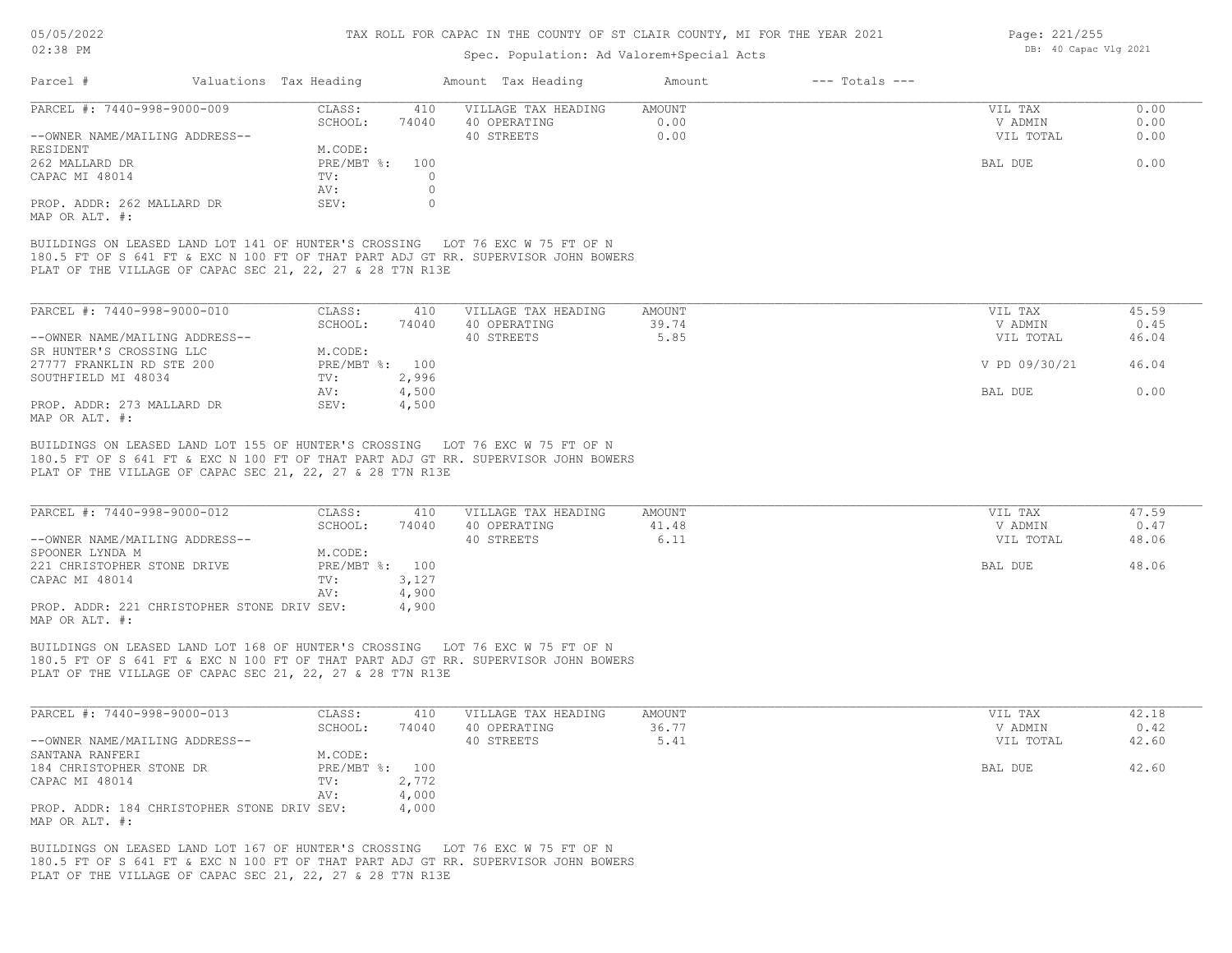| Valuations Tax Heading<br>Amount Tax Heading<br>$---$ Totals $---$<br>Parcel #<br>Amount<br>PARCEL #: 7440-998-9000-014<br>CLASS:<br>VILLAGE TAX HEADING<br><b>AMOUNT</b><br>410<br>39.74<br>SCHOOL:<br>74040<br>40 OPERATING | VIL TAX<br>V ADMIN<br>VIL TOTAL | 45.59<br>0.45 |
|-------------------------------------------------------------------------------------------------------------------------------------------------------------------------------------------------------------------------------|---------------------------------|---------------|
|                                                                                                                                                                                                                               |                                 |               |
|                                                                                                                                                                                                                               |                                 |               |
|                                                                                                                                                                                                                               |                                 |               |
| 5.85<br>40 STREETS<br>--OWNER NAME/MAILING ADDRESS--                                                                                                                                                                          |                                 | 46.04         |
| M.CODE:<br>SCHOENROCK THOMAS                                                                                                                                                                                                  |                                 |               |
| PRE/MBT %: 100<br>SCHOENROCK DOLORES                                                                                                                                                                                          | V PD 08/05/21                   | 46.04         |
| 2,996<br>171 CHRISTOPHER STONE DRIVE<br>TV:                                                                                                                                                                                   |                                 |               |
| CAPAC MI 48014<br>4,400<br>AV:                                                                                                                                                                                                | BAL DUE                         | 0.00          |
| 4,400<br>SEV:<br>PROP. ADDR: 171 CHRISTOPHER STONE DRIV                                                                                                                                                                       |                                 |               |
| MAP OR ALT. #:                                                                                                                                                                                                                |                                 |               |
| BUILDINGS ON LEASED LAND LOT 161 OF HUNTER'S CROSSING LOT 76 EXC W 75 FT OF N                                                                                                                                                 |                                 |               |
| 180.5 FT OF S 641 FT & EXC N 100 FT OF THAT PART ADJ GT RR. SUPERVISOR JOHN BOWERS                                                                                                                                            |                                 |               |
| PLAT OF THE VILLAGE OF CAPAC SEC 21, 22, 27 & 28 T7N R13E                                                                                                                                                                     |                                 |               |
|                                                                                                                                                                                                                               |                                 |               |
| PARCEL #: 7440-998-9000-015<br>CLASS:<br><b>AMOUNT</b><br>410<br>VILLAGE TAX HEADING                                                                                                                                          | VIL TAX                         | 55.74         |
| 48.59<br>SCHOOL:<br>40 OPERATING<br>74040                                                                                                                                                                                     | V ADMIN                         | 0.55          |
| 7.15<br>--OWNER NAME/MAILING ADDRESS--<br>40 STREETS                                                                                                                                                                          | VIL TOTAL                       | 56.29         |
| M.CODE:<br>LANE OVAL LEE                                                                                                                                                                                                      |                                 |               |
| PRE/MBT %: 100<br>LANE MARY                                                                                                                                                                                                   | BAL DUE                         | 56.29         |
|                                                                                                                                                                                                                               |                                 |               |
| 3,663<br>226 CHRISTOPHER STONE DRIVE<br>TV:                                                                                                                                                                                   |                                 |               |
| CAPAC MI 48014<br>5,600<br>AV:                                                                                                                                                                                                |                                 |               |
| 5,600<br>SEV:                                                                                                                                                                                                                 |                                 |               |
| PROP. ADDR: 226 CHRISTOPHER STONE DRIV                                                                                                                                                                                        |                                 |               |
| MAP OR ALT. #:                                                                                                                                                                                                                |                                 |               |
| BUILDING ON LEASED LAND HUNTERS CROSSING LOT 175                                                                                                                                                                              |                                 |               |
| PARCEL #: 7440-998-9000-017<br>CLASS:<br>VILLAGE TAX HEADING<br>AMOUNT<br>410                                                                                                                                                 | VIL TAX                         | 77.61         |
| 67.65<br>SCHOOL:<br>40 OPERATING<br>74040                                                                                                                                                                                     | V ADMIN                         | 0.77          |
| 9.96<br>--OWNER NAME/MAILING ADDRESS--<br>40 STREETS                                                                                                                                                                          | VIL TOTAL                       | 78.38         |
| M.CODE:<br>HAWKS JERRY                                                                                                                                                                                                        |                                 |               |
| HAWKS VINA<br>PRE/MBT %: 100                                                                                                                                                                                                  | V PD 08/05/21                   | 78.38         |
| 5,100<br>237 MALLARD LN<br>TV:                                                                                                                                                                                                |                                 |               |
| 5,100<br>CAPAC MI 48014<br>AV:                                                                                                                                                                                                | BAL DUE                         | 0.00          |
| SEV:<br>5,100                                                                                                                                                                                                                 |                                 |               |
| PROP. ADDR: 237 MALLARD LN                                                                                                                                                                                                    |                                 |               |
| MAP OR ALT. #:                                                                                                                                                                                                                |                                 |               |
|                                                                                                                                                                                                                               |                                 |               |
| BUILDING ON LEASED LAND HUNTERS CROSSING LOT 161                                                                                                                                                                              |                                 |               |
|                                                                                                                                                                                                                               |                                 |               |
| PARCEL #: 7440-998-9000-018<br>CLASS:<br>VILLAGE TAX HEADING<br><b>AMOUNT</b><br>410                                                                                                                                          | VIL TAX                         | 77.61         |
| SCHOOL:<br>40 OPERATING<br>67.65<br>74040                                                                                                                                                                                     | V ADMIN                         | 0.77          |
| 9.96<br>--OWNER NAME/MAILING ADDRESS--<br>40 STREETS                                                                                                                                                                          | VIL TOTAL                       | 78.38         |
| MCDONALD JOHN<br>M.CODE:                                                                                                                                                                                                      |                                 |               |
| PRE/MBT %: 100<br>MCDONALD JOANE                                                                                                                                                                                              | V PD 08/18/21                   | 78.38         |
| 268 MALLARD LN<br>5,100<br>TV:                                                                                                                                                                                                |                                 |               |
| 5,100<br>CAPAC MI 48014<br>AV:                                                                                                                                                                                                | BAL DUE                         | 0.00          |
| SEV:<br>5,100                                                                                                                                                                                                                 |                                 |               |
| PROP. ADDR: 268 MALLARD LN                                                                                                                                                                                                    |                                 |               |

MAP OR ALT. #:

BUILDING ON LEASED LAND HUNTERS CROSSING LOT 142

Page: 222/255 DB: 40 Capac Vlg 2021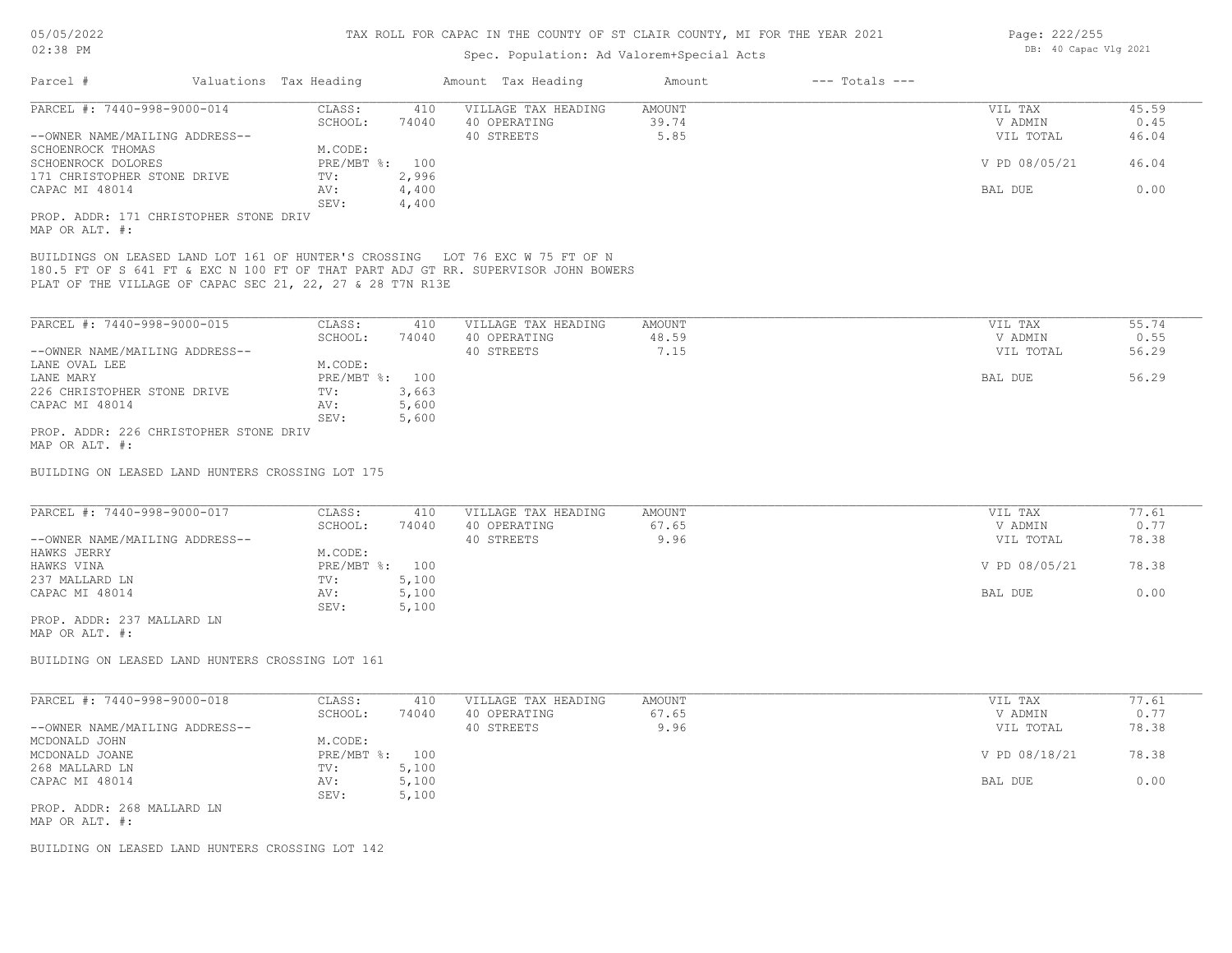### Spec. Population: Ad Valorem+Special Acts

| Parcel #                       | Valuations Tax Heading |       | Amount Tax Heading  | Amount | $---$ Totals $---$ |               |       |
|--------------------------------|------------------------|-------|---------------------|--------|--------------------|---------------|-------|
| PARCEL #: 7440-998-9000-019    | CLASS:                 | 410   | VILLAGE TAX HEADING | AMOUNT |                    | VIL TAX       | 52.35 |
|                                | SCHOOL:                | 74040 | 40 OPERATING        | 45.63  |                    | V ADMIN       | 0.52  |
| --OWNER NAME/MAILING ADDRESS-- |                        |       | 40 STREETS          | 6.72   |                    | VIL TOTAL     | 52.87 |
| ZOCHOWSKI MARY                 | M.CODE:                |       |                     |        |                    |               |       |
| 139 SOUAB DR.                  | $PRE/MBT$ %:           | 100   |                     |        |                    | V PD 08/05/21 | 52.87 |
| CAPAC MI 48014                 | TV:                    | 3,440 |                     |        |                    |               |       |
|                                | AV:                    | 5,100 |                     |        |                    | BAL DUE       | 0.00  |
| PROP. ADDR: 139 SOUAB DR       | SEV:                   | 5,100 |                     |        |                    |               |       |
|                                |                        |       |                     |        |                    |               |       |

MAP OR ALT. #:

BUILDING ON LEASED LAND HUNTERS CROSSING LOT 193

| PARCEL #: 7440-998-9000-020            | CLASS:         | 410   | VILLAGE TAX HEADING | AMOUNT | VIL TAX       | 57.43 |
|----------------------------------------|----------------|-------|---------------------|--------|---------------|-------|
|                                        | SCHOOL:        | 74040 | 40 OPERATING        | 50.06  | V ADMIN       | 0.57  |
| --OWNER NAME/MAILING ADDRESS--         |                |       | 40 STREETS          | 7.37   | VIL TOTAL     | 58.00 |
| FISH JOHN W                            | M.CODE:        |       |                     |        |               |       |
| FISH VALERIE                           | PRE/MBT %: 100 |       |                     |        | V PD 09/14/21 | 58.00 |
| 291 CHRISTOPHER STONE DR.              | TV:            | 3,774 |                     |        |               |       |
| CAPAC MI 48014                         | AV:            | 5,800 |                     |        | BAL DUE       | 0.00  |
|                                        | SEV:           | 5,800 |                     |        |               |       |
| PROP. ADDR: 291 CHRISTOPHER STONE DRIV |                |       |                     |        |               |       |

MAP OR ALT. #:

BUILDINGS ON LEASED LAND HUNTERS CROSSING LOT#118

| PARCEL #: 7440-998-9000-091    | CLASS:       | 410   | VILLAGE TAX HEADING | AMOUNT | VIL TAX       | 103.55 |
|--------------------------------|--------------|-------|---------------------|--------|---------------|--------|
|                                | SCHOOL:      | 74040 | 40 OPERATING        | 90.26  | V ADMIN       | 1.03   |
| --OWNER NAME/MAILING ADDRESS-- |              |       | 40 STREETS          | 13.29  | VIL TOTAL     | 104.58 |
| RESIDENT                       | M.CODE:      |       |                     |        |               |        |
| 230 OUAIL RIDGE                | $PRE/MBT$ %: |       |                     |        | V PD 09/16/21 | 104.58 |
| CAPAC MI 48014                 | TV:          | 6,804 |                     |        |               |        |
|                                | AV:          | 7,800 |                     |        | BAL DUE       | 0.00   |
| PROP. ADDR: 230 QUAIL RIDGE    | SEV:         | 7,800 |                     |        |               |        |
| MAP OR ALT. #:                 |              |       |                     |        |               |        |

PLAT OF THE VILLAGE OF CAPAC SEC 21, 22, 27 & 28 T7N R13E 180.5 FT OF S 641 FT & EXC N 100 FT OF THAT PART ADJ GT RR. SUPERVISOR JOHN BOWERS BUILDINGS ON LEASED LAND LOT 91 OF HUNTER'S CROSSING LOT 76 EXC W 75 FT OF N

| PARCEL #: 7440-998-9000-101    | CLASS:       | 410   | VILLAGE TAX HEADING | AMOUNT | VIL TAX       | 42.18 |
|--------------------------------|--------------|-------|---------------------|--------|---------------|-------|
|                                | SCHOOL:      | 74040 | 40 OPERATING        | 36.77  | V ADMIN       | 0.42  |
| --OWNER NAME/MAILING ADDRESS-- |              |       | 40 STREETS          | 5.41   | VIL TOTAL     | 42.60 |
| LIPSKY PATRICIA                | M.CODE:      |       |                     |        |               |       |
| 280 QUAIL RIDGE                | $PRE/MBT$ %: | 100   |                     |        | V PD 07/15/21 | 42.60 |
| CAPAC MI 48014                 | TV:          | 2,772 |                     |        |               |       |
|                                | AV:          | 3,700 |                     |        | BAL DUE       | 0.00  |
| PROP. ADDR: 280 QUAIL RIDGE    | SEV:         | 3,700 |                     |        |               |       |
| MAP OR ALT. #:                 |              |       |                     |        |               |       |

BUILDINGS ON LEASED LAND HUNTERS CROSSING LOT 101

Page: 223/255 DB: 40 Capac Vlg 2021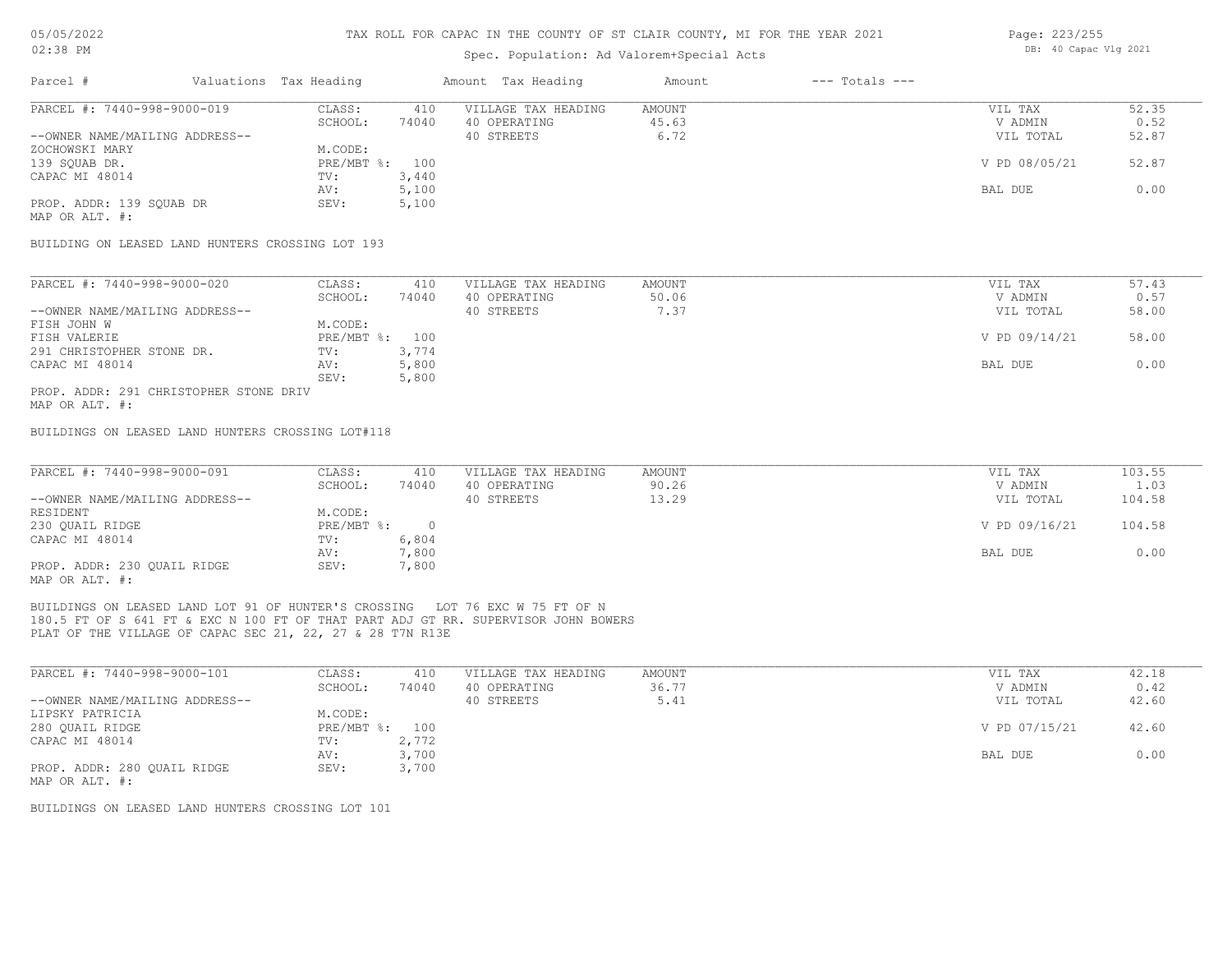### Spec. Population: Ad Valorem+Special Acts

| Parcel #                       | Valuations Tax Heading |       | Amount Tax Heading  | Amount | $---$ Totals $---$ |           |       |
|--------------------------------|------------------------|-------|---------------------|--------|--------------------|-----------|-------|
| PARCEL #: 7440-998-9000-190    | CLASS:                 | 410   | VILLAGE TAX HEADING | AMOUNT |                    | VIL TAX   | 57.43 |
|                                | SCHOOL:                | 74040 | 40 OPERATING        | 50.06  |                    | V ADMIN   | 0.57  |
| --OWNER NAME/MAILING ADDRESS-- |                        |       | 40 STREETS          | 7.37   |                    | VIL TOTAL | 58.00 |
| LAAKSO DARREN                  | M.CODE:                |       |                     |        |                    |           |       |
| LAAKSO SHARON                  | PRE/MBT %:             |       |                     |        |                    | BAL DUE   | 58.00 |
| 108 WHITETAIL DR.              | TV:                    | 3,774 |                     |        |                    |           |       |
| CAPAC MI 48014                 | AV:                    | 5,600 |                     |        |                    |           |       |
|                                | SEV:                   | 5,600 |                     |        |                    |           |       |
| PROP. ADDR: 108 WHITETAIL DR.  |                        |       |                     |        |                    |           |       |

MAP OR ALT. #:

BUILDIND'S ON LEASED LAND HUNTERS CROSSING LOT 190

| PARCEL #: 7440-999-0002-001    | CLASS:     | 251   | VILLAGE TAX HEADING | AMOUNT | 0.00<br>VIL TAX   |  |
|--------------------------------|------------|-------|---------------------|--------|-------------------|--|
|                                | SCHOOL:    | 74040 | 40 OPERATING        | 0.00   | 0.00<br>V ADMIN   |  |
| --OWNER NAME/MAILING ADDRESS-- |            |       | 40 STREETS          | 0.00   | 0.00<br>VIL TOTAL |  |
| T-MOBILE CENTRAL LLC           | M.CODE:    |       |                     |        |                   |  |
| T-MOBILE                       | PRE/MBT %: | 100   |                     |        | 0.00<br>BAL DUE   |  |
| PROPERTY TAX DEPARTMENT        | TV:        |       |                     |        |                   |  |
| 12920 SE 38TH ST.              | AV:        |       |                     |        |                   |  |
| BELLEVUE WA 98006              | SEV:       |       |                     |        |                   |  |
|                                |            |       |                     |        |                   |  |

### MAP OR ALT. #: PROP. ADDR:

#### PERSONALPROPERTY

| PARCEL #: 7440-999-0002-002    | CLASS:       | 251    | VILLAGE TAX HEADING | AMOUNT  | VIL TAX   | 1,161.31 |
|--------------------------------|--------------|--------|---------------------|---------|-----------|----------|
|                                | SCHOOL:      | 74040  | 40 OPERATING        | ,012.18 | V ADMIN   | 11.61    |
| --OWNER NAME/MAILING ADDRESS-- |              |        | 40 STREETS          | 149.13  | VIL TOTAL | 1,172.92 |
| T-MOBILE                       | M.CODE:      |        |                     |         |           |          |
| FKA: SPRINT                    | $PRE/MBT$ %: | 100    |                     |         | BAL DUE   | 1,172.92 |
| PROPERTY TAX DEPARTMENT        | TV:          | 76,300 |                     |         |           |          |
| 12920 SE 38TH ST.              | AV:          | 76,300 |                     |         |           |          |
| BELLEVUE WA 98015-8521         | SEV:         | 76,300 |                     |         |           |          |

 $\_$  , and the state of the state of the state of the state of the state of the state of the state of the state of the state of the state of the state of the state of the state of the state of the state of the state of the

MAP OR ALT. #: PROP. ADDR:

#### PERSONAL PROPERTY

| PARCEL #: 7440-999-0002-003    | CLASS:       | 251    | VILLAGE TAX HEADING | AMOUNT   | VIL TAX   | 1,337.87 |
|--------------------------------|--------------|--------|---------------------|----------|-----------|----------|
|                                | SCHOOL:      | 74040  | 40 OPERATING        | 1,166.07 | V ADMIN   | 13.37    |
| --OWNER NAME/MAILING ADDRESS-- |              |        | 40 STREETS          | 171.80   | VIL TOTAL | 1,351.24 |
| T-MOBILE CENTRAL LLC           | M.CODE:      |        |                     |          |           |          |
| FKA: SPRINT                    | $PRE/MBT$ %: | 100    |                     |          | BAL DUE   | 1,351.24 |
| PROPERTY TAX DEPARTMENT        | TV:          | 87,900 |                     |          |           |          |
| 12920 SE 38TH ST.              | AV:          | 87,900 |                     |          |           |          |
| BELLEVUE WA 98015-8521         | SEV:         | 87,900 |                     |          |           |          |

MAP OR ALT. #: PROP. ADDR:

#### PERSONAL PROPERTY

Page: 224/255 DB: 40 Capac Vlg 2021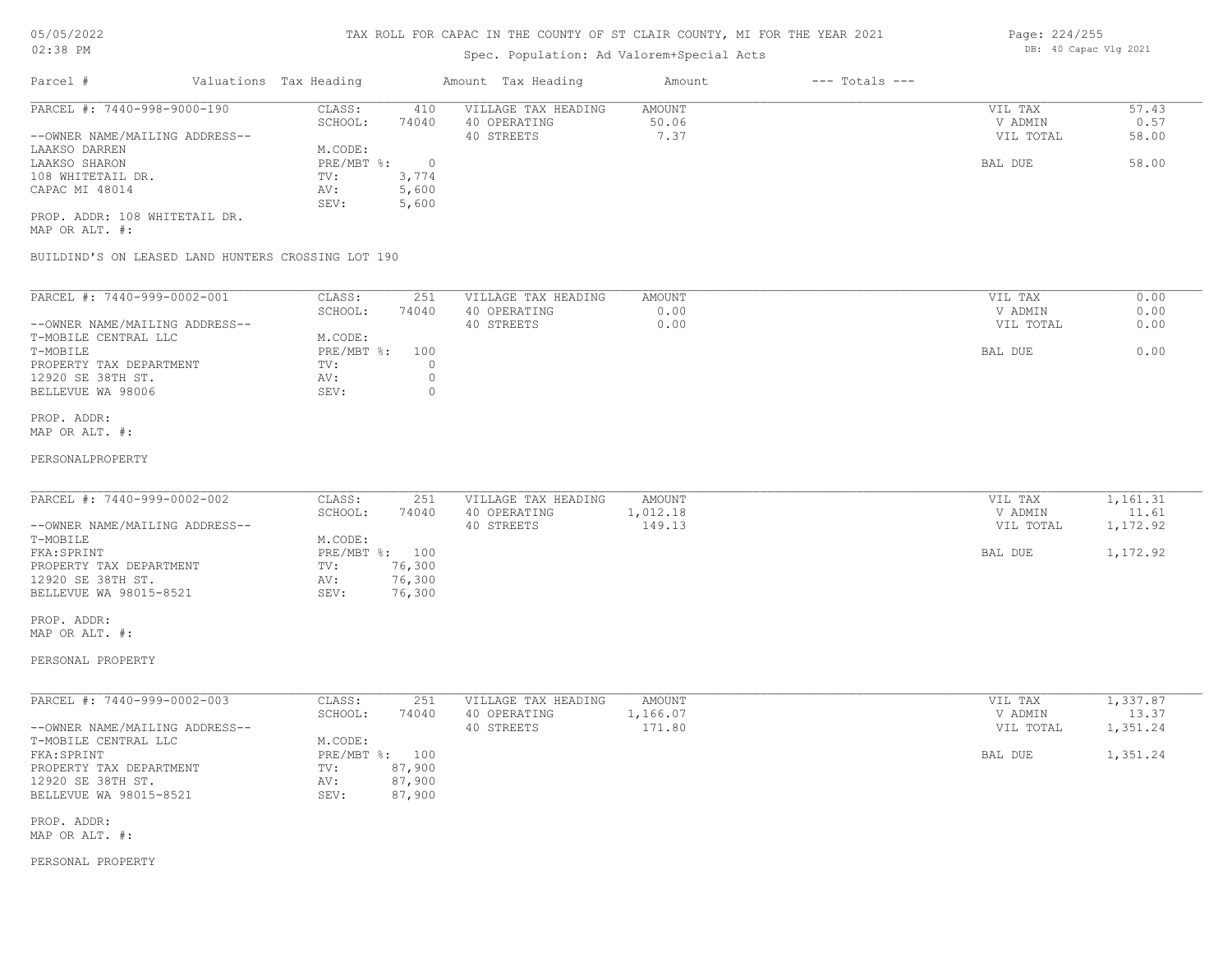### TAX ROLL FOR CAPAC IN THE COUNTY OF ST CLAIR COUNTY, MI FOR THE YEAR 2021

### Spec. Population: Ad Valorem+Special Acts

| Parcel #                                                                                                                                                                                                              | Valuations Tax Heading |                                                                      |                                                       | Amount Tax Heading                                | Amount                  | $---$ Totals $---$ |                                            |                                 |
|-----------------------------------------------------------------------------------------------------------------------------------------------------------------------------------------------------------------------|------------------------|----------------------------------------------------------------------|-------------------------------------------------------|---------------------------------------------------|-------------------------|--------------------|--------------------------------------------|---------------------------------|
| PARCEL #: 7440-999-0003-010<br>--OWNER NAME/MAILING ADDRESS--<br>LEONARDS FOUNTAIN SPECIALTIES, INC.<br>4601 NANCY SY<br>HAMTRAMCK MI 48212-1250<br>PROP. ADDR:<br>MAP OR ALT. #:<br>PERSONAL PROPERTY                |                        | CLASS:<br>SCHOOL:<br>M.CODE:<br>PRE/MBT %: 100<br>TV:<br>AV:<br>SEV: | 251<br>74040<br>$\Omega$<br>$\circ$<br>$\overline{0}$ | VILLAGE TAX HEADING<br>40 OPERATING<br>40 STREETS | AMOUNT<br>0.00<br>0.00  |                    | VIL TAX<br>V ADMIN<br>VIL TOTAL<br>BAL DUE | 0.00<br>0.00<br>0.00<br>0.00    |
| PARCEL #: 7440-999-0004-000<br>--OWNER NAME/MAILING ADDRESS--<br>CAPAC CHIROPRACTIC CLINIC<br>116 N MAIN ST<br>CAPAC MI 48014<br>PROP. ADDR: 116 N MAIN ST<br>MAP OR ALT. #:                                          |                        | CLASS:<br>SCHOOL:<br>M.CODE:<br>PRE/MBT %: 100<br>TV:<br>AV:<br>SEV: | 251<br>74040<br>$\circ$<br>$\circ$<br>$\circ$         | VILLAGE TAX HEADING<br>40 OPERATING<br>40 STREETS | AMOUNT<br>0.00<br>0.00  |                    | VIL TAX<br>V ADMIN<br>VIL TOTAL<br>BAL DUE | 0.00<br>0.00<br>0.00<br>0.00    |
| PERSONAL PROPERTY<br>PARCEL #: 7440-999-0004-100<br>--OWNER NAME/MAILING ADDRESS--<br>SUPERIOR AUTO REPAIR<br>104 E MILL ST<br>CAPAC MI 48014<br>PROP. ADDR: 104 E MILL STREET<br>MAP OR ALT. #:<br>PERSONAL PROPERTY |                        | CLASS:<br>SCHOOL:<br>M.CODE:<br>PRE/MBT %: 100<br>TV:<br>AV:<br>SEV: | 251<br>74040<br>4,000<br>4,000<br>4,000               | VILLAGE TAX HEADING<br>40 OPERATING<br>40 STREETS | AMOUNT<br>53.06<br>7.81 |                    | VIL TAX<br>V ADMIN<br>VIL TOTAL<br>BAL DUE | 60.87<br>0.60<br>61.47<br>61.47 |
| PARCEL #: 7440-999-0005-000<br>--OWNER NAME/MAILING ADDRESS--<br>LOUIE'S FAMILY RESTAURANT<br>560 N MAIN ST<br>CAPAC MI 48014-3150<br>PROP. ADDR: 560 N MAIN ST<br>MAP OR ALT. #:<br>PERSONAL PROPERTY                |                        | CLASS:<br>SCHOOL:<br>M.CODE:<br>PRE/MBT %: 100<br>TV:<br>AV:<br>SEV: | 251<br>74040<br>$\circ$<br>$\overline{0}$<br>$\circ$  | VILLAGE TAX HEADING<br>40 OPERATING<br>40 STREETS | AMOUNT<br>0.00<br>0.00  |                    | VIL TAX<br>V ADMIN<br>VIL TOTAL<br>BAL DUE | 0.00<br>0.00<br>0.00<br>0.00    |

Page: 225/255 DB: 40 Capac Vlg 2021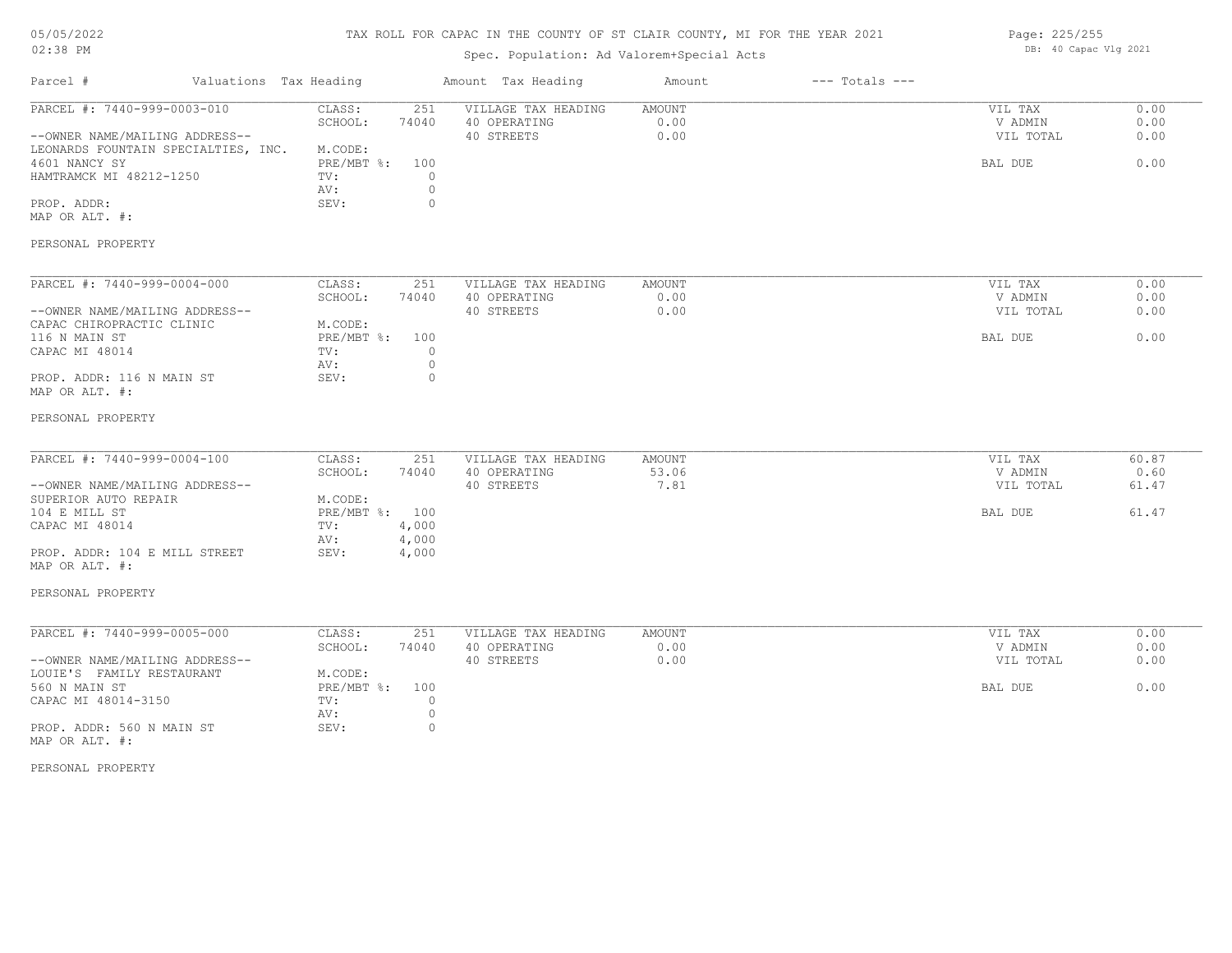# 05/05/2022

### 02:38 PM

#### TAX ROLL FOR CAPAC IN THE COUNTY OF ST CLAIR COUNTY, MI FOR THE YEAR 2021 PAGE: 226/255

## Spec. Population: Ad Valorem+Special Acts

| UU / UU / LULL<br>$02:38$ PM |                        | IAA KUBB FUN UALAU IN INS UUUNII UF UI UBAIN UUUNII, NI FUN INS ISAN 2021<br>Spec. Population: Ad Valorem+Special Acts |        |                | Layt. 220/200<br>DB: 40 Capac Vlg 2021 |
|------------------------------|------------------------|------------------------------------------------------------------------------------------------------------------------|--------|----------------|----------------------------------------|
| Parcel #                     | Valuations Tax Heading | Amount Tax Heading                                                                                                     | Amount | --- Totals --- |                                        |

| PARCEL #: 7440-999-0006-000    | CLASS:     | 251   | VILLAGE TAX HEADING | AMOUNT | VIL TAX   | 0.00 |
|--------------------------------|------------|-------|---------------------|--------|-----------|------|
|                                | SCHOOL:    | 74040 | 40 OPERATING        | 0.00   | V ADMIN   | 0.00 |
| --OWNER NAME/MAILING ADDRESS-- |            |       | 40 STREETS          | 0.00   | VIL TOTAL | 0.00 |
| SDS PHAMACY                    | M.CODE:    |       |                     |        |           |      |
| CAPAC PHARMACY                 | PRE/MBT %: | 100   |                     |        | BAL DUE   | 0.00 |
| 25 S MAIN ST                   | TV:        |       |                     |        |           |      |
| YALE MI 48097                  | AV:        |       |                     |        |           |      |
|                                | SEV:       |       |                     |        |           |      |
| PROP. ADDR: 136 N MAIN ST      |            |       |                     |        |           |      |

MAP OR ALT. #:

### PERSONAL PROPERTY

| PARCEL #: 7440-999-0007-000    | CLASS:     | 251   | VILLAGE TAX HEADING | AMOUNT | 0.00<br>VIL TAX   |
|--------------------------------|------------|-------|---------------------|--------|-------------------|
|                                | SCHOOL:    | 74040 | 40 OPERATING        | 0.00   | 0.00<br>V ADMIN   |
| --OWNER NAME/MAILING ADDRESS-- |            |       | 40 STREETS          | 0.00   | 0.00<br>VIL TOTAL |
| OUEST DIAGNOSTICS, INC         | M.CODE:    |       |                     |        |                   |
| ADVANTAX                       | PRE/MBT %: | 100   |                     |        | 0.00<br>BAL DUE   |
| 200 W RIVER DR                 | TV:        |       |                     |        |                   |
| SAINT CHARLES IL 60174         | AV:        |       |                     |        |                   |
|                                | SEV:       |       |                     |        |                   |
| PROP. ADDR:                    |            |       |                     |        |                   |

MAP OR ALT. #:

#### PERSONAL PROPERTY

| PARCEL #: 7440-999-0009-010    | CLASS:         | 251    | VILLAGE TAX HEADING | AMOUNT | VIL TAX       | 596.64 |
|--------------------------------|----------------|--------|---------------------|--------|---------------|--------|
|                                | SCHOOL:        | 74040  | 40 OPERATING        | 520.02 | V ADMIN       | 5.96   |
| --OWNER NAME/MAILING ADDRESS-- |                |        | 40 STREETS          | 76.62  | VIL TOTAL     | 602.60 |
| EXTENET                        | M.CODE:        |        |                     |        |               |        |
| RYAN LLC                       | PRE/MBT %: 100 |        |                     |        | V PD 08/25/21 | 602.60 |
| 112 EAST PECAN STE.2315        | TV:            | 39,200 |                     |        |               |        |
| SAN ANTONIO TX 78205           | AV:            | 39,200 |                     |        | BAL DUE       | 0.00   |
|                                | SEV:           | 39,200 |                     |        |               |        |

MAP OR ALT. #: PROP. ADDR: 298 N GLASSFORD ST

#### PERSONAL PROPERTY

| PARCEL #: 7440-999-0013-001    | CLASS:     | 251   | VILLAGE TAX HEADING | AMOUNT | VIL TAX   | 0.00 |
|--------------------------------|------------|-------|---------------------|--------|-----------|------|
|                                | SCHOOL:    | 74040 | 40 OPERATING        | 0.00   | V ADMIN   | 0.00 |
| --OWNER NAME/MAILING ADDRESS-- |            |       | 40 STREETS          | 0.00   | VIL TOTAL | 0.00 |
| HALLMARM MARKETING COMPANY LLC | M.CODE:    |       |                     |        |           |      |
| P.O. BOX 419479-TAX 407        | PRE/MBT %: | 100   |                     |        | BAL DUE   | 0.00 |
| KANSAS CITY MO 64141-6479      | TV:        |       |                     |        |           |      |
|                                | AV:        |       |                     |        |           |      |
| PROP. ADDR:                    | SEV:       |       |                     |        |           |      |
| MAP OR ALT. #:                 |            |       |                     |        |           |      |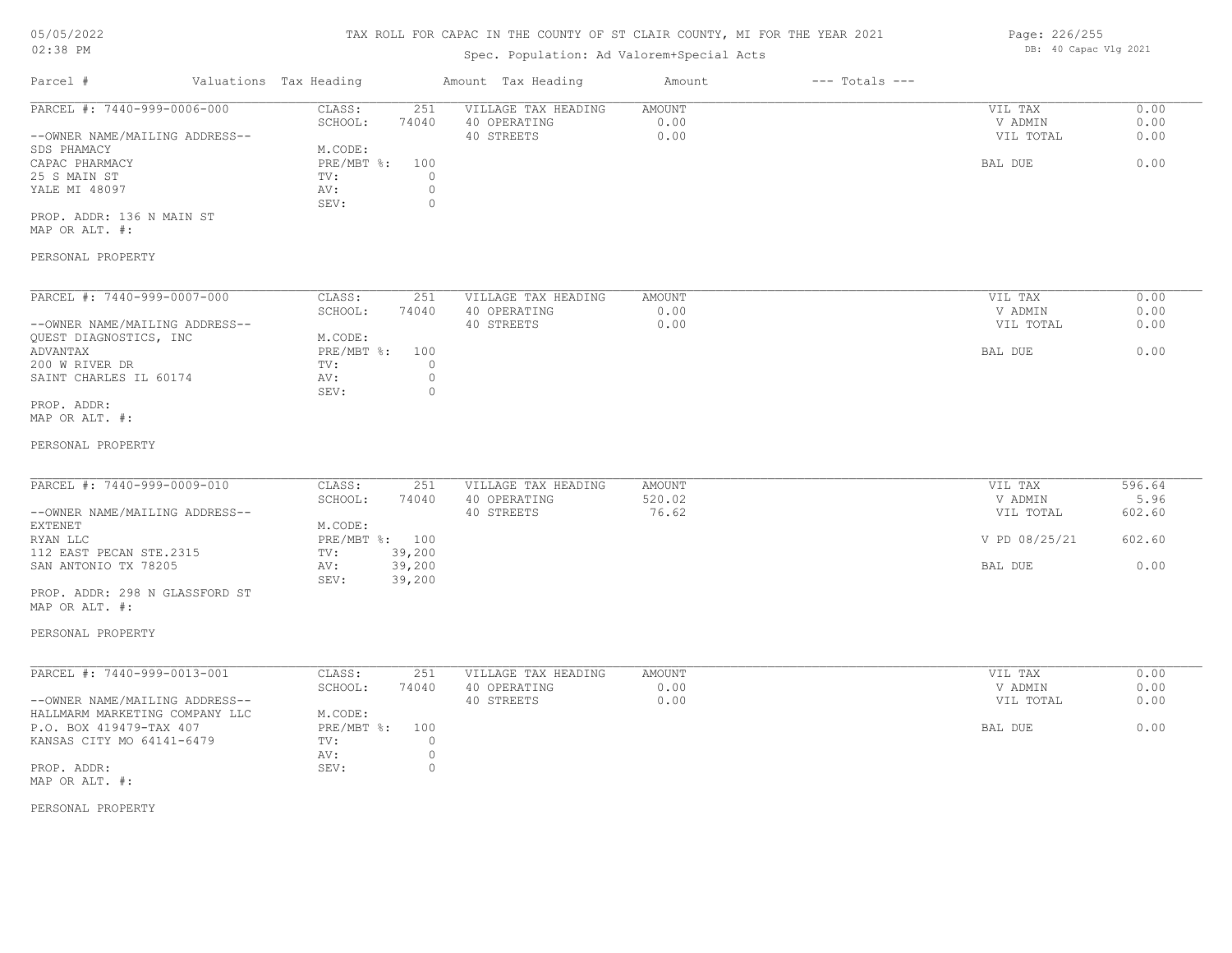### TAX ROLL FOR CAPAC IN THE COUNTY OF ST CLAIR COUNTY, MI FOR THE YEAR 2021

### Spec. Population: Ad Valorem+Special Acts

Page: 227/255 DB: 40 Capac Vlg 2021

| Parcel #                                                                                                                                                                                                                                    | Valuations Tax Heading                                                                                              | Amount Tax Heading                                                                 | Amount                       | $---$ Totals $---$ |                                                             |                                                   |
|---------------------------------------------------------------------------------------------------------------------------------------------------------------------------------------------------------------------------------------------|---------------------------------------------------------------------------------------------------------------------|------------------------------------------------------------------------------------|------------------------------|--------------------|-------------------------------------------------------------|---------------------------------------------------|
| PARCEL #: 7440-999-0014-010<br>--OWNER NAME/MAILING ADDRESS--<br>AERO LIFT, INC.<br>2350 E BUNO RD<br>MILFORD MI 48381<br>PROP. ADDR:<br>MAP OR ALT. #:                                                                                     | CLASS:<br>251<br>SCHOOL:<br>74040<br>M.CODE:<br>$PRE/MBT$ %:<br>100<br>TV:<br>AV:<br>SEV:                           | VILLAGE TAX HEADING<br>40 OPERATING<br>40 STREETS<br>$\circ$<br>$\circ$<br>0       | AMOUNT<br>0.00<br>0.00       |                    | VIL TAX<br>V ADMIN<br>VIL TOTAL<br>BAL DUE                  | 0.00<br>0.00<br>0.00<br>0.00                      |
| PERSONAL PROPERTY                                                                                                                                                                                                                           |                                                                                                                     |                                                                                    |                              |                    |                                                             |                                                   |
| PARCEL #: 7440-999-0016-001<br>--OWNER NAME/MAILING ADDRESS--<br>UNITED AGGREGATES, LLC<br>305 S MAIN ST<br>CAPAC MI 48014<br>PROP. ADDR: 305 S MAIN ST<br>MAP OR ALT. #:                                                                   | CLASS:<br>351<br>SCHOOL:<br>74040<br>M.CODE:<br>PRE/MBT %: 100<br>5,000<br>TV:<br>5,000<br>AV:<br>SEV:<br>5,000     | VILLAGE TAX HEADING<br>40 OPERATING<br>40 STREETS                                  | AMOUNT<br>66.32<br>9.77      |                    | VIL TAX<br>V ADMIN<br>VIL TOTAL<br>BAL DUE                  | 76.09<br>0.76<br>76.85<br>76.85                   |
| PERSONAL PROPERTY                                                                                                                                                                                                                           |                                                                                                                     |                                                                                    |                              |                    |                                                             |                                                   |
| PARCEL #: 7440-999-0017-100<br>--OWNER NAME/MAILING ADDRESS--<br>GREAT LAKES COCA-COLA DIST. LLC<br>REYES HOLDINGS, LLC. TAX DEPT<br>6250 N RIVER RD STE 9000<br>DES PLAINES IL 60018<br>PROP. ADDR:<br>MAP OR ALT. #:<br>PERSONAL PROPERTY | CLASS:<br>251<br>SCHOOL:<br>74040<br>M.CODE:<br>PRE/MBT %:<br>100<br>TV:<br>AV:<br>SEV:                             | VILLAGE TAX HEADING<br>40 OPERATING<br>40 STREETS<br>$\circ$<br>$\circ$<br>$\circ$ | AMOUNT<br>0.00<br>0.00       |                    | VIL TAX<br>V ADMIN<br>VIL TOTAL<br>BAL DUE                  | 0.00<br>0.00<br>0.00<br>0.00                      |
| PARCEL #: 7440-999-0022-000<br>--OWNER NAME/MAILING ADDRESS--<br>CONSUMERS POWER<br>EP-10 PROPERTY TAX<br>ONE ENERGY PLAZA<br>JACKSON MI 49201-9938<br>PROP. ADDR: 3201 E COURT STREET<br>MAP OR ALT. #:                                    | CLASS:<br>551<br>SCHOOL:<br>74040<br>M.CODE:<br>PRE/MBT %: 0<br>373,700<br>TV:<br>373,700<br>AV:<br>SEV:<br>373,700 | VILLAGE TAX HEADING<br>40 OPERATING<br>40 STREETS                                  | AMOUNT<br>4,957.46<br>730.43 |                    | VIL TAX<br>V ADMIN<br>VIL TOTAL<br>V PD 08/31/21<br>BAL DUE | 5,687.89<br>56.87<br>5,744.76<br>5,744.76<br>0.00 |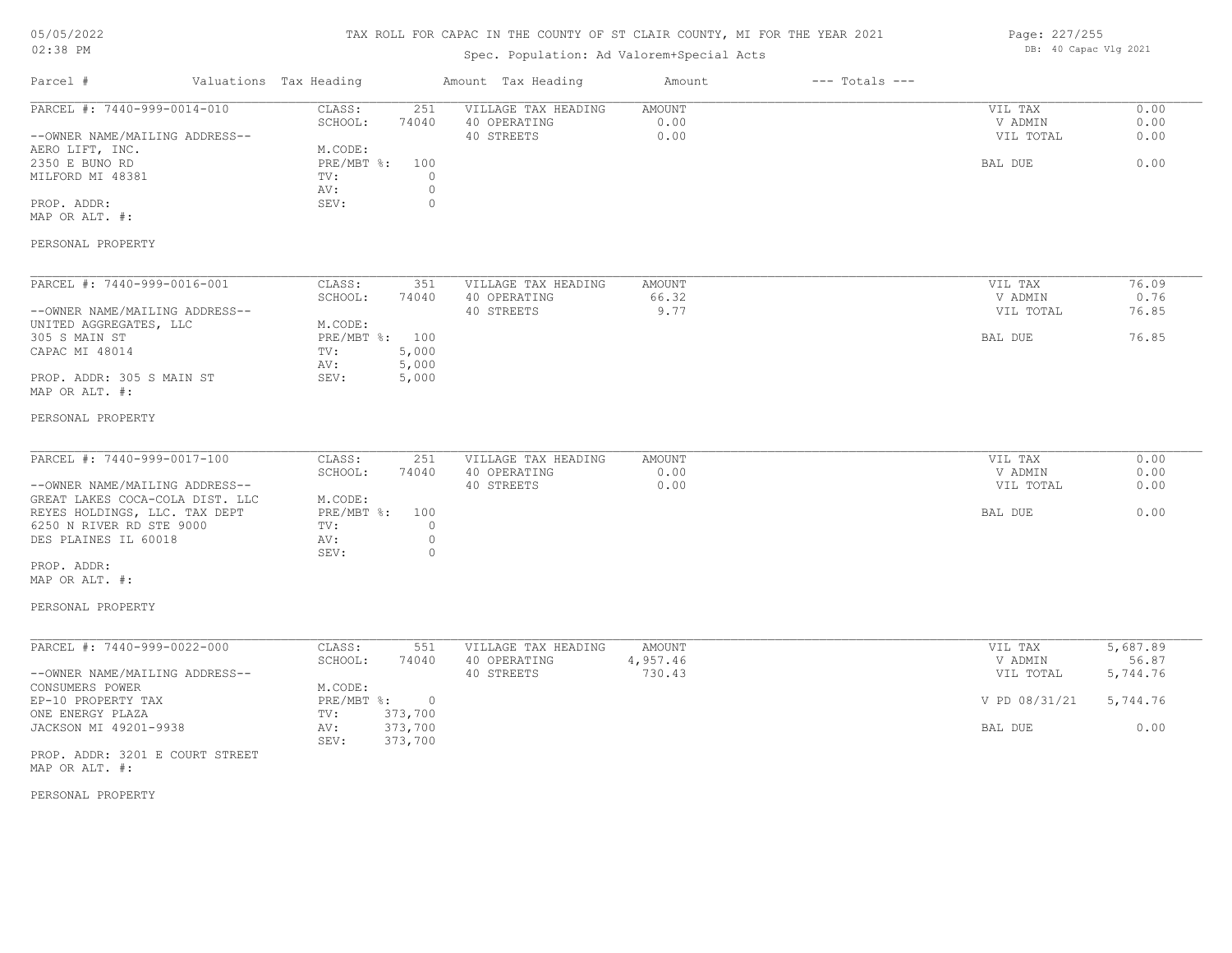### TAX ROLL FOR CAPAC IN THE COUNTY OF ST CLAIR COUNTY, MI FOR THE YEAR 2021

### Spec. Population: Ad Valorem+Special Acts

| Page: 228/255 |                       |  |
|---------------|-----------------------|--|
|               | DB: 40 Capac Vlg 2021 |  |

| Parcel #                                       | Valuations Tax Heading        |                             | Amount Tax Heading                  | Amount         | $---$ Totals $---$ |                    |              |
|------------------------------------------------|-------------------------------|-----------------------------|-------------------------------------|----------------|--------------------|--------------------|--------------|
| PARCEL #: 7440-999-0024-010                    | CLASS:<br>SCHOOL:             | 351<br>74040                | VILLAGE TAX HEADING<br>40 OPERATING | AMOUNT<br>0.00 |                    | VIL TAX<br>V ADMIN | 0.00<br>0.00 |
| --OWNER NAME/MAILING ADDRESS--                 |                               |                             | 40 STREETS                          | 0.00           |                    | VIL TOTAL          | 0.00         |
| HONDA OF AMERICA MFG.,                         | M.CODE:                       |                             |                                     |                |                    |                    |              |
| 24000 HONDA PARKWAY                            | PRE/MBT %:                    | 100                         |                                     |                |                    | BAL DUE            | 0.00         |
| MARYSVILLE OH 43040                            | TV:<br>AV:                    | $\circ$<br>$\circ$          |                                     |                |                    |                    |              |
| PROP. ADDR:                                    | SEV:                          | $\circ$                     |                                     |                |                    |                    |              |
| MAP OR ALT. #:                                 |                               |                             |                                     |                |                    |                    |              |
| PERSONAL PROPERTY                              |                               |                             |                                     |                |                    |                    |              |
|                                                |                               |                             |                                     |                |                    |                    |              |
| PARCEL #: 7440-999-0025-000                    | CLASS:                        | 551                         | VILLAGE TAX HEADING                 | AMOUNT         |                    | VIL TAX            | 16,016.52    |
|                                                | SCHOOL:                       | 74040                       | 40 OPERATING                        | 13,959.70      |                    | V ADMIN            | 160.16       |
| --OWNER NAME/MAILING ADDRESS--                 |                               |                             | 40 STREETS                          | 2,056.82       |                    | VIL TOTAL          | 16,176.68    |
| DTE ELECTRIC COMPANY                           | M.CODE:                       |                             |                                     |                |                    |                    |              |
| PROPERTY TAX DEPARTMENT<br>P.O.BOX 33017       | PRE/MBT %:<br>$\texttt{TV}$ : | $\overline{0}$<br>1,052,300 |                                     |                |                    | V PD 08/25/21      | 16,176.68    |
| DETROIT MI 48232                               | AV:                           | 1,052,300                   |                                     |                |                    | BAL DUE            | 0.00         |
|                                                | SEV: 1,052,300                |                             |                                     |                |                    |                    |              |
| PROP. ADDR: 351 W MEIER ST                     |                               |                             |                                     |                |                    |                    |              |
| MAP OR ALT. #:                                 |                               |                             |                                     |                |                    |                    |              |
| PERSONAL PROPERTY                              |                               |                             |                                     |                |                    |                    |              |
|                                                |                               |                             |                                     |                |                    |                    |              |
| PARCEL #: 7440-999-0026-001                    | CLASS:                        | 251                         | VILLAGE TAX HEADING                 | <b>AMOUNT</b>  |                    | VIL TAX            | 0.00         |
|                                                | SCHOOL:                       | 74040                       | 40 OPERATING                        | 0.00           |                    | V ADMIN            | 0.00         |
| --OWNER NAME/MAILING ADDRESS--                 |                               |                             | 40 STREETS                          | 0.00           |                    | VIL TOTAL          | 0.00         |
| CONTEXT MEDIA LLC                              | M.CODE:                       |                             |                                     |                |                    |                    |              |
| OUTCOME HEALTH                                 | PRE/MBT %:                    | 100                         |                                     |                |                    | BAL DUE            | 0.00         |
| PROPERTY TAX DEPARTMENT                        | TV:                           | $\circ$                     |                                     |                |                    |                    |              |
| 330 N. WABASH AVE STE 2500<br>CHICAGO IL 60611 | AV:<br>SEV:                   | $\circ$<br>$\circ$          |                                     |                |                    |                    |              |
|                                                |                               |                             |                                     |                |                    |                    |              |
| PROP. ADDR:                                    |                               |                             |                                     |                |                    |                    |              |
| MAP OR ALT. #:                                 |                               |                             |                                     |                |                    |                    |              |
| PERSONAL PROPERTY                              |                               |                             |                                     |                |                    |                    |              |
|                                                |                               |                             |                                     |                |                    |                    |              |
| PARCEL #: 7440-999-0027-001                    | CLASS:                        | 251                         | VILLAGE TAX HEADING                 | AMOUNT         |                    | VIL TAX            | 0.00         |
|                                                | SCHOOL:                       | 74040                       | 40 OPERATING                        | 0.00           |                    | V ADMIN            | 0.00         |
| --OWNER NAME/MAILING ADDRESS--                 |                               |                             | 40 STREETS                          | 0.00           |                    | VIL TOTAL          | 0.00         |
| CAPAC AUTO REPAIR INC                          | M.CODE:                       |                             |                                     |                |                    |                    |              |
| 103 W MILL ST                                  | $PRE/MBT$ $\div$              | 100                         |                                     |                |                    | BAL DUE            | 0.00         |
| CAPAC MI 48014-3022                            | TV:                           | $\mathbb O$                 |                                     |                |                    |                    |              |
| PROP. ADDR: 103 W MILL ST                      | AV:<br>SEV:                   | $\circ$<br>$\circ$          |                                     |                |                    |                    |              |
| MAP OR ALT. #:                                 |                               |                             |                                     |                |                    |                    |              |
|                                                |                               |                             |                                     |                |                    |                    |              |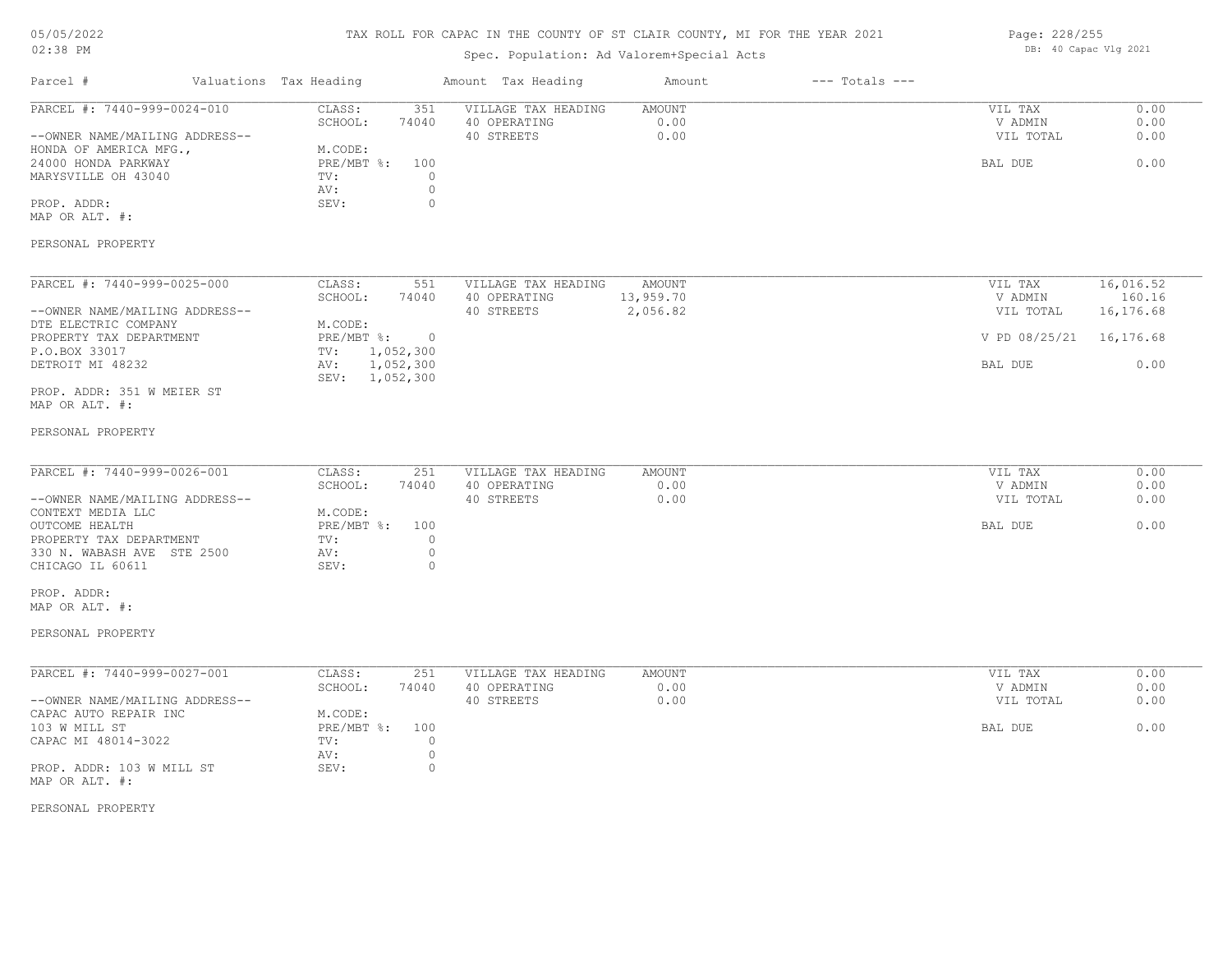### TAX ROLL FOR CAPAC IN THE COUNTY OF ST CLAIR COUNTY, MI FOR THE YEAR 2021

### Spec. Population: Ad Valorem+Special Acts

| Page: 229/255 |                       |  |  |
|---------------|-----------------------|--|--|
|               | DB: 40 Capac Vlg 2021 |  |  |

| Parcel #                                                   | Valuations Tax Heading            | Amount Tax Heading                  | Amount                | $---$ Totals $---$ |                    |              |
|------------------------------------------------------------|-----------------------------------|-------------------------------------|-----------------------|--------------------|--------------------|--------------|
| PARCEL #: 7440-999-0029-000                                | 251<br>CLASS:<br>SCHOOL:<br>74040 | VILLAGE TAX HEADING<br>40 OPERATING | <b>AMOUNT</b><br>0.00 |                    | VIL TAX<br>V ADMIN | 0.00<br>0.00 |
| --OWNER NAME/MAILING ADDRESS--                             | M.CODE:                           | 40 STREETS                          | 0.00                  |                    | VIL TOTAL          | 0.00         |
| ABBOTT LABORATORIES, INC<br>100 ABBOTT PARK ROAD D367/AP6D | PRE/MBT %:<br>100                 |                                     |                       |                    | BAL DUE            | 0.00         |
| NORTH CHICAGO IL 60064-6057                                | $\circ$<br>TV:                    |                                     |                       |                    |                    |              |
|                                                            | $\circ$<br>AV:                    |                                     |                       |                    |                    |              |
| PROP. ADDR:                                                | SEV:<br>$\circ$                   |                                     |                       |                    |                    |              |
| MAP OR ALT. #:                                             |                                   |                                     |                       |                    |                    |              |
| PERSONAL PROPERTY                                          |                                   |                                     |                       |                    |                    |              |
| PARCEL #: 7440-999-0032-001                                | CLASS:<br>251                     | VILLAGE TAX HEADING                 | <b>AMOUNT</b>         |                    | VIL TAX            | 0.00         |
|                                                            | SCHOOL:<br>74040                  | 40 OPERATING                        | 0.00                  |                    | V ADMIN            | 0.00         |
| --OWNER NAME/MAILING ADDRESS--                             |                                   | 40 STREETS                          | 0.00                  |                    | VIL TOTAL          | 0.00         |
| COMPASS TWO, LLC                                           | M.CODE:                           |                                     |                       |                    |                    |              |
| CTMI, LLC                                                  | PRE/MBT %:<br>100<br>$\circ$      |                                     |                       |                    | BAL DUE            | 0.00         |
| P.O. BOX 743068                                            | TV:<br>$\circ$<br>AV:             |                                     |                       |                    |                    |              |
| DALLAS TX 75374                                            | $\circ$<br>SEV:                   |                                     |                       |                    |                    |              |
| PROP. ADDR:<br>MAP OR ALT. #:                              |                                   |                                     |                       |                    |                    |              |
| PERSONAL PROPERTY                                          |                                   |                                     |                       |                    |                    |              |
| PARCEL #: 7440-999-0033-000                                | CLASS:<br>251                     | VILLAGE TAX HEADING                 | AMOUNT                |                    | VIL TAX            | 0.00         |
|                                                            | SCHOOL:<br>74040                  | 40 OPERATING                        | 0.00                  |                    | V ADMIN            | 0.00         |
| --OWNER NAME/MAILING ADDRESS--                             |                                   | 40 STREETS                          | 0.00                  |                    | VIL TOTAL          | 0.00         |
| CAPAC CONSTRUCTION CO INC                                  | M.CODE:                           |                                     |                       |                    |                    |              |
| P.O.BOX 388                                                | PRE/MBT %:<br>100                 |                                     |                       |                    | BAL DUE            | 0.00         |
| CAPAC MI 48014                                             | $\circ$<br>TV:                    |                                     |                       |                    |                    |              |
|                                                            | $\circ$<br>AV:                    |                                     |                       |                    |                    |              |
| PROP. ADDR: 216 E HILL STREET<br>MAP OR ALT. #:            | SEV:<br>$\circ$                   |                                     |                       |                    |                    |              |
| PERSONAL PROPERTY                                          |                                   |                                     |                       |                    |                    |              |
| PARCEL #: 7440-999-0034-001                                | CLASS:<br>251                     | VILLAGE TAX HEADING                 | <b>AMOUNT</b>         |                    | VIL TAX            | 0.00         |
|                                                            | SCHOOL:<br>74040                  | 40 OPERATING                        | 0.00                  |                    | V ADMIN            | 0.00         |
| --OWNER NAME/MAILING ADDRESS--                             |                                   | 40 STREETS                          | 0.00                  |                    | VIL TOTAL          | 0.00         |
| EHARDT'S PHARMACY & MEDICAL SUPPLY                         | M.CODE:                           |                                     |                       |                    |                    |              |
| 3433 CAPAC RD STE 3                                        | $PRE/MBT$ $\div$<br>100           |                                     |                       |                    | BAL DUE            | 0.00         |
| CAPAC MI 48014                                             | TV:<br>$\circ$                    |                                     |                       |                    |                    |              |
|                                                            | $\circ$<br>AV:                    |                                     |                       |                    |                    |              |
|                                                            |                                   |                                     |                       |                    |                    |              |
| PROP. ADDR: 3433 CAPAC RD STE 3<br>MAP OR ALT. #:          | $\circ$<br>SEV:                   |                                     |                       |                    |                    |              |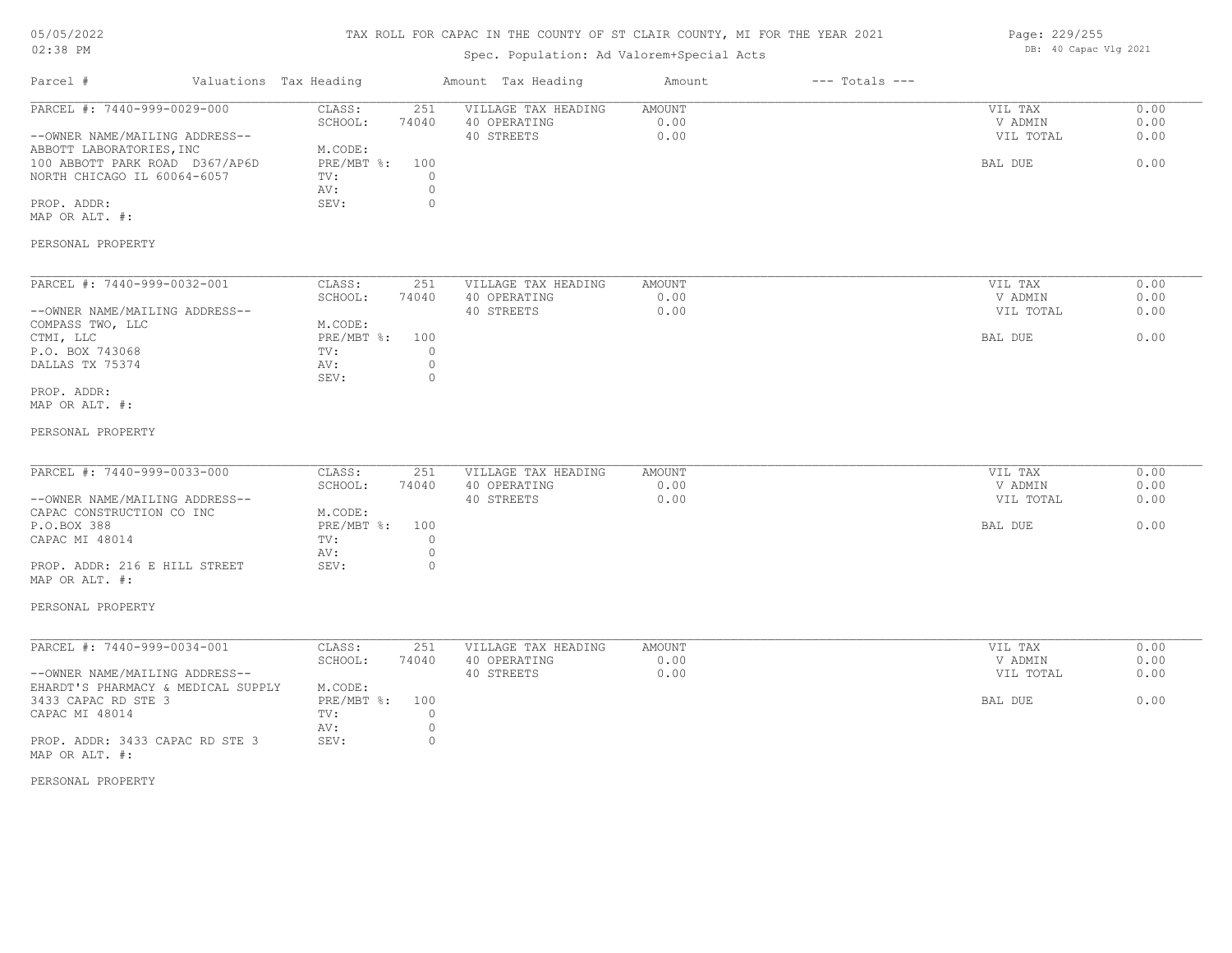### TAX ROLL FOR CAPAC IN THE COUNTY OF ST CLAIR COUNTY, MI FOR THE YEAR 2021

### Spec. Population: Ad Valorem+Special Acts

| Page: 230/255 |                       |  |
|---------------|-----------------------|--|
|               | DB: 40 Capac Vlg 2021 |  |

| Parcel #                                                                                                                                                                                                | Valuations Tax Heading |                                                                                                                          | Amount Tax Heading                                | Amount                 | $---$ Totals $---$ |                                            |                              |
|---------------------------------------------------------------------------------------------------------------------------------------------------------------------------------------------------------|------------------------|--------------------------------------------------------------------------------------------------------------------------|---------------------------------------------------|------------------------|--------------------|--------------------------------------------|------------------------------|
| PARCEL #: 7440-999-0036-001<br>--OWNER NAME/MAILING ADDRESS--<br>TIAA COMMERCIAL FINANCE, INC<br>630 N CENTRAL EXPRESSWAY STE A<br>PLANO TX 75074<br>PROP. ADDR:<br>MAP OR ALT. #:<br>PERSONAL PROPERTY |                        | CLASS:<br>251<br>SCHOOL:<br>74040<br>M.CODE:<br>PRE/MBT %:<br>100<br>TV:<br>$\circ$<br>$\circ$<br>AV:<br>$\circ$<br>SEV: | VILLAGE TAX HEADING<br>40 OPERATING<br>40 STREETS | AMOUNT<br>0.00<br>0.00 |                    | VIL TAX<br>V ADMIN<br>VIL TOTAL<br>BAL DUE | 0.00<br>0.00<br>0.00<br>0.00 |
|                                                                                                                                                                                                         |                        |                                                                                                                          |                                                   |                        |                    |                                            |                              |
| PARCEL #: 7440-999-0044-000<br>--OWNER NAME/MAILING ADDRESS--<br>CAPAC FAMILY LAUNDRY<br>MR.DANIEL L. MARQUARDT<br>461 ELK LAKE DR<br>ATTICA MI 48412-9807                                              |                        | CLASS:<br>251<br>SCHOOL:<br>74040<br>M.CODE:<br>PRE/MBT %:<br>100<br>TV:<br>$\circ$<br>$\circ$<br>AV:                    | VILLAGE TAX HEADING<br>40 OPERATING<br>40 STREETS | AMOUNT<br>0.00<br>0.00 |                    | VIL TAX<br>V ADMIN<br>VIL TOTAL<br>BAL DUE | 0.00<br>0.00<br>0.00<br>0.00 |
| PROP. ADDR: 100 S MAIN<br>MAP OR ALT. #:<br>Default Legal Description                                                                                                                                   |                        | SEV:<br>$\circ$                                                                                                          |                                                   |                        |                    |                                            |                              |
| PARCEL #: 7440-999-0045-000                                                                                                                                                                             |                        | CLASS:<br>251                                                                                                            | VILLAGE TAX HEADING                               | AMOUNT                 |                    | VIL TAX                                    | 2,733.59                     |
| --OWNER NAME/MAILING ADDRESS--                                                                                                                                                                          |                        | SCHOOL:<br>74040                                                                                                         | 40 OPERATING<br>40 STREETS                        | 2,382.55<br>351.04     |                    | V ADMIN<br>VIL TOTAL                       | 27.33<br>2,760.92            |
| SUNRISE STORES #52<br>69245 BURKE DRIVE<br>RICHMOND MI 48062                                                                                                                                            |                        | M.CODE:<br>PRE/MBT %: 100<br>TV:<br>179,600                                                                              |                                                   |                        |                    | V PD 09/14/21                              | 2,760.92                     |
| PROP. ADDR: 120 S MAIN<br>MAP OR ALT. #:                                                                                                                                                                |                        | 179,600<br>AV:<br>SEV:<br>179,600                                                                                        |                                                   |                        |                    | BAL DUE                                    | 0.00                         |
| PERSONAL PROPERTY                                                                                                                                                                                       |                        |                                                                                                                          |                                                   |                        |                    |                                            |                              |
| PARCEL #: 7440-999-0045-001                                                                                                                                                                             |                        | CLASS:<br>251                                                                                                            | VILLAGE TAX HEADING                               | AMOUNT                 |                    | VIL TAX                                    | 1,365.27                     |
| --OWNER NAME/MAILING ADDRESS--                                                                                                                                                                          |                        | SCHOOL:<br>74040                                                                                                         | 40 OPERATING<br>40 STREETS                        | 1,189.95<br>175.32     |                    | V ADMIN<br>VIL TOTAL                       | 13.65<br>1,378.92            |
| SUNRISE CAR WASH<br>69245 BURKE DR<br>RICHMOND MI 48062                                                                                                                                                 |                        | M.CODE:<br>PRE/MBT %: 100<br>89,700<br>TV:                                                                               |                                                   |                        |                    | V PD 09/08/21                              | 1,378.92                     |
| PROP. ADDR: 4334 N CAPAC RD<br>MAP OR ALT. #:                                                                                                                                                           |                        | 89,700<br>AV:<br>SEV:<br>89,700                                                                                          |                                                   |                        |                    | BAL DUE                                    | 0.00                         |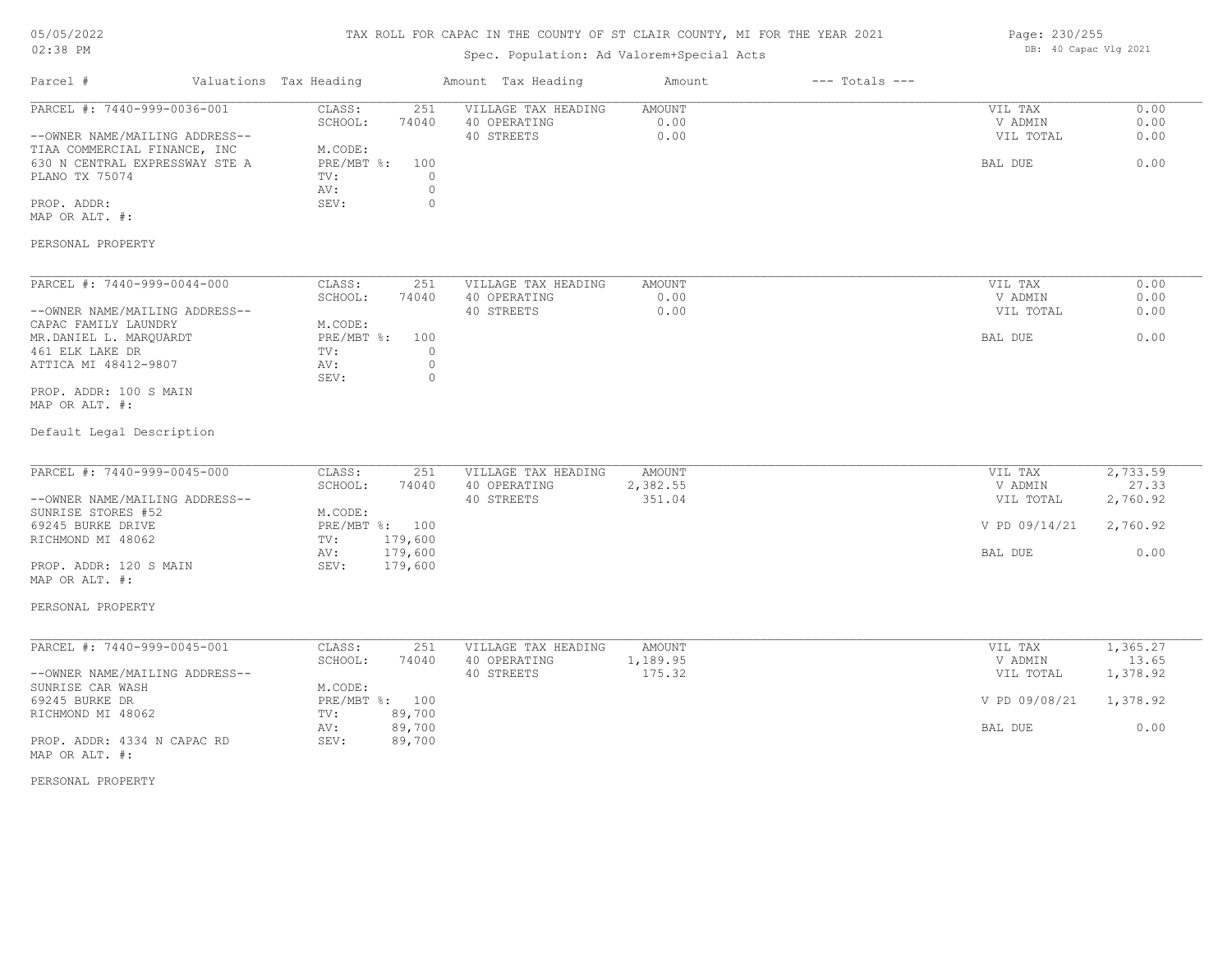# 05/05/2022

### 02:38 PM

# TAX ROLL FOR CAPAC IN THE COUNTY OF ST CLAIR COUNTY, MI FOR THE YEAR 2021

### Spec. Population: Ad Valorem+Special Acts

| Parcel #                       | Valuations Tax Heading |       | Amount Tax Heading  | Amount | $---$ Totals $---$ |           |      |
|--------------------------------|------------------------|-------|---------------------|--------|--------------------|-----------|------|
| PARCEL #: 7440-999-0046-001    | CLASS:                 | 251   | VILLAGE TAX HEADING | AMOUNT |                    | VIL TAX   | 0.00 |
|                                | SCHOOL:                | 74040 | 40 OPERATING        | 0.00   |                    | V ADMIN   | 0.00 |
| --OWNER NAME/MAILING ADDRESS-- |                        |       | 40 STREETS          | 0.00   |                    | VIL TOTAL | 0.00 |
| MUZAK LLC                      | M.CODE:                |       |                     |        |                    |           |      |
| RYAN TAX COMPLIANCE SERVICES   | PRE/MBT %: 100         |       |                     |        |                    | BAL DUE   | 0.00 |
| P.O. BOX 460049 DEPT 616       | TV:                    |       |                     |        |                    |           |      |
| HOUSTON TX 77056               | AV:                    |       |                     |        |                    |           |      |
|                                | SEV:                   |       |                     |        |                    |           |      |
| PROP. ADDR:                    |                        |       |                     |        |                    |           |      |
| MAP OR ALT. #:                 |                        |       |                     |        |                    |           |      |
|                                |                        |       |                     |        |                    |           |      |

#### PERSONAL PROPERTY

| PARCEL #: 7440-999-0050-002          | CLASS:     | 251   | VILLAGE TAX HEADING | AMOUNT | 0.00<br>VIL TAX   |  |
|--------------------------------------|------------|-------|---------------------|--------|-------------------|--|
|                                      | SCHOOL:    | 74040 | 40 OPERATING        | 0.00   | 0.00<br>V ADMIN   |  |
| --OWNER NAME/MAILING ADDRESS--       |            |       | 40 STREETS          | 0.00   | 0.00<br>VIL TOTAL |  |
| ELIZABETH VINCKIER KERSTEN, DDS, PLC | M.CODE:    |       |                     |        |                   |  |
| 4309 N CAPAC                         | PRE/MBT %: | 100   |                     |        | 0.00<br>BAL DUE   |  |
| CAPAC MI 48014                       | TV:        |       |                     |        |                   |  |
|                                      | AV:        |       |                     |        |                   |  |
| PROP. ADDR: 4309 CAPAC RD            | SEV:       |       |                     |        |                   |  |
| MAP OR ALT. #:                       |            |       |                     |        |                   |  |

#### PERSONAL PROPERTY

| PARCEL #: 7440-999-0051-000     | CLASS:         | 251   | VILLAGE TAX HEADING | AMOUNT |         | VIL TAX   | 0.00 |
|---------------------------------|----------------|-------|---------------------|--------|---------|-----------|------|
|                                 | SCHOOL:        | 74040 | 40 OPERATING        | 0.00   |         | V ADMIN   | 0.00 |
| --OWNER NAME/MAILING ADDRESS--  |                |       | 40 STREETS          | 0.00   |         | VIL TOTAL | 0.00 |
| PITNEY BOWES INC                | M.CODE:        |       |                     |        |         |           |      |
| MSC-TAX01                       | PRE/MBT %: 100 |       |                     |        | BAL DUE |           | 0.00 |
| 5310 CYPRESS CENTER DR. STE 110 | TV:            |       |                     |        |         |           |      |
| TAMPA FL 33609                  | AV:            |       |                     |        |         |           |      |
|                                 | SEV:           |       |                     |        |         |           |      |
| PROP. ADDR:                     |                |       |                     |        |         |           |      |

# MAP OR ALT. #:

# PERSONAL PROPERTY

| PARCEL #: 7440-999-0052-050    | CLASS:     | 003      | VILLAGE TAX HEADING | AMOUNT | VIL TAX   | 0.00 |
|--------------------------------|------------|----------|---------------------|--------|-----------|------|
|                                | SCHOOL:    | 74040    | 40 OPERATING        | 0.00   | V ADMIN   | 0.00 |
| --OWNER NAME/MAILING ADDRESS-- |            |          | 40 STREETS          | 0.00   | VIL TOTAL | 0.00 |
| D & B CEMENT INC               | M.CODE:    |          |                     |        |           |      |
| LUMBARDO                       | PRE/MBT %: | 100      |                     |        | BAL DUE   | 0.00 |
| 4900 IMLAY CITY RD             | TV:        |          |                     |        |           |      |
| ATTICA MI 48412                | AV:        |          |                     |        |           |      |
|                                | SEV:       | $^{(1)}$ |                     |        |           |      |
| PROP. ADDR: 4313 STEVENS DR    |            |          |                     |        |           |      |
| MAP OR ALT. #:                 |            |          |                     |        |           |      |

# PERSONAL PROPERTY

Page: 231/255 DB: 40 Capac Vlg 2021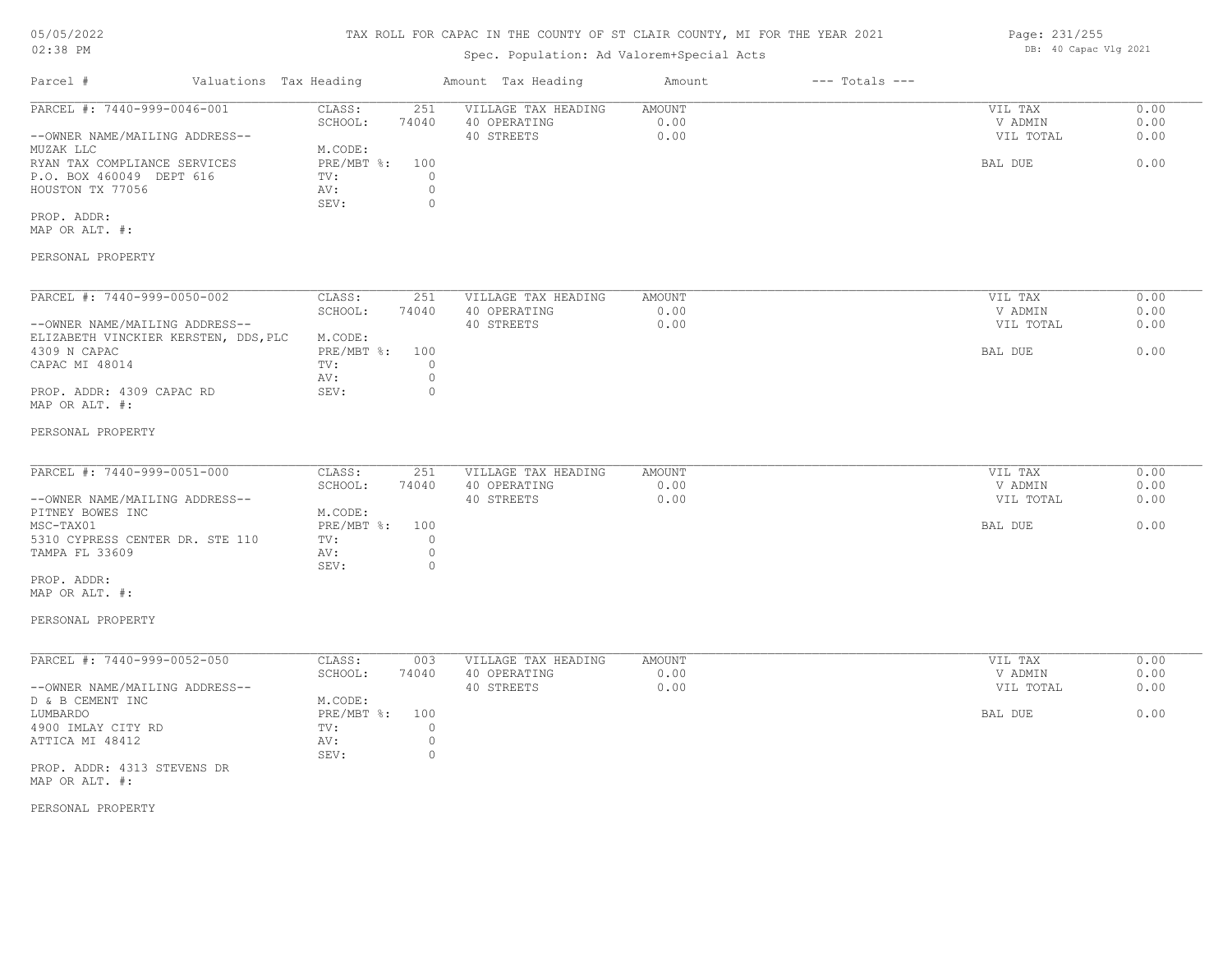### TAX ROLL FOR CAPAC IN THE COUNTY OF ST CLAIR COUNTY, MI FOR THE YEAR 2021

### Spec. Population: Ad Valorem+Special Acts

| Page: 232/255 |                       |  |
|---------------|-----------------------|--|
|               | DB: 40 Capac Vlg 2021 |  |

| Parcel #                                                                                                                                                                                            | Valuations Tax Heading |                                                                        |                                                      | Amount Tax Heading                                | Amount                        | $---$ Totals $---$ |                                            |                              |
|-----------------------------------------------------------------------------------------------------------------------------------------------------------------------------------------------------|------------------------|------------------------------------------------------------------------|------------------------------------------------------|---------------------------------------------------|-------------------------------|--------------------|--------------------------------------------|------------------------------|
| PARCEL #: 7440-999-0052-051<br>--OWNER NAME/MAILING ADDRESS--<br>PITNEY BOWES GLOBAL FINANCIAL<br>5310 CYPRESS CENTER DRIVE STE 110<br>TAMPA FL 33609<br>PROP. ADDR:<br>MAP OR ALT. #:              |                        | CLASS:<br>SCHOOL:<br>M.CODE:<br>PRE/MBT %: 100<br>TV:<br>AV:<br>SEV:   | 251<br>74040<br>$\circ$<br>$\circ$<br>$\circ$        | VILLAGE TAX HEADING<br>40 OPERATING<br>40 STREETS | <b>AMOUNT</b><br>0.00<br>0.00 |                    | VIL TAX<br>V ADMIN<br>VIL TOTAL<br>BAL DUE | 0.00<br>0.00<br>0.00<br>0.00 |
| PERSONAL PROPERTY                                                                                                                                                                                   |                        |                                                                        |                                                      |                                                   |                               |                    |                                            |                              |
| PARCEL #: 7440-999-0055-000<br>--OWNER NAME/MAILING ADDRESS--<br>STATE FARM MUTUAL AUTO INS<br>CORP TAX<br>ONE STATE FARM PLAZA<br>BLOOMINGTON IL 61701-0001<br>PROP. ADDR:<br>MAP OR ALT. #:       |                        | CLASS:<br>SCHOOL:<br>M.CODE:<br>$PRE/MBT$ $\div$<br>TV:<br>AV:<br>SEV: | 251<br>74040<br>100<br>$\circ$<br>$\circ$<br>$\circ$ | VILLAGE TAX HEADING<br>40 OPERATING<br>40 STREETS | AMOUNT<br>0.00<br>0.00        |                    | VIL TAX<br>V ADMIN<br>VIL TOTAL<br>BAL DUE | 0.00<br>0.00<br>0.00<br>0.00 |
| PERSONAL PROPERTY                                                                                                                                                                                   |                        |                                                                        |                                                      |                                                   |                               |                    |                                            |                              |
| PARCEL #: 7440-999-0058-000<br>--OWNER NAME/MAILING ADDRESS--<br>GEORGE, T J/SPERRYS WELDING<br>112 N MAIN ST<br>CAPAC MI 48014<br>PROP. ADDR: 112 N MAIN ST<br>MAP OR ALT. #:<br>PERSONAL PROPERTY |                        | CLASS:<br>SCHOOL:<br>M.CODE:<br>$PRE/MBT$ $\div$<br>TV:<br>AV:<br>SEV: | 251<br>74040<br>100<br>$\circ$<br>$\circ$<br>$\circ$ | VILLAGE TAX HEADING<br>40 OPERATING<br>40 STREETS | <b>AMOUNT</b><br>0.00<br>0.00 |                    | VIL TAX<br>V ADMIN<br>VIL TOTAL<br>BAL DUE | 0.00<br>0.00<br>0.00<br>0.00 |
| PARCEL #: 7440-999-0059-000<br>--OWNER NAME/MAILING ADDRESS--<br>DREYER'S GRAND ICE CREAM, INC.<br>RYAN, LLC<br>P.O. BOX 4900<br>SCOTTSDALE AZ 85261-4900<br>PROP. ADDR:                            |                        | CLASS:<br>SCHOOL:<br>M.CODE:<br>PRE/MBT %:<br>TV:<br>AV:<br>SEV:       | 251<br>74040<br>100<br>$\circ$<br>$\circ$<br>$\circ$ | VILLAGE TAX HEADING<br>40 OPERATING<br>40 STREETS | <b>AMOUNT</b><br>0.00<br>0.00 |                    | VIL TAX<br>V ADMIN<br>VIL TOTAL<br>BAL DUE | 0.00<br>0.00<br>0.00<br>0.00 |
| MAP OR ALT. #:<br>DERGONIAI DRODEDEV                                                                                                                                                                |                        |                                                                        |                                                      |                                                   |                               |                    |                                            |                              |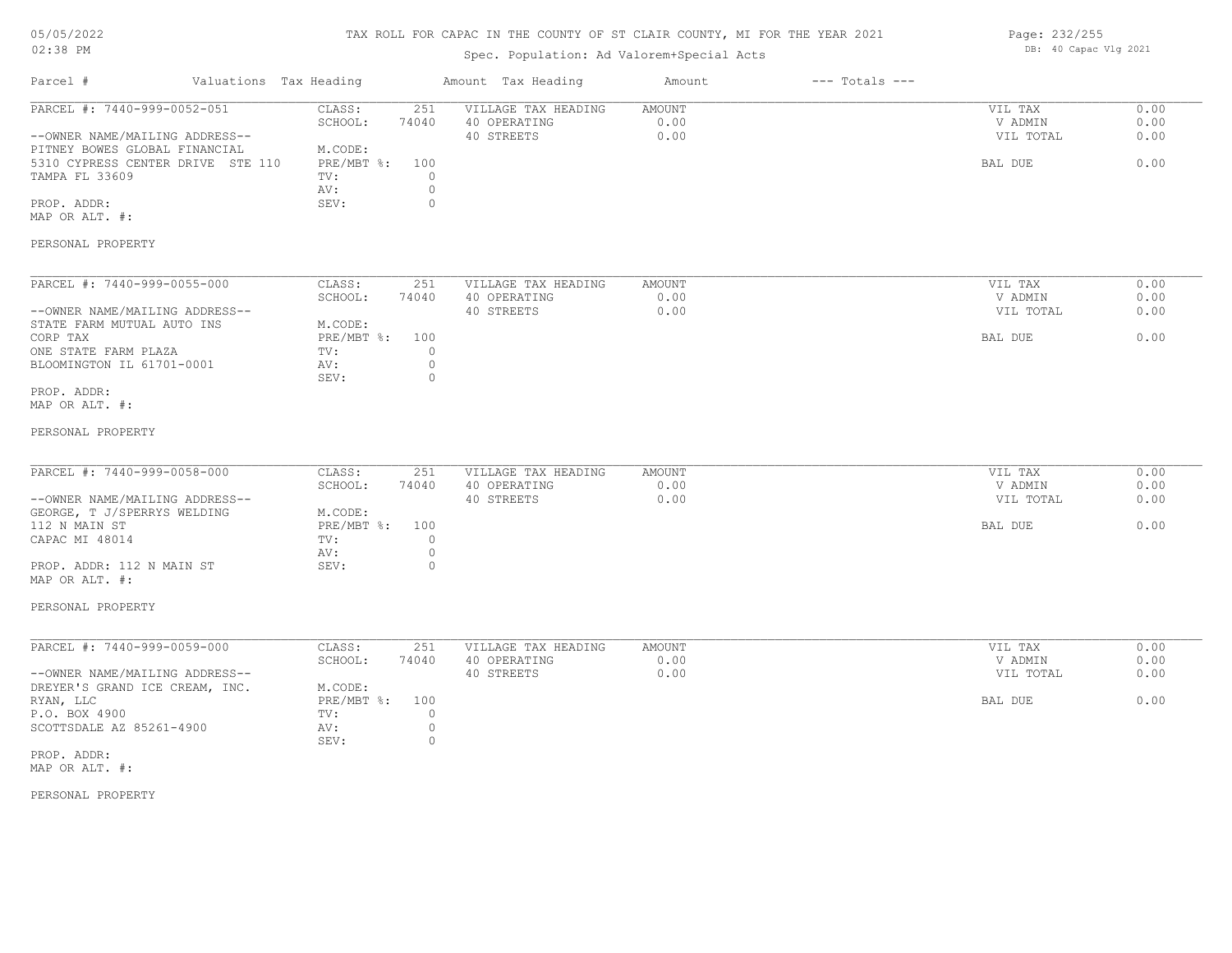### TAX ROLL FOR CAPAC IN THE COUNTY OF ST CLAIR COUNTY, MI FOR THE YEAR 2021

### Spec. Population: Ad Valorem+Special Acts

| Page: 233/255 |                       |  |
|---------------|-----------------------|--|
|               | DB: 40 Capac Vlg 2021 |  |

| Parcel #                                                                                                                                                                                            | Valuations Tax Heading |                                                                                                                          | Amount Tax Heading                                | Amount                        | $---$ Totals $---$ |                                                             |                                            |
|-----------------------------------------------------------------------------------------------------------------------------------------------------------------------------------------------------|------------------------|--------------------------------------------------------------------------------------------------------------------------|---------------------------------------------------|-------------------------------|--------------------|-------------------------------------------------------------|--------------------------------------------|
| PARCEL #: 7440-999-0060-000<br>--OWNER NAME/MAILING ADDRESS--<br>AMERICAN GREETINGS CORPORATION<br>ONE AMERICAN BOULEVARD<br>WESTLAKE OH 44145-8151<br>PROP. ADDR:<br>MAP OR ALT. #:                |                        | CLASS:<br>251<br>74040<br>SCHOOL:<br>M.CODE:<br>PRE/MBT %:<br>100<br>$\circ$<br>TV:<br>$\circ$<br>AV:<br>SEV:<br>$\circ$ | VILLAGE TAX HEADING<br>40 OPERATING<br>40 STREETS | AMOUNT<br>0.00<br>0.00        |                    | VIL TAX<br>V ADMIN<br>VIL TOTAL<br>BAL DUE                  | 0.00<br>0.00<br>0.00<br>0.00               |
| PERSONAL PROPERTY                                                                                                                                                                                   |                        |                                                                                                                          |                                                   |                               |                    |                                                             |                                            |
| PARCEL #: 7440-999-0072-000<br>--OWNER NAME/MAILING ADDRESS--<br>COMCAST OF MICHIGAN IV, LLC<br>TAX DEPT<br>ONE COMCAST CENTER FL 32<br>PHILADELPHIA PA 19103-2838<br>PROP. ADDR:<br>MAP OR ALT. #: |                        | CLASS:<br>251<br>SCHOOL:<br>74040<br>M.CODE:<br>PRE/MBT %: 100<br>33,600<br>TV:<br>33,600<br>AV:<br>SEV:<br>33,600       | VILLAGE TAX HEADING<br>40 OPERATING<br>40 STREETS | AMOUNT<br>445.73<br>65.67     |                    | VIL TAX<br>V ADMIN<br>VIL TOTAL<br>V PD 08/25/21<br>BAL DUE | 511.40<br>5.11<br>516.51<br>516.51<br>0.00 |
| PERSONAL PROPERTY                                                                                                                                                                                   |                        |                                                                                                                          |                                                   |                               |                    |                                                             |                                            |
| PARCEL #: 7440-999-0073-501<br>--OWNER NAME/MAILING ADDRESS--<br>VERIZON WIRELESS<br>NEW PAR<br>P.O. BOX 2549<br>ADDISON TX 75001<br>PROP. ADDR:<br>MAP OR ALT. #:                                  |                        | CLASS:<br>251<br>SCHOOL:<br>74040<br>M.CODE:<br>PRE/MBT %: 100<br>TV:<br>39,800<br>39,800<br>AV:<br>SEV:<br>39,800       | VILLAGE TAX HEADING<br>40 OPERATING<br>40 STREETS | AMOUNT<br>527.98<br>77.79     |                    | VIL TAX<br>V ADMIN<br>VIL TOTAL<br>V PD 08/31/21<br>BAL DUE | 605.77<br>6.05<br>611.82<br>611.82<br>0.00 |
| PERSONAL PROPERTY                                                                                                                                                                                   |                        |                                                                                                                          |                                                   |                               |                    |                                                             |                                            |
| PARCEL #: 7440-999-0074-001<br>--OWNER NAME/MAILING ADDRESS--<br>CAPAC HARDWARE STORE, LLC<br>JEFF KEGLER<br>121 N MAIN<br>CAPAC MI 48014<br>PROP. ADDR: 121 N MAIN<br>MAP OR ALT. #:               |                        | CLASS:<br>251<br>SCHOOL:<br>74040<br>M.CODE:<br>PRE/MBT %:<br>100<br>$\circ$<br>TV:<br>AV:<br>$\circ$<br>$\circ$<br>SEV: | VILLAGE TAX HEADING<br>40 OPERATING<br>40 STREETS | <b>AMOUNT</b><br>0.00<br>0.00 |                    | VIL TAX<br>V ADMIN<br>VIL TOTAL<br>BAL DUE                  | 0.00<br>0.00<br>0.00<br>0.00               |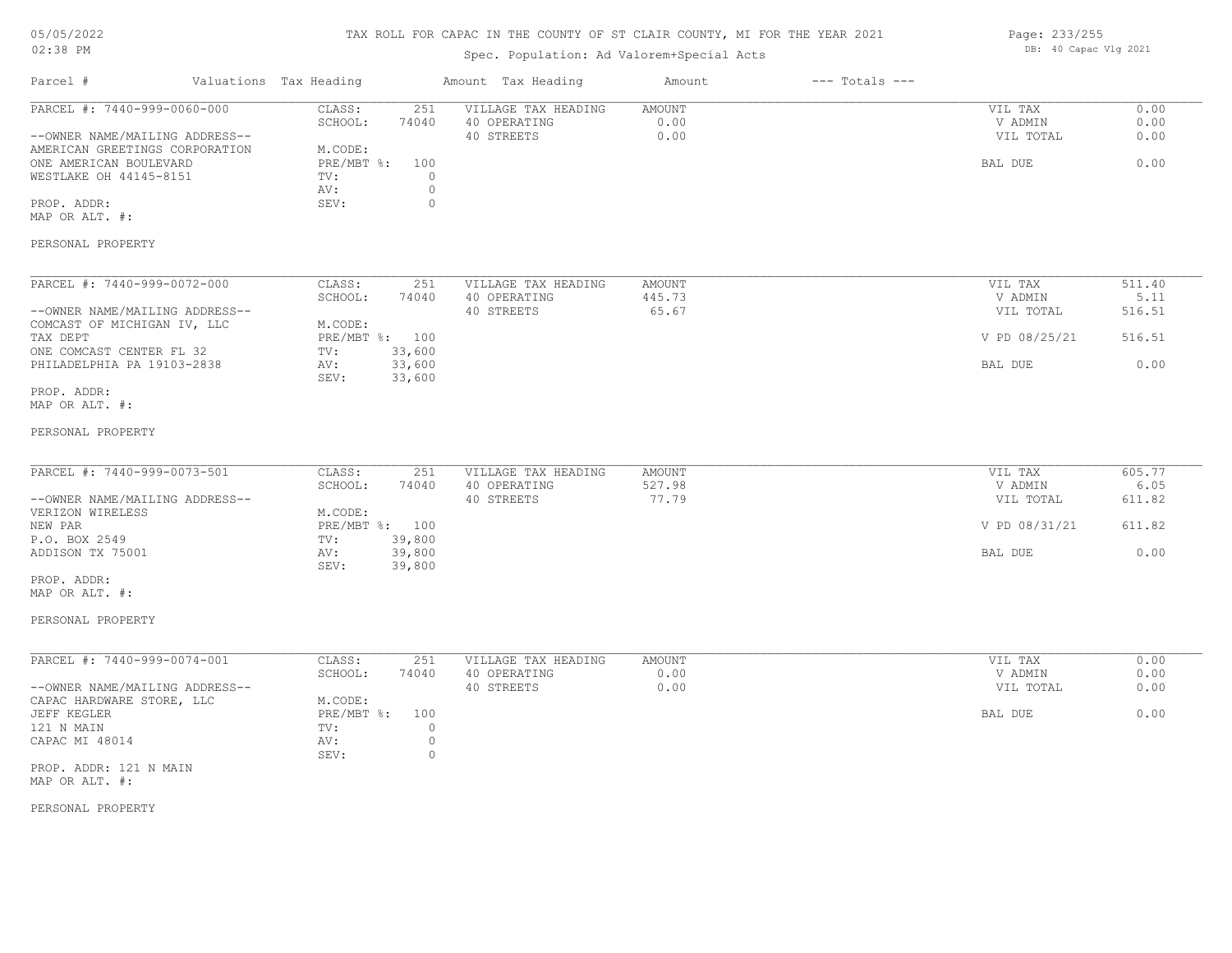Page: 234/255 DB: 40 Capac Vlg 2021

# Spec. Population: Ad Valorem+Special Acts

| Valuations Tax Heading<br>Parcel #                                                                                                       |                                                                                         | Amount Tax Heading                                | Amount<br>$---$ Totals $---$  |                                            |                              |
|------------------------------------------------------------------------------------------------------------------------------------------|-----------------------------------------------------------------------------------------|---------------------------------------------------|-------------------------------|--------------------------------------------|------------------------------|
| PARCEL #: 7440-999-0075-001<br>--OWNER NAME/MAILING ADDRESS--<br>NEW PAR                                                                 | CLASS:<br>251<br>SCHOOL:<br>74040<br>M.CODE:                                            | VILLAGE TAX HEADING<br>40 OPERATING<br>40 STREETS | AMOUNT<br>75.61<br>11.14      | VIL TAX<br>V ADMIN<br>VIL TOTAL            | 86.75<br>0.86<br>87.61       |
| D/B/A/ VERIZON WIRELESS<br>P.O. BOX 2549<br>ADDISON TX 75001                                                                             | PRE/MBT %: 100<br>TV:<br>5,700<br>5,700<br>AV:<br>5,700<br>SEV:                         |                                                   |                               | V PD 08/31/21<br>BAL DUE                   | 87.61<br>0.00                |
| PROP. ADDR:<br>MAP OR ALT. #:                                                                                                            |                                                                                         |                                                   |                               |                                            |                              |
| PERSONAL PROPERTY                                                                                                                        |                                                                                         |                                                   |                               |                                            |                              |
| PARCEL #: 7440-999-0080-000<br>--OWNER NAME/MAILING ADDRESS--                                                                            | CLASS:<br>251<br>SCHOOL:<br>74040                                                       | VILLAGE TAX HEADING<br>40 OPERATING<br>40 STREETS | <b>AMOUNT</b><br>0.00<br>0.00 | VIL TAX<br>V ADMIN<br>VIL TOTAL            | 0.00<br>0.00<br>0.00         |
| GASS-BECKER INSURANCE AGENCY<br>134 N MAIN ST<br>CAPAC MI 48014-3142                                                                     | M.CODE:<br>PRE/MBT %: 100<br>$\circ$<br>TV:                                             |                                                   |                               | BAL DUE                                    | 0.00                         |
| PROP. ADDR: 134 N MAIN ST<br>MAP OR ALT. #:                                                                                              | $\circ$<br>AV:<br>$\Omega$<br>SEV:                                                      |                                                   |                               |                                            |                              |
| PERSONAL PROPERTY                                                                                                                        |                                                                                         |                                                   |                               |                                            |                              |
| PARCEL #: 7440-999-0080-010<br>--OWNER NAME/MAILING ADDRESS--<br>PRIMO WATER CORPORATION<br>MARVIN F POER AND COMPANY<br>P.O. BOX 802206 | CLASS:<br>251<br>SCHOOL:<br>74040<br>M.CODE:<br>PRE/MBT %: 100<br>TV:<br>$\circ$        | VILLAGE TAX HEADING<br>40 OPERATING<br>40 STREETS | AMOUNT<br>0.00<br>0.00        | VIL TAX<br>V ADMIN<br>VIL TOTAL<br>BAL DUE | 0.00<br>0.00<br>0.00<br>0.00 |
| DALLAS TX 75380-2206<br>PROP. ADDR:<br>MAP OR ALT. #:                                                                                    | $\circ$<br>AV:<br>SEV:<br>$\circ$                                                       |                                                   |                               |                                            |                              |
| PERSONAL PROPERTY                                                                                                                        |                                                                                         |                                                   |                               |                                            |                              |
| PARCEL #: 7440-999-0081-000<br>--OWNER NAME/MAILING ADDRESS--                                                                            | CLASS:<br>251<br>SCHOOL:<br>74040                                                       | VILLAGE TAX HEADING<br>40 OPERATING<br>40 STREETS | AMOUNT<br>0.00<br>0.00        | VIL TAX<br>V ADMIN<br>VIL TOTAL            | 0.00<br>0.00<br>0.00         |
| IBM CREDIT LLC<br>PO BOX 1159<br>SOUTHBURY CT 06488<br>PROP. ADDR:                                                                       | M.CODE:<br>PRE/MBT %: 100<br>TV:<br>$\circ$<br>$\circledcirc$<br>AV:<br>$\circ$<br>SEV: |                                                   |                               | BAL DUE                                    | 0.00                         |
| MAP OR ALT. #:                                                                                                                           |                                                                                         |                                                   |                               |                                            |                              |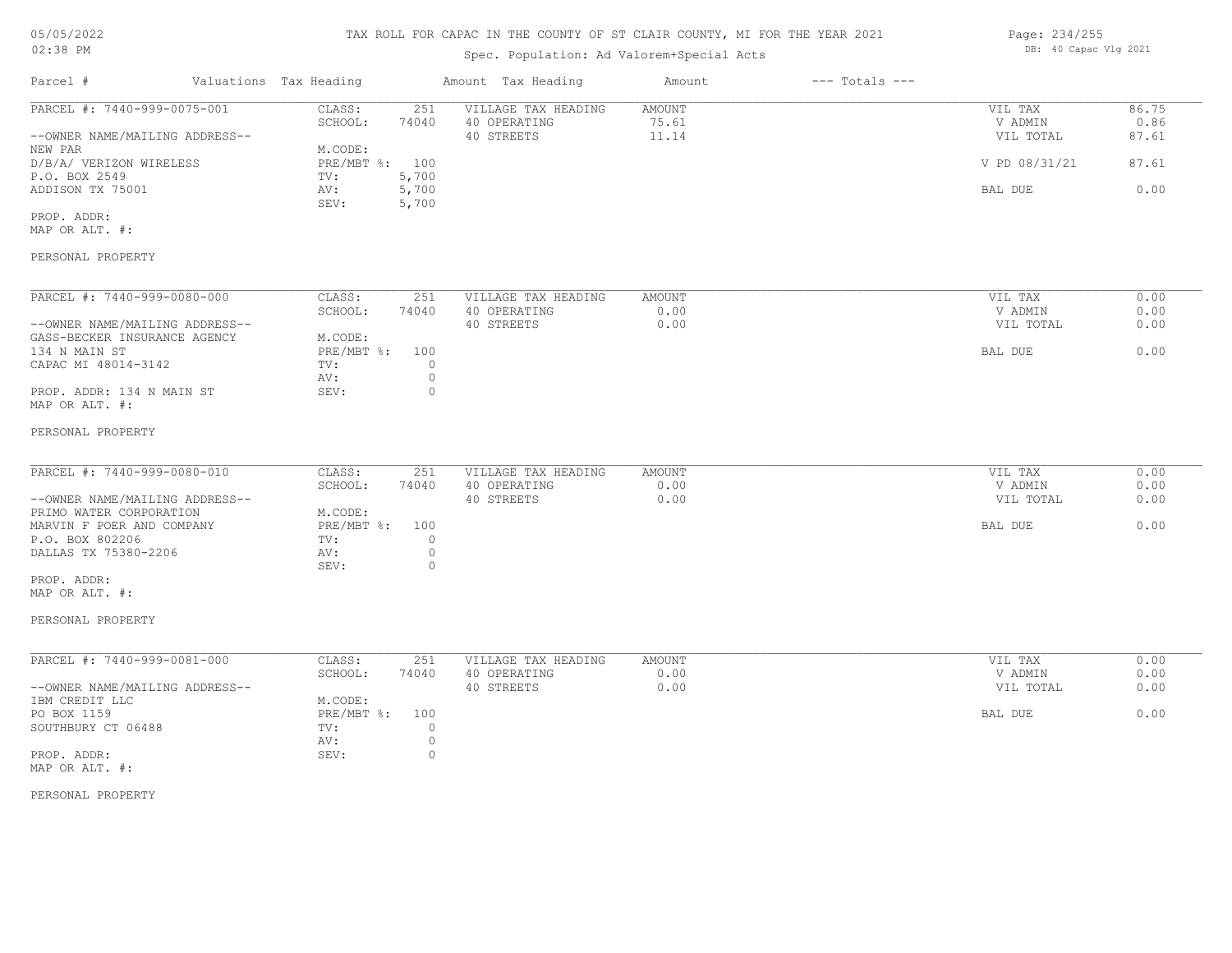### TAX ROLL FOR CAPAC IN THE COUNTY OF ST CLAIR COUNTY, MI FOR THE YEAR 2021

| UJ/UJ/ZUZZ                     | IAA RULL FUR CAPAC IN IND COUNTI OF SI CLAIR COUNTI, MI FUR IND IDAR 2021 |                                           |                                     |                       |                    | raye: 200/200<br>DB: 40 Capac Vlg 2021 |              |  |
|--------------------------------|---------------------------------------------------------------------------|-------------------------------------------|-------------------------------------|-----------------------|--------------------|----------------------------------------|--------------|--|
| 02:38 PM                       |                                                                           | Spec. Population: Ad Valorem+Special Acts |                                     |                       |                    |                                        |              |  |
| Parcel #                       | Valuations Tax Heading                                                    |                                           | Amount Tax Heading                  | Amount                | $---$ Totals $---$ |                                        |              |  |
| PARCEL #: 7440-999-0082-002    | CLASS:                                                                    | 251                                       | VILLAGE TAX HEADING                 | <b>AMOUNT</b>         |                    | VIL TAX                                | 0.00         |  |
|                                | SCHOOL:                                                                   | 74040                                     | 40 OPERATING                        | 0.00                  |                    | V ADMIN                                | 0.00         |  |
| --OWNER NAME/MAILING ADDRESS-- |                                                                           |                                           | 40 STREETS                          | 0.00                  |                    | VIL TOTAL                              | 0.00         |  |
| WEST MICHIGAN FAMILY HOMES     | M.CODE:                                                                   |                                           |                                     |                       |                    |                                        |              |  |
| PRIME PROPERTIES               | PRE/MBT %:                                                                | 100                                       |                                     |                       |                    | BAL DUE                                | 0.00         |  |
| 13862 SIMONE DR                | TV:                                                                       | $\circ$                                   |                                     |                       |                    |                                        |              |  |
| SHELBY MI 48315                | AV:                                                                       | $\circ$                                   |                                     |                       |                    |                                        |              |  |
|                                | SEV:                                                                      | $\circ$                                   |                                     |                       |                    |                                        |              |  |
| PROP. ADDR: 15122 W PARK ST    |                                                                           |                                           |                                     |                       |                    |                                        |              |  |
| MAP OR ALT. #:                 |                                                                           |                                           |                                     |                       |                    |                                        |              |  |
| PERSONAL PROPERTY              |                                                                           |                                           |                                     |                       |                    |                                        |              |  |
| PARCEL #: 7440-999-0084-000    |                                                                           |                                           |                                     |                       |                    |                                        |              |  |
|                                | CLASS:<br>SCHOOL:                                                         | 251<br>74040                              | VILLAGE TAX HEADING<br>40 OPERATING | <b>AMOUNT</b><br>0.00 |                    | VIL TAX<br>V ADMIN                     | 0.00<br>0.00 |  |
| --OWNER NAME/MAILING ADDRESS-- |                                                                           |                                           | 40 STREETS                          | 0.00                  |                    |                                        | 0.00         |  |
| AMERIGAS PROPANE LP            | M.CODE:                                                                   |                                           |                                     |                       |                    | VIL TOTAL                              |              |  |
| P.O.BOX 798                    | PRE/MBT %:                                                                | 100                                       |                                     |                       |                    | BAL DUE                                | 0.00         |  |
| VALLEY FORGE PA 19482          | TV:                                                                       | $\circ$                                   |                                     |                       |                    |                                        |              |  |
|                                | AV:                                                                       | 0                                         |                                     |                       |                    |                                        |              |  |
| PROP. ADDR: 14900 DOWNEY RD    | SEV:                                                                      | $\Omega$                                  |                                     |                       |                    |                                        |              |  |
| MAP OR ALT. #:                 |                                                                           |                                           |                                     |                       |                    |                                        |              |  |
| PERSONAL PROPERTY              |                                                                           |                                           |                                     |                       |                    |                                        |              |  |
|                                |                                                                           |                                           |                                     |                       |                    |                                        |              |  |
| PARCEL #: 7440-999-0085-000    | CLASS:                                                                    | 251                                       | VILLAGE TAX HEADING                 | AMOUNT                |                    | VIL TAX                                | 0.00         |  |
|                                | SCHOOL:                                                                   | 74040                                     | 40 OPERATING                        | 0.00                  |                    | V ADMIN                                | 0.00         |  |
| --OWNER NAME/MAILING ADDRESS-- |                                                                           |                                           | 40 STREETS                          | 0.00                  |                    | VIL TOTAL                              | 0.00         |  |
| FIRST DATA MERCHANTS           | M.CODE:                                                                   |                                           |                                     |                       |                    |                                        |              |  |
| RYAN LLC                       | PRE/MBT %:                                                                | 100                                       |                                     |                       |                    | BAL DUE                                | 0.00         |  |
| PO BOX 4900                    | TV:                                                                       | $\circ$                                   |                                     |                       |                    |                                        |              |  |
| SCOTTSDALE AZ 85261-4900       | AV:<br>SEV:                                                               | $\circ$<br>$\circ$                        |                                     |                       |                    |                                        |              |  |
| PROP ADDR.                     |                                                                           |                                           |                                     |                       |                    |                                        |              |  |
|                                |                                                                           |                                           |                                     |                       |                    |                                        |              |  |

MAP OR ALT. #: PROP. ADDR:

| PARCEL #: 7440-999-0089-000    | CLASS:       | 251   | VILLAGE TAX HEADING | AMOUNT | VIL TAX   | 0.00 |
|--------------------------------|--------------|-------|---------------------|--------|-----------|------|
|                                | SCHOOL:      | 74040 | 40 OPERATING        | 0.00   | V ADMIN   | 0.00 |
| --OWNER NAME/MAILING ADDRESS-- |              |       | 40 STREETS          | 0.00   | VIL TOTAL | 0.00 |
| KLUG'S BARBER SHOP             | M.CODE:      |       |                     |        |           |      |
| 110 N MAIN ST                  | $PRE/MBT$ %: | 100   |                     |        | BAL DUE   | 0.00 |
| CAPAC MI 48014-3142            | TV:          |       |                     |        |           |      |
|                                | AV:          |       |                     |        |           |      |
| PROP. ADDR: 110 N MAIN ST      | SEV:         |       |                     |        |           |      |

MAP OR ALT. #:

PERSONAL PROPERTY

Page: 235/255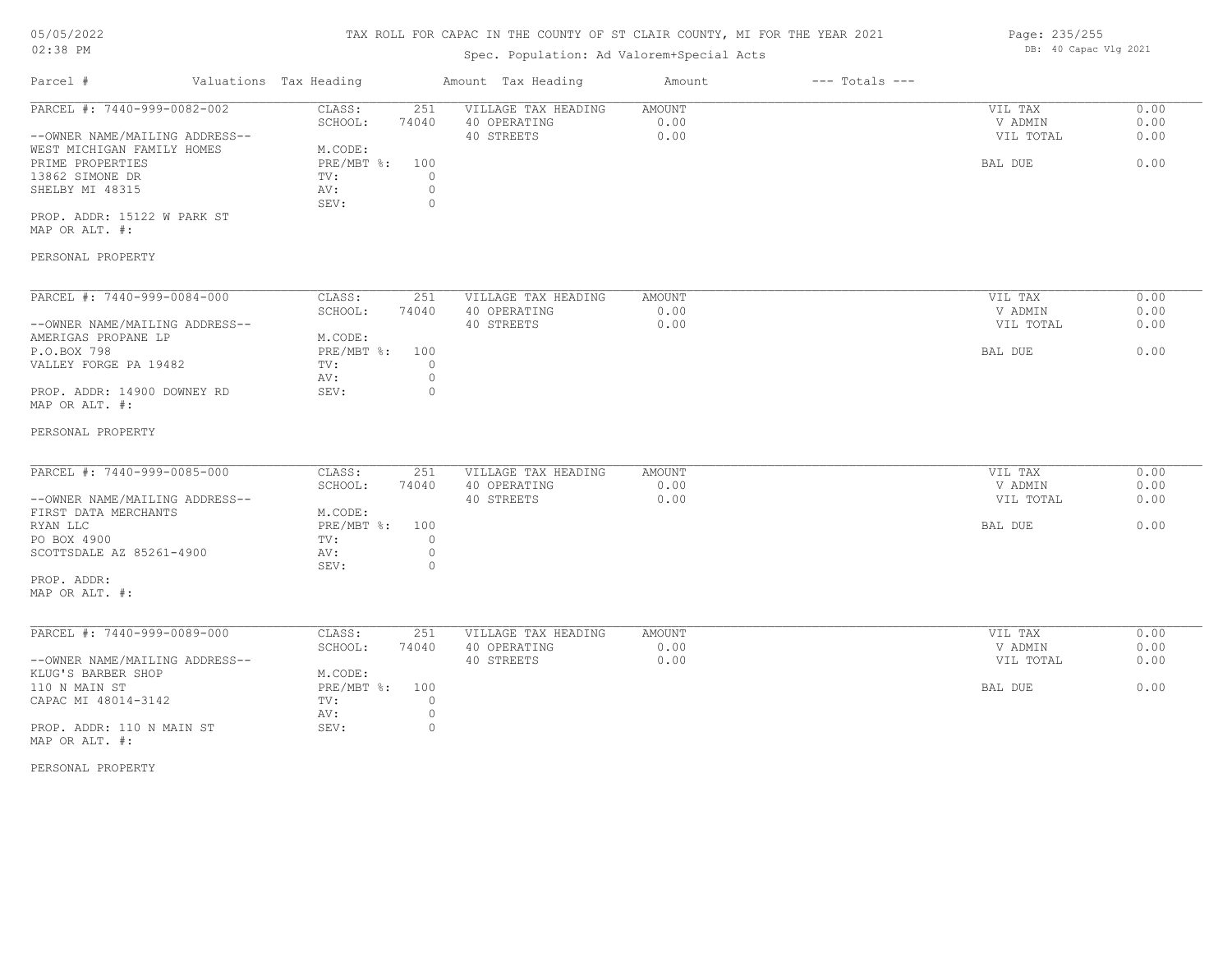# 05/05/2022

### 02:38 PM

### TAX ROLL FOR CAPAC IN THE COUNTY OF ST CLAIR COUNTY, MI FOR THE YEAR 2021

### Spec. Population: Ad Valorem+Special Acts

| Parcel #                       | Valuations Tax Heading |       | Amount Tax Heading  | Amount | $---$ Totals $---$ |           |      |
|--------------------------------|------------------------|-------|---------------------|--------|--------------------|-----------|------|
| PARCEL #: 7440-999-0091-001    | CLASS:                 | 251   | VILLAGE TAX HEADING | AMOUNT |                    | VIL TAX   | 0.00 |
|                                | SCHOOL:                | 74040 | 40 OPERATING        | 0.00   |                    | V ADMIN   | 0.00 |
| --OWNER NAME/MAILING ADDRESS-- |                        |       | 40 STREETS          | 0.00   |                    | VIL TOTAL | 0.00 |
| MD&A                           | M.CODE:                |       |                     |        |                    |           |      |
| MAIEAR, DEPADE & ASSOC LLC     | PRE/MBT %:             | 100   |                     |        |                    | BAL DUE   | 0.00 |
| 124 N MAIN ST                  | TV:                    |       |                     |        |                    |           |      |
| CAPAC MI 48014                 | AV:                    |       |                     |        |                    |           |      |
|                                | SEV:                   |       |                     |        |                    |           |      |
| PROP. ADDR: 124 N MAIN ST      |                        |       |                     |        |                    |           |      |

MAP OR ALT. #:

### PERSONAL PROPERTY

| PARCEL #: 7440-999-0092-002    | CLASS:     | 251   | VILLAGE TAX HEADING | AMOUNT | VIL TAX   | 0.00 |
|--------------------------------|------------|-------|---------------------|--------|-----------|------|
|                                | SCHOOL:    | 74040 | 40 OPERATING        | 0.00   | V ADMIN   | 0.00 |
| --OWNER NAME/MAILING ADDRESS-- |            |       | 40 STREETS          | 0.00   | VIL TOTAL | 0.00 |
| A SALON                        | M.CODE:    |       |                     |        |           |      |
| 109 N MAIN ST                  | PRE/MBT %: | 100   |                     |        | BAL DUE   | 0.00 |
| CAPAC MI 48014                 | TV:        |       |                     |        |           |      |
|                                | AV:        |       |                     |        |           |      |
| PROP. ADDR: 109 N MAIN ST      | SEV:       |       |                     |        |           |      |
| MAP OR ALT. #:                 |            |       |                     |        |           |      |

#### PERSONAL PROPERTY

| PARCEL #: 7440-999-0093-001    | CLASS:     | 251   | VILLAGE TAX HEADING | AMOUNT | VIL TAX   | 0.00 |
|--------------------------------|------------|-------|---------------------|--------|-----------|------|
|                                | SCHOOL:    | 74040 | 40 OPERATING        | 0.00   | V ADMIN   | 0.00 |
| --OWNER NAME/MAILING ADDRESS-- |            |       | 40 STREETS          | 0.00   | VIL TOTAL | 0.00 |
| TRACY B'S SWEETS AND EATS      | M.CODE:    |       |                     |        |           |      |
| 113 S MAIN ST                  | PRE/MBT %: | 100   |                     |        | BAL DUE   | 0.00 |
| CAPAC MI 48014                 | TV:        |       |                     |        |           |      |
|                                | AV:        |       |                     |        |           |      |
| PROP. ADDR: 113 S MAIN ST      | SEV:       |       |                     |        |           |      |

## MAP OR ALT. #:

#### PERSONAL PROPERTY

| PARCEL #: 7440-999-0094-001    | CLASS:  | 251            | VILLAGE TAX HEADING | AMOUNT | VIL TAX       | 351.59 |
|--------------------------------|---------|----------------|---------------------|--------|---------------|--------|
|                                | SCHOOL: | 74040          | 40 OPERATING        | 306.44 | V ADMIN       | 3.51   |
| --OWNER NAME/MAILING ADDRESS-- |         |                | 40 STREETS          | 45.15  | VIL TOTAL     | 355.10 |
| DIRECT TV                      | M.CODE: |                |                     |        |               |        |
| PROPERTY TAX DEPT.             |         | PRE/MBT %: 100 |                     |        | V PD 09/03/21 | 355.10 |
| 1010 PINE ST 9E-L-01           | TV:     | 23,100         |                     |        |               |        |
| SAINT LOUIS MO 63101           | AV:     | 23,100         |                     |        | BAL DUE       | 0.00   |
|                                | SEV:    | 23,100         |                     |        |               |        |
| PROP. ADDR:                    |         |                |                     |        |               |        |

MAP OR ALT. #:

PERSONAL PROPERTY

Page: 236/255 DB: 40 Capac Vlg 2021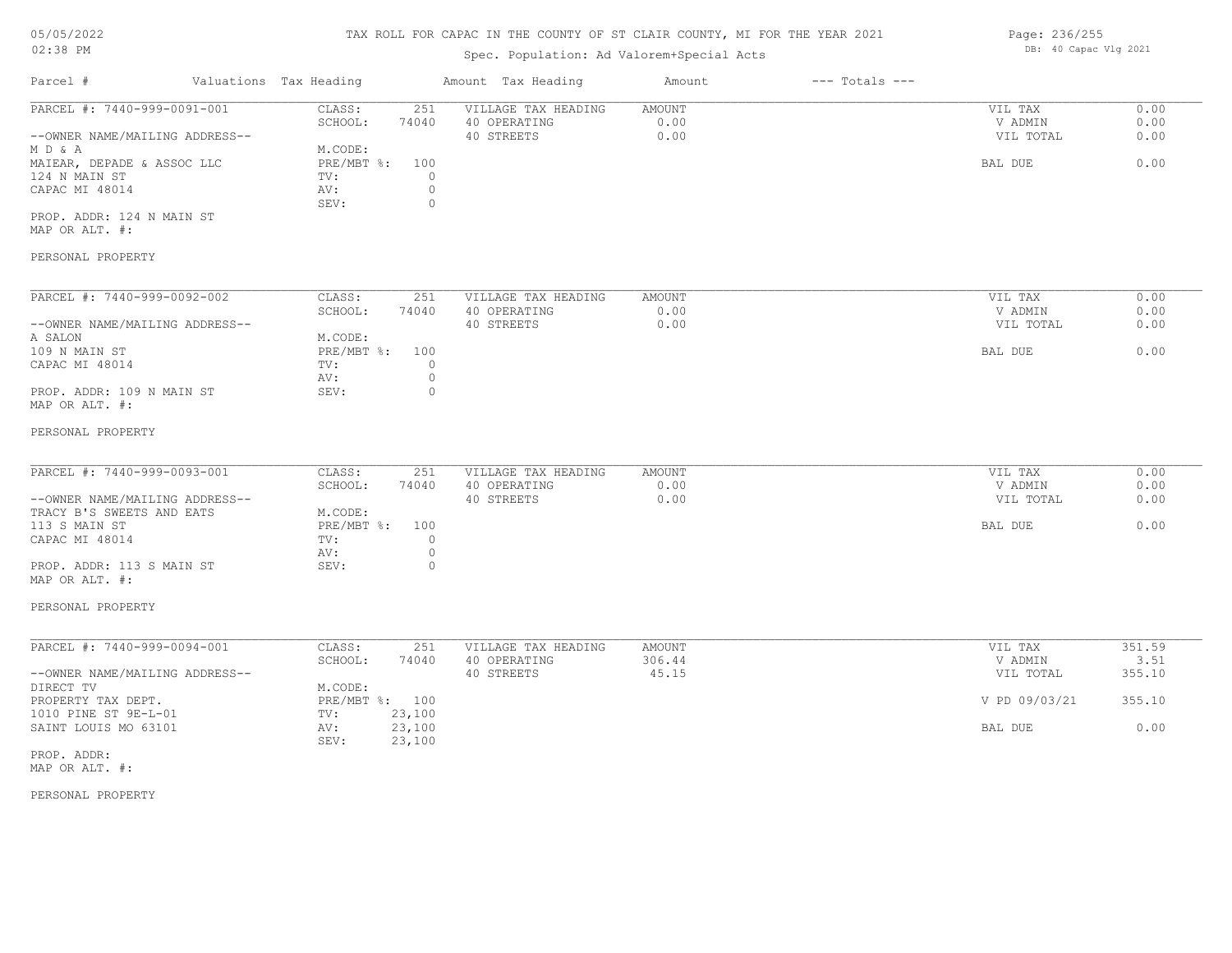### TAX ROLL FOR CAPAC IN THE COUNTY OF ST CLAIR COUNTY, MI FOR THE YEAR 2021

### Spec. Population: Ad Valorem+Special Acts

| Page: 237/255 |                       |  |
|---------------|-----------------------|--|
|               | DB: 40 Capac Vlg 2021 |  |

| Parcel #                                                                                                                                                                                                 | Valuations Tax Heading |                                                                                                                                | Amount Tax Heading                                | Amount                 | $---$ Totals $---$ |                                            |                              |
|----------------------------------------------------------------------------------------------------------------------------------------------------------------------------------------------------------|------------------------|--------------------------------------------------------------------------------------------------------------------------------|---------------------------------------------------|------------------------|--------------------|--------------------------------------------|------------------------------|
| PARCEL #: 7440-999-0095-000<br>--OWNER NAME/MAILING ADDRESS--<br>RON'S AUTO PARTS WAREHOUSE, INC<br>P.O. BOX 523<br>CAPAC MI 48014-3714<br>PROP. ADDR: 136 S MAIN<br>MAP OR ALT. #:<br>PERSONAL PROPERTY |                        | CLASS:<br>251<br>SCHOOL:<br>74040<br>M.CODE:<br>$PRE/MBT$ $\div$<br>100<br>$\circ$<br>TV:<br>$\circ$<br>AV:<br>$\circ$<br>SEV: | VILLAGE TAX HEADING<br>40 OPERATING<br>40 STREETS | AMOUNT<br>0.00<br>0.00 |                    | VIL TAX<br>V ADMIN<br>VIL TOTAL<br>BAL DUE | 0.00<br>0.00<br>0.00<br>0.00 |
| PARCEL #: 7440-999-0095-001                                                                                                                                                                              |                        | CLASS:<br>251<br>SCHOOL:<br>74040                                                                                              | VILLAGE TAX HEADING<br>40 OPERATING               | <b>AMOUNT</b><br>0.00  |                    | VIL TAX<br>V ADMIN                         | 0.00<br>0.00                 |
| --OWNER NAME/MAILING ADDRESS--                                                                                                                                                                           |                        |                                                                                                                                | 40 STREETS                                        | 0.00                   |                    | VIL TOTAL                                  | 0.00                         |
| CHEIF FINANCIAL & ACCOUNTING LLC<br>SHEILA MCDONALD<br>109 S MAIN<br>CAPAC MI 48014                                                                                                                      |                        | M.CODE:<br>PRE/MBT %:<br>100<br>$\circ$<br>TV:<br>$\circ$<br>AV:<br>SEV:<br>$\circ$                                            |                                                   |                        |                    | BAL DUE                                    | 0.00                         |
| PROP. ADDR: 109 S MAIN<br>MAP OR ALT. #:                                                                                                                                                                 |                        |                                                                                                                                |                                                   |                        |                    |                                            |                              |
| PERSONAL PROPERTY                                                                                                                                                                                        |                        |                                                                                                                                |                                                   |                        |                    |                                            |                              |
| PARCEL #: 7440-999-0098-001<br>--OWNER NAME/MAILING ADDRESS--                                                                                                                                            |                        | CLASS:<br>251<br>SCHOOL:<br>74040                                                                                              | VILLAGE TAX HEADING<br>40 OPERATING<br>40 STREETS | AMOUNT<br>0.00<br>0.00 |                    | VIL TAX<br>V ADMIN<br>VIL TOTAL            | 0.00<br>0.00<br>0.00         |
| WHEELIHAN LAW OFFICE<br>103 W CHURCH ST<br>CAPAC MI 48014                                                                                                                                                |                        | M.CODE:<br>PRE/MBT %:<br>100<br>TV:<br>$\circ$<br>$\circ$<br>AV:                                                               |                                                   |                        |                    | BAL DUE                                    | 0.00                         |
| PROP. ADDR: 103 W CHURCH ST<br>MAP OR ALT. #:                                                                                                                                                            |                        | SEV:<br>$\circ$                                                                                                                |                                                   |                        |                    |                                            |                              |
| PERSONAL PROPERTY                                                                                                                                                                                        |                        |                                                                                                                                |                                                   |                        |                    |                                            |                              |
| PARCEL #: 7440-999-0103-000                                                                                                                                                                              |                        | CLASS:<br>251<br>SCHOOL:<br>74040                                                                                              | VILLAGE TAX HEADING<br>40 OPERATING               | AMOUNT<br>1,728.54     |                    | VIL TAX<br>V ADMIN                         | 1,983.22<br>19.83            |
| --OWNER NAME/MAILING ADDRESS--<br>SERENA OF CAPAC, INC                                                                                                                                                   |                        | M.CODE:                                                                                                                        | 40 STREETS                                        | 254.68                 |                    | VIL TOTAL                                  | 2,003.05                     |
| MC DONALD'S CORPORATION (021-1487)<br>3300 LONE PINE RD                                                                                                                                                  |                        | PRE/MBT %: 100<br>130,300<br>TV:                                                                                               |                                                   |                        |                    | V PD 08/11/21                              | 2,003.05                     |
| WEST BLOOMFIELD MI 48323                                                                                                                                                                                 |                        | 130,300<br>AV:<br>130,300<br>SEV:                                                                                              |                                                   |                        |                    | BAL DUE                                    | 0.00                         |
| PROP. ADDR: 3189 S CAPAC RD                                                                                                                                                                              |                        |                                                                                                                                |                                                   |                        |                    |                                            |                              |

MAP OR ALT. #: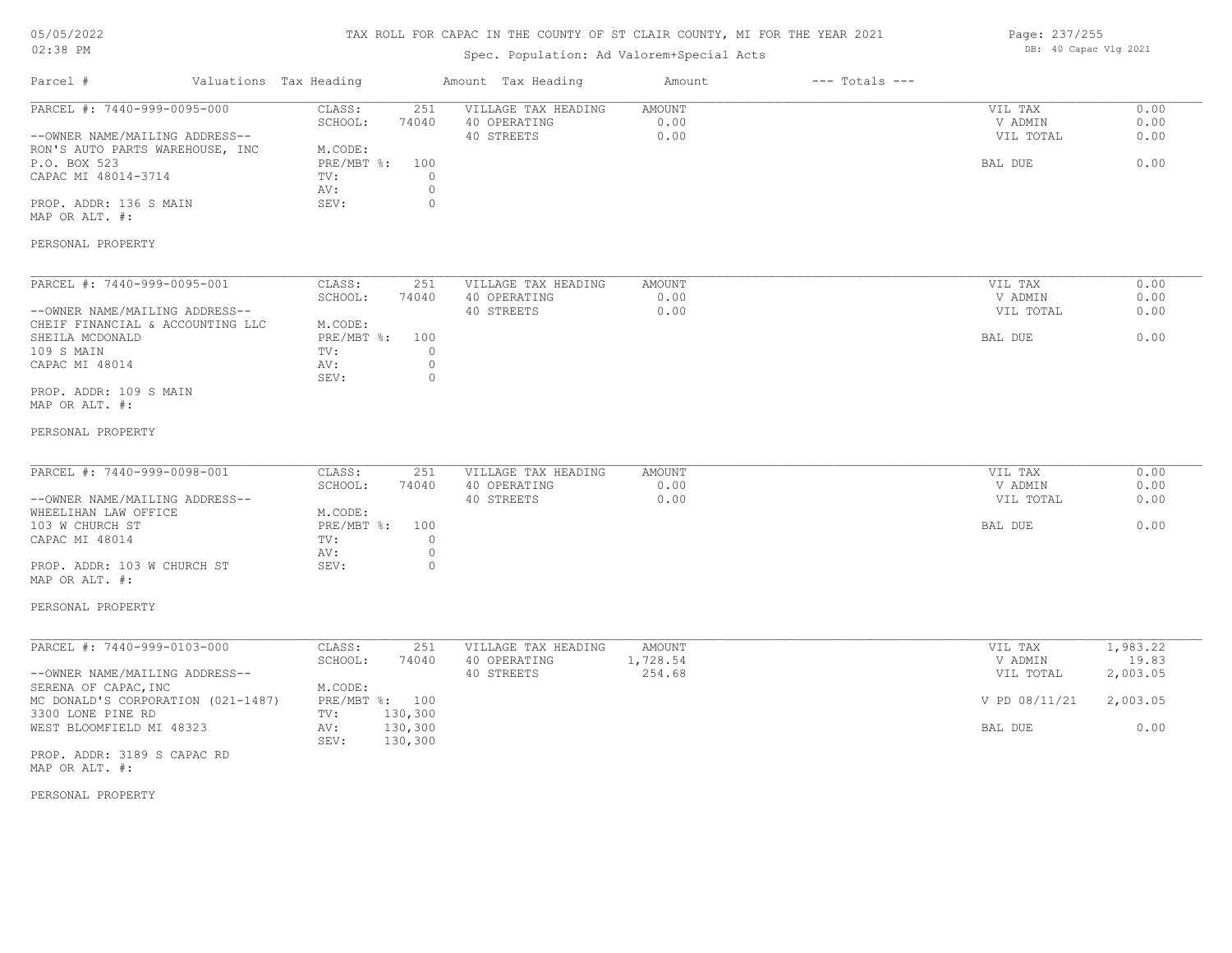### TAX ROLL FOR CAPAC IN THE COUNTY OF ST CLAIR COUNTY, MI FOR THE YEAR 2021

### Spec. Population: Ad Valorem+Special Acts

Page: 238/255 DB: 40 Capac Vlg 2021

| Valuations Tax Heading<br>Parcel #                                       |                                                                           | Amount Tax Heading                                | Amount                 | $---$ Totals $---$ |                                 |                      |
|--------------------------------------------------------------------------|---------------------------------------------------------------------------|---------------------------------------------------|------------------------|--------------------|---------------------------------|----------------------|
| PARCEL #: 7440-999-0105-000<br>--OWNER NAME/MAILING ADDRESS--            | CLASS:<br>251<br>SCHOOL:<br>74040                                         | VILLAGE TAX HEADING<br>40 OPERATING<br>40 STREETS | AMOUNT<br>0.00<br>0.00 |                    | VIL TAX<br>V ADMIN<br>VIL TOTAL | 0.00<br>0.00<br>0.00 |
| TAKE A BREAK THERAPY<br>P.O. BOX 94<br>CAPAC MI 48014                    | M.CODE:<br>$PRE/MBT$ %:<br>100<br>$\circ$<br>TV:<br>$\mathbb O$<br>AV:    |                                                   |                        |                    | BAL DUE                         | 0.00                 |
| PROP. ADDR: 109 S MAIN ST<br>MAP OR ALT. #:                              | SEV:<br>$\circ$                                                           |                                                   |                        |                    |                                 |                      |
| PERSONAL PROPERTY                                                        |                                                                           |                                                   |                        |                    |                                 |                      |
| PARCEL #: 7440-999-0106-001                                              | CLASS:<br>251<br>SCHOOL:<br>74040                                         | VILLAGE TAX HEADING<br>40 OPERATING               | <b>AMOUNT</b><br>0.00  |                    | VIL TAX<br>V ADMIN              | 0.00<br>0.00         |
| --OWNER NAME/MAILING ADDRESS--                                           |                                                                           | 40 STREETS                                        | 0.00                   |                    | VIL TOTAL                       | 0.00                 |
| CARRIGAN DEVELOPMENT, INC.<br>5412 LAPEER ROAD<br>SMITHS CREEK MI 48074  | M.CODE:<br>$PRE/MBT$ $\div$ :<br>100<br>$\circ$<br>TV:<br>$\circ$<br>AV:  |                                                   |                        |                    | BAL DUE                         | 0.00                 |
| PROP. ADDR:<br>MAP OR ALT. #:                                            | SEV:<br>$\circ$                                                           |                                                   |                        |                    |                                 |                      |
| PERSONAL PROPERTY                                                        |                                                                           |                                                   |                        |                    |                                 |                      |
| PARCEL #: 7440-999-0107-010                                              | CLASS:<br>251<br>SCHOOL:<br>74040                                         | VILLAGE TAX HEADING<br>40 OPERATING               | AMOUNT<br>0.00         |                    | VIL TAX<br>V ADMIN              | 0.00<br>0.00         |
| --OWNER NAME/MAILING ADDRESS--<br>WESTERN UNION FINANCIAL SERVICES, IN   | M.CODE:                                                                   | 40 STREETS                                        | 0.00                   |                    | VIL TOTAL                       | 0.00                 |
| PROPERTY TAX - HQ11<br>7001 E BELLEVIEW AVE., STE 680<br>DENVER CO 80237 | PRE/MBT %:<br>100<br>$\circ$<br>TV:<br>$\circ$<br>AV:<br>$\Omega$<br>SEV: |                                                   |                        |                    | BAL DUE                         | 0.00                 |
| PROP. ADDR:<br>MAP OR ALT. #:                                            |                                                                           |                                                   |                        |                    |                                 |                      |
| PERSONAL PROPERTY                                                        |                                                                           |                                                   |                        |                    |                                 |                      |
| PARCEL #: 7440-999-0112-301                                              | CLASS:<br>251                                                             | VILLAGE TAX HEADING                               | AMOUNT                 |                    | VIL TAX                         | 0.00                 |
| --OWNER NAME/MAILING ADDRESS--<br>NUCO2 SUPPLY LLC                       | SCHOOL:<br>74040<br>M.CODE:                                               | 40 OPERATING<br>40 STREETS                        | 0.00<br>0.00           |                    | V ADMIN<br>VIL TOTAL            | 0.00<br>0.00         |
| TAX DEPT.<br>10 RIVERVIEW DRIVE                                          | PRE/MBT %:<br>100<br>TV:<br>$\circ$                                       |                                                   |                        |                    | BAL DUE                         | 0.00                 |
| DANBURY CT 06810                                                         | $\circ$<br>AV:<br>$\mathbb O$<br>SEV:                                     |                                                   |                        |                    |                                 |                      |
| PROP. ADDR:<br>MAP OR ALT. #:                                            |                                                                           |                                                   |                        |                    |                                 |                      |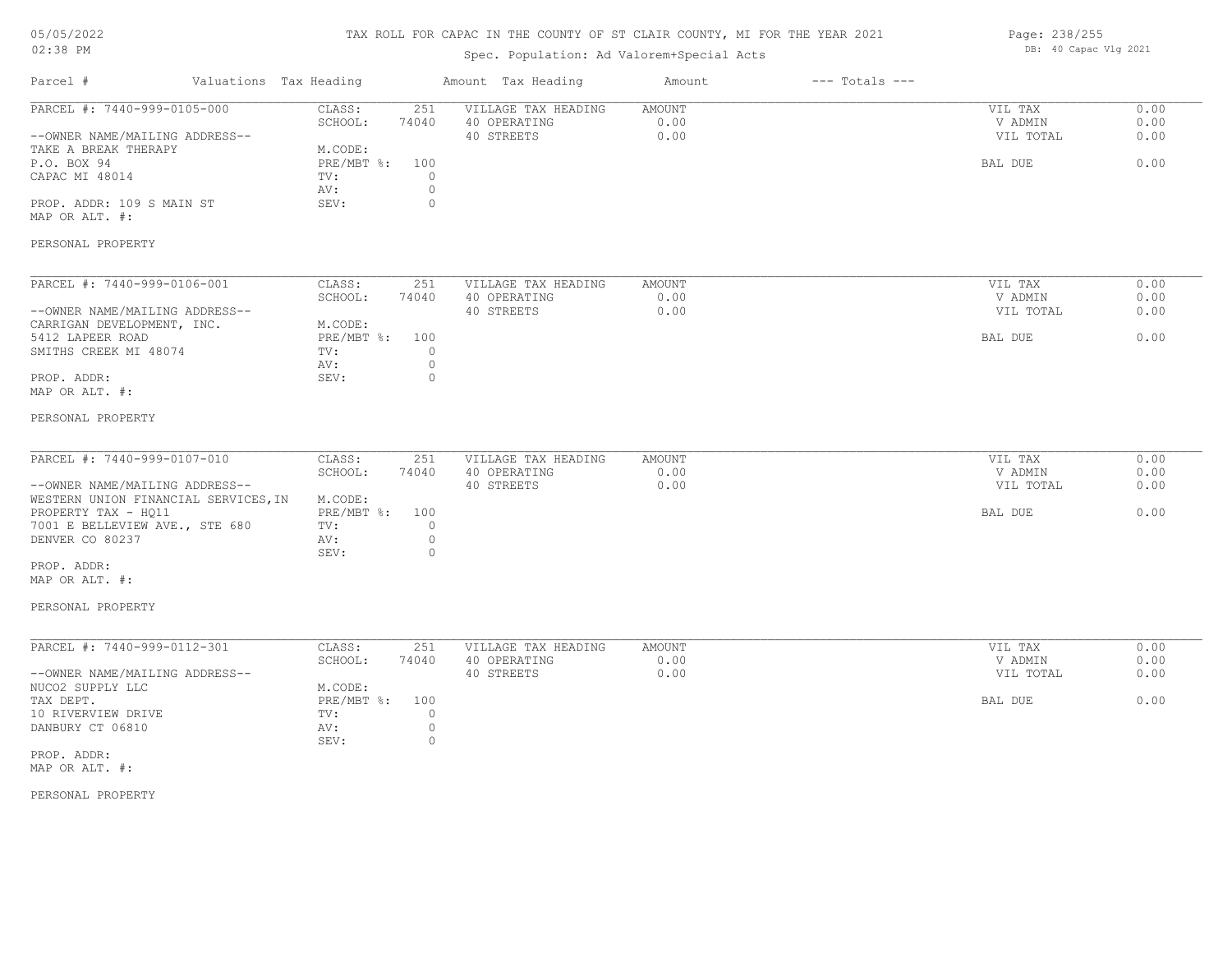### TAX ROLL FOR CAPAC IN THE COUNTY OF ST CLAIR COUNTY, MI FOR THE YEAR 2021

### Spec. Population: Ad Valorem+Special Acts

| Page: 239/255 |                       |  |
|---------------|-----------------------|--|
|               | DB: 40 Capac Vlg 2021 |  |

| Parcel #                                                                                                                                                                                                                           | Valuations Tax Heading                                                                                             | Amount Tax Heading                                                                  | Amount                           | $---$ Totals $---$ |                                                             |                                            |
|------------------------------------------------------------------------------------------------------------------------------------------------------------------------------------------------------------------------------------|--------------------------------------------------------------------------------------------------------------------|-------------------------------------------------------------------------------------|----------------------------------|--------------------|-------------------------------------------------------------|--------------------------------------------|
| PARCEL #: 7440-999-0113-001<br>--OWNER NAME/MAILING ADDRESS--<br>SR HUNTERS CROSSING LLC<br>27777 FRANKLIN RD STE 200<br>SOUTHFIELD MI 48034<br>PROP. ADDR: 150 HUNTERS CROSSING BLVD SEV:<br>MAP OR ALT. #:<br>PERSONAL PROPERTY  | CLASS:<br>251<br>SCHOOL:<br>74040<br>M.CODE:<br>PRE/MBT %:<br>100<br>TV:<br>AV:                                    | VILLAGE TAX HEADING<br>40 OPERATING<br>40 STREETS<br>$\Omega$<br>$\circ$<br>$\circ$ | AMOUNT<br>0.00<br>0.00           |                    | VIL TAX<br>V ADMIN<br>VIL TOTAL<br>BAL DUE                  | 0.00<br>0.00<br>0.00<br>0.00               |
| PARCEL #: 7440-999-0114-000<br>--OWNER NAME/MAILING ADDRESS--<br>KAATZ FUNERAL HOME INC<br>202 N MAIN ST<br>CAPAC MI 48014-3144<br>PROP. ADDR: 202 N MAIN ST<br>MAP OR ALT. #:                                                     | CLASS:<br>251<br>SCHOOL:<br>74040<br>M.CODE:<br>PRE/MBT %: 100<br>14,000<br>TV:<br>14,000<br>AV:<br>SEV:<br>14,000 | VILLAGE TAX HEADING<br>40 OPERATING<br>40 STREETS                                   | <b>AMOUNT</b><br>185.72<br>27.36 |                    | VIL TAX<br>V ADMIN<br>VIL TOTAL<br>V PD 09/22/21<br>BAL DUE | 213.08<br>2.13<br>215.21<br>215.21<br>0.00 |
| PERSONAL PROPERTY<br>PARCEL #: 7440-999-0116-000<br>--OWNER NAME/MAILING ADDRESS--<br>IGT GLOBAL SOLUTIONS CORP<br>TAX DEPARTMENT<br>10 MEMORIAL BLVD<br>PROVIDENCE RI 02903<br>PROP. ADDR:<br>MAP OR ALT. #:<br>PERSONAL PROPERTY | CLASS:<br>251<br>SCHOOL:<br>74040<br>M.CODE:<br>PRE/MBT %:<br>100<br>TV:<br>AV:<br>SEV:                            | VILLAGE TAX HEADING<br>40 OPERATING<br>40 STREETS<br>$\circ$<br>$\circ$<br>0        | AMOUNT<br>0.00<br>0.00           |                    | VIL TAX<br>V ADMIN<br>VIL TOTAL<br>BAL DUE                  | 0.00<br>0.00<br>0.00<br>0.00               |
| PARCEL #: 7440-999-0123-150<br>--OWNER NAME/MAILING ADDRESS--<br>FAMILY FIRST HEALTH CARE CAPAC PLLC<br>117 S MAIN<br>CAPAC MI 48014<br>PROP. ADDR: 117 S MAIN<br>MAP OR ALT. #:                                                   | CLASS:<br>251<br>SCHOOL:<br>74040<br>M.CODE:<br>PRE/MBT %:<br>100<br>TV:<br>AV:<br>SEV:                            | VILLAGE TAX HEADING<br>40 OPERATING<br>40 STREETS<br>$\circ$<br>$\circ$<br>$\circ$  | AMOUNT<br>0.00<br>0.00           |                    | VIL TAX<br>V ADMIN<br>VIL TOTAL<br>BAL DUE                  | 0.00<br>0.00<br>0.00<br>0.00               |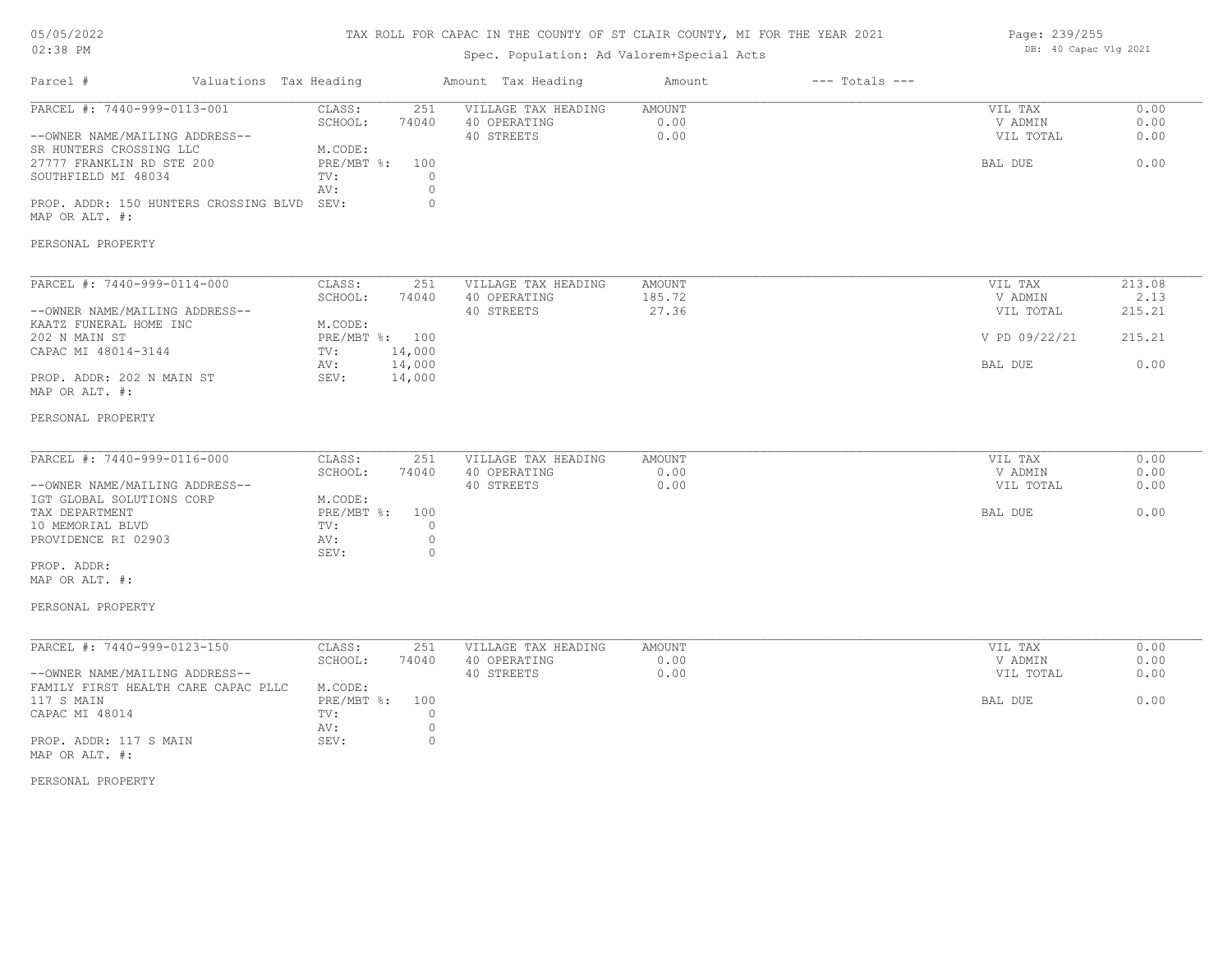### TAX ROLL FOR CAPAC IN THE COUNTY OF ST CLAIR COUNTY, MI FOR THE YEAR 2021

### Spec. Population: Ad Valorem+Special Acts

| Page: 240/255 |                       |  |
|---------------|-----------------------|--|
|               | DB: 40 Capac Vlg 2021 |  |

| Parcel #<br>Valuations Tax Heading |                     | Amount Tax Heading  | Amount | $---$ Totals $---$ |               |       |
|------------------------------------|---------------------|---------------------|--------|--------------------|---------------|-------|
| PARCEL #: 7440-999-0125-001        | CLASS:<br>251       | VILLAGE TAX HEADING | AMOUNT |                    | VIL TAX       | 0.00  |
|                                    | SCHOOL:<br>74040    | 40 OPERATING        | 0.00   |                    | V ADMIN       | 0.00  |
| --OWNER NAME/MAILING ADDRESS--     |                     | 40 STREETS          | 0.00   |                    | VIL TOTAL     | 0.00  |
| DISH NETWORK LLC                   | M.CODE:             |                     |        |                    |               |       |
| P.O. BOX 6623                      | $PRE/MBT$ %:<br>100 |                     |        |                    | BAL DUE       | 0.00  |
| ENGLEWOOD CO 80155                 | $\circ$<br>TV:      |                     |        |                    |               |       |
|                                    | $\circ$<br>AV:      |                     |        |                    |               |       |
| PROP. ADDR:                        | SEV:<br>$\circ$     |                     |        |                    |               |       |
| MAP OR ALT. #:                     |                     |                     |        |                    |               |       |
| PERSONAL PROPERTY                  |                     |                     |        |                    |               |       |
|                                    |                     |                     |        |                    |               |       |
| PARCEL #: 7440-999-0126-000        | CLASS:<br>251       | VILLAGE TAX HEADING | AMOUNT |                    | VIL TAX       | 0.00  |
|                                    | SCHOOL:<br>74040    | 40 OPERATING        | 0.00   |                    | V ADMIN       | 0.00  |
| --OWNER NAME/MAILING ADDRESS--     |                     | 40 STREETS          | 0.00   |                    | VIL TOTAL     | 0.00  |
| GORDON FOOD SERVICE INC            | M.CODE:             |                     |        |                    |               |       |
| 1611 N.INTERSTATE 35E STE. 428     | PRE/MBT %:<br>100   |                     |        |                    | BAL DUE       | 0.00  |
| CARROLLTON TX 75006-8616           | $\circ$<br>TV:      |                     |        |                    |               |       |
|                                    | $\circ$<br>AV:      |                     |        |                    |               |       |
| PROP. ADDR:                        | $\circ$<br>SEV:     |                     |        |                    |               |       |
| MAP OR ALT. #:                     |                     |                     |        |                    |               |       |
| PERSONAL PROPERTY                  |                     |                     |        |                    |               |       |
|                                    |                     |                     |        |                    |               |       |
| PARCEL #: 7440-999-0128-002        | CLASS:<br>251       | VILLAGE TAX HEADING | AMOUNT |                    | VIL TAX       | 45.65 |
|                                    | 74040<br>SCHOOL:    | 40 OPERATING        | 39.79  |                    | V ADMIN       | 0.45  |
| --OWNER NAME/MAILING ADDRESS--     |                     | 40 STREETS          | 5.86   |                    | VIL TOTAL     | 46.10 |
| FIREGIRL INC                       | M.CODE:             |                     |        |                    |               |       |
| 15808 DRYDEN RD                    | PRE/MBT %: 100      |                     |        |                    | V PD 08/11/21 | 46.10 |
| ALLENTON MI 48002                  | 3,000<br>TV:        |                     |        |                    |               |       |
|                                    | 3,000<br>AV:        |                     |        |                    | BAL DUE       | 0.00  |
| PROP. ADDR: 100 N MAIN ST          | SEV:<br>3,000       |                     |        |                    |               |       |
| MAP OR ALT. #:                     |                     |                     |        |                    |               |       |
| PERSONAL PROPERTY                  |                     |                     |        |                    |               |       |
|                                    |                     |                     |        |                    |               |       |
| PARCEL #: 7440-999-0133-000        | CLASS:<br>003       | VILLAGE TAX HEADING | AMOUNT |                    | VIL TAX       | 0.00  |
|                                    | SCHOOL:<br>74040    | 40 OPERATING        | 0.00   |                    | V ADMIN       | 0.00  |
| --OWNER NAME/MAILING ADDRESS--     |                     | 40 STREETS          | 0.00   |                    | VIL TOTAL     | 0.00  |
| THUMB RIGGING & ERECTORS           | M.CODE:             |                     |        |                    |               |       |
| PO BOX 189                         | PRE/MBT %:<br>100   |                     |        |                    | BAL DUE       | 0.00  |
| CAPAC MI 48014                     | $\circ$<br>TV:      |                     |        |                    |               |       |
|                                    | $\circ$<br>AV:      |                     |        |                    |               |       |
| PROP. ADDR: 14850 DOWNEY RD        |                     |                     |        |                    |               |       |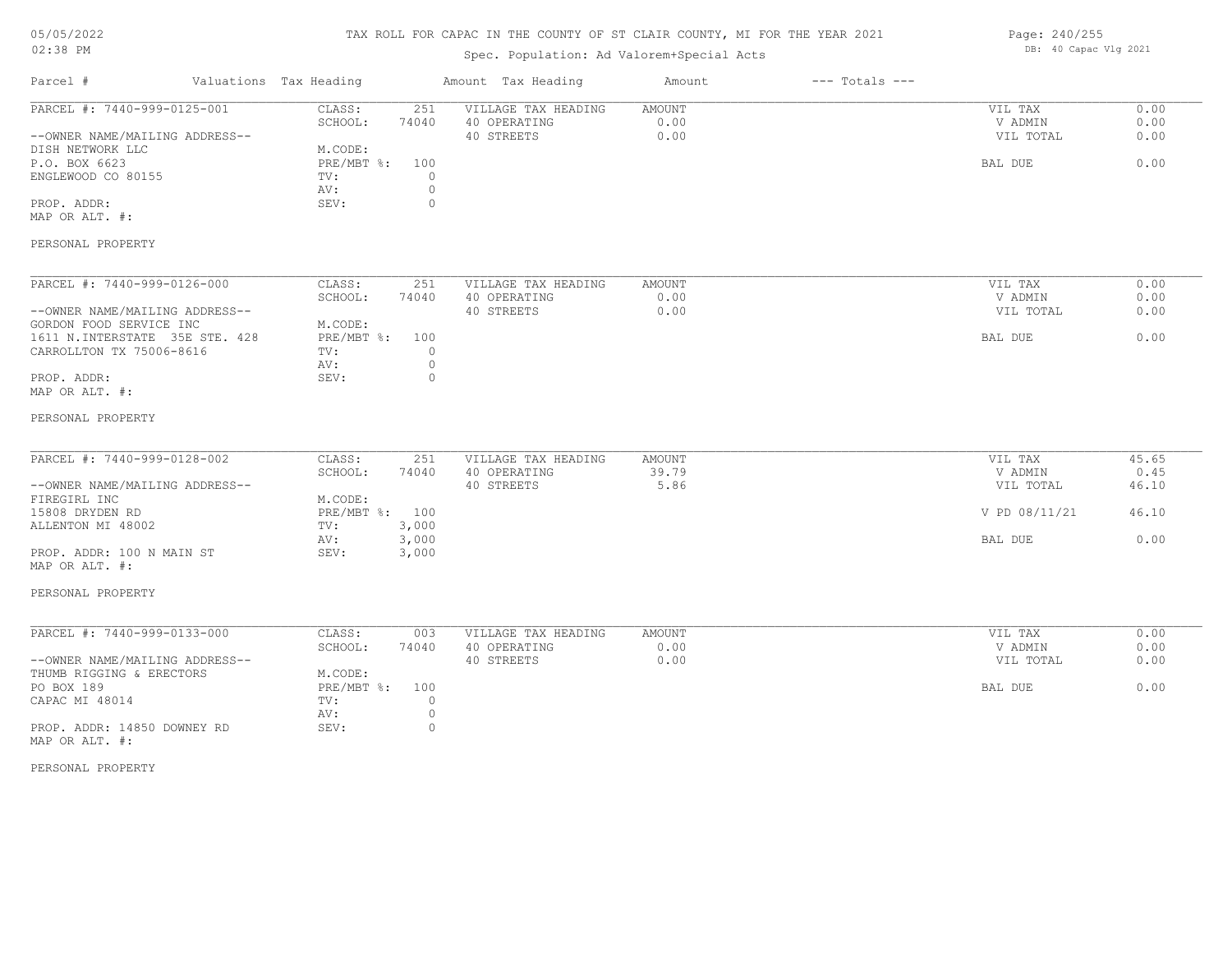# 05/05/2022

02:38 PM

### TAX ROLL FOR CAPAC IN THE COUNTY OF ST CLAIR COUNTY, MI FOR THE YEAR 2021

### Spec. Population: Ad Valorem+Special Acts

| Valuations Tax Heading<br>Parcel #                                                                             |                   | Amount Tax Heading  | Amount | $---$ Totals $---$ |           |      |
|----------------------------------------------------------------------------------------------------------------|-------------------|---------------------|--------|--------------------|-----------|------|
| PARCEL #: 7440-999-0135-010                                                                                    | 251<br>CLASS:     | VILLAGE TAX HEADING | AMOUNT |                    | VIL TAX   | 0.00 |
|                                                                                                                | SCHOOL:<br>74040  | 40 OPERATING        | 0.00   |                    | V ADMIN   | 0.00 |
| --OWNER NAME/MAILING ADDRESS--                                                                                 |                   | 40 STREETS          | 0.00   |                    | VIL TOTAL | 0.00 |
| WELLS FARGO FINANCIAL LEASING INC.                                                                             | M.CODE:           |                     |        |                    |           |      |
| N0005-050                                                                                                      | PRE/MBT %:<br>100 |                     |        |                    | BAL DUE   | 0.00 |
| 800 WALNUT ST                                                                                                  | TV:               |                     |        |                    |           |      |
| DES MOINES IA 50309-3636                                                                                       | AV:               |                     |        |                    |           |      |
|                                                                                                                | 0<br>SEV:         |                     |        |                    |           |      |
| PROP. ADDR:                                                                                                    |                   |                     |        |                    |           |      |
| MAP OR ALT. #:                                                                                                 |                   |                     |        |                    |           |      |
| PERSONAL PROPERTY                                                                                              |                   |                     |        |                    |           |      |
| PARCEL #: 7440-999-0136-100                                                                                    | 003<br>CLASS:     | VILLAGE TAX HEADING | AMOUNT |                    | VIL TAX   | 0.00 |
|                                                                                                                | SCHOOL:<br>74040  | 40 OPERATING        | 0.00   |                    | V ADMIN   | 0.00 |
| --OWNER NAME/MAILING ADDRESS--                                                                                 |                   | 40 STREETS          | 0.00   |                    | VIL TOTAL | 0.00 |
| SPRINT SPECTRUM, LP                                                                                            | M.CODE:           |                     |        |                    |           |      |
| PO BOX 8430                                                                                                    | PRE/MBT %:<br>100 |                     |        |                    | BAL DUE   | 0.00 |
| KANAS CITY MO 64114-8430                                                                                       | TV:               |                     |        |                    |           |      |
|                                                                                                                | AV:               |                     |        |                    |           |      |
| PROP. ADDR: 750 E HILL STREET                                                                                  | $\Omega$<br>SEV:  |                     |        |                    |           |      |
| MAP OR ALT. #:                                                                                                 |                   |                     |        |                    |           |      |
| 그 아이들은 그 사람들은 아이들을 만들어 보이는 것이 아니라 아이들이 아니라 아이들이 아니라 아이들이 아니라 아이들이 아니라 아이들이 아니라 아이들이 아니라 아이들이 아니라 아이들이 아니라 아이들이 |                   |                     |        |                    |           |      |

#### PERSONAL PROPERTY

| PARCEL #: 7440-999-0137-010    | CLASS:         | 251   | VILLAGE TAX HEADING | AMOUNT | VIL TAX   | 0.00 |
|--------------------------------|----------------|-------|---------------------|--------|-----------|------|
|                                | SCHOOL:        | 74040 | 40 OPERATING        | 0.00   | V ADMIN   | 0.00 |
| --OWNER NAME/MAILING ADDRESS-- |                |       | 40 STREETS          | 0.00   | VIL TOTAL | 0.00 |
| CROWN EQUIPMENT CORPORATION    | M.CODE:        |       |                     |        |           |      |
| CROWN LIFT TRUCKS              | PRE/MBT %: 100 |       |                     |        | BAL DUE   | 0.00 |
| 44 SOUTH WASHINGTON STREET     | TV:            |       |                     |        |           |      |
| NEW BREMEN OH 45869            | AV:            |       |                     |        |           |      |
|                                | SEV:           |       |                     |        |           |      |
| PROP. ADDR:                    |                |       |                     |        |           |      |

MAP OR ALT. #:

#### PERSONAL PROPERTY

| PARCEL #: 7440-999-0138-000    | CLASS:     | 251   | VILLAGE TAX HEADING | AMOUNT | 0.00<br>VIL TAX   |
|--------------------------------|------------|-------|---------------------|--------|-------------------|
|                                | SCHOOL:    | 74040 | 40 OPERATING        | 0.00   | 0.00<br>V ADMIN   |
| --OWNER NAME/MAILING ADDRESS-- |            |       | 40 STREETS          | 0.00   | 0.00<br>VIL TOTAL |
| ROOTED YOGA                    | M.CODE:    |       |                     |        |                   |
| CAROL NEMECEK                  | PRE/MBT %: | 100   |                     |        | 0.00<br>BAL DUE   |
| 122 N MAIN ST                  | TV:        |       |                     |        |                   |
| CAPAC MI 48014                 | AV:        |       |                     |        |                   |
|                                | SEV:       |       |                     |        |                   |
| PROP. ADDR: 122 N MAIN ST      |            |       |                     |        |                   |
|                                |            |       |                     |        |                   |

MAP OR ALT. #:

PERSONAL PROPERTY

Page: 241/255 DB: 40 Capac Vlg 2021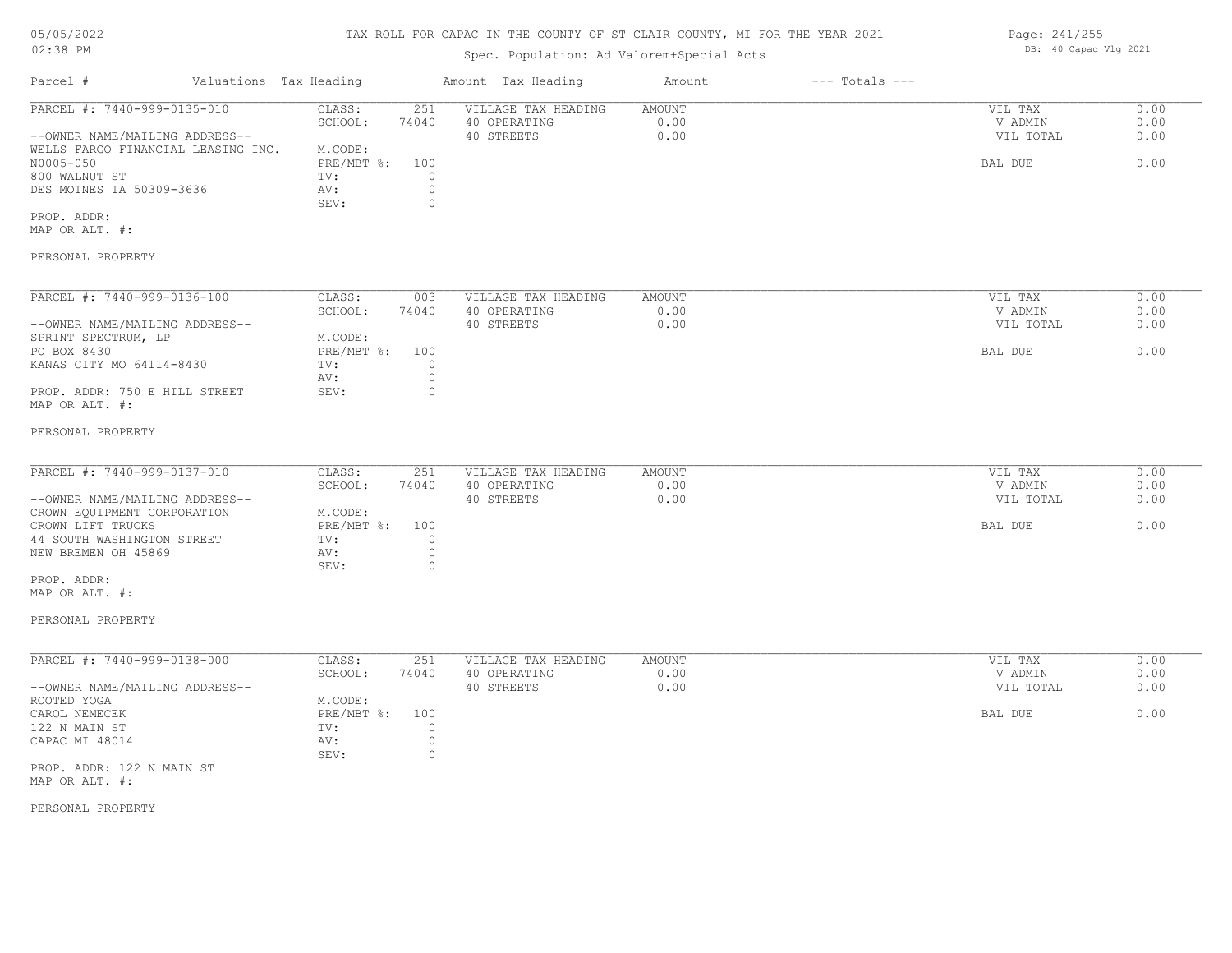# 05/05/2022

### 02:38 PM

### TAX ROLL FOR CAPAC IN THE COUNTY OF ST CLAIR COUNTY, MI FOR THE YEAR 2021

### Spec. Population: Ad Valorem+Special Acts

| Page: 242/255 |                       |  |
|---------------|-----------------------|--|
|               | DB: 40 Capac Vlg 2021 |  |

| Parcel #                                                                                                                                                                                                            | Valuations Tax Heading |                                                                                                                          | Amount Tax Heading                                | Amount                              | $---$ Totals $---$ |                                                             |                                                   |
|---------------------------------------------------------------------------------------------------------------------------------------------------------------------------------------------------------------------|------------------------|--------------------------------------------------------------------------------------------------------------------------|---------------------------------------------------|-------------------------------------|--------------------|-------------------------------------------------------------|---------------------------------------------------|
| PARCEL #: 7440-999-0140-000<br>--OWNER NAME/MAILING ADDRESS--<br>DOLLAR GENERAL#20980<br>CORPORATE TAX CONSULTING<br>P.O. BOX 503410<br>INDIANAPOLIS IN 46256-3410<br>PROP. ADDR: 403 S MAIN ST<br>MAP OR ALT. #:   |                        | CLASS:<br>251<br>SCHOOL:<br>74040<br>M.CODE:<br>PRE/MBT %: 100<br>82,700<br>TV:<br>AV:<br>82,700<br>SEV:<br>82,700       | VILLAGE TAX HEADING<br>40 OPERATING<br>40 STREETS | <b>AMOUNT</b><br>1,097.08<br>161.64 |                    | VIL TAX<br>V ADMIN<br>VIL TOTAL<br>V PD 09/09/21<br>BAL DUE | 1,258.72<br>12.58<br>1,271.30<br>1,271.30<br>0.00 |
| PERSONAL PROPERTY                                                                                                                                                                                                   |                        |                                                                                                                          |                                                   |                                     |                    |                                                             |                                                   |
| PARCEL #: 7440-999-0143-001<br>--OWNER NAME/MAILING ADDRESS--<br>HARVEY FAMILY CHIROPRACTIC<br>111 S MAIN ST<br>CAPAC MI 48014<br>PROP. ADDR: 111 S MAIN ST                                                         |                        | CLASS:<br>251<br>SCHOOL:<br>74040<br>M.CODE:<br>PRE/MBT %:<br>100<br>$\circ$<br>TV:<br>$\circ$<br>AV:<br>SEV:<br>$\circ$ | VILLAGE TAX HEADING<br>40 OPERATING<br>40 STREETS | AMOUNT<br>0.00<br>0.00              |                    | VIL TAX<br>V ADMIN<br>VIL TOTAL<br>BAL DUE                  | 0.00<br>0.00<br>0.00<br>0.00                      |
| MAP OR ALT. #:<br>PERSONAL PROPERTY                                                                                                                                                                                 |                        |                                                                                                                          |                                                   |                                     |                    |                                                             |                                                   |
| PARCEL #: 7440-999-0146-000<br>--OWNER NAME/MAILING ADDRESS--<br>CSC SERVICEWORKS, INC<br>RYAN TAX COMPLIANCE, LLC<br>P.O. BOX 460049<br>HOUSTON TX 77056<br>PROP. ADDR:<br>MAP OR ALT. #:<br>PERSONAL PROPERTY     |                        | CLASS:<br>251<br>SCHOOL:<br>74040<br>M.CODE:<br>PRE/MBT %:<br>100<br>TV:<br>$\circ$<br>$\circ$<br>AV:<br>SEV:<br>$\circ$ | VILLAGE TAX HEADING<br>40 OPERATING<br>40 STREETS | AMOUNT<br>0.00<br>0.00              |                    | VIL TAX<br>V ADMIN<br>VIL TOTAL<br>BAL DUE                  | 0.00<br>0.00<br>0.00<br>0.00                      |
| PARCEL #: 7440-999-0148-001<br>--OWNER NAME/MAILING ADDRESS--<br>AMERICAN BOTTLING COMPANY THE<br>PROPERTY TAX DEPARTMENT<br>5301 LEGACY DR<br>PLANO TX 75024<br>PROP. ADDR:<br>MAP OR ALT. #:<br>PERSONAL PROPERTY |                        | CLASS:<br>251<br>SCHOOL:<br>74040<br>M.CODE:<br>PRE/MBT %:<br>100<br>TV:<br>$\circ$<br>$\circ$<br>AV:<br>SEV:<br>$\circ$ | VILLAGE TAX HEADING<br>40 OPERATING<br>40 STREETS | <b>AMOUNT</b><br>0.00<br>0.00       |                    | VIL TAX<br>V ADMIN<br>VIL TOTAL<br>BAL DUE                  | 0.00<br>0.00<br>0.00<br>0.00                      |
|                                                                                                                                                                                                                     |                        |                                                                                                                          |                                                   |                                     |                    |                                                             |                                                   |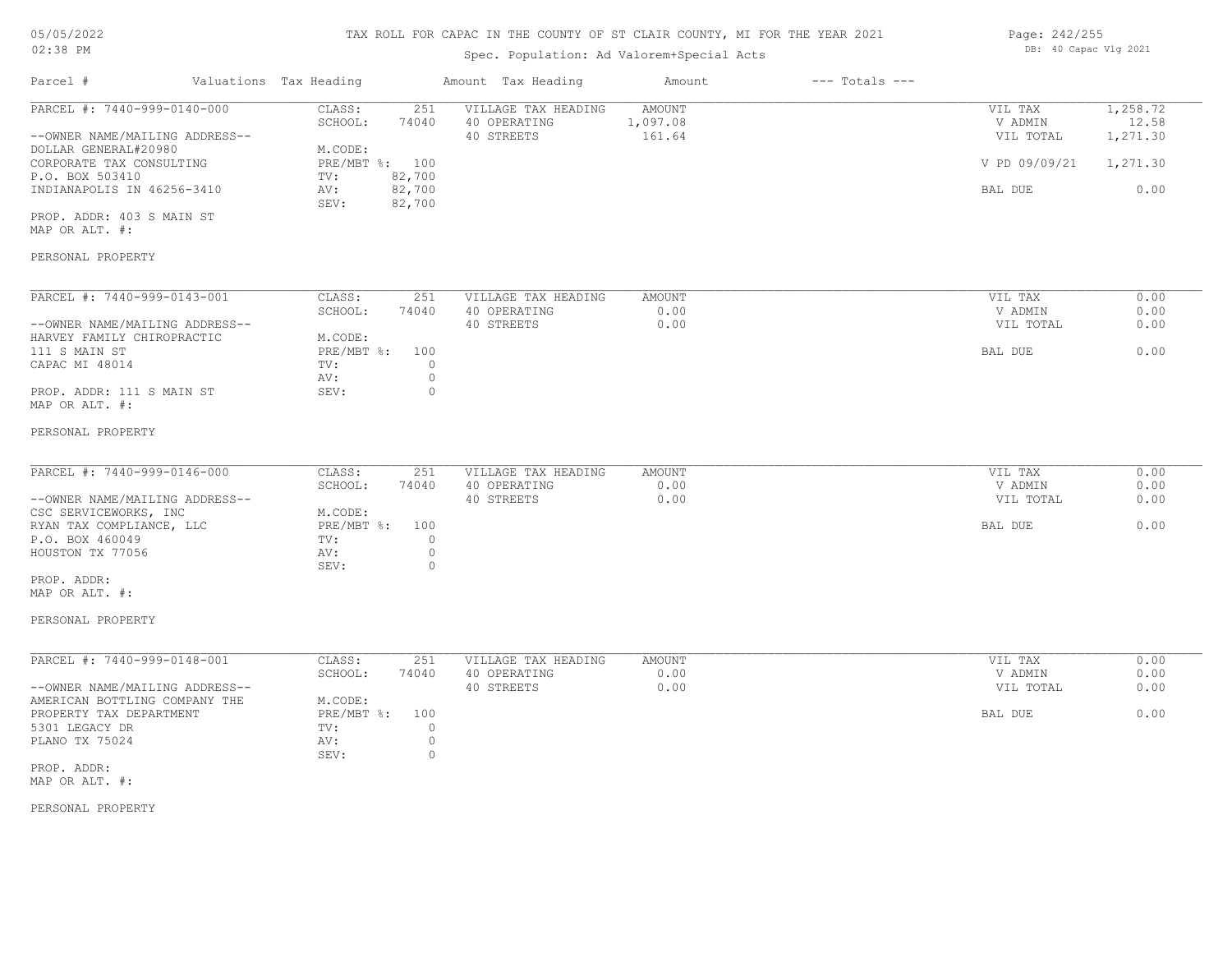### TAX ROLL FOR CAPAC IN THE COUNTY OF ST CLAIR COUNTY, MI FOR THE YEAR 2021

### Spec. Population: Ad Valorem+Special Acts

| Page: 243/255 |                       |  |
|---------------|-----------------------|--|
|               | DB: 40 Capac Vlg 2021 |  |

| Parcel #                                                      | Valuations Tax Heading    |                               | Amount Tax Heading                                | Amount                     | $---$ Totals $---$ |                                 |                          |
|---------------------------------------------------------------|---------------------------|-------------------------------|---------------------------------------------------|----------------------------|--------------------|---------------------------------|--------------------------|
| PARCEL #: 7440-999-0149-001<br>--OWNER NAME/MAILING ADDRESS-- | CLASS:<br>SCHOOL:         | 251<br>74040                  | VILLAGE TAX HEADING<br>40 OPERATING<br>40 STREETS | AMOUNT<br>716.35<br>105.54 |                    | VIL TAX<br>V ADMIN<br>VIL TOTAL | 821.89<br>8.21<br>830.10 |
| CAT SCALE COMPANY#1925<br>P.O.BOX 630                         | M.CODE:<br>PRE/MBT %: 100 |                               |                                                   |                            |                    | V PD 08/05/21                   | 830.10                   |
| WALCOTT IA 52773                                              | TV:<br>AV:                | 54,000<br>54,000              |                                                   |                            |                    | BAL DUE                         | 0.00                     |
| PROP. ADDR: 3200 CAPAC RD<br>MAP OR ALT. #:                   | SEV:                      | 54,000                        |                                                   |                            |                    |                                 |                          |
| PERSONAL PROPERTY                                             |                           |                               |                                                   |                            |                    |                                 |                          |
| PARCEL #: 7440-999-0150-011                                   | CLASS:                    | 251                           | VILLAGE TAX HEADING                               | AMOUNT                     |                    | VIL TAX                         | 0.00                     |
| --OWNER NAME/MAILING ADDRESS--                                | SCHOOL:                   | 74040                         | 40 OPERATING<br>40 STREETS                        | 0.00<br>0.00               |                    | V ADMIN<br>VIL TOTAL            | 0.00<br>0.00             |
| HUGHES NETWORK SYSTEMS, LLC<br>RYAN TAX COMPLIANCE SERV.LLC   | M.CODE:<br>PRE/MBT %: 100 |                               |                                                   |                            |                    | BAL DUE                         | 0.00                     |
| P.O.BOX 460049<br>HOUSTON TX 77056                            | TV:<br>AV:                | $\circ$<br>$\circ$            |                                                   |                            |                    |                                 |                          |
| PROP. ADDR:<br>MAP OR ALT. #:                                 | SEV:                      | $\circ$                       |                                                   |                            |                    |                                 |                          |
| PERSONAL PROPERTY                                             |                           |                               |                                                   |                            |                    |                                 |                          |
| PARCEL #: 7440-999-0151-001                                   | CLASS:                    | 251                           | VILLAGE TAX HEADING                               | AMOUNT                     |                    | VIL TAX                         | 0.00                     |
| --OWNER NAME/MAILING ADDRESS--                                | SCHOOL:                   | 74040                         | 40 OPERATING<br>40 STREETS                        | 0.00<br>0.00               |                    | V ADMIN<br>VIL TOTAL            | 0.00<br>0.00             |
| HUNTINGTON TECHNOLOGY FINANCE & SUB                           | M.CODE:                   |                               |                                                   |                            |                    |                                 |                          |
| P.O. BOX 2017<br>BLOOMFIELD HILLS MI 48302                    | $PRE/MBT$ $\div$<br>TV:   | 100<br>$\circ$                |                                                   |                            |                    | BAL DUE                         | 0.00                     |
| PROP. ADDR:<br>MAP OR ALT. #:                                 | AV:<br>SEV:               | $\circ$<br>$\circ$            |                                                   |                            |                    |                                 |                          |
| PERSONAL PROPERTY                                             |                           |                               |                                                   |                            |                    |                                 |                          |
|                                                               |                           |                               |                                                   |                            |                    |                                 |                          |
| PARCEL #: 7440-999-0152-000                                   | CLASS:<br>SCHOOL:         | 251<br>74040                  | VILLAGE TAX HEADING<br>40 OPERATING               | AMOUNT<br>0.00             |                    | VIL TAX<br>V ADMIN              | 0.00<br>0.00             |
| --OWNER NAME/MAILING ADDRESS--<br>INTERFACE SECURITY SYSTEMS  | M.CODE:                   |                               | 40 STREETS                                        | 0.00                       |                    | VIL TOTAL                       | 0.00                     |
| BROWN SMITH WALLACE LLP                                       | PRE/MBT %: 100            |                               |                                                   |                            |                    | BAL DUE                         | 0.00                     |
| 6 CITYPLACE DR. STE 800<br>SAINT LOUIS MO 63141               | TV:<br>AV:<br>SEV:        | $\circ$<br>$\circ$<br>$\circ$ |                                                   |                            |                    |                                 |                          |
| PROP. ADDR:<br>MAP OR ALT. #:                                 |                           |                               |                                                   |                            |                    |                                 |                          |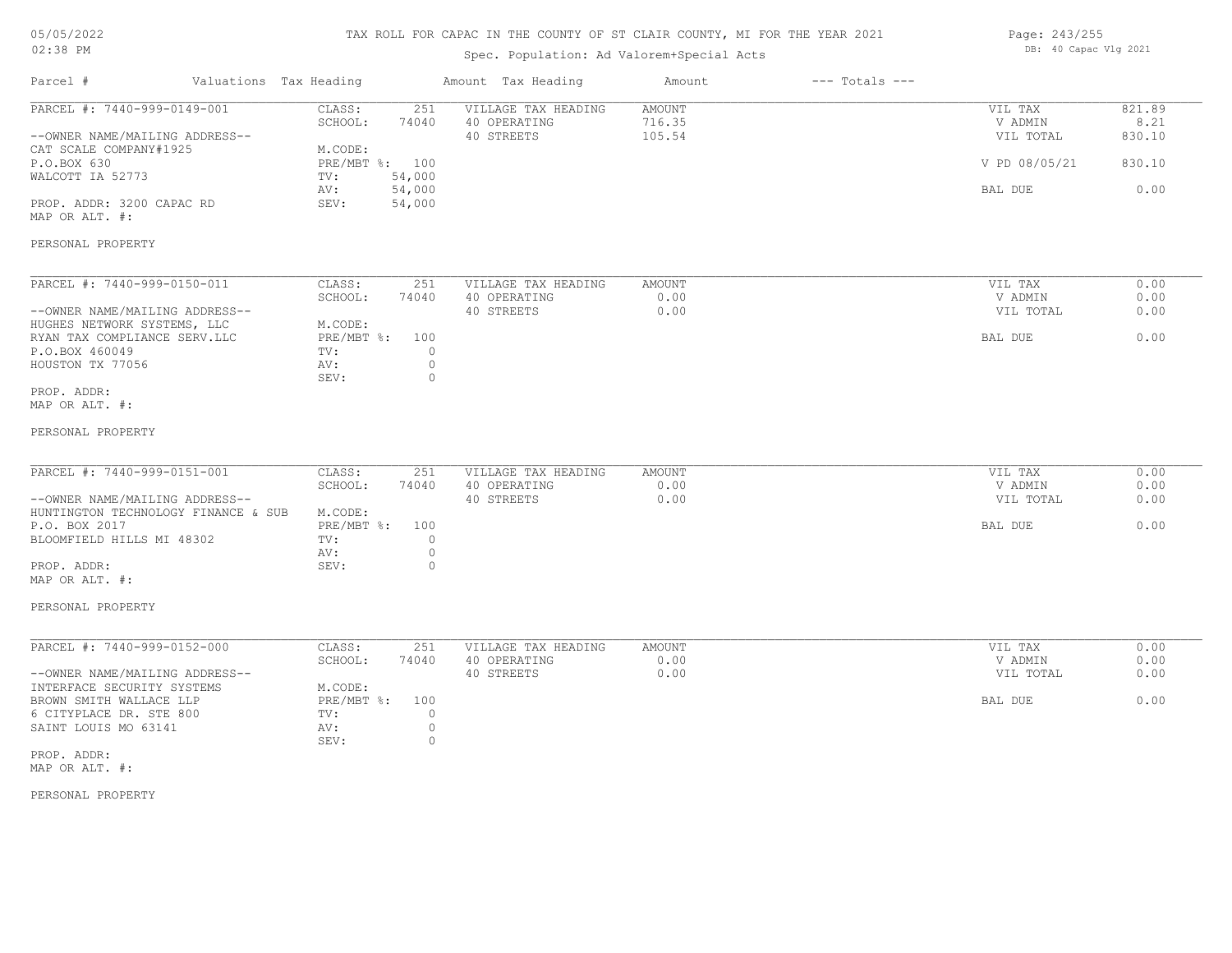### TAX ROLL FOR CAPAC IN THE COUNTY OF ST CLAIR COUNTY, MI FOR THE YEAR 2021

### Spec. Population: Ad Valorem+Special Acts

Page: 244/255 DB: 40 Capac Vlg 2021

| Parcel #                                                  | Valuations Tax Heading            | Amount Tax Heading                  | Amount                | $---$ Totals $---$ |                    |              |
|-----------------------------------------------------------|-----------------------------------|-------------------------------------|-----------------------|--------------------|--------------------|--------------|
| PARCEL #: 7440-999-0153-002                               | CLASS:<br>251<br>SCHOOL:<br>74040 | VILLAGE TAX HEADING<br>40 OPERATING | <b>AMOUNT</b><br>0.00 |                    | VIL TAX<br>V ADMIN | 0.00<br>0.00 |
| --OWNER NAME/MAILING ADDRESS--<br>FARMER BROTHERS COMPANY | M.CODE:                           | 40 STREETS                          | 0.00                  |                    | VIL TOTAL          | 0.00         |
| P.O. BOX 77057                                            | $PRE/MBT$ $\div$<br>100           |                                     |                       |                    | BAL DUE            | 0.00         |
| FORT WORTH TX 76177                                       | $\circ$<br>TV:                    |                                     |                       |                    |                    |              |
|                                                           | $\circ$<br>AV:                    |                                     |                       |                    |                    |              |
| PROP. ADDR:                                               | SEV:<br>$\circ$                   |                                     |                       |                    |                    |              |
| MAP OR ALT. #:                                            |                                   |                                     |                       |                    |                    |              |
| PERSONAL PROPERTY                                         |                                   |                                     |                       |                    |                    |              |
| PARCEL #: 7440-999-0156-050                               | CLASS:<br>251                     | VILLAGE TAX HEADING                 | AMOUNT                |                    | VIL TAX            | 0.00         |
|                                                           | SCHOOL:<br>74040                  | 40 OPERATING                        | 0.00                  |                    | V ADMIN            | 0.00         |
| --OWNER NAME/MAILING ADDRESS--                            |                                   | 40 STREETS                          | 0.00                  |                    | VIL TOTAL          | 0.00         |
| NORTHERN LEASING SYSTEMS, INC.                            | M.CODE:                           |                                     |                       |                    |                    |              |
| TAX DEPARTMENT                                            | PRE/MBT %:<br>100                 |                                     |                       |                    | BAL DUE            | 0.00         |
| 7303 SE LAKE RD                                           | $\circ$<br>TV:                    |                                     |                       |                    |                    |              |
| PORTLAND OR 97267                                         | $\circ$<br>AV:                    |                                     |                       |                    |                    |              |
|                                                           | $\circ$<br>SEV:                   |                                     |                       |                    |                    |              |
| PROP. ADDR:                                               |                                   |                                     |                       |                    |                    |              |
| MAP OR ALT. #:                                            |                                   |                                     |                       |                    |                    |              |
| PERSONAL PROPERTY                                         |                                   |                                     |                       |                    |                    |              |
| PARCEL #: 7440-999-0157-001                               | CLASS:<br>251                     | VILLAGE TAX HEADING                 | <b>AMOUNT</b>         |                    | VIL TAX            | 0.00         |
|                                                           | SCHOOL:<br>74040                  | 40 OPERATING                        | 0.00                  |                    | V ADMIN            | 0.00         |
| --OWNER NAME/MAILING ADDRESS--                            |                                   | 40 STREETS                          | 0.00                  |                    | VIL TOTAL          | 0.00         |
| MAILFINANCE INC.                                          | M.CODE:                           |                                     |                       |                    |                    |              |
| TAX DEPARTMENT                                            | PRE/MBT %:<br>100                 |                                     |                       |                    | BAL DUE            | 0.00         |
| 478 WHEELERS FARMS ROAD                                   | $\circ$<br>TV:                    |                                     |                       |                    |                    |              |
| MILFORD CT 06461                                          | $\mathbb O$<br>AV:                |                                     |                       |                    |                    |              |
|                                                           | SEV:<br>$\circ$                   |                                     |                       |                    |                    |              |
| PROP. ADDR:                                               |                                   |                                     |                       |                    |                    |              |
| MAP OR ALT. #:                                            |                                   |                                     |                       |                    |                    |              |
|                                                           |                                   |                                     |                       |                    |                    |              |
| PERSONAL PROPERTY                                         |                                   |                                     |                       |                    |                    |              |
| PARCEL #: 7440-999-0157-010                               | CLASS:<br>251                     | VILLAGE TAX HEADING                 | <b>AMOUNT</b>         |                    | VIL TAX            | 0.00         |
|                                                           | SCHOOL:<br>74040                  | 40 OPERATING                        | 0.00                  |                    | V ADMIN            | 0.00         |
| --OWNER NAME/MAILING ADDRESS--                            |                                   | 40 STREETS                          | 0.00                  |                    | VIL TOTAL          | 0.00         |
| NEOPOST USA INC                                           | M.CODE:                           |                                     |                       |                    |                    |              |
| TAX DEPT.                                                 | PRE/MBT %:<br>100                 |                                     |                       |                    | BAL DUE            | 0.00         |
| 478 WHEELERS FARMS ROAD                                   | $\circ$<br>TV:                    |                                     |                       |                    |                    |              |
| MILFORD CT 06461                                          | $\circ$<br>AV:<br>SEV:<br>$\circ$ |                                     |                       |                    |                    |              |
| PROP. ADDR:                                               |                                   |                                     |                       |                    |                    |              |
| MAP OR ALT. #:                                            |                                   |                                     |                       |                    |                    |              |
|                                                           |                                   |                                     |                       |                    |                    |              |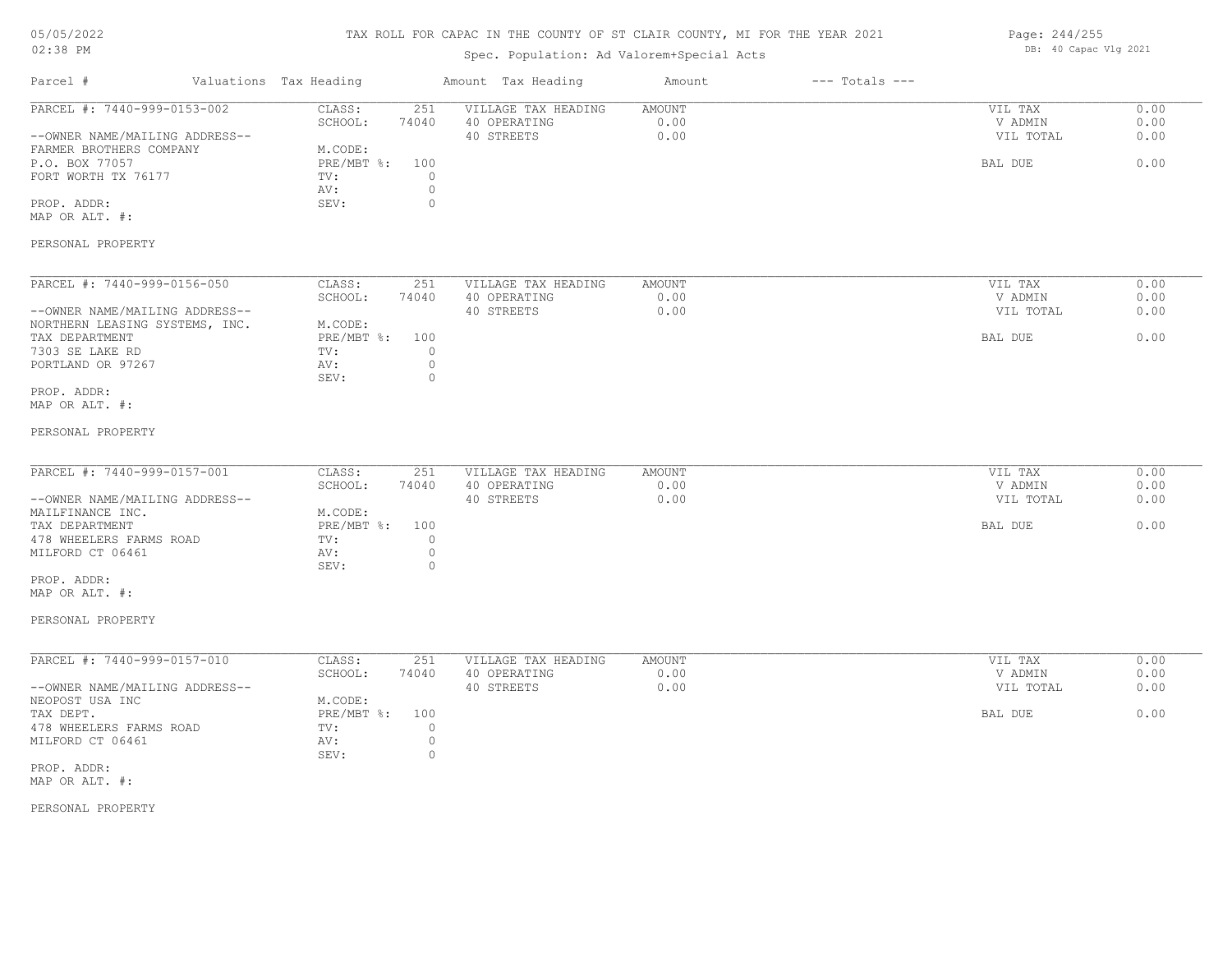### TAX ROLL FOR CAPAC IN THE COUNTY OF ST CLAIR COUNTY, MI FOR THE YEAR 2021

### Spec. Population: Ad Valorem+Special Acts

| Page: 245/255 |                       |  |
|---------------|-----------------------|--|
|               | DB: 40 Capac Vlg 2021 |  |

| Parcel #                                                      | Valuations Tax Heading             | Amount Tax Heading                  | Amount         | $---$ Totals $---$ |                    |              |
|---------------------------------------------------------------|------------------------------------|-------------------------------------|----------------|--------------------|--------------------|--------------|
| PARCEL #: 7440-999-0158-001                                   | CLASS:<br>251<br>SCHOOL:<br>74040  | VILLAGE TAX HEADING<br>40 OPERATING | AMOUNT<br>0.00 |                    | VIL TAX<br>V ADMIN | 0.00<br>0.00 |
| --OWNER NAME/MAILING ADDRESS--                                |                                    | 40 STREETS                          | 0.00           |                    | VIL TOTAL          | 0.00         |
| ARMADA GRAIN CO<br>P.O. BOX 918                               | M.CODE:<br>PRE/MBT %:<br>100       |                                     |                |                    | BAL DUE            | 0.00         |
| ARMADA MI 48005                                               | TV:<br>0<br>$\circ$<br>AV:         |                                     |                |                    |                    |              |
| PROP. ADDR: 220 S HUNTER                                      | $\circ$<br>SEV:                    |                                     |                |                    |                    |              |
| MAP OR ALT. #:                                                |                                    |                                     |                |                    |                    |              |
| PERSONAL PROPERTY                                             |                                    |                                     |                |                    |                    |              |
| PARCEL #: 7440-999-0158-077                                   | CLASS:<br>251                      | VILLAGE TAX HEADING                 | AMOUNT         |                    | VIL TAX            | 0.00         |
|                                                               | SCHOOL:<br>74040                   | 40 OPERATING                        | 0.00           |                    | V ADMIN            | 0.00         |
| --OWNER NAME/MAILING ADDRESS--                                |                                    | 40 STREETS                          | 0.00           |                    | VIL TOTAL          | 0.00         |
| WEWORK DESIGNS LLC<br>1308 BRAIDWOOD RD                       | M.CODE:<br>$PRE/MBT$ $\div$<br>100 |                                     |                |                    | BAL DUE            | 0.00         |
| MEMPHIS MI 48041                                              | $\circ$<br>TV:                     |                                     |                |                    |                    |              |
|                                                               | $\circ$<br>AV:                     |                                     |                |                    |                    |              |
| PROP. ADDR: 102 S MAIN ST                                     | SEV:<br>0                          |                                     |                |                    |                    |              |
| MAP OR ALT. #:                                                |                                    |                                     |                |                    |                    |              |
| PERSONAL PROPERTY                                             |                                    |                                     |                |                    |                    |              |
| PARCEL #: 7440-999-0159-015                                   | CLASS:<br>251                      | VILLAGE TAX HEADING                 | <b>AMOUNT</b>  |                    | VIL TAX            | 0.00         |
|                                                               | SCHOOL:<br>74040                   | 40 OPERATING                        | 0.00           |                    | V ADMIN            | 0.00         |
| --OWNER NAME/MAILING ADDRESS--                                |                                    | 40 STREETS                          | 0.00           |                    | VIL TOTAL          | 0.00         |
| K12 MANAGEMENT INC                                            | M.CODE:                            |                                     |                |                    |                    |              |
| DUCHARME, MCMILLEN & ASSOC.                                   | $PRE/MBT$ $\frac{1}{6}$ :<br>100   |                                     |                |                    | BAL DUE            | 0.00         |
| P.O. BOX 80615                                                | TV:<br>$\circ$                     |                                     |                |                    |                    |              |
| INDIANAPOLIS IN 46280                                         | AV:<br>$\circ$<br>SEV:<br>$\circ$  |                                     |                |                    |                    |              |
| PROP. ADDR:                                                   |                                    |                                     |                |                    |                    |              |
| MAP OR ALT. #:                                                |                                    |                                     |                |                    |                    |              |
| PERSONAL PROPERTY                                             |                                    |                                     |                |                    |                    |              |
|                                                               |                                    |                                     |                |                    |                    |              |
| PARCEL #: 7440-999-0159-026                                   | CLASS:<br>251                      | VILLAGE TAX HEADING                 | AMOUNT         |                    | VIL TAX            | 0.00         |
|                                                               | SCHOOL:<br>74040                   | 40 OPERATING<br>40 STREETS          | 0.00<br>0.00   |                    | V ADMIN            | 0.00<br>0.00 |
| --OWNER NAME/MAILING ADDRESS--<br>MI TIERRA MEXICAN STORE INC | M.CODE:                            |                                     |                |                    | VIL TOTAL          |              |
| 129 W MILL ST                                                 | PRE/MBT %:<br>100                  |                                     |                |                    | BAL DUE            | 0.00         |
| CAPAC MI 48014                                                | $\circ$<br>TV:                     |                                     |                |                    |                    |              |
|                                                               | $\circ$<br>AV:                     |                                     |                |                    |                    |              |
| PROP. ADDR: 129 W MILL ST                                     | $\circ$<br>SEV:                    |                                     |                |                    |                    |              |
| MAP OR ALT. #:                                                |                                    |                                     |                |                    |                    |              |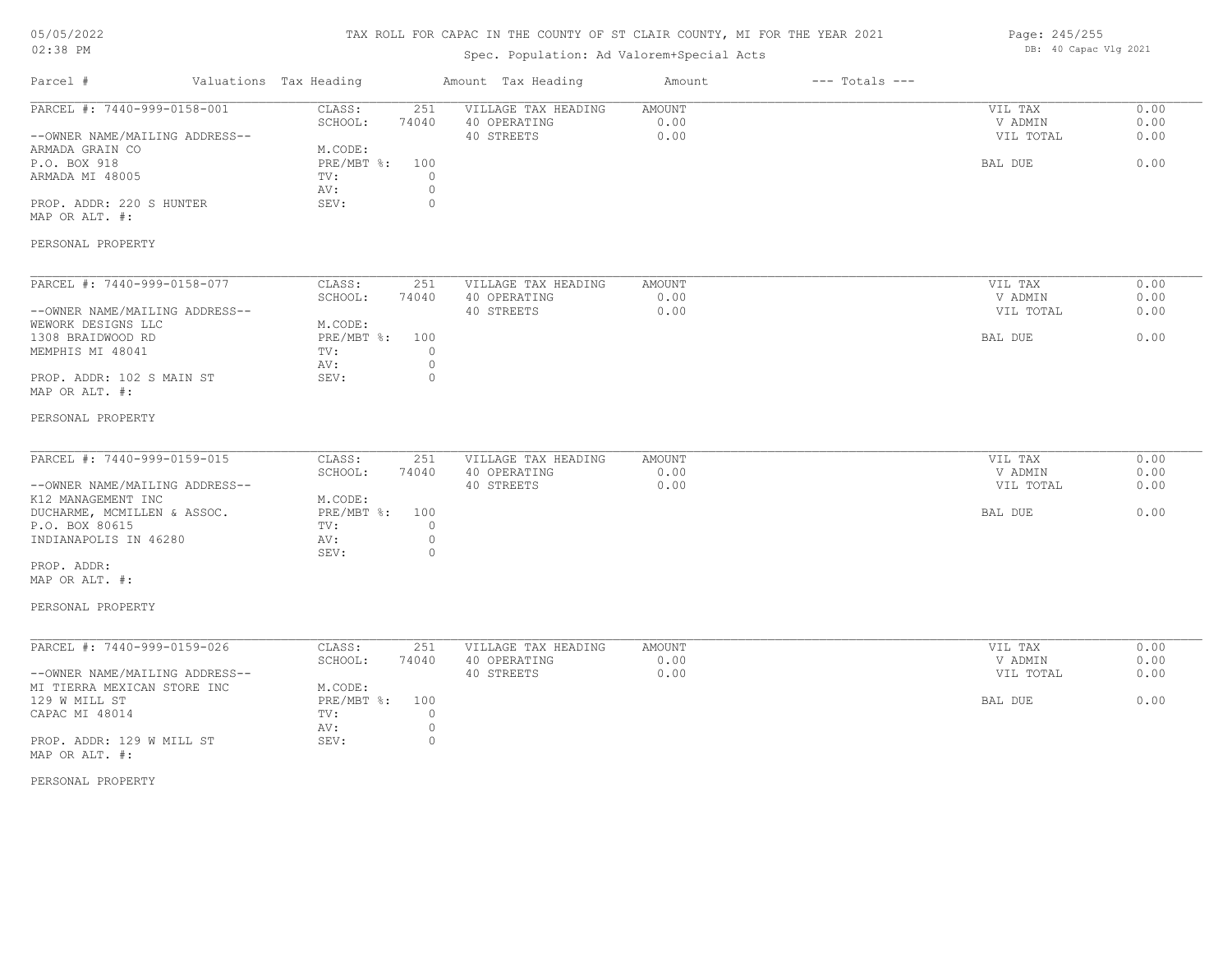### TAX ROLL FOR CAPAC IN THE COUNTY OF ST CLAIR COUNTY, MI FOR THE YEAR 2021

### Spec. Population: Ad Valorem+Special Acts

| Page: 246/255 |                       |  |
|---------------|-----------------------|--|
|               | DB: 40 Capac Vlg 2021 |  |

| Parcel #                                                                                                                                                                                                                                         | Valuations Tax Heading                                                                                       | Amount Tax Heading                                                                     | Amount                        | $---$ Totals $---$ |                                            |                              |
|--------------------------------------------------------------------------------------------------------------------------------------------------------------------------------------------------------------------------------------------------|--------------------------------------------------------------------------------------------------------------|----------------------------------------------------------------------------------------|-------------------------------|--------------------|--------------------------------------------|------------------------------|
| PARCEL #: 7440-999-0159-060<br>--OWNER NAME/MAILING ADDRESS--<br>NEW IMAGE NAIL & HAIR<br>125 N MAIN ST<br>CAPAC MI 48014<br>PROP. ADDR: 125 N MAIN ST<br>MAP OR ALT. #:                                                                         | CLASS:<br>251<br>74040<br>SCHOOL:<br>M.CODE:<br>PRE/MBT %:<br>100<br>300<br>TV:<br>300<br>AV:<br>SEV:<br>300 | VILLAGE TAX HEADING<br>40 OPERATING<br>40 STREETS                                      | <b>AMOUNT</b><br>3.97<br>0.58 |                    | VIL TAX<br>V ADMIN<br>VIL TOTAL<br>BAL DUE | 4.55<br>0.04<br>4.59<br>4.59 |
| PERSONAL PROPERTY                                                                                                                                                                                                                                |                                                                                                              |                                                                                        |                               |                    |                                            |                              |
| PARCEL #: 7440-999-0159-080<br>--OWNER NAME/MAILING ADDRESS--<br>CAPAC FAMILY MEDICINE, P.L.L.C.<br>14960 E PARK ST<br>CAPAC MI 48014<br>PROP. ADDR: 14960 E PARK ST<br>MAP OR ALT. #:                                                           | CLASS:<br>251<br>SCHOOL:<br>74040<br>M.CODE:<br>PRE/MBT %:<br>100<br>TV:<br>AV:<br>SEV:                      | VILLAGE TAX HEADING<br>40 OPERATING<br>40 STREETS<br>$\circ$<br>$\mathbb O$<br>$\circ$ | <b>AMOUNT</b><br>0.00<br>0.00 |                    | VIL TAX<br>V ADMIN<br>VIL TOTAL<br>BAL DUE | 0.00<br>0.00<br>0.00<br>0.00 |
| PERSONAL PROPERTY<br>PARCEL #: 7440-999-0161-025                                                                                                                                                                                                 | CLASS:<br>251<br>SCHOOL:<br>74040                                                                            | VILLAGE TAX HEADING<br>40 OPERATING                                                    | AMOUNT<br>0.00                |                    | VIL TAX<br>V ADMIN                         | 0.00<br>0.00                 |
| --OWNER NAME/MAILING ADDRESS--<br>AIR ADVANTAGE LLC<br>465 N FRANKLIN ST. STE.C<br>FRANKENMUTH MI 48734<br>PROP. ADDR:<br>MAP OR ALT. #:                                                                                                         | M.CODE:<br>PRE/MBT %:<br>100<br>TV:<br>AV:<br>SEV:                                                           | 40 STREETS<br>$\circ$<br>$\circ$<br>$\circ$                                            | 0.00                          |                    | VIL TOTAL<br>BAL DUE                       | 0.00<br>0.00                 |
| PERSONAL PROPERTY                                                                                                                                                                                                                                |                                                                                                              |                                                                                        |                               |                    |                                            |                              |
| PARCEL #: 7440-999-0161-047<br>--OWNER NAME/MAILING ADDRESS--<br>VIASAT, INC                                                                                                                                                                     | CLASS:<br>251<br>SCHOOL:<br>74040<br>M.CODE:                                                                 | VILLAGE TAX HEADING<br>40 OPERATING<br>40 STREETS                                      | <b>AMOUNT</b><br>0.00<br>0.00 |                    | VIL TAX<br>V ADMIN<br>VIL TOTAL            | 0.00<br>0.00<br>0.00         |
| RYAN, LLC<br>P.O. BOX 4900<br>SCOTTSDALE AZ 85261<br>PROP. ADDR:                                                                                                                                                                                 | PRE/MBT %:<br>100<br>TV:<br>AV:<br>SEV:                                                                      | $\circ$<br>$\circ$<br>$\circ$                                                          |                               |                    | BAL DUE                                    | 0.00                         |
| MAP OR ALT. #:<br>in the teachers' contract the second second second second second second second second second second second second second second second second second second second second second second second second second second second sec |                                                                                                              |                                                                                        |                               |                    |                                            |                              |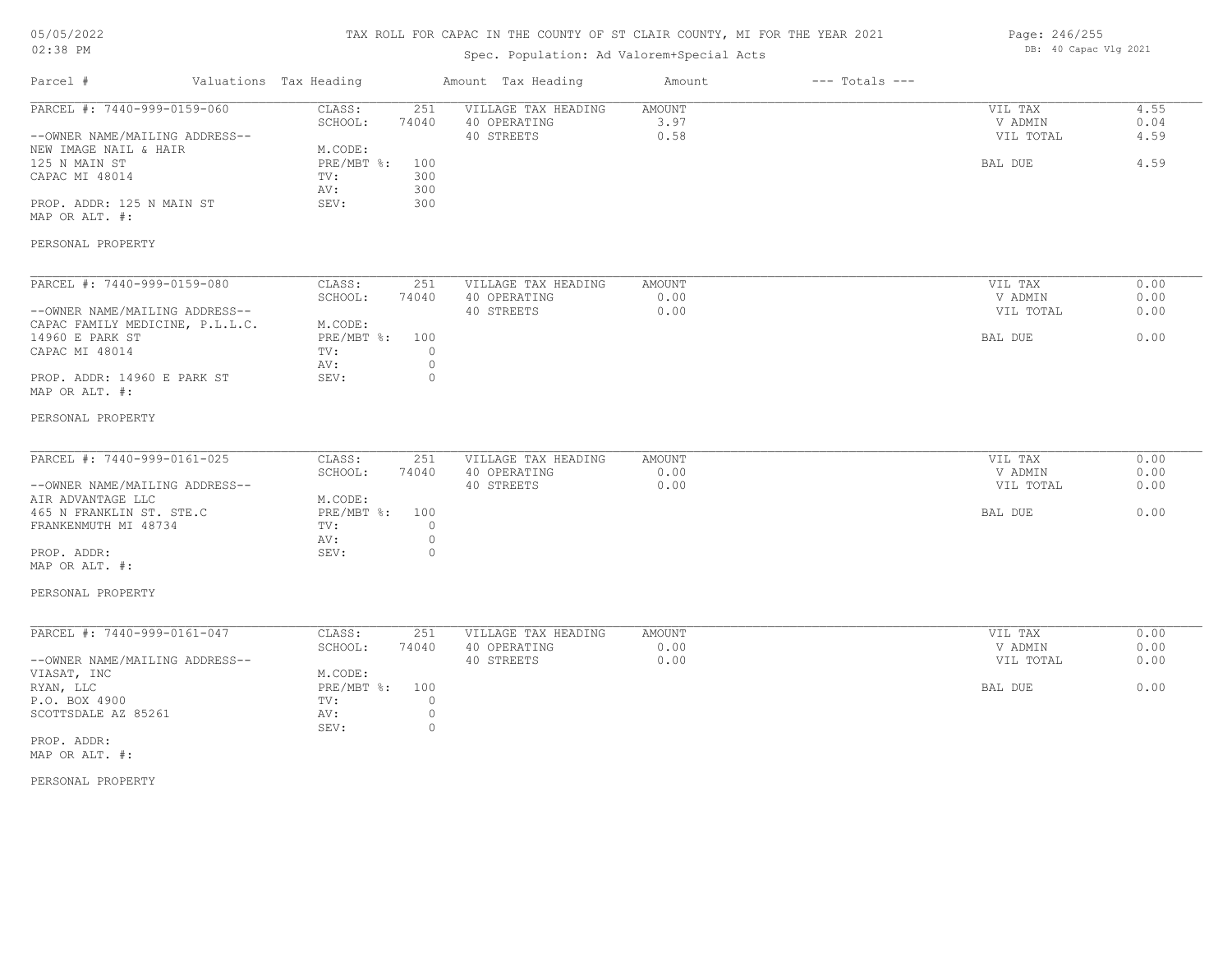### TAX ROLL FOR CAPAC IN THE COUNTY OF ST CLAIR COUNTY, MI FOR THE YEAR 2021

### Spec. Population: Ad Valorem+Special Acts

| Page: 247/255 |                       |  |
|---------------|-----------------------|--|
|               | DB: 40 Capac Vlg 2021 |  |

| Parcel #                                       | Valuations Tax Heading | Amount Tax Heading  | Amount | $---$ Totals $---$ |           |        |
|------------------------------------------------|------------------------|---------------------|--------|--------------------|-----------|--------|
| PARCEL #: 7440-999-0162-020                    | 251<br>CLASS:          | VILLAGE TAX HEADING | AMOUNT |                    | VIL TAX   | 0.00   |
|                                                | SCHOOL:<br>74040       | 40 OPERATING        | 0.00   |                    | V ADMIN   | 0.00   |
| --OWNER NAME/MAILING ADDRESS--                 |                        | 40 STREETS          | 0.00   |                    | VIL TOTAL | 0.00   |
| R J SERVICES                                   | M.CODE:                |                     |        |                    |           |        |
| 4361 CAPAC RD                                  | PRE/MBT %:<br>100      |                     |        |                    | BAL DUE   | 0.00   |
| CAPAC MI 48014                                 | TV:                    | $\circ$             |        |                    |           |        |
|                                                | AV:                    | $\circ$             |        |                    |           |        |
| PROP. ADDR: 4361 CAPAC RD                      | SEV:                   | $\circ$             |        |                    |           |        |
| MAP OR ALT. #:                                 |                        |                     |        |                    |           |        |
|                                                |                        |                     |        |                    |           |        |
| PERSONAL PROPERTY                              |                        |                     |        |                    |           |        |
| PARCEL #: 7440-999-0162-045                    | CLASS:<br>251          | VILLAGE TAX HEADING | AMOUNT |                    | VIL TAX   | 0.00   |
|                                                | SCHOOL:<br>74040       | 40 OPERATING        | 0.00   |                    | V ADMIN   | 0.00   |
|                                                |                        |                     | 0.00   |                    | VIL TOTAL | 0.00   |
| --OWNER NAME/MAILING ADDRESS--                 |                        | 40 STREETS          |        |                    |           |        |
| RISING STARS DANCE STUDIO                      | M.CODE:                |                     |        |                    |           |        |
| 107 N MAIN ST                                  | PRE/MBT %:<br>100      |                     |        |                    | BAL DUE   | 0.00   |
| CAPAC MI 48014                                 | TV:                    | $\circ$             |        |                    |           |        |
|                                                | AV:                    | $\circ$             |        |                    |           |        |
| PROP. ADDR: 107 N MAIN ST<br>MAP OR ALT. #:    | SEV:                   | $\circ$             |        |                    |           |        |
| PERSONAL PROPERTY                              |                        |                     |        |                    |           |        |
| PARCEL #: 7440-999-0163-010                    |                        |                     |        |                    |           |        |
|                                                | CLASS:<br>351          | VILLAGE TAX HEADING | AMOUNT |                    | VIL TAX   | 931.49 |
|                                                | SCHOOL:<br>74040       | 40 OPERATING        | 811.87 |                    | V ADMIN   | 9.31   |
| --OWNER NAME/MAILING ADDRESS--                 |                        | 40 STREETS          | 119.62 |                    | VIL TOTAL | 940.80 |
| KEIHIN MICHIGAN MANUFACTURING, LLC             | M.CODE:                |                     |        |                    |           |        |
| 14898 KOEHN ROAD                               | PRE/MBT %: 100         |                     |        |                    | BAL DUE   | 940.80 |
| CAPAC MI 48014                                 | 61,200<br>TV:          |                     |        |                    |           |        |
|                                                | 61,200<br>AV:          |                     |        |                    |           |        |
| PROP. ADDR: 14898 KOEHN ROAD<br>MAP OR ALT. #: | SEV:<br>61,200         |                     |        |                    |           |        |
| PERSONAL PROPERTY                              |                        |                     |        |                    |           |        |
| PARCEL #: 7440-999-0163-020                    | CLASS:<br>251          | VILLAGE TAX HEADING | AMOUNT |                    | VIL TAX   | 0.00   |
|                                                | SCHOOL:<br>74040       | 40 OPERATING        | 0.00   |                    | V ADMIN   | 0.00   |
| --OWNER NAME/MAILING ADDRESS--                 |                        | 40 STREETS          | 0.00   |                    | VIL TOTAL | 0.00   |
| WILD LIFE HAVEN TAXIDERMY                      | M.CODE:                |                     |        |                    |           |        |
| 129 N MAIN ST                                  | PRE/MBT %:<br>100      |                     |        |                    | BAL DUE   | 0.00   |
|                                                |                        |                     |        |                    |           |        |
| CAPAC MI 48014                                 | TV:                    | $\circ$             |        |                    |           |        |
|                                                | AV:                    | $\circ$             |        |                    |           |        |
| PROP. ADDR: 129 N MAIN ST<br>MAP OR ALT. #:    | SEV:                   | $\circ$             |        |                    |           |        |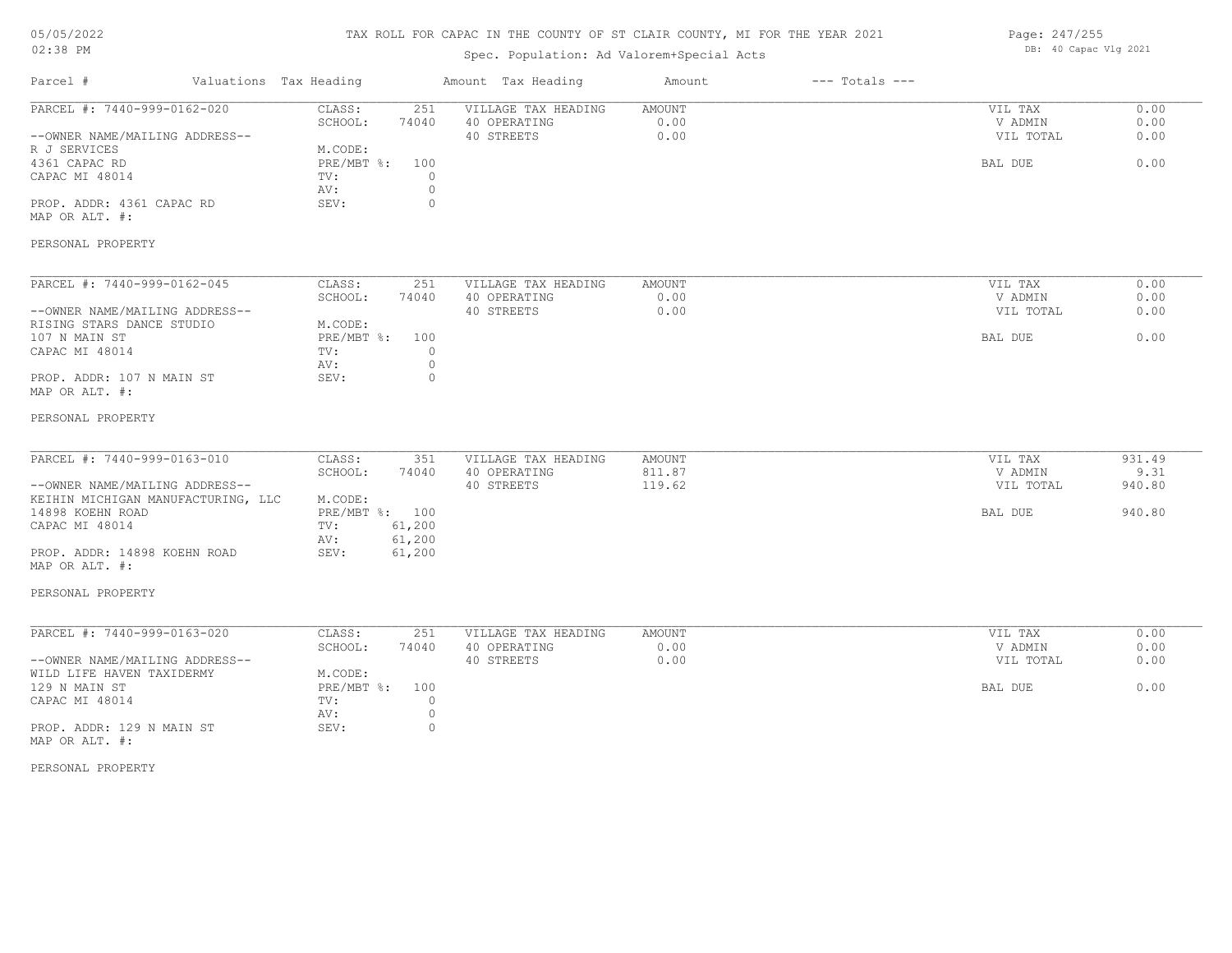# TAX ROLL FOR CAPAC IN THE COUNTY OF ST CLAIR COUNTY, MI FOR THE YEAR 2021

# Spec. Population: Ad Valorem+Special Acts

| Parcel #                                                                                                                                                                                             | Valuations Tax Heading |                                                                                                                    | Amount Tax Heading                                | Amount                        | $---$ Totals $---$ |                                            |                              |
|------------------------------------------------------------------------------------------------------------------------------------------------------------------------------------------------------|------------------------|--------------------------------------------------------------------------------------------------------------------|---------------------------------------------------|-------------------------------|--------------------|--------------------------------------------|------------------------------|
| PARCEL #: 7440-999-0164-015<br>--OWNER NAME/MAILING ADDRESS--<br>WELLS FARGO VENDOR FINANCIAL SERV<br>P.O. BOX 36200<br>BILLINGS MT 59107-6200<br>PROP. ADDR:<br>MAP OR ALT. #:<br>PERSONAL PROPERTY |                        | CLASS:<br>251<br>SCHOOL:<br>74040<br>M.CODE:<br>PRE/MBT %:<br>100<br>TV:<br>0<br>$\circ$<br>AV:<br>$\circ$<br>SEV: | VILLAGE TAX HEADING<br>40 OPERATING<br>40 STREETS | <b>AMOUNT</b><br>0.00<br>0.00 |                    | VIL TAX<br>V ADMIN<br>VIL TOTAL<br>BAL DUE | 0.00<br>0.00<br>0.00<br>0.00 |
|                                                                                                                                                                                                      |                        |                                                                                                                    |                                                   |                               |                    |                                            | 0.00                         |
| PARCEL #: 7440-999-0165-023                                                                                                                                                                          |                        | CLASS:<br>251<br>SCHOOL:<br>74040                                                                                  | VILLAGE TAX HEADING<br>40 OPERATING               | AMOUNT<br>0.00                |                    | VIL TAX<br>V ADMIN                         | 0.00                         |
| --OWNER NAME/MAILING ADDRESS--                                                                                                                                                                       |                        |                                                                                                                    | 40 STREETS                                        | 0.00                          |                    | VIL TOTAL                                  | 0.00                         |
| GRAYHAWK LEASING, LLC                                                                                                                                                                                |                        | M.CODE:                                                                                                            |                                                   |                               |                    |                                            |                              |
| 1412 MAIN ST STE 1500                                                                                                                                                                                |                        | $PRE/MBT$ $\div$<br>100                                                                                            |                                                   |                               |                    | BAL DUE                                    | 0.00                         |
| DALLAS TX 75202                                                                                                                                                                                      |                        | TV:<br>0                                                                                                           |                                                   |                               |                    |                                            |                              |
| PROP. ADDR:                                                                                                                                                                                          |                        | AV:<br>$\circ$<br>0<br>SEV:                                                                                        |                                                   |                               |                    |                                            |                              |
| MAP OR ALT. #:                                                                                                                                                                                       |                        |                                                                                                                    |                                                   |                               |                    |                                            |                              |
|                                                                                                                                                                                                      |                        |                                                                                                                    |                                                   |                               |                    |                                            |                              |
| PERSONAL PROPERTY                                                                                                                                                                                    |                        |                                                                                                                    |                                                   |                               |                    |                                            |                              |
| PARCEL #: 7440-999-0166-015                                                                                                                                                                          |                        | CLASS:<br>251                                                                                                      | VILLAGE TAX HEADING                               | <b>AMOUNT</b>                 |                    | VIL TAX                                    | 0.00                         |
|                                                                                                                                                                                                      |                        | SCHOOL:<br>74040                                                                                                   | 40 OPERATING                                      | 0.00                          |                    | V ADMIN                                    | 0.00                         |
| --OWNER NAME/MAILING ADDRESS--                                                                                                                                                                       |                        |                                                                                                                    | 40 STREETS                                        | 0.00                          |                    | VIL TOTAL                                  | 0.00                         |
| CHAMPIONS SPORTS BAR & GRILL                                                                                                                                                                         |                        | M.CODE:                                                                                                            |                                                   |                               |                    |                                            |                              |
| 116 S MAIN                                                                                                                                                                                           |                        | $PRE/MBT$ $\div$<br>100                                                                                            |                                                   |                               |                    | BAL DUE                                    | 0.00                         |
| CAPAC MI 48014                                                                                                                                                                                       |                        | $\circ$<br>TV:<br>AV:<br>$\circ$                                                                                   |                                                   |                               |                    |                                            |                              |
| PROP. ADDR: 116 S MAIN                                                                                                                                                                               |                        | $\circ$<br>SEV:                                                                                                    |                                                   |                               |                    |                                            |                              |
| MAP OR ALT. #:                                                                                                                                                                                       |                        |                                                                                                                    |                                                   |                               |                    |                                            |                              |
| PERSONAL PROPERTY                                                                                                                                                                                    |                        |                                                                                                                    |                                                   |                               |                    |                                            |                              |
|                                                                                                                                                                                                      |                        |                                                                                                                    |                                                   |                               |                    |                                            |                              |
| PARCEL #: 7440-999-0166-025                                                                                                                                                                          |                        | CLASS:<br>251                                                                                                      | VILLAGE TAX HEADING                               | AMOUNT                        |                    | VIL TAX                                    | 0.00                         |
| --OWNER NAME/MAILING ADDRESS--                                                                                                                                                                       |                        | SCHOOL:<br>74040                                                                                                   | 40 OPERATING<br>40 STREETS                        | 0.00<br>0.00                  |                    | V ADMIN<br>VIL TOTAL                       | 0.00<br>0.00                 |
| ZUMBA FITNESS                                                                                                                                                                                        |                        | M.CODE:                                                                                                            |                                                   |                               |                    |                                            |                              |
| 109 N MAIN                                                                                                                                                                                           |                        | $PRE/MBT$ $\div$<br>100                                                                                            |                                                   |                               |                    | BAL DUE                                    | 0.00                         |
| CAPAC MI 48014                                                                                                                                                                                       |                        | $\circ$<br>TV:                                                                                                     |                                                   |                               |                    |                                            |                              |
|                                                                                                                                                                                                      |                        | $\circ$<br>AV:                                                                                                     |                                                   |                               |                    |                                            |                              |
| PROP. ADDR: 109 N MAIN                                                                                                                                                                               |                        | SEV:<br>$\circ$                                                                                                    |                                                   |                               |                    |                                            |                              |
| MAP OR ALT. #:                                                                                                                                                                                       |                        |                                                                                                                    |                                                   |                               |                    |                                            |                              |
| PERSONAL PROPERTY                                                                                                                                                                                    |                        |                                                                                                                    |                                                   |                               |                    |                                            |                              |

Page: 248/255 DB: 40 Capac Vlg 2021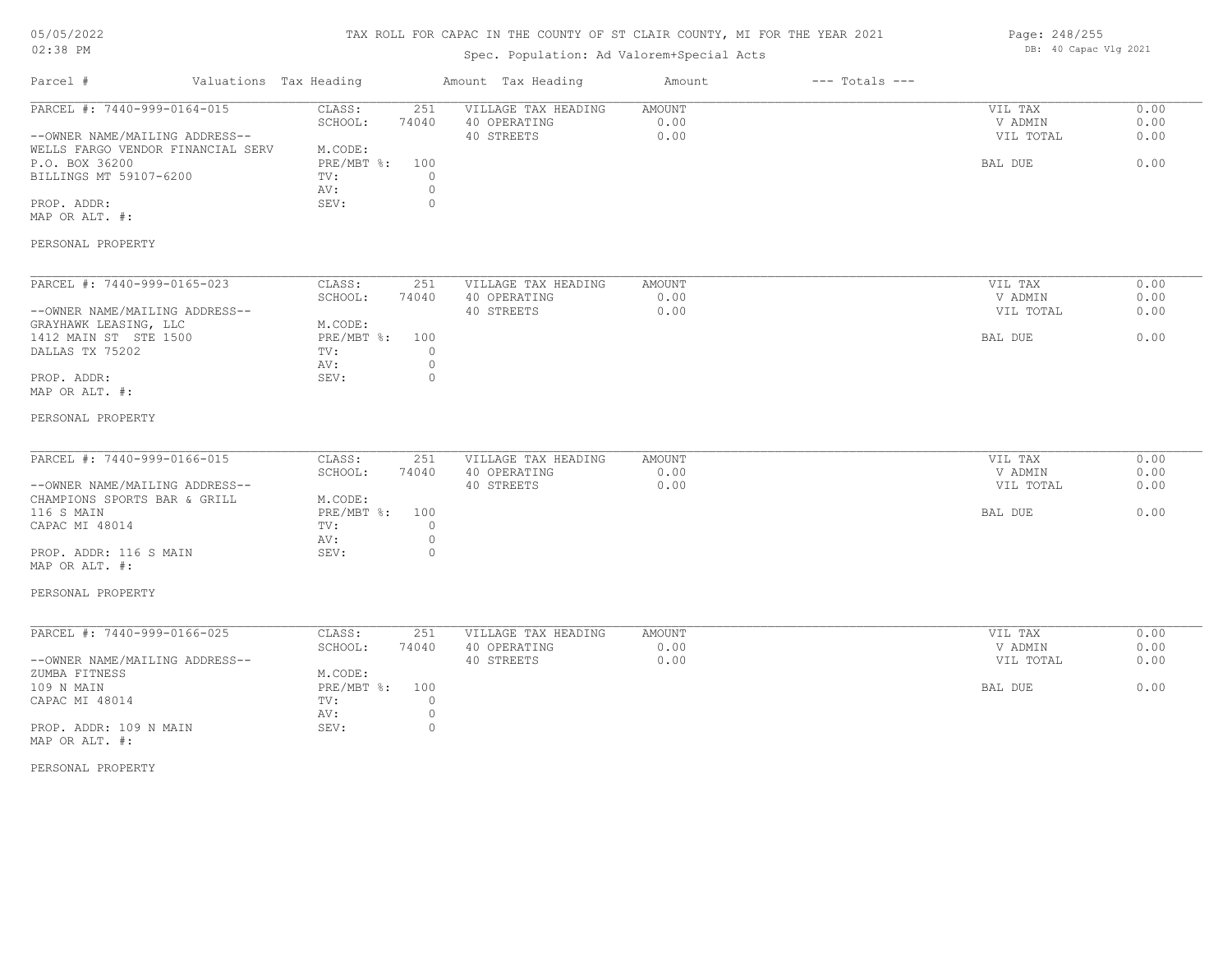### TAX ROLL FOR CAPAC IN THE COUNTY OF ST CLAIR COUNTY, MI FOR THE YEAR 2021

## Spec. Population: Ad Valorem+Special Acts

| Parcel #                       | Valuations Tax Heading |       | Amount Tax Heading  | Amount | $---$ Totals $---$ |           |      |
|--------------------------------|------------------------|-------|---------------------|--------|--------------------|-----------|------|
| PARCEL #: 7440-999-0168-010    | CLASS:                 | 003   | VILLAGE TAX HEADING | AMOUNT |                    | VIL TAX   | 0.00 |
|                                | SCHOOL:                | 74040 | 40 OPERATING        | 0.00   |                    | V ADMIN   | 0.00 |
| --OWNER NAME/MAILING ADDRESS-- |                        |       | 40 STREETS          | 0.00   |                    | VIL TOTAL | 0.00 |
| XEROX FINANCIAL SERVICES LLC   | M.CODE:                |       |                     |        |                    |           |      |
| PROPERTY TAX DEPT.             | PRE/MBT %:             | 100   |                     |        |                    | BAL DUE   | 0.00 |
| P.O. BOX 909                   | TV:                    |       |                     |        |                    |           |      |
| WEBSTER NY 14580               | AV:                    |       |                     |        |                    |           |      |
|                                | SEV:                   |       |                     |        |                    |           |      |
| PROP. ADDR:                    |                        |       |                     |        |                    |           |      |

MAP OR ALT. #:

### PERSONAL PROPERTY

| PARCEL #: 7440-999-0168-015    | CLASS:     | 251   | VILLAGE TAX HEADING | AMOUNT | 0.00<br>VIL TAX   |
|--------------------------------|------------|-------|---------------------|--------|-------------------|
|                                | SCHOOL:    | 74040 | 40 OPERATING        | 0.00   | 0.00<br>V ADMIN   |
| --OWNER NAME/MAILING ADDRESS-- |            |       | 40 STREETS          | 0.00   | VIL TOTAL<br>0.00 |
| NIELSEN AUDIO, INC.            | M.CODE:    |       |                     |        |                   |
| RYAN, LLC                      | PRE/MBT %: | 100   |                     |        | 0.00<br>BAL DUE   |
| P.O. BOX 4900 DEPT.380         | TV:        |       |                     |        |                   |
| SCOTTSDALE AZ 85261            | AV:        |       |                     |        |                   |
|                                | SEV:       |       |                     |        |                   |
| PROP. ADDR:                    |            |       |                     |        |                   |

MAP OR ALT. #:

#### PERSONAL PROPERTY

| PARCEL #: 7440-999-0168-020    | CLASS:  | 251            | VILLAGE TAX HEADING | AMOUNT | VIL TAX       | 1,007.59 |
|--------------------------------|---------|----------------|---------------------|--------|---------------|----------|
|                                | SCHOOL: | 74040          | 40 OPERATING        | 878.20 | V ADMIN       | 10.07    |
| --OWNER NAME/MAILING ADDRESS-- |         |                | 40 STREETS          | 129.39 | VIL TOTAL     | 1,017.66 |
| FRONNEY'S                      | M.CODE: |                |                     |        |               |          |
| 3433 S CAPAC RD                |         | PRE/MBT %: 100 |                     |        | V PD 09/09/21 | 1,017.66 |
| CAPAC MI 48014                 | TV:     | 66,200         |                     |        |               |          |
|                                | AV:     | 66,200         |                     |        | BAL DUE       | 0.00     |
| PROP. ADDR: 3433 S CAPAC RD    | SEV:    | 66,200         |                     |        |               |          |

#### PERSONAL PROPERTY

MAP OR ALT. #:

| PARCEL #: 7440-999-0168-025    | CLASS:     | 251   | VILLAGE TAX HEADING | AMOUNT | 9.12<br>VIL TAX   |
|--------------------------------|------------|-------|---------------------|--------|-------------------|
|                                | SCHOOL:    | 74040 | 40 OPERATING        | 7.95   | 0.09<br>V ADMIN   |
| --OWNER NAME/MAILING ADDRESS-- |            |       | 40 STREETS          | 1.17   | 9.21<br>VIL TOTAL |
| MOUNTS OF DISTINCTION          | M.CODE:    |       |                     |        |                   |
| 114 S MAIN                     | PRE/MBT %: | 100   |                     |        | 9.21<br>BAL DUE   |
| CAPAC MI 48014                 | TV:        | 600   |                     |        |                   |
|                                | AV:        | 600   |                     |        |                   |
| PROP. ADDR: 114 S MAIN         | SEV:       | 600   |                     |        |                   |
| MAP OR ALT. #:                 |            |       |                     |        |                   |

PERSONAL PROPERTY

Page: 249/255 DB: 40 Capac Vlg 2021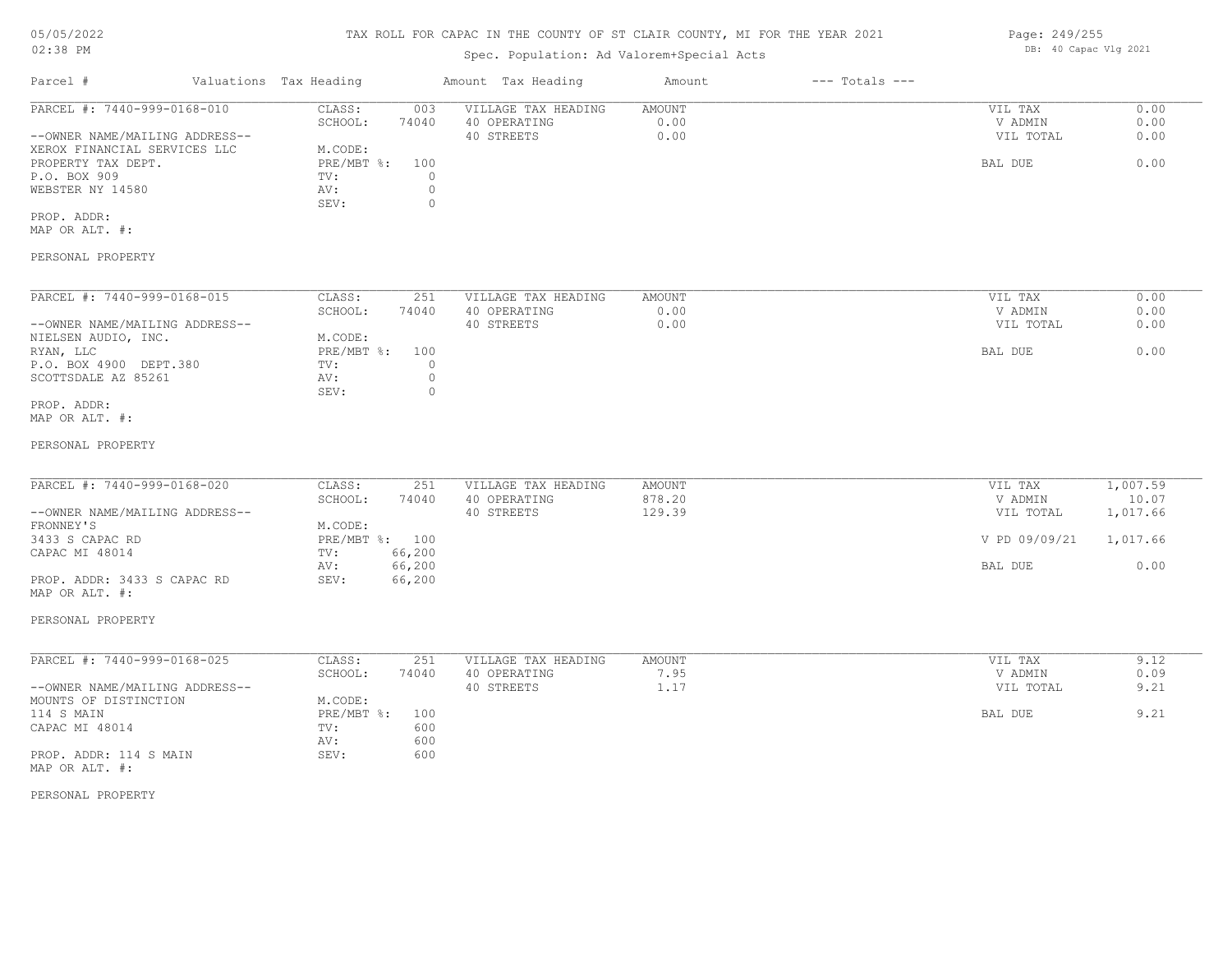### TAX ROLL FOR CAPAC IN THE COUNTY OF ST CLAIR COUNTY, MI FOR THE YEAR 2021

### Spec. Population: Ad Valorem+Special Acts

| Parcel #                       | Valuations Tax Heading |       | Amount Tax Heading  | Amount | $---$ Totals $---$ |           |      |
|--------------------------------|------------------------|-------|---------------------|--------|--------------------|-----------|------|
| PARCEL #: 7440-999-0168-026    | CLASS:                 | 251   | VILLAGE TAX HEADING | AMOUNT |                    | VIL TAX   | 0.00 |
|                                | SCHOOL:                | 74040 | 40 OPERATING        | 0.00   |                    | V ADMIN   | 0.00 |
| --OWNER NAME/MAILING ADDRESS-- |                        |       | 40 STREETS          | 0.00   |                    | VIL TOTAL | 0.00 |
| RUG DOCTOR LLC                 | M.CODE:                |       |                     |        |                    |           |      |
| TAX DEPT.                      | PRE/MBT %: 100         |       |                     |        |                    | BAL DUE   | 0.00 |
| 2201 W. PLANO PARKWAY STE 100  | TV:                    |       |                     |        |                    |           |      |
| PLANO TX 75075                 | AV:                    |       |                     |        |                    |           |      |
|                                | SEV:                   |       |                     |        |                    |           |      |
| PROP. ADDR:                    |                        |       |                     |        |                    |           |      |

MAP OR ALT. #:

PERSONAL PROPERTY

| PARCEL #: 7440-999-0168-027       | CLASS:     | 251    | VILLAGE TAX HEADING | AMOUNT | 920.83<br>VIL TAX   |  |
|-----------------------------------|------------|--------|---------------------|--------|---------------------|--|
|                                   | SCHOOL:    | 74040  | 40 OPERATING        | 802.58 | 9.20<br>V ADMIN     |  |
| --OWNER NAME/MAILING ADDRESS--    |            |        | 40 STREETS          | 118.25 | 930.03<br>VIL TOTAL |  |
| LASALLE SOLUTIONS                 | M.CODE:    |        |                     |        |                     |  |
| A DIVISION OF FIFTH THIRD BANK NA | PRE/MBT %: | 100    |                     |        | 930.03<br>BAL DUE   |  |
| RYAN LLC                          | TV:        | 60,500 |                     |        |                     |  |
| P.O. BOX 4900 DEPT 345            | AV:        | 60,500 |                     |        |                     |  |
| SCOTTSDALE AZ 85261-4900          | SEV:       | 60,500 |                     |        |                     |  |

#### MAP OR ALT. #: PROP. ADDR:

#### PERSONAL PROPERTY

| PARCEL #: 7440-999-0170-000    | CLASS:  | 251            | VILLAGE TAX HEADING | AMOUNT    | VIL TAX                 | 14,645.15 |
|--------------------------------|---------|----------------|---------------------|-----------|-------------------------|-----------|
|                                | SCHOOL: | 74040          | 40 OPERATING        | 12,764.44 | V ADMIN                 | 146.45    |
| --OWNER NAME/MAILING ADDRESS-- |         |                | 40 STREETS          | 1,880.71  | VIL TOTAL               | 14,791.60 |
| LOVE'S TRAVEL STOPS& COUNTRY   | M.CODE: |                |                     |           |                         |           |
| STORES -701                    |         | PRE/MBT %: 100 |                     |           | V PD 07/29/21 14,791.60 |           |
| RYAN LLC                       | TV:     | 962,200        |                     |           |                         |           |
| 15 W 6TH STREET STE 2400       | AV:     | 962,200        |                     |           | BAL DUE                 | 0.00      |
| TULSA OK 74119-5417            | SEV:    | 962,200        |                     |           |                         |           |

MAP OR ALT. #: PROP. ADDR: 3191 S CAPAC RD

#### PERSONAL PROPERTY

| PARCEL #: 7440-999-0171-001    | CLASS:     | 251   | VILLAGE TAX HEADING | AMOUNT | VIL TAX   | 0.00 |
|--------------------------------|------------|-------|---------------------|--------|-----------|------|
|                                | SCHOOL:    | 74040 | 40 OPERATING        | 0.00   | V ADMIN   | 0.00 |
| --OWNER NAME/MAILING ADDRESS-- |            |       | 40 STREETS          | 0.00   | VIL TOTAL | 0.00 |
| KERSTEN RYAN AGENCY            | M.CODE:    |       |                     |        |           |      |
| 4361 CAPAC ROAD                | PRE/MBT %: | 100   |                     |        | BAL DUE   | 0.00 |
| CAPAC MI 48014                 | TV:        |       |                     |        |           |      |
|                                | AV:        |       |                     |        |           |      |
| PROP. ADDR: 4361 CAPAC ROAD    | SEV:       |       |                     |        |           |      |
| MAP OR ALT. #:                 |            |       |                     |        |           |      |

PERSONAL PROPERTY

Page: 250/255 DB: 40 Capac Vlg 2021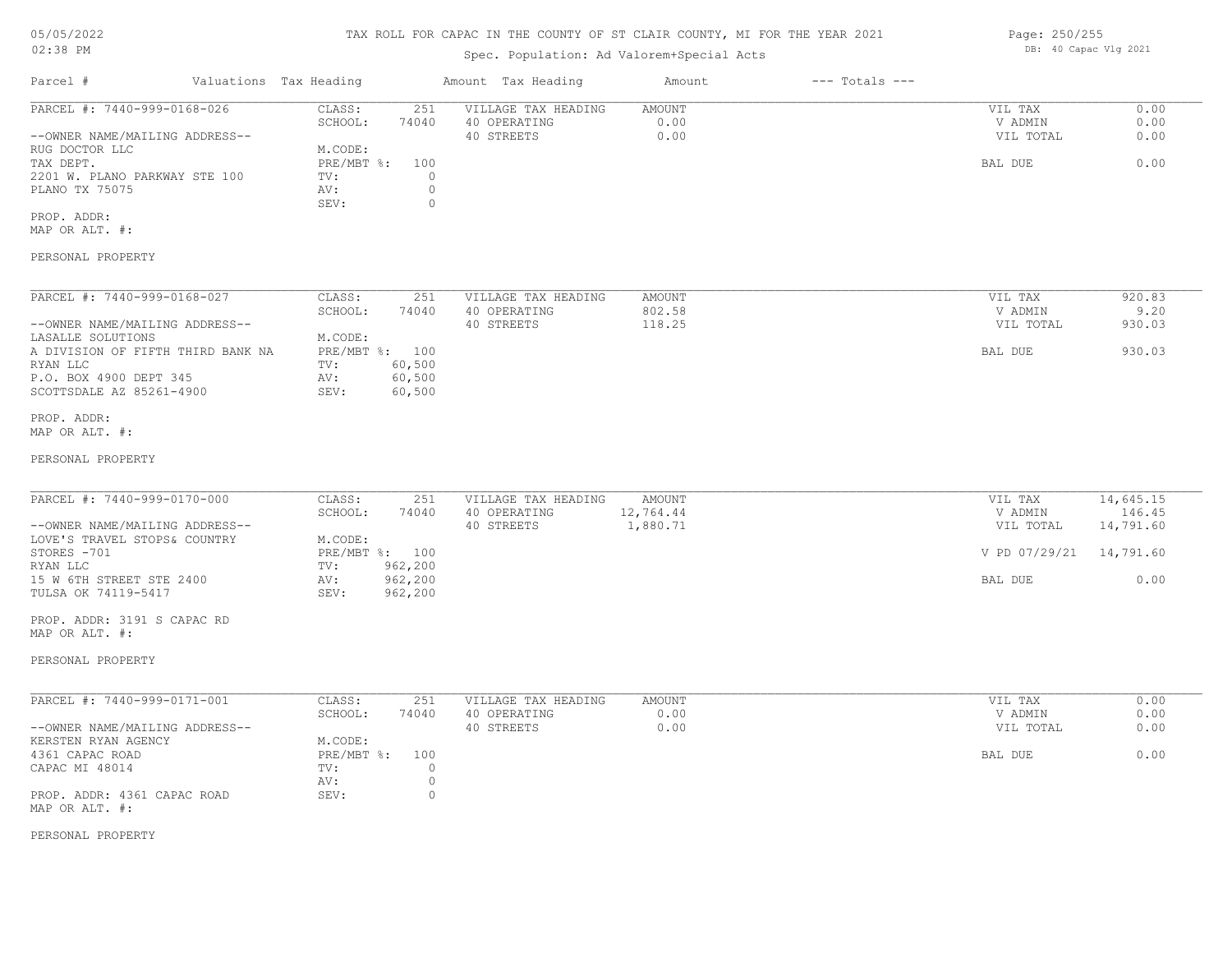### TAX ROLL FOR CAPAC IN THE COUNTY OF ST CLAIR COUNTY, MI FOR THE YEAR 2021

### Spec. Population: Ad Valorem+Special Acts

| Page: 251/255 |  |                       |  |  |
|---------------|--|-----------------------|--|--|
|               |  | DB: 40 Capac Vlg 2021 |  |  |

| Parcel #                                 | Valuations Tax Heading |         | Amount Tax Heading  | Amount        | $---$ Totals $---$ |               |        |
|------------------------------------------|------------------------|---------|---------------------|---------------|--------------------|---------------|--------|
| PARCEL #: 7440-999-0200-000              | CLASS:                 | 251     | VILLAGE TAX HEADING | <b>AMOUNT</b> |                    | VIL TAX       | 0.00   |
|                                          | SCHOOL:                | 74040   | 40 OPERATING        | 0.00          |                    | V ADMIN       | 0.00   |
| --OWNER NAME/MAILING ADDRESS--           |                        |         | 40 STREETS          | 0.00          |                    | VIL TOTAL     | 0.00   |
| HORTMARK                                 | M.CODE:                |         |                     |               |                    |               |        |
| 302 S MAIN ST                            | PRE/MBT %:             | 100     |                     |               |                    | BAL DUE       | 0.00   |
| CAPAC MI 48014                           | TV:                    | $\circ$ |                     |               |                    |               |        |
|                                          | AV:                    | 0       |                     |               |                    |               |        |
| PROP. ADDR: 302 S MAIN                   | SEV:                   | $\circ$ |                     |               |                    |               |        |
| MAP OR ALT. #:                           |                        |         |                     |               |                    |               |        |
| PERSONAL PROPERTY                        |                        |         |                     |               |                    |               |        |
| PARCEL #: 7440-999-0202-010              | CLASS:                 | 251     | VILLAGE TAX HEADING | <b>AMOUNT</b> |                    | VIL TAX       | 745.79 |
|                                          | SCHOOL:                | 74040   | 40 OPERATING        | 650.02        |                    | V ADMIN       | 7.45   |
| --OWNER NAME/MAILING ADDRESS--           |                        |         | 40 STREETS          | 95.77         |                    | VIL TOTAL     | 753.24 |
|                                          |                        |         |                     |               |                    |               |        |
| FAMILY DOLLAR #29268                     | M.CODE:                |         |                     |               |                    |               |        |
| RYAN TAX COMPLIANCE SERVICES, LLC        | PRE/MBT %: 100         |         |                     |               |                    | V PD 09/30/21 | 753.24 |
| P.O. BOX 460389 DEPT 120                 | TV:                    | 49,000  |                     |               |                    |               |        |
| HOUSTON TX 77056                         | AV:                    | 49,000  |                     |               |                    | BAL DUE       | 0.00   |
|                                          | SEV:                   | 49,000  |                     |               |                    |               |        |
| PROP. ADDR: 101 S MAIN<br>MAP OR ALT. #: |                        |         |                     |               |                    |               |        |
| PERSONAL PROPERTY                        |                        |         |                     |               |                    |               |        |
| PARCEL #: 7440-999-0202-015              | CLASS:                 | 251     | VILLAGE TAX HEADING | AMOUNT        |                    | VIL TAX       | 0.00   |
|                                          | SCHOOL:                | 74040   | 40 OPERATING        | 0.00          |                    | V ADMIN       | 0.00   |
| --OWNER NAME/MAILING ADDRESS--           |                        |         | 40 STREETS          | 0.00          |                    | VIL TOTAL     | 0.00   |
| VENDOR SERVICES CENTER                   | M.CODE:                |         |                     |               |                    |               |        |
| 630 N CENTRAL EXPY. STE A                | PRE/MBT %:             | 100     |                     |               |                    | BAL DUE       | 0.00   |
| PLANO TX 75074                           | TV:                    | $\circ$ |                     |               |                    |               |        |
|                                          | AV:                    | $\circ$ |                     |               |                    |               |        |
| PROP. ADDR:                              | SEV:                   | $\circ$ |                     |               |                    |               |        |
| MAP OR ALT. #:                           |                        |         |                     |               |                    |               |        |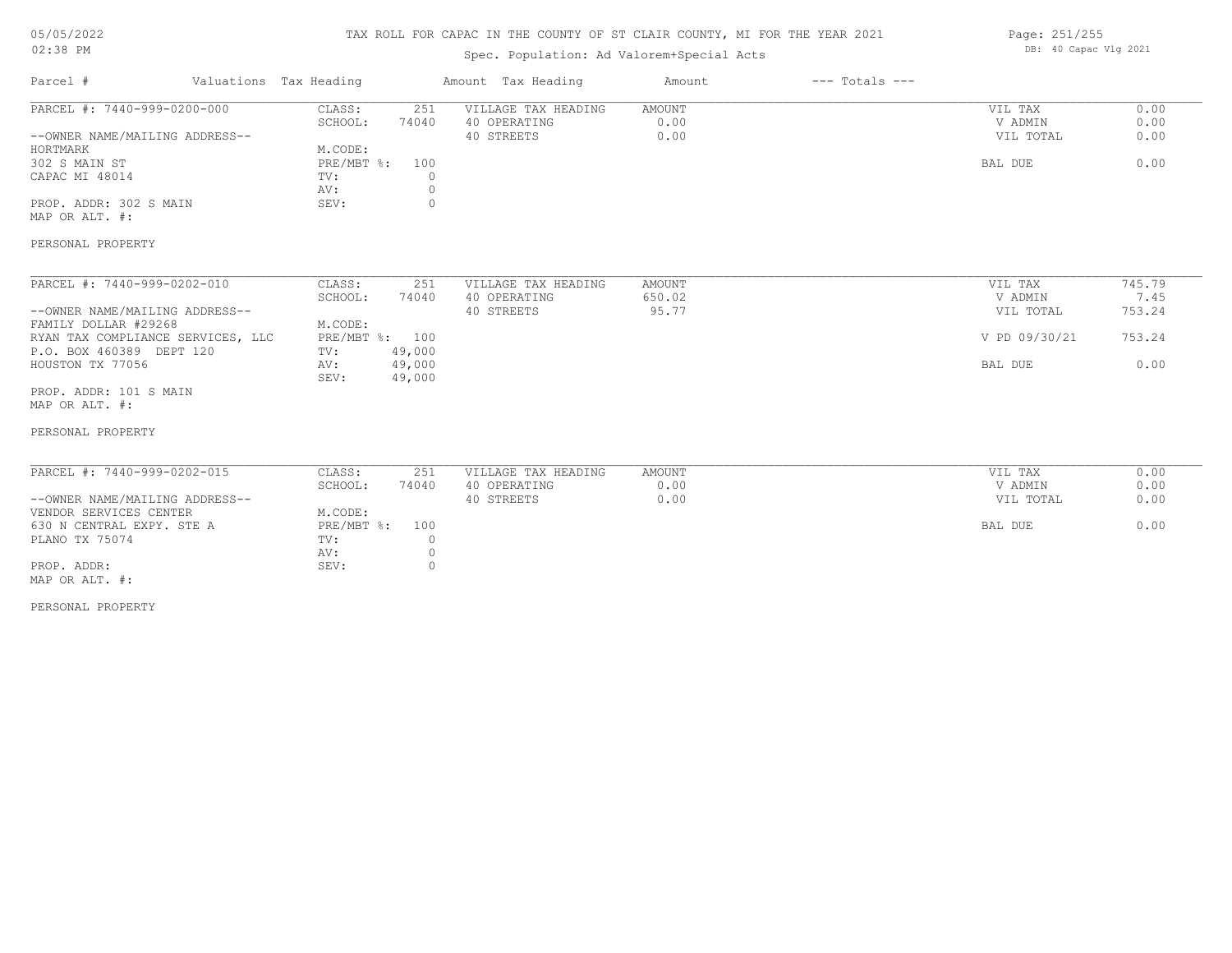### Spec. Population: Ad Valorem+Special Acts

Page: 252/255 DB: 40 Capac Vlg 2021

| TOTAL ALL DISTRICTS | REAL         | (BAL DUE) | PERSONAL   | (BAL DUE) | <b>EXEMPT</b> | (BAL DUE) |
|---------------------|--------------|-----------|------------|-----------|---------------|-----------|
| PARCEL COUNT        | 801          |           | 112        |           | 61            |           |
| TAXABLE VALUE       | 35,881,522   |           | 3,656,400  |           | 0             |           |
| ASSESSED VALUE      | 51,597,800   |           | 3,656,400  |           | 0             |           |
| SEV VALUE           | 51,597,800   |           | 3,656,400  |           | $\circ$       |           |
| PRE/MBT TAXABLE     | 20,659,385   |           | 2,230,400  |           | $\circ$       |           |
| N PRE/MBT TAXABLE   | 15, 222, 137 |           | 1,426,000  |           | $\circ$       |           |
| V 40 OPERATING      | 475,548.66   | 78,360.15 | 47, 427.44 | 5,001.86  | 0.00          | 0.00      |
| V 40 STREETS        | 70,064.13    | 11,545.20 | 6,987.87   | 736.94    | 0.00          | 0.00      |
| * SP. ASSESSMENTS   | 6,929.80     | 3,725.71  | 0.00       | 0.00      | 0.00          | 0.00      |
| V ADMIN FEE         | 5,497.54     | 919.57    | 544.01     | 57.34     | 0.00          | 0.00      |
| V TOTALS            | 558,040.13   | 94,550.63 | 54,959.32  | 5,796.14  | 0.00          | 0.00      |
| GRAND TOTALS        | 558,040.13   | 94,550.63 | 54,959.32  | 5,796.14  | 0.00          | 0.00      |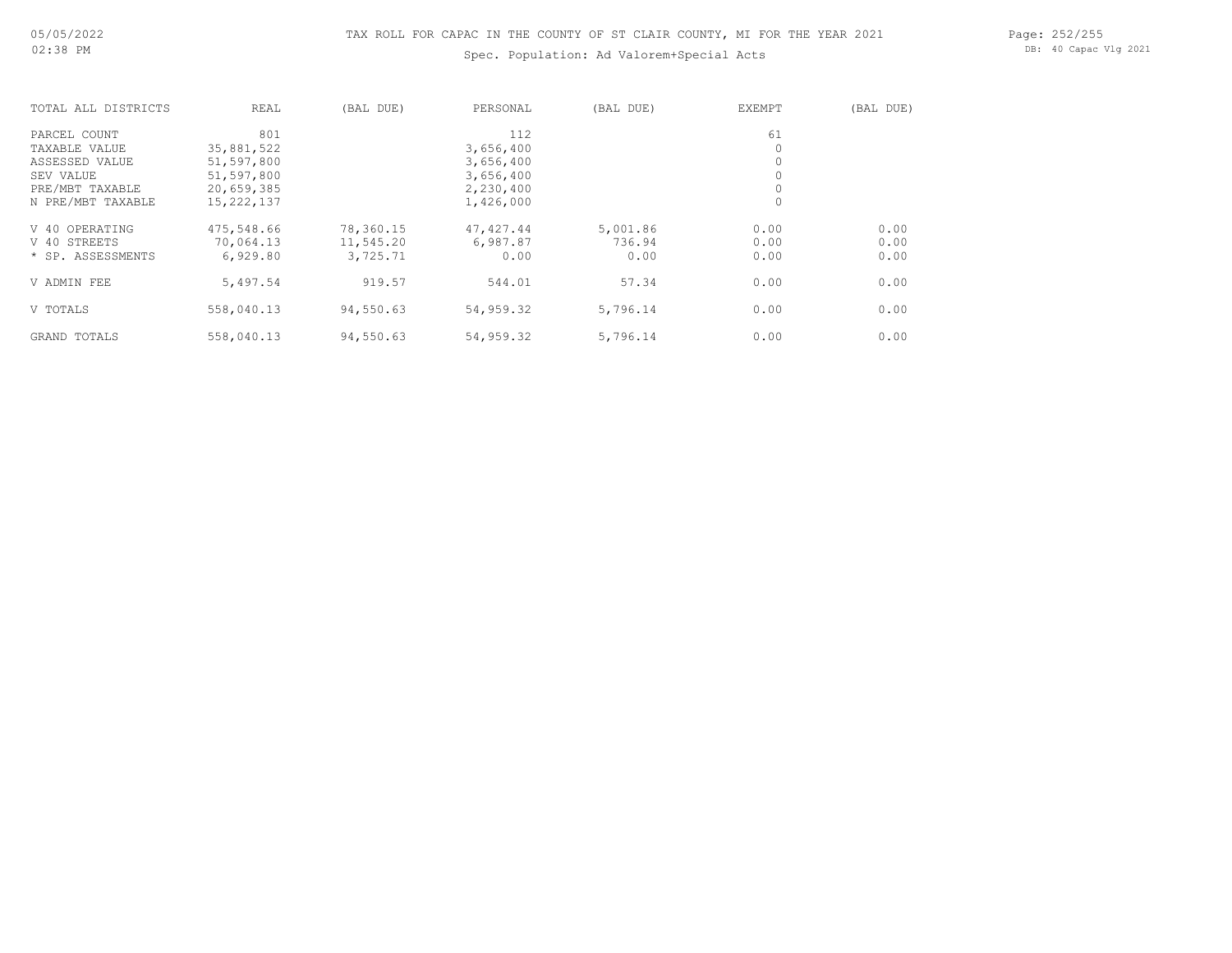## Spec. Population: Ad Valorem+Special Acts

Page: 253/255 DB: 40 Capac Vlg 2021

| TOTAL ALL DISTRICTS | LEASED LAND | (BAL DUE) | TOTAL      | (BAL DUE)  |
|---------------------|-------------|-----------|------------|------------|
| PARCEL COUNT        | 24          |           | 998        |            |
| TAXABLE VALUE       | 149,072     |           | 39,686,994 |            |
| ASSESSED VALUE      | 174,700     |           | 55,428,900 |            |
| SEV VALUE           | 174,700     |           | 55,428,900 |            |
| PRE/MBT TAXABLE     | 55,012      |           | 22,944,797 |            |
| NON PRE/MBT TAXABLE | 94,060      |           | 16,742,197 |            |
| V 40 OPERATING      | 1,977.48    | 265.23    | 524,953.58 | 83,627.24  |
| V 40 STREETS        | 291.24      | 39.04     | 77,343.24  | 12,321.18  |
| * SP. ASSESSMENTS   | 0.00        | 0.00      | 6,929.80   | 3,725.71   |
| V ADMIN FEE         | 22.57       | 3.01      | 6,064.12   | 979.92     |
| V TOTALS            | 2,291.29    | 307.28    | 615,290.74 | 100,654.05 |
| GRAND TOTALS        | 2,291.29    | 307.28    | 615,290.74 | 100,654.05 |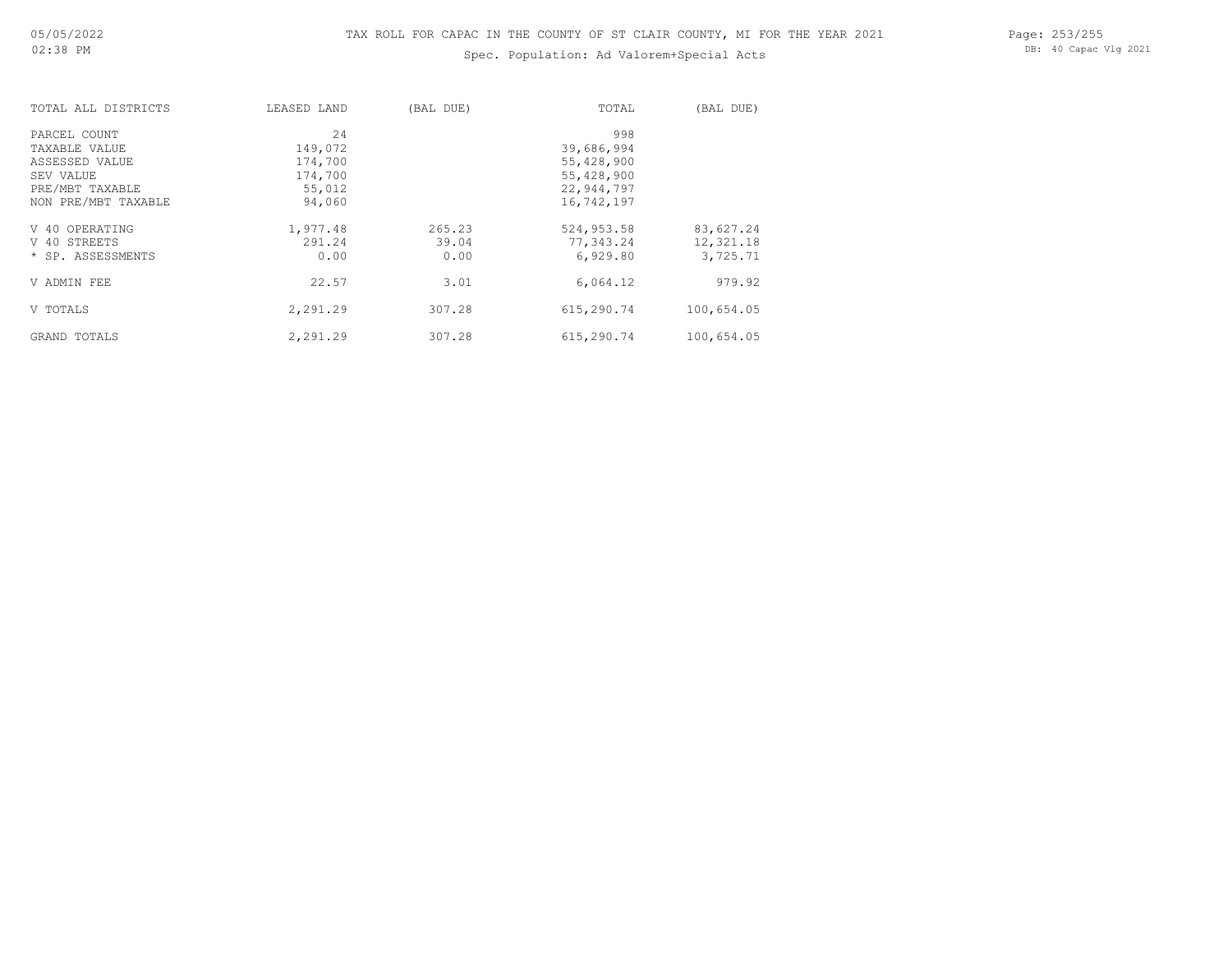## Spec. Population: Ad Valorem+Special Acts

Page: 254/255 DB: 40 Capac Vlg 2021

| SCHOOL DISTRICT 74040     | UNIT 40<br>REAL | PERSONAL   | EXEMPT | LEASED LAND | TOTAL      |
|---------------------------|-----------------|------------|--------|-------------|------------|
| PARCEL COUNT              | 801             | 112        | 61     | 24          | 998        |
| TAXABLE VALUE             | 35,881,522      | 3,656,400  |        | 149,072     | 39,686,994 |
| ASSESSED VALUE            | 51,597,800      | 3,656,400  |        | 174,700     | 55,428,900 |
| SEV VALUE                 | 51,597,800      | 3,656,400  |        | 174,700     | 55,428,900 |
| PRE/MBT TAXABLE           | 20,659,385      | 2,230,400  |        | 55,012      | 22,944,797 |
| NON PRE/MBT TAXABLE       | 15, 222, 137    | 1,426,000  |        | 94,060      | 16,742,197 |
| 40 OPERATING<br>(V)       | 475,548.66      | 47, 427.44 | 0.00   | 1,977.48    | 524,953.58 |
| 40 STREETS<br>(V)         | 70,064.13       | 6,987.87   | 0.00   | 291.24      | 77,343.24  |
| SP. ASSESSMENTS<br>$(* )$ | 6,929.80        | 0.00       | 0.00   | 0.00        | 6,929.80   |
| ADMIN FEE<br>(V)          | 5,497.54        | 544.01     | 0.00   | 22.57       | 6,064.12   |
| TOTALS<br>(V)             | 558,040.13      | 54,959.32  | 0.00   | 2,291.29    | 615,290.74 |
| GRAND TOTALS              | 558,040.13      | 54,959.32  | 0.00   | 2,291.29    | 615,290.74 |